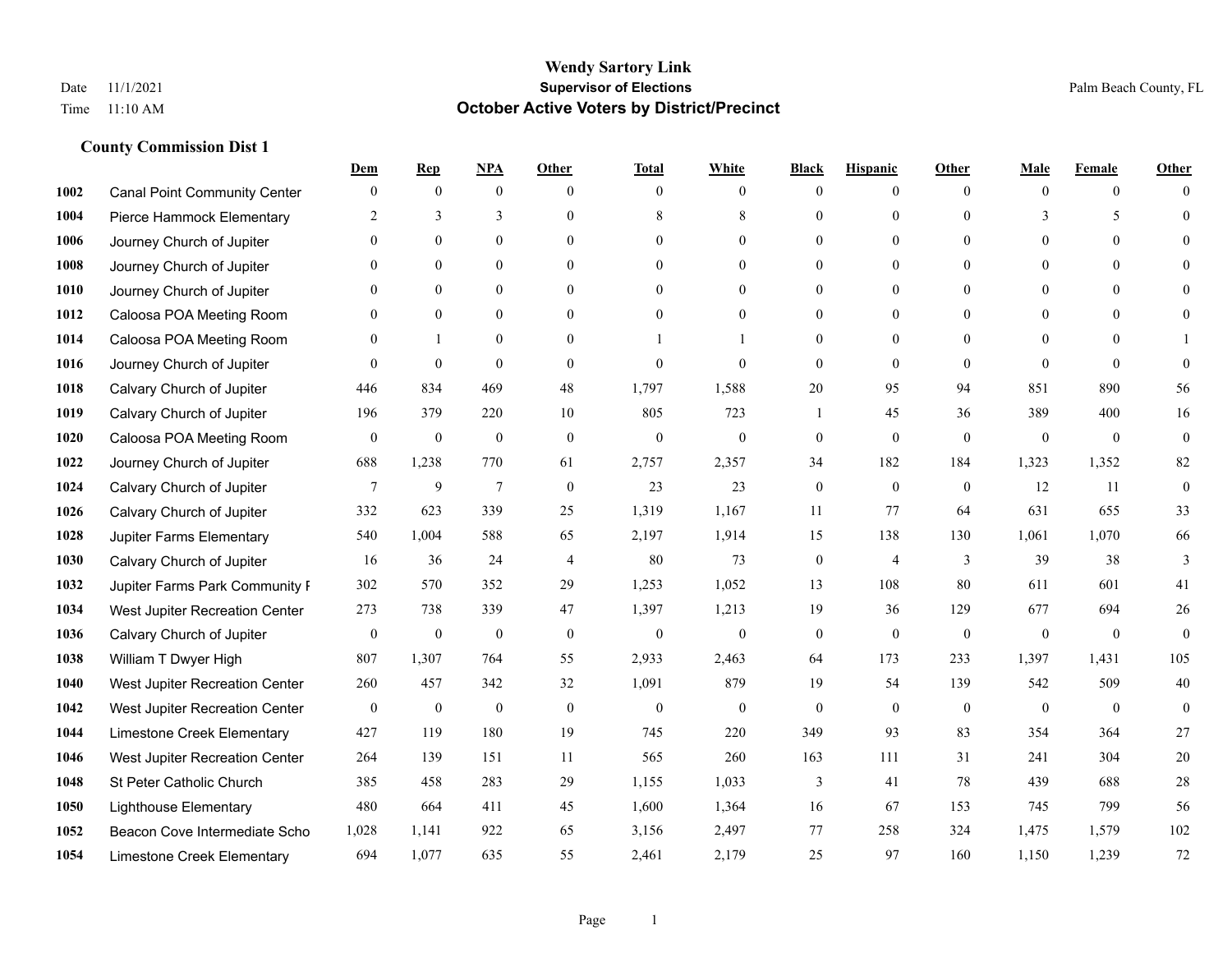|      |                                  | Dem              | <b>Rep</b>       | NPA              | <b>Other</b>     | <b>Total</b>     | <b>White</b>     | <b>Black</b>     | <b>Hispanic</b> | <b>Other</b> | <b>Male</b>  | Female         | Other          |
|------|----------------------------------|------------------|------------------|------------------|------------------|------------------|------------------|------------------|-----------------|--------------|--------------|----------------|----------------|
| 1056 | West Jupiter Recreation Center   | 545              | 574              | 540              | 40               | 1,699            | 1,364            | 75               | 129             | 131          | 749          | 894            | 56             |
| 1058 | St Peter Catholic Church         | 759              | 885              | 749              | 66               | 2,459            | 2,046            | 37               | 192             | 184          | 1,078        | 1,310          | 71             |
| 1060 | West Jupiter Recreation Center   | 72               | 95               | 72               | 5                | 244              | 201              | $\boldsymbol{0}$ | 23              | 20           | 98           | 130            | 16             |
| 1062 | <b>Harvest Community Church</b>  | 613              | 1,148            | 549              | 46               | 2,356            | 2,157            | 11               | 52              | 136          | 1,139        | 1,138          | 79             |
| 1064 | Jupiter Community Center         | 75               | 126              | 63               | 3                | 267              | 245              | $\boldsymbol{0}$ | 6               | 16           | 129          | 131            | 7              |
| 1066 | Jupiter Community Center         | $\boldsymbol{0}$ | $\boldsymbol{0}$ | $\boldsymbol{0}$ | $\overline{0}$   | $\boldsymbol{0}$ | $\boldsymbol{0}$ | $\boldsymbol{0}$ | $\mathbf{0}$    | $\mathbf{0}$ | $\mathbf{0}$ | $\overline{0}$ | $\mathbf{0}$   |
| 1068 | Jupiter Community Center         | 581              | 754              | 592              | 48               | 1,975            | 1,634            | $26\,$           | 192             | 123          | 919          | 996            | 60             |
| 1070 | Jupiter Community Center         | 57               | 67               | 90               | $\overline{4}$   | 218              | 172              | $\mathbf{1}$     | 39              | 6            | 113          | 97             | 8              |
| 1072 | Jerry Thomas Elementary          | 726              | 1,068            | 691              | 69               | 2,554            | 2,218            | 28               | 165             | 143          | 1,217        | 1,268          | 69             |
| 1074 | Independence Middle              | 784              | 1,156            | 848              | 89               | 2,877            | 2,415            | $20\,$           | 192             | 250          | 1,289        | 1,495          | 93             |
| 1075 | Martinique Clubhouse             | 248              | 366              | 235              | 20               | 869              | 744              | 11               | 56              | 58           | 389          | 449            | 31             |
| 1076 | The Island Clubhouse             | 603              | 776              | 582              | 69               | 2,030            | 1,681            | 50               | 139             | 160          | 995          | 968            | 67             |
| 1078 | First Baptist Church Teq         | 344              | 885              | 383              | 22               | 1,634            | 1,532            | 3                | 42              | 57           | 786          | 812            | 36             |
| 1080 | First Baptist Church Teq         | 92               | 146              | 78               | 4                | 320              | 295              | $\boldsymbol{0}$ | 9               | 16           | 163          | 147            | $10\,$         |
| 1082 | First Baptist Church Teq         | 70               | 141              | 87               | 8                | 306              | 283              | $\mathbf{1}$     | 11              | 11           | 143          | 154            | 9              |
| 1084 | First Baptist Church Teq         | 12               | 52               | 10               | $\overline{0}$   | 74               | 71               | $\mathbf{1}$     | $\mathbf{0}$    | 2            | 37           | 36             | 1              |
| 1088 | First Baptist Church Teq         | 10               | 42               | 20               | $\mathbf{0}$     | 72               | 63               | $\mathbf{0}$     | 3               | 6            | 36           | 35             | 1              |
| 1094 | First Baptist Church Teq         | 574              | 881              | 535              | 39               | 2,029            | 1,823            | 9                | 81              | 116          | 916          | 1,063          | 50             |
| 1096 | First Baptist Church Teq         | 49               | 72               | 37               | $\boldsymbol{0}$ | 158              | 128              | 8                | 13              | 9            | 78           | 76             | $\overline{4}$ |
| 1098 | Riverside Improvement            | 254              | 456              | 263              | 21               | 994              | 888              | 6                | 45              | 55           | 453          | 508            | 33             |
| 1100 | Jupiter Elementary               | 399              | 451              | 367              | 32               | 1,249            | 953              | 17               | 198             | 81           | 603          | 600            | 46             |
| 1102 | Jupiter High                     | 688              | 909              | 664              | 63               | 2,324            | 1,852            | 58               | 204             | 210          | 1,026        | 1,223          | $75\,$         |
| 1104 | Jupiter Branch Library           | 452              | 568              | 445              | 31               | 1,496            | 1,215            | 36               | 140             | 105          | 647          | 806            | 43             |
| 1106 | Jupiter Middle                   | 320              | 490              | 391              | 37               | 1,238            | 1,045            | 17               | 78              | 98           | 583          | 615            | $40\,$         |
| 1108 | Newhaven Clubhouse               | 555              | 711              | 530              | 61               | 1,857            | 1,599            | 24               | 100             | 134          | 824          | 972            | 61             |
| 1110 | <b>Tequesta Council Chambers</b> | 106              | 138              | 101              | 3                | 348              | 304              | 7                | 21              | 16           | 163          | 176            | $\mathbf{9}$   |
| 1112 | <b>Tequesta Council Chambers</b> | 16               | 61               | 43               | 5                | 125              | 105              | 4                | 10              | 6            | 57           | 66             | $\overline{c}$ |
| 1114 | Tequesta Council Chambers        | 115              | 306              | 134              | 13               | 568              | 544              | $\boldsymbol{0}$ | 5               | 19           | 251          | 306            | 11             |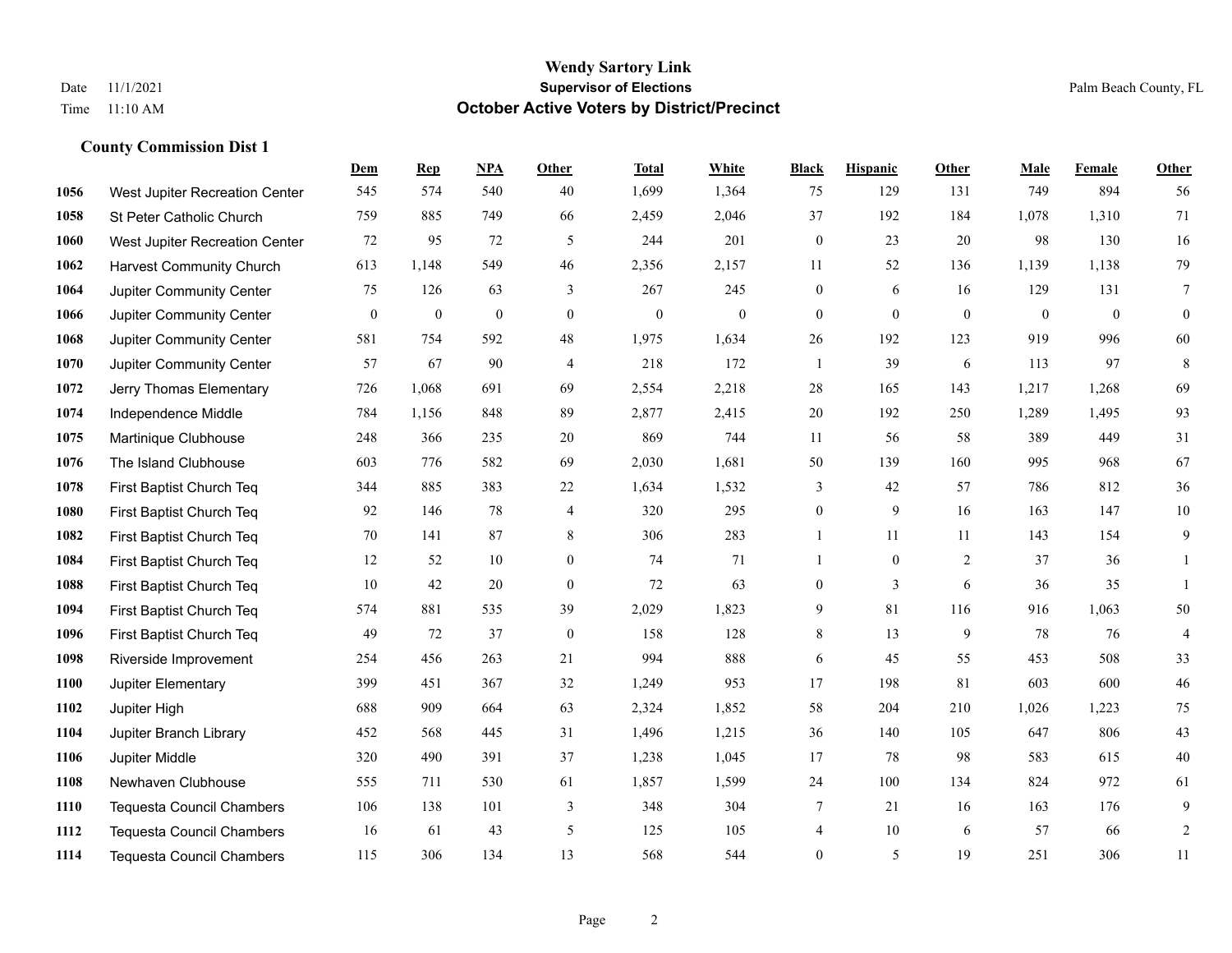#### **Wendy Sartory Link** Date 11/1/2021 **Supervisor of Elections** Palm Beach County, FL Time 11:10 AM **October Active Voters by District/Precinct**

# **Dem Rep NPA Other Total White Black Hispanic Other Male Female Other** Tequesta Council Chambers 0 0 0 0 0 0 0 0 0 0 0 0 Tequesta Council Chambers 165 242 182 25 614 521 13 41 39 243 356 15 Tequesta Council Chambers 73 245 105 16 439 411 0 9 19 206 225 8 Tequesta Council Chambers 37 87 38 2 164 155 0 1 8 81 80 3 Riverside Improvement 0 0 2 0 0 2 2 2 0 0 0 0 1 1 0 PBC Fire Rescue #18 **407** 907 468 47 1,829 1,713 8 37 71 830 971 28 Jupiter Inlet Colony Admin Bldg 68 222 87 15 392 361 0 5 26 177 207 8 PBC Fire Rescue #18 **1** 2 1 0 4 4 0 0 0 2 1 1 **1132 PBC Fire Rescue #18** 0 3 1 0 4 4 0 0 0 2 2 0 PBC Fire Rescue #18 0 0 0 0 0 0 0 0 0 0 0 0 1st UM Church of Jup-Teq 575 981 632 64 2,252 2,090 11 51 100 979 1,212 61 Grace Immanuel Bible Church 221 817 363 35 1,436 1,366 0 13 57 613 791 32 Club at Admirals Cove 289 539 303 23 1,154 1,062 6 21 65 549 586 19 1st UM Church of Jup-Teq 278 595 360 38 1,271 1,179 5 22 65 604 634 33 1st UM Church of Jup-Teq 524 806 502 35 1,867 1,724 5 30 108 854 959 54 Newhaven Clubhouse 15 34 8 1 58 52 0 1 5 29 28 1 Oceanview Methodist 385 541 392 45 1,363 1,242 6 32 83 590 731 42 Oceanview Methodist 0 0 0 0 0 0 0 0 0 0 0 0 Oceanview Methodist 42 68 53 8 171 162 0 2 7 80 87 4 Holy Spirit Lutheran 136 297 129 18 580 519 3 27 31 274 286 20 Holy Spirit Lutheran **0** 2 0 0 2 2 2 0 0 0 1 1 0 Holy Spirit Lutheran **0** 1 1 0 2 1 0 1 0 1 1 0 Holy Spirit Lutheran 1 0 1 0 2 2 0 0 0 1 1 0 Holy Spirit Lutheran **2** 4 5 2 13 13 0 0 0 6 7 0 Club at Admirals Cove 26 155 68 5 254 228 3 4 19 128 118 8 Holy Spirit Lutheran 7 23 12 0 42 35 0 2 5 18 24 0 Holy Spirit Lutheran 0 0 0 0 0 0 0 0 0 0 0 0 Caloosa POA Meeting Room 0 0 0 0 0 0 0 0 0 0 0 0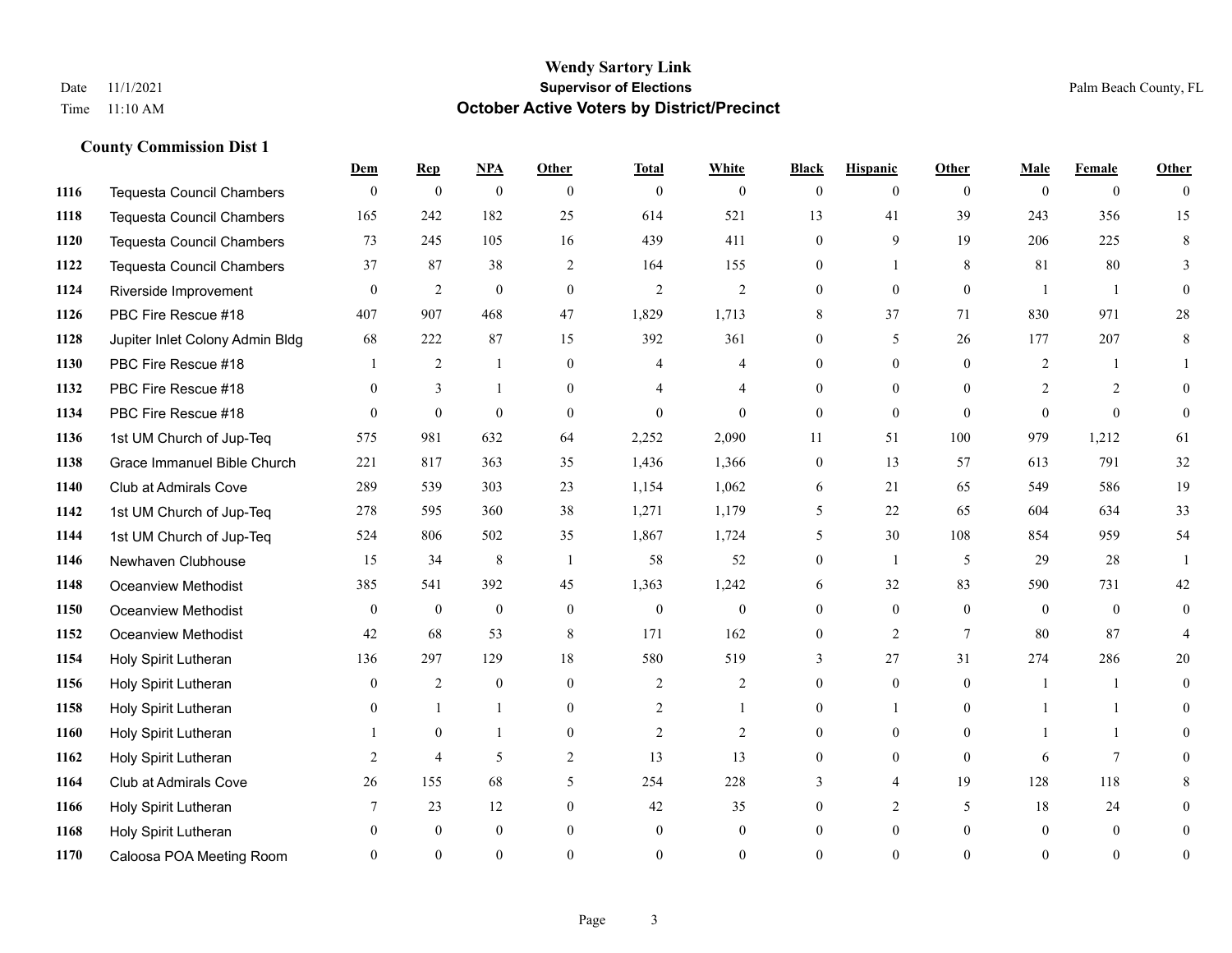|      |                                | Dem              | <b>Rep</b>       | NPA              | <b>Other</b>   | <b>Total</b> | <b>White</b>     | <b>Black</b>     | <b>Hispanic</b> | <b>Other</b>   | <b>Male</b>    | Female       | <b>Other</b>     |
|------|--------------------------------|------------------|------------------|------------------|----------------|--------------|------------------|------------------|-----------------|----------------|----------------|--------------|------------------|
| 1172 | Caloosa POA Meeting Room       | 127              | 278              | 121              | 9              | 535          | 456              | 13               | 23              | 43             | 245            | 271          | 19               |
| 1173 | Caloosa POA Meeting Room       | 69               | 118              | 60               | $\overline{2}$ | 249          | 211              | 5                | 14              | 19             | 117            | 121          | 11               |
| 1174 | Mirasol Sales and Info Center  | $\mathbf{0}$     | $\overline{0}$   | $\mathbf{0}$     | $\theta$       | $\mathbf{0}$ | $\overline{0}$   | $\mathbf{0}$     | $\mathbf{0}$    | $\theta$       | $\overline{0}$ | $\theta$     | $\mathbf{0}$     |
| 1176 | Mirasol Sales and Info Center  | $\mathbf{0}$     | $\mathbf{0}$     | $\mathbf{0}$     | $\overline{0}$ | $\theta$     | $\overline{0}$   | $\overline{0}$   | $\mathbf{0}$    | $\theta$       | $\Omega$       | $\theta$     | $\theta$         |
| 1178 | Mirasol Sales and Info Center  | $\theta$         | $\theta$         | $\theta$         | $\theta$       | $\Omega$     | $\Omega$         | $\theta$         | $\theta$        | $\Omega$       | $\Omega$       | $\Omega$     | $\theta$         |
| 1180 | Mirasol Sales and Info Center  | $\mathbf{0}$     | $\mathbf{0}$     | $\mathbf{0}$     | $\theta$       | $\mathbf{0}$ | $\overline{0}$   | $\mathbf{0}$     | $\mathbf{0}$    | $\theta$       | $\theta$       | $\theta$     | $\mathbf{0}$     |
| 1182 | William T Dwyer High           | 155              | 264              | 135              | 6              | 560          | 477              | 15               | 30              | 38             | 265            | 281          | 14               |
| 1184 | <b>Eastpointe Country Club</b> | 524              | 670              | 397              | 38             | 1,629        | 1,519            | 12               | 27              | 71             | 725            | 871          | 33               |
| 1186 | Mirasol Sales and Info Center  | 547              | 500              | 449              | 43             | 1,539        | 1,194            | 49               | 145             | 151            | 725            | 764          | 50               |
| 1188 | <b>Westwood Gardens HOA</b>    | 333              | 370              | 324              | 33             | 1,060        | 819              | 31               | 118             | 92             | 429            | 611          | $20\,$           |
| 1189 | Westwood Gardens HOA           | 26               | 62               | 26               | 2              | 116          | 102              | $\tau$           | $\overline{2}$  | 5              | 55             | 58           | $\overline{3}$   |
| 1190 | Gardens Presbyterian           | 1,355            | 2,117            | 1,409            | 152            | 5,033        | 4,110            | 138              | 344             | 441            | 2,239          | 2,653        | 141              |
| 1192 | Evergrene Clubhouse            | 385              | 675              | 463              | 41             | 1,564        | 1,316            | 28               | 82              | 138            | 748            | 759          | 57               |
| 1194 | Frenchmans Creek Real Estate   | 639              | 942              | 617              | 47             | 2,245        | 2,050            | 14               | 45              | 136            | 1,025          | 1,161        | 59               |
| 1196 | Gardens Presbyterian           | $\mathbf{0}$     | $\boldsymbol{0}$ | $\mathbf{0}$     | $\mathbf{0}$   | $\theta$     | $\boldsymbol{0}$ | $\mathbf{0}$     | $\mathbf{0}$    | $\mathbf{0}$   | $\mathbf{0}$   | $\theta$     | $\boldsymbol{0}$ |
| 1198 | 1st Baptist Church PBG         | 561              | 480              | 410              | 33             | 1,484        | 1,034            | 131              | 164             | 155            | 710            | 723          | 51               |
| 1200 | Dwight D Eisenhower Elementar  | $\boldsymbol{0}$ | $\boldsymbol{0}$ | $\boldsymbol{0}$ | $\mathbf{0}$   | $\mathbf{0}$ | $\boldsymbol{0}$ | $\boldsymbol{0}$ | $\mathbf{0}$    | $\mathbf{0}$   | $\mathbf{0}$   | $\mathbf{0}$ | $\boldsymbol{0}$ |
| 1202 | <b>Cross Community Church</b>  | 507              | 1,058            | 556              | 41             | 2,162        | 1,933            | 14               | 90              | 125            | 1,032          | 1,060        | 70               |
| 1204 | Holy Spirit Lutheran           | 9                | 23               | 14               | 3              | 49           | 43               | $\mathbf{0}$     | $\overline{c}$  | $\overline{4}$ | 24             | 21           | 4                |
| 1206 | Holy Spirit Lutheran           | 13               | 80               | 24               | 3              | 120          | 115              | $\boldsymbol{0}$ | 4               | $\overline{1}$ | 57             | 62           |                  |
| 1208 | Juno Beach Town Center         | 445              | 862              | 465              | 49             | 1,821        | 1,659            | 6                | 57              | 99             | 834            | 939          | 48               |
| 1210 | Holy Spirit Lutheran           | 207              | 272              | 148              | 8              | 635          | 567              | 2                | 24              | 42             | 308            | 305          | $22\,$           |
| 1212 | Juno Beach Town Center         | 45               | 69               | 56               | 8              | 178          | 149              | 6                | 8               | 15             | 92             | 82           | $\overline{4}$   |
| 1214 | Juno Beach Town Center         | 262              | 443              | 197              | 25             | 927          | 862              | 7                | 13              | 45             | 368            | 536          | 23               |
| 1216 | Oceanview Methodist            | 134              | 299              | 153              | 15             | 601          | 515              | 10               | 33              | 43             | 289            | 299          | 13               |
| 1218 | Osceola Creek Middle           |                  | $\boldsymbol{0}$ | $\mathbf{0}$     | $\overline{0}$ | $\mathbf{1}$ | $\mathbf{1}$     | $\mathbf{0}$     | $\mathbf{0}$    | $\theta$       | -1             | $\theta$     | $\mathbf{0}$     |
| 1220 | Pierce Hammock Elementary      | $\theta$         | $\theta$         | $\mathbf{0}$     | $\overline{0}$ | $\theta$     | $\overline{0}$   | $\mathbf{0}$     | $\mathbf{0}$    | $\theta$       | $\theta$       | $\theta$     | $\mathbf{0}$     |
| 1222 | Sandhill Crane Golf Club       | 16               | 38               | 20               | 3              | 77           | 55               | 8                | $\tau$          | 7              | 39             | 37           |                  |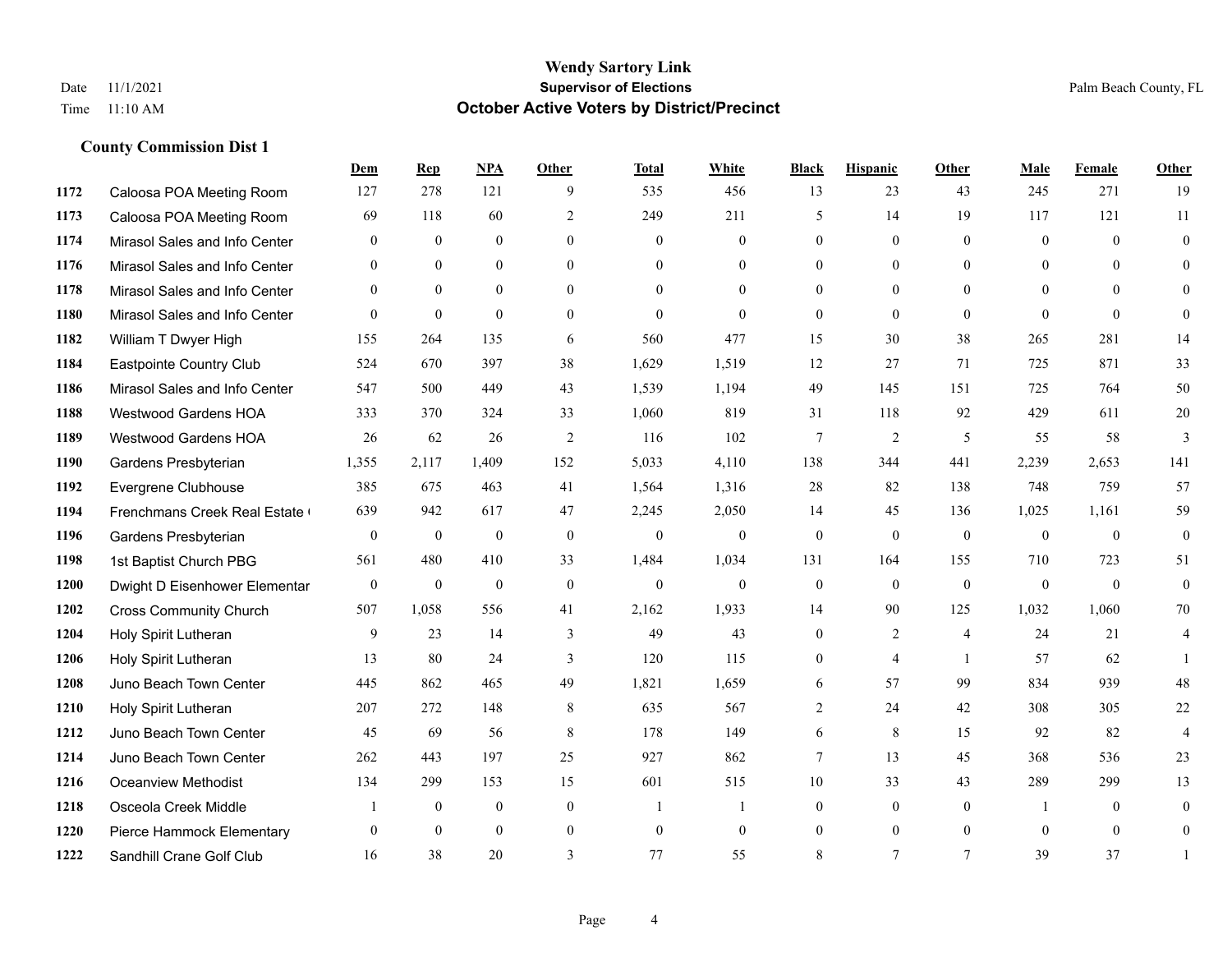|      |                                  | Dem            | <b>Rep</b>     | NPA              | <b>Other</b>   | <b>Total</b> | <b>White</b>   | <b>Black</b>     | <b>Hispanic</b>  | <b>Other</b>   | <b>Male</b>    | <b>Female</b>  | <b>Other</b>   |
|------|----------------------------------|----------------|----------------|------------------|----------------|--------------|----------------|------------------|------------------|----------------|----------------|----------------|----------------|
| 1224 | Pierce Hammock Elementary        | $\mathbf{0}$   | $\mathbf{0}$   | $\boldsymbol{0}$ | $\theta$       | $\mathbf{0}$ | $\overline{0}$ | $\mathbf{0}$     | $\overline{0}$   | $\theta$       | $\mathbf{0}$   | $\overline{0}$ | $\theta$       |
| 1228 | <b>Carleton Oaks Clubhouse</b>   | 145            | 197            | 127              | 5              | 474          | 342            | 24               | 50               | 58             | 228            | 233            | 13             |
| 1230 | Christ Fellowship Church PBG     | $\theta$       | $\mathbf{0}$   | $\theta$         | $\Omega$       | $\theta$     | $\Omega$       | $\theta$         | $\theta$         | $\Omega$       | $\theta$       | $\theta$       | $\theta$       |
| 1232 | Mirasol Sales and Info Center    | $\mathbf{0}$   | $\mathbf{0}$   | $\mathbf{0}$     | $\overline{0}$ | $\mathbf{0}$ | $\overline{0}$ | $\boldsymbol{0}$ | $\boldsymbol{0}$ | $\overline{0}$ | $\mathbf{0}$   | $\theta$       | $\theta$       |
| 1234 | Christ Fellowship Church PBG     | $\theta$       | $\theta$       | $\mathbf{0}$     | $\theta$       | $\Omega$     | $\overline{0}$ | $\mathbf{0}$     | $\overline{0}$   | $\theta$       | $\theta$       | $\theta$       | $\theta$       |
| 1236 | Mirasol Sales and Info Center    | $\theta$       | $\mathbf{0}$   | $\mathbf{0}$     | $\Omega$       | $\mathbf{0}$ | $\theta$       | $\mathbf{0}$     | $\theta$         | $\theta$       | $\theta$       | $\Omega$       | $\theta$       |
| 1238 | Mirasol Sales and Info Center    | 596            | 766            | 507              | 60             | 1,929        | 1,749          | 17               | 22               | 141            | 913            | 959            | 57             |
| 1240 | <b>Timber Trace Elementary</b>   | 778            | 1,083          | 624              | 56             | 2,541        | 2,196          | 53               | 150              | 142            | 1,146          | 1,320          | 75             |
| 1242 | Christ Fellowship Church PBG     | 851            | 1,059          | 616              | 63             | 2,589        | 2,349          | 36               | 60               | 144            | 1,073          | 1,457          | 59             |
| 1244 | Christ Fellowship Church PBG     | 462            | 649            | 439              | 54             | 1,604        | 1,392          | 30               | 77               | 105            | 683            | 867            | 54             |
| 1246 | Watson B Duncan Middle           | 830            | 891            | 704              | 65             | 2,490        | 1,971          | 72               | 196              | 251            | 1,085          | 1,328          | 77             |
| 1247 | Watson B Duncan Middle           | 34             | 187            | 61               | 9              | 291          | 267            | $\overline{c}$   | $\mathbf{0}$     | 22             | 139            | 138            | 14             |
| 1248 | <b>PBG Community Center</b>      | 501            | 584            | 392              | 34             | 1,511        | 1,271          | 25               | 121              | 94             | 643            | 837            | 31             |
| 1250 | Palm Beach Gardens High          | 13             | 36             | 16               | -1             | 66           | 58             | $\boldsymbol{0}$ | $\overline{4}$   | $\overline{4}$ | 34             | 28             | $\overline{4}$ |
| 1252 | <b>Ballen Isles Country Club</b> | 864            | 784            | 647              | 49             | 2,344        | 2,157          | 18               | 21               | 148            | 1,048          | 1,236          | 60             |
| 1254 | Northlake Nazarene Church        | 150            | 176            | 125              | $\overline{7}$ | 458          | 386            | 6                | 27               | 39             | 228            | 213            | 17             |
| 1256 | North County Senior Center       |                | $\overline{2}$ | $\mathfrak{Z}$   | 3              | 9            | 8              | 1                | $\mathbf{0}$     | $\theta$       | 5              | $\overline{4}$ | $\mathbf{0}$   |
| 1258 | North County Senior Center       | 310            | 217            | 254              | 29             | 810          | 442            | 97               | 123              | 148            | 358            | 425            | $27\,$         |
| 1260 | PBG City Hall Council Room       | 442            | 544            | 303              | 25             | 1,314        | 1,090          | 27               | 111              | 86             | 586            | 687            | 41             |
| 1262 | PBG Moose Lodge 2010             |                | $\mathbf{0}$   | 3                | $\mathbf{0}$   | 4            | $\overline{4}$ | $\mathbf{0}$     | $\mathbf{0}$     | $\theta$       | $\overline{2}$ | 2              | $\mathbf{0}$   |
| 1264 | PBG City Hall Council Room       | $\Omega$       | $\mathbf{0}$   | $\mathbf{0}$     | $\Omega$       | $\theta$     | $\theta$       | $\theta$         | $\theta$         | $\theta$       | $\Omega$       | $\Omega$       | $\theta$       |
| 1266 | PBG City Hall Council Room       | 162            | 107            | 138              | 13             | 420          | 252            | 72               | 63               | 33             | 169            | 241            | 10             |
| 1268 | <b>PBG Community Center</b>      | 99             | 73             | 101              | 9              | 282          | 172            | 44               | 34               | 32             | 109            | 160            | 13             |
| 1270 | <b>PBG Community Center</b>      | $\overline{4}$ | $\mathbf{0}$   | $\overline{2}$   | $\theta$       | 6            | $\overline{2}$ | 3                | $\mathbf{1}$     | $\theta$       | 2              | 3              | $\mathbf{1}$   |
| 1272 | Palm Beach Gardens Elementar     | 719            | 670            | 535              | 51             | 1,975        | 1,581          | 99               | 122              | 173            | 926            | 986            | 63             |
| 1274 | Palm Beach Gardens High          | 587            | 552            | 426              | 38             | 1,603        | 1,213          | 94               | 142              | 154            | 751            | 789            | 63             |
| 1276 | Palm Beach Gardens High          | 119            | 92             | 79               | 5              | 295          | 191            | 46               | 39               | 19             | 138            | 148            | 9              |
| 1278 | Garden Lodge 366 F&AM            | 362            | 186            | 271              | 19             | 838          | 411            | 191              | 135              | 101            | 368            | 438            | 32             |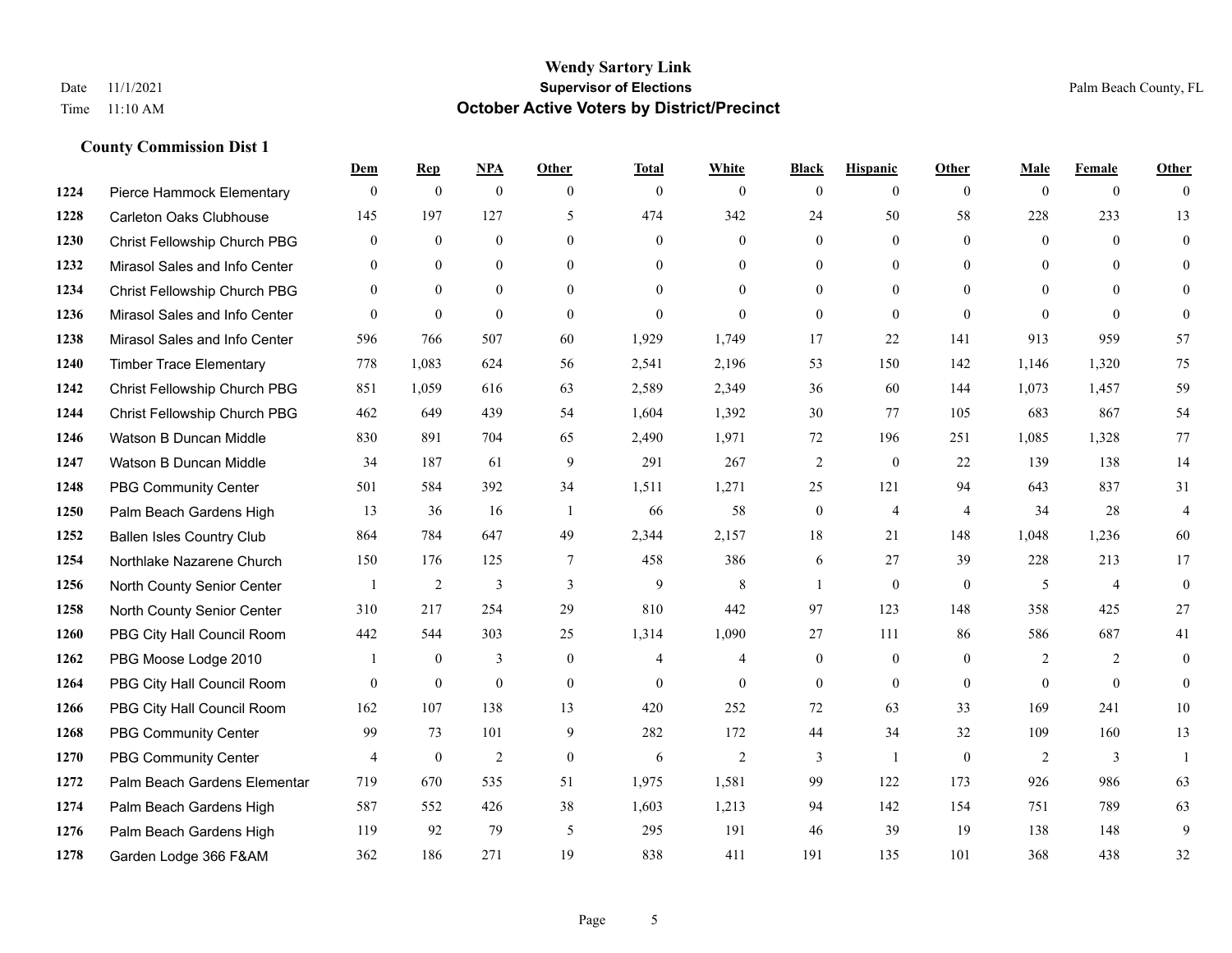|      |                                    | Dem          | <b>Rep</b>       | NPA              | <b>Other</b>   | <b>Total</b>     | <b>White</b>     | <b>Black</b>     | <b>Hispanic</b>  | <b>Other</b>     | <b>Male</b>      | <b>Female</b> | <b>Other</b>   |
|------|------------------------------------|--------------|------------------|------------------|----------------|------------------|------------------|------------------|------------------|------------------|------------------|---------------|----------------|
| 1280 | Pew Leadership Center              | 141          | 151              | 113              | 11             | 416              | 350              | 12               | 24               | 30               | 169              | 244           | 3              |
| 1282 | Pew Leadership Center              | 75           | 48               | 56               | 6              | 185              | 134              | 12               | 17               | 22               | 92               | 80            | 13             |
| 1284 | <b>Eissey Campus Theater</b>       | 761          | 776              | 743              | 65             | 2,345            | 1,843            | 89               | 204              | 209              | 1,012            | 1,258         | 75             |
| 1286 | PBG Moose Lodge 2010               | 43           | 49               | 42               | 3              | 137              | 109              | 5                | 13               | 10               | 68               | 61            | 8              |
| 1288 | PBG Moose Lodge 2010               | 12           | 24               | 6                | $\overline{1}$ | 43               | 39               | 1                | $\overline{0}$   | 3                | 22               | 19            | 2              |
| 1290 | PBG Moose Lodge 2010               | 691          | 826              | 545              | 68             | 2,130            | 1,766            | 52               | 146              | 166              | 854              | 1,215         | 61             |
| 1291 | PBG Moose Lodge 2010               | 13           | 10               | 7                | -1             | 31               | 28               | $\overline{c}$   | 1                | $\theta$         | 9                | 22            | $\mathbf{0}$   |
| 1292 | PBG Moose Lodge 2010               | 15           | 47               | 18               | $\overline{1}$ | 81               | 74               | 1                | 1                | 5                | 38               | 40            | 3              |
| 1294 | Dwight D Eisenhower Elementar      | 27           | 78               | 22               | $\overline{7}$ | 134              | 114              | 5                | 4                | 11               | 67               | 66            |                |
| 1296 | Dwight D Eisenhower Elementar      | 223          | 261              | 197              | 20             | 701              | 549              | 15               | 90               | 47               | 278              | 397           | 26             |
| 1298 | PBG Moose Lodge 2010               | 36           | 34               | 22               | 2              | 94               | 85               | $\overline{0}$   | 4                | 5                | 39               | 54            | 1              |
| 1300 | <b>Cross Community Church</b>      |              | 3                | $\mathbf{1}$     | $\mathbf{0}$   | 5                | 4                | $\Omega$         | $\Omega$         | $\overline{1}$   | 2                | 3             | $\Omega$       |
| 1302 | Dwight D Eisenhower Elementar      | 38           | 54               | 38               | 3              | 133              | 113              |                  | $\tau$           | 12               | 62               | 66            | 5              |
| 1304 | <b>NPB Community Center</b>        | 206          | 258              | 183              | 24             | 671              | 578              | 13               | 39               | 41               | 341              | 302           | 28             |
| 1305 | <b>NPB Community Center</b>        | $\mathbf{0}$ | $\mathbf{0}$     | $\mathbf{0}$     | $\overline{1}$ | $\mathbf{1}$     | -1               | $\overline{0}$   | $\overline{0}$   | $\theta$         | $\overline{1}$   | $\theta$      | $\mathbf{0}$   |
| 1306 | <b>Eissey Campus Theater</b>       | 9            | 21               | 19               | 3              | 52               | 44               | 1                | $\overline{0}$   | $\tau$           | 27               | 25            | $\theta$       |
| 1308 | <b>Gardens Mall Community Room</b> | 38           | 69               | 37               | $\overline{4}$ | 148              | 132              | 3                | 3                | 10               | 75               | 69            |                |
| 1310 | <b>Eissey Campus Theater</b>       |              | 2                | $\mathbf{1}$     | $\theta$       | $\overline{4}$   | 4                | 0                | $\Omega$         | $\theta$         | 3                | $\mathbf{1}$  | $\Omega$       |
| 1312 | <b>Gardens Mall Community Room</b> | 6            | 19               | 11               | $\overline{0}$ | 36               | 33               | $\overline{0}$   | $\overline{2}$   | $\overline{1}$   | 18               | 18            | $\mathbf{0}$   |
| 1314 | NPB Community Center               | 51           | 126              | 60               | 6              | 243              | 216              | 3                | 8                | 16               | 100              | 131           | 12             |
| 1316 | <b>NPB Community Center</b>        | 190          | 188              | 146              | 28             | 552              | 397              | 44               | 74               | 37               | 237              | 297           | $18\,$         |
| 1318 | PBG Moose Lodge 2010               | $\mathbf{0}$ | $\boldsymbol{0}$ | $\boldsymbol{0}$ | $\mathbf{0}$   | $\boldsymbol{0}$ | $\boldsymbol{0}$ | $\boldsymbol{0}$ | $\boldsymbol{0}$ | $\boldsymbol{0}$ | $\boldsymbol{0}$ | $\mathbf{0}$  | $\overline{0}$ |
| 1320 | <b>NPB Community Center</b>        | 34           | 118              | 38               | 2              | 192              | 170              | 3                | 8                | 11               | 101              | 87            | 4              |
| 1322 | <b>NPB Community Center</b>        | 2            | 6                | 10               | $\mathbf{0}$   | 18               | 18               | $\overline{0}$   | $\overline{0}$   | $\mathbf{0}$     | 8                | 9             |                |
| 1324 | Allamanda Elementary               | 443          | 444              | 382              | 41             | 1,310            | 1,039            | 39               | 135              | 97               | 549              | 717           | 44             |
| 1326 | Allamanda Elementary               | 190          | 224              | 160              | 16             | 590              | 502              | 7                | 31               | 50               | 256              | 320           | 14             |
| 1328 | Osborne Park Activities Bldg       | 607          | 835              | 552              | 49             | 2,043            | 1,749            | 28               | 124              | 142              | 992              | 992           | 59             |
| 1330 | 1st Unitarian Church NPB           | 36           | 40               | 39               | 3              | 118              | 96               | 9                | 6                | $\overline{7}$   | 64               | 51            | 3              |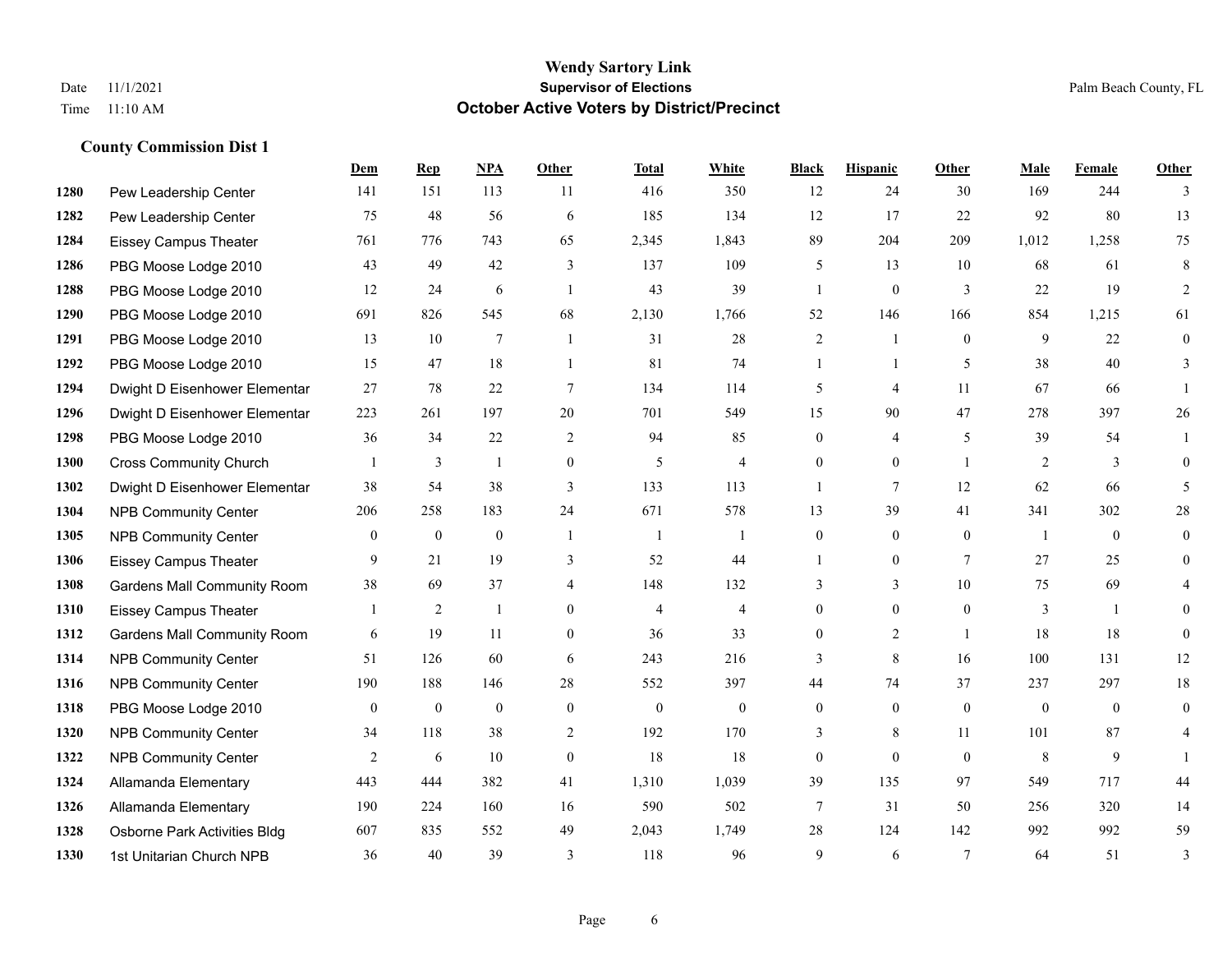## **Wendy Sartory Link** Date 11/1/2021 **Supervisor of Elections** Palm Beach County, FL Time 11:10 AM **October Active Voters by District/Precinct**

# **Dem Rep NPA Other Total White Black Hispanic Other Male Female Other** 1st Unitarian Church NPB 345 399 258 31 1,033 849 58 62 64 503 507 23 1st Unitarian Church NPB 2 3 5 1 11 11 0 0 0 4 7 0 Gardens Mall Community Room 35 91 44 4 174 155 0 4 15 88 79 7 Eissey Campus Theater 92 392 102 19 605 582 1 1 21 268 326 11 Eissey Campus Theater 6 6 6 3 0 15 13 0 1 1 7 8 0 NPB Country Club 309 451 270 28 1,058 955 18 32 53 454 579 25 Old Port Cove 298 521 326 32 1,177 1,078 5 30 64 530 628 19 Anchorage Activities Bldg 553 928 424 37 1,942 1,783 13 59 87 899 995 48 NPB Council Chambers 32 125 33 8 198 187 0 6 5 100 92 6 Faith Lutheran Church 382 617 371 26 1,396 1,230 10 81 75 667 686 43 Northlake Nazarene Church 674 865 596 51 2,186 1,558 157 187 284 983 1,126 77 Grove Park Elementary 94 165 78 4 341 287 11 20 23 156 175 10 Casa Rio Clubhouse 796 420 507 35 1,758 880 390 241 247 763 933 62 RB Prep Achievement Academy 15 4 3 0 22 9 8 1 4 13 6 3 Garden Lodge 366 F&AM 352 329 237 23 941 739 60 72 70 411 503 27 Grove Park Elementary 213 121 186 7 527 265 47 161 54 235 274 18 RB Prep Achievement Academy 394 110 233 19 756 215 302 141 98 324 408 24 Palm Lake Estates - The Pines 65 77 48 4 194 156 14 9 15 89 97 8 RB Prep Achievement Academy 0 0 0 0 0 0 0 0 0 0 0 0 Palm Lake Estates - The Pines 122 121 78 5 326 273 14 25 14 137 179 10 Garden Lodge 366 F&AM 95 37 44 7 183 84 58 20 21 81 96 6 Pew Leadership Center 191 83 136 10 420 216 116 46 42 174 232 14 Lake Park Town Hall 0 0 0 0 0 0 0 0 0 0 0 0 PBC Fire Rescue #68 1,036 414 522 37 2,009 822 842 115 230 932 991 86 NPB Council Chambers 175 271 155 15 616 545 10 24 37 272 327 17 Lake Park Town Hall 279 357 262 26 924 761 37 57 69 423 478 23 Phil Foster Park Marine Center 299 552 278 30 1,159 1,027 20 41 71 574 559 26 Phil Foster Park Marine Center 591 1,124 707 86 2,508 2,162 58 88 200 1,152 1,288 68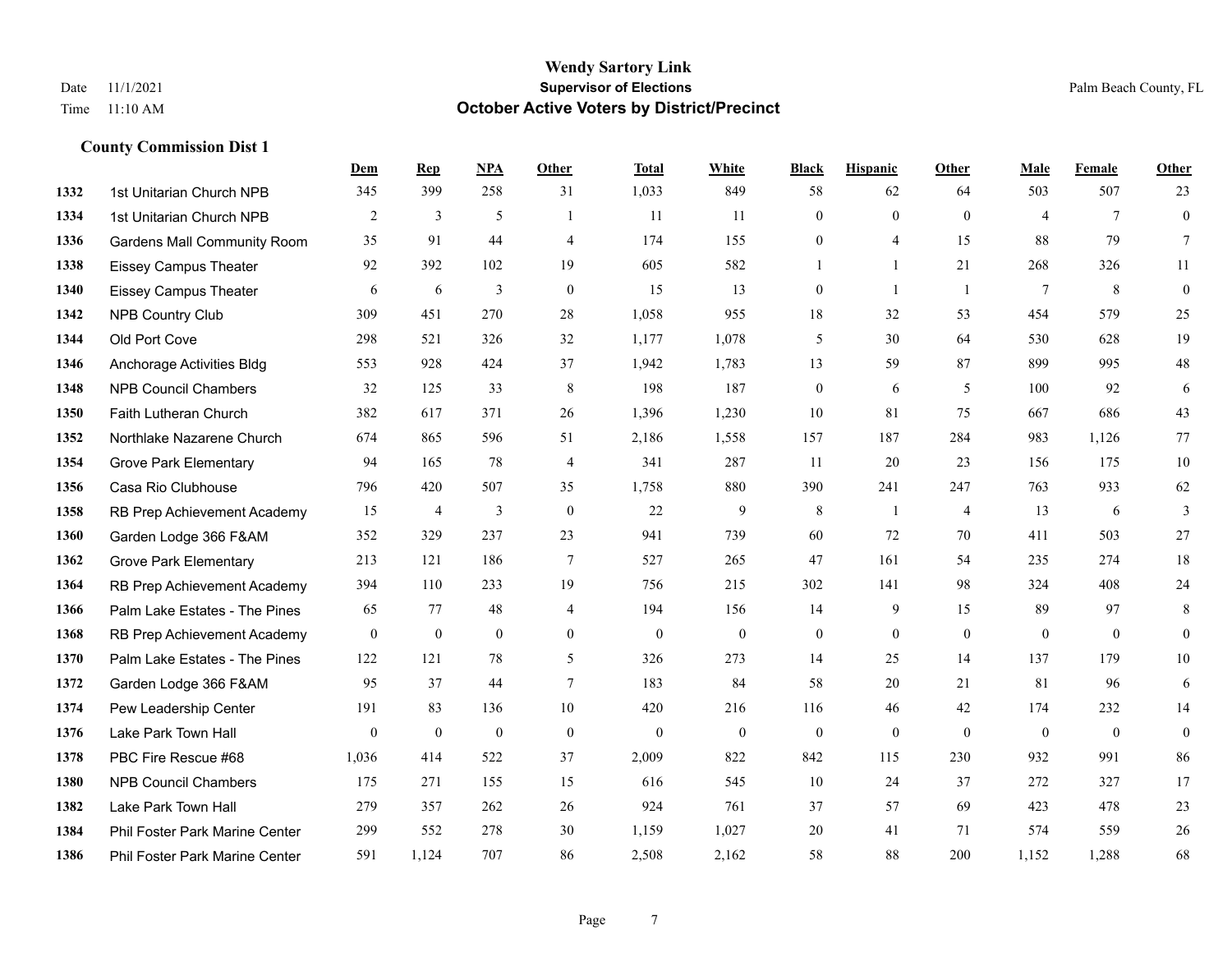|      |                                 | <u>Dem</u> | <u>Rep</u> | NPA    | Other | <b>Total</b> | <b>White</b> | <b>Black</b> | <b>Hispanic</b> | Other    | <b>Male</b> | Female | <b>Other</b>   |
|------|---------------------------------|------------|------------|--------|-------|--------------|--------------|--------------|-----------------|----------|-------------|--------|----------------|
| 1388 | Palm Beach Shores Town Hall     | 273        | 444        | 308    | 27    | 0.052        | 961          |              | 18              | 62       | 484         | 541    | 27             |
| 1389 | Palm Beach Shores Town Hall     |            |            |        |       |              | $\theta$     |              |                 | $\theta$ |             |        | $\overline{0}$ |
| 1390 | St Edwards Church               | 450        | ,186       | 527    | 55    | 2,218        | 2,039        |              | 52              | 124      | 1,029       | 1,119  | 70             |
| 1392 | St Edwards Church               | 351        | 616        | 411    | 47    | .425         | .286         |              | 29              | 104      | 625         | 765    | 35             |
| 1394 | Morton & Barbara Mandel Cente   | 242        | 614        | 291    | 36    | .,183        | 1,077        |              | 24              | 76       | 534         | 617    | 32             |
|      | <b>County Commission Dist 1</b> | 46,558     | 65,323     | 42.917 | 4,008 | 158,806      | 132,522      | 5,412        | 9,341           | 11,531   | 72,446      | 81,687 | 4,673          |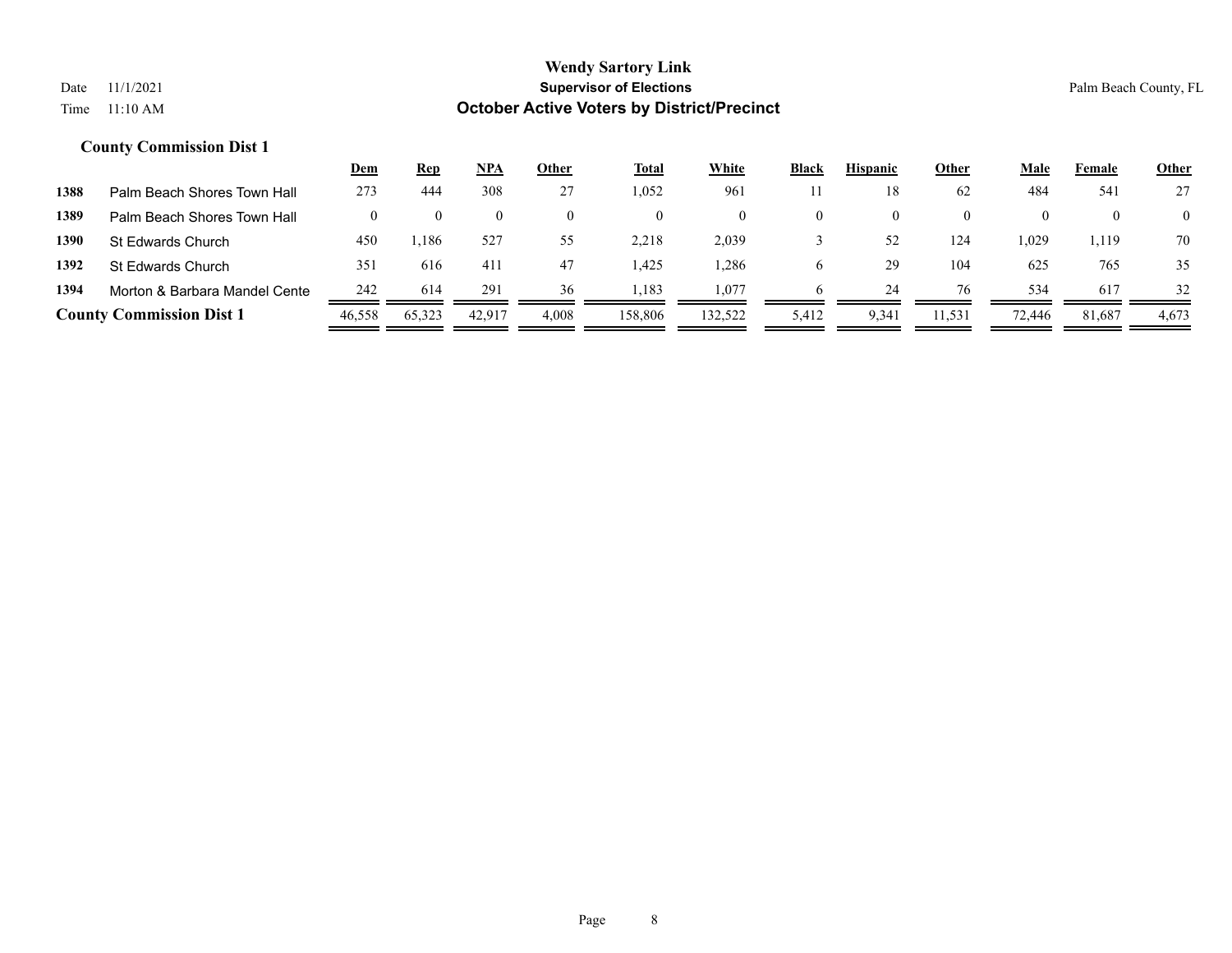#### **Wendy Sartory Link** Date 11/1/2021 **Supervisor of Elections** Palm Beach County, FL Time 11:10 AM **October Active Voters by District/Precinct**

# **Dem Rep NPA Other Total White Black Hispanic Other Male Female Other** Jeaga Middle 181 92 110 6 389 150 129 39 71 172 205 12 Grassy Waters Elementary 1,043 324 592 44 2,003 591 730 398 284 848 1,084 71 Jeaga Middle 170 78 101 9 358 148 109 77 24 147 200 11 Jeaga Middle 0 0 0 0 0 0 0 0 0 0 0 0 Cypress Lakes HOA 599 330 279 32 1,240 841 203 99 97 473 732 35 Century Village Clubhouse 61 31 24 2 118 72 14 18 14 54 60 4 Club Baywinds 826 546 369 36 1,777 1,349 152 168 108 723 1,011 43 Andros Isle POA Clubhouse 851 559 545 35 1,990 1,074 393 298 225 845 1,074 71 Riverwalk Clubhouse 751 710 561 49 2,071 1,628 92 171 180 888 1,121 62 Jeaga Middle 207 88 133 11 439 204 127 80 28 192 239 8 Jeaga Middle 166 56 122 15 359 111 124 74 50 142 206 11 Century Village Clubhouse 786 402 333 35 1,556 1,006 217 203 130 617 889 50 Century Village Clubhouse 795 428 325 38 1,586 1,113 167 166 140 621 914 51 Century Village Clubhouse 628 332 284 29 1,273 786 194 195 98 496 723 54 Century Village Clubhouse 342 190 150 7 689 475 67 88 59 250 416 23 Benoist Farms Elementary 577 156 301 21 1,055 259 455 232 109 409 595 51 Riverwalk Clubhouse 54 26 31 5 116 56 34 17 9 44 69 3 Riverwalk Clubhouse 99 47 69 10 225 88 59 53 25 100 123 2 Turning Points Academy 760 419 374 38 1,591 934 286 264 107 595 949 47 Turning Points Academy 827 181 354 21 1,383 490 627 156 110 470 873 40 Wynnebrook Elementary 814 269 425 21 1,529 421 596 352 160 664 793 72 Wynnebrook Elementary 540 250 386 17 1,193 479 136 484 94 502 641 50 Turning Points Academy 0 0 0 0 0 0 0 0 0 0 0 0 St Christophers Episcopal Chr 1,101 283 565 32 1,981 574 806 396 205 880 1,009 92 Haverhill Town Hall 397 218 238 10 863 331 237 204 91 388 437 38 Elks Lodge #1352 2 3 0 0 5 3 1 0 1 3 1 1 Elks Lodge #1352 21 20 27 3 71 41 8 14 8 37 31 3 Elks Lodge #1352 554 151 270 20 995 176 474 152 193 459 496 40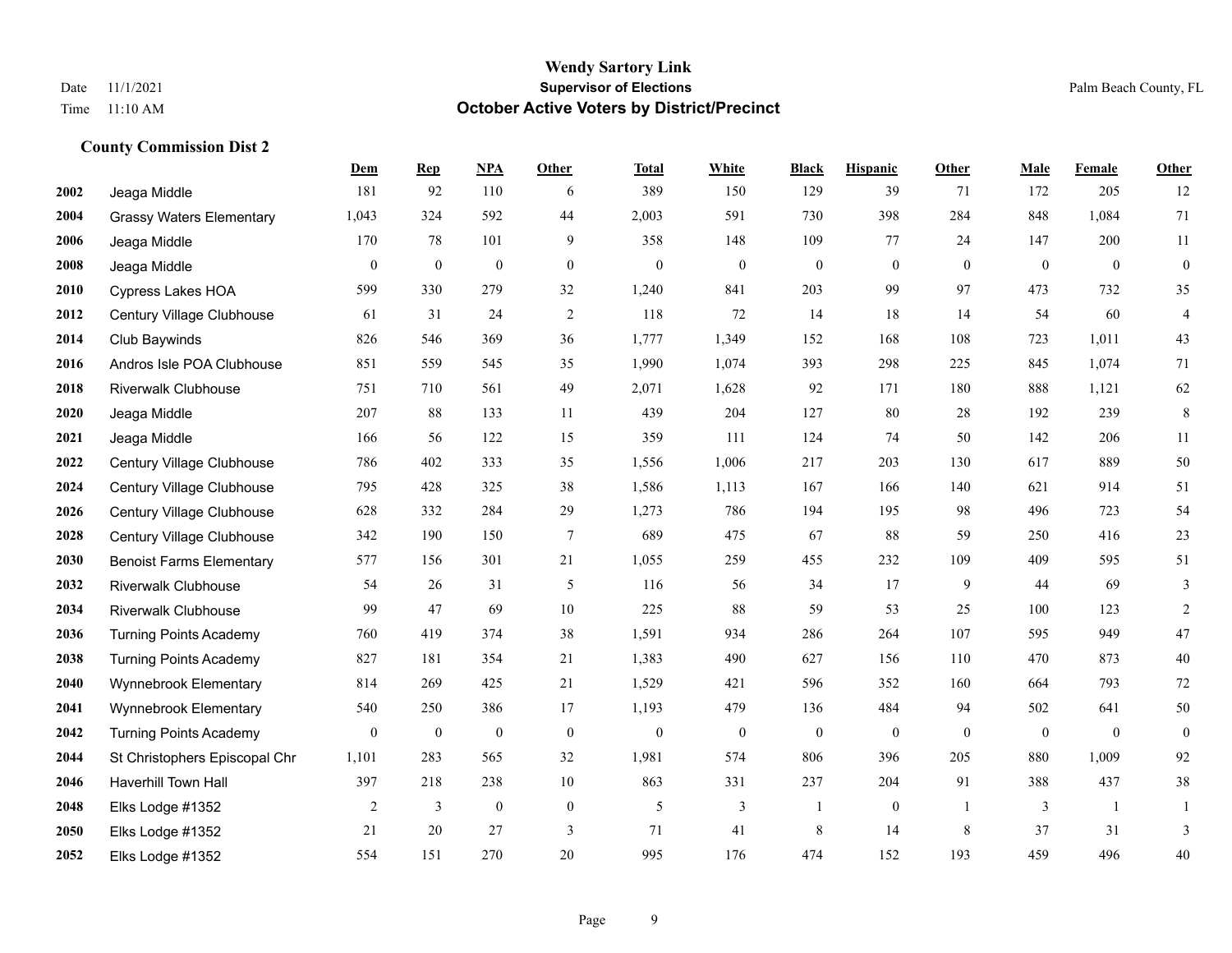#### **Wendy Sartory Link** Date 11/1/2021 **Supervisor of Elections** Palm Beach County, FL Time 11:10 AM **October Active Voters by District/Precinct**

Elks Lodge #1352 1,288 323 713 25 2,349 456 1,000 600 293 1,032 1,209 108

**Dem Rep NPA Other Total White Black Hispanic Other Male Female Other**

# Clayton Hutcheson Hall B 728 323 562 17 1,630 510 291 661 168 717 820 93 Clayton Hutcheson Hall B 3 1 0 0 4 3 0 1 0 2 2 0 West Gate Elementary 389 219 337 12 957 311 72 493 81 461 447 49 West Gate Elementary 12 13 14 0 39 28 3 6 2 22 17 0 West Gate Elementary 1 0 0 0 1 1 0 0 0 1 0 0 Howard Park Community Center 142 81 98 6 327 168 54 69 36 151 168 8 Conniston Middle 431 251 321 15 1,018 401 100 444 73 459 519 40 Belvedere Elementary 563 376 384 23 1,346 1,059 28 151 108 632 665 49 Belvedere Elementary 605 346 481 28 1,460 536 150 622 152 626 745 89 Belvedere Elementary 0 0 0 0 0 0 0 0 0 0 0 0 St Catherine Church 145 121 122 7 395 326 16 27 26 192 193 10 St Catherine Church 443 551 367 31 1,392 1,159 38 89 106 624 716 52 Everglades Elementary 160 169 124 9 462 262 67 78 55 214 227 21 Everglades Elementary 69 91 45 0 205 147 7 28 23 102 97 6 Pine Jog Environmental Center 166 289 165 10 630 433 25 117 55 300 315 15 Pine Jog Environmental Center 7 21 17 0 45 30 0 13 2 21 23 1 Community Christian Church 283 119 161 16 579 170 209 133 67 258 306 15 Community Christian Church 2 1 0 0 3 3 0 0 0 1 2 0 Community Christian Church 1,214 549 931 53 2,747 853 594 920 380 1,195 1,442 110 Community Christian Church 1 1 0 0 2 2 0 0 0 2 0 0 Melaleuca Elementary 860 529 660 37 2,086 1,060 348 484 194 956 1,052 78 Pine Jog Environmental Center  $\begin{array}{cccccccc} 0 & 2 & 0 & 0 & 2 & 1 & 0 & 1 & 0 & 1 \end{array}$ **2092** Pine Jog Environmental Center  $\begin{array}{ccccccccccccc} & 1 & 2 & 1 & 1 & 5 & 5 & 0 & 0 & 0 & 3 & 2 & 0 \end{array}$

 Pine Jog Environmental Center 369 77 204 11 661 111 262 169 119 272 360 29 1st Church of the Nazarene 251 68 189 5 513 114 23 331 45 238 246 29 1st Church of the Nazarene 232 141 168 10 551 214 42 220 75 244 276 31 Iglesia Cristo Mi Redentor 433 221 341 26 1,021 325 160 443 93 431 527 63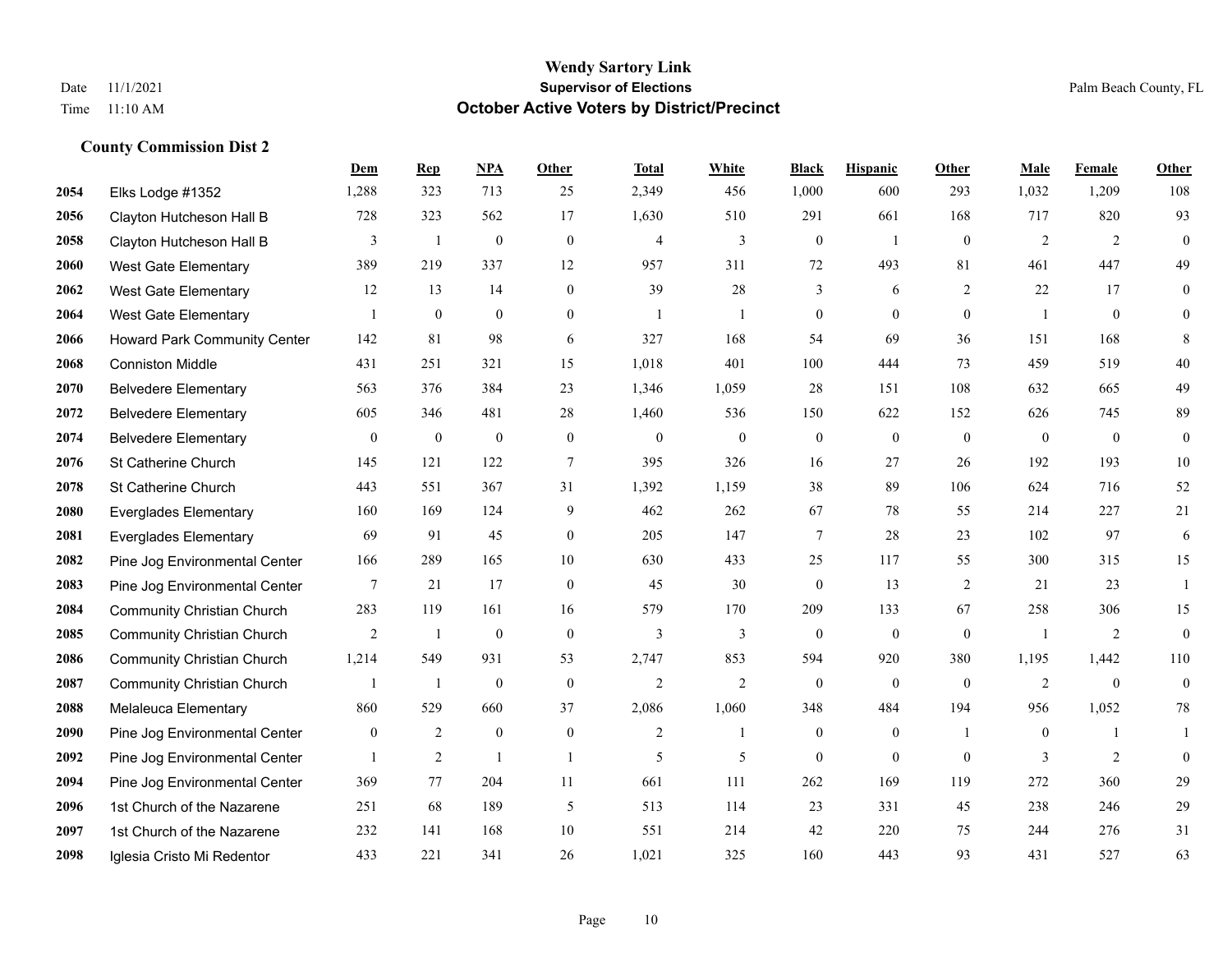|      |                               | Dem              | <b>Rep</b>       | NPA            | <b>Other</b>     | <b>Total</b>     | <b>White</b>     | <b>Black</b>     | <b>Hispanic</b>  | <b>Other</b>   | <b>Male</b>    | <b>Female</b>  | Other            |
|------|-------------------------------|------------------|------------------|----------------|------------------|------------------|------------------|------------------|------------------|----------------|----------------|----------------|------------------|
| 2100 | Iglesia Cristo Mi Redentor    | 777              | 358              | 569            | 35               | 1,739            | 436              | 367              | 761              | 175            | 721            | 930            | 88               |
| 2102 | Union Congregational Church   | 1,178            | 346              | 643            | 34               | 2,201            | 492              | 637              | 843              | 229            | 883            | 1,209          | 109              |
| 2104 | Lake Lytal Park               | 509              | 237              | 339            | 25               | 1,110            | 308              | 231              | 462              | 109            | 460            | 595            | 55               |
| 2106 | Main Library                  | 612              | 269              | 411            | 36               | 1,328            | 506              | 240              | 451              | 131            | 573            | 700            | 55               |
| 2108 | <b>Berkshire Elementary</b>   | 738              | 338              | 658            | 33               | 1,767            | 473              | 202              | 906              | 186            | 768            | 906            | 93               |
| 2110 | <b>Berkshire Elementary</b>   | 171              | 85               | 134            | 4                | 394              | 132              | 43               | 173              | 46             | 161            | 210            | 23               |
| 2112 | Palm Springs Middle           | $\overline{7}$   | 6                | $\overline{7}$ | $\boldsymbol{0}$ | 20               | 15               | 3                | $\mathbf{0}$     | 2              | 9              | 11             | $\boldsymbol{0}$ |
| 2114 | Main Library                  | 372              | 284              | 318            | 11               | 985              | 358              | 56               | 482              | 89             | 443            | 493            | 49               |
| 2115 | The Ark Church                | 74               | 48               | 60             | 5                | 187              | 86               | 12               | 68               | 21             | 84             | 93             | $10\,$           |
| 2116 | The Ark Church                | 800              | 553              | 711            | 33               | 2,097            | 907              | 150              | 870              | 170            | 891            | 1,126          | $80\,$           |
| 2117 | The Ark Church                | -1               | $\mathbf{0}$     | $\mathbf{1}$   | $\boldsymbol{0}$ | 2                | 1                | -1               | $\boldsymbol{0}$ | $\overline{0}$ | -1             | $\mathbf{1}$   | $\boldsymbol{0}$ |
| 2118 | Palm Springs Middle           | $\overline{0}$   | $\mathbf{0}$     | $\mathbf{0}$   | $\overline{0}$   | $\overline{0}$   | $\overline{0}$   | $\boldsymbol{0}$ | $\mathbf{0}$     | $\mathbf{0}$   | $\mathbf{0}$   | $\theta$       | $\boldsymbol{0}$ |
| 2120 | Palm Springs Middle           | 57               | 20               | 52             | $\mathbf{1}$     | 130              | 31               | 13               | 57               | 29             | 51             | 68             | 11               |
| 2122 | Palm Springs Middle           | 1                | $\mathbf{0}$     | $\mathbf{0}$   | $\overline{0}$   | -1               | $\overline{0}$   | 1                | $\mathbf{0}$     | $\mathbf{0}$   |                | $\mathbf{0}$   | $\boldsymbol{0}$ |
| 2124 | Palm Springs Middle           | 5                | 3                | 8              | $\theta$         | 16               | $\overline{7}$   | 3                | 5                |                | $\tau$         | 9              | $\mathbf{0}$     |
| 2125 | St Marys Orthodox Church      | 343              | 353              | 247            | 9                | 952              | 509              | 41               | 339              | 63             | 425            | 490            | 37               |
| 2126 | St Marys Orthodox Church      | 274              | 255              | 230            | 9                | 768              | 436              | 31               | 237              | 64             | 359            | 388            | 21               |
| 2127 | Lake Clarke Shores Town Hall  | 1                | $\mathbf{0}$     | $\mathbf{1}$   | $\overline{0}$   | $\overline{2}$   | $\boldsymbol{0}$ | $\boldsymbol{0}$ | $\overline{c}$   | $\theta$       | $\overline{2}$ | $\mathbf{0}$   | $\boldsymbol{0}$ |
| 2128 | Palm Springs Middle           | $\boldsymbol{0}$ | $\boldsymbol{0}$ | $\bf{0}$       | $\boldsymbol{0}$ | $\boldsymbol{0}$ | $\boldsymbol{0}$ | $\boldsymbol{0}$ | $\boldsymbol{0}$ | $\mathbf{0}$   | $\mathbf{0}$   | $\overline{0}$ | $\mathbf{0}$     |
| 2130 | Cloud Lake Town Hall          | 43               | 63               | 59             | 8                | 173              | 126              | $\mathbf{1}$     | 33               | 13             | 85             | 82             | 6                |
| 2132 | Cloud Lake Town Hall          | 27               | 26               | 33             | 2                | 88               | 58               | $\overline{c}$   | 23               | 5              | 38             | 46             | $\overline{4}$   |
| 2134 | STEM Bldg at S FL Science Ctr | 524              | 324              | 431            | 32               | 1,311            | 496              | 62               | 639              | 114            | 598            | 658            | 55               |
| 2136 | Palmwood Lodge #303           | 661              | 449              | 571            | 45               | 1,726            | 748              | 82               | 731              | 165            | 779            | 864            | 83               |
| 2138 | Palmwood Lodge #303           | 340              | 159              | 270            | 19               | 788              | 320              | 78               | 300              | 90             | 363            | 390            | 35               |
| 2140 | South Olive Community Center  | 569              | 433              | 384            | 33               | 1,419            | 1,081            | 31               | 197              | 110            | 670            | 701            | 48               |
| 2142 | Lakeside Presbyterian Church  | 292              | 361              | 189            | 23               | 865              | 750              | 3                | 56               | 56             | 401            | 437            | $27\,$           |
| 2144 | Lakeside Presbyterian Church  | 355              | 411              | 266            | 32               | 1,064            | 879              | 20               | 81               | 84             | 485            | 545            | 34               |
| 2146 | Village Walk HOA Clubhouse    | 547              | 534              | 429            | 44               | 1,554            | 1,209            | 58               | 137              | 150            | 645            | 857            | 52               |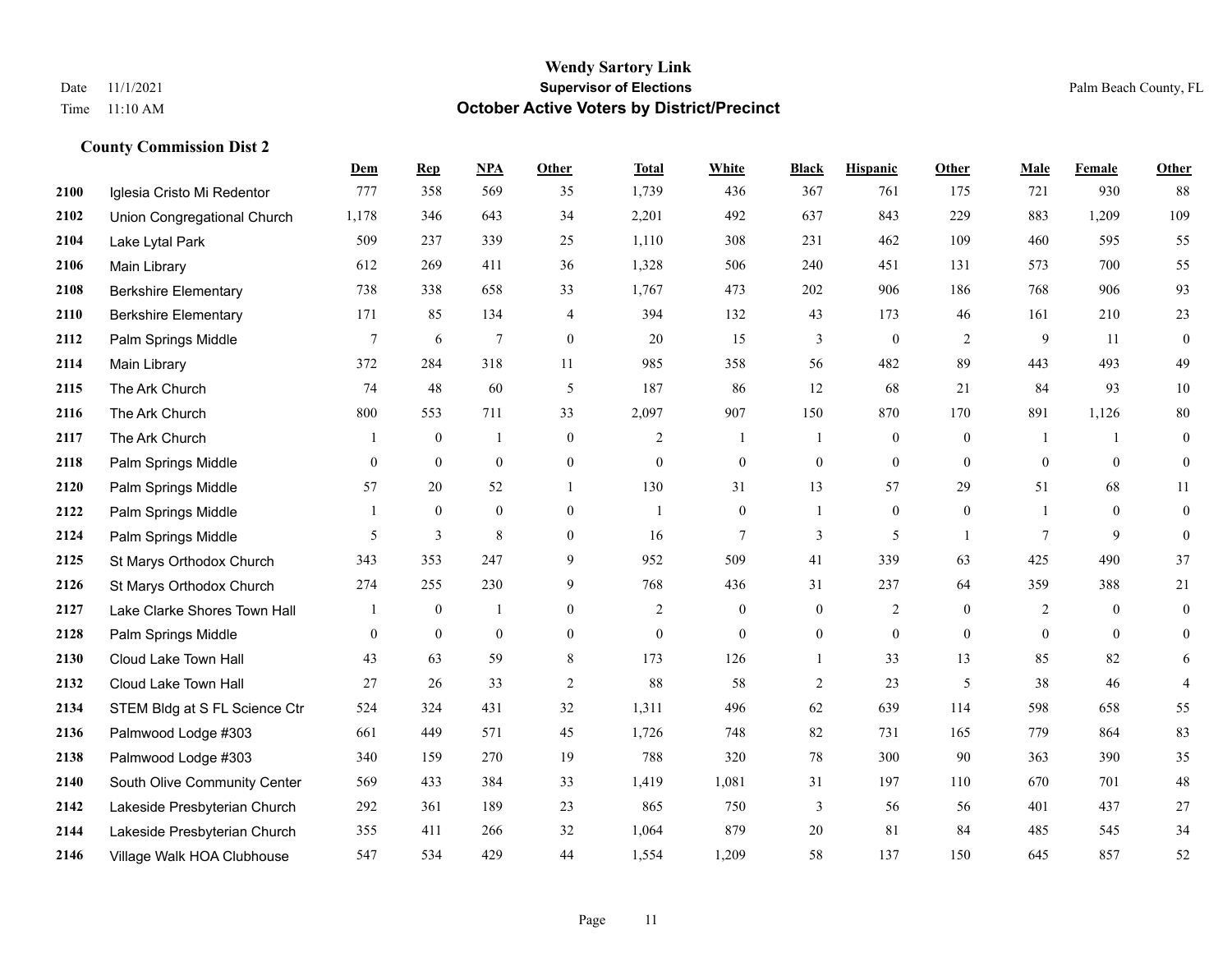## **Wendy Sartory Link** Date 11/1/2021 Palm Beach County, FL Time 11:10 AM **October Active Voters by District/Precinct**

|      |                                    | Dem            | <b>Rep</b>       | NPA              | Other            | <b>Total</b>     | White          | <b>Black</b>     | <b>Hispanic</b> | Other          | Male           | Female         | Other            |
|------|------------------------------------|----------------|------------------|------------------|------------------|------------------|----------------|------------------|-----------------|----------------|----------------|----------------|------------------|
| 2148 | <b>Liberty Park Elementary</b>     | $\theta$       | $\boldsymbol{0}$ | $\mathbf{0}$     | $\theta$         | $\mathbf{0}$     | $\overline{0}$ | $\mathbf{0}$     | $\overline{0}$  | $\theta$       | $\theta$       | $\overline{0}$ | $\mathbf{0}$     |
| 2150 | River Bridge Activities Center     | 1,085          | 541              | 689              | 53               | 2,368            | 1,148          | 485              | 492             | 243            | 984            | 1,301          | 83               |
| 2152 | Pine Ridge North II                | 1,114          | 502              | 809              | 55               | 2,480            | 1,015          | 386              | 817             | 262            | 991            | 1,387          | 102              |
| 2154 | <b>Forest Hill Elementary</b>      | 1,142          | 439              | 799              | 34               | 2,414            | 731            | 394              | 1,043           | 246            | 1,040          | 1,247          | 127              |
| 2156 | Cresthaven Emory Aud               | 633            | 409              | 304              | 15               | 1,361            | 749            | 100              | 418             | 94             | 502            | 809            | 50               |
| 2158 | <b>Community Of Hope</b>           | 1,087          | 417              | 837              | 29               | 2,370            | 590            | 428              | 1,041           | 311            | 1,041          | 1,214          | 115              |
| 2160 | Cresthaven Barkley Aud             | 513            | 354              | 282              | 19               | 1,168            | 584            | 86               | 394             | 104            | 493            | 623            | 52               |
| 2162 | Cresthaven Ashley Aud              | 334            | 221              | 227              | 14               | 796              | 398            | 39               | 294             | 65             | 315            | 447            | 34               |
| 2164 | Covered Bridge Clubhouse           | 1,115          | 731              | 660              | 39               | 2,545            | 1,756          | 138              | 479             | 172            | 983            | 1,482          | 80               |
| 2166 | Poinciana Clubhouse                | 904            | 522              | 501              | 37               | 1,964            | 1,293          | 96               | 416             | 159            | 775            | 1,123          | 66               |
| 2168 | First Baptist Church GA            | $\overline{0}$ | $\mathbf{0}$     | $\boldsymbol{0}$ | $\theta$         | $\boldsymbol{0}$ | $\overline{0}$ | $\boldsymbol{0}$ | $\overline{0}$  | $\mathbf{0}$   | $\mathbf{0}$   | $\overline{0}$ | $\boldsymbol{0}$ |
| 2170 | <b>Liberty Park Elementary</b>     | 1,137          | 552              | 668              | 56               | 2,413            | 1,052          | 457              | 643             | 261            | 959            | 1,340          | 114              |
| 2172 | First Baptist Church GA            | 17             | $\overline{3}$   | 10               | $\mathbf{0}$     | 30               | 14             | 3                | 9               | $\overline{4}$ | 11             | 18             | -1               |
| 2174 | First Baptist Church GA            | 457            | 190              | 272              | 12               | 931              | 405            | 191              | 209             | 126            | 414            | 476            | 41               |
| 2182 | <b>Greenacres Community Center</b> | 636            | 289              | 532              | 29               | 1,486            | 523            | 144              | 675             | 144            | 599            | 800            | 87               |
| 2184 | American Polish Club               | 1,093          | 387              | 804              | 39               | 2,323            | 692            | 346              | 1,025           | 260            | 967            | 1,219          | 137              |
| 2186 | American Polish Club               | 321            | 135              | 242              | 6                | 704              | 212            | 109              | 314             | 69             | 312            | 361            | 31               |
| 2188 | St Lukes United Methodist Chr      | 464            | 512              | 428              | 35               | 1,439            | 1,140          | 35               | 187             | 77             | 682            | 718            | 39               |
| 2190 | Lucerne Pointe Clubhouse           | 1,028          | 526              | 638              | 47               | 2,239            | 1,416          | 222              | 424             | 177            | 917            | 1,246          | 76               |
| 2192 | Fountains Of Palm Beach            | 924            | 452              | 591              | 53               | 2,020            | 1,363          | 148              | 343             | 166            | 859            | 1,096          | 65               |
| 2194 | <b>LC Swain Middle</b>             | 1,090          | 361              | 721              | 40               | 2,212            | 757            | 458              | 769             | 228            | 927            | 1,177          | 108              |
| 2196 | Pine Ridge South IV Clubhouse      | 884            | 488              | 505              | 43               | 1,920            | 1,149          | 261              | 397             | 113            | 749            | 1,098          | 73               |
| 2198 | American Finnish Club              | 14             | 9                | 8                | $\boldsymbol{0}$ | 31               | 17             | 3                | -1              | 10             | 12             | 16             | 3                |
| 2202 | <b>LC Swain Middle</b>             | $\theta$       | $\,8\,$          | 1                | $\Omega$         | 9                | 6              | $\mathbf{0}$     | 3               | $\theta$       | $\overline{4}$ | 5              | $\mathbf{0}$     |
| 2204 | Heritage Elementary                | 543            | 218              | 481              | 30               | 1,272            | 413            | 135              | 610             | 114            | 549            | 651            | $72\,$           |
| 2206 | <b>Heritage Elementary</b>         | 457            | 193              | 331              | 16               | 997              | 320            | 214              | 336             | 127            | 433            | 514            | 50               |
| 2208 | American Finnish Club              | 6              | 7                | $\mathbf{1}$     | $\mathbf{1}$     | 15               | 14             | $\mathbf{0}$     | $\overline{0}$  | $\overline{1}$ | 6              | 8              | 1                |
| 2210 | American Polish Club               | 230            | 94               | 137              | 5                | 466              | 166            | 115              | 137             | 48             | 188            | 259            | 19               |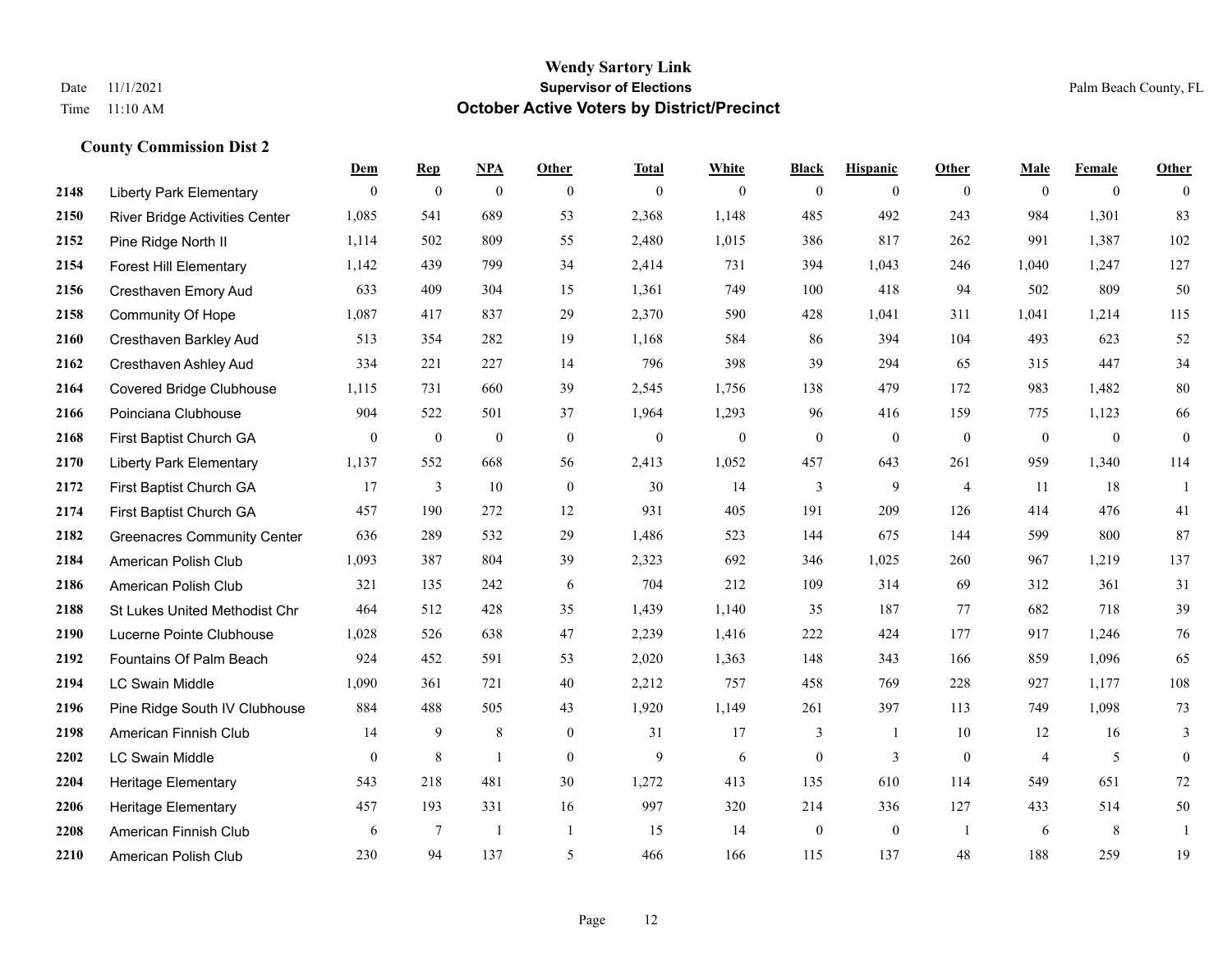|      |                                 | <u>Dem</u> | <u>Rep</u> | <b>NPA</b> | Other | <b>Total</b> | White    | Black            | <b>Hispanic</b> | Other    | <u>Male</u> | Female       | <b>Other</b> |
|------|---------------------------------|------------|------------|------------|-------|--------------|----------|------------------|-----------------|----------|-------------|--------------|--------------|
| 2212 | American Polish Club            |            |            |            |       | $\mathbf{0}$ |          | $\boldsymbol{0}$ |                 | $\Omega$ |             | $\mathbf{0}$ | $\Omega$     |
| 2214 | <b>Indian Pines Elementary</b>  | 1,187      | 254        | 582        | 38    | 2,061        | 464      | 919              | 444             | 234      | 927         | 1,034        | 100          |
| 2216 | Indian Pines Elementary         | 1,788      | 294        | 844        | 42    | 2,968        | 521      | . ,489           | 587             | 371      | 1,333       | 1,489        | 146          |
| 2218 | Tradewinds Middle               | .262       | 315        | 656        | 36    | 2,269        | 566      | 891              | 364             | 448      | 999         | 1,144        | 126          |
| 8001 | Federal Only                    |            |            | $\theta$   |       | $\theta$     | $\theta$ | $\mathbf{0}$     | 0               | $\Omega$ | $\theta$    | $\bf{0}$     | $\Omega$     |
| 8002 | State Only                      | 129        | 99         | 113        |       | 343          | 264      | 13               | 13              | 53       | 151         | 179          | 13           |
|      | <b>County Commission Dist 2</b> | 52,822     | 26,511     | 34,067     | 2,186 | 115,586      | 52,190   | 20,599           | 31,234          | 11,563   | 49,200      | 61,558       | 4,828        |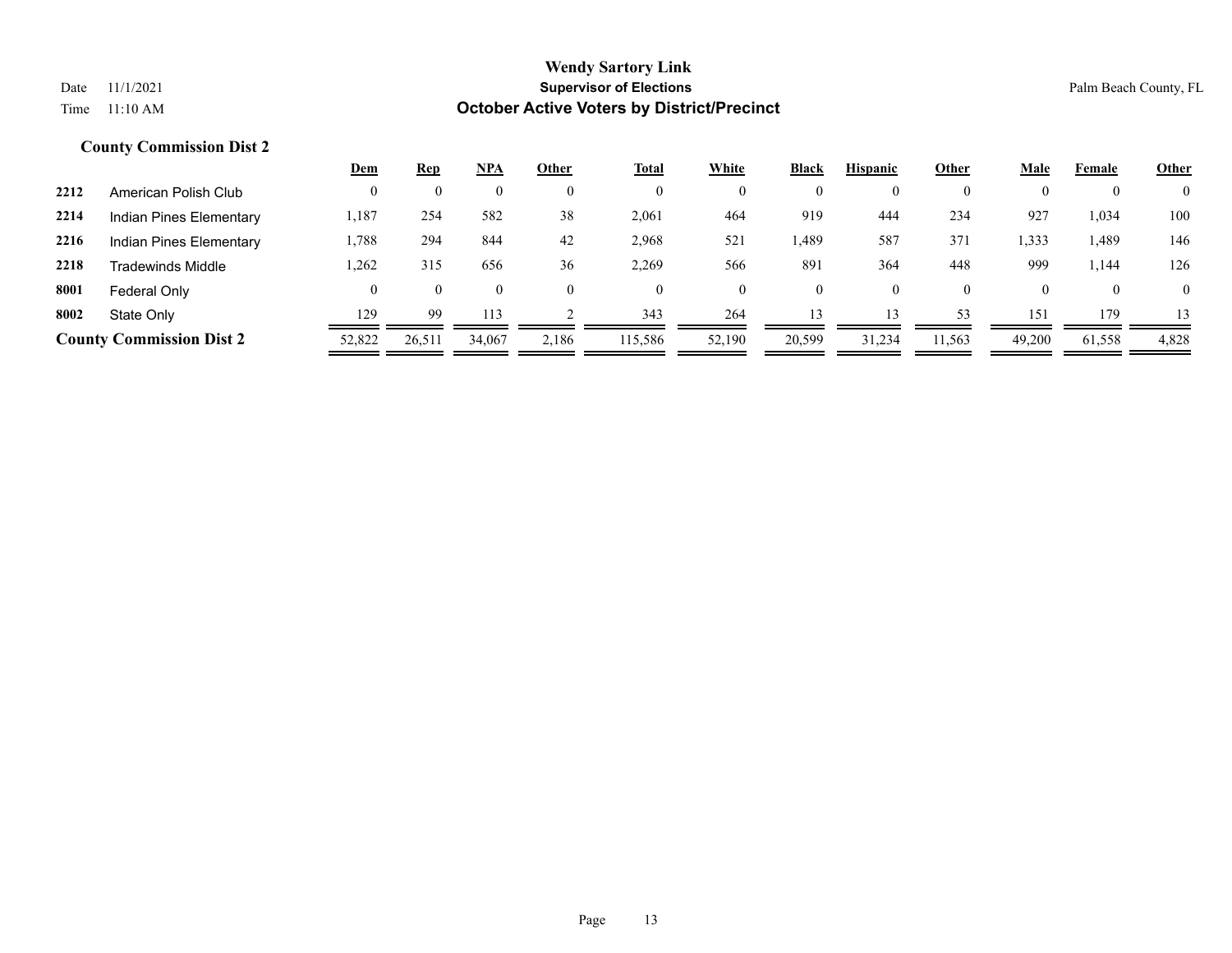#### **Wendy Sartory Link** Date 11/1/2021 **Supervisor of Elections** Palm Beach County, FL Time 11:10 AM **October Active Voters by District/Precinct**

# **Dem Rep NPA Other Total White Black Hispanic Other Male Female Other** Palm Springs Middle 822 338 558 46 1,764 522 324 752 166 721 967 76 Community Of Hope 65 38 63 2 168 62 10 70 26 82 75 11 Faith Presbyterian 979 616 683 33 2,311 948 270 892 201 958 1,253 100 Palm Springs Middle 0 0 0 0 0 0 0 0 0 0 0 0 Faith Presbyterian 373 208 293 24 898 358 116 347 77 412 452 34 Emmanuel Baptist Church 632 577 414 20 1,643 991 44 518 90 694 886 63 Lake Clarke Shores Town Hall 1,006 1,076 643 46 2,771 2,031 83 487 170 1,262 1,422 87 Community Of Hope 45 37 53 2 137 36 9 76 16 51 76 10 Palm Springs Middle 1 11 12 9 3 35 14 0 17 4 15 19 1 Palm Springs Village Hall 971 619 798 37 2,425 974 173 1,078 200 1,062 1,251 112 Oasis De Amor Baptist Church 508 224 398 17 1,147 372 139 493 143 540 541 66 Palm Springs Library 712 405 582 24 1,723 643 198 695 187 761 859 103 Palm Springs Village Hall 0 0 0 0 0 0 0 0 0 0 0 0 **3028** Palm Springs Village Hall  $\begin{array}{cccccccc} 2 & 1 & 0 & 0 & 3 & 0 & 0 & 3 & 0 & 1 & 2 & 0 \end{array}$  Palm Springs Village Hall 0 0 0 0 0 0 0 0 0 0 0 0 Special Olympics of PBC 689 311 526 35 1,561 560 267 599 135 729 752 80 Sunlight Community Church 157 104 79 6 346 182 42 101 21 156 180 10 Sunlight Community Church 387 211 288 15 901 376 173 262 90 399 471 31 Sunlight Community Church 723 299 541 30 1,593 666 245 513 169 742 772 79 1st Congregational Church 693 307 408 42 1,450 1,073 70 187 120 716 680 54 1st Congregational Church 720 448 394 48 1,610 1,352 24 134 100 731 825 54 Holy Redeemer Church 220 69 191 7 487 137 102 207 41 210 262 15 Holy Redeemer Church 588 218 458 24 1,288 387 254 519 128 568 659 61 Holy Redeemer Church **7** 7 7 2 0 16 9 6 1 0 9 7 0 Our Savior Lutheran Church 401 113 241 13 768 213 214 269 72 364 366 38 Our Savior Lutheran Church 0 0 0 2 0 0 2 1 1 0 0 0 1 1 0 Our Savior Lutheran Church 253 52 157 6 468 105 168 159 36 180 268 20 Our Savior Lutheran Church 1,032 323 582 51 1,988 799 427 578 184 922 971 95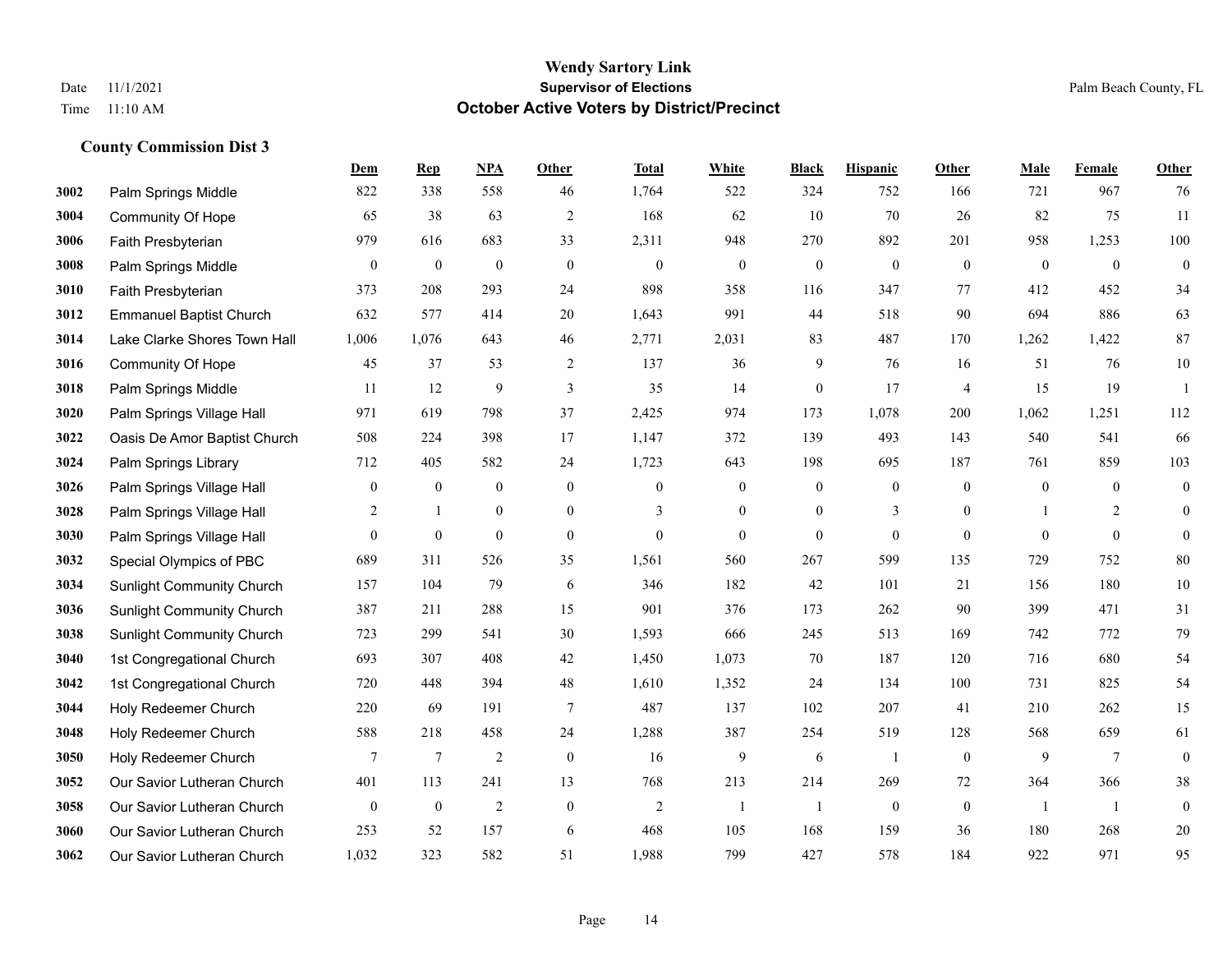|      |                                  | Dem          | <b>Rep</b>   | NPA          | <b>Other</b> | <b>Total</b> | <b>White</b>   | <b>Black</b> | <b>Hispanic</b> | <b>Other</b> | <b>Male</b> | <b>Female</b> | Other            |
|------|----------------------------------|--------------|--------------|--------------|--------------|--------------|----------------|--------------|-----------------|--------------|-------------|---------------|------------------|
| 3064 | 1st Congregational Church        | 471          | 224          | 360          | 31           | 1,086        | 763            | 94           | 151             | 78           | 513         | 530           | 43               |
| 3066 | Our Savior Lutheran Church       | 367          | 134          | 272          | 20           | 793          | 548            | 73           | 93              | 79           | 388         | 373           | $32\,$           |
| 3068 | St Andrews Episcopal             | 547          | 289          | 393          | 44           | 1,273        | 1,025          | 52           | 111             | 85           | 616         | 615           | $42\,$           |
| 3070 | <b>Mid County Senior Center</b>  | 718          | 266          | 566          | 36           | 1,586        | 515            | 371          | 499             | 201          | 726         | 784           | 76               |
| 3071 | Holy Redeemer Church             | $\mathbf{0}$ | $\mathbf{0}$ | $\mathbf{0}$ | $\theta$     | $\theta$     | $\overline{0}$ | $\mathbf{0}$ | $\mathbf{0}$    | $\theta$     | $\theta$    | $\theta$      | $\boldsymbol{0}$ |
| 3072 | Holy Redeemer Church             | 138          | 24           | 88           | 8            | 258          | 70             | 101          | 51              | 36           | 100         | 146           | 12               |
| 3074 | <b>Coastal Chapel</b>            | 470          | 351          | 334          | 27           | 1,182        | 736            | 101          | 254             | 91           | 554         | 586           | 42               |
| 3075 | Lantana Recreation Center        | 14           | 8            | $\tau$       | 2            | 31           | 31             | $\mathbf{0}$ | $\theta$        | $\Omega$     | 10          | 21            | $\overline{0}$   |
| 3076 | Our Savior Lutheran Church       | 48           | 39           | 48           | -1           | 136          | 94             | 15           | 19              | 8            | 74          | 57            | 5                |
| 3078 | Lakeside UM Church               | 645          | 387          | 434          | 37           | 1,503        | 936            | 166          | 270             | 131          | 665         | 796           | 42               |
| 3080 | American Finnish Club            | 839          | 221          | 571          | 40           | 1,671        | 398            | 517          | 566             | 190          | 726         | 845           | 100              |
| 3082 | <b>Atlantis City Hall</b>        | 489          | 885          | 444          | 44           | 1,862        | 1,608          | 39           | 91              | 124          | 856         | 962           | 44               |
| 3084 | Lakes of Sherbrooke              | 700          | 641          | 582          | 54           | 1,977        | 1,338          | 191          | 284             | 164          | 859         | 1,042         | $76\,$           |
| 3086 | Woodlands Middle                 | 792          | 609          | 688          | $48\,$       | 2,137        | 1,461          | 138          | 355             | 183          | 993         | 1,070         | 74               |
| 3088 | <b>Tradewinds Middle</b>         | 181          | 53           | 123          | 8            | 365          | 98             | 128          | 79              | 60           | 165         | 190           | $10\,$           |
| 3090 | <b>Woodlands Middle</b>          | 1,446        | 818          | 645          | 54           | 2,963        | 2,388          | 180          | 117             | 278          | 1,350       | 1,527         | $86\,$           |
| 3092 | Lacuna HOA Clubhouse             | 1,209        | 756          | 757          | 65           | 2,787        | 1,938          | 275          | 310             | 264          | 1,276       | 1,423         | $88\,$           |
| 3094 | <b>Coral Reef Elementary</b>     | 323          | 243          | 270          | 27           | 863          | 511            | 73           | 194             | 85           | 403         | 433           | 27               |
| 3096 | <b>Coral Reef Elementary</b>     | 823          | 586          | 642          | 57           | 2,108        | 1,352          | 257          | 269             | 230          | 972         | 1,056         | 80               |
| 3098 | <b>Manatee Elementary</b>        | 685          | 585          | 534          | 45           | 1,849        | 1,255          | 178          | 224             | 192          | 845         | 943           | 61               |
| 3100 | Journeys End                     | 431          | 339          | 365          | 21           | 1,156        | 773            | 95           | 137             | 151          | 547         | 579           | 30               |
| 3102 | <b>Diamond View Elementary</b>   | 1,206        | 444          | 798          | 51           | 2,499        | 1,034          | 637          | 528             | 300          | 1,099       | 1,291         | 109              |
| 3104 | American German Club             | 412          | 351          | 373          | 32           | 1,168        | 811            | 90           | 138             | 129          | 540         | 584           | 44               |
| 3106 | American German Club             | 302          | 108          | 205          | 17           | 632          | 224            | 177          | 98              | 133          | 278         | 325           | 29               |
| 3108 | Santaluces High                  | 1,249        | 538          | 888          | 62           | 2,737        | 1,107          | 700          | 540             | 390          | 1,218       | 1.430         | 89               |
| 3110 | Lantana Road Branch Library      | 824          | 336          | 484          | 44           | 1,688        | 795            | 452          | 285             | 156          | 732         | 879           | 77               |
| 3112 | <b>Starlight Cove Elementary</b> | 841          | 299          | 615          | 38           | 1,793        | 703            | 310          | 635             | 145          | 775         | 928           | 90               |
| 3114 | Santaluces High                  | 379          | 250          | 296          | 11           | 936          | 547            | 122          | 184             | 83           | 455         | 451           | 30               |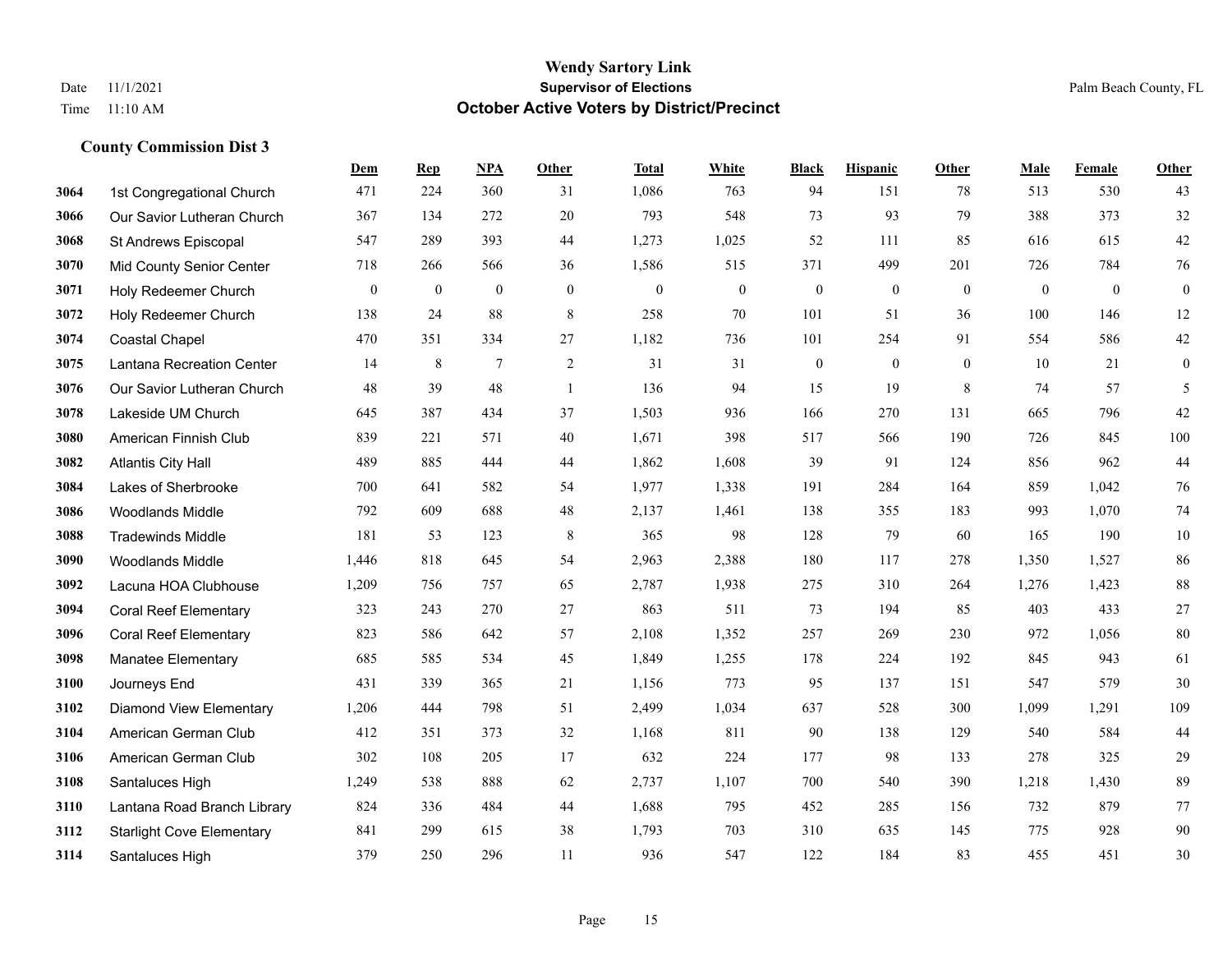|      |                                  | Dem   | <b>Rep</b> | NPA | <b>Other</b>     | <b>Total</b> | <b>White</b> | <b>Black</b>     | <b>Hispanic</b> | Other | <b>Male</b> | Female | <b>Other</b>   |
|------|----------------------------------|-------|------------|-----|------------------|--------------|--------------|------------------|-----------------|-------|-------------|--------|----------------|
| 3116 | Advent Lantana                   | 1,063 | 518        | 735 | 53               | 2,369        | 1,461        | 364              | 360             | 184   | 981         | 1,306  | 82             |
| 3118 | Advent Lantana                   | 204   | 226        | 175 | 16               | 621          | 507          | 22               | 48              | 44    | 304         | 304    | 13             |
| 3120 | Valencia Shores Social Club      | 1,223 | 588        | 577 | 47               | 2,435        | 2,150        | 68               | 81              | 136   | 1,116       | 1,264  | 55             |
| 3122 | Boynton Beach Community Chui     | 908   | 407        | 342 | 33               | 1,690        | 1,514        | 35               | 52              | 89    | 695         | 957    | 38             |
| 3124 | West Boynton Park and Rec        | 786   | 584        | 650 | 43               | 2,063        | 1,306        | 222              | 287             | 248   | 932         | 1.057  | 74             |
| 3126 | Temple Shaarei Shalom            | 634   | 501        | 464 | 27               | 1,626        | 1,117        | 153              | 197             | 159   | 753         | 825    | $48\,$         |
| 3128 | West Boynton Park and Rec        | 946   | 607        | 727 | 45               | 2,325        | 1,448        | 284              | 335             | 258   | 1,063       | 1,180  | 82             |
| 3130 | Winston Trails Swim Center       | 1,107 | 915        | 861 | 63               | 2,946        | 2,087        | 205              | 374             | 280   | 1,376       | 1,457  | 113            |
| 3132 | Park Vista High                  | 847   | 645        | 695 | 49               | 2,236        | 1,415        | 226              | 357             | 238   | 1,009       | 1,147  | $80\,$         |
| 3133 | Christa McAuliffe Middle         | 174   | 122        | 136 | 9                | 441          | 268          | 46               | 62              | 65    | 213         | 216    | 12             |
| 3134 | <b>Hidden Oaks Elementary</b>    | 1,073 | 317        | 591 | 33               | 2,014        | 577          | 792              | 368             | 277   | 858         | 1.070  | 86             |
| 3136 | Freedom Shores Elementary        | 877   | 408        | 591 | 31               | 1,907        | 833          | 542              | 276             | 256   | 841         | 990    | 76             |
| 3138 | <b>Citrus Cove Elementary</b>    | 859   | 500        | 566 | 34               | 1,959        | 1,138        | 318              | 289             | 214   | 861         | 1,016  | 82             |
| 3140 | Boynton Lakes North Clubhouse    | 419   | 191        | 280 | 14               | 904          | 426          | 222              | 127             | 129   | 404         | 468    | 32             |
| 3142 | Boynton Lakes North Clubhouse    | 378   | 162        | 224 | 18               | 782          | 438          | 137              | 137             | 70    | 312         | 440    | 30             |
| 3144 | Freedom Shores Elementary        | 10    | 8          | 10  | $\boldsymbol{0}$ | 28           | 22           | $\boldsymbol{0}$ | 3               | 3     | 11          | 14     | $\mathfrak{Z}$ |
| 3146 | <b>Freedom Shores Elementary</b> | 340   | 130        | 172 | $18\,$           | 660          | 445          | 79               | 73              | 63    | 263         | 376    | $21\,$         |
| 3148 | Imagine Schools - Chancellor     | 61    | 55         | 54  | 5                | 175          | 118          | 12               | 27              | 18    | 88          | 82     | 5              |
| 3150 | Christa McAuliffe Middle         | 555   | 259        | 239 | 22               | 1,075        | 976          | 20               | 31              | 48    | 442         | 601    | 32             |
| 3152 | Park Vista High                  | 658   | 406        | 390 | 33               | 1,487        | 1,277        | 54               | 63              | 93    | 651         | 787    | 49             |
| 3154 | Ponte Vecchio Clubhouse          | 804   | 315        | 278 | 23               | 1,420        | 1,267        | 20               | 41              | 92    | 642         | 739    | 39             |
| 3156 | Aberdeen East Clubhouse          | 1,006 | 488        | 545 | 41               | 2,080        | 1,573        | 139              | 186             | 182   | 862         | 1,157  | 61             |
| 3158 | <b>Crystal Lakes Elementary</b>  | 992   | 763        | 796 | 59               | 2,610        | 1,827        | 194              | 294             | 295   | 1,178       | 1,320  | 112            |
| 3160 | Christa McAuliffe Middle         | 435   | 326        | 327 | 20               | 1,108        | 752          | 135              | 118             | 103   | 497         | 568    | 43             |
| 3162 | <b>Hidden Oaks Elementary</b>    | 544   | 257        | 299 | 17               | 1.117        | 667          | 207              | 126             | 117   | 501         | 582    | 34             |
| 3164 | <b>Citrus Cove Elementary</b>    | 874   | 543        | 639 | 50               | 2,106        | 1,316        | 313              | 244             | 233   | 941         | 1,093  | 72             |
| 3166 | Jamaica Bay Clubhouse            | 351   | 363        | 261 | 25               | 1,000        | 886          | 20               | 37              | 57    | 438         | 528    | 34             |
| 3168 | Boynton Beach Fire Station #3    | 908   | 459        | 668 | 32               | 2,067        | 1,173        | 371              | 298             | 225   | 875         | 1,122  | 70             |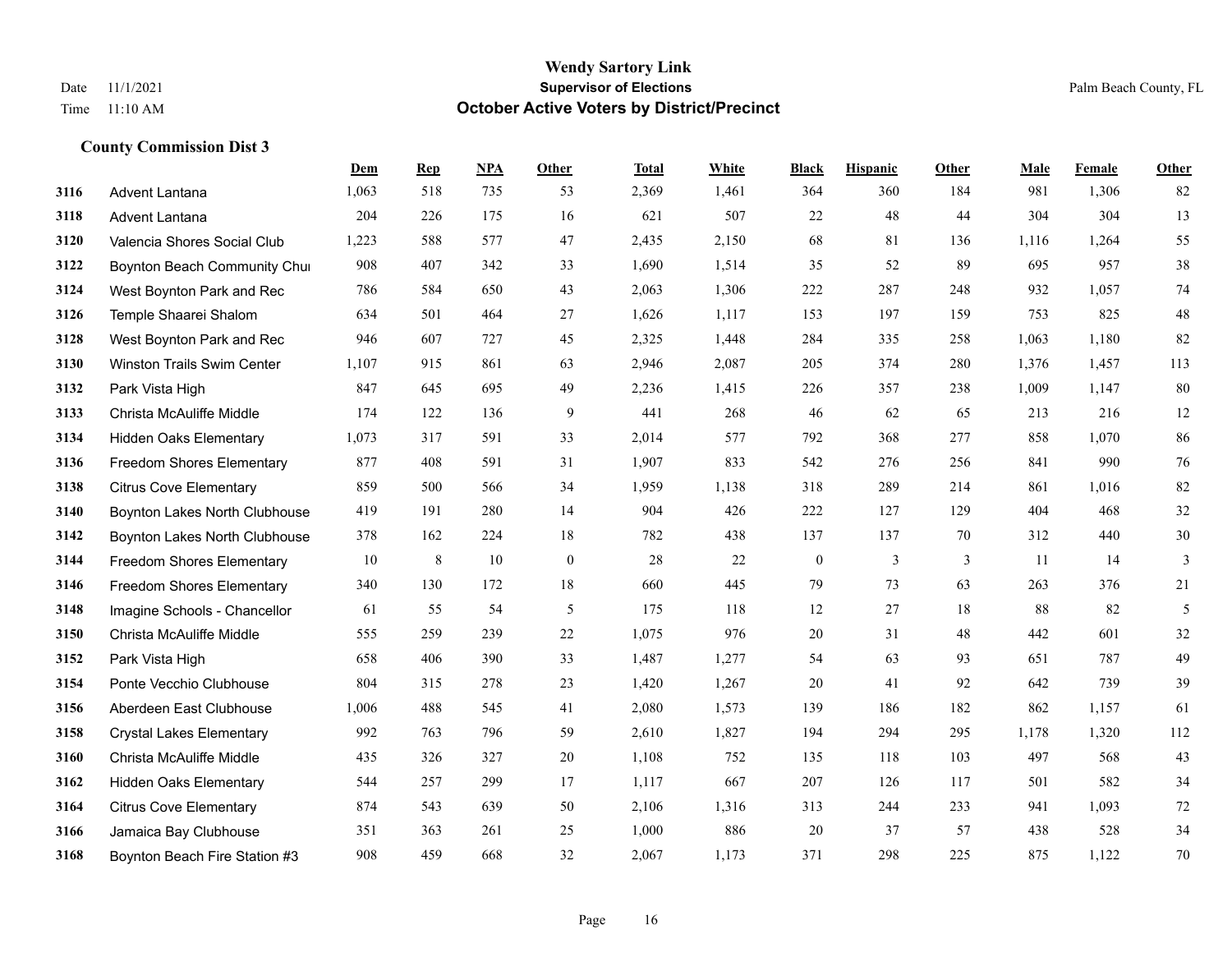|      |                                   | Dem      | <b>Rep</b>   | NPA            | Other    | <b>Total</b> | White          | <b>Black</b> | <b>Hispanic</b> | Other    | <b>Male</b> | Female   | Other        |
|------|-----------------------------------|----------|--------------|----------------|----------|--------------|----------------|--------------|-----------------|----------|-------------|----------|--------------|
| 3170 | Boynton Beach High                | 1,117    | 611          | 880            | 72       | 2,680        | 1,576          | 312          | 538             | 254      | 1,174       | 1,402    | 104          |
| 3172 | Boynton Beach High                | 476      | 144          | 301            | 32       | 953          | 441            | 263          | 144             | 105      | 389         | 516      | 48           |
| 3174 | Boynton Beach Fire Station #3     | 251      | 174          | 174            | 15       | 614          | 420            | 54           | 83              | 57       | 279         | 318      | 17           |
| 3176 | Boynton Beach High                | 215      | 121          | 148            | 8        | 492          | 260            | 90           | 81              | 61       | 213         | 257      | 22           |
| 3180 | Imagine Schools - Chancellor      | $\theta$ | $\mathbf{0}$ | $\overline{0}$ | $\theta$ | $\theta$     | $\overline{0}$ | $\mathbf{0}$ | $\theta$        | $\theta$ | $\Omega$    | $\theta$ | $\mathbf{0}$ |
| 3182 | Imagine Schools - Chancellor      | 99       | 51           | 79             | 4        | 233          | 117            | 46           | 38              | 32       | 111         | 111      | 11           |
| 3185 | Christ Fellowship Church BB       | 298      | 206          | 205            | 27       | 736          | 472            | 84           | 104             | 76       | 346         | 369      | 21           |
| 3186 | Christ Fellowship Church BB       | 190      | 120          | 138            | 12       | 460          | 329            | 41           | 59              | 31       | 205         | 234      | 21           |
| 3187 | Christ Fellowship Church BB       | 684      | 400          | 587            | 58       | 1,729        | 984            | 267          | 291             | 187      | 806         | 869      | 54           |
| 3188 | Christ Fellowship Church BB       | 411      | 303          | 352            | 21       | 1,087        | 673            | 222          | 120             | 72       | 532         | 521      | 34           |
| 3190 | Imagine Schools - Chancellor      | 300      | 159          | 220            | 22       | 701          | 397            | 140          | 99              | 65       | 361         | 325      | 15           |
| 3192 | Leisureville #1 Clubhouse         | 553      | 401          | 376            | 44       | 1,374        | 1,036          | 116          | 129             | 93       | 551         | 775      | 48           |
| 3194 | Boynton Beach Fire Station #2     | 748      | 171          | 378            | 19       | 1,316        | 468            | 540          | 168             | 140      | 582         | 682      | 52           |
| 3196 | Leisureville #3 Clubhouse         | 622      | 552          | 422            | 50       | 1,646        | 1,368          | 85           | 103             | 90       | 705         | 888      | 53           |
| 3198 | <b>BB Leisureville Clubhouse</b>  | 496      | 524          | 306            | 37       | 1,363        | 1,122          | 65           | 115             | 61       | 552         | 773      | 38           |
| 3200 | <b>Golfview Harbour Clubhouse</b> | 612      | 399          | 397            | 26       | 1,434        | 968            | 205          | 115             | 146      | 644         | 742      | 48           |
| 3202 | <b>Golfview Harbour Clubhouse</b> | 66       | 67           | 51             |          | 191          | 139            | 30           | 11              | 11       | 95          | 90       | 6            |
|      | <b>County Commission Dist 3</b>   | 54,719   | 31,863       | 37,451         | 2,769    | 126,802      | 75,624         | 16,651       | 22,528          | 11,999   | 56,673      | 65,421   | 4,708        |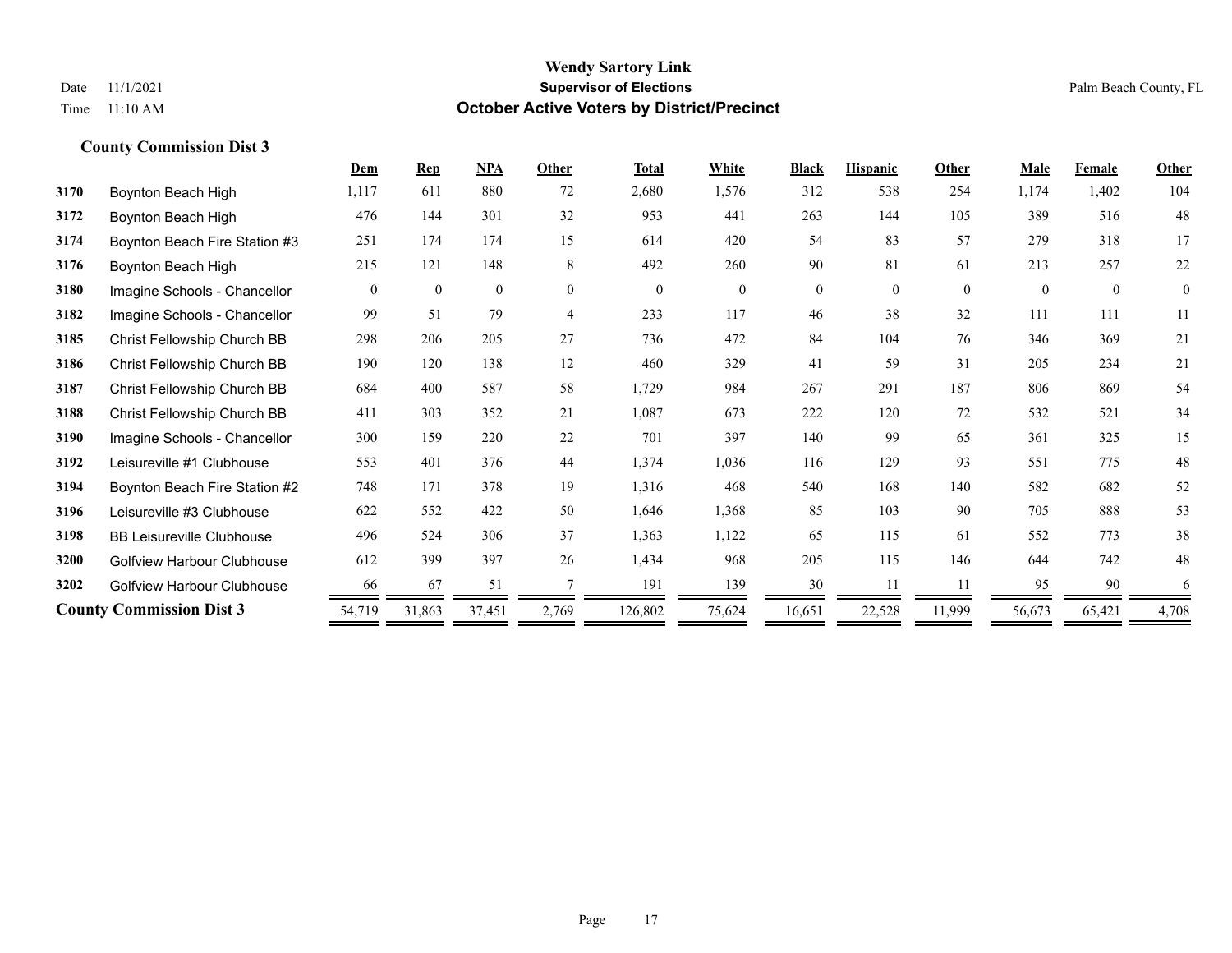|      |                                      | Dem              | <b>Rep</b>       | NPA              | <b>Other</b>   | <b>Total</b> | White            | <b>Black</b>     | <b>Hispanic</b>  | <b>Other</b>   | <b>Male</b>  | Female         | <b>Other</b>     |
|------|--------------------------------------|------------------|------------------|------------------|----------------|--------------|------------------|------------------|------------------|----------------|--------------|----------------|------------------|
| 4002 | Lantana Recreation Center            | 460              | 509              | 369              | 47             | 1,385        | 1,158            | 30               | 102              | 95             | 664          | 682            | 39               |
| 4004 | South Palm Beach Town Hall           | 404              | 505              | 376              | 35             | 1,320        | 1,126            | 21               | 79               | 94             | 574          | 699            | 47               |
| 4006 | Manalapan Town Hall                  | 76               | 201              | 90               | 11             | 378          | 345              | 6                | 5                | 22             | 191          | 177            | $10\,$           |
| 4008 | Hypoluxo Town Hall                   | 515              | 601              | 501              | 64             | 1,681        | 1,405            | 38               | 109              | 129            | 773          | 859            | 49               |
| 4010 | <b>Bent Tree Villas East</b>         | 805              | 730              | 598              | 51             | 2,184        | 1,585            | 215              | 216              | 168            | 961          | 1.174          | 49               |
| 4012 | <b>Greentree Villas</b>              | 641              | 565              | 458              | 32             | 1,696        | 1,387            | 73               | 121              | 115            | 677          | 972            | $47\,$           |
| 4014 | New Church                           | 401              | 494              | 323              | 24             | 1,242        | 1,011            | 61               | 87               | 83             | 534          | 679            | 29               |
| 4016 | Christ Fellowship Church BB          | 532              | 292              | 299              | 24             | 1,147        | 693              | 187              | 162              | 105            | 531          | 585            | 31               |
| 4018 | Quail Ridge Business Center          | 123              | 362              | 124              | 11             | 620          | 597              | $\mathbf{1}$     | 2                | 20             | 283          | 327            | $10\,$           |
| 4020 | Christ Fellowship Church BB          | 33               | 28               | 36               | $\overline{4}$ | 101          | 79               | $\overline{4}$   | 10               | 8              | 37           | 62             | $\overline{2}$   |
| 4022 | <b>Congress Middle</b>               | 815              | 234              | 400              | 44             | 1,493        | 542              | 646              | 157              | 148            | 624          | 813            | 56               |
| 4024 | Harvey E Oyer Jr Park                | 489              | 611              | 484              | 55             | 1,639        | 1,291            | 90               | 131              | 127            | 774          | 819            | $46\,$           |
| 4026 | <b>Sterling Village Aud</b>          | 494              | 548              | 464              | 46             | 1,552        | 1,354            | 35               | 64               | 99             | 718          | 782            | 52               |
| 4028 | Ocean Ridge Town Hall                | 401              | 743              | 420              | 44             | 1,608        | 1,470            | 4                | 50               | 84             | 769          | 797            | $42\,$           |
| 4030 | Village of Golf Admin Bldg           | 36               | 186              | 48               | $\overline{4}$ | 274          | 268              | $\mathbf{0}$     | 1                | 5              | 129          | 143            | $\sqrt{2}$       |
| 4034 | <b>Crosspointe Elementary</b>        | 369              | 254              | 290              | 23             | 936          | 671              | 112              | 66               | 87             | 400          | 516            | $20\,$           |
| 4036 | <b>Forest Park Elementary</b>        | 284              | 444              | 272              | 25             | 1,025        | 922              | 9                | 50               | 44             | 434          | 559            | 32               |
| 4038 | <b>Briny Breezes Community Cente</b> | 89               | 142              | 90               | 3              | 324          | 299              | $\boldsymbol{0}$ | 9                | 16             | 134          | 181            | 9                |
| 4040 | <b>Briny Breezes Community Cente</b> | $\boldsymbol{0}$ | $\boldsymbol{0}$ | $\boldsymbol{0}$ | $\mathbf{0}$   | $\mathbf{0}$ | $\boldsymbol{0}$ | $\mathbf{0}$     | $\mathbf{0}$     | $\overline{0}$ | $\mathbf{0}$ | $\overline{0}$ | $\mathbf{0}$     |
| 4042 | <b>Briny Breezes Community Cente</b> | $\mathbf{0}$     | $\boldsymbol{0}$ | $\boldsymbol{0}$ | $\mathbf{0}$   | $\mathbf{0}$ | $\boldsymbol{0}$ | $\boldsymbol{0}$ | $\boldsymbol{0}$ | $\overline{0}$ | $\mathbf{0}$ | $\mathbf{0}$   | $\boldsymbol{0}$ |
| 4044 | <b>Briny Breezes Community Cente</b> | 49               | 31               | 37               | $\mathbf{1}$   | 118          | 104              | $\mathbf{1}$     | 8                | 5              | 61           | 54             | 3                |
| 4046 | <b>Delray Dunes</b>                  | 91               | 340              | 100              | 5              | 536          | 497              | $\mathbf{1}$     | 5                | 33             | 243          | 281            | 12               |
| 4048 | <b>Banyan Creek Elementary</b>       | 122              | 154              | 86               | $\overline{7}$ | 369          | 294              | 16               | 30               | 29             | 189          | 171            | 9                |
| 4050 | Hunter's Run Courtside Cafe          | 1,076            | 365              | 529              | 37             | 2,007        | 1,842            | 40               | 48               | 77             | 836          | 1,130          | 41               |
| 4052 | <b>Crosspointe Elementary</b>        | 116              | 78               | 84               | 3              | 281          | 169              | 57               | 22               | 33             | 137          | 138            | 6                |
| 4053 | <b>Crosspointe Elementary</b>        | 210              | 84               | 149              | 17             | 460          | 175              | 109              | 101              | 75             | 202          | 238            | $20\,$           |
| 4054 | Lakeview Baptist Church              | 532              | 645              | 438              | 38             | 1,653        | 1,366            | 78               | 102              | 107            | 764          | 836            | 53               |
| 4056 | Lakeview Baptist Church              | $\mathbf{0}$     | $\mathbf{0}$     | $\mathbf{0}$     | $\theta$       | $\theta$     | $\mathbf{0}$     | $\mathbf{0}$     | $\theta$         | $\mathbf{0}$   | $\theta$     | $\mathbf{0}$   | $\boldsymbol{0}$ |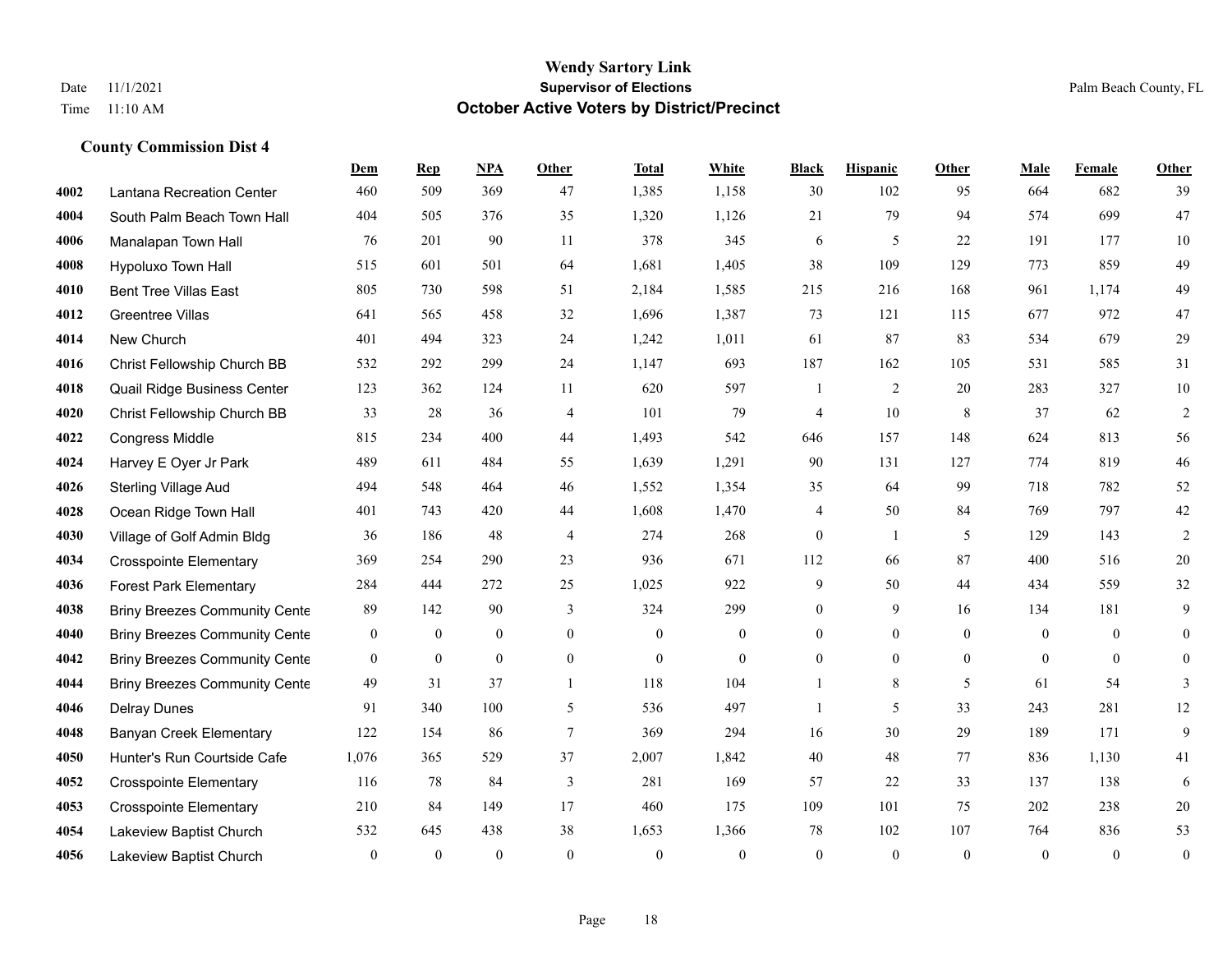|      |                                   | Dem          | <b>Rep</b>       | NPA              | <b>Other</b>   | <b>Total</b> | <b>White</b>     | <b>Black</b>     | <b>Hispanic</b> | Other          | <b>Male</b>    | <b>Female</b>  | <b>Other</b>     |
|------|-----------------------------------|--------------|------------------|------------------|----------------|--------------|------------------|------------------|-----------------|----------------|----------------|----------------|------------------|
| 4058 | Plumosa SOA Elementary            | 53           | 58               | 40               | 7              | 158          | 140              | $\overline{4}$   | 8               | 6              | 77             | 78             | 3                |
| 4060 | Lakeview Baptist Church           | 2            | 6                | 3                | $\mathbf{0}$   | 11           | $\overline{4}$   | $\mathbf{0}$     | $\mathbf{1}$    | 6              | 5              | 6              | $\mathbf{0}$     |
| 4062 | Lakeview Baptist Church           | 41           | 73               | 36               | 5              | 155          | 129              | 7                | 8               | 11             | 75             | 78             | $\overline{2}$   |
| 4064 | Seacrest Presbyterian             | 47           | 43               | 43               | 2              | 135          | 119              |                  | 9               | 6              | 72             | 62             |                  |
| 4066 | Seacrest Presbyterian             | $\mathbf{0}$ | $\mathbf{0}$     | $\overline{0}$   | $\mathbf{0}$   | $\mathbf{0}$ | $\boldsymbol{0}$ | $\boldsymbol{0}$ | $\overline{0}$  | $\theta$       | $\overline{0}$ | $\overline{0}$ | $\mathbf{0}$     |
| 4068 | Seacrest Presbyterian             | $\mathbf{0}$ | $\mathbf{0}$     | $\mathbf{0}$     | $\theta$       | $\theta$     | $\overline{0}$   | $\mathbf{0}$     | $\mathbf{0}$    | $\theta$       | $\overline{0}$ | $\Omega$       | $\Omega$         |
| 4070 | Seacrest Presbyterian             | $\theta$     | $\theta$         | $\theta$         | $\Omega$       | $\theta$     | $\overline{0}$   | $\mathbf{0}$     | $\theta$        | $\theta$       | $\theta$       | $\theta$       | $\mathbf{0}$     |
| 4072 | <b>Gulf Stream Town Hall</b>      | 184          | 451              | 210              | 22             | 867          | 804              | 4                | 22              | 37             | 422            | 427            | 18               |
| 4074 | Plumosa SOA Elementary            | 435          | 424              | 352              | 25             | 1,236        | 1,064            | 17               | 73              | 82             | 585            | 616            | 35               |
| 4076 | <b>Country Manors Clubhouse</b>   | 447          | 381              | 394              | 23             | 1,245        | 883              | 96               | 135             | 131            | 550            | 661            | 34               |
| 4078 | <b>Banyan Creek Elementary</b>    | 3            | 6                | 1                | $\mathbf{0}$   | 10           | 9                | $\boldsymbol{0}$ | $\mathbf{0}$    | $\overline{1}$ | 6              | 3              |                  |
| 4080 | <b>Banyan Creek Elementary</b>    | $\theta$     | $\mathbf{0}$     | $\mathbf{0}$     | $\Omega$       | $\theta$     | $\overline{0}$   | $\mathbf{0}$     | $\mathbf{0}$    | $\theta$       | $\theta$       | $\theta$       | $\theta$         |
| 4082 | <b>Banyan Creek Elementary</b>    | $\mathbf{0}$ | 3                | $\overline{0}$   | $\overline{0}$ | 3            | 3                | $\mathbf{0}$     | $\overline{0}$  | $\theta$       | 2              |                | $\Omega$         |
| 4084 | <b>Banyan Creek Elementary</b>    | 42           | 24               | 24               | $\overline{2}$ | 92           | 68               | 6                | 9               | 9              | 42             | 46             |                  |
| 4086 | <b>Banyan Creek Elementary</b>    | 547          | 388              | 387              | 29             | 1,351        | 925              | 187              | 104             | 135            | 631            | 671            | 49               |
| 4088 | West Park Baptist Church          | 845          | 455              | 485              | 48             | 1,833        | 1,557            | 61               | 95              | 120            | 743            | 1,042          | 48               |
| 4090 | Pines of Delray North             | 271          | 169              | 160              | 14             | 614          | 495              | 38               | 43              | 38             | 242            | 345            | 27               |
| 4092 | West Park Baptist Church          | $\bf{0}$     | $\boldsymbol{0}$ | $\boldsymbol{0}$ | $\mathbf{0}$   | $\mathbf{0}$ | $\boldsymbol{0}$ | $\boldsymbol{0}$ | $\overline{0}$  | $\mathbf{0}$   | $\mathbf{0}$   | $\mathbf{0}$   | $\boldsymbol{0}$ |
| 4094 | S D Spady Elementary              | 664          | 700              | 546              | 56             | 1,966        | 1,707            | 31               | 97              | 131            | 935            | 960            | 71               |
| 4096 | <b>Carver Middle</b>              | 567          | 46               | 162              | 11             | 786          | 103              | 582              | 33              | 68             | 366            | 370            | 50               |
| 4098 | <b>Bethel Evangelical Baptist</b> | 997          | 740              | 661              | 69             | 2,467        | 1,895            | 184              | 213             | 175            | 1,043          | 1,351          | 73               |
| 4100 | <b>Carver Middle</b>              | 116          | 148              | 99               | 8              | 371          | 294              | 31               | 20              | 26             | 183            | 174            | 14               |
| 4102 | Veterans Park Recreation Ctr      | 423          | 499              | 404              | 34             | 1,360        | 1,238            | 13               | 25              | 84             | 631            | 692            | 37               |
| 4104 | <b>Emmanuel Catholic Church</b>   | 740          | 661              | 625              | 64             | 2,090        | 1,690            | 83               | 152             | 165            | 907            | 1,116          | 67               |
| 4106 | Delray Beach Golf Club            | 405          | 413              | 349              | 33             | 1,200        | 921              | 54               | 112             | 113            | 554            | 607            | 39               |
| 4108 | Pines of Delray East              | 572          | 349              | 375              | 27             | 1,323        | 976              | 88               | 139             | 120            | 525            | 742            | 56               |
| 4110 | 505 Club                          | 374          | 426              | 302              | 30             | 1,132        | 1,029            | 8                | 31              | 64             | 494            | 609            | 29               |
| 4112 | Veterans Park Recreation Ctr      | 572          | 790              | 545              | 46             | 1,953        | 1,798            | 10               | 41              | 104            | 918            | 970            | 65               |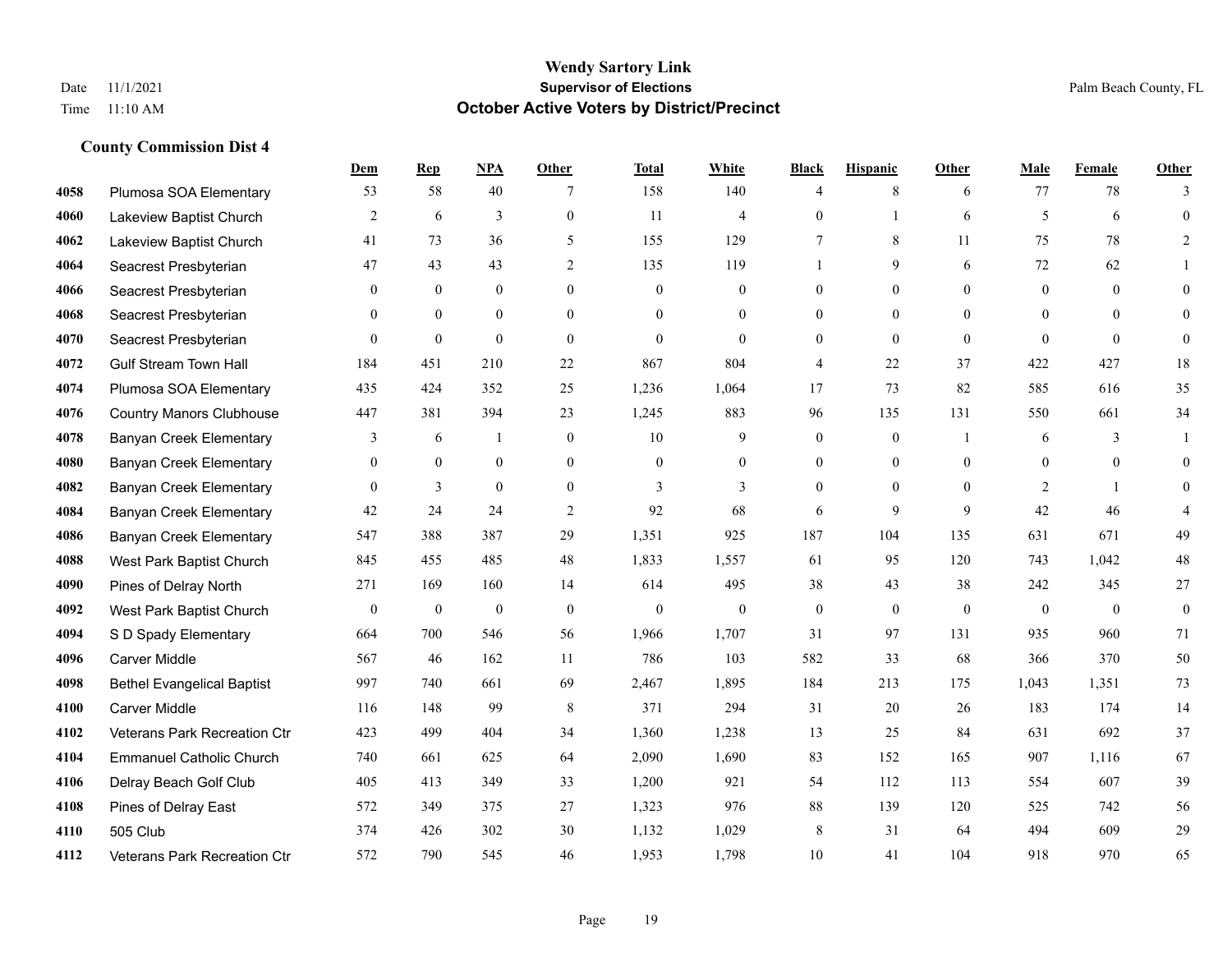## **Wendy Sartory Link** Date 11/1/2021 **Supervisor of Elections** Palm Beach County, FL Time 11:10 AM **October Active Voters by District/Precinct**

|      |                                  | Dem    | <b>Rep</b> | NPA    | Other            | <b>Total</b> | White | <b>Black</b>     | <b>Hispanic</b> | Other | Male  | Female | Other      |
|------|----------------------------------|--------|------------|--------|------------------|--------------|-------|------------------|-----------------|-------|-------|--------|------------|
| 4114 | Delray Beach First Baptist       | 826    | 762        | 607    | 58               | 2,253        | 1,902 | 78               | 126             | 147   | 1,047 | 1,156  | 50         |
| 4116 | <b>Orchard View Elementary</b>   | $27\,$ | 35         | $28\,$ | $\boldsymbol{0}$ | 90           | 73    | $\sqrt{2}$       | 6               | 9     | 47    | 40     | 3          |
| 4118 | <b>Orchard View Elementary</b>   | 682    | 413        | 473    | 31               | 1,599        | 1,110 | 151              | 196             | 142   | 649   | 893    | 57         |
| 4120 | <b>Orchard View Elementary</b>   | 444    | 293        | 332    | 40               | 1,109        | 790   | 65               | 154             | 100   | 465   | 605    | 39         |
| 4122 | Delray Beach Swim and Tennis     | 713    | 424        | 479    | 35               | 1,651        | 1,158 | 192              | 145             | 156   | 713   | 875    | 63         |
| 4124 | Delray Beach Swim and Tennis     | 774    | 563        | 653    | 57               | 2,047        | 1,541 | 131              | 190             | 185   | 928   | 1,043  | 76         |
| 4126 | <b>Pine Grove Elementary</b>     | 512    | 835        | 540    | 61               | 1,948        | 1,687 | 25               | 91              | 145   | 896   | 985    | 67         |
| 4128 | St Lucy Catholic Church          | 614    | 911        | 617    | 43               | 2,185        | 1,955 | 13               | 75              | 142   | 990   | 1,126  | 69         |
| 4129 | St Lucy Catholic Church          | 31     | 61         | 30     | $\overline{2}$   | 124          | 109   | $\boldsymbol{0}$ | $\overline{4}$  | 11    | 55    | 67     | $\sqrt{2}$ |
| 4130 | Omni Middle                      | 635    | 621        | 544    | 35               | 1,835        | 1,509 | 33               | 137             | 156   | 855   | 928    | 52         |
| 4132 | Calusa Elementary                | 380    | 399        | 320    | 25               | 1,124        | 929   | 15               | 96              | 84    | 458   | 626    | 40         |
| 4134 | Above and Beyond Community (     | 408    | 562        | 427    | 37               | 1,434        | 1,160 | 40               | 130             | 104   | 675   | 713    | 46         |
| 4136 | Above and Beyond Community (     | 640    | 613        | 582    | 45               | 1,880        | 1,402 | 48               | 221             | 209   | 807   | 1,003  | 70         |
| 4138 | <b>Ascension Catholic Church</b> | 803    | 1,182      | 904    | 68               | 2,957        | 2,309 | 162              | 235             | 251   | 1,396 | 1,463  | 98         |
| 4140 | <b>Broken Sound Club</b>         | 260    | 210        | 190    | 14               | 674          | 501   | 25               | 84              | 64    | 276   | 380    | 18         |
| 4142 | Woodfield Country Club HOA       | 842    | 749        | 733    | 54               | 2,378        | 2,131 | 12               | 66              | 169   | 1,090 | 1,196  | 92         |
| 4144 | Seasons HOA Clubhouse            | 223    | 207        | 171    | 11               | 612          | 504   | 9                | 36              | 63    | 293   | 290    | 29         |
| 4146 | <b>Broken Sound Club</b>         | 533    | 377        | 341    | 17               | 1,268        | 1,161 | 12               | 31              | 64    | 574   | 661    | 33         |
| 4148 | <b>Broken Sound Club</b>         | 560    | 417        | 432    | 39               | 1,448        | 1,138 | 66               | 139             | 105   | 662   | 749    | 37         |
| 4150 | Patch Reef Park Community Cer    | 583    | 550        | 607    | 66               | 1,806        | 1,389 | 68               | 161             | 188   | 853   | 906    | 47         |
| 4152 | Boca Delray Lodge #171           | 631    | 639        | 648    | 51               | 1,969        | 1,445 | 76               | 224             | 224   | 892   | 995    | 82         |
| 4154 | <b>Ascension Catholic Church</b> | 422    | 417        | 332    | 33               | 1,204        | 877   | 86               | 104             | 137   | 587   | 571    | 46         |
| 4156 | St Lucy Catholic Church          | 531    | 555        | 411    | 35               | 1,532        | 1,348 | 6                | 66              | 112   | 711   | 779    | 42         |
| 4158 | Spanish River High               | 947    | 739        | 755    | 44               | 2,485        | 1,966 | 50               | 218             | 251   | 1,186 | 1,194  | 105        |
| 4160 | Greater BR Swim & Racquet Ctr    | 422    | 406        | 354    | 21               | 1,203        | 975   | 18               | 89              | 121   | 559   | 601    | 43         |
| 4162 | Patch Reef Park Community Cer    | 542    | 486        | 442    | 21               | 1,491        | 1,141 | 30               | 114             | 206   | 680   | 738    | 73         |
| 4164 | Safe Schools Institute           | 597    | 644        | 568    | 35               | 1,844        | 1,480 | 29               | 173             | 162   | 859   | 894    | 91         |
| 4166 | FAU Arena Lobby                  | 788    | 448        | 600    | 29               | 1,865        | 1.053 | 304              | 267             | 241   | 834   | 933    | 98         |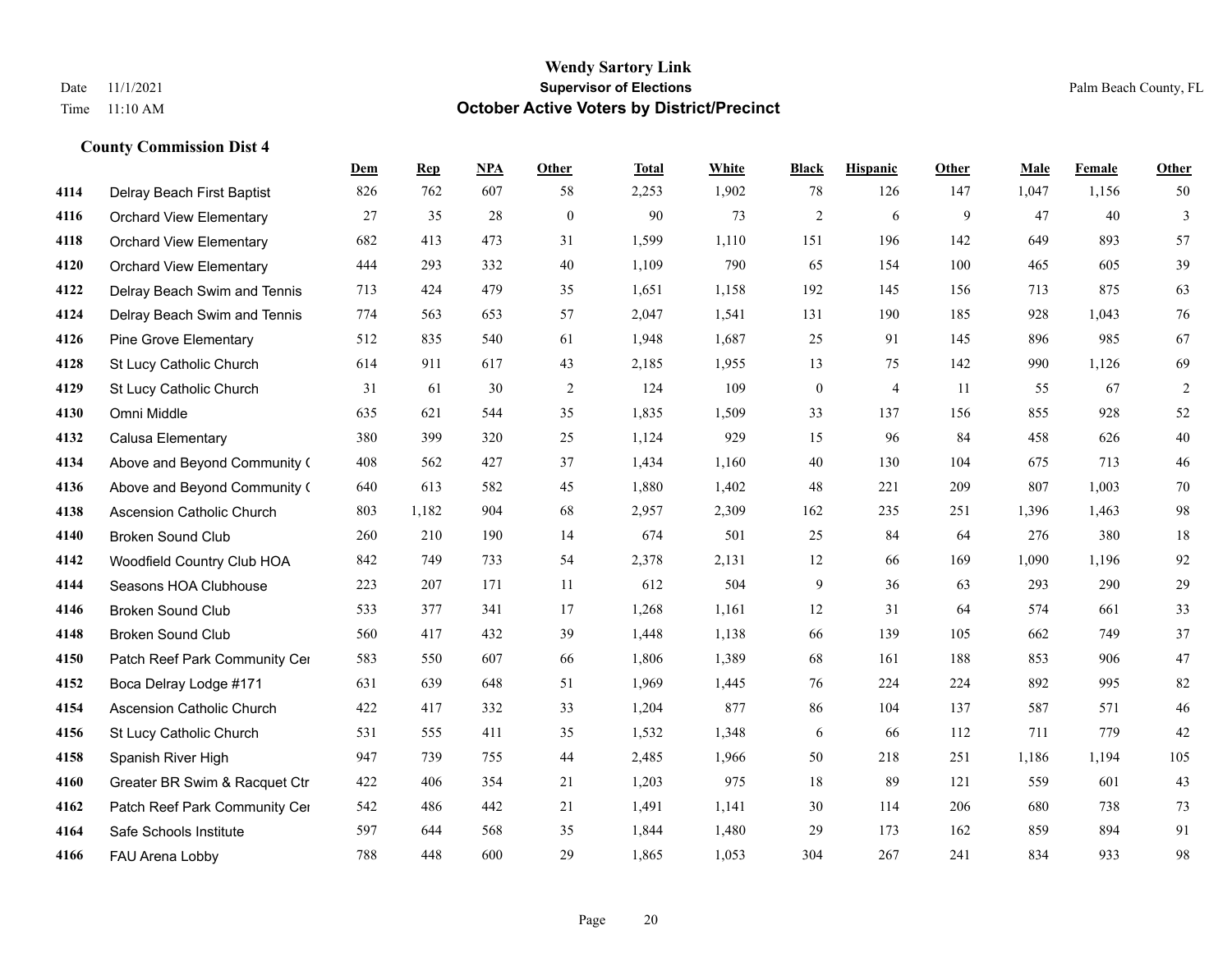|      |                                    | Dem | <b>Rep</b> | NPA | <b>Other</b> | <b>Total</b> | <b>White</b> | <b>Black</b> | <b>Hispanic</b> | <b>Other</b> | <b>Male</b> | <b>Female</b> | <b>Other</b> |
|------|------------------------------------|-----|------------|-----|--------------|--------------|--------------|--------------|-----------------|--------------|-------------|---------------|--------------|
| 4168 | JC Mitchell Elementary             | 698 | 563        | 610 | 51           | 1,922        | 1,327        | 83           | 243             | 269          | 834         | 973           | 115          |
| 4170 | Spanish River Library              | 903 | 1,042      | 872 | 50           | 2,867        | 2,226        | 99           | 267             | 275          | 1,352       | 1,416         | 99           |
| 4172 | Marine Safety Headquarters         | 671 | 684        | 589 | 61           | 2,005        | 1,756        | 16           | 98              | 135          | 895         | 1,056         | 54           |
| 4174 | Sugar Sand Park Comm Center        | 306 | 275        | 270 | 15           | 866          | 748          | 5            | 52              | 61           | 409         | 421           | 36           |
| 4176 | Sugar Sand Park Comm Center        | 930 | 698        | 731 | 66           | 2,425        | 1,781        | 73           | 320             | 251          | 1,052       | 1,271         | 102          |
| 4178 | Sugar Sand Park Comm Center        | 755 | 646        | 517 | 45           | 1,963        | 1,565        | 43           | 197             | 158          | 798         | 1,100         | 65           |
| 4180 | Del Prado Elementary               | 567 | 577        | 559 | 35           | 1,738        | 1,240        | 51           | 242             | 205          | 790         | 852           | 96           |
| 4182 | Greater BR Swim & Racquet Ctr      | 868 | 588        | 731 | 54           | 2,241        | 1,517        | 79           | 401             | 244          | 936         | 1,212         | 93           |
| 4184 | <b>Boca Raton Middle</b>           | 559 | 608        | 558 | 39           | 1,764        | 1,331        | 57           | 207             | 169          | 826         | 888           | $50\,$       |
| 4186 | The Volen Center                   | 549 | 504        | 456 | 30           | 1,539        | 1,063        | 125          | 165             | 186          | 703         | 773           | 63           |
| 4188 | Elks Lodge of Boca Raton           | 905 | 525        | 601 | 57           | 2,088        | 1,221        | 323          | 311             | 233          | 938         | 1,055         | 95           |
| 4190 | St Gregory Episcopal Church        | 739 | 1,074      | 799 | 74           | 2,686        | 2,256        | 26           | 179             | 225          | 1,312       | 1,288         | 86           |
| 4192 | Verde K-8 School                   | 563 | 965        | 722 | 45           | 2,295        | 1,835        | $47\,$       | 134             | 279          | 1,061       | 1,110         | 124          |
| 4194 | Del Prado Elementary               | 545 | 327        | 309 | 29           | 1,210        | 1,030        | 23           | 60              | 97           | 512         | 666           | 32           |
| 4196 | Good Shepherd Lutheran             | 702 | 431        | 446 | 25           | 1,604        | 1,378        | 30           | 82              | 114          | 671         | 893           | $40\,$       |
| 4198 | Verde K-8 School                   | 640 | 474        | 521 | 35           | 1,670        | 1,048        | 117          | 318             | 187          | 687         | 909           | 74           |
| 4200 | Verde K-8 School                   | 400 | 344        | 297 | 21           | 1,062        | 790          | 8            | 171             | 93           | 423         | 611           | $28\,$       |
| 4202 | Greater BR Swim & Racquet Ctr      | 788 | 590        | 633 | 31           | 2,042        | 1,585        | 32           | 242             | 183          | 831         | 1,135         | $76\,$       |
| 4204 | Sugar Sand Park Comm Center        | 747 | 443        | 595 | 38           | 1,823        | 1,146        | 142          | 318             | 217          | 817         | 937           | 69           |
| 4206 | Good Shepherd Lutheran             | 678 | 483        | 513 | 34           | 1,708        | 1,352        | 35           | 179             | 142          | 689         | 962           | 57           |
| 4208 | Hammock Pointe Elementary          | 853 | 582        | 478 | 34           | 1,947        | 1,673        | 10           | 117             | 147          | 769         | 1,123         | 55           |
| 4210 | Sugar Sand Park Comm Center        | 648 | 833        | 681 | 42           | 2,204        | 1,732        | 29           | 268             | 175          | 1,015       | 1,117         | $72\,$       |
| 4212 | <b>Center for Spiritual Living</b> | 629 | 807        | 592 | 38           | 2,066        | 1,729        | 33           | 163             | 141          | 980         | 1,025         | 61           |
| 4214 | Calvary Chapel Boca Raton - 4th    | 628 | 859        | 640 | 65           | 2,192        | 1,753        | 44           | 229             | 166          | 1,012       | 1,103         | 77           |
| 4216 | Calvary Chapel Boca Raton - Kir    | 674 | 1,064      | 692 | 60           | 2,490        | 2,094        | 20           | 179             | 197          | 1,178       | 1,222         | 90           |
| 4218 | <b>Grace Community Church</b>      | 448 | 850        | 541 | 59           | 1,898        | 1,573        | 32           | 138             | 155          | 879         | 936           | 83           |
| 4220 | Boca Raton Community Center        | 461 | 397        | 464 | 44           | 1,366        | 878          | 104          | 236             | 148          | 606         | 717           | 43           |
| 4222 | Boca Raton Downtown Library        | 947 | 1,120      | 921 | 89           | 3,077        | 2,586        | 67           | 183             | 241          | 1,385       | 1,577         | 115          |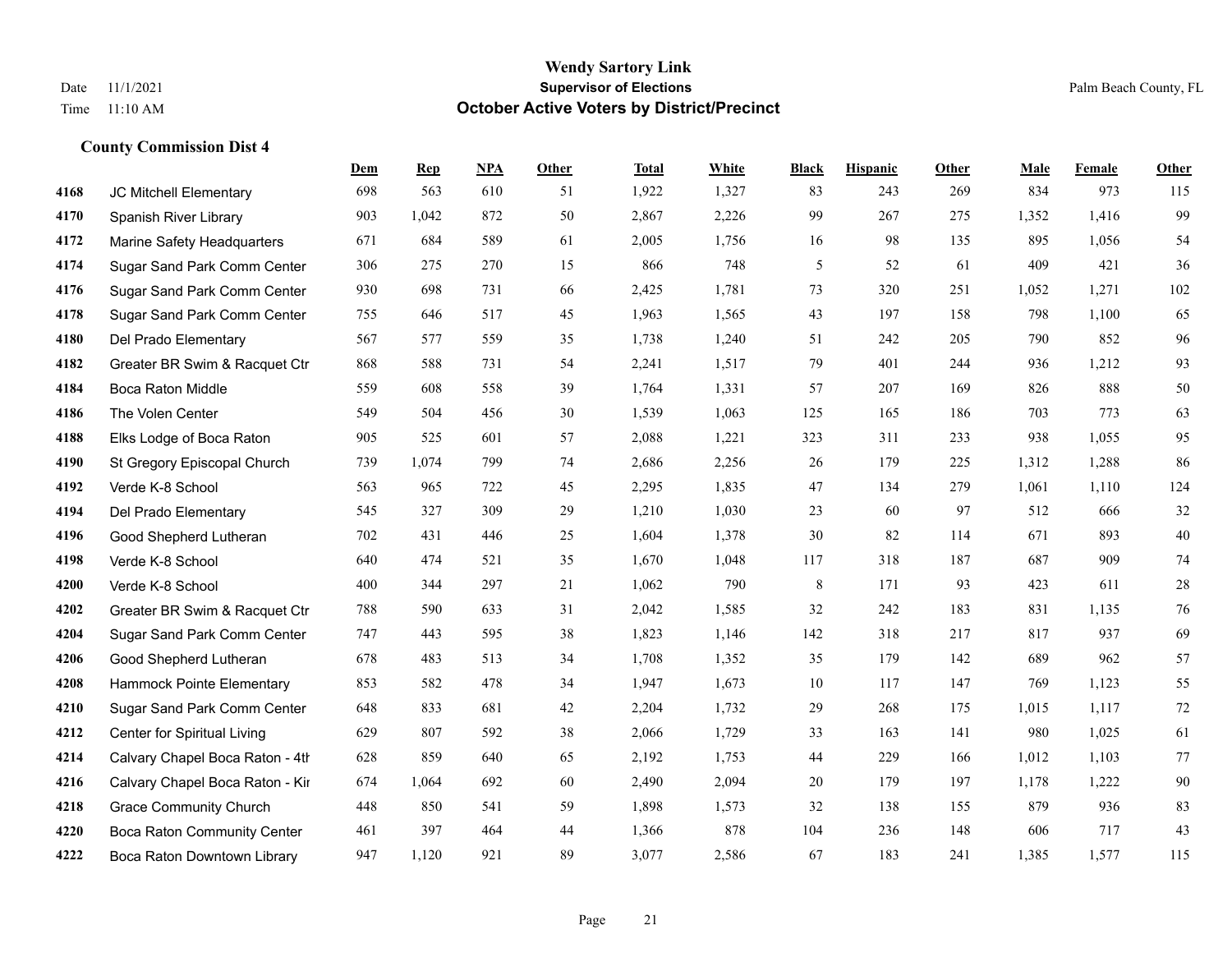|      |                                 | <u>Dem</u> | <u>Rep</u> | <u>NPA</u> | <b>Other</b> | <b>Total</b> | White    | <b>Black</b> | <b>Hispanic</b> | <u>Other</u> | <u>Male</u> | Female | <b>Other</b> |
|------|---------------------------------|------------|------------|------------|--------------|--------------|----------|--------------|-----------------|--------------|-------------|--------|--------------|
| 4224 | <b>Grace Community Church</b>   | 514        | 1.111      | 752        | 60           | 2.437        | 2,004    | 55           | 18              | 197          | .,146       | 1.211  | 80           |
| 4226 | St Gregory Episcopal Church     | 215        | 385        | 281        | 23           | 904          | 812      |              |                 | 54           | 427         | 453    | 24           |
| 4228 | Boca Raton Community Center     | 524        | 660        | 511        |              | .746         | . 496. . | 16           | 98              | 136          | 784         | 913    | -49          |
| 4230 | Boca Raton Downtown Library     | 308        | 446        | 331        | 22           | 1.107        | 969      | Q            | 55              | 74           | 520         | 565    | 22           |
|      | <b>County Commission Dist 4</b> | 53,242     | 51,872     | 44.601     | 3,639        | 153,354      | 120.738  | 6,925        | 12.749          | 12.942       | 68.921      | 79.201 | 5,232        |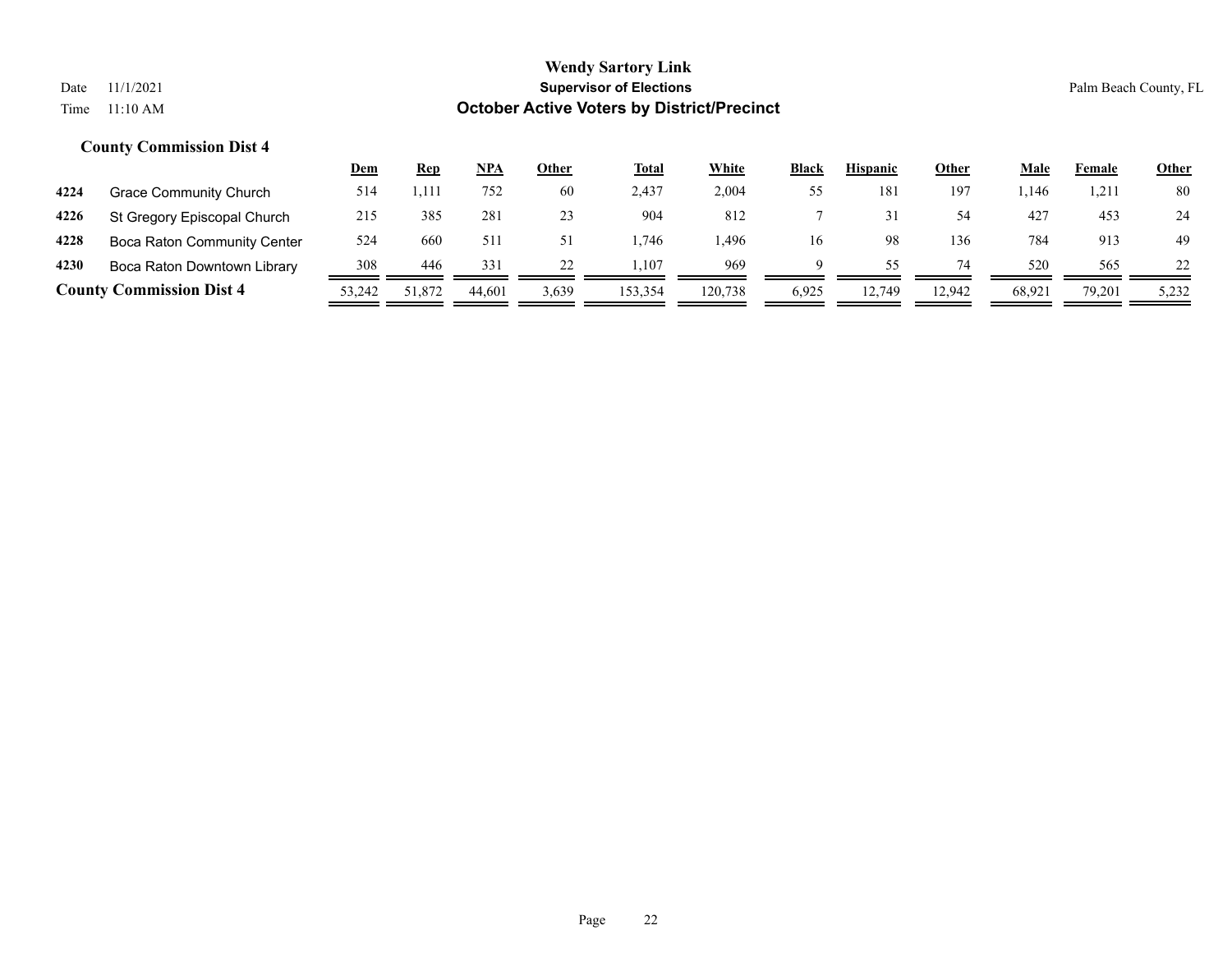#### **Wendy Sartory Link** Date 11/1/2021 **Supervisor of Elections** Palm Beach County, FL Time 11:10 AM **October Active Voters by District/Precinct**

# **Dem Rep NPA Other Total White Black Hispanic Other Male Female Other** Faith Farm Tabernacle 565 649 508 42 1,764 1,162 173 193 236 819 894 51 Faith Farm Tabernacle 500 346 437 27 1,310 789 139 205 177 587 678 45 Faith Farm Tabernacle 3 2 2 0 7 4 0 3 0 6 1 0 Sunset Palms Elementary 1,245 564 482 79 2,370 2,220 15 33 102 1,092 1,220 58 Faith Farm Tabernacle 1,106 492 547 36 2,181 2,063 13 22 83 1,017 1,128 36 Faith Farm Tabernacle 5 0 2 0 7 6 0 0 1 5 2 0 Sunset Palms Elementary 435 333 372 26 1,166 766 98 138 164 538 591 37 Boynton Beach Community Church 1,217 981 1,005 72 3,275 2,176 291 362 446 1,562 1,594 119 Temple Shaarei Shalom 958 238 312 34 1,542 1,434 17 27 64 593 917 32 The Grove Clubhouse 409 146 157 12 724 652 19 18 35 305 409 10 West Boynton Branch Library 691 447 492 43 1,673 955 247 246 225 738 873 62 Faith United Methodist Church 942 626 618 31 2,217 1,604 156 238 219 976 1,149 92 Platina Clubhouse 685 261 291 21 1,258 1,068 36 73 81 479 747 32 Hagen Road Elementary 612 323 406 36 1,377 714 295 187 181 590 737 50 Hagen Road Elementary 851 441 454 28 1,774 1,391 154 113 116 781 950 43 Valencia Lakes HOA 620 206 241 16 1,083 1,000 10 18 55 476 579 28 Faith United Methodist Church 936 416 508 47 1,907 1,117 438 199 153 816 1,025 66 South Tech Academy 676 517 439 28 1,660 1,294 99 114 153 727 866 67 West Boynton Branch Library 669 199 319 33 1,220 771 246 120 83 477 691 52 New Church 293 126 135 13 567 489 17 28 33 241 310 16 Valencia Lakes HOA 791 299 305 16 1,411 1,301 18 22 70 597 785 29 **5036** Valencia Isles Social Hall  $\begin{array}{cccc} 809 & 234 & 270 & 16 \\ 1,329 & 1,255 & 1 & 6 \\ 1,329 & 1,255 & 1 & 6 \end{array}$  The Cascades Clubhouse 752 268 273 18 1,311 1,228 15 18 50 551 735 25 New Church 388 205 248 14 855 771 19 33 32 390 446 19 South Tech Academy 912 386 475 44 1,817 1,396 163 144 114 732 1,030 55 Cascade Lakes Clubhouse 558 201 189 14 962 872 6 12 72 427 507 28 Green Cay Nature Center 1,346 577 652 41 2,616 1,979 273 177 187 1,110 1,438 68 Coral Lakes Clubhouse 585 368 308 21 1,282 891 138 141 112 557 682 43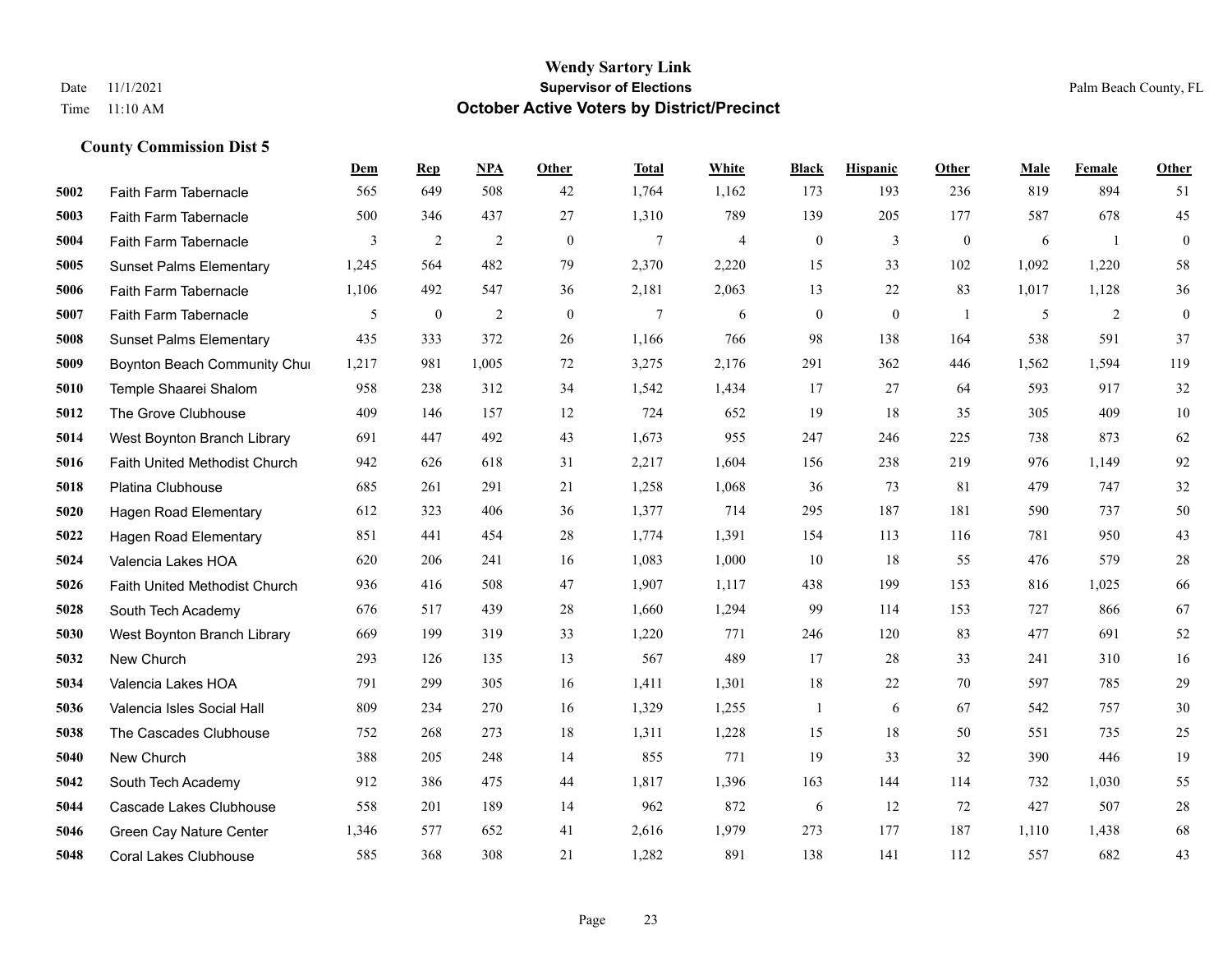|      |                                   | Dem   | <b>Rep</b> | NPA   | <b>Other</b>   | <b>Total</b> | <b>White</b> | <b>Black</b> | <b>Hispanic</b> | <b>Other</b>   | <b>Male</b> | Female | <b>Other</b>   |
|------|-----------------------------------|-------|------------|-------|----------------|--------------|--------------|--------------|-----------------|----------------|-------------|--------|----------------|
| 5050 | <b>Coral Lakes Clubhouse</b>      | 1,100 | 313        | 362   | 25             | 1,800        | 1,683        | 13           | 10              | 94             | 699         | 1,055  | 46             |
| 5052 | Lake Worth Drainage District      | 646   | 438        | 460   | 32             | 1,576        | 1,207        | 88           | 127             | 154            | 681         | 835    | 60             |
| 5054 | Our Lady Queen of Peace           | 1,170 | 1,213      | 1,015 | 91             | 3,489        | 2,800        | 100          | 208             | 381            | 1,615       | 1,732  | 142            |
| 5055 | Our Lady Queen of Peace           | 302   | 140        | 149   | 12             | 603          | 531          | 6            | 38              | 28             | 265         | 320    | 18             |
| 5056 | Hagen Ranch Road Library          | 1,883 | 1,121      | 1,167 | 97             | 4,268        | 3,452        | 165          | 325             | 326            | 1,810       | 2,330  | 128            |
| 5058 | Valencia Falls Clubhouse          | 680   | 186        | 227   | 9              | 1,102        | 1,036        | 4            | 5               | 57             | 486         | 580    | 36             |
| 5060 | Hagen Ranch Road Library          | 509   | 207        | 231   | 15             | 962          | 891          | 4            | 14              | 53             | 436         | 514    | 12             |
| 5062 | Villa Borghese Clubhouse          | 444   | 240        | 163   | 14             | 861          | 783          | 11           | 27              | 40             | 376         | 463    | 22             |
| 5064 | Huntington Lakes Clubhouse        | 963   | 334        | 353   | 36             | 1,686        | 1,551        | 16           | 42              | 77             | 626         | 1,028  | 32             |
| 5066 | Abbey Village Clubhouse           | 745   | 403        | 361   | 37             | 1,546        | 1,253        | 69           | 127             | 97             | 611         | 875    | 60             |
| 5068 | Camelot Village Clubhouse         | 229   | 119        | 101   | 14             | 463          | 283          | 51           | 88              | 41             | 182         | 266    | 15             |
| 5070 | Delray Villas                     | 465   | 240        | 212   | 19             | 936          | 764          | 39           | 65              | 68             | 394         | 509    | 33             |
| 5072 | Huntington Pointe Clubhouse       | 752   | 176        | 243   | 18             | 1,189        | 1,124        | 6            | 10              | 49             | 451         | 707    | 31             |
| 5074 | Coco Wood Clubhouse               | 388   | 167        | 176   | 11             | 742          | 518          | 96           | 78              | 50             | 327         | 385    | $30\,$         |
| 5076 | Palm Greens Clubhouse             | 659   | 295        | 318   | 30             | 1,302        | 1,081        | 36           | 95              | 90             | 510         | 748    | 44             |
| 5078 | <b>Bethel Evangelical Baptist</b> | 701   | 381        | 409   | 41             | 1,532        | 1,138        | 115          | 169             | 110            | 613         | 880    | 39             |
| 5080 | <b>Bethel Evangelical Baptist</b> | 84    | 50         | 41    | 3              | 178          | 126          | 10           | 22              | 20             | 58          | 118    | $\overline{2}$ |
| 5082 | <b>Bethel Evangelical Baptist</b> | 633   | 372        | 412   | 23             | 1,440        | 987          | 172          | 156             | 125            | 657         | 743    | $40\,$         |
| 5084 | <b>High Point Section II</b>      | 442   | 301        | 256   | 24             | 1,023        | 812          | 37           | 104             | 70             | 406         | 587    | $30\,$         |
| 5086 | <b>Carver Middle</b>              | 45    | 20         | 14    | $\overline{4}$ | 83           | 66           | 6            | $\overline{4}$  | $\overline{7}$ | 32          | 49     | $\overline{2}$ |
| 5088 | Carver Middle                     | 170   | 123        | 137   | 15             | 445          | 282          | 50           | 58              | 55             | 197         | 233    | 15             |
| 5090 | Gleneagles CC-Strathearn Sat      | 967   | 471        | 478   | 35             | 1,951        | 1,673        | 36           | 114             | 128            | 820         | 1,083  | $48\,$         |
| 5092 | Gleneagles CC-Clunie Satellite    | 789   | 329        | 359   | 25             | 1,502        | 1,291        | 71           | 66              | 74             | 647         | 822    | 33             |
| 5094 | Kings Point Clubhouse             | 379   | 194        | 176   | 15             | 764          | 615          | 28           | 71              | 50             | 295         | 440    | 29             |
| 5096 | Monaco Clubhouse                  | 906   | 509        | 482   | 42             | 1,939        | 1,503        | 95           | 195             | 146            | 788         | 1,074  | 77             |
| 5098 | Lakes of Delray Clubhouse         | 382   | 234        | 159   | 14             | 789          | 697          | 10           | 41              | 41             | 303         | 471    | 15             |
| 5100 | <b>Kings Point Flanders</b>       | 907   | 421        | 396   | 31             | 1,755        | 1,404        | 77           | 157             | 117            | 704         | 993    | 58             |
| 5102 | Lakes of Delray Clubhouse         | 899   | 311        | 372   | 39             | 1,621        | 1,327        | 68           | 119             | 107            | 629         | 942    | 50             |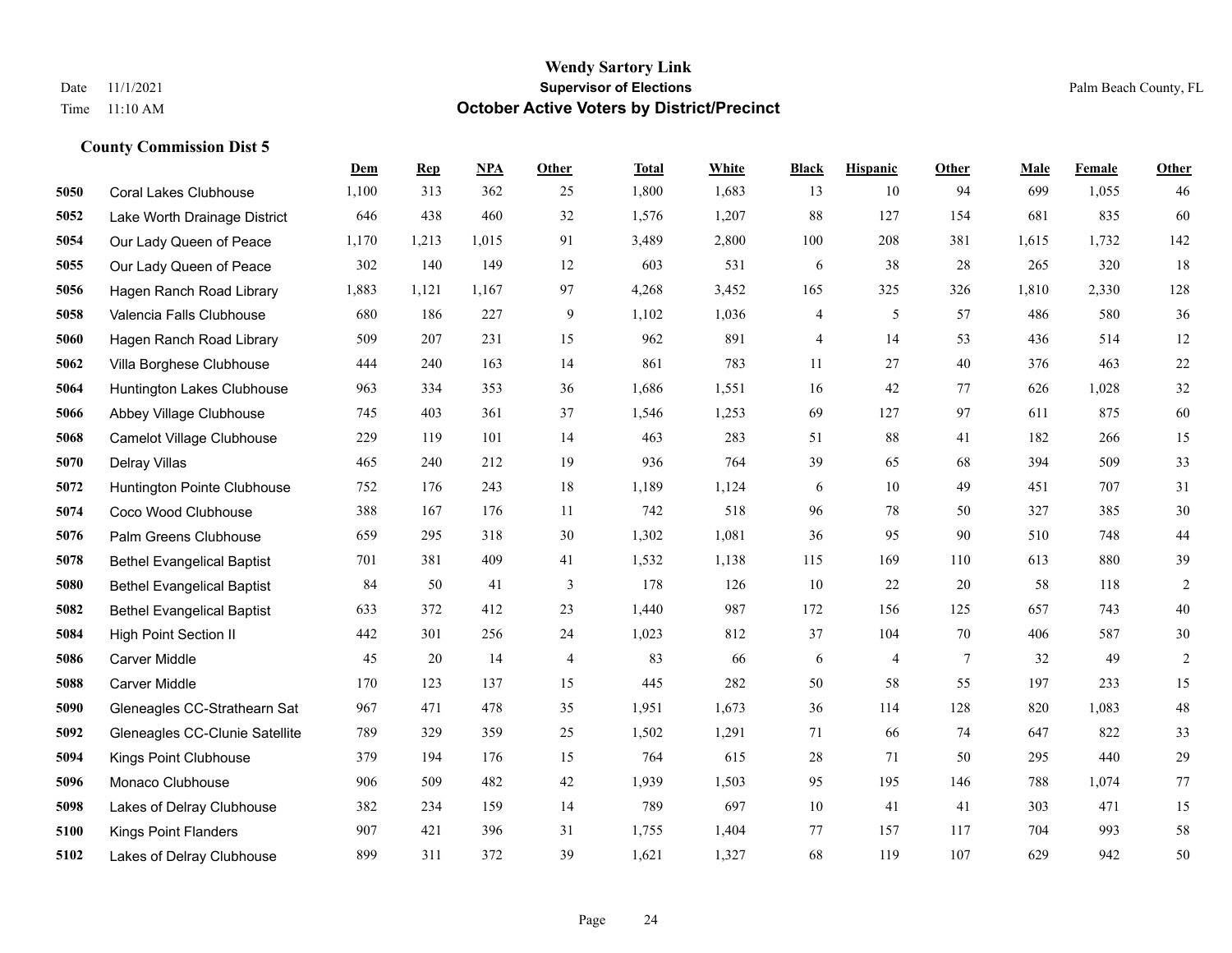|      |                                    | Dem    | <b>Rep</b> | NPA              | <b>Other</b>   | <b>Total</b> | White       | <b>Black</b>     | <b>Hispanic</b> | <b>Other</b>   | <b>Male</b> | <b>Female</b> | <b>Other</b>     |
|------|------------------------------------|--------|------------|------------------|----------------|--------------|-------------|------------------|-----------------|----------------|-------------|---------------|------------------|
| 5104 | <b>Kings Point Flanders</b>        | 891    | 387        | 357              | 39             | 1,674        | 1,327       | 71               | 157             | 119            | 648         | 959           | 67               |
| 5106 | Las Verdes Clubhouse               | 977    | 621        | 714              | 56             | 2,368        | 1,655       | 216              | 298             | 199            | 1.069       | 1,221         | 78               |
| 5108 | West Boca Branch Library           | 1,428  | 1,518      | 1,420            | 106            | 4,472        | 3,695       | 107              | 264             | 406            | 2,099       | 2,238         | 135              |
| 5110 | South County Civic Center          | 524    | 517        | 416              | 28             | 1,485        | 1,348       | 6                | 27              | 104            | 700         | 743           | $42\,$           |
| 5111 | Morikami Park Elementary           | 44     | 59         | 51               | 3              | 157          | 149         | $\mathbf{0}$     | 3               | 5              | 72          | 85            | $\boldsymbol{0}$ |
| 5112 | Morikami Park Elementary           | 547    | 618        | 498              | 40             | 1,703        | 1,479       | 20               | 53              | 151            | 788         | 875           | $40\,$           |
| 5113 | Morikami Park Elementary           | 18     | 39         | 24               | $\overline{c}$ | 83           | 67          | $\boldsymbol{0}$ | 6               | 10             | 35          | 41            | $\tau$           |
| 5114 | South County Civic Center          | 255    | 200        | 193              | 10             | 658          | 543         | 8                | 28              | 79             | 299         | 332           | 27               |
| 5115 | Spanish River High                 | 85     | 109        | 91               | 12             | 297          | 239         | 4                | 25              | 29             | 150         | 144           | 3                |
| 5116 | The Polo Club of Boca Raton        | 655    | 507        | 430              | 25             | 1,617        | 1,472       | 18               | 27              | 100            | 705         | 863           | 49               |
| 5117 | The Polo Club of Boca Raton        | 307    | 187        | 192              | 18             | 704          | 642         | 1                | 9               | 52             | 284         | 395           | 25               |
| 5118 | South County Civic Center          | 172    | 115        | 104              | 5              | 396          | 332         | 8                | 32              | 24             | 167         | 218           | 11               |
| 5119 | The Polo Club of Boca Raton        | 37     | 32         | 29               | 2              | 100          | 92          | $\overline{c}$   | $\overline{2}$  | $\overline{4}$ | 45          | 54            | 1                |
| 5120 | Delray Beach First Baptist         | $\tau$ | 1          | $\boldsymbol{0}$ | $\overline{1}$ | 9            | $\,$ 8 $\,$ | 1                | $\mathbf{0}$    | $\mathbf{0}$   | 3           | 6             | $\mathbf{0}$     |
| 5122 | Delray Beach First Baptist         | 280    | 178        | 201              | 10             | 669          | 433         | 35               | 122             | 79             | 286         | 351           | 32               |
| 5124 | Delray Beach First Baptist         | 160    | 114        | 114              | -1             | 389          | 329         | 9                | 27              | 24             | 153         | 222           | 14               |
| 5126 | Boca Delray Clubhouse              | 251    | 115        | 119              | 11             | 496          | 446         | 8                | 17              | 25             | 205         | 280           | 11               |
| 5128 | <b>Sunrise Park Elementary</b>     | 757    | 508        | 573              | 37             | 1,875        | 1,245       | 101              | 280             | 249            | 849         | 965           | 61               |
| 5130 | Coconut Cove Waterpark - Meet      | 654    | 548        | 541              | 27             | 1,770        | 1,298       | 31               | 168             | 273            | 805         | 881           | 84               |
| 5132 | <b>Eagles Landing Middle</b>       | 945    | 593        | 645              | 43             | 2,226        | 1,519       | 147              | 328             | 232            | 992         | 1,166         | 68               |
| 5134 | Coconut Cove Waterpark - Meet      | 541    | 477        | 453              | 31             | 1,502        | 1,073       | 69               | 231             | 129            | 712         | 736           | 54               |
| 5136 | West Boca Branch Library           | 865    | 515        | 688              | 43             | 2,111        | 1,368       | 126              | 402             | 215            | 886         | 1,159         | 66               |
| 5138 | <b>Whispering Pines Elementary</b> | 892    | 558        | 620              | 45             | 2,115        | 1,409       | 127              | 302             | 277            | 919         | 1,120         | 76               |
| 5140 | Olympic Heights High               | 1,041  | 778        | 918              | 51             | 2,788        | 1,803       | 147              | 532             | 306            | 1,264       | 1,410         | 114              |
| 5142 | <b>Whispering Pines Elementary</b> | 304    | 243        | 255              | 22             | 824          | 597         | 28               | 105             | 94             | 330         | 456           | 38               |
| 5144 | Whisper Walk Section B             | 921    | 454        | 425              | 31             | 1,831        | 1,449       | 52               | 215             | 115            | 696         | 1,087         | $48\,$           |
| 5146 | <b>Century Village West</b>        | 909    | 502        | 392              | 40             | 1,843        | 1,423       | 79               | 184             | 157            | 673         | 1,099         | 71               |
| 5148 | <b>Century Village West</b>        | 745    | 369        | 359              | 26             | 1,499        | 1,193       | 50               | 135             | 121            | 567         | 856           | 76               |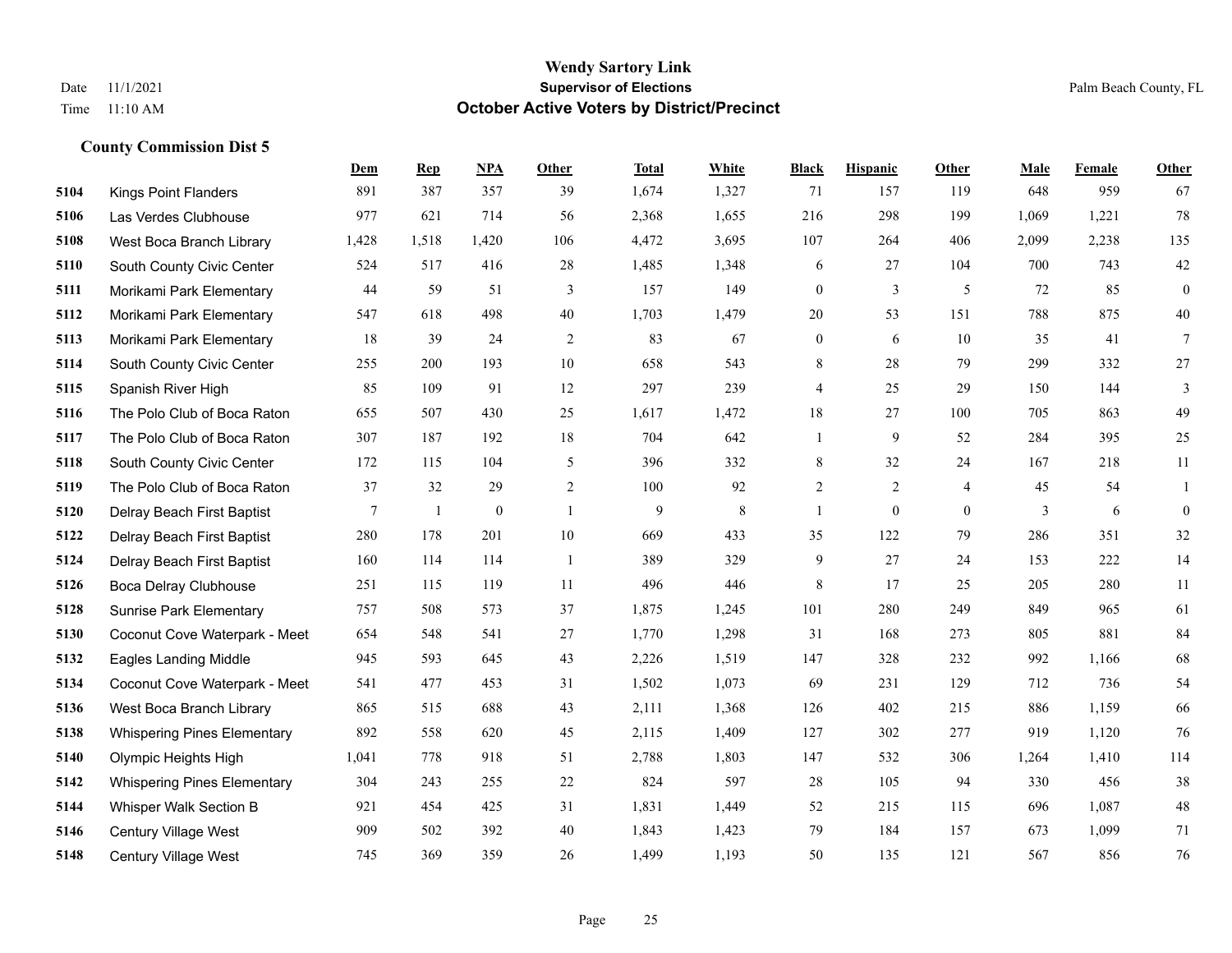|      |                                    | Dem    | <b>Rep</b> | NPA    | Other | <b>Total</b> | White   | <b>Black</b> | <b>Hispanic</b> | Other  | Male   | Female | <b>Other</b> |
|------|------------------------------------|--------|------------|--------|-------|--------------|---------|--------------|-----------------|--------|--------|--------|--------------|
| 5150 | Century Village West               | 680    | 281        | 286    | 20    | 1,267        | 988     | 47           | 144             | 88     | 448    | 777    | 42           |
| 5152 | West Boca Raton High               | 949    | 799        | 854    | 46    | 2,648        | 1,979   | 82           | 247             | 340    | 1,244  | 1,294  | 110          |
| 5154 | Daggerwing Nature Center           | 894    | 785        | 747    | 51    | 2,477        | 1,702   | 79           | 343             | 353    | 1,116  | 1,245  | 116          |
| 5156 | Southwinds Golf Course             | 722    | 506        | 594    | 32    | 1,854        | 1,257   | 83           | 266             | 248    | 801    | 968    | 85           |
| 5158 | <b>Boca West Country Club</b>      | 769    | 457        | 511    | 48    | 1,785        | 1,603   | 8            | 73              | 101    | 739    | 1,000  | $46\,$       |
| 5160 | <b>Boca West Country Club</b>      | 822    | 466        | 424    | 34    | 1,746        | 1,645   | 3            | 28              | 70     | 681    | 1,024  | 41           |
| 5162 | Glades Presbyterian Church         | 766    | 743        | 647    | 40    | 2,196        | 1,613   | 69           | 309             | 205    | 1.041  | 1,073  | 82           |
| 5164 | <b>Sandpiper Shores Elementary</b> | 1,006  | 656        | 679    | 45    | 2,386        | 1,824   | 75           | 254             | 233    | 1.080  | 1,228  | $78\,$       |
| 5166 | <b>Glades Road Branch Library</b>  | 835    | 747        | 790    | 50    | 2,422        | 1,681   | 127          | 363             | 251    | 1,052  | 1,272  | $98\,$       |
| 5168 | <b>Glades Road Branch Library</b>  | 960    | 611        | 617    | 41    | 2,229        | 1,677   | 65           | 272             | 215    | 865    | 1,305  | 59           |
| 5170 | Olympic Heights High               | 1,150  | 634        | 758    | 45    | 2,587        | 1,904   | 83           | 355             | 245    | 1,010  | 1,481  | 96           |
| 5172 | Del Prado Elementary               | 237    | 309        | 203    | 20    | 769          | 690     | 10           | 12              | 57     | 364    | 384    | 21           |
| 5174 | <b>Waters Edge Elementary</b>      | 864    | 756        | 814    | 47    | 2,481        | 1,679   | 126          | 357             | 319    | 1,142  | 1,218  | 121          |
| 5176 | Loggers Run Middle                 | 467    | 350        | 370    | 15    | 1,202        | 833     | 47           | 200             | 122    | 511    | 630    | 61           |
| 5178 | Loggers Run Middle                 | 707    | 539        | 635    | 45    | 1,926        | 1,067   | 188          | 403             | 268    | 855    | 973    | 98           |
| 5180 | Boca Glades Baptist Church         | 686    | 373        | 634    | 40    | 1,733        | 972     | 130          | 398             | 233    | 796    | 858    | 79           |
| 5182 | Boca Glades Baptist Church         | 580    | 293        | 537    | 37    | 1,447        | 743     | 130          | 368             | 206    | 647    | 731    | 69           |
| 5184 | <b>Coral Sunset Elementary</b>     | 909    | 559        | 732    | 40    | 2,240        | 1,233   | 241          | 443             | 323    | 1,031  | 1,103  | 106          |
| 5186 | <b>Coral Sunset Elementary</b>     | 1,013  | 420        | 865    | 38    | 2,336        | 983     | 353          | 668             | 332    | 991    | 1,219  | 126          |
| 5188 | Pines Of Boca Barwood              | 965    | 619        | 789    | 49    | 2,422        | 1,428   | 138          | 537             | 319    | 1,019  | 1,302  | 101          |
| 5190 | Lakes at Boca Rio Clubhouse        | 408    | 284        | 335    | 20    | 1,047        | 688     | 63           | 178             | 118    | 477    | 524    | 46           |
| 5192 | Hammock Pointe Elementary          | 1,064  | 686        | 922    | 44    | 2,716        | 1,552   | 202          | 581             | 381    | 1,175  | 1,419  | 122          |
| 5194 | Lakes Of Boca Barwood              | 395    | 255        | 374    | 21    | 1,045        | 623     | 48           | 237             | 137    | 445    | 545    | 55           |
|      | <b>County Commission Dist 5</b>    | 70,858 | 42,149     | 44,615 | 3,212 | 160,834      | 121,243 | 8,443        | 16,440          | 14,708 | 69,280 | 86,058 | 5,496        |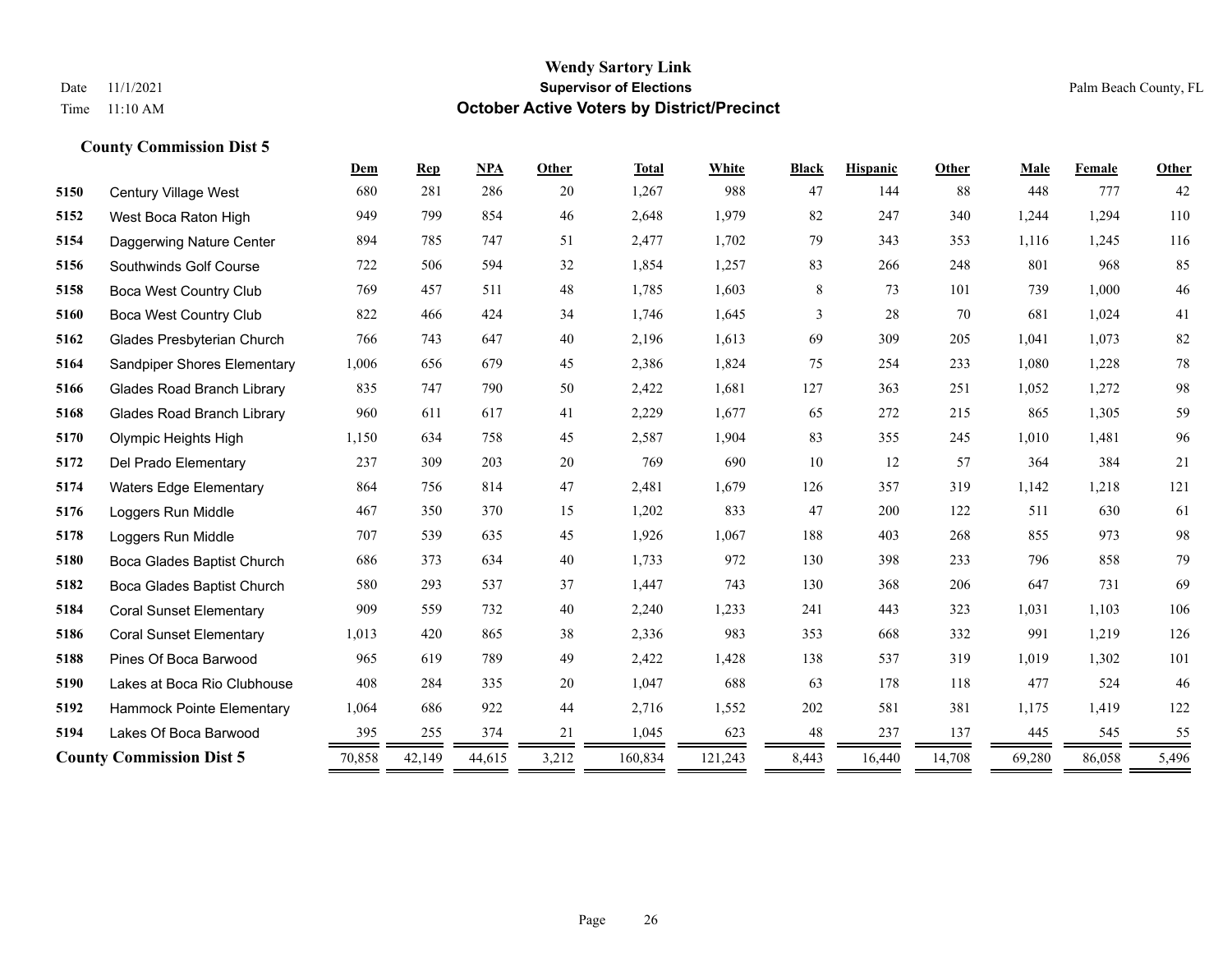#### **Wendy Sartory Link** Date 11/1/2021 **Supervisor of Elections** Palm Beach County, FL Time 11:10 AM **October Active Voters by District/Precinct**

# **Dem Rep NPA Other Total White Black Hispanic Other Male Female Other** Canal Point Community Center 81 103 58 2 244 103 37 89 15 108 126 10 Pahokee Recreation Center 959 173 229 5 1,366 177 885 222 82 563 754 49 Pahokee Recreation Center 995 170 271 13 1,449 122 846 383 98 646 722 81 Pahokee High 522 22 104 3 651 8 595 3 45 194 424 33 Canal Point Community Center 25 6 7 0 38 12 20 3 3 21 17 0 Belle Glade Library/Civic Ctr 180 29 60 0 269 30 147 79 13 105 153 11 Belle Glade Library/Civic Ctr  $\begin{array}{cccccccc} 1 & 2 & 1 & 0 & 4 & 0 & 0 & 4 & 0 & 1 & 3 & 0 \end{array}$  South Bay Commission Chambe 35 52 29 2 118 78 7 22 11 62 51 5 South Bay Commission Chambe 1,190 83 226 10 1,509 59 1,166 207 77 633 837 39 Glades Central High 441 77 133 8 659 82 383 158 36 306 320 33 Belle Glade Library/Civic Ctr 1,363 106 255 17 1,741 89 1,396 142 114 714 959 68 Lewis Evans Resource Center 1,692 66 261 13 2,032 30 1,765 125 112 812 1,150 70 Lewis Evans Resource Center  $\begin{array}{ccccccccccccc}\n2 & 0 & 2 & 0 & 4 & 0 & 4 & 0 & 1 & 3 & 0\n\end{array}$  Belle Glade Library/Civic Ctr 755 452 327 15 1,549 410 398 655 86 727 778 44 Belle Glade Library/Civic Ctr 1 0 0 0 1 0 1 0 0 1 0 0 Belle Glade Library/Civic Ctr 8 2 12 2 24 8 0 16 0 7 15 2 Gove Elementary 669 297 274 6 1,246 312 429 406 99 533 671 42 Gove Elementary 0 4 0 4 4 0 0 0 3 1 0 Gove Elementary 391 156 204 11 762 133 151 433 45 333 399 30 South Bay Commission Chambers 0 0 0 0 0 0 0 0 0 0 0 0 Osceola Creek Middle 100 128 103 1 332 251 13 33 35 154 162 16 Osceola Creek Middle 991 1,216 1,034 63 3,304 2,119 432 488 265 1,572 1,623 109 Frontier Elementary 913 987 784 58 2,742 1,744 419 342 237 1,290 1,367 85 Acreage Branch Library 202 267 179 10 658 417 81 90 70 314 313 31 Pierce Hammock Elementary 797 961 760 49 2,567 1,646 361 321 239 1,241 1,228 98 Pierce Hammock Elementary 0 0 0 0 0 0 0 0 0 0 0 0 Acreage Branch Library 875 880 731 61 2,547 1,553 376 354 264 1,191 1,265 91 Cornerstone Fellowship 604 746 555 51 1,956 1,247 209 290 210 909 976 71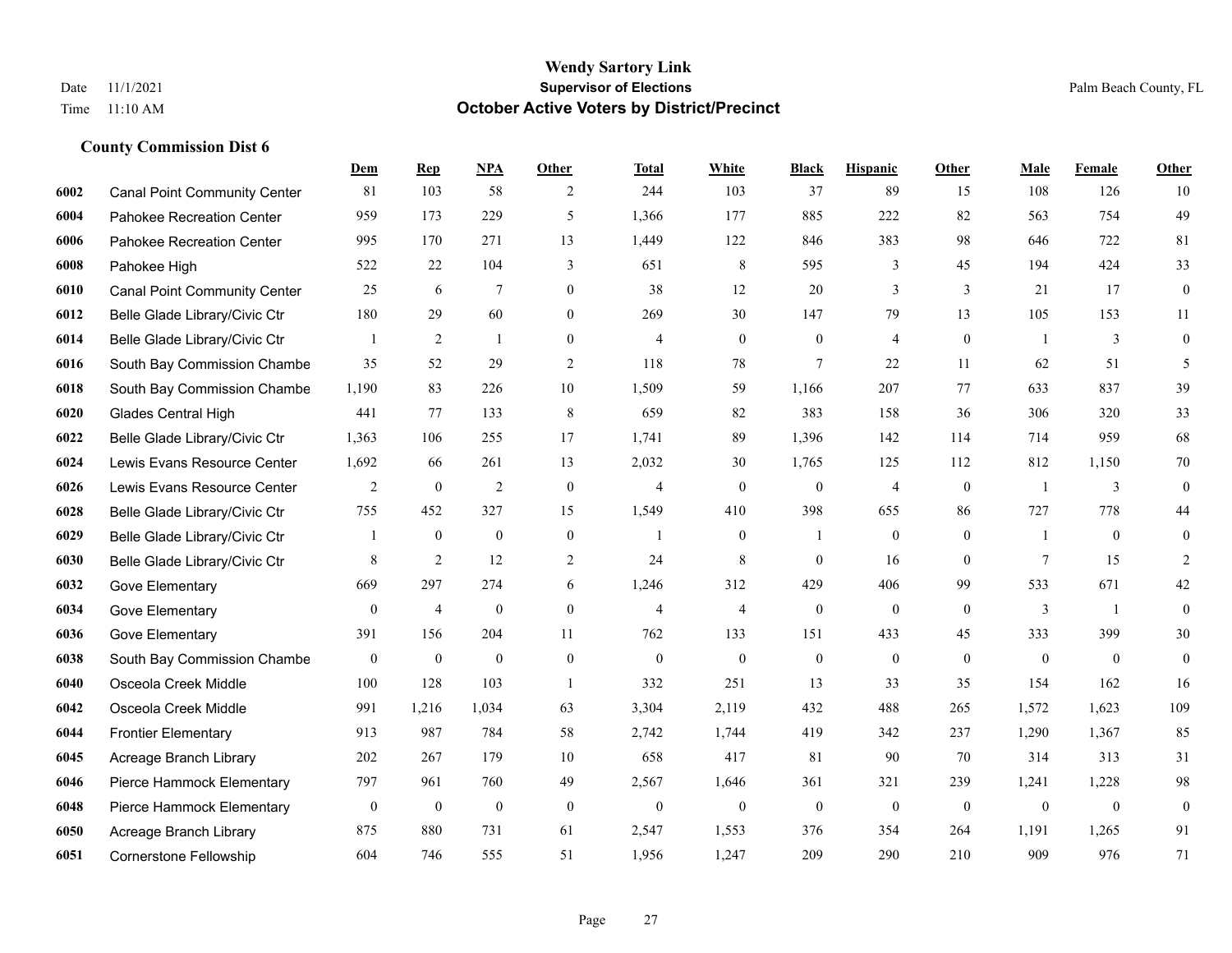## **Wendy Sartory Link** Date 11/1/2021 **Supervisor of Elections** Palm Beach County, FL Time 11:10 AM **October Active Voters by District/Precinct**

# **Dem Rep NPA Other Total White Black Hispanic Other Male Female Other** Seminole Ridge High 615 644 566 37 1,862 1,146 224 315 177 880 909 73 Acreage Pines Elementary 0 0 0 0 0 0 0 0 0 0 0 0 Pierce Hammock Elementary 0 0 0 0 0 0 0 0 0 0 0 0 Acreage Pines Elementary 739 611 569 40 1,959 1,056 354 253 296 952 944 63 Indian Trail Improvement Dist 891 965 801 59 2,716 1,686 344 401 285 1,254 1,363 99 Sandhill Crane Golf Club 225 417 260 22 924 658 74 69 123 452 441 31 Sandhill Crane Golf Club 31 55 34 4 124 100 6 12 6 62 58 4 Ibis POA Admin Building 1,022 1,100 732 86 2,940 2,580 92 67 201 1,385 1,489 66 Ibis POA Admin Building 0 0 0 0 0 0 0 0 0 0 0 0 Ironhorse Country Club 160 258 119 10 547 441 35 20 51 245 292 10 Seminole Ridge High 514 492 486 46 1,538 705 296 409 128 718 796 24 Seminole Ridge High 0 0 0 0 0 0 0 0 0 0 0 0 Western Pines Middle 645 702 568 35 1,950 1,418 156 205 171 928 940 82 Western Pines Middle 656 724 650 40 2,070 1,377 159 361 173 981 1,030 59 Golden Grove Elementary 607 783 618 49 2,057 1,376 133 349 199 958 1,016 83 PBSC Loxahatchee Groves Can  $11$  6  $14$  2  $33$  28 0  $3$  2  $13$  20 0 PBSC Loxahatchee Groves Campus 288 423 351 40 1,102 691 67 235 109 539 546 17 PBSC Loxahatchee Groves Campus 266 412 241 19 938 684 92 86 76 426 483 29 Seminole Ridge High 528 687 549 42 1,806 1,160 216 289 141 855 897 54 Loxahatchee Groves Elementary 766 882 752 59 2,459 1,521 280 448 210 1,188 1,178 93 PBSC Loxahatchee Groves Campus 171 224 143 16 554 359 42 109 44 268 266 20 Palms West Presbyterian 667 925 661 44 2,297 1,833 77 206 181 1,097 1,126 74 Palms West Presbyterian 0 0 0 0 0 0 0 0 0 0 0 0 HL Johnson Elementary 656 520 472 39 1,687 936 305 261 185 769 878 40 Madison Green Clubhouse 1,233 718 768 56 2,775 1,199 785 410 381 1,283 1,388 104 RPB Recreation Center 660 472 457 26 1,615 942 265 262 146 668 893 54 Crestwood Middle 181 148 121 8 458 214 75 84 85 213 225 20 RPB Recreation Center 214 126 199 11 550 228 97 156 69 217 313 20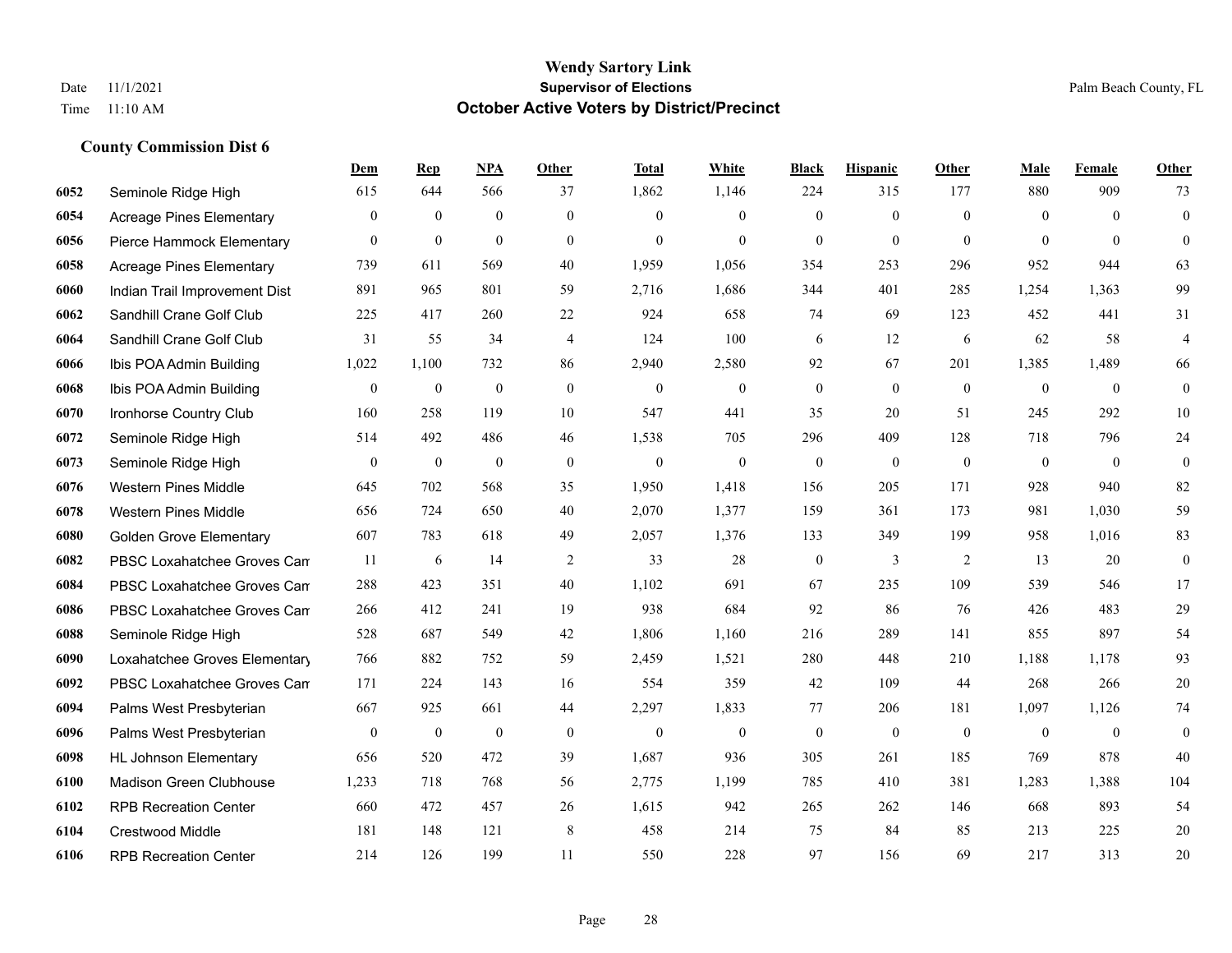## **Wendy Sartory Link** Date 11/1/2021 **Supervisor of Elections** Palm Beach County, FL Time 11:10 AM **October Active Voters by District/Precinct**

|      |                                | Dem            | <b>Rep</b>       | NPA              | Other            | <b>Total</b>     | White          | <b>Black</b>   | <b>Hispanic</b> | Other            | Male         | Female         | <b>Other</b>   |
|------|--------------------------------|----------------|------------------|------------------|------------------|------------------|----------------|----------------|-----------------|------------------|--------------|----------------|----------------|
| 6108 | Calypso Bay Waterpark          | $\theta$       | $\mathbf{0}$     | $\boldsymbol{0}$ | $\theta$         | $\mathbf{0}$     | $\theta$       | $\overline{0}$ | $\overline{0}$  | $\theta$         | $\theta$     | $\overline{0}$ | $\theta$       |
| 6112 | <b>Crestwood Middle</b>        | 472            | 421              | 357              | 33               | 1,283            | 690            | 231            | 215             | 147              | 597          | 644            | 42             |
| 6114 | RPB Village Hall               | 1,050          | 707              | 702              | 42               | 2,501            | 1,373          | 468            | 435             | 225              | 1,169        | 1,242          | 90             |
| 6116 | <b>HL Johnson Elementary</b>   | 721            | 413              | 489              | 52               | 1,675            | 862            | 323            | 281             | 209              | 738          | 892            | 45             |
| 6118 | <b>RPB Branch Library</b>      | 1,073          | 566              | 700              | 54               | 2,393            | 1,129          | 578            | 432             | 254              | 1,040        | 1,265          | $88\,$         |
| 6120 | Royal Palm Beach High          | 407            | 316              | 266              | 18               | 1,007            | 479            | 200            | 157             | 171              | 478          | 505            | 24             |
| 6122 | <b>RPB Cultural Center</b>     | 1,172          | 651              | 764              | 50               | 2,637            | 1,385          | 504            | 500             | 248              | 1,135        | 1,414          | 88             |
| 6124 | <b>RPB Cultural Center</b>     | 584            | 322              | 390              | 20               | 1,316            | 635            | 278            | 286             | 117              | 553          | 722            | 41             |
| 6126 | Calypso Bay Waterpark          | 683            | 298              | 499              | 32               | 1,512            | 543            | 411            | 365             | 193              | 659          | 794            | 59             |
| 6128 | Royal Palm Beach High          | 36             | 28               | 28               | 3                | 95               | 51             | 26             | 11              | 7                | 44           | 51             | $\overline{0}$ |
| 6130 | Royal Palm Beach High          | 79             | 43               | 89               | 5                | 216              | 104            | 32             | 60              | 20               | 95           | 115            | 6              |
| 6132 | Royal Palm Beach High          | 391            | 190              | 263              | 19               | 863              | 416            | 166            | 192             | 89               | 393          | 440            | 30             |
| 6134 | Christ Fellowship Church RPB   | 957            | 463              | 691              | 30               | 2,141            | 844            | 501            | 498             | 298              | 956          | 1,096          | 89             |
| 6136 | Calypso Bay Waterpark          | $\overline{1}$ | $\mathbf{1}$     | $\boldsymbol{0}$ | $\mathbf{0}$     | $\mathfrak{2}$   | $\mathbf{0}$   | $\mathbf{1}$   | $\overline{0}$  | $\mathbf{1}$     | $\mathbf{0}$ | 1              |                |
| 6138 | Royal Palm Beach High          | $\mathbf{0}$   | $\boldsymbol{0}$ | $\overline{0}$   | $\boldsymbol{0}$ | $\boldsymbol{0}$ | $\mathbf{0}$   | $\overline{0}$ | $\overline{0}$  | $\boldsymbol{0}$ | $\mathbf{0}$ | $\overline{0}$ | $\overline{0}$ |
| 6140 | Royal Palm Beach High          | 334            | 501              | 309              | 33               | 1,177            | 852            | 108            | 115             | 102              | 567          | 586            | 24             |
| 6142 | Christ Fellowship Church RPB   | $\theta$       | $\mathbf{0}$     | $\overline{0}$   | $\mathbf{0}$     | $\overline{0}$   | $\mathbf{0}$   | $\overline{0}$ | $\overline{0}$  | $\theta$         | $\theta$     | $\theta$       | $\overline{0}$ |
| 6144 | Christ Fellowship Church RPB   | $\overline{0}$ | 0                | $\overline{0}$   | $\mathbf{0}$     | $\theta$         | $\overline{0}$ | 0              | $\overline{0}$  | $\theta$         | $\mathbf{0}$ | $\theta$       | $\overline{0}$ |
| 6146 | Christ Fellowship Church RPB   |                | 2                | $\mathbf{1}$     | $\theta$         | $\overline{4}$   | 3              | 0              | $\overline{0}$  | $\mathbf{1}$     | 3            | $\mathbf{1}$   | $\overline{0}$ |
| 6148 | Christ Fellowship Church RPB   | $\theta$       | $\overline{0}$   | 1                | $\boldsymbol{0}$ |                  |                | $\overline{0}$ | $\overline{0}$  | $\mathbf{0}$     | $\theta$     | $\mathbf{1}$   | $\Omega$       |
| 6150 | <b>Binks Forest Elementary</b> | 26             | 40               | 37               | 5                | 108              | 80             | 5              | 9               | 14               | 46           | 59             | 3              |
| 6152 | <b>Binks Forest Elementary</b> | 404            | 555              | 378              | 34               | 1,371            | 1,041          | 45             | 135             | 150              | 643          | 684            | 44             |
| 6154 | Wellington Landings Middle     | 462            | 521              | 393              | 28               | 1,404            | 1,012          | 87             | 188             | 117              | 634          | 730            | $40\,$         |
| 6156 | <b>Binks Forest Elementary</b> | 629            | 718              | 575              | 41               | 1,963            | 1,372          | 129            | 293             | 169              | 895          | 1,009          | 59             |
| 6158 | <b>Wellington Elementary</b>   | 785            | 939              | 549              | 40               | 2,313            | 1,702          | 132            | 312             | 167              | 1,052        | 1,188          | 73             |
| 6160 | Wellington Landings Middle     | 670            | 587              | 566              | 41               | 1,864            | 1,207          | 167            | 339             | 151              | 869          | 942            | 53             |
| 6162 | First Baptist Church Wel       | 763            | 657              | 562              | 47               | 2,029            | 1,283          | 211            | 351             | 184              | 906          | 1,059          | 64             |
| 6164 | First Baptist Church Wel       | 834            | 797              | 597              | 57               | 2,285            | 1,536          | 186            | 370             | 193              | 1.019        | 1.193          | 73             |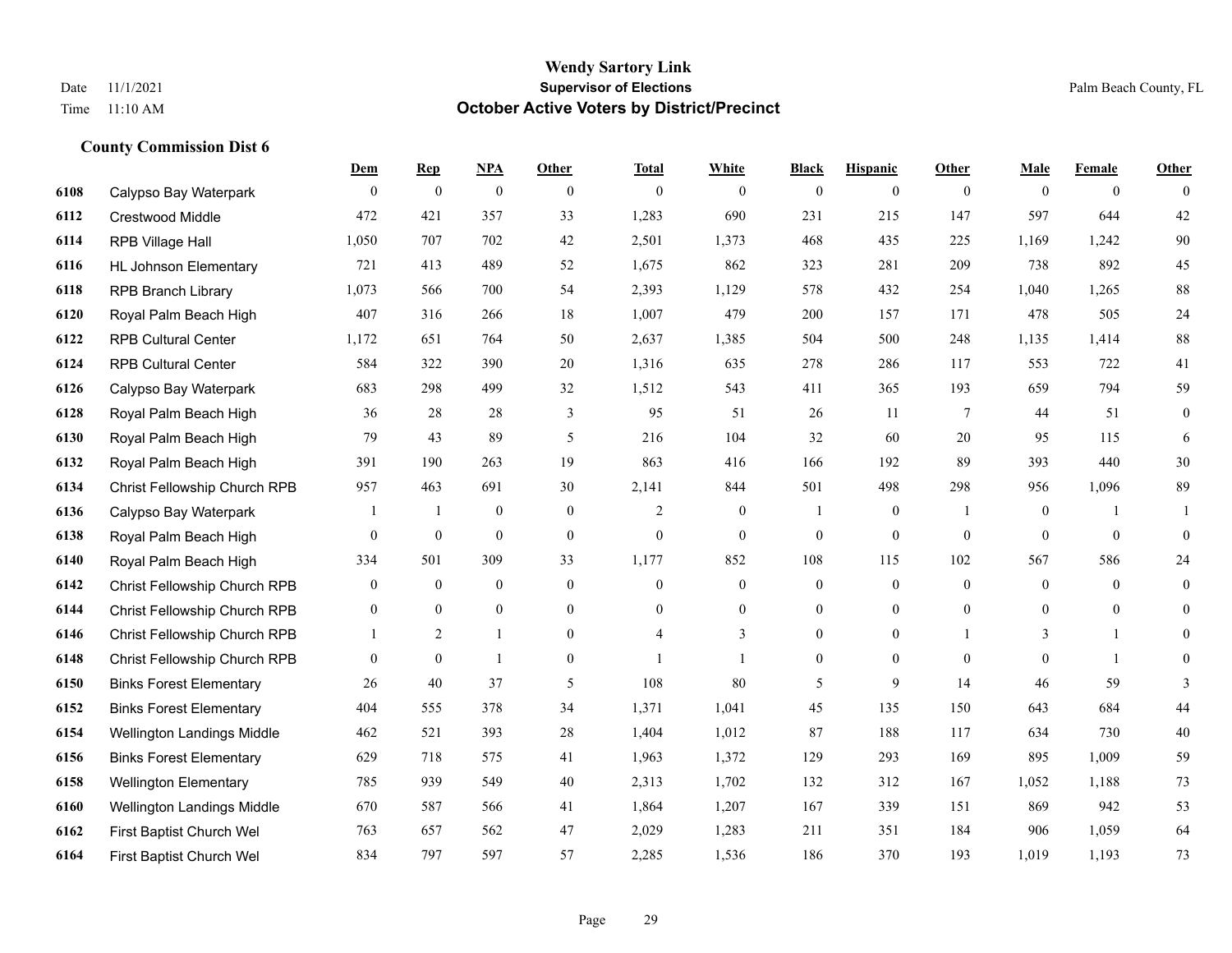|      |                                     | Dem              | <b>Rep</b>       | NPA              | <b>Other</b>   | <b>Total</b>     | White            | <b>Black</b>     | <b>Hispanic</b>  | <b>Other</b> | <b>Male</b>    | <b>Female</b>  | <b>Other</b>     |
|------|-------------------------------------|------------------|------------------|------------------|----------------|------------------|------------------|------------------|------------------|--------------|----------------|----------------|------------------|
| 6166 | <b>Wellington Community Center</b>  | 864              | 856              | 742              | 47             | 2,509            | 1,744            | 150              | 406              | 209          | 1,152          | 1,277          | 80               |
| 6168 | First Baptist Church Wel            | 127              | 176              | 143              | 9              | 455              | 348              | 27               | 43               | 37           | 213            | 230            | 12               |
| 6170 | Christ Fellowship Church RPB        | $\mathbf{0}$     | 6                | $\sqrt{2}$       | $\overline{0}$ | $\,$ 8 $\,$      | 8                | $\boldsymbol{0}$ | $\boldsymbol{0}$ | $\mathbf{0}$ | 3              | 5              | $\boldsymbol{0}$ |
| 6172 | Christ Fellowship Church RPB        | 1,297            | 575              | 843              | 69             | 2,784            | 964              | 853              | 640              | 327          | 1,192          | 1,477          | 115              |
| 6174 | Christ Fellowship Church RPB        | 27               | 50               | 36               | 2              | 115              | 89               | 7                | 8                | 11           | 54             | 58             | $\mathfrak{Z}$   |
| 6176 | Christ Fellowship Church RPB        | 22               | 15               | 21               | $\overline{c}$ | 60               | 25               | 10               | 19               | 6            | 25             | 33             | $\sqrt{2}$       |
| 6178 | <b>Everglades Elementary</b>        | 563              | 381              | 442              | 29             | 1,415            | 652              | 295              | 247              | 221          | 653            | 694            | 68               |
| 6180 | <b>Everglades Elementary</b>        | 18               | 48               | 17               | 2              | 85               | 64               | 4                | 14               | 3            | 40             | 43             | $\overline{2}$   |
| 6182 | New Horizons Elementary             | 291              | 451              | 318              | 13             | 1,073            | 787              | 48               | 114              | 124          | 463            | 581            | 29               |
| 6184 | Wellington High                     | 665              | 578              | 533              | 37             | 1,813            | 1,120            | 243              | 292              | 158          | 800            | 955            | 58               |
| 6186 | <b>Elbridge Gale Elementary</b>     | 812              | 562              | 638              | 44             | 2,056            | 1,119            | 291              | 431              | 215          | 903            | 1,075          | 78               |
| 6188 | <b>Wellington Village Park</b>      | 224              | 419              | 310              | 25             | 978              | 829              | 18               | 48               | 83           | 396            | 533            | 49               |
| 6190 | Wellington Village Hall             | 814              | 456              | 633              | 46             | 1,949            | 876              | 359              | 505              | 209          | 811            | 1,063          | 75               |
| 6192 | St Peters Methodist Church          | 966              | 785              | 800              | 62             | 2,613            | 1,546            | 283              | 550              | 234          | 1,193          | 1,333          | 87               |
| 6194 | <b>Equestrian Trails Elementary</b> | 504              | 290              | 341              | 18             | 1,153            | 520              | 294              | 152              | 187          | 512            | 584            | 57               |
| 6196 | Palm Beach Central High             | $\boldsymbol{0}$ | $\boldsymbol{0}$ | $\boldsymbol{0}$ | $\mathbf{0}$   | $\boldsymbol{0}$ | $\boldsymbol{0}$ | $\boldsymbol{0}$ | $\boldsymbol{0}$ | $\mathbf{0}$ | $\overline{0}$ | $\overline{0}$ | $\boldsymbol{0}$ |
| 6198 | Wellington Branch Library           | 522              | 354              | 356              | 38             | 1,270            | 696              | 195              | 268              | 111          | 544            | 694            | 32               |
| 6200 | <b>Emerald Cove Middle</b>          | 543              | 566              | 516              | 51             | 1,676            | 1,039            | 179              | 278              | 180          | 743            | 882            | 51               |
| 6202 | <b>Emerald Cove Middle</b>          | 105              | 82               | 98               | $\tau$         | 292              | 167              | 58               | 52               | 15           | 132            | 154            | $\sqrt{6}$       |
| 6204 | <b>Emerald Cove Middle</b>          | 30               | 21               | 38               | $\mathbf{0}$   | 89               | 46               | 25               | 10               | 8            | 23             | 62             | $\overline{4}$   |
| 6206 | Palm Beach Central High             | 266              | 241              | 182              | 9              | 698              | 375              | 143              | 61               | 119          | 311            | 360            | $27\,$           |
| 6207 | Palm Beach Central High             | 277              | 368              | 251              | 18             | 914              | 598              | 93               | 102              | 121          | 419            | 471            | $24\,$           |
| 6208 | Buena Vida Clubhouse                | 318              | 205              | 177              | 14             | 714              | 624              | 22               | 22               | 46           | 318            | 378            | 18               |
| 6210 | Villa Olympia Clubhouse             | 1,562            | 1,065            | 1,287            | 95             | 4,009            | 1,802            | 704              | 683              | 820          | 1,886          | 1,937          | 186              |
| 6212 | Wellington Village Park             | 144              | 223              | 175              | 18             | 560              | 381              | 15               | 93               | 71           | 255            | 279            | 26               |
| 6214 | <b>Wellington Village Park</b>      | 825              | 756              | 702              | 46             | 2,329            | 1,467            | 256              | 283              | 323          | 1,068          | 1,178          | 83               |
| 6216 | Panther Run Elementary              | 232              | 193              | 176              | 10             | 611              | 342              | 96               | 101              | 72           | 280            | 308            | $23\,$           |
| 6218 | <b>Wellington Village Park</b>      | $\mathbf{0}$     | $\mathbf{0}$     | $\theta$         | $\Omega$       | $\theta$         | $\overline{0}$   | $\mathbf{0}$     | $\mathbf{0}$     | $\theta$     | $\theta$       | $\mathbf{0}$   | $\boldsymbol{0}$ |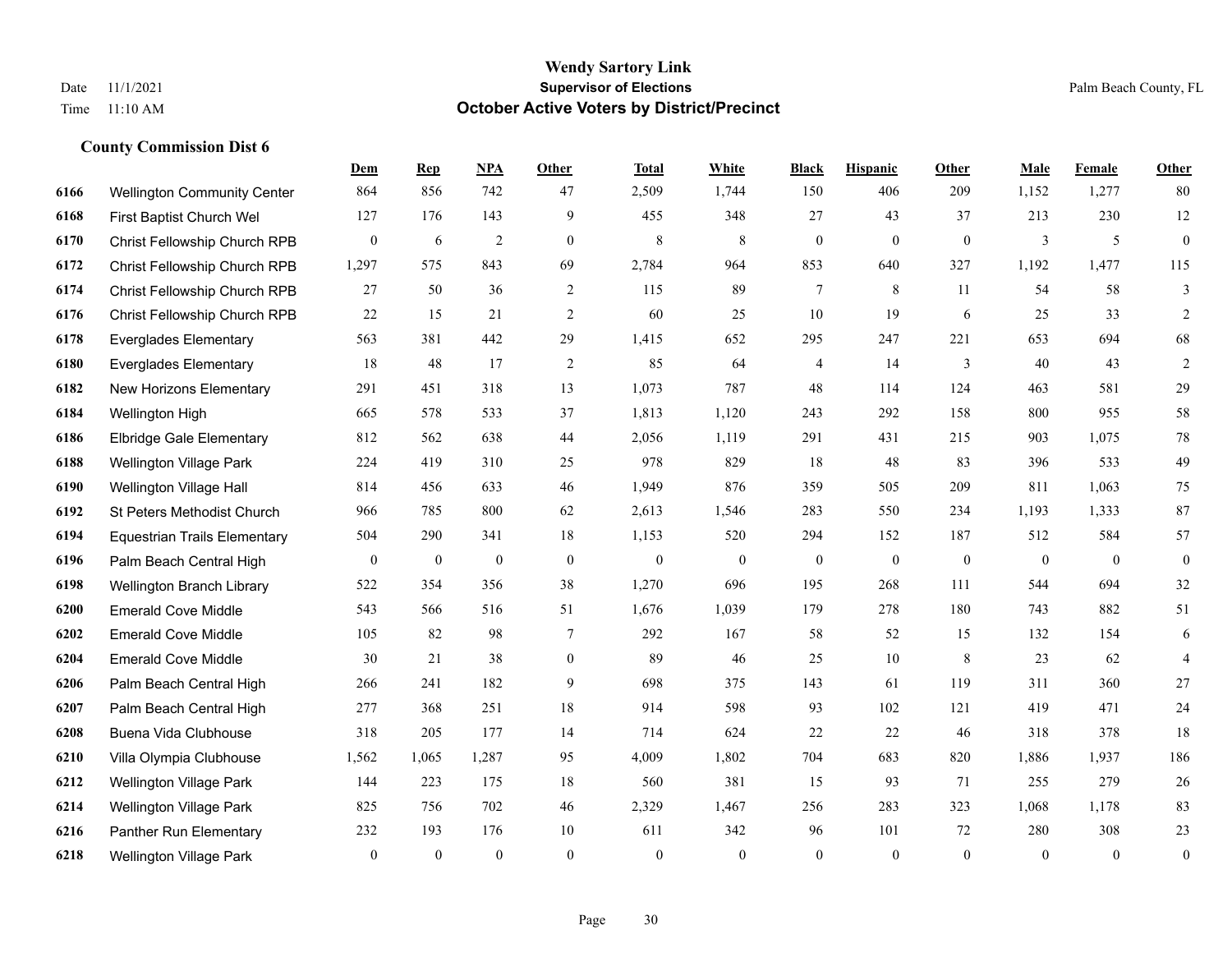|      |                                 | Dem    | <u>Rep</u> | <b>NPA</b> | Other    | <b>Total</b> | White  | <b>Black</b> | <b>Hispanic</b> | Other    | <u>Male</u> | Female   | <b>Other</b>   |
|------|---------------------------------|--------|------------|------------|----------|--------------|--------|--------------|-----------------|----------|-------------|----------|----------------|
| 6220 | Wellington Village Park         | 57     | 29         | 42         | 6        | 134          | 67     | 16           | 32              | 19       | 55          | 75       | 4              |
| 6222 | Panther Run Elementary          |        |            | $\theta$   | $\theta$ |              |        | 0            | $\theta$        | $\theta$ |             | $\theta$ | $\overline{0}$ |
| 6224 | Discovery Key Elementary        | 963    | 1,118      | 689        | 58       | 2,828        | 2,103  | 181          | 332             | 212      | 1,322       | 1,423    | 83             |
| 6226 | The Isles at Wellington         | 746    | 758        | 628        | 38       | 2,170        | 1,399  | 222          | 242             | 307      | 1,019       | 1,056    | 95             |
| 6228 | Wycliffe Comm Association Bldg  | 776    | 326        | 398        | 21       | 1,521        | 1,426  | 18           | 18              | 59       | 655         | 838      | 28             |
| 6230 | Epiphany Lutheran Church        | ,166   | .225       | 1.149      | 82       | 3,622        | 2,241  | 409          | 590             | 382      | 1,659       | 1,857    | 106            |
| 6232 | Panther Run Elementary          | 676    | 750        | 644        | 46       | 2.116        | 1,346  | 244          | 249             | 277      | 1,007       | 1,044    | -65            |
|      | <b>County Commission Dist 6</b> | 54,474 | 42.944     | 39,263     | 2,836    | 139,517      | 78,383 | 24,838       | 22,308          | 13,988   | 63,390      | 71,378   | 4,749          |
|      |                                 |        |            |            |          |              |        |              |                 |          |             |          |                |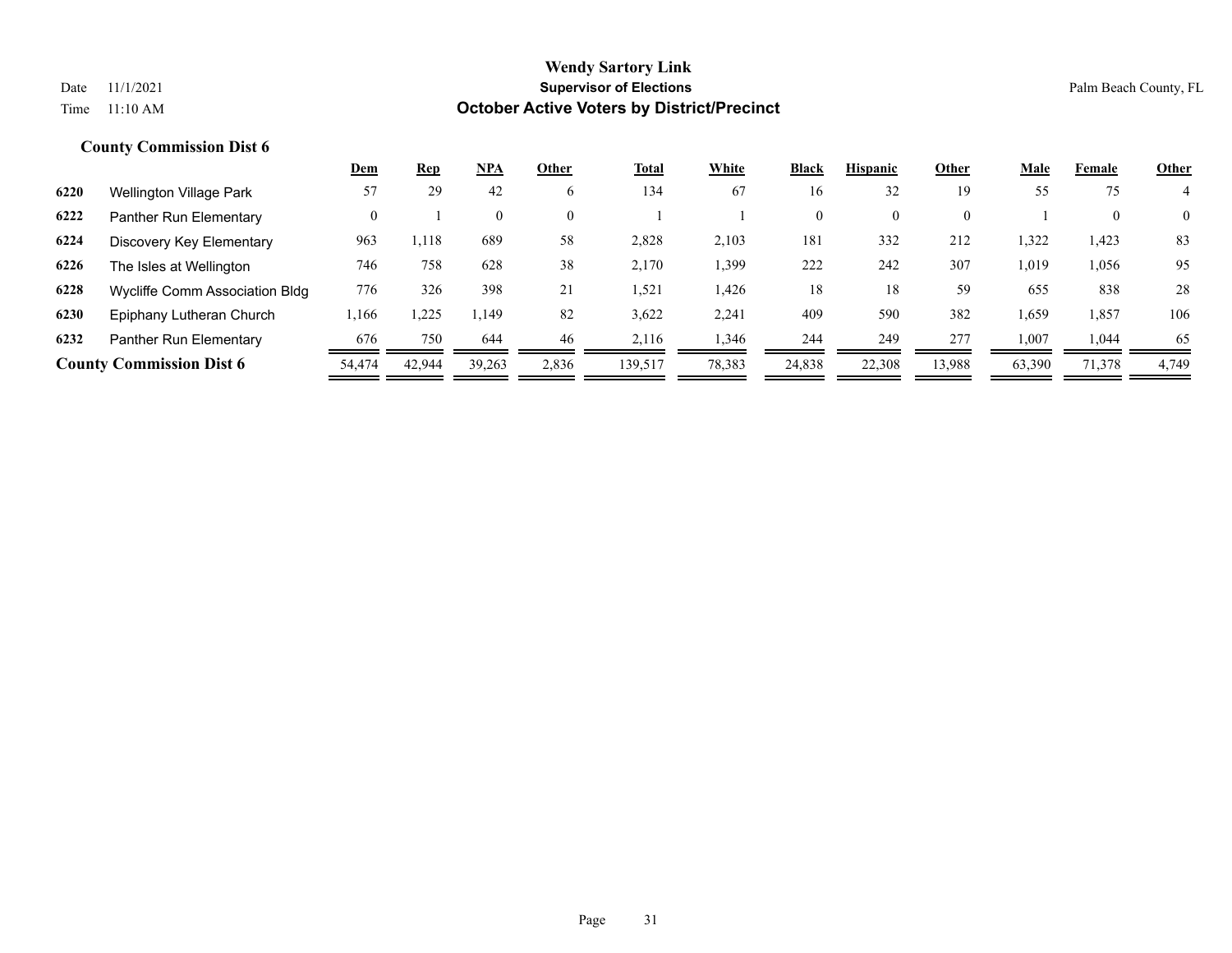|      |                                  | Dem              | <b>Rep</b>       | NPA              | <b>Other</b>     | <b>Total</b>     | <b>White</b>     | <b>Black</b>     | <b>Hispanic</b> | <b>Other</b> | <b>Male</b>    | <b>Female</b> | <b>Other</b>   |
|------|----------------------------------|------------------|------------------|------------------|------------------|------------------|------------------|------------------|-----------------|--------------|----------------|---------------|----------------|
| 7002 | J F Kennedy Middle               | $\mathbf{0}$     | $\mathbf{0}$     | $\mathbf{0}$     | $\theta$         | $\theta$         | $\overline{0}$   | $\Omega$         | $\overline{0}$  | $\theta$     | $\theta$       | $\theta$      | $\Omega$       |
| 7004 | J F Kennedy Middle               | $\theta$         | $\theta$         | $\theta$         | $\Omega$         | $\Omega$         | $\overline{0}$   | $\theta$         | $\theta$        | $\Omega$     | $\Omega$       | $\Omega$      | $\Omega$       |
| 7006 | J F Kennedy Middle               | $\theta$         | $\mathbf{0}$     | $\overline{0}$   | $\theta$         | $\Omega$         | $\overline{0}$   | $\Omega$         | $\Omega$        | $\Omega$     | $\theta$       | $\Omega$      |                |
| 7008 | J F Kennedy Middle               | $\Omega$         | $\mathbf{0}$     | $\mathbf{0}$     | $\overline{0}$   | $\theta$         | $\overline{0}$   | $\mathbf{0}$     | $\mathbf{0}$    | $\theta$     | $\Omega$       | $\theta$      |                |
| 7010 | St John Lutheran Church          | 281              | 11               | 89               | 6                | 387              | 24               | 315              | 23              | 25           | 126            | 244           | 17             |
| 7012 | St John Lutheran Church          | 1,071            | 197              | 421              | 17               | 1,706            | 485              | 988              | 71              | 162          | 782            | 865           | 59             |
| 7014 | RB Prep Achievement Academy      | $\boldsymbol{0}$ | $\mathbf{0}$     | $\mathbf{0}$     | $\overline{0}$   | $\theta$         | $\mathbf{0}$     | $\theta$         | $\mathbf{0}$    | $\theta$     | $\mathbf{0}$   | $\theta$      | $\overline{0}$ |
| 7016 | RB Prep Achievement Academy      | $\mathbf{1}$     | $\mathbf{1}$     | $\theta$         | $\Omega$         | 2                | $\mathbf{1}$     | 1                | $\theta$        | $\theta$     |                |               | $\Omega$       |
| 7018 | RB Prep Achievement Academy      | $\boldsymbol{0}$ | $\mathbf{0}$     | $\boldsymbol{0}$ | $\overline{0}$   | $\theta$         | $\overline{0}$   | $\mathbf{0}$     | $\mathbf{0}$    | $\Omega$     | $\theta$       | $\theta$      |                |
| 7020 | RB Prep Achievement Academy      | $\Omega$         | $\mathbf{0}$     | $\mathbf{0}$     | $\theta$         | $\theta$         | $\Omega$         | $\Omega$         | $\theta$        | $\theta$     | $\Omega$       | $\Omega$      | $\Omega$       |
| 7022 | J F Kennedy Middle               | 889              | 180              | 363              | 27               | 1,459            | 294              | 800              | 152             | 213          | 649            | 763           | 47             |
| 7024 | Hurst Chapel AME Church          | 1,543            | 91               | 337              | 23               | 1,994            | 151              | 1,622            | 93              | 128          | 811            | 1,127         | 56             |
| 7025 | Hurst Chapel AME Church          | 264              | 34               | 107              | $\overline{4}$   | 409              | 63               | 252              | 38              | 56           | 150            | 243           | 16             |
| 7026 | Lindsey Davis Senior Comm Ctr    | 2,257            | 80               | 431              | 19               | 2,787            | 66               | 2,499            | 40              | 182          | 1,121          | 1,575         | 91             |
| 7028 | <b>Wells Recreation Center</b>   | 1,825            | 148              | 467              | 18               | 2,458            | 238              | 1,915            | 105             | 200          | 1,061          | 1,308         | 89             |
| 7030 | Riviera Beach Marina Event Ctr   | 197              | 311              | 173              | 22               | 703              | 562              | 49               | 44              | 48           | 355            | 327           | 21             |
| 7032 | <b>Crossroads Baptist Church</b> | $\boldsymbol{0}$ | $\boldsymbol{0}$ | $\boldsymbol{0}$ | $\boldsymbol{0}$ | $\boldsymbol{0}$ | $\boldsymbol{0}$ | $\boldsymbol{0}$ | $\mathbf{0}$    | $\mathbf{0}$ | $\mathbf{0}$   | $\mathbf{0}$  | $\mathbf{0}$   |
| 7034 | Suncoast High                    | 1,292            | 205              | 498              | 23               | 2,018            | 355              | 1,219            | 153             | 291          | 827            | 1,115         | 76             |
| 7036 | RB Prep Achievement Academy      | $\overline{0}$   | $\boldsymbol{0}$ | 6                | $\overline{0}$   | 6                | $\overline{0}$   | $\mathbf{0}$     | $\mathbf{0}$    | 6            | $\overline{4}$ |               |                |
| 7038 | RB Prep Achievement Academy      | $\overline{0}$   | $\overline{0}$   | $\mathbf{0}$     | $\overline{0}$   | $\theta$         | $\boldsymbol{0}$ | $\mathbf{0}$     | $\mathbf{0}$    | $\theta$     | $\theta$       | $\mathbf{0}$  | $\mathbf{0}$   |
| 7040 | Mary McLeod Bethune Elementa     | 1,226            | 54               | 248              | 15               | 1,543            | 37               | 1,365            | 45              | 96           | 612            | 886           | 45             |
| 7041 | Mary McLeod Bethune Elementa     | 385              | 27               | 129              | $\tau$           | 548              | 45               | 421              | 27              | 55           | 209            | 315           | 24             |
| 7042 | Dan Calloway Complex             | 1,717            | 73               | 375              | 20               | 2,185            | 45               | 1,938            | 42              | 160          | 885            | 1,238         | 62             |
| 7044 | <b>Wells Recreation Center</b>   | 1,381            | 91               | 363              | 17               | 1,852            | 192              | 1,460            | 65              | 135          | 762            | 1,020         | 70             |
| 7046 | Riviera Beach Marina Event Ctr   | 36               | 31               | 16               | 5                | 88               | 73               | $\overline{7}$   | 2               | 6            | 49             | 38            | $\mathbf{1}$   |
| 7048 | Crossroads Baptist Church        | 280              | 8                | 88               | 10               | 386              | 6                | 324              | 28              | 28           | 130            | 239           | 17             |
| 7050 | <b>Crossroads Baptist Church</b> |                  | 2                | -1               | $\overline{0}$   | $\overline{4}$   | 3                | $\boldsymbol{0}$ | $\mathbf{0}$    |              |                | 3             | $\Omega$       |
| 7052 | <b>Crossroads Baptist Church</b> | 0                | $\Omega$         | $\theta$         | 0                | $\Omega$         | $\theta$         | $\Omega$         | $\Omega$        | $\Omega$     | $\Omega$       | $\theta$      | $\overline{0}$ |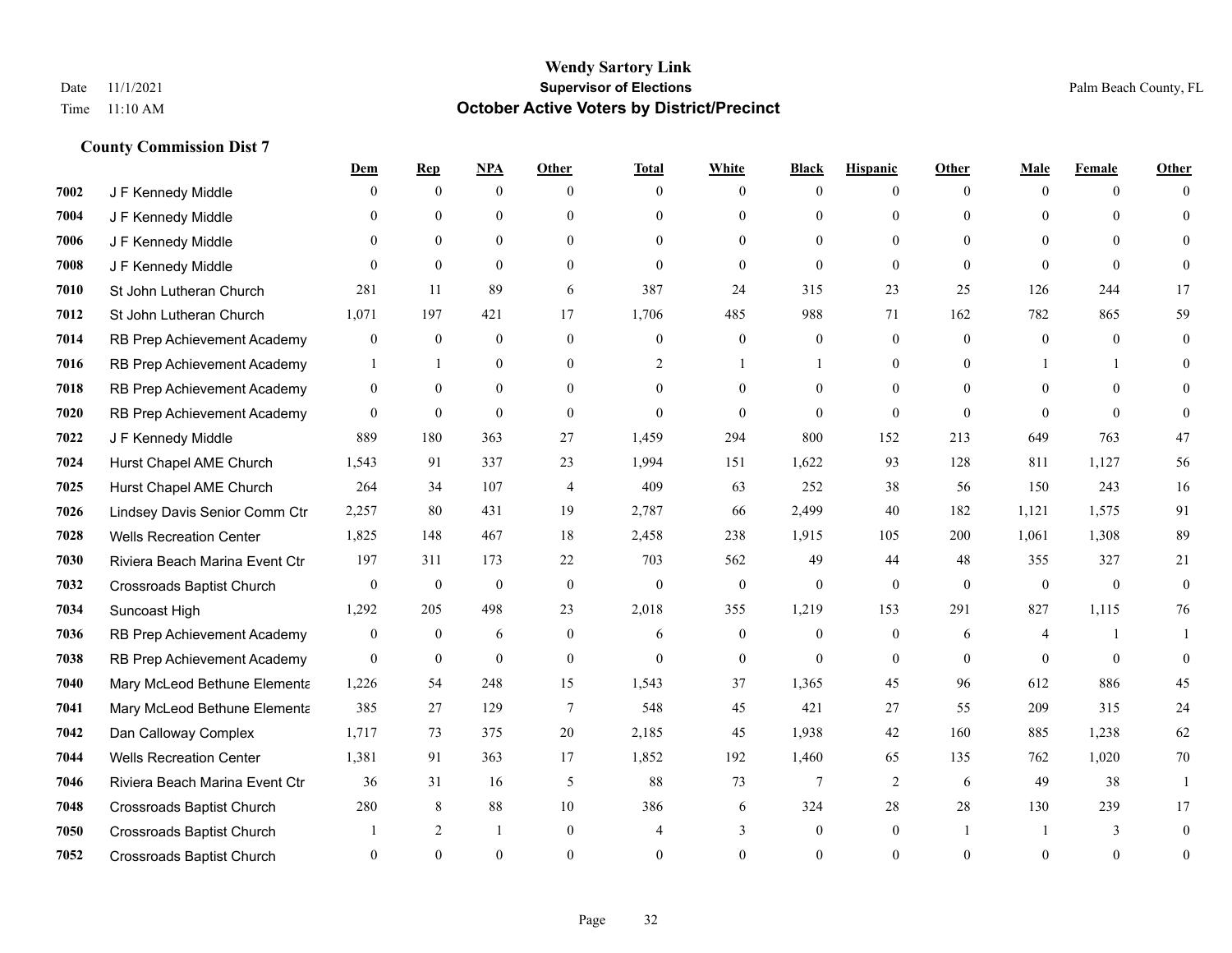## **Wendy Sartory Link** Date 11/1/2021 **Supervisor of Elections** Palm Beach County, FL Time 11:10 AM **October Active Voters by District/Precinct**

|      |                                  | Dem            | $\mathbf{Rep}$   | NPA              | Other            | <b>Total</b>     | White                   | <b>Black</b>     | <b>Hispanic</b>  | Other          | Male         | Female       | Other            |
|------|----------------------------------|----------------|------------------|------------------|------------------|------------------|-------------------------|------------------|------------------|----------------|--------------|--------------|------------------|
| 7054 | <b>Crossroads Baptist Church</b> | 985            | 68               | 291              | 13               | 1,357            | 111                     | 1,036            | 73               | 137            | 580          | 719          | 58               |
| 7056 | <b>Crossroads Baptist Church</b> | $\overline{0}$ | $\boldsymbol{0}$ | $\boldsymbol{0}$ | $\mathbf{0}$     | $\boldsymbol{0}$ | $\mathbf{0}$            | $\boldsymbol{0}$ | $\boldsymbol{0}$ | $\mathbf{0}$   | $\mathbf{0}$ | $\mathbf{0}$ | $\overline{0}$   |
| 7058 | Palm Beach Lakes High            | 1,426          | 364              | 604              | 44               | 2,438            | 809                     | 1.100            | 305              | 224            | 984          | 1.356        | 98               |
| 7060 | <b>Ephesus Junior Academy</b>    | 1,168          | 63               | 231              | 16               | 1,478            | 105                     | 1,214            | 51               | 108            | 598          | 833          | 47               |
| 7062 | Mangonia Park Town Hall          | 710            | 40               | 181              | 10               | 941              | 81                      | 754              | 40               | 66             | 375          | 538          | 28               |
| 7064 | Grace Episcopal Church           | 1,300          | 158              | 434              | 34               | 1,926            | 336                     | 1,260            | 129              | 201            | 825          | 1,015        | 86               |
| 7066 | Northboro Elementary             | 1,052          | 192              | 428              | 29               | 1,701            | 460                     | 903              | 167              | 171            | 768          | 862          | 71               |
| 7068 | Pleasant City Community Center   | 937            | 241              | 481              | 33               | 1,692            | 783                     | 589              | 174              | 146            | 817          | 798          | 77               |
| 7070 | Northboro Elementary             | 450            | 397              | 367              | 39               | 1,253            | 999                     | 64               | 87               | 103            | 582          | 637          | 34               |
| 7072 | <b>Egret Lake Elementary</b>     | 480            | 112              | 231              | 8                | 831              | 213                     | 374              | 136              | 108            | 359          | 441          | 31               |
| 7074 | <b>Egret Lake Elementary</b>     | 200            | 40               | 87               | 11               | 338              | 55                      | 199              | 37               | 47             | 146          | 184          | $\,$ 8 $\,$      |
| 7076 | <b>Egret Lake Elementary</b>     | 3              | $\sqrt{2}$       | 1                | $\boldsymbol{0}$ | $\sqrt{6}$       | $\overline{\mathbf{4}}$ | 1                | $\boldsymbol{0}$ | -1             | 5            | -1           | $\boldsymbol{0}$ |
| 7078 | <b>Egret Lake Elementary</b>     | 346            | 101              | 150              | 18               | 615              | 417                     | 101              | 52               | 45             | 241          | 352          | 22               |
| 7080 | <b>Egret Lake Elementary</b>     | 22             | $\overline{c}$   | $\mathbf{1}$     | $\mathbf{0}$     | 25               | 24                      | $\boldsymbol{0}$ | $\mathbf{0}$     | $\overline{1}$ | 6            | 18           | $\mathbf{1}$     |
| 7082 | Seminole Trails Elementary       | 1,038          | 323              | 492              | 30               | 1,883            | 685                     | 719              | 265              | 214            | 821          | 981          | 81               |
| 7084 | Sharon Christian Church          | 735            | 267              | 441              | 45               | 1,488            | 605                     | 445              | 277              | 161            | 617          | 817          | 54               |
| 7086 | <b>Bear Lakes Middle</b>         | 37             | 17               | 14               | -1               | 69               | 27                      | 16               | 10               | 16             | 25           | 39           | 5                |
| 7088 | Whitehall Clubhouse #3           | 680            | 482              | 455              | 52               | 1,669            | 1,058                   | 251              | 196              | 164            | 770          | 851          | 48               |
| 7090 | <b>Bear Lakes Middle</b>         | 1,313          | 476              | 815              | 57               | 2,661            | 1,048                   | 921              | 379              | 313            | 1,152        | 1,390        | 119              |
| 7092 | Palm Beach Lakes High            | 117            | 36               | 76               | $\mathfrak{Z}$   | 232              | 85                      | 68               | 22               | 57             | 107          | 111          | 14               |
| 7094 | Salvation Army Activity Hall     | 605            | 77               | 283              | 10               | 975              | 158                     | 511              | 130              | 176            | 415          | 514          | 46               |
| 7096 | Salvation Army Activity Hall     | 833            | 301              | 487              | 34               | 1,655            | 673                     | 540              | 254              | 188            | 661          | 913          | 81               |
| 7098 | U M Church of Palm Beaches       | 21             | 17               | 18               | -1               | 57               | 44                      | $\overline{2}$   | 9                | 2              | 29           | 24           | $\overline{4}$   |
| 7100 | U M Church of Palm Beaches       | 942            | 427              | 677              | 65               | 2,111            | 1,015                   | 661              | 234              | 201            | 943          | 1.102        | 66               |
| 7102 | <b>First Christian Church</b>    | 756            | 182              | 322              | 24               | 1,284            | 415                     | 639              | 105              | 125            | 490          | 749          | 45               |
| 7104 | WPB City Fire Station #5         | 740            | 395              | 424              | 28               | 1,587            | 980                     | 270              | 190              | 147            | 688          | 848          | 51               |
| 7106 | Roosevelt Elementary             | 2,038          | 164              | 547              | 30               | 2,779            | 266                     | 2,060            | 240              | 213            | 1,109        | 1,555        | 115              |
| 7108 | <b>Chamber of Commerce</b>       | 403            | 406              | 347              | 54               | 1,210            | 911                     | 59               | 106              | 134            | 567          | 606          | 37               |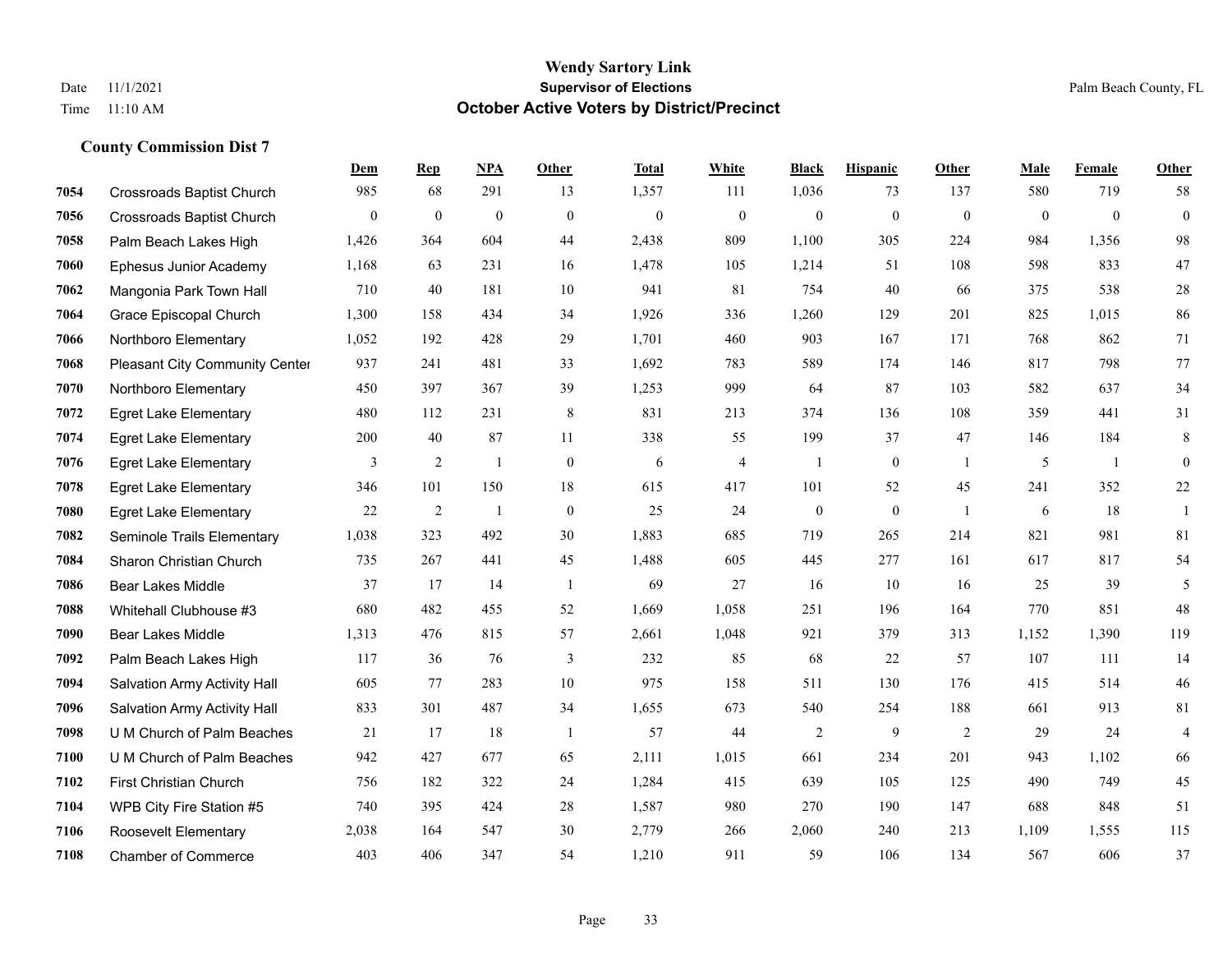|      |                                      | Dem          | <b>Rep</b>       | NPA              | <b>Other</b>   | <b>Total</b> | <b>White</b>     | <b>Black</b>     | <b>Hispanic</b> | <b>Other</b>   | <b>Male</b>    | Female       | <b>Other</b>     |
|------|--------------------------------------|--------------|------------------|------------------|----------------|--------------|------------------|------------------|-----------------|----------------|----------------|--------------|------------------|
| 7110 | <b>Adult Education Center</b>        | 678          | 218              | 405              | 29             | 1,330        | 422              | 420              | 362             | 126            | 541            | 729          | 60               |
| 7112 | <b>Adult Education Center</b>        | 129          | 26               | 60               | 7              | 222          | 54               | 122              | 23              | 23             | 69             | 143          | 10               |
| 7114 | <b>Adult Education Center</b>        | $\theta$     | $\mathbf{0}$     | $\theta$         | $\Omega$       | $\Omega$     | $\Omega$         | $\mathbf{0}$     | $\Omega$        | $\Omega$       | $\theta$       | $\Omega$     | $\mathbf{0}$     |
| 7116 | <b>Adult Education Center</b>        | $\mathbf{0}$ | $\mathbf{0}$     | $\mathbf{0}$     | $\overline{0}$ | $\mathbf{0}$ | $\overline{0}$   | $\boldsymbol{0}$ | $\mathbf{0}$    | $\overline{0}$ | $\overline{0}$ | $\mathbf{0}$ | $\mathbf{0}$     |
| 7118 | <b>Adult Education Center</b>        | 31           | 30               | 37               | 5              | 103          | 77               | 3                | 18              | 5              | 50             | 47           | 6                |
| 7120 | U M Church of Palm Beaches           | 280          | 109              | 182              | 10             | 581          | 209              | 211              | 106             | 55             | 248            | 301          | 32               |
| 7122 | U M Church of Palm Beaches           | $\bf{0}$     | $\boldsymbol{0}$ | $\boldsymbol{0}$ | $\mathbf{0}$   | $\mathbf{0}$ | $\boldsymbol{0}$ | $\boldsymbol{0}$ | $\mathbf{0}$    | $\mathbf{0}$   | $\mathbf{0}$   | $\mathbf{0}$ | $\boldsymbol{0}$ |
| 7124 | First Christian Church               | 1,211        | 139              | 341              | 15             | 1,706        | 197              | 1,239            | 112             | 158            | 748            | 900          | 58               |
| 7126 | First Christian Church               | 1,506        | 495              | 758              | 85             | 2,844        | 1,099            | 1,050            | 404             | 291            | 1,171          | 1,562        | 111              |
| 7128 | <b>Westward Elementary</b>           | 1,931        | 125              | 469              | 25             | 2,550        | 159              | 2,085            | 118             | 188            | 1,018          | 1,446        | 86               |
| 7130 | Alexander W Dreyfoos SOA High        | 813          | 813              | 771              | 74             | 2,471        | 1,895            | 114              | 202             | 260            | 1,243          | 1,157        | 71               |
| 7132 | WPB City Hall Flagler Gallery        | 673          | 671              | 603              | 75             | 2,022        | 1,599            | 86               | 140             | 197            | 1,021          | 933          | 68               |
| 7134 | <b>Adult Education Center</b>        | 804          | 174              | 388              | 22             | 1,388        | 296              | 663              | 286             | 143            | 607            | 714          | 67               |
| 7136 | Haverhill Town Hall                  | 41           | 38               | 33               | $\overline{2}$ | 114          | $48\,$           | 30               | 27              | 9              | 46             | 63           | $\mathfrak{H}$   |
| 7138 | Westgate Community Center            | 1,552        | 441              | 900              | 29             | 2,922        | 676              | 953              | 991             | 302            | 1,300          | 1,481        | 141              |
| 7140 | Haverhill Town Hall                  | 169          | 74               | 98               | $\overline{4}$ | 345          | 105              | 123              | 77              | 40             | 160            | 163          | $22\,$           |
| 7142 | Clayton Hutcheson Hall B             | 34           | $7\phantom{.0}$  | 14               | $\overline{0}$ | 55           | 16               | 26               | 8               | 5              | 25             | 30           | $\boldsymbol{0}$ |
| 7144 | Clayton Hutcheson Hall B             | 45           | 3                | 20               | $\mathbf{1}$   | 69           | 4                | 44               | 12              | 9              | 28             | 35           | 6                |
| 7146 | Clayton Hutcheson Hall B             | 237          | 14               | 96               | 3              | 350          | 26               | 222              | 78              | 24             | 127            | 208          | 15               |
| 7148 | Howard Park Community Center         | 85           | 30               | 49               | $\tau$         | 171          | 84               | 37               | 29              | 21             | 85             | 79           | $7\phantom{.0}$  |
| 7149 | Roosevelt Elementary                 | 57           | 11               | 46               | 2              | 116          | 17               | 47               | 33              | 19             | 53             | 53           | 10               |
| 7150 | Howard Park Community Center         | 354          | 281              | 303              | 37             | 975          | 781              | 41               | 86              | 67             | 492            | 458          | 25               |
| 7152 | <b>WPB City Hall Flagler Gallery</b> | 478          | 444              | 276              | 42             | 1,240        | 984              | 43               | 117             | 96             | 474            | 722          | $44$             |
| 7154 | Morton & Barbara Mandel Cente        | 148          | 368              | 155              | 18             | 689          | 616              | 8                | 13              | 52             | 316            | 353          | 20               |
| 7156 | PB Fire Station #3                   | 42           | 102              | 59               | $\mathbf{2}$   | 205          | 177              | $\boldsymbol{0}$ | $\tau$          | 21             | 92             | 101          | 12               |
| 7158 | PB Fire Station #3                   | 533          | 472              | 408              | 51             | 1,464        | 1,310            | 18               | 34              | 102            | 642            | 786          | 36               |
| 7160 | South Grade Elementary               | 933          | 215              | 458              | 26             | 1,632        | 512              | 621              | 321             | 178            | 795            | 766          | 71               |
| 7162 | <b>Osborne Community Center</b>      | 855          | 122              | 373              | 24             | 1,374        | 248              | 702              | 286             | 138            | 623            | 691          | 60               |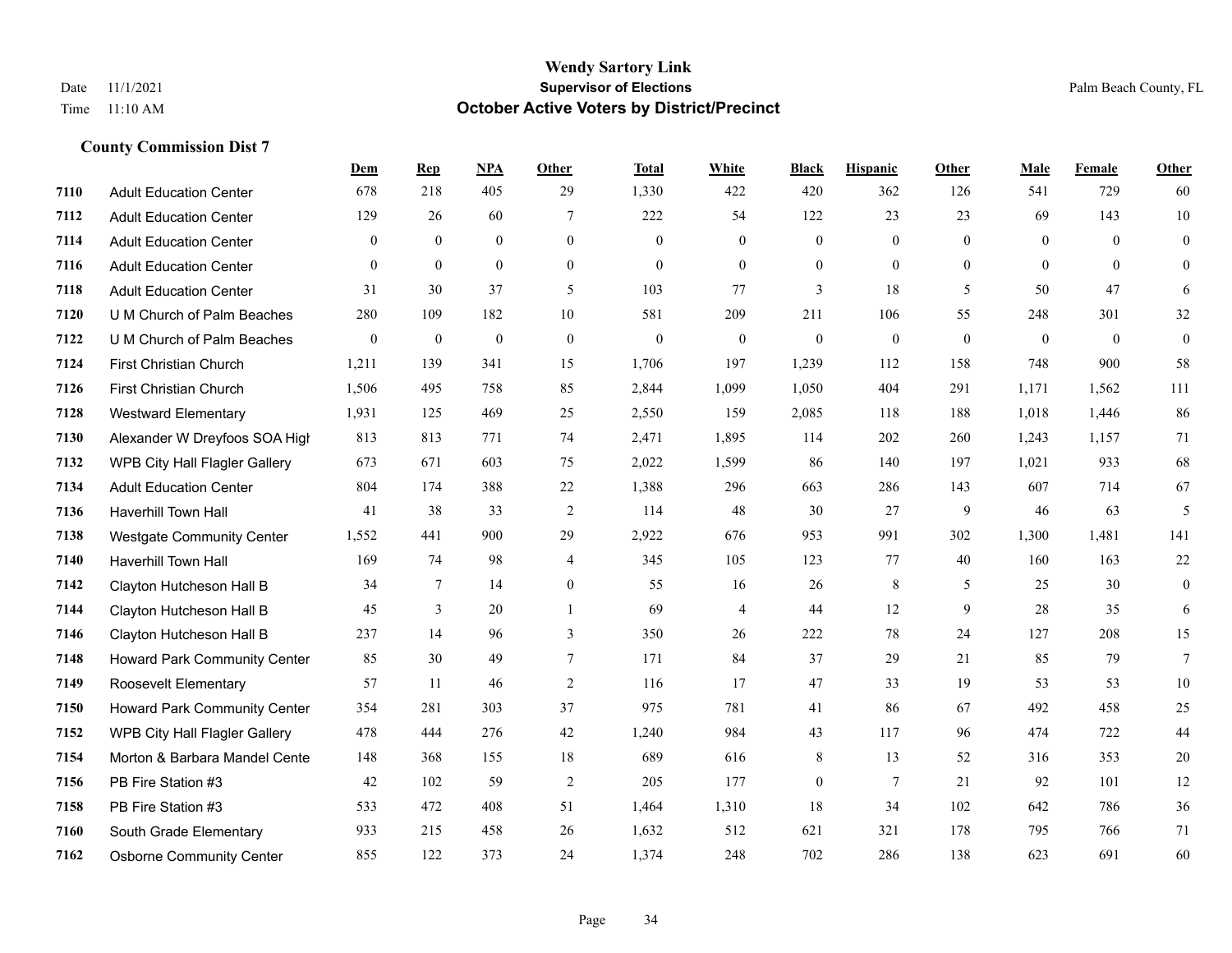#### **Wendy Sartory Link** Date 11/1/2021 **Supervisor of Elections** Palm Beach County, FL Time 11:10 AM **October Active Voters by District/Precinct**

# **Dem Rep NPA Other Total White Black Hispanic Other Male Female Other** Osborne Community Center 320 181 197 25 723 566 51 55 51 336 366 21 PB Fire Station #3 317 386 294 30 1,027 909 2 30 86 453 548 26 Maddock Park 1,506 642 915 58 3,121 1,522 807 524 268 1,431 1,576 114 Lantana Town Hall 707 339 513 37 1,596 853 345 241 157 747 773 76 Lantana Recreation Center 298 267 245 17 827 650 50 66 61 390 411 26 Rolling Green Elementary 1,031 238 503 29 1,801 568 674 404 155 788 933 80 Rolling Green Elementary 0 0 1 0 1 0 0 1 0 1 0 0 Hypoluxo Town Hall 186 88 112 9 395 222 82 64 27 169 216 10 Temple Beth Kodesh 1,522 191 549 30 2,292 435 1,310 350 197 1,021 1,166 105 Village Royale on the Green 805 228 347 25 1,405 585 561 144 115 596 745 64 St John Missionary Baptist Chr 1,753 133 459 18 2,363 235 1,759 170 199 991 1,271 101 Carolyn Sims Center 1,468 66 345 12 1,891 79 1,594 81 137 768 1,051 72 St John Missionary Baptist Chr 2 4 0 0 6 4 1 0 1 4 2 0 Boynton Beach Senior Center 1,473 415 721 55 2,664 1,063 1,073 277 251 1,233 1,314 117 Forest Park Elementary 843 534 576 58 2,011 1,396 266 180 169 844 1,096 71 Seacrest Presbyterian 1,054 618 786 59 2,517 1,585 449 245 238 1,201 1,217 99 Lakeview Baptist Church 17 11 10 3 41 30 2 3 6 19 19 3 Delray Beach Community Center 571 353 423 41 1,388 998 191 104 95 698 645 45 Atlantic High Auditorium 1,512 236 508 20 2,276 591 1,352 121 212 1,042 1,141 93 Atlantic High Auditorium 44 27 27 3 101 81 6 7 7 41 57 3 Pompey Park Recreation Center 1,322 236 428 26 2,012 488 1,292 105 127 906 1,049 57 505 Club 648 389 435 37 1,509 1,076 232 74 127 790 670 49 505 Club 35 31 37 4 107 83 2 9 13 54 48 5 505 Club 56 58 54 5 173 146 2 8 17 92 76 5 Atlantic High Media Center 747 182 313 22 1,264 546 525 82 111 543 678 43 Village Academy 1,738 100 408 17 2,263 126 1,833 140 164 919 1,251 93 Delray Beach Library 1,304 229 476 28 2,037 555 1,194 117 171 989 982 66 Delray Beach Community Center 866 311 479 36 1,692 786 547 210 149 820 804 68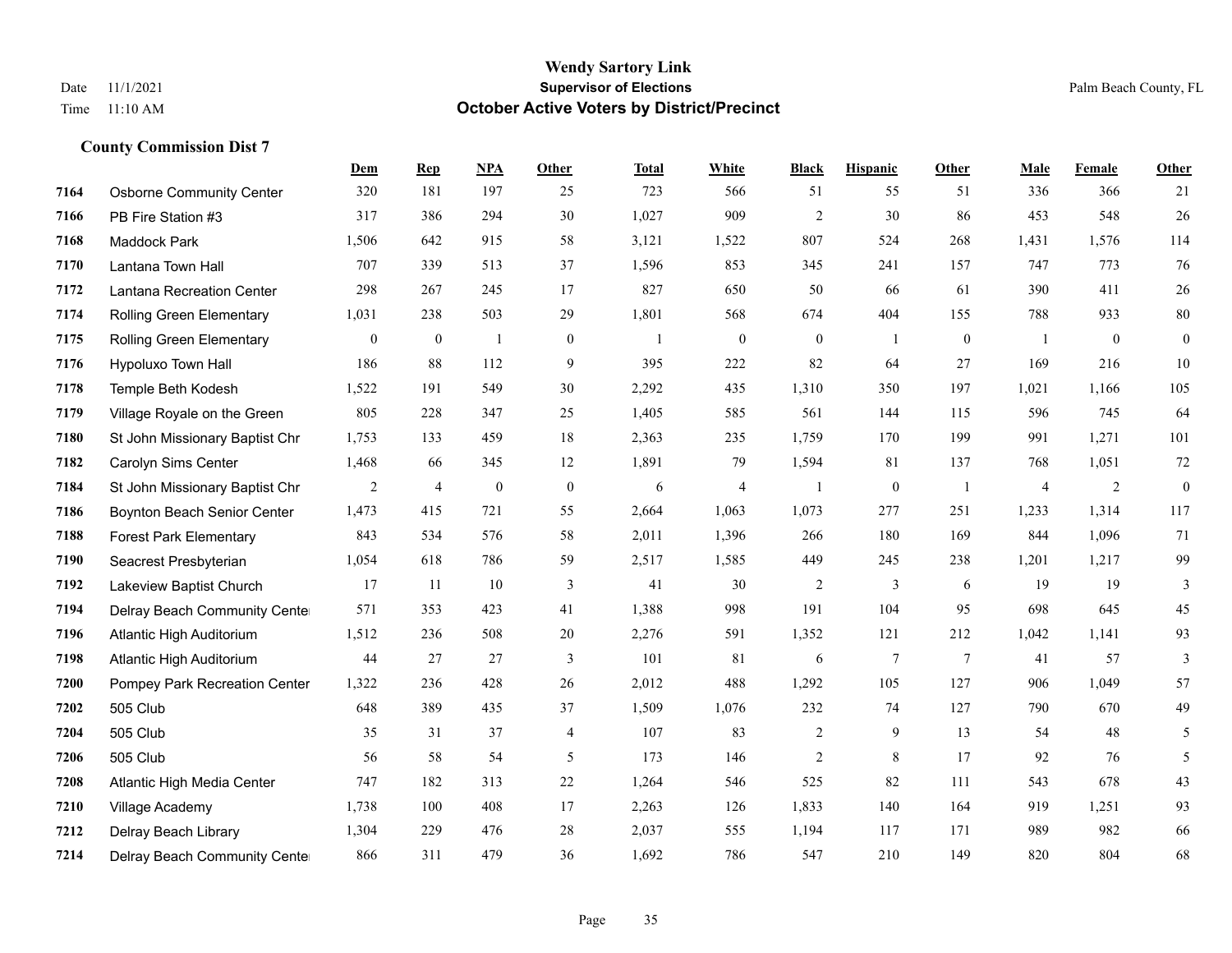| <b>Wendy Sartory Link</b><br><b>Supervisor of Elections</b><br>11/1/2021<br>Date<br><b>October Active Voters by District/Precinct</b><br>11:10 AM<br>Time |            |            |        |              |              |              |        |                 |              |             | Palm Beach County, FL |              |  |
|-----------------------------------------------------------------------------------------------------------------------------------------------------------|------------|------------|--------|--------------|--------------|--------------|--------|-----------------|--------------|-------------|-----------------------|--------------|--|
| <b>County Commission Dist 7</b>                                                                                                                           |            |            |        |              |              |              |        |                 |              |             |                       |              |  |
|                                                                                                                                                           | <u>Dem</u> | <b>Rep</b> | NPA    | <u>Other</u> | <u>Total</u> | <u>White</u> | Black  | <b>Hispanic</b> | <b>Other</b> | <u>Male</u> | Female                | <b>Other</b> |  |
| <b>County Commission Dist 7</b>                                                                                                                           | 69,747     | 18,809     | 30,460 | 2.221        | 121.237      | 42,796       | 55,042 | 12,298          | 11.101       | 53,075      | 63.588                | 4,574        |  |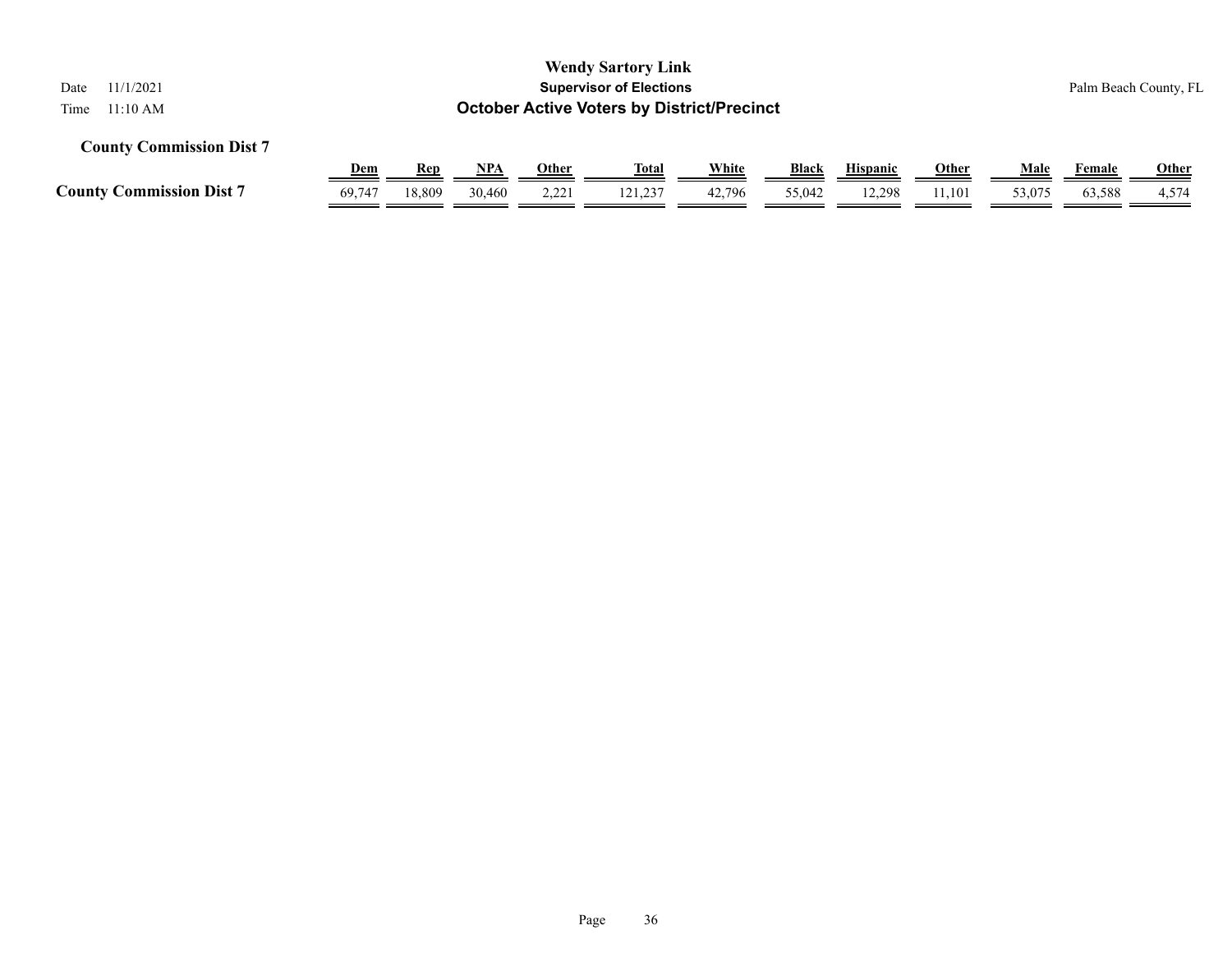|      |                                     | Dem              | <b>Rep</b>       | NPA              | <b>Other</b>   | <b>Total</b>     | <b>White</b>     | <b>Black</b>     | <b>Hispanic</b>  | <b>Other</b> | <b>Male</b>      | <b>Female</b>    | <b>Other</b>     |
|------|-------------------------------------|------------------|------------------|------------------|----------------|------------------|------------------|------------------|------------------|--------------|------------------|------------------|------------------|
| 1002 | <b>Canal Point Community Center</b> | $\overline{0}$   | $\mathbf{0}$     | $\mathbf{0}$     | $\theta$       | $\theta$         | $\overline{0}$   | $\mathbf{0}$     | $\boldsymbol{0}$ | $\theta$     | $\theta$         | $\overline{0}$   | $\Omega$         |
| 1004 | Pierce Hammock Elementary           | 2                | 3                | 3                | $\Omega$       | 8                | 8                | $\theta$         | $\theta$         | $\Omega$     | 3                | 5                | $\theta$         |
| 1006 | Journey Church of Jupiter           | $\Omega$         | $\theta$         | $\theta$         | $\Omega$       | $\Omega$         | $\Omega$         | $\Omega$         | $\theta$         | $\Omega$     | $\Omega$         | $\Omega$         | $\Omega$         |
| 1008 | Journey Church of Jupiter           | $\overline{0}$   | $\mathbf{0}$     | $\boldsymbol{0}$ | $\overline{0}$ | $\mathbf{0}$     | $\overline{0}$   | $\mathbf{0}$     | $\mathbf{0}$     | $\mathbf{0}$ | $\overline{0}$   | $\mathbf{0}$     | $\Omega$         |
| 1010 | Journey Church of Jupiter           | $\theta$         | $\theta$         | $\mathbf{0}$     | $\theta$       | $\Omega$         | $\Omega$         | $\mathbf{0}$     | $\mathbf{0}$     | $\theta$     | $\theta$         | $\theta$         | $\theta$         |
| 1012 | Caloosa POA Meeting Room            | $\overline{0}$   | $\mathbf{0}$     | $\mathbf{0}$     | $\theta$       | $\Omega$         | $\overline{0}$   | $\theta$         | $\mathbf{0}$     | $\Omega$     | $\theta$         | $\Omega$         | $\theta$         |
| 1014 | Caloosa POA Meeting Room            | $\mathbf{0}$     | $\mathbf{1}$     | $\mathbf{0}$     | $\overline{0}$ |                  |                  | $\boldsymbol{0}$ | $\mathbf{0}$     | $\Omega$     | $\mathbf{0}$     | $\theta$         |                  |
| 1016 | Journey Church of Jupiter           | $\Omega$         | $\mathbf{0}$     | $\mathbf{0}$     | $\Omega$       | $\theta$         | $\Omega$         | $\mathbf{0}$     | $\theta$         | $\Omega$     | $\Omega$         | $\Omega$         | $\theta$         |
| 1018 | Calvary Church of Jupiter           | 446              | 834              | 469              | 48             | 1,797            | 1,588            | 20               | 95               | 94           | 851              | 890              | 56               |
| 1019 | Calvary Church of Jupiter           | 196              | 379              | 220              | 10             | 805              | 723              |                  | 45               | 36           | 389              | 400              | 16               |
| 1020 | Caloosa POA Meeting Room            | $\overline{0}$   | $\boldsymbol{0}$ | $\boldsymbol{0}$ | $\mathbf{0}$   | $\mathbf{0}$     | $\mathbf{0}$     | $\boldsymbol{0}$ | $\theta$         | $\theta$     | $\overline{0}$   | $\overline{0}$   | $\boldsymbol{0}$ |
| 1022 | Journey Church of Jupiter           | 688              | 1,238            | 770              | 61             | 2,757            | 2,357            | 34               | 182              | 184          | 1,323            | 1,352            | 82               |
| 1024 | Calvary Church of Jupiter           | $\tau$           | 9                | $\overline{7}$   | $\mathbf{0}$   | 23               | 23               | $\boldsymbol{0}$ | $\mathbf{0}$     | $\theta$     | 12               | 11               | $\boldsymbol{0}$ |
| 1026 | Calvary Church of Jupiter           | 332              | 623              | 339              | 25             | 1,319            | 1,167            | 11               | 77               | 64           | 631              | 655              | 33               |
| 1028 | Jupiter Farms Elementary            | 540              | 1,004            | 588              | 65             | 2,197            | 1,914            | 15               | 138              | 130          | 1,061            | 1,070            | 66               |
| 1030 | Calvary Church of Jupiter           | 16               | 36               | 24               | $\overline{4}$ | 80               | 73               | $\boldsymbol{0}$ | $\overline{4}$   | 3            | 39               | 38               | 3                |
| 1032 | Jupiter Farms Park Community F      | 302              | 570              | 352              | 29             | 1,253            | 1,052            | 13               | 108              | 80           | 611              | 601              | 41               |
| 1034 | West Jupiter Recreation Center      | 273              | 738              | 339              | 47             | 1,397            | 1,213            | 19               | 36               | 129          | 677              | 694              | $26\,$           |
| 1036 | Calvary Church of Jupiter           | $\boldsymbol{0}$ | $\boldsymbol{0}$ | $\boldsymbol{0}$ | $\mathbf{0}$   | $\mathbf{0}$     | $\boldsymbol{0}$ | $\boldsymbol{0}$ | $\theta$         | $\mathbf{0}$ | $\boldsymbol{0}$ | $\mathbf{0}$     | $\mathbf{0}$     |
| 1038 | William T Dwyer High                | 807              | 1,307            | 764              | 55             | 2,933            | 2,463            | 64               | 173              | 233          | 1,397            | 1,431            | 105              |
| 1040 | West Jupiter Recreation Center      | 260              | 457              | 342              | 32             | 1,091            | 879              | 19               | 54               | 139          | 542              | 509              | 40               |
| 1042 | West Jupiter Recreation Center      | $\boldsymbol{0}$ | $\boldsymbol{0}$ | $\boldsymbol{0}$ | $\mathbf{0}$   | $\boldsymbol{0}$ | $\boldsymbol{0}$ | $\boldsymbol{0}$ | $\boldsymbol{0}$ | $\mathbf{0}$ | $\mathbf{0}$     | $\boldsymbol{0}$ | $\mathbf{0}$     |
| 1044 | Limestone Creek Elementary          | 427              | 119              | 180              | 19             | 745              | 220              | 349              | 93               | 83           | 354              | 364              | 27               |
| 1046 | West Jupiter Recreation Center      | 264              | 139              | 151              | 11             | 565              | 260              | 163              | 111              | 31           | 241              | 304              | 20               |
| 1048 | St Peter Catholic Church            | 385              | 458              | 283              | 29             | 1,155            | 1,033            | 3                | 41               | 78           | 439              | 688              | 28               |
| 1050 | <b>Lighthouse Elementary</b>        | 480              | 664              | 411              | 45             | 1,600            | 1,364            | 16               | 67               | 153          | 745              | 799              | 56               |
| 1052 | Beacon Cove Intermediate Scho       | 1,028            | 1,141            | 922              | 65             | 3,156            | 2,497            | 77               | 258              | 324          | 1,475            | 1,579            | 102              |
| 1054 | Limestone Creek Elementary          | 694              | 1,077            | 635              | 55             | 2,461            | 2,179            | 25               | 97               | 160          | 1,150            | 1,239            | 72               |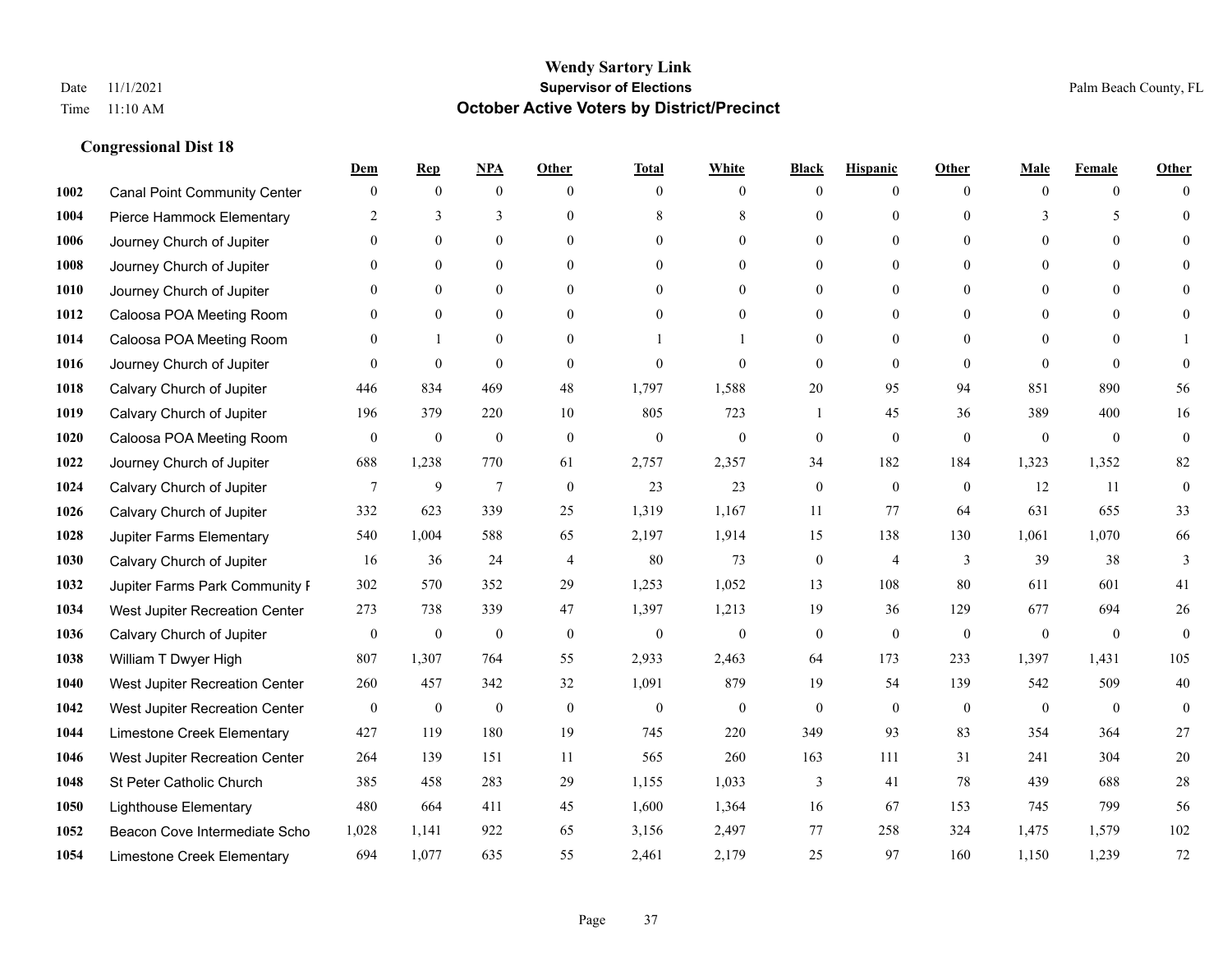|      |                                  | Dem              | <b>Rep</b>       | NPA              | <b>Other</b>   | <b>Total</b>     | <b>White</b>     | <b>Black</b>     | <b>Hispanic</b> | <b>Other</b>     | <b>Male</b>  | <b>Female</b> | Other            |
|------|----------------------------------|------------------|------------------|------------------|----------------|------------------|------------------|------------------|-----------------|------------------|--------------|---------------|------------------|
| 1056 | West Jupiter Recreation Center   | 545              | 574              | 540              | 40             | 1,699            | 1,364            | 75               | 129             | 131              | 749          | 894           | 56               |
| 1058 | St Peter Catholic Church         | 759              | 885              | 749              | 66             | 2,459            | 2,046            | 37               | 192             | 184              | 1,078        | 1,310         | 71               |
| 1060 | West Jupiter Recreation Center   | 72               | 95               | 72               | 5              | 244              | 201              | $\boldsymbol{0}$ | 23              | 20               | 98           | 130           | 16               |
| 1062 | <b>Harvest Community Church</b>  | 613              | 1,148            | 549              | 46             | 2,356            | 2,157            | 11               | 52              | 136              | 1,139        | 1,138         | 79               |
| 1064 | Jupiter Community Center         | 75               | 126              | 63               | 3              | 267              | 245              | $\boldsymbol{0}$ | 6               | 16               | 129          | 131           | $\overline{7}$   |
| 1066 | Jupiter Community Center         | $\boldsymbol{0}$ | $\boldsymbol{0}$ | $\boldsymbol{0}$ | $\overline{0}$ | $\boldsymbol{0}$ | $\boldsymbol{0}$ | $\mathbf{0}$     | $\mathbf{0}$    | $\boldsymbol{0}$ | $\mathbf{0}$ | $\mathbf{0}$  | $\boldsymbol{0}$ |
| 1068 | Jupiter Community Center         | 581              | 754              | 592              | 48             | 1,975            | 1,634            | 26               | 192             | 123              | 919          | 996           | 60               |
| 1070 | Jupiter Community Center         | 57               | 67               | 90               | $\overline{4}$ | 218              | 172              | 1                | 39              | 6                | 113          | 97            | $\,8\,$          |
| 1072 | Jerry Thomas Elementary          | 726              | 1,068            | 691              | 69             | 2,554            | 2,218            | 28               | 165             | 143              | 1,217        | 1,268         | 69               |
| 1074 | Independence Middle              | 784              | 1,156            | 848              | 89             | 2,877            | 2,415            | 20               | 192             | 250              | 1,289        | 1,495         | 93               |
| 1075 | Martinique Clubhouse             | 248              | 366              | 235              | 20             | 869              | 744              | 11               | 56              | 58               | 389          | 449           | 31               |
| 1076 | The Island Clubhouse             | 603              | 776              | 582              | 69             | 2,030            | 1,681            | 50               | 139             | 160              | 995          | 968           | 67               |
| 1078 | First Baptist Church Teq         | 344              | 885              | 383              | 22             | 1,634            | 1,532            | 3                | 42              | 57               | 786          | 812           | 36               |
| 1080 | First Baptist Church Teq         | 92               | 146              | 78               | $\overline{4}$ | 320              | 295              | $\boldsymbol{0}$ | 9               | 16               | 163          | 147           | $10\,$           |
| 1082 | First Baptist Church Teq         | 70               | 141              | 87               | 8              | 306              | 283              | 1                | 11              | 11               | 143          | 154           | 9                |
| 1084 | First Baptist Church Teq         | 12               | 52               | 10               | $\overline{0}$ | 74               | 71               | $\mathbf{1}$     | $\mathbf{0}$    | 2                | 37           | 36            | 1                |
| 1088 | First Baptist Church Teq         | 10               | 42               | 20               | $\mathbf{0}$   | 72               | 63               | $\boldsymbol{0}$ | 3               | 6                | 36           | 35            | $\mathbf{1}$     |
| 1094 | First Baptist Church Teq         | 574              | 881              | 535              | 39             | 2,029            | 1,823            | 9                | 81              | 116              | 916          | 1,063         | 50               |
| 1096 | First Baptist Church Teq         | 49               | 72               | 37               | $\mathbf{0}$   | 158              | 128              | 8                | 13              | 9                | 78           | 76            | $\overline{4}$   |
| 1098 | Riverside Improvement            | 254              | 456              | 263              | 21             | 994              | 888              | $\sqrt{6}$       | 45              | 55               | 453          | 508           | 33               |
| 1100 | Jupiter Elementary               | 399              | 451              | 367              | 32             | 1,249            | 953              | 17               | 198             | 81               | 603          | 600           | $46\,$           |
| 1102 | Jupiter High                     | 688              | 909              | 664              | 63             | 2,324            | 1,852            | 58               | 204             | 210              | 1,026        | 1,223         | 75               |
| 1104 | Jupiter Branch Library           | 452              | 568              | 445              | 31             | 1,496            | 1,215            | 36               | 140             | 105              | 647          | 806           | 43               |
| 1106 | Jupiter Middle                   | 320              | 490              | 391              | 37             | 1,238            | 1,045            | 17               | 78              | 98               | 583          | 615           | $40\,$           |
| 1108 | Newhaven Clubhouse               | 555              | 711              | 530              | 61             | 1,857            | 1,599            | 24               | 100             | 134              | 824          | 972           | 61               |
| 1110 | <b>Tequesta Council Chambers</b> | 106              | 138              | 101              | 3              | 348              | 304              | 7                | 21              | 16               | 163          | 176           | 9                |
| 1112 | <b>Tequesta Council Chambers</b> | 16               | 61               | 43               | $\mathfrak{H}$ | 125              | 105              | 4                | 10              | 6                | 57           | 66            | $\overline{c}$   |
| 1114 | <b>Tequesta Council Chambers</b> | 115              | 306              | 134              | 13             | 568              | 544              | $\overline{0}$   | 5               | 19               | 251          | 306           | 11               |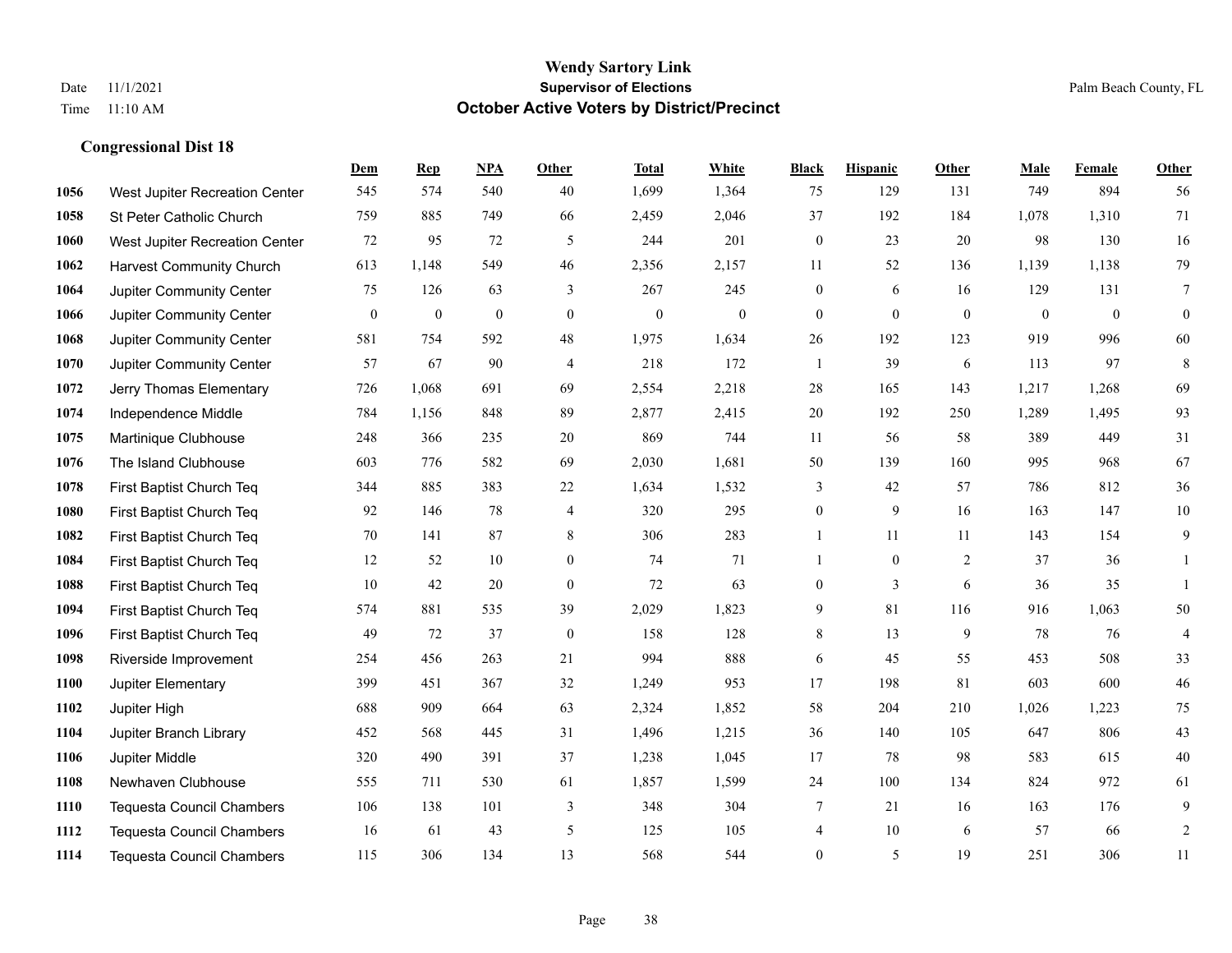|      |                                  | Dem          | <b>Rep</b>       | NPA              | <b>Other</b>     | <b>Total</b>   | <b>White</b>   | <b>Black</b>   | <b>Hispanic</b> | <b>Other</b> | <b>Male</b>    | <b>Female</b>  | <b>Other</b>   |
|------|----------------------------------|--------------|------------------|------------------|------------------|----------------|----------------|----------------|-----------------|--------------|----------------|----------------|----------------|
| 1116 | <b>Tequesta Council Chambers</b> | $\mathbf{0}$ | $\boldsymbol{0}$ | $\boldsymbol{0}$ | $\theta$         | $\mathbf{0}$   | $\overline{0}$ | $\overline{0}$ | $\overline{0}$  | $\theta$     | $\theta$       | $\overline{0}$ | $\theta$       |
| 1118 | <b>Tequesta Council Chambers</b> | 165          | 242              | 182              | 25               | 614            | 521            | 13             | 41              | 39           | 243            | 356            | 15             |
| 1120 | <b>Tequesta Council Chambers</b> | 73           | 245              | 105              | 16               | 439            | 411            | $\overline{0}$ | 9               | 19           | 206            | 225            | 8              |
| 1122 | Tequesta Council Chambers        | 37           | 87               | 38               | $\overline{2}$   | 164            | 155            | 0              | 1               | 8            | 81             | 80             | 3              |
| 1124 | Riverside Improvement            | $\theta$     | 2                | $\mathbf{0}$     | $\theta$         | $\overline{2}$ | $\overline{2}$ | 0              | $\Omega$        | $\theta$     | $\overline{1}$ | $\overline{1}$ | $\Omega$       |
| 1126 | PBC Fire Rescue #18              | 407          | 907              | 468              | 47               | 1,829          | 1,713          | 8              | 37              | 71           | 830            | 971            | $28\,$         |
| 1128 | Jupiter Inlet Colony Admin Bldg  | 68           | 222              | 87               | 15               | 392            | 361            | $\overline{0}$ | 5               | 26           | 177            | 207            | 8              |
| 1130 | PBC Fire Rescue #18              |              | 2                | $\mathbf{1}$     | $\theta$         | 4              | 4              | $\theta$       | $\Omega$        | $\Omega$     | 2              |                |                |
| 1132 | PBC Fire Rescue #18              | $\theta$     | 3                |                  | $\theta$         |                | 4              | $\overline{0}$ | $\Omega$        | $\Omega$     | $\overline{2}$ | 2              | $\Omega$       |
| 1134 | PBC Fire Rescue #18              | $\theta$     | $\mathbf{0}$     | $\mathbf{0}$     | $\overline{0}$   | $\mathbf{0}$   | $\overline{0}$ | $\overline{0}$ | $\overline{0}$  | $\theta$     | $\theta$       | $\theta$       | $\overline{0}$ |
| 1136 | 1st UM Church of Jup-Teq         | 575          | 981              | 632              | 64               | 2,252          | 2,090          | 11             | 51              | 100          | 979            | 1,212          | 61             |
| 1138 | Grace Immanuel Bible Church      | 221          | 817              | 363              | 35               | 1,436          | 1,366          | $\mathbf{0}$   | 13              | 57           | 613            | 791            | 32             |
| 1140 | Club at Admirals Cove            | 289          | 539              | 303              | 23               | 1,154          | 1,062          | 6              | 21              | 65           | 549            | 586            | 19             |
| 1142 | 1st UM Church of Jup-Teq         | 278          | 595              | 360              | 38               | 1,271          | 1,179          | 5              | 22              | 65           | 604            | 634            | 33             |
| 1144 | 1st UM Church of Jup-Teq         | 524          | 806              | 502              | 35               | 1,867          | 1,724          | 5              | 30              | 108          | 854            | 959            | 54             |
| 1146 | Newhaven Clubhouse               | 15           | 34               | $\,$ 8 $\,$      | -1               | 58             | 52             | $\overline{0}$ | 1               | 5            | 29             | 28             | 1              |
| 1148 | Oceanview Methodist              | 385          | 541              | 392              | 45               | 1,363          | 1,242          | 6              | 32              | 83           | 590            | 731            | $42\,$         |
| 1150 | Oceanview Methodist              | $\theta$     | $\mathbf{0}$     | $\mathbf{0}$     | $\theta$         | $\mathbf{0}$   | $\overline{0}$ | 0              | $\Omega$        | $\Omega$     | $\Omega$       | $\Omega$       | $\theta$       |
| 1152 | Oceanview Methodist              | 42           | 68               | 53               | $\,8\,$          | 171            | 162            | $\overline{0}$ | $\overline{2}$  | $\tau$       | 80             | 87             | $\overline{4}$ |
| 1154 | Holy Spirit Lutheran             | 136          | 297              | 129              | 18               | 580            | 519            | 3              | 27              | 31           | 274            | 286            | 20             |
| 1156 | Holy Spirit Lutheran             | $\theta$     | 2                | $\theta$         | $\theta$         | 2              | $\overline{2}$ | $\Omega$       | $\overline{0}$  | $\Omega$     | $\overline{1}$ |                | $\Omega$       |
| 1158 | Holy Spirit Lutheran             | $\mathbf{0}$ | $\mathbf{1}$     |                  | $\boldsymbol{0}$ | $\overline{2}$ | $\mathbf{1}$   | $\overline{0}$ | 1               | $\mathbf{0}$ |                |                | $\theta$       |
| 1160 | Holy Spirit Lutheran             |              | $\mathbf{0}$     |                  | $\overline{0}$   | 2              | $\overline{2}$ | 0              | $\overline{0}$  | $\theta$     |                |                | 0              |
| 1162 | Holy Spirit Lutheran             | 2            | $\overline{4}$   | 5                | $\overline{2}$   | 13             | 13             | $\overline{0}$ | $\overline{0}$  | $\mathbf{0}$ | 6              | $\tau$         | 0              |
| 1164 | Club at Admirals Cove            | 26           | 155              | 68               | 5                | 254            | 228            | 3              | $\overline{4}$  | 19           | 128            | 118            | 8              |
| 1166 | Holy Spirit Lutheran             | 7            | 23               | 12               | $\overline{0}$   | 42             | 35             | 0              | $\overline{2}$  | 5            | 18             | 24             | 0              |
| 1168 | Holy Spirit Lutheran             | $\theta$     | $\mathbf{0}$     | $\mathbf{0}$     | $\theta$         | $\theta$       | $\overline{0}$ | 0              | $\mathbf{0}$    | $\theta$     | $\theta$       | $\overline{0}$ | 0              |
| 1170 | Caloosa POA Meeting Room         | $\Omega$     | $\Omega$         | $\Omega$         | $\Omega$         | $\Omega$       | $\Omega$       | $\Omega$       | $\Omega$        | $\Omega$     | $\Omega$       | $\theta$       | $\overline{0}$ |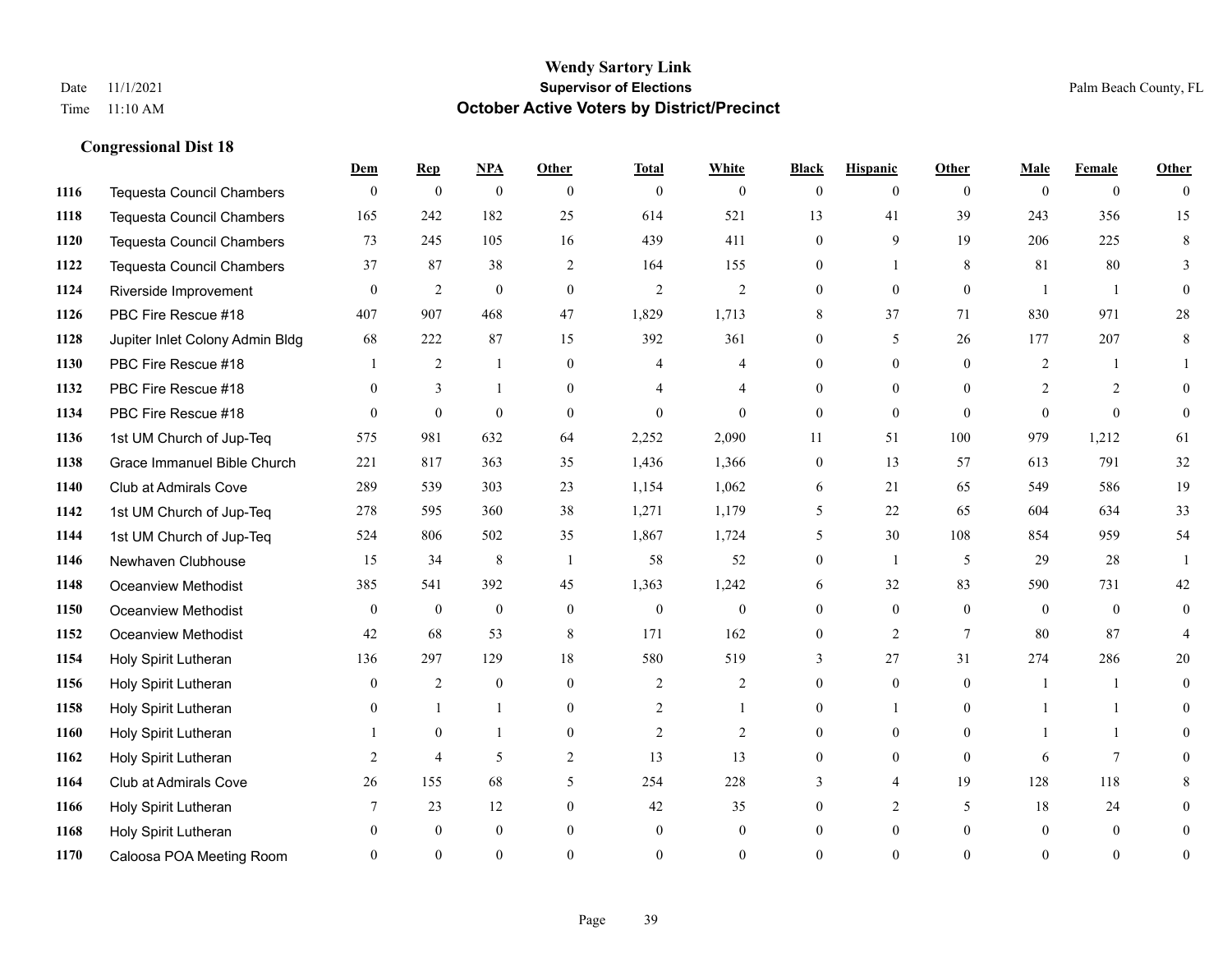|      |                               | Dem            | <b>Rep</b>   | NPA          | <b>Other</b>     | <b>Total</b>     | <b>White</b>     | <b>Black</b>     | <b>Hispanic</b> | Other          | <b>Male</b>    | <b>Female</b>  | <b>Other</b>   |
|------|-------------------------------|----------------|--------------|--------------|------------------|------------------|------------------|------------------|-----------------|----------------|----------------|----------------|----------------|
| 1172 | Caloosa POA Meeting Room      | 127            | 278          | 121          | 9                | 535              | 456              | 13               | 23              | 43             | 245            | 271            | 19             |
| 1173 | Caloosa POA Meeting Room      | 69             | 118          | 60           | 2                | 249              | 211              | 5                | 14              | 19             | 117            | 121            | 11             |
| 1174 | Mirasol Sales and Info Center | $\overline{0}$ | $\mathbf{0}$ | $\mathbf{0}$ | $\theta$         | $\overline{0}$   | $\overline{0}$   | $\overline{0}$   | $\overline{0}$  | $\theta$       | $\overline{0}$ | $\theta$       | $\mathbf{0}$   |
| 1176 | Mirasol Sales and Info Center | $\mathbf{0}$   | $\mathbf{0}$ | $\mathbf{0}$ | $\mathbf{0}$     | $\mathbf{0}$     | $\overline{0}$   | $\overline{0}$   | $\overline{0}$  | $\theta$       | $\mathbf{0}$   | $\overline{0}$ | $\theta$       |
| 1178 | Mirasol Sales and Info Center | $\theta$       | $\theta$     | $\theta$     | $\theta$         | $\Omega$         | $\Omega$         | $\Omega$         | $\Omega$        | $\Omega$       | $\Omega$       | $\Omega$       | $\theta$       |
| 1180 | Mirasol Sales and Info Center | $\theta$       | $\mathbf{0}$ | $\mathbf{0}$ | $\overline{0}$   | $\mathbf{0}$     | $\overline{0}$   | $\overline{0}$   | $\overline{0}$  | $\theta$       | $\theta$       | $\theta$       | $\theta$       |
| 1182 | William T Dwyer High          | 155            | 264          | 135          | 6                | 560              | 477              | 15               | 30              | 38             | 265            | 281            | 14             |
| 1184 | Eastpointe Country Club       | 524            | 670          | 397          | 38               | 1,629            | 1,519            | 12               | 27              | 71             | 725            | 871            | 33             |
| 1186 | Mirasol Sales and Info Center | 547            | 500          | 449          | 43               | 1,539            | 1,194            | 49               | 145             | 151            | 725            | 764            | 50             |
| 1188 | <b>Westwood Gardens HOA</b>   | 333            | 370          | 324          | 33               | 1,060            | 819              | 31               | 118             | 92             | 429            | 611            | $20\,$         |
| 1189 | <b>Westwood Gardens HOA</b>   | 26             | 62           | 26           | 2                | 116              | 102              | $\overline{7}$   | $\overline{2}$  | 5              | 55             | 58             | 3              |
| 1190 | Gardens Presbyterian          | 1,355          | 2,117        | 1,409        | 152              | 5,033            | 4,110            | 138              | 344             | 441            | 2,239          | 2,653          | 141            |
| 1192 | Evergrene Clubhouse           | 385            | 675          | 463          | 41               | 1,564            | 1,316            | 28               | 82              | 138            | 748            | 759            | 57             |
| 1194 | Frenchmans Creek Real Estate  | 639            | 942          | 617          | 47               | 2,245            | 2,050            | 14               | 45              | 136            | 1,025          | 1,161          | 59             |
| 1196 | Gardens Presbyterian          | $\mathbf{0}$   | $\mathbf{0}$ | $\mathbf{0}$ | $\overline{0}$   | $\overline{0}$   | $\boldsymbol{0}$ | 0                | $\overline{0}$  | $\mathbf{0}$   | $\overline{0}$ | $\theta$       | $\bf{0}$       |
| 1198 | 1st Baptist Church PBG        | 561            | 480          | 410          | 33               | 1,484            | 1,034            | 131              | 164             | 155            | 710            | 723            | 51             |
| 1200 | Dwight D Eisenhower Elementar | $\mathbf{0}$   | $\mathbf{0}$ | $\mathbf{0}$ | $\boldsymbol{0}$ | $\boldsymbol{0}$ | $\overline{0}$   | $\boldsymbol{0}$ | $\overline{0}$  | $\mathbf{0}$   | $\mathbf{0}$   | $\mathbf{0}$   | $\mathbf{0}$   |
| 1202 | <b>Cross Community Church</b> | 507            | 1,058        | 556          | 41               | 2,162            | 1,933            | 14               | 90              | 125            | 1,032          | 1,060          | 70             |
| 1204 | Holy Spirit Lutheran          | 9              | 23           | 14           | 3                | 49               | 43               | $\overline{0}$   | $\overline{2}$  | $\overline{4}$ | 24             | 21             | 4              |
| 1206 | Holy Spirit Lutheran          | 13             | 80           | 24           | $\overline{3}$   | 120              | 115              | $\boldsymbol{0}$ | 4               | $\overline{1}$ | 57             | 62             |                |
| 1208 | Juno Beach Town Center        | 445            | 862          | 465          | 49               | 1,821            | 1,659            | 6                | 57              | 99             | 834            | 939            | 48             |
| 1210 | Holy Spirit Lutheran          | 207            | 272          | 148          | 8                | 635              | 567              | $\overline{2}$   | 24              | 42             | 308            | 305            | 22             |
| 1212 | Juno Beach Town Center        | 45             | 69           | 56           | 8                | 178              | 149              | 6                | 8               | 15             | 92             | 82             | $\overline{4}$ |
| 1214 | Juno Beach Town Center        | 262            | 443          | 197          | 25               | 927              | 862              | 7                | 13              | 45             | 368            | 536            | 23             |
| 1216 | <b>Oceanview Methodist</b>    | 134            | 299          | 153          | 15               | 601              | 515              | 10               | 33              | 43             | 289            | 299            | 13             |
| 1218 | Osceola Creek Middle          |                | $\mathbf{0}$ | $\mathbf{0}$ | $\mathbf{0}$     | $\overline{1}$   | 1                | $\overline{0}$   | $\overline{0}$  | $\theta$       | $\overline{1}$ | $\theta$       | $\mathbf{0}$   |
| 1220 | Pierce Hammock Elementary     | $\theta$       | $\mathbf{0}$ | $\theta$     | $\mathbf{0}$     | $\mathbf{0}$     | $\overline{0}$   | $\overline{0}$   | $\overline{0}$  | $\mathbf{0}$   | $\theta$       | $\theta$       | $\overline{0}$ |
| 1222 | Sandhill Crane Golf Club      | 16             | 38           | 20           | $\mathbf{3}$     | 77               | 55               | 8                | 7               | $\tau$         | 39             | 37             |                |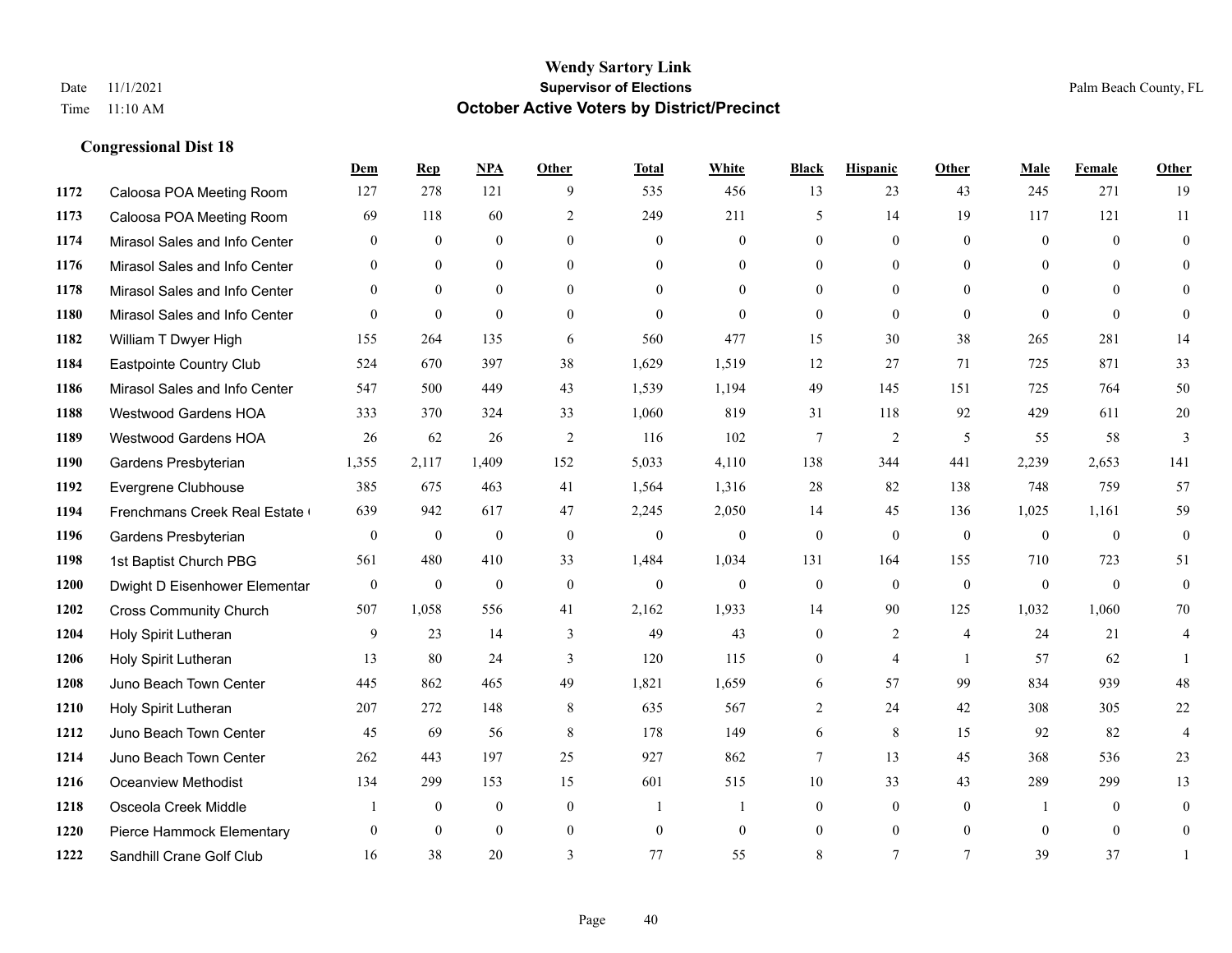|      |                                  | Dem            | <b>Rep</b>     | NPA              | <b>Other</b>   | <b>Total</b> | <b>White</b>   | <b>Black</b>     | <b>Hispanic</b>  | <b>Other</b>   | <b>Male</b>    | <b>Female</b>  | <b>Other</b>   |
|------|----------------------------------|----------------|----------------|------------------|----------------|--------------|----------------|------------------|------------------|----------------|----------------|----------------|----------------|
| 1224 | Pierce Hammock Elementary        | $\mathbf{0}$   | $\mathbf{0}$   | $\boldsymbol{0}$ | $\theta$       | $\mathbf{0}$ | $\overline{0}$ | $\mathbf{0}$     | $\overline{0}$   | $\theta$       | $\mathbf{0}$   | $\overline{0}$ | $\theta$       |
| 1228 | <b>Carleton Oaks Clubhouse</b>   | 145            | 197            | 127              | 5              | 474          | 342            | 24               | 50               | 58             | 228            | 233            | 13             |
| 1230 | Christ Fellowship Church PBG     | $\theta$       | $\mathbf{0}$   | $\theta$         | $\Omega$       | $\theta$     | $\Omega$       | $\theta$         | $\theta$         | $\Omega$       | $\theta$       | $\theta$       | $\theta$       |
| 1232 | Mirasol Sales and Info Center    | $\mathbf{0}$   | $\mathbf{0}$   | $\mathbf{0}$     | $\overline{0}$ | $\mathbf{0}$ | $\overline{0}$ | $\boldsymbol{0}$ | $\boldsymbol{0}$ | $\overline{0}$ | $\mathbf{0}$   | $\theta$       | $\theta$       |
| 1234 | Christ Fellowship Church PBG     | $\theta$       | $\theta$       | $\mathbf{0}$     | $\theta$       | $\Omega$     | $\overline{0}$ | $\mathbf{0}$     | $\overline{0}$   | $\theta$       | $\theta$       | $\theta$       | $\theta$       |
| 1236 | Mirasol Sales and Info Center    | $\theta$       | $\mathbf{0}$   | $\mathbf{0}$     | $\Omega$       | $\mathbf{0}$ | $\theta$       | $\mathbf{0}$     | $\theta$         | $\theta$       | $\theta$       | $\Omega$       | $\theta$       |
| 1238 | Mirasol Sales and Info Center    | 596            | 766            | 507              | 60             | 1,929        | 1,749          | 17               | 22               | 141            | 913            | 959            | 57             |
| 1240 | <b>Timber Trace Elementary</b>   | 778            | 1,083          | 624              | 56             | 2,541        | 2,196          | 53               | 150              | 142            | 1,146          | 1,320          | 75             |
| 1242 | Christ Fellowship Church PBG     | 851            | 1,059          | 616              | 63             | 2,589        | 2,349          | 36               | 60               | 144            | 1,073          | 1,457          | 59             |
| 1244 | Christ Fellowship Church PBG     | 462            | 649            | 439              | 54             | 1,604        | 1,392          | 30               | 77               | 105            | 683            | 867            | 54             |
| 1246 | Watson B Duncan Middle           | 830            | 891            | 704              | 65             | 2,490        | 1,971          | 72               | 196              | 251            | 1,085          | 1,328          | 77             |
| 1247 | Watson B Duncan Middle           | 34             | 187            | 61               | 9              | 291          | 267            | $\overline{c}$   | $\mathbf{0}$     | 22             | 139            | 138            | 14             |
| 1248 | <b>PBG Community Center</b>      | 501            | 584            | 392              | 34             | 1,511        | 1,271          | 25               | 121              | 94             | 643            | 837            | 31             |
| 1250 | Palm Beach Gardens High          | 13             | 36             | 16               | -1             | 66           | 58             | $\boldsymbol{0}$ | $\overline{4}$   | $\overline{4}$ | 34             | 28             | $\overline{4}$ |
| 1252 | <b>Ballen Isles Country Club</b> | 864            | 784            | 647              | 49             | 2,344        | 2,157          | 18               | 21               | 148            | 1,048          | 1,236          | 60             |
| 1254 | Northlake Nazarene Church        | 150            | 176            | 125              | $\overline{7}$ | 458          | 386            | 6                | 27               | 39             | 228            | 213            | 17             |
| 1256 | North County Senior Center       |                | $\overline{2}$ | $\mathfrak{Z}$   | 3              | 9            | 8              | 1                | $\mathbf{0}$     | $\theta$       | 5              | $\overline{4}$ | $\mathbf{0}$   |
| 1258 | North County Senior Center       | 310            | 217            | 254              | 29             | 810          | 442            | 97               | 123              | 148            | 358            | 425            | $27\,$         |
| 1260 | PBG City Hall Council Room       | 442            | 544            | 303              | 25             | 1,314        | 1,090          | 27               | 111              | 86             | 586            | 687            | 41             |
| 1262 | PBG Moose Lodge 2010             |                | $\mathbf{0}$   | 3                | $\mathbf{0}$   | 4            | $\overline{4}$ | $\mathbf{0}$     | $\mathbf{0}$     | $\theta$       | $\overline{2}$ | 2              | $\mathbf{0}$   |
| 1264 | PBG City Hall Council Room       | $\Omega$       | $\mathbf{0}$   | $\mathbf{0}$     | $\Omega$       | $\theta$     | $\theta$       | $\theta$         | $\theta$         | $\theta$       | $\Omega$       | $\Omega$       | $\theta$       |
| 1266 | PBG City Hall Council Room       | 162            | 107            | 138              | 13             | 420          | 252            | 72               | 63               | 33             | 169            | 241            | 10             |
| 1268 | <b>PBG Community Center</b>      | 99             | 73             | 101              | 9              | 282          | 172            | 44               | 34               | 32             | 109            | 160            | 13             |
| 1270 | <b>PBG Community Center</b>      | $\overline{4}$ | $\mathbf{0}$   | $\overline{2}$   | $\theta$       | 6            | $\overline{2}$ | 3                | $\mathbf{1}$     | $\theta$       | 2              | 3              | $\mathbf{1}$   |
| 1272 | Palm Beach Gardens Elementar     | 719            | 670            | 535              | 51             | 1,975        | 1,581          | 99               | 122              | 173            | 926            | 986            | 63             |
| 1274 | Palm Beach Gardens High          | 587            | 552            | 426              | 38             | 1,603        | 1,213          | 94               | 142              | 154            | 751            | 789            | 63             |
| 1276 | Palm Beach Gardens High          | 119            | 92             | 79               | 5              | 295          | 191            | 46               | 39               | 19             | 138            | 148            | 9              |
| 1278 | Garden Lodge 366 F&AM            | 362            | 186            | 271              | 19             | 838          | 411            | 191              | 135              | 101            | 368            | 438            | 32             |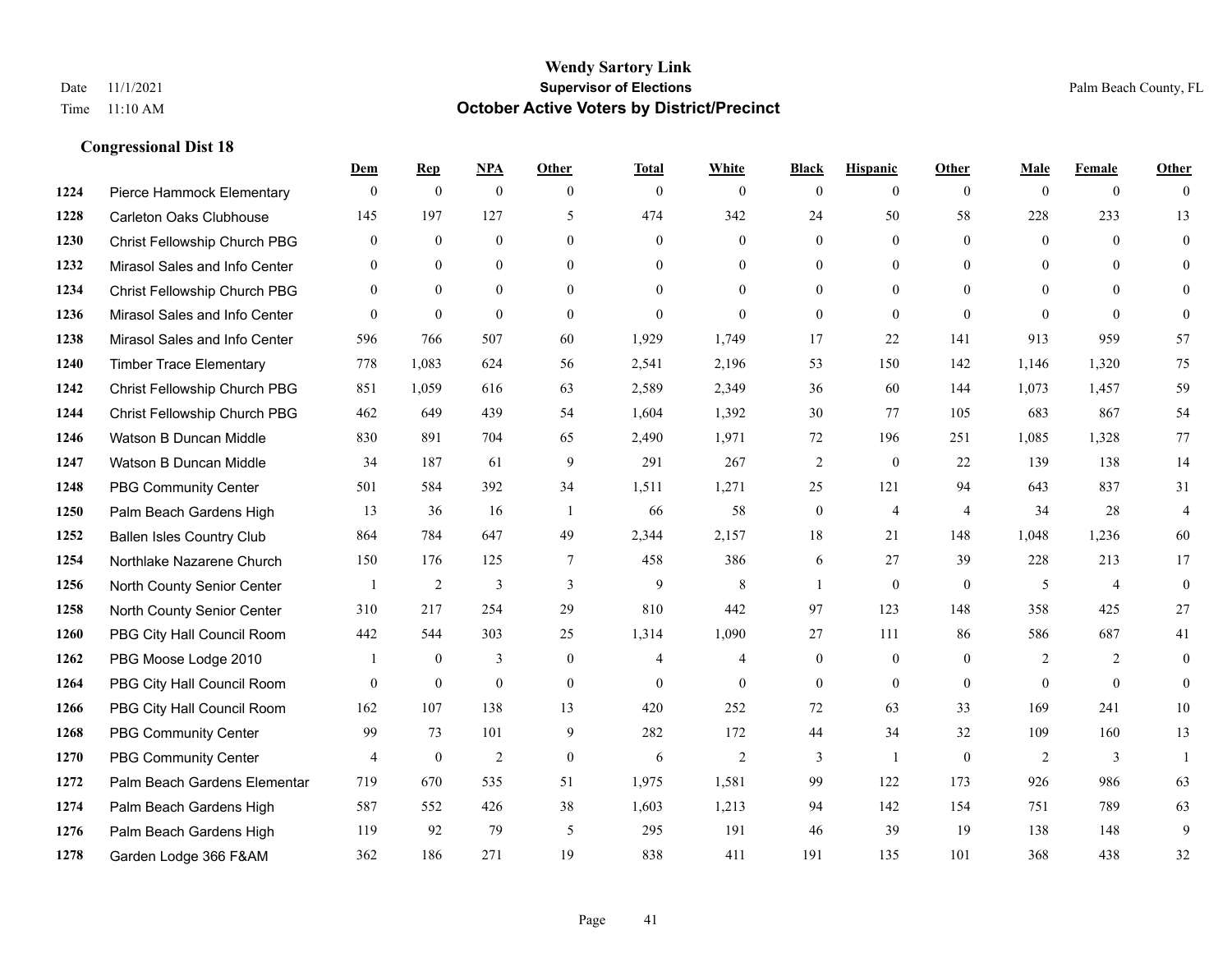|      |                                    | Dem            | <b>Rep</b>       | NPA            | <b>Other</b>   | <b>Total</b>   | <b>White</b>     | <b>Black</b>     | <b>Hispanic</b>  | <b>Other</b>   | <b>Male</b>  | Female         | <b>Other</b>   |
|------|------------------------------------|----------------|------------------|----------------|----------------|----------------|------------------|------------------|------------------|----------------|--------------|----------------|----------------|
| 1280 | Pew Leadership Center              | 141            | 151              | 113            | 11             | 416            | 350              | 12               | 24               | 30             | 169          | 244            | 3              |
| 1282 | Pew Leadership Center              | 75             | 48               | 56             | 6              | 185            | 134              | 12               | 17               | 22             | 92           | 80             | 13             |
| 1284 | <b>Eissey Campus Theater</b>       | 761            | 776              | 743            | 65             | 2,345          | 1,843            | 89               | 204              | 209            | 1,012        | 1,258          | 75             |
| 1286 | PBG Moose Lodge 2010               | 43             | 49               | 42             | 3              | 137            | 109              | 5                | 13               | 10             | 68           | 61             | 8              |
| 1288 | PBG Moose Lodge 2010               | 12             | 24               | 6              | $\mathbf{1}$   | 43             | 39               | 1                | $\overline{0}$   | 3              | 22           | 19             | $\overline{2}$ |
| 1290 | PBG Moose Lodge 2010               | 691            | 826              | 545            | 68             | 2,130          | 1,766            | 52               | 146              | 166            | 854          | 1,215          | 61             |
| 1291 | PBG Moose Lodge 2010               | 13             | 10               | $\overline{7}$ | -1             | 31             | 28               | $\overline{c}$   | $\mathbf{1}$     | $\mathbf{0}$   | 9            | 22             | $\overline{0}$ |
| 1292 | PBG Moose Lodge 2010               | 15             | 47               | 18             | $\mathbf{1}$   | 81             | 74               | $\mathbf{1}$     | $\mathbf{1}$     | 5              | 38           | 40             | 3              |
| 1294 | Dwight D Eisenhower Elementar      | 27             | 78               | 22             | $\tau$         | 134            | 114              | 5                | $\overline{4}$   | 11             | 67           | 66             |                |
| 1296 | Dwight D Eisenhower Elementar      | 223            | 261              | 197            | 20             | 701            | 549              | 15               | 90               | 47             | 278          | 397            | 26             |
| 1298 | PBG Moose Lodge 2010               | 36             | 34               | 22             | 2              | 94             | 85               | $\overline{0}$   | 4                | 5              | 39           | 54             | $\mathbf{1}$   |
| 1300 | <b>Cross Community Church</b>      |                | 3                | -1             | $\mathbf{0}$   | 5              | $\overline{4}$   | $\overline{0}$   | $\overline{0}$   | $\overline{1}$ | 2            | 3              | $\overline{0}$ |
| 1302 | Dwight D Eisenhower Elementar      | 38             | 54               | 38             | 3              | 133            | 113              | 1                | 7                | 12             | 62           | 66             | 5              |
| 1304 | <b>NPB Community Center</b>        | 206            | 258              | 183            | 24             | 671            | 578              | 13               | 39               | 41             | 341          | 302            | $28\,$         |
| 1305 | <b>NPB Community Center</b>        | $\theta$       | $\mathbf{0}$     | $\mathbf{0}$   | $\mathbf{1}$   | -1             | 1                | $\overline{0}$   | $\overline{0}$   | $\theta$       | $\mathbf{1}$ | $\theta$       | $\overline{0}$ |
| 1306 | <b>Eissey Campus Theater</b>       | 9              | 21               | 19             | 3              | 52             | 44               |                  | $\overline{0}$   | $\overline{7}$ | 27           | 25             | $\Omega$       |
| 1308 | <b>Gardens Mall Community Room</b> | 38             | 69               | 37             | 4              | 148            | 132              | 3                | 3                | 10             | 75           | 69             |                |
| 1310 | <b>Eissey Campus Theater</b>       |                | 2                | $\mathbf{1}$   | $\Omega$       | $\overline{4}$ | $\overline{4}$   | $\Omega$         | $\Omega$         | $\Omega$       | 3            | $\overline{1}$ | $\theta$       |
| 1312 | <b>Gardens Mall Community Room</b> | 6              | 19               | 11             | $\overline{0}$ | 36             | 33               | $\overline{0}$   | $\overline{c}$   | $\mathbf{1}$   | 18           | 18             | $\mathbf{0}$   |
| 1314 | <b>NPB Community Center</b>        | 51             | 126              | 60             | 6              | 243            | 216              | 3                | 8                | 16             | 100          | 131            | 12             |
| 1316 | <b>NPB Community Center</b>        | 190            | 188              | 146            | 28             | 552            | 397              | 44               | 74               | 37             | 237          | 297            | 18             |
| 1318 | PBG Moose Lodge 2010               | $\overline{0}$ | $\boldsymbol{0}$ | $\theta$       | $\mathbf{0}$   | $\mathbf{0}$   | $\boldsymbol{0}$ | $\overline{0}$   | $\overline{0}$   | $\theta$       | $\mathbf{0}$ | $\theta$       | $\overline{0}$ |
| 1320 | <b>NPB Community Center</b>        | 34             | 118              | 38             | 2              | 192            | 170              | 3                | 8                | 11             | 101          | 87             | 4              |
| 1322 | <b>NPB Community Center</b>        | 2              | 6                | 10             | $\mathbf{0}$   | 18             | 18               | $\boldsymbol{0}$ | $\boldsymbol{0}$ | $\mathbf{0}$   | 8            | 9              |                |
| 1324 | Allamanda Elementary               | 443            | 444              | 382            | 41             | 1,310          | 1,039            | 39               | 135              | 97             | 549          | 717            | 44             |
| 1326 | Allamanda Elementary               | 190            | 224              | 160            | 16             | 590            | 502              | 7                | 31               | 50             | 256          | 320            | 14             |
| 1328 | Osborne Park Activities Bldg       | 607            | 835              | 552            | 49             | 2,043          | 1,749            | 28               | 124              | 142            | 992          | 992            | 59             |
| 1330 | 1st Unitarian Church NPB           | 36             | 40               | 39             | 3              | 118            | 96               | 9                | 6                | $\overline{7}$ | 64           | 51             | 3              |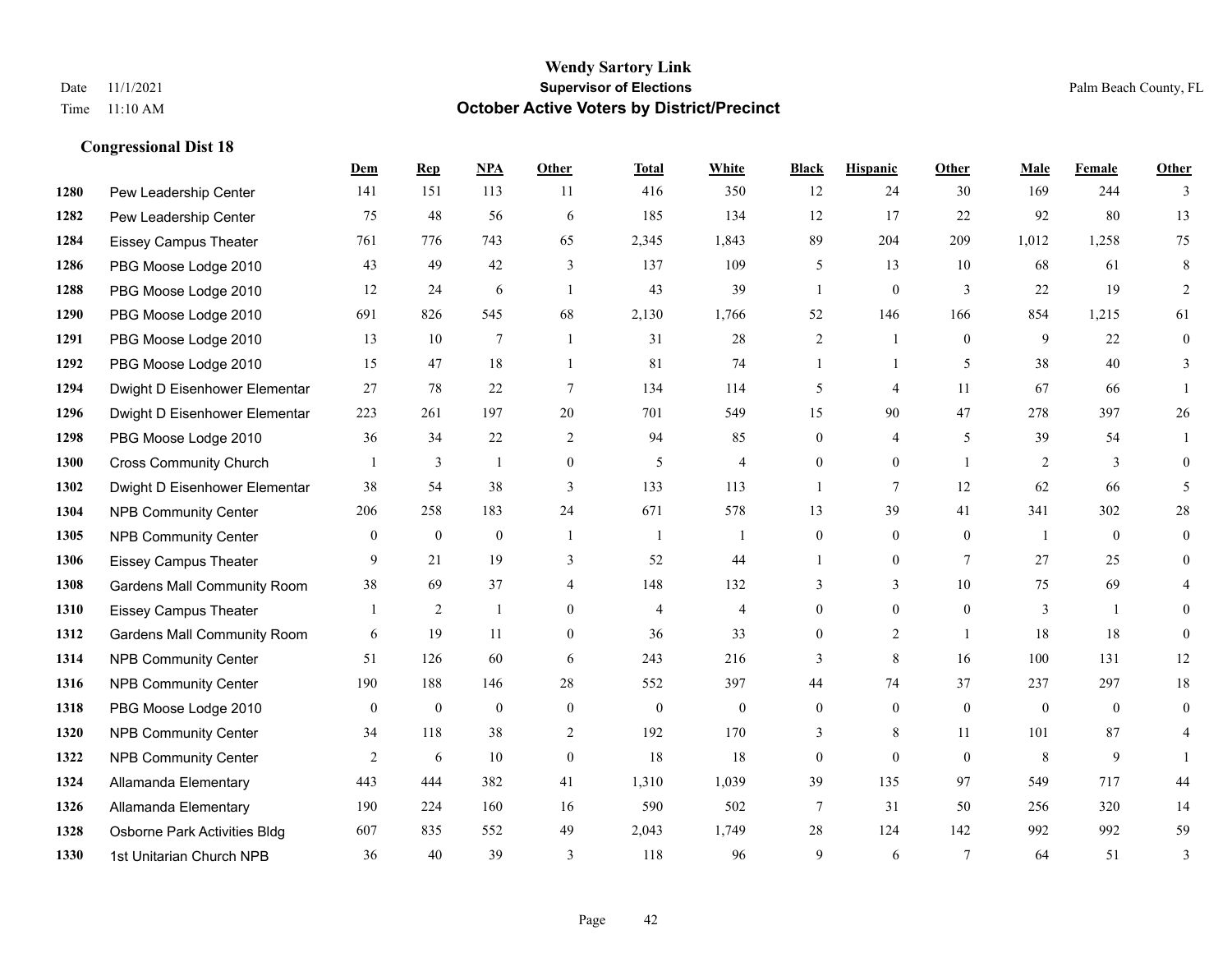#### **Wendy Sartory Link** Date 11/1/2021 **Supervisor of Elections** Palm Beach County, FL Time 11:10 AM **October Active Voters by District/Precinct**

1st Unitarian Church NPB 345 399 258 31 1,033 849 58 62 64 503 507 23

**Dem Rep NPA Other Total White Black Hispanic Other Male Female Other**

# 1st Unitarian Church NPB 2 3 5 1 11 11 0 0 0 4 7 0 Gardens Mall Community Room 35 91 44 4 174 155 0 4 15 88 79 7 Eissey Campus Theater 92 392 102 19 605 582 1 1 21 268 326 11 Eissey Campus Theater 6 6 6 3 0 15 13 0 1 1 7 8 0 NPB Country Club 309 451 270 28 1,058 955 18 32 53 454 579 25 Old Port Cove 298 521 326 32 1,177 1,078 5 30 64 530 628 19 Anchorage Activities Bldg 553 928 424 37 1,942 1,783 13 59 87 899 995 48 NPB Council Chambers 32 125 33 8 198 187 0 6 5 100 92 6 Faith Lutheran Church 382 617 371 26 1,396 1,230 10 81 75 667 686 43 Northlake Nazarene Church 674 865 596 51 2,186 1,558 157 187 284 983 1,126 77 Grove Park Elementary 94 165 78 4 341 287 11 20 23 156 175 10 Garden Lodge 366 F&AM 352 329 237 23 941 739 60 72 70 411 503 27 Grove Park Elementary 213 121 186 7 527 265 47 161 54 235 274 18 Garden Lodge 366 F&AM 95 37 44 7 183 84 58 20 21 81 96 6 Pew Leadership Center 191 83 136 10 420 216 116 46 42 174 232 14 NPB Council Chambers 175 271 155 15 616 545 10 24 37 272 327 17 Jeaga Middle 181 92 110 6 389 150 129 39 71 172 205 12 Grassy Waters Elementary 1,043 324 592 44 2,003 591 730 398 284 848 1,084 71 Jeaga Middle 170 78 101 9 358 148 109 77 24 147 200 11 Jeaga Middle 0 0 0 0 0 0 0 0 0 0 0 0 Cypress Lakes HOA 599 330 279 32 1,240 841 203 99 97 473 732 35 Century Village Clubhouse 61 31 24 2 118 72 14 18 14 54 60 4

 Club Baywinds 826 546 369 36 1,777 1,349 152 168 108 723 1,011 43 Andros Isle POA Clubhouse 851 559 545 35 1,990 1,074 393 298 225 845 1,074 71 Riverwalk Clubhouse 751 710 561 49 2,071 1,628 92 171 180 888 1,121 62 Jeaga Middle 207 88 133 11 439 204 127 80 28 192 239 8 Jeaga Middle 166 56 122 15 359 111 124 74 50 142 206 11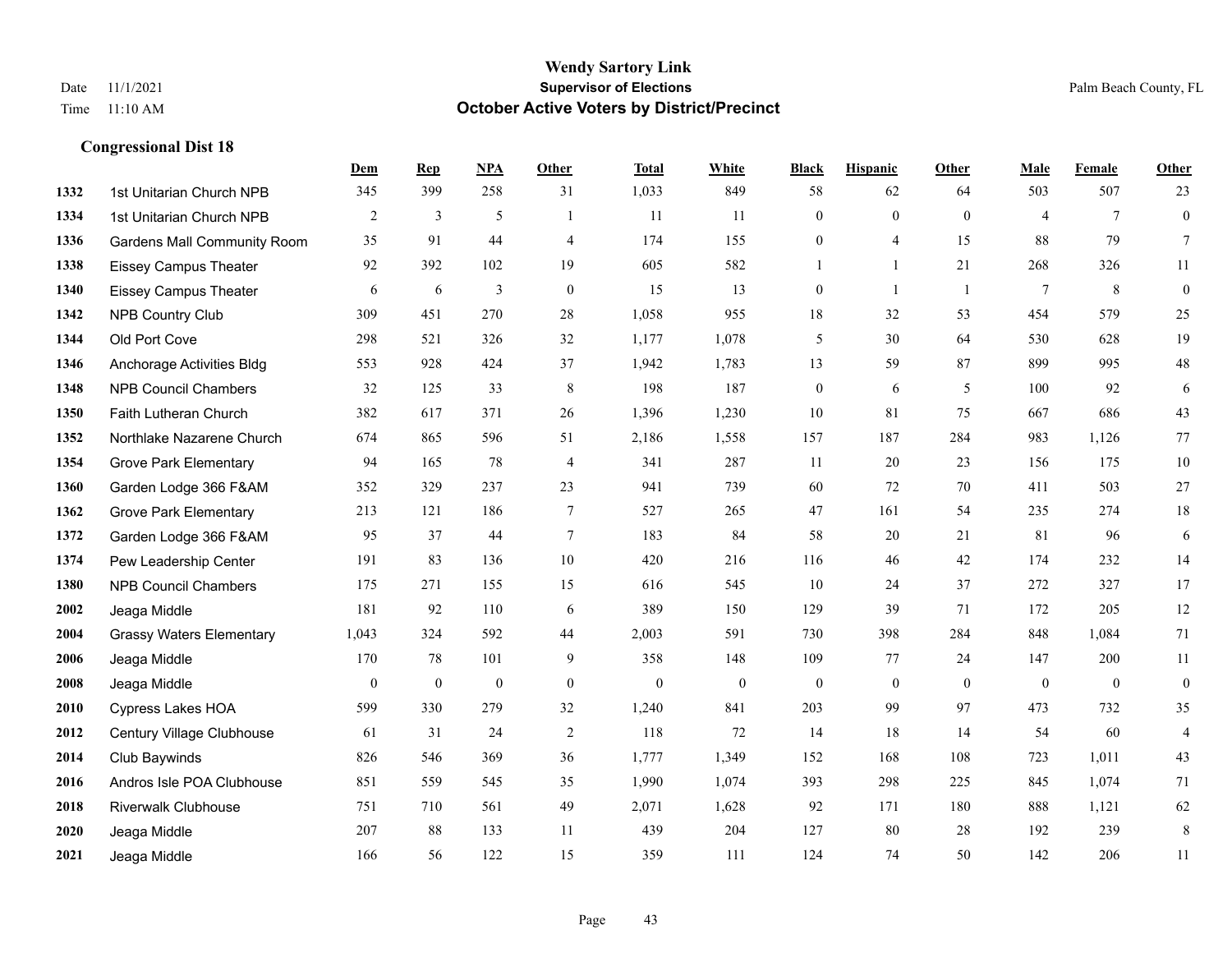|      |                                 | Dem              | <b>Rep</b>       | NPA              | <b>Other</b>     | <b>Total</b>     | White            | <b>Black</b>     | <b>Hispanic</b>  | Other          | <b>Male</b>    | Female       | <b>Other</b>     |
|------|---------------------------------|------------------|------------------|------------------|------------------|------------------|------------------|------------------|------------------|----------------|----------------|--------------|------------------|
| 2022 | Century Village Clubhouse       | 786              | 402              | 333              | 35               | 1,556            | 1,006            | 217              | 203              | 130            | 617            | 889          | 50               |
| 2024 | Century Village Clubhouse       | 795              | 428              | 325              | 38               | 1,586            | 1,113            | 167              | 166              | 140            | 621            | 914          | 51               |
| 2026 | Century Village Clubhouse       | 628              | 332              | 284              | 29               | 1,273            | 786              | 194              | 195              | 98             | 496            | 723          | 54               |
| 2028 | Century Village Clubhouse       | 342              | 190              | 150              | $\overline{7}$   | 689              | 475              | 67               | 88               | 59             | 250            | 416          | 23               |
| 2030 | <b>Benoist Farms Elementary</b> | 577              | 156              | 301              | 21               | 1,055            | 259              | 455              | 232              | 109            | 409            | 595          | 51               |
| 2032 | <b>Riverwalk Clubhouse</b>      | 54               | 26               | 31               | 5                | 116              | 56               | 34               | 17               | 9              | 44             | 69           | 3                |
| 2034 | <b>Riverwalk Clubhouse</b>      | 99               | 47               | 69               | 10               | 225              | 88               | 59               | 53               | 25             | 100            | 123          | $\sqrt{2}$       |
| 2036 | <b>Turning Points Academy</b>   | 760              | 419              | 374              | 38               | 1,591            | 934              | 286              | 264              | 107            | 595            | 949          | 47               |
| 2041 | Wynnebrook Elementary           | 540              | 250              | 386              | 17               | 1,193            | 479              | 136              | 484              | 94             | 502            | 641          | 50               |
| 6040 | Osceola Creek Middle            | 100              | 128              | 103              | - 1              | 332              | 251              | 13               | 33               | 35             | 154            | 162          | 16               |
| 6042 | Osceola Creek Middle            | 991              | 1,216            | 1,034            | 63               | 3,304            | 2,119            | 432              | 488              | 265            | 1,572          | 1,623        | 109              |
| 6044 | <b>Frontier Elementary</b>      | 913              | 987              | 784              | 58               | 2,742            | 1,744            | 419              | 342              | 237            | 1,290          | 1,367        | 85               |
| 6045 | Acreage Branch Library          | 202              | 267              | 179              | 10               | 658              | 417              | 81               | 90               | 70             | 314            | 313          | 31               |
| 6046 | Pierce Hammock Elementary       | 797              | 961              | 760              | 49               | 2,567            | 1,646            | 361              | 321              | 239            | 1,241          | 1,228        | $\bf{98}$        |
| 6048 | Pierce Hammock Elementary       | $\boldsymbol{0}$ | $\boldsymbol{0}$ | $\boldsymbol{0}$ | $\overline{0}$   | $\mathbf{0}$     | $\boldsymbol{0}$ | $\boldsymbol{0}$ | $\boldsymbol{0}$ | $\overline{0}$ | $\overline{0}$ | $\mathbf{0}$ | $\boldsymbol{0}$ |
| 6050 | Acreage Branch Library          | 875              | 880              | 731              | 61               | 2,547            | 1,553            | 376              | 354              | 264            | 1,191          | 1,265        | 91               |
| 6051 | Cornerstone Fellowship          | 604              | 746              | 555              | 51               | 1,956            | 1,247            | 209              | 290              | 210            | 909            | 976          | 71               |
| 6052 | Seminole Ridge High             | 615              | 644              | 566              | 37               | 1,862            | 1,146            | 224              | 315              | 177            | 880            | 909          | 73               |
| 6054 | Acreage Pines Elementary        | $\boldsymbol{0}$ | $\boldsymbol{0}$ | $\boldsymbol{0}$ | $\boldsymbol{0}$ | $\boldsymbol{0}$ | $\boldsymbol{0}$ | $\boldsymbol{0}$ | $\boldsymbol{0}$ | $\mathbf{0}$   | $\mathbf{0}$   | $\mathbf{0}$ | $\boldsymbol{0}$ |
| 6056 | Pierce Hammock Elementary       | $\mathbf{0}$     | $\mathbf{0}$     | $\mathbf{0}$     | $\mathbf{0}$     | $\mathbf{0}$     | $\overline{0}$   | $\mathbf{0}$     | $\mathbf{0}$     | $\theta$       | $\theta$       | $\theta$     | $\boldsymbol{0}$ |
| 6058 | <b>Acreage Pines Elementary</b> | 739              | 611              | 569              | 40               | 1,959            | 1,056            | 354              | 253              | 296            | 952            | 944          | 63               |
| 6060 | Indian Trail Improvement Dist   | 891              | 965              | 801              | 59               | 2,716            | 1,686            | 344              | 401              | 285            | 1,254          | 1,363        | 99               |
| 6062 | Sandhill Crane Golf Club        | 225              | 417              | 260              | 22               | 924              | 658              | 74               | 69               | 123            | 452            | 441          | 31               |
| 6064 | Sandhill Crane Golf Club        | 31               | 55               | 34               | 4                | 124              | 100              | 6                | 12               | 6              | 62             | 58           | $\overline{4}$   |
| 6066 | Ibis POA Admin Building         | 1,022            | 1,100            | 732              | 86               | 2,940            | 2,580            | 92               | 67               | 201            | 1,385          | 1,489        | 66               |
| 6068 | Ibis POA Admin Building         | $\overline{0}$   | $\boldsymbol{0}$ | $\boldsymbol{0}$ | $\mathbf{0}$     | $\mathbf{0}$     | $\boldsymbol{0}$ | $\boldsymbol{0}$ | $\mathbf{0}$     | $\mathbf{0}$   | $\mathbf{0}$   | $\mathbf{0}$ | $\boldsymbol{0}$ |
| 6070 | Ironhorse Country Club          | 160              | 258              | 119              | 10               | 547              | 441              | 35               | 20               | 51             | 245            | 292          | 10               |
| 6072 | Seminole Ridge High             | 514              | 492              | 486              | 46               | 1,538            | 705              | 296              | 409              | 128            | 718            | 796          | $24\,$           |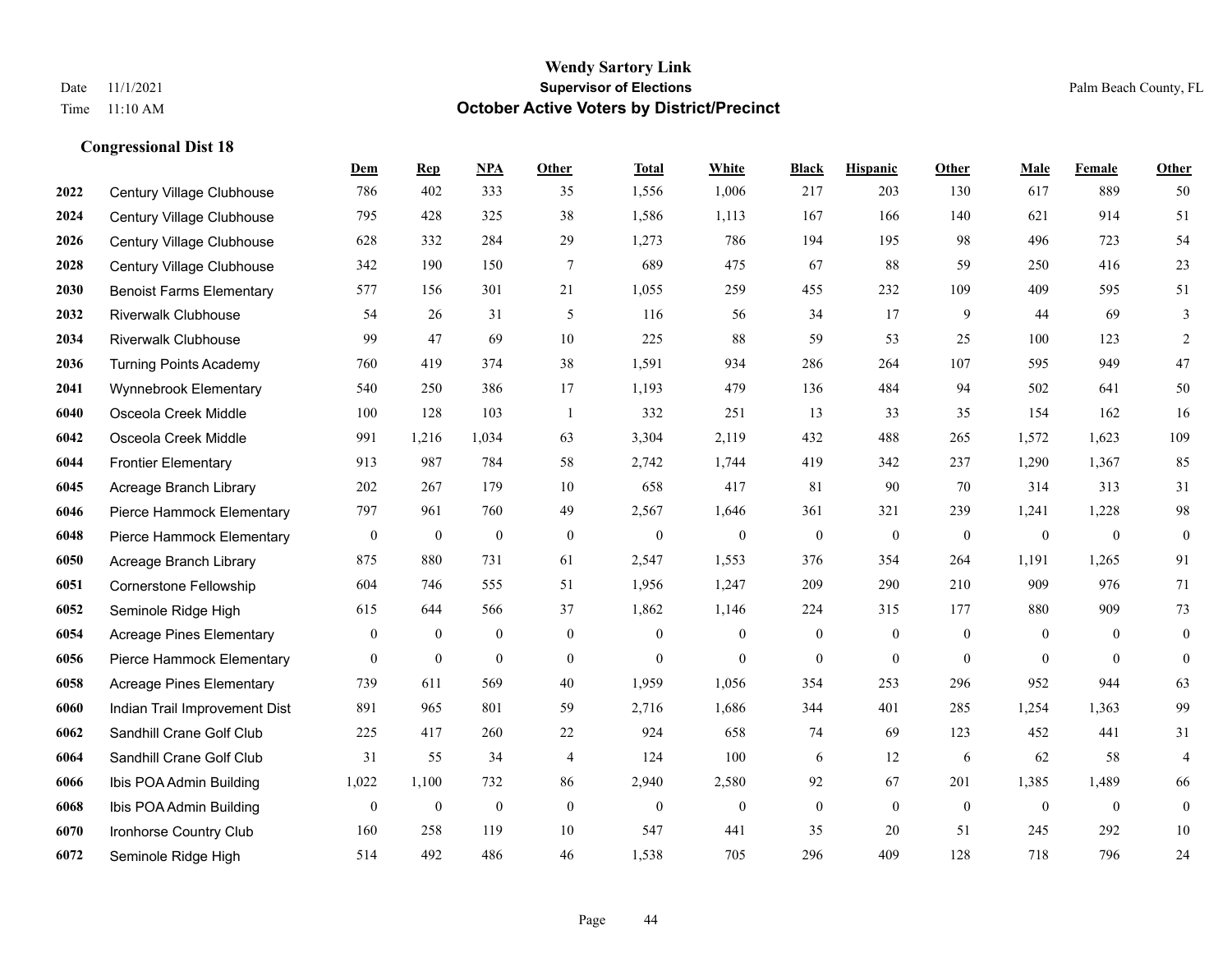|      |                                  | Dem              | <b>Rep</b>       | NPA              | <b>Other</b>   | <b>Total</b> | <b>White</b>     | <b>Black</b>     | <b>Hispanic</b>  | <b>Other</b>    | <b>Male</b>  | <b>Female</b>  | <b>Other</b>     |
|------|----------------------------------|------------------|------------------|------------------|----------------|--------------|------------------|------------------|------------------|-----------------|--------------|----------------|------------------|
| 6073 | Seminole Ridge High              | $\mathbf{0}$     | $\boldsymbol{0}$ | $\boldsymbol{0}$ | $\theta$       | $\theta$     | $\overline{0}$   | $\mathbf{0}$     | $\mathbf{0}$     | $\theta$        | $\mathbf{0}$ | $\overline{0}$ | $\theta$         |
| 6076 | <b>Western Pines Middle</b>      | 645              | 702              | 568              | 35             | 1,950        | 1,418            | 156              | 205              | 171             | 928          | 940            | 82               |
| 6078 | <b>Western Pines Middle</b>      | 656              | 724              | 650              | 40             | 2,070        | 1,377            | 159              | 361              | 173             | 981          | 1,030          | 59               |
| 6080 | <b>Golden Grove Elementary</b>   | 607              | 783              | 618              | 49             | 2,057        | 1,376            | 133              | 349              | 199             | 958          | 1,016          | 83               |
| 6088 | Seminole Ridge High              | 528              | 687              | 549              | 42             | 1,806        | 1,160            | 216              | 289              | 141             | 855          | 897            | 54               |
| 6090 | Loxahatchee Groves Elementary    | 766              | 882              | 752              | 59             | 2,459        | 1,521            | 280              | 448              | 210             | 1,188        | 1,178          | 93               |
| 6096 | Palms West Presbyterian          | $\boldsymbol{0}$ | $\boldsymbol{0}$ | $\boldsymbol{0}$ | $\mathbf{0}$   | $\theta$     | $\boldsymbol{0}$ | $\boldsymbol{0}$ | $\mathbf{0}$     | $\mathbf{0}$    | $\mathbf{0}$ | $\mathbf{0}$   | $\boldsymbol{0}$ |
| 6098 | <b>HL Johnson Elementary</b>     | 656              | 520              | 472              | 39             | 1,687        | 936              | 305              | 261              | 185             | 769          | 878            | 40               |
| 6100 | Madison Green Clubhouse          | 1,233            | 718              | 768              | 56             | 2,775        | 1,199            | 785              | 410              | 381             | 1,283        | 1,388          | 104              |
| 6114 | RPB Village Hall                 | 1,050            | 707              | 702              | 42             | 2,501        | 1,373            | 468              | 435              | 225             | 1,169        | 1,242          | 90               |
| 6116 | <b>HL Johnson Elementary</b>     | 721              | 413              | 489              | 52             | 1,675        | 862              | 323              | 281              | 209             | 738          | 892            | 45               |
| 6118 | <b>RPB Branch Library</b>        | 1,073            | 566              | 700              | 54             | 2,393        | 1,129            | 578              | 432              | 254             | 1,040        | 1,265          | $88\,$           |
| 6120 | Royal Palm Beach High            | 407              | 316              | 266              | 18             | 1,007        | 479              | 200              | 157              | 171             | 478          | 505            | $24\,$           |
| 6128 | Royal Palm Beach High            | 36               | 28               | 28               | 3              | 95           | 51               | 26               | 11               | $7\phantom{.0}$ | 44           | 51             | $\mathbf{0}$     |
| 6130 | Royal Palm Beach High            | 79               | 43               | 89               | 5              | 216          | 104              | 32               | 60               | 20              | 95           | 115            | 6                |
| 6138 | Royal Palm Beach High            | $\mathbf{0}$     | $\mathbf{0}$     | $\mathbf{0}$     | $\theta$       | $\mathbf{0}$ | $\overline{0}$   | $\mathbf{0}$     | $\mathbf{0}$     | $\theta$        | $\mathbf{0}$ | $\mathbf{0}$   | $\mathbf{0}$     |
| 6140 | Royal Palm Beach High            | 334              | 501              | 309              | 33             | 1,177        | 852              | 108              | 115              | 102             | 567          | 586            | $24\,$           |
| 7002 | J F Kennedy Middle               | $\overline{0}$   | $\overline{0}$   | $\mathbf{0}$     | $\theta$       | $\theta$     | $\overline{0}$   | $\overline{0}$   | $\mathbf{0}$     | $\theta$        | $\theta$     | $\theta$       | $\overline{0}$   |
| 7006 | J F Kennedy Middle               | $\mathbf{0}$     | $\mathbf{0}$     | $\mathbf{0}$     | $\overline{0}$ | $\mathbf{0}$ | $\overline{0}$   | $\overline{0}$   | $\mathbf{0}$     | $\theta$        | $\mathbf{0}$ | $\theta$       | $\theta$         |
| 7008 | J F Kennedy Middle               | $\mathbf{0}$     | $\mathbf{0}$     | $\mathbf{0}$     | $\overline{0}$ | $\mathbf{0}$ | $\boldsymbol{0}$ | $\boldsymbol{0}$ | $\boldsymbol{0}$ | $\mathbf{0}$    | $\mathbf{0}$ | $\mathbf{0}$   | $\mathbf{0}$     |
| 7032 | <b>Crossroads Baptist Church</b> | $\theta$         | $\mathbf{0}$     | $\mathbf{0}$     | $\theta$       | $\Omega$     | $\overline{0}$   | $\mathbf{0}$     | $\theta$         | $\theta$        | $\theta$     | $\theta$       | $\theta$         |
| 7078 | <b>Egret Lake Elementary</b>     | 346              | 101              | 150              | 18             | 615          | 417              | 101              | 52               | 45              | 241          | 352            | $22\,$           |
| 7080 | <b>Egret Lake Elementary</b>     | 22               | 2                | -1               | $\mathbf{0}$   | 25           | 24               | $\boldsymbol{0}$ | $\mathbf{0}$     | $\overline{1}$  | 6            | 18             | -1               |
| 7082 | Seminole Trails Elementary       | 1,038            | 323              | 492              | 30             | 1,883        | 685              | 719              | 265              | 214             | 821          | 981            | 81               |
| 7084 | Sharon Christian Church          | 735              | 267              | 441              | 45             | 1,488        | 605              | 445              | 277              | 161             | 617          | 817            | 54               |
| 7086 | <b>Bear Lakes Middle</b>         | 37               | 17               | 14               | -1             | 69           | 27               | 16               | 10               | 16              | 25           | 39             | 5                |
| 7088 | Whitehall Clubhouse #3           | 680              | 482              | 455              | 52             | 1,669        | 1,058            | 251              | 196              | 164             | 770          | 851            | $48\,$           |
| 7096 | Salvation Army Activity Hall     | 833              | 301              | 487              | 34             | 1,655        | 673              | 540              | 254              | 188             | 661          | 913            | 81               |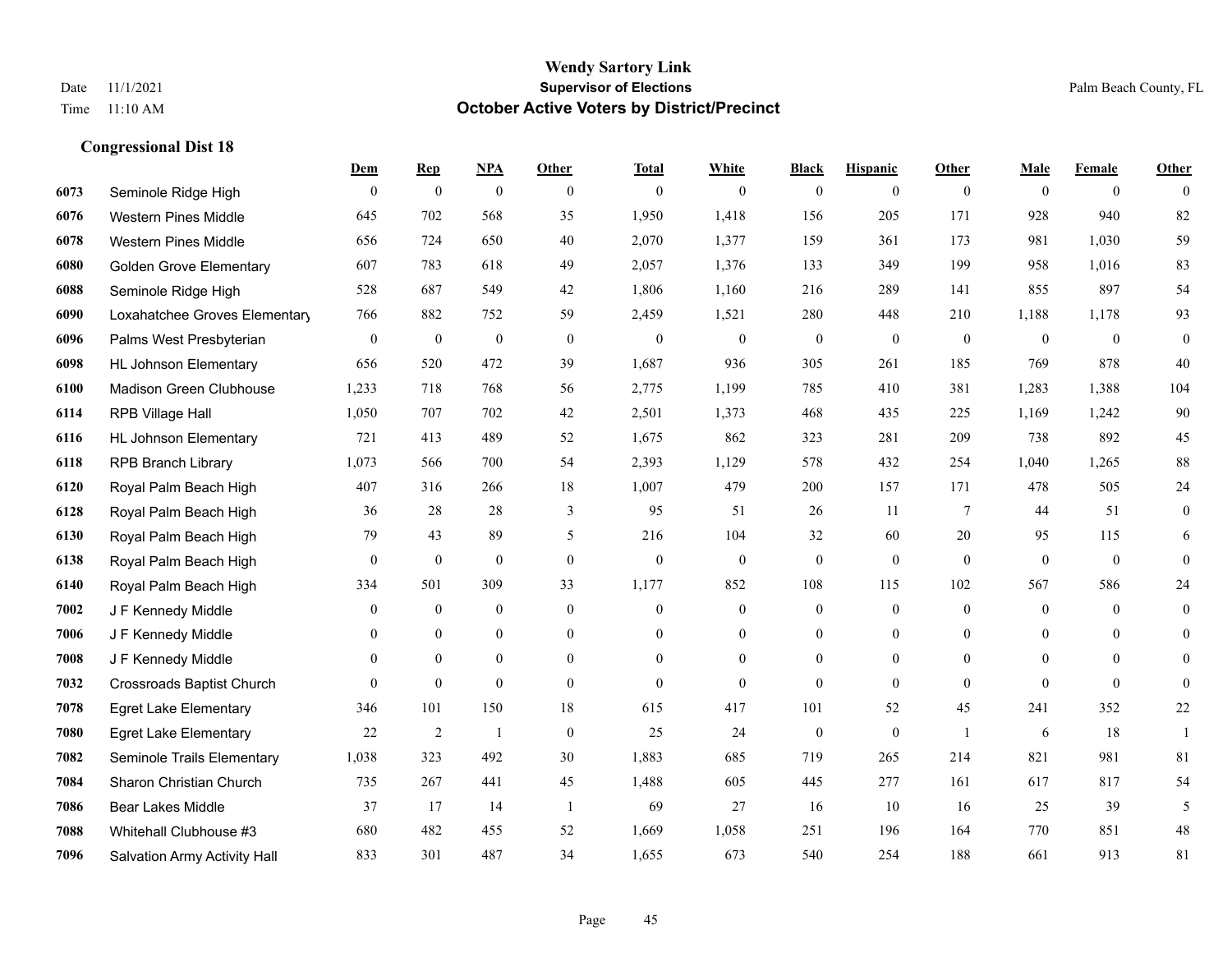|      |                               | <u>Dem</u> | Rep    | NPA    | <b>Other</b> | <b>Total</b> | <u>White</u> | <b>Black</b> | <b>Hispanic</b> | <b>Other</b> | Male    | Female  | <u>Other</u> |
|------|-------------------------------|------------|--------|--------|--------------|--------------|--------------|--------------|-----------------|--------------|---------|---------|--------------|
| 7098 | U M Church of Palm Beaches    | 21         |        | 18     |              | 57           | 44           |              |                 |              | 29      | 24      |              |
| 7100 | U M Church of Palm Beaches    | 942        | 427    | 677    | 65           | 2.111        | 1.015        | 661          | 234             | 201          | 943     | .102    | 66           |
| 7110 | <b>Adult Education Center</b> | 678        | 218    | 405    | 29           | .330         | 422          | 420          | 362             | 126          | 54.     | 729     | 60           |
|      | <b>Congressional Dist 18</b>  | 73,883     | 83,820 | 61.644 | 5,439        | 224,786      | 168,374      | 7,629        | 20,561          | 18,222       | 101.851 | 115.992 | 6,943        |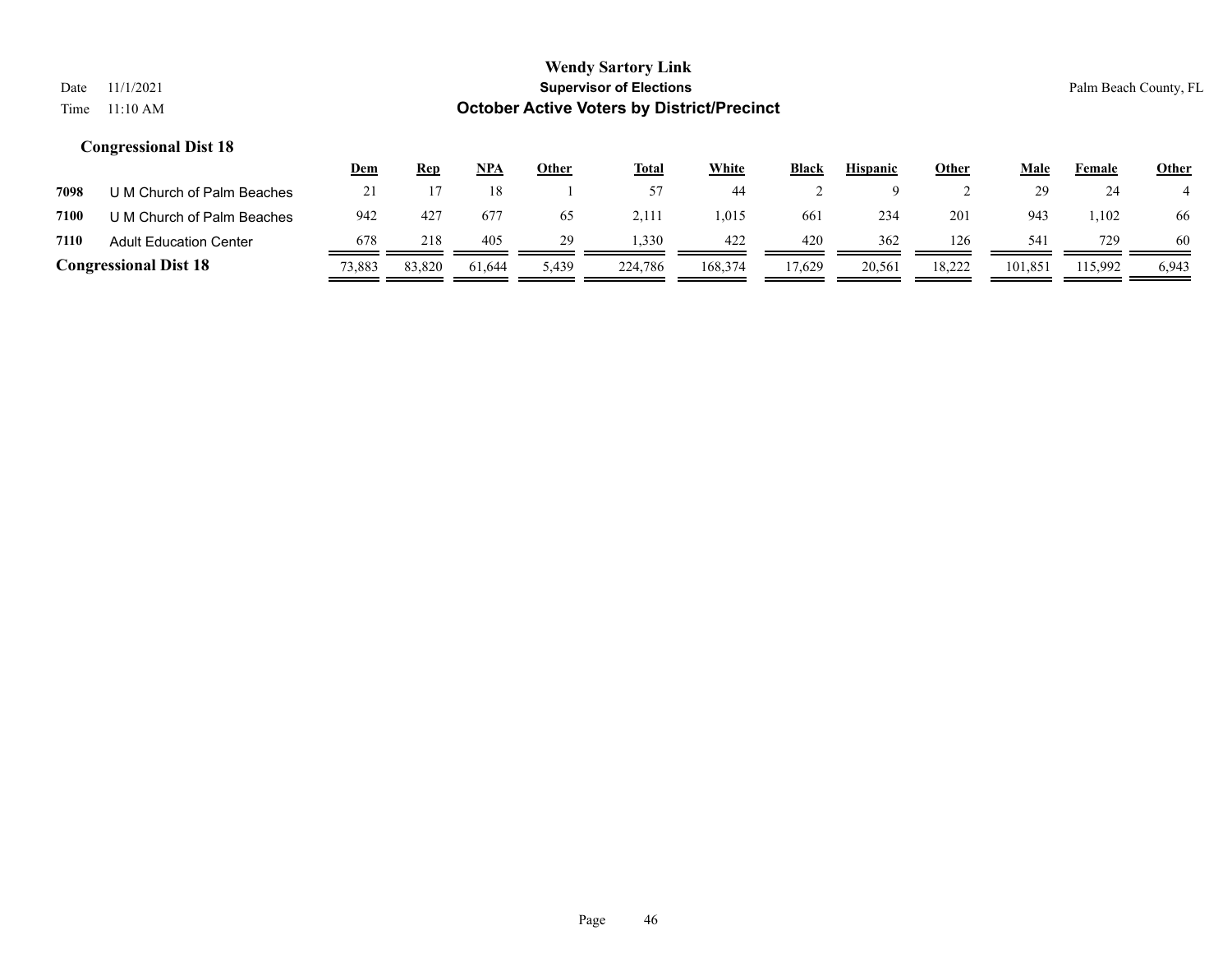|      |                                       | Dem            | <b>Rep</b>       | NPA              | <b>Other</b>     | <b>Total</b>     | <b>White</b>     | <b>Black</b>     | <b>Hispanic</b>  | Other          | <b>Male</b>      | <b>Female</b>    | <b>Other</b> |
|------|---------------------------------------|----------------|------------------|------------------|------------------|------------------|------------------|------------------|------------------|----------------|------------------|------------------|--------------|
| 1356 | Casa Rio Clubhouse                    | 796            | 420              | 507              | 35               | 1,758            | 880              | 390              | 241              | 247            | 763              | 933              | 62           |
| 1358 | RB Prep Achievement Academy           | 15             | $\overline{4}$   | 3                | $\theta$         | 22               | 9                | 8                | $\mathbf{1}$     | $\overline{4}$ | 13               | 6                | 3            |
| 1364 | RB Prep Achievement Academy           | 394            | 110              | 233              | 19               | 756              | 215              | 302              | 141              | 98             | 324              | 408              | 24           |
| 1366 | Palm Lake Estates - The Pines         | 65             | 77               | 48               | $\overline{4}$   | 194              | 156              | 14               | 9                | 15             | 89               | 97               | 8            |
| 1368 | RB Prep Achievement Academy           | $\mathbf{0}$   | $\mathbf{0}$     | $\mathbf{0}$     | $\theta$         | $\theta$         | $\mathbf{0}$     | $\overline{0}$   | $\Omega$         | $\theta$       | $\theta$         | $\theta$         | $\theta$     |
| 1370 | Palm Lake Estates - The Pines         | 122            | 121              | 78               | 5                | 326              | 273              | 14               | 25               | 14             | 137              | 179              | 10           |
| 1376 | Lake Park Town Hall                   | $\overline{0}$ | $\mathbf{0}$     | $\mathbf{0}$     | $\overline{0}$   | $\theta$         | $\mathbf{0}$     | $\mathbf{0}$     | $\overline{0}$   | $\theta$       | $\mathbf{0}$     | $\mathbf{0}$     | $\bf{0}$     |
| 1378 | PBC Fire Rescue #68                   | 1,036          | 414              | 522              | 37               | 2,009            | 822              | 842              | 115              | 230            | 932              | 991              | 86           |
| 1382 | Lake Park Town Hall                   | 279            | 357              | 262              | 26               | 924              | 761              | 37               | 57               | 69             | 423              | 478              | $23\,$       |
| 1384 | Phil Foster Park Marine Center        | 299            | 552              | 278              | 30               | 1,159            | 1,027            | 20               | 41               | 71             | 574              | 559              | $26\,$       |
| 1386 | <b>Phil Foster Park Marine Center</b> | 591            | 1,124            | 707              | 86               | 2,508            | 2,162            | 58               | 88               | 200            | 1,152            | 1,288            | 68           |
| 2038 | <b>Turning Points Academy</b>         | 827            | 181              | 354              | 21               | 1,383            | 490              | 627              | 156              | 110            | 470              | 873              | $40\,$       |
| 2040 | Wynnebrook Elementary                 | 814            | 269              | 425              | 21               | 1,529            | 421              | 596              | 352              | 160            | 664              | 793              | 72           |
| 2042 | <b>Turning Points Academy</b>         | $\mathbf{0}$   | $\boldsymbol{0}$ | $\boldsymbol{0}$ | $\boldsymbol{0}$ | $\boldsymbol{0}$ | $\boldsymbol{0}$ | $\boldsymbol{0}$ | $\boldsymbol{0}$ | $\mathbf{0}$   | $\boldsymbol{0}$ | $\boldsymbol{0}$ | $\mathbf{0}$ |
| 2044 | St Christophers Episcopal Chr         | 1,101          | 283              | 565              | 32               | 1,981            | 574              | 806              | 396              | 205            | 880              | 1,009            | 92           |
| 2046 | Haverhill Town Hall                   | 397            | 218              | 238              | 10               | 863              | 331              | 237              | 204              | 91             | 388              | 437              | 38           |
| 2048 | Elks Lodge #1352                      | 2              | 3                | $\mathbf{0}$     | $\mathbf{0}$     | 5                | 3                | $\overline{1}$   | $\overline{0}$   | $\overline{1}$ | 3                | $\overline{1}$   |              |
| 2050 | Elks Lodge #1352                      | 21             | 20               | 27               | 3                | 71               | 41               | 8                | 14               | 8              | 37               | 31               | 3            |
| 2052 | Elks Lodge #1352                      | 554            | 151              | 270              | 20               | 995              | 176              | 474              | 152              | 193            | 459              | 496              | 40           |
| 2054 | Elks Lodge #1352                      | 1,288          | 323              | 713              | 25               | 2,349            | 456              | 1,000            | 600              | 293            | 1,032            | 1,209            | 108          |
| 2056 | Clayton Hutcheson Hall B              | 728            | 323              | 562              | 17               | 1,630            | 510              | 291              | 661              | 168            | 717              | 820              | 93           |
| 2058 | Clayton Hutcheson Hall B              | 3              | $\mathbf{1}$     | $\mathbf{0}$     | $\mathbf{0}$     | $\overline{4}$   | 3                | $\mathbf{0}$     | -1               | $\mathbf{0}$   | 2                | 2                | $\theta$     |
| 2060 | West Gate Elementary                  | 389            | 219              | 337              | 12               | 957              | 311              | $72\,$           | 493              | 81             | 461              | 447              | 49           |
| 2062 | West Gate Elementary                  | 12             | 13               | 14               | $\overline{0}$   | 39               | 28               | 3                | 6                | 2              | 22               | 17               | $\theta$     |
| 2064 | West Gate Elementary                  |                | $\mathbf{0}$     | $\theta$         | $\overline{0}$   | $\mathbf{1}$     | 1                | $\overline{0}$   | $\Omega$         | $\theta$       | $\overline{1}$   | $\theta$         | $\theta$     |
| 2080 | <b>Everglades Elementary</b>          | 160            | 169              | 124              | 9                | 462              | 262              | 67               | 78               | 55             | 214              | 227              | 21           |
| 2082 | Pine Jog Environmental Center         | 166            | 289              | 165              | 10               | 630              | 433              | 25               | 117              | 55             | 300              | 315              | 15           |
| 2088 | Melaleuca Elementary                  | 860            | 529              | 660              | 37               | 2,086            | 1,060            | 348              | 484              | 194            | 956              | 1,052            | $78\,$       |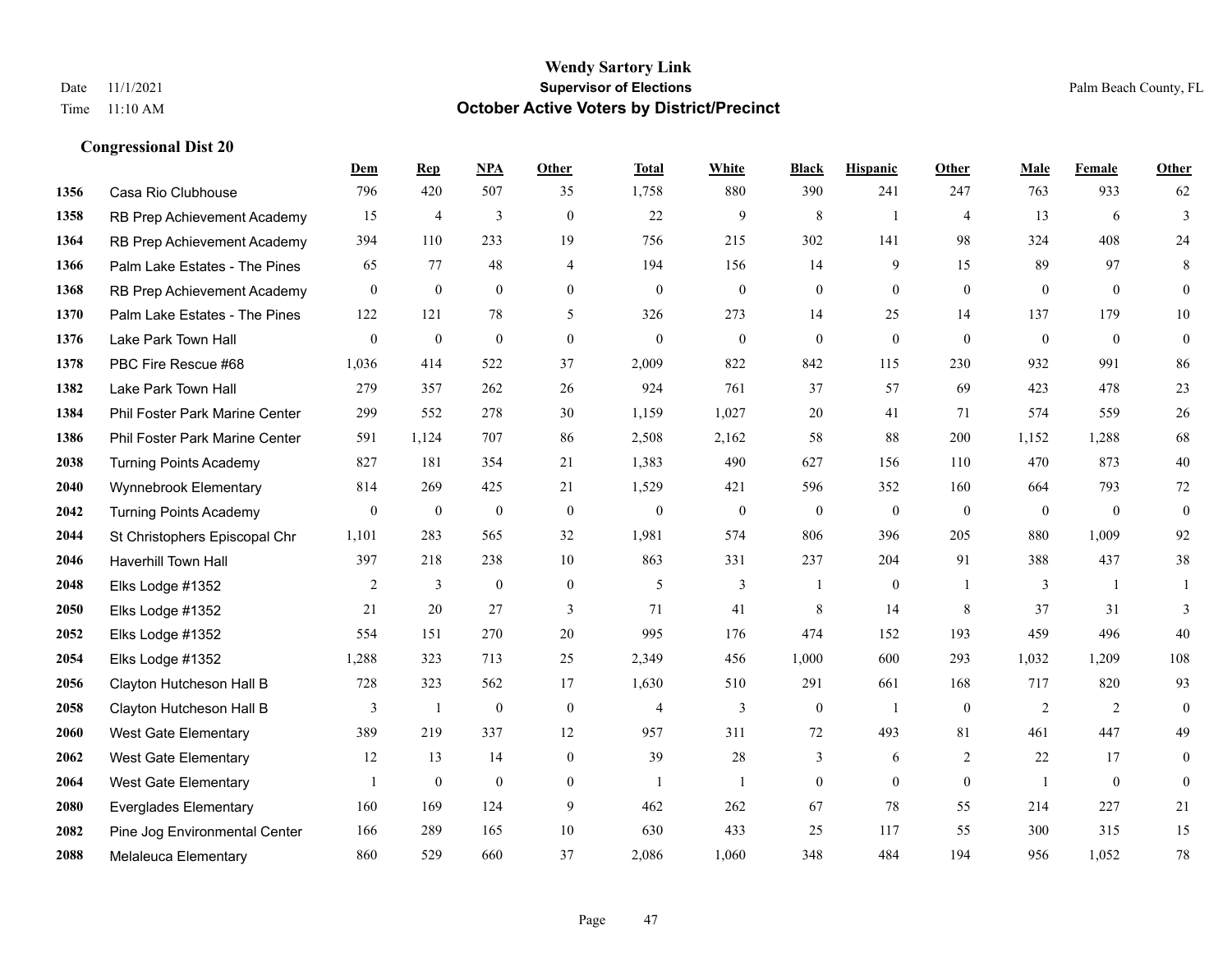|      |                                     | Dem            | <b>Rep</b>   | NPA            | <b>Other</b>     | <b>Total</b>   | <b>White</b>   | <b>Black</b>     | <b>Hispanic</b> | <b>Other</b>   | <b>Male</b>    | Female | <b>Other</b>     |
|------|-------------------------------------|----------------|--------------|----------------|------------------|----------------|----------------|------------------|-----------------|----------------|----------------|--------|------------------|
| 2094 | Pine Jog Environmental Center       | 369            | 77           | 204            | 11               | 661            | 111            | 262              | 169             | 119            | 272            | 360    | 29               |
| 2097 | 1st Church of the Nazarene          | 232            | 141          | 168            | $10\,$           | 551            | 214            | 42               | 220             | 75             | 244            | 276    | 31               |
| 2098 | Iglesia Cristo Mi Redentor          | 433            | 221          | 341            | 26               | 1,021          | 325            | 160              | 443             | 93             | 431            | 527    | 63               |
| 2100 | Iglesia Cristo Mi Redentor          | 777            | 358          | 569            | 35               | 1,739          | 436            | 367              | 761             | 175            | 721            | 930    | 88               |
| 2102 | Union Congregational Church         | 1,178          | 346          | 643            | 34               | 2,201          | 492            | 637              | 843             | 229            | 883            | 1,209  | 109              |
| 2104 | Lake Lytal Park                     | 509            | 237          | 339            | 25               | 1,110          | 308            | 231              | 462             | 109            | 460            | 595    | 55               |
| 2106 | Main Library                        | 612            | 269          | 411            | 36               | 1,328          | 506            | 240              | 451             | 131            | 573            | 700    | 55               |
| 2108 | <b>Berkshire Elementary</b>         | 738            | 338          | 658            | 33               | 1,767          | 473            | 202              | 906             | 186            | 768            | 906    | 93               |
| 2114 | Main Library                        | 372            | 284          | 318            | 11               | 985            | 358            | 56               | 482             | 89             | 443            | 493    | 49               |
| 2130 | Cloud Lake Town Hall                | 43             | 63           | 59             | 8                | 173            | 126            | 1                | 33              | 13             | 85             | 82     | 6                |
| 2132 | Cloud Lake Town Hall                | 27             | 26           | 33             | $\overline{2}$   | 88             | 58             | $\overline{c}$   | 23              | 5              | 38             | 46     | $\overline{4}$   |
| 2134 | STEM Bldg at S FL Science Ctr       | 524            | 324          | 431            | 32               | 1,311          | 496            | 62               | 639             | 114            | 598            | 658    | 55               |
| 2154 | <b>Forest Hill Elementary</b>       | 1,142          | 439          | 799            | 34               | 2,414          | 731            | 394              | 1,043           | 246            | 1,040          | 1,247  | 127              |
| 2158 | Community Of Hope                   | 1,087          | 417          | 837            | 29               | 2,370          | 590            | 428              | 1,041           | 311            | 1,041          | 1,214  | 115              |
| 6002 | <b>Canal Point Community Center</b> | 81             | 103          | 58             | 2                | 244            | 103            | 37               | 89              | 15             | 108            | 126    | 10               |
| 6004 | Pahokee Recreation Center           | 959            | 173          | 229            | 5                | 1,366          | 177            | 885              | 222             | 82             | 563            | 754    | 49               |
| 6006 | Pahokee Recreation Center           | 995            | 170          | 271            | 13               | 1,449          | 122            | 846              | 383             | 98             | 646            | 722    | 81               |
| 6008 | Pahokee High                        | 522            | 22           | 104            | 3                | 651            | 8              | 595              | 3               | 45             | 194            | 424    | 33               |
| 6010 | <b>Canal Point Community Center</b> | 25             | 6            | $\overline{7}$ | $\boldsymbol{0}$ | 38             | 12             | 20               | 3               | $\mathfrak{Z}$ | 21             | 17     | $\boldsymbol{0}$ |
| 6012 | Belle Glade Library/Civic Ctr       | 180            | 29           | 60             | $\overline{0}$   | 269            | 30             | 147              | 79              | 13             | 105            | 153    | 11               |
| 6014 | Belle Glade Library/Civic Ctr       | $\mathbf{1}$   | 2            | $\mathbf{1}$   | $\overline{0}$   | $\overline{4}$ | $\mathbf{0}$   | $\mathbf{0}$     | $\overline{4}$  | $\theta$       | $\overline{1}$ | 3      | $\mathbf{0}$     |
| 6016 | South Bay Commission Chambe         | 35             | 52           | 29             | $\overline{c}$   | 118            | 78             | 7                | 22              | 11             | 62             | 51     | 5                |
| 6018 | South Bay Commission Chambe         | 1,190          | 83           | 226            | 10               | 1,509          | 59             | 1,166            | 207             | 77             | 633            | 837    | 39               |
| 6020 | <b>Glades Central High</b>          | 441            | 77           | 133            | 8                | 659            | 82             | 383              | 158             | 36             | 306            | 320    | 33               |
| 6022 | Belle Glade Library/Civic Ctr       | 1,363          | 106          | 255            | 17               | 1,741          | 89             | 1,396            | 142             | 114            | 714            | 959    | 68               |
| 6024 | Lewis Evans Resource Center         | 1,692          | 66           | 261            | 13               | 2,032          | 30             | 1,765            | 125             | 112            | 812            | 1,150  | $70\,$           |
| 6026 | Lewis Evans Resource Center         | $\overline{2}$ | $\mathbf{0}$ | 2              | $\mathbf{0}$     | $\overline{4}$ | $\overline{0}$ | $\boldsymbol{0}$ | $\overline{4}$  | $\mathbf{0}$   | $\overline{1}$ | 3      | $\boldsymbol{0}$ |
| 6028 | Belle Glade Library/Civic Ctr       | 755            | 452          | 327            | 15               | 1,549          | 410            | 398              | 655             | 86             | 727            | 778    | 44               |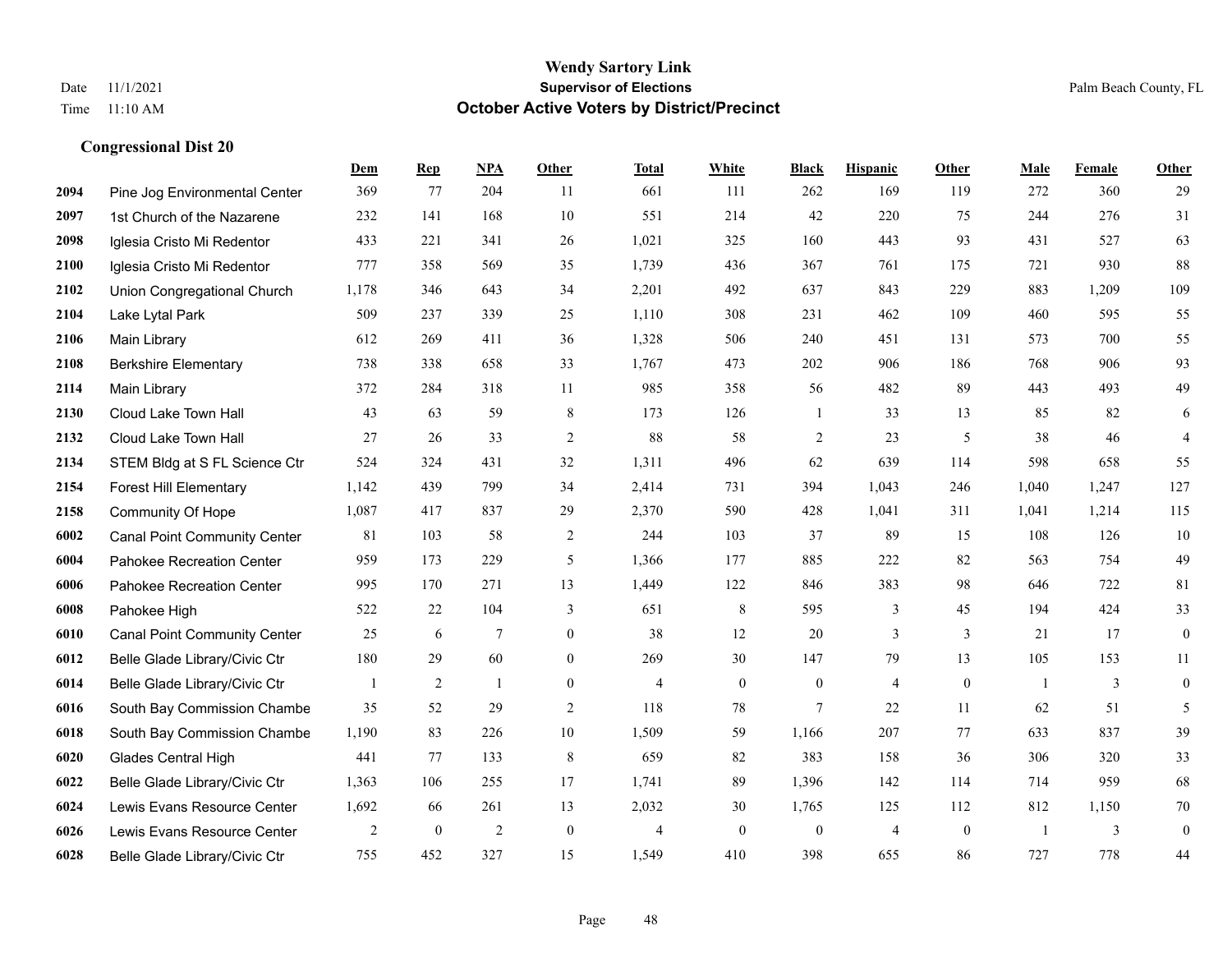#### **Wendy Sartory Link** Date 11/1/2021 **Supervisor of Elections** Palm Beach County, FL Time 11:10 AM **October Active Voters by District/Precinct**

# **Dem Rep NPA Other Total White Black Hispanic Other Male Female Other** Belle Glade Library/Civic Ctr 1 0 0 0 1 0 1 0 0 1 0 0 Belle Glade Library/Civic Ctr 8 2 12 2 24 8 0 16 0 7 15 2 Gove Elementary 669 297 274 6 1,246 312 429 406 99 533 671 42 Gove Elementary 0 4 0 4 4 0 0 0 3 1 0 Gove Elementary 391 156 204 11 762 133 151 433 45 333 399 30 South Bay Commission Chambers 0 0 0 0 0 0 0 0 0 0 0 0 **6082** PBSC Loxahatchee Groves Can 6  $14$  2  $33$  28 0  $3$  2  $13$  20 0 PBSC Loxahatchee Groves Campus 288 423 351 40 1,102 691 67 235 109 539 546 17 PBSC Loxahatchee Groves Campus 266 412 241 19 938 684 92 86 76 426 483 29 PBSC Loxahatchee Groves Campus 171 224 143 16 554 359 42 109 44 268 266 20 Palms West Presbyterian 667 925 661 44 2,297 1,833 77 206 181 1,097 1,126 74 RPB Recreation Center 660 472 457 26 1,615 942 265 262 146 668 893 54 Crestwood Middle 181 148 121 8 458 214 75 84 85 213 225 20 RPB Recreation Center 214 126 199 11 550 228 97 156 69 217 313 20 Calypso Bay Waterpark 0 0 0 0 0 0 0 0 0 0 0 0 Crestwood Middle 472 421 357 33 1,283 690 231 215 147 597 644 42 RPB Cultural Center 1,172 651 764 50 2,637 1,385 504 500 248 1,135 1,414 88 RPB Cultural Center 584 322 390 20 1,316 635 278 286 117 553 722 41 Calypso Bay Waterpark 683 298 499 32 1,512 543 411 365 193 659 794 59 Royal Palm Beach High 391 190 263 19 863 416 166 192 89 393 440 30 Christ Fellowship Church RPB 957 463 691 30 2,141 844 501 498 298 956 1,096 89 Calypso Bay Waterpark 1 1 0 0 2 0 1 0 1 0 1 1 Christ Fellowship Church RPB 0 0 0 0 0 0 0 0 0 0 0 0 Christ Fellowship Church RPB 0 0 0 0 0 0 0 0 0 0 0 0 Christ Fellowship Church RPB 1 2 1 0 4 3 0 0 1 3 1 0 Christ Fellowship Church RPB 0 0 1 0 1 1 0 0 0 0 1 0 Christ Fellowship Church RPB 0 6 2 0 8 8 0 0 0 3 5 0 Christ Fellowship Church RPB 1,297 575 843 69 2,784 964 853 640 327 1,192 1,477 115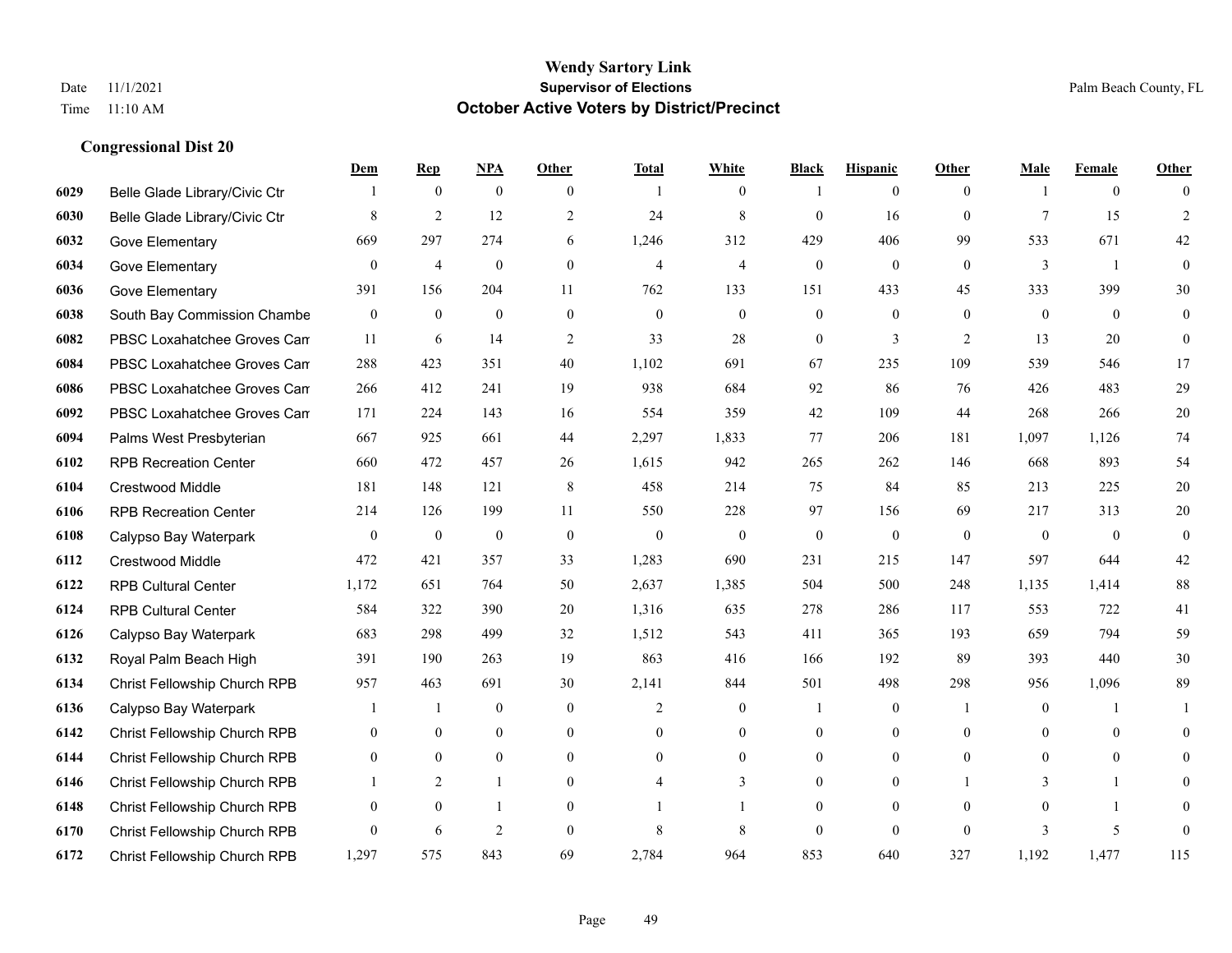|      |                                  | Dem              | <b>Rep</b>     | <b>NPA</b>       | <b>Other</b>   | Total          | White          | <b>Black</b>     | <b>Hispanic</b> | <b>Other</b> | <b>Male</b>    | Female       | <b>Other</b>     |
|------|----------------------------------|------------------|----------------|------------------|----------------|----------------|----------------|------------------|-----------------|--------------|----------------|--------------|------------------|
| 6174 | Christ Fellowship Church RPB     | 27               | 50             | 36               | 2              | 115            | 89             | $\overline{7}$   | 8               | 11           | 54             | 58           | 3                |
| 6178 | <b>Everglades Elementary</b>     | 563              | 381            | 442              | 29             | 1,415          | 652            | 295              | 247             | 221          | 653            | 694          | 68               |
| 6180 | <b>Everglades Elementary</b>     | 18               | 48             | 17               | 2              | 85             | 64             | 4                | 14              | 3            | 40             | 43           | 2                |
| 6206 | Palm Beach Central High          | 266              | 241            | 182              | 9              | 698            | 375            | 143              | 61              | 119          | 311            | 360          | $27\,$           |
| 7004 | J F Kennedy Middle               | $\theta$         | $\mathbf{0}$   | $\mathbf{0}$     | $\overline{0}$ | $\theta$       | $\overline{0}$ | $\mathbf{0}$     | $\overline{0}$  | $\theta$     | $\theta$       | $\theta$     | $\mathbf{0}$     |
| 7010 | St John Lutheran Church          | 281              | 11             | 89               | 6              | 387            | 24             | 315              | 23              | 25           | 126            | 244          | 17               |
| 7012 | St John Lutheran Church          | 1,071            | 197            | 421              | 17             | 1,706          | 485            | 988              | 71              | 162          | 782            | 865          | 59               |
| 7014 | RB Prep Achievement Academy      | $\boldsymbol{0}$ | $\overline{0}$ | $\theta$         | $\Omega$       | $\theta$       | $\overline{0}$ | $\mathbf{0}$     | $\Omega$        | $\theta$     | $\theta$       | $\theta$     | $\mathbf{0}$     |
| 7016 | RB Prep Achievement Academy      |                  | $\mathbf{1}$   | $\bf{0}$         | $\overline{0}$ | $\overline{2}$ | 1              |                  | $\mathbf{0}$    | $\theta$     |                |              | $\theta$         |
| 7018 | RB Prep Achievement Academy      | $\overline{0}$   | $\overline{0}$ | $\overline{0}$   | $\theta$       | $\theta$       | $\Omega$       | $\Omega$         | $\Omega$        | $\theta$     | $\theta$       | $\Omega$     | $\theta$         |
| 7020 | RB Prep Achievement Academy      | $\boldsymbol{0}$ | $\overline{0}$ | $\boldsymbol{0}$ | $\overline{0}$ | $\theta$       | $\overline{0}$ | $\mathbf{0}$     | $\mathbf{0}$    | $\theta$     | $\theta$       | $\theta$     | $\theta$         |
| 7022 | J F Kennedy Middle               | 889              | 180            | 363              | 27             | 1,459          | 294            | 800              | 152             | 213          | 649            | 763          | 47               |
| 7024 | Hurst Chapel AME Church          | 1,543            | 91             | 337              | 23             | 1,994          | 151            | 1,622            | 93              | 128          | 811            | 1,127        | 56               |
| 7025 | Hurst Chapel AME Church          | 264              | 34             | 107              | $\overline{4}$ | 409            | 63             | 252              | 38              | 56           | 150            | 243          | 16               |
| 7026 | Lindsey Davis Senior Comm Ctr    | 2,257            | 80             | 431              | 19             | 2.787          | 66             | 2,499            | 40              | 182          | 1,121          | 1.575        | 91               |
| 7028 | <b>Wells Recreation Center</b>   | 1,825            | 148            | 467              | 18             | 2,458          | 238            | 1,915            | 105             | 200          | 1,061          | 1,308        | 89               |
| 7030 | Riviera Beach Marina Event Ctr   | 197              | 311            | 173              | 22             | 703            | 562            | 49               | 44              | 48           | 355            | 327          | 21               |
| 7034 | Suncoast High                    | 1,292            | 205            | 498              | 23             | 2,018          | 355            | 1,219            | 153             | 291          | 827            | 1,115        | 76               |
| 7036 | RB Prep Achievement Academy      | $\overline{0}$   | $\mathbf{0}$   | 6                | $\overline{0}$ | 6              | $\overline{0}$ | $\mathbf{0}$     | $\mathbf{0}$    | 6            | $\overline{4}$ | $\mathbf{1}$ | $\mathbf{1}$     |
| 7038 | RB Prep Achievement Academy      | $\overline{0}$   | $\mathbf{0}$   | $\mathbf{0}$     | $\overline{0}$ | $\theta$       | $\overline{0}$ | $\mathbf{0}$     | $\overline{0}$  | $\theta$     | $\theta$       | $\theta$     | $\mathbf{0}$     |
| 7040 | Mary McLeod Bethune Elementa     | 1,226            | 54             | 248              | 15             | 1,543          | 37             | 1,365            | 45              | 96           | 612            | 886          | 45               |
| 7041 | Mary McLeod Bethune Elementa     | 385              | 27             | 129              | $\tau$         | 548            | 45             | 421              | 27              | 55           | 209            | 315          | $24\,$           |
| 7042 | Dan Calloway Complex             | 1,717            | 73             | 375              | 20             | 2,185          | 45             | 1,938            | 42              | 160          | 885            | 1,238        | 62               |
| 7044 | <b>Wells Recreation Center</b>   | 1,381            | 91             | 363              | 17             | 1,852          | 192            | 1,460            | 65              | 135          | 762            | 1,020        | $70\,$           |
| 7046 | Riviera Beach Marina Event Ctr   | 36               | 31             | 16               | 5              | 88             | 73             | $7\phantom{.0}$  | $\overline{2}$  | 6            | 49             | 38           |                  |
| 7048 | <b>Crossroads Baptist Church</b> | 280              | 8              | 88               | 10             | 386            | 6              | 324              | 28              | 28           | 130            | 239          | 17               |
| 7050 | Crossroads Baptist Church        |                  | 2              | 1                | $\overline{0}$ | $\overline{4}$ | 3              | $\boldsymbol{0}$ | $\mathbf{0}$    | -1           |                | 3            | $\mathbf{0}$     |
| 7052 | <b>Crossroads Baptist Church</b> | $\theta$         | $\Omega$       | $\theta$         | $\Omega$       | $\theta$       | $\Omega$       | $\mathbf{0}$     | $\theta$        | $\Omega$     | $\Omega$       | $\theta$     | $\boldsymbol{0}$ |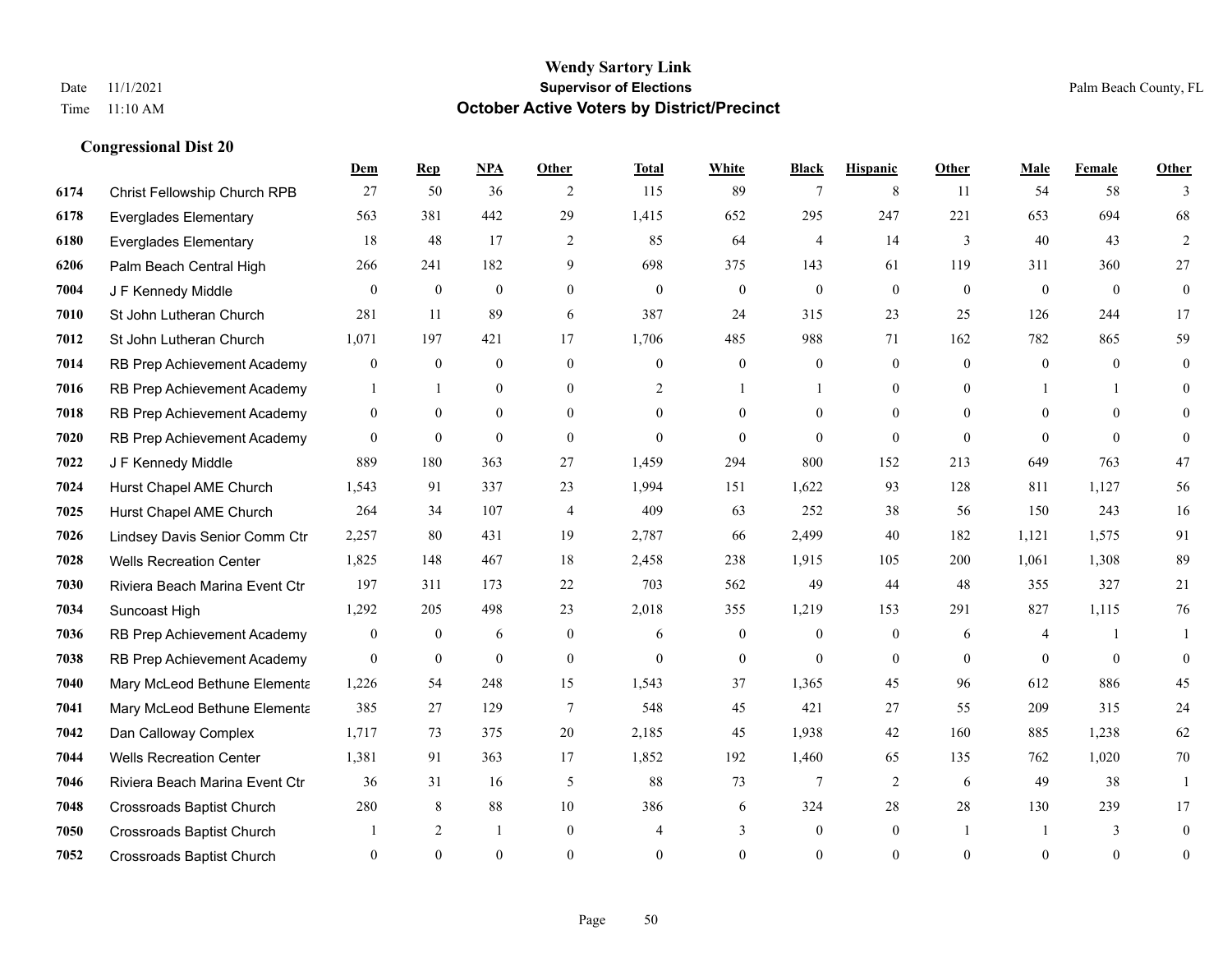#### **Wendy Sartory Link** Date 11/1/2021 **Supervisor of Elections** Palm Beach County, FL Time 11:10 AM **October Active Voters by District/Precinct**

# **Dem Rep NPA Other Total White Black Hispanic Other Male Female Other** Crossroads Baptist Church 985 68 291 13 1,357 111 1,036 73 137 580 719 58 Crossroads Baptist Church 0 0 0 0 0 0 0 0 0 0 0 0 Palm Beach Lakes High 1,426 364 604 44 2,438 809 1,100 305 224 984 1,356 98 Ephesus Junior Academy 1,168 63 231 16 1,478 105 1,214 51 108 598 833 47 Mangonia Park Town Hall 710 40 181 10 941 81 754 40 66 375 538 28 Grace Episcopal Church 1,300 158 434 34 1,926 336 1,260 129 201 825 1,015 86 Northboro Elementary 1,052 192 428 29 1,701 460 903 167 171 768 862 71 Pleasant City Community Center 937 241 481 33 1,692 783 589 174 146 817 798 77 Egret Lake Elementary 480 112 231 8 831 213 374 136 108 359 441 31 Egret Lake Elementary 200 40 87 11 338 55 199 37 47 146 184 8 Egret Lake Elementary 3 2 1 0 6 4 1 0 1 5 1 0 Bear Lakes Middle 1,313 476 815 57 2,661 1,048 921 379 313 1,152 1,390 119 Palm Beach Lakes High 117 36 76 3 232 85 68 22 57 107 111 14 Salvation Army Activity Hall 605 77 283 10 975 158 511 130 176 415 514 46 First Christian Church 756 182 322 24 1,284 415 639 105 125 490 749 45 WPB City Fire Station #5 740 395 424 28 1,587 980 270 190 147 688 848 51 Roosevelt Elementary 2,038 164 547 30 2,779 266 2,060 240 213 1,109 1,555 115 Adult Education Center 129 26 60 7 222 54 122 23 23 69 143 10 Adult Education Center 0 0 0 0 0 0 0 0 0 0 0 0 Adult Education Center 0 0 0 0 0 0 0 0 0 0 0 0 Adult Education Center 31 30 37 5 103 77 3 18 5 50 47 6 U M Church of Palm Beaches 280 109 182 10 581 209 211 106 55 248 301 32 U M Church of Palm Beaches 0 0 0 0 0 0 0 0 0 0 0 0 First Christian Church 1,211 139 341 15 1,706 197 1,239 112 158 748 900 58 First Christian Church 1,506 495 758 85 2,844 1,099 1,050 404 291 1,171 1,562 111 Westward Elementary 1,931 125 469 25 2,550 159 2,085 118 188 1,018 1,446 86 Adult Education Center 804 174 388 22 1,388 296 663 286 143 607 714 67 Haverhill Town Hall 41 38 33 2 114 48 30 27 9 46 63 5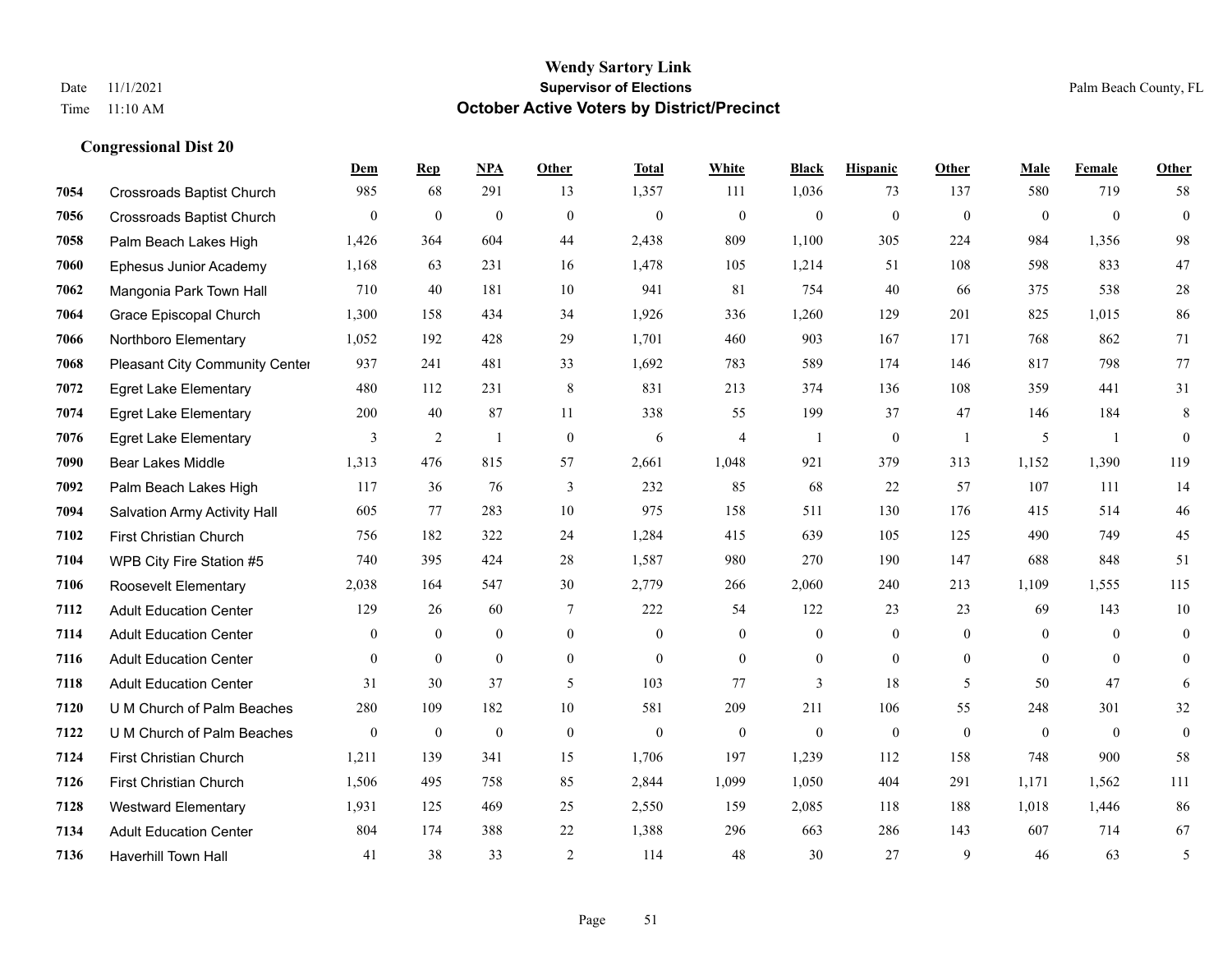|      |                                  | <u>Dem</u> | <b>Rep</b> | <b>NPA</b>   | Other    | <b>Total</b> | White    | <b>Black</b> | <b>Hispanic</b> | Other    | Male   | Female       | <b>Other</b> |
|------|----------------------------------|------------|------------|--------------|----------|--------------|----------|--------------|-----------------|----------|--------|--------------|--------------|
| 7138 | <b>Westgate Community Center</b> | 1,552      | 441        | 900          | 29       | 2,922        | 676      | 953          | 991             | 302      | 1,300  | 1,481        | 141          |
| 7140 | <b>Haverhill Town Hall</b>       | 169        | 74         | 98           | 4        | 345          | 105      | 123          | 77              | 40       | 160    | 163          | 22           |
| 7142 | Clayton Hutcheson Hall B         | 34         |            | 14           | $\theta$ | 55           | 16       | 26           | 8               |          | 25     | 30           | $\mathbf{0}$ |
| 7144 | Clayton Hutcheson Hall B         | 45         |            | 20           |          | 69           | 4        | 44           | 12              | 9        | 28     | 35           | 6            |
| 7146 | Clayton Hutcheson Hall B         | 237        | 14         | 96           |          | 350          | 26       | 222          | 78              | 24       | 127    | 208          | 15           |
| 7149 | Roosevelt Elementary             | 57         | 11         | 46           |          | 116          |          | 47           | 33              | 19       | 53     | 53           | 10           |
| 8001 | Federal Only                     |            | 0          | $\mathbf{0}$ | $\Omega$ | $\Omega$     | $\theta$ | $\theta$     | $\Omega$        | $\theta$ |        | $\mathbf{0}$ | $\mathbf{0}$ |
| 8002 | State Only                       | 129        | 99         | 113          |          | 343          | 264      | 13           | 13              | 53       | 151    | 179          | 13           |
|      | <b>Congressional Dist 20</b>     | 73,795     | 23.834     | 35,133       | 2,148    | 134,910      | 41,730   | 55,564       | 24.478          | 13,138   | 58,124 | 71,463       | 5,323        |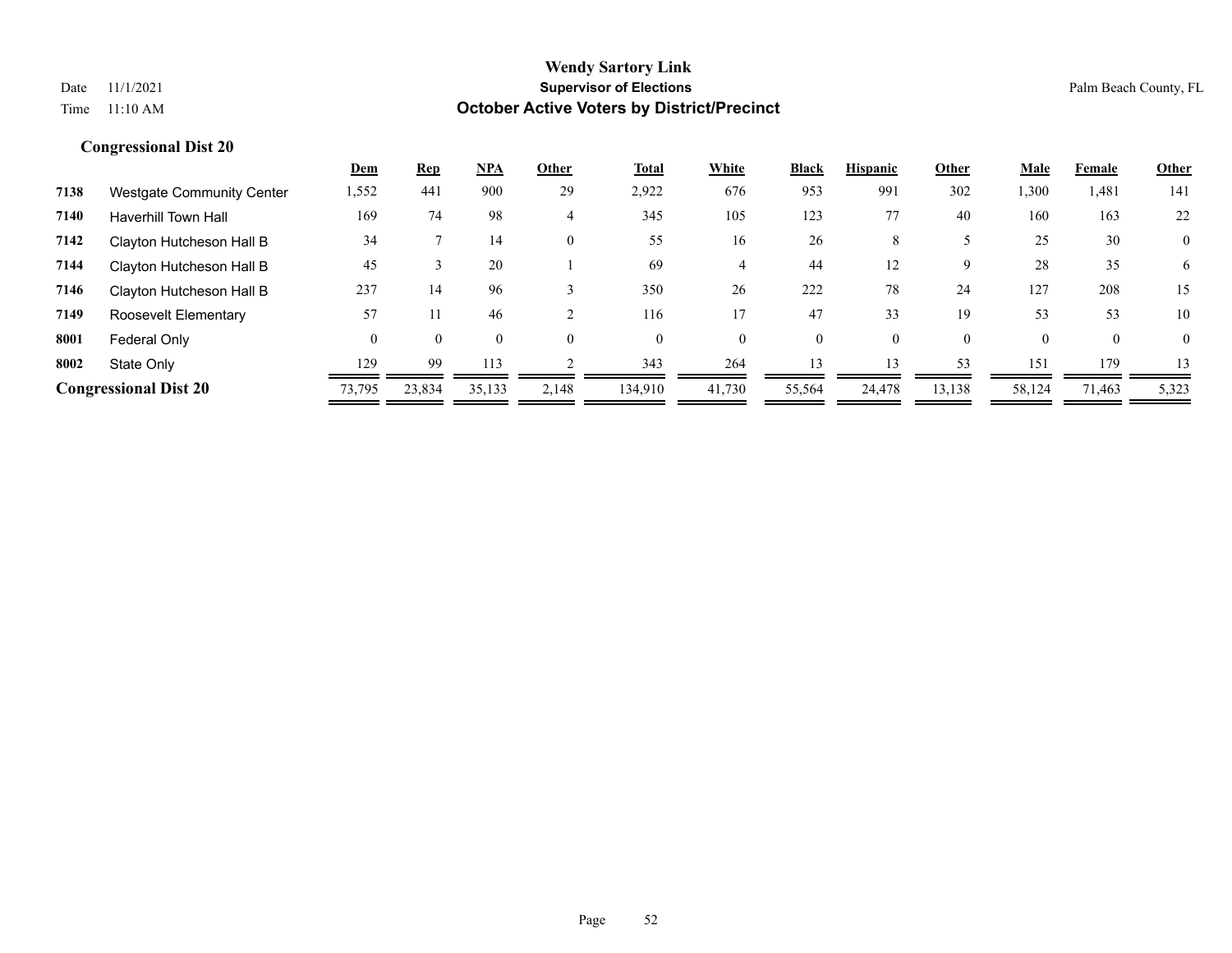|      |                                     | Dem          | <b>Rep</b>       | NPA            | <b>Other</b>   | <b>Total</b>             | <b>White</b>   | <b>Black</b>     | <b>Hispanic</b>  | <b>Other</b>   | <b>Male</b>    | <b>Female</b>  | <b>Other</b>     |
|------|-------------------------------------|--------------|------------------|----------------|----------------|--------------------------|----------------|------------------|------------------|----------------|----------------|----------------|------------------|
| 1388 | Palm Beach Shores Town Hall         | 273          | 444              | 308            | 27             | 1,052                    | 961            | 11               | 18               | 62             | 484            | 541            | 27               |
| 1389 | Palm Beach Shores Town Hall         | $\bf{0}$     | $\mathbf{0}$     | $\mathbf{0}$   | $\mathbf{0}$   | $\mathbf{0}$             | $\overline{0}$ | $\mathbf{0}$     | $\mathbf{0}$     | $\mathbf{0}$   | $\mathbf{0}$   | $\theta$       | $\mathbf{0}$     |
| 1390 | St Edwards Church                   | 450          | 1,186            | 527            | 55             | 2,218                    | 2,039          | 3                | 52               | 124            | 1,029          | 1,119          | 70               |
| 1392 | St Edwards Church                   | 351          | 616              | 411            | 47             | 1,425                    | 1,286          | 6                | 29               | 104            | 625            | 765            | 35               |
| 1394 | Morton & Barbara Mandel Cente       | 242          | 614              | 291            | 36             | 1,183                    | 1,077          | 6                | 24               | 76             | 534            | 617            | 32               |
| 2066 | <b>Howard Park Community Center</b> | 142          | 81               | 98             | 6              | 327                      | 168            | 54               | 69               | 36             | 151            | 168            | 8                |
| 2068 | <b>Conniston Middle</b>             | 431          | 251              | 321            | 15             | 1,018                    | 401            | 100              | 444              | 73             | 459            | 519            | $40\,$           |
| 2070 | <b>Belvedere Elementary</b>         | 563          | 376              | 384            | 23             | 1,346                    | 1,059          | 28               | 151              | 108            | 632            | 665            | 49               |
| 2072 | <b>Belvedere Elementary</b>         | 605          | 346              | 481            | 28             | 1,460                    | 536            | 150              | 622              | 152            | 626            | 745            | 89               |
| 2074 | <b>Belvedere Elementary</b>         | $\mathbf{0}$ | $\boldsymbol{0}$ | $\mathbf{0}$   | $\mathbf{0}$   | $\mathbf{0}$             | $\mathbf{0}$   | $\boldsymbol{0}$ | $\mathbf{0}$     | $\theta$       | $\overline{0}$ | $\mathbf{0}$   | $\mathbf{0}$     |
| 2076 | St Catherine Church                 | 145          | 121              | 122            | 7              | 395                      | 326            | 16               | 27               | 26             | 192            | 193            | $10\,$           |
| 2078 | St Catherine Church                 | 443          | 551              | 367            | 31             | 1,392                    | 1,159          | 38               | 89               | 106            | 624            | 716            | 52               |
| 2081 | <b>Everglades Elementary</b>        | 69           | 91               | 45             | $\mathbf{0}$   | 205                      | 147            | 7                | 28               | 23             | 102            | 97             | 6                |
| 2083 | Pine Jog Environmental Center       | 7            | 21               | 17             | $\mathbf{0}$   | 45                       | 30             | $\boldsymbol{0}$ | 13               | $\overline{2}$ | 21             | 23             | -1               |
| 2084 | <b>Community Christian Church</b>   | 283          | 119              | 161            | 16             | 579                      | 170            | 209              | 133              | 67             | 258            | 306            | 15               |
| 2085 | <b>Community Christian Church</b>   | 2            | -1               | $\mathbf{0}$   | $\mathbf{0}$   | 3                        | 3              | $\mathbf{0}$     | $\mathbf{0}$     | $\theta$       | -1             | $\overline{2}$ | $\mathbf{0}$     |
| 2086 | <b>Community Christian Church</b>   | 1,214        | 549              | 931            | 53             | 2,747                    | 853            | 594              | 920              | 380            | 1,195          | 1,442          | 110              |
| 2087 | <b>Community Christian Church</b>   |              | -1               | $\mathbf{0}$   | $\mathbf{0}$   | 2                        | $\overline{c}$ | $\mathbf{0}$     | $\overline{0}$   | $\mathbf{0}$   | $\overline{2}$ | $\mathbf{0}$   | $\boldsymbol{0}$ |
| 2090 | Pine Jog Environmental Center       | $\mathbf{0}$ | 2                | $\mathbf{0}$   | $\overline{0}$ | $\overline{c}$           |                | $\overline{0}$   | $\overline{0}$   |                | $\overline{0}$ |                |                  |
| 2092 | Pine Jog Environmental Center       |              | 2                | $\overline{1}$ | $\mathbf{1}$   | $\overline{\phantom{0}}$ | 5              | $\overline{0}$   | $\Omega$         | $\theta$       | 3              | 2              | $\theta$         |
| 2096 | 1st Church of the Nazarene          | 251          | 68               | 189            | 5              | 513                      | 114            | 23               | 331              | 45             | 238            | 246            | 29               |
| 2110 | <b>Berkshire Elementary</b>         | 171          | 85               | 134            | $\overline{4}$ | 394                      | 132            | 43               | 173              | 46             | 161            | 210            | 23               |
| 2112 | Palm Springs Middle                 | 7            | 6                | 7              | $\overline{0}$ | 20                       | 15             | 3                | $\boldsymbol{0}$ | 2              | 9              | 11             | $\mathbf{0}$     |
| 2115 | The Ark Church                      | 74           | 48               | 60             | 5              | 187                      | 86             | 12               | 68               | 21             | 84             | 93             | 10               |
| 2116 | The Ark Church                      | 800          | 553              | 711            | 33             | 2,097                    | 907            | 150              | 870              | 170            | 891            | 1,126          | $80\,$           |
| 2117 | The Ark Church                      |              | $\boldsymbol{0}$ |                | $\mathbf{0}$   | $\overline{2}$           | 1              | -1               | $\overline{0}$   | $\mathbf{0}$   | $\overline{1}$ |                | $\overline{0}$   |
| 2118 | Palm Springs Middle                 | $\mathbf{0}$ | $\mathbf{0}$     | $\mathbf{0}$   | $\mathbf{0}$   | $\theta$                 | $\overline{0}$ | $\boldsymbol{0}$ | $\mathbf{0}$     | $\mathbf{0}$   | $\theta$       | $\mathbf{0}$   | $\overline{0}$   |
| 2120 | Palm Springs Middle                 | 57           | 20               | 52             |                | 130                      | 31             | 13               | 57               | 29             | 51             | 68             | 11               |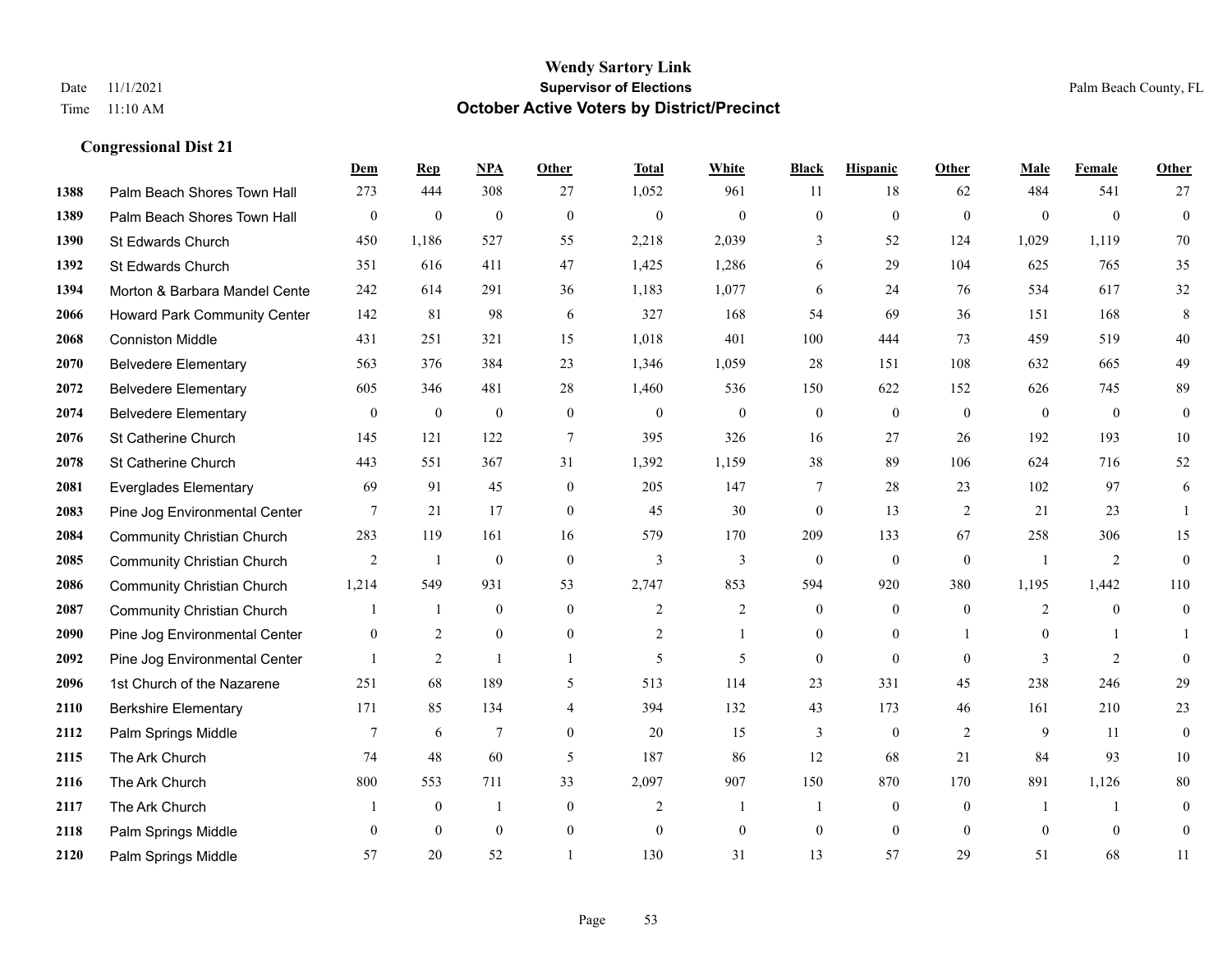|      |                                    | <b>Dem</b>     | <b>Rep</b>       | <u>NPA</u>       | <b>Other</b>     | <b>Total</b>     | <b>White</b>     | <b>Black</b>     | <b>Hispanic</b>  | <b>Other</b>   | <b>Male</b>    | <b>Female</b>  | <b>Other</b>     |
|------|------------------------------------|----------------|------------------|------------------|------------------|------------------|------------------|------------------|------------------|----------------|----------------|----------------|------------------|
| 2122 | Palm Springs Middle                |                | $\mathbf{0}$     | $\mathbf{0}$     | $\mathbf{0}$     | $\overline{1}$   | $\boldsymbol{0}$ | -1               | $\mathbf{0}$     | $\overline{0}$ |                | $\overline{0}$ | $\Omega$         |
| 2124 | Palm Springs Middle                | 5              | $\overline{3}$   | 8                | $\mathbf{0}$     | 16               | $\overline{7}$   | 3                | 5                |                | $\tau$         | 9              | $\theta$         |
| 2125 | St Marys Orthodox Church           | 343            | 353              | 247              | 9                | 952              | 509              | 41               | 339              | 63             | 425            | 490            | 37               |
| 2126 | St Marys Orthodox Church           | 274            | 255              | 230              | 9                | 768              | 436              | 31               | 237              | 64             | 359            | 388            | $21\,$           |
| 2127 | Lake Clarke Shores Town Hall       |                | $\mathbf{0}$     | $\overline{1}$   | $\overline{0}$   | 2                | $\mathbf{0}$     | $\mathbf{0}$     | 2                | $\Omega$       | 2              | $\Omega$       | $\boldsymbol{0}$ |
| 2128 | Palm Springs Middle                | 0              | $\boldsymbol{0}$ | $\boldsymbol{0}$ | $\boldsymbol{0}$ | $\boldsymbol{0}$ | $\boldsymbol{0}$ | $\boldsymbol{0}$ | $\boldsymbol{0}$ | $\overline{0}$ | $\overline{0}$ | $\mathbf{0}$   | $\mathbf{0}$     |
| 2136 | Palmwood Lodge #303                | 661            | 449              | 571              | 45               | 1,726            | 748              | 82               | 731              | 165            | 779            | 864            | 83               |
| 2138 | Palmwood Lodge #303                | 340            | 159              | 270              | 19               | 788              | 320              | 78               | 300              | 90             | 363            | 390            | 35               |
| 2140 | South Olive Community Center       | 569            | 433              | 384              | 33               | 1,419            | 1,081            | 31               | 197              | 110            | 670            | 701            | 48               |
| 2142 | Lakeside Presbyterian Church       | 292            | 361              | 189              | 23               | 865              | 750              | 3                | 56               | 56             | 401            | 437            | 27               |
| 2144 | Lakeside Presbyterian Church       | 355            | 411              | 266              | 32               | 1,064            | 879              | 20               | 81               | 84             | 485            | 545            | 34               |
| 2146 | Village Walk HOA Clubhouse         | 547            | 534              | 429              | 44               | 1,554            | 1,209            | 58               | 137              | 150            | 645            | 857            | 52               |
| 2148 | <b>Liberty Park Elementary</b>     | $\overline{0}$ | $\boldsymbol{0}$ | $\boldsymbol{0}$ | $\mathbf{0}$     | $\mathbf{0}$     | $\mathbf{0}$     | $\boldsymbol{0}$ | $\mathbf{0}$     | $\theta$       | $\mathbf{0}$   | $\mathbf{0}$   | $\boldsymbol{0}$ |
| 2150 | River Bridge Activities Center     | 1,085          | 541              | 689              | 53               | 2,368            | 1,148            | 485              | 492              | 243            | 984            | 1,301          | 83               |
| 2152 | Pine Ridge North II                | 1,114          | 502              | 809              | 55               | 2,480            | 1,015            | 386              | 817              | 262            | 991            | 1,387          | 102              |
| 2156 | Cresthaven Emory Aud               | 633            | 409              | 304              | 15               | 1,361            | 749              | 100              | 418              | 94             | 502            | 809            | 50               |
| 2160 | Cresthaven Barkley Aud             | 513            | 354              | 282              | 19               | 1,168            | 584              | 86               | 394              | 104            | 493            | 623            | 52               |
| 2162 | Cresthaven Ashley Aud              | 334            | 221              | 227              | 14               | 796              | 398              | 39               | 294              | 65             | 315            | 447            | 34               |
| 2164 | <b>Covered Bridge Clubhouse</b>    | 1,115          | 731              | 660              | 39               | 2,545            | 1,756            | 138              | 479              | 172            | 983            | 1,482          | 80               |
| 2166 | Poinciana Clubhouse                | 904            | 522              | 501              | 37               | 1,964            | 1,293            | 96               | 416              | 159            | 775            | 1,123          | 66               |
| 2168 | First Baptist Church GA            | $\overline{0}$ | $\mathbf{0}$     | $\boldsymbol{0}$ | $\mathbf{0}$     | $\theta$         | $\boldsymbol{0}$ | $\boldsymbol{0}$ | $\overline{0}$   | $\theta$       | $\overline{0}$ | $\mathbf{0}$   | $\mathbf{0}$     |
| 2170 | <b>Liberty Park Elementary</b>     | 1,137          | 552              | 668              | 56               | 2,413            | 1,052            | 457              | 643              | 261            | 959            | 1,340          | 114              |
| 2172 | First Baptist Church GA            | 17             | 3                | 10               | $\mathbf{0}$     | 30               | 14               | 3                | 9                | $\overline{4}$ | 11             | 18             | $\mathbf{1}$     |
| 2174 | First Baptist Church GA            | 457            | 190              | 272              | 12               | 931              | 405              | 191              | 209              | 126            | 414            | 476            | 41               |
| 2182 | <b>Greenacres Community Center</b> | 636            | 289              | 532              | 29               | 1.486            | 523              | 144              | 675              | 144            | 599            | 800            | 87               |
| 2184 | American Polish Club               | 1,093          | 387              | 804              | 39               | 2,323            | 692              | 346              | 1,025            | 260            | 967            | 1,219          | 137              |
| 2186 | American Polish Club               | 321            | 135              | 242              | 6                | 704              | 212              | 109              | 314              | 69             | 312            | 361            | 31               |
| 2188 | St Lukes United Methodist Chr      | 464            | 512              | 428              | 35               | 1,439            | 1,140            | 35               | 187              | 77             | 682            | 718            | 39               |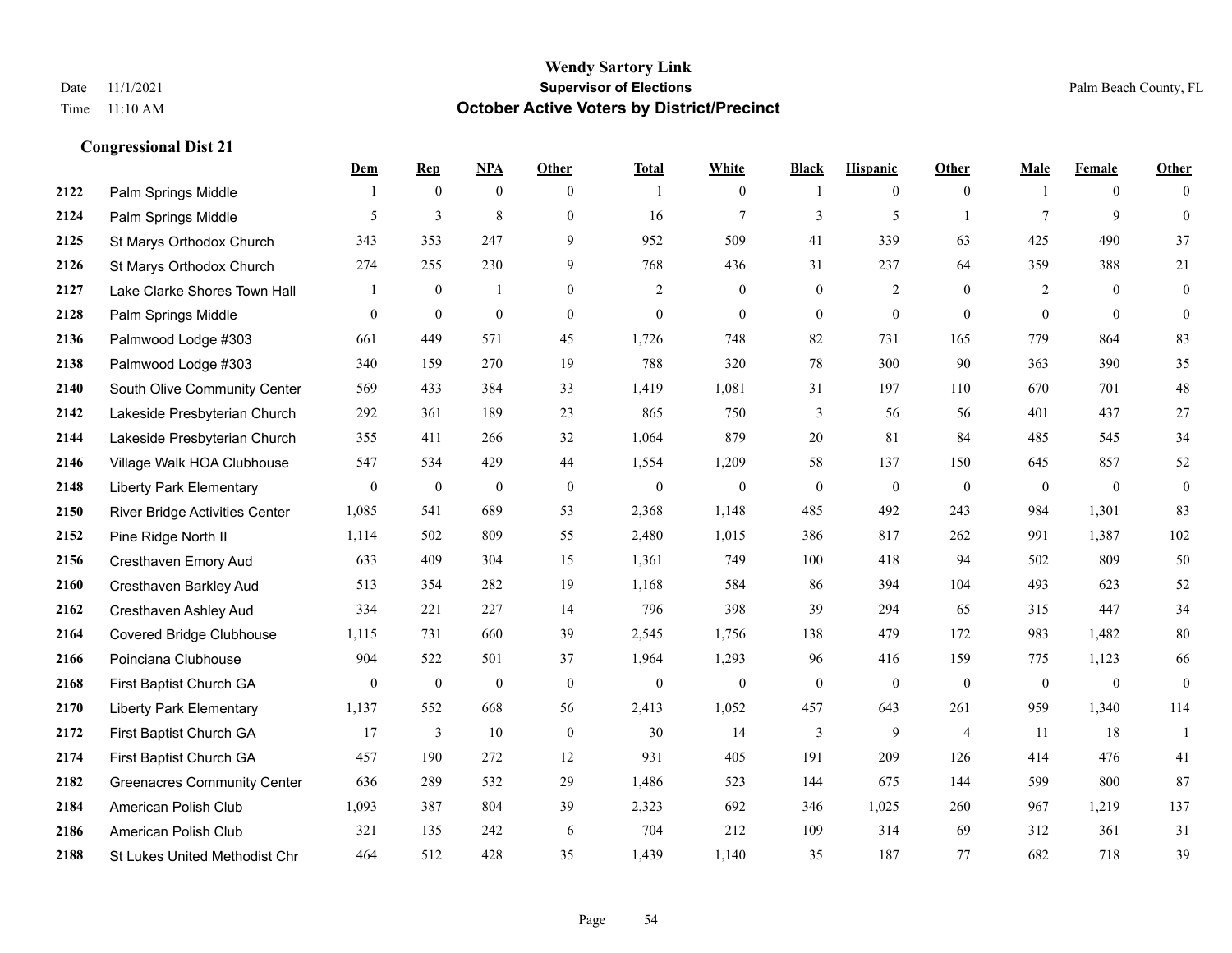|      |                                | Dem            | <b>Rep</b>       | NPA          | <b>Other</b>   | <b>Total</b>     | <b>White</b>   | <b>Black</b>     | <b>Hispanic</b>  | Other          | <b>Male</b>    | <b>Female</b>  | <b>Other</b>     |
|------|--------------------------------|----------------|------------------|--------------|----------------|------------------|----------------|------------------|------------------|----------------|----------------|----------------|------------------|
| 2190 | Lucerne Pointe Clubhouse       | 1,028          | 526              | 638          | 47             | 2,239            | 1,416          | 222              | 424              | 177            | 917            | 1,246          | 76               |
| 2192 | Fountains Of Palm Beach        | 924            | 452              | 591          | 53             | 2,020            | 1,363          | 148              | 343              | 166            | 859            | 1,096          | 65               |
| 2194 | <b>LC Swain Middle</b>         | 1,090          | 361              | 721          | 40             | 2,212            | 757            | 458              | 769              | 228            | 927            | 1,177          | 108              |
| 2196 | Pine Ridge South IV Clubhouse  | 884            | 488              | 505          | 43             | 1,920            | 1,149          | 261              | 397              | 113            | 749            | 1,098          | 73               |
| 2198 | American Finnish Club          | 14             | 9                | $\,$ 8 $\,$  | $\overline{0}$ | 31               | 17             | 3                | 1                | 10             | 12             | 16             | 3                |
| 2202 | <b>LC Swain Middle</b>         | $\mathbf{0}$   | 8                | -1           | $\mathbf{0}$   | 9                | 6              | $\overline{0}$   | 3                | $\mathbf{0}$   | $\overline{4}$ | 5              | $\mathbf{0}$     |
| 2204 | Heritage Elementary            | 543            | 218              | 481          | 30             | 1,272            | 413            | 135              | 610              | 114            | 549            | 651            | $72\,$           |
| 2206 | <b>Heritage Elementary</b>     | 457            | 193              | 331          | 16             | 997              | 320            | 214              | 336              | 127            | 433            | 514            | 50               |
| 2208 | American Finnish Club          | 6              | $7\phantom{.0}$  | $\mathbf{1}$ | -1             | 15               | 14             | $\boldsymbol{0}$ | $\overline{0}$   | $\overline{1}$ | 6              | 8              |                  |
| 2210 | American Polish Club           | 230            | 94               | 137          | 5              | 466              | 166            | 115              | 137              | 48             | 188            | 259            | 19               |
| 2212 | American Polish Club           | $\overline{0}$ | $\overline{0}$   | $\mathbf{0}$ | $\mathbf{0}$   | $\mathbf{0}$     | $\overline{0}$ | $\mathbf{0}$     | $\mathbf{0}$     | $\theta$       | $\mathbf{0}$   | $\mathbf{0}$   | $\mathbf{0}$     |
| 2214 | Indian Pines Elementary        | 1,187          | 254              | 582          | 38             | 2,061            | 464            | 919              | 444              | 234            | 927            | 1,034          | 100              |
| 2216 | Indian Pines Elementary        | 1,788          | 294              | 844          | 42             | 2,968            | 521            | 1,489            | 587              | 371            | 1,333          | 1,489          | 146              |
| 2218 | <b>Tradewinds Middle</b>       | 1,262          | 315              | 656          | 36             | 2,269            | 566            | 891              | 364              | 448            | 999            | 1,144          | 126              |
| 3002 | Palm Springs Middle            | 822            | 338              | 558          | 46             | 1,764            | 522            | 324              | 752              | 166            | 721            | 967            | 76               |
| 3004 | <b>Community Of Hope</b>       | 65             | 38               | 63           | 2              | 168              | 62             | 10               | 70               | 26             | 82             | 75             | 11               |
| 3006 | Faith Presbyterian             | 979            | 616              | 683          | 33             | 2,311            | 948            | 270              | 892              | 201            | 958            | 1,253          | 100              |
| 3008 | Palm Springs Middle            | $\mathbf{0}$   | $\boldsymbol{0}$ | $\mathbf{0}$ | $\theta$       | $\theta$         | $\overline{0}$ | $\mathbf{0}$     | $\overline{0}$   | $\mathbf{0}$   | $\theta$       | $\overline{0}$ | $\mathbf{0}$     |
| 3010 | Faith Presbyterian             | 373            | 208              | 293          | 24             | 898              | 358            | 116              | 347              | 77             | 412            | 452            | 34               |
| 3012 | <b>Emmanuel Baptist Church</b> | 632            | 577              | 414          | 20             | 1,643            | 991            | 44               | 518              | 90             | 694            | 886            | 63               |
| 3014 | Lake Clarke Shores Town Hall   | 1,006          | 1,076            | 643          | 46             | 2,771            | 2,031          | 83               | 487              | 170            | 1,262          | 1,422          | 87               |
| 3016 | <b>Community Of Hope</b>       | 45             | 37               | 53           | 2              | 137              | 36             | 9                | 76               | 16             | 51             | 76             | $10\,$           |
| 3018 | Palm Springs Middle            | 11             | 12               | 9            | 3              | 35               | 14             | $\overline{0}$   | 17               | $\overline{4}$ | 15             | 19             | $\mathbf{1}$     |
| 3020 | Palm Springs Village Hall      | 971            | 619              | 798          | 37             | 2,425            | 974            | 173              | 1,078            | 200            | 1,062          | 1,251          | 112              |
| 3022 | Oasis De Amor Baptist Church   | 508            | 224              | 398          | 17             | 1,147            | 372            | 139              | 493              | 143            | 540            | 541            | 66               |
| 3024 | Palm Springs Library           | 712            | 405              | 582          | 24             | 1,723            | 643            | 198              | 695              | 187            | 761            | 859            | 103              |
| 3026 | Palm Springs Village Hall      | $\mathbf{0}$   | $\boldsymbol{0}$ | $\mathbf{0}$ | $\mathbf{0}$   | $\boldsymbol{0}$ | $\mathbf{0}$   | $\boldsymbol{0}$ | $\boldsymbol{0}$ | $\mathbf{0}$   | $\mathbf{0}$   | $\mathbf{0}$   | $\bf{0}$         |
| 3028 | Palm Springs Village Hall      | 2              | $\mathbf{1}$     | $\mathbf{0}$ | $\theta$       | 3                | $\overline{0}$ | $\overline{0}$   | 3                | $\mathbf{0}$   |                | 2              | $\boldsymbol{0}$ |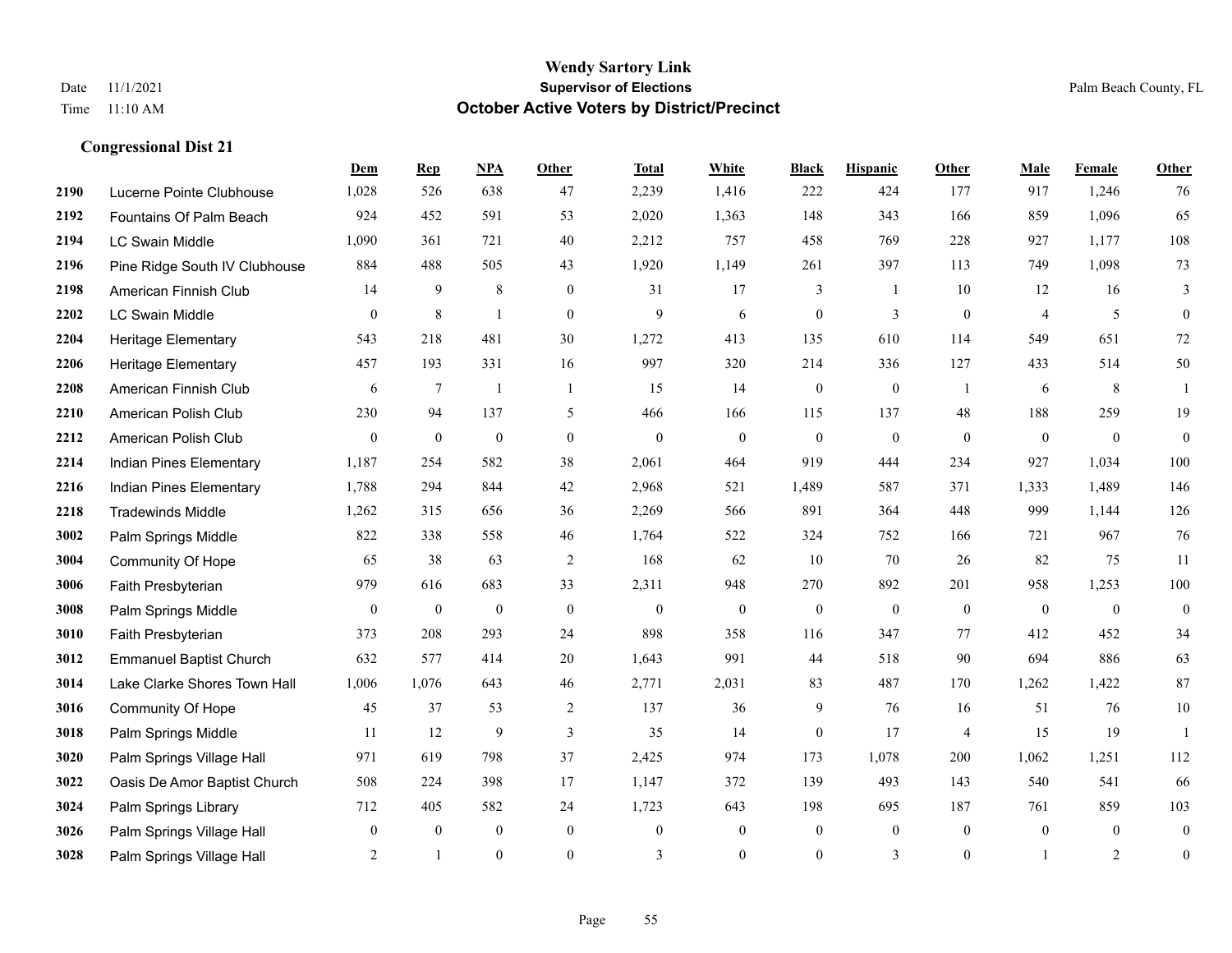#### **Wendy Sartory Link** Date 11/1/2021 **Supervisor of Elections** Palm Beach County, FL Time 11:10 AM **October Active Voters by District/Precinct**

# **Dem Rep NPA Other Total White Black Hispanic Other Male Female Other** Palm Springs Village Hall 0 0 0 0 0 0 0 0 0 0 0 0 Special Olympics of PBC 689 311 526 35 1,561 560 267 599 135 729 752 80 Sunlight Community Church 157 104 79 6 346 182 42 101 21 156 180 10 Sunlight Community Church 387 211 288 15 901 376 173 262 90 399 471 31 Sunlight Community Church 723 299 541 30 1,593 666 245 513 169 742 772 79 1st Congregational Church 693 307 408 42 1,450 1,073 70 187 120 716 680 54 1st Congregational Church 720 448 394 48 1,610 1,352 24 134 100 731 825 54 Holy Redeemer Church 220 69 191 7 487 137 102 207 41 210 262 15 Holy Redeemer Church 588 218 458 24 1,288 387 254 519 128 568 659 61 Holy Redeemer Church **7** 7 7 2 0 16 9 6 1 0 9 7 0 Our Savior Lutheran Church 401 113 241 13 768 213 214 269 72 364 366 38 Our Savior Lutheran Church 0 0 0 2 0 0 2 1 1 0 0 0 1 1 0 Our Savior Lutheran Church 253 52 157 6 468 105 168 159 36 180 268 20 Our Savior Lutheran Church 1,032 323 582 51 1,988 799 427 578 184 922 971 95 1st Congregational Church 471 224 360 31 1,086 763 94 151 78 513 530 43 Our Savior Lutheran Church 367 134 272 20 793 548 73 93 79 388 373 32 St Andrews Episcopal 547 289 393 44 1,273 1,025 52 111 85 616 615 42 Mid County Senior Center 718 266 566 36 1,586 515 371 499 201 726 784 76 Holy Redeemer Church 0 0 0 0 0 0 0 0 0 0 0 0 Holy Redeemer Church 138 24 88 8 258 70 101 51 36 100 146 12 Coastal Chapel 470 351 334 27 1,182 736 101 254 91 554 586 42 Lantana Recreation Center 14 8 7 2 31 31 0 0 0 10 21 0 Our Savior Lutheran Church 48 39 48 1 136 94 15 19 8 74 57 5 Lakeside UM Church 645 387 434 37 1,503 936 166 270 131 665 796 42 American Finnish Club 839 221 571 40 1,671 398 517 566 190 726 845 100 Atlantis City Hall 489 885 444 44 1,862 1,608 39 91 124 856 962 44 Lakes of Sherbrooke 700 641 582 54 1,977 1,338 191 284 164 859 1,042 76 Woodlands Middle 792 609 688 48 2,137 1,461 138 355 183 993 1,070 74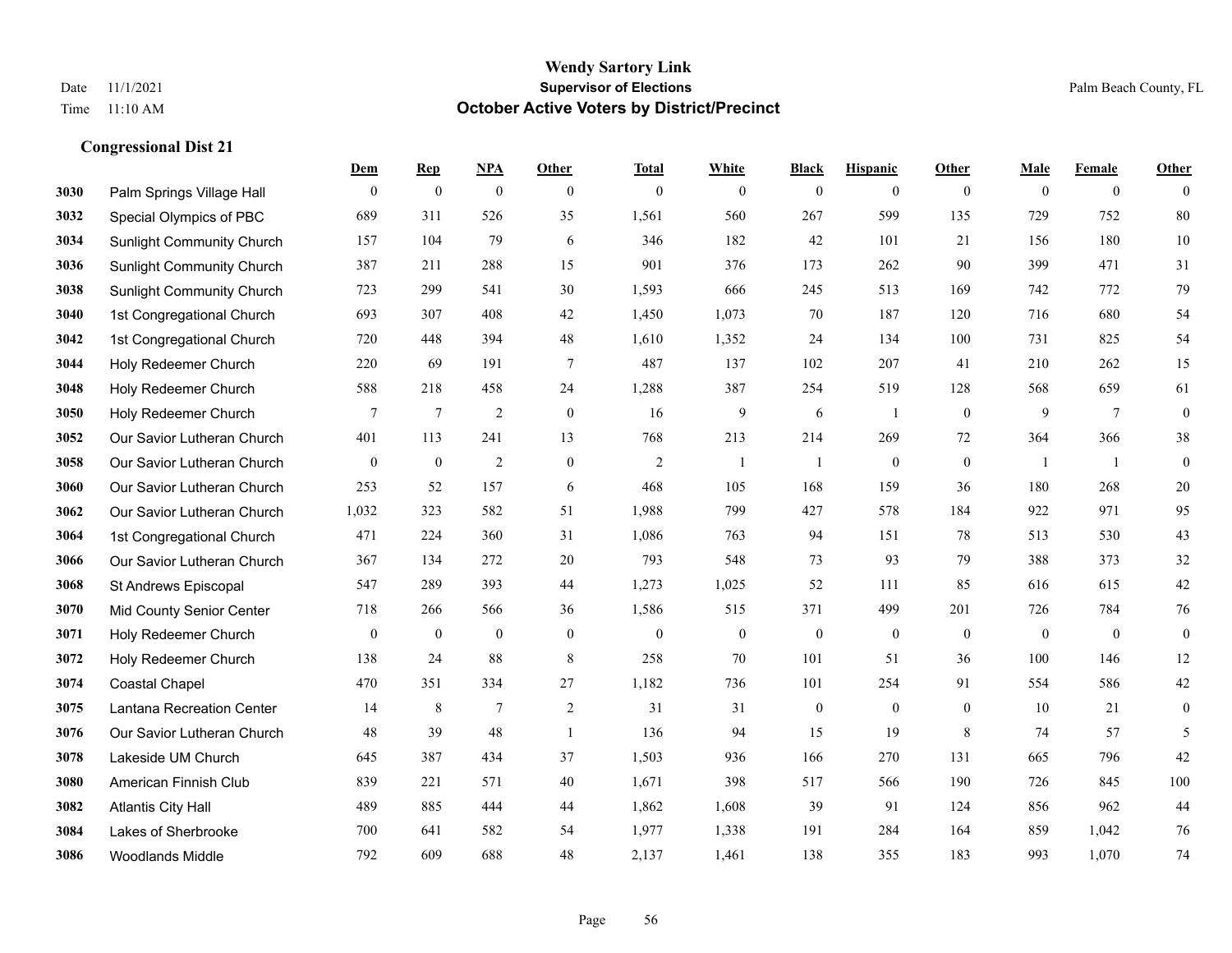|      |                                  | Dem   | <b>Rep</b> | NPA | <b>Other</b> | <b>Total</b> | <b>White</b> | <b>Black</b> | <b>Hispanic</b> | <b>Other</b> | <b>Male</b> | Female | <b>Other</b> |
|------|----------------------------------|-------|------------|-----|--------------|--------------|--------------|--------------|-----------------|--------------|-------------|--------|--------------|
| 3088 | <b>Tradewinds Middle</b>         | 181   | 53         | 123 | 8            | 365          | 98           | 128          | 79              | 60           | 165         | 190    | 10           |
| 3090 | <b>Woodlands Middle</b>          | 1,446 | 818        | 645 | 54           | 2,963        | 2,388        | 180          | 117             | 278          | 1,350       | 1,527  | 86           |
| 3092 | Lacuna HOA Clubhouse             | 1,209 | 756        | 757 | 65           | 2,787        | 1,938        | 275          | 310             | 264          | 1,276       | 1,423  | $88\,$       |
| 3094 | <b>Coral Reef Elementary</b>     | 323   | 243        | 270 | 27           | 863          | 511          | 73           | 194             | 85           | 403         | 433    | $27\,$       |
| 3096 | <b>Coral Reef Elementary</b>     | 823   | 586        | 642 | 57           | 2,108        | 1,352        | 257          | 269             | 230          | 972         | 1,056  | $80\,$       |
| 3098 | <b>Manatee Elementary</b>        | 685   | 585        | 534 | 45           | 1,849        | 1,255        | 178          | 224             | 192          | 845         | 943    | 61           |
| 3100 | Journeys End                     | 431   | 339        | 365 | 21           | 1,156        | 773          | 95           | 137             | 151          | 547         | 579    | 30           |
| 3102 | Diamond View Elementary          | 1,206 | 444        | 798 | 51           | 2,499        | 1,034        | 637          | 528             | 300          | 1,099       | 1,291  | 109          |
| 3104 | American German Club             | 412   | 351        | 373 | 32           | 1,168        | 811          | 90           | 138             | 129          | 540         | 584    | 44           |
| 3106 | American German Club             | 302   | 108        | 205 | 17           | 632          | 224          | 177          | 98              | 133          | 278         | 325    | $29\,$       |
| 3108 | Santaluces High                  | 1,249 | 538        | 888 | 62           | 2,737        | 1,107        | 700          | 540             | 390          | 1,218       | 1,430  | 89           |
| 3110 | Lantana Road Branch Library      | 824   | 336        | 484 | 44           | 1,688        | 795          | 452          | 285             | 156          | 732         | 879    | 77           |
| 3112 | <b>Starlight Cove Elementary</b> | 841   | 299        | 615 | 38           | 1,793        | 703          | 310          | 635             | 145          | 775         | 928    | $90\,$       |
| 3114 | Santaluces High                  | 379   | 250        | 296 | 11           | 936          | 547          | 122          | 184             | 83           | 455         | 451    | $30\,$       |
| 3116 | Advent Lantana                   | 1,063 | 518        | 735 | 53           | 2,369        | 1,461        | 364          | 360             | 184          | 981         | 1,306  | $82\,$       |
| 3118 | Advent Lantana                   | 204   | 226        | 175 | 16           | 621          | 507          | 22           | 48              | 44           | 304         | 304    | 13           |
| 3120 | Valencia Shores Social Club      | 1,223 | 588        | 577 | 47           | 2,435        | 2,150        | 68           | 81              | 136          | 1,116       | 1,264  | 55           |
| 3122 | Boynton Beach Community Chur     | 908   | 407        | 342 | 33           | 1,690        | 1,514        | 35           | 52              | 89           | 695         | 957    | $38\,$       |
| 3124 | West Boynton Park and Rec        | 786   | 584        | 650 | 43           | 2,063        | 1,306        | 222          | 287             | 248          | 932         | 1,057  | $74\,$       |
| 3126 | Temple Shaarei Shalom            | 634   | 501        | 464 | 27           | 1,626        | 1,117        | 153          | 197             | 159          | 753         | 825    | $48\,$       |
| 3128 | West Boynton Park and Rec        | 946   | 607        | 727 | 45           | 2,325        | 1,448        | 284          | 335             | 258          | 1,063       | 1,180  | 82           |
| 3130 | Winston Trails Swim Center       | 1,107 | 915        | 861 | 63           | 2,946        | 2,087        | 205          | 374             | 280          | 1,376       | 1,457  | 113          |
| 3132 | Park Vista High                  | 847   | 645        | 695 | 49           | 2,236        | 1,415        | 226          | 357             | 238          | 1,009       | 1,147  | 80           |
| 3133 | Christa McAuliffe Middle         | 174   | 122        | 136 | 9            | 441          | 268          | 46           | 62              | 65           | 213         | 216    | 12           |
| 3134 | <b>Hidden Oaks Elementary</b>    | 1,073 | 317        | 591 | 33           | 2,014        | 577          | 792          | 368             | 277          | 858         | 1,070  | 86           |
| 3136 | <b>Freedom Shores Elementary</b> | 877   | 408        | 591 | 31           | 1,907        | 833          | 542          | 276             | 256          | 841         | 990    | $76\,$       |
| 3138 | <b>Citrus Cove Elementary</b>    | 859   | 500        | 566 | 34           | 1,959        | 1,138        | 318          | 289             | 214          | 861         | 1,016  | $82\,$       |
| 3140 | Boynton Lakes North Clubhouse    | 419   | 191        | 280 | 14           | 904          | 426          | 222          | 127             | 129          | 404         | 468    | 32           |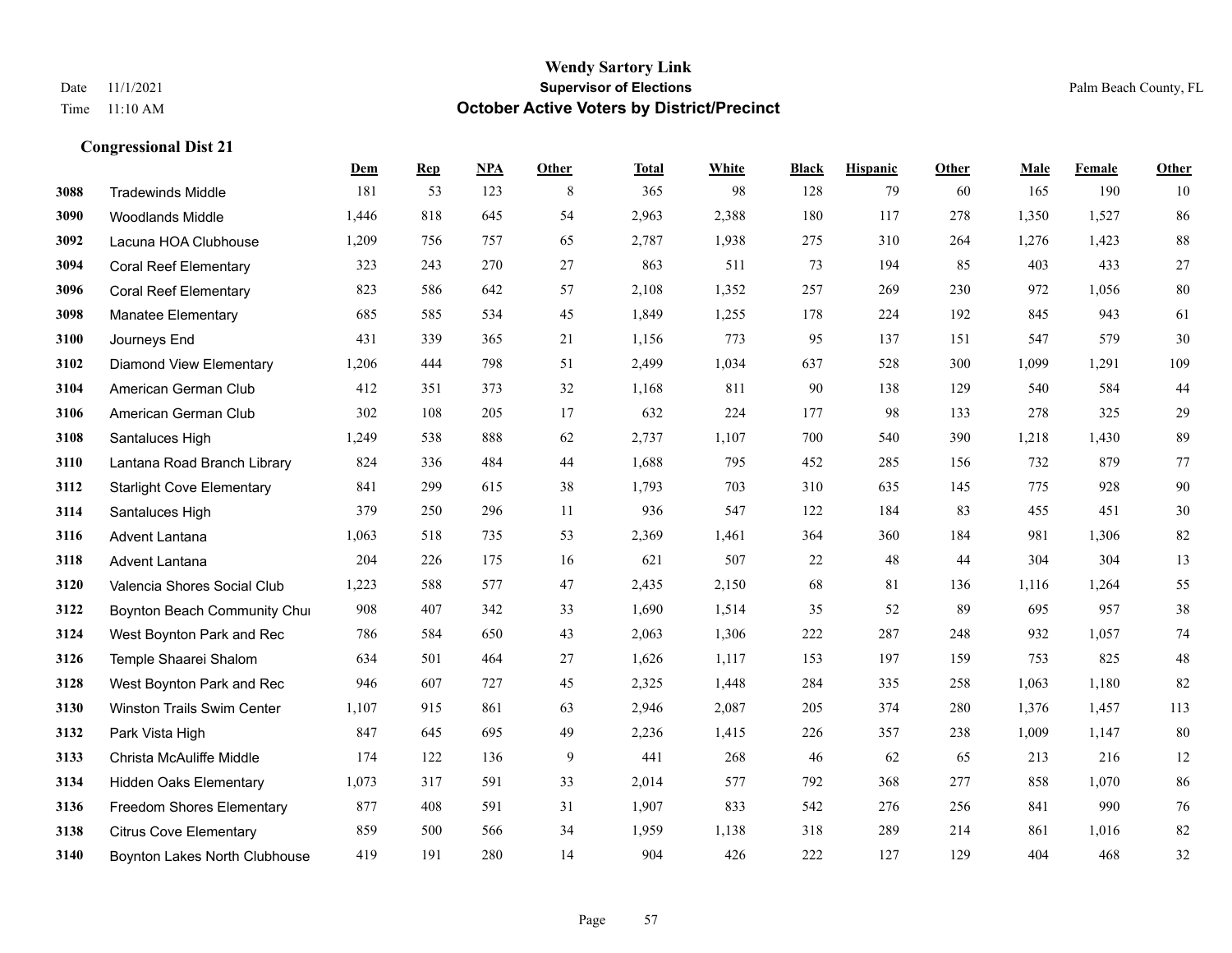|      |                                  | Dem            | <b>Rep</b>   | NPA          | <b>Other</b>   | <b>Total</b>     | <b>White</b>     | <b>Black</b>     | <b>Hispanic</b> | <b>Other</b>   | <b>Male</b>    | Female       | <b>Other</b>     |
|------|----------------------------------|----------------|--------------|--------------|----------------|------------------|------------------|------------------|-----------------|----------------|----------------|--------------|------------------|
| 3142 | Boynton Lakes North Clubhouse    | 378            | 162          | 224          | 18             | 782              | 438              | 137              | 137             | 70             | 312            | 440          | 30               |
| 3144 | <b>Freedom Shores Elementary</b> | 10             | 8            | 10           | $\mathbf{0}$   | 28               | 22               | $\mathbf{0}$     | $\overline{3}$  | 3              | 11             | 14           | 3                |
| 3146 | Freedom Shores Elementary        | 340            | 130          | 172          | 18             | 660              | 445              | 79               | 73              | 63             | 263            | 376          | 21               |
| 3148 | Imagine Schools - Chancellor     | 61             | 55           | 54           | 5              | 175              | 118              | 12               | 27              | 18             | 88             | 82           | 5                |
| 3150 | Christa McAuliffe Middle         | 555            | 259          | 239          | 22             | 1,075            | 976              | 20               | 31              | 48             | 442            | 601          | 32               |
| 3152 | Park Vista High                  | 658            | 406          | 390          | 33             | 1,487            | 1,277            | 54               | 63              | 93             | 651            | 787          | 49               |
| 3154 | Ponte Vecchio Clubhouse          | 804            | 315          | 278          | 23             | 1,420            | 1,267            | 20               | 41              | 92             | 642            | 739          | 39               |
| 3156 | Aberdeen East Clubhouse          | 1,006          | 488          | 545          | 41             | 2,080            | 1,573            | 139              | 186             | 182            | 862            | 1,157        | 61               |
| 3158 | <b>Crystal Lakes Elementary</b>  | 992            | 763          | 796          | 59             | 2,610            | 1,827            | 194              | 294             | 295            | 1,178          | 1,320        | 112              |
| 3160 | Christa McAuliffe Middle         | 435            | 326          | 327          | 20             | 1,108            | 752              | 135              | 118             | 103            | 497            | 568          | 43               |
| 3162 | Hidden Oaks Elementary           | 544            | 257          | 299          | 17             | 1,117            | 667              | 207              | 126             | 117            | 501            | 582          | 34               |
| 3164 | <b>Citrus Cove Elementary</b>    | 874            | 543          | 639          | 50             | 2,106            | 1,316            | 313              | 244             | 233            | 941            | 1,093        | 72               |
| 3166 | Jamaica Bay Clubhouse            | 351            | 363          | 261          | 25             | 1,000            | 886              | 20               | 37              | 57             | 438            | 528          | 34               |
| 3168 | Boynton Beach Fire Station #3    | 908            | 459          | 668          | 32             | 2,067            | 1,173            | 371              | 298             | 225            | 875            | 1,122        | $70\,$           |
| 3170 | Boynton Beach High               | 1,117          | 611          | 880          | 72             | 2,680            | 1,576            | 312              | 538             | 254            | 1,174          | 1,402        | 104              |
| 3172 | Boynton Beach High               | 476            | 144          | 301          | 32             | 953              | 441              | 263              | 144             | 105            | 389            | 516          | 48               |
| 3174 | Boynton Beach Fire Station #3    | 251            | 174          | 174          | 15             | 614              | 420              | 54               | 83              | 57             | 279            | 318          | 17               |
| 3176 | Boynton Beach High               | 215            | 121          | 148          | 8              | 492              | 260              | 90               | 81              | 61             | 213            | 257          | $22\,$           |
| 3180 | Imagine Schools - Chancellor     | $\overline{0}$ | $\mathbf{0}$ | $\mathbf{0}$ | $\overline{0}$ | $\boldsymbol{0}$ | $\boldsymbol{0}$ | $\boldsymbol{0}$ | $\overline{0}$  | $\overline{0}$ | $\overline{0}$ | $\mathbf{0}$ | $\boldsymbol{0}$ |
| 3182 | Imagine Schools - Chancellor     | 99             | 51           | 79           | $\overline{4}$ | 233              | 117              | 46               | 38              | 32             | 111            | 111          | 11               |
| 3185 | Christ Fellowship Church BB      | 298            | 206          | 205          | 27             | 736              | 472              | 84               | 104             | 76             | 346            | 369          | 21               |
| 3186 | Christ Fellowship Church BB      | 190            | 120          | 138          | 12             | 460              | 329              | 41               | 59              | 31             | 205            | 234          | $21\,$           |
| 3187 | Christ Fellowship Church BB      | 684            | 400          | 587          | 58             | 1,729            | 984              | 267              | 291             | 187            | 806            | 869          | 54               |
| 3188 | Christ Fellowship Church BB      | 411            | 303          | 352          | 21             | 1,087            | 673              | 222              | 120             | 72             | 532            | 521          | 34               |
| 3190 | Imagine Schools - Chancellor     | 300            | 159          | 220          | 22             | 701              | 397              | 140              | 99              | 65             | 361            | 325          | 15               |
| 3192 | Leisureville #1 Clubhouse        | 553            | 401          | 376          | 44             | 1,374            | 1,036            | 116              | 129             | 93             | 551            | 775          | $48\,$           |
| 3194 | Boynton Beach Fire Station #2    | 748            | 171          | 378          | 19             | 1,316            | 468              | 540              | 168             | 140            | 582            | 682          | 52               |
| 3196 | Leisureville #3 Clubhouse        | 622            | 552          | 422          | 50             | 1,646            | 1,368            | 85               | 103             | 90             | 705            | 888          | 53               |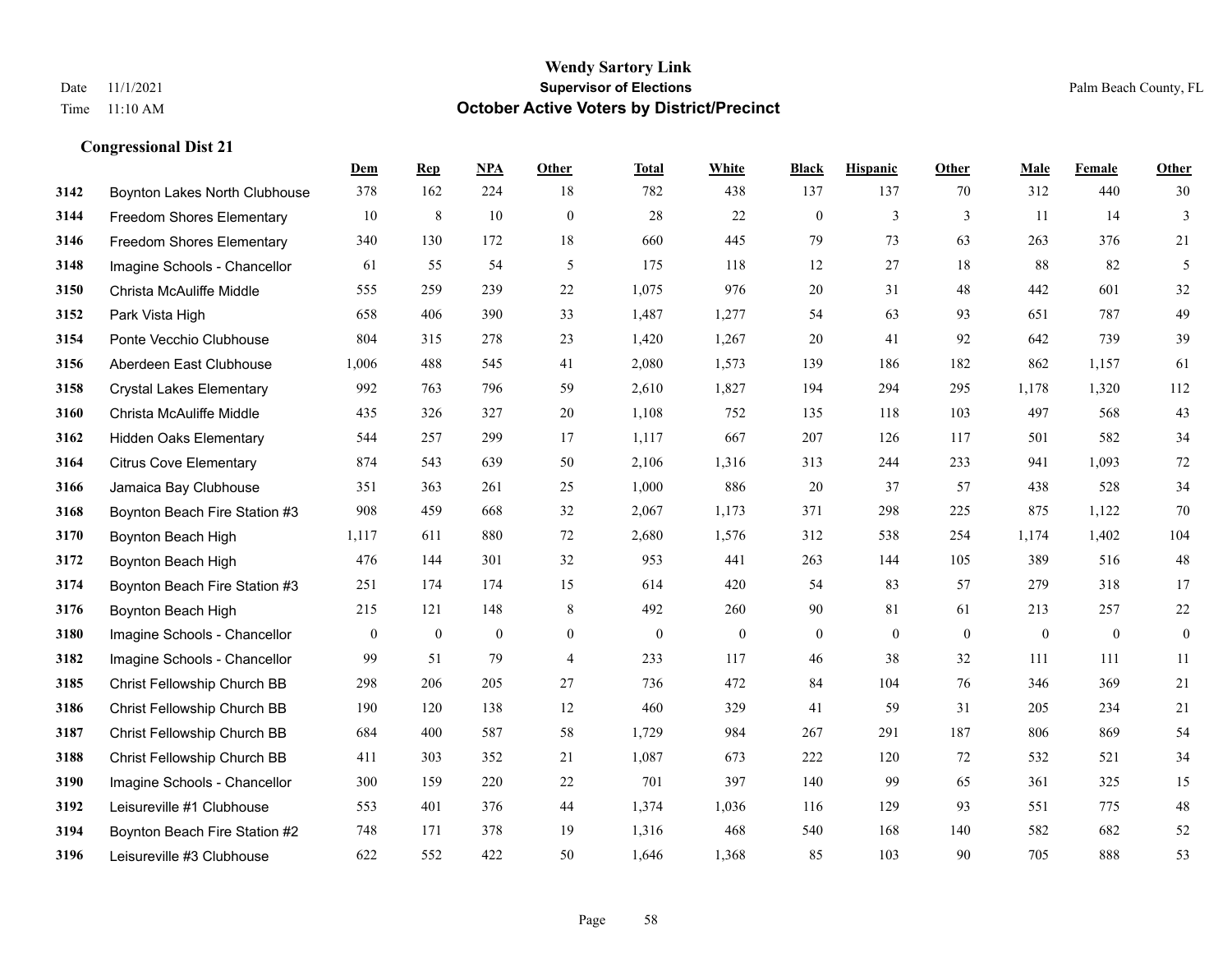#### **Wendy Sartory Link** Date 11/1/2021 **Supervisor of Elections** Palm Beach County, FL Time 11:10 AM **October Active Voters by District/Precinct**

# **Dem Rep NPA Other Total White Black Hispanic Other Male Female Other** BB Leisureville Clubhouse 496 524 306 37 1,363 1,122 65 115 61 552 773 38 Golfview Harbour Clubhouse 612 399 397 26 1,434 968 205 115 146 644 742 48 Golfview Harbour Clubhouse 66 67 51 7 191 139 30 11 11 95 90 6 Lantana Recreation Center 460 509 369 47 1,385 1,158 30 102 95 664 682 39 South Palm Beach Town Hall 404 505 376 35 1,320 1,126 21 79 94 574 699 47 Manalapan Town Hall 76 201 90 11 378 345 6 5 22 191 177 10 Hypoluxo Town Hall 515 601 501 64 1,681 1,405 38 109 129 773 859 49 Bent Tree Villas East 805 730 598 51 2,184 1,585 215 216 168 961 1,174 49 Greentree Villas 641 565 458 32 1,696 1,387 73 121 115 677 972 47 New Church 401 494 323 24 1,242 1,011 61 87 83 534 679 29 Christ Fellowship Church BB 532 292 299 24 1,147 693 187 162 105 531 585 31 Quail Ridge Business Center 123 362 124 11 620 597 1 2 20 283 327 10 Christ Fellowship Church BB 33 28 36 4 101 79 4 10 8 37 62 2 Congress Middle 815 234 400 44 1,493 542 646 157 148 624 813 56 Harvey E Oyer Jr Park 489 611 484 55 1,639 1,291 90 131 127 774 819 46 Sterling Village Aud 494 548 464 46 1,552 1,354 35 64 99 718 782 52 Ocean Ridge Town Hall  $401$   $743$   $420$   $44$   $1,608$   $1,470$   $4$   $50$   $84$   $769$   $797$   $42$  Village of Golf Admin Bldg 36 186 48 4 274 268 0 1 5 129 143 2 Crosspointe Elementary 369 254 290 23 936 671 112 66 87 400 516 20 Forest Park Elementary 284 444 272 25 1,025 922 9 50 44 434 559 32 Briny Breezes Community Cente 89 142 90 3 324 299 0 9 16 134 181 9 Briny Breezes Community Center 0 0 0 0 0 0 0 0 0 0 0 0 Briny Breezes Community Center 0 0 0 0 0 0 0 0 0 0 0 0 Briny Breezes Community Cente 49 31 37 1 118 104 1 8 5 61 54 3 Delray Dunes 91 340 100 5 536 497 1 5 33 243 281 12 Banyan Creek Elementary 122 154 86 7 369 294 16 30 29 189 171 9 Hunter's Run Courtside Cafe 1,076 365 529 37 2,007 1,842 40 48 77 836 1,130 41 Crosspointe Elementary 116 78 84 3 281 169 57 22 33 137 138 6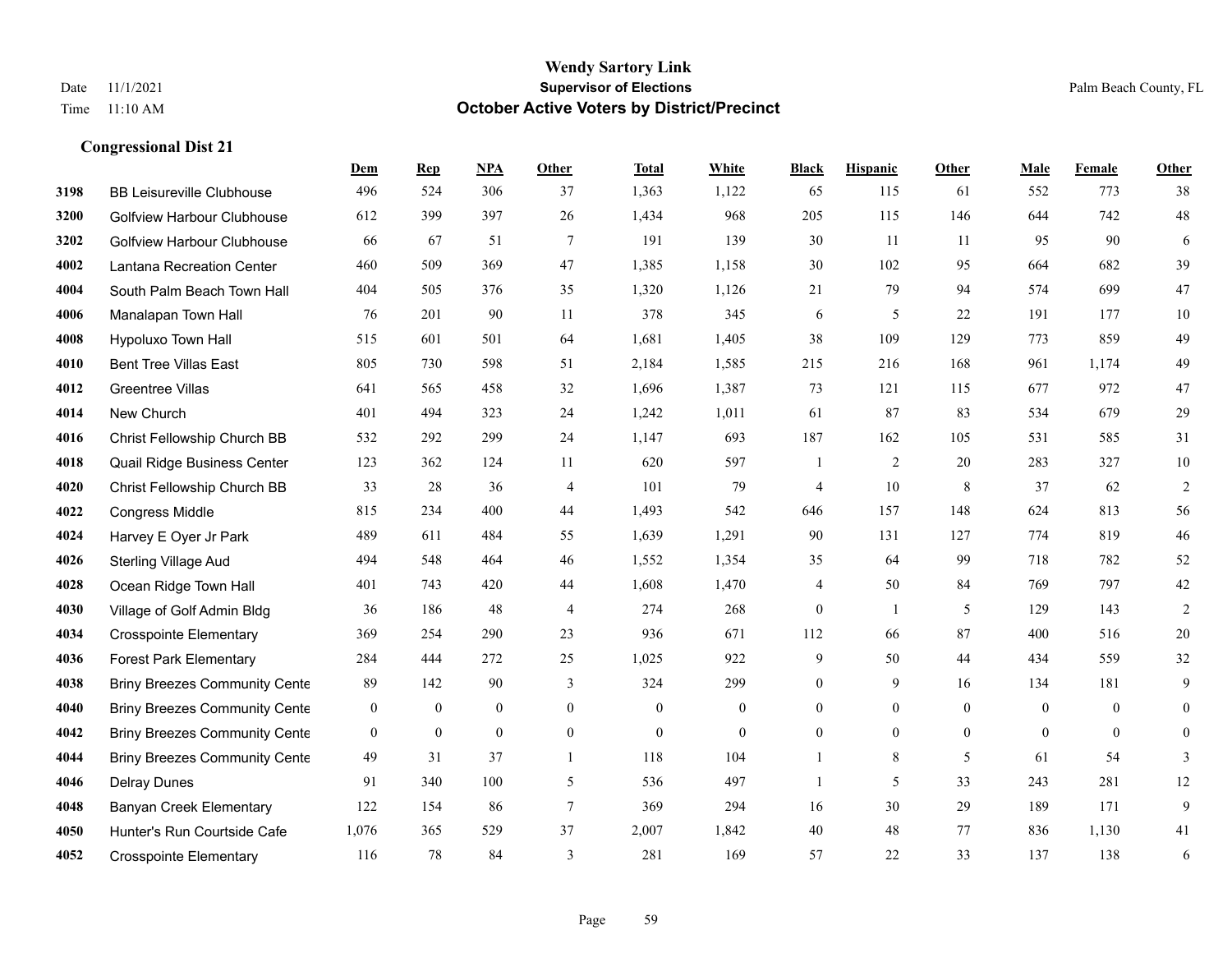|      |                                   | Dem            | <b>Rep</b>       | NPA              | Other          | <b>Total</b>     | White            | <b>Black</b>     | <b>Hispanic</b>  | Other        | Male         | Female         | Other            |
|------|-----------------------------------|----------------|------------------|------------------|----------------|------------------|------------------|------------------|------------------|--------------|--------------|----------------|------------------|
| 4053 | <b>Crosspointe Elementary</b>     | 210            | 84               | 149              | 17             | 460              | 175              | 109              | 101              | 75           | 202          | 238            | 20               |
| 4054 | Lakeview Baptist Church           | 532            | 645              | 438              | 38             | 1,653            | 1,366            | 78               | 102              | 107          | 764          | 836            | 53               |
| 4056 | Lakeview Baptist Church           | $\theta$       | $\mathbf{0}$     | $\overline{0}$   | $\mathbf{0}$   | $\overline{0}$   | $\overline{0}$   | $\mathbf{0}$     | $\mathbf{0}$     | $\theta$     | $\theta$     | $\theta$       | $\mathbf{0}$     |
| 4058 | Plumosa SOA Elementary            | 53             | 58               | 40               | $\tau$         | 158              | 140              | 4                | 8                | 6            | 77           | 78             | 3                |
| 4060 | Lakeview Baptist Church           | 2              | 6                | 3                | $\mathbf{0}$   | 11               | 4                | $\mathbf{0}$     | $\mathbf{1}$     | 6            | 5            | 6              | $\theta$         |
| 4062 | Lakeview Baptist Church           | 41             | 73               | 36               | 5              | 155              | 129              | 7                | 8                | 11           | 75           | 78             | 2                |
| 4064 | Seacrest Presbyterian             | 47             | 43               | 43               | $\overline{2}$ | 135              | 119              |                  | 9                | 6            | 72           | 62             |                  |
| 4066 | Seacrest Presbyterian             | $\theta$       | $\mathbf{0}$     | $\overline{0}$   | $\Omega$       | $\overline{0}$   | 0                | $\mathbf{0}$     | $\mathbf{0}$     | $\theta$     | $\theta$     | $\theta$       | $\mathbf{0}$     |
| 4068 | Seacrest Presbyterian             | $\theta$       | $\mathbf{0}$     | $\overline{0}$   | $\Omega$       | $\theta$         | $\overline{0}$   | $\theta$         | $\mathbf{0}$     | $\Omega$     | $\theta$     | $\Omega$       | $\theta$         |
| 4070 | Seacrest Presbyterian             | $\theta$       | $\theta$         | $\theta$         | $\theta$       | $\Omega$         | $\theta$         | $\mathbf{0}$     | $\theta$         | $\theta$     | $\Omega$     | $\theta$       | $\theta$         |
| 4072 | <b>Gulf Stream Town Hall</b>      | 184            | 451              | 210              | 22             | 867              | 804              | 4                | 22               | 37           | 422          | 427            | 18               |
| 4074 | Plumosa SOA Elementary            | 435            | 424              | 352              | 25             | 1,236            | 1,064            | 17               | 73               | 82           | 585          | 616            | 35               |
| 4076 | <b>Country Manors Clubhouse</b>   | 447            | 381              | 394              | 23             | 1,245            | 883              | 96               | 135              | 131          | 550          | 661            | 34               |
| 4078 | <b>Banyan Creek Elementary</b>    | 3              | 6                | 1                | $\theta$       | 10               | 9                | $\mathbf{0}$     | $\mathbf{0}$     | $\mathbf{1}$ | 6            | 3              | $\mathbf{1}$     |
| 4080 | <b>Banyan Creek Elementary</b>    | $\overline{0}$ | $\boldsymbol{0}$ | $\overline{0}$   | $\mathbf{0}$   | $\overline{0}$   | $\overline{0}$   | $\overline{0}$   | $\mathbf{0}$     | $\theta$     | $\mathbf{0}$ | $\mathbf{0}$   | $\theta$         |
| 4082 | Banyan Creek Elementary           | $\theta$       | 3                | $\overline{0}$   | $\theta$       | 3                | 3                | $\theta$         | $\mathbf{0}$     | $\theta$     | 2            | $\overline{1}$ | $\theta$         |
| 4084 | <b>Banyan Creek Elementary</b>    | 42             | 24               | 24               | 2              | 92               | 68               | 6                | 9                | 9            | 42           | 46             |                  |
| 4086 | <b>Banyan Creek Elementary</b>    | 547            | 388              | 387              | 29             | 1,351            | 925              | 187              | 104              | 135          | 631          | 671            | 49               |
| 4088 | West Park Baptist Church          | 845            | 455              | 485              | 48             | 1,833            | 1,557            | 61               | 95               | 120          | 743          | 1,042          | 48               |
| 4090 | Pines of Delray North             | 271            | 169              | 160              | 14             | 614              | 495              | 38               | 43               | 38           | 242          | 345            | 27               |
| 4092 | West Park Baptist Church          | $\bf{0}$       | $\boldsymbol{0}$ | $\boldsymbol{0}$ | $\theta$       | $\boldsymbol{0}$ | $\boldsymbol{0}$ | $\boldsymbol{0}$ | $\boldsymbol{0}$ | $\theta$     | $\theta$     | $\theta$       | $\boldsymbol{0}$ |
| 4094 | S D Spady Elementary              | 664            | 700              | 546              | 56             | 1,966            | 1,707            | 31               | 97               | 131          | 935          | 960            | 71               |
| 4096 | Carver Middle                     | 567            | 46               | 162              | 11             | 786              | 103              | 582              | 33               | 68           | 366          | 370            | 50               |
| 4098 | <b>Bethel Evangelical Baptist</b> | 997            | 740              | 661              | 69             | 2,467            | 1,895            | 184              | 213              | 175          | 1,043        | 1,351          | 73               |
| 4100 | Carver Middle                     | 116            | 148              | 99               | 8              | 371              | 294              | 31               | 20               | 26           | 183          | 174            | 14               |
| 4102 | Veterans Park Recreation Ctr      | 423            | 499              | 404              | 34             | 1,360            | 1,238            | 13               | 25               | 84           | 631          | 692            | 37               |
| 4104 | <b>Emmanuel Catholic Church</b>   | 740            | 661              | 625              | 64             | 2,090            | 1,690            | 83               | 152              | 165          | 907          | 1,116          | 67               |
| 4106 | Delray Beach Golf Club            | 405            | 413              | 349              | 33             | 1,200            | 921              | 54               | 112              | 113          | 554          | 607            | 39               |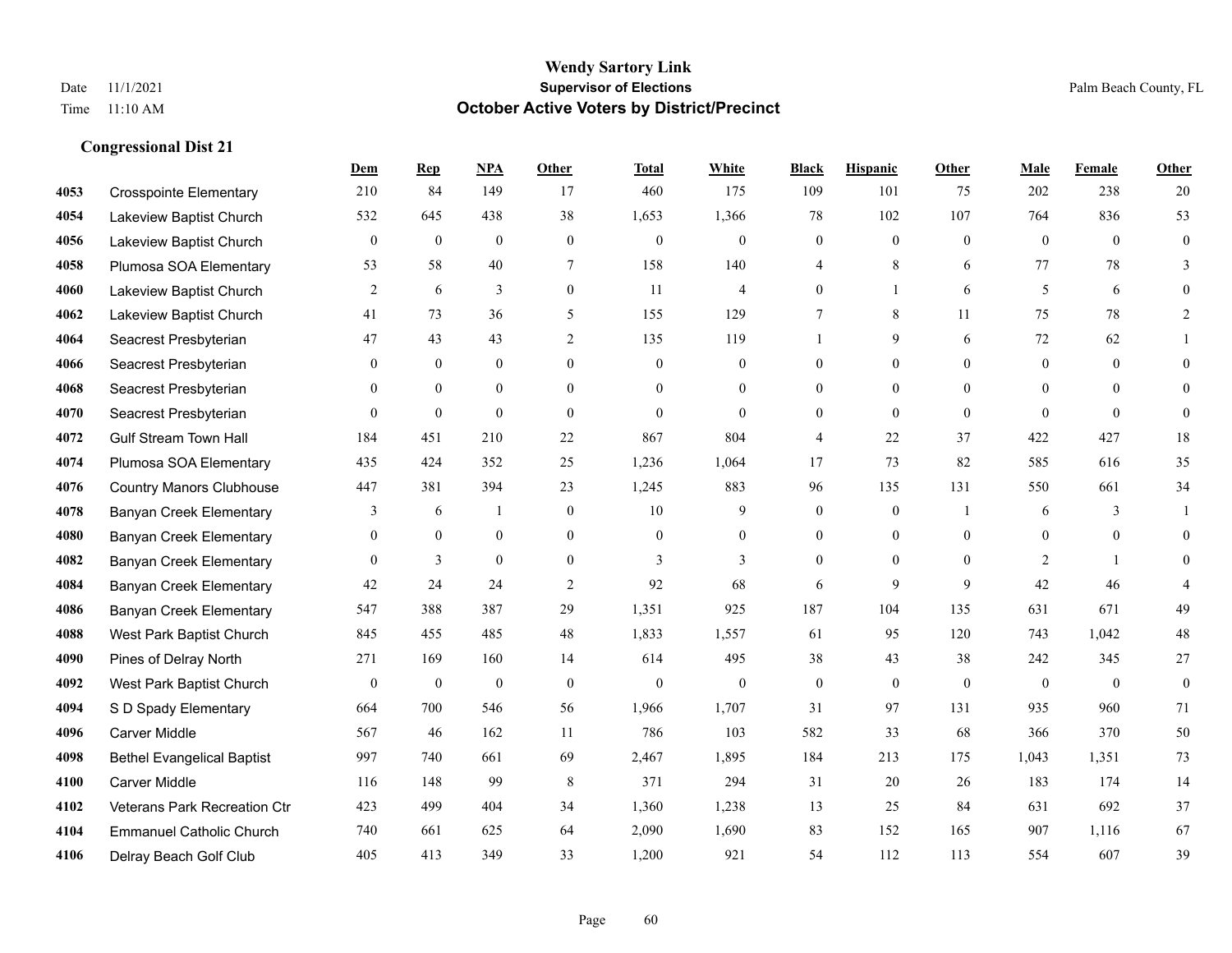|      |                                | Dem   | <b>Rep</b>       | NPA            | <b>Other</b>     | <b>Total</b> | <b>White</b>   | <b>Black</b>     | <b>Hispanic</b> | Other        | <b>Male</b> | Female | <b>Other</b>     |
|------|--------------------------------|-------|------------------|----------------|------------------|--------------|----------------|------------------|-----------------|--------------|-------------|--------|------------------|
| 4108 | Pines of Delray East           | 572   | 349              | 375            | 27               | 1,323        | 976            | 88               | 139             | 120          | 525         | 742    | 56               |
| 4110 | 505 Club                       | 374   | 426              | 302            | 30               | 1,132        | 1,029          | $\,$ 8 $\,$      | 31              | 64           | 494         | 609    | 29               |
| 4112 | Veterans Park Recreation Ctr   | 572   | 790              | 545            | 46               | 1,953        | 1,798          | 10               | 41              | 104          | 918         | 970    | 65               |
| 4114 | Delray Beach First Baptist     | 826   | 762              | 607            | 58               | 2,253        | 1,902          | 78               | 126             | 147          | 1,047       | 1,156  | 50               |
| 4116 | <b>Orchard View Elementary</b> | 27    | 35               | 28             | $\mathbf{0}$     | 90           | 73             | $\overline{2}$   | 6               | 9            | 47          | 40     | 3                |
| 4118 | <b>Orchard View Elementary</b> | 682   | 413              | 473            | 31               | 1,599        | 1,110          | 151              | 196             | 142          | 649         | 893    | 57               |
| 4120 | <b>Orchard View Elementary</b> | 444   | 293              | 332            | 40               | 1,109        | 790            | 65               | 154             | 100          | 465         | 605    | 39               |
| 4122 | Delray Beach Swim and Tennis   | 713   | 424              | 479            | 35               | 1,651        | 1,158          | 192              | 145             | 156          | 713         | 875    | 63               |
| 4124 | Delray Beach Swim and Tennis   | 774   | 563              | 653            | 57               | 2,047        | 1,541          | 131              | 190             | 185          | 928         | 1.043  | 76               |
| 4126 | <b>Pine Grove Elementary</b>   | 512   | 835              | 540            | 61               | 1,948        | 1,687          | 25               | 91              | 145          | 896         | 985    | 67               |
| 4129 | St Lucy Catholic Church        | 31    | 61               | 30             | 2                | 124          | 109            | $\boldsymbol{0}$ | $\overline{4}$  | 11           | 55          | 67     | $\overline{2}$   |
| 5002 | Faith Farm Tabernacle          | 565   | 649              | 508            | 42               | 1,764        | 1,162          | 173              | 193             | 236          | 819         | 894    | 51               |
| 5003 | Faith Farm Tabernacle          | 500   | 346              | 437            | 27               | 1,310        | 789            | 139              | 205             | 177          | 587         | 678    | 45               |
| 5004 | Faith Farm Tabernacle          | 3     | $\overline{2}$   | $\overline{2}$ | $\boldsymbol{0}$ | 7            | $\overline{4}$ | $\boldsymbol{0}$ | 3               | $\mathbf{0}$ | 6           | -1     | $\boldsymbol{0}$ |
| 5005 | <b>Sunset Palms Elementary</b> | 1,245 | 564              | 482            | 79               | 2,370        | 2,220          | 15               | 33              | 102          | 1,092       | 1,220  | 58               |
| 5006 | Faith Farm Tabernacle          | 1,106 | 492              | 547            | 36               | 2,181        | 2,063          | 13               | 22              | 83           | 1,017       | 1,128  | 36               |
| 5007 | Faith Farm Tabernacle          | 5     | $\boldsymbol{0}$ | $\overline{2}$ | $\overline{0}$   | 7            | 6              | $\boldsymbol{0}$ | $\mathbf{0}$    | -1           | 5           | 2      | $\boldsymbol{0}$ |
| 5008 | <b>Sunset Palms Elementary</b> | 435   | 333              | 372            | 26               | 1,166        | 766            | 98               | 138             | 164          | 538         | 591    | 37               |
| 5009 | Boynton Beach Community Chur   | 1,217 | 981              | 1,005          | 72               | 3,275        | 2,176          | 291              | 362             | 446          | 1,562       | 1,594  | 119              |
| 5010 | Temple Shaarei Shalom          | 958   | 238              | 312            | 34               | 1,542        | 1,434          | 17               | 27              | 64           | 593         | 917    | $32\,$           |
| 5012 | The Grove Clubhouse            | 409   | 146              | 157            | 12               | 724          | 652            | 19               | 18              | 35           | 305         | 409    | 10               |
| 5014 | West Boynton Branch Library    | 691   | 447              | 492            | 43               | 1,673        | 955            | 247              | 246             | 225          | 738         | 873    | 62               |
| 5016 | Faith United Methodist Church  | 942   | 626              | 618            | 31               | 2,217        | 1,604          | 156              | 238             | 219          | 976         | 1,149  | 92               |
| 5018 | Platina Clubhouse              | 685   | 261              | 291            | 21               | 1,258        | 1,068          | 36               | 73              | 81           | 479         | 747    | $32\,$           |
| 5020 | <b>Hagen Road Elementary</b>   | 612   | 323              | 406            | 36               | 1,377        | 714            | 295              | 187             | 181          | 590         | 737    | 50               |
| 5022 | Hagen Road Elementary          | 851   | 441              | 454            | 28               | 1,774        | 1,391          | 154              | 113             | 116          | 781         | 950    | 43               |
| 5024 | Valencia Lakes HOA             | 620   | 206              | 241            | 16               | 1,083        | 1,000          | 10               | 18              | 55           | 476         | 579    | $28\,$           |
| 5026 | Faith United Methodist Church  | 936   | 416              | 508            | 47               | 1,907        | 1,117          | 438              | 199             | 153          | 816         | 1,025  | 66               |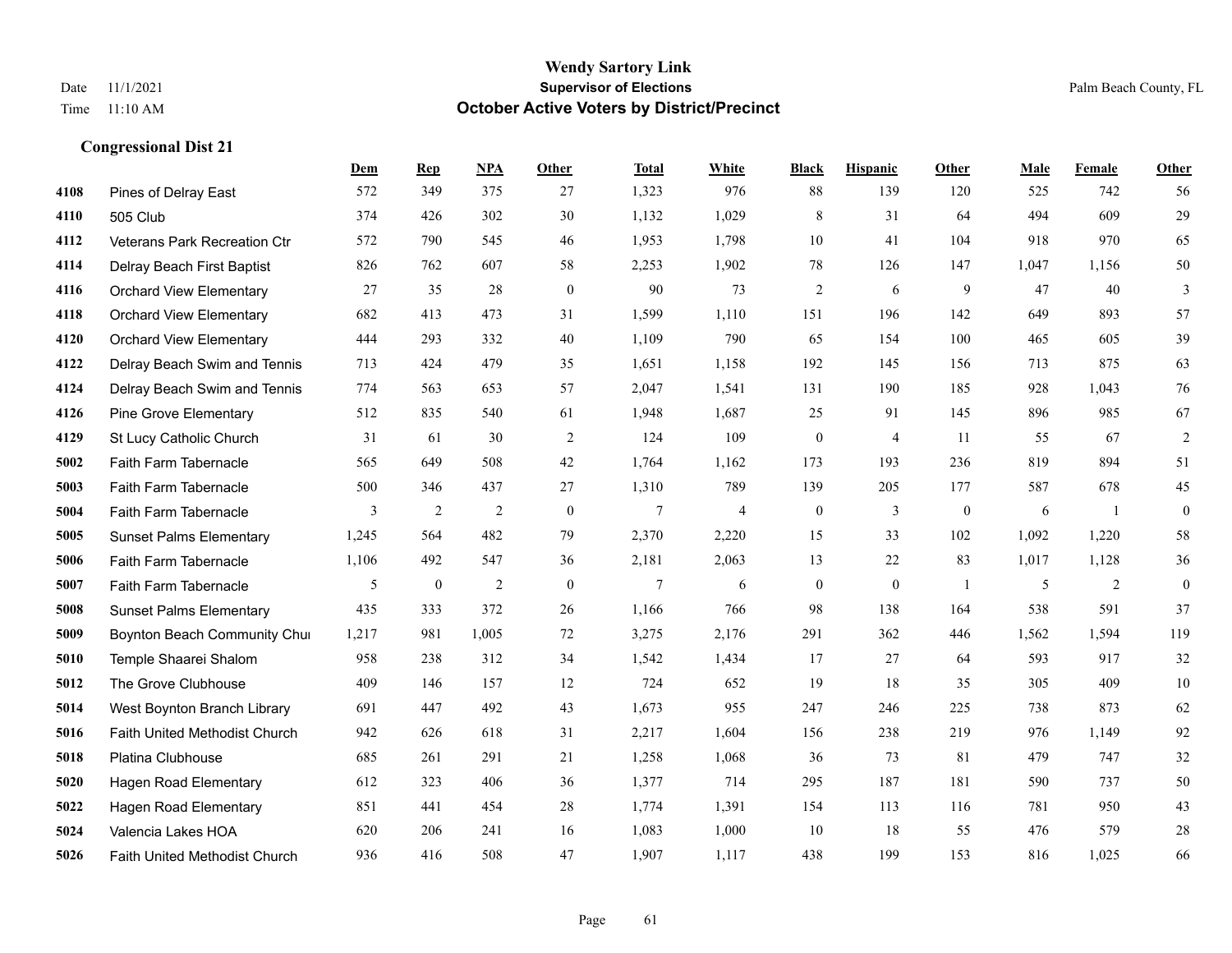|      |                                   | Dem   | <b>Rep</b> | NPA   | <b>Other</b> | <b>Total</b> | <b>White</b> | <b>Black</b> | <b>Hispanic</b> | Other | <b>Male</b> | Female | <b>Other</b>   |
|------|-----------------------------------|-------|------------|-------|--------------|--------------|--------------|--------------|-----------------|-------|-------------|--------|----------------|
| 5028 | South Tech Academy                | 676   | 517        | 439   | 28           | 1,660        | 1,294        | 99           | 114             | 153   | 727         | 866    | 67             |
| 5030 | West Boynton Branch Library       | 669   | 199        | 319   | 33           | 1,220        | 771          | 246          | 120             | 83    | 477         | 691    | 52             |
| 5032 | New Church                        | 293   | 126        | 135   | 13           | 567          | 489          | 17           | 28              | 33    | 241         | 310    | 16             |
| 5034 | Valencia Lakes HOA                | 791   | 299        | 305   | 16           | 1,411        | 1,301        | 18           | 22              | 70    | 597         | 785    | 29             |
| 5036 | Valencia Isles Social Hall        | 809   | 234        | 270   | 16           | 1,329        | 1,255        | $\mathbf{1}$ | 6               | 67    | 542         | 757    | $30\,$         |
| 5038 | The Cascades Clubhouse            | 752   | 268        | 273   | 18           | 1,311        | 1,228        | 15           | 18              | 50    | 551         | 735    | $25\,$         |
| 5040 | New Church                        | 388   | 205        | 248   | 14           | 855          | 771          | 19           | 33              | 32    | 390         | 446    | 19             |
| 5042 | South Tech Academy                | 912   | 386        | 475   | 44           | 1,817        | 1,396        | 163          | 144             | 114   | 732         | 1,030  | 55             |
| 5044 | Cascade Lakes Clubhouse           | 558   | 201        | 189   | 14           | 962          | 872          | 6            | 12              | 72    | 427         | 507    | $28\,$         |
| 5046 | Green Cay Nature Center           | 1,346 | 577        | 652   | 41           | 2,616        | 1,979        | 273          | 177             | 187   | 1,110       | 1,438  | 68             |
| 5048 | <b>Coral Lakes Clubhouse</b>      | 585   | 368        | 308   | 21           | 1,282        | 891          | 138          | 141             | 112   | 557         | 682    | 43             |
| 5050 | <b>Coral Lakes Clubhouse</b>      | 1,100 | 313        | 362   | 25           | 1,800        | 1,683        | 13           | 10              | 94    | 699         | 1.055  | $46\,$         |
| 5052 | Lake Worth Drainage District      | 646   | 438        | 460   | 32           | 1,576        | 1,207        | $88\,$       | 127             | 154   | 681         | 835    | 60             |
| 5054 | Our Lady Queen of Peace           | 1,170 | 1,213      | 1,015 | 91           | 3,489        | 2,800        | 100          | 208             | 381   | 1,615       | 1,732  | 142            |
| 5055 | Our Lady Queen of Peace           | 302   | 140        | 149   | 12           | 603          | 531          | 6            | 38              | 28    | 265         | 320    | 18             |
| 5056 | Hagen Ranch Road Library          | 1,883 | 1,121      | 1,167 | 97           | 4,268        | 3,452        | 165          | 325             | 326   | 1,810       | 2,330  | 128            |
| 5058 | Valencia Falls Clubhouse          | 680   | 186        | 227   | 9            | 1,102        | 1,036        | 4            | 5               | 57    | 486         | 580    | 36             |
| 5060 | Hagen Ranch Road Library          | 509   | 207        | 231   | 15           | 962          | 891          | 4            | 14              | 53    | 436         | 514    | 12             |
| 5062 | Villa Borghese Clubhouse          | 444   | 240        | 163   | 14           | 861          | 783          | 11           | 27              | 40    | 376         | 463    | $22\,$         |
| 5064 | Huntington Lakes Clubhouse        | 963   | 334        | 353   | 36           | 1,686        | 1,551        | 16           | 42              | 77    | 626         | 1,028  | 32             |
| 5066 | Abbey Village Clubhouse           | 745   | 403        | 361   | 37           | 1,546        | 1,253        | 69           | 127             | 97    | 611         | 875    | 60             |
| 5068 | Camelot Village Clubhouse         | 229   | 119        | 101   | 14           | 463          | 283          | 51           | 88              | 41    | 182         | 266    | 15             |
| 5070 | Delray Villas                     | 465   | 240        | 212   | 19           | 936          | 764          | 39           | 65              | 68    | 394         | 509    | 33             |
| 5072 | Huntington Pointe Clubhouse       | 752   | 176        | 243   | 18           | 1,189        | 1,124        | 6            | 10              | 49    | 451         | 707    | 31             |
| 5074 | Coco Wood Clubhouse               | 388   | 167        | 176   | 11           | 742          | 518          | 96           | 78              | 50    | 327         | 385    | $30\,$         |
| 5076 | Palm Greens Clubhouse             | 659   | 295        | 318   | 30           | 1,302        | 1,081        | 36           | 95              | 90    | 510         | 748    | $44\,$         |
| 5078 | <b>Bethel Evangelical Baptist</b> | 701   | 381        | 409   | 41           | 1,532        | 1,138        | 115          | 169             | 110   | 613         | 880    | 39             |
| 5080 | <b>Bethel Evangelical Baptist</b> | 84    | 50         | 41    | 3            | 178          | 126          | 10           | 22              | 20    | 58          | 118    | $\overline{c}$ |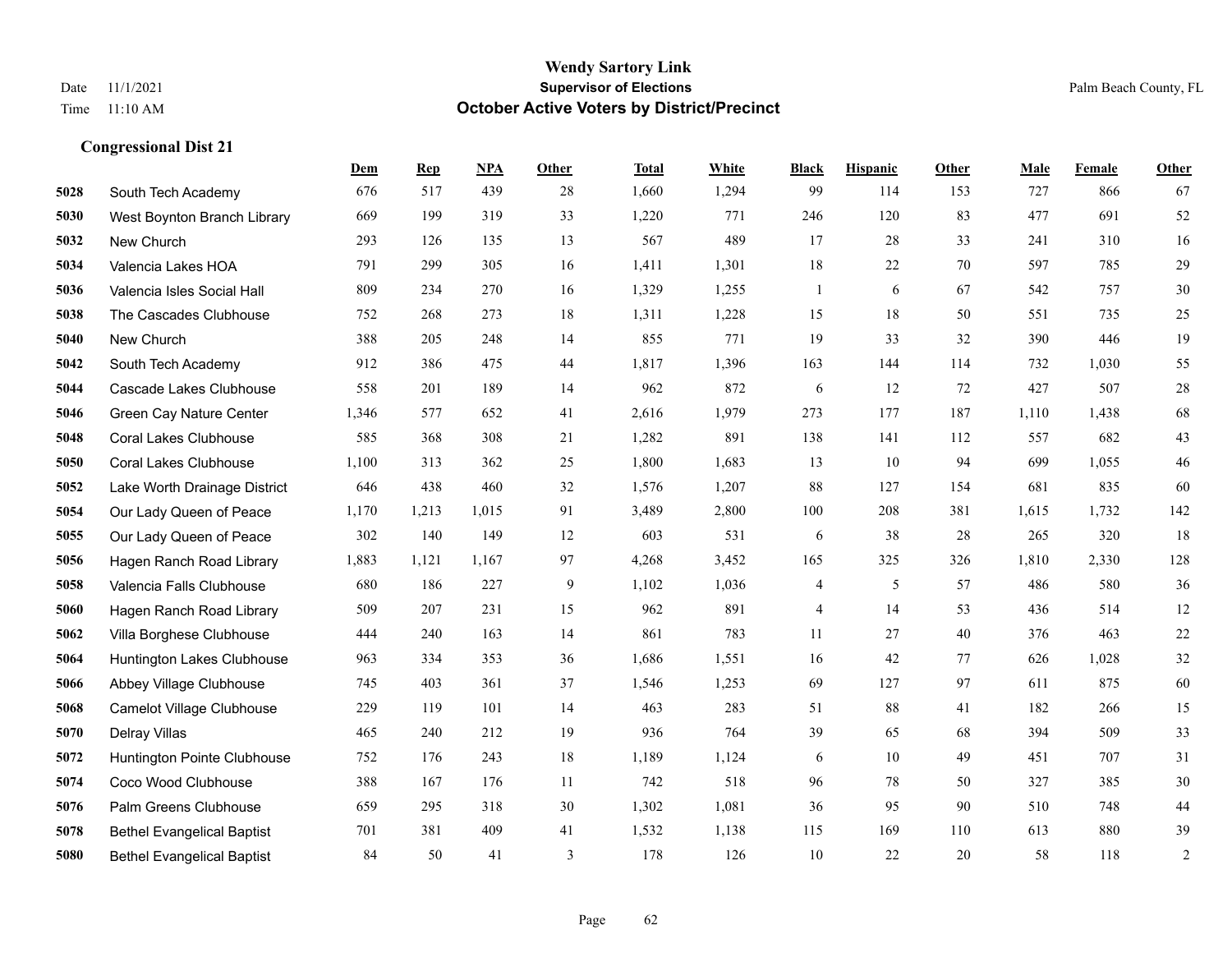|      |                                   | Dem   | <b>Rep</b> | NPA          | <b>Other</b>   | <b>Total</b> | <b>White</b> | <b>Black</b> | <b>Hispanic</b> | <b>Other</b>   | <b>Male</b> | <b>Female</b> | <b>Other</b>     |
|------|-----------------------------------|-------|------------|--------------|----------------|--------------|--------------|--------------|-----------------|----------------|-------------|---------------|------------------|
| 5082 | <b>Bethel Evangelical Baptist</b> | 633   | 372        | 412          | 23             | 1,440        | 987          | 172          | 156             | 125            | 657         | 743           | 40               |
| 5084 | <b>High Point Section II</b>      | 442   | 301        | 256          | 24             | 1,023        | 812          | 37           | 104             | 70             | 406         | 587           | 30               |
| 5086 | <b>Carver Middle</b>              | 45    | 20         | 14           | $\overline{4}$ | 83           | 66           | 6            | $\overline{4}$  | $\tau$         | 32          | 49            | $\overline{c}$   |
| 5088 | <b>Carver Middle</b>              | 170   | 123        | 137          | 15             | 445          | 282          | 50           | 58              | 55             | 197         | 233           | 15               |
| 5090 | Gleneagles CC-Strathearn Sat      | 967   | 471        | 478          | 35             | 1,951        | 1,673        | 36           | 114             | 128            | 820         | 1.083         | $48\,$           |
| 5092 | Gleneagles CC-Clunie Satellite    | 789   | 329        | 359          | 25             | 1,502        | 1,291        | 71           | 66              | 74             | 647         | 822           | 33               |
| 5094 | Kings Point Clubhouse             | 379   | 194        | 176          | 15             | 764          | 615          | 28           | 71              | 50             | 295         | 440           | $29\,$           |
| 5096 | Monaco Clubhouse                  | 906   | 509        | 482          | 42             | 1,939        | 1,503        | 95           | 195             | 146            | 788         | 1,074         | 77               |
| 5098 | Lakes of Delray Clubhouse         | 382   | 234        | 159          | 14             | 789          | 697          | 10           | 41              | 41             | 303         | 471           | 15               |
| 5100 | <b>Kings Point Flanders</b>       | 907   | 421        | 396          | 31             | 1,755        | 1,404        | 77           | 157             | 117            | 704         | 993           | $58\,$           |
| 5102 | Lakes of Delray Clubhouse         | 899   | 311        | 372          | 39             | 1,621        | 1,327        | 68           | 119             | 107            | 629         | 942           | 50               |
| 5104 | <b>Kings Point Flanders</b>       | 891   | 387        | 357          | 39             | 1,674        | 1,327        | 71           | 157             | 119            | 648         | 959           | 67               |
| 5106 | Las Verdes Clubhouse              | 977   | 621        | 714          | 56             | 2,368        | 1,655        | 216          | 298             | 199            | 1,069       | 1,221         | $78\,$           |
| 5108 | West Boca Branch Library          | 1,428 | 1,518      | 1,420        | 106            | 4,472        | 3,695        | 107          | 264             | 406            | 2,099       | 2,238         | 135              |
| 5110 | South County Civic Center         | 524   | 517        | 416          | 28             | 1,485        | 1,348        | 6            | 27              | 104            | 700         | 743           | $42\,$           |
| 5112 | Morikami Park Elementary          | 547   | 618        | 498          | $40\,$         | 1,703        | 1,479        | $20\,$       | 53              | 151            | 788         | 875           | $40\,$           |
| 5114 | South County Civic Center         | 255   | 200        | 193          | 10             | 658          | 543          | 8            | 28              | 79             | 299         | 332           | $27\,$           |
| 5116 | The Polo Club of Boca Raton       | 655   | 507        | 430          | 25             | 1,617        | 1,472        | 18           | 27              | 100            | 705         | 863           | 49               |
| 5118 | South County Civic Center         | 172   | 115        | 104          | $\mathfrak s$  | 396          | 332          | $\,8\,$      | 32              | 24             | 167         | 218           | $11\,$           |
| 5119 | The Polo Club of Boca Raton       | 37    | 32         | 29           | 2              | 100          | 92           | 2            | 2               | $\overline{4}$ | 45          | 54            | $\mathbf{1}$     |
| 5120 | Delray Beach First Baptist        | 7     | 1          | $\mathbf{0}$ | $\overline{1}$ | 9            | 8            | $\mathbf{1}$ | $\mathbf{0}$    | $\theta$       | 3           | 6             | $\boldsymbol{0}$ |
| 5122 | Delray Beach First Baptist        | 280   | 178        | 201          | $10\,$         | 669          | 433          | 35           | 122             | 79             | 286         | 351           | $32\,$           |
| 5124 | Delray Beach First Baptist        | 160   | 114        | 114          | -1             | 389          | 329          | 9            | 27              | 24             | 153         | 222           | 14               |
| 5126 | Boca Delray Clubhouse             | 251   | 115        | 119          | 11             | 496          | 446          | 8            | 17              | 25             | 205         | 280           | 11               |
| 5128 | <b>Sunrise Park Elementary</b>    | 757   | 508        | 573          | 37             | 1,875        | 1,245        | 101          | 280             | 249            | 849         | 965           | 61               |
| 5130 | Coconut Cove Waterpark - Meet     | 654   | 548        | 541          | 27             | 1,770        | 1,298        | 31           | 168             | 273            | 805         | 881           | 84               |
| 5132 | <b>Eagles Landing Middle</b>      | 945   | 593        | 645          | 43             | 2,226        | 1,519        | 147          | 328             | 232            | 992         | 1.166         | 68               |
| 5134 | Coconut Cove Waterpark - Meet     | 541   | 477        | 453          | 31             | 1,502        | 1,073        | 69           | 231             | 129            | 712         | 736           | 54               |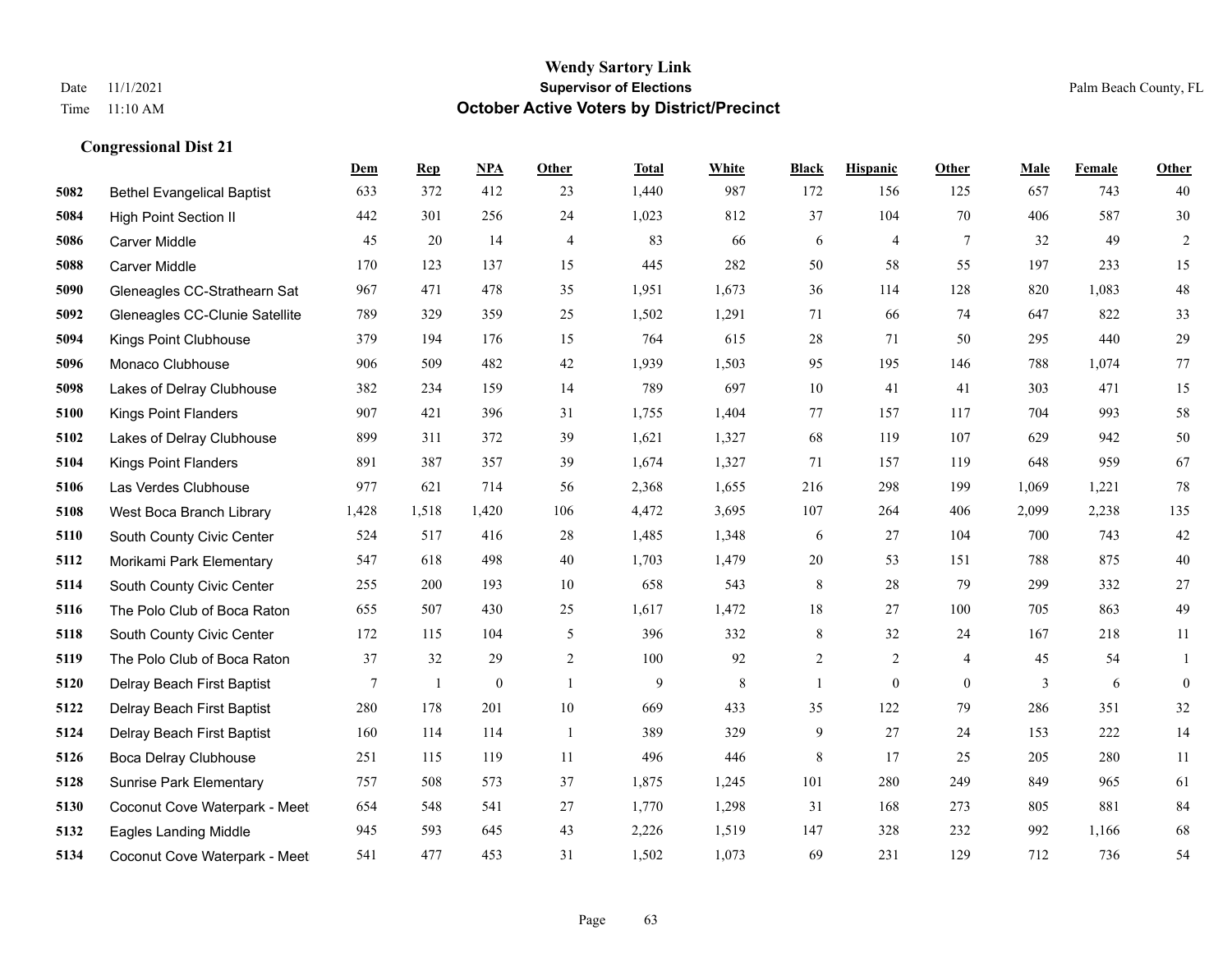|      |                                    | Dem   | $\mathbf{Rep}$ | NPA | Other  | <b>Total</b> | White | <b>Black</b> | <b>Hispanic</b> | Other | Male  | Female | Other  |
|------|------------------------------------|-------|----------------|-----|--------|--------------|-------|--------------|-----------------|-------|-------|--------|--------|
| 5136 | West Boca Branch Library           | 865   | 515            | 688 | 43     | 2,111        | 1,368 | 126          | 402             | 215   | 886   | 1,159  | 66     |
| 5138 | <b>Whispering Pines Elementary</b> | 892   | 558            | 620 | 45     | 2,115        | 1,409 | 127          | 302             | 277   | 919   | 1,120  | 76     |
| 5140 | Olympic Heights High               | 1,041 | 778            | 918 | 51     | 2,788        | 1,803 | 147          | 532             | 306   | 1,264 | 1,410  | 114    |
| 5142 | <b>Whispering Pines Elementary</b> | 304   | 243            | 255 | $22\,$ | 824          | 597   | 28           | 105             | 94    | 330   | 456    | 38     |
| 5144 | Whisper Walk Section B             | 921   | 454            | 425 | 31     | 1,831        | 1,449 | 52           | 215             | 115   | 696   | 1.087  | $48\,$ |
| 5146 | Century Village West               | 909   | 502            | 392 | 40     | 1,843        | 1,423 | 79           | 184             | 157   | 673   | 1,099  | 71     |
| 5148 | Century Village West               | 745   | 369            | 359 | $26\,$ | 1,499        | 1,193 | 50           | 135             | 121   | 567   | 856    | 76     |
| 5150 | Century Village West               | 680   | 281            | 286 | 20     | 1,267        | 988   | 47           | 144             | 88    | 448   | 777    | $42\,$ |
| 5152 | West Boca Raton High               | 949   | 799            | 854 | 46     | 2,648        | 1,979 | 82           | 247             | 340   | 1,244 | 1,294  | 110    |
| 5154 | Daggerwing Nature Center           | 894   | 785            | 747 | 51     | 2,477        | 1,702 | 79           | 343             | 353   | 1,116 | 1,245  | 116    |
| 5156 | Southwinds Golf Course             | 722   | 506            | 594 | 32     | 1,854        | 1,257 | 83           | 266             | 248   | 801   | 968    | 85     |
| 5162 | Glades Presbyterian Church         | 766   | 743            | 647 | 40     | 2,196        | 1,613 | 69           | 309             | 205   | 1,041 | 1,073  | $82\,$ |
| 5164 | <b>Sandpiper Shores Elementary</b> | 1,006 | 656            | 679 | 45     | 2,386        | 1,824 | 75           | 254             | 233   | 1,080 | 1,228  | 78     |
| 5166 | <b>Glades Road Branch Library</b>  | 835   | 747            | 790 | 50     | 2,422        | 1,681 | 127          | 363             | 251   | 1,052 | 1,272  | $98\,$ |
| 5168 | <b>Glades Road Branch Library</b>  | 960   | 611            | 617 | 41     | 2,229        | 1,677 | 65           | 272             | 215   | 865   | 1,305  | 59     |
| 5170 | Olympic Heights High               | 1,150 | 634            | 758 | 45     | 2,587        | 1,904 | 83           | 355             | 245   | 1,010 | 1,481  | 96     |
| 5174 | <b>Waters Edge Elementary</b>      | 864   | 756            | 814 | 47     | 2,481        | 1,679 | 126          | 357             | 319   | 1,142 | 1,218  | 121    |
| 5176 | Loggers Run Middle                 | 467   | 350            | 370 | 15     | 1,202        | 833   | 47           | 200             | 122   | 511   | 630    | 61     |
| 5178 | Loggers Run Middle                 | 707   | 539            | 635 | 45     | 1,926        | 1,067 | 188          | 403             | 268   | 855   | 973    | 98     |
| 5180 | Boca Glades Baptist Church         | 686   | 373            | 634 | 40     | 1,733        | 972   | 130          | 398             | 233   | 796   | 858    | 79     |
| 5182 | Boca Glades Baptist Church         | 580   | 293            | 537 | 37     | 1,447        | 743   | 130          | 368             | 206   | 647   | 731    | 69     |
| 5184 | <b>Coral Sunset Elementary</b>     | 909   | 559            | 732 | 40     | 2,240        | 1,233 | 241          | 443             | 323   | 1,031 | 1,103  | 106    |
| 5186 | <b>Coral Sunset Elementary</b>     | 1,013 | 420            | 865 | 38     | 2,336        | 983   | 353          | 668             | 332   | 991   | 1,219  | 126    |
| 5188 | Pines Of Boca Barwood              | 965   | 619            | 789 | 49     | 2,422        | 1,428 | 138          | 537             | 319   | 1,019 | 1,302  | 101    |
| 5190 | Lakes at Boca Rio Clubhouse        | 408   | 284            | 335 | $20\,$ | 1,047        | 688   | 63           | 178             | 118   | 477   | 524    | $46\,$ |
| 5192 | Hammock Pointe Elementary          | 1,064 | 686            | 922 | 44     | 2,716        | 1,552 | 202          | 581             | 381   | 1,175 | 1,419  | 122    |
| 5194 | Lakes Of Boca Barwood              | 395   | 255            | 374 | 21     | 1,045        | 623   | 48           | 237             | 137   | 445   | 545    | 55     |
| 6150 | <b>Binks Forest Elementary</b>     | 26    | 40             | 37  | 5      | 108          | 80    | 5            | 9               | 14    | 46    | 59     | 3      |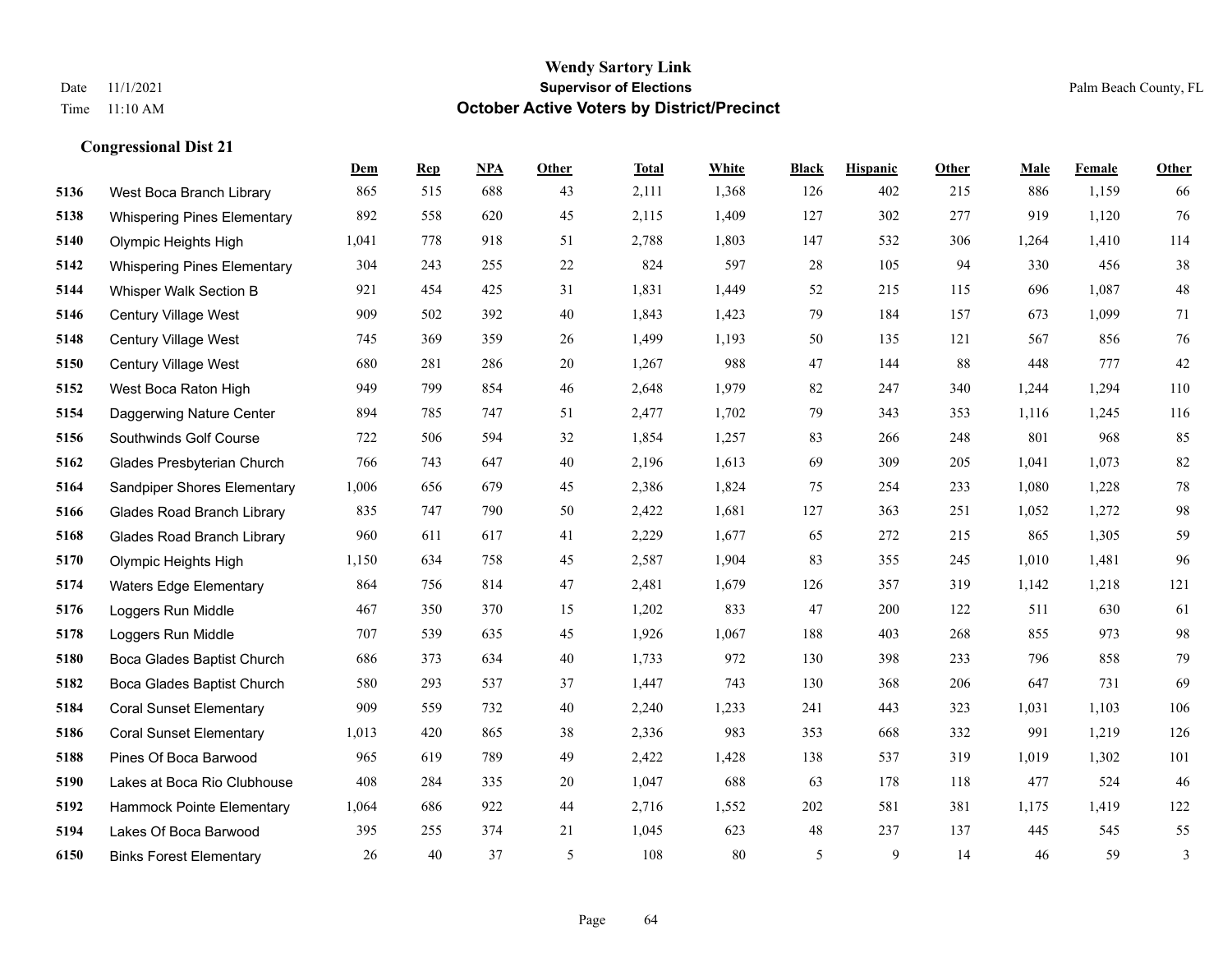|      |                                     | Dem              | <b>Rep</b>       | <b>NPA</b> | Other            | <b>Total</b>     | White            | <b>Black</b> | <b>Hispanic</b> | Other        | Male           | Female       | Other            |
|------|-------------------------------------|------------------|------------------|------------|------------------|------------------|------------------|--------------|-----------------|--------------|----------------|--------------|------------------|
| 6152 | <b>Binks Forest Elementary</b>      | 404              | 555              | 378        | 34               | 1,371            | 1,041            | 45           | 135             | 150          | 643            | 684          | 44               |
| 6154 | Wellington Landings Middle          | 462              | 521              | 393        | 28               | 1,404            | 1,012            | 87           | 188             | 117          | 634            | 730          | 40               |
| 6156 | <b>Binks Forest Elementary</b>      | 629              | 718              | 575        | 41               | 1,963            | 1,372            | 129          | 293             | 169          | 895            | 1,009        | 59               |
| 6158 | <b>Wellington Elementary</b>        | 785              | 939              | 549        | 40               | 2,313            | 1,702            | 132          | 312             | 167          | 1,052          | 1,188        | 73               |
| 6160 | Wellington Landings Middle          | 670              | 587              | 566        | 41               | 1,864            | 1,207            | 167          | 339             | 151          | 869            | 942          | 53               |
| 6162 | First Baptist Church Wel            | 763              | 657              | 562        | $47\,$           | 2,029            | 1,283            | 211          | 351             | 184          | 906            | 1,059        | 64               |
| 6164 | First Baptist Church Wel            | 834              | 797              | 597        | 57               | 2,285            | 1,536            | 186          | 370             | 193          | 1,019          | 1,193        | 73               |
| 6166 | <b>Wellington Community Center</b>  | 864              | 856              | 742        | 47               | 2,509            | 1,744            | 150          | 406             | 209          | 1,152          | 1,277        | 80               |
| 6168 | First Baptist Church Wel            | 127              | 176              | 143        | 9                | 455              | 348              | 27           | 43              | 37           | 213            | 230          | 12               |
| 6176 | Christ Fellowship Church RPB        | 22               | 15               | 21         | 2                | 60               | 25               | $10\,$       | 19              | 6            | 25             | 33           | 2                |
| 6182 | New Horizons Elementary             | 291              | 451              | 318        | 13               | 1,073            | 787              | 48           | 114             | 124          | 463            | 581          | 29               |
| 6184 | Wellington High                     | 665              | 578              | 533        | 37               | 1,813            | 1,120            | 243          | 292             | 158          | 800            | 955          | 58               |
| 6186 | <b>Elbridge Gale Elementary</b>     | 812              | 562              | 638        | 44               | 2,056            | 1,119            | 291          | 431             | 215          | 903            | 1,075        | 78               |
| 6188 | <b>Wellington Village Park</b>      | 224              | 419              | 310        | 25               | 978              | 829              | 18           | 48              | 83           | 396            | 533          | 49               |
| 6190 | Wellington Village Hall             | 814              | 456              | 633        | 46               | 1,949            | 876              | 359          | 505             | 209          | 811            | 1,063        | 75               |
| 6192 | St Peters Methodist Church          | 966              | 785              | 800        | 62               | 2,613            | 1,546            | 283          | 550             | 234          | 1,193          | 1,333        | 87               |
| 6194 | <b>Equestrian Trails Elementary</b> | 504              | 290              | 341        | 18               | 1,153            | 520              | 294          | 152             | 187          | 512            | 584          | 57               |
| 6196 | Palm Beach Central High             | $\boldsymbol{0}$ | $\boldsymbol{0}$ | $\bf{0}$   | $\boldsymbol{0}$ | $\boldsymbol{0}$ | $\boldsymbol{0}$ | $\mathbf{0}$ | $\mathbf{0}$    | $\mathbf{0}$ | $\overline{0}$ | $\mathbf{0}$ | $\boldsymbol{0}$ |
| 6198 | Wellington Branch Library           | 522              | 354              | 356        | 38               | 1,270            | 696              | 195          | 268             | 111          | 544            | 694          | $32\,$           |
| 6200 | <b>Emerald Cove Middle</b>          | 543              | 566              | 516        | 51               | 1,676            | 1,039            | 179          | 278             | 180          | 743            | 882          | 51               |
| 6202 | <b>Emerald Cove Middle</b>          | 105              | 82               | 98         | $\tau$           | 292              | 167              | 58           | 52              | 15           | 132            | 154          | $\sqrt{6}$       |
| 6204 | <b>Emerald Cove Middle</b>          | 30               | 21               | 38         | $\boldsymbol{0}$ | 89               | 46               | 25           | 10              | 8            | 23             | 62           | $\overline{4}$   |
| 6207 | Palm Beach Central High             | 277              | 368              | 251        | $18\,$           | 914              | 598              | 93           | 102             | 121          | 419            | 471          | $24\,$           |
| 6208 | Buena Vida Clubhouse                | 318              | 205              | 177        | 14               | 714              | 624              | $22\,$       | 22              | 46           | 318            | 378          | 18               |
| 6210 | Villa Olympia Clubhouse             | 1,562            | 1,065            | 1,287      | 95               | 4,009            | 1,802            | 704          | 683             | 820          | 1,886          | 1,937        | 186              |
| 6212 | <b>Wellington Village Park</b>      | 144              | 223              | 175        | 18               | 560              | 381              | 15           | 93              | 71           | 255            | 279          | 26               |
| 6214 | <b>Wellington Village Park</b>      | 825              | 756              | 702        | 46               | 2,329            | 1,467            | 256          | 283             | 323          | 1,068          | 1,178        | 83               |
| 6216 | Panther Run Elementary              | 232              | 193              | 176        | 10               | 611              | 342              | 96           | 101             | 72           | 280            | 308          | 23               |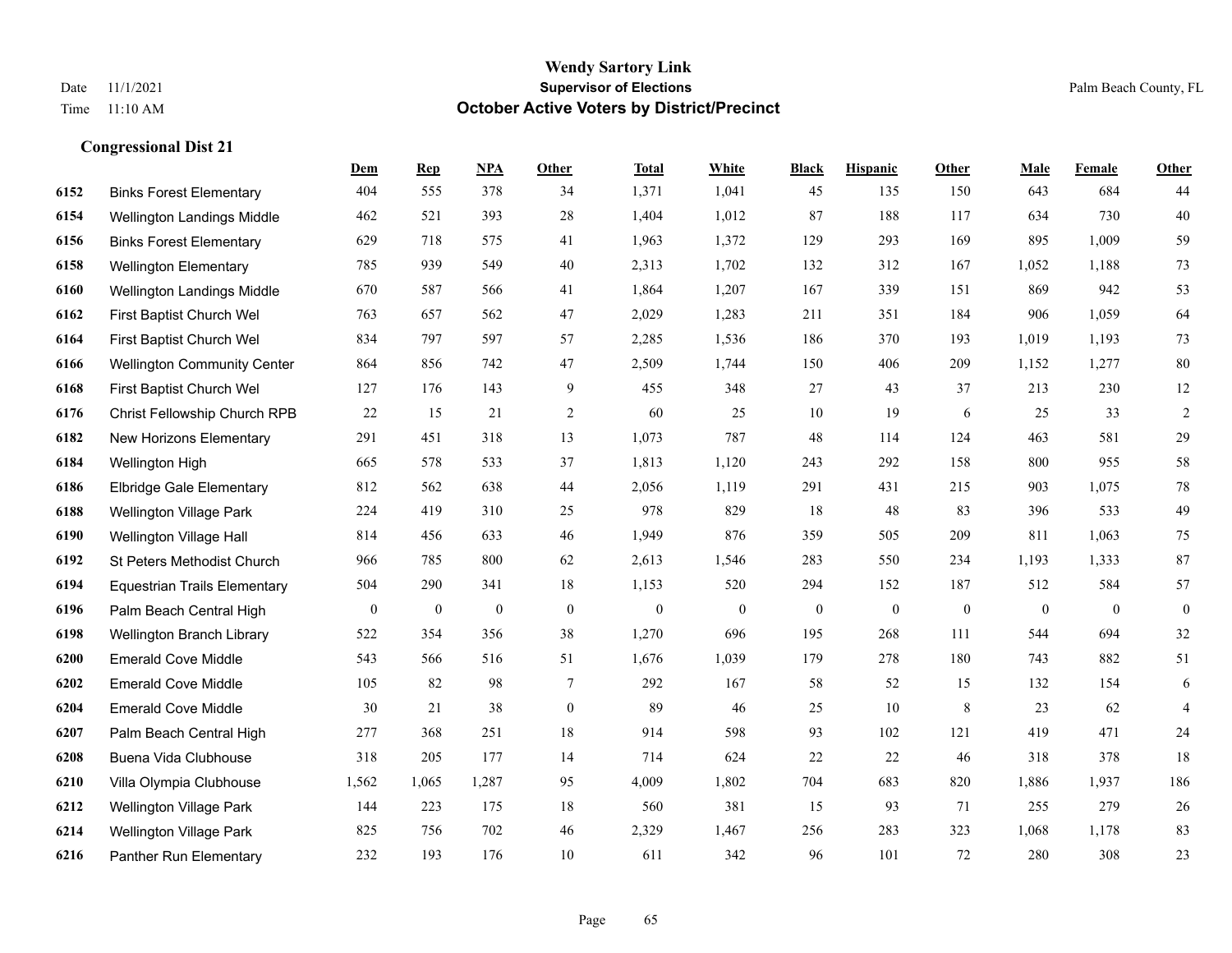|      |                                       | Dem          | $\mathbf{Rep}$ | NPA          | Other           | <b>Total</b> | White          | <b>Black</b>     | <b>Hispanic</b> | Other        | Male         | Female         | Other            |
|------|---------------------------------------|--------------|----------------|--------------|-----------------|--------------|----------------|------------------|-----------------|--------------|--------------|----------------|------------------|
| 6218 | <b>Wellington Village Park</b>        | $\theta$     | $\mathbf{0}$   | $\mathbf{0}$ | $\theta$        | $\mathbf{0}$ | $\overline{0}$ | $\mathbf{0}$     | $\mathbf{0}$    | $\theta$     | $\theta$     | $\overline{0}$ | $\theta$         |
| 6220 | <b>Wellington Village Park</b>        | 57           | 29             | 42           | 6               | 134          | 67             | 16               | 32              | 19           | 55           | 75             | $\overline{4}$   |
| 6222 | Panther Run Elementary                | $\mathbf{0}$ | 1              | $\mathbf{0}$ | $\theta$        | $\mathbf{1}$ | 1              | $\mathbf{0}$     | $\mathbf{0}$    | $\mathbf{0}$ | $\mathbf{1}$ | $\mathbf{0}$   | $\boldsymbol{0}$ |
| 6224 | Discovery Key Elementary              | 963          | 1,118          | 689          | 58              | 2,828        | 2,103          | 181              | 332             | 212          | 1,322        | 1,423          | 83               |
| 6226 | The Isles at Wellington               | 746          | 758            | 628          | 38              | 2,170        | 1,399          | 222              | 242             | 307          | 1,019        | 1,056          | 95               |
| 6228 | <b>Wycliffe Comm Association Bldg</b> | 776          | 326            | 398          | 21              | 1,521        | 1,426          | 18               | 18              | 59           | 655          | 838            | 28               |
| 6230 | Epiphany Lutheran Church              | 1,166        | 1,225          | 1,149        | 82              | 3,622        | 2,241          | 409              | 590             | 382          | 1,659        | 1,857          | 106              |
| 6232 | Panther Run Elementary                | 676          | 750            | 644          | 46              | 2,116        | 1,346          | 244              | 249             | 277          | 1,007        | 1,044          | 65               |
| 7070 | Northboro Elementary                  | 450          | 397            | 367          | 39              | 1,253        | 999            | 64               | 87              | 103          | 582          | 637            | 34               |
| 7108 | <b>Chamber of Commerce</b>            | 403          | 406            | 347          | 54              | 1,210        | 911            | 59               | 106             | 134          | 567          | 606            | 37               |
| 7130 | Alexander W Dreyfoos SOA High         | 813          | 813            | 771          | 74              | 2,471        | 1,895          | 114              | 202             | 260          | 1,243        | 1,157          | 71               |
| 7132 | <b>WPB City Hall Flagler Gallery</b>  | 673          | 671            | 603          | 75              | 2,022        | 1,599          | 86               | 140             | 197          | 1,021        | 933            | 68               |
| 7148 | Howard Park Community Center          | 85           | 30             | 49           | $7\phantom{.0}$ | 171          | 84             | 37               | 29              | 21           | 85           | 79             | $\overline{7}$   |
| 7150 | <b>Howard Park Community Center</b>   | 354          | 281            | 303          | 37              | 975          | 781            | 41               | 86              | 67           | 492          | 458            | 25               |
| 7152 | WPB City Hall Flagler Gallery         | 478          | 444            | 276          | 42              | 1,240        | 984            | 43               | 117             | 96           | 474          | 722            | 44               |
| 7154 | Morton & Barbara Mandel Cente         | 148          | 368            | 155          | 18              | 689          | 616            | 8                | 13              | 52           | 316          | 353            | 20               |
| 7156 | PB Fire Station #3                    | 42           | 102            | 59           | 2               | 205          | 177            | $\boldsymbol{0}$ | $\tau$          | 21           | 92           | 101            | 12               |
| 7158 | PB Fire Station #3                    | 533          | 472            | 408          | 51              | 1,464        | 1,310          | 18               | 34              | 102          | 642          | 786            | 36               |
| 7160 | South Grade Elementary                | 933          | 215            | 458          | $26\,$          | 1,632        | 512            | 621              | 321             | 178          | 795          | 766            | 71               |
| 7162 | <b>Osborne Community Center</b>       | 855          | 122            | 373          | 24              | 1,374        | 248            | 702              | 286             | 138          | 623          | 691            | 60               |
| 7164 | <b>Osborne Community Center</b>       | 320          | 181            | 197          | 25              | 723          | 566            | 51               | 55              | 51           | 336          | 366            | 21               |
| 7166 | PB Fire Station #3                    | 317          | 386            | 294          | 30              | 1,027        | 909            | $\overline{c}$   | 30              | 86           | 453          | 548            | 26               |
| 7168 | Maddock Park                          | 1,506        | 642            | 915          | 58              | 3,121        | 1,522          | 807              | 524             | 268          | 1,431        | 1,576          | 114              |
| 7170 | Lantana Town Hall                     | 707          | 339            | 513          | 37              | 1,596        | 853            | 345              | 241             | 157          | 747          | 773            | 76               |
| 7172 | Lantana Recreation Center             | 298          | 267            | 245          | 17              | 827          | 650            | 50               | 66              | 61           | 390          | 411            | 26               |
| 7174 | <b>Rolling Green Elementary</b>       | 1,031        | 238            | 503          | 29              | 1,801        | 568            | 674              | 404             | 155          | 788          | 933            | 80               |
| 7175 | Rolling Green Elementary              | $\mathbf{0}$ | $\mathbf{0}$   | 1            | $\mathbf{0}$    | $\mathbf{1}$ | $\mathbf{0}$   | $\mathbf{0}$     | $\mathbf{1}$    | $\theta$     | $\mathbf{1}$ | $\theta$       | $\overline{0}$   |
| 7176 | Hypoluxo Town Hall                    | 186          | 88             | 112          | 9               | 395          | 222            | 82               | 64              | 27           | 169          | 216            | 10               |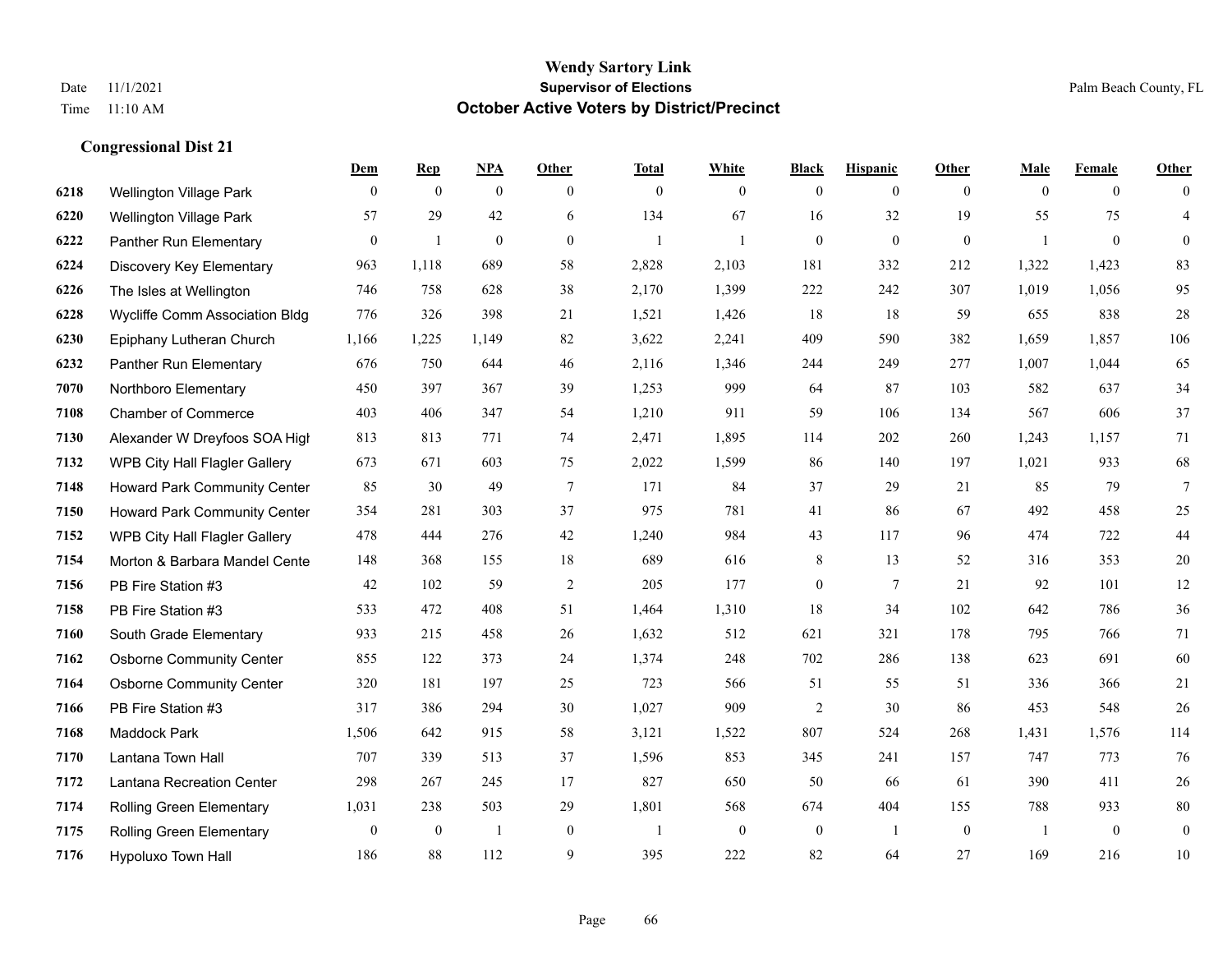|                              |                                      | Dem     | <b>Rep</b>     | <b>NPA</b>       | Other          | <b>Total</b> | White   | <b>Black</b>   | <b>Hispanic</b> | Other           | <b>Male</b> | Female  | <b>Other</b> |
|------------------------------|--------------------------------------|---------|----------------|------------------|----------------|--------------|---------|----------------|-----------------|-----------------|-------------|---------|--------------|
| 7178                         | Temple Beth Kodesh                   | 1,522   | 191            | 549              | 30             | 2,292        | 435     | 1,310          | 350             | 197             | 1,021       | 1,166   | 105          |
| 7179                         | Village Royale on the Green          | 805     | 228            | 347              | 25             | 1,405        | 585     | 561            | 144             | 115             | 596         | 745     | 64           |
| 7180                         | St John Missionary Baptist Chr       | 1,753   | 133            | 459              | 18             | 2,363        | 235     | 1,759          | 170             | 199             | 991         | 1,271   | 101          |
| 7182                         | Carolyn Sims Center                  | 1,468   | 66             | 345              | 12             | 1,891        | 79      | 1,594          | 81              | 137             | 768         | 1,051   | 72           |
| 7184                         | St John Missionary Baptist Chr       | 2       | $\overline{4}$ | $\boldsymbol{0}$ | $\overline{0}$ | 6            | 4       |                | $\mathbf{0}$    |                 | 4           | 2       | $\mathbf{0}$ |
| 7186                         | <b>Boynton Beach Senior Center</b>   | 1,473   | 415            | 721              | 55             | 2,664        | 1,063   | 1,073          | 277             | 251             | 1,233       | 1,314   | 117          |
| 7188                         | <b>Forest Park Elementary</b>        | 843     | 534            | 576              | 58             | 2,011        | 1,396   | 266            | 180             | 169             | 844         | 1,096   | 71           |
| 7190                         | Seacrest Presbyterian                | 1,054   | 618            | 786              | 59             | 2,517        | 1,585   | 449            | 245             | 238             | 1,201       | 1,217   | 99           |
| 7192                         | Lakeview Baptist Church              | 17      | 11             | 10               | 3              | 41           | 30      | $\overline{c}$ | 3               | -6              | 19          | 19      | 3            |
| 7194                         | Delray Beach Community Cente         | 571     | 353            | 423              | 41             | 1,388        | 998     | 191            | 104             | 95              | 698         | 645     | 45           |
| 7196                         | Atlantic High Auditorium             | 1,512   | 236            | 508              | 20             | 2,276        | 591     | 1,352          | 121             | 212             | 1,042       | 1,141   | 93           |
| 7198                         | Atlantic High Auditorium             | 44      | 27             | 27               | 3              | 101          | 81      | 6              | $\overline{7}$  | $7\phantom{.0}$ | 41          | 57      | 3            |
| 7200                         | <b>Pompey Park Recreation Center</b> | 1,322   | 236            | 428              | 26             | 2,012        | 488     | 1,292          | 105             | 127             | 906         | 1,049   | 57           |
| 7202                         | 505 Club                             | 648     | 389            | 435              | 37             | 1,509        | 1,076   | 232            | 74              | 127             | 790         | 670     | 49           |
| 7204                         | 505 Club                             | 35      | 31             | 37               | 4              | 107          | 83      | $\overline{2}$ | 9               | 13              | 54          | 48      | 5            |
| 7206                         | 505 Club                             | 56      | 58             | 54               | 5              | 173          | 146     | $\overline{c}$ | 8               | 17              | 92          | 76      | 5            |
| 7208                         | Atlantic High Media Center           | 747     | 182            | 313              | 22             | 1,264        | 546     | 525            | 82              | 111             | 543         | 678     | 43           |
| 7210                         | Village Academy                      | 1,738   | 100            | 408              | 17             | 2,263        | 126     | 1,833          | 140             | 164             | 919         | 1,251   | 93           |
| 7212                         | Delray Beach Library                 | 1,304   | 229            | 476              | 28             | 2,037        | 555     | 1,194          | 117             | 171             | 989         | 982     | 66           |
| 7214                         | Delray Beach Community Cente         | 866     | 311            | 479              | 36             | 1,692        | 786     | 547            | 210             | 149             | 820         | 804     | 68           |
| <b>Congressional Dist 21</b> |                                      | 220,737 | 138,104        | 146,910          | 11,002         | 516,753      | 334,490 | 61,749         | 72,973          | 47,541          | 228,211     | 270,127 | 18,415       |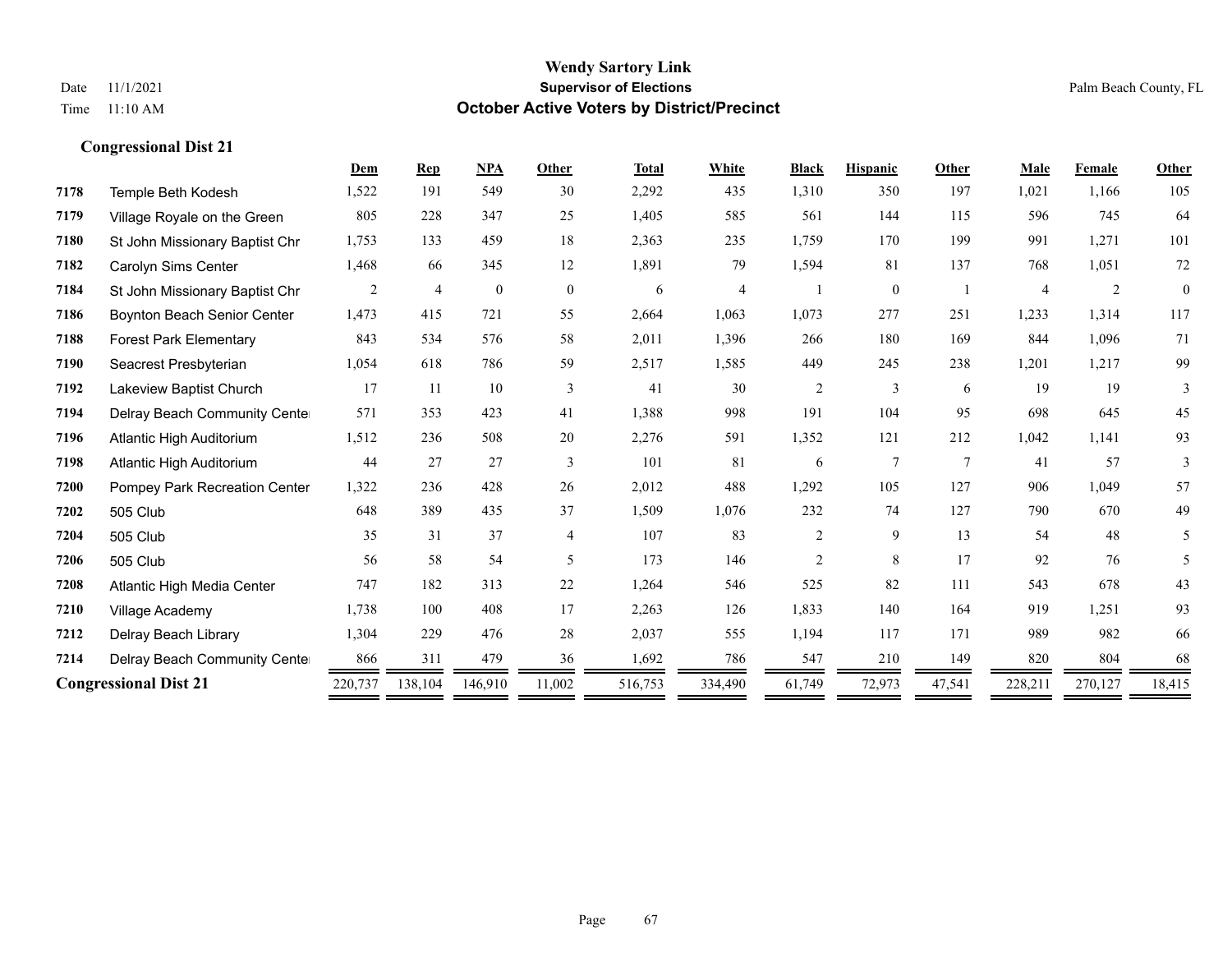|      |                                  | Dem | <b>Rep</b> | NPA | <b>Other</b> | <b>Total</b> | White | <b>Black</b> | <b>Hispanic</b> | <b>Other</b> | <b>Male</b> | Female | <b>Other</b> |
|------|----------------------------------|-----|------------|-----|--------------|--------------|-------|--------------|-----------------|--------------|-------------|--------|--------------|
| 4128 | St Lucy Catholic Church          | 614 | 911        | 617 | 43           | 2,185        | 1,955 | 13           | 75              | 142          | 990         | 1,126  | 69           |
| 4130 | Omni Middle                      | 635 | 621        | 544 | 35           | 1,835        | 1,509 | 33           | 137             | 156          | 855         | 928    | 52           |
| 4132 | Calusa Elementary                | 380 | 399        | 320 | 25           | 1,124        | 929   | 15           | 96              | 84           | 458         | 626    | $40\,$       |
| 4134 | Above and Beyond Community (     | 408 | 562        | 427 | 37           | 1,434        | 1,160 | 40           | 130             | 104          | 675         | 713    | 46           |
| 4136 | Above and Beyond Community (     | 640 | 613        | 582 | 45           | 1,880        | 1,402 | 48           | 221             | 209          | 807         | 1.003  | $70\,$       |
| 4138 | <b>Ascension Catholic Church</b> | 803 | 1,182      | 904 | 68           | 2,957        | 2,309 | 162          | 235             | 251          | 1,396       | 1,463  | 98           |
| 4140 | <b>Broken Sound Club</b>         | 260 | 210        | 190 | 14           | 674          | 501   | 25           | 84              | 64           | 276         | 380    | 18           |
| 4142 | Woodfield Country Club HOA       | 842 | 749        | 733 | 54           | 2,378        | 2,131 | 12           | 66              | 169          | 1,090       | 1,196  | 92           |
| 4144 | Seasons HOA Clubhouse            | 223 | 207        | 171 | 11           | 612          | 504   | 9            | 36              | 63           | 293         | 290    | 29           |
| 4146 | <b>Broken Sound Club</b>         | 533 | 377        | 341 | 17           | 1,268        | 1,161 | 12           | 31              | 64           | 574         | 661    | 33           |
| 4148 | <b>Broken Sound Club</b>         | 560 | 417        | 432 | 39           | 1,448        | 1,138 | 66           | 139             | 105          | 662         | 749    | 37           |
| 4150 | Patch Reef Park Community Cer    | 583 | 550        | 607 | 66           | 1,806        | 1,389 | 68           | 161             | 188          | 853         | 906    | 47           |
| 4152 | Boca Delray Lodge #171           | 631 | 639        | 648 | 51           | 1,969        | 1,445 | 76           | 224             | 224          | 892         | 995    | 82           |
| 4154 | Ascension Catholic Church        | 422 | 417        | 332 | 33           | 1,204        | 877   | 86           | 104             | 137          | 587         | 571    | 46           |
| 4156 | St Lucy Catholic Church          | 531 | 555        | 411 | 35           | 1,532        | 1,348 | 6            | 66              | 112          | 711         | 779    | $42\,$       |
| 4158 | Spanish River High               | 947 | 739        | 755 | 44           | 2,485        | 1,966 | 50           | 218             | 251          | 1,186       | 1,194  | 105          |
| 4160 | Greater BR Swim & Racquet Ctr    | 422 | 406        | 354 | 21           | 1,203        | 975   | $18\,$       | 89              | 121          | 559         | 601    | 43           |
| 4162 | Patch Reef Park Community Cer    | 542 | 486        | 442 | 21           | 1,491        | 1,141 | 30           | 114             | 206          | 680         | 738    | 73           |
| 4164 | Safe Schools Institute           | 597 | 644        | 568 | 35           | 1,844        | 1,480 | 29           | 173             | 162          | 859         | 894    | 91           |
| 4166 | FAU Arena Lobby                  | 788 | 448        | 600 | 29           | 1,865        | 1,053 | 304          | 267             | 241          | 834         | 933    | 98           |
| 4168 | JC Mitchell Elementary           | 698 | 563        | 610 | 51           | 1,922        | 1,327 | 83           | 243             | 269          | 834         | 973    | 115          |
| 4170 | Spanish River Library            | 903 | 1,042      | 872 | 50           | 2,867        | 2,226 | 99           | 267             | 275          | 1,352       | 1,416  | 99           |
| 4172 | Marine Safety Headquarters       | 671 | 684        | 589 | 61           | 2,005        | 1,756 | 16           | 98              | 135          | 895         | 1,056  | 54           |
| 4174 | Sugar Sand Park Comm Center      | 306 | 275        | 270 | 15           | 866          | 748   | 5            | 52              | 61           | 409         | 421    | 36           |
| 4176 | Sugar Sand Park Comm Center      | 930 | 698        | 731 | 66           | 2,425        | 1,781 | 73           | 320             | 251          | 1,052       | 1,271  | 102          |
| 4178 | Sugar Sand Park Comm Center      | 755 | 646        | 517 | 45           | 1,963        | 1,565 | 43           | 197             | 158          | 798         | 1,100  | 65           |
| 4180 | Del Prado Elementary             | 567 | 577        | 559 | 35           | 1,738        | 1,240 | 51           | 242             | 205          | 790         | 852    | 96           |
| 4182 | Greater BR Swim & Racquet Ctr    | 868 | 588        | 731 | 54           | 2,241        | 1,517 | 79           | 401             | 244          | 936         | 1,212  | 93           |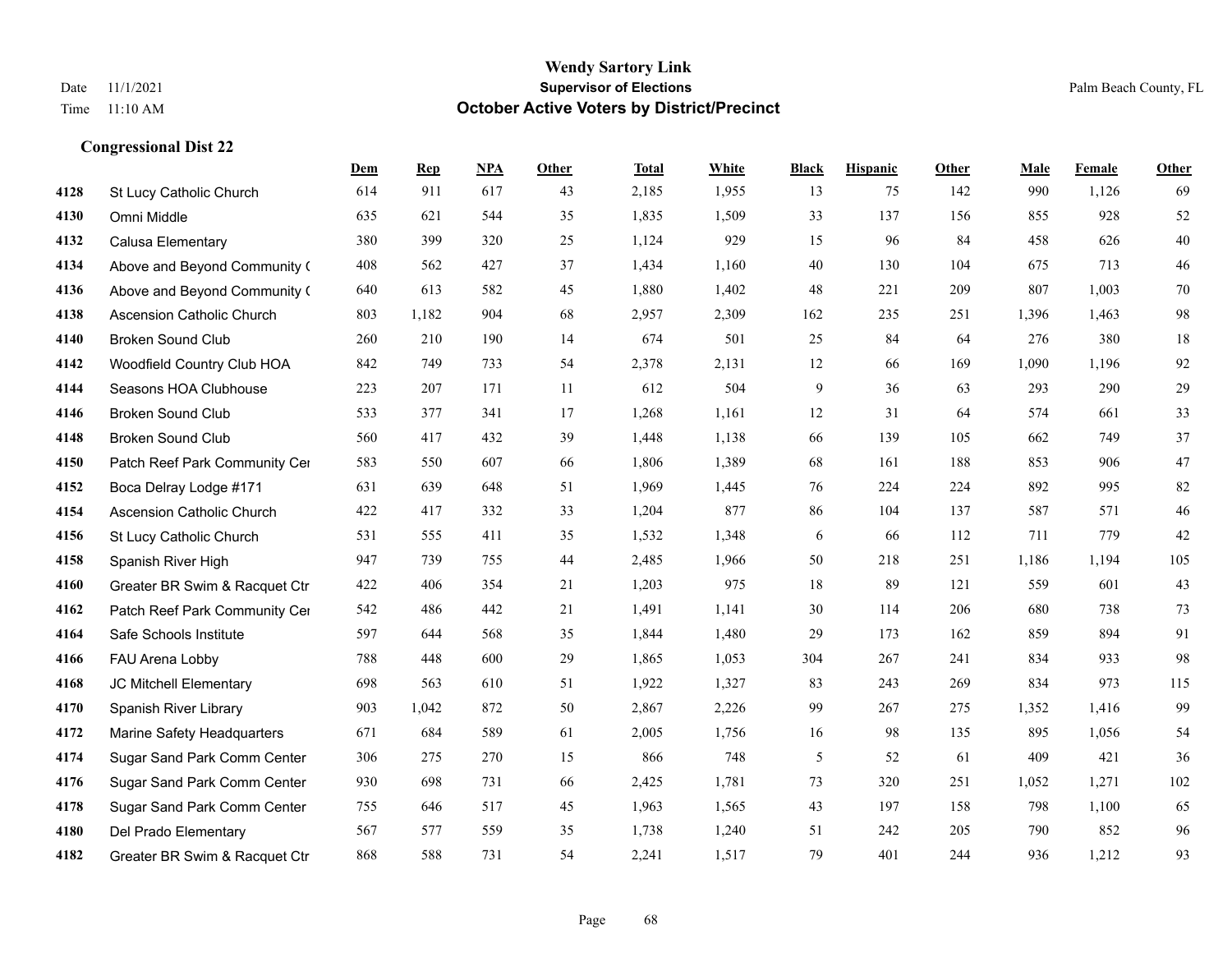|      |                                    | Dem | <b>Rep</b> | NPA | <b>Other</b>   | <b>Total</b> | <b>White</b> | <b>Black</b>     | <b>Hispanic</b> | <b>Other</b> | <b>Male</b> | <b>Female</b> | <b>Other</b>     |
|------|------------------------------------|-----|------------|-----|----------------|--------------|--------------|------------------|-----------------|--------------|-------------|---------------|------------------|
| 4184 | Boca Raton Middle                  | 559 | 608        | 558 | 39             | 1,764        | 1,331        | 57               | 207             | 169          | 826         | 888           | 50               |
| 4186 | The Volen Center                   | 549 | 504        | 456 | 30             | 1,539        | 1,063        | 125              | 165             | 186          | 703         | 773           | 63               |
| 4188 | Elks Lodge of Boca Raton           | 905 | 525        | 601 | 57             | 2,088        | 1,221        | 323              | 311             | 233          | 938         | 1,055         | 95               |
| 4190 | St Gregory Episcopal Church        | 739 | 1,074      | 799 | 74             | 2,686        | 2,256        | 26               | 179             | 225          | 1,312       | 1,288         | 86               |
| 4192 | Verde K-8 School                   | 563 | 965        | 722 | 45             | 2,295        | 1,835        | 47               | 134             | 279          | 1,061       | 1,110         | 124              |
| 4194 | Del Prado Elementary               | 545 | 327        | 309 | 29             | 1,210        | 1,030        | 23               | 60              | 97           | 512         | 666           | $32\,$           |
| 4196 | Good Shepherd Lutheran             | 702 | 431        | 446 | 25             | 1,604        | 1,378        | $30\,$           | 82              | 114          | 671         | 893           | $40\,$           |
| 4198 | Verde K-8 School                   | 640 | 474        | 521 | 35             | 1,670        | 1,048        | 117              | 318             | 187          | 687         | 909           | $74\,$           |
| 4200 | Verde K-8 School                   | 400 | 344        | 297 | 21             | 1,062        | 790          | $\,8\,$          | 171             | 93           | 423         | 611           | $28\,$           |
| 4202 | Greater BR Swim & Racquet Ctr      | 788 | 590        | 633 | 31             | 2,042        | 1,585        | 32               | 242             | 183          | 831         | 1,135         | $76\,$           |
| 4204 | Sugar Sand Park Comm Center        | 747 | 443        | 595 | 38             | 1,823        | 1,146        | 142              | 318             | 217          | 817         | 937           | 69               |
| 4206 | Good Shepherd Lutheran             | 678 | 483        | 513 | 34             | 1,708        | 1,352        | 35               | 179             | 142          | 689         | 962           | 57               |
| 4208 | Hammock Pointe Elementary          | 853 | 582        | 478 | 34             | 1,947        | 1,673        | 10               | 117             | 147          | 769         | 1,123         | 55               |
| 4210 | Sugar Sand Park Comm Center        | 648 | 833        | 681 | 42             | 2,204        | 1,732        | 29               | 268             | 175          | 1,015       | 1,117         | $72\,$           |
| 4212 | Center for Spiritual Living        | 629 | 807        | 592 | 38             | 2,066        | 1,729        | 33               | 163             | 141          | 980         | 1,025         | 61               |
| 4214 | Calvary Chapel Boca Raton - 4th    | 628 | 859        | 640 | 65             | 2,192        | 1,753        | 44               | 229             | 166          | 1,012       | 1,103         | 77               |
| 4216 | Calvary Chapel Boca Raton - Kir    | 674 | 1,064      | 692 | 60             | 2,490        | 2,094        | 20               | 179             | 197          | 1,178       | 1,222         | 90               |
| 4218 | <b>Grace Community Church</b>      | 448 | 850        | 541 | 59             | 1,898        | 1,573        | 32               | 138             | 155          | 879         | 936           | 83               |
| 4220 | <b>Boca Raton Community Center</b> | 461 | 397        | 464 | 44             | 1,366        | 878          | 104              | 236             | 148          | 606         | 717           | 43               |
| 4222 | Boca Raton Downtown Library        | 947 | 1,120      | 921 | 89             | 3,077        | 2,586        | 67               | 183             | 241          | 1,385       | 1,577         | 115              |
| 4224 | <b>Grace Community Church</b>      | 514 | 1,111      | 752 | 60             | 2,437        | 2,004        | 55               | 181             | 197          | 1,146       | 1,211         | 80               |
| 4226 | St Gregory Episcopal Church        | 215 | 385        | 281 | 23             | 904          | 812          | 7                | 31              | 54           | 427         | 453           | $24\,$           |
| 4228 | <b>Boca Raton Community Center</b> | 524 | 660        | 511 | 51             | 1,746        | 1,496        | 16               | 98              | 136          | 784         | 913           | 49               |
| 4230 | Boca Raton Downtown Library        | 308 | 446        | 331 | $22\,$         | 1,107        | 969          | 9                | 55              | 74           | 520         | 565           | $22\,$           |
| 5111 | Morikami Park Elementary           | 44  | 59         | 51  | 3              | 157          | 149          | $\boldsymbol{0}$ | 3               | 5            | 72          | 85            | $\boldsymbol{0}$ |
| 5113 | Morikami Park Elementary           | 18  | 39         | 24  | $\overline{c}$ | 83           | 67           | $\mathbf{0}$     | 6               | 10           | 35          | 41            | 7                |
| 5115 | Spanish River High                 | 85  | 109        | 91  | 12             | 297          | 239          | 4                | 25              | 29           | 150         | 144           | 3                |
| 5117 | The Polo Club of Boca Raton        | 307 | 187        | 192 | 18             | 704          | 642          | 1                | 9               | 52           | 284         | 395           | 25               |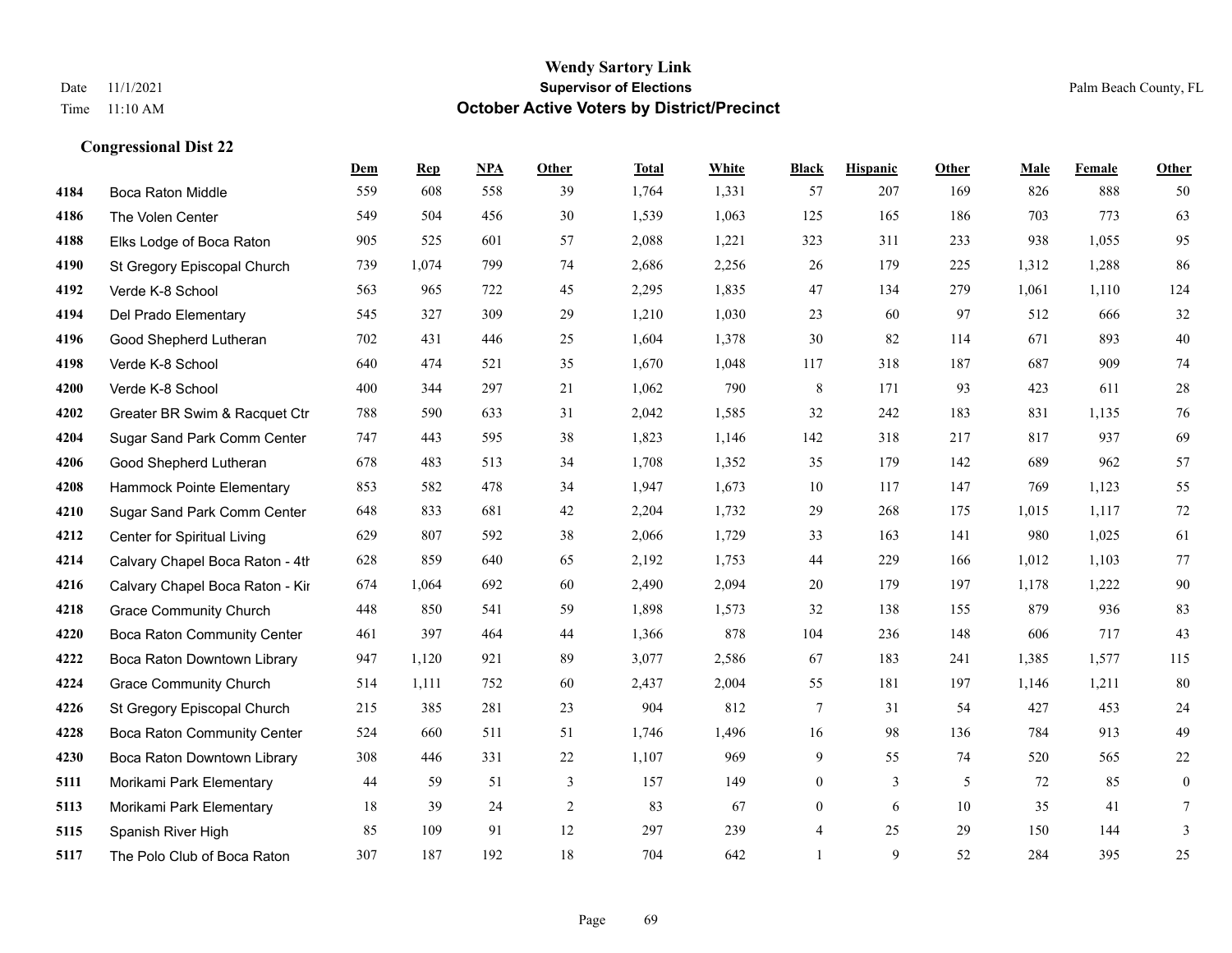|                              |                        | <u>Dem</u> | <b>Rep</b> | NPA    | <b>Other</b> | <b>Total</b> | White  | <b>Black</b> | <b>Hispanic</b> | <b>Other</b> | <b>Male</b> | Female | <b>Other</b> |
|------------------------------|------------------------|------------|------------|--------|--------------|--------------|--------|--------------|-----------------|--------------|-------------|--------|--------------|
| 5158                         | Boca West Country Club | 769        | 457        | 511    | 48           | .785         | .603   | 8            |                 | 101          | 739         | 000.   | 46           |
| 5160                         | Boca West Country Club | 822        | 466        | 424    | 34           | .746         | .645   |              | 28              | 70           | 681         | 0.024  | 41           |
| 5172                         | Del Prado Elementary   | 237        | 309        | 203    | 20           | 769          | 690    | 10           |                 | 57           | 364         | 384    |              |
| <b>Congressional Dist 22</b> |                        | 34,005     | 33,713     | 29,687 | 2,282        | 99,687       | 78,902 | 2.968        | 8,886           | 8,931        | 44.799      | 51,309 | 3,579        |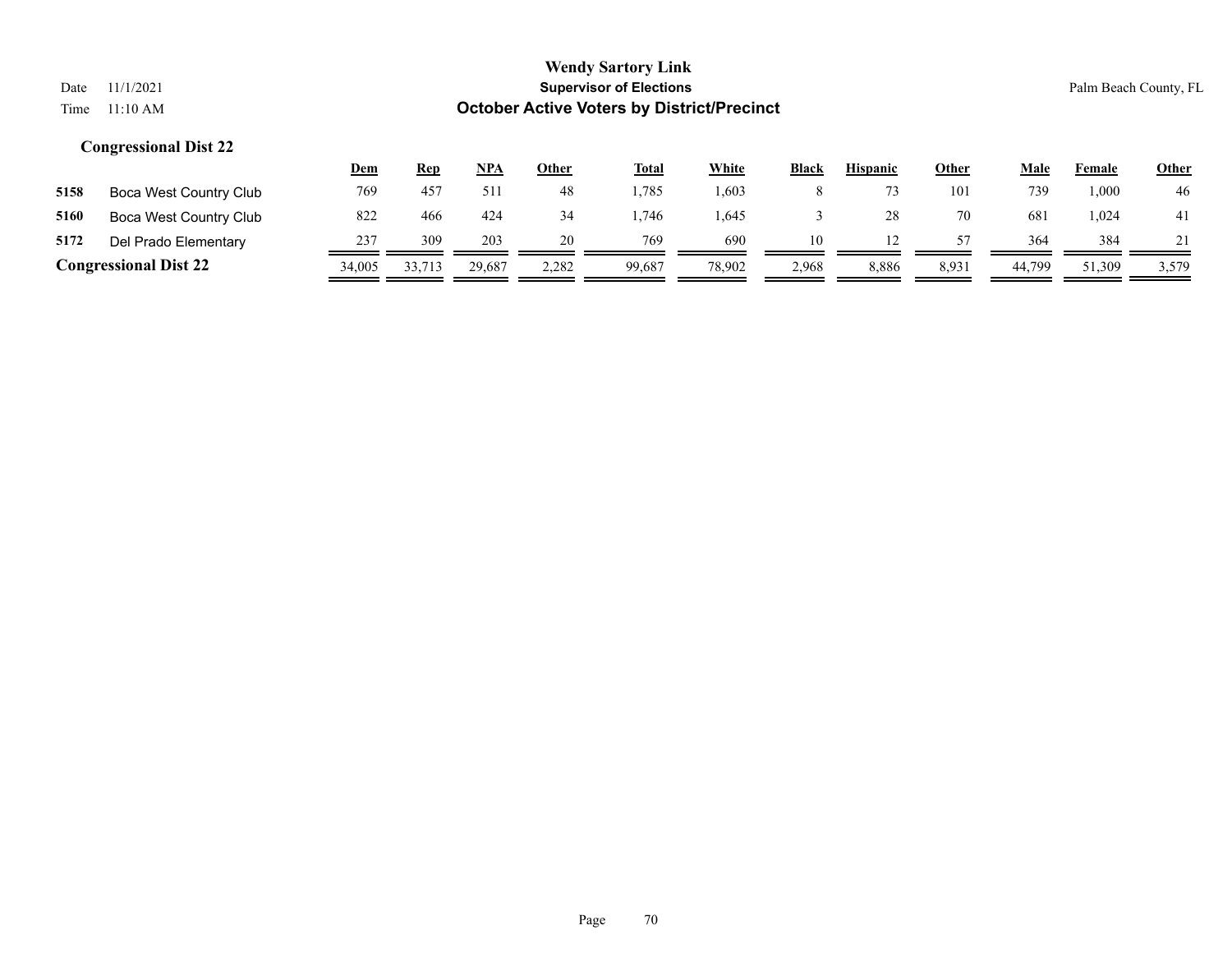# **Unincorporated**

|      |                                     | Dem             | <b>Rep</b>       | NPA              | <b>Other</b>   | <b>Total</b>     | <b>White</b>     | <b>Black</b>     | <b>Hispanic</b>  | <b>Other</b>   | <b>Male</b>  | <b>Female</b>  | <b>Other</b>     |
|------|-------------------------------------|-----------------|------------------|------------------|----------------|------------------|------------------|------------------|------------------|----------------|--------------|----------------|------------------|
| 1002 | <b>Canal Point Community Center</b> | $\mathbf{0}$    | $\mathbf{0}$     | $\boldsymbol{0}$ | $\Omega$       | $\overline{0}$   | $\overline{0}$   | $\mathbf{0}$     | $\mathbf{0}$     | $\theta$       | $\theta$     | $\overline{0}$ | $\Omega$         |
| 1004 | Pierce Hammock Elementary           | 2               | 3                | 3                | $\Omega$       | 8                | 8                | $\theta$         | $\mathbf{0}$     | $\Omega$       | 3            | 5              | $\theta$         |
| 1006 | Journey Church of Jupiter           | $\Omega$        | $\theta$         | $\theta$         | $\Omega$       | $\Omega$         | $\Omega$         | $\Omega$         | $\theta$         | $\Omega$       | $\Omega$     | $\Omega$       | $\Omega$         |
| 1008 | Journey Church of Jupiter           | $\mathbf{0}$    | $\mathbf{0}$     | $\mathbf{0}$     | $\mathbf{0}$   | $\theta$         | $\mathbf{0}$     | $\overline{0}$   | $\mathbf{0}$     | $\Omega$       | $\mathbf{0}$ | $\theta$       |                  |
| 1010 | Journey Church of Jupiter           | $\Omega$        | $\theta$         | $\mathbf{0}$     | $\theta$       | $\Omega$         | $\overline{0}$   | $\theta$         | $\mathbf{0}$     | $\Omega$       | $\theta$     | $\theta$       | $\Omega$         |
| 1012 | Caloosa POA Meeting Room            | $\Omega$        | $\mathbf{0}$     | $\mathbf{0}$     | $\theta$       | $\theta$         | $\mathbf{0}$     | $\theta$         | $\mathbf{0}$     | $\Omega$       | $\mathbf{0}$ | $\Omega$       |                  |
| 1014 | Caloosa POA Meeting Room            | $\mathbf{0}$    | $\mathbf{1}$     | $\mathbf{0}$     | $\mathbf{0}$   |                  |                  | $\mathbf{0}$     | $\mathbf{0}$     | $\Omega$       | $\mathbf{0}$ | $\theta$       |                  |
| 1016 | Journey Church of Jupiter           | $\Omega$        | $\mathbf{0}$     | $\mathbf{0}$     | $\theta$       | $\theta$         | $\theta$         | $\theta$         | $\theta$         | $\Omega$       | $\Omega$     | $\Omega$       | $\theta$         |
| 1018 | Calvary Church of Jupiter           | 446             | 834              | 469              | 48             | 1,797            | 1,588            | 20               | 95               | 94             | 851          | 890            | 56               |
| 1019 | Calvary Church of Jupiter           | 196             | 379              | 220              | 10             | 805              | 723              | 1                | 45               | 36             | 389          | 400            | 16               |
| 1020 | Caloosa POA Meeting Room            | $\overline{0}$  | $\boldsymbol{0}$ | $\boldsymbol{0}$ | $\mathbf{0}$   | $\boldsymbol{0}$ | $\mathbf{0}$     | $\boldsymbol{0}$ | $\mathbf{0}$     | $\mathbf{0}$   | $\mathbf{0}$ | $\overline{0}$ | $\boldsymbol{0}$ |
| 1022 | Journey Church of Jupiter           | 688             | 1,238            | 770              | 61             | 2,757            | 2,357            | 34               | 182              | 184            | 1,323        | 1,352          | 82               |
| 1024 | Calvary Church of Jupiter           | $7\phantom{.0}$ | 9                | $\overline{7}$   | $\theta$       | 23               | 23               | $\mathbf{0}$     | $\mathbf{0}$     | $\theta$       | 12           | 11             | $\boldsymbol{0}$ |
| 1026 | Calvary Church of Jupiter           | 332             | 623              | 339              | 25             | 1,319            | 1,167            | 11               | 77               | 64             | 631          | 655            | 33               |
| 1028 | Jupiter Farms Elementary            | 540             | 1,004            | 588              | 65             | 2,197            | 1,914            | 15               | 138              | 130            | 1,061        | 1,070          | 66               |
| 1030 | Calvary Church of Jupiter           | 16              | 36               | 24               | $\overline{4}$ | 80               | 73               | $\boldsymbol{0}$ | $\overline{4}$   | 3              | 39           | 38             | 3                |
| 1032 | Jupiter Farms Park Community F      | 302             | 570              | 352              | 29             | 1,253            | 1,052            | 13               | 108              | 80             | 611          | 601            | 41               |
| 1036 | Calvary Church of Jupiter           | $\mathbf{0}$    | $\boldsymbol{0}$ | $\boldsymbol{0}$ | $\mathbf{0}$   | $\boldsymbol{0}$ | $\boldsymbol{0}$ | $\mathbf{0}$     | $\boldsymbol{0}$ | $\mathbf{0}$   | $\theta$     | $\overline{0}$ | $\mathbf{0}$     |
| 1038 | William T Dwyer High                | 807             | 1,307            | 764              | 55             | 2,933            | 2,463            | 64               | 173              | 233            | 1,397        | 1,431          | 105              |
| 1044 | Limestone Creek Elementary          | 427             | 119              | 180              | 19             | 745              | 220              | 349              | 93               | 83             | 354          | 364            | 27               |
| 1046 | West Jupiter Recreation Center      | 264             | 139              | 151              | 11             | 565              | 260              | 163              | 111              | 31             | 241          | 304            | $20\,$           |
| 1060 | West Jupiter Recreation Center      | 72              | 95               | 72               | 5              | 244              | 201              | $\boldsymbol{0}$ | 23               | 20             | 98           | 130            | 16               |
| 1062 | <b>Harvest Community Church</b>     | 613             | 1,148            | 549              | 46             | 2,356            | 2,157            | 11               | 52               | 136            | 1,139        | 1,138          | 79               |
| 1064 | Jupiter Community Center            | 75              | 126              | 63               | 3              | 267              | 245              | $\mathbf{0}$     | 6                | 16             | 129          | 131            | $\tau$           |
| 1070 | Jupiter Community Center            | 57              | 67               | 90               | $\overline{4}$ | 218              | 172              | $\mathbf{1}$     | 39               | 6              | 113          | 97             | 8                |
| 1080 | First Baptist Church Teq            | 92              | 146              | 78               | 4              | 320              | 295              | $\theta$         | 9                | 16             | 163          | 147            | 10               |
| 1082 | First Baptist Church Teq            | 70              | 141              | 87               | 8              | 306              | 283              |                  | 11               | 11             | 143          | 154            | 9                |
| 1084 | First Baptist Church Teq            | 12              | 52               | 10               | $\Omega$       | 74               | 71               |                  | $\theta$         | $\overline{2}$ | 37           | 36             |                  |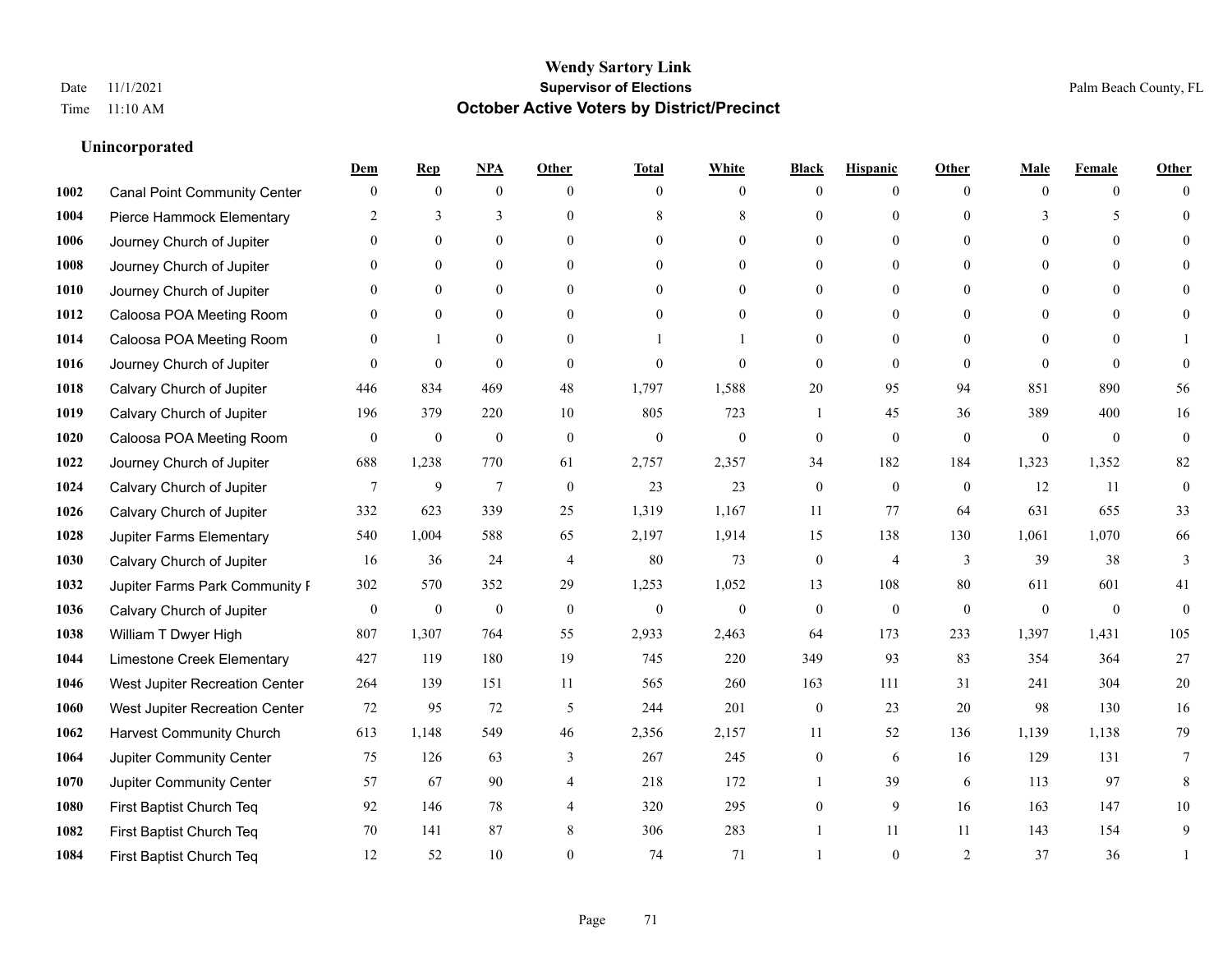**Unincorporated**

#### **Wendy Sartory Link** Date 11/1/2021 **Supervisor of Elections** Palm Beach County, FL Time 11:10 AM **October Active Voters by District/Precinct**

# **Dem Rep NPA Other Total White Black Hispanic Other Male Female Other** First Baptist Church Teq 49 72 37 0 158 128 8 13 9 78 76 4 Tequesta Council Chambers 106 138 101 3 348 304 7 21 16 163 176 9 Tequesta Council Chambers 115 306 134 13 568 544 0 5 19 251 306 11 Tequesta Council Chambers 37 87 38 2 164 155 0 1 8 81 80 3 PBC Fire Rescue #18 **1** 2 1 0 4 4 0 0 0 2 1 1 **1132 PBC Fire Rescue #18** 0 3 1 0 4 4 0 0 0 2 2 0 PBC Fire Rescue #18 0 0 0 0 0 0 0 0 0 0 0 0 Grace Immanuel Bible Church 221 817 363 35 1,436 1,366 0 13 57 613 791 32 Newhaven Clubhouse 15 34 8 1 58 52 0 1 5 29 28 1 Holy Spirit Lutheran 136 297 129 18 580 519 3 27 31 274 286 20 Holy Spirit Lutheran **0** 2 0 0 2 2 2 0 0 0 1 1 0 Holy Spirit Lutheran **0** 1 1 0 2 1 0 1 0 1 1 0 Holy Spirit Lutheran 1 0 1 0 1 0 2 2 0 0 0 1 1 0 Holy Spirit Lutheran 2 4 5 2 13 13 0 0 0 6 7 0 1166 Holy Spirit Lutheran **7** 23 12 0 42 35 0 2 5 18 24 0 Holy Spirit Lutheran 0 0 0 0 0 0 0 0 0 0 0 0 Caloosa POA Meeting Room 0 0 0 0 0 0 0 0 0 0 0 0 Caloosa POA Meeting Room 127 278 121 9 535 456 13 23 43 245 271 19 Caloosa POA Meeting Room 69 118 60 2 249 211 5 14 19 117 121 11 William T Dwyer High 155 264 135 6 560 477 15 30 38 265 281 14 Eastpointe Country Club 524 670 397 38 1,629 1,519 12 27 71 725 871 33 1st Baptist Church PBG 561 480 410 33 1,484 1,034 131 164 155 710 723 51 Dwight D Eisenhower Elementary 0 0 0 0 0 0 0 0 0 0 0 0 Cross Community Church 507 1,058 556 41 2,162 1,933 14 90 125 1,032 1,060 70 Holy Spirit Lutheran **9** 23 14 3 49 43 0 2 4 24 21 4 Holy Spirit Lutheran 13 80 24 3 120 115 0 4 1 57 62 1 Holy Spirit Lutheran 207 272 148 8 635 567 2 24 42 308 305 22 Oceanview Methodist 134 299 153 15 601 515 10 33 43 289 299 13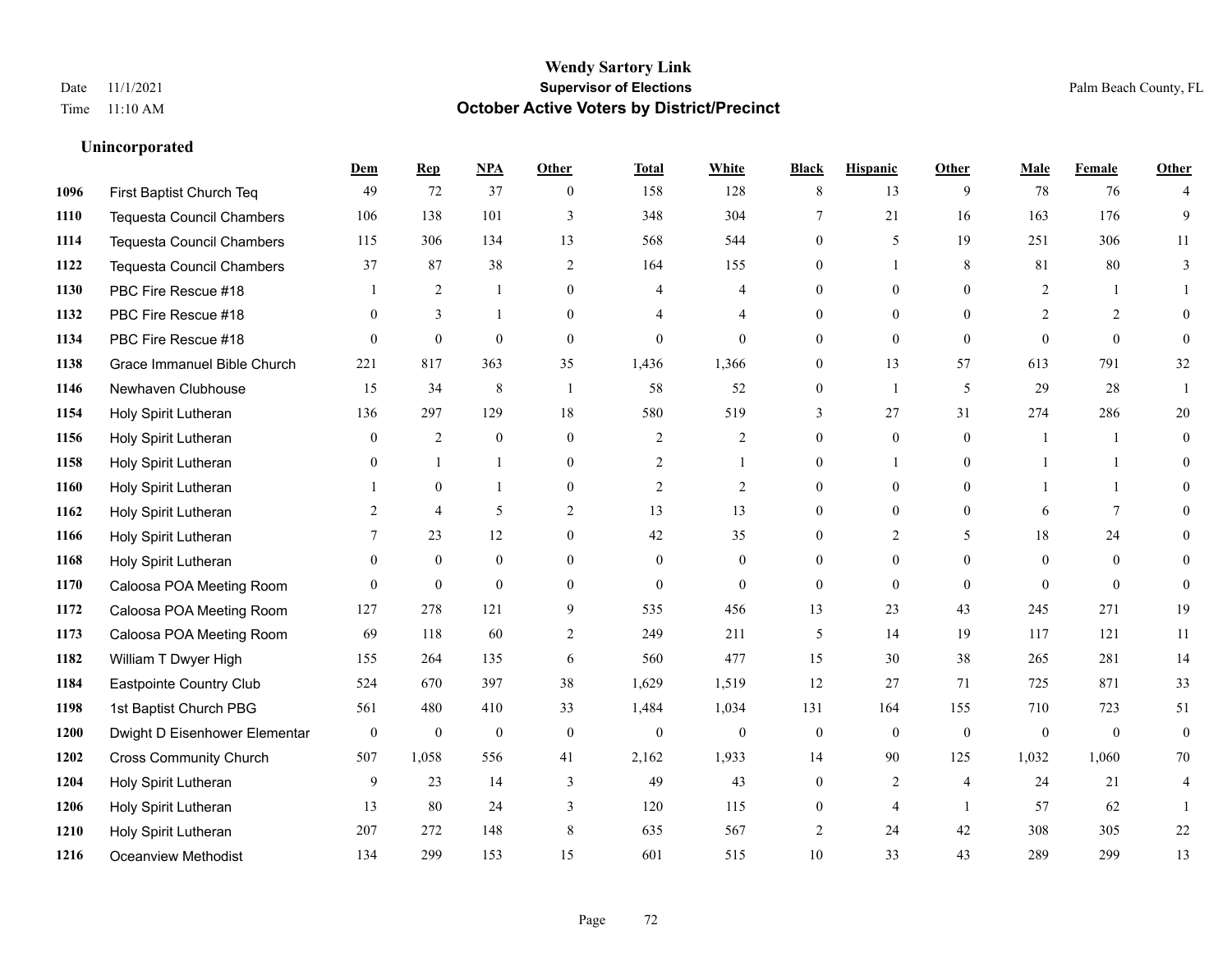|      |                                    | Dem            | <b>Rep</b>       | NPA              | <b>Other</b>   | <b>Total</b>   | <b>White</b>     | <b>Black</b>     | <b>Hispanic</b> | <b>Other</b>   | <b>Male</b>    | <b>Female</b>  | <b>Other</b>     |
|------|------------------------------------|----------------|------------------|------------------|----------------|----------------|------------------|------------------|-----------------|----------------|----------------|----------------|------------------|
| 1218 | Osceola Creek Middle               |                | $\mathbf{0}$     | $\mathbf{0}$     | $\theta$       |                | -1               | $\mathbf{0}$     | $\mathbf{0}$    | $\theta$       |                | $\overline{0}$ | $\Omega$         |
| 1220 | Pierce Hammock Elementary          | $\theta$       | $\theta$         | $\mathbf{0}$     | $\Omega$       | $\theta$       | $\overline{0}$   | $\theta$         | $\mathbf{0}$    | $\Omega$       | $\theta$       | $\theta$       | $\theta$         |
| 1224 | Pierce Hammock Elementary          | $\mathbf{0}$   | $\mathbf{0}$     | $\boldsymbol{0}$ | $\overline{0}$ | $\theta$       | $\overline{0}$   | $\theta$         | $\mathbf{0}$    | $\theta$       | $\theta$       | $\Omega$       | $\theta$         |
| 1256 | North County Senior Center         |                | $\overline{2}$   | 3                | 3              | 9              | 8                | 1                | $\mathbf{0}$    | $\theta$       | 5              | $\overline{4}$ | $\Omega$         |
| 1258 | North County Senior Center         | 310            | 217              | 254              | 29             | 810            | 442              | 97               | 123             | 148            | 358            | 425            | 27               |
| 1276 | Palm Beach Gardens High            | 119            | 92               | 79               | 5              | 295            | 191              | 46               | 39              | 19             | 138            | 148            | 9                |
| 1278 | Garden Lodge 366 F&AM              | 362            | 186              | 271              | 19             | 838            | 411              | 191              | 135             | 101            | 368            | 438            | 32               |
| 1282 | Pew Leadership Center              | 75             | 48               | 56               | 6              | 185            | 134              | 12               | 17              | 22             | 92             | 80             | 13               |
| 1286 | PBG Moose Lodge 2010               | 43             | 49               | 42               | 3              | 137            | 109              | 5                | 13              | 10             | 68             | 61             | 8                |
| 1294 | Dwight D Eisenhower Elementar      | 27             | 78               | 22               | 7              | 134            | 114              | 5                | 4               | 11             | 67             | 66             | 1                |
| 1298 | PBG Moose Lodge 2010               | 36             | 34               | 22               | 2              | 94             | 85               | $\mathbf{0}$     | $\overline{4}$  | 5              | 39             | 54             |                  |
| 1300 | <b>Cross Community Church</b>      |                | 3                | $\mathbf{1}$     | $\overline{0}$ | 5              | $\overline{4}$   | $\theta$         | $\theta$        | $\overline{1}$ | $\overline{2}$ | 3              | $\Omega$         |
| 1302 | Dwight D Eisenhower Elementar      | 38             | 54               | 38               | 3              | 133            | 113              | 1                | 7               | 12             | 62             | 66             | 5                |
| 1304 | <b>NPB Community Center</b>        | 206            | 258              | 183              | 24             | 671            | 578              | 13               | 39              | 41             | 341            | 302            | $28\,$           |
| 1305 | <b>NPB Community Center</b>        | $\mathbf{0}$   | $\mathbf{0}$     | $\mathbf{0}$     | $\overline{1}$ | $\overline{1}$ | $\overline{1}$   | $\mathbf{0}$     | $\mathbf{0}$    | $\theta$       | -1             | $\theta$       | $\mathbf{0}$     |
| 1308 | <b>Gardens Mall Community Room</b> | 38             | 69               | 37               | 4              | 148            | 132              | 3                | 3               | 10             | 75             | 69             | 4                |
| 1312 | <b>Gardens Mall Community Room</b> | 6              | 19               | 11               | $\overline{0}$ | 36             | 33               | $\boldsymbol{0}$ | 2               | $\mathbf{1}$   | 18             | 18             | $\theta$         |
| 1330 | 1st Unitarian Church NPB           | 36             | 40               | 39               | 3              | 118            | 96               | 9                | 6               | $\tau$         | 64             | 51             | 3                |
| 1336 | <b>Gardens Mall Community Room</b> | 35             | 91               | 44               | $\overline{4}$ | 174            | 155              | 0                | 4               | 15             | 88             | 79             | 7                |
| 1338 | <b>Eissey Campus Theater</b>       | 92             | 392              | 102              | 19             | 605            | 582              | 1                | $\mathbf{1}$    | 21             | 268            | 326            | 11               |
| 1354 | <b>Grove Park Elementary</b>       | 94             | 165              | 78               | $\overline{4}$ | 341            | 287              | 11               | 20              | 23             | 156            | 175            | 10               |
| 1362 | <b>Grove Park Elementary</b>       | 213            | 121              | 186              | 7              | 527            | 265              | 47               | 161             | 54             | 235            | 274            | 18               |
| 1366 | Palm Lake Estates - The Pines      | 65             | 77               | 48               | $\overline{4}$ | 194            | 156              | 14               | 9               | 15             | 89             | 97             | 8                |
| 1370 | Palm Lake Estates - The Pines      | 122            | 121              | 78               | 5              | 326            | 273              | 14               | 25              | 14             | 137            | 179            | 10               |
| 1374 | Pew Leadership Center              | 191            | 83               | 136              | 10             | 420            | 216              | 116              | 46              | 42             | 174            | 232            | 14               |
| 1389 | Palm Beach Shores Town Hall        | $\overline{0}$ | $\boldsymbol{0}$ | $\boldsymbol{0}$ | $\mathbf{0}$   | $\theta$       | $\boldsymbol{0}$ | $\mathbf{0}$     | $\mathbf{0}$    | $\theta$       | $\mathbf{0}$   | $\mathbf{0}$   | $\boldsymbol{0}$ |
| 2010 | <b>Cypress Lakes HOA</b>           | 599            | 330              | 279              | 32             | 1,240          | 841              | 203              | 99              | 97             | 473            | 732            | 35               |
| 2012 | Century Village Clubhouse          | 61             | 31               | 24               | 2              | 118            | 72               | 14               | 18              | 14             | 54             | 60             | 4                |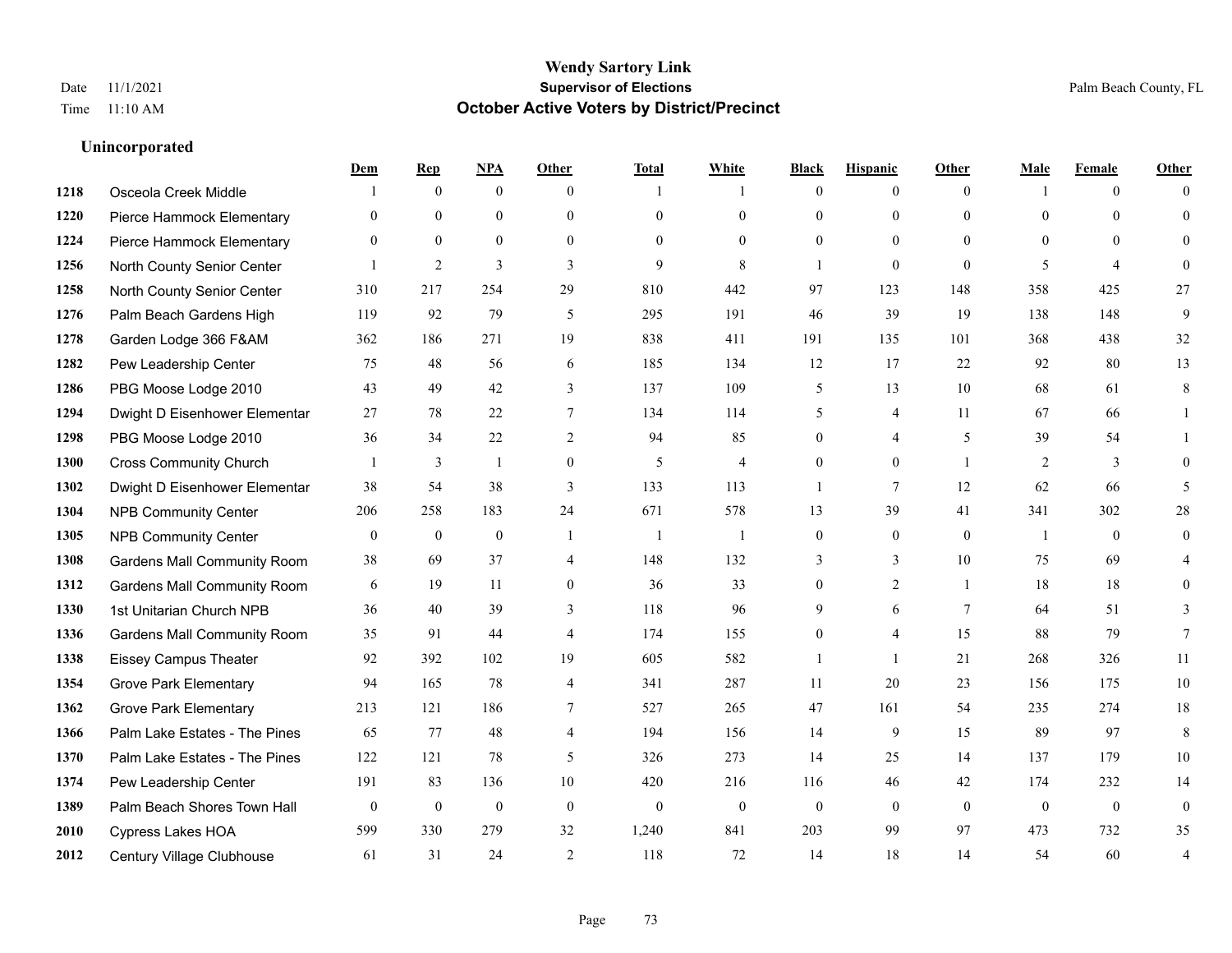|      |                                   | Dem          | <b>Rep</b>   | NPA              | <b>Other</b>   | <b>Total</b>             | <b>White</b>   | <b>Black</b>     | <b>Hispanic</b>  | <b>Other</b>   | <b>Male</b>    | <b>Female</b> | <b>Other</b>     |
|------|-----------------------------------|--------------|--------------|------------------|----------------|--------------------------|----------------|------------------|------------------|----------------|----------------|---------------|------------------|
| 2020 | Jeaga Middle                      | 207          | 88           | 133              | 11             | 439                      | 204            | 127              | 80               | 28             | 192            | 239           | 8                |
| 2021 | Jeaga Middle                      | 166          | 56           | 122              | 15             | 359                      | 111            | 124              | 74               | 50             | 142            | 206           | 11               |
| 2022 | Century Village Clubhouse         | 786          | 402          | 333              | 35             | 1,556                    | 1,006          | 217              | 203              | 130            | 617            | 889           | 50               |
| 2024 | Century Village Clubhouse         | 795          | 428          | 325              | 38             | 1,586                    | 1,113          | 167              | 166              | 140            | 621            | 914           | 51               |
| 2026 | Century Village Clubhouse         | 628          | 332          | 284              | 29             | 1,273                    | 786            | 194              | 195              | 98             | 496            | 723           | 54               |
| 2028 | Century Village Clubhouse         | 342          | 190          | 150              | $\tau$         | 689                      | 475            | 67               | 88               | 59             | 250            | 416           | $23\,$           |
| 2030 | <b>Benoist Farms Elementary</b>   | 577          | 156          | 301              | 21             | 1,055                    | 259            | 455              | 232              | 109            | 409            | 595           | 51               |
| 2036 | <b>Turning Points Academy</b>     | 760          | 419          | 374              | 38             | 1,591                    | 934            | 286              | 264              | 107            | 595            | 949           | $47\,$           |
| 2038 | <b>Turning Points Academy</b>     | 827          | 181          | 354              | 21             | 1,383                    | 490            | 627              | 156              | 110            | 470            | 873           | $40\,$           |
| 2040 | Wynnebrook Elementary             | 814          | 269          | 425              | 21             | 1,529                    | 421            | 596              | 352              | 160            | 664            | 793           | $72\,$           |
| 2041 | Wynnebrook Elementary             | 540          | 250          | 386              | 17             | 1,193                    | 479            | 136              | 484              | 94             | 502            | 641           | 50               |
| 2044 | St Christophers Episcopal Chr     | 1,101        | 283          | 565              | 32             | 1,981                    | 574            | 806              | 396              | 205            | 880            | 1,009         | 92               |
| 2048 | Elks Lodge #1352                  | 2            | 3            | $\boldsymbol{0}$ | $\mathbf{0}$   | 5                        | 3              |                  | $\boldsymbol{0}$ |                | 3              |               |                  |
| 2050 | Elks Lodge #1352                  | 21           | 20           | 27               | 3              | 71                       | 41             | 8                | 14               | 8              | 37             | 31            | 3                |
| 2052 | Elks Lodge #1352                  | 554          | 151          | 270              | 20             | 995                      | 176            | 474              | 152              | 193            | 459            | 496           | 40               |
| 2054 | Elks Lodge #1352                  | 1,288        | 323          | 713              | 25             | 2,349                    | 456            | 1,000            | 600              | 293            | 1,032          | 1,209         | 108              |
| 2056 | Clayton Hutcheson Hall B          | 728          | 323          | 562              | 17             | 1,630                    | 510            | 291              | 661              | 168            | 717            | 820           | 93               |
| 2058 | Clayton Hutcheson Hall B          | 3            | 1            | $\boldsymbol{0}$ | $\mathbf{0}$   | $\overline{4}$           | 3              | $\boldsymbol{0}$ | $\mathbf{1}$     | $\theta$       | 2              | 2             | $\mathbf{0}$     |
| 2060 | <b>West Gate Elementary</b>       | 389          | 219          | 337              | 12             | 957                      | 311            | $72\,$           | 493              | 81             | 461            | 447           | 49               |
| 2080 | <b>Everglades Elementary</b>      | 160          | 169          | 124              | 9              | 462                      | 262            | 67               | 78               | 55             | 214            | 227           | 21               |
| 2081 | <b>Everglades Elementary</b>      | 69           | 91           | 45               | $\theta$       | 205                      | 147            | $\tau$           | 28               | 23             | 102            | 97            | 6                |
| 2082 | Pine Jog Environmental Center     | 166          | 289          | 165              | $10\,$         | 630                      | 433            | 25               | 117              | 55             | 300            | 315           | 15               |
| 2083 | Pine Jog Environmental Center     | 7            | 21           | 17               | $\mathbf{0}$   | 45                       | 30             | $\boldsymbol{0}$ | 13               | 2              | 21             | 23            | 1                |
| 2085 | <b>Community Christian Church</b> | 2            | 1            | $\mathbf{0}$     | $\overline{0}$ | 3                        | 3              | $\overline{0}$   | $\overline{0}$   | $\mathbf{0}$   | $\overline{1}$ | 2             | $\theta$         |
| 2087 | <b>Community Christian Church</b> |              | $\mathbf{1}$ | $\theta$         | $\Omega$       | $\overline{2}$           | $\overline{2}$ | $\Omega$         | $\Omega$         | $\theta$       | $\overline{2}$ | $\Omega$      | $\theta$         |
| 2088 | Melaleuca Elementary              | 860          | 529          | 660              | 37             | 2,086                    | 1,060          | 348              | 484              | 194            | 956            | 1,052         | $78\,$           |
| 2090 | Pine Jog Environmental Center     | $\mathbf{0}$ | 2            | $\mathbf{0}$     | $\mathbf{0}$   | $\overline{c}$           | $\mathbf{1}$   | $\boldsymbol{0}$ | $\boldsymbol{0}$ | $\overline{1}$ | $\overline{0}$ |               | -1               |
| 2092 | Pine Jog Environmental Center     |              | 2            |                  |                | $\overline{\phantom{0}}$ | 5              | $\mathbf{0}$     | $\Omega$         | $\mathbf{0}$   | 3              | 2             | $\boldsymbol{0}$ |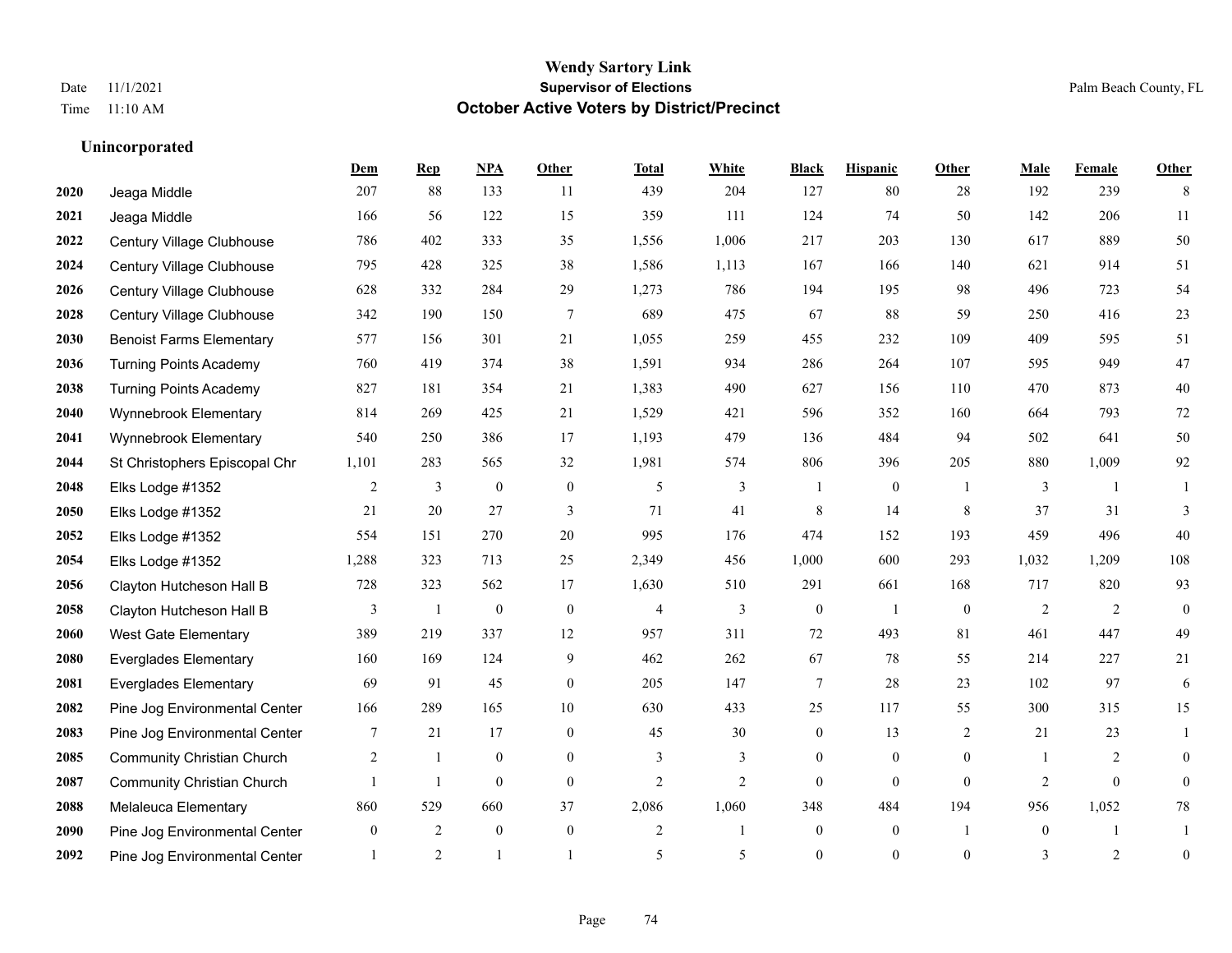|      |                                 | Dem              | <b>Rep</b>       | NPA              | <b>Other</b>     | <b>Total</b>     | <b>White</b>     | <b>Black</b>     | <b>Hispanic</b>  | <b>Other</b>     | <b>Male</b>  | Female           | <b>Other</b>     |
|------|---------------------------------|------------------|------------------|------------------|------------------|------------------|------------------|------------------|------------------|------------------|--------------|------------------|------------------|
| 2094 | Pine Jog Environmental Center   | 369              | 77               | 204              | 11               | 661              | 111              | 262              | 169              | 119              | 272          | 360              | 29               |
| 2096 | 1st Church of the Nazarene      | 251              | 68               | 189              | 5                | 513              | 114              | 23               | 331              | 45               | 238          | 246              | 29               |
| 2097 | 1st Church of the Nazarene      | 232              | 141              | 168              | 10               | 551              | 214              | 42               | 220              | 75               | 244          | 276              | 31               |
| 2098 | Iglesia Cristo Mi Redentor      | 433              | 221              | 341              | 26               | 1,021            | 325              | 160              | 443              | 93               | 431          | 527              | 63               |
| 2100 | Iglesia Cristo Mi Redentor      | 777              | 358              | 569              | 35               | 1,739            | 436              | 367              | 761              | 175              | 721          | 930              | 88               |
| 2102 | Union Congregational Church     | 1,178            | 346              | 643              | 34               | 2,201            | 492              | 637              | 843              | 229              | 883          | 1,209            | 109              |
| 2104 | Lake Lytal Park                 | 509              | 237              | 339              | 25               | 1,110            | 308              | 231              | 462              | 109              | 460          | 595              | 55               |
| 2106 | <b>Main Library</b>             | 612              | 269              | 411              | 36               | 1,328            | 506              | 240              | 451              | 131              | 573          | 700              | 55               |
| 2108 | <b>Berkshire Elementary</b>     | 738              | 338              | 658              | 33               | 1,767            | 473              | 202              | 906              | 186              | 768          | 906              | 93               |
| 2110 | <b>Berkshire Elementary</b>     | 171              | 85               | 134              | $\overline{4}$   | 394              | 132              | 43               | 173              | 46               | 161          | 210              | 23               |
| 2114 | Main Library                    | 372              | 284              | 318              | 11               | 985              | 358              | 56               | 482              | 89               | 443          | 493              | 49               |
| 2115 | The Ark Church                  | 74               | 48               | 60               | 5                | 187              | 86               | 12               | 68               | 21               | 84           | 93               | 10               |
| 2116 | The Ark Church                  | 800              | 553              | 711              | 33               | 2,097            | 907              | 150              | 870              | 170              | 891          | 1,126            | $80\,$           |
| 2117 | The Ark Church                  |                  | $\boldsymbol{0}$ | $\overline{1}$   | $\boldsymbol{0}$ | $\sqrt{2}$       | -1               | $\mathbf{1}$     | $\boldsymbol{0}$ | $\boldsymbol{0}$ | -1           | -1               | $\boldsymbol{0}$ |
| 2125 | St Marys Orthodox Church        | 343              | 353              | 247              | 9                | 952              | 509              | 41               | 339              | 63               | 425          | 490              | 37               |
| 2126 | St Marys Orthodox Church        | 274              | 255              | 230              | 9                | 768              | 436              | 31               | 237              | 64               | 359          | 388              | 21               |
| 2148 | <b>Liberty Park Elementary</b>  | $\boldsymbol{0}$ | $\boldsymbol{0}$ | $\boldsymbol{0}$ | $\boldsymbol{0}$ | $\boldsymbol{0}$ | $\boldsymbol{0}$ | $\boldsymbol{0}$ | $\boldsymbol{0}$ | $\boldsymbol{0}$ | $\mathbf{0}$ | $\boldsymbol{0}$ | $\boldsymbol{0}$ |
| 2154 | <b>Forest Hill Elementary</b>   | 1,142            | 439              | 799              | 34               | 2,414            | 731              | 394              | 1,043            | 246              | 1,040        | 1,247            | 127              |
| 2156 | Cresthaven Emory Aud            | 633              | 409              | 304              | 15               | 1,361            | 749              | 100              | 418              | 94               | 502          | 809              | 50               |
| 2158 | <b>Community Of Hope</b>        | 1,087            | 417              | 837              | 29               | 2,370            | 590              | 428              | 1,041            | 311              | 1,041        | 1,214            | 115              |
| 2160 | Cresthaven Barkley Aud          | 513              | 354              | 282              | 19               | 1,168            | 584              | 86               | 394              | 104              | 493          | 623              | 52               |
| 2162 | Cresthaven Ashley Aud           | 334              | 221              | 227              | 14               | 796              | 398              | 39               | 294              | 65               | 315          | 447              | 34               |
| 2164 | <b>Covered Bridge Clubhouse</b> | 1,115            | 731              | 660              | 39               | 2,545            | 1,756            | 138              | 479              | 172              | 983          | 1,482            | 80               |
| 2166 | Poinciana Clubhouse             | 904              | 522              | 501              | 37               | 1,964            | 1,293            | 96               | 416              | 159              | 775          | 1,123            | 66               |
| 2172 | First Baptist Church GA         | 17               | 3                | 10               | $\mathbf{0}$     | 30               | 14               | 3                | 9                | $\overline{4}$   | 11           | 18               | $\overline{1}$   |
| 2186 | American Polish Club            | 321              | 135              | 242              | 6                | 704              | 212              | 109              | 314              | 69               | 312          | 361              | 31               |
| 2188 | St Lukes United Methodist Chr   | 464              | 512              | 428              | 35               | 1,439            | 1,140            | 35               | 187              | 77               | 682          | 718              | 39               |
| 2190 | Lucerne Pointe Clubhouse        | 1,028            | 526              | 638              | 47               | 2,239            | 1,416            | 222              | 424              | 177              | 917          | 1,246            | 76               |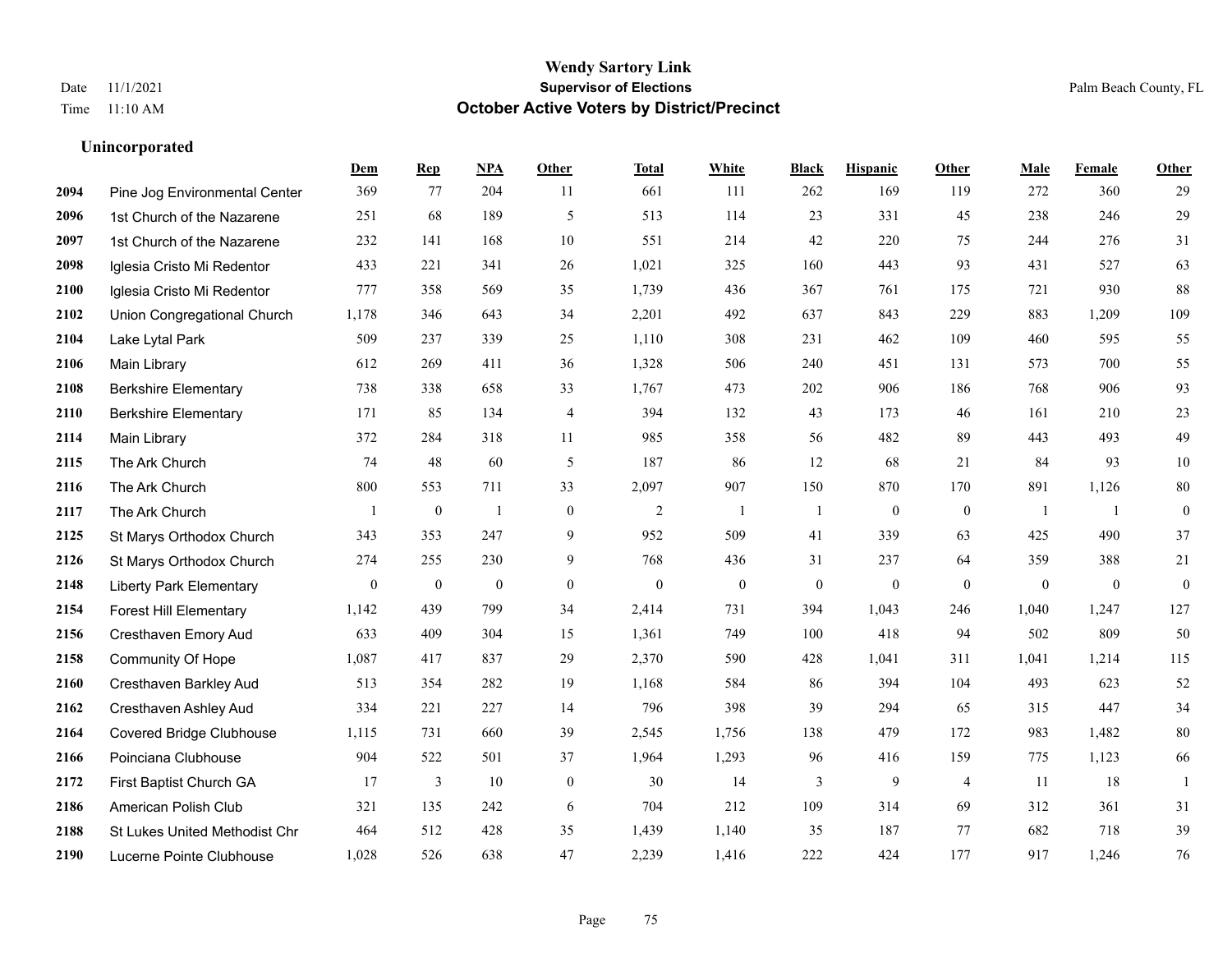#### **Wendy Sartory Link** Date 11/1/2021 **Supervisor of Elections** Palm Beach County, FL Time 11:10 AM **October Active Voters by District/Precinct**

## **Dem Rep NPA Other Total White Black Hispanic Other Male Female Other** Fountains Of Palm Beach 924 452 591 53 2,020 1,363 148 343 166 859 1,096 65 American Finnish Club 14 9 8 0 31 17 3 1 10 12 16 3 Heritage Elementary 543 218 481 30 1,272 413 135 610 114 549 651 72 American Finnish Club 6 7 1 1 15 14 0 0 1 6 8 1 American Polish Club 230 94 137 5 466 166 115 137 48 188 259 19 Indian Pines Elementary 1,187 254 582 38 2,061 464 919 444 234 927 1,034 100 Indian Pines Elementary 1,788 294 844 42 2,968 521 1,489 587 371 1,333 1,489 146 Community Of Hope 65 38 63 2 168 62 10 70 26 82 75 11 Palm Springs Middle 0 0 0 0 0 0 0 0 0 0 0 0 Emmanuel Baptist Church 632 577 414 20 1,643 991 44 518 90 694 886 63 Community Of Hope 45 37 53 2 137 36 9 76 16 51 76 10 Oasis De Amor Baptist Church 508 224 398 17 1,147 372 139 493 143 540 541 66 Special Olympics of PBC 689 311 526 35 1,561 560 267 599 135 729 752 80 Mid County Senior Center 718 266 566 36 1,586 515 371 499 201 726 784 76 Coastal Chapel 470 351 334 27 1,182 736 101 254 91 554 586 42 American Finnish Club 839 221 571 40 1,671 398 517 566 190 726 845 100 Lakes of Sherbrooke 700 641 582 54 1,977 1,338 191 284 164 859 1,042 76 Woodlands Middle 792 609 688 48 2,137 1,461 138 355 183 993 1,070 74 Woodlands Middle 1,446 818 645 54 2,963 2,388 180 117 278 1,350 1,527 86 Lacuna HOA Clubhouse 1,209 756 757 65 2,787 1,938 275 310 264 1,276 1,423 88 Coral Reef Elementary 323 243 270 27 863 511 73 194 85 403 433 27 Coral Reef Elementary 823 586 642 57 2,108 1,352 257 269 230 972 1,056 80 Manatee Elementary 685 585 534 45 1,849 1,255 178 224 192 845 943 61 Journeys End 431 339 365 21 1,156 773 95 137 151 547 579 30 Diamond View Elementary 1,206 444 798 51 2,499 1,034 637 528 300 1,099 1,291 109 American German Club 412 351 373 32 1,168 811 90 138 129 540 584 44 American German Club 302 108 205 17 632 224 177 98 133 278 325 29 Santaluces High 1,249 538 888 62 2,737 1,107 700 540 390 1,218 1,430 89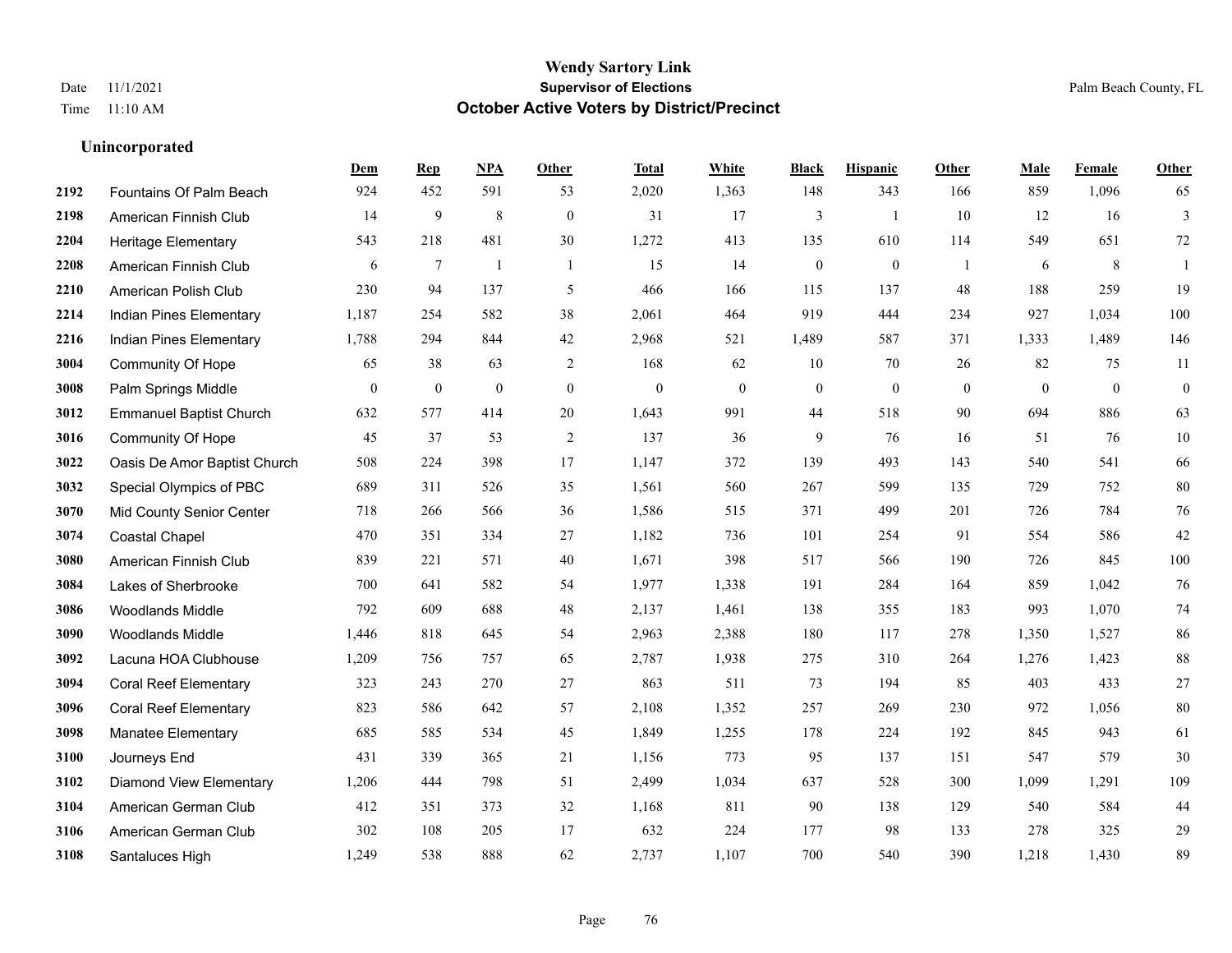#### **Wendy Sartory Link** Date 11/1/2021 **Supervisor of Elections** Palm Beach County, FL Time 11:10 AM **October Active Voters by District/Precinct**

## **Dem Rep NPA Other Total White Black Hispanic Other Male Female Other** Lantana Road Branch Library 824 336 484 44 1,688 795 452 285 156 732 879 77 Starlight Cove Elementary 841 299 615 38 1,793 703 310 635 145 775 928 90 Santaluces High 379 250 296 11 936 547 122 184 83 455 451 30 Advent Lantana 1,063 518 735 53 2,369 1,461 364 360 184 981 1,306 82 Advent Lantana 204 226 175 16 621 507 22 48 44 304 304 13 Valencia Shores Social Club 1,223 588 577 47 2,435 2,150 68 81 136 1,116 1,264 55 **3122 Boynton Beach Community Chu**rch 908 407 342 33 1,690 1,514 35 52 89 695 957 38 West Boynton Park and Rec 786 584 650 43 2,063 1,306 222 287 248 932 1,057 74 Temple Shaarei Shalom 634 501 464 27 1,626 1,117 153 197 159 753 825 48 West Boynton Park and Rec 946 607 727 45 2,325 1,448 284 335 258 1,063 1,180 82 Winston Trails Swim Center 1,107 915 861 63 2,946 2,087 205 374 280 1,376 1,457 113 Park Vista High 847 645 695 49 2,236 1,415 226 357 238 1,009 1,147 80 Christa McAuliffe Middle 174 122 136 9 441 268 46 62 65 213 216 12 Hidden Oaks Elementary 1,073 317 591 33 2,014 577 792 368 277 858 1,070 86 Freedom Shores Elementary 10 8 10 0 28 22 0 3 3 11 14 3 Imagine Schools - Chancellor 61 55 54 5 175 118 12 27 18 88 82 5 Christa McAuliffe Middle 555 259 239 22 1,075 976 20 31 48 442 601 32 Park Vista High 658 406 390 33 1,487 1,277 54 63 93 651 787 49 Ponte Vecchio Clubhouse 804 315 278 23 1,420 1,267 20 41 92 642 739 39 Aberdeen East Clubhouse 1,006 488 545 41 2,080 1,573 139 186 182 862 1,157 61 Crystal Lakes Elementary 992 763 796 59 2,610 1,827 194 294 295 1,178 1,320 112 Christa McAuliffe Middle 435 326 327 20 1,108 752 135 118 103 497 568 43 Hidden Oaks Elementary 544 257 299 17 1,117 667 207 126 117 501 582 34 Jamaica Bay Clubhouse 351 363 261 25 1,000 886 20 37 57 438 528 34 Boynton Beach High 1,117 611 880 72 2,680 1,576 312 538 254 1,174 1,402 104 Imagine Schools - Chancellor 0 0 0 0 0 0 0 0 0 0 0 0 Bent Tree Villas East 805 730 598 51 2,184 1,585 215 216 168 961 1,174 49

Greentree Villas 641 565 458 32 1,696 1,387 73 121 115 677 972 47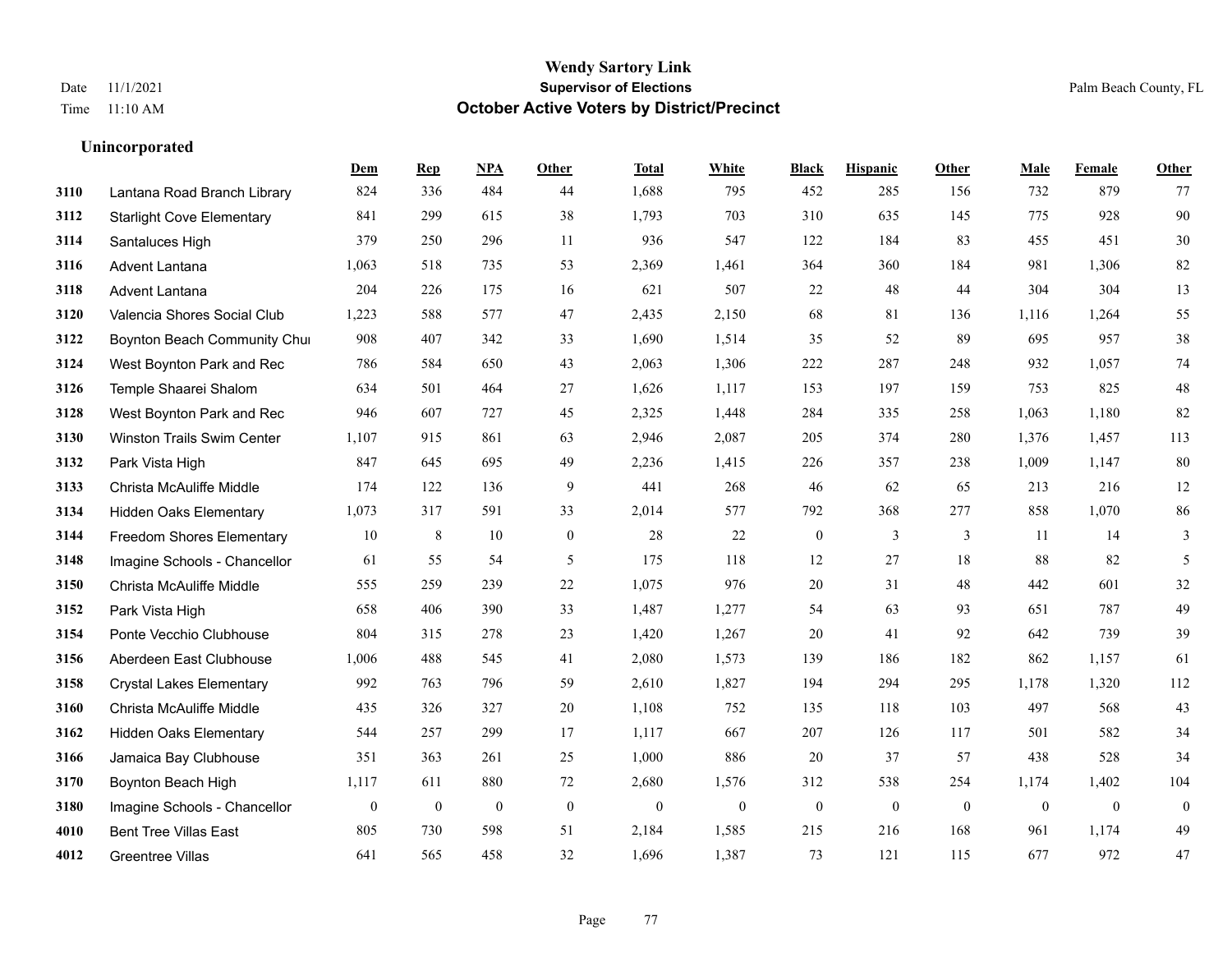#### **Wendy Sartory Link** Date 11/1/2021 **Supervisor of Elections** Palm Beach County, FL Time 11:10 AM **October Active Voters by District/Precinct**

## **Dem Rep NPA Other Total White Black Hispanic Other Male Female Other** New Church 401 494 323 24 1,242 1,011 61 87 83 534 679 29 Christ Fellowship Church BB 532 292 299 24 1,147 693 187 162 105 531 585 31 Quail Ridge Business Center 123 362 124 11 620 597 1 2 20 283 327 10 Briny Breezes Community Center 0 0 0 0 0 0 0 0 0 0 0 0 Briny Breezes Community Center 0 0 0 0 0 0 0 0 0 0 0 0 Briny Breezes Community Cente 49 31 37 1 118 104 1 8 5 61 54 3 Delray Dunes 91 340 100 5 536 497 1 5 33 243 281 12 Banyan Creek Elementary 122 154 86 7 369 294 16 30 29 189 171 9 Lakeview Baptist Church 0 0 0 0 0 0 0 0 0 0 0 0 Lakeview Baptist Church 2 6 3 0 11 4 0 1 6 5 6 0 Seacrest Presbyterian **47** 43 43 2 135 119 1 9 6 72 62 1 Banyan Creek Elementary 3 6 1 0 10 9 0 0 1 6 3 1 Banyan Creek Elementary 0 0 0 0 0 0 0 0 0 0 0 0 **4082 Banyan Creek Elementary 0 3 0 0 3 3 3 0 0 0 2 1 0 4084 Banyan Creek Elementary 42 24 24 2 92 68 6 9 9 42 46 4**  Carver Middle 116 148 99 8 371 294 31 20 26 183 174 14 Orchard View Elementary 27 35 28 0 90 73 2 6 9 47 40 3 Omni Middle 635 621 544 35 1,835 1,509 33 137 156 855 928 52 Calusa Elementary 380 399 320 25 1,124 929 15 96 84 458 626 40 Del Prado Elementary 567 577 559 35 1,738 1,240 51 242 205 790 852 96 Greater BR Swim & Racquet Ctr 868 588 731 54 2,241 1,517 79 401 244 936 1,212 93 Verde K-8 School 563 965 722 45 2,295 1,835 47 134 279 1,061 1,110 124 Del Prado Elementary 545 327 309 29 1,210 1,030 23 60 97 512 666 32 Good Shepherd Lutheran 702 431 446 25 1,604 1,378 30 82 114 671 893 40 Verde K-8 School 640 474 521 35 1,670 1,048 117 318 187 687 909 74 Verde K-8 School 400 344 297 21 1,062 790 8 171 93 423 611 28 Greater BR Swim & Racquet Ctr 788 590 633 31 2,042 1,585 32 242 183 831 1,135 76 Sugar Sand Park Comm Center 747 443 595 38 1,823 1,146 142 318 217 817 937 69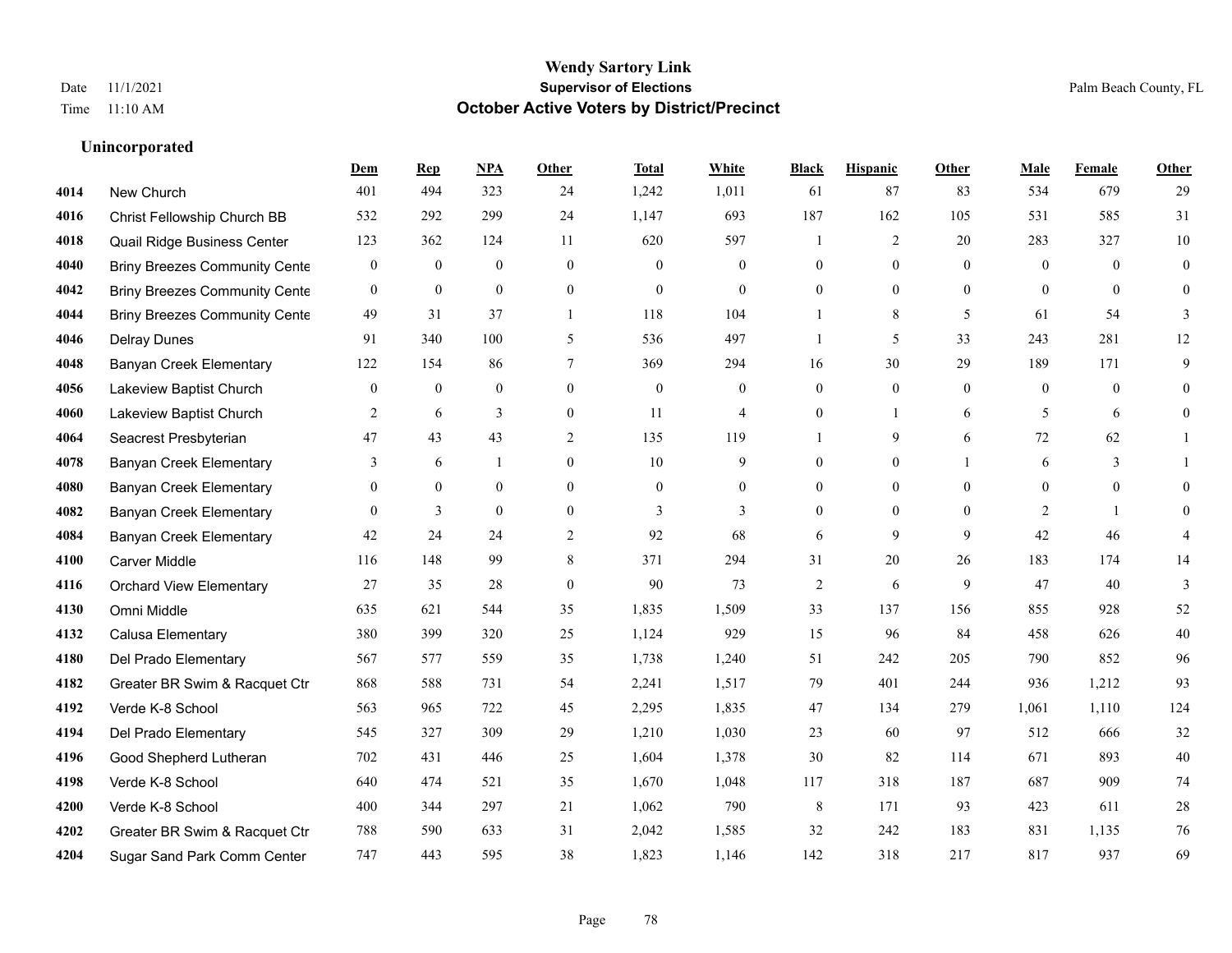|      |                                | Dem   | <b>Rep</b>       | <b>NPA</b>     | <b>Other</b>     | <b>Total</b> | White          | <b>Black</b>     | <b>Hispanic</b> | Other            | Male  | Female       | <b>Other</b>     |
|------|--------------------------------|-------|------------------|----------------|------------------|--------------|----------------|------------------|-----------------|------------------|-------|--------------|------------------|
| 4206 | Good Shepherd Lutheran         | 678   | 483              | 513            | 34               | 1,708        | 1,352          | 35               | 179             | 142              | 689   | 962          | 57               |
| 4208 | Hammock Pointe Elementary      | 853   | 582              | 478            | 34               | 1,947        | 1,673          | 10               | 117             | 147              | 769   | 1,123        | 55               |
| 5002 | Faith Farm Tabernacle          | 565   | 649              | 508            | 42               | 1,764        | 1,162          | 173              | 193             | 236              | 819   | 894          | 51               |
| 5003 | Faith Farm Tabernacle          | 500   | 346              | 437            | 27               | 1,310        | 789            | 139              | 205             | 177              | 587   | 678          | 45               |
| 5004 | Faith Farm Tabernacle          | 3     | $\overline{2}$   | $\overline{2}$ | $\boldsymbol{0}$ | $\tau$       | $\overline{4}$ | $\boldsymbol{0}$ | $\mathfrak{Z}$  | $\boldsymbol{0}$ | 6     | $\mathbf{1}$ | $\boldsymbol{0}$ |
| 5005 | <b>Sunset Palms Elementary</b> | 1,245 | 564              | 482            | 79               | 2,370        | 2,220          | 15               | 33              | 102              | 1,092 | 1,220        | 58               |
| 5006 | Faith Farm Tabernacle          | 1,106 | 492              | 547            | 36               | 2,181        | 2,063          | 13               | 22              | 83               | 1,017 | 1,128        | 36               |
| 5007 | <b>Faith Farm Tabernacle</b>   | 5     | $\boldsymbol{0}$ | $\overline{2}$ | $\mathbf{0}$     | $\tau$       | 6              | $\boldsymbol{0}$ | $\mathbf{0}$    | $\overline{1}$   | 5     | 2            | $\mathbf{0}$     |
| 5008 | <b>Sunset Palms Elementary</b> | 435   | 333              | 372            | 26               | 1,166        | 766            | 98               | 138             | 164              | 538   | 591          | 37               |
| 5009 | Boynton Beach Community Chur   | 1,217 | 981              | 1,005          | 72               | 3,275        | 2,176          | 291              | 362             | 446              | 1,562 | 1,594        | 119              |
| 5010 | Temple Shaarei Shalom          | 958   | 238              | 312            | 34               | 1,542        | 1,434          | 17               | 27              | 64               | 593   | 917          | $32\,$           |
| 5012 | The Grove Clubhouse            | 409   | 146              | 157            | 12               | 724          | 652            | 19               | 18              | 35               | 305   | 409          | $10\,$           |
| 5014 | West Boynton Branch Library    | 691   | 447              | 492            | 43               | 1,673        | 955            | 247              | 246             | 225              | 738   | 873          | 62               |
| 5016 | Faith United Methodist Church  | 942   | 626              | 618            | 31               | 2,217        | 1,604          | 156              | 238             | 219              | 976   | 1,149        | 92               |
| 5018 | Platina Clubhouse              | 685   | 261              | 291            | 21               | 1,258        | 1,068          | 36               | 73              | 81               | 479   | 747          | 32               |
| 5020 | Hagen Road Elementary          | 612   | 323              | 406            | 36               | 1,377        | 714            | 295              | 187             | 181              | 590   | 737          | $50\,$           |
| 5022 | <b>Hagen Road Elementary</b>   | 851   | 441              | 454            | 28               | 1,774        | 1,391          | 154              | 113             | 116              | 781   | 950          | 43               |
| 5024 | Valencia Lakes HOA             | 620   | 206              | 241            | 16               | 1,083        | 1,000          | 10               | 18              | 55               | 476   | 579          | $28\,$           |
| 5026 | Faith United Methodist Church  | 936   | 416              | 508            | 47               | 1,907        | 1,117          | 438              | 199             | 153              | 816   | 1,025        | 66               |
| 5028 | South Tech Academy             | 676   | 517              | 439            | 28               | 1,660        | 1,294          | 99               | 114             | 153              | 727   | 866          | 67               |
| 5030 | West Boynton Branch Library    | 669   | 199              | 319            | 33               | 1,220        | 771            | 246              | 120             | 83               | 477   | 691          | 52               |
| 5032 | New Church                     | 293   | 126              | 135            | 13               | 567          | 489            | 17               | 28              | 33               | 241   | 310          | 16               |
| 5034 | Valencia Lakes HOA             | 791   | 299              | 305            | 16               | 1,411        | 1,301          | 18               | 22              | 70               | 597   | 785          | 29               |
| 5036 | Valencia Isles Social Hall     | 809   | 234              | 270            | 16               | 1,329        | 1,255          | 1                | 6               | 67               | 542   | 757          | 30               |
| 5038 | The Cascades Clubhouse         | 752   | 268              | 273            | 18               | 1,311        | 1,228          | 15               | 18              | 50               | 551   | 735          | $25\,$           |
| 5040 | New Church                     | 388   | 205              | 248            | 14               | 855          | 771            | 19               | 33              | 32               | 390   | 446          | 19               |
| 5042 | South Tech Academy             | 912   | 386              | 475            | 44               | 1,817        | 1,396          | 163              | 144             | 114              | 732   | 1,030        | 55               |
| 5044 | Cascade Lakes Clubhouse        | 558   | 201              | 189            | 14               | 962          | 872            | 6                | 12              | 72               | 427   | 507          | 28               |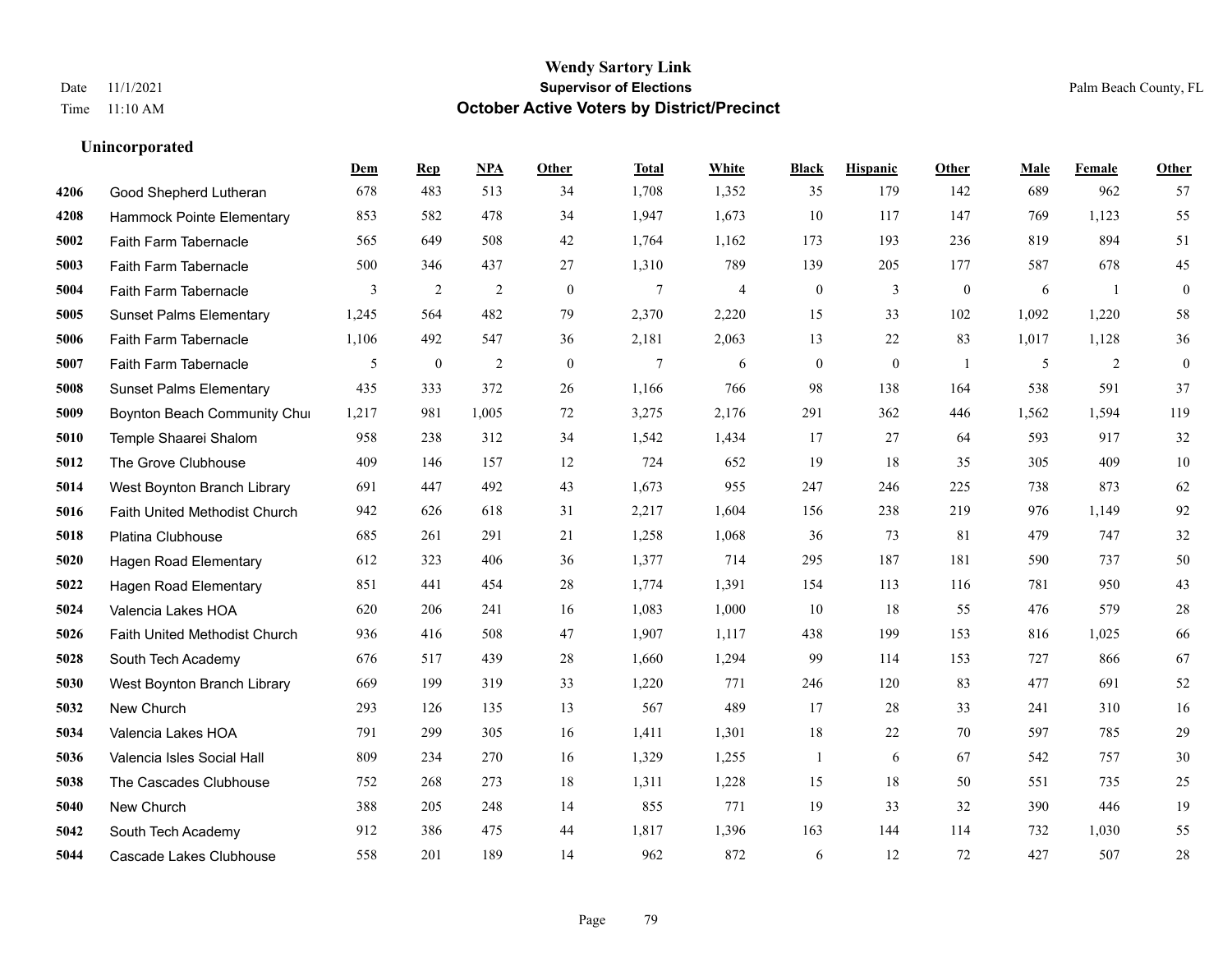|      |                                   | Dem   | <b>Rep</b> | NPA   | <b>Other</b> | <b>Total</b> | <b>White</b> | <b>Black</b> | <b>Hispanic</b> | <b>Other</b> | <b>Male</b> | <b>Female</b> | <b>Other</b> |
|------|-----------------------------------|-------|------------|-------|--------------|--------------|--------------|--------------|-----------------|--------------|-------------|---------------|--------------|
| 5046 | Green Cay Nature Center           | 1,346 | 577        | 652   | 41           | 2,616        | 1,979        | 273          | 177             | 187          | 1,110       | 1,438         | 68           |
| 5048 | <b>Coral Lakes Clubhouse</b>      | 585   | 368        | 308   | 21           | 1,282        | 891          | 138          | 141             | 112          | 557         | 682           | 43           |
| 5050 | <b>Coral Lakes Clubhouse</b>      | 1,100 | 313        | 362   | 25           | 1,800        | 1,683        | 13           | 10              | 94           | 699         | 1,055         | $46\,$       |
| 5052 | Lake Worth Drainage District      | 646   | 438        | 460   | 32           | 1,576        | 1,207        | 88           | 127             | 154          | 681         | 835           | 60           |
| 5054 | Our Lady Queen of Peace           | 1,170 | 1,213      | 1,015 | 91           | 3,489        | 2,800        | 100          | 208             | 381          | 1,615       | 1.732         | 142          |
| 5055 | Our Lady Queen of Peace           | 302   | 140        | 149   | 12           | 603          | 531          | 6            | 38              | 28           | 265         | 320           | 18           |
| 5056 | Hagen Ranch Road Library          | 1,883 | 1,121      | 1,167 | 97           | 4,268        | 3,452        | 165          | 325             | 326          | 1,810       | 2,330         | 128          |
| 5058 | Valencia Falls Clubhouse          | 680   | 186        | 227   | 9            | 1,102        | 1,036        | 4            | 5               | 57           | 486         | 580           | 36           |
| 5060 | Hagen Ranch Road Library          | 509   | 207        | 231   | 15           | 962          | 891          | 4            | 14              | 53           | 436         | 514           | 12           |
| 5062 | Villa Borghese Clubhouse          | 444   | 240        | 163   | 14           | 861          | 783          | 11           | 27              | 40           | 376         | 463           | $22\,$       |
| 5064 | Huntington Lakes Clubhouse        | 963   | 334        | 353   | 36           | 1,686        | 1,551        | 16           | 42              | 77           | 626         | 1,028         | $32\,$       |
| 5066 | Abbey Village Clubhouse           | 745   | 403        | 361   | 37           | 1,546        | 1,253        | 69           | 127             | 97           | 611         | 875           | 60           |
| 5068 | Camelot Village Clubhouse         | 229   | 119        | 101   | 14           | 463          | 283          | 51           | 88              | 41           | 182         | 266           | 15           |
| 5070 | Delray Villas                     | 465   | 240        | 212   | 19           | 936          | 764          | 39           | 65              | 68           | 394         | 509           | 33           |
| 5072 | Huntington Pointe Clubhouse       | 752   | 176        | 243   | 18           | 1,189        | 1,124        | 6            | 10              | 49           | 451         | 707           | 31           |
| 5074 | Coco Wood Clubhouse               | 388   | 167        | 176   | 11           | 742          | 518          | 96           | 78              | 50           | 327         | 385           | $30\,$       |
| 5076 | Palm Greens Clubhouse             | 659   | 295        | 318   | 30           | 1,302        | 1,081        | 36           | 95              | 90           | 510         | 748           | $44\,$       |
| 5078 | <b>Bethel Evangelical Baptist</b> | 701   | 381        | 409   | 41           | 1,532        | 1,138        | 115          | 169             | 110          | 613         | 880           | 39           |
| 5080 | <b>Bethel Evangelical Baptist</b> | 84    | 50         | 41    | 3            | 178          | 126          | 10           | 22              | 20           | 58          | 118           | $\sqrt{2}$   |
| 5082 | <b>Bethel Evangelical Baptist</b> | 633   | 372        | 412   | 23           | 1,440        | 987          | 172          | 156             | 125          | 657         | 743           | $40\,$       |
| 5084 | <b>High Point Section II</b>      | 442   | 301        | 256   | 24           | 1,023        | 812          | 37           | 104             | 70           | 406         | 587           | $30\,$       |
| 5090 | Gleneagles CC-Strathearn Sat      | 967   | 471        | 478   | 35           | 1,951        | 1,673        | 36           | 114             | 128          | 820         | 1,083         | $48\,$       |
| 5092 | Gleneagles CC-Clunie Satellite    | 789   | 329        | 359   | 25           | 1,502        | 1,291        | 71           | 66              | 74           | 647         | 822           | 33           |
| 5094 | Kings Point Clubhouse             | 379   | 194        | 176   | 15           | 764          | 615          | 28           | 71              | 50           | 295         | 440           | 29           |
| 5096 | Monaco Clubhouse                  | 906   | 509        | 482   | 42           | 1,939        | 1,503        | 95           | 195             | 146          | 788         | 1.074         | 77           |
| 5098 | Lakes of Delray Clubhouse         | 382   | 234        | 159   | 14           | 789          | 697          | 10           | 41              | 41           | 303         | 471           | 15           |
| 5100 | <b>Kings Point Flanders</b>       | 907   | 421        | 396   | 31           | 1,755        | 1,404        | 77           | 157             | 117          | 704         | 993           | 58           |
| 5102 | Lakes of Delray Clubhouse         | 899   | 311        | 372   | 39           | 1,621        | 1,327        | 68           | 119             | 107          | 629         | 942           | 50           |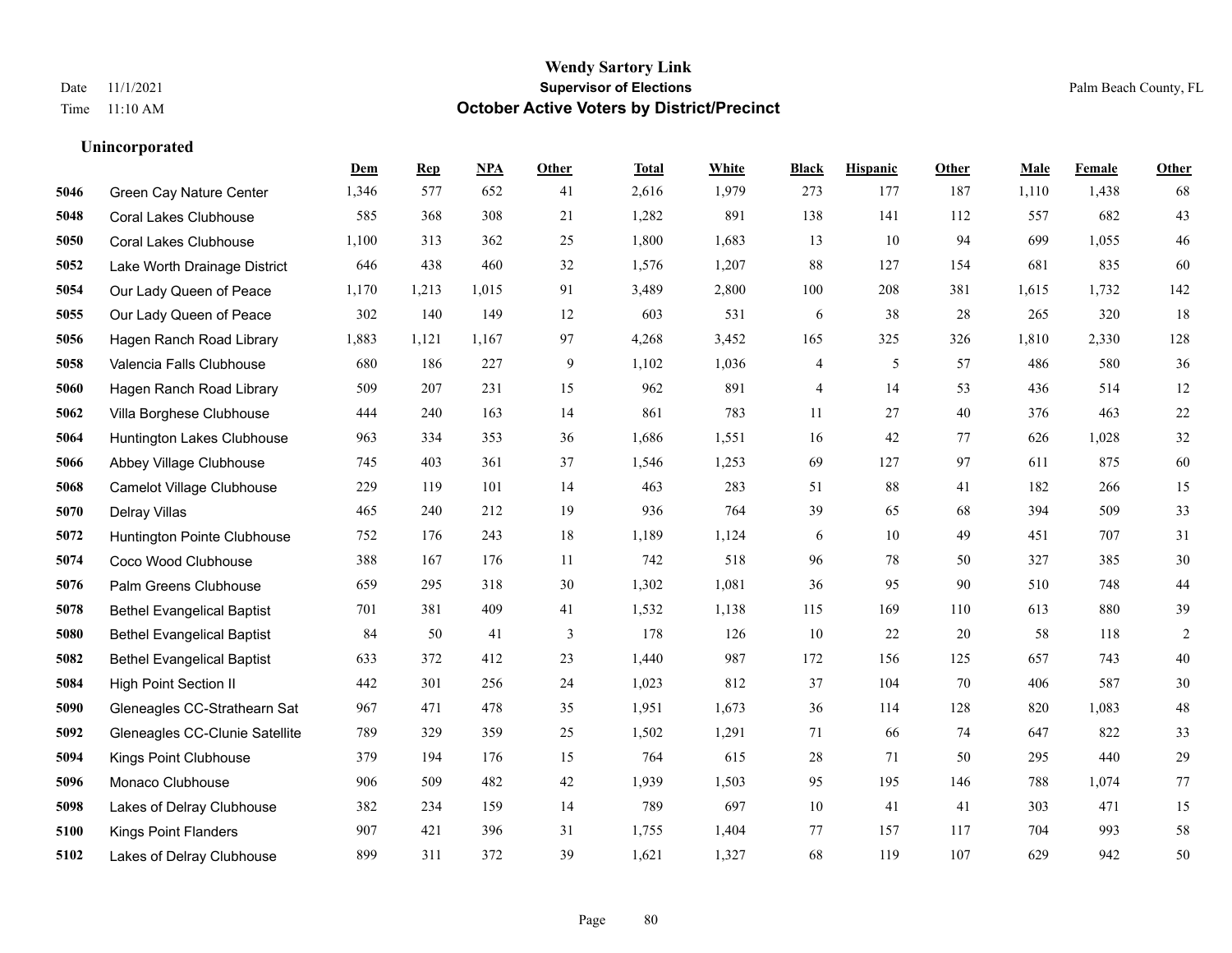|      |                                    | Dem   | <b>Rep</b> | NPA   | <b>Other</b>   | <b>Total</b> | White | <b>Black</b>     | <b>Hispanic</b> | <b>Other</b>   | <b>Male</b> | <b>Female</b> | <b>Other</b>     |
|------|------------------------------------|-------|------------|-------|----------------|--------------|-------|------------------|-----------------|----------------|-------------|---------------|------------------|
| 5104 | <b>Kings Point Flanders</b>        | 891   | 387        | 357   | 39             | 1,674        | 1,327 | 71               | 157             | 119            | 648         | 959           | 67               |
| 5106 | Las Verdes Clubhouse               | 977   | 621        | 714   | 56             | 2,368        | 1,655 | 216              | 298             | 199            | 1.069       | 1,221         | 78               |
| 5108 | West Boca Branch Library           | 1,428 | 1,518      | 1,420 | 106            | 4,472        | 3,695 | 107              | 264             | 406            | 2,099       | 2,238         | 135              |
| 5110 | South County Civic Center          | 524   | 517        | 416   | 28             | 1,485        | 1,348 | 6                | 27              | 104            | 700         | 743           | $42\,$           |
| 5111 | Morikami Park Elementary           | 44    | 59         | 51    | 3              | 157          | 149   | $\mathbf{0}$     | 3               | 5              | 72          | 85            | $\boldsymbol{0}$ |
| 5112 | Morikami Park Elementary           | 547   | 618        | 498   | 40             | 1,703        | 1,479 | 20               | 53              | 151            | 788         | 875           | 40               |
| 5113 | Morikami Park Elementary           | 18    | 39         | 24    | $\overline{c}$ | 83           | 67    | $\boldsymbol{0}$ | 6               | 10             | 35          | 41            | $\tau$           |
| 5114 | South County Civic Center          | 255   | 200        | 193   | 10             | 658          | 543   | 8                | 28              | 79             | 299         | 332           | 27               |
| 5116 | The Polo Club of Boca Raton        | 655   | 507        | 430   | 25             | 1,617        | 1,472 | 18               | 27              | 100            | 705         | 863           | 49               |
| 5117 | The Polo Club of Boca Raton        | 307   | 187        | 192   | 18             | 704          | 642   | 1                | 9               | 52             | 284         | 395           | 25               |
| 5118 | South County Civic Center          | 172   | 115        | 104   | 5              | 396          | 332   | 8                | 32              | 24             | 167         | 218           | 11               |
| 5119 | The Polo Club of Boca Raton        | 37    | 32         | 29    | $\overline{2}$ | 100          | 92    | $\overline{c}$   | $\overline{2}$  | $\overline{4}$ | 45          | 54            | 1                |
| 5122 | Delray Beach First Baptist         | 280   | 178        | 201   | 10             | 669          | 433   | 35               | 122             | 79             | 286         | 351           | 32               |
| 5124 | Delray Beach First Baptist         | 160   | 114        | 114   | $\overline{1}$ | 389          | 329   | 9                | 27              | 24             | 153         | 222           | 14               |
| 5126 | <b>Boca Delray Clubhouse</b>       | 251   | 115        | 119   | 11             | 496          | 446   | 8                | 17              | 25             | 205         | 280           | 11               |
| 5128 | <b>Sunrise Park Elementary</b>     | 757   | 508        | 573   | 37             | 1,875        | 1,245 | 101              | 280             | 249            | 849         | 965           | 61               |
| 5130 | Coconut Cove Waterpark - Meet      | 654   | 548        | 541   | 27             | 1,770        | 1,298 | 31               | 168             | 273            | 805         | 881           | 84               |
| 5132 | <b>Eagles Landing Middle</b>       | 945   | 593        | 645   | 43             | 2,226        | 1,519 | 147              | 328             | 232            | 992         | 1,166         | 68               |
| 5134 | Coconut Cove Waterpark - Meet      | 541   | 477        | 453   | 31             | 1,502        | 1,073 | 69               | 231             | 129            | 712         | 736           | 54               |
| 5136 | West Boca Branch Library           | 865   | 515        | 688   | 43             | 2,111        | 1,368 | 126              | 402             | 215            | 886         | 1,159         | 66               |
| 5138 | <b>Whispering Pines Elementary</b> | 892   | 558        | 620   | 45             | 2,115        | 1,409 | 127              | 302             | 277            | 919         | 1,120         | 76               |
| 5140 | Olympic Heights High               | 1,041 | 778        | 918   | 51             | 2,788        | 1,803 | 147              | 532             | 306            | 1,264       | 1,410         | 114              |
| 5142 | <b>Whispering Pines Elementary</b> | 304   | 243        | 255   | 22             | 824          | 597   | 28               | 105             | 94             | 330         | 456           | 38               |
| 5144 | Whisper Walk Section B             | 921   | 454        | 425   | 31             | 1,831        | 1,449 | 52               | 215             | 115            | 696         | 1,087         | $48\,$           |
| 5146 | <b>Century Village West</b>        | 909   | 502        | 392   | 40             | 1,843        | 1,423 | 79               | 184             | 157            | 673         | 1.099         | 71               |
| 5148 | Century Village West               | 745   | 369        | 359   | 26             | 1,499        | 1,193 | 50               | 135             | 121            | 567         | 856           | 76               |
| 5150 | <b>Century Village West</b>        | 680   | 281        | 286   | 20             | 1,267        | 988   | 47               | 144             | 88             | 448         | 777           | $42\,$           |
| 5152 | West Boca Raton High               | 949   | 799        | 854   | 46             | 2,648        | 1,979 | 82               | 247             | 340            | 1,244       | 1,294         | 110              |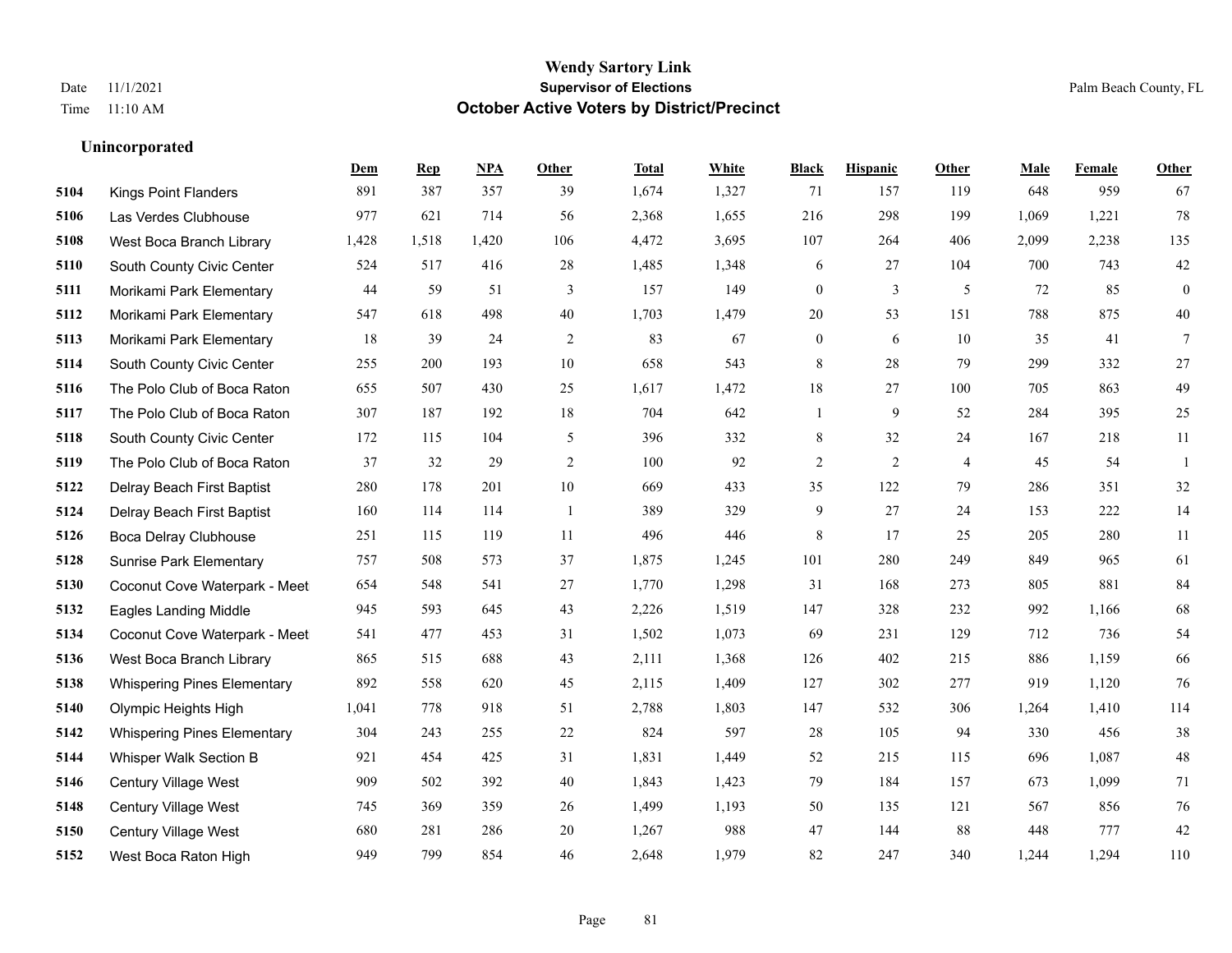#### **Wendy Sartory Link** Date 11/1/2021 **Supervisor of Elections** Palm Beach County, FL Time 11:10 AM **October Active Voters by District/Precinct**

|                                     | Dem   | <b>Rep</b> | <b>NPA</b>   | Other          | <b>Total</b>   | White          | <b>Black</b>     | <b>Hispanic</b> | <b>Other</b> | Male         | Female | Other        |
|-------------------------------------|-------|------------|--------------|----------------|----------------|----------------|------------------|-----------------|--------------|--------------|--------|--------------|
| Daggerwing Nature Center            | 894   | 785        | 747          | 51             | 2,477          | 1,702          | 79               | 343             | 353          | 1,116        | 1,245  | 116          |
| Southwinds Golf Course              | 722   | 506        | 594          | 32             | 1,854          | 1,257          | 83               | 266             | 248          | 801          | 968    | 85           |
| <b>Boca West Country Club</b>       | 769   | 457        | 511          | 48             | 1,785          | 1,603          | 8                | 73              | 101          | 739          | 1.000  | 46           |
| <b>Boca West Country Club</b>       | 822   | 466        | 424          | 34             | 1,746          | 1,645          | 3                | 28              | 70           | 681          | 1,024  | 41           |
| Glades Presbyterian Church          | 766   | 743        | 647          | 40             | 2,196          | 1,613          | 69               | 309             | 205          | 1,041        | 1,073  | 82           |
| Sandpiper Shores Elementary         | 1,006 | 656        | 679          | 45             | 2,386          | 1,824          | 75               | 254             | 233          | 1,080        | 1,228  | 78           |
| <b>Glades Road Branch Library</b>   | 835   | 747        | 790          | 50             | 2,422          | 1,681          | 127              | 363             | 251          | 1,052        | 1,272  | 98           |
| <b>Glades Road Branch Library</b>   | 960   | 611        | 617          | 41             | 2,229          | 1,677          | 65               | 272             | 215          | 865          | 1.305  | 59           |
| Olympic Heights High                | 1,150 | 634        | 758          | 45             | 2,587          | 1,904          | 83               | 355             | 245          | 1,010        | 1,481  | 96           |
| Del Prado Elementary                | 237   | 309        | 203          | 20             | 769            | 690            | 10               | 12              | 57           | 364          | 384    | 21           |
| <b>Waters Edge Elementary</b>       | 864   | 756        | 814          | 47             | 2,481          | 1,679          | 126              | 357             | 319          | 1,142        | 1,218  | 121          |
| Loggers Run Middle                  | 467   | 350        | 370          | 15             | 1,202          | 833            | 47               | 200             | 122          | 511          | 630    | 61           |
| Loggers Run Middle                  | 707   | 539        | 635          | 45             | 1,926          | 1,067          | 188              | 403             | 268          | 855          | 973    | 98           |
| Boca Glades Baptist Church          | 686   | 373        | 634          | 40             | 1,733          | 972            | 130              | 398             | 233          | 796          | 858    | 79           |
| Boca Glades Baptist Church          | 580   | 293        | 537          | 37             | 1,447          | 743            | 130              | 368             | 206          | 647          | 731    | 69           |
| <b>Coral Sunset Elementary</b>      | 909   | 559        | 732          | 40             | 2,240          | 1,233          | 241              | 443             | 323          | 1,031        | 1,103  | 106          |
| <b>Coral Sunset Elementary</b>      | 1,013 | 420        | 865          | 38             | 2,336          | 983            | 353              | 668             | 332          | 991          | 1,219  | 126          |
| Pines Of Boca Barwood               | 965   | 619        | 789          | 49             | 2,422          | 1,428          | 138              | 537             | 319          | 1,019        | 1,302  | 101          |
| Lakes at Boca Rio Clubhouse         | 408   | 284        | 335          | 20             | 1,047          | 688            | 63               | 178             | 118          | 477          | 524    | 46           |
| Hammock Pointe Elementary           | 1,064 | 686        | 922          | 44             | 2,716          | 1,552          | 202              | 581             | 381          | 1,175        | 1,419  | 122          |
| Lakes Of Boca Barwood               | 395   | 255        | 374          | 21             | 1,045          | 623            | 48               | 237             | 137          | 445          | 545    | 55           |
| <b>Canal Point Community Center</b> | 81    | 103        | 58           | 2              | 244            | 103            | 37               | 89              | 15           | 108          | 126    | 10           |
| Pahokee High                        | 522   | 22         | 104          | 3              | 651            | 8              | 595              | 3               | 45           | 194          | 424    | 33           |
| <b>Canal Point Community Center</b> | 25    | 6          | 7            | $\overline{0}$ | 38             | 12             | 20               | 3               | 3            | 21           | 17     | $\mathbf{0}$ |
| Belle Glade Library/Civic Ctr       | 180   | 29         | 60           | $\mathbf{0}$   | 269            | 30             | 147              | 79              | 13           | 105          | 153    | 11           |
| Belle Glade Library/Civic Ctr       | -1    | 2          | $\mathbf{1}$ | $\theta$       | $\overline{4}$ | $\overline{0}$ | $\boldsymbol{0}$ | $\overline{4}$  | $\mathbf{0}$ | $\mathbf{1}$ | 3      | $\mathbf{0}$ |
| South Bay Commission Chambe         | 35    | 52         | 29           | 2              | 118            | 78             | 7                | 22              | 11           | 62           | 51     | 5            |
| <b>Glades Central High</b>          | 441   | 77         | 133          | 8              | 659            | 82             | 383              | 158             | 36           | 306          | 320    | 33           |
|                                     |       |            |              |                |                |                |                  |                 |              |              |        |              |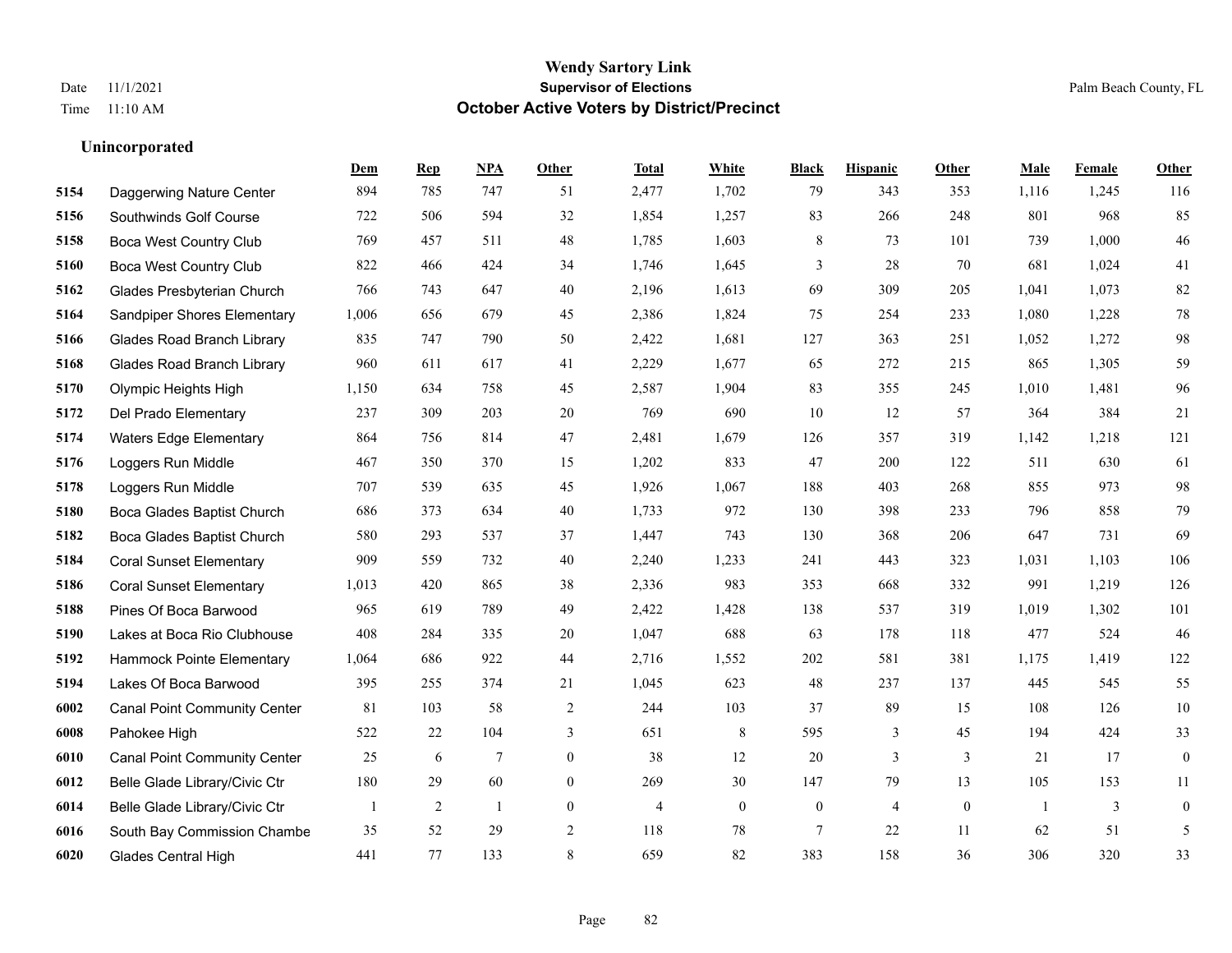|      |                                 | Dem          | <b>Rep</b>     | NPA              | <b>Other</b>   | <b>Total</b>   | <b>White</b>     | <b>Black</b>     | <b>Hispanic</b>  | <b>Other</b>   | <b>Male</b>    | <b>Female</b>  | <b>Other</b>     |
|------|---------------------------------|--------------|----------------|------------------|----------------|----------------|------------------|------------------|------------------|----------------|----------------|----------------|------------------|
| 6026 | Lewis Evans Resource Center     | 2            | $\mathbf{0}$   | 2                | $\theta$       | $\overline{4}$ | $\overline{0}$   | $\mathbf{0}$     | $\overline{4}$   | $\theta$       |                | 3              | $\Omega$         |
| 6030 | Belle Glade Library/Civic Ctr   | 8            | 2              | 12               | 2              | 24             | 8                | $\mathbf{0}$     | 16               | $\theta$       | 7              | 15             | $\overline{2}$   |
| 6034 | Gove Elementary                 | $\Omega$     | $\overline{4}$ | $\theta$         | $\Omega$       | $\overline{4}$ | 4                | $\theta$         | $\theta$         | $\Omega$       | $\mathcal{E}$  | $\overline{1}$ | $\Omega$         |
| 6038 | South Bay Commission Chambe     | $\mathbf{0}$ | $\mathbf{0}$   | $\mathbf{0}$     | $\overline{0}$ | $\mathbf{0}$   | $\overline{0}$   | $\mathbf{0}$     | $\mathbf{0}$     | $\mathbf{0}$   | $\theta$       | $\mathbf{0}$   | $\Omega$         |
| 6040 | Osceola Creek Middle            | 100          | 128            | 103              | $\overline{1}$ | 332            | 251              | 13               | 33               | 35             | 154            | 162            | 16               |
| 6042 | Osceola Creek Middle            | 991          | 1,216          | 1,034            | 63             | 3,304          | 2,119            | 432              | 488              | 265            | 1,572          | 1,623          | 109              |
| 6044 | <b>Frontier Elementary</b>      | 913          | 987            | 784              | 58             | 2,742          | 1,744            | 419              | 342              | 237            | 1,290          | 1,367          | 85               |
| 6045 | Acreage Branch Library          | 202          | 267            | 179              | 10             | 658            | 417              | 81               | 90               | 70             | 314            | 313            | 31               |
| 6046 | Pierce Hammock Elementary       | 797          | 961            | 760              | 49             | 2,567          | 1,646            | 361              | 321              | 239            | 1,241          | 1,228          | 98               |
| 6048 | Pierce Hammock Elementary       | $\bf{0}$     | $\mathbf{0}$   | $\mathbf{0}$     | $\mathbf{0}$   | $\mathbf{0}$   | $\overline{0}$   | $\mathbf{0}$     | $\mathbf{0}$     | $\theta$       | $\overline{0}$ | $\mathbf{0}$   | $\mathbf{0}$     |
| 6050 | Acreage Branch Library          | 875          | 880            | 731              | 61             | 2,547          | 1,553            | 376              | 354              | 264            | 1,191          | 1,265          | 91               |
| 6051 | Cornerstone Fellowship          | 604          | 746            | 555              | 51             | 1,956          | 1,247            | 209              | 290              | 210            | 909            | 976            | 71               |
| 6052 | Seminole Ridge High             | 615          | 644            | 566              | 37             | 1,862          | 1,146            | 224              | 315              | 177            | 880            | 909            | 73               |
| 6054 | <b>Acreage Pines Elementary</b> | $\mathbf{0}$ | $\bf{0}$       | $\boldsymbol{0}$ | $\overline{0}$ | $\mathbf{0}$   | $\boldsymbol{0}$ | $\boldsymbol{0}$ | $\boldsymbol{0}$ | $\overline{0}$ | $\overline{0}$ | $\mathbf{0}$   | $\mathbf{0}$     |
| 6056 | Pierce Hammock Elementary       | $\mathbf{0}$ | $\mathbf{0}$   | $\mathbf{0}$     | $\overline{0}$ | $\mathbf{0}$   | $\overline{0}$   | $\mathbf{0}$     | $\mathbf{0}$     | $\theta$       | $\theta$       | $\theta$       | $\mathbf{0}$     |
| 6058 | <b>Acreage Pines Elementary</b> | 739          | 611            | 569              | 40             | 1,959          | 1,056            | 354              | 253              | 296            | 952            | 944            | 63               |
| 6060 | Indian Trail Improvement Dist   | 891          | 965            | 801              | 59             | 2,716          | 1,686            | 344              | 401              | 285            | 1,254          | 1.363          | 99               |
| 6076 | <b>Western Pines Middle</b>     | 645          | 702            | 568              | 35             | 1,950          | 1,418            | 156              | 205              | 171            | 928            | 940            | 82               |
| 6078 | <b>Western Pines Middle</b>     | 656          | 724            | 650              | 40             | 2,070          | 1,377            | 159              | 361              | 173            | 981            | 1,030          | 59               |
| 6080 | <b>Golden Grove Elementary</b>  | 607          | 783            | 618              | 49             | 2,057          | 1,376            | 133              | 349              | 199            | 958            | 1,016          | 83               |
| 6082 | PBSC Loxahatchee Groves Can     | 11           | 6              | 14               | $\overline{2}$ | 33             | 28               | $\mathbf{0}$     | 3                | 2              | 13             | 20             | $\theta$         |
| 6084 | PBSC Loxahatchee Groves Can     | 288          | 423            | 351              | 40             | 1,102          | 691              | 67               | 235              | 109            | 539            | 546            | 17               |
| 6086 | PBSC Loxahatchee Groves Can     | 266          | 412            | 241              | 19             | 938            | 684              | 92               | 86               | 76             | 426            | 483            | 29               |
| 6088 | Seminole Ridge High             | 528          | 687            | 549              | 42             | 1,806          | 1,160            | 216              | 289              | 141            | 855            | 897            | 54               |
| 6090 | Loxahatchee Groves Elementary   | 766          | 882            | 752              | 59             | 2,459          | 1,521            | 280              | 448              | 210            | 1,188          | 1,178          | 93               |
| 6092 | PBSC Loxahatchee Groves Can     | 171          | 224            | 143              | 16             | 554            | 359              | 42               | 109              | 44             | 268            | 266            | 20               |
| 6096 | Palms West Presbyterian         | $\mathbf{0}$ | $\mathbf{0}$   | $\mathbf{0}$     | $\overline{0}$ | $\mathbf{0}$   | $\overline{0}$   | $\mathbf{0}$     | $\mathbf{0}$     | $\theta$       | $\theta$       | $\Omega$       | $\mathbf{0}$     |
| 6108 | Calypso Bay Waterpark           | $\theta$     | $\Omega$       | $\theta$         | $\Omega$       | $\Omega$       | $\Omega$         | $\theta$         | $\theta$         | $\theta$       | $\Omega$       | $\theta$       | $\boldsymbol{0}$ |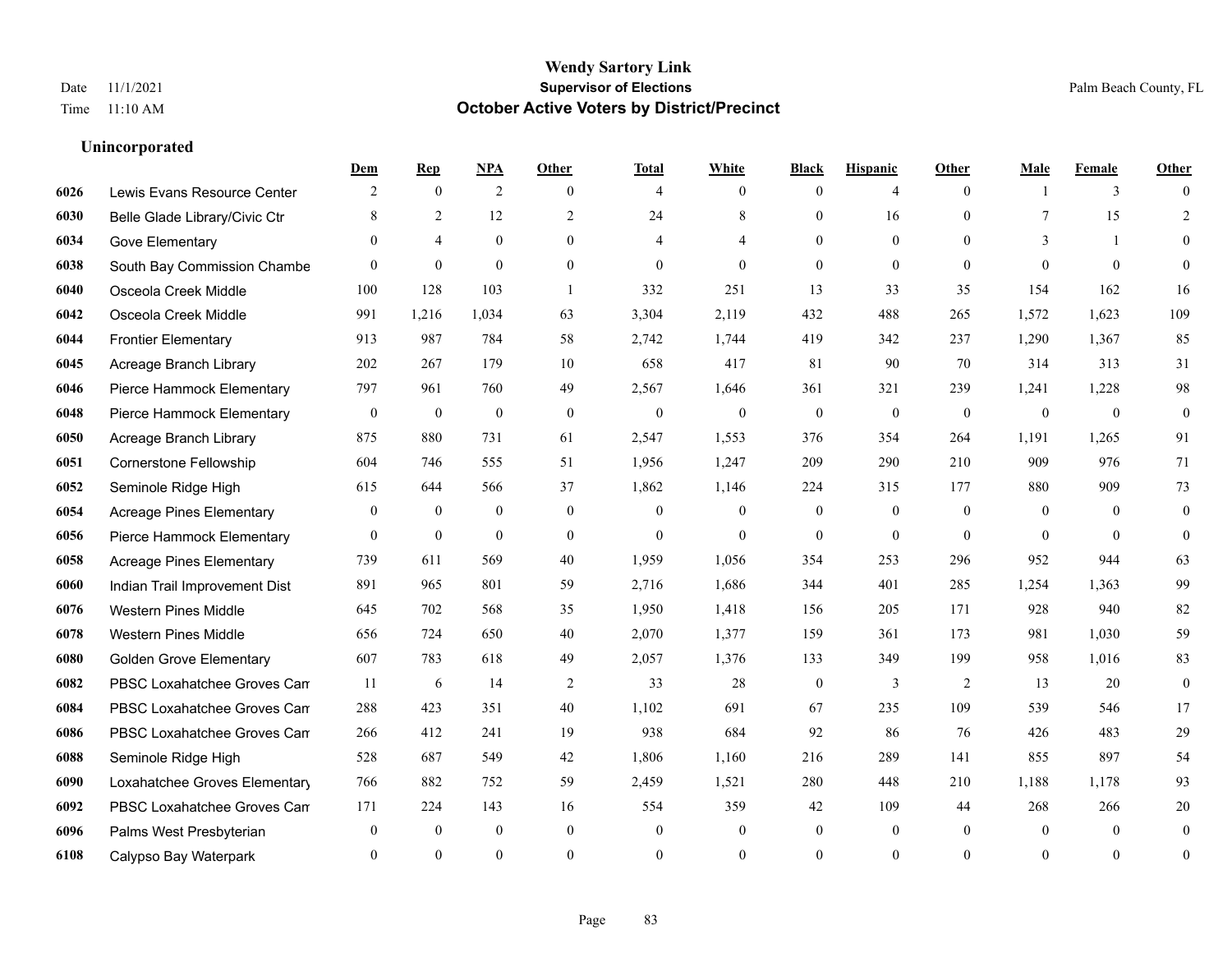#### **Wendy Sartory Link** Date 11/1/2021 **Supervisor of Elections** Palm Beach County, FL Time 11:10 AM **October Active Voters by District/Precinct**

## **Dem Rep NPA Other Total White Black Hispanic Other Male Female Other** Royal Palm Beach High 79 43 89 5 216 104 32 60 20 95 115 6 Royal Palm Beach High 334 501 309 33 1,177 852 108 115 102 567 586 24 Christ Fellowship Church RPB 1 2 1 0 4 3 0 0 1 3 1 0 Christ Fellowship Church RPB 27 50 36 2 115 89 7 8 11 54 58 3 Everglades Elementary 563 381 442 29 1,415 652 295 247 221 653 694 68 Everglades Elementary 18 48 17 2 85 64 4 14 3 40 43 2 Palm Beach Central High 0 0 0 0 0 0 0 0 0 0 0 0 Palm Beach Central High 266 241 182 9 698 375 143 61 119 311 360 27 Palm Beach Central High 277 368 251 18 914 598 93 102 121 419 471 24 Panther Run Elementary 232 193 176 10 611 342 96 101 72 280 308 23 Panther Run Elementary 0 1 0 0 1 1 0 0 0 1 0 0 Discovery Key Elementary 963 1,118 689 58 2,828 2,103 181 332 212 1,322 1,423 83 Wycliffe Comm Association Bldg 776 326 398 21 1,521 1,426 18 18 59 655 838 28 Epiphany Lutheran Church 1,166 1,225 1,149 82 3,622 2,241 409 590 382 1,659 1,857 106 Panther Run Elementary 676 750 644 46 2,116 1,346 244 249 277 1,007 1,044 65 7002 J F Kennedy Middle 0 0 0 0 0 0 0 0 0 0 J F Kennedy Middle 0 0 0 0 0 0 0 0 0 0 J F Kennedy Middle 0 0 0 0 0 0 0 0 0 0 RB Prep Achievement Academy 1 1 0 0 0 2 1 1 0 1 0 0 1 1 0 RB Prep Achievement Academy 0 0 0 0 0 0 0 0 0 0 0 0 Crossroads Baptist Church 985 68 291 13 1,357 111 1,036 73 137 580 719 58 Egret Lake Elementary 3 2 1 0 6 4 1 0 1 5 1 0 Seminole Trails Elementary 1,038 323 492 30 1,883 685 719 265 214 821 981 81 Sharon Christian Church 735 267 441 45 1,488 605 445 277 161 617 817 54 **7098 U M Church of Palm Beaches 21 17 18 1 57 44 2 9 2 29 24 4**  Adult Education Center 678 218 405 29 1,330 422 420 362 126 541 729 60 Adult Education Center 129 26 60 7 222 54 122 23 23 69 143 10 Adult Education Center 0 0 0 0 0 0 0 0 0 0 0 0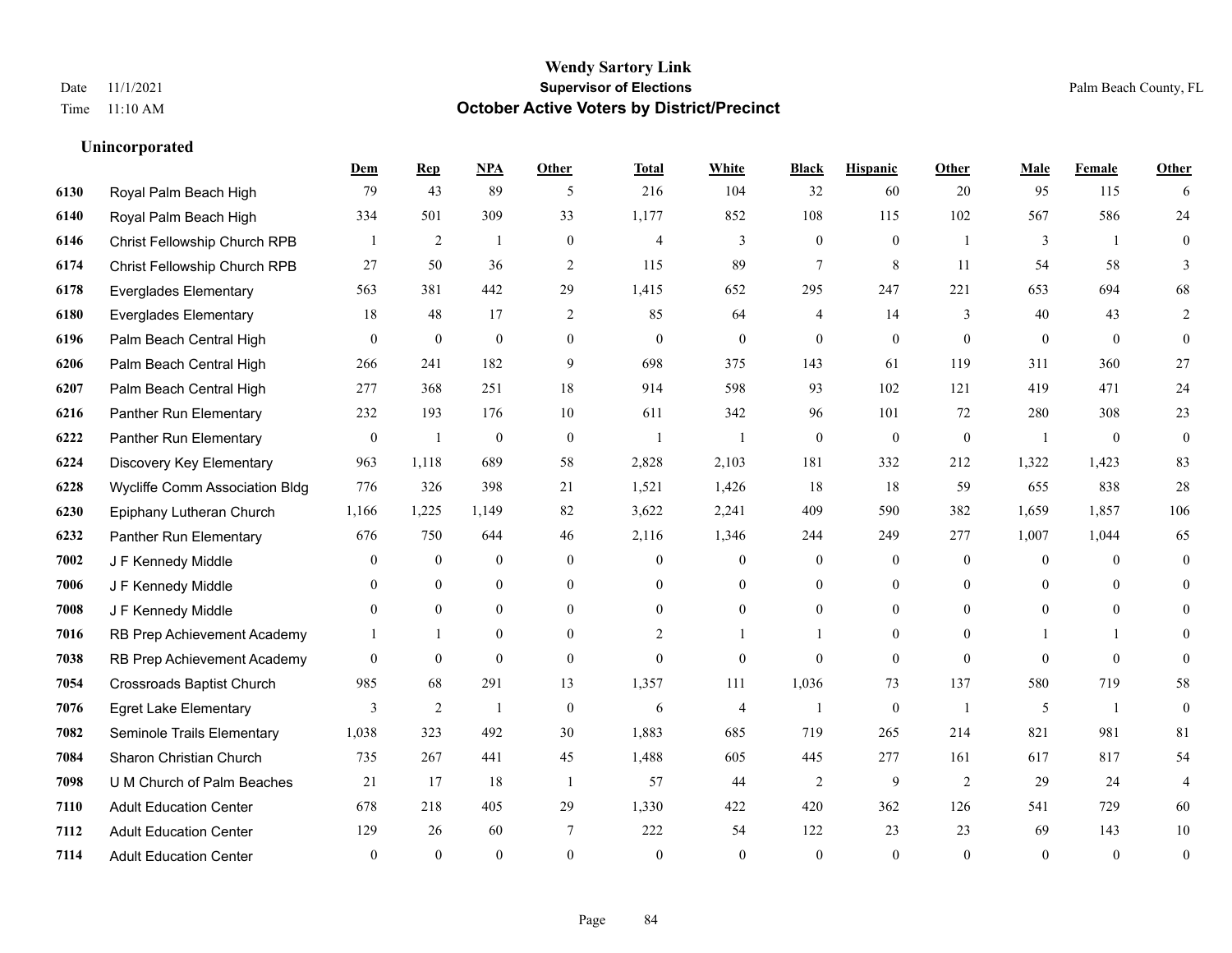|                                  | Dem      | <b>Rep</b> | <b>NPA</b> | Other          | <b>Total</b>   | White    | <b>Black</b> | <b>Hispanic</b> | Other    | Male     | Female   | Other          |
|----------------------------------|----------|------------|------------|----------------|----------------|----------|--------------|-----------------|----------|----------|----------|----------------|
| <b>Adult Education Center</b>    | $\Omega$ | $\theta$   | $\Omega$   | $\theta$       | $\overline{0}$ | $\theta$ | $\Omega$     | $\Omega$        | $\Omega$ | $\Omega$ | $\Omega$ | $\theta$       |
| <b>Adult Education Center</b>    | 31       | 30         | 37         |                | 103            | 77       |              | 18              |          | 50       | 47       | 6              |
| <b>Adult Education Center</b>    | 804      | 174        | 388        | 22             | 1,388          | 296      | 663          | 286             | 143      | 607      | 714      | 67             |
| <b>Westgate Community Center</b> | 1,552    | 441        | 900        | 29             | 2,922          | 676      | 953          | 991             | 302      | 1,300    | 1,481    | 141            |
| Clayton Hutcheson Hall B         | 34       |            | 14         | $\overline{0}$ | 55             | 16       | 26           | 8               |          | 25       | 30       | $\overline{0}$ |
| Clayton Hutcheson Hall B         | 45       |            | 20         |                | 69             |          | 44           | 12              | 9        | 28       | 35       | 6              |
| Clayton Hutcheson Hall B         | 237      | 14         | 96         | $\mathcal{R}$  | 350            | 26       | 222          | 78              | 24       | 127      | 208      | 15             |
| <b>Rolling Green Elementary</b>  | 1,031    | 238        | 503        | 29             | 1,801          | 568      | 674          | 404             | 155      | 788      | 933      | 80             |
| <b>Rolling Green Elementary</b>  |          | $\theta$   |            | $\overline{0}$ |                |          | $\Omega$     |                 | $\theta$ |          | $\Omega$ | $\theta$       |
| Lakeview Baptist Church          | 17       |            | 10         | $\mathbf{3}$   | 41             | 30       |              |                 | 6        | 19       | 19       |                |
| Federal Only                     | $\Omega$ | $\Omega$   | $\Omega$   | $\Omega$       | $\Omega$       | $\Omega$ | 0            | $\Omega$        | $\Omega$ | $\Omega$ | $\Omega$ | $\Omega$       |
| State Only                       | 129      | 99         | 113        |                | 343            | 264      | 13           | 13              | 53       | 151      | 179      | 13             |
| Unincorporated                   | 179,775  | 120,247    | 122,076    | 8,584          | 430,682        | 283,114  | 45,344       | 62,617          | 39,607   | 189,453  | 225,782  | 15,447         |
|                                  |          |            |            |                |                |          |              |                 |          |          |          |                |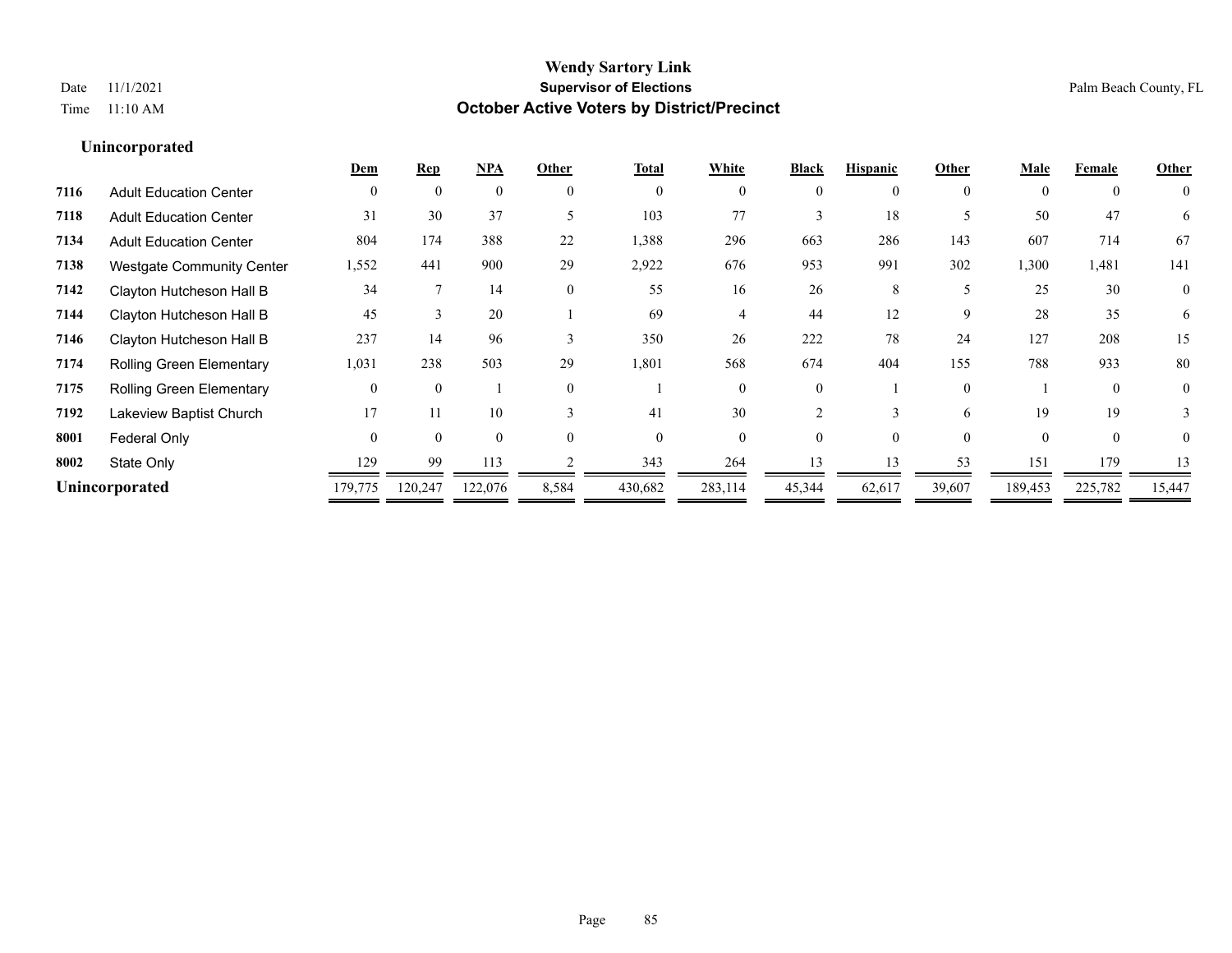| 11/1/2021<br>Date<br>11:10 AM<br>Time |     |            |            |              | <b>Wendy Sartory Link</b><br><b>Supervisor of Elections</b><br><b>October Active Voters by District/Precinct</b> |              |              |                 |              |             |               | Palm Beach County, FL |
|---------------------------------------|-----|------------|------------|--------------|------------------------------------------------------------------------------------------------------------------|--------------|--------------|-----------------|--------------|-------------|---------------|-----------------------|
| <b>Atlantis</b>                       | Dem | <u>Rep</u> | <u>NPA</u> | <u>Other</u> | <b>Total</b>                                                                                                     | <b>White</b> | <b>Black</b> | <b>Hispanic</b> | <b>Other</b> | <u>Male</u> | <b>Female</b> | <b>Other</b>          |
| 3082<br><b>Atlantis City Hall</b>     | 489 | 885        | 444        | 44           | 1,862                                                                                                            | 1,608        | 39           | 91              | 124          | 856         | 962           | 44                    |
| <b>Atlantis</b>                       | 489 | 885        | 444        | 44           | .862                                                                                                             | 1,608        | 39           | 91              | 124          | 856         | 962           | 44                    |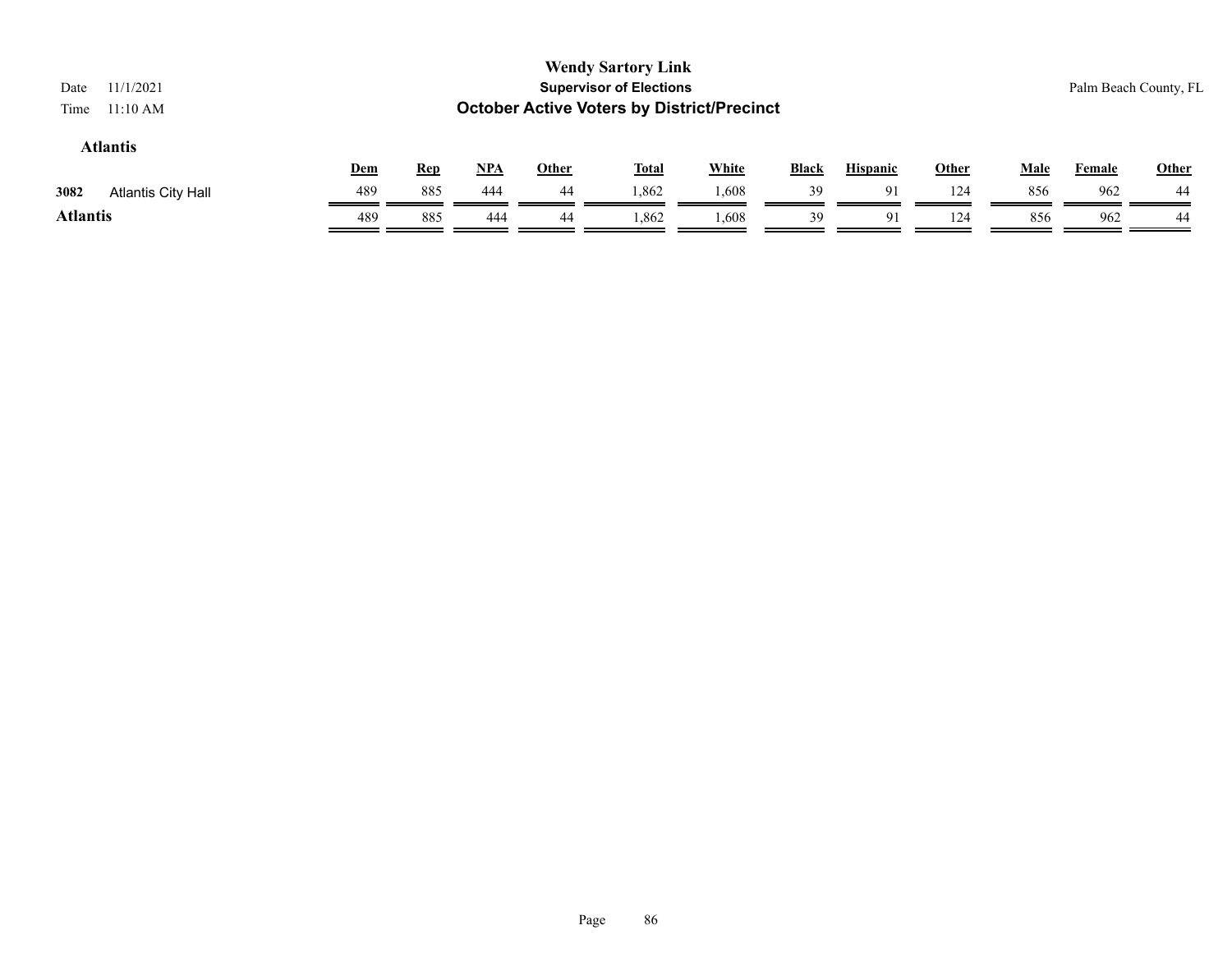#### **Boynton Beach**

|      |                                   | Dem | <b>Rep</b> | NPA | <b>Other</b>   | <b>Total</b> | <b>White</b> | <b>Black</b> | <b>Hispanic</b> | <b>Other</b> | <b>Male</b> | <b>Female</b> | <b>Other</b> |
|------|-----------------------------------|-----|------------|-----|----------------|--------------|--------------|--------------|-----------------|--------------|-------------|---------------|--------------|
| 3136 | Freedom Shores Elementary         | 877 | 408        | 591 | 31             | 1,907        | 833          | 542          | 276             | 256          | 841         | 990           | 76           |
| 3138 | <b>Citrus Cove Elementary</b>     | 859 | 500        | 566 | 34             | 1,959        | 1,138        | 318          | 289             | 214          | 861         | 1,016         | $82\,$       |
| 3140 | Boynton Lakes North Clubhouse     | 419 | 191        | 280 | 14             | 904          | 426          | 222          | 127             | 129          | 404         | 468           | $32\,$       |
| 3142 | Boynton Lakes North Clubhouse     | 378 | 162        | 224 | 18             | 782          | 438          | 137          | 137             | 70           | 312         | 440           | $30\,$       |
| 3146 | <b>Freedom Shores Elementary</b>  | 340 | 130        | 172 | 18             | 660          | 445          | 79           | 73              | 63           | 263         | 376           | $21\,$       |
| 3164 | <b>Citrus Cove Elementary</b>     | 874 | 543        | 639 | 50             | 2,106        | 1,316        | 313          | 244             | 233          | 941         | 1,093         | $72\,$       |
| 3168 | Boynton Beach Fire Station #3     | 908 | 459        | 668 | 32             | 2,067        | 1,173        | 371          | 298             | 225          | 875         | 1,122         | $70\,$       |
| 3172 | Boynton Beach High                | 476 | 144        | 301 | 32             | 953          | 441          | 263          | 144             | 105          | 389         | 516           | $48\,$       |
| 3174 | Boynton Beach Fire Station #3     | 251 | 174        | 174 | 15             | 614          | 420          | 54           | 83              | 57           | 279         | 318           | 17           |
| 3176 | Boynton Beach High                | 215 | 121        | 148 | 8              | 492          | 260          | 90           | 81              | 61           | 213         | 257           | $22\,$       |
| 3182 | Imagine Schools - Chancellor      | 99  | 51         | 79  | $\overline{4}$ | 233          | 117          | 46           | 38              | 32           | 111         | 111           | 11           |
| 3185 | Christ Fellowship Church BB       | 298 | 206        | 205 | 27             | 736          | 472          | 84           | 104             | 76           | 346         | 369           | $21\,$       |
| 3186 | Christ Fellowship Church BB       | 190 | 120        | 138 | 12             | 460          | 329          | 41           | 59              | 31           | 205         | 234           | 21           |
| 3187 | Christ Fellowship Church BB       | 684 | 400        | 587 | 58             | 1,729        | 984          | 267          | 291             | 187          | 806         | 869           | 54           |
| 3188 | Christ Fellowship Church BB       | 411 | 303        | 352 | 21             | 1,087        | 673          | 222          | 120             | 72           | 532         | 521           | 34           |
| 3190 | Imagine Schools - Chancellor      | 300 | 159        | 220 | 22             | 701          | 397          | 140          | 99              | 65           | 361         | 325           | 15           |
| 3192 | Leisureville #1 Clubhouse         | 553 | 401        | 376 | 44             | 1,374        | 1,036        | 116          | 129             | 93           | 551         | 775           | $48\,$       |
| 3194 | Boynton Beach Fire Station #2     | 748 | 171        | 378 | 19             | 1,316        | 468          | 540          | 168             | 140          | 582         | 682           | 52           |
| 3196 | Leisureville #3 Clubhouse         | 622 | 552        | 422 | 50             | 1,646        | 1,368        | 85           | 103             | 90           | 705         | 888           | 53           |
| 3198 | <b>BB Leisureville Clubhouse</b>  | 496 | 524        | 306 | 37             | 1,363        | 1,122        | 65           | 115             | 61           | 552         | 773           | $38\,$       |
| 3200 | <b>Golfview Harbour Clubhouse</b> | 612 | 399        | 397 | 26             | 1,434        | 968          | 205          | 115             | 146          | 644         | 742           | $48\,$       |
| 3202 | <b>Golfview Harbour Clubhouse</b> | 66  | 67         | 51  | $\tau$         | 191          | 139          | $30\,$       | 11              | 11           | 95          | 90            | 6            |
| 4020 | Christ Fellowship Church BB       | 33  | 28         | 36  | $\overline{4}$ | 101          | 79           | 4            | 10              | 8            | 37          | 62            | 2            |
| 4022 | <b>Congress Middle</b>            | 815 | 234        | 400 | 44             | 1,493        | 542          | 646          | 157             | 148          | 624         | 813           | 56           |
| 4024 | Harvey E Oyer Jr Park             | 489 | 611        | 484 | 55             | 1,639        | 1,291        | 90           | 131             | 127          | 774         | 819           | 46           |
| 4026 | <b>Sterling Village Aud</b>       | 494 | 548        | 464 | $46\,$         | 1,552        | 1,354        | 35           | 64              | 99           | 718         | 782           | 52           |
| 4034 | <b>Crosspointe Elementary</b>     | 369 | 254        | 290 | 23             | 936          | 671          | 112          | 66              | 87           | 400         | 516           | $20\,$       |
| 4036 | <b>Forest Park Elementary</b>     | 284 | 444        | 272 | 25             | 1,025        | 922          | 9            | 50              | 44           | 434         | 559           | 32           |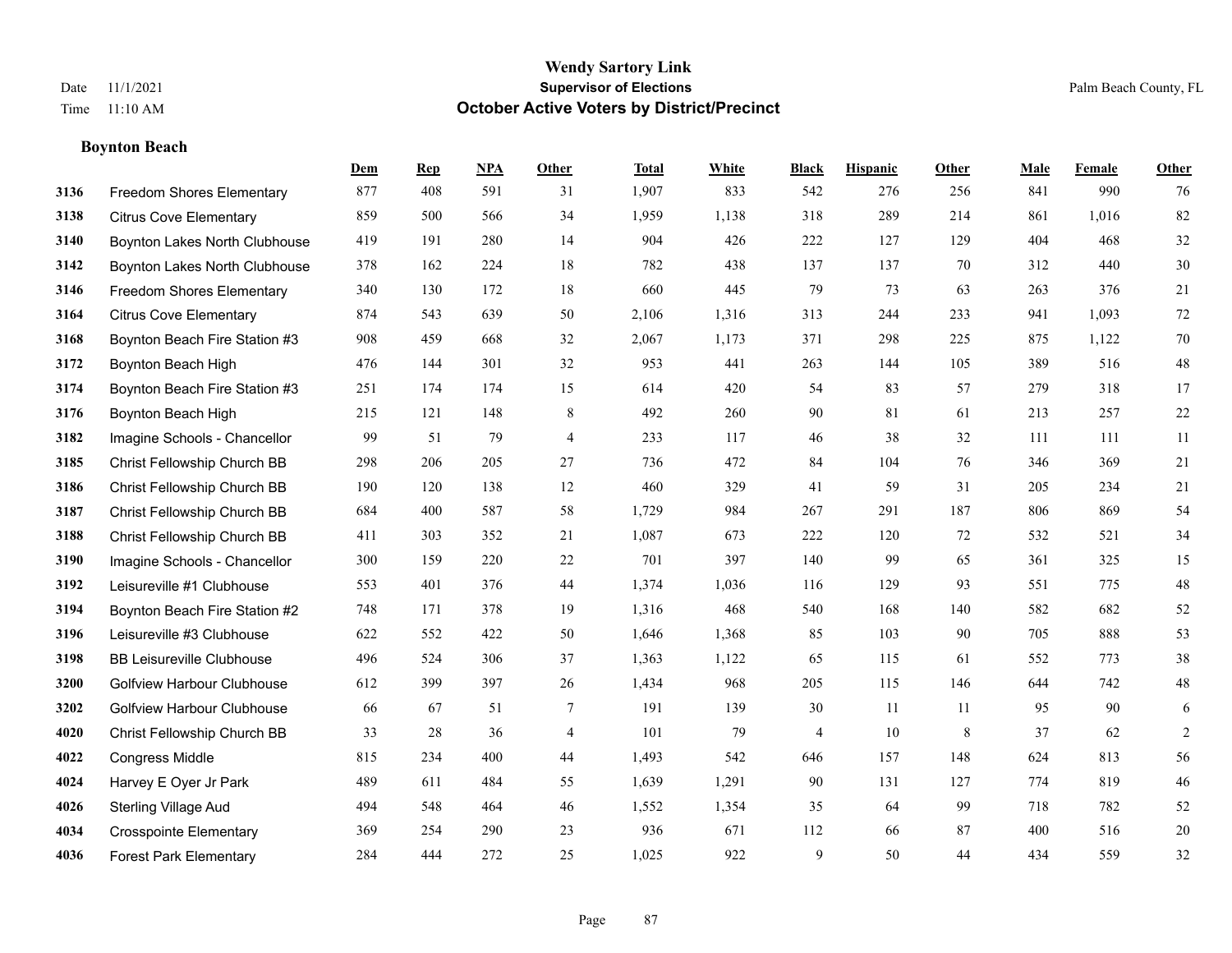#### **Boynton Beach**

|      |                                | Dem      | <b>Rep</b>     | NPA          | Other    | <b>Total</b> | White          | <b>Black</b>   | <b>Hispanic</b> | Other    | <b>Male</b> | Female         | Other          |
|------|--------------------------------|----------|----------------|--------------|----------|--------------|----------------|----------------|-----------------|----------|-------------|----------------|----------------|
| 4050 | Hunter's Run Courtside Cafe    | 1,076    | 365            | 529          | 37       | 2,007        | 1,842          | 40             | 48              | 77       | 836         | 1,130          | 41             |
| 4052 | <b>Crosspointe Elementary</b>  | 116      | 78             | 84           | 3        | 281          | 169            | 57             | 22              | 33       | 137         | 138            | 6              |
| 4053 | <b>Crosspointe Elementary</b>  | 210      | 84             | 149          | 17       | 460          | 175            | 109            | 101             | 75       | 202         | 238            | $20\,$         |
| 4054 | Lakeview Baptist Church        | 532      | 645            | 438          | 38       | 1,653        | 1,366          | $78\,$         | 102             | 107      | 764         | 836            | 53             |
| 4062 | Lakeview Baptist Church        | 41       | 73             | 36           | 5        | 155          | 129            | 7              | 8               | 11       | 75          | 78             | 2              |
| 4066 | Seacrest Presbyterian          | $\theta$ | $\overline{0}$ | $\mathbf{0}$ | $\theta$ | $\theta$     | $\overline{0}$ | $\overline{0}$ | $\Omega$        | $\theta$ | $\Omega$    | $\theta$       | $\overline{0}$ |
| 4068 | Seacrest Presbyterian          | $\theta$ | $\overline{0}$ | $\mathbf{0}$ | $\theta$ | $\Omega$     | $\Omega$       | 0              | $\theta$        | $\Omega$ | $\Omega$    | $\theta$       | $\overline{0}$ |
| 4070 | Seacrest Presbyterian          | $\Omega$ | $\theta$       | $\theta$     | $\theta$ | $\theta$     | $\Omega$       | $\theta$       | $\Omega$        | $\Omega$ | $\Omega$    | $\theta$       | $\theta$       |
| 7178 | Temple Beth Kodesh             | 1,522    | 191            | 549          | 30       | 2,292        | 435            | 1,310          | 350             | 197      | 1,021       | 1,166          | 105            |
| 7179 | Village Royale on the Green    | 805      | 228            | 347          | 25       | 1,405        | 585            | 561            | 144             | 115      | 596         | 745            | 64             |
| 7180 | St John Missionary Baptist Chr | 1,753    | 133            | 459          | 18       | 2,363        | 235            | 1,759          | 170             | 199      | 991         | 1,271          | 101            |
| 7182 | Carolyn Sims Center            | 1,468    | 66             | 345          | 12       | 1,891        | 79             | 1,594          | 81              | 137      | 768         | 1,051          | 72             |
| 7184 | St John Missionary Baptist Chr | 2        | $\overline{4}$ | $\theta$     | $\theta$ | 6            | 4              |                | $\Omega$        |          | 4           | $\mathfrak{D}$ | $\theta$       |
| 7186 | Boynton Beach Senior Center    | 1,473    | 415            | 721          | 55       | 2,664        | 1,063          | 1,073          | 277             | 251      | 1,233       | 1,314          | 117            |
| 7188 | <b>Forest Park Elementary</b>  | 843      | 534            | 576          | 58       | 2,011        | 1,396          | 266            | 180             | 169      | 844         | 1,096          | 71             |
| 7190 | Seacrest Presbyterian          | 1,054    | 618            | 786          | 59       | 2,517        | 1,585          | 449            | 245             | 238      | 1,201       | 1,217          | 99             |
|      | <b>Boynton Beach</b>           | 24,055   | 11,738         | 14,239       | 1,133    | 51,165       | 28,885         | 12,430         | 5,310           | 4,540    | 22,527      | 26,808         | 1,830          |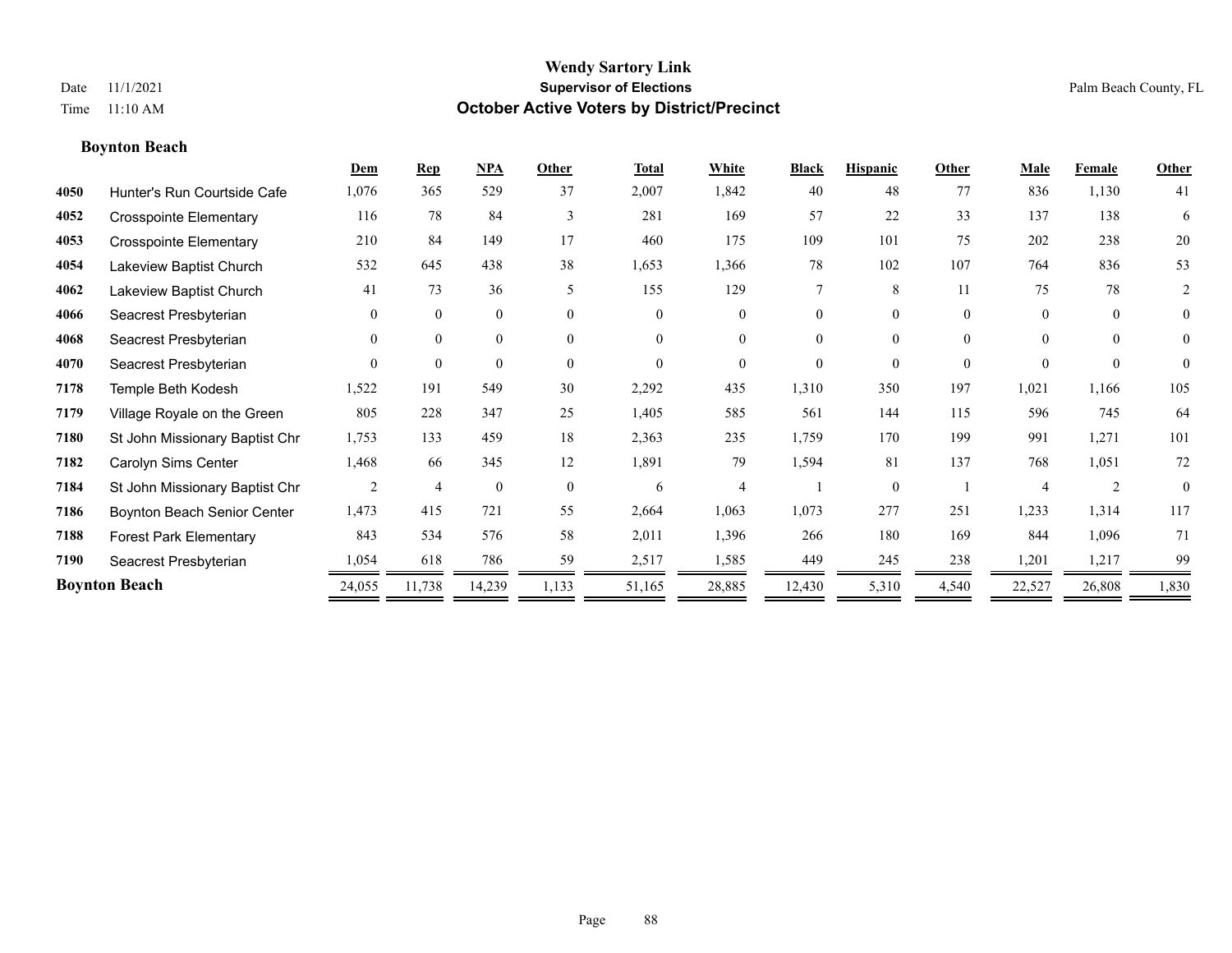# **Belle Glade**

|                    |                               | <u>Dem</u> | <u>Rep</u> | $NPA$    | Other | <u>Total</u> | <b>White</b> | Black | <b>Hispanic</b> | <b>Other</b> | <b>Male</b> | Female       | <b>Other</b>   |
|--------------------|-------------------------------|------------|------------|----------|-------|--------------|--------------|-------|-----------------|--------------|-------------|--------------|----------------|
| 6022               | Belle Glade Library/Civic Ctr | 1,363      | 106        | 255      |       | 1,741        | 89           | .396  | 142             | 114          | 714         | 959          | 68             |
| 6024               | Lewis Evans Resource Center   | 1,692      | -66        | 261      | 13    | 2,032        | 30           | .,765 | 125             | 112          | 812         | 1,150        | 70             |
| 6028               | Belle Glade Library/Civic Ctr | 755        | 452        | 327      | 15    | 549ء         | 410          | 398   | 655             | 86           | 727         | 778          | 44             |
| 6029               | Belle Glade Library/Civic Ctr |            |            | $\theta$ |       |              | 0            |       | $\Omega$        | $\Omega$     |             | $\mathbf{0}$ | $\overline{0}$ |
| 6032               | Gove Elementary               | 669        | 297        | 274      | 6.    | 1.246        | 312          | 429   | 406             | 99           | 533         | 671          | 42             |
| 6036               | Gove Elementary               | 391        | 156        | 204      |       | 762          | 133          | 151   | 433             | 45           | 333         | 399          | 30             |
| <b>Belle Glade</b> |                               | 4,871      | 1,077      | 1,321    | 62    | 7,331        | 974          | 4,140 | .761            | 456          | 3,120       | 3,957        | 254            |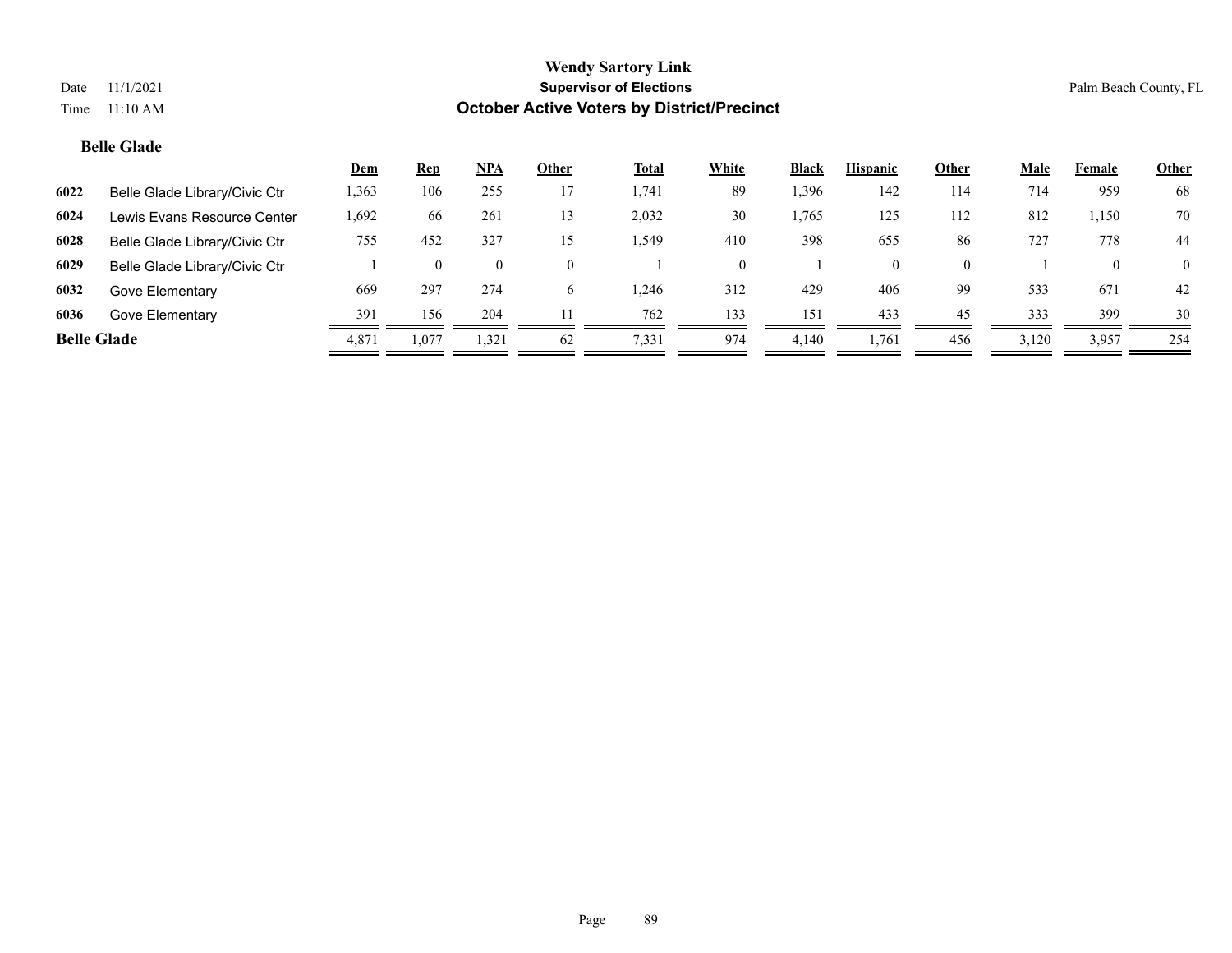## **Boca Raton**

|      |                                  | Dem | <b>Rep</b> | NPA | <b>Other</b> | <b>Total</b> | <b>White</b> | <b>Black</b> | <b>Hispanic</b> | Other | <b>Male</b> | <b>Female</b> | <b>Other</b> |
|------|----------------------------------|-----|------------|-----|--------------|--------------|--------------|--------------|-----------------|-------|-------------|---------------|--------------|
| 4134 | Above and Beyond Community (     | 408 | 562        | 427 | 37           | 1,434        | 1,160        | 40           | 130             | 104   | 675         | 713           | 46           |
| 4136 | Above and Beyond Community (     | 640 | 613        | 582 | 45           | 1,880        | 1,402        | 48           | 221             | 209   | 807         | 1,003         | 70           |
| 4138 | <b>Ascension Catholic Church</b> | 803 | 1,182      | 904 | 68           | 2,957        | 2,309        | 162          | 235             | 251   | 1,396       | 1,463         | 98           |
| 4140 | <b>Broken Sound Club</b>         | 260 | 210        | 190 | 14           | 674          | 501          | 25           | 84              | 64    | 276         | 380           | 18           |
| 4142 | Woodfield Country Club HOA       | 842 | 749        | 733 | 54           | 2,378        | 2,131        | 12           | 66              | 169   | 1,090       | 1,196         | 92           |
| 4144 | Seasons HOA Clubhouse            | 223 | 207        | 171 | 11           | 612          | 504          | 9            | 36              | 63    | 293         | 290           | $29\,$       |
| 4146 | <b>Broken Sound Club</b>         | 533 | 377        | 341 | 17           | 1,268        | 1,161        | 12           | 31              | 64    | 574         | 661           | 33           |
| 4148 | <b>Broken Sound Club</b>         | 560 | 417        | 432 | 39           | 1,448        | 1,138        | 66           | 139             | 105   | 662         | 749           | 37           |
| 4150 | Patch Reef Park Community Cer    | 583 | 550        | 607 | 66           | 1,806        | 1,389        | 68           | 161             | 188   | 853         | 906           | 47           |
| 4152 | Boca Delray Lodge #171           | 631 | 639        | 648 | 51           | 1,969        | 1,445        | 76           | 224             | 224   | 892         | 995           | $82\,$       |
| 4154 | <b>Ascension Catholic Church</b> | 422 | 417        | 332 | 33           | 1,204        | 877          | 86           | 104             | 137   | 587         | 571           | 46           |
| 4158 | Spanish River High               | 947 | 739        | 755 | 44           | 2,485        | 1,966        | 50           | 218             | 251   | 1,186       | 1,194         | 105          |
| 4160 | Greater BR Swim & Racquet Ctr    | 422 | 406        | 354 | 21           | 1,203        | 975          | 18           | 89              | 121   | 559         | 601           | 43           |
| 4162 | Patch Reef Park Community Cer    | 542 | 486        | 442 | 21           | 1,491        | 1,141        | 30           | 114             | 206   | 680         | 738           | 73           |
| 4164 | Safe Schools Institute           | 597 | 644        | 568 | 35           | 1,844        | 1,480        | 29           | 173             | 162   | 859         | 894           | 91           |
| 4166 | FAU Arena Lobby                  | 788 | 448        | 600 | 29           | 1,865        | 1,053        | 304          | 267             | 241   | 834         | 933           | 98           |
| 4168 | JC Mitchell Elementary           | 698 | 563        | 610 | 51           | 1,922        | 1,327        | 83           | 243             | 269   | 834         | 973           | 115          |
| 4170 | Spanish River Library            | 903 | 1,042      | 872 | 50           | 2,867        | 2,226        | 99           | 267             | 275   | 1,352       | 1,416         | 99           |
| 4172 | Marine Safety Headquarters       | 671 | 684        | 589 | 61           | 2,005        | 1,756        | 16           | 98              | 135   | 895         | 1,056         | 54           |
| 4174 | Sugar Sand Park Comm Center      | 306 | 275        | 270 | 15           | 866          | 748          | 5            | 52              | 61    | 409         | 421           | 36           |
| 4176 | Sugar Sand Park Comm Center      | 930 | 698        | 731 | 66           | 2,425        | 1,781        | 73           | 320             | 251   | 1,052       | 1,271         | 102          |
| 4178 | Sugar Sand Park Comm Center      | 755 | 646        | 517 | 45           | 1,963        | 1,565        | 43           | 197             | 158   | 798         | 1,100         | 65           |
| 4184 | Boca Raton Middle                | 559 | 608        | 558 | 39           | 1,764        | 1,331        | 57           | 207             | 169   | 826         | 888           | $50\,$       |
| 4186 | The Volen Center                 | 549 | 504        | 456 | 30           | 1,539        | 1,063        | 125          | 165             | 186   | 703         | 773           | 63           |
| 4188 | Elks Lodge of Boca Raton         | 905 | 525        | 601 | 57           | 2,088        | 1,221        | 323          | 311             | 233   | 938         | 1,055         | 95           |
| 4190 | St Gregory Episcopal Church      | 739 | 1,074      | 799 | 74           | 2,686        | 2,256        | 26           | 179             | 225   | 1,312       | 1,288         | 86           |
| 4210 | Sugar Sand Park Comm Center      | 648 | 833        | 681 | 42           | 2,204        | 1,732        | 29           | 268             | 175   | 1,015       | 1,117         | $72\,$       |
| 4212 | Center for Spiritual Living      | 629 | 807        | 592 | 38           | 2,066        | 1,729        | 33           | 163             | 141   | 980         | 1,025         | 61           |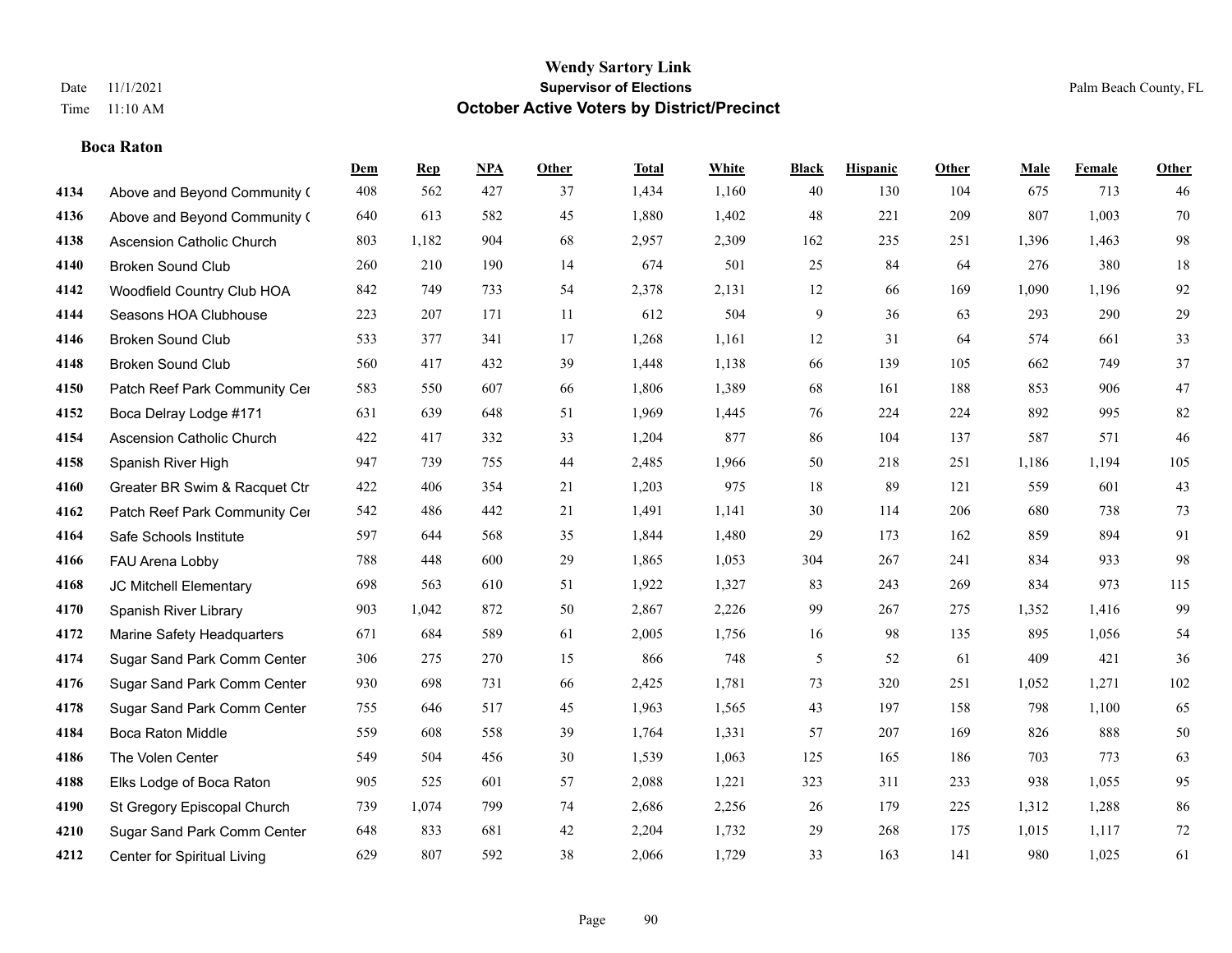#### **Boca Raton**

|                   |                                    | Dem    | <b>Rep</b> | <b>NPA</b> | Other | <b>Total</b> | White  | <b>Black</b> | <b>Hispanic</b> | Other | Male   | Female | Other |
|-------------------|------------------------------------|--------|------------|------------|-------|--------------|--------|--------------|-----------------|-------|--------|--------|-------|
| 4214              | Calvary Chapel Boca Raton - 4th    | 628    | 859        | 640        | 65    | 2,192        | 1,753  | 44           | 229             | 166   | 1,012  | 1,103  | 77    |
| 4216              | Calvary Chapel Boca Raton - Kir    | 674    | 1,064      | 692        | 60    | 2,490        | 2,094  | 20           | 179             | 197   | 1,178  | 1,222  | 90    |
| 4218              | <b>Grace Community Church</b>      | 448    | 850        | 541        | 59    | 1,898        | 1,573  | 32           | 138             | 155   | 879    | 936    | 83    |
| 4220              | <b>Boca Raton Community Center</b> | 461    | 397        | 464        | 44    | 1,366        | 878    | 104          | 236             | 148   | 606    | 717    | 43    |
| 4222              | Boca Raton Downtown Library        | 947    | 1,120      | 921        | 89    | 3,077        | 2,586  | 67           | 183             | 241   | 1,385  | 1,577  | 115   |
| 4224              | <b>Grace Community Church</b>      | 514    | 1,111      | 752        | 60    | 2,437        | 2,004  | 55           | 181             | 197   | 1,146  | 1,211  | 80    |
| 4226              | St Gregory Episcopal Church        | 215    | 385        | 281        | 23    | 904          | 812    |              | 31              | 54    | 427    | 453    | 24    |
| 4228              | <b>Boca Raton Community Center</b> | 524    | 660        | 511        | 51    | 1,746        | 1,496  | 16           | 98              | 136   | 784    | 913    | 49    |
| 4230              | Boca Raton Downtown Library        | 308    | 446        | 331        | 22    | 1,107        | 969    | 9            | 55              | 74    | 520    | 565    | 22    |
| 5115              | Spanish River High                 | 85     | 109        | 91         | 12    | 297          | 239    |              | 25              | 29    | 150    | 144    |       |
| <b>Boca Raton</b> |                                    | 22,297 | 23,906     | 20,586     | 1,638 | 68,427       | 53,771 | 2,305        | 6,117           | 6,234 | 31,424 | 34,511 | 2,492 |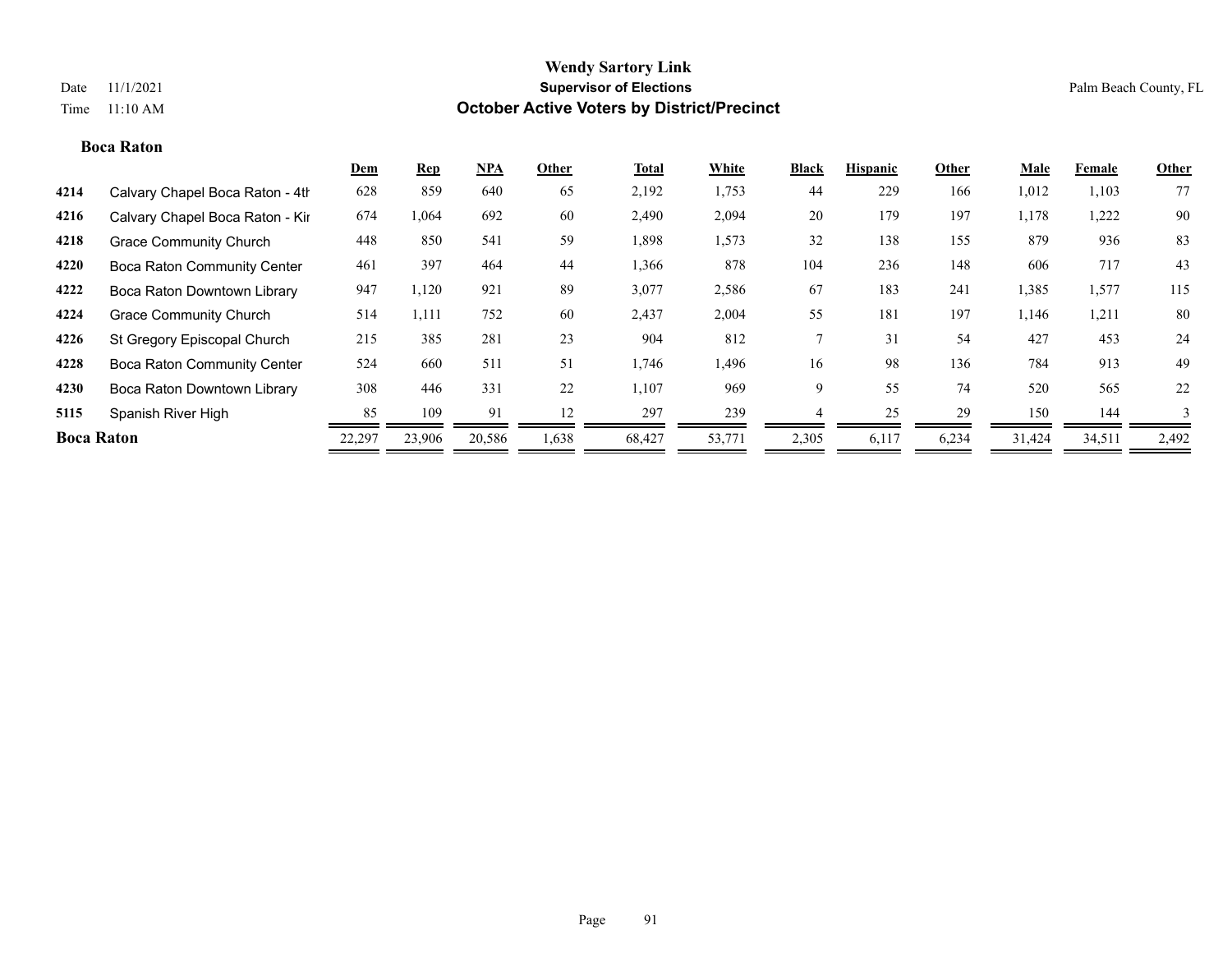| 11/1/2021<br>Date<br>11:10 AM<br>Time        |            |            |            |              | <b>Wendy Sartory Link</b><br><b>Supervisor of Elections</b><br><b>October Active Voters by District/Precinct</b> |              |              |                 |              |             |               | Palm Beach County, FL |
|----------------------------------------------|------------|------------|------------|--------------|------------------------------------------------------------------------------------------------------------------|--------------|--------------|-----------------|--------------|-------------|---------------|-----------------------|
| <b>Briny Breezes</b>                         | <u>Dem</u> | <u>Rep</u> | <b>NPA</b> | <b>Other</b> | <b>Total</b>                                                                                                     | <b>White</b> | <b>Black</b> | <b>Hispanic</b> | <b>Other</b> | <b>Male</b> | <b>Female</b> | <b>Other</b>          |
| <b>Briny Breezes Community Cente</b><br>4038 | 89         | 142        | 90         |              | 324                                                                                                              | 299          |              |                 | 16           | 134         | 181           |                       |
| <b>Briny Breezes</b>                         | -89        | 142        | 90         |              | 324                                                                                                              | 299          | $\theta$     | 9               | 16           | 134         | 181           |                       |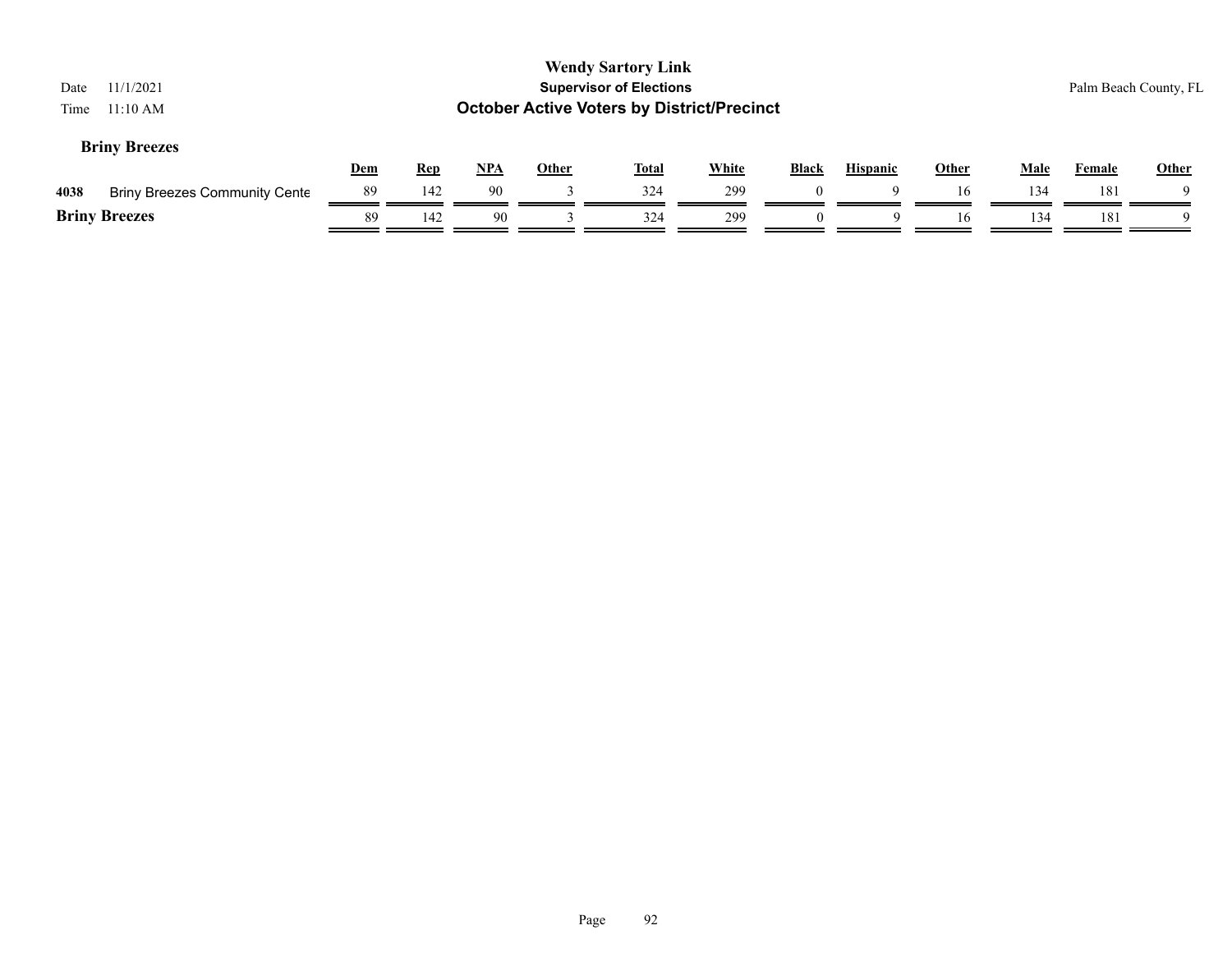| 11/1/2021<br>Date<br>$11:10 \text{ AM}$<br>Time |     |            |     |              | <b>Wendy Sartory Link</b><br><b>Supervisor of Elections</b><br><b>October Active Voters by District/Precinct</b> |              |              |                 |              |             |               | Palm Beach County, FL |
|-------------------------------------------------|-----|------------|-----|--------------|------------------------------------------------------------------------------------------------------------------|--------------|--------------|-----------------|--------------|-------------|---------------|-----------------------|
| <b>Cloud Lake</b>                               | Dem | <b>Rep</b> | NPA | <b>Other</b> | <b>Total</b>                                                                                                     | <b>White</b> | <b>Black</b> | <b>Hispanic</b> | <b>Other</b> | <b>Male</b> | <b>Female</b> | Other                 |
| 2132<br>Cloud Lake Town Hall                    | 27  | 26         | 33  |              | 88                                                                                                               | 58           |              | 23              |              | 38          | 46            |                       |
| <b>Cloud Lake</b>                               | 27  | 26         | 33  |              | 88                                                                                                               | 58           |              | 23              |              | 38          | 46            |                       |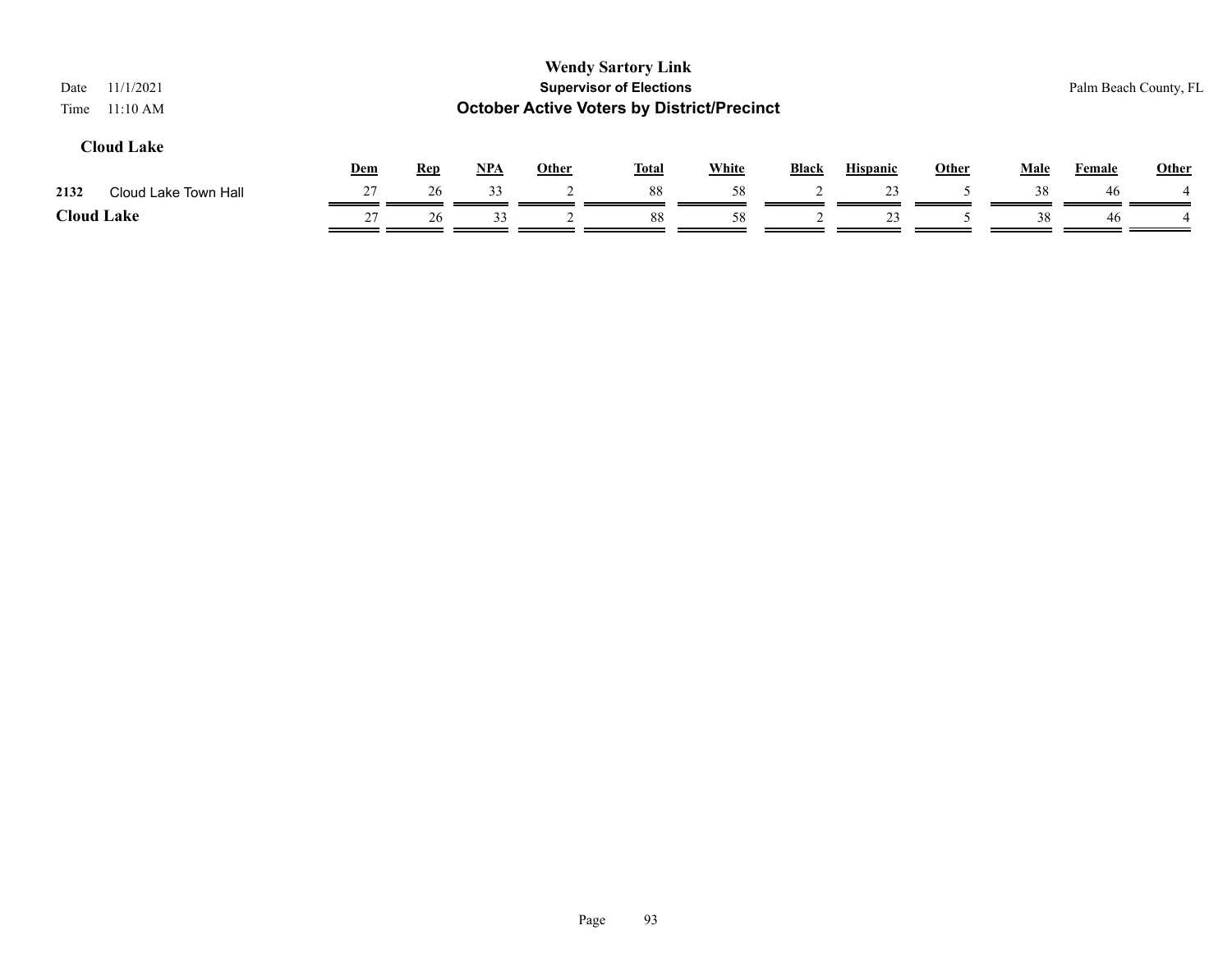#### **Delray Beach**

|      |                                   | Dem              | <b>Rep</b>       | NPA              | <b>Other</b>   | <b>Total</b>     | <b>White</b>     | <b>Black</b>            | <b>Hispanic</b>  | <b>Other</b>     | <b>Male</b>      | <b>Female</b>    | <b>Other</b>     |
|------|-----------------------------------|------------------|------------------|------------------|----------------|------------------|------------------|-------------------------|------------------|------------------|------------------|------------------|------------------|
| 4058 | Plumosa SOA Elementary            | 53               | 58               | 40               | 7              | 158              | 140              | 4                       | 8                | 6                | 77               | 78               | 3                |
| 4074 | Plumosa SOA Elementary            | 435              | 424              | 352              | 25             | 1,236            | 1,064            | 17                      | 73               | 82               | 585              | 616              | 35               |
| 4076 | <b>Country Manors Clubhouse</b>   | 447              | 381              | 394              | 23             | 1,245            | 883              | 96                      | 135              | 131              | 550              | 661              | 34               |
| 4086 | <b>Banyan Creek Elementary</b>    | 547              | 388              | 387              | 29             | 1,351            | 925              | 187                     | 104              | 135              | 631              | 671              | 49               |
| 4088 | West Park Baptist Church          | 845              | 455              | 485              | 48             | 1,833            | 1,557            | 61                      | 95               | 120              | 743              | 1,042            | $48\,$           |
| 4090 | Pines of Delray North             | 271              | 169              | 160              | 14             | 614              | 495              | 38                      | 43               | 38               | 242              | 345              | $27\,$           |
| 4092 | West Park Baptist Church          | $\boldsymbol{0}$ | $\boldsymbol{0}$ | $\boldsymbol{0}$ | $\mathbf{0}$   | $\boldsymbol{0}$ | $\boldsymbol{0}$ | $\boldsymbol{0}$        | $\boldsymbol{0}$ | $\mathbf{0}$     | $\boldsymbol{0}$ | $\boldsymbol{0}$ | $\boldsymbol{0}$ |
| 4094 | S D Spady Elementary              | 664              | 700              | 546              | 56             | 1,966            | 1,707            | 31                      | 97               | 131              | 935              | 960              | 71               |
| 4096 | <b>Carver Middle</b>              | 567              | 46               | 162              | 11             | 786              | 103              | 582                     | 33               | 68               | 366              | 370              | 50               |
| 4098 | <b>Bethel Evangelical Baptist</b> | 997              | 740              | 661              | 69             | 2,467            | 1,895            | 184                     | 213              | 175              | 1,043            | 1,351            | 73               |
| 4102 | Veterans Park Recreation Ctr      | 423              | 499              | 404              | 34             | 1,360            | 1,238            | 13                      | 25               | 84               | 631              | 692              | 37               |
| 4104 | <b>Emmanuel Catholic Church</b>   | 740              | 661              | 625              | 64             | 2,090            | 1,690            | 83                      | 152              | 165              | 907              | 1,116            | 67               |
| 4106 | Delray Beach Golf Club            | 405              | 413              | 349              | 33             | 1,200            | 921              | 54                      | 112              | 113              | 554              | 607              | 39               |
| 4108 | Pines of Delray East              | 572              | 349              | 375              | 27             | 1,323            | 976              | $88\,$                  | 139              | 120              | 525              | 742              | 56               |
| 4110 | 505 Club                          | 374              | 426              | 302              | 30             | 1,132            | 1,029            | 8                       | 31               | 64               | 494              | 609              | 29               |
| 4112 | Veterans Park Recreation Ctr      | 572              | 790              | 545              | 46             | 1,953            | 1,798            | 10                      | 41               | 104              | 918              | 970              | 65               |
| 4114 | Delray Beach First Baptist        | 826              | 762              | 607              | 58             | 2,253            | 1,902            | 78                      | 126              | 147              | 1,047            | 1,156            | 50               |
| 4118 | <b>Orchard View Elementary</b>    | 682              | 413              | 473              | 31             | 1,599            | 1,110            | 151                     | 196              | 142              | 649              | 893              | 57               |
| 4120 | <b>Orchard View Elementary</b>    | 444              | 293              | 332              | 40             | 1,109            | 790              | 65                      | 154              | 100              | 465              | 605              | 39               |
| 4122 | Delray Beach Swim and Tennis      | 713              | 424              | 479              | 35             | 1,651            | 1,158            | 192                     | 145              | 156              | 713              | 875              | 63               |
| 4124 | Delray Beach Swim and Tennis      | 774              | 563              | 653              | 57             | 2,047            | 1,541            | 131                     | 190              | 185              | 928              | 1,043            | 76               |
| 4126 | Pine Grove Elementary             | 512              | 835              | 540              | 61             | 1,948            | 1,687            | 25                      | 91               | 145              | 896              | 985              | 67               |
| 5086 | <b>Carver Middle</b>              | 45               | 20               | 14               | $\overline{4}$ | 83               | 66               | 6                       | 4                | 7                | 32               | 49               | $\overline{c}$   |
| 5088 | <b>Carver Middle</b>              | 170              | 123              | 137              | 15             | 445              | 282              | 50                      | 58               | 55               | 197              | 233              | 15               |
| 5120 | Delray Beach First Baptist        | $\tau$           | $\mathbf{1}$     | $\boldsymbol{0}$ | -1             | 9                | $\,8\,$          | $\overline{\mathbf{1}}$ | $\boldsymbol{0}$ | $\boldsymbol{0}$ | 3                | 6                | $\boldsymbol{0}$ |
| 7194 | Delray Beach Community Cente      | 571              | 353              | 423              | 41             | 1,388            | 998              | 191                     | 104              | 95               | 698              | 645              | 45               |
| 7196 | Atlantic High Auditorium          | 1,512            | 236              | 508              | 20             | 2,276            | 591              | 1,352                   | 121              | 212              | 1,042            | 1,141            | 93               |
| 7198 | Atlantic High Auditorium          | 44               | 27               | 27               | 3              | 101              | 81               | 6                       | $\tau$           | $\overline{7}$   | 41               | 57               | $\mathfrak{Z}$   |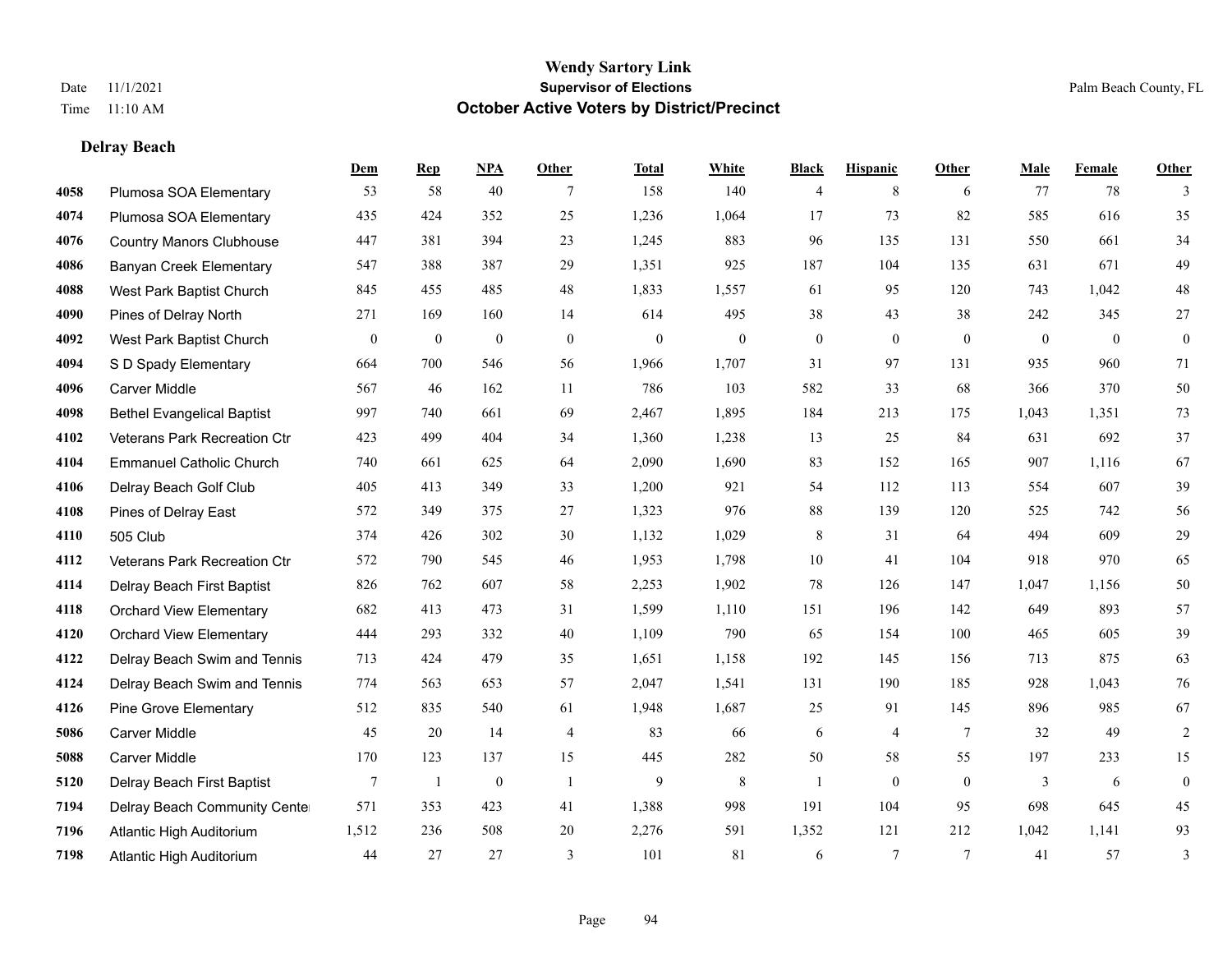#### **Delray Beach**

|      |                               | <u>Dem</u> | <b>Rep</b> | <u>NPA</u> | Other | <b>Total</b> | White  | <b>Black</b> | <b>Hispanic</b> | Other | Male   | Female | Other |
|------|-------------------------------|------------|------------|------------|-------|--------------|--------|--------------|-----------------|-------|--------|--------|-------|
| 7200 | Pompey Park Recreation Center | 1,322      | 236        | 428        | 26    | 2,012        | 488    | ,292         | 105             | 127   | 906    | 1,049  | 57    |
| 7202 | 505 Club                      | 648        | 389        | 435        | 37    | 1,509        | 1,076  | 232          | 74              | 127   | 790    | 670    | 49    |
| 7204 | 505 Club                      | 35         | 31         | 37         |       | 107          | 83     |              | 9               | 13    | 54     | 48     |       |
| 7206 | 505 Club                      | 56         | 58         | 54         |       | 173          | 146    |              | 8               | 17    | 92     | 76     |       |
| 7208 | Atlantic High Media Center    | 747        | 182        | 313        | 22    | 1,264        | 546    | 525          | 82              | 111   | 543    | 678    | 43    |
| 7210 | Village Academy               | 1,738      | 100        | 408        | 17    | 2,263        | 126    | 1,833        | 140             | 164   | 919    | 1,251  | 93    |
| 7212 | Delray Beach Library          | 1,304      | 229        | 476        | 28    | 2,037        | 555    | 1,194        | 117             | 171   | 989    | 982    | 66    |
| 7214 | Delray Beach Community Cente  | 866        | 311        | 479        | 36    | 1,692        | 786    | 547          | 210             | 149   | 820    | 804    | 68    |
|      | <b>Delray Beach</b>           | 20,928     | 12,085     | 12,610     | 1,057 | 46,680       | 30,441 | 9,331        | 3,242           | 3,666 | 21,025 | 24,076 | 1,579 |
|      |                               |            |            |            |       |              |        |              |                 |       |        |        |       |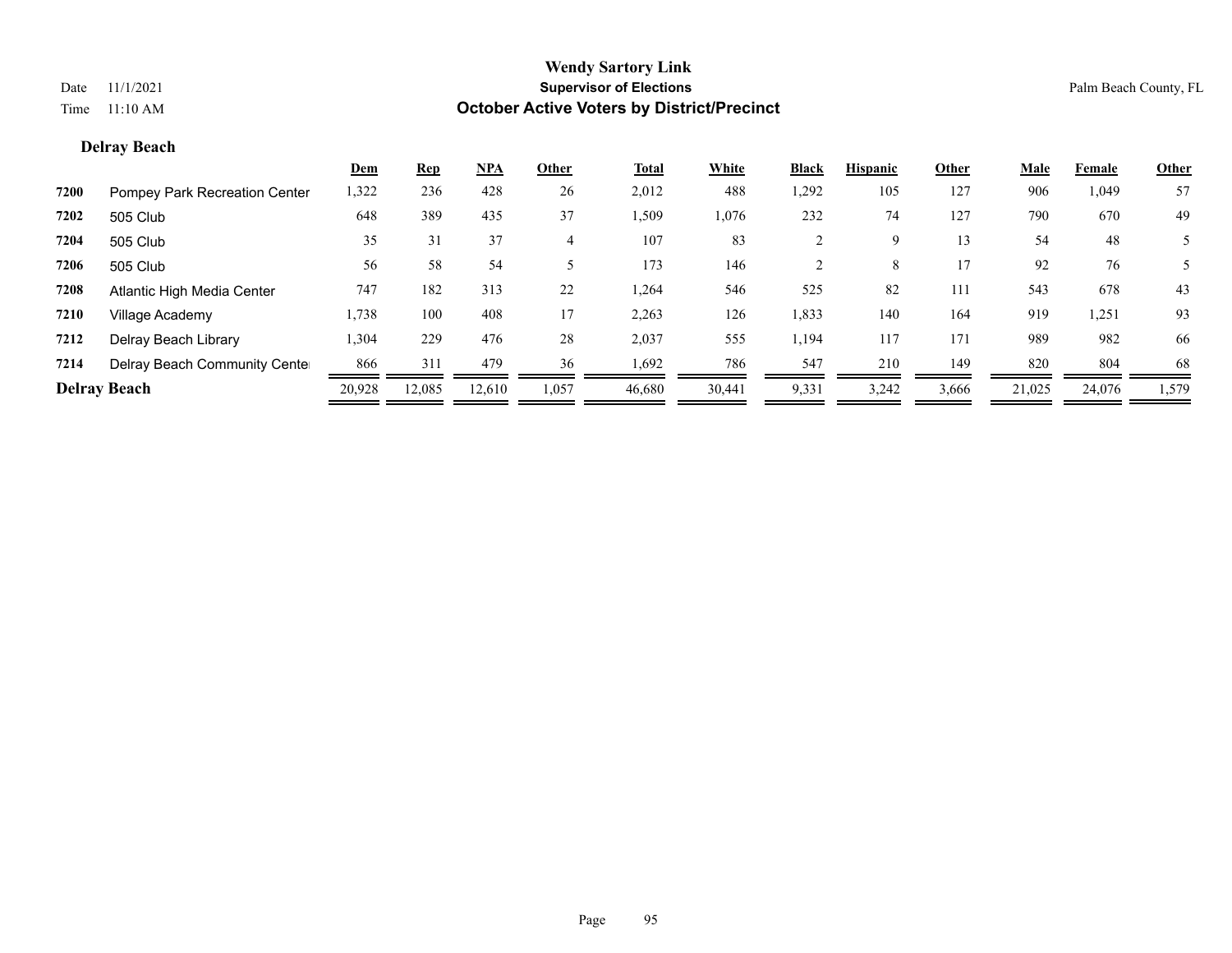#### **Greenacres**

|                   |                                    | Dem            | <b>Rep</b>       | NPA              | Other            | <b>Total</b>     | White            | <b>Black</b>   | <b>Hispanic</b> | Other        | Male           | Female           | Other          |
|-------------------|------------------------------------|----------------|------------------|------------------|------------------|------------------|------------------|----------------|-----------------|--------------|----------------|------------------|----------------|
| 2084              | <b>Community Christian Church</b>  | 283            | 119              | 161              | 16               | 579              | 170              | 209            | 133             | 67           | 258            | 306              | 15             |
| 2086              | <b>Community Christian Church</b>  | 1,214          | 549              | 931              | 53               | 2,747            | 853              | 594            | 920             | 380          | 1,195          | 1,442            | 110            |
| 2150              | River Bridge Activities Center     | 1,085          | 541              | 689              | 53               | 2,368            | 1,148            | 485            | 492             | 243          | 984            | 1,301            | 83             |
| 2152              | Pine Ridge North II                | 1,114          | 502              | 809              | 55               | 2,480            | 1,015            | 386            | 817             | 262          | 991            | 1,387            | 102            |
| 2168              | First Baptist Church GA            | $\overline{0}$ | $\boldsymbol{0}$ | $\boldsymbol{0}$ | $\boldsymbol{0}$ | $\boldsymbol{0}$ | $\boldsymbol{0}$ | $\overline{0}$ | $\overline{0}$  | $\mathbf{0}$ | $\theta$       | $\boldsymbol{0}$ | $\overline{0}$ |
| 2170              | <b>Liberty Park Elementary</b>     | 1,137          | 552              | 668              | 56               | 2,413            | 1,052            | 457            | 643             | 261          | 959            | 1,340            | 114            |
| 2174              | First Baptist Church GA            | 457            | 190              | 272              | 12               | 931              | 405              | 191            | 209             | 126          | 414            | 476              | 41             |
| 2182              | <b>Greenacres Community Center</b> | 636            | 289              | 532              | 29               | 1,486            | 523              | 144            | 675             | 144          | 599            | 800              | 87             |
| 2184              | American Polish Club               | 1,093          | 387              | 804              | 39               | 2,323            | 692              | 346            | 1,025           | 260          | 967            | 1,219            | 137            |
| 2194              | <b>LC Swain Middle</b>             | 1,090          | 361              | 721              | 40               | 2,212            | 757              | 458            | 769             | 228          | 927            | 1,177            | 108            |
| 2196              | Pine Ridge South IV Clubhouse      | 884            | 488              | 505              | 43               | 1,920            | 1,149            | 261            | 397             | 113          | 749            | 1,098            | 73             |
| 2202              | <b>LC Swain Middle</b>             | $\theta$       | 8                |                  | $\theta$         | 9                | 6                | $\theta$       | 3               | $\theta$     | $\overline{4}$ | 5                | $\theta$       |
| 2206              | <b>Heritage Elementary</b>         | 457            | 193              | 331              | 16               | 997              | 320              | 214            | 336             | 127          | 433            | 514              | 50             |
| 2212              | American Polish Club               | $\theta$       | $\mathbf{0}$     | $\mathbf{0}$     | $\theta$         | $\mathbf{0}$     | $\theta$         | $\theta$       | $\theta$        | $\theta$     | $\theta$       | $\theta$         | $\theta$       |
| 2218              | <b>Tradewinds Middle</b>           | 1,262          | 315              | 656              | 36               | 2,269            | 566              | 891            | 364             | 448          | 999            | 1,144            | 126            |
| 3088              | <b>Tradewinds Middle</b>           | 181            | 53               | 123              | 8                | 365              | 98               | 128            | 79              | 60           | 165            | 190              | 10             |
| <b>Greenacres</b> |                                    | 10,893         | 4,547            | 7,203            | 456              | 23,099           | 8,754            | 4,764          | 6,862           | 2,719        | 9,644          | 12,399           | 1,056          |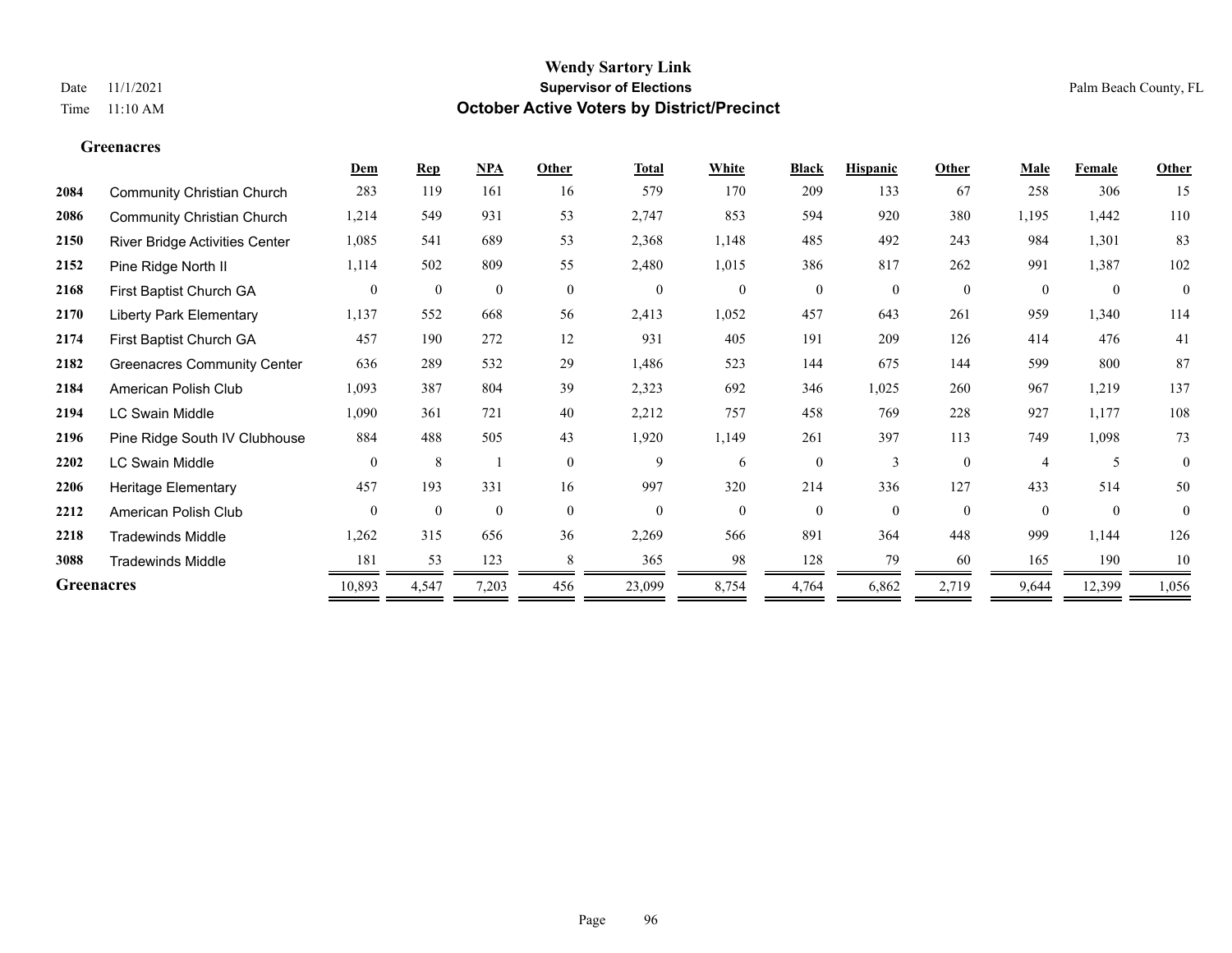| 11/1/2021<br>Date<br>11:10 AM<br>Time |     |            |            |              | <b>Wendy Sartory Link</b><br><b>Supervisor of Elections</b><br><b>October Active Voters by District/Precinct</b> |              |              |                 |              |             |               | Palm Beach County, FL |
|---------------------------------------|-----|------------|------------|--------------|------------------------------------------------------------------------------------------------------------------|--------------|--------------|-----------------|--------------|-------------|---------------|-----------------------|
| <b>Glen Ridge</b>                     | Dem | <u>Rep</u> | <u>NPA</u> | <b>Other</b> | <b>Total</b>                                                                                                     | <b>White</b> | <b>Black</b> | <b>Hispanic</b> | <b>Other</b> | <u>Male</u> | <b>Female</b> | <b>Other</b>          |
| 2130<br>Cloud Lake Town Hall          | 43  | 63         | 59         |              | 173                                                                                                              | 126          |              | 33              | 13           | 85          | 82            |                       |
| <b>Glen Ridge</b>                     | 43  | 63         | 59         |              | 173                                                                                                              | 126          |              | 33              | 13           | 85          | 82            |                       |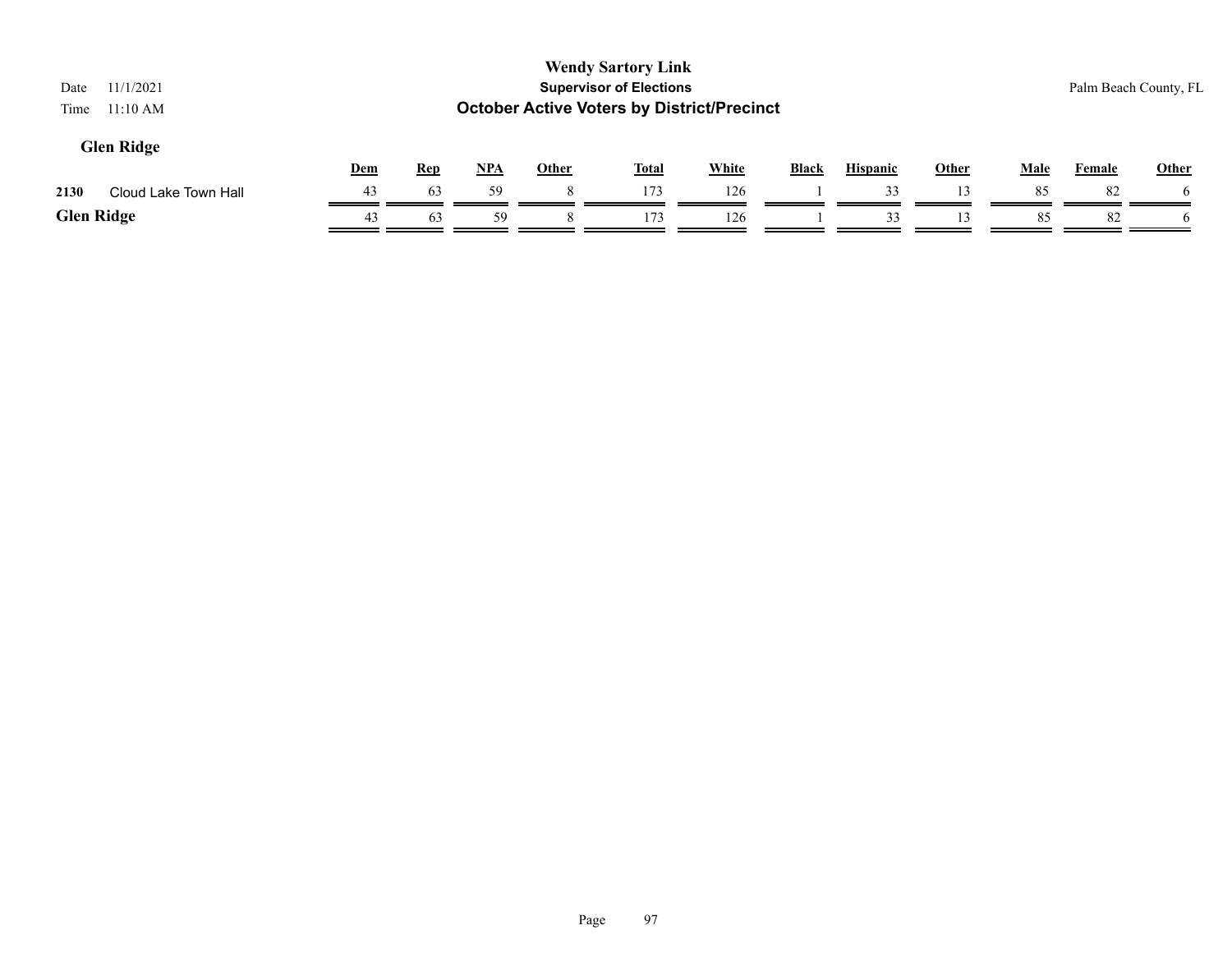| 11/1/2021<br>Date<br>11:10 AM<br>Time |     |            |            |       | <b>Wendy Sartory Link</b><br><b>Supervisor of Elections</b><br><b>October Active Voters by District/Precinct</b> |              |                |                 |              |             |               | Palm Beach County, FL |
|---------------------------------------|-----|------------|------------|-------|------------------------------------------------------------------------------------------------------------------|--------------|----------------|-----------------|--------------|-------------|---------------|-----------------------|
| Gulfstream                            | Dem | <u>Rep</u> | <u>NPA</u> | Other | <b>Total</b>                                                                                                     | <b>White</b> | <b>Black</b>   | <b>Hispanic</b> | <b>Other</b> | <b>Male</b> | <b>Female</b> | Other                 |
| 4072<br><b>Gulf Stream Town Hall</b>  | 184 | 451        | 210        | 22    | 867                                                                                                              | 804          |                | 22              | 37           | 422         | -427          | 18                    |
| Gulfstream                            | 184 | 451        | 210        | 22    | 867                                                                                                              | 804          | $\overline{4}$ | 22              | 37           | 422         | 427           | 18                    |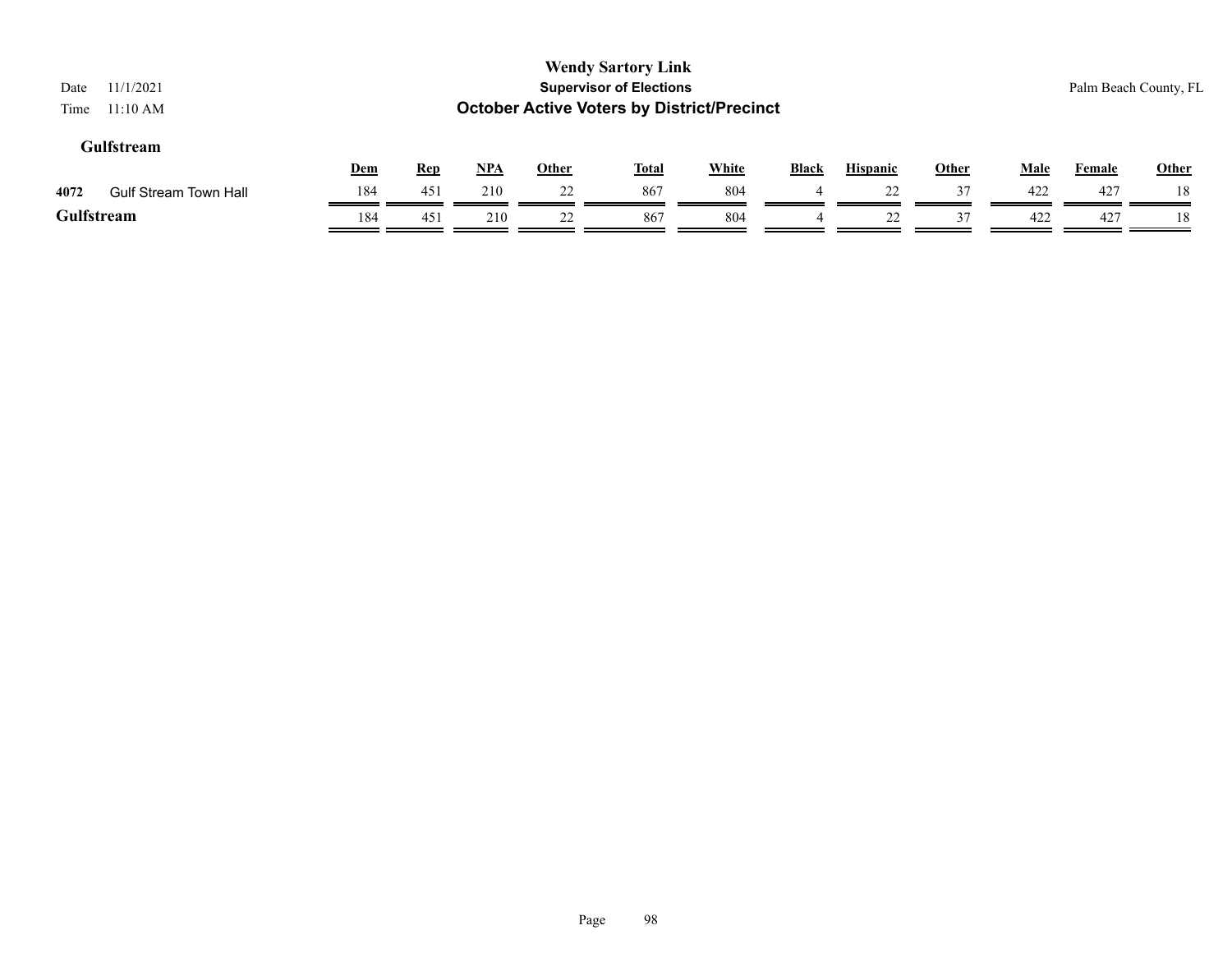| Date<br>Time | 11/1/2021<br>11:10 AM                                                                                                                                                    |      |       |       |    | <b>Wendy Sartory Link</b><br><b>Supervisor of Elections</b><br><b>October Active Voters by District/Precinct</b> |       |                |     |     |       |       | Palm Beach County, FL |  |
|--------------|--------------------------------------------------------------------------------------------------------------------------------------------------------------------------|------|-------|-------|----|------------------------------------------------------------------------------------------------------------------|-------|----------------|-----|-----|-------|-------|-----------------------|--|
|              | <b>Highland Beach</b><br><b>White</b><br>$NPA$<br><b>Male</b><br>Other<br><b>Total</b><br>Black<br><b>Hispanic</b><br>Other<br><b>Rep</b><br><u>Dem</u><br><b>Female</b> |      |       |       |    |                                                                                                                  |       |                |     |     |       |       |                       |  |
| 4128         | St Lucy Catholic Church                                                                                                                                                  | 614  | 911   | 617   | 43 | 2,185                                                                                                            | 1,955 | 13             | 75  | 142 | 990   | 1,126 | 69                    |  |
| 4129         | St Lucy Catholic Church                                                                                                                                                  | 31   | 61    | 30    | ∠  | 124                                                                                                              | 109   | $\overline{0}$ | 4   | 11  | 55    | 67    |                       |  |
| 4156         | St Lucy Catholic Church                                                                                                                                                  | 531  | 555   | 411   | 35 | 1,532                                                                                                            | 1,348 | $\mathfrak{h}$ | 66  | 112 | 711   | 779   | 42                    |  |
|              | <b>Highland Beach</b>                                                                                                                                                    | .176 | 1,527 | 1,058 | 80 | 3,841                                                                                                            | 3,412 | 19             | 145 | 265 | 1,756 | 1,972 | 113                   |  |

#### Page 99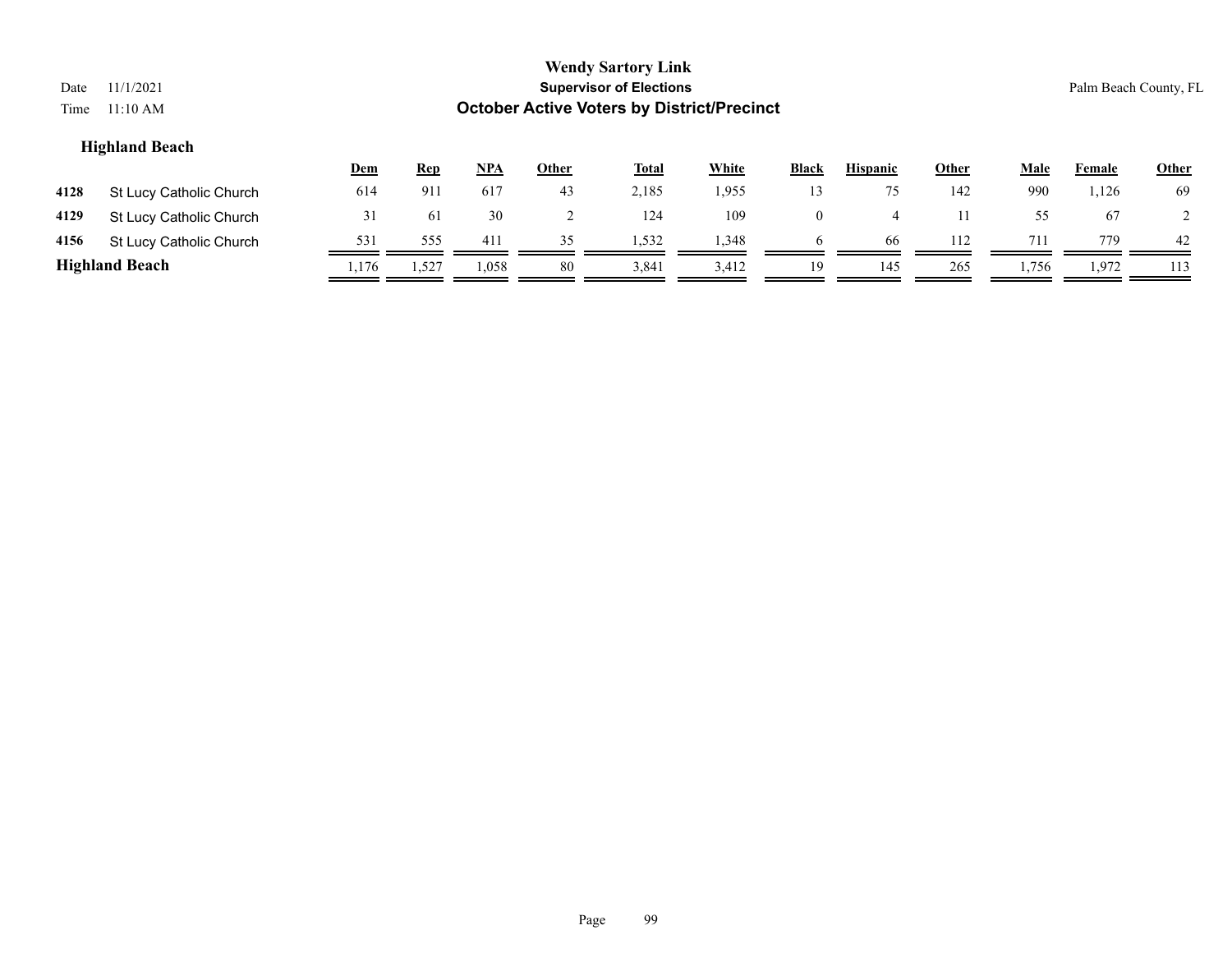| Date<br>Time | 11/1/2021<br>11:10 AM      |     |            |            |       | <b>Wendy Sartory Link</b><br><b>Supervisor of Elections</b><br><b>October Active Voters by District/Precinct</b> |       |              |                 |              |             |        | Palm Beach County, FL |
|--------------|----------------------------|-----|------------|------------|-------|------------------------------------------------------------------------------------------------------------------|-------|--------------|-----------------|--------------|-------------|--------|-----------------------|
|              | Haverhill                  |     |            |            |       |                                                                                                                  |       |              |                 |              |             |        |                       |
|              |                            | Dem | <b>Rep</b> | <b>NPA</b> | Other | <b>Total</b>                                                                                                     | White | <b>Black</b> | <b>Hispanic</b> | <b>Other</b> | <b>Male</b> | Female | <b>Other</b>          |
| 2046         | Haverhill Town Hall        | 397 | 218        | 238        | 10    | 863                                                                                                              | 331   | 237          | 204             | 91           | 388         | 437    | 38                    |
| 7136         | <b>Haverhill Town Hall</b> | 41  | 38         | 33         |       | 114                                                                                                              | 48    | 30           | 27              | 9            | 46          | 63     |                       |
| 7140         | <b>Haverhill Town Hall</b> | 169 | 74         | 98         | 4     | 345                                                                                                              | 105   | 123          | 77              | 40           | 160         | 163    | 22                    |
| Haverhill    |                            | 607 | 330        | 369        | 16    | 1,322                                                                                                            | 484   | 390          | 308             | 140          | 594         | 663    | 65                    |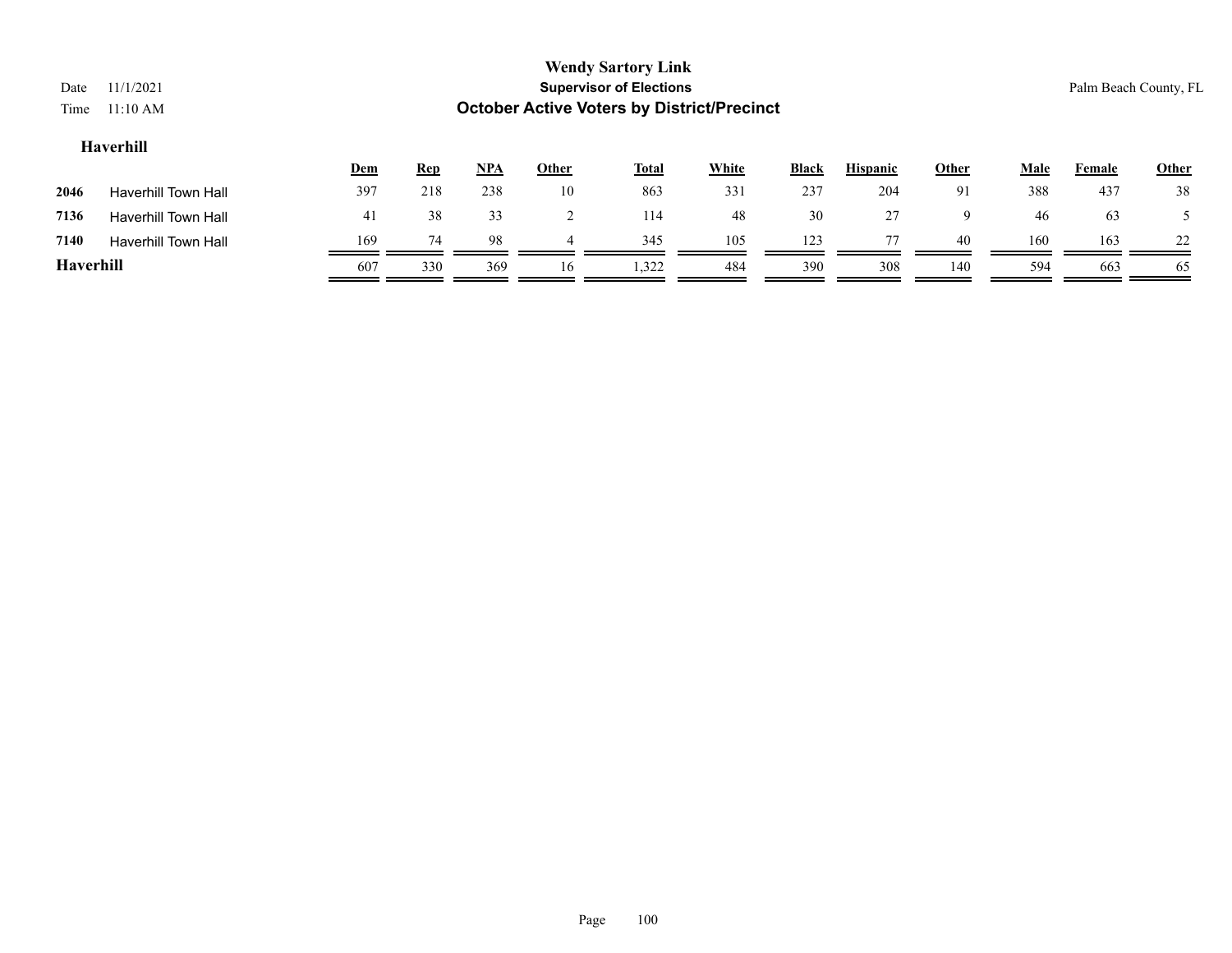| Date<br>Time    | 11/1/2021<br>11:10 AM |     |                |       |       | <b>Wendy Sartory Link</b><br><b>Supervisor of Elections</b><br><b>October Active Voters by District/Precinct</b> |              |              |                 |       |             | Palm Beach County, FL |              |
|-----------------|-----------------------|-----|----------------|-------|-------|------------------------------------------------------------------------------------------------------------------|--------------|--------------|-----------------|-------|-------------|-----------------------|--------------|
|                 | <b>Hypoluxo</b>       | Dem | $\mathbf{Rep}$ | $NPA$ | Other | <b>Total</b>                                                                                                     | <b>White</b> | <b>Black</b> | <b>Hispanic</b> | Other | <b>Male</b> | Female                | <b>Other</b> |
| 4008            | Hypoluxo Town Hall    | 515 | 601            | 501   | 64    | 1,681                                                                                                            | 1,405        | 38           | 109             | 129   | 773         | 859                   | 49           |
| 7176            | Hypoluxo Town Hall    | 186 | 88             | 112   | Q     | 395                                                                                                              | 222          | 82           | 64              | 27    | 169         | 216                   | 10           |
| <b>Hypoluxo</b> |                       | 701 | 689            | 613   | 73    | 2,076                                                                                                            | 1,627        | 120          | 173             | 156   | 942         | 1,075                 | 59           |
|                 |                       |     |                |       |       |                                                                                                                  |              |              |                 |       |             |                       |              |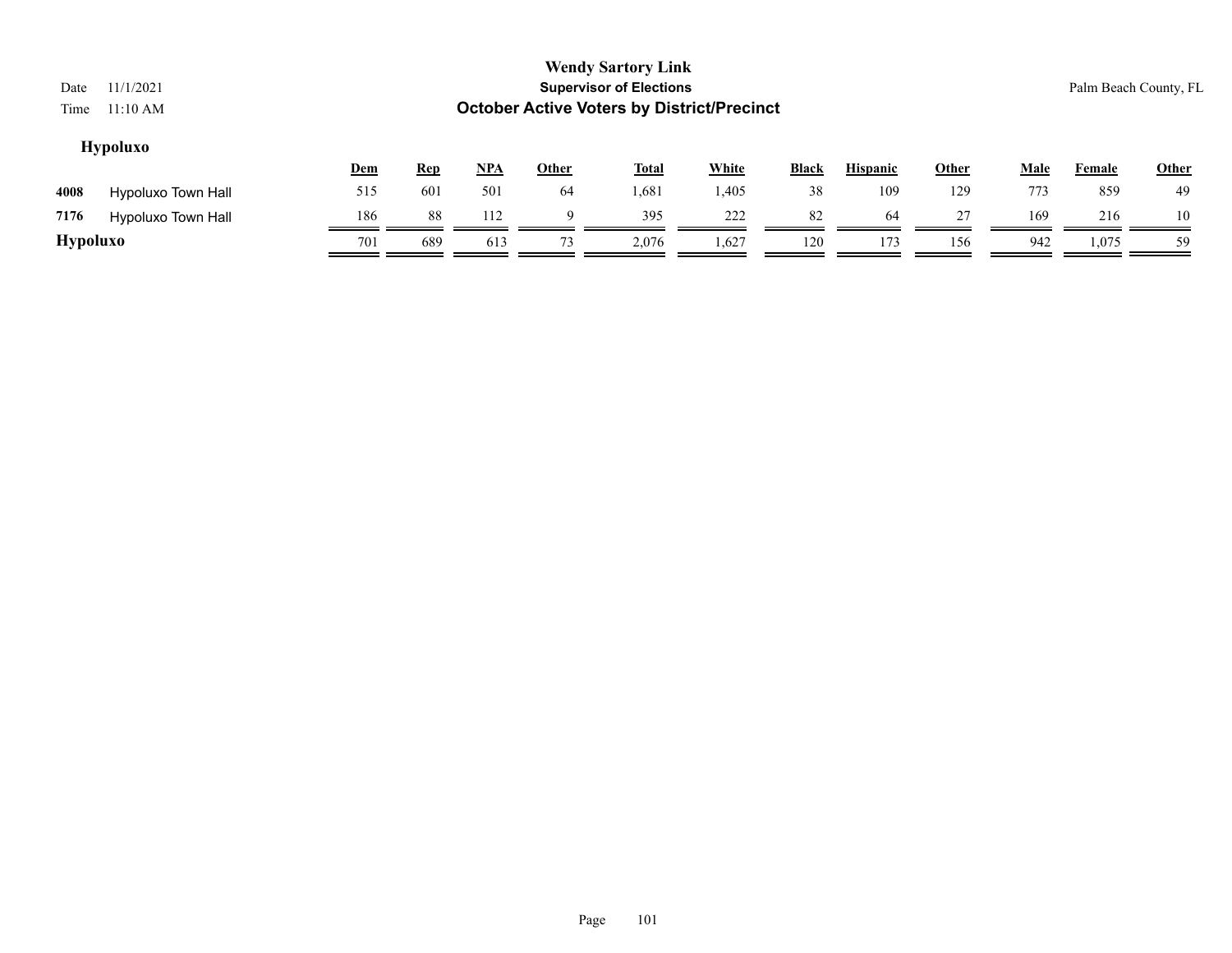## **Wendy Sartory Link** Date 11/1/2021 Palm Beach County, FL Time 11:10 AM **October Active Voters by District/Precinct Juno Beach**

|                   |                        | <u>Dem</u> | <b>Rep</b> | NPA | <u>Other</u> | <b>Total</b> | <b>White</b> | <b>Black</b> | <b>Hispanic</b> | Other | Male  | Female | <b>Other</b> |
|-------------------|------------------------|------------|------------|-----|--------------|--------------|--------------|--------------|-----------------|-------|-------|--------|--------------|
| 1152              | Oceanview Methodist    | 42         | 68         | 53  | Ō            | 171          | 162          | $\theta$     |                 |       | 80    | 87     |              |
| 1208              | Juno Beach Town Center | 445        | 862        | 465 | 49           | 1,821        | 1,659        | <sub>(</sub> |                 | 99    | 834   | 939    | 48           |
| 1212              | Juno Beach Town Center | 45         | -69        | 56  |              | 178          | 149          | h            |                 | 15    | 92    | 82     |              |
| 1214              | Juno Beach Town Center | 262        | 443        | 197 | 25           | 927          | 862          |              |                 | 45    | 368   | 536    | 23           |
| <b>Juno Beach</b> |                        | 794        | 1.442      | 771 | 90           | 3,097        | 2,832        | 19           | 80              | 166   | 1,374 | 1,644  | 79           |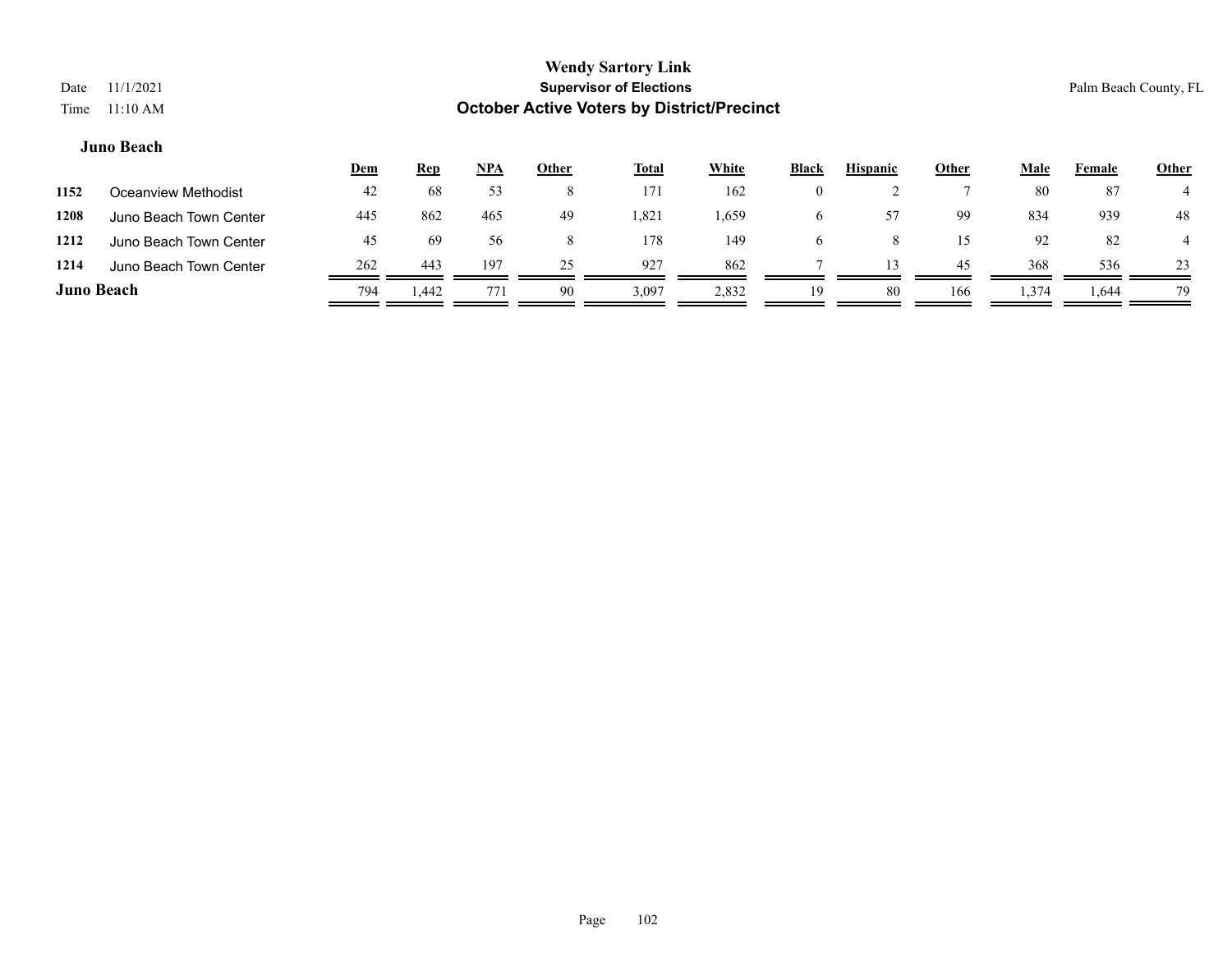| 11/1/2021<br>Date<br>11:10 AM<br>Time   |     |            |     |              | <b>Wendy Sartory Link</b><br><b>Supervisor of Elections</b><br><b>October Active Voters by District/Precinct</b> |              |              |                 |              |             |        | Palm Beach County, FL |
|-----------------------------------------|-----|------------|-----|--------------|------------------------------------------------------------------------------------------------------------------|--------------|--------------|-----------------|--------------|-------------|--------|-----------------------|
| <b>Jupiter Inlet Colony</b>             | Dem | <b>Rep</b> | NPA | <b>Other</b> | <b>Total</b>                                                                                                     | <b>White</b> | <b>Black</b> | <b>Hispanic</b> | <b>Other</b> | <b>Male</b> | Female | <b>Other</b>          |
| 1128<br>Jupiter Inlet Colony Admin Bldg | 68  | 222        | 87  | 15           | 392                                                                                                              | 361          | $\theta$     |                 | 26           | 177         | 207    |                       |
| <b>Jupiter Inlet Colony</b>             | 68  | 222        | 87  | 15           | 392                                                                                                              | 361          | $\Omega$     |                 | 26           | 177         | 207    |                       |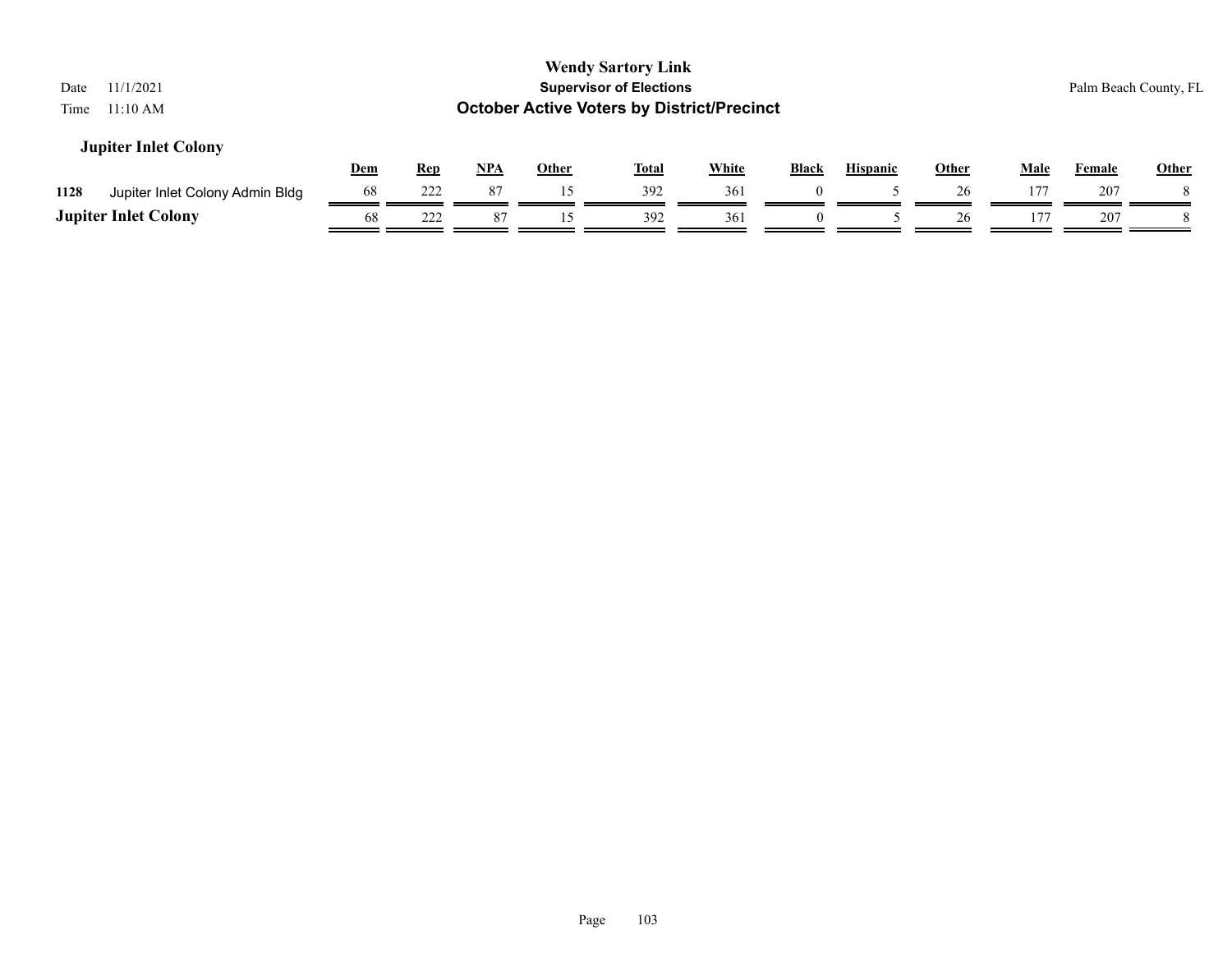**Jupiter**

#### **Wendy Sartory Link** Date 11/1/2021 Palm Beach County, FL Time 11:10 AM **October Active Voters by District/Precinct**

|      |                                | Dem          | <b>Rep</b>       | NPA              | Other            | <b>Total</b>     | White          | <b>Black</b>     | <b>Hispanic</b>  | Other            | Male           | Female       | Other            |
|------|--------------------------------|--------------|------------------|------------------|------------------|------------------|----------------|------------------|------------------|------------------|----------------|--------------|------------------|
| 1034 | West Jupiter Recreation Center | 273          | 738              | 339              | 47               | 1,397            | 1,213          | 19               | 36               | 129              | 677            | 694          | 26               |
| 1040 | West Jupiter Recreation Center | 260          | 457              | 342              | 32               | 1,091            | 879            | 19               | 54               | 139              | 542            | 509          | 40               |
| 1042 | West Jupiter Recreation Center | $\mathbf{0}$ | $\mathbf{0}$     | $\boldsymbol{0}$ | $\mathbf{0}$     | $\mathbf{0}$     | $\overline{0}$ | $\boldsymbol{0}$ | $\mathbf{0}$     | $\theta$         | $\overline{0}$ | $\theta$     | $\mathbf{0}$     |
| 1048 | St Peter Catholic Church       | 385          | 458              | 283              | 29               | 1,155            | 1,033          | 3                | 41               | 78               | 439            | 688          | $28\,$           |
| 1050 | <b>Lighthouse Elementary</b>   | 480          | 664              | 411              | 45               | 1,600            | 1,364          | 16               | 67               | 153              | 745            | 799          | 56               |
| 1052 | Beacon Cove Intermediate Scho  | 1,028        | 1,141            | 922              | 65               | 3,156            | 2,497          | 77               | 258              | 324              | 1,475          | 1,579        | 102              |
| 1054 | Limestone Creek Elementary     | 694          | 1,077            | 635              | 55               | 2,461            | 2,179          | 25               | 97               | 160              | 1,150          | 1,239        | 72               |
| 1056 | West Jupiter Recreation Center | 545          | 574              | 540              | 40               | 1,699            | 1,364          | 75               | 129              | 131              | 749            | 894          | 56               |
| 1058 | St Peter Catholic Church       | 759          | 885              | 749              | 66               | 2,459            | 2,046          | 37               | 192              | 184              | 1,078          | 1,310        | 71               |
| 1066 | Jupiter Community Center       | $\mathbf{0}$ | $\boldsymbol{0}$ | $\boldsymbol{0}$ | $\boldsymbol{0}$ | $\boldsymbol{0}$ | $\mathbf{0}$   | $\boldsymbol{0}$ | $\boldsymbol{0}$ | $\boldsymbol{0}$ | $\overline{0}$ | $\mathbf{0}$ | $\boldsymbol{0}$ |
| 1068 | Jupiter Community Center       | 581          | 754              | 592              | 48               | 1,975            | 1,634          | 26               | 192              | 123              | 919            | 996          | $60\,$           |
| 1072 | Jerry Thomas Elementary        | 726          | 1,068            | 691              | 69               | 2,554            | 2,218          | $28\,$           | 165              | 143              | 1,217          | 1,268        | 69               |
| 1074 | Independence Middle            | 784          | 1,156            | 848              | 89               | 2,877            | 2,415          | 20               | 192              | 250              | 1,289          | 1,495        | 93               |
| 1075 | Martinique Clubhouse           | 248          | 366              | 235              | 20               | 869              | 744            | 11               | 56               | 58               | 389            | 449          | 31               |
| 1076 | The Island Clubhouse           | 603          | 776              | 582              | 69               | 2,030            | 1,681          | 50               | 139              | 160              | 995            | 968          | 67               |
| 1098 | Riverside Improvement          | 254          | 456              | 263              | 21               | 994              | 888            | 6                | 45               | 55               | 453            | 508          | 33               |
| 1100 | Jupiter Elementary             | 399          | 451              | 367              | 32               | 1,249            | 953            | 17               | 198              | 81               | 603            | 600          | $46\,$           |
| 1102 | Jupiter High                   | 688          | 909              | 664              | 63               | 2,324            | 1,852          | 58               | 204              | 210              | 1,026          | 1,223        | 75               |
| 1104 | Jupiter Branch Library         | 452          | 568              | 445              | 31               | 1,496            | 1,215          | 36               | 140              | 105              | 647            | 806          | $43\,$           |
| 1106 | Jupiter Middle                 | 320          | 490              | 391              | 37               | 1,238            | 1,045          | 17               | 78               | 98               | 583            | 615          | 40               |
| 1108 | Newhaven Clubhouse             | 555          | 711              | 530              | 61               | 1,857            | 1,599          | 24               | 100              | 134              | 824            | 972          | 61               |
| 1124 | Riverside Improvement          | $\mathbf{0}$ | $\sqrt{2}$       | $\boldsymbol{0}$ | $\mathbf{0}$     | $\sqrt{2}$       | $\overline{2}$ | $\boldsymbol{0}$ | $\mathbf{0}$     | $\mathbf{0}$     | -1             | -1           | $\boldsymbol{0}$ |
| 1126 | PBC Fire Rescue #18            | 407          | 907              | 468              | 47               | 1,829            | 1,713          | 8                | 37               | 71               | 830            | 971          | $28\,$           |
| 1136 | 1st UM Church of Jup-Teq       | 575          | 981              | 632              | 64               | 2,252            | 2,090          | 11               | 51               | 100              | 979            | 1,212        | 61               |
| 1140 | Club at Admirals Cove          | 289          | 539              | 303              | 23               | 1,154            | 1,062          | 6                | 21               | 65               | 549            | 586          | 19               |
| 1142 | 1st UM Church of Jup-Teq       | 278          | 595              | 360              | 38               | 1,271            | 1,179          | 5                | 22               | 65               | 604            | 634          | 33               |
| 1144 | 1st UM Church of Jup-Teq       | 524          | 806              | 502              | 35               | 1,867            | 1,724          | 5                | 30               | 108              | 854            | 959          | 54               |
| 1148 | <b>Oceanview Methodist</b>     | 385          | 541              | 392              | 45               | 1,363            | 1,242          | 6                | 32               | 83               | 590            | 731          | 42               |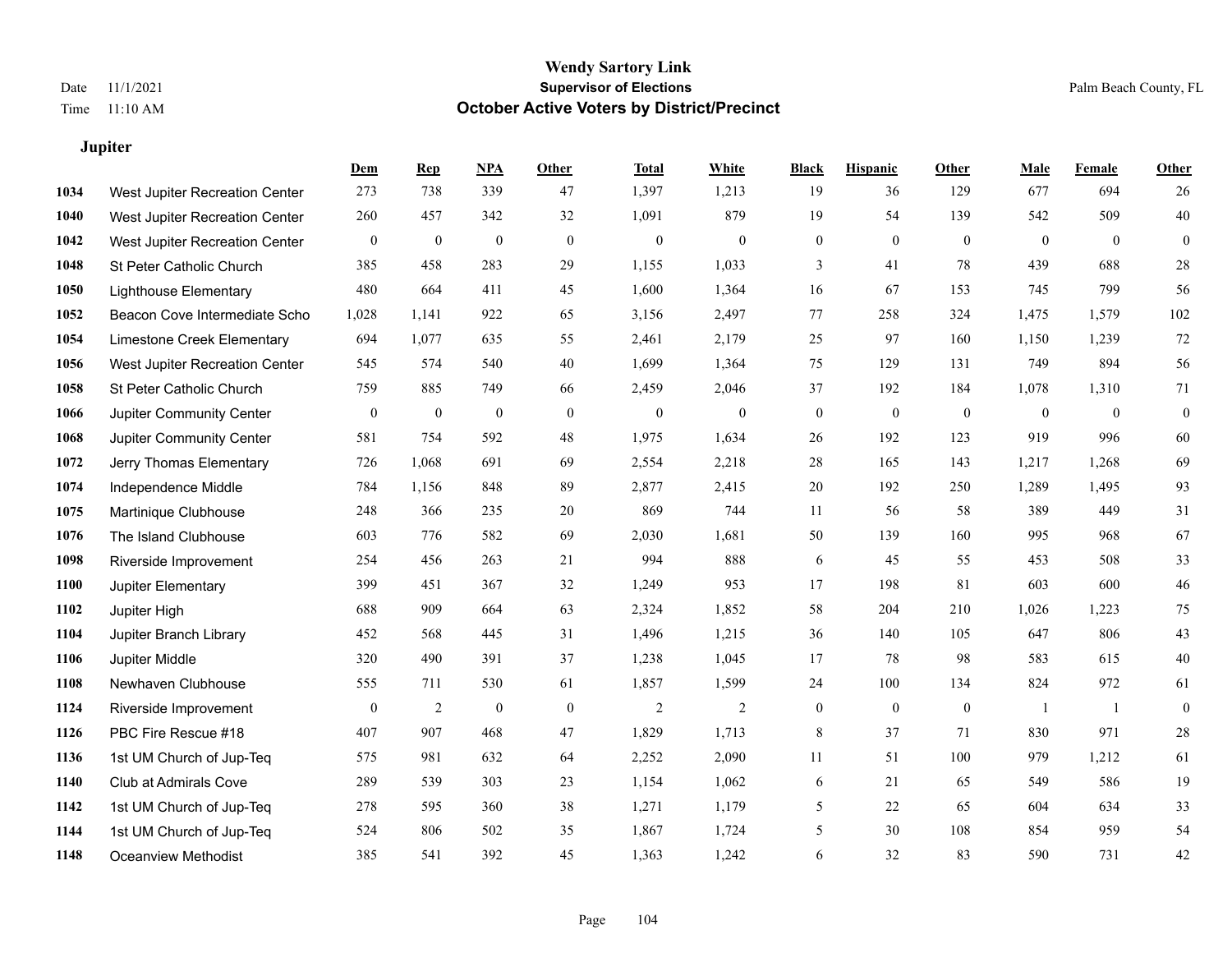|                             |            |            |            |              | <b>Wendy Sartory Link</b>      |              |              |                 |              |             |        |                       |
|-----------------------------|------------|------------|------------|--------------|--------------------------------|--------------|--------------|-----------------|--------------|-------------|--------|-----------------------|
| 11/1/2021<br>Date           |            |            |            |              | <b>Supervisor of Elections</b> |              |              |                 |              |             |        | Palm Beach County, FL |
| 11:10 AM<br>Time            |            |            |            |              |                                |              |              |                 |              |             |        |                       |
| <b>Jupiter</b>              | <u>Dem</u> | <u>Rep</u> | <b>NPA</b> | <u>Other</u> | <u>Total</u>                   | <b>White</b> | <b>Black</b> | <b>Hispanic</b> | <u>Other</u> | <b>Male</b> | Female | <b>Other</b>          |
| 1150<br>Oceanview Methodist | $\theta$   | $\Omega$   | 0          | $\Omega$     |                                | $\Omega$     | $\theta$     | $\theta$        |              | $^{\circ}$  |        | $\theta$              |

**1164** Club at Admirals Cove <u>26 155 68 5 254 228 228 3 4 19 128 128 118</u> 118 **Jupiter** 12,518 18,225 12,554 1,176 44,473 38,059 608 2,580 3,226 20,335 22,824 1,314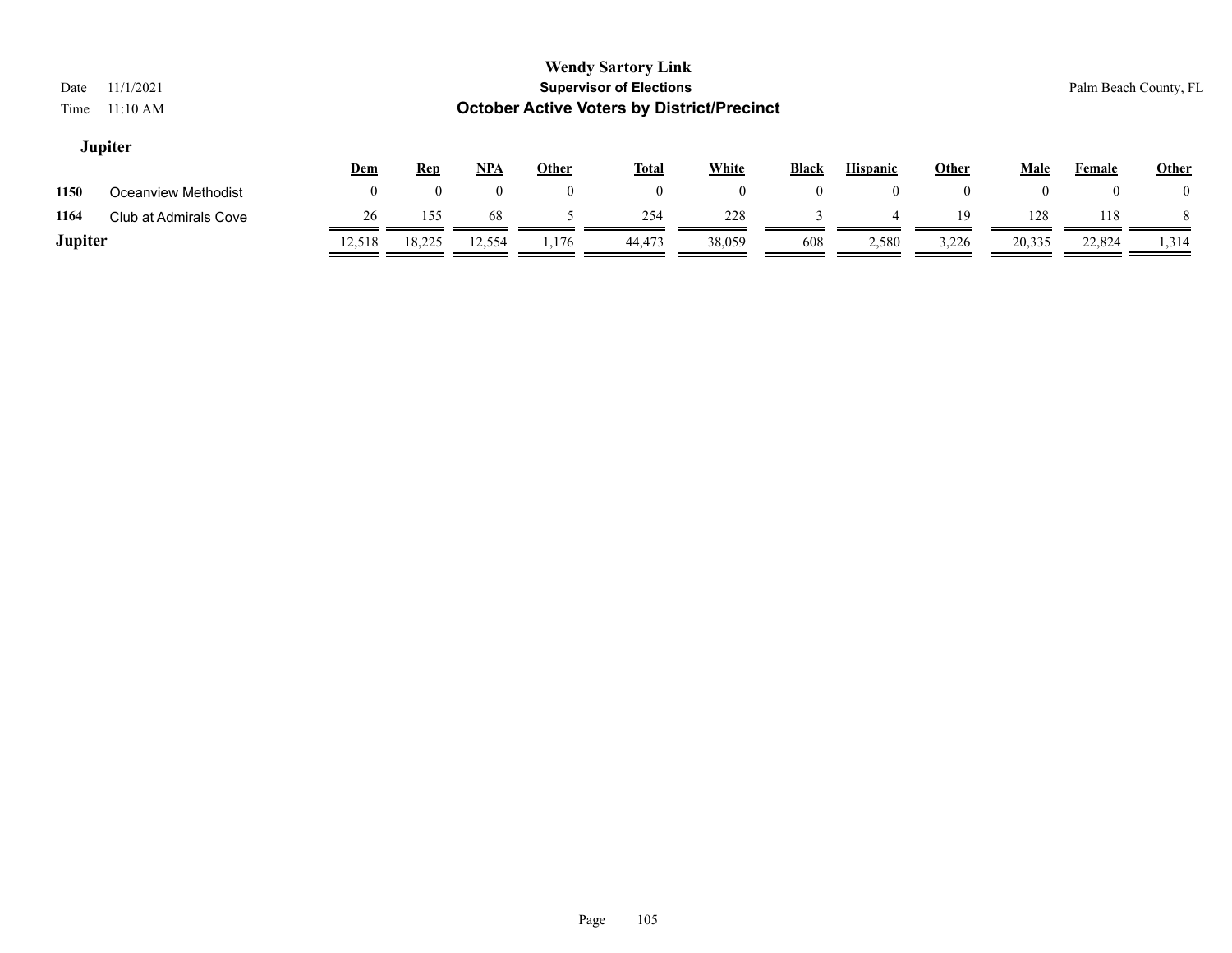## **Lantana**

|         |                           | Dem   | <u>Rep</u> | NPA   | <u>Other</u> | <u>Total</u> | <b>White</b> | <b>Black</b> | <b>Hispanic</b> | Other | <b>Male</b> | Female | <b>Other</b> |
|---------|---------------------------|-------|------------|-------|--------------|--------------|--------------|--------------|-----------------|-------|-------------|--------|--------------|
| 3075    | Lantana Recreation Center | 14    |            |       |              | 31           | 31           | 0            | $\theta$        |       | 10          | 21     | 0            |
| 4002    | Lantana Recreation Center | 460   | 509        | 369   | 47           | 1,385        | 1,158        | 30           | 102             | 95    | 664         | 682    | 39           |
| 7168    | Maddock Park              | 1,506 | 642        | 915   | 58           | 3,121        | 1,522        | 807          | 524             | 268   | 1,431       | 1,576  | 114          |
| 7170    | Lantana Town Hall         | 707   | 339        | 513   | 37           | .596         | 853          | 345          | 24              | 157   | 747         | 773    | 76           |
| 7172    | Lantana Recreation Center | 298   | 267        | 245   |              | 827          | 650          | 50           | 66              | 61    | 390         | 411    | 26           |
| Lantana |                           | 2,985 | 1,765      | 2,049 | 161          | 6,960        | 4,214        | 1,232        | 933             | 581   | 3,242       | 3,463  | 255          |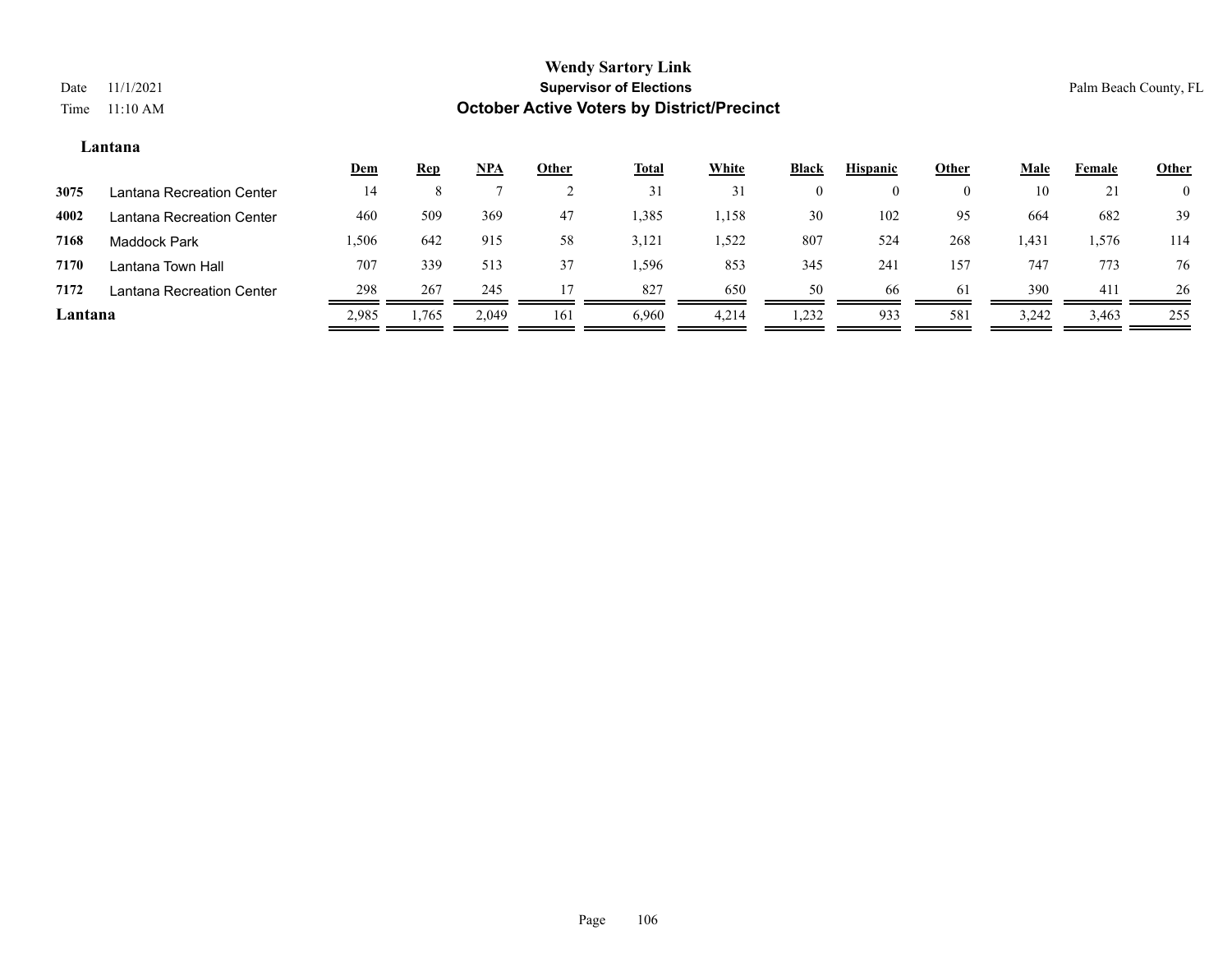| Date<br>Time              | 11/1/2021<br>11:10 AM        |            |            |            |              | <b>Wendy Sartory Link</b><br><b>Supervisor of Elections</b><br><b>October Active Voters by District/Precinct</b> |              |              |                 |              |             |          | Palm Beach County, FL |
|---------------------------|------------------------------|------------|------------|------------|--------------|------------------------------------------------------------------------------------------------------------------|--------------|--------------|-----------------|--------------|-------------|----------|-----------------------|
|                           | <b>Lake Clarke Shores</b>    | <u>Dem</u> | <b>Rep</b> | <u>NPA</u> | <b>Other</b> | <b>Total</b>                                                                                                     | <b>White</b> | <b>Black</b> | <b>Hispanic</b> | <b>Other</b> | <b>Male</b> | Female   | <b>Other</b>          |
| 2127                      | Lake Clarke Shores Town Hall |            |            |            | $\theta$     |                                                                                                                  | $\mathbf{0}$ | $\mathbf{0}$ |                 | $\theta$     |             | $\theta$ | $\theta$              |
| 3014                      | Lake Clarke Shores Town Hall | ,006       | 1,076      | 643        | 46           | 2,771                                                                                                            | 2,031        | 83           | 487             | 170          | 1,262       | 1,422    | 87                    |
| <b>Lake Clarke Shores</b> |                              | 1.007      | 1,076      | 644        | 46           | 2,773                                                                                                            | 2,031        | 83           | 489             | 170          | 1,264       | 1,422    | 87                    |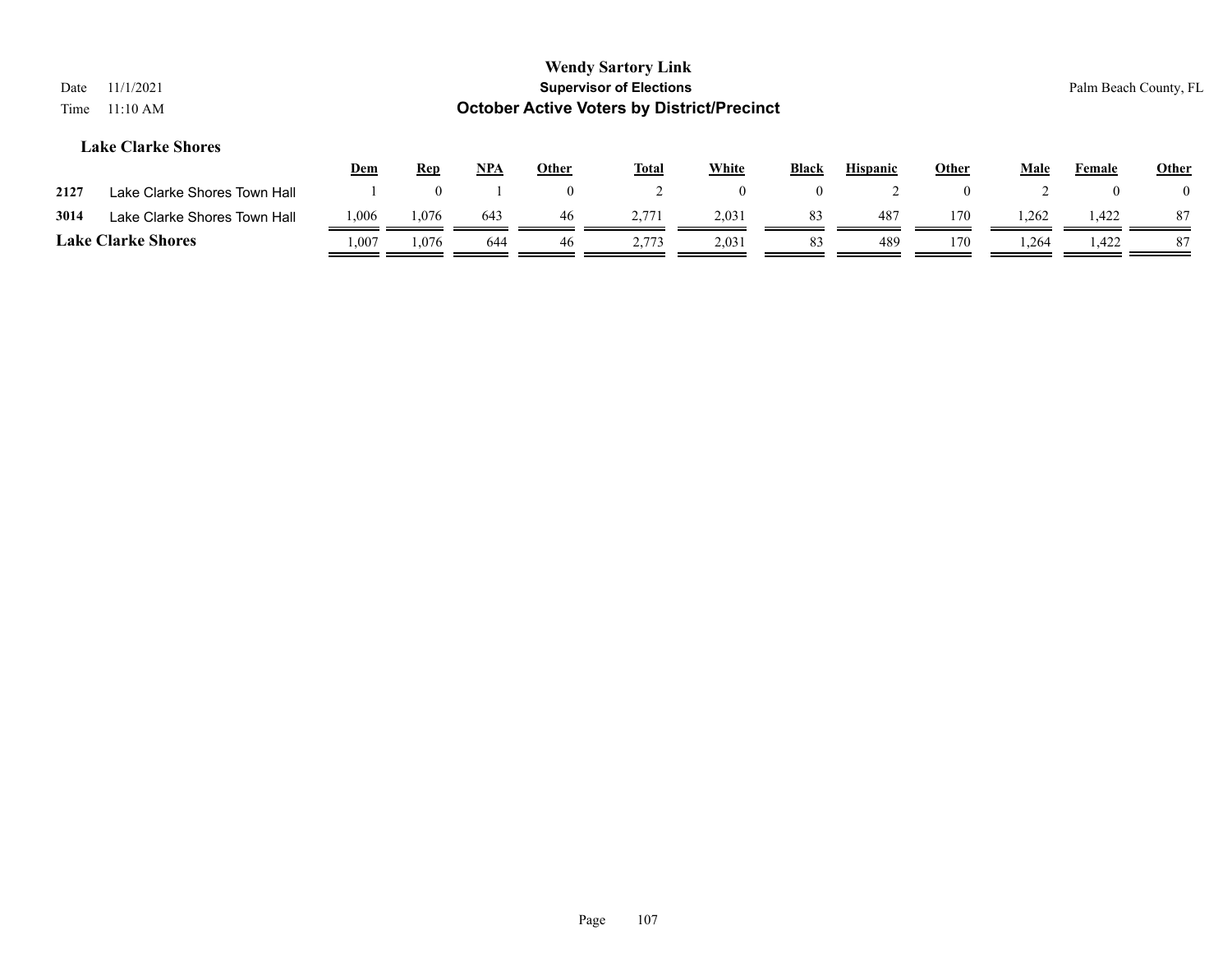| Date<br>Time | 11/1/2021<br>11:10 AM     |            |            |       |              | <b>Wendy Sartory Link</b><br><b>Supervisor of Elections</b><br><b>October Active Voters by District/Precinct</b> |              |       |                 |       |             |               | Palm Beach County, FL |
|--------------|---------------------------|------------|------------|-------|--------------|------------------------------------------------------------------------------------------------------------------|--------------|-------|-----------------|-------|-------------|---------------|-----------------------|
|              | <b>Loxahatchee Groves</b> | <u>Dem</u> | <u>Rep</u> | $NPA$ | <b>Other</b> | <b>Total</b>                                                                                                     | <b>White</b> | Black | <b>Hispanic</b> | Other | <u>Male</u> | <b>Female</b> | <u>Other</u>          |
| 6094         | Palms West Presbyterian   | 667        | 925        | 661   | 44           | 2,297                                                                                                            | 1,833        | 77    | 206             | 181   | 1,097       | 1,126         | 74                    |
|              | <b>Loxahatchee Groves</b> | 667        | 925        | 661   | 44           | 2,297                                                                                                            | 1,833        |       | 206             | 181   | 1,097       | 1,126         | 74                    |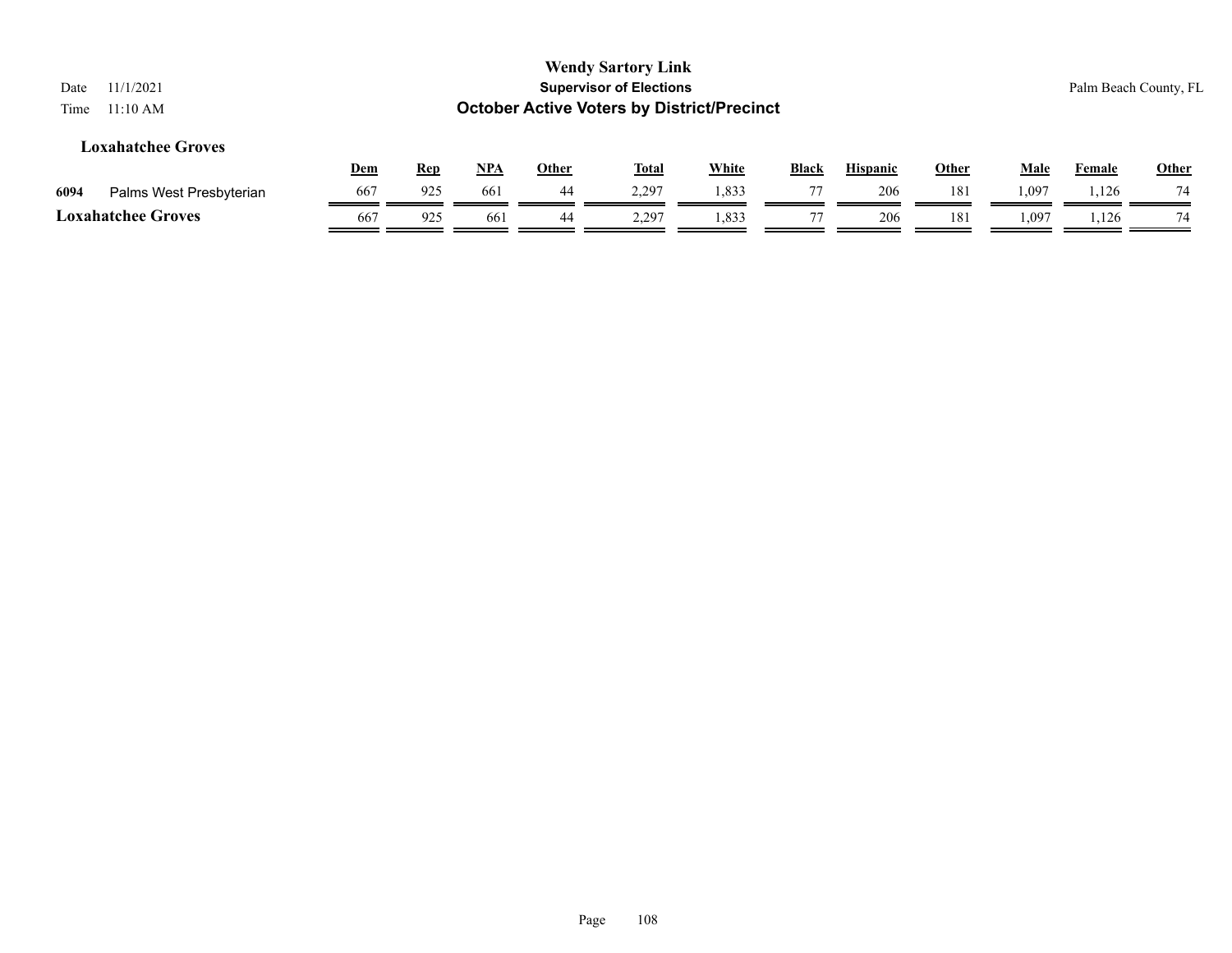# **Lake Park**

|                  |                         | <b>Dem</b>         | <b>Rep</b>         | <b>NPA</b> | <b>Other</b> | <b>Total</b> | White    | <b>Black</b> | <b>Hispanic</b> | Other    | Male  | Female | <b>Other</b>   |
|------------------|-------------------------|--------------------|--------------------|------------|--------------|--------------|----------|--------------|-----------------|----------|-------|--------|----------------|
| 1376             | Lake Park Town Hall     | $\left( 0 \right)$ | $\left( 0 \right)$ | $\theta$   | $\theta$     | $\theta$     | $\theta$ | $\theta$     | $\theta$        | $\theta$ |       |        | $\overline{0}$ |
| 1378             | PBC Fire Rescue #68     | 1,036              | 414                | 522        | 37           | 2,009        | 822      | 842          | 115             | 230      | 932   | 991    | 86             |
| 1382             | Lake Park Town Hall     | 279                | 357                | 262        | 26           | 924          | 761      | 37           | 57              | 69       | 423   | 478    | 23             |
| 7010             | St John Lutheran Church | 281                |                    | 89         | <sub>0</sub> | 387          | 24       | 315          | 23              | 25       | 126   | 244    | 17             |
| 7012             | St John Lutheran Church | 1,071              | 197                | 421        |              | 1.706        | 485      | 988          |                 | 162      | 782   | 865    | 59             |
| <b>Lake Park</b> |                         | 2,667              | 979                | .294       | 86           | 5,026        | 2,092    | 2,182        | 266             | 486      | 2,263 | 2,578  | 185            |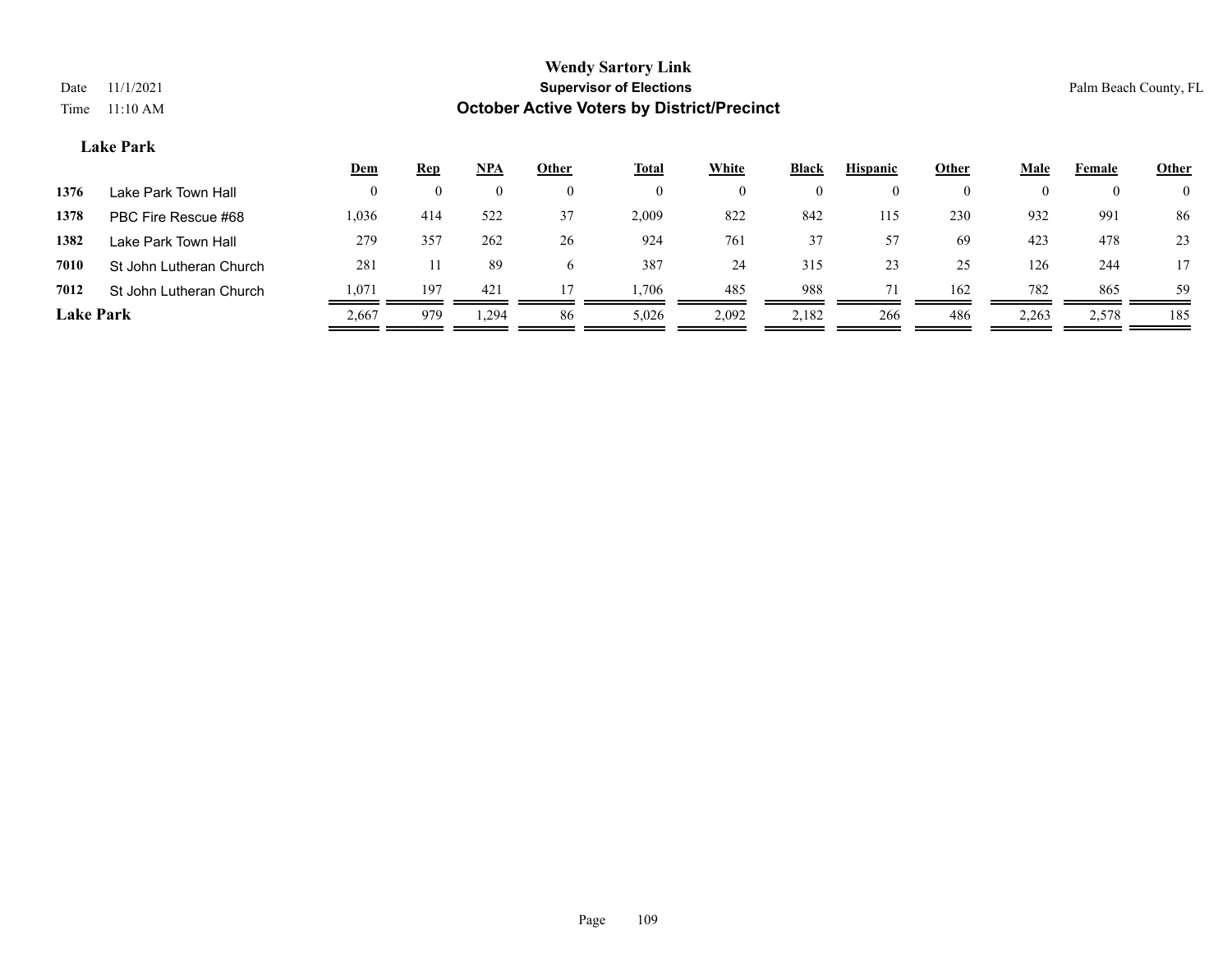**Lake Worth Beach**

## **Wendy Sartory Link** Date 11/1/2021 Palm Beach County, FL Time 11:10 AM **October Active Voters by District/Precinct**

|      |                                  | Dem      | <b>Rep</b>   | NPA   | Other          | <b>Total</b> | White | <b>Black</b> | <b>Hispanic</b> | Other    | <b>Male</b> | Female | Other    |
|------|----------------------------------|----------|--------------|-------|----------------|--------------|-------|--------------|-----------------|----------|-------------|--------|----------|
| 3034 | <b>Sunlight Community Church</b> | 157      | 104          | 79    | 6              | 346          | 182   | 42           | 101             | 21       | 156         | 180    | 10       |
| 3036 | <b>Sunlight Community Church</b> | 387      | 211          | 288   | 15             | 901          | 376   | 173          | 262             | 90       | 399         | 471    | 31       |
| 3038 | <b>Sunlight Community Church</b> | 723      | 299          | 541   | 30             | 1,593        | 666   | 245          | 513             | 169      | 742         | 772    | 79       |
| 3040 | 1st Congregational Church        | 693      | 307          | 408   | 42             | 1,450        | 1,073 | 70           | 187             | 120      | 716         | 680    | 54       |
| 3042 | 1st Congregational Church        | 720      | 448          | 394   | 48             | 1,610        | 1,352 | 24           | 134             | 100      | 731         | 825    | 54       |
| 3052 | Our Savior Lutheran Church       | 401      | 113          | 241   | 13             | 768          | 213   | 214          | 269             | 72       | 364         | 366    | 38       |
| 3058 | Our Savior Lutheran Church       | $\theta$ | $\mathbf{0}$ | 2     | $\overline{0}$ | 2            |       |              | $\theta$        | $\theta$ |             |        | $\theta$ |
| 3060 | Our Savior Lutheran Church       | 253      | 52           | 157   | 6              | 468          | 105   | 168          | 159             | 36       | 180         | 268    | 20       |
| 3062 | Our Savior Lutheran Church       | 1,032    | 323          | 582   | 51             | 1,988        | 799   | 427          | 578             | 184      | 922         | 971    | 95       |
| 3064 | 1st Congregational Church        | 471      | 224          | 360   | 31             | 1,086        | 763   | 94           | 151             | 78       | 513         | 530    | 43       |
| 3066 | Our Savior Lutheran Church       | 367      | 134          | 272   | 20             | 793          | 548   | 73           | 93              | 79       | 388         | 373    | 32       |
| 3068 | St Andrews Episcopal             | 547      | 289          | 393   | 44             | 1,273        | 1,025 | 52           | 111             | 85       | 616         | 615    | 42       |
| 3076 | Our Savior Lutheran Church       | 48       | 39           | 48    |                | 136          | 94    | 15           | 19              | 8        | 74          | 57     |          |
| 3078 | Lakeside UM Church               | 645      | 387          | 434   | 37             | 1,503        | 936   | 166          | 270             | 131      | 665         | 796    | 42       |
| 7160 | South Grade Elementary           | 933      | 215          | 458   | 26             | 1,632        | 512   | 621          | 321             | 178      | 795         | 766    | 71       |
| 7162 | <b>Osborne Community Center</b>  | 855      | 122          | 373   | 24             | 1,374        | 248   | 702          | 286             | 138      | 623         | 691    | 60       |
| 7164 | <b>Osborne Community Center</b>  | 320      | 181          | 197   | 25             | 723          | 566   | 51           | 55              | 51       | 336         | 366    | 21       |
|      | <b>Lake Worth Beach</b>          | 8,552    | 3,448        | 5,227 | 419            | 17,646       | 9,459 | 3,138        | 3,509           | 1,540    | 8,221       | 8,728  | 697      |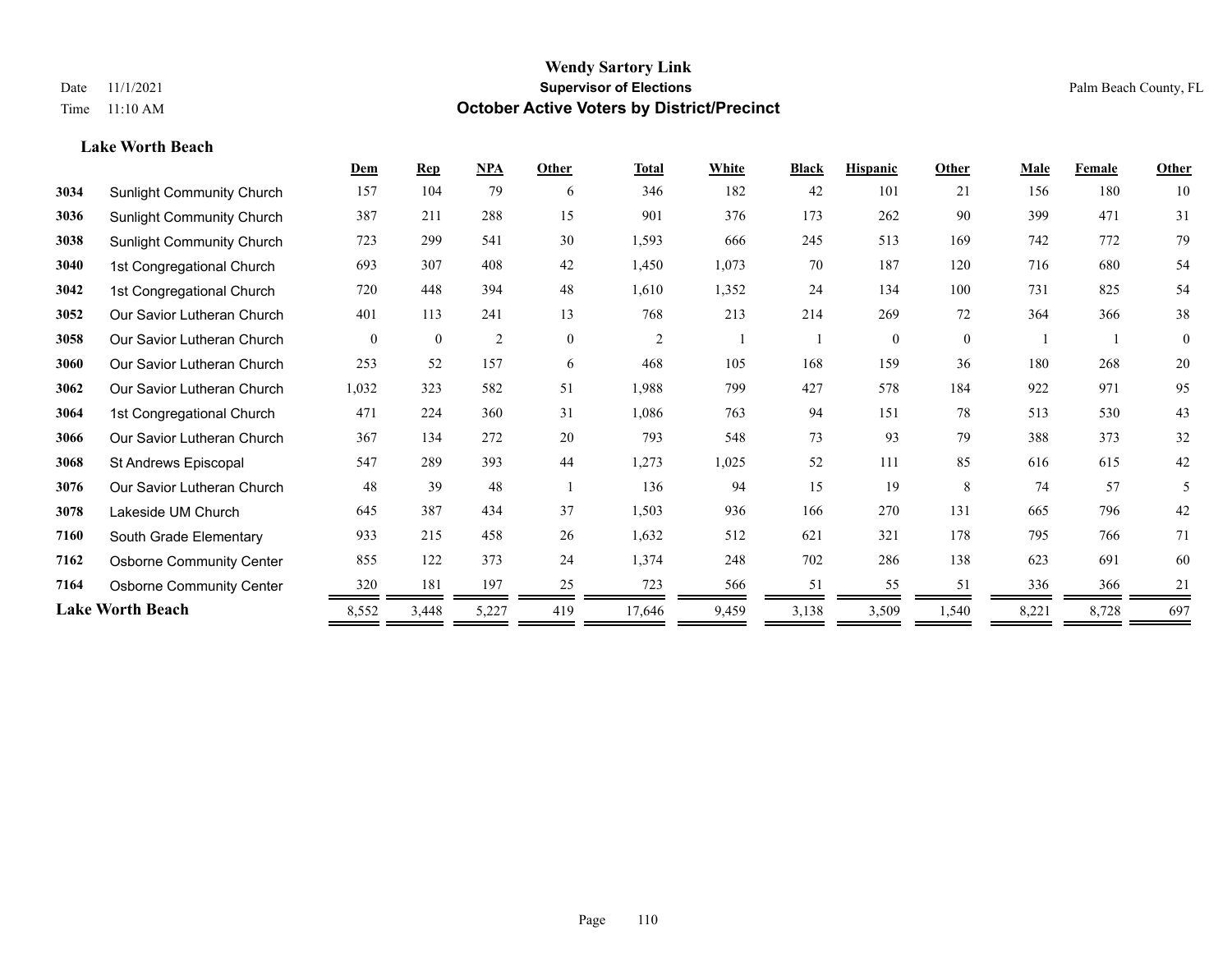| 11/1/2021<br>Date<br>11:10 AM<br>Time |     |            |            |              | <b>Wendy Sartory Link</b><br><b>Supervisor of Elections</b><br><b>October Active Voters by District/Precinct</b> |              |              |                 |              |      |        | Palm Beach County, FL |
|---------------------------------------|-----|------------|------------|--------------|------------------------------------------------------------------------------------------------------------------|--------------|--------------|-----------------|--------------|------|--------|-----------------------|
| <b>Manalapan</b>                      | Dem | <u>Rep</u> | <u>NPA</u> | <b>Other</b> | <u>Total</u>                                                                                                     | <b>White</b> | <b>Black</b> | <b>Hispanic</b> | <b>Other</b> | Male | Female | Other                 |
| 4006<br>Manalapan Town Hall           | 76  | 201        | 90         |              | 378                                                                                                              | 345          |              |                 |              | 191  | 177    | 10                    |
| Manalapan                             | 76  | 201        | 90         |              | 378                                                                                                              | 345          | O            |                 |              | 191  | 177    | 10                    |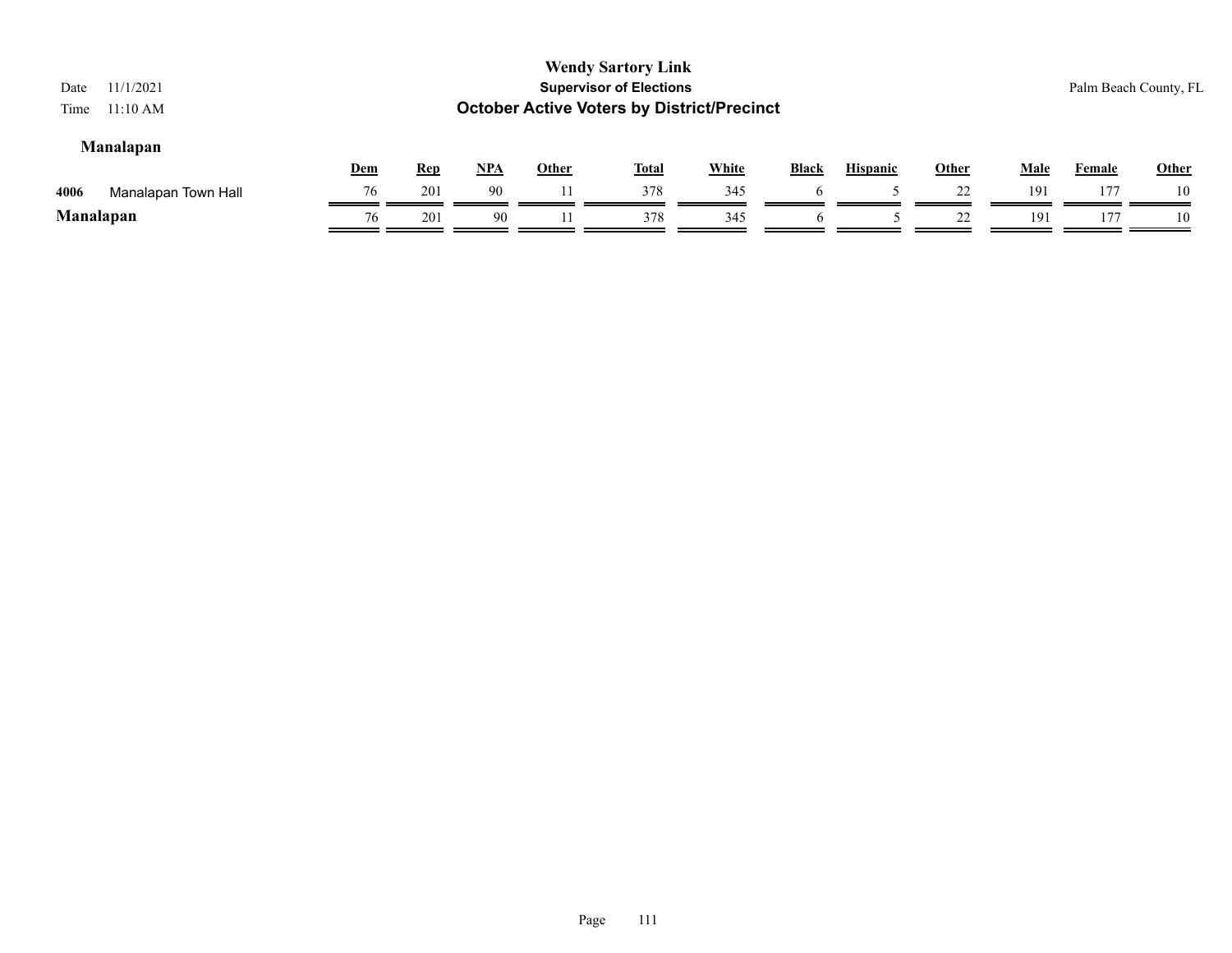| Date<br>Time | 11/1/2021<br>$11:10$ AM |            |            |            |              | <b>Wendy Sartory Link</b><br><b>Supervisor of Elections</b><br><b>October Active Voters by District/Precinct</b> |              |              |                 |              |             |               | Palm Beach County, FL |
|--------------|-------------------------|------------|------------|------------|--------------|------------------------------------------------------------------------------------------------------------------|--------------|--------------|-----------------|--------------|-------------|---------------|-----------------------|
|              | <b>Mangonia Park</b>    | <b>Dem</b> | <b>Rep</b> | <u>NPA</u> | <b>Other</b> | <b>Total</b>                                                                                                     | <b>White</b> | <b>Black</b> | <b>Hispanic</b> | <b>Other</b> | <u>Male</u> | <b>Female</b> | Other                 |
| 7062         | Mangonia Park Town Hall | 710        | 40         | 181        | 10           | 94 <sup>i</sup>                                                                                                  | 81           | 754          | 40              | 66           | 375         | 538           | 28                    |
|              | <b>Mangonia Park</b>    | 710        | 40         | 181        | 10           | 941                                                                                                              | 81           | 754          | 40              | 66           | 375         | 538           | 28                    |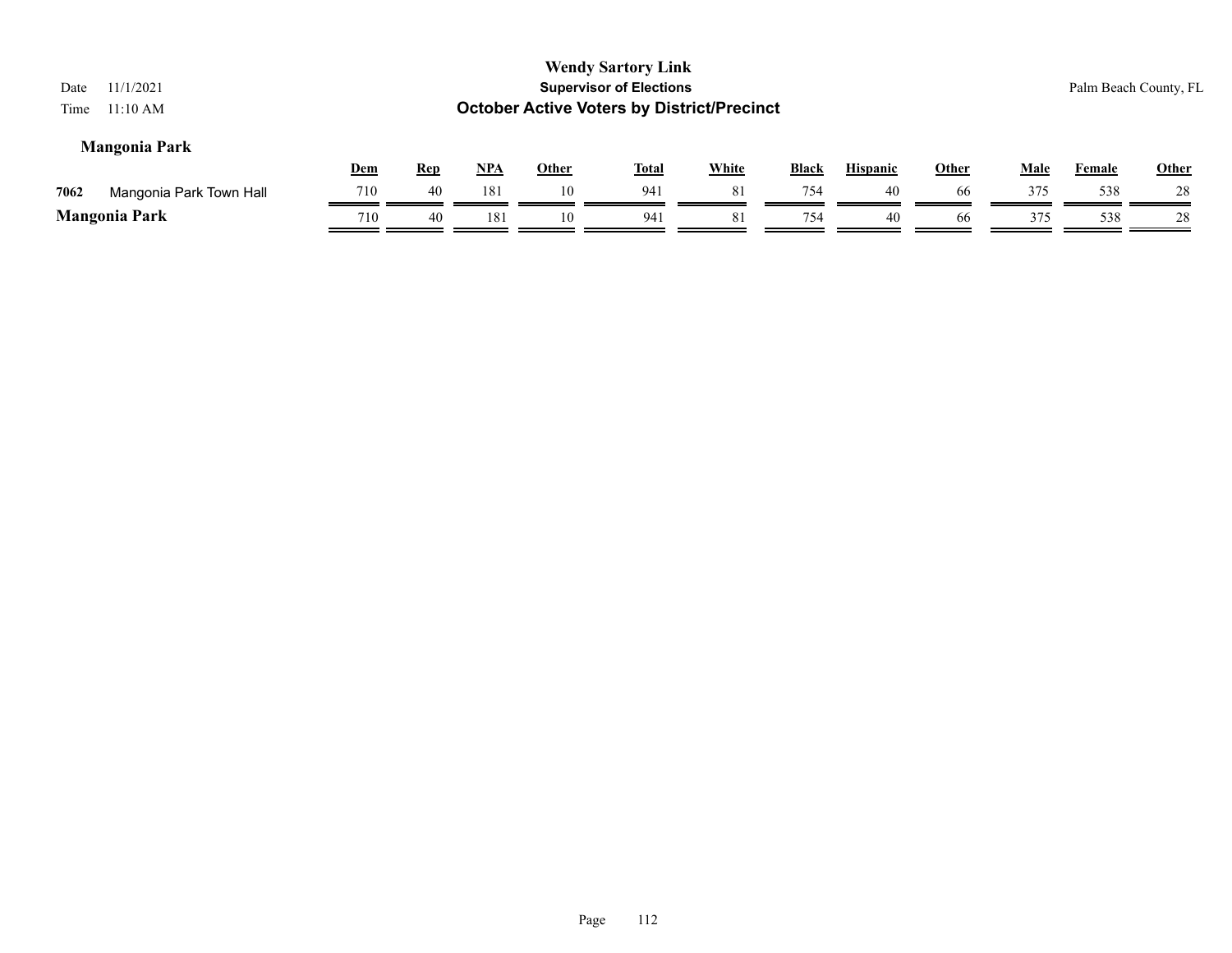## **North Palm Beach**

|      |                              | <b>Dem</b> | <b>Rep</b> | NPA   | Other    | <b>Total</b> | White | <b>Black</b>   | <b>Hispanic</b> | Other    | <b>Male</b>    | Female | <b>Other</b> |
|------|------------------------------|------------|------------|-------|----------|--------------|-------|----------------|-----------------|----------|----------------|--------|--------------|
| 1314 | <b>NPB Community Center</b>  | 51         | 126        | 60    | 6        | 243          | 216   | 3              | 8               | 16       | 100            | 131    | 12           |
| 1316 | <b>NPB Community Center</b>  | 190        | 188        | 146   | 28       | 552          | 397   | 44             | 74              | 37       | 237            | 297    | $18\,$       |
| 1320 | <b>NPB Community Center</b>  | 34         | 118        | 38    | 2        | 192          | 170   | 3              | 8               | 11       | 101            | 87     | 4            |
| 1322 | <b>NPB Community Center</b>  | 2          | 6          | 10    | $\theta$ | 18           | 18    | 0              | $\Omega$        | $\Omega$ | 8              | 9      |              |
| 1328 | Osborne Park Activities Bldg | 607        | 835        | 552   | 49       | 2,043        | 1,749 | 28             | 124             | 142      | 992            | 992    | 59           |
| 1332 | 1st Unitarian Church NPB     | 345        | 399        | 258   | 31       | 1,033        | 849   | 58             | 62              | 64       | 503            | 507    | 23           |
| 1334 | 1st Unitarian Church NPB     | 2          | 3          | 5     |          | 11           | 11    | $\overline{0}$ | $\Omega$        | $\theta$ | $\overline{4}$ |        | $\mathbf{0}$ |
| 1342 | <b>NPB Country Club</b>      | 309        | 451        | 270   | 28       | 1,058        | 955   | 18             | 32              | 53       | 454            | 579    | 25           |
| 1344 | Old Port Cove                | 298        | 521        | 326   | 32       | 1,177        | 1,078 | 5              | 30              | 64       | 530            | 628    | 19           |
| 1346 | Anchorage Activities Bldg    | 553        | 928        | 424   | 37       | 1,942        | 1,783 | 13             | 59              | 87       | 899            | 995    | 48           |
| 1348 | <b>NPB Council Chambers</b>  | 32         | 125        | 33    | 8        | 198          | 187   | $\Omega$       | 6               | 5        | 100            | 92     | 6            |
| 1350 | <b>Faith Lutheran Church</b> | 382        | 617        | 371   | 26       | 1,396        | 1,230 | 10             | 81              | 75       | 667            | 686    | 43           |
| 1380 | <b>NPB Council Chambers</b>  | 175        | 271        | 155   | 15       | 616          | 545   | 10             | 24              | 37       | 272            | 327    | 17           |
|      | <b>North Palm Beach</b>      | 2,980      | 4,588      | 2,648 | 263      | 10,479       | 9,188 | 192            | 508             | 591      | 4,867          | 5,337  | 275          |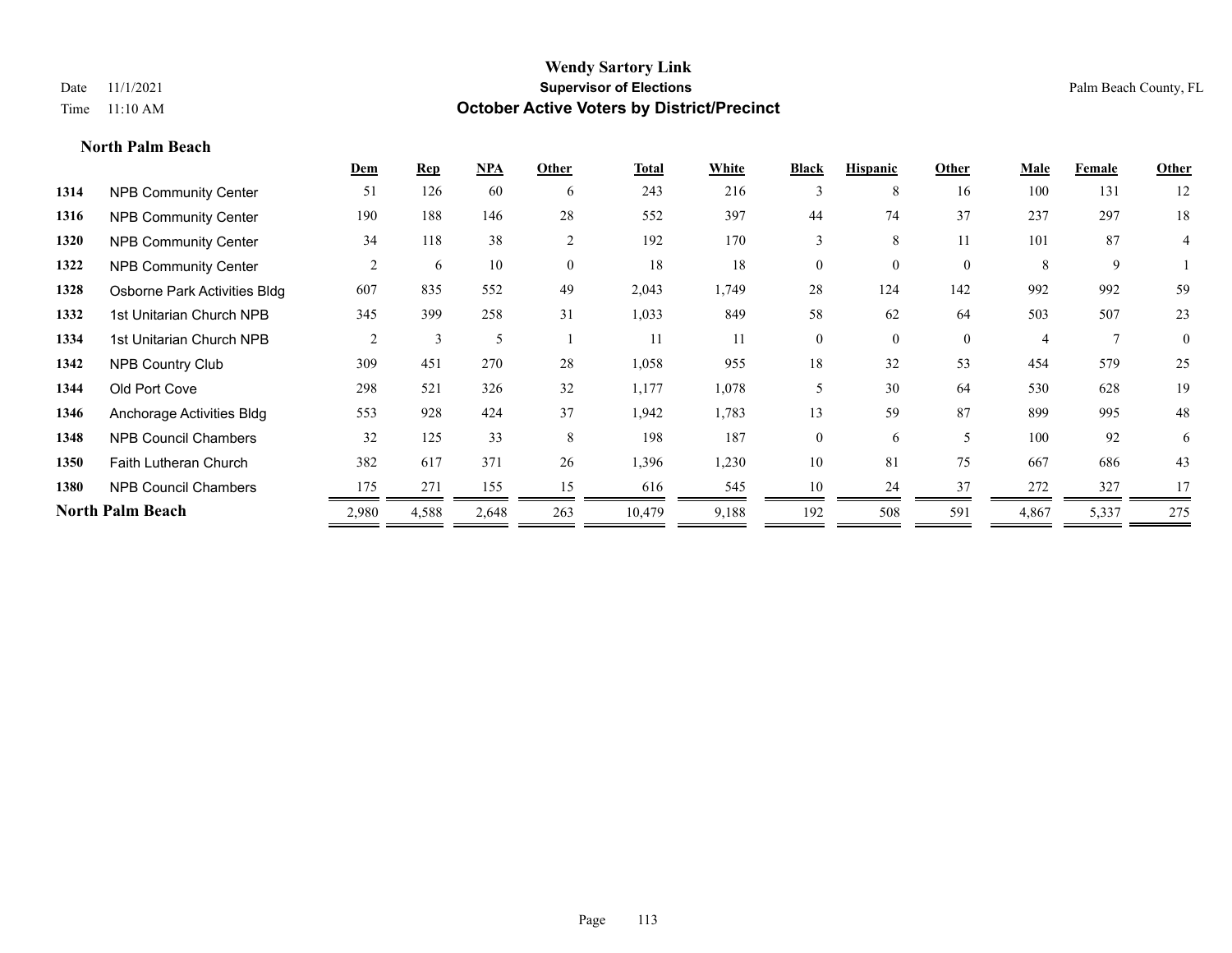| 11/1/2021<br>Date<br>11:10 AM<br>Time |            |            |            |              | <b>Wendy Sartory Link</b><br><b>Supervisor of Elections</b><br><b>October Active Voters by District/Precinct</b> |       |              |                 |              |             |               | Palm Beach County, FL |
|---------------------------------------|------------|------------|------------|--------------|------------------------------------------------------------------------------------------------------------------|-------|--------------|-----------------|--------------|-------------|---------------|-----------------------|
| <b>Ocean Ridge</b>                    | <b>Dem</b> | <b>Rep</b> | <u>NPA</u> | <b>Other</b> | <b>Total</b>                                                                                                     | White | <b>Black</b> | <b>Hispanic</b> | <b>Other</b> | <b>Male</b> | <b>Female</b> | <b>Other</b>          |
| 4028<br>Ocean Ridge Town Hall         | 401        | 743        | 420        | 44           | .608                                                                                                             | 1,470 | 4            | 50              | 84           | 769         | 797           | 42                    |
| <b>Ocean Ridge</b>                    | 401        | 743        | 420        | 44           | 1.608                                                                                                            | 1,470 |              | 50              | 84           | 769         | 797           | 42                    |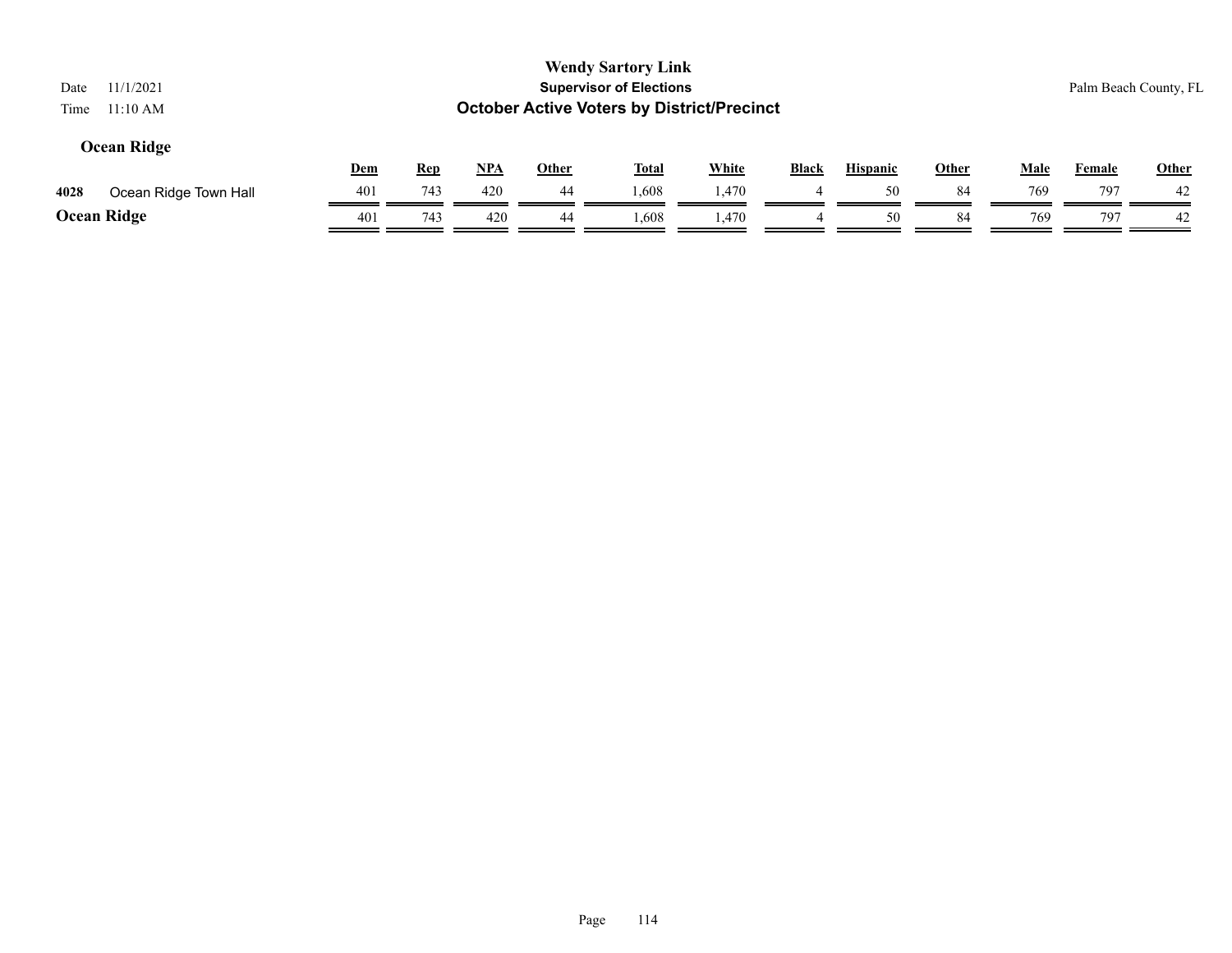| Date<br>Time | 11/1/2021<br>11:10 AM            |       |            |       |              | <b>Wendy Sartory Link</b><br><b>Supervisor of Elections</b><br><b>October Active Voters by District/Precinct</b> |              |       |                 |              |             |        | Palm Beach County, FL |
|--------------|----------------------------------|-------|------------|-------|--------------|------------------------------------------------------------------------------------------------------------------|--------------|-------|-----------------|--------------|-------------|--------|-----------------------|
|              | Pahokee                          | Dem   | <b>Rep</b> | $NPA$ | <b>Other</b> | <u>Total</u>                                                                                                     | <b>White</b> | Black | <b>Hispanic</b> | <b>Other</b> | <u>Male</u> | Female | <b>Other</b>          |
| 6004         | <b>Pahokee Recreation Center</b> | 959   | 173        | 229   |              | 1,366                                                                                                            | 177          | 885   | 222             | 82           | 563         | 754    | 49                    |
| 6006         | <b>Pahokee Recreation Center</b> | 995   | 170        | 271   | 13           | 449.ء                                                                                                            | 122          | 846   | 383             | 98           | 646         | 722    | 81                    |
| Pahokee      |                                  | 1,954 | 343        | 500   | 18           | 2,815                                                                                                            | 299          | 1,731 | 605             | 180          | .209        | 1,476  | 130                   |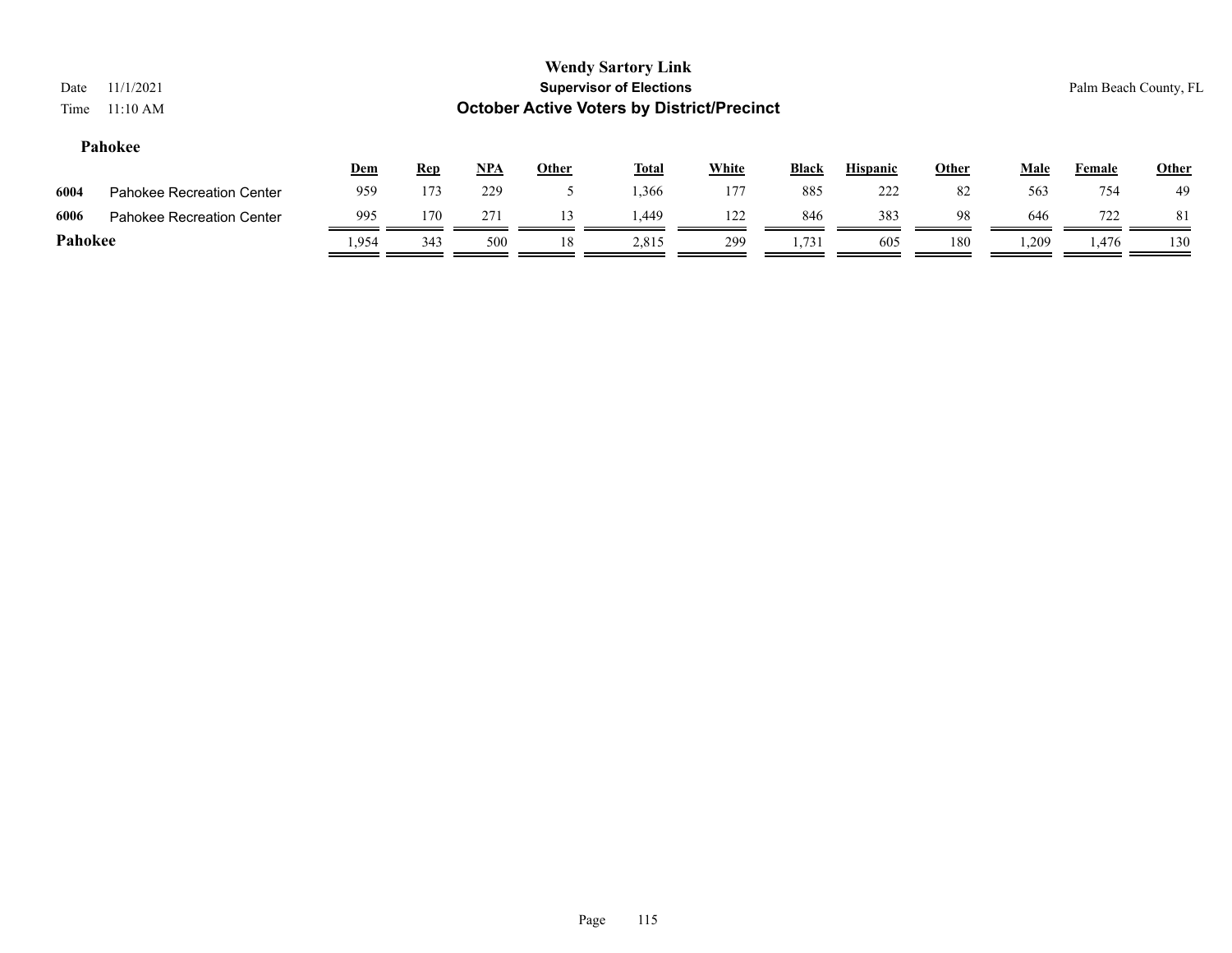#### **Palm Beach**

| 70<br>1,119  |       |     |     |          | White | <b>Total</b> | Other | NPA   | <b>Rep</b> | <b>Dem</b> |                                       |
|--------------|-------|-----|-----|----------|-------|--------------|-------|-------|------------|------------|---------------------------------------|
|              | 1,029 | 124 | 52  |          | 2,039 | 2,218        | 55    | 527   | ,186       | 450        | St Edwards Church<br>1390             |
| 35<br>765    | 625   | 104 | 29  | O        | 1,286 | 1,425        | 47    | 411   | 616        | 351        | 1392<br>St Edwards Church             |
| 32<br>617    | 534   | 76  | 24  | O        | 1,077 | 1,183        | 36    | 291   | 614        | 242        | 1394<br>Morton & Barbara Mandel Cente |
| 20<br>353    | 316   | 52  |     | 8        | 616   | 689          | 18    | 155   | 368        | 148        | 7154<br>Morton & Barbara Mandel Cente |
| 12<br>101    | 92    | 21  |     | $\theta$ | 177   | 205          |       | 59    | 102        | 42         | 7156<br>PB Fire Station #3            |
| 36<br>786    | 642   | 102 | 34  | 18       | 1,310 | 1,464        | 51    | 408   | 472        | 533        | 7158<br>PB Fire Station #3            |
| 26<br>548    | 453   | 86  | 30  |          | 909   | 1,027        | 30    | 294   | 386        | 317        | PB Fire Station #3<br>7166            |
| 4,289<br>231 | 3,691 | 565 | 189 | 43       | 7.414 | 8,211        | 239   | 2,145 | 3,744      | 2,083      | <b>Palm Beach</b>                     |
|              |       |     |     |          |       |              |       |       |            |            |                                       |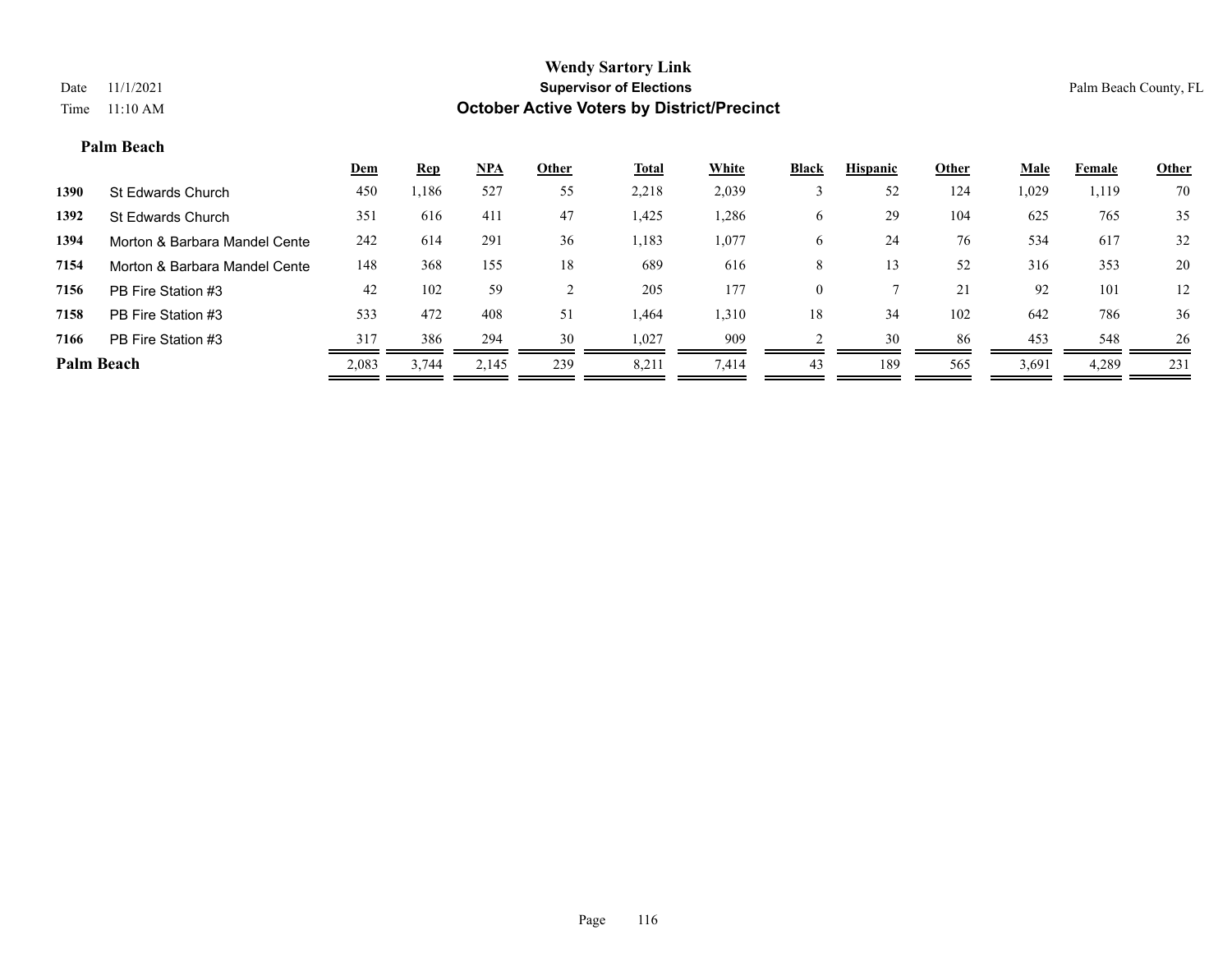#### **Palm Beach Gardens**

|      |                                  | Dem              | <b>Rep</b>       | NPA              | <b>Other</b>   | <b>Total</b>     | <b>White</b>     | <b>Black</b>     | <b>Hispanic</b> | <b>Other</b>    | <b>Male</b>    | <b>Female</b> | <b>Other</b>   |
|------|----------------------------------|------------------|------------------|------------------|----------------|------------------|------------------|------------------|-----------------|-----------------|----------------|---------------|----------------|
| 1174 | Mirasol Sales and Info Center    | $\Omega$         | $\mathbf{0}$     | $\mathbf{0}$     | $\Omega$       | $\Omega$         | $\overline{0}$   | $\mathbf{0}$     | $\mathbf{0}$    | $\theta$        | $\theta$       | $\theta$      | $\Omega$       |
| 1176 | Mirasol Sales and Info Center    | $\theta$         | $\theta$         | $\theta$         | $\Omega$       | $\Omega$         | $\overline{0}$   | $\theta$         | $\mathbf{0}$    | $\Omega$        | $\theta$       | $\Omega$      | $\theta$       |
| 1178 | Mirasol Sales and Info Center    | $\Omega$         | $\theta$         | $\theta$         | $\Omega$       | $\Omega$         | $\Omega$         | $\Omega$         | $\Omega$        | $\Omega$        | $\Omega$       | $\Omega$      | $\Omega$       |
| 1180 | Mirasol Sales and Info Center    | $\mathbf{0}$     | $\mathbf{0}$     | $\theta$         | $\mathbf{0}$   | $\theta$         | $\overline{0}$   | $\mathbf{0}$     | $\mathbf{0}$    | $\theta$        | $\theta$       | $\theta$      | $\Omega$       |
| 1186 | Mirasol Sales and Info Center    | 547              | 500              | 449              | 43             | 1,539            | 1,194            | 49               | 145             | 151             | 725            | 764           | 50             |
| 1188 | <b>Westwood Gardens HOA</b>      | 333              | 370              | 324              | 33             | 1,060            | 819              | 31               | 118             | 92              | 429            | 611           | 20             |
| 1189 | Westwood Gardens HOA             | 26               | 62               | 26               | $\overline{2}$ | 116              | 102              | $\tau$           | $\overline{2}$  | 5               | 55             | 58            | 3              |
| 1190 | Gardens Presbyterian             | 1,355            | 2,117            | 1,409            | 152            | 5,033            | 4,110            | 138              | 344             | 441             | 2,239          | 2,653         | 141            |
| 1192 | Evergrene Clubhouse              | 385              | 675              | 463              | 41             | 1,564            | 1,316            | 28               | 82              | 138             | 748            | 759           | 57             |
| 1194 | Frenchmans Creek Real Estate     | 639              | 942              | 617              | 47             | 2,245            | 2,050            | 14               | 45              | 136             | 1,025          | 1,161         | 59             |
| 1196 | Gardens Presbyterian             | $\overline{0}$   | $\mathbf{0}$     | $\mathbf{0}$     | $\mathbf{0}$   | $\mathbf{0}$     | $\overline{0}$   | $\mathbf{0}$     | $\mathbf{0}$    | $\overline{0}$  | $\overline{0}$ | $\theta$      | $\mathbf{0}$   |
| 1222 | Sandhill Crane Golf Club         | 16               | 38               | 20               | 3              | 77               | 55               | 8                | $7\phantom{.0}$ | $7\phantom{.0}$ | 39             | 37            | $\mathbf{1}$   |
| 1228 | <b>Carleton Oaks Clubhouse</b>   | 145              | 197              | 127              | 5              | 474              | 342              | 24               | 50              | 58              | 228            | 233           | 13             |
| 1230 | Christ Fellowship Church PBG     | $\boldsymbol{0}$ | $\boldsymbol{0}$ | $\boldsymbol{0}$ | $\mathbf{0}$   | $\boldsymbol{0}$ | $\boldsymbol{0}$ | $\boldsymbol{0}$ | $\overline{0}$  | $\overline{0}$  | $\mathbf{0}$   | $\mathbf{0}$  | $\mathbf{0}$   |
| 1232 | Mirasol Sales and Info Center    | $\mathbf{0}$     | $\mathbf{0}$     | $\mathbf{0}$     | $\theta$       | $\Omega$         | $\overline{0}$   | $\mathbf{0}$     | $\mathbf{0}$    | $\theta$        | $\theta$       | $\theta$      | $\mathbf{0}$   |
| 1234 | Christ Fellowship Church PBG     | $\theta$         | $\theta$         | $\theta$         | $\Omega$       | $\Omega$         | $\theta$         | $\theta$         | $\theta$        | $\Omega$        | $\theta$       | $\Omega$      | $\theta$       |
| 1236 | Mirasol Sales and Info Center    | $\theta$         | $\mathbf{0}$     | $\theta$         | $\theta$       | $\theta$         | $\Omega$         | $\mathbf{0}$     | $\theta$        | $\theta$        | $\Omega$       | $\theta$      | $\theta$       |
| 1238 | Mirasol Sales and Info Center    | 596              | 766              | 507              | 60             | 1,929            | 1,749            | 17               | 22              | 141             | 913            | 959           | 57             |
| 1240 | <b>Timber Trace Elementary</b>   | 778              | 1,083            | 624              | 56             | 2,541            | 2,196            | 53               | 150             | 142             | 1,146          | 1,320         | 75             |
| 1242 | Christ Fellowship Church PBG     | 851              | 1,059            | 616              | 63             | 2,589            | 2,349            | 36               | 60              | 144             | 1,073          | 1,457         | 59             |
| 1244 | Christ Fellowship Church PBG     | 462              | 649              | 439              | 54             | 1,604            | 1,392            | 30               | 77              | 105             | 683            | 867           | 54             |
| 1246 | Watson B Duncan Middle           | 830              | 891              | 704              | 65             | 2,490            | 1,971            | 72               | 196             | 251             | 1,085          | 1,328         | 77             |
| 1247 | Watson B Duncan Middle           | 34               | 187              | 61               | 9              | 291              | 267              | 2                | $\mathbf{0}$    | 22              | 139            | 138           | 14             |
| 1248 | <b>PBG Community Center</b>      | 501              | 584              | 392              | 34             | 1,511            | 1,271            | 25               | 121             | 94              | 643            | 837           | 31             |
| 1250 | Palm Beach Gardens High          | 13               | 36               | 16               | -1             | 66               | 58               | $\boldsymbol{0}$ | $\overline{4}$  | $\overline{4}$  | 34             | 28            | $\overline{4}$ |
| 1252 | <b>Ballen Isles Country Club</b> | 864              | 784              | 647              | 49             | 2,344            | 2,157            | 18               | 21              | 148             | 1,048          | 1,236         | 60             |
| 1254 | Northlake Nazarene Church        | 150              | 176              | 125              | 7              | 458              | 386              | 6                | 27              | 39              | 228            | 213           | 17             |
| 1260 | PBG City Hall Council Room       | 442              | 544              | 303              | 25             | 1,314            | 1,090            | 27               | 111             | 86              | 586            | 687           | 41             |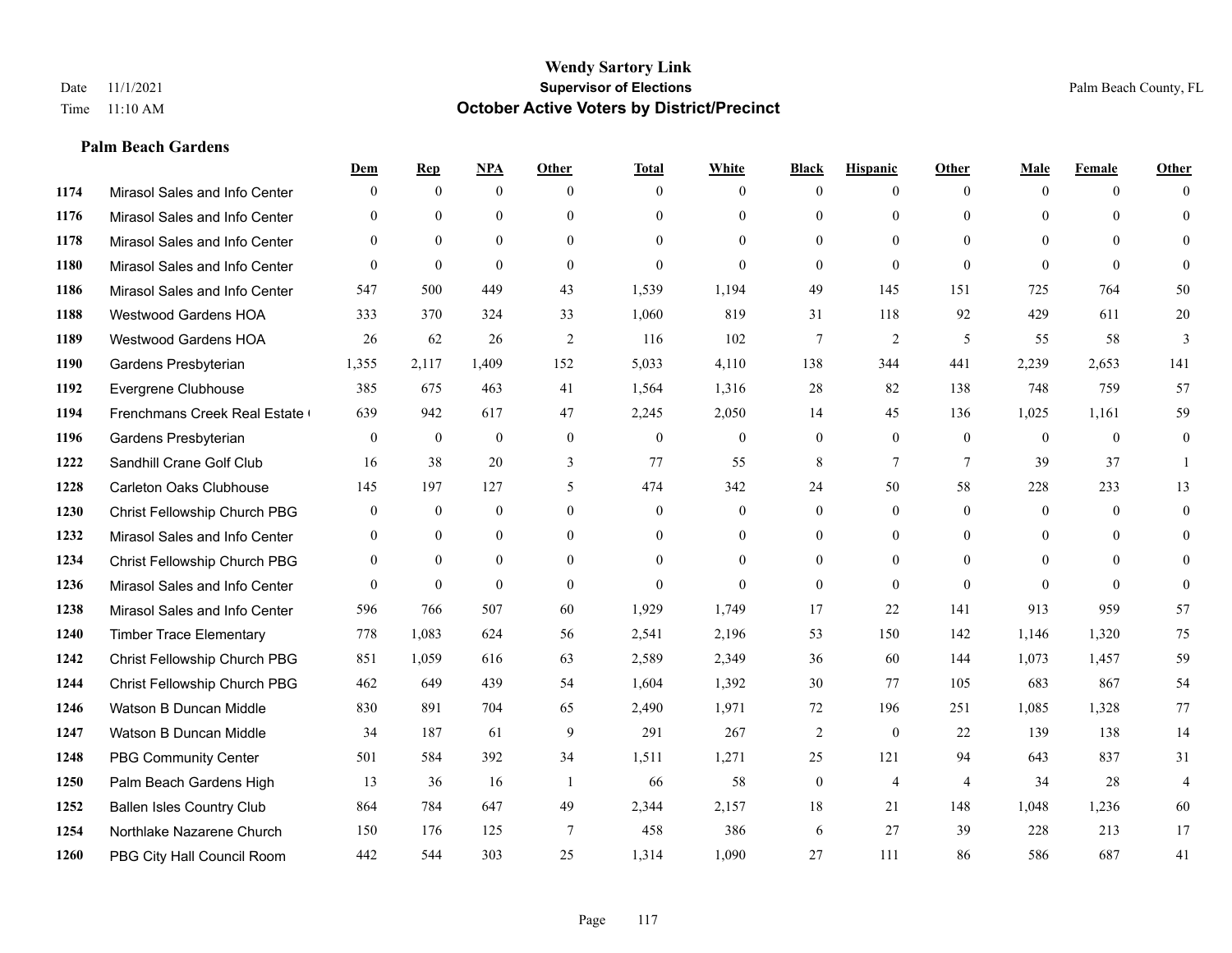**Palm Beach Gardens**

#### **Wendy Sartory Link** Date 11/1/2021 **Supervisor of Elections** Palm Beach County, FL Time 11:10 AM **October Active Voters by District/Precinct**

**Dem Rep NPA Other Total White Black Hispanic Other Male Female Other**

# PBG Moose Lodge 2010 1 0 3 0 4 4 0 0 0 2 2 0 PBG City Hall Council Room 0 0 0 0 0 0 0 0 0 0 0 0 PBG City Hall Council Room 162 107 138 13 420 252 72 63 33 169 241 10 PBG Community Center 99 73 101 9 282 172 44 34 32 109 160 13 PBG Community Center  $\begin{array}{ccccccccccccc}\n4 & 0 & 2 & 0 & 6 & 2 & 3 & 1 & 0 & 2 & 3 & 1\n\end{array}$  Palm Beach Gardens Elementary 719 670 535 51 1,975 1,581 99 122 173 926 986 63 Palm Beach Gardens High 587 552 426 38 1,603 1,213 94 142 154 751 789 63 Pew Leadership Center 141 151 113 11 416 350 12 24 30 169 244 3 Eissey Campus Theater 761 776 743 65 2,345 1,843 89 204 209 1,012 1,258 75 PBG Moose Lodge 2010 12 24 6 1 43 39 1 0 3 22 19 2 PBG Moose Lodge 2010 691 826 545 68 2,130 1,766 52 146 166 854 1,215 61 PBG Moose Lodge 2010 13 10 7 1 31 28 2 1 0 9 22 0 PBG Moose Lodge 2010 15 47 18 1 81 74 1 1 5 38 40 3 Dwight D Eisenhower Elementar 223 261 197 20 701 549 15 90 47 278 397 26 Eissey Campus Theater **9** 21 19 3 52 44 1 0 7 27 25 0 Eissey Campus Theater 1 2 1 0 4 4 0 0 0 3 1 0 PBG Moose Lodge 2010 0 0 0 0 0 0 0 0 0 0 0 0 Allamanda Elementary 443 444 382 41 1,310 1,039 39 135 97 549 717 44 Allamanda Elementary 190 224 160 16 590 502 7 31 50 256 320 14 Eissey Campus Theater 6 6 6 3 0 15 13 0 1 1 7 8 0 Northlake Nazarene Church 674 865 596 51 2,186 1,558 157 187 284 983 1,126 77 Garden Lodge 366 F&AM 352 329 237 23 941 739 60 72 70 411 503 27 Garden Lodge 366 F&AM 95 37 44 7 183 84 58 20 21 81 96 6 Sandhill Crane Golf Club 225 417 260 22 924 658 74 69 123 452 441 31 **6064** Sandhill Crane Golf Club  $\frac{31}{2} \frac{55}{2} \frac{34}{2} \frac{4}{2} \frac{4}{2} \frac{124}{2} \frac{100}{2} \frac{6}{2} \frac{6}{2} \frac{12}{2} \frac{6}{2} \frac{62}{2} \frac{58}{2} \frac{4}{2} \frac{4}{2} \frac{1}{2} \frac{1}{2} \frac{1}{2} \frac{1}{2} \frac{1}{2} \frac{1}{2} \frac{1}{2} \frac{1}{2} \frac{1}{2} \frac{1}{2} \frac{$

**Palm Beach Gardens** 14,421 17,557 12,439 1,194 45,611 37,488 1,471 2,937 3,715 20,238 24,017 1,356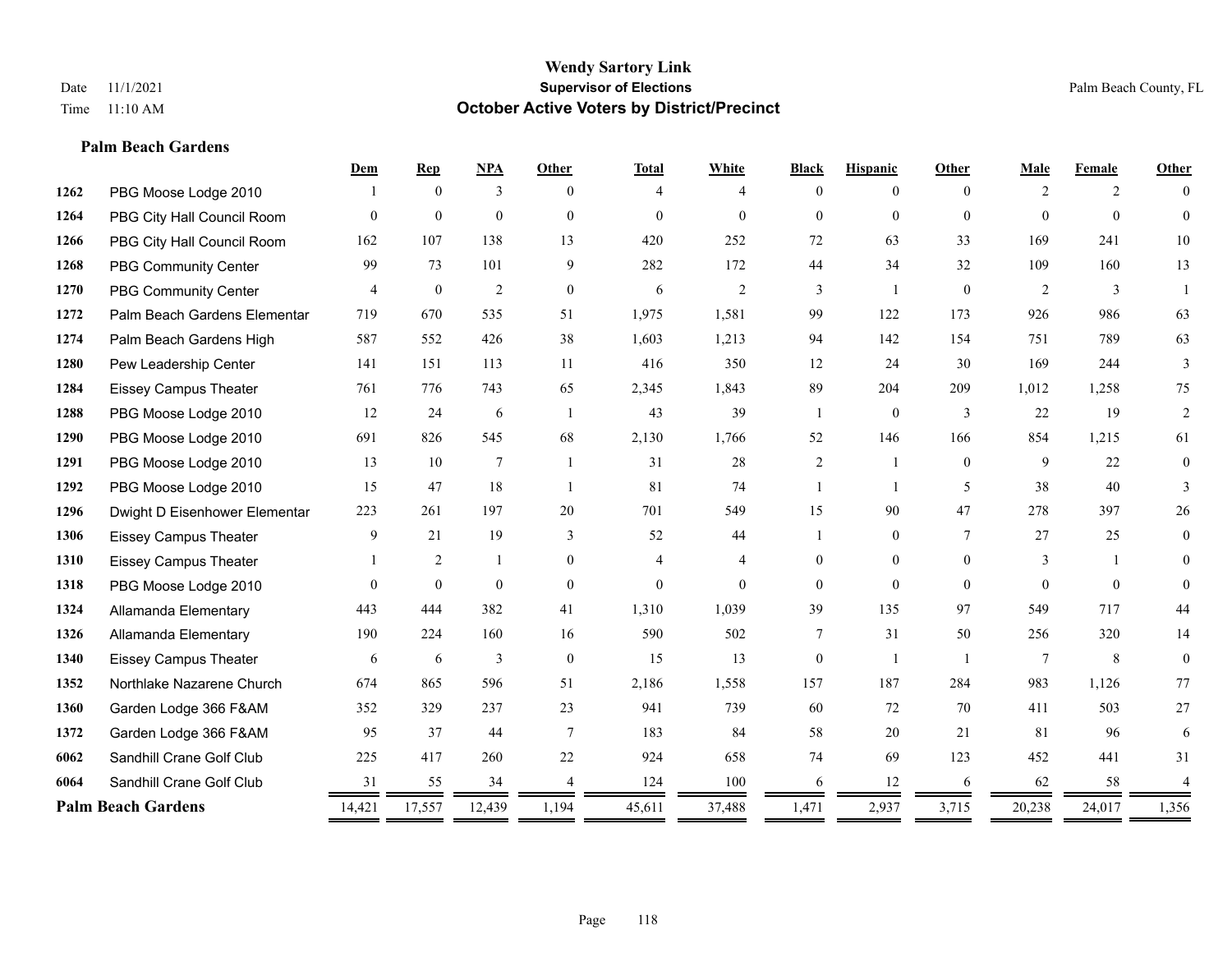| 11/1/2021<br>Date<br>11:10 AM<br>Time |            |            |       |       | <b>Wendy Sartory Link</b><br><b>Supervisor of Elections</b><br><b>October Active Voters by District/Precinct</b> |       |       |                 |       |      |        | Palm Beach County, FL |
|---------------------------------------|------------|------------|-------|-------|------------------------------------------------------------------------------------------------------------------|-------|-------|-----------------|-------|------|--------|-----------------------|
| <b>Palm Beach Shores</b>              | <b>Dem</b> | <b>Rep</b> | $NPA$ | Other | <u>Total</u>                                                                                                     | White | Black | <b>Hispanic</b> | Other | Male | Female | <b>Other</b>          |
| 1388<br>Palm Beach Shores Town Hall   | 273        | 444        | 308   | 27    | 1.052                                                                                                            | 961   |       | 18              | 62    | 484  | 54     | 27                    |
| <b>Palm Beach Shores</b>              | 273        | 444        | 308   |       | 1,052                                                                                                            | 961   |       | 18              | 62    | 484  | 541    |                       |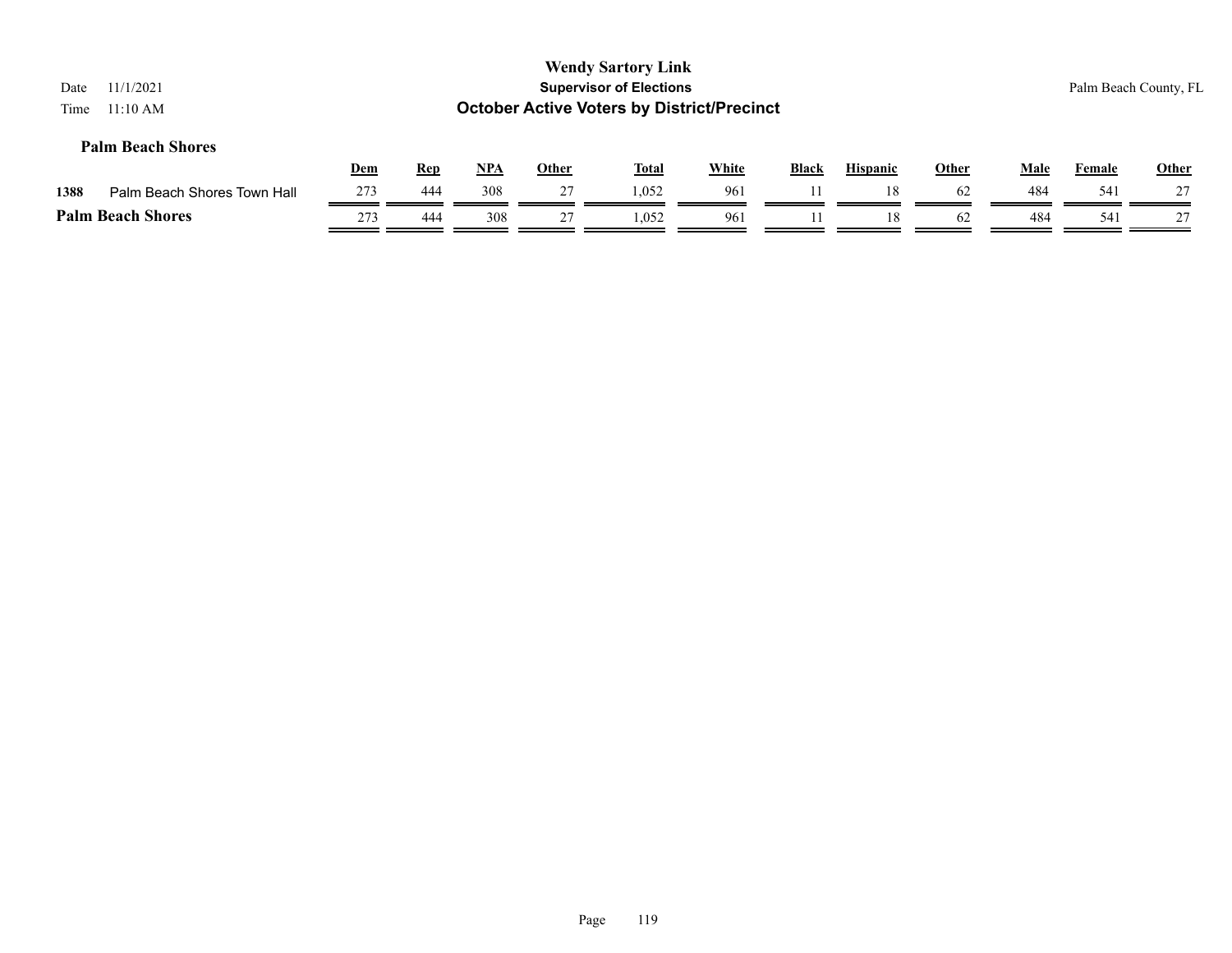# **Palm Springs**

|      |                           | Dem      | <b>Rep</b>   | <b>NPA</b>     | Other    | <b>Total</b> | <b>White</b>   | <b>Black</b>   | <b>Hispanic</b>          | Other          | Male     | Female   | Other    |
|------|---------------------------|----------|--------------|----------------|----------|--------------|----------------|----------------|--------------------------|----------------|----------|----------|----------|
| 2112 | Palm Springs Middle       |          | 6            | $\tau$         | $\Omega$ | 20           | 15             |                |                          |                | 9        | 11       |          |
| 2118 | Palm Springs Middle       | 0        | $\theta$     | $\theta$       | 0        | $\Omega$     | $\theta$       | 0              | $\theta$                 | $\Omega$       | $\Omega$ | $\theta$ | 0        |
| 2120 | Palm Springs Middle       | 57       | 20           | 52             |          | 130          | 31             | 13             | 57                       | 29             | 51       | 68       | 11       |
| 2122 | Palm Springs Middle       |          | $\mathbf{0}$ | $\mathbf{0}$   | $\Omega$ |              | $\Omega$       |                | $\theta$                 | $\Omega$       |          | $\theta$ | 0        |
| 2124 | Palm Springs Middle       |          | 3            | 8              | $\Omega$ | 16           |                |                | $\overline{\phantom{0}}$ |                |          | 9        | $\Omega$ |
| 2128 | Palm Springs Middle       | $\Omega$ | $\mathbf{0}$ | $\mathbf{0}$   | $\Omega$ | $\theta$     | $\Omega$       | 0              | $\Omega$                 | $\Omega$       | $\Omega$ | $\Omega$ | 0        |
| 3002 | Palm Springs Middle       | 822      | 338          | 558            | 46       | 1,764        | 522            | 324            | 752                      | 166            | 721      | 967      | 76       |
| 3006 | Faith Presbyterian        | 979      | 616          | 683            | 33       | 2,311        | 948            | 270            | 892                      | 201            | 958      | 1,253    | $100\,$  |
| 3010 | Faith Presbyterian        | 373      | 208          | 293            | 24       | 898          | 358            | 116            | 347                      | 77             | 412      | 452      | 34       |
| 3018 | Palm Springs Middle       | 11       | 12           | 9              | 3        | 35           | 14             | $\overline{0}$ | 17                       | $\overline{4}$ | 15       | 19       |          |
| 3020 | Palm Springs Village Hall | 971      | 619          | 798            | 37       | 2,425        | 974            | 173            | 1,078                    | 200            | 1,062    | 1,251    | 112      |
| 3024 | Palm Springs Library      | 712      | 405          | 582            | 24       | 1,723        | 643            | 198            | 695                      | 187            | 761      | 859      | 103      |
| 3026 | Palm Springs Village Hall | $\Omega$ | $\theta$     | $\mathbf{0}$   | $\theta$ | $\theta$     | $\overline{0}$ | $\Omega$       | $\Omega$                 | $\theta$       | $\Omega$ | $\theta$ | $\theta$ |
| 3028 | Palm Springs Village Hall | 2        |              | $\mathbf{0}$   | $\Omega$ |              | 0              |                | 3                        |                |          |          | 0        |
| 3030 | Palm Springs Village Hall | $\theta$ | $\mathbf{0}$ | $\mathbf{0}$   | $\Omega$ | $\Omega$     | $\theta$       | $\theta$       | $\theta$                 | $\Omega$       | $\Omega$ | $\Omega$ |          |
| 3044 | Holy Redeemer Church      | 220      | 69           | 191            |          | 487          | 137            | 102            | 207                      | 41             | 210      | 262      | 15       |
| 3048 | Holy Redeemer Church      | 588      | 218          | 458            | 24       | 1,288        | 387            | 254            | 519                      | 128            | 568      | 659      | 61       |
| 3050 | Holy Redeemer Church      |          | 7            | $\overline{c}$ | $\theta$ | 16           | 9              | 6              |                          | $\Omega$       | 9        |          | 0        |
| 3071 | Holy Redeemer Church      | $\theta$ | $\theta$     | $\theta$       | 0        | $\Omega$     | $\theta$       | 0              | 0                        | $\Omega$       | 0        | $\Omega$ | 0        |
| 3072 | Holy Redeemer Church      | 138      | 24           | 88             |          | 258          | 70             | 101            | 51                       | 36             | 100      | 146      | 12       |
|      | <b>Palm Springs</b>       | 4,893    | 2,546        | 3,729          | 207      | 11,375       | 4,115          | 1,564          | 4,624                    | 1,072          | 4,885    | 5,965    | 525      |
|      |                           |          |              |                |          |              |                |                |                          |                |          |          |          |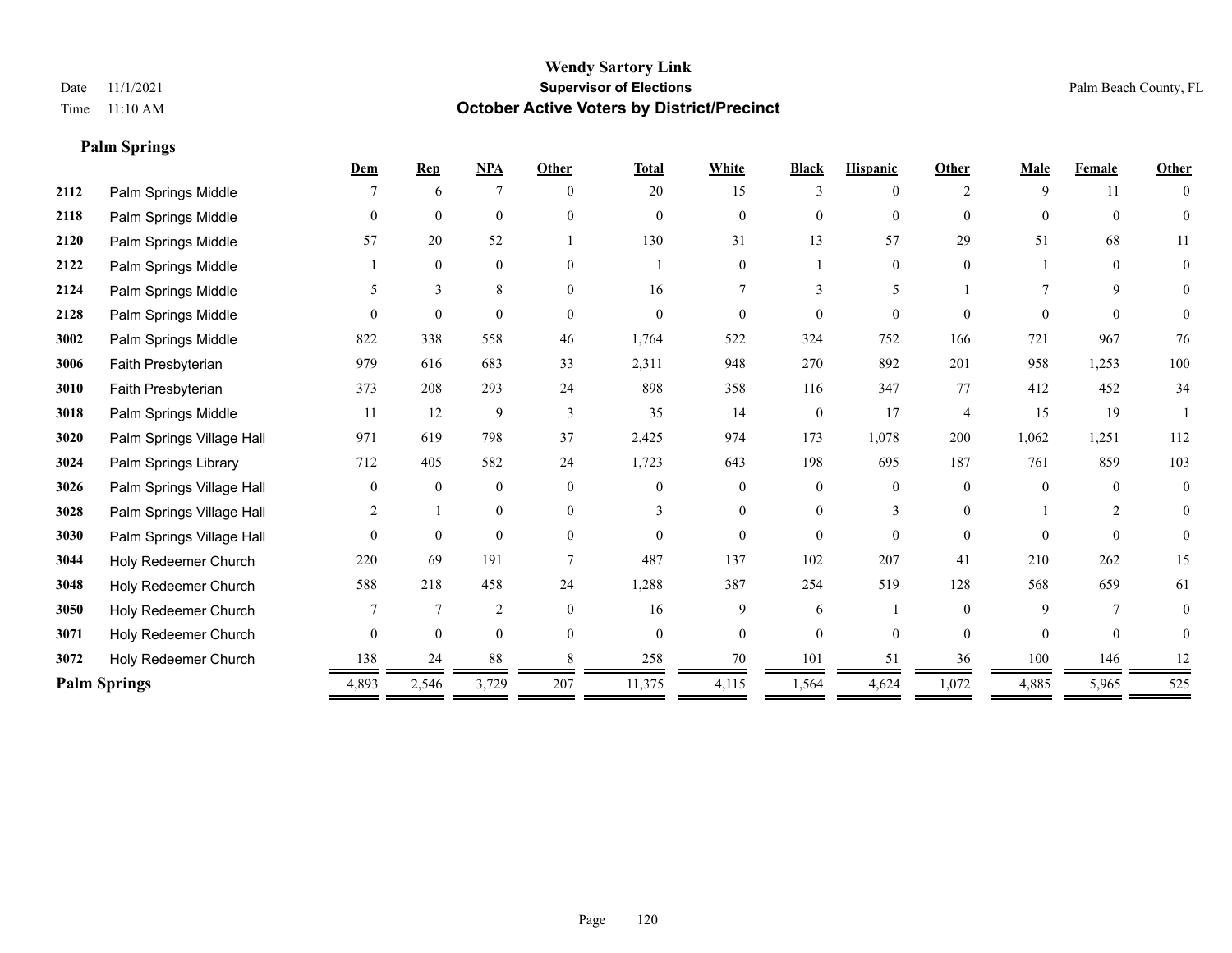#### **Riviera Beach**

|      |                                | Dem            | <b>Rep</b>       | <b>NPA</b>     | Other          | <b>Total</b> | White          | <b>Black</b>   | <b>Hispanic</b> | Other          | Male           | Female   | Other          |
|------|--------------------------------|----------------|------------------|----------------|----------------|--------------|----------------|----------------|-----------------|----------------|----------------|----------|----------------|
| 1356 | Casa Rio Clubhouse             | 796            | 420              | 507            | 35             | 1,758        | 880            | 390            | 241             | 247            | 763            | 933      | 62             |
| 1358 | RB Prep Achievement Academy    | 15             | $\overline{4}$   | 3              | $\overline{0}$ | 22           | 9              | 8              | -1              | $\overline{4}$ | 13             | 6        | 3              |
| 1364 | RB Prep Achievement Academy    | 394            | 110              | 233            | 19             | 756          | 215            | 302            | 141             | 98             | 324            | 408      | 24             |
| 1368 | RB Prep Achievement Academy    | $\overline{0}$ | $\mathbf{0}$     | $\mathbf{0}$   | $\overline{0}$ | $\mathbf{0}$ | $\mathbf{0}$   | $\overline{0}$ | $\overline{0}$  | $\mathbf{0}$   | $\overline{0}$ | $\theta$ | $\overline{0}$ |
| 1384 | Phil Foster Park Marine Center | 299            | 552              | 278            | 30             | 1,159        | 1,027          | 20             | 41              | 71             | 574            | 559      | 26             |
| 1386 | Phil Foster Park Marine Center | 591            | 1,124            | 707            | 86             | 2,508        | 2,162          | 58             | 88              | 200            | 1,152          | 1,288    | 68             |
| 7004 | J F Kennedy Middle             | $\overline{0}$ | $\mathbf{0}$     | $\mathbf{0}$   | $\theta$       | $\Omega$     | $\overline{0}$ | $\overline{0}$ | $\overline{0}$  | $\Omega$       | $\overline{0}$ | $\theta$ | $\mathbf{0}$   |
| 7014 | RB Prep Achievement Academy    | $\theta$       | $\mathbf{0}$     | $\mathbf{0}$   | $\theta$       | $\Omega$     | $\overline{0}$ | $\theta$       | $\overline{0}$  | $\Omega$       | $\theta$       | $\Omega$ | $\theta$       |
| 7018 | RB Prep Achievement Academy    | $\mathbf{0}$   | $\mathbf{0}$     | $\overline{0}$ | $\theta$       | $\Omega$     | $\overline{0}$ | $\Omega$       | $\overline{0}$  | $\Omega$       | $\Omega$       | $\Omega$ | $\Omega$       |
| 7020 | RB Prep Achievement Academy    | $\theta$       | $\mathbf{0}$     | $\theta$       | $\theta$       | $\Omega$     | $\Omega$       | $\theta$       | $\Omega$        | $\theta$       | $\Omega$       | $\theta$ | $\theta$       |
| 7022 | J F Kennedy Middle             | 889            | 180              | 363            | 27             | 1,459        | 294            | 800            | 152             | 213            | 649            | 763      | 47             |
| 7024 | Hurst Chapel AME Church        | 1,543          | 91               | 337            | 23             | 1,994        | 151            | 1,622          | 93              | 128            | 811            | 1,127    | 56             |
| 7025 | Hurst Chapel AME Church        | 264            | 34               | 107            | $\overline{4}$ | 409          | 63             | 252            | 38              | 56             | 150            | 243      | 16             |
| 7026 | Lindsey Davis Senior Comm Ctr  | 2,257          | 80               | 431            | 19             | 2,787        | 66             | 2,499          | 40              | 182            | 1,121          | 1,575    | 91             |
| 7028 | <b>Wells Recreation Center</b> | 1,825          | 148              | 467            | 18             | 2,458        | 238            | 1,915          | 105             | 200            | 1,061          | 1,308    | 89             |
| 7030 | Riviera Beach Marina Event Ctr | 197            | 311              | 173            | 22             | 703          | 562            | 49             | 44              | 48             | 355            | 327      | 21             |
| 7034 | Suncoast High                  | 1,292          | 205              | 498            | 23             | 2,018        | 355            | 1,219          | 153             | 291            | 827            | 1,115    | 76             |
| 7036 | RB Prep Achievement Academy    | $\mathbf{0}$   | $\boldsymbol{0}$ | 6              | $\mathbf{0}$   | 6            | $\mathbf{0}$   | $\mathbf{0}$   | $\mathbf{0}$    | 6              | $\overline{4}$ |          |                |
| 7040 | Mary McLeod Bethune Elementa   | 1,226          | 54               | 248            | 15             | 1,543        | 37             | 1,365          | 45              | 96             | 612            | 886      | 45             |
| 7041 | Mary McLeod Bethune Elementa   | 385            | 27               | 129            | $\overline{7}$ | 548          | 45             | 421            | 27              | 55             | 209            | 315      | 24             |
| 7042 | Dan Calloway Complex           | 1,717          | 73               | 375            | 20             | 2,185        | 45             | 1,938          | 42              | 160            | 885            | 1,238    | 62             |
| 7044 | <b>Wells Recreation Center</b> | 1,381          | 91               | 363            | 17             | 1,852        | 192            | 1,460          | 65              | 135            | 762            | 1,020    | 70             |
| 7046 | Riviera Beach Marina Event Ctr | 36             | 31               | 16             | 5              | 88           | 73             | 7              | 2               | 6              | 49             | 38       |                |
|      | Riviera Beach                  | 15,107         | 3,535            | 5,241          | 370            | 24,253       | 6,414          | 14,325         | 1,318           | 2,196          | 10,321         | 13,150   | 782            |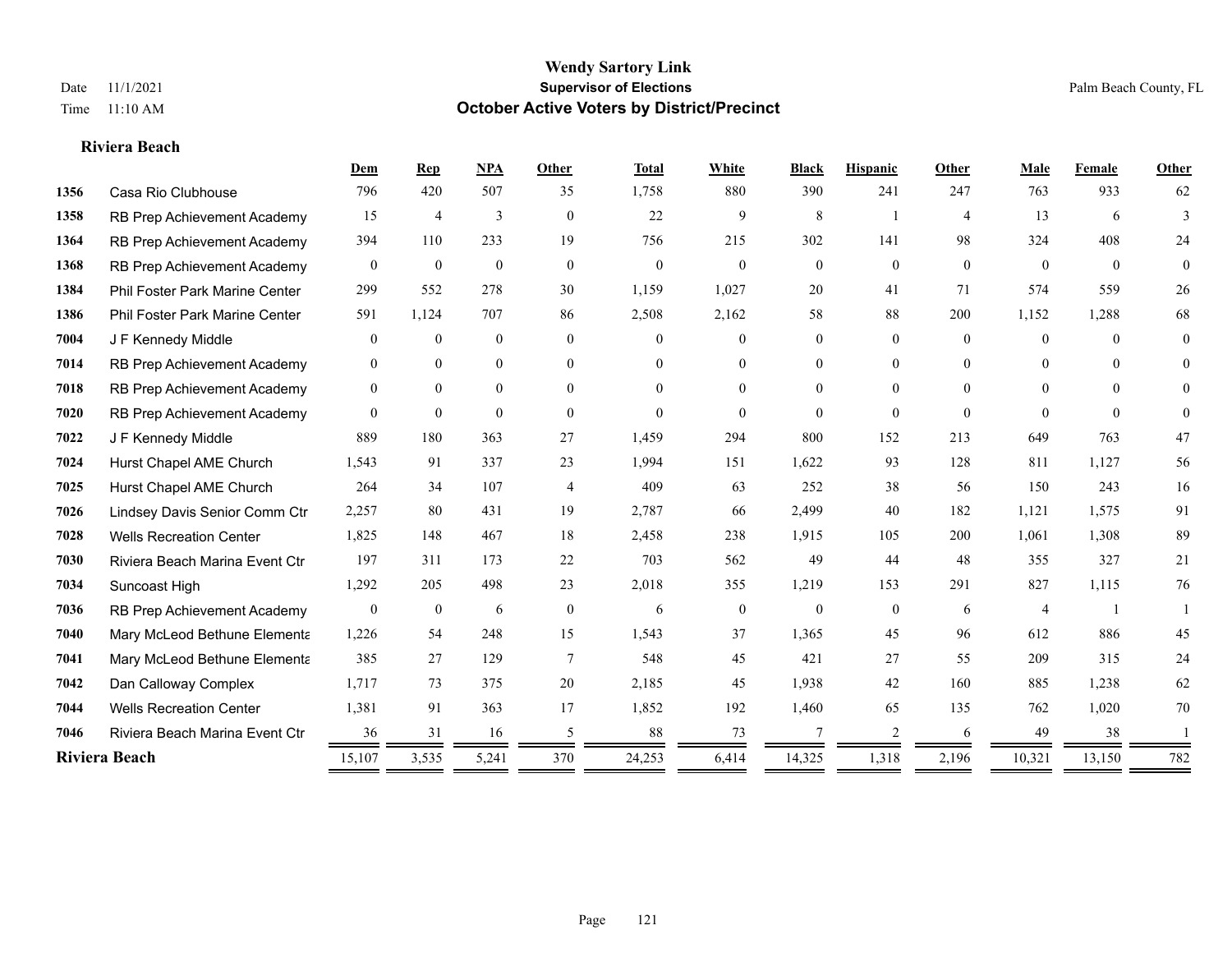# **Royal Palm Beach**

|      |                              | Dem      | <b>Rep</b>     | NPA            | <b>Other</b>   | <b>Total</b>   | White          | <b>Black</b>   | <b>Hispanic</b> | <b>Other</b> | Male           | Female   | Other          |
|------|------------------------------|----------|----------------|----------------|----------------|----------------|----------------|----------------|-----------------|--------------|----------------|----------|----------------|
| 6098 | <b>HL Johnson Elementary</b> | 656      | 520            | 472            | 39             | 1,687          | 936            | 305            | 261             | 185          | 769            | 878      | 40             |
| 6100 | Madison Green Clubhouse      | 1,233    | 718            | 768            | 56             | 2,775          | 1,199          | 785            | 410             | 381          | 1,283          | 1,388    | 104            |
| 6102 | <b>RPB Recreation Center</b> | 660      | 472            | 457            | 26             | 1,615          | 942            | 265            | 262             | 146          | 668            | 893      | 54             |
| 6104 | <b>Crestwood Middle</b>      | 181      | 148            | 121            | 8              | 458            | 214            | 75             | 84              | 85           | 213            | 225      | $20\,$         |
| 6106 | <b>RPB Recreation Center</b> | 214      | 126            | 199            | 11             | 550            | 228            | 97             | 156             | 69           | 217            | 313      | 20             |
| 6112 | Crestwood Middle             | 472      | 421            | 357            | 33             | 1,283          | 690            | 231            | 215             | 147          | 597            | 644      | $42\,$         |
| 6114 | RPB Village Hall             | 1,050    | 707            | 702            | 42             | 2,501          | 1,373          | 468            | 435             | 225          | 1,169          | 1,242    | $90\,$         |
| 6116 | <b>HL Johnson Elementary</b> | 721      | 413            | 489            | 52             | 1,675          | 862            | 323            | 281             | 209          | 738            | 892      | 45             |
| 6118 | <b>RPB Branch Library</b>    | 1,073    | 566            | 700            | 54             | 2,393          | 1,129          | 578            | 432             | 254          | 1,040          | 1,265    | 88             |
| 6120 | Royal Palm Beach High        | 407      | 316            | 266            | 18             | 1,007          | 479            | 200            | 157             | 171          | 478            | 505      | 24             |
| 6122 | <b>RPB Cultural Center</b>   | 1,172    | 651            | 764            | 50             | 2,637          | 1,385          | 504            | 500             | 248          | 1,135          | 1,414    | $88\,$         |
| 6124 | <b>RPB Cultural Center</b>   | 584      | 322            | 390            | 20             | 1,316          | 635            | 278            | 286             | 117          | 553            | 722      | 41             |
| 6126 | Calypso Bay Waterpark        | 683      | 298            | 499            | 32             | 1,512          | 543            | 411            | 365             | 193          | 659            | 794      | 59             |
| 6128 | Royal Palm Beach High        | 36       | 28             | 28             | 3              | 95             | 51             | 26             | 11              | 7            | 44             | 51       | $\theta$       |
| 6132 | Royal Palm Beach High        | 391      | 190            | 263            | 19             | 863            | 416            | 166            | 192             | 89           | 393            | 440      | $30\,$         |
| 6134 | Christ Fellowship Church RPB | 957      | 463            | 691            | 30             | 2,141          | 844            | 501            | 498             | 298          | 956            | 1,096    | 89             |
| 6136 | Calypso Bay Waterpark        |          |                | $\mathbf{0}$   | $\theta$       | $\overline{2}$ | $\overline{0}$ |                | $\overline{0}$  |              | $\overline{0}$ |          |                |
| 6138 | Royal Palm Beach High        | $\theta$ | $\overline{0}$ | $\mathbf{0}$   | $\overline{0}$ | $\Omega$       | $\overline{0}$ | $\overline{0}$ | $\overline{0}$  | $\theta$     | $\overline{0}$ | $\theta$ | 0              |
| 6142 | Christ Fellowship Church RPB | $\theta$ | $\theta$       | $\theta$       | $\theta$       | $\Omega$       | $\Omega$       | 0              | $\Omega$        | $\theta$     | $\Omega$       | $\theta$ | $\Omega$       |
| 6144 | Christ Fellowship Church RPB | $\Omega$ | $\theta$       | $\theta$       | 0              | $\Omega$       | $\Omega$       | 0              | $\theta$        | $\Omega$     | $\Omega$       | $\theta$ | 0              |
| 6148 | Christ Fellowship Church RPB | $\Omega$ | $\theta$       |                | $\Omega$       |                |                | $\theta$       | $\Omega$        | $\Omega$     | $\Omega$       |          | 0              |
| 6170 | Christ Fellowship Church RPB | $\theta$ | 6              | $\overline{2}$ | $\Omega$       | 8              | 8              | $\theta$       | $\Omega$        | $\Omega$     | 3              | 5        |                |
| 6172 | Christ Fellowship Church RPB | 1,297    | 575            | 843            | 69             | 2,784          | 964            | 853            | 640             | 327          | 1,192          | 1,477    | 115            |
| 6176 | Christ Fellowship Church RPB | 22       | 15             | 21             |                | 60             | 25             | 10             | 19              | 6            | 25             | 33       | $\overline{2}$ |
|      | <b>Royal Palm Beach</b>      | 11,810   | 6,956          | 8,033          | 564            | 27,363         | 12,924         | 6,077          | 5,204           | 3,158        | 12,132         | 14,279   | 952            |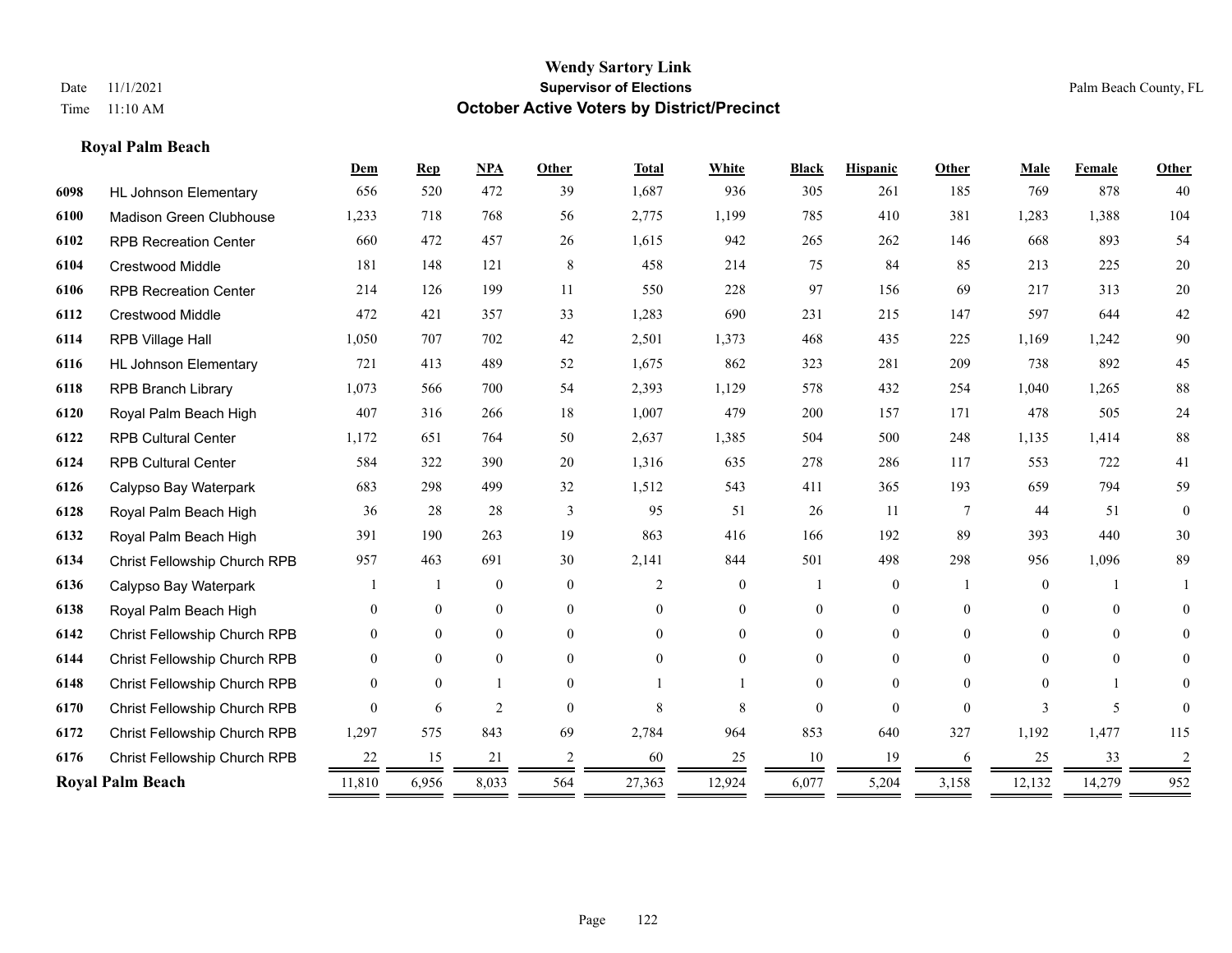| 11/1/2021<br>Date<br>11:10 AM<br>Time |       |            |            |              | <b>Wendy Sartory Link</b><br><b>Supervisor of Elections</b><br><b>October Active Voters by District/Precinct</b> |              |              |                 |              |             | Palm Beach County, FL |              |
|---------------------------------------|-------|------------|------------|--------------|------------------------------------------------------------------------------------------------------------------|--------------|--------------|-----------------|--------------|-------------|-----------------------|--------------|
| <b>South Bay</b>                      | Dem   | <b>Rep</b> | <u>NPA</u> | <b>Other</b> | <u>Total</u>                                                                                                     | <b>White</b> | <b>Black</b> | <b>Hispanic</b> | <u>Other</u> | <b>Male</b> | <b>Female</b>         | <b>Other</b> |
| 6018<br>South Bay Commission Chambe   | ,190  | 83         | 226        | 10           | 1.509                                                                                                            | 59           | 1,166        | 207             |              | 633         | 837                   | 39           |
| <b>South Bay</b>                      | 1,190 | 83         | 226        | 10           | 1,509                                                                                                            | 59           | ـ 166.،      | 207             |              | 633         | 837                   | 39           |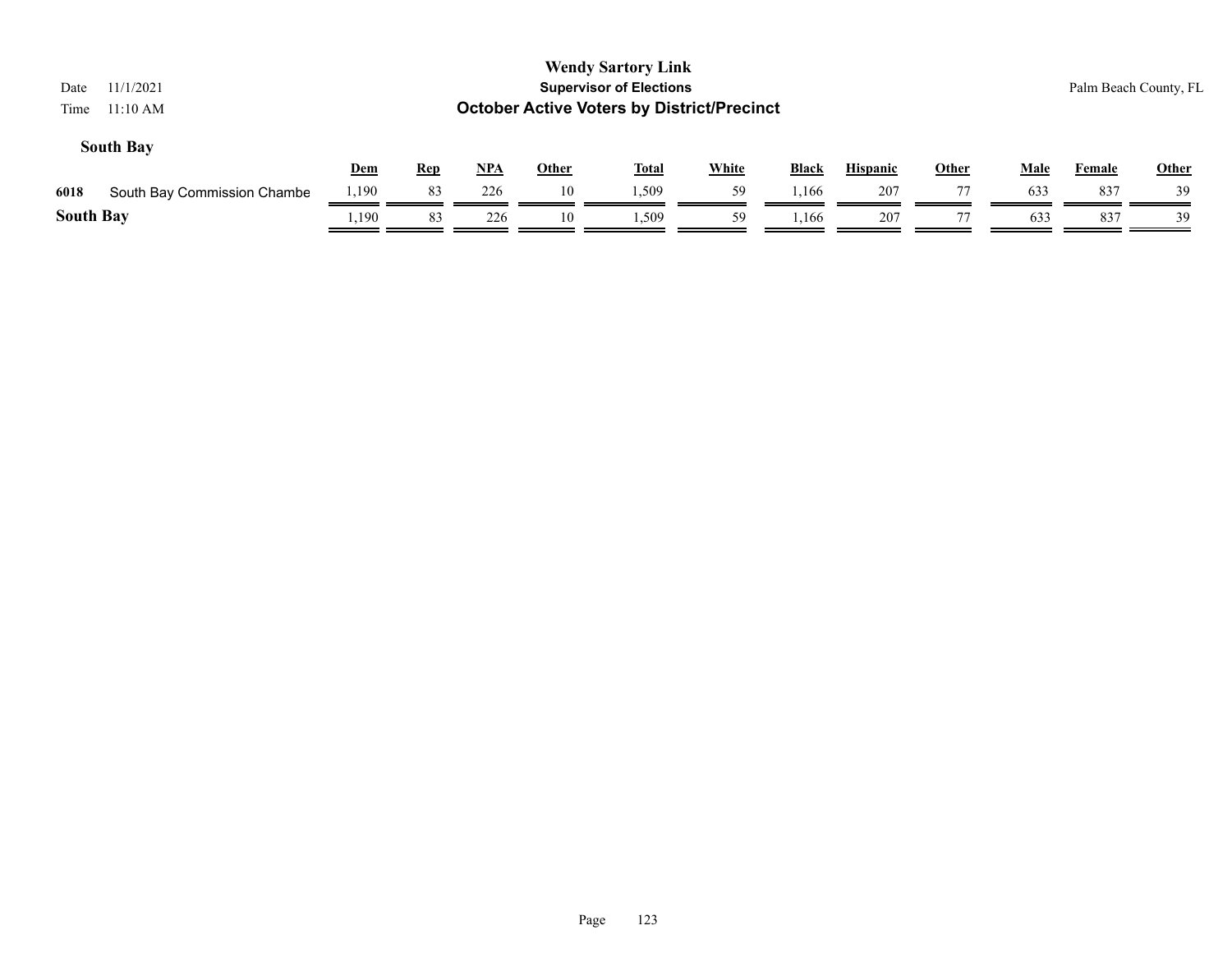| 11/1/2021<br>Date<br>11:10 AM<br>Time |            |            |       |              | <b>Wendy Sartory Link</b><br><b>Supervisor of Elections</b><br><b>October Active Voters by District/Precinct</b> |              |       |                 |              |             |               | Palm Beach County, FL |
|---------------------------------------|------------|------------|-------|--------------|------------------------------------------------------------------------------------------------------------------|--------------|-------|-----------------|--------------|-------------|---------------|-----------------------|
| <b>South Palm Beach</b>               | <b>Dem</b> | <u>Rep</u> | $NPA$ | <b>Other</b> | <b>Total</b>                                                                                                     | <b>White</b> | Black | <b>Hispanic</b> | <b>Other</b> | <b>Male</b> | <b>Female</b> | <b>Other</b>          |
| South Palm Beach Town Hall<br>4004    | 404        | 505        | 376   | 35           | 1.320                                                                                                            | 1,126        | 21    | 79              | 94           | 574         | 699           | 47                    |
| <b>South Palm Beach</b>               | 404        | 505        | 376   | 35           | 1,320                                                                                                            | 1,126        | 21    | 79              | 94           | 574         | 699           | 47                    |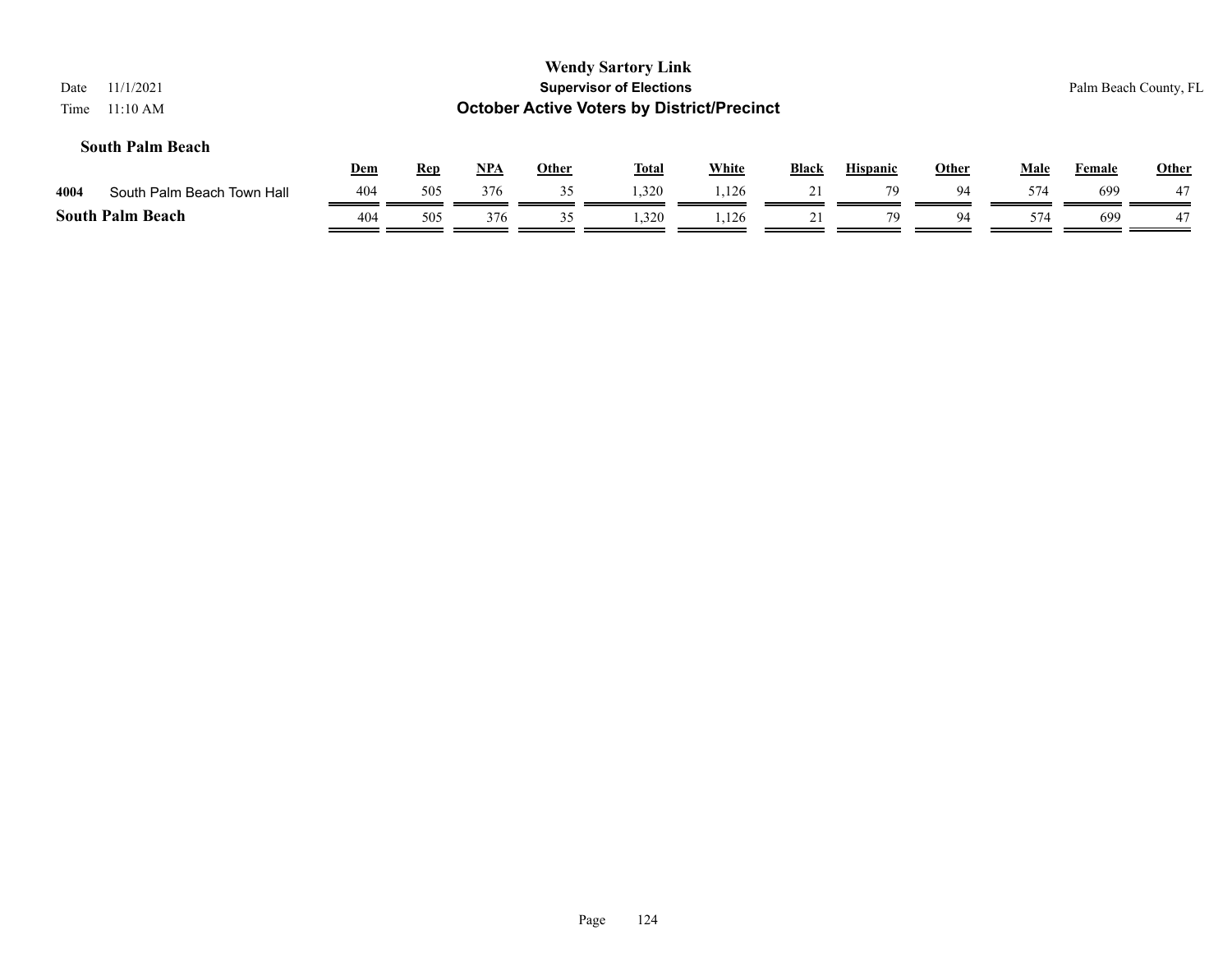# **Tequesta**

|                 |                                  | <u>Dem</u> | <b>Rep</b> | <u>NPA</u>         | Other        | <b>Total</b> | White | <b>Black</b> | <b>Hispanic</b> | Other    | <b>Male</b> | Female   | <b>Other</b>   |
|-----------------|----------------------------------|------------|------------|--------------------|--------------|--------------|-------|--------------|-----------------|----------|-------------|----------|----------------|
| 1078            | First Baptist Church Teq         | 344        | 885        | 383                | 22           | 1,634        | 1,532 |              | 42              | 57       | 786         | 812      | 36             |
| 1088            | First Baptist Church Teq         | 10         | 42         | 20                 | $\mathbf{0}$ | 72           | 63    | 0            |                 | 6        | 36          | 35       |                |
| 1094            | First Baptist Church Teq         | 574        | 881        | 535                | 39           | 2,029        | 1,823 | 9            | 81              | 116      | 916         | 1,063    | 50             |
| 1112            | <b>Tequesta Council Chambers</b> | 16         | 61         | 43                 |              | 125          | 105   |              | 10              | 6        | 57          | 66       |                |
| 1116            | <b>Tequesta Council Chambers</b> | $\Omega$   | $\theta$   | $\left( 0 \right)$ | $\theta$     | $\theta$     | 0     | 0            | $\theta$        | $\theta$ | $\theta$    | $\bf{0}$ | $\overline{0}$ |
| 1118            | Tequesta Council Chambers        | 165        | 242        | 182                | 25           | 614          | 521   | 13           | 41              | 39       | 243         | 356      | 15             |
| 1120            | Tequesta Council Chambers        | 73         | 245        | 105                | 16           | 439          | 411   |              | Q               | 19       | 206         | 225      | 8              |
| <b>Tequesta</b> |                                  | 1,182      | 2,356      | 1,268              | 107          | 4,913        | 4,455 | 29           | 186             | 243      | 2,244       | 2,557    | 112            |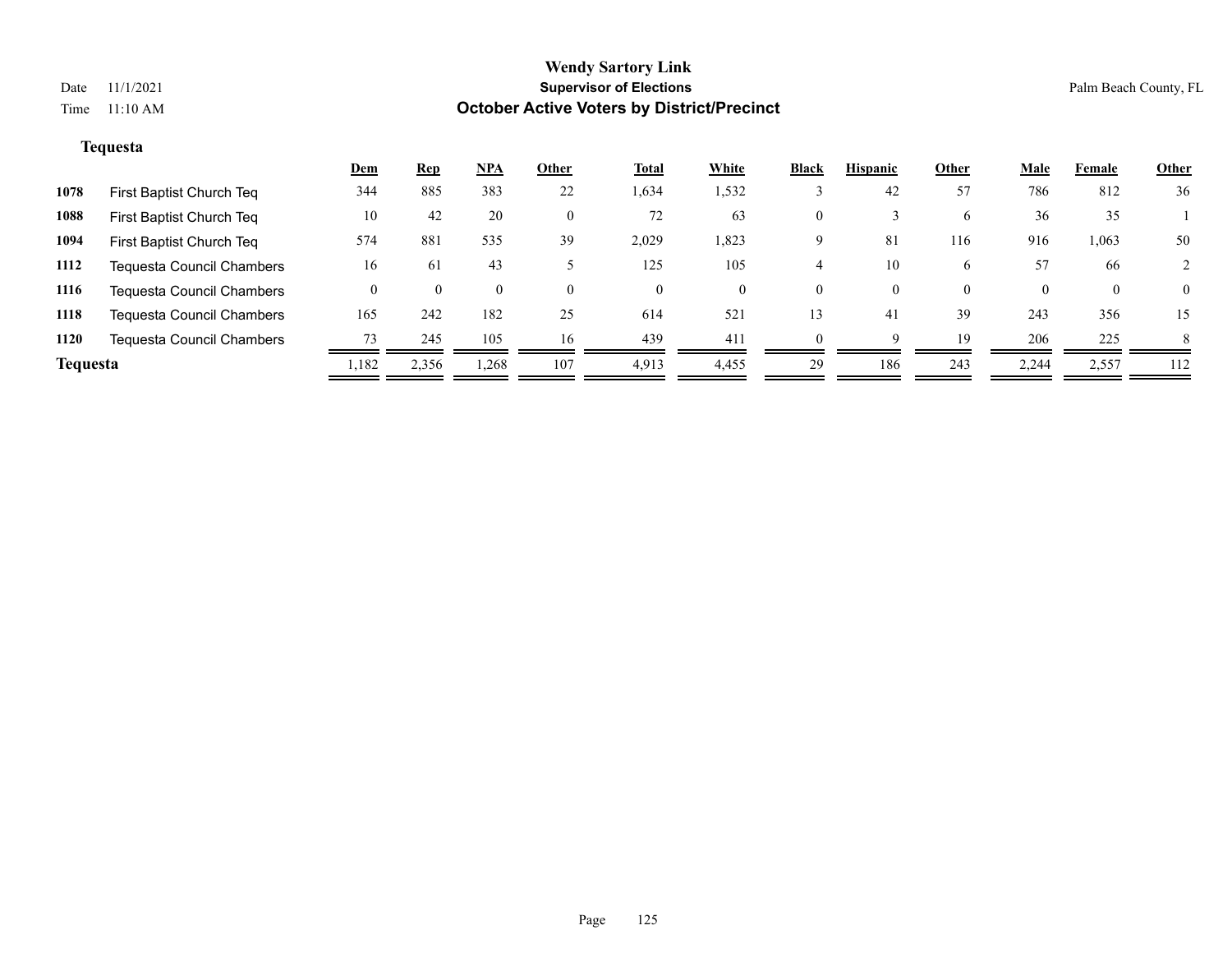| 11/1/2021<br>Date<br>11:10 AM<br>Time |            |            |       |              | <b>Wendy Sartory Link</b><br><b>Supervisor of Elections</b><br><b>October Active Voters by District/Precinct</b> |              |          |                 |              |      |        | Palm Beach County, FL |
|---------------------------------------|------------|------------|-------|--------------|------------------------------------------------------------------------------------------------------------------|--------------|----------|-----------------|--------------|------|--------|-----------------------|
| <b>Village Of Golf</b>                | <b>Dem</b> | <b>Rep</b> | $NPA$ | <b>Other</b> | <u>Total</u>                                                                                                     | <b>White</b> | Black    | <b>Hispanic</b> | <b>Other</b> | Male | Female | <b>Other</b>          |
| 4030<br>Village of Golf Admin Bldg    | 36         | 186        | 48    |              | 274                                                                                                              | 268          | $\Omega$ |                 |              | 129  | 143    |                       |
| <b>Village Of Golf</b>                | 36         | 186        | 48    |              | 274                                                                                                              | 268          | $\Omega$ |                 |              | 129  | 143    |                       |
|                                       |            |            |       |              |                                                                                                                  |              |          |                 |              |      |        |                       |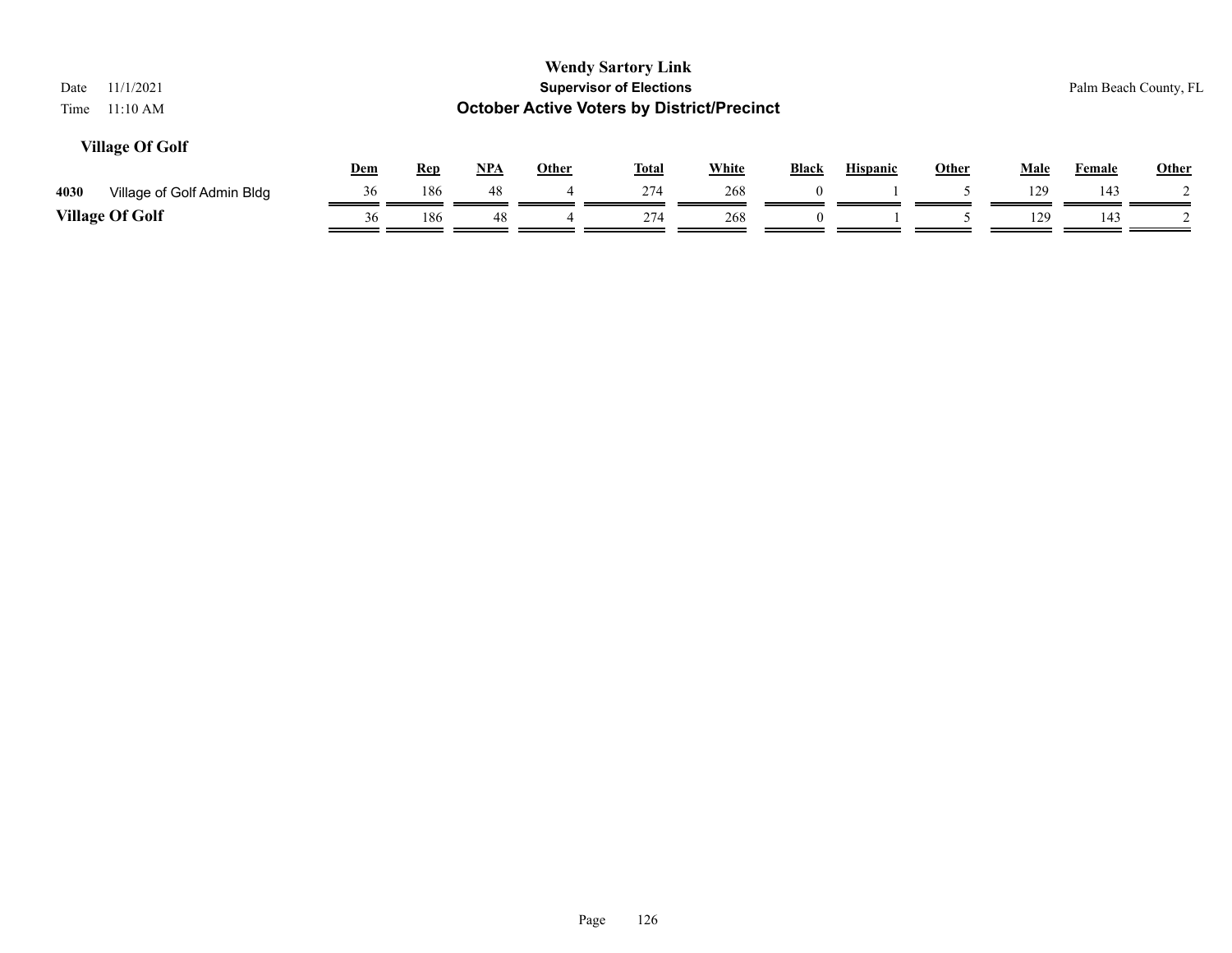**Wellington**

#### **Wendy Sartory Link** Date 11/1/2021 **Supervisor of Elections** Palm Beach County, FL Time 11:10 AM **October Active Voters by District/Precinct**

**Dem Rep NPA Other Total White Black Hispanic Other Male Female Other**

# Village Walk HOA Clubhouse 547 534 429 44 1,554 1,209 58 137 150 645 857 52 Binks Forest Elementary 26 40 37 5 108 80 5 9 14 46 59 3 Binks Forest Elementary 404 555 378 34 1,371 1,041 45 135 150 643 684 44 Wellington Landings Middle 462 521 393 28 1,404 1,012 87 188 117 634 730 40 Binks Forest Elementary 629 718 575 41 1,963 1,372 129 293 169 895 1,009 59 Wellington Elementary 785 939 549 40 2,313 1,702 132 312 167 1,052 1,188 73 Wellington Landings Middle 670 587 566 41 1,864 1,207 167 339 151 869 942 53 First Baptist Church Wel 763 657 562 47 2,029 1,283 211 351 184 906 1,059 64 First Baptist Church Wel 834 797 597 57 2,285 1,536 186 370 193 1,019 1,193 73 Wellington Community Center 864 856 742 47 2,509 1,744 150 406 209 1,152 1,277 80 First Baptist Church Wel 127 176 143 9 455 348 27 43 37 213 230 12 New Horizons Elementary 291 451 318 13 1,073 787 48 114 124 463 581 29 Wellington High 665 578 533 37 1,813 1,120 243 292 158 800 955 58 Elbridge Gale Elementary 812 562 638 44 2,056 1,119 291 431 215 903 1,075 78 Wellington Village Park 224 419 310 25 978 829 18 48 83 396 533 49 Wellington Village Hall 814 456 633 46 1,949 876 359 505 209 811 1,063 75 St Peters Methodist Church 966 785 800 62 2,613 1,546 283 550 234 1,193 1,333 87 Equestrian Trails Elementary 504 290 341 18 1,153 520 294 152 187 512 584 57 Wellington Branch Library 522 354 356 38 1,270 696 195 268 111 544 694 32 Emerald Cove Middle 543 566 516 51 1,676 1,039 179 278 180 743 882 51 Emerald Cove Middle 105 82 98 7 292 167 58 52 15 132 154 6 Emerald Cove Middle 30 21 38 0 89 46 25 10 8 23 62 4 Buena Vida Clubhouse 318 205 177 14 714 624 22 22 46 318 378 18 Villa Olympia Clubhouse 1,562 1,065 1,287 95 4,009 1,802 704 683 820 1,886 1,937 186 Wellington Village Park 144 223 175 18 560 381 15 93 71 255 279 26 Wellington Village Park 825 756 702 46 2,329 1,467 256 283 323 1,068 1,178 83 Wellington Village Park 0 0 0 0 0 0 0 0 0 0 0 0

Wellington Village Park 57 29 42 6 134 67 16 32 19 55 75 4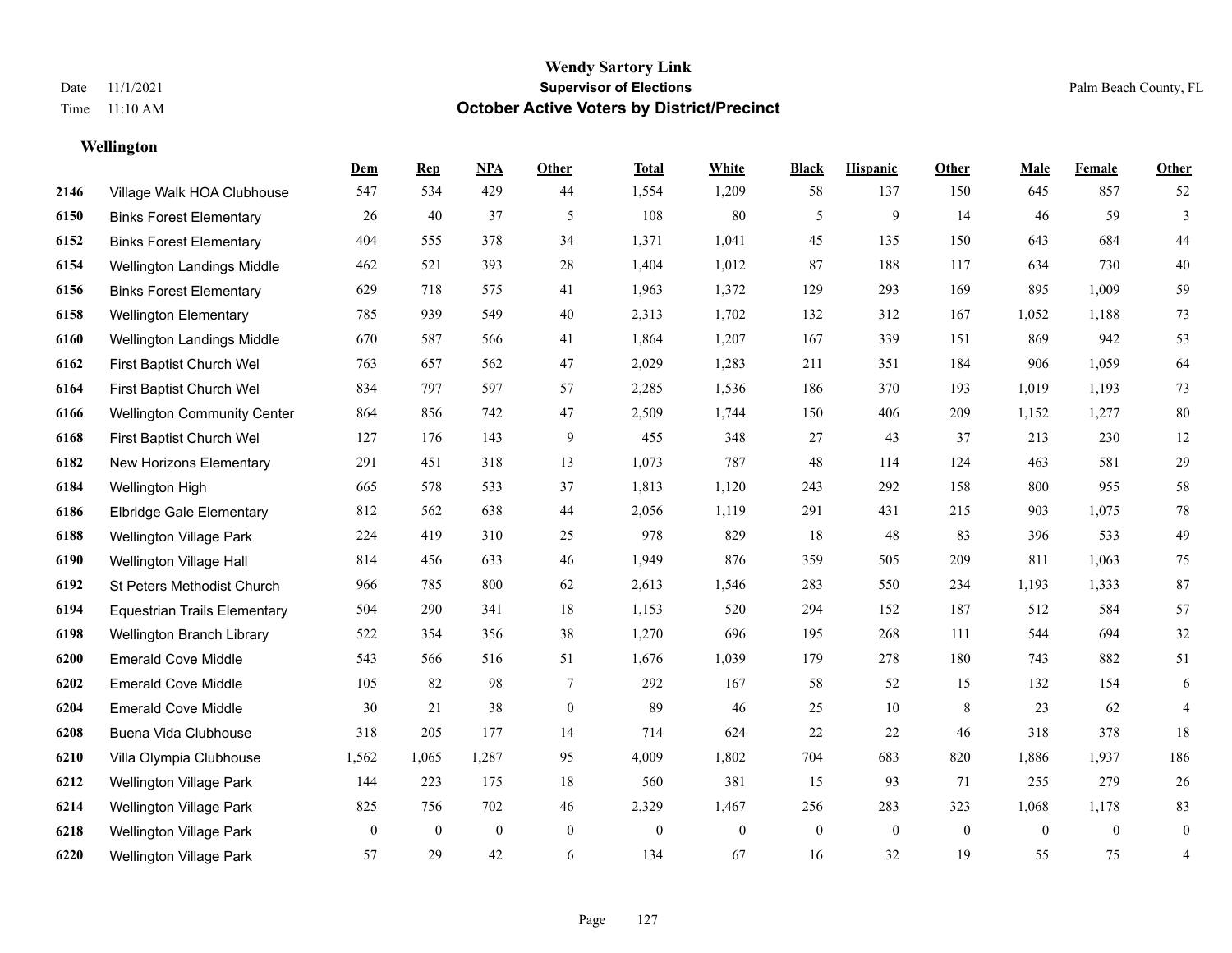| 11/1/2021<br>Date<br>11:10 AM<br>Time |            |            |            |              | <b>Wendy Sartory Link</b><br><b>Supervisor of Elections</b><br><b>October Active Voters by District/Precinct</b> |              |              |                 |              |             |               | Palm Beach County, FL |
|---------------------------------------|------------|------------|------------|--------------|------------------------------------------------------------------------------------------------------------------|--------------|--------------|-----------------|--------------|-------------|---------------|-----------------------|
| Wellington                            | <u>Dem</u> | <u>Rep</u> | <u>NPA</u> | <b>Other</b> | <u>Total</u>                                                                                                     | <u>White</u> | <b>Black</b> | <b>Hispanic</b> | <u>Other</u> | <u>Male</u> | <u>Female</u> | <b>Other</b>          |
| 6226<br>The Isles at Wellington       | 746        | 758        | 628        | 38           | 2.170                                                                                                            | 1,399        | 222          | 242             | 307          | 1,019       | 1,056         | 95                    |
| Wellington                            | 15,239     | 13,980     | 12,563     | 951          | 42,733                                                                                                           | 27,019       | 4,425        | 6,638           | 4,651        | 19,195      | 22,047        | 1,491                 |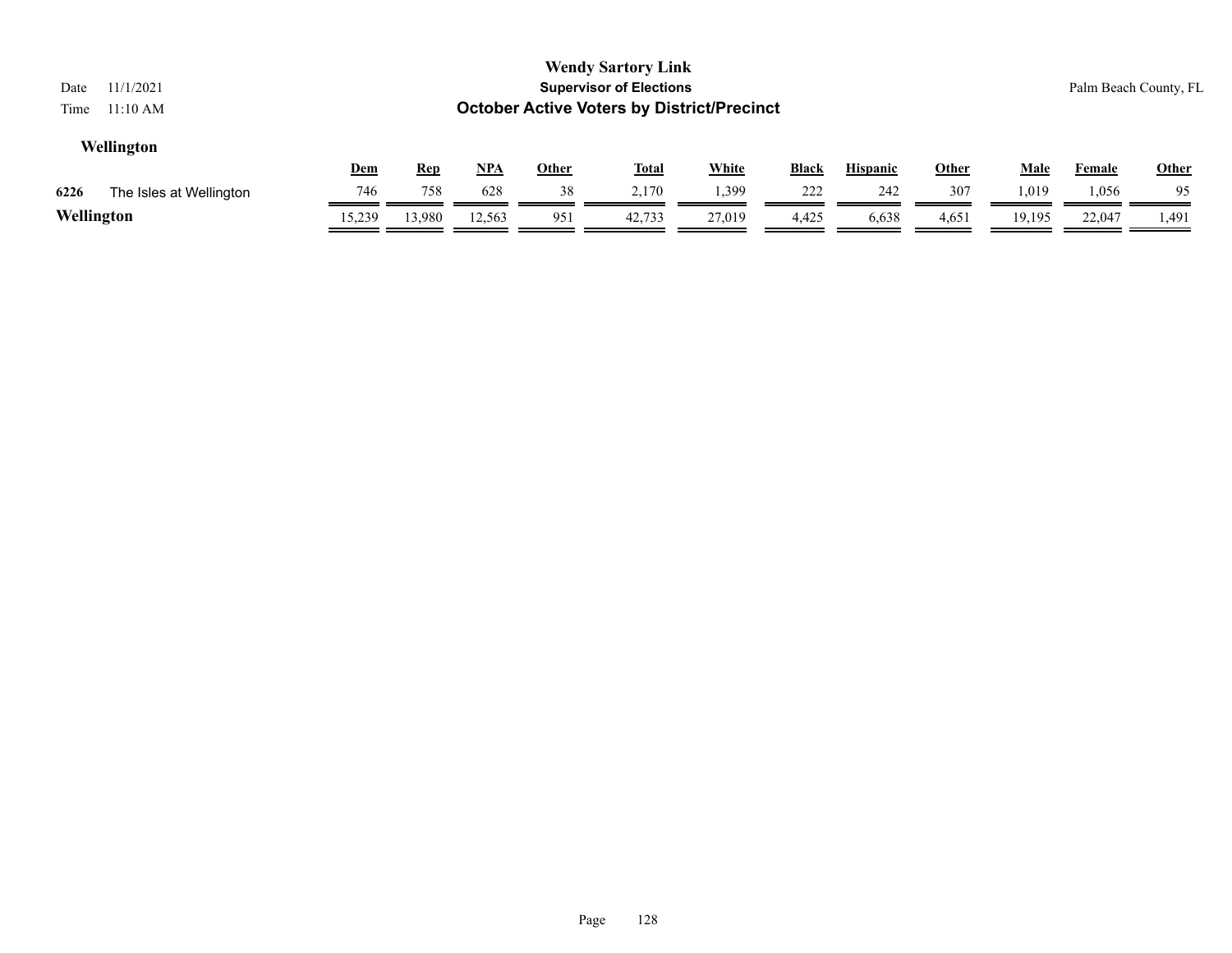| Date     | 11/1/2021           |          |            |       |              | <b>Wendy Sartory Link</b><br><b>Supervisor of Elections</b> |              |              |                 |       |             | Palm Beach County, FL |              |
|----------|---------------------|----------|------------|-------|--------------|-------------------------------------------------------------|--------------|--------------|-----------------|-------|-------------|-----------------------|--------------|
| Time     | 11:10 AM            |          |            |       |              | <b>October Active Voters by District/Precinct</b>           |              |              |                 |       |             |                       |              |
|          | Westlake            |          |            |       |              |                                                             |              |              |                 |       |             |                       |              |
|          |                     | Dem      | <b>Rep</b> | $NPA$ | <b>Other</b> | <b>Total</b>                                                | <b>White</b> | <b>Black</b> | <b>Hispanic</b> | Other | <b>Male</b> | Female                | <b>Other</b> |
| 6072     | Seminole Ridge High | 514      | 492        | 486   | 46           | 1,538                                                       | 705          | 296          | 409             | 128   | 718         | 796                   | 24           |
| 6073     | Seminole Ridge High | $\theta$ | $\Omega$   |       |              | $\theta$                                                    | $\Omega$     |              | $\Omega$        |       | $\theta$    |                       | $\theta$     |
| Westlake |                     | 514      | 492        | 486   | 46           | 1,538                                                       | 705          | 296          | 409             | 128   | 718         | 796                   | 24           |
|          |                     |          |            |       |              |                                                             |              |              |                 |       |             |                       |              |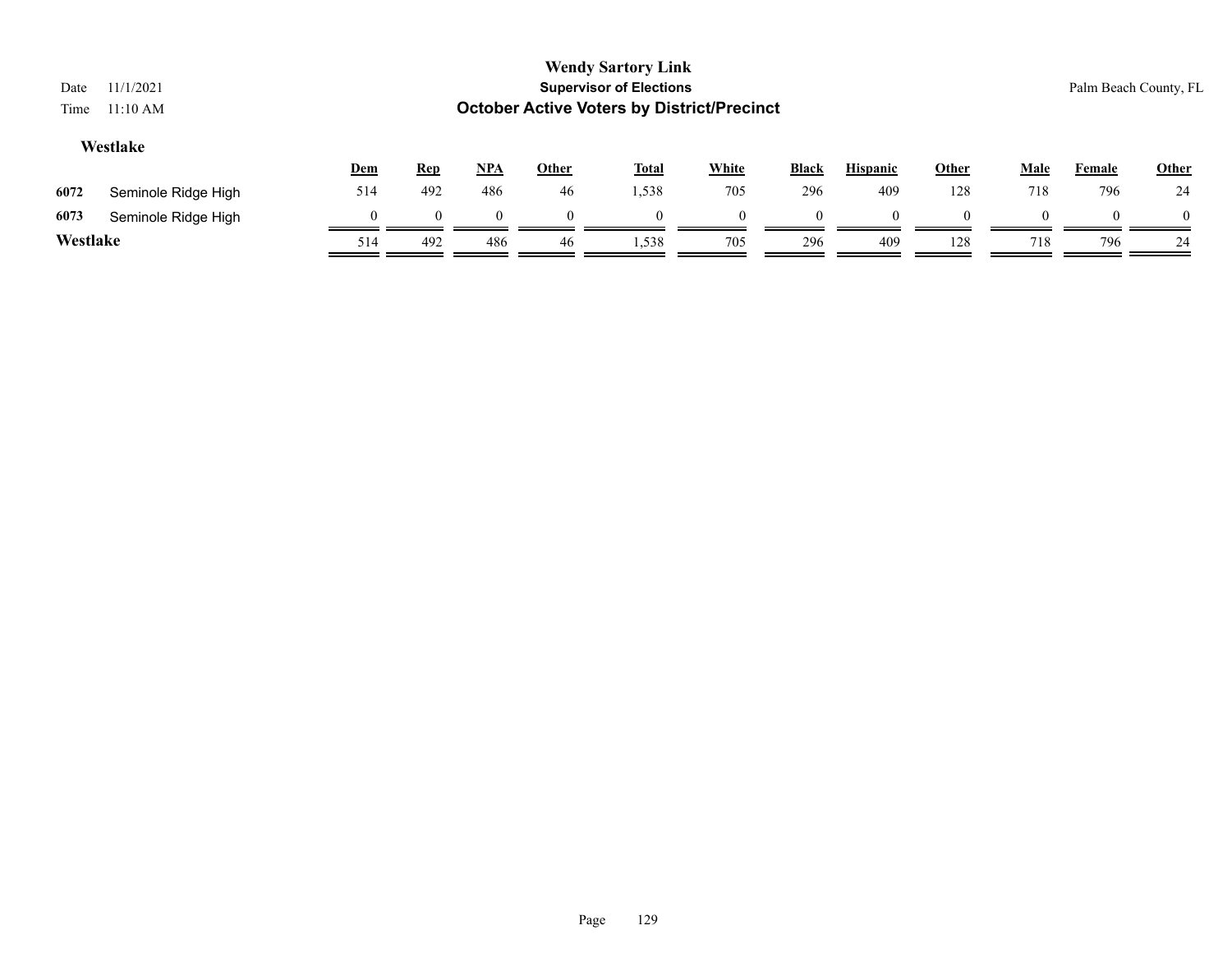## **West Palm Beach**

|      |                                     | Dem              | <b>Rep</b>       | NPA              | <b>Other</b>     | <b>Total</b>     | <b>White</b>     | <b>Black</b>     | <b>Hispanic</b>  | Other          | <b>Male</b>      | <b>Female</b>    | <b>Other</b>     |
|------|-------------------------------------|------------------|------------------|------------------|------------------|------------------|------------------|------------------|------------------|----------------|------------------|------------------|------------------|
| 2002 | Jeaga Middle                        | 181              | 92               | 110              | 6                | 389              | 150              | 129              | 39               | 71             | 172              | 205              | 12               |
| 2004 | <b>Grassy Waters Elementary</b>     | 1,043            | 324              | 592              | 44               | 2,003            | 591              | 730              | 398              | 284            | 848              | 1,084            | 71               |
| 2006 | Jeaga Middle                        | 170              | 78               | 101              | 9                | 358              | 148              | 109              | 77               | 24             | 147              | 200              | 11               |
| 2008 | Jeaga Middle                        | $\mathbf{0}$     | $\boldsymbol{0}$ | $\boldsymbol{0}$ | $\mathbf{0}$     | $\mathbf{0}$     | $\mathbf{0}$     | $\boldsymbol{0}$ | $\mathbf{0}$     | $\overline{0}$ | $\overline{0}$   | $\mathbf{0}$     | $\mathbf{0}$     |
| 2014 | <b>Club Baywinds</b>                | 826              | 546              | 369              | 36               | 1,777            | 1,349            | 152              | 168              | 108            | 723              | 1,011            | 43               |
| 2016 | Andros Isle POA Clubhouse           | 851              | 559              | 545              | 35               | 1,990            | 1,074            | 393              | 298              | 225            | 845              | 1,074            | 71               |
| 2018 | <b>Riverwalk Clubhouse</b>          | 751              | 710              | 561              | 49               | 2,071            | 1,628            | 92               | 171              | 180            | 888              | 1,121            | 62               |
| 2032 | <b>Riverwalk Clubhouse</b>          | 54               | 26               | 31               | 5                | 116              | 56               | 34               | 17               | 9              | 44               | 69               | $\overline{3}$   |
| 2034 | <b>Riverwalk Clubhouse</b>          | 99               | 47               | 69               | 10               | 225              | $88\,$           | 59               | 53               | 25             | 100              | 123              | 2                |
| 2042 | <b>Turning Points Academy</b>       | $\mathbf{0}$     | $\overline{0}$   | $\mathbf{0}$     | $\mathbf{0}$     | $\mathbf{0}$     | $\overline{0}$   | 0                | $\boldsymbol{0}$ | $\theta$       | $\theta$         | $\mathbf{0}$     | $\overline{0}$   |
| 2062 | West Gate Elementary                | 12               | 13               | 14               | $\theta$         | 39               | 28               | $\overline{3}$   | 6                | 2              | 22               | 17               | $\theta$         |
| 2064 | <b>West Gate Elementary</b>         |                  | $\mathbf{0}$     | $\mathbf{0}$     | $\overline{0}$   | -1               | $\mathbf{1}$     | $\overline{0}$   | $\mathbf{0}$     | $\theta$       | $\overline{1}$   | $\theta$         | $\overline{0}$   |
| 2066 | <b>Howard Park Community Center</b> | 142              | 81               | 98               | 6                | 327              | 168              | 54               | 69               | 36             | 151              | 168              | 8                |
| 2068 | <b>Conniston Middle</b>             | 431              | 251              | 321              | 15               | 1,018            | 401              | 100              | 444              | 73             | 459              | 519              | $40\,$           |
| 2070 | <b>Belvedere Elementary</b>         | 563              | 376              | 384              | 23               | 1,346            | 1,059            | 28               | 151              | 108            | 632              | 665              | 49               |
| 2072 | <b>Belvedere Elementary</b>         | 605              | 346              | 481              | 28               | 1,460            | 536              | 150              | 622              | 152            | 626              | 745              | 89               |
| 2074 | <b>Belvedere Elementary</b>         | $\boldsymbol{0}$ | $\boldsymbol{0}$ | $\boldsymbol{0}$ | $\boldsymbol{0}$ | $\boldsymbol{0}$ | $\boldsymbol{0}$ | $\boldsymbol{0}$ | $\boldsymbol{0}$ | $\mathbf{0}$   | $\boldsymbol{0}$ | $\boldsymbol{0}$ | $\boldsymbol{0}$ |
| 2076 | St Catherine Church                 | 145              | 121              | 122              | $7\phantom{.0}$  | 395              | 326              | 16               | 27               | 26             | 192              | 193              | $10\,$           |
| 2078 | St Catherine Church                 | 443              | 551              | 367              | 31               | 1,392            | 1,159            | 38               | 89               | 106            | 624              | 716              | 52               |
| 2134 | STEM Bldg at S FL Science Ctr       | 524              | 324              | 431              | 32               | 1,311            | 496              | 62               | 639              | 114            | 598              | 658              | 55               |
| 2136 | Palmwood Lodge #303                 | 661              | 449              | 571              | 45               | 1,726            | 748              | 82               | 731              | 165            | 779              | 864              | 83               |
| 2138 | Palmwood Lodge #303                 | 340              | 159              | 270              | 19               | 788              | 320              | 78               | 300              | 90             | 363              | 390              | 35               |
| 2140 | South Olive Community Center        | 569              | 433              | 384              | 33               | 1,419            | 1,081            | 31               | 197              | 110            | 670              | 701              | $48\,$           |
| 2142 | Lakeside Presbyterian Church        | 292              | 361              | 189              | 23               | 865              | 750              | 3                | 56               | 56             | 401              | 437              | 27               |
| 2144 | Lakeside Presbyterian Church        | 355              | 411              | 266              | 32               | 1,064            | 879              | 20               | 81               | 84             | 485              | 545              | 34               |
| 6066 | Ibis POA Admin Building             | 1,022            | 1,100            | 732              | 86               | 2,940            | 2,580            | 92               | 67               | 201            | 1,385            | 1,489            | 66               |
| 6068 | Ibis POA Admin Building             | $\mathbf{0}$     | $\boldsymbol{0}$ | $\boldsymbol{0}$ | $\mathbf{0}$     | $\overline{0}$   | $\overline{0}$   | $\boldsymbol{0}$ | $\mathbf{0}$     | $\mathbf{0}$   | $\mathbf{0}$     | $\mathbf{0}$     | $\mathbf{0}$     |
| 6070 | Ironhorse Country Club              | 160              | 258              | 119              | 10               | 547              | 441              | 35               | 20               | 51             | 245              | 292              | $10\,$           |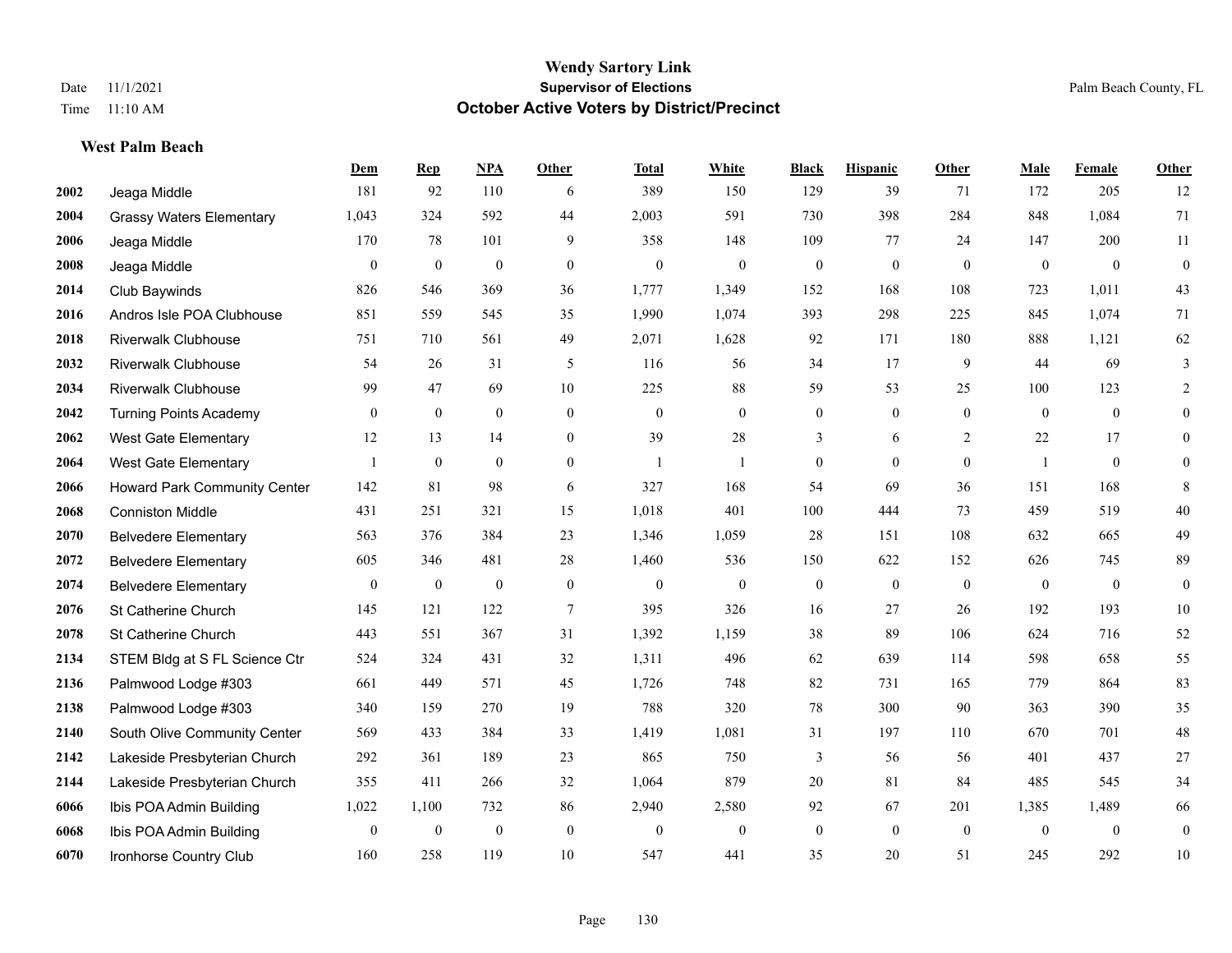**West Palm Beach**

## **Wendy Sartory Link** Date 11/1/2021 **Supervisor of Elections** Palm Beach County, FL Time 11:10 AM **October Active Voters by District/Precinct**

# **Dem Rep NPA Other Total White Black Hispanic Other Male Female Other** Crossroads Baptist Church 0 0 0 0 0 0 0 0 0 0 0 0 Crossroads Baptist Church 280 8 88 10 386 6 324 28 28 130 239 17 Crossroads Baptist Church 1 2 1 0 4 3 0 1 1 3 0 Crossroads Baptist Church 0 0 0 0 0 0 0 0 0 0 0 0 Crossroads Baptist Church 0 0 0 0 0 0 0 0 0 0 0 0 Palm Beach Lakes High 1,426 364 604 44 2,438 809 1,100 305 224 984 1,356 98 Ephesus Junior Academy 1,168 63 231 16 1,478 105 1,214 51 108 598 833 47 Grace Episcopal Church 1,300 158 434 34 1,926 336 1,260 129 201 825 1,015 86 Northboro Elementary 1,052 192 428 29 1,701 460 903 167 171 768 862 71 Pleasant City Community Center 937 241 481 33 1,692 783 589 174 146 817 798 77 Northboro Elementary 450 397 367 39 1,253 999 64 87 103 582 637 34 Egret Lake Elementary 480 112 231 8 831 213 374 136 108 359 441 31 Egret Lake Elementary 200 40 87 11 338 55 199 37 47 146 184 8 Egret Lake Elementary 346 101 150 18 615 417 101 52 45 241 352 22 Egret Lake Elementary 22 2 1 0 25 24 0 0 1 6 18 1 Bear Lakes Middle 37 17 14 1 69 27 16 10 16 25 39 5 Whitehall Clubhouse #3 680 482 455 52 1,669 1,058 251 196 164 770 851 48 Bear Lakes Middle 1,313 476 815 57 2,661 1,048 921 379 313 1,152 1,390 119 Palm Beach Lakes High 117 36 76 3 232 85 68 22 57 107 111 14 Salvation Army Activity Hall 605 77 283 10 975 158 511 130 176 415 514 46 Salvation Army Activity Hall 833 301 487 34 1,655 673 540 254 188 661 913 81 U M Church of Palm Beaches 942 427 677 65 2,111 1,015 661 234 201 943 1,102 66 First Christian Church 756 182 322 24 1,284 415 639 105 125 490 749 45 WPB City Fire Station #5 740 395 424 28 1,587 980 270 190 147 688 848 51 Roosevelt Elementary 2,038 164 547 30 2,779 266 2,060 240 213 1,109 1,555 115 Chamber of Commerce 403 406 347 54 1,210 911 59 106 134 567 606 37 U M Church of Palm Beaches 280 109 182 10 581 209 211 106 55 248 301 32 U M Church of Palm Beaches 0 0 0 0 0 0 0 0 0 0 0 0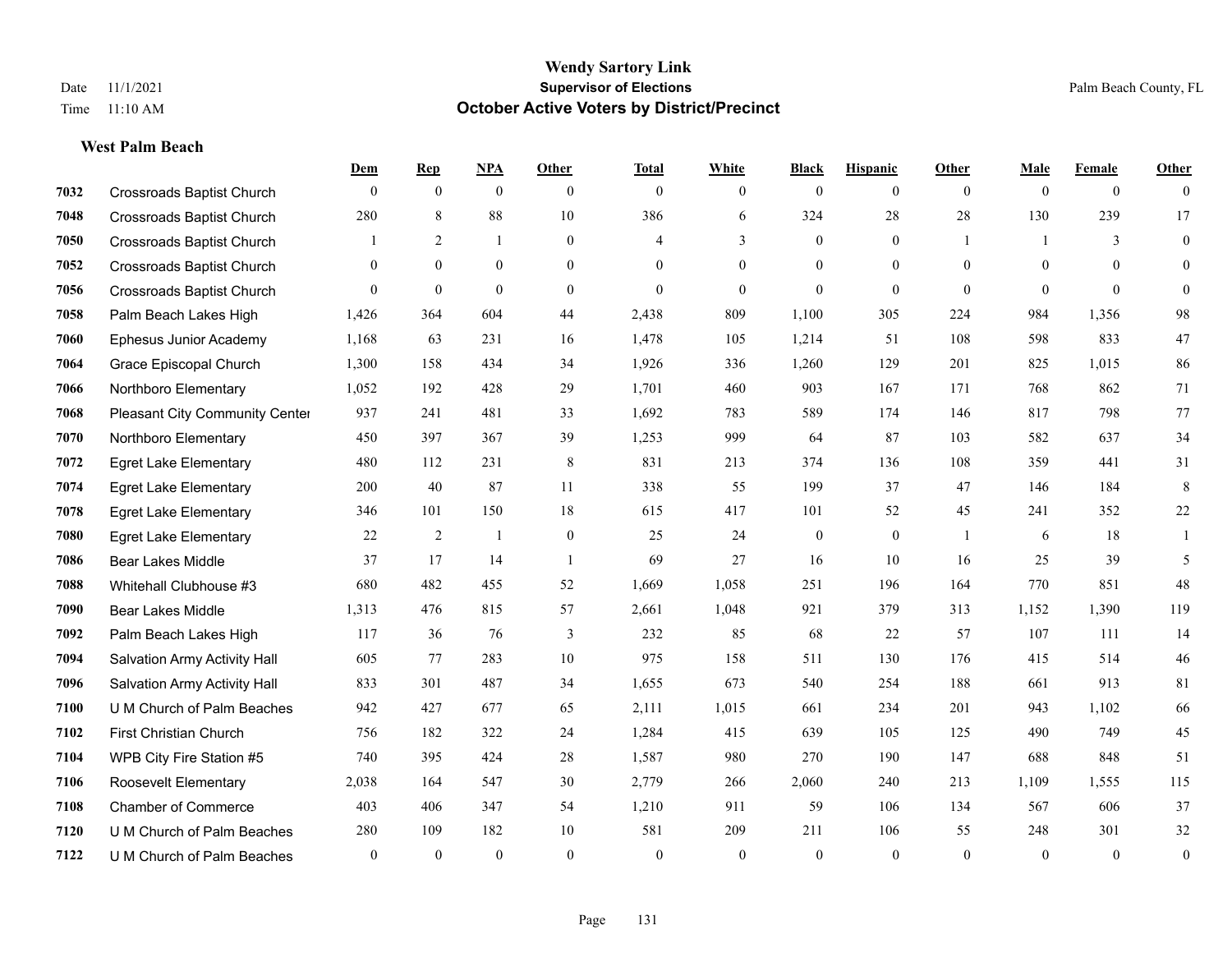#### **West Palm Beach**

|                                      | <u>Dem</u>             | <b>Rep</b> | <b>NPA</b> | Other | <b>Total</b> | White  | <b>Black</b> | <b>Hispanic</b> | Other | Male   | Female | Other |
|--------------------------------------|------------------------|------------|------------|-------|--------------|--------|--------------|-----------------|-------|--------|--------|-------|
| <b>First Christian Church</b>        | 1,211                  | 139        | 341        | 15    | 1,706        | 197    | ,239         | 112             | 158   | 748    | 900    | 58    |
| <b>First Christian Church</b>        | 1,506                  | 495        | 758        | 85    | 2,844        | 1,099  | 1,050        | 404             | 291   | 1,171  | 1,562  | 111   |
| Westward Elementary                  | 1,931                  | 125        | 469        | 25    | 2,550        | 159    | 2,085        | 118             | 188   | 1,018  | 1,446  | 86    |
| Alexander W Dreyfoos SOA High        | 813                    | 813        | 771        | 74    | 2,471        | 1,895  | 114          | 202             | 260   | 1,243  | 1,157  | 71    |
| <b>WPB City Hall Flagler Gallery</b> | 673                    | 671        | 603        | 75    | 2,022        | 1,599  | 86           | 140             | 197   | 1,021  | 933    | 68    |
| <b>Howard Park Community Center</b>  | 85                     | 30         | 49         |       | 171          | 84     | 37           | 29              | 21    | 85     | 79     |       |
| Roosevelt Elementary                 | 57                     |            | 46         |       | 116          | 17     | 47           | 33              | 19    | 53     | 53     | 10    |
| <b>Howard Park Community Center</b>  | 354                    | 281        | 303        | 37    | 975          | 781    | 41           | 86              | 67    | 492    | 458    | 25    |
| <b>WPB City Hall Flagler Gallery</b> | 478                    | 444        | 276        | 42    | 1,240        | 984    | 43           | 117             | 96    | 474    | 722    | 44    |
|                                      | 33,754                 | 15,377     | 18,475     | 1,556 | 69,162       | 33,927 | 19,567       | 9,099           | 6,569 | 30,337 | 36,313 | 2,512 |
|                                      | <b>West Palm Beach</b> |            |            |       |              |        |              |                 |       |        |        |       |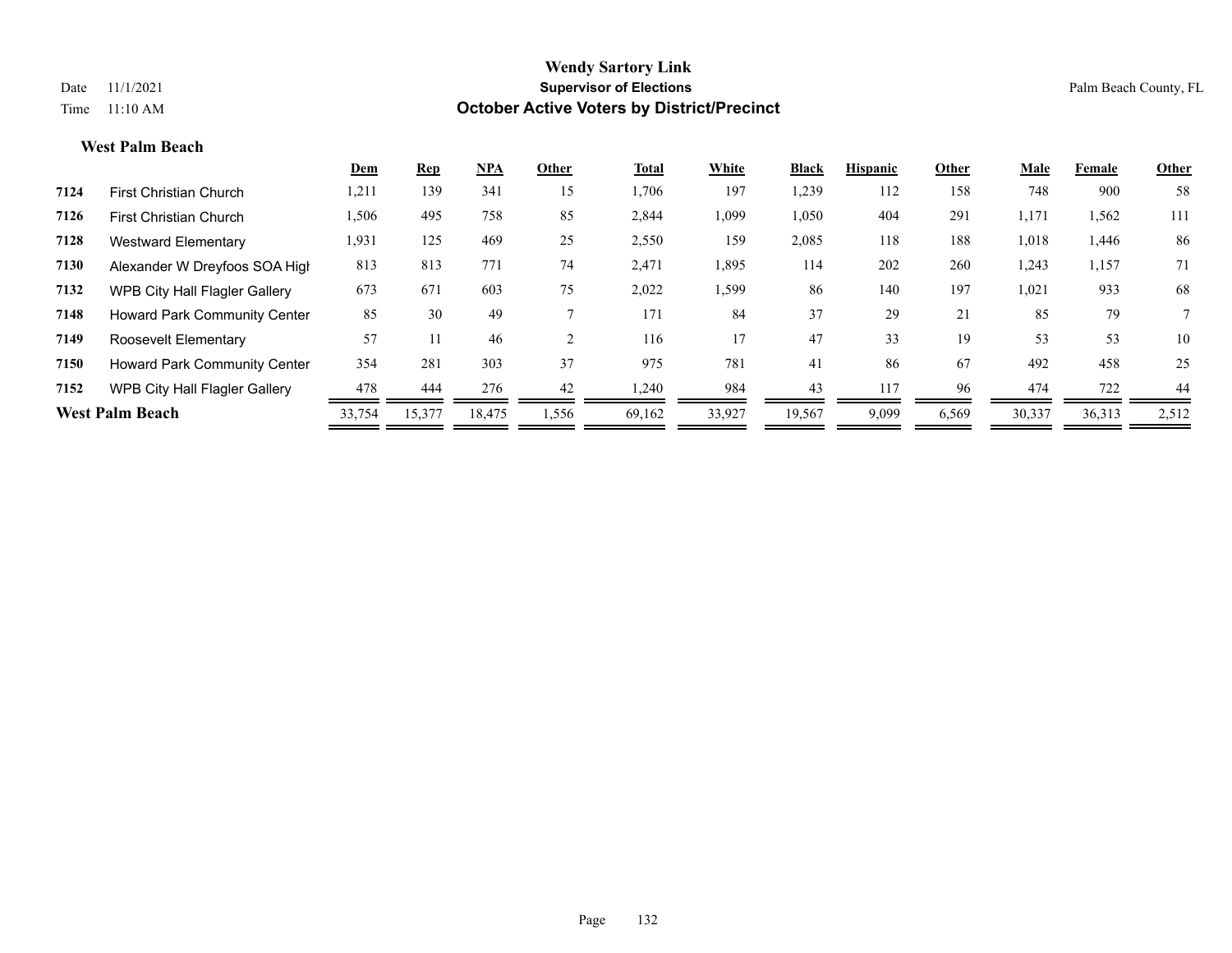|      |                                     | Dem            | <b>Rep</b>       | NPA              | <b>Other</b> | <b>Total</b>    | <b>White</b>   | <b>Black</b>     | <b>Hispanic</b> | <b>Other</b>   | <b>Male</b> | <b>Female</b>  | <b>Other</b> |
|------|-------------------------------------|----------------|------------------|------------------|--------------|-----------------|----------------|------------------|-----------------|----------------|-------------|----------------|--------------|
| 1002 | <b>Canal Point Community Center</b> | $\overline{0}$ | $\boldsymbol{0}$ | $\boldsymbol{0}$ | $\mathbf{0}$ | $\mathbf{0}$    | $\overline{0}$ | $\overline{0}$   | $\overline{0}$  | $\overline{0}$ | $\theta$    | $\overline{0}$ | $\theta$     |
| 3084 | Lakes of Sherbrooke                 | 700            | 641              | 582              | 54           | 1,977           | 1,338          | 191              | 284             | 164            | 859         | 1,042          | 76           |
| 3090 | Woodlands Middle                    | 1,446          | 818              | 645              | 54           | 2,963           | 2,388          | 180              | 117             | 278            | 1,350       | 1,527          | 86           |
| 3092 | Lacuna HOA Clubhouse                | 1,209          | 756              | 757              | 65           | 2,787           | 1,938          | 275              | 310             | 264            | 1,276       | 1,423          | $88\,$       |
| 3120 | Valencia Shores Social Club         | 1,223          | 588              | 577              | 47           | 2,435           | 2,150          | 68               | 81              | 136            | 1,116       | 1,264          | 55           |
| 3122 | Boynton Beach Community Chur        | 908            | 407              | 342              | 33           | 1,690           | 1,514          | 35               | 52              | 89             | 695         | 957            | $38\,$       |
| 5002 | Faith Farm Tabernacle               | 565            | 649              | 508              | 42           | 1,764           | 1,162          | 173              | 193             | 236            | 819         | 894            | 51           |
| 5003 | Faith Farm Tabernacle               | 500            | 346              | 437              | 27           | 1,310           | 789            | 139              | 205             | 177            | 587         | 678            | 45           |
| 5004 | Faith Farm Tabernacle               | 3              | $\sqrt{2}$       | $\overline{2}$   | $\mathbf{0}$ | $7\phantom{.0}$ | $\overline{4}$ | $\boldsymbol{0}$ | 3               | $\mathbf{0}$   | 6           | $\overline{1}$ | $\mathbf{0}$ |
| 5005 | <b>Sunset Palms Elementary</b>      | 1,245          | 564              | 482              | 79           | 2,370           | 2,220          | 15               | 33              | 102            | 1,092       | 1,220          | 58           |
| 5006 | Faith Farm Tabernacle               | 1,106          | 492              | 547              | 36           | 2,181           | 2,063          | 13               | 22              | 83             | 1,017       | 1,128          | 36           |
| 5007 | Faith Farm Tabernacle               | 5              | $\boldsymbol{0}$ | $\overline{2}$   | $\mathbf{0}$ | $\tau$          | 6              | $\boldsymbol{0}$ | $\overline{0}$  | $\overline{1}$ | 5           | $\overline{2}$ | $\theta$     |
| 5008 | <b>Sunset Palms Elementary</b>      | 435            | 333              | 372              | 26           | 1,166           | 766            | 98               | 138             | 164            | 538         | 591            | 37           |
| 5009 | Boynton Beach Community Chur        | 1,217          | 981              | 1,005            | 72           | 3,275           | 2,176          | 291              | 362             | 446            | 1,562       | 1,594          | 119          |
| 5054 | Our Lady Queen of Peace             | 1,170          | 1,213            | 1,015            | 91           | 3,489           | 2,800          | 100              | 208             | 381            | 1,615       | 1,732          | 142          |
| 5055 | Our Lady Queen of Peace             | 302            | 140              | 149              | 12           | 603             | 531            | 6                | 38              | 28             | 265         | 320            | 18           |
| 5108 | West Boca Branch Library            | 1,428          | 1,518            | 1,420            | 106          | 4,472           | 3,695          | 107              | 264             | 406            | 2,099       | 2,238          | 135          |
| 5128 | <b>Sunrise Park Elementary</b>      | 757            | 508              | 573              | 37           | 1,875           | 1,245          | 101              | 280             | 249            | 849         | 965            | 61           |
| 5130 | Coconut Cove Waterpark - Meet       | 654            | 548              | 541              | 27           | 1,770           | 1,298          | 31               | 168             | 273            | 805         | 881            | 84           |
| 5132 | <b>Eagles Landing Middle</b>        | 945            | 593              | 645              | 43           | 2,226           | 1,519          | 147              | 328             | 232            | 992         | 1,166          | 68           |
| 5134 | Coconut Cove Waterpark - Meet       | 541            | 477              | 453              | 31           | 1,502           | 1,073          | 69               | 231             | 129            | 712         | 736            | 54           |
| 5136 | West Boca Branch Library            | 865            | 515              | 688              | 43           | 2,111           | 1,368          | 126              | 402             | 215            | 886         | 1,159          | 66           |
| 5138 | <b>Whispering Pines Elementary</b>  | 892            | 558              | 620              | 45           | 2,115           | 1,409          | 127              | 302             | 277            | 919         | 1,120          | 76           |
| 5140 | Olympic Heights High                | 1,041          | 778              | 918              | 51           | 2,788           | 1,803          | 147              | 532             | 306            | 1,264       | 1,410          | 114          |
| 5142 | <b>Whispering Pines Elementary</b>  | 304            | 243              | 255              | 22           | 824             | 597            | 28               | 105             | 94             | 330         | 456            | 38           |
| 5144 | Whisper Walk Section B              | 921            | 454              | 425              | 31           | 1,831           | 1,449          | 52               | 215             | 115            | 696         | 1,087          | $48\,$       |
| 5146 | <b>Century Village West</b>         | 909            | 502              | 392              | 40           | 1,843           | 1,423          | 79               | 184             | 157            | 673         | 1,099          | 71           |
| 5148 | Century Village West                | 745            | 369              | 359              | 26           | 1,499           | 1,193          | 50               | 135             | 121            | 567         | 856            | 76           |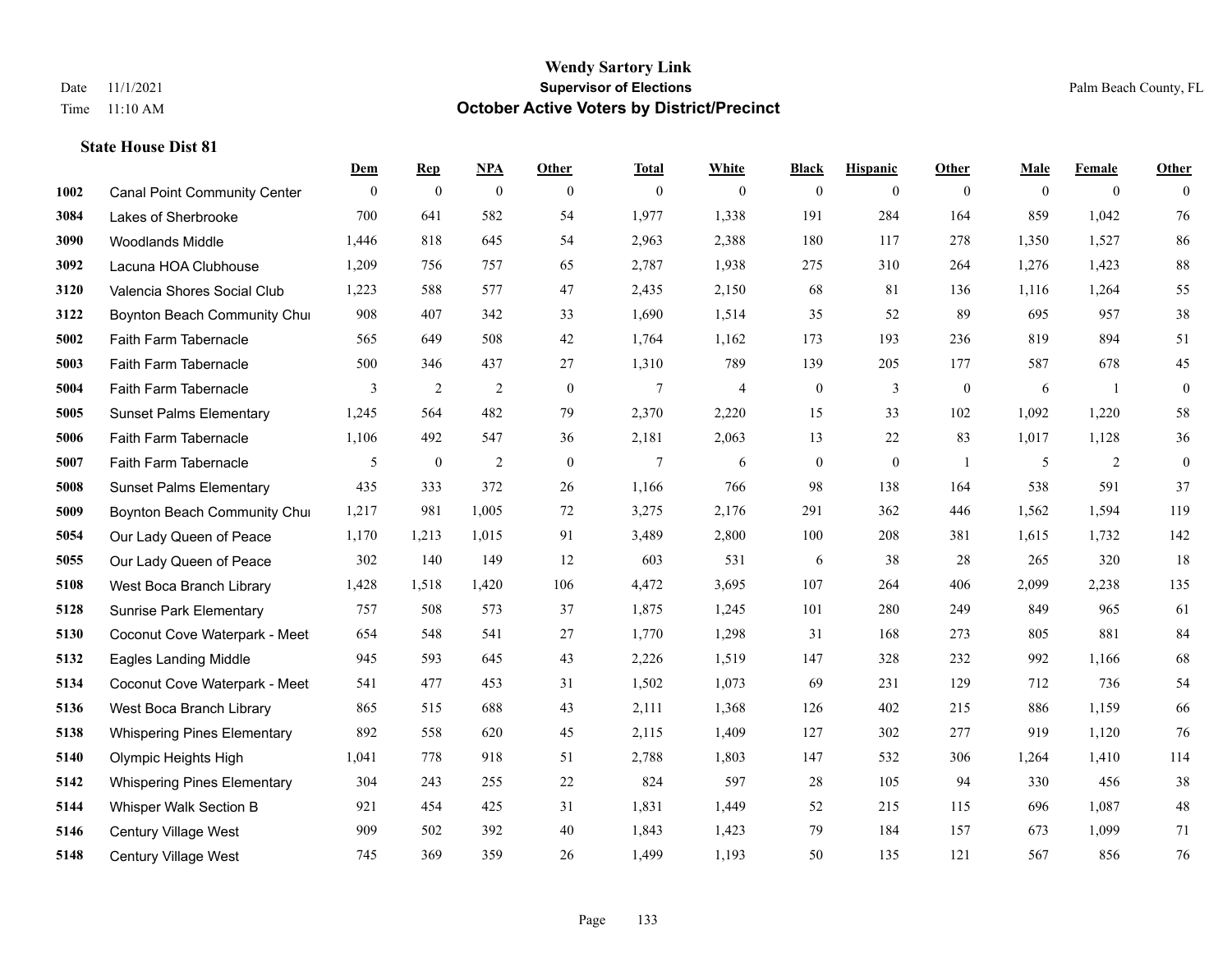|      |                                     | Dem          | <b>Rep</b> | NPA    | <b>Other</b>   | <b>Total</b> | <b>White</b>   | <b>Black</b>     | <b>Hispanic</b> | Other        | <b>Male</b>    | Female | <b>Other</b>     |
|------|-------------------------------------|--------------|------------|--------|----------------|--------------|----------------|------------------|-----------------|--------------|----------------|--------|------------------|
| 5150 | <b>Century Village West</b>         | 680          | 281        | 286    | 20             | 1,267        | 988            | 47               | 144             | 88           | 448            | 777    | 42               |
| 5152 | West Boca Raton High                | 949          | 799        | 854    | 46             | 2,648        | 1,979          | 82               | 247             | 340          | 1,244          | 1,294  | 110              |
| 5154 | Daggerwing Nature Center            | 894          | 785        | 747    | 51             | 2,477        | 1,702          | 79               | 343             | 353          | 1,116          | 1,245  | 116              |
| 5156 | Southwinds Golf Course              | 722          | 506        | 594    | 32             | 1,854        | 1,257          | 83               | 266             | 248          | 801            | 968    | 85               |
| 5162 | Glades Presbyterian Church          | 766          | 743        | 647    | 40             | 2,196        | 1,613          | 69               | 309             | 205          | 1,041          | 1,073  | 82               |
| 5164 | Sandpiper Shores Elementary         | 1,006        | 656        | 679    | 45             | 2,386        | 1,824          | 75               | 254             | 233          | 1,080          | 1,228  | $78\,$           |
| 5166 | <b>Glades Road Branch Library</b>   | 835          | 747        | 790    | 50             | 2,422        | 1,681          | 127              | 363             | 251          | 1,052          | 1,272  | 98               |
| 5168 | <b>Glades Road Branch Library</b>   | 960          | 611        | 617    | 41             | 2,229        | 1,677          | 65               | 272             | 215          | 865            | 1,305  | 59               |
| 5170 | Olympic Heights High                | 1,150        | 634        | 758    | 45             | 2,587        | 1,904          | 83               | 355             | 245          | 1,010          | 1,481  | 96               |
| 5174 | <b>Waters Edge Elementary</b>       | 864          | 756        | 814    | 47             | 2,481        | 1,679          | 126              | 357             | 319          | 1,142          | 1,218  | 121              |
| 5176 | Loggers Run Middle                  | 467          | 350        | 370    | 15             | 1,202        | 833            | 47               | 200             | 122          | 511            | 630    | 61               |
| 5178 | Loggers Run Middle                  | 707          | 539        | 635    | 45             | 1,926        | 1,067          | 188              | 403             | 268          | 855            | 973    | 98               |
| 5180 | Boca Glades Baptist Church          | 686          | 373        | 634    | 40             | 1,733        | 972            | 130              | 398             | 233          | 796            | 858    | 79               |
| 5182 | Boca Glades Baptist Church          | 580          | 293        | 537    | 37             | 1,447        | 743            | 130              | 368             | 206          | 647            | 731    | 69               |
| 5184 | <b>Coral Sunset Elementary</b>      | 909          | 559        | 732    | 40             | 2,240        | 1,233          | 241              | 443             | 323          | 1,031          | 1,103  | 106              |
| 5186 | <b>Coral Sunset Elementary</b>      | 1,013        | 420        | 865    | 38             | 2,336        | 983            | 353              | 668             | 332          | 991            | 1,219  | 126              |
| 5188 | Pines Of Boca Barwood               | 965          | 619        | 789    | 49             | 2,422        | 1,428          | 138              | 537             | 319          | 1,019          | 1,302  | 101              |
| 5190 | Lakes at Boca Rio Clubhouse         | 408          | 284        | 335    | 20             | 1,047        | 688            | 63               | 178             | 118          | 477            | 524    | 46               |
| 5192 | Hammock Pointe Elementary           | 1,064        | 686        | 922    | 44             | 2,716        | 1,552          | 202              | 581             | 381          | 1,175          | 1,419  | 122              |
| 5194 | Lakes Of Boca Barwood               | 395          | 255        | 374    | 21             | 1,045        | 623            | 48               | 237             | 137          | 445            | 545    | 55               |
| 6002 | <b>Canal Point Community Center</b> | 81           | 103        | 58     | 2              | 244          | 103            | 37               | 89              | 15           | 108            | 126    | 10               |
| 6004 | Pahokee Recreation Center           | 959          | 173        | 229    | 5              | 1,366        | 177            | 885              | 222             | 82           | 563            | 754    | 49               |
| 6006 | Pahokee Recreation Center           | 995          | 170        | 271    | 13             | 1,449        | 122            | 846              | 383             | 98           | 646            | 722    | 81               |
| 6008 | Pahokee High                        | 522          | 22         | 104    | 3              | 651          | 8              | 595              | 3               | 45           | 194            | 424    | 33               |
| 6010 | <b>Canal Point Community Center</b> | 25           | 6          | $\tau$ | $\overline{0}$ | 38           | 12             | 20               | 3               | 3            | 21             | 17     | $\boldsymbol{0}$ |
| 6012 | Belle Glade Library/Civic Ctr       | 180          | 29         | 60     | $\overline{0}$ | 269          | 30             | 147              | 79              | 13           | 105            | 153    | 11               |
| 6014 | Belle Glade Library/Civic Ctr       | $\mathbf{1}$ | 2          | 1      | $\overline{0}$ | 4            | $\overline{0}$ | $\boldsymbol{0}$ | $\overline{4}$  | $\mathbf{0}$ | $\overline{1}$ | 3      | $\boldsymbol{0}$ |
| 6016 | South Bay Commission Chambe         | 35           | 52         | 29     | $\overline{2}$ | 118          | 78             | $7\phantom{.0}$  | 22              | 11           | 62             | 51     | 5                |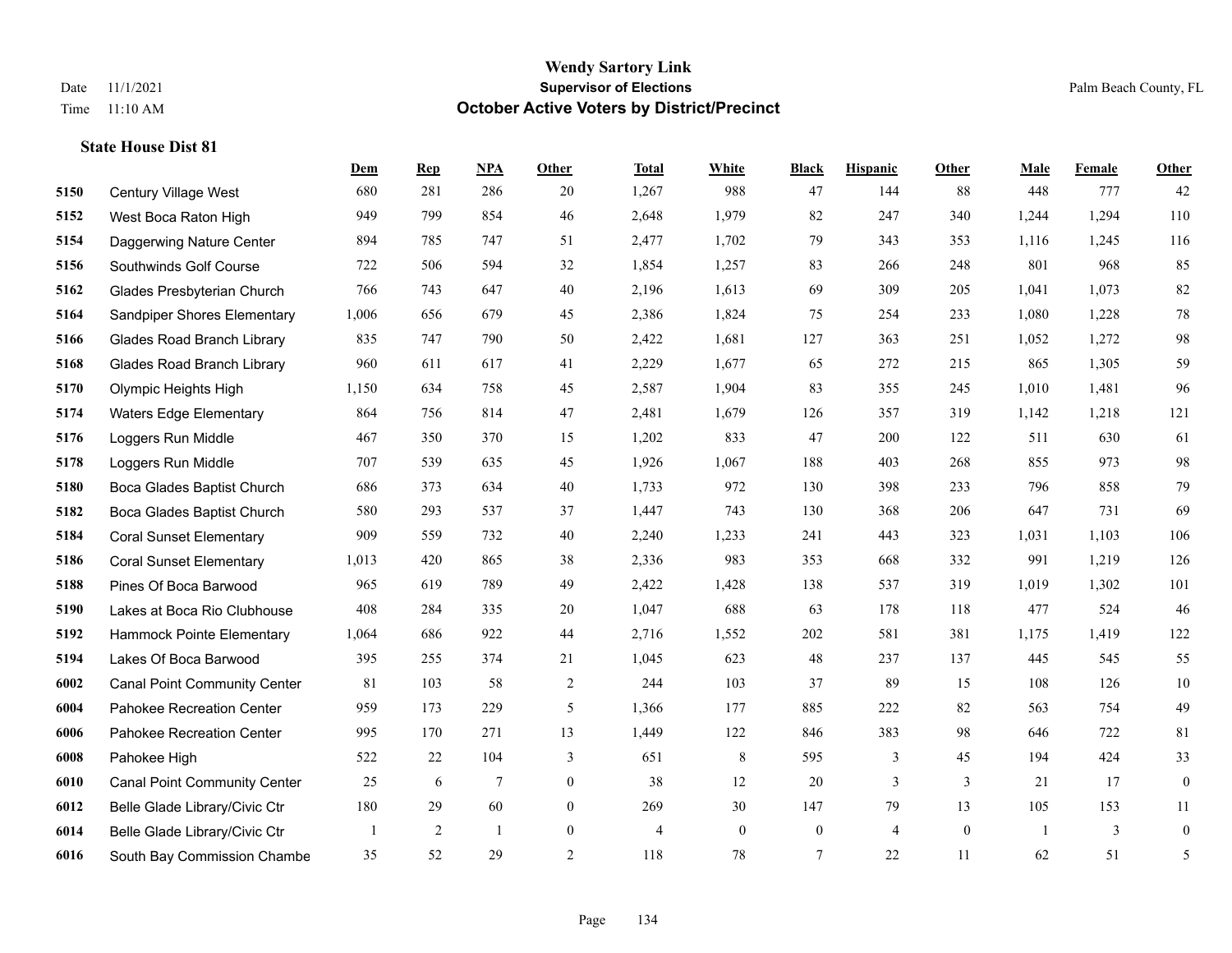|      |                               | Dem          | $\mathbf{Rep}$ | NPA            | <b>Other</b>   | <b>Total</b>   | <b>White</b> | <b>Black</b> | <b>Hispanic</b> | <b>Other</b> | <b>Male</b>  | Female       | <b>Other</b> |
|------|-------------------------------|--------------|----------------|----------------|----------------|----------------|--------------|--------------|-----------------|--------------|--------------|--------------|--------------|
| 6018 | South Bay Commission Chambe   | 1,190        | 83             | 226            | 10             | 1,509          | 59           | 1,166        | 207             | 77           | 633          | 837          | 39           |
| 6020 | Glades Central High           | 441          | 77             | 133            | 8              | 659            | 82           | 383          | 158             | 36           | 306          | 320          | 33           |
| 6022 | Belle Glade Library/Civic Ctr | 1,363        | 106            | 255            | 17             | 1,741          | 89           | 1,396        | 142             | 114          | 714          | 959          | 68           |
| 6024 | Lewis Evans Resource Center   | 1,692        | 66             | 261            | 13             | 2,032          | 30           | 1,765        | 125             | 112          | 812          | 1,150        | 70           |
| 6026 | Lewis Evans Resource Center   | 2            | $\theta$       | $\overline{2}$ | $\theta$       | $\overline{4}$ | $\Omega$     | $\Omega$     | $\overline{4}$  | $\Omega$     |              | 3            | $\Omega$     |
| 6028 | Belle Glade Library/Civic Ctr | 755          | 452            | 327            | 15             | 1,549          | 410          | 398          | 655             | 86           | 727          | 778          | 44           |
| 6029 | Belle Glade Library/Civic Ctr |              | $\mathbf{0}$   | $\overline{0}$ | $\theta$       |                | $\theta$     |              | $\theta$        | $\theta$     |              | $\mathbf{0}$ | $\theta$     |
| 6030 | Belle Glade Library/Civic Ctr | 8            | $\overline{2}$ | 12             | $\overline{c}$ | 24             | 8            | $\Omega$     | 16              | $\Omega$     |              | 15           |              |
| 6032 | Gove Elementary               | 669          | 297            | 274            | 6              | 1,246          | 312          | 429          | 406             | 99           | 533          | 671          | 42           |
| 6034 | Gove Elementary               | $\theta$     | $\overline{4}$ | $\Omega$       | $\theta$       | 4              |              | $\Omega$     | $\Omega$        | $\Omega$     | $\mathbf{3}$ |              | $\theta$     |
| 6036 | Gove Elementary               | 391          | 156            | 204            | 11             | 762            | 133          | 151          | 433             | 45           | 333          | 399          | $30\,$       |
| 6038 | South Bay Commission Chambe   | $\mathbf{0}$ | $\mathbf{0}$   | $\overline{0}$ | $\theta$       | $\mathbf{0}$   | $\Omega$     | $\theta$     | $\Omega$        | $\theta$     | $\Omega$     | $\theta$     | $\Omega$     |
| 6224 | Discovery Key Elementary      | 963          | 1,118          | 689            | 58             | 2,828          | 2,103        | 181          | 332             | 212          | 1,322        | 1,423        | 83           |
| 6230 | Epiphany Lutheran Church      | 1,166        | 1,225          | 1,149          | 82             | 3,622          | 2,241        | 409          | 590             | 382          | 1,659        | 1,857        | 106          |
| 6232 | Panther Run Elementary        | 676          | 750            | 644            | 46             | 2,116          | 1,346        | 244          | 249             | 277          | 1,007        | 1,044        | 65           |
|      | <b>State House Dist 81</b>    | 50,171       | 30,782         | 32,625         | 2,199          | 115,777        | 73,690       | 14,084       | 16,237          | 11,766       | 51,098       | 60,418       | 4,261        |
|      |                               |              |                |                |                |                |              |              |                 |              |              |              |              |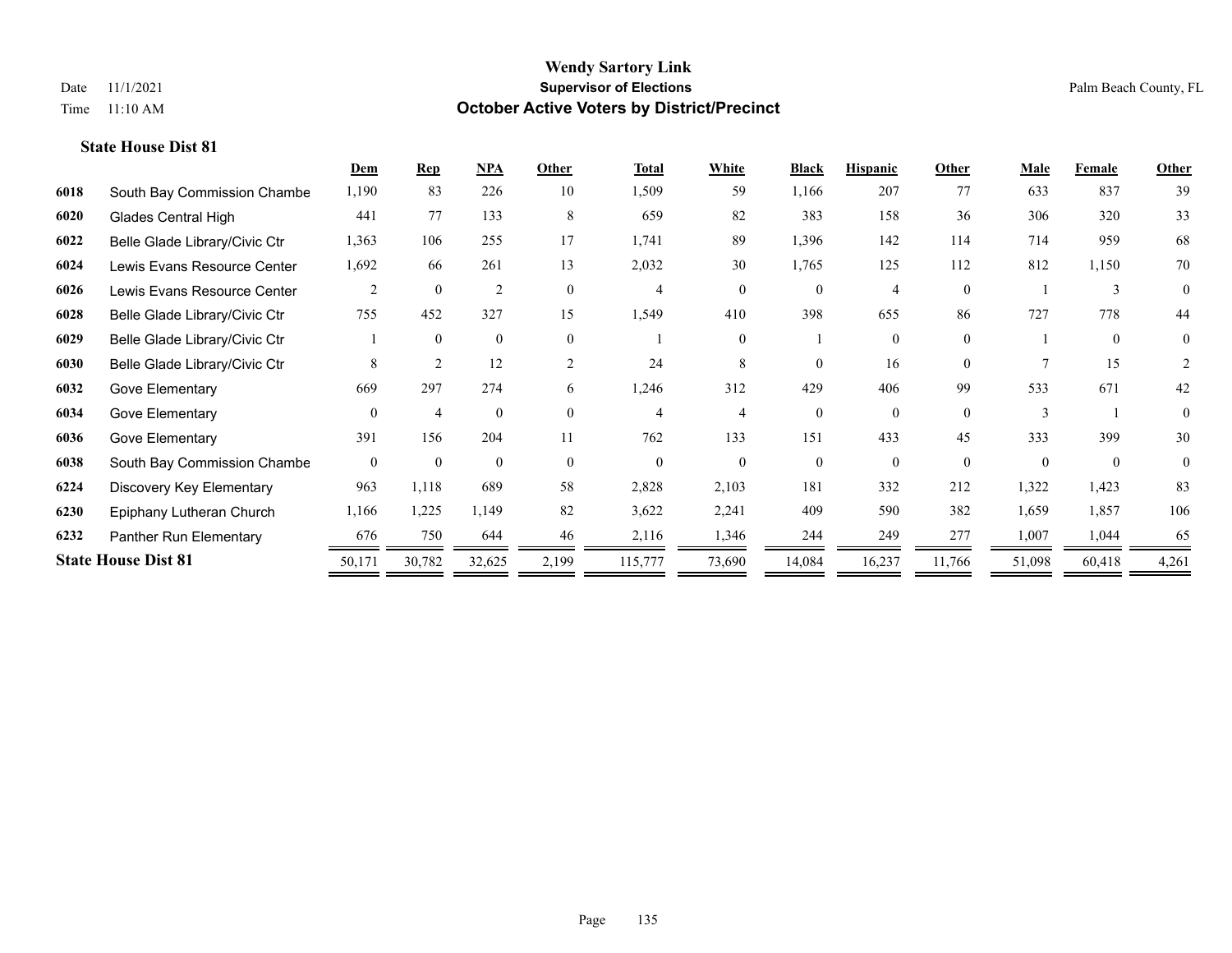|      |                                 | Dem              | <b>Rep</b>       | NPA          | <b>Other</b>   | <b>Total</b> | <b>White</b> | <b>Black</b>   | <b>Hispanic</b> | Other          | <b>Male</b>    | <b>Female</b>  | <b>Other</b>    |
|------|---------------------------------|------------------|------------------|--------------|----------------|--------------|--------------|----------------|-----------------|----------------|----------------|----------------|-----------------|
| 1040 | West Jupiter Recreation Center  | 260              | 457              | 342          | 32             | 1,091        | 879          | 19             | 54              | 139            | 542            | 509            | 40              |
| 1042 | West Jupiter Recreation Center  | $\boldsymbol{0}$ | $\mathbf{0}$     | $\mathbf{0}$ | $\mathbf{0}$   | $\mathbf{0}$ | $\mathbf{0}$ | $\mathbf{0}$   | $\mathbf{0}$    | $\theta$       | $\overline{0}$ | $\theta$       | $\mathbf{0}$    |
| 1044 | Limestone Creek Elementary      | 427              | 119              | 180          | 19             | 745          | 220          | 349            | 93              | 83             | 354            | 364            | 27              |
| 1046 | West Jupiter Recreation Center  | 264              | 139              | 151          | 11             | 565          | 260          | 163            | 111             | 31             | 241            | 304            | $20\,$          |
| 1048 | St Peter Catholic Church        | 385              | 458              | 283          | 29             | 1,155        | 1,033        | 3              | 41              | 78             | 439            | 688            | $28\,$          |
| 1050 | <b>Lighthouse Elementary</b>    | 480              | 664              | 411          | 45             | 1,600        | 1,364        | 16             | 67              | 153            | 745            | 799            | 56              |
| 1054 | Limestone Creek Elementary      | 694              | 1,077            | 635          | 55             | 2,461        | 2,179        | 25             | 97              | 160            | 1,150          | 1,239          | $72\,$          |
| 1056 | West Jupiter Recreation Center  | 545              | 574              | 540          | 40             | 1,699        | 1,364        | 75             | 129             | 131            | 749            | 894            | 56              |
| 1058 | St Peter Catholic Church        | 759              | 885              | 749          | 66             | 2,459        | 2,046        | 37             | 192             | 184            | 1,078          | 1,310          | 71              |
| 1060 | West Jupiter Recreation Center  | 72               | 95               | 72           | 5              | 244          | 201          | $\mathbf{0}$   | 23              | 20             | 98             | 130            | 16              |
| 1062 | <b>Harvest Community Church</b> | 613              | 1,148            | 549          | 46             | 2,356        | 2,157        | 11             | 52              | 136            | 1,139          | 1,138          | 79              |
| 1064 | Jupiter Community Center        | 75               | 126              | 63           | 3              | 267          | 245          | $\mathbf{0}$   | 6               | 16             | 129            | 131            | $7\phantom{.0}$ |
| 1066 | Jupiter Community Center        | $\mathbf{0}$     | $\boldsymbol{0}$ | $\mathbf{0}$ | $\theta$       | $\mathbf{0}$ | $\mathbf{0}$ | $\mathbf{0}$   | $\mathbf{0}$    | $\theta$       | $\overline{0}$ | $\overline{0}$ | $\mathbf{0}$    |
| 1068 | Jupiter Community Center        | 581              | 754              | 592          | 48             | 1,975        | 1,634        | $26\,$         | 192             | 123            | 919            | 996            | 60              |
| 1070 | Jupiter Community Center        | 57               | 67               | 90           | $\overline{4}$ | 218          | 172          | 1              | 39              | 6              | 113            | 97             | 8               |
| 1072 | Jerry Thomas Elementary         | 726              | 1,068            | 691          | 69             | 2,554        | 2,218        | 28             | 165             | 143            | 1,217          | 1,268          | 69              |
| 1074 | Independence Middle             | 784              | 1,156            | 848          | 89             | 2,877        | 2,415        | 20             | 192             | 250            | 1,289          | 1,495          | 93              |
| 1075 | Martinique Clubhouse            | 248              | 366              | 235          | 20             | 869          | 744          | 11             | 56              | 58             | 389            | 449            | 31              |
| 1076 | The Island Clubhouse            | 603              | 776              | 582          | 69             | 2,030        | 1,681        | 50             | 139             | 160            | 995            | 968            | 67              |
| 1078 | First Baptist Church Teq        | 344              | 885              | 383          | 22             | 1,634        | 1,532        | 3              | 42              | 57             | 786            | 812            | 36              |
| 1080 | First Baptist Church Teq        | 92               | 146              | 78           | $\overline{4}$ | 320          | 295          | $\overline{0}$ | 9               | 16             | 163            | 147            | $10\,$          |
| 1082 | First Baptist Church Teq        | 70               | 141              | 87           | 8              | 306          | 283          | $\mathbf{1}$   | 11              | 11             | 143            | 154            | 9               |
| 1084 | First Baptist Church Teq        | 12               | 52               | 10           | $\mathbf{0}$   | 74           | 71           |                | $\overline{0}$  | $\overline{2}$ | 37             | 36             |                 |
| 1088 | First Baptist Church Teq        | 10               | 42               | 20           | $\mathbf{0}$   | 72           | 63           | $\overline{0}$ | 3               | 6              | 36             | 35             | $\mathbf{1}$    |
| 1094 | First Baptist Church Teq        | 574              | 881              | 535          | 39             | 2,029        | 1,823        | 9              | 81              | 116            | 916            | 1,063          | $50\,$          |
| 1096 | First Baptist Church Teq        | 49               | 72               | 37           | $\mathbf{0}$   | 158          | 128          | 8              | 13              | 9              | 78             | 76             | $\overline{4}$  |
| 1098 | Riverside Improvement           | 254              | 456              | 263          | 21             | 994          | 888          | 6              | 45              | 55             | 453            | 508            | 33              |
| 1100 | Jupiter Elementary              | 399              | 451              | 367          | 32             | 1,249        | 953          | 17             | 198             | 81             | 603            | 600            | 46              |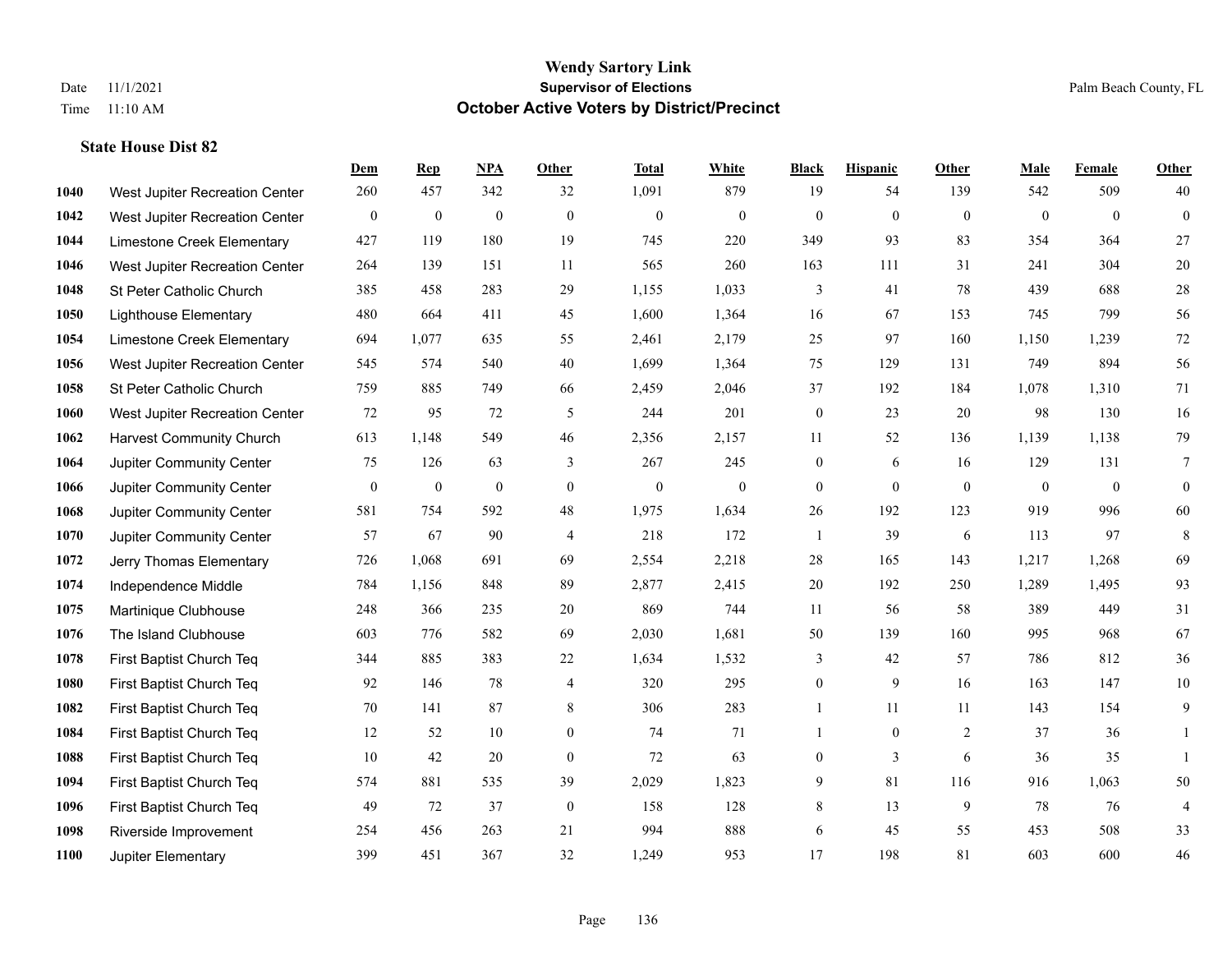|      |                                  | Dem            | <b>Rep</b>       | NPA          | <b>Other</b>   | <b>Total</b>   | <b>White</b>   | <b>Black</b>   | <b>Hispanic</b> | Other          | <b>Male</b>    | <b>Female</b>  | <b>Other</b>   |
|------|----------------------------------|----------------|------------------|--------------|----------------|----------------|----------------|----------------|-----------------|----------------|----------------|----------------|----------------|
| 1102 | Jupiter High                     | 688            | 909              | 664          | 63             | 2,324          | 1,852          | 58             | 204             | 210            | 1,026          | 1,223          | 75             |
| 1104 | Jupiter Branch Library           | 452            | 568              | 445          | 31             | 1,496          | 1,215          | 36             | 140             | 105            | 647            | 806            | 43             |
| 1106 | Jupiter Middle                   | 320            | 490              | 391          | 37             | 1,238          | 1,045          | 17             | 78              | 98             | 583            | 615            | 40             |
| 1108 | Newhaven Clubhouse               | 555            | 711              | 530          | 61             | 1,857          | 1,599          | 24             | 100             | 134            | 824            | 972            | 61             |
| 1110 | <b>Tequesta Council Chambers</b> | 106            | 138              | 101          | 3              | 348            | 304            | 7              | 21              | 16             | 163            | 176            | 9              |
| 1112 | <b>Tequesta Council Chambers</b> | 16             | 61               | 43           | 5              | 125            | 105            | 4              | 10              | 6              | 57             | 66             | 2              |
| 1114 | <b>Tequesta Council Chambers</b> | 115            | 306              | 134          | 13             | 568            | 544            | $\overline{0}$ | 5               | 19             | 251            | 306            | 11             |
| 1116 | <b>Tequesta Council Chambers</b> | $\overline{0}$ | $\boldsymbol{0}$ | $\mathbf{0}$ | $\theta$       | $\mathbf{0}$   | $\overline{0}$ | $\overline{0}$ | $\Omega$        | $\theta$       | $\theta$       | $\theta$       | $\theta$       |
| 1118 | <b>Tequesta Council Chambers</b> | 165            | 242              | 182          | 25             | 614            | 521            | 13             | 41              | 39             | 243            | 356            | 15             |
| 1120 | <b>Tequesta Council Chambers</b> | 73             | 245              | 105          | 16             | 439            | 411            | $\overline{0}$ | 9               | 19             | 206            | 225            | 8              |
| 1122 | <b>Tequesta Council Chambers</b> | 37             | 87               | 38           | 2              | 164            | 155            | $\overline{0}$ | $\mathbf{1}$    | 8              | 81             | 80             | 3              |
| 1124 | Riverside Improvement            | $\overline{0}$ | 2                | $\mathbf{0}$ | $\overline{0}$ | $\overline{2}$ | $\overline{2}$ | $\overline{0}$ | $\overline{0}$  | $\mathbf{0}$   | $\overline{1}$ | $\overline{1}$ | $\theta$       |
| 1126 | PBC Fire Rescue #18              | 407            | 907              | 468          | 47             | 1,829          | 1,713          | 8              | 37              | 71             | 830            | 971            | $28\,$         |
| 1128 | Jupiter Inlet Colony Admin Bldg  | 68             | 222              | 87           | 15             | 392            | 361            | $\overline{0}$ | 5               | 26             | 177            | 207            | 8              |
| 1130 | PBC Fire Rescue #18              |                | 2                | $\mathbf{1}$ | $\theta$       | $\overline{4}$ | 4              | 0              | $\overline{0}$  | $\theta$       | 2              |                |                |
| 1132 | PBC Fire Rescue #18              | $\theta$       | 3                |              | $\theta$       | $\overline{4}$ | 4              | $\overline{0}$ | $\overline{0}$  | $\theta$       | 2              | 2              | $\Omega$       |
| 1134 | PBC Fire Rescue #18              | $\theta$       | $\theta$         | $\theta$     | $\theta$       | $\theta$       | $\theta$       | $\overline{0}$ | $\Omega$        | $\theta$       | $\theta$       | $\theta$       | $\theta$       |
| 1136 | 1st UM Church of Jup-Teq         | 575            | 981              | 632          | 64             | 2,252          | 2,090          | 11             | 51              | 100            | 979            | 1,212          | 61             |
| 1138 | Grace Immanuel Bible Church      | 221            | 817              | 363          | 35             | 1,436          | 1,366          | $\overline{0}$ | 13              | 57             | 613            | 791            | 32             |
| 1140 | Club at Admirals Cove            | 289            | 539              | 303          | 23             | 1,154          | 1,062          | 6              | 21              | 65             | 549            | 586            | 19             |
| 1142 | 1st UM Church of Jup-Teq         | 278            | 595              | 360          | 38             | 1,271          | 1,179          | 5              | 22              | 65             | 604            | 634            | 33             |
| 1144 | 1st UM Church of Jup-Teq         | 524            | 806              | 502          | 35             | 1,867          | 1,724          | 5              | 30              | 108            | 854            | 959            | 54             |
| 1146 | Newhaven Clubhouse               | 15             | 34               | $\,$ 8 $\,$  | $\overline{1}$ | 58             | 52             | $\overline{0}$ | 1               | 5              | 29             | 28             |                |
| 1148 | <b>Oceanview Methodist</b>       | 385            | 541              | 392          | 45             | 1,363          | 1,242          | 6              | 32              | 83             | 590            | 731            | $42\,$         |
| 1154 | Holy Spirit Lutheran             | 136            | 297              | 129          | 18             | 580            | 519            | 3              | 27              | 31             | 274            | 286            | 20             |
| 1156 | Holy Spirit Lutheran             | $\mathbf{0}$   | $\overline{2}$   | $\mathbf{0}$ | $\overline{0}$ | $\overline{2}$ | $\overline{c}$ | $\overline{0}$ | $\overline{0}$  | $\mathbf{0}$   | $\overline{1}$ | $\mathbf{1}$   | $\mathbf{0}$   |
| 1158 | Holy Spirit Lutheran             | $\theta$       | $\mathbf{1}$     |              | $\overline{0}$ | $\overline{c}$ | 1              | $\overline{0}$ | 1               | $\overline{0}$ |                |                | $\theta$       |
| 1160 | Holy Spirit Lutheran             |                | $\theta$         |              | $\theta$       | $\overline{2}$ | $\overline{2}$ | $\Omega$       | $\Omega$        | $\theta$       |                |                | $\overline{0}$ |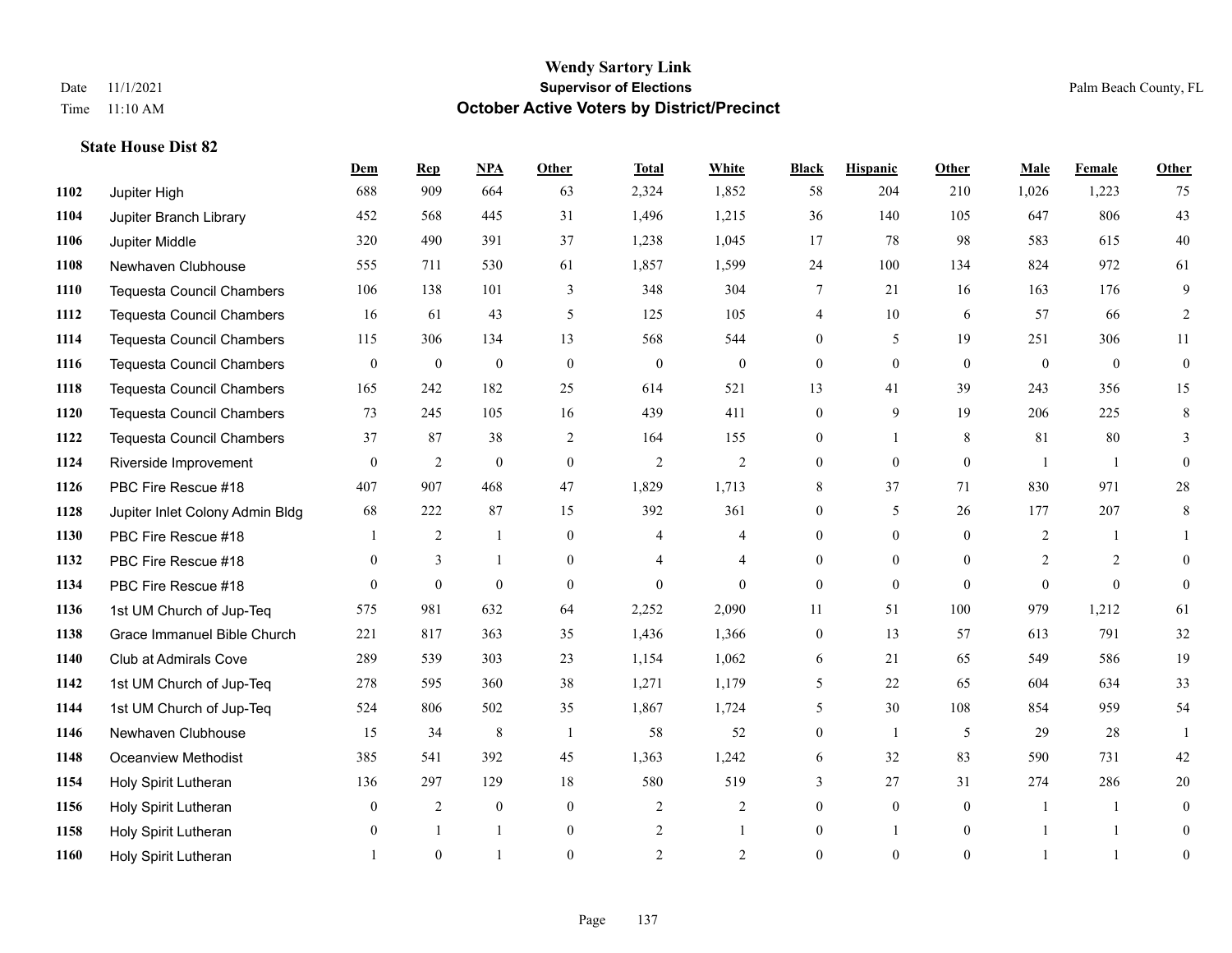|      |                            | Dem    | <b>Rep</b> | NPA        | Other    | <b>Total</b> | White  | <b>Black</b> | <b>Hispanic</b> | Other    | Male   | Female | <b>Other</b>   |
|------|----------------------------|--------|------------|------------|----------|--------------|--------|--------------|-----------------|----------|--------|--------|----------------|
| 1162 | Holy Spirit Lutheran       |        |            |            |          |              |        | O            |                 | $\theta$ |        |        | $\overline{0}$ |
| 1164 | Club at Admirals Cove      | 26     | 155        | 68         |          | 254          | 228    |              |                 | 19       | 128    | 118    | 8              |
| 1166 | Holy Spirit Lutheran       |        |            |            | $\theta$ | 42           | 35     | 0            |                 |          | 18     | 24     | $\overline{0}$ |
| 1168 | Holy Spirit Lutheran       |        | 0          | $^{\circ}$ | 0        | $\Omega$     |        | 0            | 0               | $\Omega$ |        |        | $\Omega$       |
|      | <b>State House Dist 82</b> | 14,839 | 22.743     | 14,759     | .360     | 53,701       | 46.198 | 1,085        | 2,905           | 3,513    | 24,541 | 27,596 | 1,564          |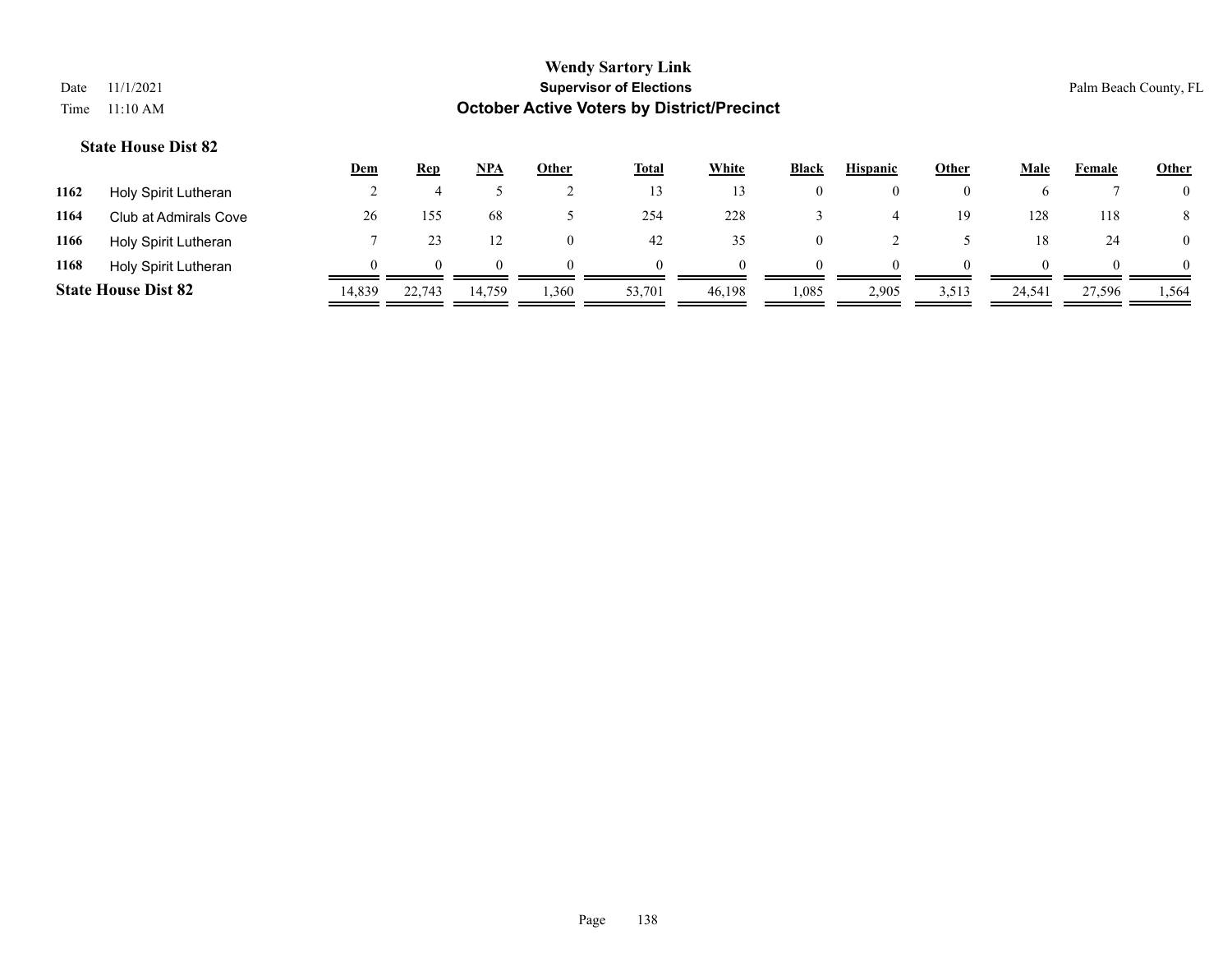|      |                                | Dem              | <b>Rep</b>       | NPA              | <b>Other</b>   | <b>Total</b>     | <b>White</b>     | <b>Black</b>     | <b>Hispanic</b> | <b>Other</b> | <b>Male</b>  | <b>Female</b>  | <b>Other</b> |
|------|--------------------------------|------------------|------------------|------------------|----------------|------------------|------------------|------------------|-----------------|--------------|--------------|----------------|--------------|
| 1004 | Pierce Hammock Elementary      | 2                | 3                | 3                | $\Omega$       | 8                | 8                | $\mathbf{0}$     | $\mathbf{0}$    | $\theta$     | 3            | 5              | $\Omega$     |
| 1006 | Journey Church of Jupiter      | $\Omega$         | $\theta$         | $\theta$         | $\Omega$       | $\Omega$         | $\overline{0}$   | $\theta$         | $\mathbf{0}$    | $\Omega$     | $\Omega$     | $\Omega$       | $\Omega$     |
| 1008 | Journey Church of Jupiter      | $\Omega$         | $\theta$         | $\theta$         | $\Omega$       | $\Omega$         | $\Omega$         | $\Omega$         | $\Omega$        | $\Omega$     | $\Omega$     | $\Omega$       |              |
| 1010 | Journey Church of Jupiter      |                  | $\mathbf{0}$     | $\mathbf{0}$     | $\mathbf{0}$   | $\theta$         | $\mathbf{0}$     | $\overline{0}$   | $\mathbf{0}$    | $\Omega$     | $\mathbf{0}$ | $\theta$       |              |
| 1012 | Caloosa POA Meeting Room       | $\Omega$         | $\theta$         | $\mathbf{0}$     | $\Omega$       | $\Omega$         | $\theta$         | $\theta$         | $\theta$        | $\Omega$     | $\theta$     | $\Omega$       | $\Omega$     |
| 1014 | Caloosa POA Meeting Room       | $\Omega$         | $\mathbf{1}$     | $\mathbf{0}$     | $\Omega$       |                  |                  | $\theta$         | $\theta$        | $\Omega$     | $\theta$     | $\Omega$       |              |
| 1016 | Journey Church of Jupiter      | $\Omega$         | $\mathbf{0}$     | $\mathbf{0}$     | $\mathbf{0}$   | $\theta$         | $\mathbf{0}$     | $\mathbf{0}$     | $\mathbf{0}$    | $\theta$     | $\theta$     | $\theta$       | $\Omega$     |
| 1018 | Calvary Church of Jupiter      | 446              | 834              | 469              | 48             | 1,797            | 1,588            | 20               | 95              | 94           | 851          | 890            | 56           |
| 1019 | Calvary Church of Jupiter      | 196              | 379              | 220              | 10             | 805              | 723              |                  | 45              | 36           | 389          | 400            | 16           |
| 1020 | Caloosa POA Meeting Room       | $\mathbf{0}$     | $\mathbf{0}$     | $\mathbf{0}$     | $\mathbf{0}$   | $\mathbf{0}$     | $\mathbf{0}$     | $\mathbf{0}$     | $\theta$        | $\theta$     | $\mathbf{0}$ | $\mathbf{0}$   | $\mathbf{0}$ |
| 1022 | Journey Church of Jupiter      | 688              | 1,238            | 770              | 61             | 2,757            | 2,357            | 34               | 182             | 184          | 1,323        | 1,352          | 82           |
| 1024 | Calvary Church of Jupiter      | $\tau$           | 9                | $7\phantom{.0}$  | $\mathbf{0}$   | 23               | 23               | $\boldsymbol{0}$ | $\mathbf{0}$    | $\mathbf{0}$ | 12           | 11             | $\theta$     |
| 1026 | Calvary Church of Jupiter      | 332              | 623              | 339              | 25             | 1,319            | 1,167            | 11               | 77              | 64           | 631          | 655            | 33           |
| 1028 | Jupiter Farms Elementary       | 540              | 1,004            | 588              | 65             | 2,197            | 1,914            | 15               | 138             | 130          | 1,061        | 1,070          | 66           |
| 1030 | Calvary Church of Jupiter      | 16               | 36               | 24               | 4              | 80               | 73               | $\boldsymbol{0}$ | 4               | 3            | 39           | 38             | 3            |
| 1032 | Jupiter Farms Park Community I | 302              | 570              | 352              | 29             | 1,253            | 1,052            | 13               | 108             | 80           | 611          | 601            | 41           |
| 1034 | West Jupiter Recreation Center | 273              | 738              | 339              | 47             | 1,397            | 1,213            | 19               | 36              | 129          | 677          | 694            | $26\,$       |
| 1036 | Calvary Church of Jupiter      | $\boldsymbol{0}$ | $\boldsymbol{0}$ | $\boldsymbol{0}$ | $\mathbf{0}$   | $\boldsymbol{0}$ | $\boldsymbol{0}$ | $\mathbf{0}$     | $\mathbf{0}$    | $\mathbf{0}$ | $\theta$     | $\overline{0}$ | $\mathbf{0}$ |
| 1038 | William T Dwyer High           | 807              | 1,307            | 764              | 55             | 2,933            | 2,463            | 64               | 173             | 233          | 1,397        | 1,431          | 105          |
| 1052 | Beacon Cove Intermediate Scho  | 1,028            | 1,141            | 922              | 65             | 3,156            | 2,497            | 77               | 258             | 324          | 1,475        | 1,579          | 102          |
| 1150 | <b>Oceanview Methodist</b>     | $\theta$         | $\mathbf{0}$     | $\mathbf{0}$     | $\Omega$       | $\theta$         | $\mathbf{0}$     | $\theta$         | $\theta$        | $\theta$     | $\Omega$     | $\Omega$       | $\theta$     |
| 1152 | <b>Oceanview Methodist</b>     | 42               | 68               | 53               | 8              | 171              | 162              | $\overline{0}$   | 2               | 7            | 80           | 87             |              |
| 1170 | Caloosa POA Meeting Room       | $\mathbf{0}$     | $\mathbf{0}$     | $\mathbf{0}$     | $\theta$       | $\theta$         | $\mathbf{0}$     | $\mathbf{0}$     | $\theta$        | $\theta$     | $\theta$     | $\theta$       | $\theta$     |
| 1172 | Caloosa POA Meeting Room       | 127              | 278              | 121              | 9              | 535              | 456              | 13               | 23              | 43           | 245          | 271            | 19           |
| 1173 | Caloosa POA Meeting Room       | 69               | 118              | 60               | $\overline{2}$ | 249              | 211              | 5                | 14              | 19           | 117          | 121            | 11           |
| 1174 | Mirasol Sales and Info Center  | $\theta$         | $\mathbf{0}$     | $\mathbf{0}$     | $\theta$       | $\overline{0}$   | $\overline{0}$   | $\theta$         | $\mathbf{0}$    | $\theta$     | $\theta$     | $\theta$       | $\theta$     |
| 1176 | Mirasol Sales and Info Center  |                  | $\theta$         | $\Omega$         | $\theta$       | $\theta$         | $\overline{0}$   | $\theta$         | $\theta$        | $\Omega$     |              | $\theta$       | $\theta$     |
| 1178 | Mirasol Sales and Info Center  |                  | $\Omega$         | $\Omega$         | $\Omega$       | $\Omega$         | $\Omega$         | $\Omega$         | $\Omega$        | $\Omega$     |              | $\Omega$       | $\theta$     |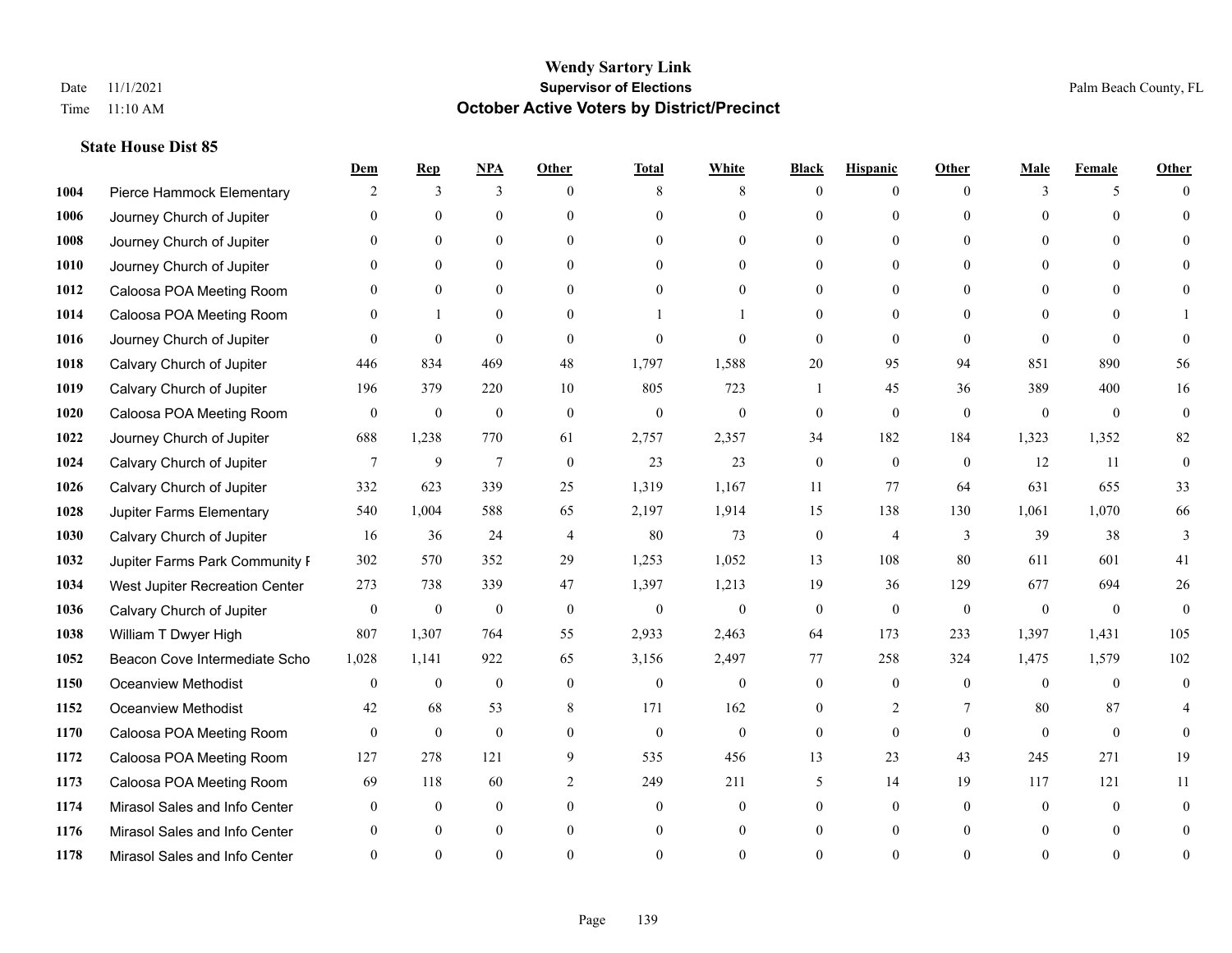|      |                                | Dem          | <b>Rep</b>       | $NPA$        | <b>Other</b> | <b>Total</b>     | <b>White</b>   | <b>Black</b>     | <b>Hispanic</b> | Other          | <b>Male</b>    | <b>Female</b>  | <b>Other</b>   |
|------|--------------------------------|--------------|------------------|--------------|--------------|------------------|----------------|------------------|-----------------|----------------|----------------|----------------|----------------|
| 1180 | Mirasol Sales and Info Center  | $\mathbf{0}$ | $\boldsymbol{0}$ | $\mathbf{0}$ | $\theta$     | $\overline{0}$   | $\overline{0}$ | $\overline{0}$   | $\overline{0}$  | $\theta$       | $\theta$       | $\overline{0}$ | $\theta$       |
| 1182 | William T Dwyer High           | 155          | 264              | 135          | 6            | 560              | 477            | 15               | 30              | 38             | 265            | 281            | 14             |
| 1184 | Eastpointe Country Club        | 524          | 670              | 397          | 38           | 1,629            | 1,519          | 12               | 27              | 71             | 725            | 871            | 33             |
| 1186 | Mirasol Sales and Info Center  | 547          | 500              | 449          | 43           | 1,539            | 1,194          | 49               | 145             | 151            | 725            | 764            | 50             |
| 1188 | Westwood Gardens HOA           | 333          | 370              | 324          | 33           | 1,060            | 819            | 31               | 118             | 92             | 429            | 611            | $20\,$         |
| 1189 | <b>Westwood Gardens HOA</b>    | 26           | 62               | 26           | 2            | 116              | 102            | $\tau$           | 2               | 5              | 55             | 58             | 3              |
| 1190 | Gardens Presbyterian           | 1,355        | 2,117            | 1,409        | 152          | 5,033            | 4,110          | 138              | 344             | 441            | 2,239          | 2,653          | 141            |
| 1192 | Evergrene Clubhouse            | 385          | 675              | 463          | 41           | 1,564            | 1,316          | 28               | 82              | 138            | 748            | 759            | 57             |
| 1194 | Frenchmans Creek Real Estate   | 639          | 942              | 617          | 47           | 2,245            | 2,050          | 14               | 45              | 136            | 1,025          | 1,161          | 59             |
| 1196 | Gardens Presbyterian           | $\mathbf{0}$ | $\mathbf{0}$     | $\mathbf{0}$ | $\mathbf{0}$ | $\mathbf{0}$     | $\overline{0}$ | $\mathbf{0}$     | $\mathbf{0}$    | $\theta$       | $\theta$       | $\theta$       | $\mathbf{0}$   |
| 1198 | 1st Baptist Church PBG         | 561          | 480              | 410          | 33           | 1,484            | 1,034          | 131              | 164             | 155            | 710            | 723            | 51             |
| 1200 | Dwight D Eisenhower Elementar  | $\mathbf{0}$ | $\mathbf{0}$     | $\mathbf{0}$ | $\mathbf{0}$ | $\overline{0}$   | $\overline{0}$ | $\boldsymbol{0}$ | $\mathbf{0}$    | $\mathbf{0}$   | $\mathbf{0}$   | $\theta$       | $\mathbf{0}$   |
| 1202 | <b>Cross Community Church</b>  | 507          | 1,058            | 556          | 41           | 2,162            | 1,933          | 14               | 90              | 125            | 1,032          | 1,060          | 70             |
| 1204 | Holy Spirit Lutheran           | 9            | 23               | 14           | 3            | 49               | 43             | 0                | $\overline{c}$  | $\overline{4}$ | 24             | 21             | $\overline{4}$ |
| 1206 | Holy Spirit Lutheran           | 13           | 80               | 24           | 3            | 120              | 115            | 0                | 4               | $\overline{1}$ | 57             | 62             |                |
| 1208 | Juno Beach Town Center         | 445          | 862              | 465          | 49           | 1,821            | 1,659          | 6                | 57              | 99             | 834            | 939            | 48             |
| 1210 | Holy Spirit Lutheran           | 207          | 272              | 148          | 8            | 635              | 567            | $\overline{2}$   | 24              | 42             | 308            | 305            | 22             |
| 1212 | Juno Beach Town Center         | 45           | 69               | 56           | 8            | 178              | 149            | 6                | 8               | 15             | 92             | 82             | 4              |
| 1214 | Juno Beach Town Center         | 262          | 443              | 197          | 25           | 927              | 862            | 7                | 13              | 45             | 368            | 536            | 23             |
| 1216 | <b>Oceanview Methodist</b>     | 134          | 299              | 153          | 15           | 601              | 515            | 10               | 33              | 43             | 289            | 299            | 13             |
| 1218 | Osceola Creek Middle           |              | $\theta$         | $\theta$     | $\theta$     | $\overline{1}$   |                | $\overline{0}$   | $\Omega$        | $\Omega$       | -1             | $\Omega$       | $\theta$       |
| 1220 | Pierce Hammock Elementary      | $\mathbf{0}$ | $\boldsymbol{0}$ | $\mathbf{0}$ | $\mathbf{0}$ | $\boldsymbol{0}$ | $\overline{0}$ | $\overline{0}$   | $\overline{0}$  | $\mathbf{0}$   | $\overline{0}$ | $\mathbf{0}$   | $\overline{0}$ |
| 1222 | Sandhill Crane Golf Club       | 16           | 38               | 20           | 3            | 77               | 55             | 8                | 7               | 7              | 39             | 37             |                |
| 1224 | Pierce Hammock Elementary      | $\theta$     | $\mathbf{0}$     | $\theta$     | $\theta$     | $\mathbf{0}$     | $\overline{0}$ | $\mathbf{0}$     | $\mathbf{0}$    | $\theta$       | $\theta$       | $\mathbf{0}$   | $\theta$       |
| 1228 | <b>Carleton Oaks Clubhouse</b> | 145          | 197              | 127          | 5            | 474              | 342            | 24               | 50              | 58             | 228            | 233            | 13             |
| 1230 | Christ Fellowship Church PBG   | $\theta$     | $\mathbf{0}$     | $\mathbf{0}$ | $\theta$     | $\mathbf{0}$     | $\overline{0}$ | 0                | $\overline{0}$  | $\theta$       | $\theta$       | $\theta$       | $\mathbf{0}$   |
| 1232 | Mirasol Sales and Info Center  |              | $\Omega$         | $\theta$     | $\theta$     | $\theta$         | $\overline{0}$ | $\overline{0}$   | $\overline{0}$  | $\Omega$       | $\Omega$       | $\theta$       | $\mathbf{0}$   |
| 1234 | Christ Fellowship Church PBG   | $\Omega$     | $\Omega$         | $\theta$     | $\Omega$     | $\Omega$         | $\theta$       | $\theta$         | $\theta$        | $\Omega$       | $\Omega$       | $\Omega$       | $\mathbf{0}$   |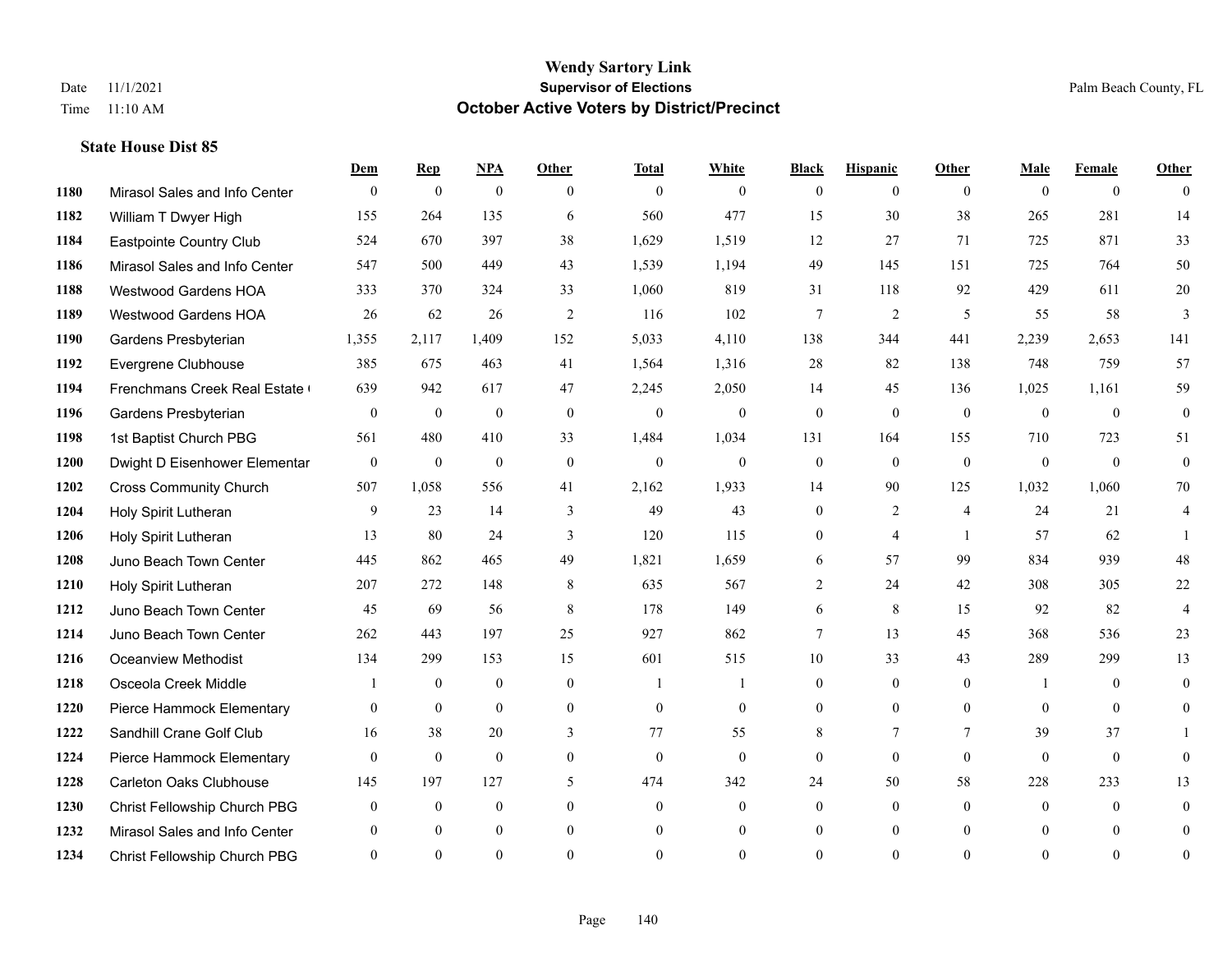|      |                                  | Dem            | <b>Rep</b>     | NPA              | <b>Other</b>   | <b>Total</b> | <b>White</b>   | <b>Black</b>     | <b>Hispanic</b> | <b>Other</b>   | <b>Male</b>    | <b>Female</b>  | <b>Other</b>     |
|------|----------------------------------|----------------|----------------|------------------|----------------|--------------|----------------|------------------|-----------------|----------------|----------------|----------------|------------------|
| 1236 | Mirasol Sales and Info Center    | $\mathbf{0}$   | $\mathbf{0}$   | $\boldsymbol{0}$ | $\theta$       | $\theta$     | $\mathbf{0}$   | $\mathbf{0}$     | $\mathbf{0}$    | $\theta$       | $\theta$       | $\overline{0}$ | $\theta$         |
| 1238 | Mirasol Sales and Info Center    | 596            | 766            | 507              | 60             | 1,929        | 1,749          | 17               | 22              | 141            | 913            | 959            | 57               |
| 1240 | <b>Timber Trace Elementary</b>   | 778            | 1,083          | 624              | 56             | 2,541        | 2,196          | 53               | 150             | 142            | 1,146          | 1,320          | 75               |
| 1242 | Christ Fellowship Church PBG     | 851            | 1,059          | 616              | 63             | 2,589        | 2,349          | 36               | 60              | 144            | 1,073          | 1,457          | 59               |
| 1244 | Christ Fellowship Church PBG     | 462            | 649            | 439              | 54             | 1,604        | 1,392          | 30               | 77              | 105            | 683            | 867            | 54               |
| 1246 | Watson B Duncan Middle           | 830            | 891            | 704              | 65             | 2,490        | 1,971          | 72               | 196             | 251            | 1,085          | 1,328          | 77               |
| 1247 | Watson B Duncan Middle           | 34             | 187            | 61               | 9              | 291          | 267            | $\sqrt{2}$       | $\mathbf{0}$    | 22             | 139            | 138            | 14               |
| 1248 | <b>PBG Community Center</b>      | 501            | 584            | 392              | 34             | 1,511        | 1,271          | 25               | 121             | 94             | 643            | 837            | 31               |
| 1250 | Palm Beach Gardens High          | 13             | 36             | 16               | -1             | 66           | 58             | $\boldsymbol{0}$ | $\overline{4}$  | $\overline{4}$ | 34             | 28             | $\overline{4}$   |
| 1252 | <b>Ballen Isles Country Club</b> | 864            | 784            | 647              | 49             | 2,344        | 2,157          | 18               | 21              | 148            | 1,048          | 1,236          | 60               |
| 1254 | Northlake Nazarene Church        | 150            | 176            | 125              | 7              | 458          | 386            | 6                | 27              | 39             | 228            | 213            | 17               |
| 1256 | North County Senior Center       |                | $\sqrt{2}$     | 3                | 3              | 9            | 8              | 1                | $\mathbf{0}$    | $\overline{0}$ | 5              | $\overline{4}$ | $\mathbf{0}$     |
| 1258 | North County Senior Center       | 310            | 217            | 254              | 29             | 810          | 442            | 97               | 123             | 148            | 358            | 425            | 27               |
| 1260 | PBG City Hall Council Room       | 442            | 544            | 303              | 25             | 1,314        | 1,090          | 27               | 111             | 86             | 586            | 687            | 41               |
| 1262 | PBG Moose Lodge 2010             |                | $\overline{0}$ | 3                | $\overline{0}$ | 4            | 4              | $\boldsymbol{0}$ | $\mathbf{0}$    | $\theta$       | $\overline{2}$ | 2              | $\boldsymbol{0}$ |
| 1264 | PBG City Hall Council Room       | $\mathbf{0}$   | $\mathbf{0}$   | $\mathbf{0}$     | $\theta$       | $\theta$     | $\mathbf{0}$   | $\mathbf{0}$     | $\mathbf{0}$    | $\theta$       | $\Omega$       | $\theta$       | $\mathbf{0}$     |
| 1266 | PBG City Hall Council Room       | 162            | 107            | 138              | 13             | 420          | 252            | 72               | 63              | 33             | 169            | 241            | $10\,$           |
| 1268 | <b>PBG Community Center</b>      | 99             | 73             | 101              | 9              | 282          | 172            | 44               | 34              | 32             | 109            | 160            | 13               |
| 1270 | <b>PBG Community Center</b>      | $\overline{4}$ | $\bf{0}$       | $\overline{2}$   | $\mathbf{0}$   | 6            | $\overline{c}$ | 3                | 1               | $\mathbf{0}$   | $\overline{2}$ | 3              | $\mathbf{1}$     |
| 1272 | Palm Beach Gardens Elementar     | 719            | 670            | 535              | 51             | 1,975        | 1,581          | 99               | 122             | 173            | 926            | 986            | 63               |
| 1274 | Palm Beach Gardens High          | 587            | 552            | 426              | 38             | 1,603        | 1,213          | 94               | 142             | 154            | 751            | 789            | 63               |
| 1276 | Palm Beach Gardens High          | 119            | 92             | 79               | 5              | 295          | 191            | 46               | 39              | 19             | 138            | 148            | 9                |
| 1278 | Garden Lodge 366 F&AM            | 362            | 186            | 271              | 19             | 838          | 411            | 191              | 135             | 101            | 368            | 438            | 32               |
| 1280 | Pew Leadership Center            | 141            | 151            | 113              | 11             | 416          | 350            | 12               | 24              | 30             | 169            | 244            | 3                |
| 1282 | Pew Leadership Center            | 75             | 48             | 56               | 6              | 185          | 134            | 12               | 17              | 22             | 92             | 80             | 13               |
| 1284 | <b>Eissey Campus Theater</b>     | 761            | 776            | 743              | 65             | 2,345        | 1,843          | 89               | 204             | 209            | 1,012          | 1,258          | 75               |
| 1286 | PBG Moose Lodge 2010             | 43             | 49             | 42               | 3              | 137          | 109            | 5                | 13              | 10             | 68             | 61             | 8                |
| 1288 | PBG Moose Lodge 2010             | 12             | 24             | 6                |                | 43           | 39             |                  | $\theta$        | 3              | 22             | 19             | 2                |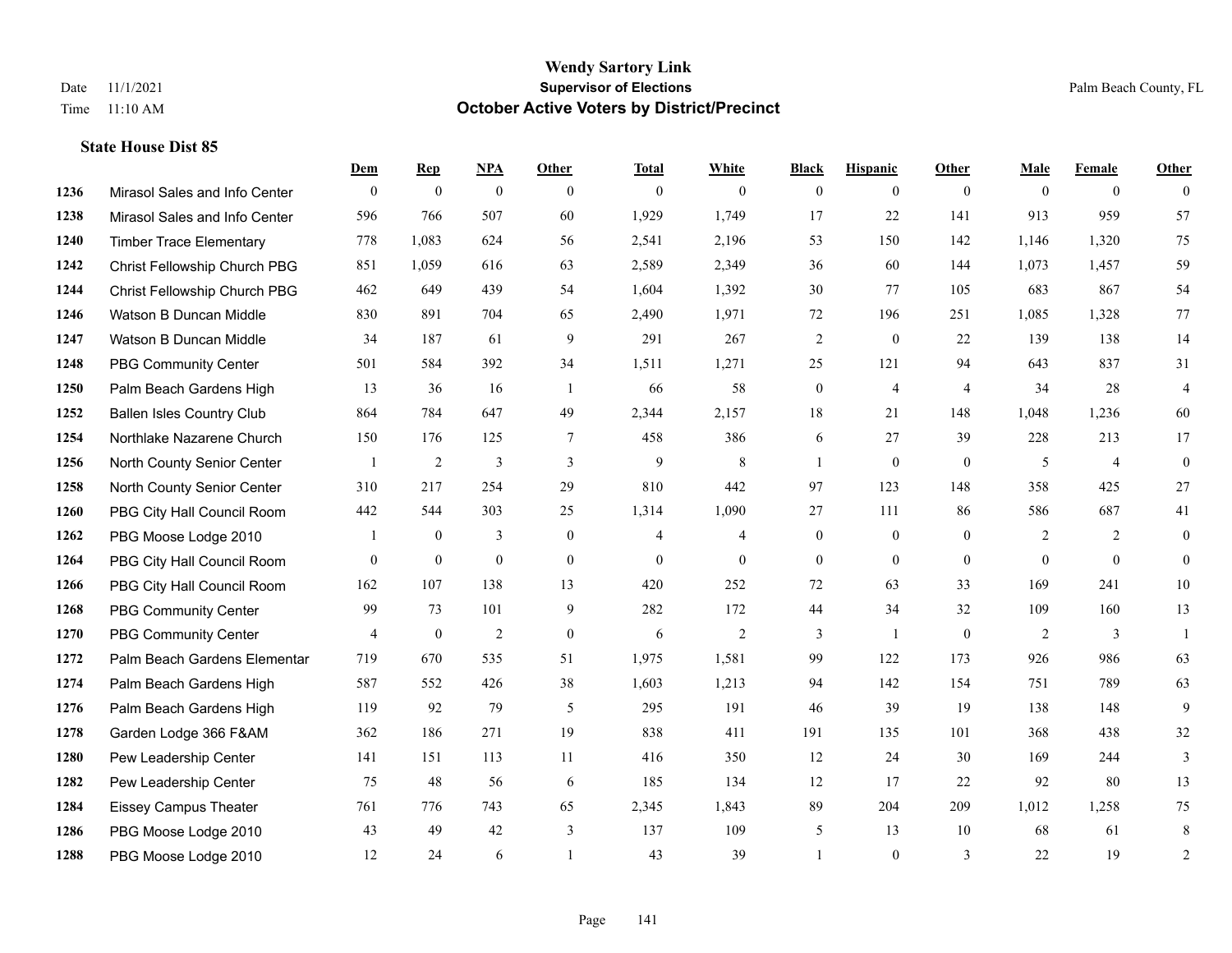|      |                                    | Dem            | <b>Rep</b>       | NPA              | <b>Other</b>     | <b>Total</b>   | <b>White</b>     | <b>Black</b>     | <b>Hispanic</b>  | <b>Other</b>    | <b>Male</b>    | Female         | <b>Other</b> |
|------|------------------------------------|----------------|------------------|------------------|------------------|----------------|------------------|------------------|------------------|-----------------|----------------|----------------|--------------|
| 1290 | PBG Moose Lodge 2010               | 691            | 826              | 545              | 68               | 2,130          | 1,766            | 52               | 146              | 166             | 854            | 1,215          | 61           |
| 1291 | PBG Moose Lodge 2010               | 13             | 10               | $\tau$           |                  | 31             | 28               | $\overline{2}$   |                  | $\theta$        | 9              | 22             | $\mathbf{0}$ |
| 1292 | PBG Moose Lodge 2010               | 15             | 47               | 18               | $\overline{1}$   | 81             | 74               | $\mathbf{1}$     | $\mathbf{1}$     | 5               | 38             | 40             | 3            |
| 1294 | Dwight D Eisenhower Elementar      | 27             | 78               | 22               | $\tau$           | 134            | 114              | 5                | $\overline{4}$   | 11              | 67             | 66             |              |
| 1296 | Dwight D Eisenhower Elementar      | 223            | 261              | 197              | 20               | 701            | 549              | 15               | 90               | 47              | 278            | 397            | 26           |
| 1298 | PBG Moose Lodge 2010               | 36             | 34               | 22               | 2                | 94             | 85               | $\mathbf{0}$     | 4                | 5               | 39             | 54             |              |
| 1300 | <b>Cross Community Church</b>      |                | 3                | 1                | $\overline{0}$   | 5              | $\overline{4}$   | $\overline{0}$   | $\mathbf{0}$     | $\overline{1}$  | 2              | 3              | $\mathbf{0}$ |
| 1302 | Dwight D Eisenhower Elementar      | 38             | 54               | 38               | 3                | 133            | 113              | $\mathbf{1}$     | $\tau$           | 12              | 62             | 66             | 5            |
| 1304 | <b>NPB Community Center</b>        | 206            | 258              | 183              | 24               | 671            | 578              | 13               | 39               | 41              | 341            | 302            | $28\,$       |
| 1305 | <b>NPB Community Center</b>        | $\theta$       | $\mathbf{0}$     | $\mathbf{0}$     | $\overline{1}$   | $\mathbf{1}$   | 1                | $\mathbf{0}$     | $\mathbf{0}$     | $\theta$        | $\overline{1}$ | $\overline{0}$ | $\mathbf{0}$ |
| 1306 | <b>Eissey Campus Theater</b>       | 9              | 21               | 19               | 3                | 52             | 44               | 1                | $\mathbf{0}$     | $\tau$          | 27             | 25             | $\theta$     |
| 1308 | <b>Gardens Mall Community Room</b> | 38             | 69               | 37               | 4                | 148            | 132              | 3                | 3                | 10              | 75             | 69             |              |
| 1310 | <b>Eissey Campus Theater</b>       |                | 2                | $\mathbf{1}$     | $\Omega$         | $\overline{4}$ | 4                | $\theta$         | $\theta$         | $\Omega$        | 3              | $\mathbf{1}$   | $\Omega$     |
| 1312 | <b>Gardens Mall Community Room</b> | 6              | 19               | 11               | $\mathbf{0}$     | 36             | 33               | $\boldsymbol{0}$ | $\overline{c}$   | $\mathbf{1}$    | 18             | 18             | $\mathbf{0}$ |
| 1314 | <b>NPB Community Center</b>        | 51             | 126              | 60               | 6                | 243            | 216              | 3                | 8                | 16              | 100            | 131            | 12           |
| 1316 | <b>NPB Community Center</b>        | 190            | 188              | 146              | 28               | 552            | 397              | 44               | 74               | 37              | 237            | 297            | 18           |
| 1318 | PBG Moose Lodge 2010               | $\bf{0}$       | $\boldsymbol{0}$ | $\boldsymbol{0}$ | $\boldsymbol{0}$ | $\mathbf{0}$   | $\boldsymbol{0}$ | $\boldsymbol{0}$ | $\boldsymbol{0}$ | $\mathbf{0}$    | $\mathbf{0}$   | $\mathbf{0}$   | $\mathbf{0}$ |
| 1320 | <b>NPB Community Center</b>        | 34             | 118              | 38               | 2                | 192            | 170              | 3                | 8                | 11              | 101            | 87             | 4            |
| 1322 | <b>NPB Community Center</b>        | $\overline{2}$ | 6                | 10               | $\overline{0}$   | 18             | 18               | $\mathbf{0}$     | $\mathbf{0}$     | $\theta$        | 8              | 9              |              |
| 1324 | Allamanda Elementary               | 443            | 444              | 382              | 41               | 1,310          | 1,039            | 39               | 135              | 97              | 549            | 717            | $44\,$       |
| 1326 | Allamanda Elementary               | 190            | 224              | 160              | 16               | 590            | 502              | 7                | 31               | 50              | 256            | 320            | 14           |
| 1328 | Osborne Park Activities Bldg       | 607            | 835              | 552              | 49               | 2,043          | 1,749            | 28               | 124              | 142             | 992            | 992            | 59           |
| 1330 | 1st Unitarian Church NPB           | 36             | 40               | 39               | 3                | 118            | 96               | 9                | 6                | $7\phantom{.0}$ | 64             | 51             | 3            |
| 1332 | 1st Unitarian Church NPB           | 345            | 399              | 258              | 31               | 1,033          | 849              | 58               | 62               | 64              | 503            | 507            | 23           |
| 1334 | 1st Unitarian Church NPB           | 2              | 3                | 5                | $\overline{1}$   | 11             | 11               | $\mathbf{0}$     | $\mathbf{0}$     | $\theta$        | 4              | $\tau$         | $\mathbf{0}$ |
| 1336 | <b>Gardens Mall Community Room</b> | 35             | 91               | 44               | 4                | 174            | 155              | 0                | 4                | 15              | 88             | 79             | 7            |
| 1338 | <b>Eissey Campus Theater</b>       | 92             | 392              | 102              | 19               | 605            | 582              |                  |                  | 21              | 268            | 326            | 11           |
| 1340 | <b>Eissey Campus Theater</b>       | 6              | 6                | 3                | $\Omega$         | 15             | 13               | $\theta$         |                  |                 | $\tau$         | 8              | $\mathbf{0}$ |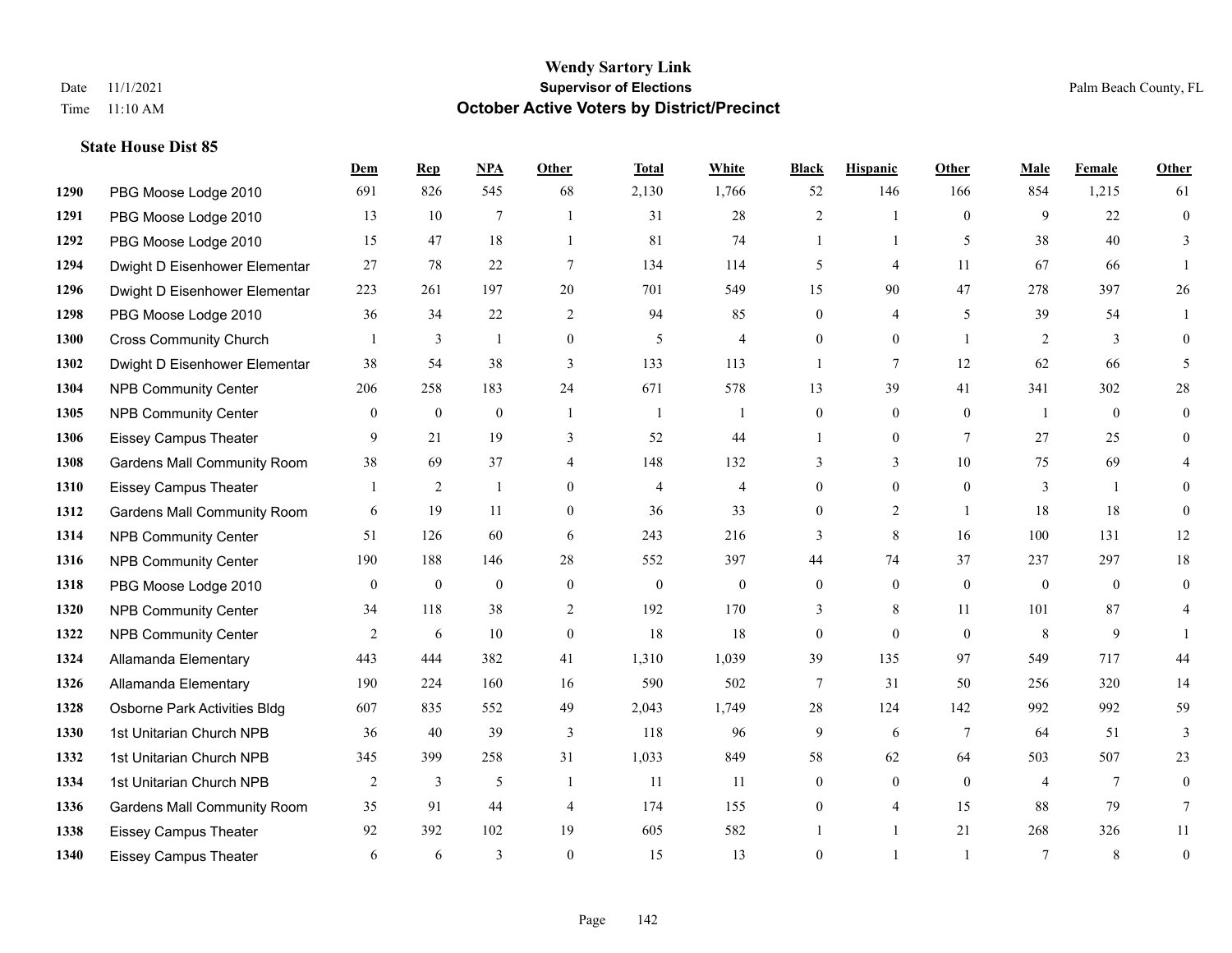|      |                                 | Dem          | <b>Rep</b>       | NPA              | <b>Other</b>   | <b>Total</b>     | <b>White</b> | <b>Black</b>     | <b>Hispanic</b>  | <b>Other</b> | <b>Male</b>      | Female       | Other            |
|------|---------------------------------|--------------|------------------|------------------|----------------|------------------|--------------|------------------|------------------|--------------|------------------|--------------|------------------|
| 1342 | <b>NPB Country Club</b>         | 309          | 451              | 270              | 28             | 1,058            | 955          | 18               | 32               | 53           | 454              | 579          | 25               |
| 1344 | Old Port Cove                   | 298          | 521              | 326              | 32             | 1,177            | 1,078        | 5                | 30               | 64           | 530              | 628          | 19               |
| 1346 | Anchorage Activities Bldg       | 553          | 928              | 424              | 37             | 1,942            | 1,783        | 13               | 59               | 87           | 899              | 995          | $48\,$           |
| 1348 | <b>NPB Council Chambers</b>     | 32           | 125              | 33               | $\,8\,$        | 198              | 187          | $\boldsymbol{0}$ | 6                | 5            | 100              | 92           | 6                |
| 1350 | Faith Lutheran Church           | 382          | 617              | 371              | 26             | 1,396            | 1,230        | 10               | 81               | 75           | 667              | 686          | 43               |
| 1352 | Northlake Nazarene Church       | 674          | 865              | 596              | 51             | 2,186            | 1,558        | 157              | 187              | 284          | 983              | 1,126        | 77               |
| 1354 | <b>Grove Park Elementary</b>    | 94           | 165              | 78               | $\overline{4}$ | 341              | 287          | 11               | 20               | 23           | 156              | 175          | $10\,$           |
| 1360 | Garden Lodge 366 F&AM           | 352          | 329              | 237              | 23             | 941              | 739          | 60               | 72               | 70           | 411              | 503          | 27               |
| 1362 | <b>Grove Park Elementary</b>    | 213          | 121              | 186              | $\tau$         | 527              | 265          | 47               | 161              | 54           | 235              | 274          | 18               |
| 1372 | Garden Lodge 366 F&AM           | 95           | 37               | 44               | $\tau$         | 183              | 84           | 58               | 20               | 21           | 81               | 96           | $\sqrt{6}$       |
| 1374 | Pew Leadership Center           | 191          | 83               | 136              | 10             | 420              | 216          | 116              | 46               | 42           | 174              | 232          | 14               |
| 1380 | <b>NPB Council Chambers</b>     | 175          | 271              | 155              | 15             | 616              | 545          | 10               | 24               | 37           | 272              | 327          | 17               |
| 2002 | Jeaga Middle                    | 181          | 92               | 110              | 6              | 389              | 150          | 129              | 39               | 71           | 172              | 205          | 12               |
| 2004 | <b>Grassy Waters Elementary</b> | 1,043        | 324              | 592              | 44             | 2,003            | 591          | 730              | 398              | 284          | 848              | 1,084        | 71               |
| 2006 | Jeaga Middle                    | 170          | 78               | 101              | 9              | 358              | 148          | 109              | 77               | 24           | 147              | 200          | 11               |
| 2008 | Jeaga Middle                    | $\mathbf{0}$ | $\mathbf{0}$     | $\mathbf{0}$     | $\mathbf{0}$   | $\mathbf{0}$     | $\mathbf{0}$ | $\boldsymbol{0}$ | $\mathbf{0}$     | $\theta$     | $\mathbf{0}$     | $\mathbf{0}$ | $\boldsymbol{0}$ |
| 2010 | <b>Cypress Lakes HOA</b>        | 599          | 330              | 279              | 32             | 1,240            | 841          | 203              | 99               | 97           | 473              | 732          | 35               |
| 2012 | Century Village Clubhouse       | 61           | 31               | 24               | 2              | 118              | 72           | 14               | 18               | 14           | 54               | 60           | $\overline{4}$   |
| 6040 | Osceola Creek Middle            | 100          | 128              | 103              | -1             | 332              | 251          | 13               | 33               | 35           | 154              | 162          | 16               |
| 6042 | Osceola Creek Middle            | 991          | 1,216            | 1,034            | 63             | 3,304            | 2,119        | 432              | 488              | 265          | 1,572            | 1,623        | 109              |
| 6044 | <b>Frontier Elementary</b>      | 913          | 987              | 784              | 58             | 2,742            | 1,744        | 419              | 342              | 237          | 1,290            | 1,367        | 85               |
| 6045 | Acreage Branch Library          | 202          | 267              | 179              | 10             | 658              | 417          | 81               | 90               | 70           | 314              | 313          | 31               |
| 6046 | Pierce Hammock Elementary       | 797          | 961              | 760              | 49             | 2,567            | 1,646        | 361              | 321              | 239          | 1,241            | 1,228        | 98               |
| 6048 | Pierce Hammock Elementary       | $\mathbf{0}$ | $\boldsymbol{0}$ | $\boldsymbol{0}$ | $\mathbf{0}$   | $\boldsymbol{0}$ | $\mathbf{0}$ | $\boldsymbol{0}$ | $\boldsymbol{0}$ | $\mathbf{0}$ | $\boldsymbol{0}$ | $\mathbf{0}$ | $\boldsymbol{0}$ |
| 6050 | Acreage Branch Library          | 875          | 880              | 731              | 61             | 2,547            | 1,553        | 376              | 354              | 264          | 1,191            | 1,265        | 91               |
| 6051 | Cornerstone Fellowship          | 604          | 746              | 555              | 51             | 1,956            | 1,247        | 209              | 290              | 210          | 909              | 976          | 71               |
| 6052 | Seminole Ridge High             | 615          | 644              | 566              | 37             | 1,862            | 1,146        | 224              | 315              | 177          | 880              | 909          | 73               |
| 6054 | <b>Acreage Pines Elementary</b> | $\mathbf{0}$ | $\mathbf{0}$     | $\mathbf{0}$     | $\theta$       | $\theta$         | $\mathbf{0}$ | $\mathbf{0}$     | $\mathbf{0}$     | $\mathbf{0}$ | $\theta$         | $\mathbf{0}$ | $\boldsymbol{0}$ |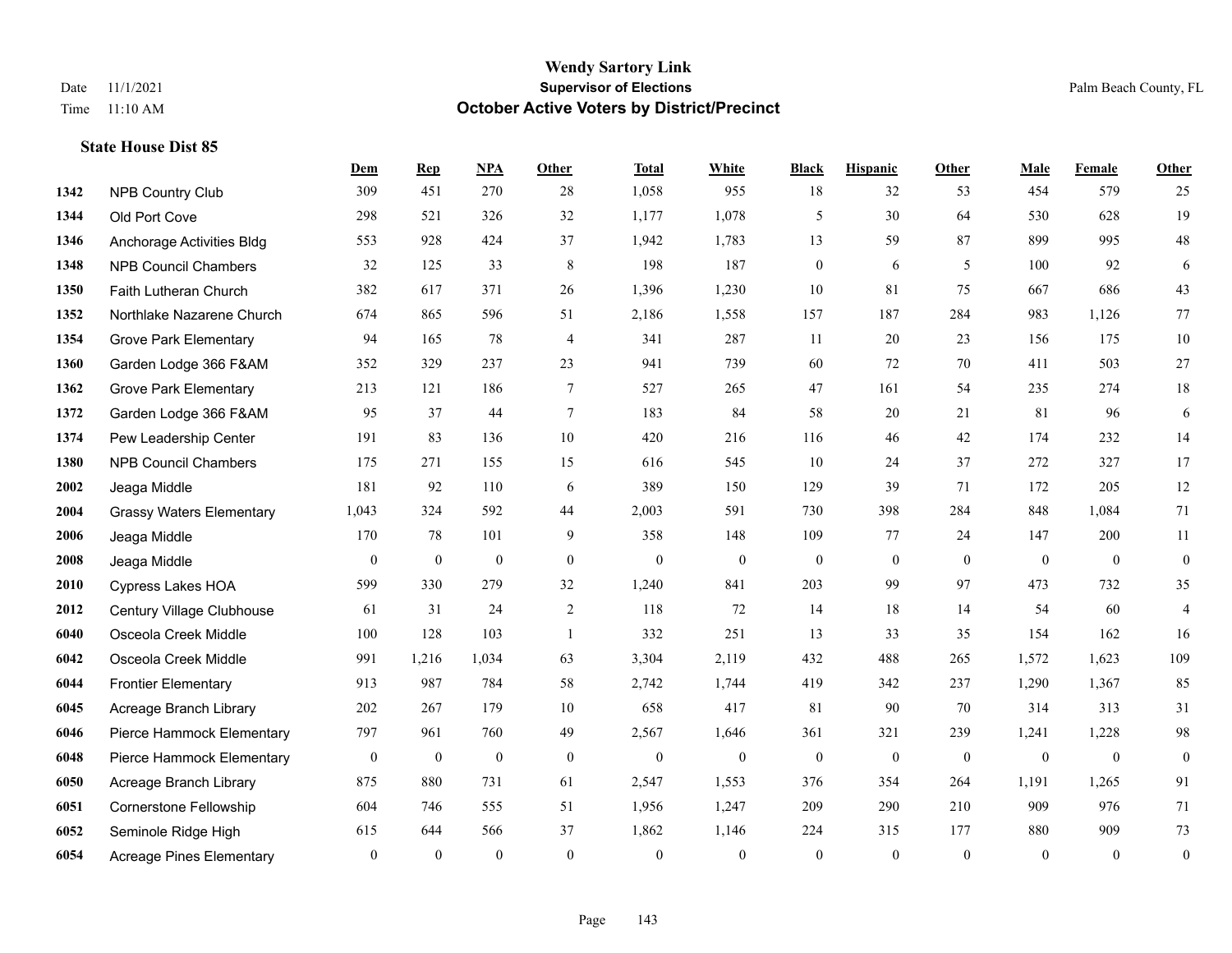|      |                                  | Dem          | <b>Rep</b>       | NPA              | <b>Other</b>   | <b>Total</b>     | <b>White</b>     | <b>Black</b>     | <b>Hispanic</b>  | Other          | <b>Male</b>    | <b>Female</b>  | <b>Other</b>     |
|------|----------------------------------|--------------|------------------|------------------|----------------|------------------|------------------|------------------|------------------|----------------|----------------|----------------|------------------|
| 6056 | Pierce Hammock Elementary        | $\mathbf{0}$ | $\boldsymbol{0}$ | $\boldsymbol{0}$ | $\theta$       | $\mathbf{0}$     | $\overline{0}$   | $\overline{0}$   | $\overline{0}$   | $\theta$       | $\theta$       | $\overline{0}$ | $\theta$         |
| 6058 | <b>Acreage Pines Elementary</b>  | 739          | 611              | 569              | 40             | 1,959            | 1,056            | 354              | 253              | 296            | 952            | 944            | 63               |
| 6060 | Indian Trail Improvement Dist    | 891          | 965              | 801              | 59             | 2,716            | 1,686            | 344              | 401              | 285            | 1,254          | 1,363          | 99               |
| 6062 | Sandhill Crane Golf Club         | 225          | 417              | 260              | 22             | 924              | 658              | 74               | 69               | 123            | 452            | 441            | 31               |
| 6064 | Sandhill Crane Golf Club         | 31           | 55               | 34               | $\overline{4}$ | 124              | 100              | 6                | 12               | 6              | 62             | 58             | $\overline{4}$   |
| 6066 | Ibis POA Admin Building          | 1,022        | 1,100            | 732              | 86             | 2,940            | 2,580            | 92               | 67               | 201            | 1,385          | 1,489          | 66               |
| 6068 | Ibis POA Admin Building          | $\mathbf{0}$ | $\boldsymbol{0}$ | $\boldsymbol{0}$ | $\mathbf{0}$   | $\boldsymbol{0}$ | $\boldsymbol{0}$ | $\boldsymbol{0}$ | $\mathbf{0}$     | $\mathbf{0}$   | $\mathbf{0}$   | $\mathbf{0}$   | $\boldsymbol{0}$ |
| 6070 | Ironhorse Country Club           | 160          | 258              | 119              | 10             | 547              | 441              | 35               | 20               | 51             | 245            | 292            | 10               |
| 6072 | Seminole Ridge High              | 514          | 492              | 486              | 46             | 1,538            | 705              | 296              | 409              | 128            | 718            | 796            | 24               |
| 6073 | Seminole Ridge High              | $\mathbf{0}$ | $\boldsymbol{0}$ | $\mathbf{0}$     | $\mathbf{0}$   | $\mathbf{0}$     | $\overline{0}$   | $\mathbf{0}$     | $\mathbf{0}$     | $\theta$       | $\mathbf{0}$   | $\theta$       | $\mathbf{0}$     |
| 6076 | <b>Western Pines Middle</b>      | 645          | 702              | 568              | 35             | 1,950            | 1,418            | 156              | 205              | 171            | 928            | 940            | 82               |
| 6078 | <b>Western Pines Middle</b>      | 656          | 724              | 650              | 40             | 2,070            | 1,377            | 159              | 361              | 173            | 981            | 1,030          | 59               |
| 6080 | <b>Golden Grove Elementary</b>   | 607          | 783              | 618              | 49             | 2,057            | 1,376            | 133              | 349              | 199            | 958            | 1,016          | 83               |
| 6082 | PBSC Loxahatchee Groves Can      | 11           | 6                | 14               | 2              | 33               | 28               | $\boldsymbol{0}$ | 3                | $\overline{2}$ | 13             | 20             | $\bf{0}$         |
| 6084 | PBSC Loxahatchee Groves Can      | 288          | 423              | 351              | 40             | 1,102            | 691              | 67               | 235              | 109            | 539            | 546            | 17               |
| 6086 | PBSC Loxahatchee Groves Can      | 266          | 412              | 241              | 19             | 938              | 684              | 92               | 86               | 76             | 426            | 483            | 29               |
| 6088 | Seminole Ridge High              | 528          | 687              | 549              | 42             | 1,806            | 1,160            | 216              | 289              | 141            | 855            | 897            | 54               |
| 6090 | Loxahatchee Groves Elementary    | 766          | 882              | 752              | 59             | 2,459            | 1,521            | 280              | 448              | 210            | 1,188          | 1,178          | 93               |
| 6092 | PBSC Loxahatchee Groves Can      | 171          | 224              | 143              | 16             | 554              | 359              | 42               | 109              | 44             | 268            | 266            | $20\,$           |
| 7002 | J F Kennedy Middle               | $\mathbf{0}$ | $\mathbf{0}$     | $\mathbf{0}$     | $\mathbf{0}$   | $\overline{0}$   | $\boldsymbol{0}$ | $\mathbf{0}$     | $\overline{0}$   | $\theta$       | $\overline{0}$ | $\theta$       | $\mathbf{0}$     |
| 7006 | J F Kennedy Middle               | $\theta$     | $\theta$         | $\theta$         | $\theta$       | $\Omega$         | $\theta$         | $\overline{0}$   | $\overline{0}$   | $\Omega$       | $\theta$       | $\theta$       | $\Omega$         |
| 7008 | J F Kennedy Middle               | $\mathbf{0}$ | $\overline{0}$   | $\boldsymbol{0}$ | $\overline{0}$ | $\theta$         | $\boldsymbol{0}$ | 0                | $\overline{0}$   | $\theta$       | $\mathbf{0}$   | $\theta$       | $\theta$         |
| 7032 | <b>Crossroads Baptist Church</b> | $\theta$     | $\overline{0}$   | $\mathbf{0}$     | $\mathbf{0}$   | $\theta$         | $\overline{0}$   | $\mathbf{0}$     | $\overline{0}$   | $\theta$       | $\theta$       | $\theta$       | 0                |
| 7074 | <b>Egret Lake Elementary</b>     | 200          | 40               | 87               | 11             | 338              | 55               | 199              | 37               | 47             | 146            | 184            | 8                |
| 7076 | <b>Egret Lake Elementary</b>     | 3            | $\sqrt{2}$       | $\mathbf{1}$     | $\mathbf{0}$   | 6                | $\overline{4}$   | $\overline{1}$   | $\boldsymbol{0}$ | $\overline{1}$ | 5              | $\overline{1}$ | $\mathbf{0}$     |
| 7078 | <b>Egret Lake Elementary</b>     | 346          | 101              | 150              | 18             | 615              | 417              | 101              | 52               | 45             | 241            | 352            | $22\,$           |
| 7082 | Seminole Trails Elementary       | 1,038        | 323              | 492              | 30             | 1,883            | 685              | 719              | 265              | 214            | 821            | 981            | 81               |
| 7084 | Sharon Christian Church          | 735          | 267              | 441              | 45             | 1,488            | 605              | 445              | 277              | 161            | 617            | 817            | 54               |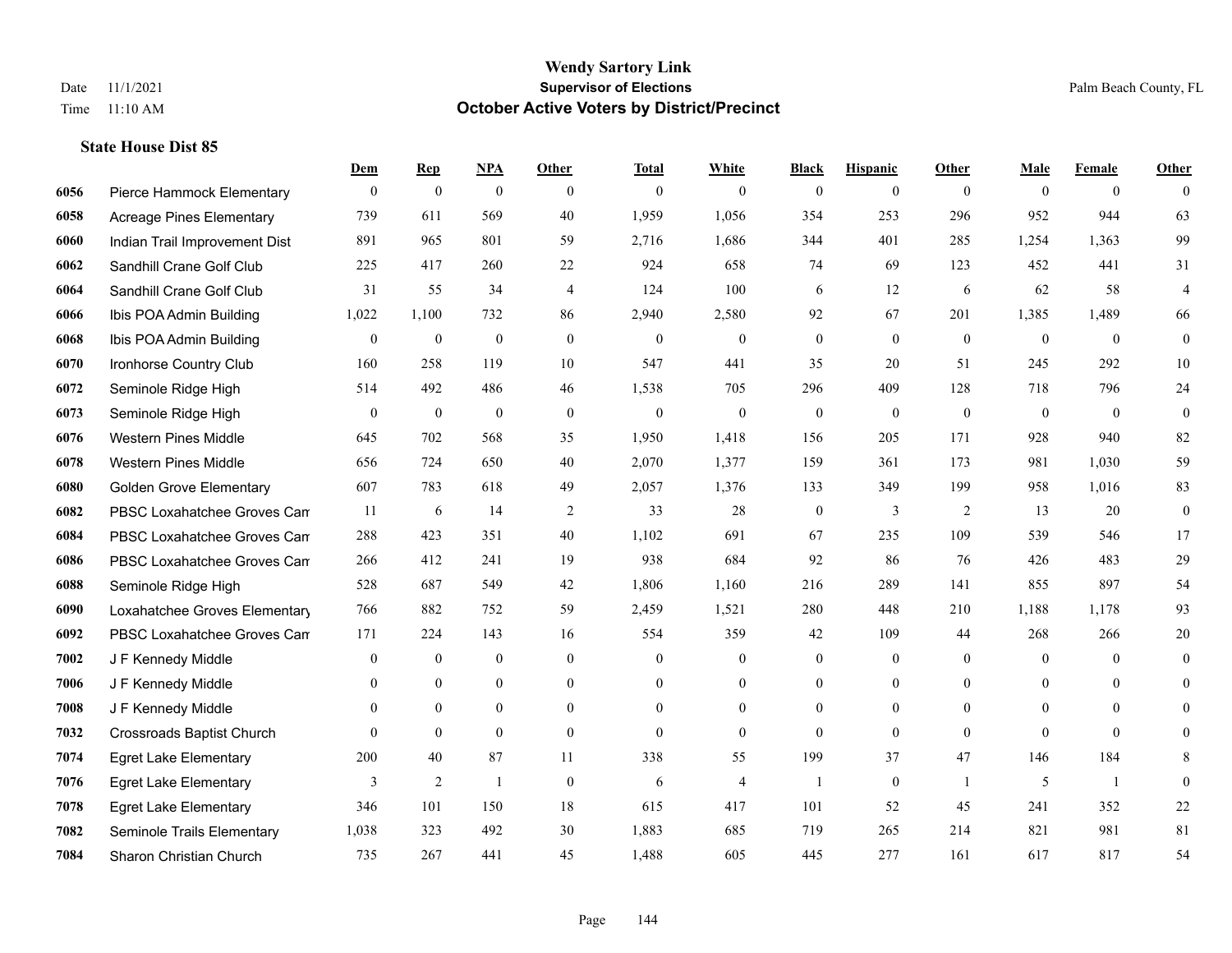|      |                            | Dem    | Rep    | <b>NPA</b> | Other | <b>Total</b> | White    | <b>Black</b> | <b>Hispanic</b> | Other | Male   | Female | <b>Other</b> |
|------|----------------------------|--------|--------|------------|-------|--------------|----------|--------------|-----------------|-------|--------|--------|--------------|
| 7086 | Lakes Middle<br>Bear       |        |        |            |       | 69           | <u>.</u> |              |                 | ١b    |        | 39     |              |
|      | <b>State House Dist 85</b> | 43.836 | 52.716 | 37,873     | 3,338 | 137,763      | 104,214  | 9,743        | 12,416          | 1,390 | 63.150 | 70,367 | 4,246        |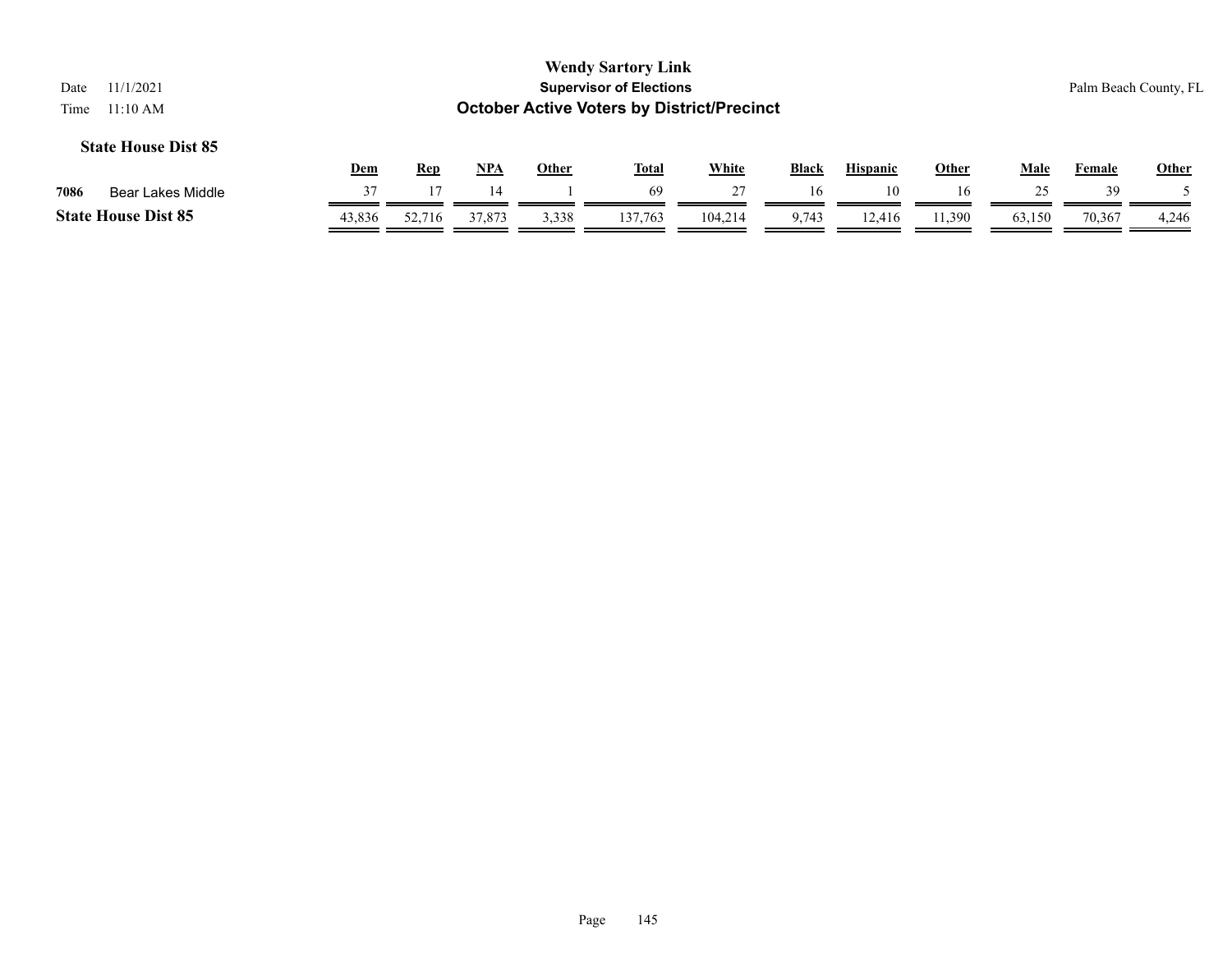|      |                                   | Dem              | <b>Rep</b>       | NPA              | <b>Other</b>     | <b>Total</b>     | <b>White</b>     | <b>Black</b>     | <b>Hispanic</b>  | <b>Other</b> | <b>Male</b>      | <b>Female</b> | <b>Other</b>     |
|------|-----------------------------------|------------------|------------------|------------------|------------------|------------------|------------------|------------------|------------------|--------------|------------------|---------------|------------------|
| 2014 | Club Baywinds                     | 826              | 546              | 369              | 36               | 1,777            | 1,349            | 152              | 168              | 108          | 723              | 1,011         | 43               |
| 2016 | Andros Isle POA Clubhouse         | 851              | 559              | 545              | 35               | 1,990            | 1,074            | 393              | 298              | 225          | 845              | 1,074         | 71               |
| 2018 | <b>Riverwalk Clubhouse</b>        | 751              | 710              | 561              | 49               | 2,071            | 1,628            | 92               | 171              | 180          | 888              | 1,121         | 62               |
| 2020 | Jeaga Middle                      | 207              | 88               | 133              | 11               | 439              | 204              | 127              | 80               | 28           | 192              | 239           | $\,8\,$          |
| 2021 | Jeaga Middle                      | 166              | 56               | 122              | 15               | 359              | 111              | 124              | 74               | 50           | 142              | 206           | 11               |
| 2022 | Century Village Clubhouse         | 786              | 402              | 333              | 35               | 1,556            | 1,006            | 217              | 203              | 130          | 617              | 889           | $50\,$           |
| 2024 | Century Village Clubhouse         | 795              | 428              | 325              | 38               | 1,586            | 1,113            | 167              | 166              | 140          | 621              | 914           | 51               |
| 2026 | Century Village Clubhouse         | 628              | 332              | 284              | 29               | 1,273            | 786              | 194              | 195              | 98           | 496              | 723           | 54               |
| 2028 | Century Village Clubhouse         | 342              | 190              | 150              | $\tau$           | 689              | 475              | 67               | 88               | 59           | 250              | 416           | $23\,$           |
| 2030 | <b>Benoist Farms Elementary</b>   | 577              | 156              | 301              | 21               | 1,055            | 259              | 455              | 232              | 109          | 409              | 595           | 51               |
| 2032 | <b>Riverwalk Clubhouse</b>        | 54               | 26               | 31               | 5                | 116              | 56               | 34               | 17               | 9            | 44               | 69            | $\mathfrak{Z}$   |
| 2034 | <b>Riverwalk Clubhouse</b>        | 99               | 47               | 69               | 10               | 225              | 88               | 59               | 53               | 25           | 100              | 123           | 2                |
| 2036 | <b>Turning Points Academy</b>     | 760              | 419              | 374              | 38               | 1,591            | 934              | 286              | 264              | 107          | 595              | 949           | $47\,$           |
| 2038 | <b>Turning Points Academy</b>     | 827              | 181              | 354              | 21               | 1,383            | 490              | 627              | 156              | 110          | 470              | 873           | $40\,$           |
| 2040 | Wynnebrook Elementary             | 814              | 269              | 425              | 21               | 1,529            | 421              | 596              | 352              | 160          | 664              | 793           | 72               |
| 2041 | Wynnebrook Elementary             | 540              | 250              | 386              | 17               | 1,193            | 479              | 136              | 484              | 94           | 502              | 641           | 50               |
| 2042 | <b>Turning Points Academy</b>     | $\boldsymbol{0}$ | $\boldsymbol{0}$ | $\boldsymbol{0}$ | $\boldsymbol{0}$ | $\boldsymbol{0}$ | $\boldsymbol{0}$ | $\boldsymbol{0}$ | $\boldsymbol{0}$ | $\mathbf{0}$ | $\boldsymbol{0}$ | $\mathbf{0}$  | $\boldsymbol{0}$ |
| 2044 | St Christophers Episcopal Chr     | 1,101            | 283              | 565              | 32               | 1,981            | 574              | 806              | 396              | 205          | 880              | 1,009         | 92               |
| 2046 | Haverhill Town Hall               | 397              | 218              | 238              | 10               | 863              | 331              | 237              | 204              | 91           | 388              | 437           | 38               |
| 2048 | Elks Lodge #1352                  | $\overline{2}$   | $\mathfrak{Z}$   | $\boldsymbol{0}$ | $\mathbf{0}$     | 5                | 3                | 1                | $\boldsymbol{0}$ | -1           | 3                | -1            | 1                |
| 2050 | Elks Lodge #1352                  | 21               | 20               | 27               | 3                | 71               | 41               | 8                | 14               | 8            | 37               | 31            | 3                |
| 2052 | Elks Lodge #1352                  | 554              | 151              | 270              | 20               | 995              | 176              | 474              | 152              | 193          | 459              | 496           | 40               |
| 2054 | Elks Lodge #1352                  | 1,288            | 323              | 713              | 25               | 2,349            | 456              | 1,000            | 600              | 293          | 1,032            | 1,209         | 108              |
| 2080 | <b>Everglades Elementary</b>      | 160              | 169              | 124              | 9                | 462              | 262              | 67               | 78               | 55           | 214              | 227           | 21               |
| 2081 | <b>Everglades Elementary</b>      | 69               | 91               | 45               | $\overline{0}$   | 205              | 147              | $\tau$           | 28               | 23           | 102              | 97            | 6                |
| 2082 | Pine Jog Environmental Center     | 166              | 289              | 165              | 10               | 630              | 433              | 25               | 117              | 55           | 300              | 315           | 15               |
| 2083 | Pine Jog Environmental Center     | $\tau$           | 21               | 17               | $\mathbf{0}$     | 45               | 30               | $\boldsymbol{0}$ | 13               | 2            | 21               | 23            | $\mathbf{1}$     |
| 2084 | <b>Community Christian Church</b> | 283              | 119              | 161              | 16               | 579              | 170              | 209              | 133              | 67           | 258              | 306           | 15               |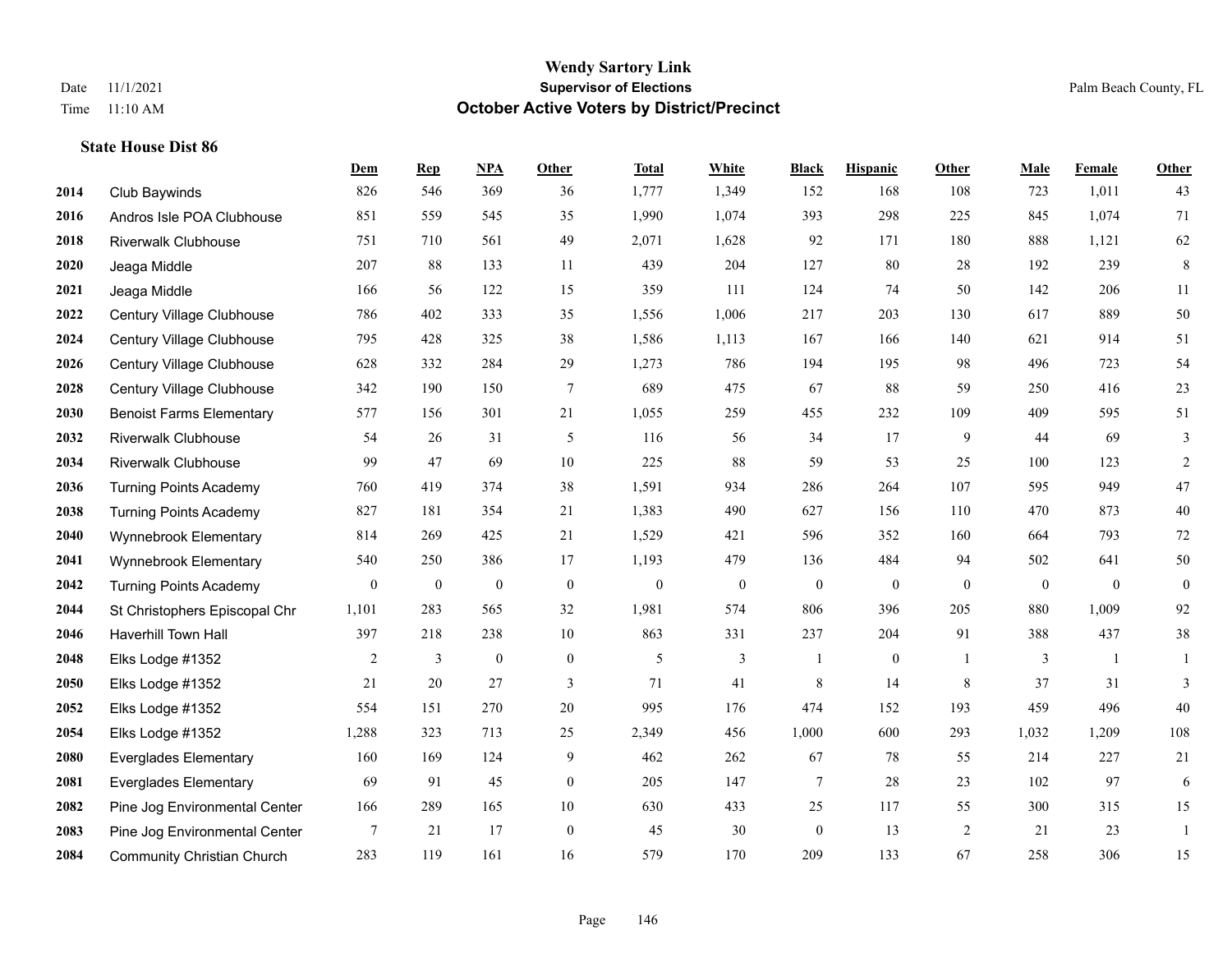|      |                                   | Dem              | <b>Rep</b>       | NPA              | <b>Other</b>     | <b>Total</b>   | <b>White</b>     | <b>Black</b>     | <b>Hispanic</b>  | <b>Other</b>   | <b>Male</b>  | <b>Female</b>  | <b>Other</b>     |
|------|-----------------------------------|------------------|------------------|------------------|------------------|----------------|------------------|------------------|------------------|----------------|--------------|----------------|------------------|
| 2085 | <b>Community Christian Church</b> | 2                | $\mathbf{1}$     | $\mathbf{0}$     | $\overline{0}$   | 3              | 3                | $\mathbf{0}$     | $\overline{0}$   | $\theta$       |              | 2              | $\theta$         |
| 2087 | <b>Community Christian Church</b> |                  | $\overline{1}$   | $\mathbf{0}$     | $\Omega$         | $\overline{2}$ | $\overline{2}$   | $\mathbf{0}$     | $\mathbf{0}$     | $\theta$       | 2            | $\theta$       | $\mathbf{0}$     |
| 2088 | Melaleuca Elementary              | 860              | 529              | 660              | 37               | 2,086          | 1,060            | 348              | 484              | 194            | 956          | 1,052          | $78\,$           |
| 2094 | Pine Jog Environmental Center     | 369              | 77               | 204              | 11               | 661            | 111              | 262              | 169              | 119            | 272          | 360            | 29               |
| 2146 | Village Walk HOA Clubhouse        | 547              | 534              | 429              | 44               | 1,554          | 1,209            | 58               | 137              | 150            | 645          | 857            | 52               |
| 6094 | Palms West Presbyterian           | 667              | 925              | 661              | 44               | 2,297          | 1,833            | 77               | 206              | 181            | 1,097        | 1,126          | $74\,$           |
| 6096 | Palms West Presbyterian           | $\boldsymbol{0}$ | $\bf{0}$         | $\boldsymbol{0}$ | $\boldsymbol{0}$ | $\mathbf{0}$   | $\boldsymbol{0}$ | $\boldsymbol{0}$ | $\boldsymbol{0}$ | $\mathbf{0}$   | $\mathbf{0}$ | $\overline{0}$ | $\boldsymbol{0}$ |
| 6098 | <b>HL Johnson Elementary</b>      | 656              | 520              | 472              | 39               | 1,687          | 936              | 305              | 261              | 185            | 769          | 878            | 40               |
| 6100 | Madison Green Clubhouse           | 1,233            | 718              | 768              | 56               | 2,775          | 1,199            | 785              | 410              | 381            | 1,283        | 1,388          | 104              |
| 6102 | <b>RPB Recreation Center</b>      | 660              | 472              | 457              | 26               | 1,615          | 942              | 265              | 262              | 146            | 668          | 893            | 54               |
| 6104 | <b>Crestwood Middle</b>           | 181              | 148              | 121              | 8                | 458            | 214              | 75               | 84               | 85             | 213          | 225            | $20\,$           |
| 6106 | <b>RPB Recreation Center</b>      | 214              | 126              | 199              | 11               | 550            | 228              | 97               | 156              | 69             | 217          | 313            | $20\,$           |
| 6108 | Calypso Bay Waterpark             | $\boldsymbol{0}$ | $\boldsymbol{0}$ | $\boldsymbol{0}$ | $\mathbf{0}$     | $\mathbf{0}$   | $\mathbf{0}$     | $\boldsymbol{0}$ | $\boldsymbol{0}$ | $\theta$       | $\mathbf{0}$ | $\overline{0}$ | $\boldsymbol{0}$ |
| 6112 | Crestwood Middle                  | 472              | 421              | 357              | 33               | 1,283          | 690              | 231              | 215              | 147            | 597          | 644            | $42\,$           |
| 6114 | RPB Village Hall                  | 1,050            | 707              | 702              | 42               | 2,501          | 1,373            | 468              | 435              | 225            | 1,169        | 1,242          | $90\,$           |
| 6116 | <b>HL Johnson Elementary</b>      | 721              | 413              | 489              | 52               | 1,675          | 862              | 323              | 281              | 209            | 738          | 892            | 45               |
| 6118 | <b>RPB Branch Library</b>         | 1,073            | 566              | 700              | 54               | 2,393          | 1,129            | 578              | 432              | 254            | 1,040        | 1,265          | $88\,$           |
| 6120 | Royal Palm Beach High             | 407              | 316              | 266              | 18               | 1,007          | 479              | 200              | 157              | 171            | 478          | 505            | $24\,$           |
| 6122 | <b>RPB Cultural Center</b>        | 1,172            | 651              | 764              | 50               | 2,637          | 1,385            | 504              | 500              | 248            | 1,135        | 1,414          | $88\,$           |
| 6124 | <b>RPB Cultural Center</b>        | 584              | 322              | 390              | 20               | 1,316          | 635              | 278              | 286              | 117            | 553          | 722            | 41               |
| 6126 | Calypso Bay Waterpark             | 683              | 298              | 499              | 32               | 1,512          | 543              | 411              | 365              | 193            | 659          | 794            | 59               |
| 6128 | Royal Palm Beach High             | 36               | $28\,$           | 28               | $\mathfrak{Z}$   | 95             | 51               | 26               | 11               | $\overline{7}$ | 44           | 51             | $\boldsymbol{0}$ |
| 6130 | Royal Palm Beach High             | 79               | 43               | 89               | 5                | 216            | 104              | 32               | 60               | 20             | 95           | 115            | 6                |
| 6132 | Royal Palm Beach High             | 391              | 190              | 263              | 19               | 863            | 416              | 166              | 192              | 89             | 393          | 440            | $30\,$           |
| 6134 | Christ Fellowship Church RPB      | 957              | 463              | 691              | 30               | 2,141          | 844              | 501              | 498              | 298            | 956          | 1,096          | 89               |
| 6136 | Calypso Bay Waterpark             |                  | $\mathbf{1}$     | $\boldsymbol{0}$ | $\mathbf{0}$     | $\overline{2}$ | $\boldsymbol{0}$ | 1                | $\boldsymbol{0}$ | $\overline{1}$ | $\mathbf{0}$ |                | 1                |
| 6138 | Royal Palm Beach High             | $\mathbf{0}$     | $\mathbf{0}$     | $\mathbf{0}$     | $\overline{0}$   | $\mathbf{0}$   | $\overline{0}$   | $\boldsymbol{0}$ | $\mathbf{0}$     | $\mathbf{0}$   | $\theta$     | $\mathbf{0}$   | $\mathbf{0}$     |
| 6140 | Royal Palm Beach High             | 334              | 501              | 309              | 33               | 1,177          | 852              | 108              | 115              | 102            | 567          | 586            | 24               |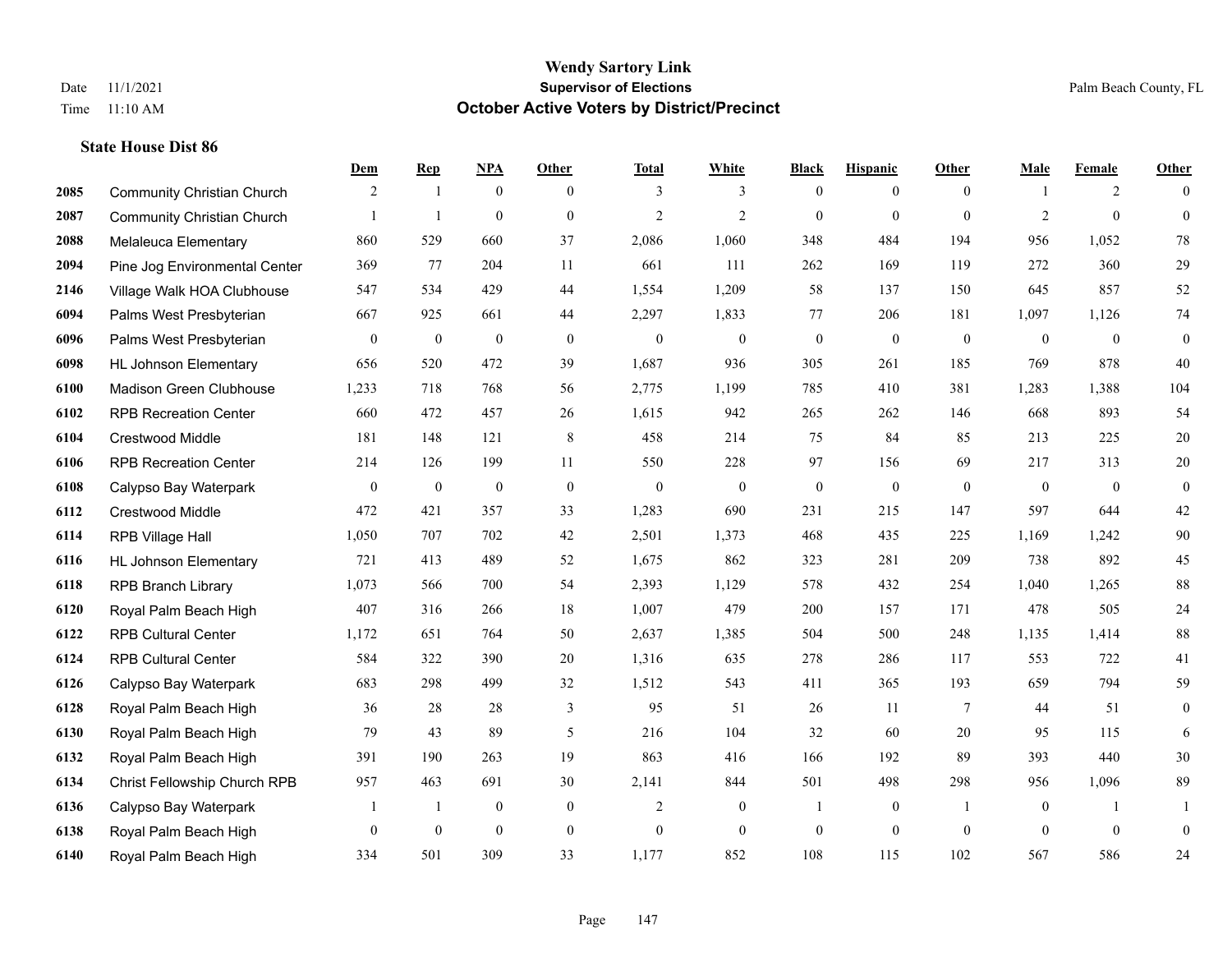|      |                                     | Dem            | <b>Rep</b>   | NPA          | <b>Other</b>   | <b>Total</b> | <b>White</b>   | <b>Black</b>     | <b>Hispanic</b>  | <b>Other</b> | <b>Male</b>  | <b>Female</b>  | <b>Other</b>     |
|------|-------------------------------------|----------------|--------------|--------------|----------------|--------------|----------------|------------------|------------------|--------------|--------------|----------------|------------------|
| 6142 | Christ Fellowship Church RPB        | $\mathbf{0}$   | $\mathbf{0}$ | $\mathbf{0}$ | $\overline{0}$ | $\theta$     | $\overline{0}$ | $\mathbf{0}$     | $\boldsymbol{0}$ | $\theta$     | $\mathbf{0}$ | $\overline{0}$ | $\Omega$         |
| 6144 | <b>Christ Fellowship Church RPB</b> | $\overline{0}$ | $\mathbf{0}$ | $\mathbf{0}$ | $\Omega$       | $\Omega$     | $\overline{0}$ | $\mathbf{0}$     | $\mathbf{0}$     | $\theta$     | $\theta$     | $\theta$       | $\mathbf{0}$     |
| 6146 | Christ Fellowship Church RPB        | $\mathbf{1}$   | 2            | $\mathbf{1}$ | $\overline{0}$ | 4            | 3              | $\mathbf{0}$     | $\mathbf{0}$     |              | 3            |                | $\theta$         |
| 6148 | Christ Fellowship Church RPB        | $\overline{0}$ | $\mathbf{0}$ | 1            | $\overline{0}$ |              | $\mathbf{1}$   | $\boldsymbol{0}$ | $\mathbf{0}$     | $\mathbf{0}$ | $\theta$     | $\mathbf{1}$   | $\theta$         |
| 6150 | <b>Binks Forest Elementary</b>      | 26             | 40           | 37           | 5              | 108          | 80             | 5                | 9                | 14           | 46           | 59             | 3                |
| 6152 | <b>Binks Forest Elementary</b>      | 404            | 555          | 378          | 34             | 1,371        | 1,041          | 45               | 135              | 150          | 643          | 684            | $44\,$           |
| 6154 | Wellington Landings Middle          | 462            | 521          | 393          | 28             | 1,404        | 1,012          | 87               | 188              | 117          | 634          | 730            | $40\,$           |
| 6156 | <b>Binks Forest Elementary</b>      | 629            | 718          | 575          | 41             | 1,963        | 1,372          | 129              | 293              | 169          | 895          | 1,009          | 59               |
| 6158 | <b>Wellington Elementary</b>        | 785            | 939          | 549          | 40             | 2,313        | 1,702          | 132              | 312              | 167          | 1,052        | 1,188          | 73               |
| 6160 | Wellington Landings Middle          | 670            | 587          | 566          | 41             | 1,864        | 1,207          | 167              | 339              | 151          | 869          | 942            | 53               |
| 6162 | First Baptist Church Wel            | 763            | 657          | 562          | 47             | 2,029        | 1,283          | 211              | 351              | 184          | 906          | 1,059          | 64               |
| 6164 | First Baptist Church Wel            | 834            | 797          | 597          | 57             | 2,285        | 1,536          | 186              | 370              | 193          | 1.019        | 1,193          | 73               |
| 6166 | <b>Wellington Community Center</b>  | 864            | 856          | 742          | 47             | 2,509        | 1,744          | 150              | 406              | 209          | 1,152        | 1,277          | $80\,$           |
| 6168 | First Baptist Church Wel            | 127            | 176          | 143          | 9              | 455          | 348            | 27               | 43               | 37           | 213          | 230            | 12               |
| 6170 | Christ Fellowship Church RPB        | $\overline{0}$ | 6            | 2            | $\overline{0}$ | 8            | $\,$ 8 $\,$    | $\mathbf{0}$     | $\mathbf{0}$     | $\mathbf{0}$ | 3            | 5              | $\mathbf{0}$     |
| 6172 | Christ Fellowship Church RPB        | 1,297          | 575          | 843          | 69             | 2,784        | 964            | 853              | 640              | 327          | 1,192        | 1,477          | 115              |
| 6174 | Christ Fellowship Church RPB        | 27             | 50           | 36           | $\overline{2}$ | 115          | 89             | 7                | 8                | 11           | 54           | 58             | 3                |
| 6176 | Christ Fellowship Church RPB        | 22             | 15           | 21           | $\overline{2}$ | 60           | 25             | 10               | 19               | 6            | 25           | 33             | 2                |
| 6178 | <b>Everglades Elementary</b>        | 563            | 381          | 442          | 29             | 1,415        | 652            | 295              | 247              | 221          | 653          | 694            | 68               |
| 6180 | <b>Everglades Elementary</b>        | 18             | 48           | 17           | $\overline{2}$ | 85           | 64             | $\overline{4}$   | 14               | 3            | 40           | 43             | 2                |
| 6182 | New Horizons Elementary             | 291            | 451          | 318          | 13             | 1,073        | 787            | 48               | 114              | 124          | 463          | 581            | 29               |
| 6184 | Wellington High                     | 665            | 578          | 533          | 37             | 1,813        | 1,120          | 243              | 292              | 158          | 800          | 955            | 58               |
| 6186 | <b>Elbridge Gale Elementary</b>     | 812            | 562          | 638          | 44             | 2,056        | 1,119          | 291              | 431              | 215          | 903          | 1,075          | $78\,$           |
| 6188 | <b>Wellington Village Park</b>      | 224            | 419          | 310          | 25             | 978          | 829            | 18               | 48               | 83           | 396          | 533            | 49               |
| 6190 | Wellington Village Hall             | 814            | 456          | 633          | 46             | 1,949        | 876            | 359              | 505              | 209          | 811          | 1.063          | 75               |
| 6192 | St Peters Methodist Church          | 966            | 785          | 800          | 62             | 2,613        | 1,546          | 283              | 550              | 234          | 1,193        | 1,333          | 87               |
| 6194 | <b>Equestrian Trails Elementary</b> | 504            | 290          | 341          | 18             | 1,153        | 520            | 294              | 152              | 187          | 512          | 584            | 57               |
| 6196 | Palm Beach Central High             | $\mathbf{0}$   | $\mathbf{0}$ | $\mathbf{0}$ | $\theta$       | $\theta$     | $\mathbf{0}$   | $\theta$         | $\mathbf{0}$     | $\theta$     | $\Omega$     | $\mathbf{0}$   | $\boldsymbol{0}$ |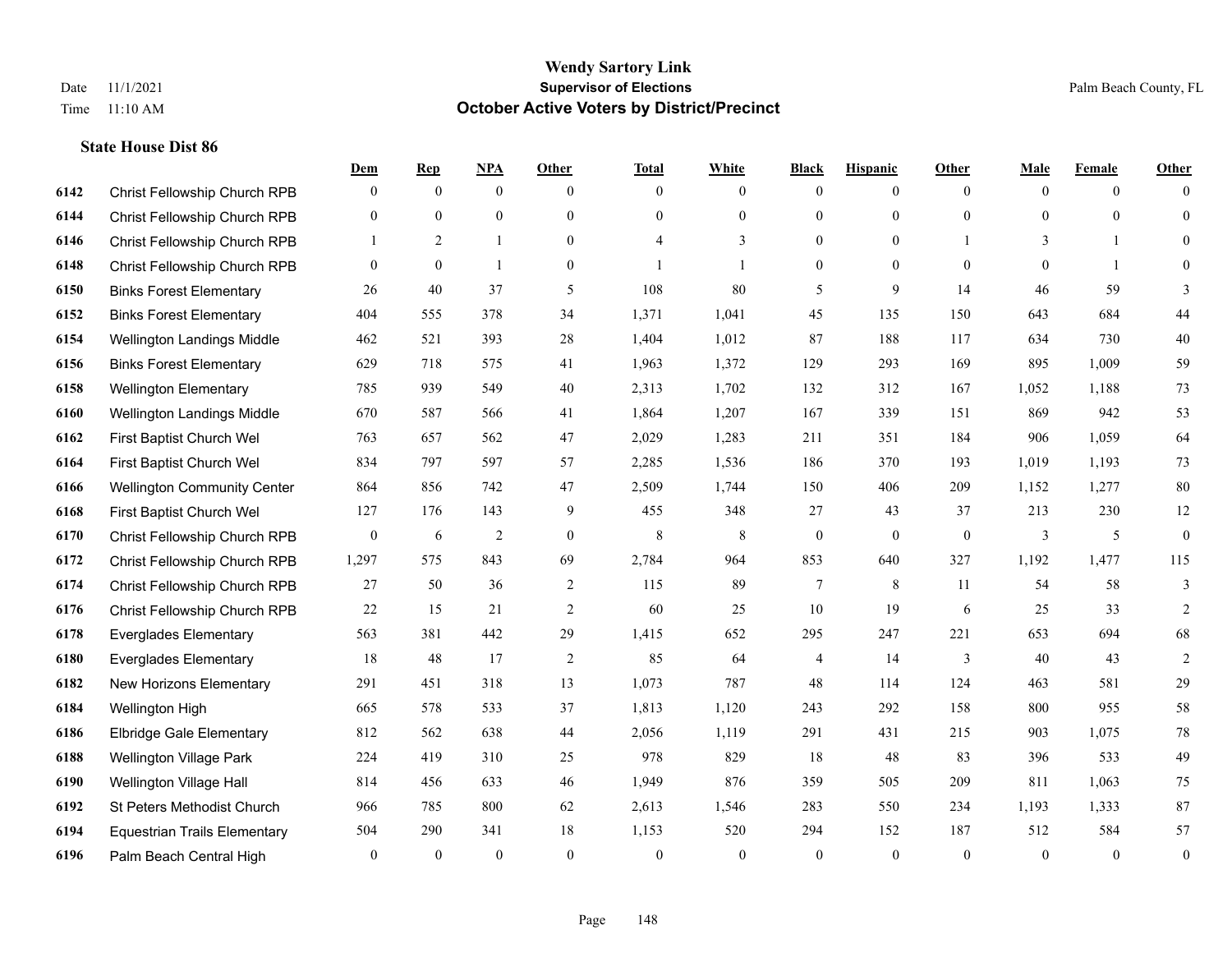|      |                                | Dem              | <b>Rep</b>       | NPA              | <b>Other</b>   | <b>Total</b>     | <b>White</b>     | <b>Black</b>     | <b>Hispanic</b>  | <b>Other</b>   | <b>Male</b>    | <b>Female</b>  | <b>Other</b>     |
|------|--------------------------------|------------------|------------------|------------------|----------------|------------------|------------------|------------------|------------------|----------------|----------------|----------------|------------------|
| 6198 | Wellington Branch Library      | 522              | 354              | 356              | 38             | 1,270            | 696              | 195              | 268              | 111            | 544            | 694            | 32               |
| 6200 | <b>Emerald Cove Middle</b>     | 543              | 566              | 516              | 51             | 1,676            | 1,039            | 179              | 278              | 180            | 743            | 882            | 51               |
| 6202 | <b>Emerald Cove Middle</b>     | 105              | 82               | 98               | $\tau$         | 292              | 167              | 58               | 52               | 15             | 132            | 154            | 6                |
| 6204 | <b>Emerald Cove Middle</b>     | 30               | 21               | 38               | $\mathbf{0}$   | 89               | 46               | 25               | 10               | 8              | 23             | 62             | $\overline{4}$   |
| 6206 | Palm Beach Central High        | 266              | 241              | 182              | 9              | 698              | 375              | 143              | 61               | 119            | 311            | 360            | 27               |
| 6207 | Palm Beach Central High        | 277              | 368              | 251              | 18             | 914              | 598              | 93               | 102              | 121            | 419            | 471            | $24\,$           |
| 6208 | Buena Vida Clubhouse           | 318              | 205              | 177              | 14             | 714              | 624              | 22               | 22               | 46             | 318            | 378            | 18               |
| 6210 | Villa Olympia Clubhouse        | 1,562            | 1,065            | 1,287            | 95             | 4,009            | 1,802            | 704              | 683              | 820            | 1,886          | 1,937          | 186              |
| 6212 | <b>Wellington Village Park</b> | 144              | 223              | 175              | 18             | 560              | 381              | 15               | 93               | 71             | 255            | 279            | 26               |
| 6214 | Wellington Village Park        | 825              | 756              | 702              | 46             | 2,329            | 1,467            | 256              | 283              | 323            | 1,068          | 1,178          | 83               |
| 6216 | Panther Run Elementary         | 232              | 193              | 176              | 10             | 611              | 342              | 96               | 101              | 72             | 280            | 308            | 23               |
| 6218 | <b>Wellington Village Park</b> | $\overline{0}$   | $\mathbf{0}$     | $\mathbf{0}$     | $\mathbf{0}$   | $\mathbf{0}$     | $\mathbf{0}$     | $\overline{0}$   | $\overline{0}$   | $\theta$       | $\theta$       | $\theta$       | $\mathbf{0}$     |
| 6220 | Wellington Village Park        | 57               | 29               | 42               | 6              | 134              | 67               | 16               | 32               | 19             | 55             | 75             | 4                |
| 6222 | Panther Run Elementary         | $\mathbf{0}$     | 1                | $\mathbf{0}$     | $\mathbf{0}$   | $\mathbf{1}$     | 1                | $\overline{0}$   | $\overline{0}$   | $\mathbf{0}$   | $\overline{1}$ | $\mathbf{0}$   | $\theta$         |
| 6226 | The Isles at Wellington        | 746              | 758              | 628              | 38             | 2,170            | 1,399            | 222              | 242              | 307            | 1,019          | 1,056          | 95               |
| 6228 | Wycliffe Comm Association Bldg | 776              | 326              | 398              | 21             | 1,521            | 1,426            | 18               | 18               | 59             | 655            | 838            | $28\,$           |
| 7096 | Salvation Army Activity Hall   | 833              | 301              | 487              | 34             | 1,655            | 673              | 540              | 254              | 188            | 661            | 913            | 81               |
| 7098 | U M Church of Palm Beaches     | 21               | 17               | 18               | $\overline{1}$ | 57               | 44               | $\overline{2}$   | 9                | 2              | 29             | 24             | $\overline{4}$   |
| 7100 | U M Church of Palm Beaches     | 942              | 427              | 677              | 65             | 2,111            | 1,015            | 661              | 234              | 201            | 943            | 1,102          | 66               |
| 7110 | <b>Adult Education Center</b>  | 678              | 218              | 405              | 29             | 1,330            | 422              | 420              | 362              | 126            | 541            | 729            | 60               |
| 7112 | <b>Adult Education Center</b>  | 129              | 26               | 60               | 7              | 222              | 54               | 122              | 23               | 23             | 69             | 143            | 10               |
| 7114 | <b>Adult Education Center</b>  | $\boldsymbol{0}$ | $\boldsymbol{0}$ | $\boldsymbol{0}$ | $\mathbf{0}$   | $\boldsymbol{0}$ | $\boldsymbol{0}$ | $\boldsymbol{0}$ | $\boldsymbol{0}$ | $\mathbf{0}$   | $\mathbf{0}$   | $\overline{0}$ | $\mathbf{0}$     |
| 7116 | <b>Adult Education Center</b>  | $\overline{0}$   | $\overline{0}$   | $\mathbf{0}$     | $\overline{0}$ | $\mathbf{0}$     | $\boldsymbol{0}$ | $\boldsymbol{0}$ | $\overline{0}$   | $\overline{0}$ | $\overline{0}$ | $\theta$       | $\overline{0}$   |
| 7118 | <b>Adult Education Center</b>  | 31               | 30               | 37               | 5              | 103              | 77               | 3                | 18               | 5              | 50             | 47             | 6                |
| 7120 | U M Church of Palm Beaches     | 280              | 109              | 182              | 10             | 581              | 209              | 211              | 106              | 55             | 248            | 301            | 32               |
| 7122 | U M Church of Palm Beaches     | $\boldsymbol{0}$ | $\boldsymbol{0}$ | $\boldsymbol{0}$ | $\mathbf{0}$   | $\theta$         | $\overline{0}$   | $\boldsymbol{0}$ | $\mathbf{0}$     | $\mathbf{0}$   | $\mathbf{0}$   | $\mathbf{0}$   | $\boldsymbol{0}$ |
| 7134 | <b>Adult Education Center</b>  | 804              | 174              | 388              | 22             | 1,388            | 296              | 663              | 286              | 143            | 607            | 714            | 67               |
| 7136 | <b>Haverhill Town Hall</b>     | 41               | 38               | 33               | 2              | 114              | 48               | 30               | 27               | $\mathbf{Q}$   | 46             | 63             | 5                |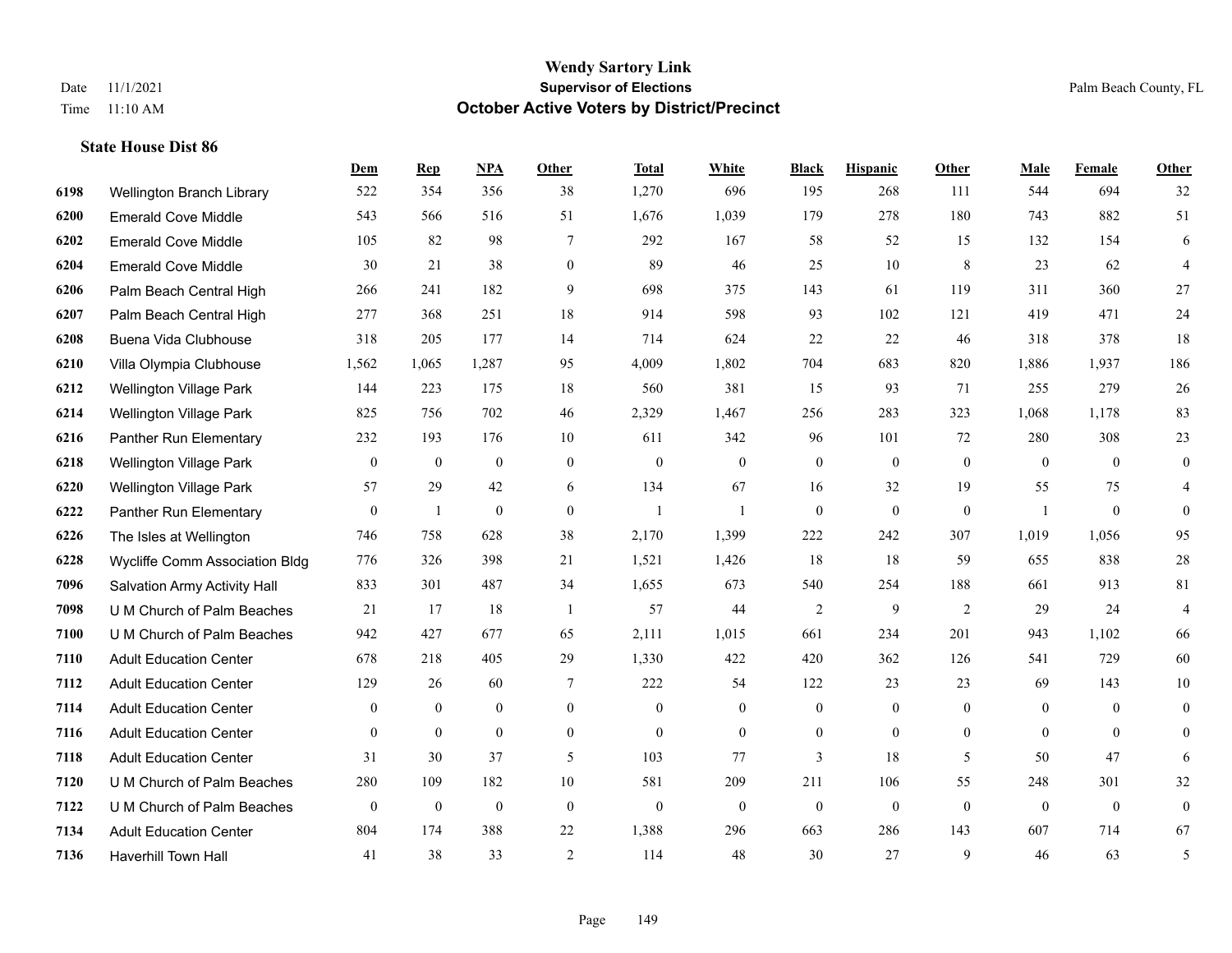|      |                            | <u>Dem</u> | <b>Rep</b> | <b>NPA</b> | <u>Other</u> | <b>Total</b> | <u>White</u> | <b>Black</b> | <b>Hispanic</b> | Other  | Male   | Female | <b>Other</b> |
|------|----------------------------|------------|------------|------------|--------------|--------------|--------------|--------------|-----------------|--------|--------|--------|--------------|
| 7140 | <b>Haverhill Town Hall</b> | 169        | 74         | 98         |              | 345          | 105          | 123          |                 | 40     | 160    | 163    | 22           |
| 7142 | Clayton Hutcheson Hall B   | 34         |            |            | $\Omega$     | 55           | 16           | 26           |                 |        |        | 30     |              |
| 7144 | Clayton Hutcheson Hall B   | 45         |            | 20         |              | -69          |              | 44           |                 |        | 28     | 35     |              |
|      | <b>State House Dist 86</b> | 48,599     | 32,393     | 33,528     | 2,429        | 116.949      | 63,517       | 21,390       | 19,579          | 12,463 | 51,392 | 61,391 | 4,166        |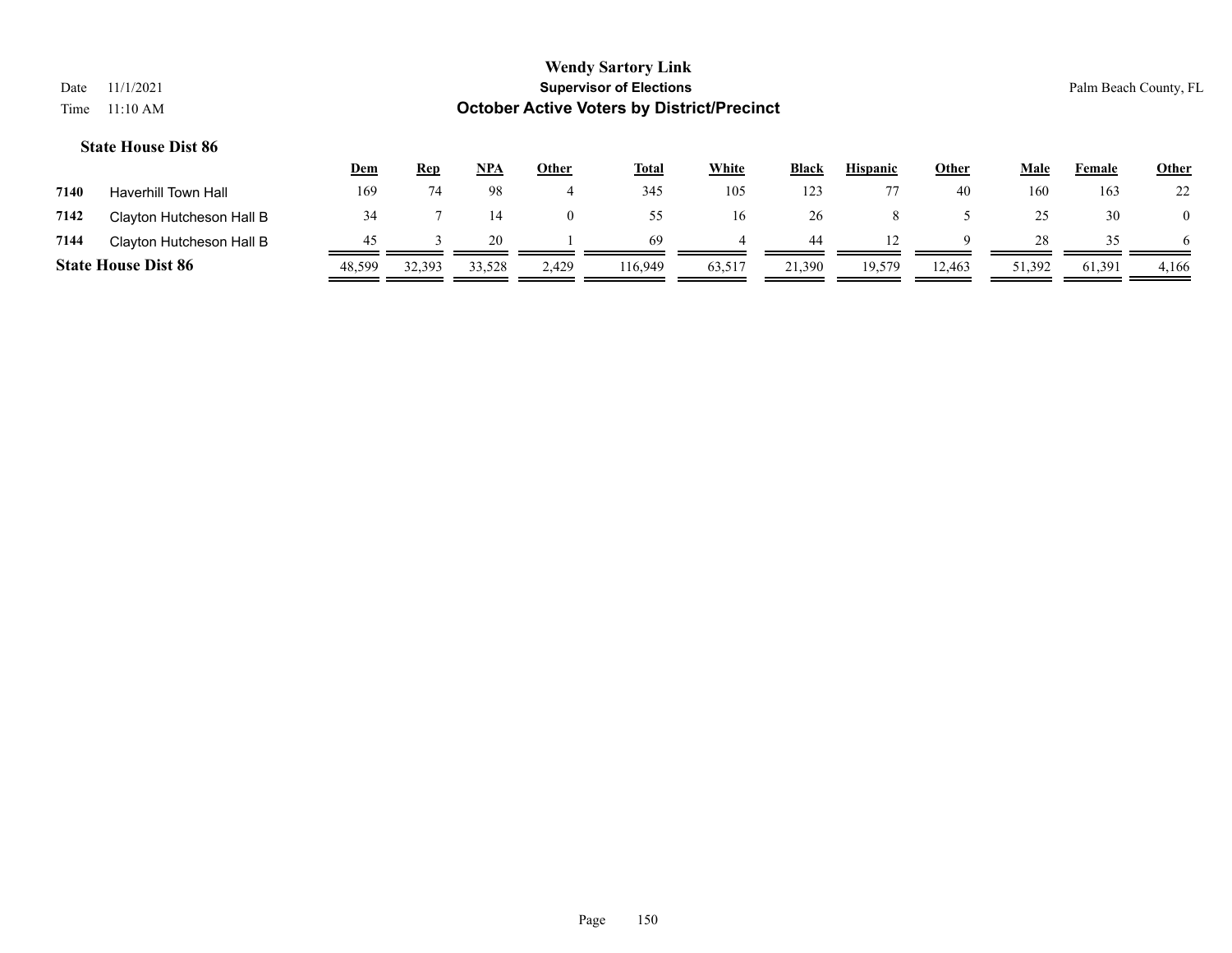|      |                                   | Dem          | <b>Rep</b>     | NPA            | <b>Other</b>   | <b>Total</b>   | <b>White</b> | <b>Black</b>   | <b>Hispanic</b>  | Other          | <b>Male</b>    | Female       | Other            |
|------|-----------------------------------|--------------|----------------|----------------|----------------|----------------|--------------|----------------|------------------|----------------|----------------|--------------|------------------|
| 2056 | Clayton Hutcheson Hall B          | 728          | 323            | 562            | 17             | 1,630          | 510          | 291            | 661              | 168            | 717            | 820          | 93               |
| 2058 | Clayton Hutcheson Hall B          | 3            | $\mathbf{1}$   | $\mathbf{0}$   | $\theta$       | $\overline{4}$ | 3            | $\mathbf{0}$   | $\overline{1}$   | $\theta$       | $\overline{2}$ | 2            | $\overline{0}$   |
| 2060 | <b>West Gate Elementary</b>       | 389          | 219            | 337            | 12             | 957            | 311          | 72             | 493              | 81             | 461            | 447          | 49               |
| 2062 | <b>West Gate Elementary</b>       | 12           | 13             | 14             | $\overline{0}$ | 39             | 28           | 3              | 6                | 2              | 22             | 17           | $\overline{0}$   |
| 2064 | <b>West Gate Elementary</b>       |              | $\overline{0}$ | $\theta$       | $\theta$       | $\overline{1}$ | 1            | $\overline{0}$ | $\theta$         | $\theta$       | $\mathbf{1}$   | $\theta$     | $\overline{0}$   |
| 2066 | Howard Park Community Center      | 142          | 81             | 98             | 6              | 327            | 168          | 54             | 69               | 36             | 151            | 168          | 8                |
| 2068 | <b>Conniston Middle</b>           | 431          | 251            | 321            | 15             | 1,018          | 401          | 100            | 444              | 73             | 459            | 519          | 40               |
| 2072 | <b>Belvedere Elementary</b>       | 605          | 346            | 481            | 28             | 1,460          | 536          | 150            | 622              | 152            | 626            | 745          | 89               |
| 2086 | <b>Community Christian Church</b> | 1,214        | 549            | 931            | 53             | 2,747          | 853          | 594            | 920              | 380            | 1,195          | 1,442        | 110              |
| 2090 | Pine Jog Environmental Center     | $\mathbf{0}$ | 2              | $\mathbf{0}$   | $\mathbf{0}$   | $\overline{2}$ | 1            | $\overline{0}$ | $\boldsymbol{0}$ | $\overline{1}$ | $\mathbf{0}$   | $\mathbf{1}$ | -1               |
| 2092 | Pine Jog Environmental Center     |              | 2              | $\mathbf{1}$   | $\mathbf{1}$   | 5              | 5            | $\mathbf{0}$   | $\theta$         | $\theta$       | 3              | 2            | $\overline{0}$   |
| 2096 | 1st Church of the Nazarene        | 251          | 68             | 189            | 5              | 513            | 114          | 23             | 331              | 45             | 238            | 246          | 29               |
| 2097 | 1st Church of the Nazarene        | 232          | 141            | 168            | 10             | 551            | 214          | 42             | 220              | 75             | 244            | 276          | 31               |
| 2098 | Iglesia Cristo Mi Redentor        | 433          | 221            | 341            | 26             | 1,021          | 325          | 160            | 443              | 93             | 431            | 527          | 63               |
| 2100 | Iglesia Cristo Mi Redentor        | 777          | 358            | 569            | 35             | 1,739          | 436          | 367            | 761              | 175            | 721            | 930          | 88               |
| 2102 | Union Congregational Church       | 1,178        | 346            | 643            | 34             | 2,201          | 492          | 637            | 843              | 229            | 883            | 1,209        | 109              |
| 2104 | Lake Lytal Park                   | 509          | 237            | 339            | 25             | 1,110          | 308          | 231            | 462              | 109            | 460            | 595          | 55               |
| 2106 | Main Library                      | 612          | 269            | 411            | 36             | 1,328          | 506          | 240            | 451              | 131            | 573            | 700          | 55               |
| 2108 | <b>Berkshire Elementary</b>       | 738          | 338            | 658            | 33             | 1,767          | 473          | 202            | 906              | 186            | 768            | 906          | 93               |
| 2110 | <b>Berkshire Elementary</b>       | 171          | 85             | 134            | 4              | 394            | 132          | 43             | 173              | 46             | 161            | 210          | 23               |
| 2112 | Palm Springs Middle               | 7            | 6              | $\overline{7}$ | $\mathbf{0}$   | 20             | 15           | 3              | $\overline{0}$   | 2              | 9              | 11           | $\overline{0}$   |
| 2114 | Main Library                      | 372          | 284            | 318            | 11             | 985            | 358          | 56             | 482              | 89             | 443            | 493          | 49               |
| 2115 | The Ark Church                    | 74           | 48             | 60             | 5              | 187            | 86           | 12             | 68               | 21             | 84             | 93           | $10\,$           |
| 2116 | The Ark Church                    | 800          | 553            | 711            | 33             | 2,097          | 907          | 150            | 870              | 170            | 891            | 1,126        | $80\,$           |
| 2117 | The Ark Church                    |              | $\mathbf{0}$   | $\overline{1}$ | $\mathbf{0}$   | $\overline{2}$ | 1            |                | $\overline{0}$   | $\theta$       | $\mathbf{1}$   | $\mathbf{1}$ | $\overline{0}$   |
| 2118 | Palm Springs Middle               | $\theta$     | $\mathbf{0}$   | $\mathbf{0}$   | $\mathbf{0}$   | $\theta$       | $\mathbf{0}$ | $\overline{0}$ | $\overline{0}$   | $\theta$       | $\theta$       | $\theta$     | $\overline{0}$   |
| 2120 | Palm Springs Middle               | 57           | 20             | 52             |                | 130            | 31           | 13             | 57               | 29             | 51             | 68           | 11               |
| 2122 | Palm Springs Middle               |              | $\theta$       | $\theta$       | $\theta$       | $\mathbf{1}$   | $\theta$     |                | $\Omega$         | $\theta$       |                | $\theta$     | $\boldsymbol{0}$ |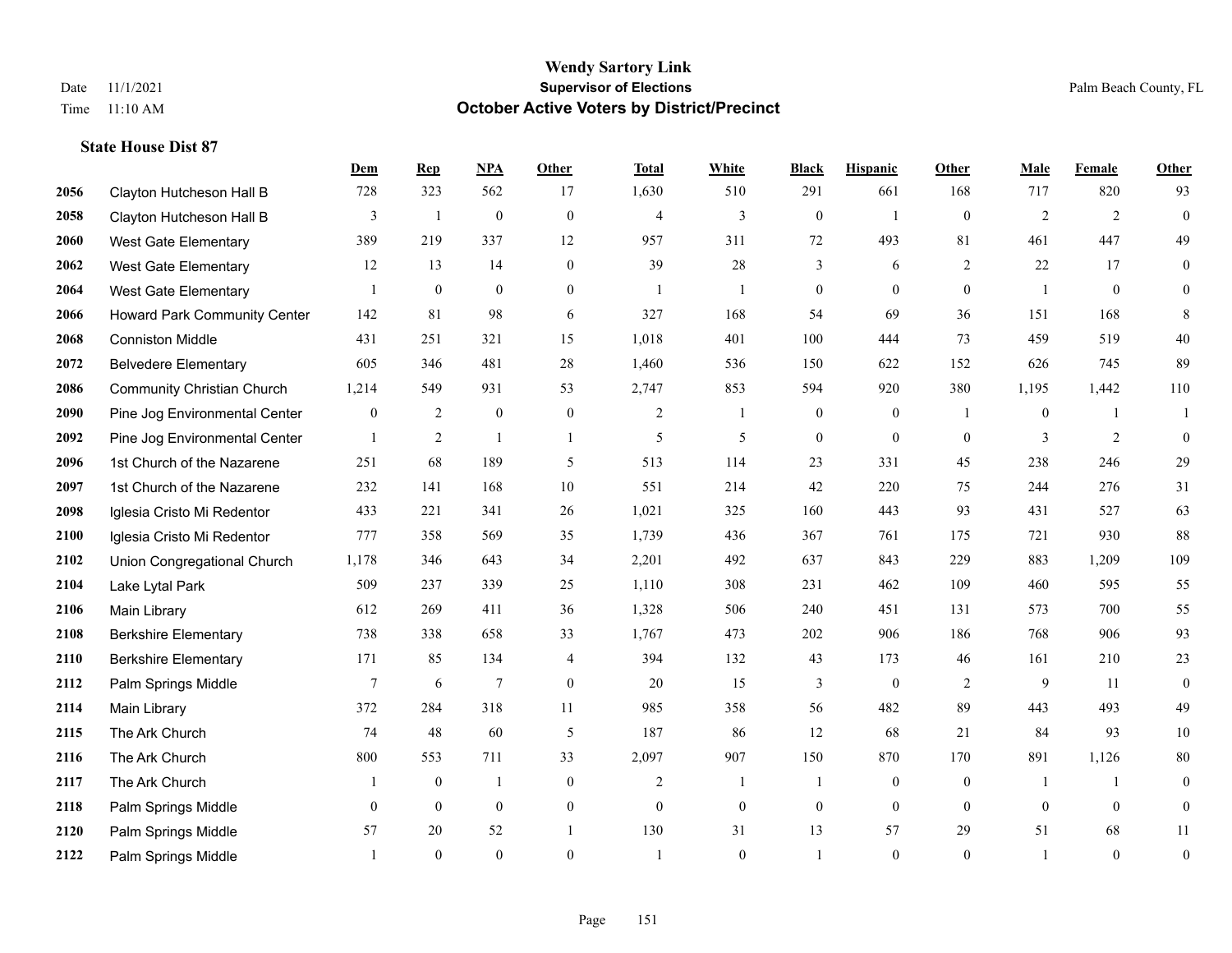|      |                                    | Dem          | <b>Rep</b>       | NPA              | <b>Other</b>     | <b>Total</b>     | <b>White</b>     | <b>Black</b>     | <b>Hispanic</b>  | <b>Other</b>   | <b>Male</b>    | <b>Female</b> | <b>Other</b>     |
|------|------------------------------------|--------------|------------------|------------------|------------------|------------------|------------------|------------------|------------------|----------------|----------------|---------------|------------------|
| 2124 | Palm Springs Middle                | 5            | 3                | $\,$ 8 $\,$      | $\theta$         | 16               | 7                | 3                | 5                | $\overline{1}$ | $\tau$         | 9             | $\Omega$         |
| 2125 | St Marys Orthodox Church           | 343          | 353              | 247              | 9                | 952              | 509              | 41               | 339              | 63             | 425            | 490           | 37               |
| 2126 | St Marys Orthodox Church           | 274          | 255              | 230              | 9                | 768              | 436              | 31               | 237              | 64             | 359            | 388           | 21               |
| 2127 | Lake Clarke Shores Town Hall       |              | $\boldsymbol{0}$ |                  | $\overline{0}$   | $\overline{2}$   | $\overline{0}$   | $\boldsymbol{0}$ | $\overline{c}$   | $\mathbf{0}$   | 2              | $\mathbf{0}$  | $\mathbf{0}$     |
| 2128 | Palm Springs Middle                | $\theta$     | $\mathbf{0}$     | $\mathbf{0}$     | $\theta$         | $\theta$         | $\overline{0}$   | $\overline{0}$   | $\overline{0}$   | $\theta$       | $\theta$       | $\theta$      | $\overline{0}$   |
| 2130 | Cloud Lake Town Hall               | 43           | 63               | 59               | 8                | 173              | 126              | 1                | 33               | 13             | 85             | 82            | 6                |
| 2132 | Cloud Lake Town Hall               | 27           | 26               | 33               | 2                | 88               | 58               | $\overline{2}$   | 23               | 5              | 38             | 46            | $\overline{4}$   |
| 2134 | STEM Bldg at S FL Science Ctr      | 524          | 324              | 431              | 32               | 1,311            | 496              | 62               | 639              | 114            | 598            | 658           | 55               |
| 2136 | Palmwood Lodge #303                | 661          | 449              | 571              | 45               | 1,726            | 748              | 82               | 731              | 165            | 779            | 864           | 83               |
| 2138 | Palmwood Lodge #303                | 340          | 159              | 270              | 19               | 788              | 320              | 78               | 300              | 90             | 363            | 390           | 35               |
| 2154 | <b>Forest Hill Elementary</b>      | 1,142        | 439              | 799              | 34               | 2,414            | 731              | 394              | 1,043            | 246            | 1,040          | 1,247         | 127              |
| 2158 | Community Of Hope                  | 1,087        | 417              | 837              | 29               | 2,370            | 590              | 428              | 1,041            | 311            | 1,041          | 1,214         | 115              |
| 2182 | <b>Greenacres Community Center</b> | 636          | 289              | 532              | 29               | 1,486            | 523              | 144              | 675              | 144            | 599            | 800           | 87               |
| 2184 | American Polish Club               | 1,093        | 387              | 804              | 39               | 2,323            | 692              | 346              | 1,025            | 260            | 967            | 1,219         | 137              |
| 2186 | American Polish Club               | 321          | 135              | 242              | 6                | 704              | 212              | 109              | 314              | 69             | 312            | 361           | 31               |
| 2194 | <b>LC Swain Middle</b>             | 1,090        | 361              | 721              | 40               | 2,212            | 757              | 458              | 769              | 228            | 927            | 1,177         | 108              |
| 2202 | <b>LC Swain Middle</b>             | $\mathbf{0}$ | $\,$ 8 $\,$      | 1                | $\boldsymbol{0}$ | 9                | 6                | $\boldsymbol{0}$ | 3                | $\mathbf{0}$   | $\overline{4}$ | 5             | $\boldsymbol{0}$ |
| 2204 | <b>Heritage Elementary</b>         | 543          | 218              | 481              | 30               | 1,272            | 413              | 135              | 610              | 114            | 549            | 651           | $72\,$           |
| 2206 | <b>Heritage Elementary</b>         | 457          | 193              | 331              | 16               | 997              | 320              | 214              | 336              | 127            | 433            | 514           | 50               |
| 2208 | American Finnish Club              | 6            | $\tau$           | -1               | -1               | 15               | 14               | $\boldsymbol{0}$ | $\boldsymbol{0}$ | -1             | 6              | $\,8\,$       | 1                |
| 2210 | American Polish Club               | 230          | 94               | 137              | 5                | 466              | 166              | 115              | 137              | 48             | 188            | 259           | 19               |
| 2212 | American Polish Club               | $\mathbf{0}$ | $\boldsymbol{0}$ | $\mathbf{0}$     | $\mathbf{0}$     | $\boldsymbol{0}$ | $\overline{0}$   | $\boldsymbol{0}$ | $\boldsymbol{0}$ | $\mathbf{0}$   | $\mathbf{0}$   | $\mathbf{0}$  | $\mathbf{0}$     |
| 3002 | Palm Springs Middle                | 822          | 338              | 558              | 46               | 1,764            | 522              | 324              | 752              | 166            | 721            | 967           | $76\,$           |
| 3004 | <b>Community Of Hope</b>           | 65           | 38               | 63               | 2                | 168              | 62               | 10               | 70               | 26             | 82             | 75            | 11               |
| 3006 | Faith Presbyterian                 | 979          | 616              | 683              | 33               | 2,311            | 948              | 270              | 892              | 201            | 958            | 1,253         | 100              |
| 3008 | Palm Springs Middle                | $\mathbf{0}$ | $\boldsymbol{0}$ | $\boldsymbol{0}$ | $\mathbf{0}$     | $\theta$         | $\boldsymbol{0}$ | $\boldsymbol{0}$ | $\boldsymbol{0}$ | $\mathbf{0}$   | $\overline{0}$ | $\mathbf{0}$  | $\mathbf{0}$     |
| 3010 | Faith Presbyterian                 | 373          | 208              | 293              | 24               | 898              | 358              | 116              | 347              | 77             | 412            | 452           | 34               |
| 3012 | <b>Emmanuel Baptist Church</b>     | 632          | 577              | 414              | 20               | 1,643            | 991              | 44               | 518              | 90             | 694            | 886           | 63               |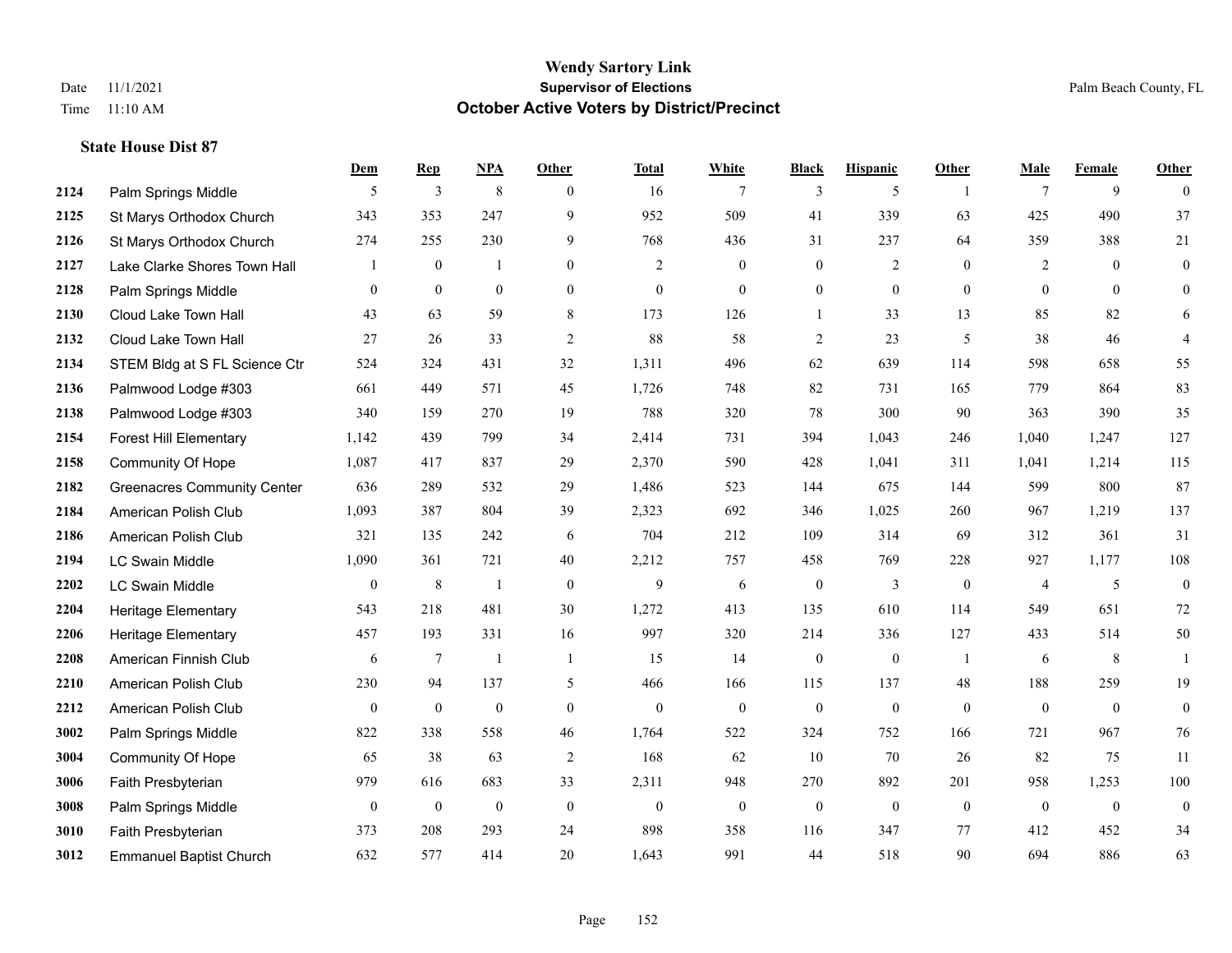|      |                                  | Dem              | <b>Rep</b>       | NPA              | Other            | <b>Total</b>     | White            | <b>Black</b>     | <b>Hispanic</b>  | <b>Other</b>   | <b>Male</b>      | <b>Female</b>  | <b>Other</b>     |
|------|----------------------------------|------------------|------------------|------------------|------------------|------------------|------------------|------------------|------------------|----------------|------------------|----------------|------------------|
| 3014 | Lake Clarke Shores Town Hall     | 1,006            | 1,076            | 643              | 46               | 2,771            | 2,031            | 83               | 487              | 170            | 1,262            | 1,422          | 87               |
| 3016 | Community Of Hope                | 45               | 37               | 53               | 2                | 137              | 36               | 9                | 76               | 16             | 51               | 76             | $10\,$           |
| 3018 | Palm Springs Middle              | 11               | 12               | 9                | 3                | 35               | 14               | $\mathbf{0}$     | 17               | $\overline{4}$ | 15               | 19             | $\overline{1}$   |
| 3020 | Palm Springs Village Hall        | 971              | 619              | 798              | 37               | 2,425            | 974              | 173              | 1,078            | 200            | 1,062            | 1,251          | 112              |
| 3022 | Oasis De Amor Baptist Church     | 508              | 224              | 398              | 17               | 1,147            | 372              | 139              | 493              | 143            | 540              | 541            | 66               |
| 3024 | Palm Springs Library             | 712              | 405              | 582              | 24               | 1,723            | 643              | 198              | 695              | 187            | 761              | 859            | 103              |
| 3026 | Palm Springs Village Hall        | $\boldsymbol{0}$ | $\boldsymbol{0}$ | $\boldsymbol{0}$ | $\boldsymbol{0}$ | $\boldsymbol{0}$ | $\boldsymbol{0}$ | $\boldsymbol{0}$ | $\boldsymbol{0}$ | $\mathbf{0}$   | $\boldsymbol{0}$ | $\mathbf{0}$   | $\boldsymbol{0}$ |
| 3028 | Palm Springs Village Hall        | 2                | $\mathbf{1}$     | $\mathbf{0}$     | $\overline{0}$   | 3                | $\overline{0}$   | $\mathbf{0}$     | 3                | $\theta$       |                  | $\overline{2}$ | $\mathbf{0}$     |
| 3030 | Palm Springs Village Hall        | $\overline{0}$   | $\mathbf{0}$     | $\mathbf{0}$     | $\boldsymbol{0}$ | $\boldsymbol{0}$ | $\overline{0}$   | $\mathbf{0}$     | $\mathbf{0}$     | $\mathbf{0}$   | $\theta$         | $\mathbf{0}$   | $\theta$         |
| 3032 | Special Olympics of PBC          | 689              | 311              | 526              | 35               | 1,561            | 560              | 267              | 599              | 135            | 729              | 752            | 80               |
| 3034 | <b>Sunlight Community Church</b> | 157              | 104              | 79               | 6                | 346              | 182              | 42               | 101              | 21             | 156              | 180            | $10\,$           |
| 3036 | <b>Sunlight Community Church</b> | 387              | 211              | 288              | 15               | 901              | 376              | 173              | 262              | 90             | 399              | 471            | 31               |
| 3038 | <b>Sunlight Community Church</b> | 723              | 299              | 541              | 30               | 1,593            | 666              | 245              | 513              | 169            | 742              | 772            | 79               |
| 3044 | Holy Redeemer Church             | 220              | 69               | 191              | 7                | 487              | 137              | 102              | 207              | 41             | 210              | 262            | 15               |
| 3048 | Holy Redeemer Church             | 588              | 218              | 458              | 24               | 1,288            | 387              | 254              | 519              | 128            | 568              | 659            | 61               |
| 3050 | Holy Redeemer Church             | 7                | 7                | $\sqrt{2}$       | $\mathbf{0}$     | 16               | 9                | 6                | 1                | $\mathbf{0}$   | 9                | $\overline{7}$ | $\mathbf{0}$     |
| 3052 | Our Savior Lutheran Church       | 401              | 113              | 241              | 13               | 768              | 213              | 214              | 269              | 72             | 364              | 366            | 38               |
| 3058 | Our Savior Lutheran Church       | $\overline{0}$   | $\mathbf{0}$     | $\overline{2}$   | $\boldsymbol{0}$ | $\overline{2}$   | -1               |                  | $\boldsymbol{0}$ | $\overline{0}$ | -1               | -1             | $\boldsymbol{0}$ |
| 3060 | Our Savior Lutheran Church       | 253              | 52               | 157              | 6                | 468              | 105              | 168              | 159              | 36             | 180              | 268            | $20\,$           |
| 3062 | Our Savior Lutheran Church       | 1,032            | 323              | 582              | 51               | 1,988            | 799              | 427              | 578              | 184            | 922              | 971            | 95               |
| 3070 | Mid County Senior Center         | 718              | 266              | 566              | 36               | 1,586            | 515              | 371              | 499              | 201            | 726              | 784            | 76               |
| 3071 | Holy Redeemer Church             | $\boldsymbol{0}$ | $\mathbf{0}$     | $\boldsymbol{0}$ | $\boldsymbol{0}$ | $\boldsymbol{0}$ | $\boldsymbol{0}$ | $\boldsymbol{0}$ | $\boldsymbol{0}$ | $\mathbf{0}$   | $\boldsymbol{0}$ | $\mathbf{0}$   | $\boldsymbol{0}$ |
| 3072 | Holy Redeemer Church             | 138              | 24               | 88               | 8                | 258              | 70               | 101              | 51               | 36             | 100              | 146            | 12               |
| 3080 | American Finnish Club            | 839              | 221              | 571              | 40               | 1,671            | 398              | 517              | 566              | 190            | 726              | 845            | 100              |
| 7138 | <b>Westgate Community Center</b> | 1,552            | 441              | 900              | 29               | 2,922            | 676              | 953              | 991              | 302            | 1,300            | 1,481          | 141              |
| 7146 | Clayton Hutcheson Hall B         | 237              | 14               | 96               | 3                | 350              | 26               | 222              | 78               | 24             | 127              | 208            | 15               |
| 7148 | Howard Park Community Center     | 85               | 30               | 49               | 7                | 171              | 84               | 37               | 29               | 21             | 85               | 79             | $7\phantom{.0}$  |
| 7149 | Roosevelt Elementary             | 57               | 11               | 46               | $\overline{2}$   | 116              | 17               | 47               | 33               | 19             | 53               | 53             | $10\,$           |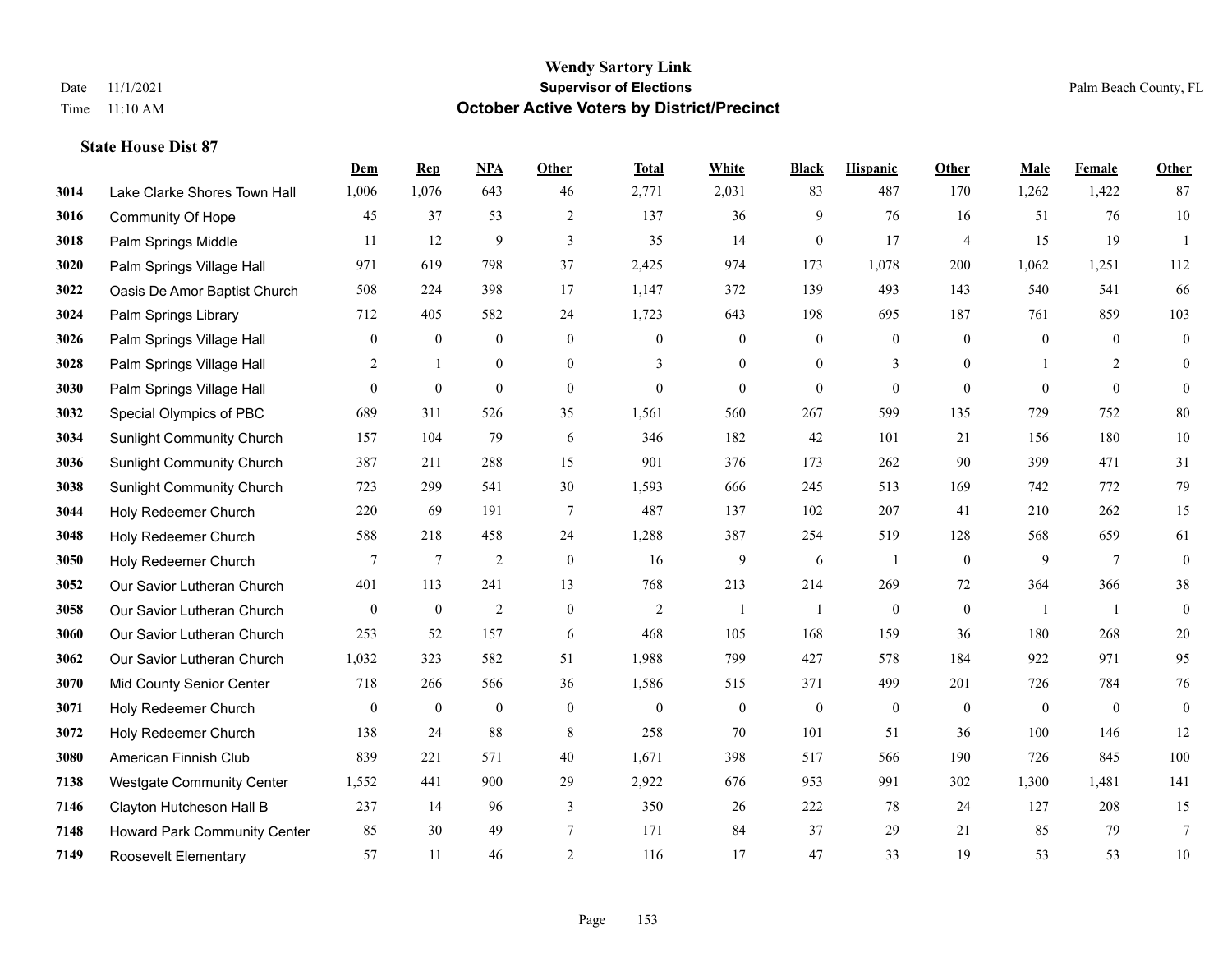| Date<br>Time | 11/1/2021<br>11:10 AM      |                |            |            |                | <b>Wendy Sartory Link</b><br><b>Supervisor of Elections</b><br><b>October Active Voters by District/Precinct</b> |              |              |                 |              |                |          | Palm Beach County, FL |
|--------------|----------------------------|----------------|------------|------------|----------------|------------------------------------------------------------------------------------------------------------------|--------------|--------------|-----------------|--------------|----------------|----------|-----------------------|
|              | <b>State House Dist 87</b> | <u>Dem</u>     | <u>Rep</u> | <u>NPA</u> | <b>Other</b>   | <u>Total</u>                                                                                                     | <b>White</b> | <b>Black</b> | <b>Hispanic</b> | <b>Other</b> | <b>Male</b>    | Female   | Other                 |
| 8001         | Federal Only               | $\overline{0}$ | 0          | $\theta$   | $\overline{0}$ | $\overline{0}$                                                                                                   | $\theta$     | $\theta$     | $\bf{0}$        | $\mathbf{0}$ | $\overline{0}$ | $\left($ |                       |
| 8002         | State Only                 | 129            | 99         | 113        |                | 343                                                                                                              | 264          | 13           | 13              | 53           | 151            | 179      |                       |
|              | <b>State House Dist 87</b> | 32,900         | 15,905     | 24,072     | 1,311          | 74,188                                                                                                           | 26,775       | 11,614       | 28,441          | 7,358        | 32,425         | 38,223   | 3,540                 |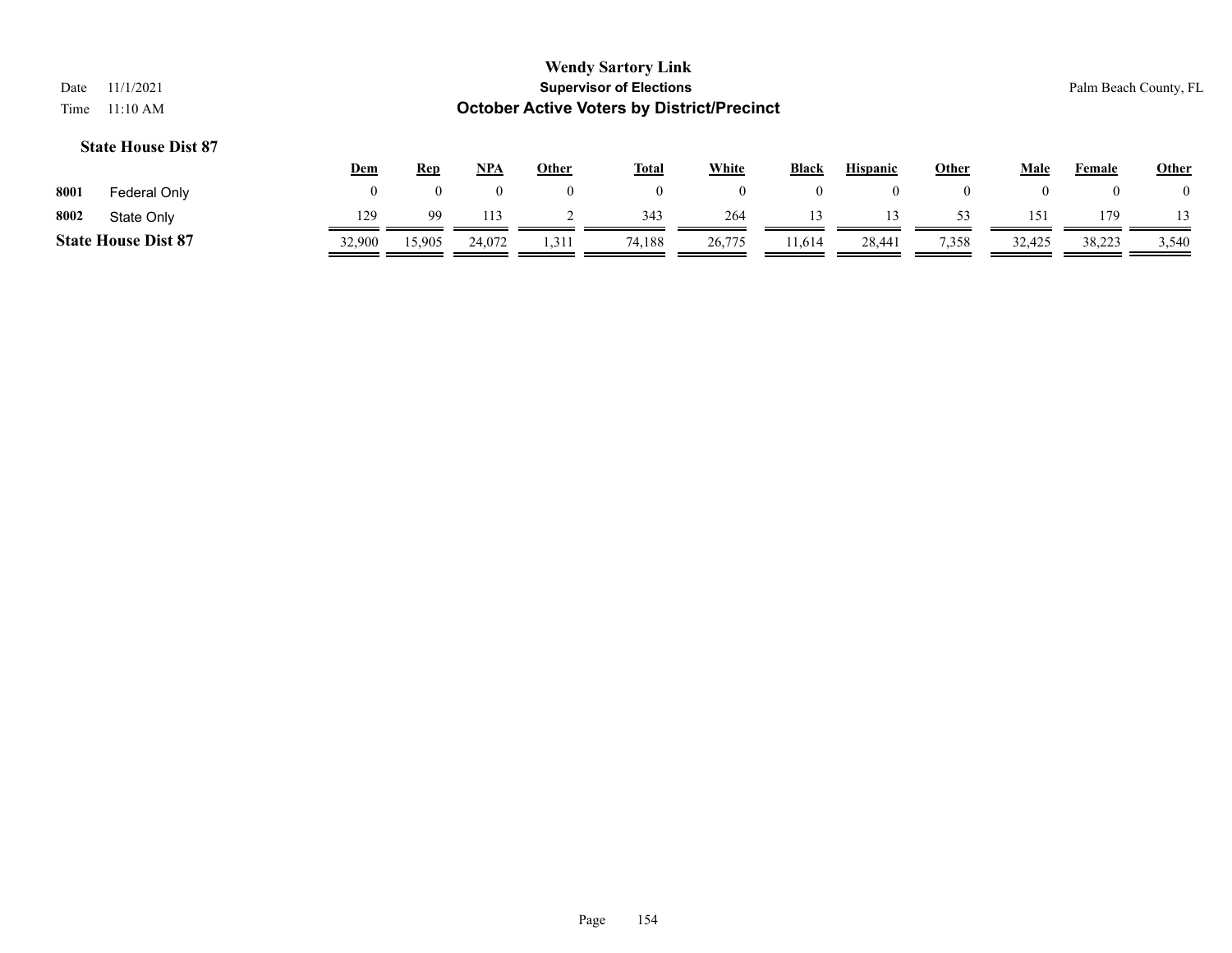|      |                                   | Dem              | <b>Rep</b>       | NPA              | <b>Other</b>   | <b>Total</b>   | <b>White</b>     | <b>Black</b>     | <b>Hispanic</b> | Other          | <b>Male</b>  | <b>Female</b>  | Other            |
|------|-----------------------------------|------------------|------------------|------------------|----------------|----------------|------------------|------------------|-----------------|----------------|--------------|----------------|------------------|
| 1356 | Casa Rio Clubhouse                | 796              | 420              | 507              | 35             | 1,758          | 880              | 390              | 241             | 247            | 763          | 933            | 62               |
| 1358 | RB Prep Achievement Academy       | 15               | $\overline{4}$   | 3                | $\theta$       | 22             | 9                | 8                | $\overline{1}$  | $\overline{4}$ | 13           | 6              | 3                |
| 1364 | RB Prep Achievement Academy       | 394              | 110              | 233              | 19             | 756            | 215              | 302              | 141             | 98             | 324          | 408            | 24               |
| 1366 | Palm Lake Estates - The Pines     | 65               | 77               | 48               | $\overline{4}$ | 194            | 156              | 14               | 9               | 15             | 89           | 97             | 8                |
| 1368 | RB Prep Achievement Academy       | $\mathbf{0}$     | $\mathbf{0}$     | $\mathbf{0}$     | $\theta$       | $\mathbf{0}$   | $\mathbf{0}$     | $\overline{0}$   | $\overline{0}$  | $\theta$       | $\theta$     | $\theta$       | $\overline{0}$   |
| 1370 | Palm Lake Estates - The Pines     | 122              | 121              | 78               | 5              | 326            | 273              | 14               | 25              | 14             | 137          | 179            | $10\,$           |
| 1376 | Lake Park Town Hall               | $\boldsymbol{0}$ | $\boldsymbol{0}$ | $\mathbf{0}$     | $\overline{0}$ | $\overline{0}$ | $\mathbf{0}$     | $\boldsymbol{0}$ | $\mathbf{0}$    | $\mathbf{0}$   | $\mathbf{0}$ | $\overline{0}$ | $\boldsymbol{0}$ |
| 1378 | PBC Fire Rescue #68               | 1,036            | 414              | 522              | 37             | 2,009          | 822              | 842              | 115             | 230            | 932          | 991            | 86               |
| 1382 | Lake Park Town Hall               | 279              | 357              | 262              | 26             | 924            | 761              | 37               | 57              | 69             | 423          | 478            | 23               |
| 2070 | <b>Belvedere Elementary</b>       | 563              | 376              | 384              | 23             | 1,346          | 1,059            | 28               | 151             | 108            | 632          | 665            | 49               |
| 2074 | <b>Belvedere Elementary</b>       | $\boldsymbol{0}$ | $\boldsymbol{0}$ | $\boldsymbol{0}$ | $\mathbf{0}$   | $\mathbf{0}$   | $\mathbf{0}$     | $\boldsymbol{0}$ | $\overline{0}$  | $\overline{0}$ | $\mathbf{0}$ | $\overline{0}$ | $\boldsymbol{0}$ |
| 2076 | St Catherine Church               | 145              | 121              | 122              | $\tau$         | 395            | 326              | 16               | 27              | 26             | 192          | 193            | 10               |
| 2140 | South Olive Community Center      | 569              | 433              | 384              | 33             | 1,419          | 1,081            | 31               | 197             | 110            | 670          | 701            | 48               |
| 3040 | 1st Congregational Church         | 693              | 307              | 408              | $42\,$         | 1,450          | 1,073            | 70               | 187             | 120            | 716          | 680            | 54               |
| 3064 | 1st Congregational Church         | 471              | 224              | 360              | 31             | 1,086          | 763              | 94               | 151             | 78             | 513          | 530            | 43               |
| 3066 | Our Savior Lutheran Church        | 367              | 134              | 272              | 20             | 793            | 548              | 73               | 93              | 79             | 388          | 373            | 32               |
| 3194 | Boynton Beach Fire Station #2     | 748              | 171              | 378              | 19             | 1,316          | 468              | 540              | 168             | 140            | 582          | 682            | 52               |
| 3202 | <b>Golfview Harbour Clubhouse</b> | 66               | 67               | 51               | 7              | 191            | 139              | 30               | 11              | 11             | 95           | 90             | 6                |
| 4052 | <b>Crosspointe Elementary</b>     | 116              | 78               | 84               | 3              | 281            | 169              | 57               | 22              | 33             | 137          | 138            | 6                |
| 4053 | <b>Crosspointe Elementary</b>     | 210              | 84               | 149              | 17             | 460            | 175              | 109              | 101             | 75             | 202          | 238            | 20               |
| 4092 | West Park Baptist Church          | $\theta$         | $\mathbf{0}$     | $\theta$         | $\theta$       | $\theta$       | $\mathbf{0}$     | $\mathbf{0}$     | $\mathbf{0}$    | $\theta$       | $\theta$     | $\theta$       | $\overline{0}$   |
| 4096 | Carver Middle                     | 567              | 46               | 162              | 11             | 786            | 103              | 582              | 33              | 68             | 366          | 370            | 50               |
| 7004 | J F Kennedy Middle                | $\mathbf{0}$     | $\mathbf{0}$     | $\mathbf{0}$     | $\mathbf{0}$   | $\mathbf{0}$   | $\boldsymbol{0}$ | $\mathbf{0}$     | $\overline{0}$  | $\theta$       | $\mathbf{0}$ | $\theta$       | $\overline{0}$   |
| 7010 | St John Lutheran Church           | 281              | 11               | 89               | 6              | 387            | 24               | 315              | 23              | 25             | 126          | 244            | 17               |
| 7012 | St John Lutheran Church           | 1,071            | 197              | 421              | 17             | 1,706          | 485              | 988              | 71              | 162            | 782          | 865            | 59               |
| 7014 | RB Prep Achievement Academy       | $\mathbf{0}$     | $\boldsymbol{0}$ | $\mathbf{0}$     | $\mathbf{0}$   | $\mathbf{0}$   | $\overline{0}$   | $\boldsymbol{0}$ | $\overline{0}$  | $\theta$       | $\mathbf{0}$ | $\overline{0}$ | $\boldsymbol{0}$ |
| 7016 | RB Prep Achievement Academy       |                  | -1               | $\mathbf{0}$     | $\mathbf{0}$   | 2              |                  |                  | $\overline{0}$  | $\mathbf{0}$   |              | 1              | $\overline{0}$   |
| 7018 | RB Prep Achievement Academy       | $\overline{0}$   | $\Omega$         | $\theta$         | $\Omega$       | $\Omega$       | $\theta$         | $\theta$         | $\theta$        | $\Omega$       | $\Omega$     | $\theta$       | $\overline{0}$   |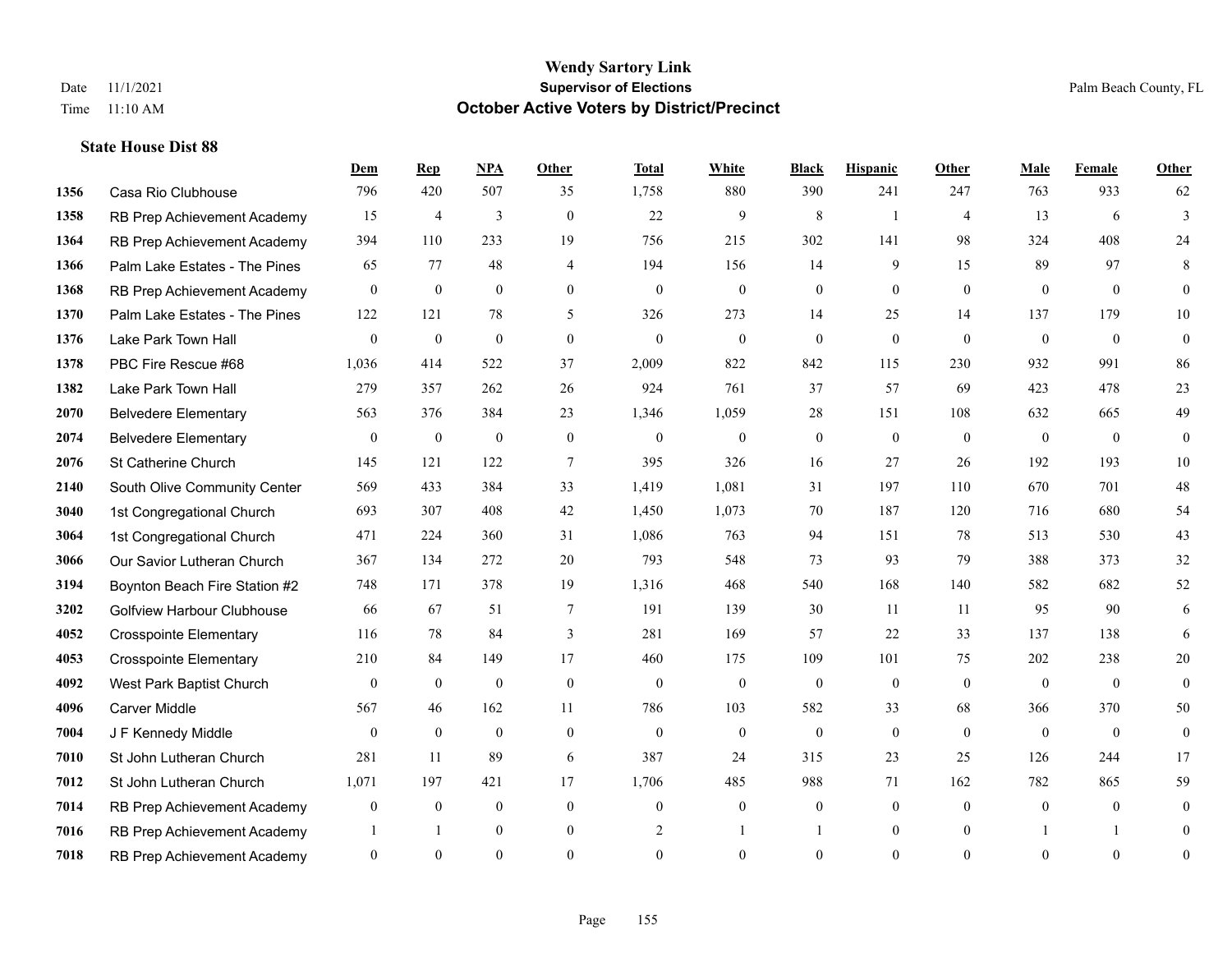|      |                                  | Dem            | <b>Rep</b>       | NPA              | <b>Other</b>   | <b>Total</b>   | <b>White</b>     | <b>Black</b>     | <b>Hispanic</b>  | <b>Other</b>   | <b>Male</b>    | <b>Female</b>  | <b>Other</b> |
|------|----------------------------------|----------------|------------------|------------------|----------------|----------------|------------------|------------------|------------------|----------------|----------------|----------------|--------------|
| 7020 | RB Prep Achievement Academy      | $\overline{0}$ | $\boldsymbol{0}$ | $\boldsymbol{0}$ | $\theta$       | $\theta$       | $\overline{0}$   | $\mathbf{0}$     | $\mathbf{0}$     | $\overline{0}$ | $\mathbf{0}$   | $\overline{0}$ | $\theta$     |
| 7022 | J F Kennedy Middle               | 889            | 180              | 363              | 27             | 1,459          | 294              | 800              | 152              | 213            | 649            | 763            | 47           |
| 7024 | Hurst Chapel AME Church          | 1,543          | 91               | 337              | 23             | 1,994          | 151              | 1,622            | 93               | 128            | 811            | 1.127          | 56           |
| 7025 | Hurst Chapel AME Church          | 264            | 34               | 107              | $\overline{4}$ | 409            | 63               | 252              | 38               | 56             | 150            | 243            | 16           |
| 7026 | Lindsey Davis Senior Comm Ctr    | 2,257          | 80               | 431              | 19             | 2,787          | 66               | 2,499            | 40               | 182            | 1,121          | 1,575          | 91           |
| 7028 | <b>Wells Recreation Center</b>   | 1,825          | 148              | 467              | 18             | 2,458          | 238              | 1,915            | 105              | 200            | 1,061          | 1,308          | 89           |
| 7030 | Riviera Beach Marina Event Ctr   | 197            | 311              | 173              | 22             | 703            | 562              | 49               | 44               | 48             | 355            | 327            | 21           |
| 7034 | Suncoast High                    | 1,292          | 205              | 498              | 23             | 2,018          | 355              | 1,219            | 153              | 291            | 827            | 1,115          | 76           |
| 7036 | RB Prep Achievement Academy      | $\mathbf{0}$   | $\bf{0}$         | 6                | $\mathbf{0}$   | 6              | $\boldsymbol{0}$ | $\boldsymbol{0}$ | $\boldsymbol{0}$ | 6              | 4              | -1             | -1           |
| 7038 | RB Prep Achievement Academy      | $\mathbf{0}$   | $\mathbf{0}$     | $\mathbf{0}$     | $\overline{0}$ | $\theta$       | $\mathbf{0}$     | $\mathbf{0}$     | $\mathbf{0}$     | $\theta$       | $\theta$       | $\mathbf{0}$   | $\mathbf{0}$ |
| 7040 | Mary McLeod Bethune Elementa     | 1,226          | 54               | 248              | 15             | 1,543          | 37               | 1,365            | 45               | 96             | 612            | 886            | 45           |
| 7041 | Mary McLeod Bethune Elementa     | 385            | 27               | 129              | $\tau$         | 548            | 45               | 421              | 27               | 55             | 209            | 315            | 24           |
| 7042 | Dan Calloway Complex             | 1,717          | 73               | 375              | 20             | 2,185          | 45               | 1,938            | 42               | 160            | 885            | 1,238          | 62           |
| 7044 | <b>Wells Recreation Center</b>   | 1,381          | 91               | 363              | 17             | 1,852          | 192              | 1,460            | 65               | 135            | 762            | 1,020          | $70\,$       |
| 7046 | Riviera Beach Marina Event Ctr   | 36             | 31               | 16               | 5              | 88             | 73               | 7                | 2                | 6              | 49             | 38             | 1            |
| 7048 | <b>Crossroads Baptist Church</b> | 280            | 8                | 88               | 10             | 386            | 6                | 324              | 28               | 28             | 130            | 239            | 17           |
| 7050 | <b>Crossroads Baptist Church</b> |                | 2                | -1               | $\overline{0}$ | $\overline{4}$ | 3                | $\boldsymbol{0}$ | $\mathbf{0}$     | $\overline{1}$ | -1             | 3              | $\mathbf{0}$ |
| 7052 | <b>Crossroads Baptist Church</b> | $\overline{0}$ | $\mathbf{0}$     | $\mathbf{0}$     | $\mathbf{0}$   | $\mathbf{0}$   | $\boldsymbol{0}$ | $\mathbf{0}$     | $\mathbf{0}$     | $\overline{0}$ | $\overline{0}$ | $\overline{0}$ | $\mathbf{0}$ |
| 7054 | <b>Crossroads Baptist Church</b> | 985            | 68               | 291              | 13             | 1,357          | 111              | 1,036            | 73               | 137            | 580            | 719            | 58           |
| 7056 | <b>Crossroads Baptist Church</b> | $\theta$       | $\mathbf{0}$     | $\mathbf{0}$     | $\mathbf{0}$   | $\theta$       | $\overline{0}$   | $\mathbf{0}$     | $\theta$         | $\theta$       | $\mathbf{0}$   | $\theta$       | $\mathbf{0}$ |
| 7058 | Palm Beach Lakes High            | 1,426          | 364              | 604              | 44             | 2,438          | 809              | 1,100            | 305              | 224            | 984            | 1,356          | 98           |
| 7060 | Ephesus Junior Academy           | 1,168          | 63               | 231              | 16             | 1,478          | 105              | 1,214            | 51               | 108            | 598            | 833            | 47           |
| 7062 | Mangonia Park Town Hall          | 710            | 40               | 181              | 10             | 941            | 81               | 754              | 40               | 66             | 375            | 538            | $28\,$       |
| 7064 | Grace Episcopal Church           | 1,300          | 158              | 434              | 34             | 1,926          | 336              | 1,260            | 129              | 201            | 825            | 1,015          | 86           |
| 7066 | Northboro Elementary             | 1,052          | 192              | 428              | 29             | 1,701          | 460              | 903              | 167              | 171            | 768            | 862            | 71           |
| 7068 | Pleasant City Community Center   | 937            | 241              | 481              | 33             | 1,692          | 783              | 589              | 174              | 146            | 817            | 798            | 77           |
| 7070 | Northboro Elementary             | 450            | 397              | 367              | 39             | 1,253          | 999              | 64               | 87               | 103            | 582            | 637            | 34           |
| 7072 | <b>Egret Lake Elementary</b>     | 480            | 112              | 231              | 8              | 831            | 213              | 374              | 136              | 108            | 359            | 441            | 31           |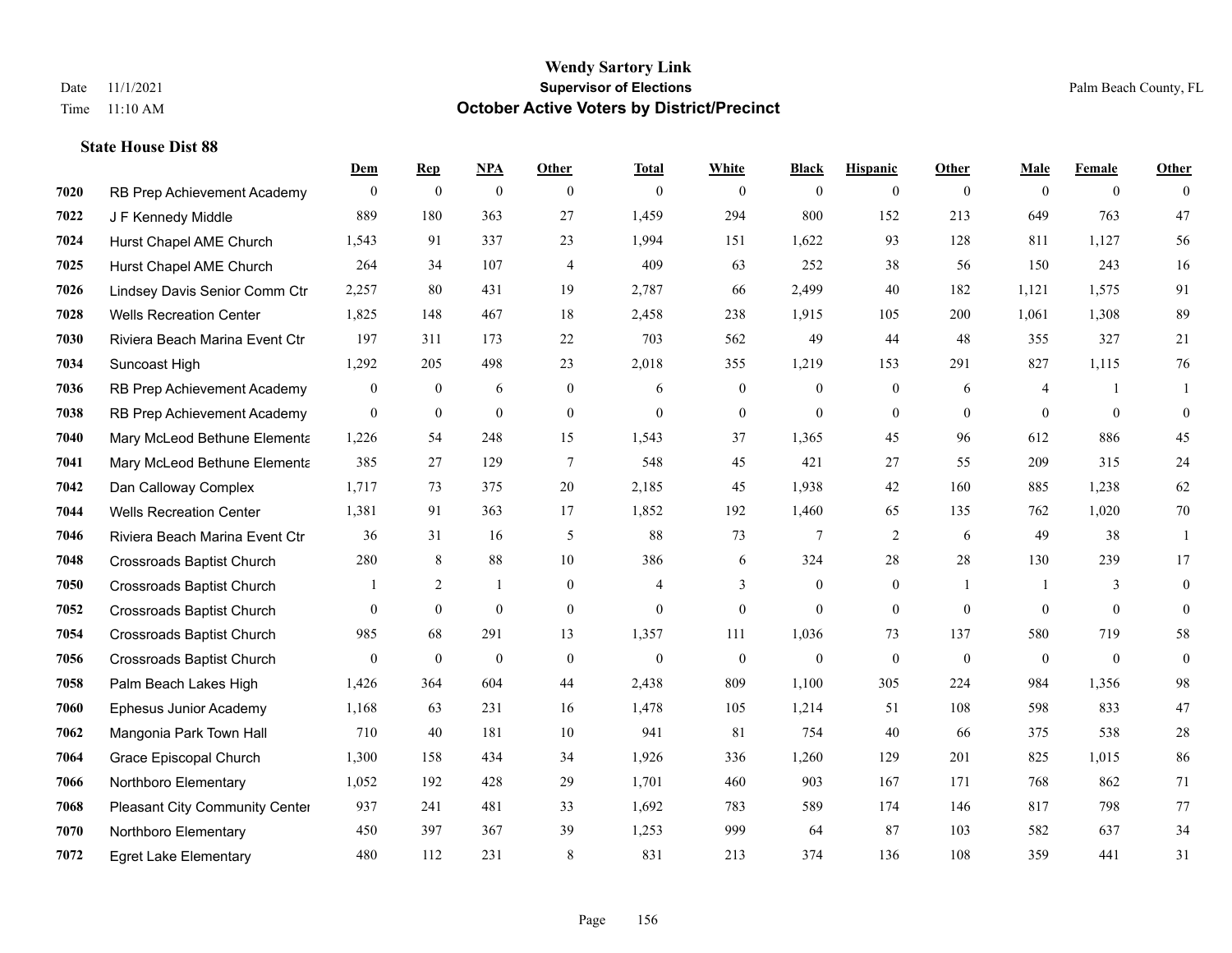|      |                                     | Dem   | <b>Rep</b>     | NPA              | <b>Other</b> | <b>Total</b> | <b>White</b> | <b>Black</b>   | <b>Hispanic</b>  | <b>Other</b>   | <b>Male</b>    | Female | <b>Other</b>   |
|------|-------------------------------------|-------|----------------|------------------|--------------|--------------|--------------|----------------|------------------|----------------|----------------|--------|----------------|
| 7080 | <b>Egret Lake Elementary</b>        | 22    | 2              | $\overline{1}$   | $\mathbf{0}$ | 25           | 24           | $\mathbf{0}$   | $\overline{0}$   | $\overline{1}$ | 6              | 18     |                |
| 7088 | Whitehall Clubhouse #3              | 680   | 482            | 455              | 52           | 1,669        | 1,058        | 251            | 196              | 164            | 770            | 851    | 48             |
| 7090 | <b>Bear Lakes Middle</b>            | 1,313 | 476            | 815              | 57           | 2,661        | 1,048        | 921            | 379              | 313            | 1,152          | 1,390  | 119            |
| 7092 | Palm Beach Lakes High               | 117   | 36             | 76               | 3            | 232          | 85           | 68             | 22               | 57             | 107            | 111    | 14             |
| 7094 | <b>Salvation Army Activity Hall</b> | 605   | 77             | 283              | 10           | 975          | 158          | 511            | 130              | 176            | 415            | 514    | 46             |
| 7102 | First Christian Church              | 756   | 182            | 322              | 24           | 1,284        | 415          | 639            | 105              | 125            | 490            | 749    | 45             |
| 7104 | WPB City Fire Station #5            | 740   | 395            | 424              | 28           | 1,587        | 980          | 270            | 190              | 147            | 688            | 848    | 51             |
| 7106 | Roosevelt Elementary                | 2,038 | 164            | 547              | 30           | 2,779        | 266          | 2,060          | 240              | 213            | 1,109          | 1,555  | 115            |
| 7108 | <b>Chamber of Commerce</b>          | 403   | 406            | 347              | 54           | 1,210        | 911          | 59             | 106              | 134            | 567            | 606    | 37             |
| 7124 | First Christian Church              | 1,211 | 139            | 341              | 15           | 1,706        | 197          | 1,239          | 112              | 158            | 748            | 900    | 58             |
| 7126 | First Christian Church              | 1,506 | 495            | 758              | 85           | 2,844        | 1,099        | 1,050          | 404              | 291            | 1,171          | 1,562  | 111            |
| 7128 | <b>Westward Elementary</b>          | 1,931 | 125            | 469              | 25           | 2,550        | 159          | 2,085          | 118              | 188            | 1,018          | 1,446  | $86\,$         |
| 7130 | Alexander W Dreyfoos SOA High       | 813   | 813            | 771              | 74           | 2,471        | 1,895        | 114            | 202              | 260            | 1,243          | 1,157  | 71             |
| 7132 | WPB City Hall Flagler Gallery       | 673   | 671            | 603              | 75           | 2,022        | 1,599        | 86             | 140              | 197            | 1,021          | 933    | 68             |
| 7150 | Howard Park Community Center        | 354   | 281            | 303              | 37           | 975          | 781          | 41             | 86               | 67             | 492            | 458    | 25             |
| 7160 | South Grade Elementary              | 933   | 215            | 458              | 26           | 1,632        | 512          | 621            | 321              | 178            | 795            | 766    | 71             |
| 7162 | <b>Osborne Community Center</b>     | 855   | 122            | 373              | 24           | 1,374        | 248          | 702            | 286              | 138            | 623            | 691    | 60             |
| 7168 | Maddock Park                        | 1,506 | 642            | 915              | 58           | 3,121        | 1,522        | 807            | 524              | 268            | 1,431          | 1,576  | 114            |
| 7174 | <b>Rolling Green Elementary</b>     | 1,031 | 238            | 503              | 29           | 1,801        | 568          | 674            | 404              | 155            | 788            | 933    | 80             |
| 7178 | Temple Beth Kodesh                  | 1,522 | 191            | 549              | 30           | 2,292        | 435          | 1,310          | 350              | 197            | 1,021          | 1,166  | 105            |
| 7179 | Village Royale on the Green         | 805   | 228            | 347              | 25           | 1,405        | 585          | 561            | 144              | 115            | 596            | 745    | 64             |
| 7180 | St John Missionary Baptist Chr      | 1,753 | 133            | 459              | 18           | 2,363        | 235          | 1,759          | 170              | 199            | 991            | 1,271  | 101            |
| 7182 | Carolyn Sims Center                 | 1,468 | 66             | 345              | 12           | 1,891        | 79           | 1,594          | 81               | 137            | 768            | 1,051  | $72\,$         |
| 7184 | St John Missionary Baptist Chr      | 2     | $\overline{4}$ | $\boldsymbol{0}$ | $\mathbf{0}$ | 6            | 4            | $\overline{1}$ | $\boldsymbol{0}$ | -1             | $\overline{4}$ | 2      | $\overline{0}$ |
| 7186 | Boynton Beach Senior Center         | 1,473 | 415            | 721              | 55           | 2,664        | 1,063        | 1.073          | 277              | 251            | 1,233          | 1,314  | 117            |
| 7196 | Atlantic High Auditorium            | 1,512 | 236            | 508              | 20           | 2,276        | 591          | 1,352          | 121              | 212            | 1,042          | 1,141  | 93             |
| 7200 | Pompey Park Recreation Center       | 1,322 | 236            | 428              | 26           | 2,012        | 488          | 1,292          | 105              | 127            | 906            | 1,049  | 57             |
| 7210 | Village Academy                     | 1,738 | 100            | 408              | 17           | 2,263        | 126          | 1,833          | 140              | 164            | 919            | 1,251  | 93             |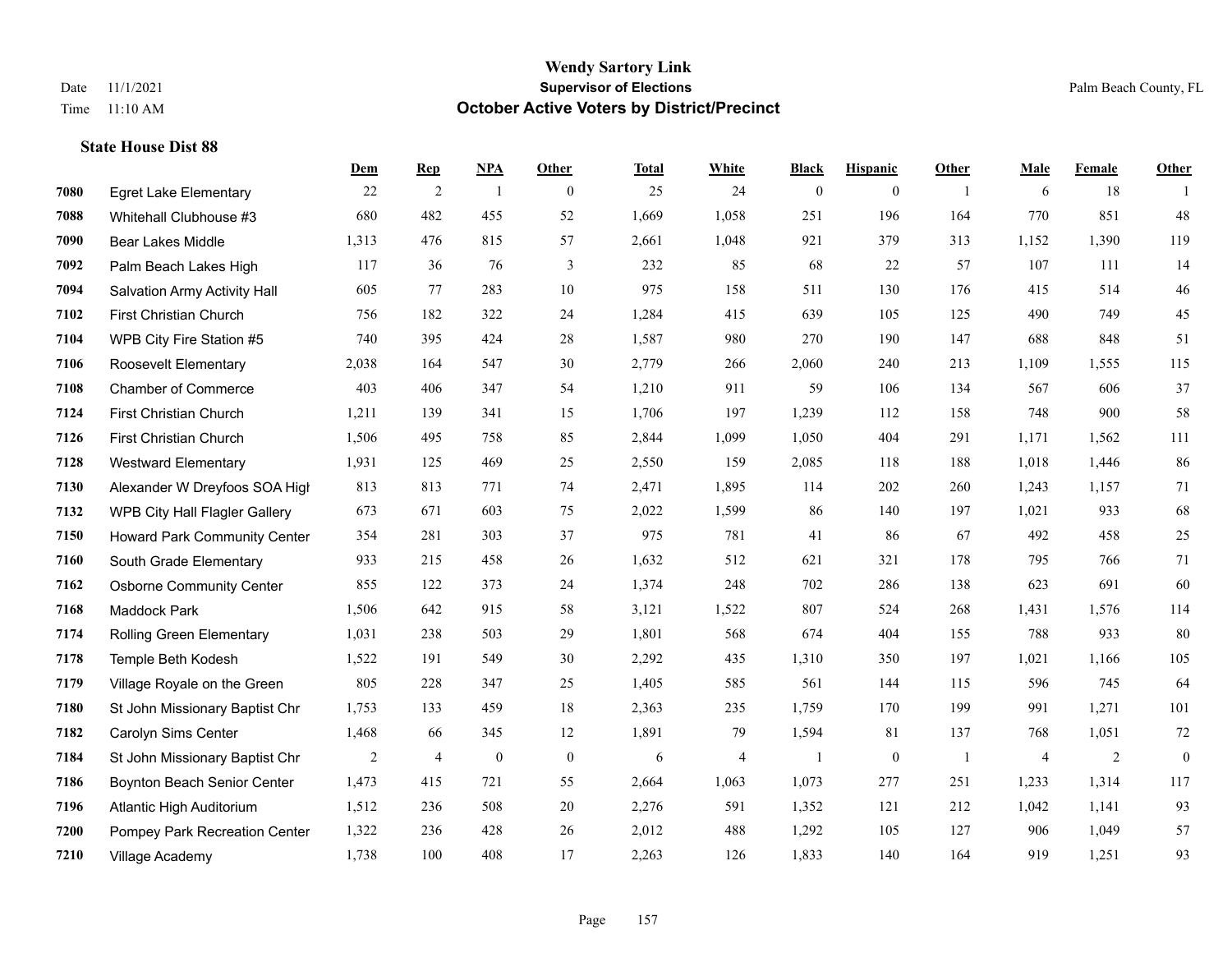| 11/1/2021<br>Date                                                     |            |            |            |              | <b>Wendy Sartory Link</b><br><b>Supervisor of Elections</b> |              |              |                 |              |        |        | Palm Beach County, FL |  |
|-----------------------------------------------------------------------|------------|------------|------------|--------------|-------------------------------------------------------------|--------------|--------------|-----------------|--------------|--------|--------|-----------------------|--|
| <b>October Active Voters by District/Precinct</b><br>11:10 AM<br>Time |            |            |            |              |                                                             |              |              |                 |              |        |        |                       |  |
| <b>State House Dist 88</b>                                            |            |            |            |              |                                                             |              |              |                 |              |        |        |                       |  |
|                                                                       | <b>Dem</b> | <u>Rep</u> | <u>NPA</u> | <b>Other</b> | <u>Total</u>                                                | <b>White</b> | <b>Black</b> | <b>Hispanic</b> | <b>Other</b> | Male   | Female | <b>Other</b>          |  |
| 7212<br>Delray Beach Library                                          | .304       | 229        | 476        | 28           | 2,037                                                       | 555          | 1,194        | 117             | 171          | 989    | 982    | -66                   |  |
| <b>State House Dist 88</b>                                            | 60,762     | 14,522     | 24,772     | . . 735      | 101,791                                                     | 33,243       | 49.873       | 9,290           | 9,385        | 44,700 | 53.295 | 3,796                 |  |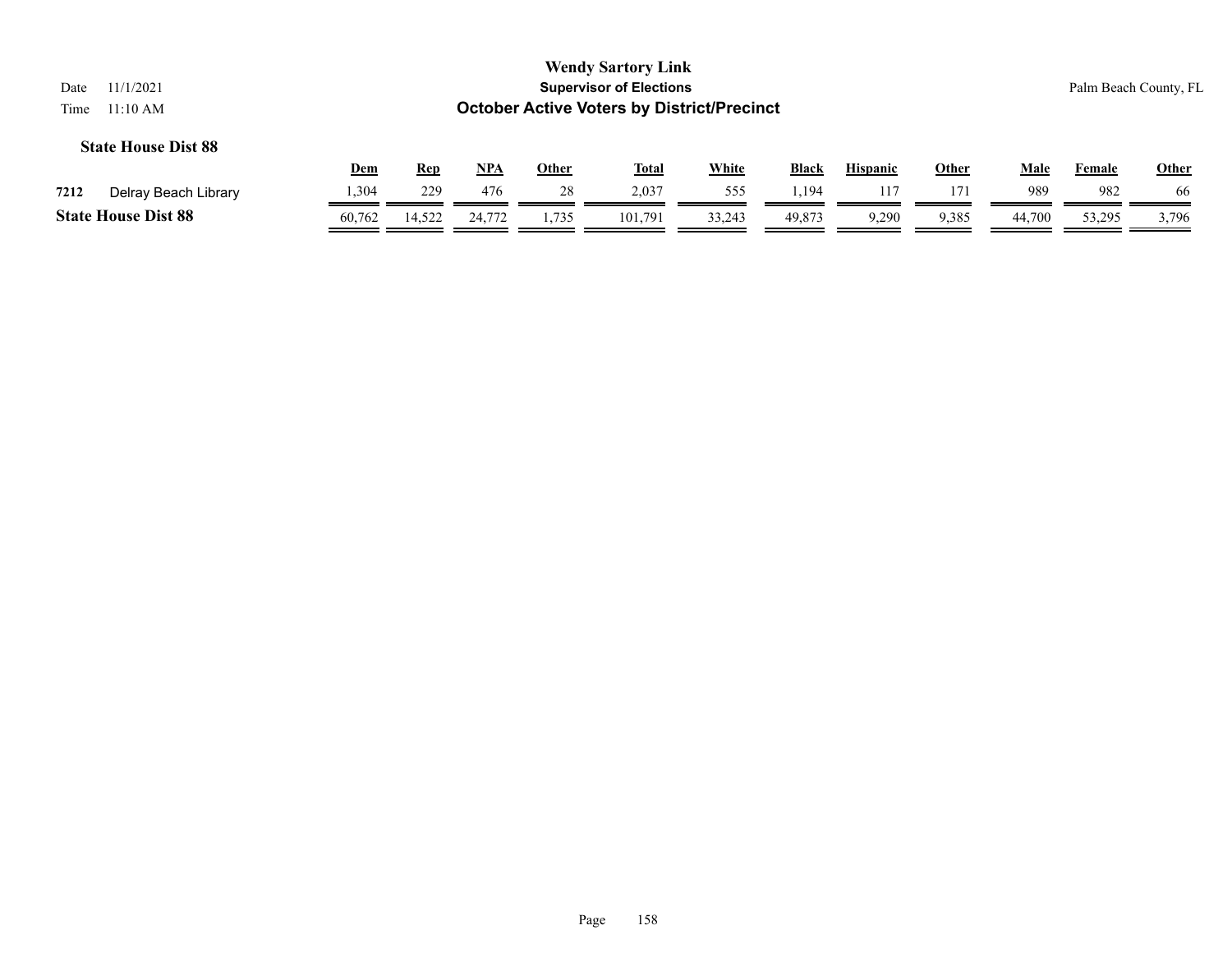**State House Dist 89**

## **Wendy Sartory Link** Date 11/1/2021 **Supervisor of Elections** Palm Beach County, FL Time 11:10 AM **October Active Voters by District/Precinct**

**Dem Rep NPA Other Total White Black Hispanic Other Male Female Other**

# Phil Foster Park Marine Center 299 552 278 30 1,159 1,027 20 41 71 574 559 26 Phil Foster Park Marine Center 591 1,124 707 86 2,508 2,162 58 88 200 1,152 1,288 68 Palm Beach Shores Town Hall 273 444 308 27 1,052 961 11 18 62 484 541 27 Palm Beach Shores Town Hall 0 0 0 0 0 0 0 0 0 0 0 0 St Edwards Church 450 1,186 527 55 2,218 2,039 3 52 124 1,029 1,119 70 St Edwards Church 351 616 411 47 1,425 1,286 6 29 104 625 765 35 Morton & Barbara Mandel Center 242 614 291 36 1,183 1,077 6 24 76 534 617 32 St Catherine Church 443 551 367 31 1,392 1,159 38 89 106 624 716 52 Lakeside Presbyterian Church 292 361 189 23 865 750 3 56 56 401 437 27 Lakeside Presbyterian Church 355 411 266 32 1,064 879 20 81 84 485 545 34 1st Congregational Church 720 448 394 48 1,610 1,352 24 134 100 731 825 54 St Andrews Episcopal 547 289 393 44 1,273 1,025 52 111 85 616 615 42 Lantana Recreation Center 460 509 369 47 1,385 1,158 30 102 95 664 682 39 South Palm Beach Town Hall 404 505 376 35 1,320 1,126 21 79 94 574 699 47 Manalapan Town Hall 76 201 90 11 378 345 6 5 22 191 177 10 Hypoluxo Town Hall 515 601 501 64 1,681 1,405 38 109 129 773 859 49 Harvey E Oyer Jr Park 489 611 484 55 1,639 1,291 90 131 127 774 819 46 Sterling Village Aud 494 548 464 46 1,552 1,354 35 64 99 718 782 52 Ocean Ridge Town Hall  $401$   $743$   $420$   $44$   $1,608$   $1,470$   $4$   $50$   $84$   $769$   $797$   $42$  Forest Park Elementary 284 444 272 25 1,025 922 9 50 44 434 559 32 Briny Breezes Community Cente 89 142 90 3 324 299 0 9 16 134 181 9 Briny Breezes Community Center 0 0 0 0 0 0 0 0 0 0 0 0 Briny Breezes Community Center 0 0 0 0 0 0 0 0 0 0 0 0 Briny Breezes Community Cente 49 31 37 1 118 104 1 8 5 61 54 3 Lakeview Baptist Church 532 645 438 38 1,653 1,366 78 102 107 764 836 53

 Lakeview Baptist Church 0 0 0 0 0 0 0 0 0 0 0 0 Plumosa SOA Elementary 53 58 40 7 158 140 4 8 6 77 78 3 Lakeview Baptist Church 2 6 3 0 11 4 0 1 6 5 6 0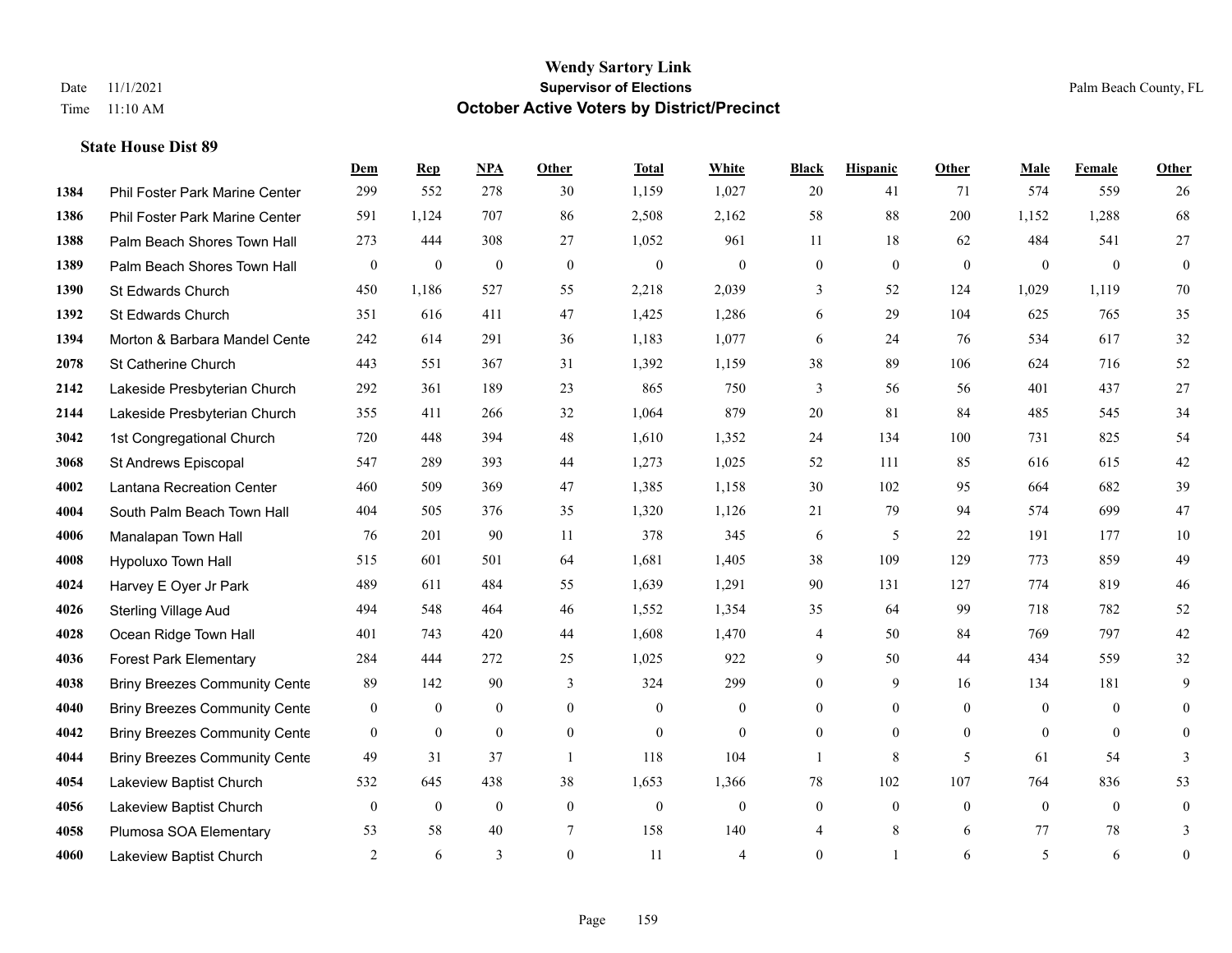|      |                                   | <b>Dem</b>     | <b>Rep</b>     | <u>NPA</u>   | <b>Other</b>   | <b>Total</b> | <b>White</b>     | <b>Black</b>     | <b>Hispanic</b> | <b>Other</b>   | <b>Male</b>  | <b>Female</b> | <b>Other</b> |
|------|-----------------------------------|----------------|----------------|--------------|----------------|--------------|------------------|------------------|-----------------|----------------|--------------|---------------|--------------|
| 4062 | Lakeview Baptist Church           | 41             | 73             | 36           | 5              | 155          | 129              | 7                | 8               | 11             | 75           | 78            | 2            |
| 4064 | Seacrest Presbyterian             | 47             | 43             | 43           | $\overline{2}$ | 135          | 119              | 1                | 9               | 6              | 72           | 62            | 1            |
| 4066 | Seacrest Presbyterian             | $\overline{0}$ | $\mathbf{0}$   | $\theta$     | $\theta$       | $\theta$     | $\mathbf{0}$     | $\theta$         | $\theta$        | $\Omega$       | $\theta$     | $\Omega$      | $\theta$     |
| 4068 | Seacrest Presbyterian             | $\overline{0}$ | $\mathbf{0}$   | $\bf{0}$     | $\mathbf{0}$   | $\theta$     | $\boldsymbol{0}$ | $\mathbf{0}$     | $\mathbf{0}$    | $\overline{0}$ | $\mathbf{0}$ | $\mathbf{0}$  | $\mathbf{0}$ |
| 4070 | Seacrest Presbyterian             | $\overline{0}$ | $\overline{0}$ | $\mathbf{0}$ | $\overline{0}$ | $\theta$     | $\overline{0}$   | $\mathbf{0}$     | $\overline{0}$  | $\Omega$       | $\theta$     | $\theta$      | $\mathbf{0}$ |
| 4072 | <b>Gulf Stream Town Hall</b>      | 184            | 451            | 210          | 22             | 867          | 804              | $\overline{4}$   | 22              | 37             | 422          | 427           | 18           |
| 4074 | Plumosa SOA Elementary            | 435            | 424            | 352          | 25             | 1,236        | 1,064            | 17               | 73              | 82             | 585          | 616           | 35           |
| 4094 | S D Spady Elementary              | 664            | 700            | 546          | 56             | 1,966        | 1,707            | 31               | 97              | 131            | 935          | 960           | 71           |
| 4098 | <b>Bethel Evangelical Baptist</b> | 997            | 740            | 661          | 69             | 2,467        | 1,895            | 184              | 213             | 175            | 1,043        | 1,351         | 73           |
| 4100 | <b>Carver Middle</b>              | 116            | 148            | 99           | 8              | 371          | 294              | 31               | 20              | 26             | 183          | 174           | 14           |
| 4102 | Veterans Park Recreation Ctr      | 423            | 499            | 404          | 34             | 1,360        | 1,238            | 13               | 25              | 84             | 631          | 692           | 37           |
| 4104 | <b>Emmanuel Catholic Church</b>   | 740            | 661            | 625          | 64             | 2,090        | 1,690            | 83               | 152             | 165            | 907          | 1,116         | 67           |
| 4106 | Delray Beach Golf Club            | 405            | 413            | 349          | 33             | 1,200        | 921              | 54               | 112             | 113            | 554          | 607           | 39           |
| 4108 | Pines of Delray East              | 572            | 349            | 375          | 27             | 1,323        | 976              | $88\,$           | 139             | 120            | 525          | 742           | 56           |
| 4110 | 505 Club                          | 374            | 426            | 302          | 30             | 1,132        | 1,029            | 8                | 31              | 64             | 494          | 609           | 29           |
| 4112 | Veterans Park Recreation Ctr      | 572            | 790            | 545          | 46             | 1,953        | 1,798            | 10               | 41              | 104            | 918          | 970           | 65           |
| 4114 | Delray Beach First Baptist        | 826            | 762            | 607          | 58             | 2,253        | 1,902            | 78               | 126             | 147            | 1,047        | 1,156         | 50           |
| 4116 | <b>Orchard View Elementary</b>    | 27             | 35             | 28           | $\mathbf{0}$   | 90           | 73               | 2                | 6               | 9              | 47           | 40            | 3            |
| 4118 | <b>Orchard View Elementary</b>    | 682            | 413            | 473          | 31             | 1,599        | 1,110            | 151              | 196             | 142            | 649          | 893           | 57           |
| 4120 | <b>Orchard View Elementary</b>    | 444            | 293            | 332          | 40             | 1,109        | 790              | 65               | 154             | 100            | 465          | 605           | 39           |
| 4122 | Delray Beach Swim and Tennis      | 713            | 424            | 479          | 35             | 1,651        | 1,158            | 192              | 145             | 156            | 713          | 875           | 63           |
| 4124 | Delray Beach Swim and Tennis      | 774            | 563            | 653          | 57             | 2,047        | 1,541            | 131              | 190             | 185            | 928          | 1,043         | 76           |
| 4126 | <b>Pine Grove Elementary</b>      | 512            | 835            | 540          | 61             | 1,948        | 1,687            | 25               | 91              | 145            | 896          | 985           | 67           |
| 4128 | St Lucy Catholic Church           | 614            | 911            | 617          | 43             | 2,185        | 1,955            | 13               | 75              | 142            | 990          | 1,126         | 69           |
| 4129 | St Lucy Catholic Church           | 31             | 61             | 30           | $\sqrt{2}$     | 124          | 109              | $\boldsymbol{0}$ | $\overline{4}$  | 11             | 55           | 67            | $\sqrt{2}$   |
| 4130 | Omni Middle                       | 635            | 621            | 544          | 35             | 1,835        | 1,509            | 33               | 137             | 156            | 855          | 928           | 52           |
| 4132 | Calusa Elementary                 | 380            | 399            | 320          | 25             | 1,124        | 929              | 15               | 96              | 84             | 458          | 626           | 40           |
| 4134 | Above and Beyond Community (      | 408            | 562            | 427          | 37             | 1,434        | 1,160            | 40               | 130             | 104            | 675          | 713           | 46           |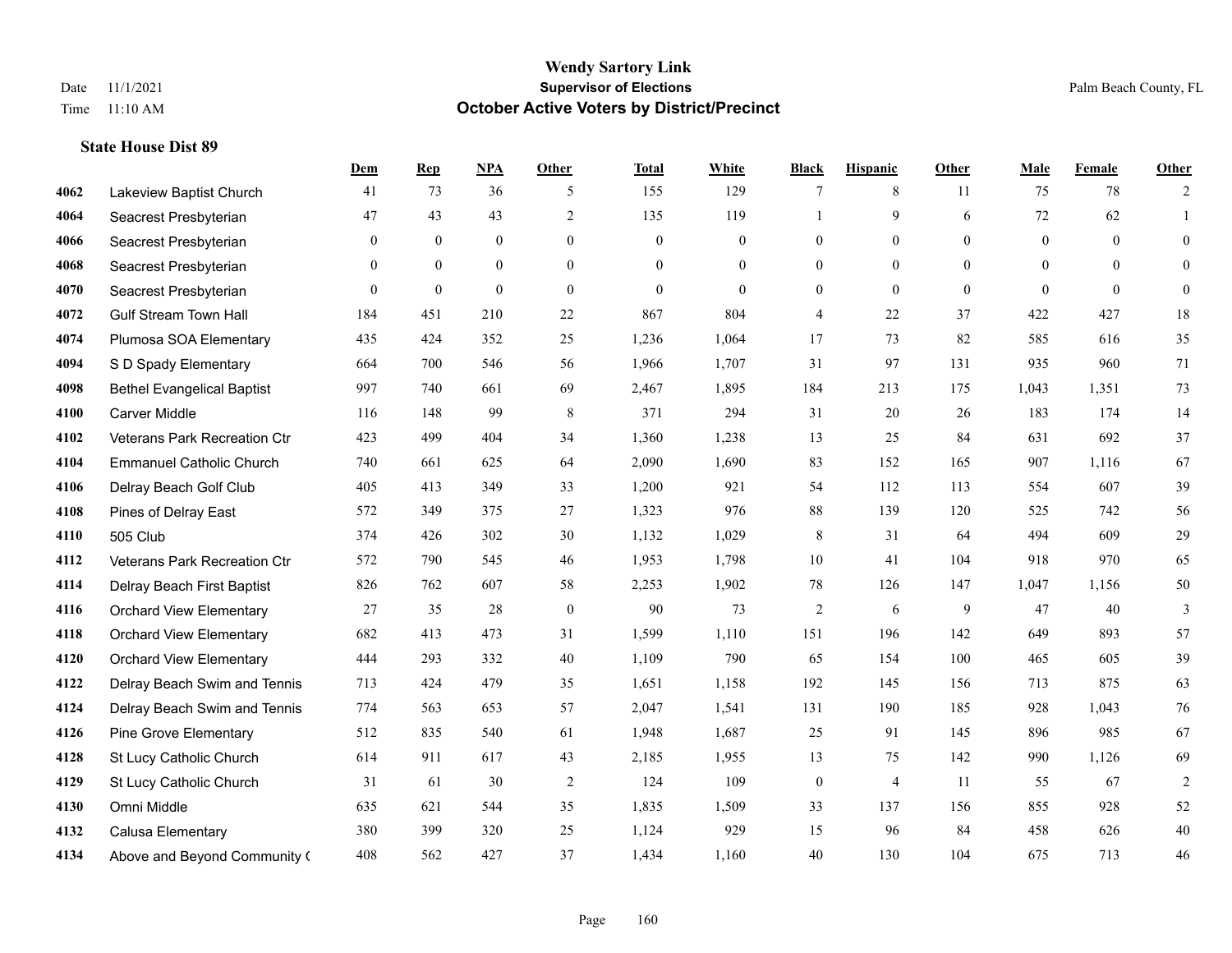|      |                                    | Dem | <b>Rep</b> | NPA | <b>Other</b> | <b>Total</b> | <b>White</b> | <b>Black</b>     | <b>Hispanic</b> | <b>Other</b> | <b>Male</b> | <b>Female</b> | Other  |
|------|------------------------------------|-----|------------|-----|--------------|--------------|--------------|------------------|-----------------|--------------|-------------|---------------|--------|
| 4136 | Above and Beyond Community (       | 640 | 613        | 582 | 45           | 1,880        | 1,402        | 48               | 221             | 209          | 807         | 1,003         | 70     |
| 4138 | <b>Ascension Catholic Church</b>   | 803 | 1,182      | 904 | 68           | 2,957        | 2,309        | 162              | 235             | 251          | 1,396       | 1,463         | 98     |
| 4150 | Patch Reef Park Community Cer      | 583 | 550        | 607 | 66           | 1,806        | 1,389        | 68               | 161             | 188          | 853         | 906           | 47     |
| 4152 | Boca Delray Lodge #171             | 631 | 639        | 648 | 51           | 1,969        | 1,445        | 76               | 224             | 224          | 892         | 995           | 82     |
| 4154 | Ascension Catholic Church          | 422 | 417        | 332 | 33           | 1,204        | 877          | 86               | 104             | 137          | 587         | 571           | $46\,$ |
| 4156 | St Lucy Catholic Church            | 531 | 555        | 411 | 35           | 1,532        | 1,348        | 6                | 66              | 112          | 711         | 779           | $42\,$ |
| 4166 | FAU Arena Lobby                    | 788 | 448        | 600 | 29           | 1,865        | 1,053        | 304              | 267             | 241          | 834         | 933           | 98     |
| 4168 | JC Mitchell Elementary             | 698 | 563        | 610 | 51           | 1,922        | 1,327        | 83               | 243             | 269          | 834         | 973           | 115    |
| 4170 | Spanish River Library              | 903 | 1,042      | 872 | 50           | 2,867        | 2,226        | 99               | 267             | 275          | 1,352       | 1,416         | 99     |
| 4172 | Marine Safety Headquarters         | 671 | 684        | 589 | 61           | 2,005        | 1,756        | 16               | 98              | 135          | 895         | 1,056         | 54     |
| 4184 | <b>Boca Raton Middle</b>           | 559 | 608        | 558 | 39           | 1,764        | 1,331        | 57               | 207             | 169          | 826         | 888           | 50     |
| 4186 | The Volen Center                   | 549 | 504        | 456 | 30           | 1,539        | 1,063        | 125              | 165             | 186          | 703         | 773           | 63     |
| 4188 | Elks Lodge of Boca Raton           | 905 | 525        | 601 | 57           | 2,088        | 1,221        | 323              | 311             | 233          | 938         | 1,055         | 95     |
| 4190 | St Gregory Episcopal Church        | 739 | 1,074      | 799 | 74           | 2,686        | 2,256        | 26               | 179             | 225          | 1,312       | 1,288         | $86\,$ |
| 4212 | Center for Spiritual Living        | 629 | 807        | 592 | 38           | 2,066        | 1,729        | 33               | 163             | 141          | 980         | 1,025         | 61     |
| 4214 | Calvary Chapel Boca Raton - 4th    | 628 | 859        | 640 | 65           | 2,192        | 1,753        | 44               | 229             | 166          | 1,012       | 1,103         | 77     |
| 4216 | Calvary Chapel Boca Raton - Kir    | 674 | 1,064      | 692 | 60           | 2,490        | 2,094        | 20               | 179             | 197          | 1,178       | 1,222         | 90     |
| 4218 | <b>Grace Community Church</b>      | 448 | 850        | 541 | 59           | 1,898        | 1,573        | 32               | 138             | 155          | 879         | 936           | 83     |
| 4220 | <b>Boca Raton Community Center</b> | 461 | 397        | 464 | 44           | 1,366        | 878          | 104              | 236             | 148          | 606         | 717           | 43     |
| 4222 | Boca Raton Downtown Library        | 947 | 1,120      | 921 | 89           | 3,077        | 2,586        | 67               | 183             | 241          | 1,385       | 1,577         | 115    |
| 4224 | <b>Grace Community Church</b>      | 514 | 1,111      | 752 | 60           | 2,437        | 2,004        | 55               | 181             | 197          | 1,146       | 1,211         | 80     |
| 4226 | St Gregory Episcopal Church        | 215 | 385        | 281 | 23           | 904          | 812          | 7                | 31              | 54           | 427         | 453           | 24     |
| 4228 | <b>Boca Raton Community Center</b> | 524 | 660        | 511 | 51           | 1,746        | 1,496        | 16               | 98              | 136          | 784         | 913           | 49     |
| 4230 | Boca Raton Downtown Library        | 308 | 446        | 331 | 22           | 1,107        | 969          | 9                | 55              | 74           | 520         | 565           | $22\,$ |
| 7152 | WPB City Hall Flagler Gallery      | 478 | 444        | 276 | 42           | 1,240        | 984          | 43               | 117             | 96           | 474         | 722           | 44     |
| 7154 | Morton & Barbara Mandel Cente      | 148 | 368        | 155 | 18           | 689          | 616          | $\,8\,$          | 13              | 52           | 316         | 353           | $20\,$ |
| 7156 | PB Fire Station #3                 | 42  | 102        | 59  | 2            | 205          | 177          | $\boldsymbol{0}$ | 7               | 21           | 92          | 101           | 12     |
| 7158 | PB Fire Station #3                 | 533 | 472        | 408 | 51           | 1,464        | 1,310        | 18               | 34              | 102          | 642         | 786           | 36     |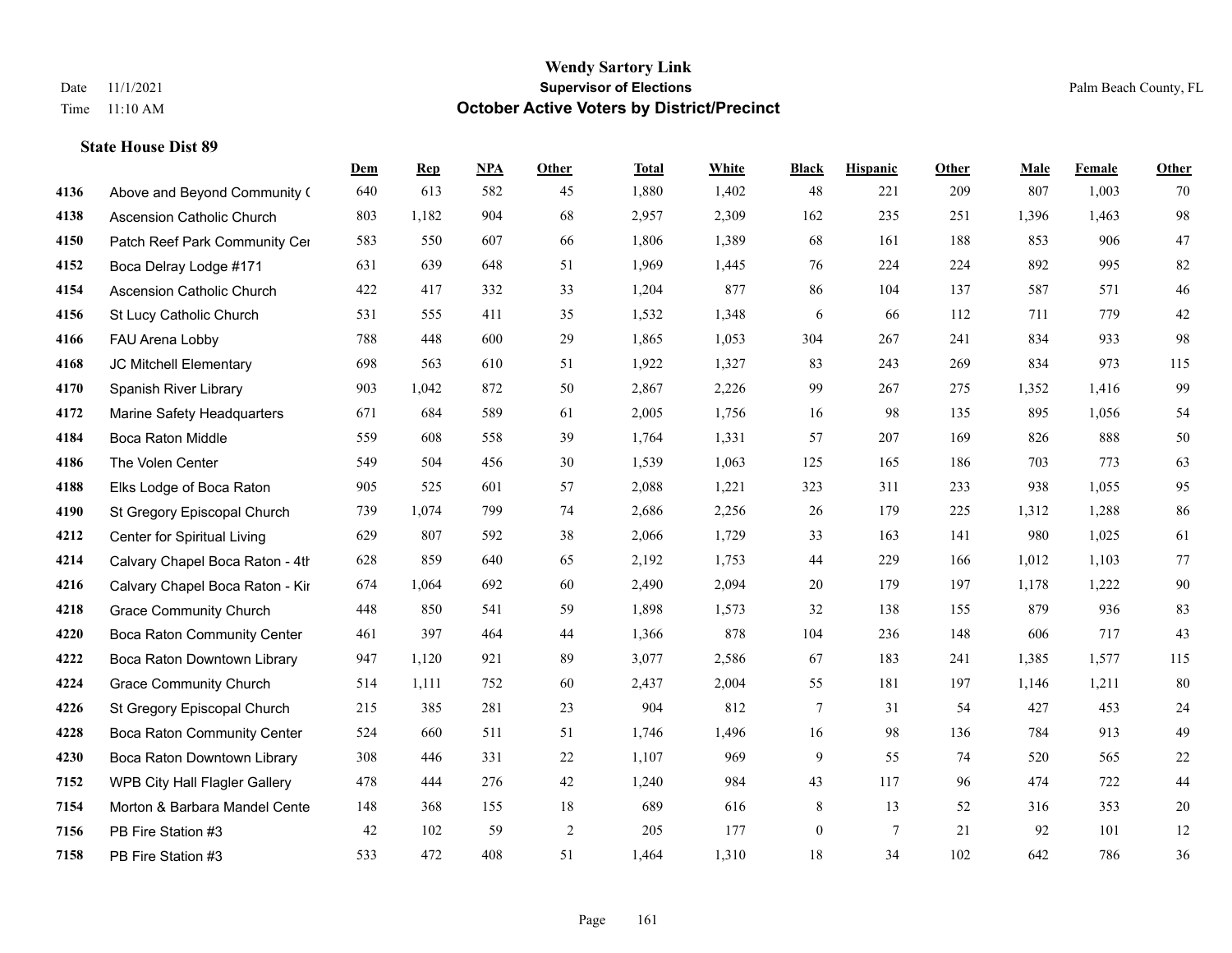|      |                                 | Dem    | <b>Rep</b> | NPA    | Other          | <b>Total</b> | White   | <b>Black</b>   | <b>Hispanic</b> | Other  | <b>Male</b> | Female | <b>Other</b> |
|------|---------------------------------|--------|------------|--------|----------------|--------------|---------|----------------|-----------------|--------|-------------|--------|--------------|
| 7164 | <b>Osborne Community Center</b> | 320    | 181        | 197    | 25             | 723          | 566     | 51             | 55              | 51     | 336         | 366    | 21           |
| 7166 | PB Fire Station #3              | 317    | 386        | 294    | 30             | 1,027        | 909     | 2              | 30              | 86     | 453         | 548    | 26           |
| 7170 | Lantana Town Hall               | 707    | 339        | 513    | 37             | 1,596        | 853     | 345            | 241             | 157    | 747         | 773    | 76           |
| 7172 | Lantana Recreation Center       | 298    | 267        | 245    | 17             | 827          | 650     | 50             | 66              | 61     | 390         | 411    | 26           |
| 7176 | Hypoluxo Town Hall              | 186    | 88         | 112    | 9              | 395          | 222     | 82             | 64              | 27     | 169         | 216    | 10           |
| 7188 | <b>Forest Park Elementary</b>   | 843    | 534        | 576    | 58             | 2,011        | 1,396   | 266            | 180             | 169    | 844         | 1,096  | 71           |
| 7190 | Seacrest Presbyterian           | 1,054  | 618        | 786    | 59             | 2,517        | 1,585   | 449            | 245             | 238    | 1,201       | 1,217  | 99           |
| 7192 | Lakeview Baptist Church         | 17     | 11         | 10     | 3              | 41           | 30      | $\overline{2}$ | 3               | 6      | 19          | 19     | 3            |
| 7194 | Delray Beach Community Cente    | 571    | 353        | 423    | 41             | 1,388        | 998     | 191            | 104             | 95     | 698         | 645    | 45           |
| 7198 | Atlantic High Auditorium        | 44     | 27         | 27     | 3              | 101          | 81      | 6              | $\overline{7}$  | 7      | 41          | 57     | 3            |
| 7202 | 505 Club                        | 648    | 389        | 435    | 37             | 1,509        | 1,076   | 232            | 74              | 127    | 790         | 670    | 49           |
| 7204 | 505 Club                        | 35     | 31         | 37     | $\overline{4}$ | 107          | 83      | 2              | 9               | 13     | 54          | 48     | 5            |
| 7206 | 505 Club                        | 56     | 58         | 54     | $\sim$         | 173          | 146     | $\mathfrak{D}$ | 8               | 17     | 92          | 76     | 5            |
| 7208 | Atlantic High Media Center      | 747    | 182        | 313    | 22             | 1,264        | 546     | 525            | 82              | 111    | 543         | 678    | 43           |
| 7214 | Delray Beach Community Cente    | 866    | 311        | 479    | 36             | 1,692        | 786     | 547            | 210             | 149    | 820         | 804    | 68           |
|      | <b>State House Dist 89</b>      | 42,707 | 45,500     | 37,005 | 3,379          | 128,591      | 102,199 | 6,520          | 9,523           | 10,349 | 58,893      | 65,424 | 4,274        |
|      |                                 |        |            |        |                |              |         |                |                 |        |             |        |              |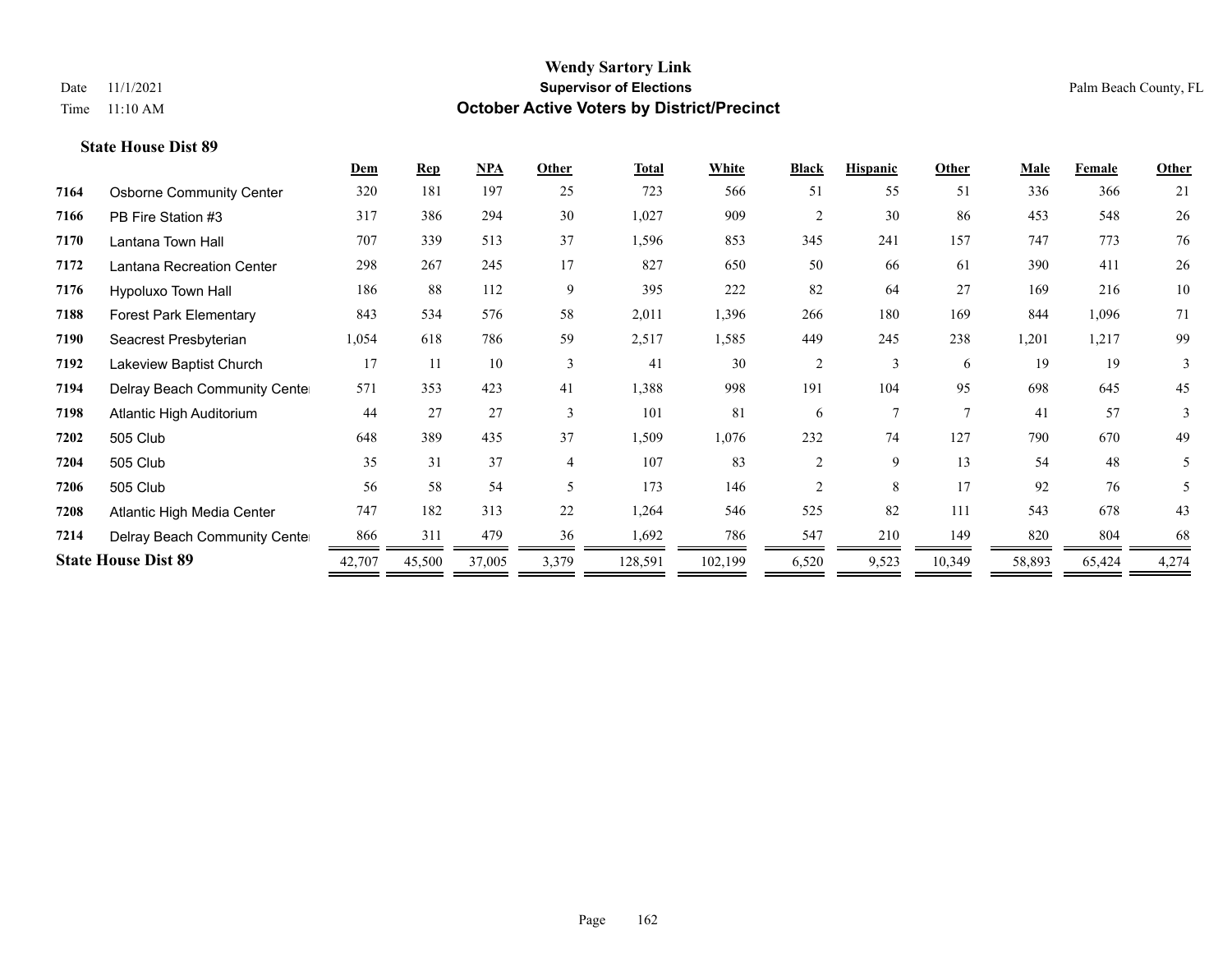|      |                                       | Dem          | <b>Rep</b>       | NPA              | <b>Other</b> | <b>Total</b>     | <b>White</b>   | <b>Black</b>   | <b>Hispanic</b> | <b>Other</b>   | <b>Male</b>  | <b>Female</b>  | <b>Other</b>   |
|------|---------------------------------------|--------------|------------------|------------------|--------------|------------------|----------------|----------------|-----------------|----------------|--------------|----------------|----------------|
| 2148 | <b>Liberty Park Elementary</b>        | $\mathbf{0}$ | $\boldsymbol{0}$ | $\boldsymbol{0}$ | $\theta$     | $\mathbf{0}$     | $\overline{0}$ | $\overline{0}$ | $\overline{0}$  | $\overline{0}$ | $\theta$     | $\overline{0}$ | $\theta$       |
| 2150 | <b>River Bridge Activities Center</b> | 1,085        | 541              | 689              | 53           | 2,368            | 1,148          | 485            | 492             | 243            | 984          | 1,301          | 83             |
| 2152 | Pine Ridge North II                   | 1,114        | 502              | 809              | 55           | 2,480            | 1,015          | 386            | 817             | 262            | 991          | 1,387          | $102\,$        |
| 2156 | Cresthaven Emory Aud                  | 633          | 409              | 304              | 15           | 1,361            | 749            | 100            | 418             | 94             | 502          | 809            | 50             |
| 2160 | <b>Cresthaven Barkley Aud</b>         | 513          | 354              | 282              | 19           | 1,168            | 584            | 86             | 394             | 104            | 493          | 623            | 52             |
| 2162 | Cresthaven Ashley Aud                 | 334          | 221              | 227              | 14           | 796              | 398            | 39             | 294             | 65             | 315          | 447            | 34             |
| 2164 | <b>Covered Bridge Clubhouse</b>       | 1,115        | 731              | 660              | 39           | 2,545            | 1,756          | 138            | 479             | 172            | 983          | 1,482          | $80\,$         |
| 2166 | Poinciana Clubhouse                   | 904          | 522              | 501              | 37           | 1,964            | 1,293          | 96             | 416             | 159            | 775          | 1,123          | 66             |
| 2168 | First Baptist Church GA               | $\mathbf{0}$ | $\boldsymbol{0}$ | $\boldsymbol{0}$ | $\mathbf{0}$ | $\boldsymbol{0}$ | $\mathbf{0}$   | $\overline{0}$ | $\mathbf{0}$    | $\bf{0}$       | $\mathbf{0}$ | $\mathbf{0}$   | $\mathbf{0}$   |
| 2170 | <b>Liberty Park Elementary</b>        | 1,137        | 552              | 668              | 56           | 2,413            | 1,052          | 457            | 643             | 261            | 959          | 1,340          | 114            |
| 2172 | First Baptist Church GA               | 17           | 3                | 10               | $\theta$     | 30               | 14             | 3              | 9               | $\overline{4}$ | 11           | 18             | $\overline{1}$ |
| 2174 | First Baptist Church GA               | 457          | 190              | 272              | 12           | 931              | 405            | 191            | 209             | 126            | 414          | 476            | 41             |
| 2188 | St Lukes United Methodist Chr         | 464          | 512              | 428              | 35           | 1,439            | 1,140          | 35             | 187             | 77             | 682          | 718            | 39             |
| 2190 | Lucerne Pointe Clubhouse              | 1,028        | 526              | 638              | 47           | 2,239            | 1,416          | 222            | 424             | 177            | 917          | 1,246          | $76\,$         |
| 2192 | Fountains Of Palm Beach               | 924          | 452              | 591              | 53           | 2,020            | 1,363          | 148            | 343             | 166            | 859          | 1,096          | 65             |
| 2196 | Pine Ridge South IV Clubhouse         | 884          | 488              | 505              | 43           | 1,920            | 1,149          | 261            | 397             | 113            | 749          | 1,098          | 73             |
| 2198 | American Finnish Club                 | 14           | $\overline{9}$   | $\,$ 8 $\,$      | $\mathbf{0}$ | 31               | 17             | 3              | -1              | 10             | 12           | 16             | $\mathfrak{Z}$ |
| 2214 | Indian Pines Elementary               | 1,187        | 254              | 582              | 38           | 2,061            | 464            | 919            | 444             | 234            | 927          | 1,034          | $100\,$        |
| 2216 | Indian Pines Elementary               | 1,788        | 294              | 844              | 42           | 2,968            | 521            | 1,489          | 587             | 371            | 1,333        | 1,489          | 146            |
| 2218 | <b>Tradewinds Middle</b>              | 1,262        | 315              | 656              | 36           | 2,269            | 566            | 891            | 364             | 448            | 999          | 1,144          | 126            |
| 3074 | Coastal Chapel                        | 470          | 351              | 334              | 27           | 1,182            | 736            | 101            | 254             | 91             | 554          | 586            | $42\,$         |
| 3075 | Lantana Recreation Center             | 14           | $\,8\,$          | $\tau$           | 2            | 31               | 31             | $\overline{0}$ | $\mathbf{0}$    | $\mathbf{0}$   | 10           | 21             | $\mathbf{0}$   |
| 3076 | Our Savior Lutheran Church            | 48           | 39               | 48               | -1           | 136              | 94             | 15             | 19              | 8              | 74           | 57             | 5              |
| 3078 | Lakeside UM Church                    | 645          | 387              | 434              | 37           | 1,503            | 936            | 166            | 270             | 131            | 665          | 796            | $42\,$         |
| 3082 | <b>Atlantis City Hall</b>             | 489          | 885              | 444              | 44           | 1,862            | 1,608          | 39             | 91              | 124            | 856          | 962            | 44             |
| 3086 | <b>Woodlands Middle</b>               | 792          | 609              | 688              | 48           | 2,137            | 1,461          | 138            | 355             | 183            | 993          | 1,070          | 74             |
| 3088 | <b>Tradewinds Middle</b>              | 181          | 53               | 123              | 8            | 365              | 98             | 128            | 79              | 60             | 165          | 190            | $10\,$         |
| 3094 | <b>Coral Reef Elementary</b>          | 323          | 243              | 270              | 27           | 863              | 511            | 73             | 194             | 85             | 403          | 433            | 27             |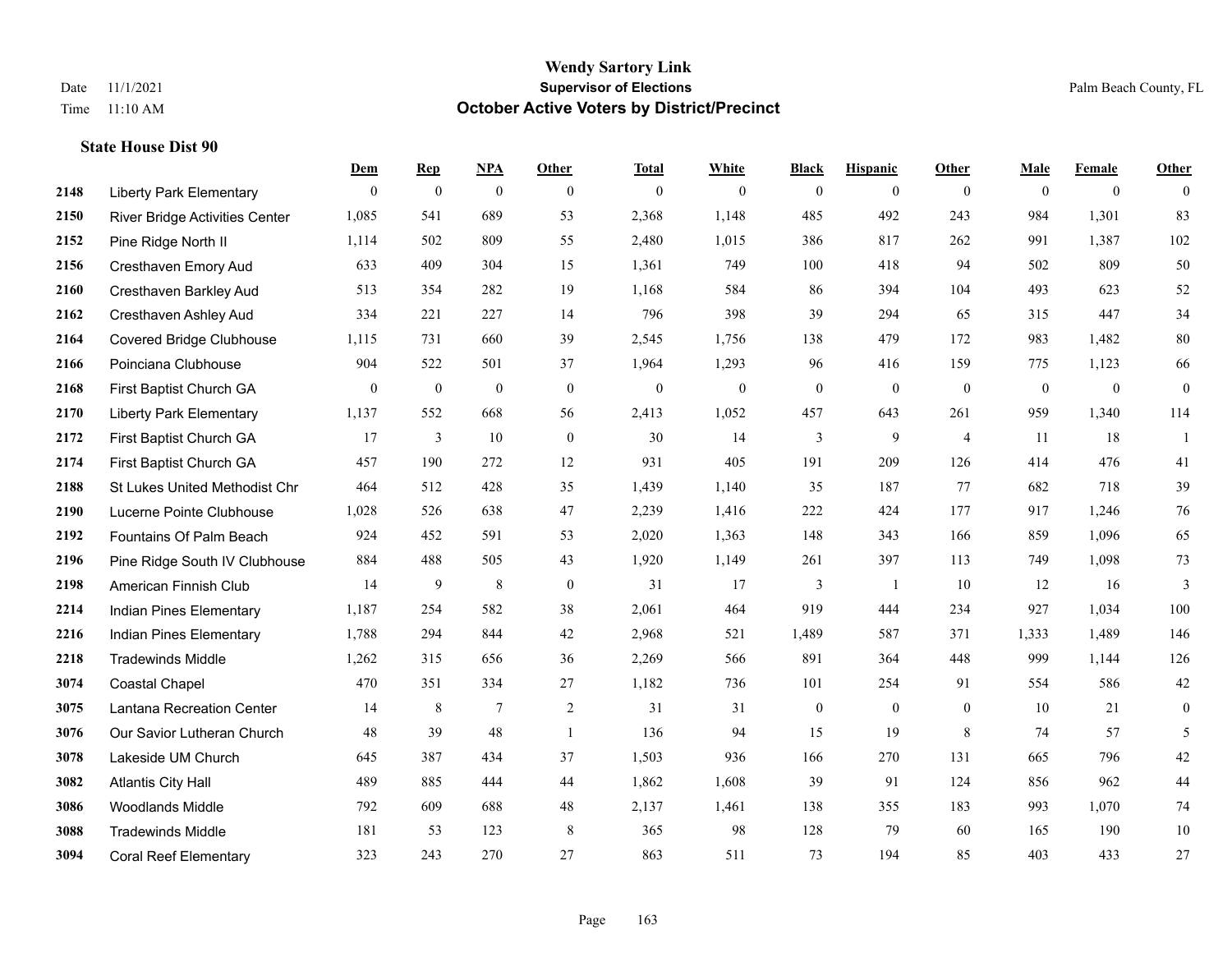|      |                                   | Dem   | <b>Rep</b> | NPA | <b>Other</b> | <b>Total</b> | White | <b>Black</b>     | <b>Hispanic</b> | Other | <b>Male</b> | Female | <b>Other</b> |
|------|-----------------------------------|-------|------------|-----|--------------|--------------|-------|------------------|-----------------|-------|-------------|--------|--------------|
| 3096 | <b>Coral Reef Elementary</b>      | 823   | 586        | 642 | 57           | 2,108        | 1,352 | 257              | 269             | 230   | 972         | 1,056  | 80           |
| 3098 | <b>Manatee Elementary</b>         | 685   | 585        | 534 | 45           | 1,849        | 1,255 | 178              | 224             | 192   | 845         | 943    | 61           |
| 3100 | Journeys End                      | 431   | 339        | 365 | 21           | 1,156        | 773   | 95               | 137             | 151   | 547         | 579    | $30\,$       |
| 3102 | <b>Diamond View Elementary</b>    | 1,206 | 444        | 798 | 51           | 2,499        | 1,034 | 637              | 528             | 300   | 1,099       | 1,291  | 109          |
| 3104 | American German Club              | 412   | 351        | 373 | 32           | 1,168        | 811   | 90               | 138             | 129   | 540         | 584    | $44$         |
| 3106 | American German Club              | 302   | 108        | 205 | 17           | 632          | 224   | 177              | 98              | 133   | 278         | 325    | 29           |
| 3108 | Santaluces High                   | 1,249 | 538        | 888 | 62           | 2,737        | 1,107 | 700              | 540             | 390   | 1,218       | 1,430  | 89           |
| 3110 | Lantana Road Branch Library       | 824   | 336        | 484 | 44           | 1,688        | 795   | 452              | 285             | 156   | 732         | 879    | 77           |
| 3112 | <b>Starlight Cove Elementary</b>  | 841   | 299        | 615 | 38           | 1,793        | 703   | 310              | 635             | 145   | 775         | 928    | 90           |
| 3114 | Santaluces High                   | 379   | 250        | 296 | 11           | 936          | 547   | 122              | 184             | 83    | 455         | 451    | $30\,$       |
| 3116 | Advent Lantana                    | 1,063 | 518        | 735 | 53           | 2,369        | 1,461 | 364              | 360             | 184   | 981         | 1,306  | 82           |
| 3118 | Advent Lantana                    | 204   | 226        | 175 | 16           | 621          | 507   | 22               | 48              | 44    | 304         | 304    | 13           |
| 3124 | West Boynton Park and Rec         | 786   | 584        | 650 | 43           | 2,063        | 1,306 | 222              | 287             | 248   | 932         | 1,057  | $74\,$       |
| 3126 | Temple Shaarei Shalom             | 634   | 501        | 464 | 27           | 1,626        | 1,117 | 153              | 197             | 159   | 753         | 825    | $48\,$       |
| 3128 | West Boynton Park and Rec         | 946   | 607        | 727 | 45           | 2,325        | 1,448 | 284              | 335             | 258   | 1,063       | 1,180  | 82           |
| 3130 | <b>Winston Trails Swim Center</b> | 1,107 | 915        | 861 | 63           | 2,946        | 2,087 | 205              | 374             | 280   | 1,376       | 1,457  | 113          |
| 3132 | Park Vista High                   | 847   | 645        | 695 | 49           | 2,236        | 1,415 | 226              | 357             | 238   | 1,009       | 1,147  | 80           |
| 3133 | Christa McAuliffe Middle          | 174   | 122        | 136 | 9            | 441          | 268   | 46               | 62              | 65    | 213         | 216    | 12           |
| 3134 | <b>Hidden Oaks Elementary</b>     | 1,073 | 317        | 591 | 33           | 2,014        | 577   | 792              | 368             | 277   | 858         | 1,070  | 86           |
| 3136 | <b>Freedom Shores Elementary</b>  | 877   | 408        | 591 | 31           | 1,907        | 833   | 542              | 276             | 256   | 841         | 990    | 76           |
| 3138 | <b>Citrus Cove Elementary</b>     | 859   | 500        | 566 | 34           | 1,959        | 1,138 | 318              | 289             | 214   | 861         | 1,016  | 82           |
| 3140 | Boynton Lakes North Clubhouse     | 419   | 191        | 280 | 14           | 904          | 426   | 222              | 127             | 129   | 404         | 468    | $32\,$       |
| 3142 | Boynton Lakes North Clubhouse     | 378   | 162        | 224 | 18           | 782          | 438   | 137              | 137             | 70    | 312         | 440    | $30\,$       |
| 3144 | Freedom Shores Elementary         | 10    | 8          | 10  | $\mathbf{0}$ | 28           | 22    | $\boldsymbol{0}$ | 3               | 3     | 11          | 14     | 3            |
| 3146 | <b>Freedom Shores Elementary</b>  | 340   | 130        | 172 | 18           | 660          | 445   | 79               | 73              | 63    | 263         | 376    | 21           |
| 3148 | Imagine Schools - Chancellor      | 61    | 55         | 54  | 5            | 175          | 118   | 12               | 27              | 18    | 88          | 82     | 5            |
| 3150 | Christa McAuliffe Middle          | 555   | 259        | 239 | 22           | 1,075        | 976   | 20               | 31              | 48    | 442         | 601    | $32\,$       |
| 3152 | Park Vista High                   | 658   | 406        | 390 | 33           | 1,487        | 1,277 | 54               | 63              | 93    | 651         | 787    | 49           |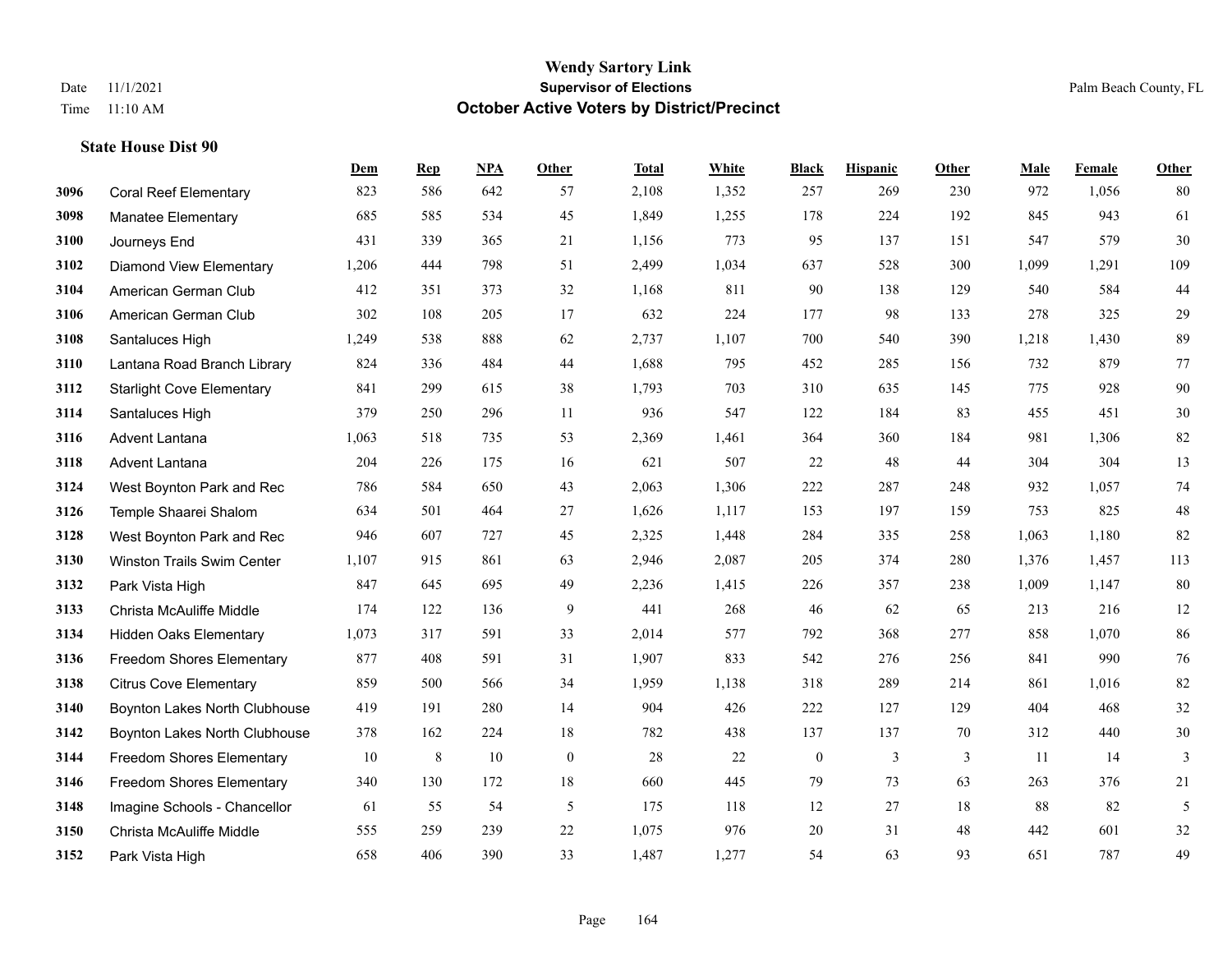|      |                                 | Dem            | <b>Rep</b>       | NPA              | <b>Other</b>   | <b>Total</b>     | White            | <b>Black</b>     | <b>Hispanic</b>  | <b>Other</b> | <b>Male</b>  | Female       | <b>Other</b>     |
|------|---------------------------------|----------------|------------------|------------------|----------------|------------------|------------------|------------------|------------------|--------------|--------------|--------------|------------------|
| 3154 | Ponte Vecchio Clubhouse         | 804            | 315              | 278              | 23             | 1,420            | 1,267            | 20               | 41               | 92           | 642          | 739          | 39               |
| 3156 | Aberdeen East Clubhouse         | 1,006          | 488              | 545              | 41             | 2,080            | 1,573            | 139              | 186              | 182          | 862          | 1,157        | 61               |
| 3158 | <b>Crystal Lakes Elementary</b> | 992            | 763              | 796              | 59             | 2,610            | 1,827            | 194              | 294              | 295          | 1,178        | 1,320        | 112              |
| 3160 | Christa McAuliffe Middle        | 435            | 326              | 327              | 20             | 1,108            | 752              | 135              | 118              | 103          | 497          | 568          | 43               |
| 3162 | Hidden Oaks Elementary          | 544            | 257              | 299              | 17             | 1,117            | 667              | 207              | 126              | 117          | 501          | 582          | 34               |
| 3164 | <b>Citrus Cove Elementary</b>   | 874            | 543              | 639              | 50             | 2,106            | 1,316            | 313              | 244              | 233          | 941          | 1.093        | $72\,$           |
| 3166 | Jamaica Bay Clubhouse           | 351            | 363              | 261              | 25             | 1,000            | 886              | 20               | 37               | 57           | 438          | 528          | 34               |
| 3168 | Boynton Beach Fire Station #3   | 908            | 459              | 668              | 32             | 2,067            | 1,173            | 371              | 298              | 225          | 875          | 1,122        | 70               |
| 3170 | Boynton Beach High              | 1,117          | 611              | 880              | 72             | 2,680            | 1,576            | 312              | 538              | 254          | 1,174        | 1,402        | 104              |
| 3172 | Boynton Beach High              | 476            | 144              | 301              | 32             | 953              | 441              | 263              | 144              | 105          | 389          | 516          | 48               |
| 3174 | Boynton Beach Fire Station #3   | 251            | 174              | 174              | 15             | 614              | 420              | 54               | 83               | 57           | 279          | 318          | 17               |
| 3176 | Boynton Beach High              | 215            | 121              | 148              | 8              | 492              | 260              | 90               | 81               | 61           | 213          | 257          | $22\,$           |
| 3180 | Imagine Schools - Chancellor    | $\mathbf{0}$   | $\boldsymbol{0}$ | $\boldsymbol{0}$ | $\overline{0}$ | $\boldsymbol{0}$ | $\boldsymbol{0}$ | $\boldsymbol{0}$ | $\boldsymbol{0}$ | $\mathbf{0}$ | $\mathbf{0}$ | $\mathbf{0}$ | $\boldsymbol{0}$ |
| 3182 | Imagine Schools - Chancellor    | 99             | 51               | 79               | $\overline{4}$ | 233              | 117              | 46               | 38               | 32           | 111          | 111          | 11               |
| 3185 | Christ Fellowship Church BB     | 298            | 206              | 205              | 27             | 736              | 472              | 84               | 104              | 76           | 346          | 369          | 21               |
| 3186 | Christ Fellowship Church BB     | 190            | 120              | 138              | 12             | 460              | 329              | 41               | 59               | 31           | 205          | 234          | 21               |
| 3187 | Christ Fellowship Church BB     | 684            | 400              | 587              | 58             | 1.729            | 984              | 267              | 291              | 187          | 806          | 869          | 54               |
| 3188 | Christ Fellowship Church BB     | 411            | 303              | 352              | 21             | 1,087            | 673              | 222              | 120              | 72           | 532          | 521          | 34               |
| 3190 | Imagine Schools - Chancellor    | 300            | 159              | 220              | 22             | 701              | 397              | 140              | 99               | 65           | 361          | 325          | 15               |
| 4010 | <b>Bent Tree Villas East</b>    | 805            | 730              | 598              | 51             | 2,184            | 1,585            | 215              | 216              | 168          | 961          | 1,174        | 49               |
| 4016 | Christ Fellowship Church BB     | 532            | 292              | 299              | 24             | 1,147            | 693              | 187              | 162              | 105          | 531          | 585          | 31               |
| 4020 | Christ Fellowship Church BB     | 33             | 28               | 36               | 4              | 101              | 79               | $\overline{4}$   | 10               | 8            | 37           | 62           | $\sqrt{2}$       |
| 5010 | Temple Shaarei Shalom           | 958            | 238              | 312              | 34             | 1,542            | 1,434            | 17               | 27               | 64           | 593          | 917          | $32\,$           |
| 5012 | The Grove Clubhouse             | 409            | 146              | 157              | 12             | 724              | 652              | 19               | 18               | 35           | 305          | 409          | $10\,$           |
| 5014 | West Boynton Branch Library     | 691            | 447              | 492              | 43             | 1,673            | 955              | 247              | 246              | 225          | 738          | 873          | 62               |
| 5016 | Faith United Methodist Church   | 942            | 626              | 618              | 31             | 2,217            | 1,604            | 156              | 238              | 219          | 976          | 1,149        | 92               |
| 5018 | Platina Clubhouse               | 685            | 261              | 291              | 21             | 1,258            | 1,068            | 36               | 73               | 81           | 479          | 747          | $32\,$           |
| 7175 | <b>Rolling Green Elementary</b> | $\overline{0}$ | $\mathbf{0}$     | $\overline{1}$   | $\Omega$       |                  | $\overline{0}$   | $\mathbf{0}$     | $\mathbf{1}$     | $\theta$     |              | $\mathbf{0}$ | $\boldsymbol{0}$ |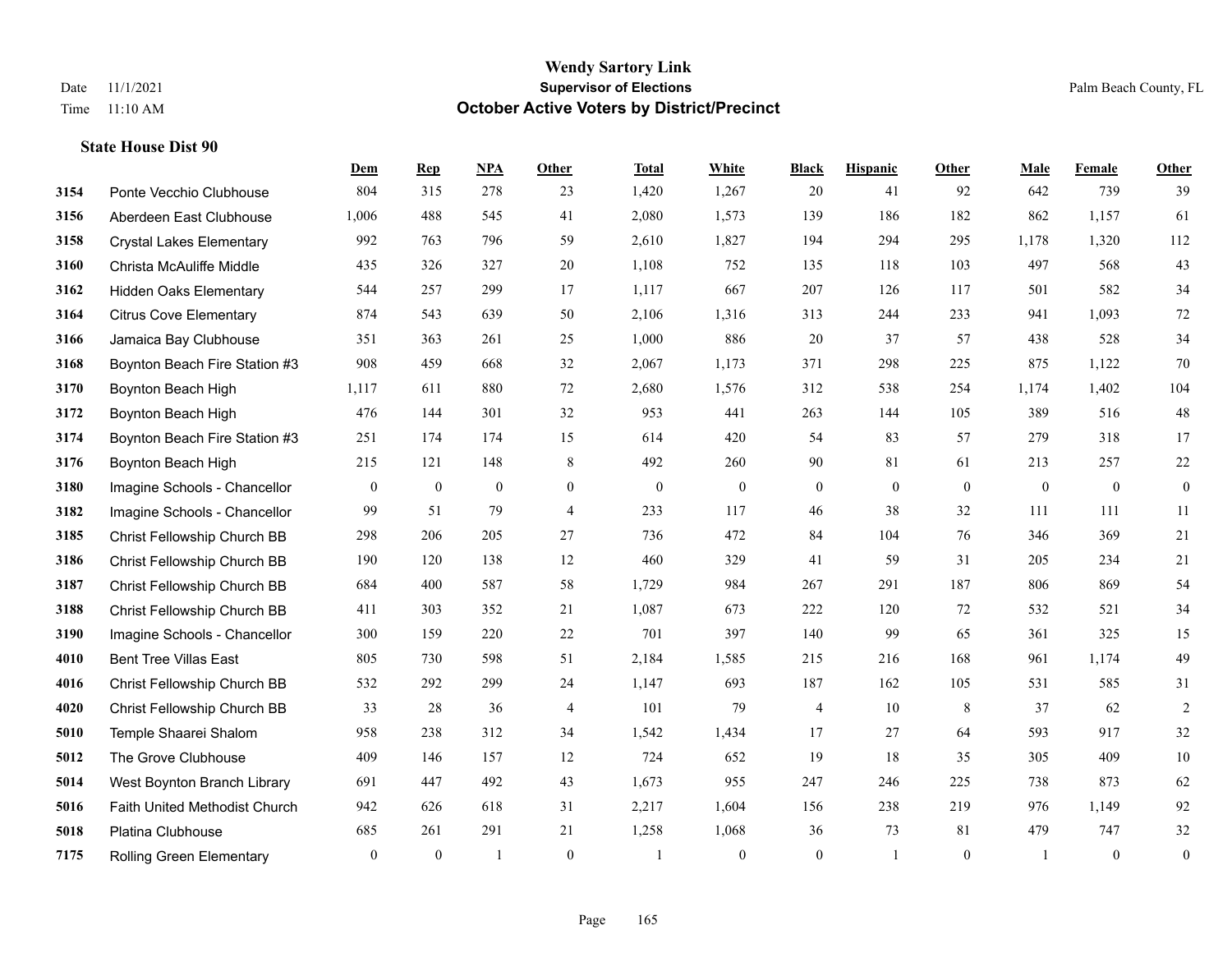| 11/1/2021<br>Date<br>11:10 AM<br>Time                                                                                                                                                                |        |        |        |       | <b>Wendy Sartory Link</b><br><b>Supervisor of Elections</b> |        |        |        |        |        |        | Palm Beach County, FL |
|------------------------------------------------------------------------------------------------------------------------------------------------------------------------------------------------------|--------|--------|--------|-------|-------------------------------------------------------------|--------|--------|--------|--------|--------|--------|-----------------------|
| <b>October Active Voters by District/Precinct</b><br><b>State House Dist 90</b><br>White<br>Black<br>Male<br>Other<br><b>Hispanic</b><br>NPA<br>Total<br><u>Other</u><br><u>Dem</u><br>Rep<br>Female |        |        |        |       |                                                             |        |        |        |        |        |        | <b>Other</b>          |
| <b>State House Dist 90</b>                                                                                                                                                                           | 50,975 | 28.411 | 33.483 | 2,437 | 115,306                                                     | 68,185 | 17,124 | 18,524 | 11.473 | 50,419 | 60,711 | 4,176                 |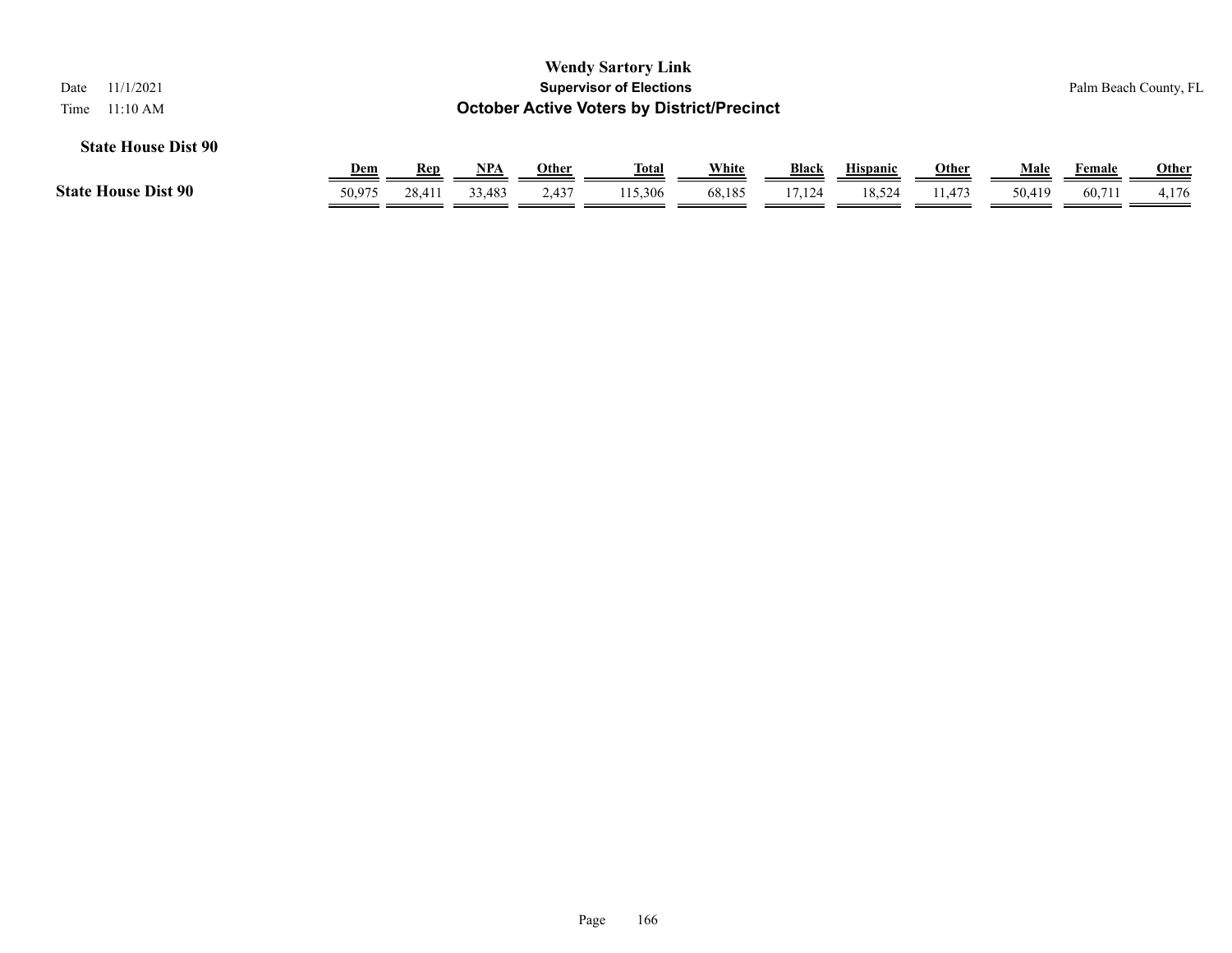|      |                                   | Dem            | <b>Rep</b>     | NPA          | <b>Other</b>     | <b>Total</b>   | White          | <b>Black</b>     | <b>Hispanic</b> | <b>Other</b> | <b>Male</b>    | Female       | <b>Other</b>   |
|------|-----------------------------------|----------------|----------------|--------------|------------------|----------------|----------------|------------------|-----------------|--------------|----------------|--------------|----------------|
| 3192 | Leisureville #1 Clubhouse         | 553            | 401            | 376          | 44               | 1,374          | 1,036          | 116              | 129             | 93           | 551            | 775          | 48             |
| 3196 | Leisureville #3 Clubhouse         | 622            | 552            | 422          | 50               | 1,646          | 1,368          | 85               | 103             | 90           | 705            | 888          | 53             |
| 3198 | <b>BB Leisureville Clubhouse</b>  | 496            | 524            | 306          | 37               | 1,363          | 1,122          | 65               | 115             | 61           | 552            | 773          | $38\,$         |
| 3200 | <b>Golfview Harbour Clubhouse</b> | 612            | 399            | 397          | 26               | 1,434          | 968            | 205              | 115             | 146          | 644            | 742          | $48\,$         |
| 4012 | <b>Greentree Villas</b>           | 641            | 565            | 458          | 32               | 1,696          | 1,387          | 73               | 121             | 115          | 677            | 972          | $47\,$         |
| 4014 | New Church                        | 401            | 494            | 323          | 24               | 1,242          | 1,011          | 61               | 87              | 83           | 534            | 679          | 29             |
| 4018 | Quail Ridge Business Center       | 123            | 362            | 124          | 11               | 620            | 597            | $\mathbf{1}$     | $\overline{2}$  | 20           | 283            | 327          | $10\,$         |
| 4022 | <b>Congress Middle</b>            | 815            | 234            | 400          | 44               | 1,493          | 542            | 646              | 157             | 148          | 624            | 813          | 56             |
| 4030 | Village of Golf Admin Bldg        | 36             | 186            | 48           | 4                | 274            | 268            | $\boldsymbol{0}$ | 1               | 5            | 129            | 143          | $\overline{c}$ |
| 4034 | <b>Crosspointe Elementary</b>     | 369            | 254            | 290          | 23               | 936            | 671            | 112              | 66              | 87           | 400            | 516          | $20\,$         |
| 4046 | <b>Delray Dunes</b>               | 91             | 340            | 100          | 5                | 536            | 497            | $\mathbf{1}$     | 5               | 33           | 243            | 281          | $12\,$         |
| 4048 | Banyan Creek Elementary           | 122            | 154            | 86           | $\tau$           | 369            | 294            | 16               | 30              | 29           | 189            | 171          | 9              |
| 4050 | Hunter's Run Courtside Cafe       | 1,076          | 365            | 529          | 37               | 2,007          | 1,842          | 40               | 48              | 77           | 836            | 1,130        | 41             |
| 4076 | <b>Country Manors Clubhouse</b>   | 447            | 381            | 394          | 23               | 1,245          | 883            | 96               | 135             | 131          | 550            | 661          | 34             |
| 4078 | <b>Banyan Creek Elementary</b>    | 3              | 6              | 1            | $\mathbf{0}$     | 10             | 9              | $\boldsymbol{0}$ | $\mathbf{0}$    | -1           | 6              | 3            | 1              |
| 4080 | <b>Banyan Creek Elementary</b>    | $\overline{0}$ | $\mathbf{0}$   | $\mathbf{0}$ | $\overline{0}$   | $\theta$       | $\overline{0}$ | $\mathbf{0}$     | $\mathbf{0}$    | $\theta$     | $\overline{0}$ | $\theta$     | $\mathbf{0}$   |
| 4082 | <b>Banyan Creek Elementary</b>    | $\mathbf{0}$   | $\mathfrak{Z}$ | $\mathbf{0}$ | $\boldsymbol{0}$ | $\mathfrak{Z}$ | 3              | $\boldsymbol{0}$ | $\mathbf{0}$    | $\mathbf{0}$ | $\overline{2}$ | $\mathbf{1}$ | $\overline{0}$ |
| 4084 | <b>Banyan Creek Elementary</b>    | 42             | 24             | 24           | 2                | 92             | 68             | 6                | 9               | 9            | 42             | 46           | 4              |
| 4086 | <b>Banyan Creek Elementary</b>    | 547            | 388            | 387          | 29               | 1,351          | 925            | 187              | 104             | 135          | 631            | 671          | 49             |
| 4088 | West Park Baptist Church          | 845            | 455            | 485          | 48               | 1,833          | 1,557          | 61               | 95              | 120          | 743            | 1,042        | $48\,$         |
| 4090 | Pines of Delray North             | 271            | 169            | 160          | 14               | 614            | 495            | 38               | 43              | 38           | 242            | 345          | 27             |
| 4140 | <b>Broken Sound Club</b>          | 260            | 210            | 190          | 14               | 674            | 501            | 25               | 84              | 64           | 276            | 380          | 18             |
| 4142 | Woodfield Country Club HOA        | 842            | 749            | 733          | 54               | 2,378          | 2,131          | 12               | 66              | 169          | 1,090          | 1,196        | 92             |
| 4144 | Seasons HOA Clubhouse             | 223            | 207            | 171          | 11               | 612            | 504            | 9                | 36              | 63           | 293            | 290          | 29             |
| 4146 | <b>Broken Sound Club</b>          | 533            | 377            | 341          | 17               | 1,268          | 1,161          | 12               | 31              | 64           | 574            | 661          | 33             |
| 4148 | <b>Broken Sound Club</b>          | 560            | 417            | 432          | 39               | 1,448          | 1,138          | 66               | 139             | 105          | 662            | 749          | 37             |
| 4158 | Spanish River High                | 947            | 739            | 755          | 44               | 2,485          | 1,966          | 50               | 218             | 251          | 1,186          | 1,194        | 105            |
| 4160 | Greater BR Swim & Racquet Ctr     | 422            | 406            | 354          | 21               | 1,203          | 975            | 18               | 89              | 121          | 559            | 601          | 43             |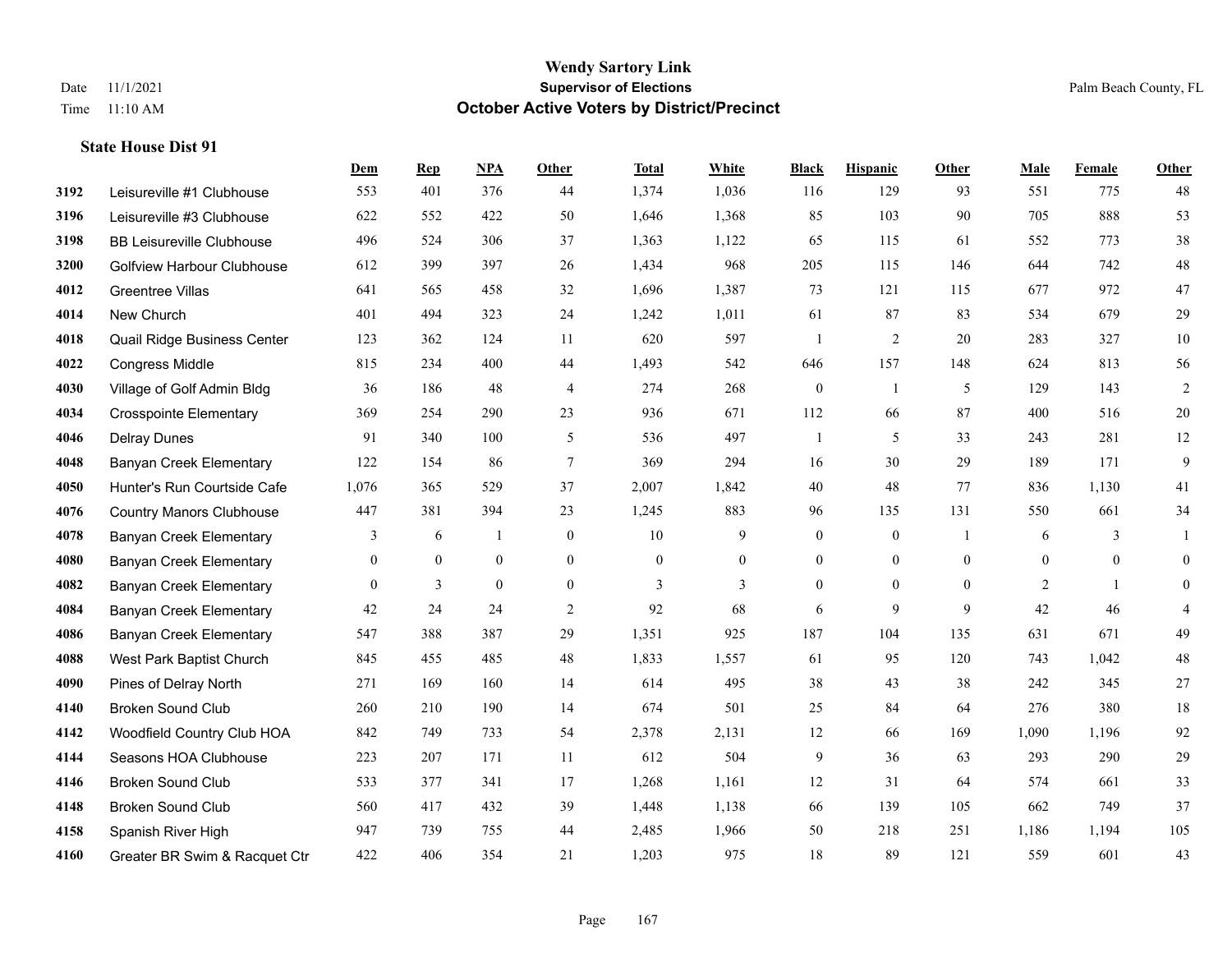|      |                               | Dem | <b>Rep</b> | NPA | <b>Other</b> | <b>Total</b> | White | <b>Black</b> | <b>Hispanic</b> | <b>Other</b> | <b>Male</b> | <b>Female</b> | <b>Other</b> |
|------|-------------------------------|-----|------------|-----|--------------|--------------|-------|--------------|-----------------|--------------|-------------|---------------|--------------|
| 4162 | Patch Reef Park Community Cer | 542 | 486        | 442 | 21           | 1,491        | 1,141 | 30           | 114             | 206          | 680         | 738           | 73           |
| 4164 | Safe Schools Institute        | 597 | 644        | 568 | 35           | 1,844        | 1,480 | 29           | 173             | 162          | 859         | 894           | 91           |
| 4174 | Sugar Sand Park Comm Center   | 306 | 275        | 270 | 15           | 866          | 748   | 5            | 52              | 61           | 409         | 421           | 36           |
| 4176 | Sugar Sand Park Comm Center   | 930 | 698        | 731 | 66           | 2,425        | 1,781 | 73           | 320             | 251          | 1,052       | 1,271         | 102          |
| 4178 | Sugar Sand Park Comm Center   | 755 | 646        | 517 | 45           | 1,963        | 1,565 | 43           | 197             | 158          | 798         | 1.100         | 65           |
| 4180 | Del Prado Elementary          | 567 | 577        | 559 | 35           | 1,738        | 1,240 | 51           | 242             | 205          | 790         | 852           | 96           |
| 4182 | Greater BR Swim & Racquet Ctr | 868 | 588        | 731 | 54           | 2,241        | 1,517 | 79           | 401             | 244          | 936         | 1,212         | 93           |
| 4192 | Verde K-8 School              | 563 | 965        | 722 | 45           | 2,295        | 1,835 | 47           | 134             | 279          | 1,061       | 1,110         | 124          |
| 4194 | Del Prado Elementary          | 545 | 327        | 309 | 29           | 1,210        | 1,030 | 23           | 60              | 97           | 512         | 666           | $32\,$       |
| 4196 | Good Shepherd Lutheran        | 702 | 431        | 446 | 25           | 1,604        | 1,378 | 30           | 82              | 114          | 671         | 893           | $40\,$       |
| 4198 | Verde K-8 School              | 640 | 474        | 521 | 35           | 1,670        | 1,048 | 117          | 318             | 187          | 687         | 909           | $74\,$       |
| 4200 | Verde K-8 School              | 400 | 344        | 297 | 21           | 1,062        | 790   | 8            | 171             | 93           | 423         | 611           | $28\,$       |
| 4202 | Greater BR Swim & Racquet Ctr | 788 | 590        | 633 | 31           | 2,042        | 1,585 | 32           | 242             | 183          | 831         | 1,135         | $76\,$       |
| 4204 | Sugar Sand Park Comm Center   | 747 | 443        | 595 | 38           | 1,823        | 1,146 | 142          | 318             | 217          | 817         | 937           | 69           |
| 4206 | Good Shepherd Lutheran        | 678 | 483        | 513 | 34           | 1,708        | 1,352 | 35           | 179             | 142          | 689         | 962           | 57           |
| 4208 | Hammock Pointe Elementary     | 853 | 582        | 478 | 34           | 1,947        | 1,673 | 10           | 117             | 147          | 769         | 1,123         | 55           |
| 4210 | Sugar Sand Park Comm Center   | 648 | 833        | 681 | $42\,$       | 2,204        | 1,732 | 29           | 268             | 175          | 1,015       | 1,117         | $72\,$       |
| 5020 | <b>Hagen Road Elementary</b>  | 612 | 323        | 406 | 36           | 1,377        | 714   | 295          | 187             | 181          | 590         | 737           | 50           |
| 5022 | <b>Hagen Road Elementary</b>  | 851 | 441        | 454 | 28           | 1,774        | 1,391 | 154          | 113             | 116          | 781         | 950           | 43           |
| 5024 | Valencia Lakes HOA            | 620 | 206        | 241 | 16           | 1,083        | 1,000 | 10           | 18              | 55           | 476         | 579           | $28\,$       |
| 5026 | Faith United Methodist Church | 936 | 416        | 508 | 47           | 1,907        | 1,117 | 438          | 199             | 153          | 816         | 1,025         | 66           |
| 5028 | South Tech Academy            | 676 | 517        | 439 | 28           | 1,660        | 1,294 | 99           | 114             | 153          | 727         | 866           | 67           |
| 5030 | West Boynton Branch Library   | 669 | 199        | 319 | 33           | 1,220        | 771   | 246          | 120             | 83           | 477         | 691           | 52           |
| 5032 | New Church                    | 293 | 126        | 135 | 13           | 567          | 489   | 17           | 28              | 33           | 241         | 310           | 16           |
| 5034 | Valencia Lakes HOA            | 791 | 299        | 305 | 16           | 1,411        | 1,301 | 18           | 22              | 70           | 597         | 785           | 29           |
| 5036 | Valencia Isles Social Hall    | 809 | 234        | 270 | 16           | 1,329        | 1,255 | 1            | 6               | 67           | 542         | 757           | $30\,$       |
| 5038 | The Cascades Clubhouse        | 752 | 268        | 273 | 18           | 1,311        | 1,228 | 15           | 18              | 50           | 551         | 735           | 25           |
| 5040 | New Church                    | 388 | 205        | 248 | 14           | 855          | 771   | 19           | 33              | 32           | 390         | 446           | 19           |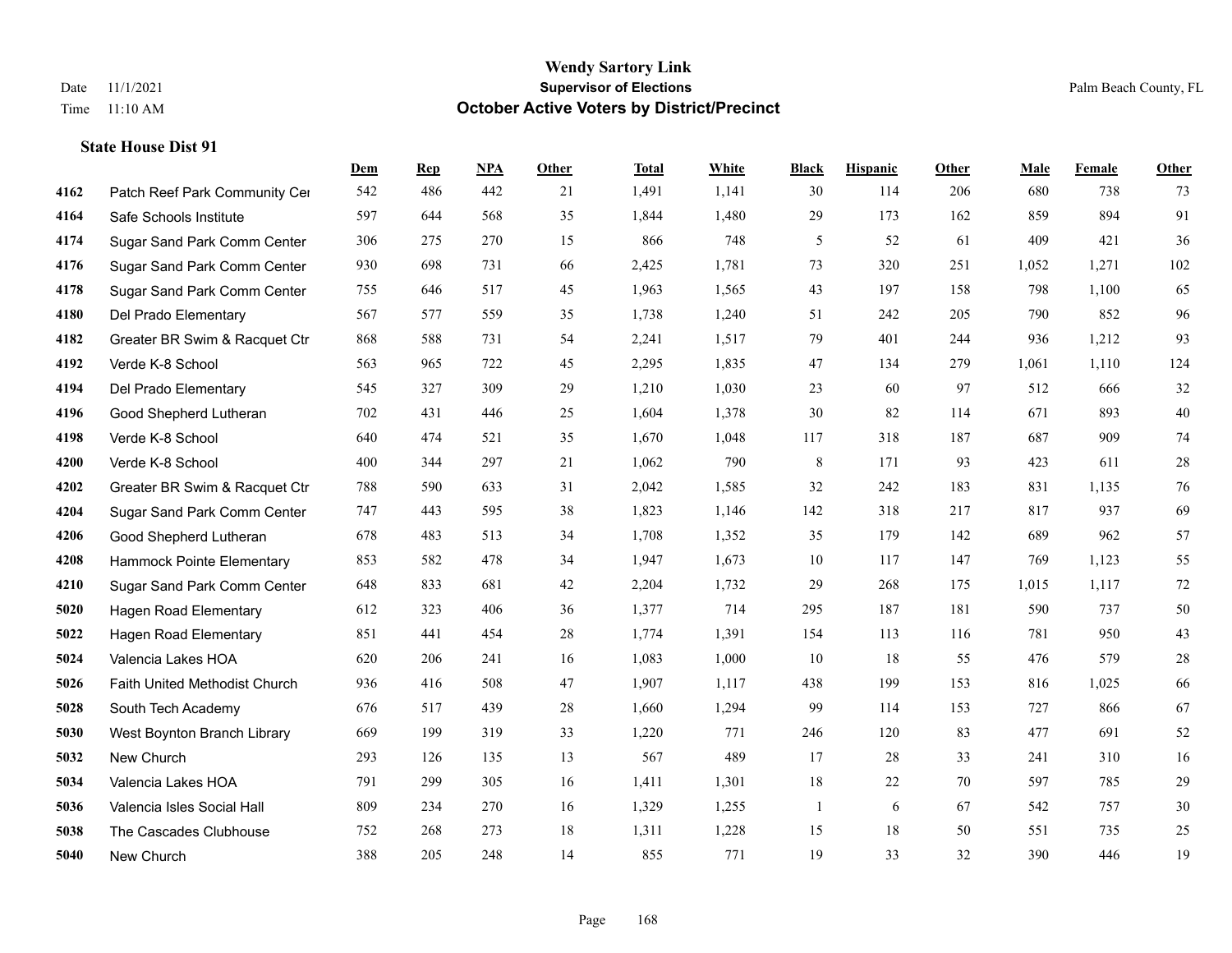|      |                                   | Dem   | <b>Rep</b> | NPA   | <b>Other</b> | <b>Total</b> | White | <b>Black</b>             | <b>Hispanic</b> | Other          | <b>Male</b> | Female | <b>Other</b>   |
|------|-----------------------------------|-------|------------|-------|--------------|--------------|-------|--------------------------|-----------------|----------------|-------------|--------|----------------|
| 5042 | South Tech Academy                | 912   | 386        | 475   | 44           | 1,817        | 1,396 | 163                      | 144             | 114            | 732         | 1,030  | 55             |
| 5044 | Cascade Lakes Clubhouse           | 558   | 201        | 189   | 14           | 962          | 872   | 6                        | 12              | 72             | 427         | 507    | $28\,$         |
| 5046 | Green Cay Nature Center           | 1,346 | 577        | 652   | 41           | 2,616        | 1,979 | 273                      | 177             | 187            | 1,110       | 1,438  | 68             |
| 5048 | <b>Coral Lakes Clubhouse</b>      | 585   | 368        | 308   | 21           | 1,282        | 891   | 138                      | 141             | 112            | 557         | 682    | 43             |
| 5050 | <b>Coral Lakes Clubhouse</b>      | 1,100 | 313        | 362   | 25           | 1,800        | 1,683 | 13                       | 10              | 94             | 699         | 1,055  | $46\,$         |
| 5052 | Lake Worth Drainage District      | 646   | 438        | 460   | 32           | 1,576        | 1,207 | 88                       | 127             | 154            | 681         | 835    | 60             |
| 5056 | Hagen Ranch Road Library          | 1,883 | 1,121      | 1,167 | 97           | 4,268        | 3,452 | 165                      | 325             | 326            | 1,810       | 2,330  | 128            |
| 5058 | Valencia Falls Clubhouse          | 680   | 186        | 227   | 9            | 1,102        | 1,036 | 4                        | 5               | 57             | 486         | 580    | $36\,$         |
| 5060 | Hagen Ranch Road Library          | 509   | 207        | 231   | 15           | 962          | 891   | $\overline{\mathcal{A}}$ | 14              | 53             | 436         | 514    | $12\,$         |
| 5062 | Villa Borghese Clubhouse          | 444   | 240        | 163   | 14           | 861          | 783   | 11                       | 27              | 40             | 376         | 463    | $22\,$         |
| 5064 | Huntington Lakes Clubhouse        | 963   | 334        | 353   | 36           | 1,686        | 1,551 | 16                       | 42              | 77             | 626         | 1,028  | $32\,$         |
| 5066 | Abbey Village Clubhouse           | 745   | 403        | 361   | 37           | 1,546        | 1,253 | 69                       | 127             | 97             | 611         | 875    | 60             |
| 5068 | Camelot Village Clubhouse         | 229   | 119        | 101   | 14           | 463          | 283   | 51                       | 88              | 41             | 182         | 266    | 15             |
| 5070 | Delray Villas                     | 465   | 240        | 212   | 19           | 936          | 764   | 39                       | 65              | 68             | 394         | 509    | 33             |
| 5072 | Huntington Pointe Clubhouse       | 752   | 176        | 243   | 18           | 1,189        | 1,124 | 6                        | 10              | 49             | 451         | 707    | 31             |
| 5074 | Coco Wood Clubhouse               | 388   | 167        | 176   | 11           | 742          | 518   | 96                       | 78              | 50             | 327         | 385    | $30\,$         |
| 5076 | Palm Greens Clubhouse             | 659   | 295        | 318   | 30           | 1,302        | 1,081 | 36                       | 95              | 90             | 510         | 748    | $44\,$         |
| 5078 | <b>Bethel Evangelical Baptist</b> | 701   | 381        | 409   | 41           | 1,532        | 1,138 | 115                      | 169             | 110            | 613         | 880    | 39             |
| 5080 | <b>Bethel Evangelical Baptist</b> | 84    | 50         | 41    | 3            | 178          | 126   | 10                       | 22              | 20             | 58          | 118    | $\sqrt{2}$     |
| 5082 | <b>Bethel Evangelical Baptist</b> | 633   | 372        | 412   | 23           | 1,440        | 987   | 172                      | 156             | 125            | 657         | 743    | $40\,$         |
| 5084 | <b>High Point Section II</b>      | 442   | 301        | 256   | 24           | 1,023        | 812   | 37                       | 104             | 70             | 406         | 587    | $30\,$         |
| 5086 | <b>Carver Middle</b>              | 45    | 20         | 14    | 4            | 83           | 66    | 6                        | $\overline{4}$  | $\overline{7}$ | 32          | 49     | $\overline{2}$ |
| 5088 | <b>Carver Middle</b>              | 170   | 123        | 137   | 15           | 445          | 282   | 50                       | 58              | 55             | 197         | 233    | 15             |
| 5090 | Gleneagles CC-Strathearn Sat      | 967   | 471        | 478   | 35           | 1,951        | 1,673 | 36                       | 114             | 128            | 820         | 1,083  | $48\,$         |
| 5092 | Gleneagles CC-Clunie Satellite    | 789   | 329        | 359   | 25           | 1,502        | 1,291 | 71                       | 66              | 74             | 647         | 822    | 33             |
| 5094 | Kings Point Clubhouse             | 379   | 194        | 176   | 15           | 764          | 615   | 28                       | 71              | 50             | 295         | 440    | 29             |
| 5096 | Monaco Clubhouse                  | 906   | 509        | 482   | 42           | 1,939        | 1,503 | 95                       | 195             | 146            | 788         | 1,074  | 77             |
| 5098 | Lakes of Delray Clubhouse         | 382   | 234        | 159   | 14           | 789          | 697   | 10                       | 41              | 41             | 303         | 471    | 15             |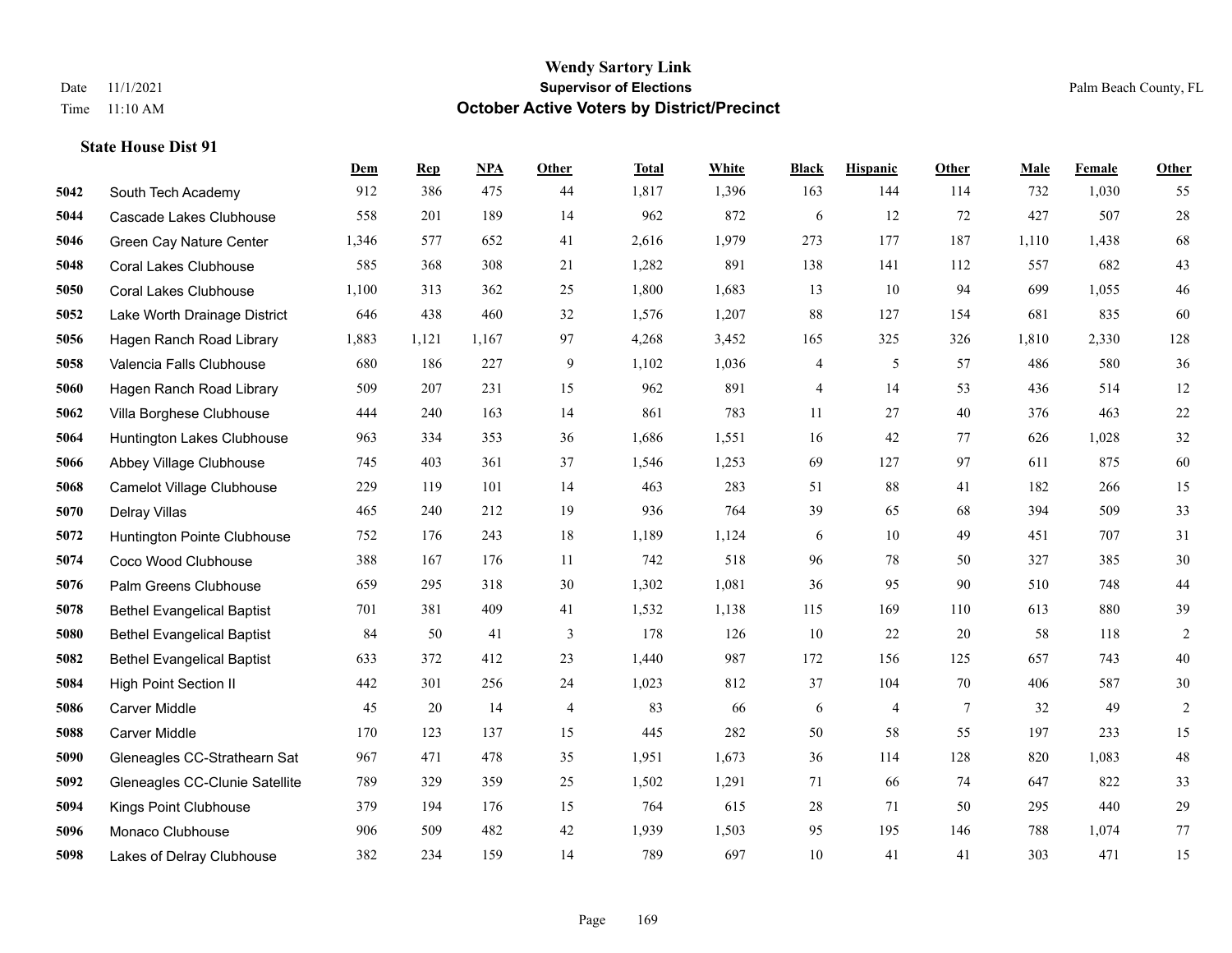|                             | Dem    | Rep    | <b>NPA</b>       | Other          | <b>Total</b> | White   | <b>Black</b>   | <b>Hispanic</b> | Other          | Male         | Female | Other    |
|-----------------------------|--------|--------|------------------|----------------|--------------|---------|----------------|-----------------|----------------|--------------|--------|----------|
| <b>Kings Point Flanders</b> | 907    | 421    | 396              | 31             | 1,755        | 1,404   | 77             | 157             | 117            | 704          | 993    | 58       |
| Lakes of Delray Clubhouse   | 899    | 311    | 372              | 39             | 1,621        | 1,327   | 68             | 119             | 107            | 629          | 942    | 50       |
| <b>Kings Point Flanders</b> | 891    | 387    | 357              | 39             | 1,674        | 1,327   | 71             | 157             | 119            | 648          | 959    | 67       |
| Las Verdes Clubhouse        | 977    | 621    | 714              | 56             | 2,368        | 1,655   | 216            | 298             | 199            | 1,069        | 1,221  | 78       |
| South County Civic Center   | 524    | 517    | 416              | 28             | 1,485        | 1,348   | 6              | 27              | 104            | 700          | 743    | 42       |
| Morikami Park Elementary    | 44     | 59     | 51               | 3              | 157          | 149     | $\overline{0}$ | 3               | 5              | 72           | 85     | $\theta$ |
| Morikami Park Elementary    | 547    | 618    | 498              | 40             | 1,703        | 1,479   | 20             | 53              | 151            | 788          | 875    | 40       |
| Morikami Park Elementary    | 18     | 39     | 24               | 2              | 83           | 67      | $\overline{0}$ | 6               | 10             | 35           | 41     | 7        |
| South County Civic Center   | 255    | 200    | 193              | 10             | 658          | 543     | 8              | 28              | 79             | 299          | 332    | 27       |
| Spanish River High          | 85     | 109    | 91               | 12             | 297          | 239     | 4              | 25              | 29             | 150          | 144    | 3        |
| The Polo Club of Boca Raton | 655    | 507    | 430              | 25             | 1,617        | 1,472   | 18             | 27              | 100            | 705          | 863    | 49       |
| The Polo Club of Boca Raton | 307    | 187    | 192              | $18\,$         | 704          | 642     |                | 9               | 52             | 284          | 395    | 25       |
| South County Civic Center   | 172    | 115    | 104              | 5              | 396          | 332     | 8              | 32              | 24             | 167          | 218    | 11       |
| The Polo Club of Boca Raton | 37     | 32     | 29               | 2              | 100          | 92      | $\overline{2}$ | $\overline{c}$  | $\overline{4}$ | 45           | 54     |          |
| Delray Beach First Baptist  | 7      |        | $\boldsymbol{0}$ |                | 9            | 8       |                | $\overline{0}$  | $\theta$       | $\mathbf{3}$ | 6      | $\theta$ |
| Delray Beach First Baptist  | 280    | 178    | 201              | 10             | 669          | 433     | 35             | 122             | 79             | 286          | 351    | 32       |
| Delray Beach First Baptist  | 160    | 114    | 114              | $\overline{1}$ | 389          | 329     | 9              | 27              | 24             | 153          | 222    | 14       |
| Boca Delray Clubhouse       | 251    | 115    | 119              | 11             | 496          | 446     | 8              | 17              | 25             | 205          | 280    | 11       |
| Boca West Country Club      | 769    | 457    | 511              | 48             | 1,785        | 1,603   | 8              | 73              | 101            | 739          | 1,000  | $46\,$   |
| Boca West Country Club      | 822    | 466    | 424              | 34             | 1,746        | 1,645   | 3              | 28              | 70             | 681          | 1,024  | 41       |
| Del Prado Elementary        | 237    | 309    | 203              | 20             | 769          | 690     | 10             | 12              | 57             | 364          | 384    | 21       |
| <b>State House Dist 91</b>  | 57,631 | 36,499 | 35,257           | 2,683          | 132,070      | 105,475 | 6,477          | 9,983           | 10,135         | 56,367       | 71,466 | 4,237    |
|                             |        |        |                  |                |              |         |                |                 |                |              |        |          |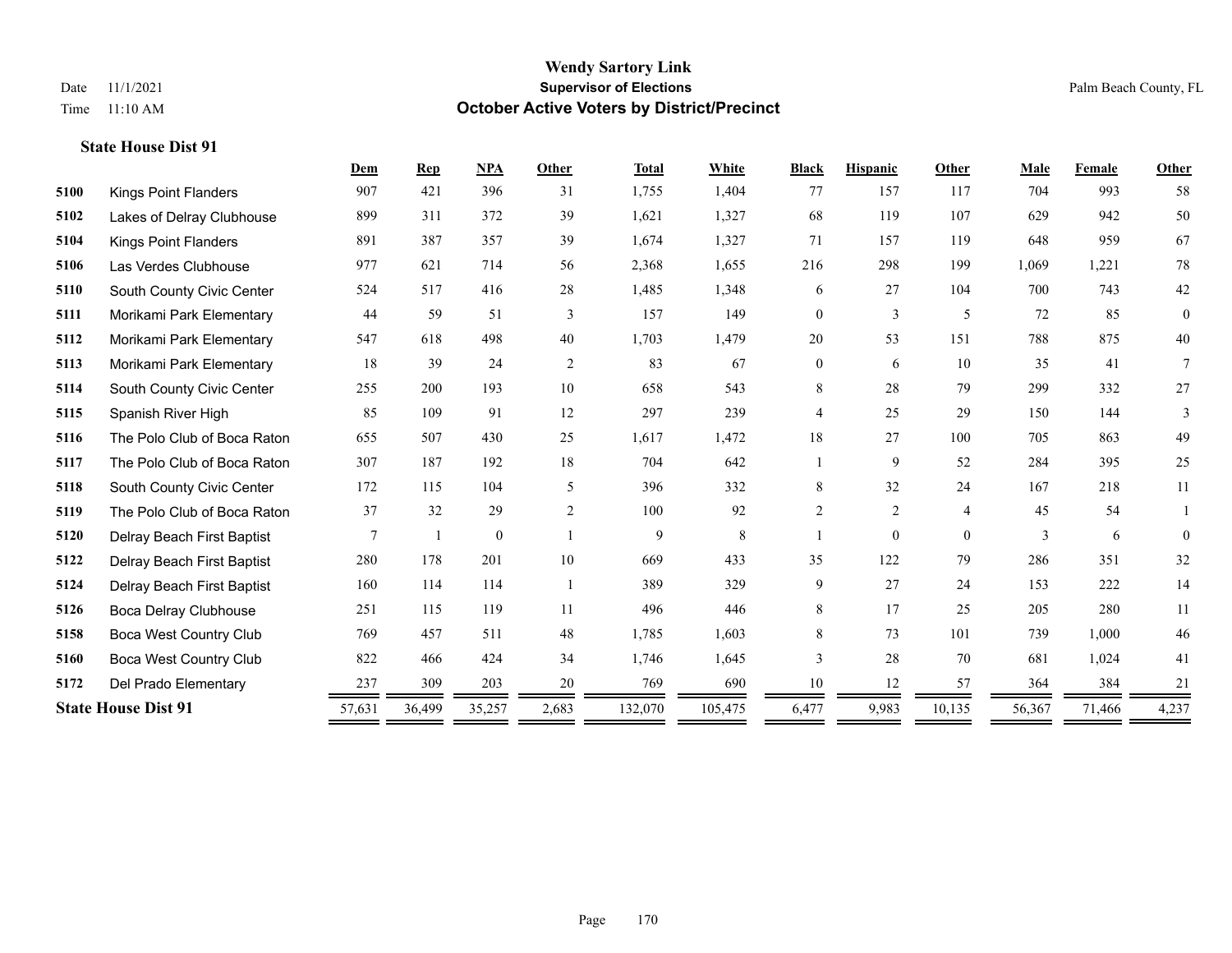|      |                                | Dem              | <b>Rep</b>       | NPA              | <b>Other</b>   | <b>Total</b>     | <b>White</b>     | <b>Black</b>     | <b>Hispanic</b> | <b>Other</b> | <b>Male</b>  | <b>Female</b> | <b>Other</b> |
|------|--------------------------------|------------------|------------------|------------------|----------------|------------------|------------------|------------------|-----------------|--------------|--------------|---------------|--------------|
| 1006 | Journey Church of Jupiter      | $\Omega$         | $\boldsymbol{0}$ | $\mathbf{0}$     | $\theta$       | $\mathbf{0}$     | $\overline{0}$   | $\overline{0}$   | $\mathbf{0}$    | $\theta$     | $\mathbf{0}$ | $\theta$      | $\Omega$     |
| 1008 | Journey Church of Jupiter      |                  | $\mathbf{0}$     | $\mathbf{0}$     | $\theta$       | $\theta$         | $\overline{0}$   | $\theta$         | $\mathbf{0}$    | $\Omega$     | $\theta$     | $\Omega$      | $\theta$     |
| 1010 | Journey Church of Jupiter      | $\Omega$         | $\theta$         | $\theta$         | $\Omega$       | $\Omega$         | $\theta$         | $\Omega$         | $\theta$        | $\Omega$     | $\theta$     | $\Omega$      | $\Omega$     |
| 1012 | Caloosa POA Meeting Room       |                  | $\mathbf{0}$     | $\mathbf{0}$     | $\overline{0}$ | $\mathbf{0}$     | $\overline{0}$   | $\overline{0}$   | $\mathbf{0}$    | $\Omega$     | $\mathbf{0}$ | $\Omega$      | $\Omega$     |
| 1014 | Caloosa POA Meeting Room       | $\theta$         |                  | $\mathbf{0}$     | $\theta$       |                  |                  | $\overline{0}$   | $\mathbf{0}$    | $\theta$     | $\theta$     | $\theta$      |              |
| 1016 | Journey Church of Jupiter      | $\Omega$         | $\mathbf{0}$     | $\mathbf{0}$     | $\theta$       | $\mathbf{0}$     | $\theta$         | $\Omega$         | $\mathbf{0}$    | $\Omega$     | $\theta$     | $\Omega$      | $\theta$     |
| 1018 | Calvary Church of Jupiter      | 446              | 834              | 469              | 48             | 1,797            | 1,588            | 20               | 95              | 94           | 851          | 890           | 56           |
| 1019 | Calvary Church of Jupiter      | 196              | 379              | 220              | 10             | 805              | 723              | 1                | 45              | 36           | 389          | 400           | 16           |
| 1020 | Caloosa POA Meeting Room       | $\mathbf{0}$     | $\boldsymbol{0}$ | $\boldsymbol{0}$ | $\mathbf{0}$   | $\boldsymbol{0}$ | $\boldsymbol{0}$ | $\boldsymbol{0}$ | $\mathbf{0}$    | $\mathbf{0}$ | $\mathbf{0}$ | $\mathbf{0}$  | $\mathbf{0}$ |
| 1022 | Journey Church of Jupiter      | 688              | 1,238            | 770              | 61             | 2,757            | 2,357            | 34               | 182             | 184          | 1,323        | 1,352         | 82           |
| 1024 | Calvary Church of Jupiter      | 7                | 9                | $7\phantom{.0}$  | $\mathbf{0}$   | 23               | 23               | $\boldsymbol{0}$ | $\mathbf{0}$    | $\mathbf{0}$ | 12           | 11            | $\mathbf{0}$ |
| 1026 | Calvary Church of Jupiter      | 332              | 623              | 339              | 25             | 1,319            | 1,167            | 11               | 77              | 64           | 631          | 655           | 33           |
| 1028 | Jupiter Farms Elementary       | 540              | 1,004            | 588              | 65             | 2,197            | 1,914            | 15               | 138             | 130          | 1,061        | 1,070         | 66           |
| 1030 | Calvary Church of Jupiter      | 16               | 36               | 24               | $\overline{4}$ | 80               | 73               | $\boldsymbol{0}$ | $\overline{4}$  | 3            | 39           | 38            | 3            |
| 1032 | Jupiter Farms Park Community F | 302              | 570              | 352              | 29             | 1,253            | 1,052            | 13               | 108             | 80           | 611          | 601           | 41           |
| 1034 | West Jupiter Recreation Center | 273              | 738              | 339              | 47             | 1,397            | 1,213            | 19               | 36              | 129          | 677          | 694           | $26\,$       |
| 1036 | Calvary Church of Jupiter      | $\boldsymbol{0}$ | $\boldsymbol{0}$ | $\boldsymbol{0}$ | $\mathbf{0}$   | $\mathbf{0}$     | $\mathbf{0}$     | $\boldsymbol{0}$ | $\mathbf{0}$    | $\mathbf{0}$ | $\mathbf{0}$ | $\mathbf{0}$  | $\theta$     |
| 1038 | William T Dwyer High           | 807              | 1,307            | 764              | 55             | 2,933            | 2,463            | 64               | 173             | 233          | 1,397        | 1,431         | 105          |
| 1040 | West Jupiter Recreation Center | 260              | 457              | 342              | 32             | 1,091            | 879              | 19               | 54              | 139          | 542          | 509           | $40\,$       |
| 1042 | West Jupiter Recreation Center | $\mathbf{0}$     | $\boldsymbol{0}$ | $\mathbf{0}$     | $\mathbf{0}$   | $\mathbf{0}$     | $\mathbf{0}$     | $\mathbf{0}$     | $\mathbf{0}$    | $\theta$     | $\mathbf{0}$ | $\theta$      | $\mathbf{0}$ |
| 1044 | Limestone Creek Elementary     | 427              | 119              | 180              | 19             | 745              | 220              | 349              | 93              | 83           | 354          | 364           | 27           |
| 1046 | West Jupiter Recreation Center | 264              | 139              | 151              | 11             | 565              | 260              | 163              | 111             | 31           | 241          | 304           | $20\,$       |
| 1048 | St Peter Catholic Church       | 385              | 458              | 283              | 29             | 1,155            | 1,033            | 3                | 41              | 78           | 439          | 688           | $28\,$       |
| 1050 | <b>Lighthouse Elementary</b>   | 480              | 664              | 411              | 45             | 1,600            | 1,364            | 16               | 67              | 153          | 745          | 799           | 56           |
| 1052 | Beacon Cove Intermediate Scho  | 1,028            | 1,141            | 922              | 65             | 3,156            | 2,497            | $77\,$           | 258             | 324          | 1,475        | 1,579         | 102          |
| 1054 | Limestone Creek Elementary     | 694              | 1,077            | 635              | 55             | 2,461            | 2,179            | 25               | 97              | 160          | 1,150        | 1,239         | 72           |
| 1056 | West Jupiter Recreation Center | 545              | 574              | 540              | 40             | 1,699            | 1,364            | 75               | 129             | 131          | 749          | 894           | 56           |
| 1058 | St Peter Catholic Church       | 759              | 885              | 749              | 66             | 2,459            | 2,046            | 37               | 192             | 184          | 1,078        | 1,310         | 71           |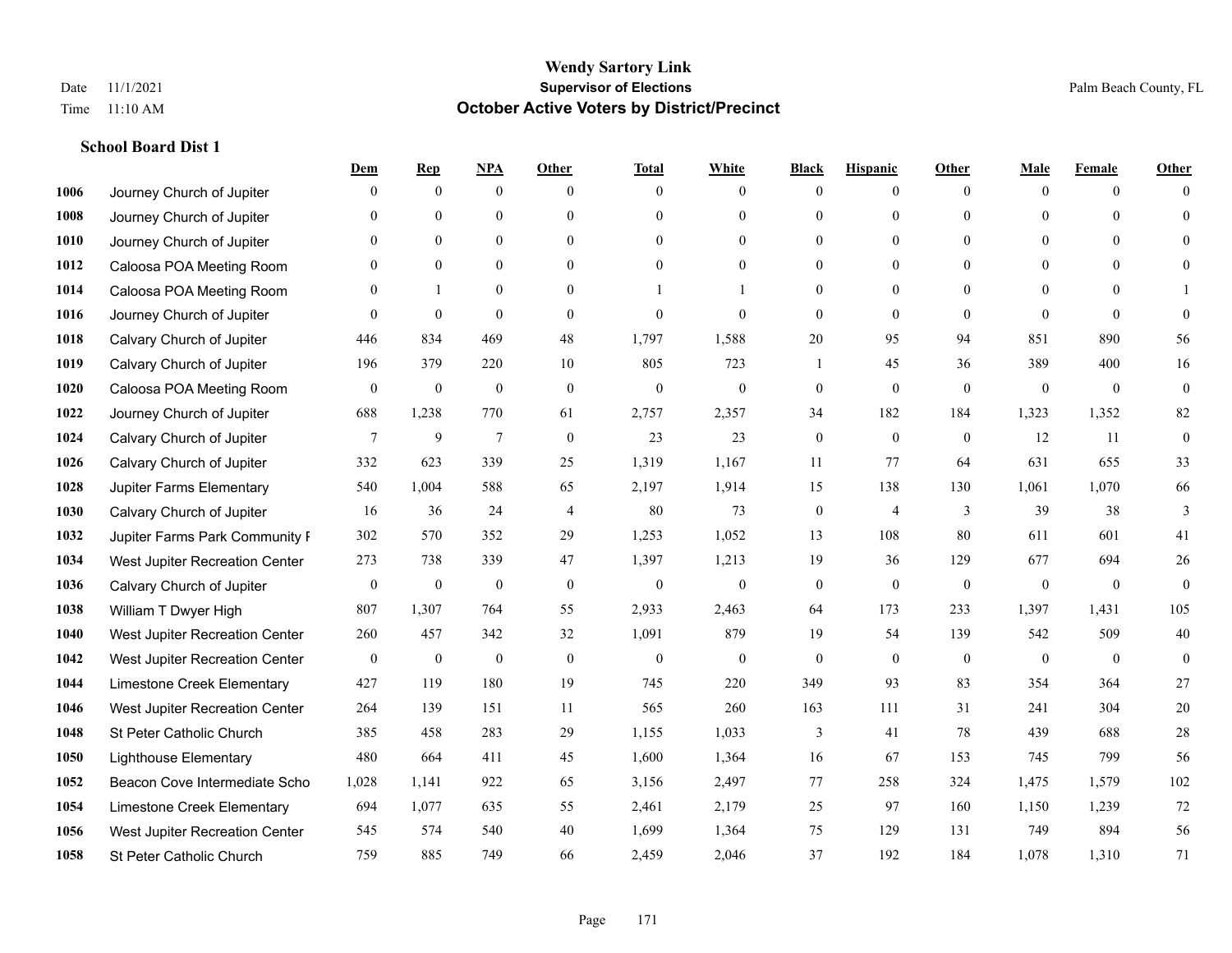|      |                                  | Dem              | <b>Rep</b>       | NPA              | Other            | <b>Total</b>     | White            | <b>Black</b>     | <b>Hispanic</b> | <b>Other</b> | Male             | Female           | <b>Other</b>     |
|------|----------------------------------|------------------|------------------|------------------|------------------|------------------|------------------|------------------|-----------------|--------------|------------------|------------------|------------------|
| 1060 | West Jupiter Recreation Center   | 72               | 95               | 72               | 5                | 244              | 201              | $\mathbf{0}$     | 23              | 20           | 98               | 130              | 16               |
| 1062 | <b>Harvest Community Church</b>  | 613              | 1,148            | 549              | 46               | 2,356            | 2,157            | 11               | 52              | 136          | 1,139            | 1,138            | 79               |
| 1064 | Jupiter Community Center         | 75               | 126              | 63               | 3                | 267              | 245              | $\boldsymbol{0}$ | 6               | 16           | 129              | 131              | $\tau$           |
| 1066 | Jupiter Community Center         | $\mathbf{0}$     | $\mathbf{0}$     | $\mathbf{0}$     | $\theta$         | $\mathbf{0}$     | $\mathbf{0}$     | $\mathbf{0}$     | $\theta$        | $\theta$     | $\theta$         | $\theta$         | $\theta$         |
| 1068 | Jupiter Community Center         | 581              | 754              | 592              | 48               | 1,975            | 1,634            | 26               | 192             | 123          | 919              | 996              | 60               |
| 1070 | Jupiter Community Center         | 57               | 67               | 90               | $\overline{4}$   | 218              | 172              | $\mathbf{1}$     | 39              | 6            | 113              | 97               | $\,8\,$          |
| 1072 | Jerry Thomas Elementary          | 726              | 1,068            | 691              | 69               | 2,554            | 2,218            | 28               | 165             | 143          | 1,217            | 1,268            | 69               |
| 1074 | Independence Middle              | 784              | 1,156            | 848              | 89               | 2,877            | 2,415            | $20\,$           | 192             | 250          | 1,289            | 1,495            | 93               |
| 1075 | Martinique Clubhouse             | 248              | 366              | 235              | 20               | 869              | 744              | 11               | 56              | 58           | 389              | 449              | 31               |
| 1076 | The Island Clubhouse             | 603              | 776              | 582              | 69               | 2,030            | 1,681            | 50               | 139             | 160          | 995              | 968              | 67               |
| 1078 | First Baptist Church Teq         | 344              | 885              | 383              | $22\,$           | 1,634            | 1,532            | 3                | 42              | 57           | 786              | 812              | 36               |
| 1080 | First Baptist Church Teq         | 92               | 146              | 78               | $\overline{4}$   | 320              | 295              | $\mathbf{0}$     | 9               | 16           | 163              | 147              | 10               |
| 1082 | First Baptist Church Teq         | 70               | 141              | 87               | 8                | 306              | 283              | $\mathbf{1}$     | 11              | 11           | 143              | 154              | 9                |
| 1084 | First Baptist Church Teq         | 12               | 52               | 10               | $\boldsymbol{0}$ | 74               | 71               | $\mathbf{1}$     | $\mathbf{0}$    | 2            | 37               | 36               | 1                |
| 1088 | First Baptist Church Teq         | 10               | 42               | 20               | $\mathbf{0}$     | 72               | 63               | $\overline{0}$   | 3               | 6            | 36               | 35               | $\mathbf{1}$     |
| 1094 | First Baptist Church Teq         | 574              | 881              | 535              | 39               | 2,029            | 1,823            | 9                | 81              | 116          | 916              | 1,063            | $50\,$           |
| 1096 | First Baptist Church Teq         | 49               | 72               | 37               | $\mathbf{0}$     | 158              | 128              | 8                | 13              | 9            | 78               | 76               | $\overline{4}$   |
| 1098 | Riverside Improvement            | 254              | 456              | 263              | 21               | 994              | 888              | 6                | 45              | 55           | 453              | 508              | 33               |
| 1100 | Jupiter Elementary               | 399              | 451              | 367              | 32               | 1,249            | 953              | 17               | 198             | 81           | 603              | 600              | $46\,$           |
| 1102 | Jupiter High                     | 688              | 909              | 664              | 63               | 2,324            | 1,852            | 58               | 204             | 210          | 1,026            | 1,223            | 75               |
| 1104 | Jupiter Branch Library           | 452              | 568              | 445              | 31               | 1,496            | 1,215            | 36               | 140             | 105          | 647              | 806              | $43\,$           |
| 1106 | Jupiter Middle                   | 320              | 490              | 391              | 37               | 1,238            | 1,045            | 17               | 78              | 98           | 583              | 615              | $40\,$           |
| 1108 | Newhaven Clubhouse               | 555              | 711              | 530              | 61               | 1,857            | 1,599            | 24               | 100             | 134          | 824              | 972              | 61               |
| 1110 | <b>Tequesta Council Chambers</b> | 106              | 138              | 101              | 3                | 348              | 304              | 7                | 21              | 16           | 163              | 176              | 9                |
| 1112 | <b>Tequesta Council Chambers</b> | 16               | 61               | 43               | 5                | 125              | 105              | 4                | 10              | 6            | 57               | 66               | $\overline{2}$   |
| 1114 | <b>Tequesta Council Chambers</b> | 115              | 306              | 134              | 13               | 568              | 544              | $\overline{0}$   | 5               | 19           | 251              | 306              | 11               |
| 1116 | <b>Tequesta Council Chambers</b> | $\boldsymbol{0}$ | $\boldsymbol{0}$ | $\boldsymbol{0}$ | $\boldsymbol{0}$ | $\boldsymbol{0}$ | $\boldsymbol{0}$ | $\boldsymbol{0}$ | $\mathbf{0}$    | $\mathbf{0}$ | $\boldsymbol{0}$ | $\boldsymbol{0}$ | $\boldsymbol{0}$ |
| 1118 | <b>Tequesta Council Chambers</b> | 165              | 242              | 182              | 25               | 614              | 521              | 13               | 41              | 39           | 243              | 356              | 15               |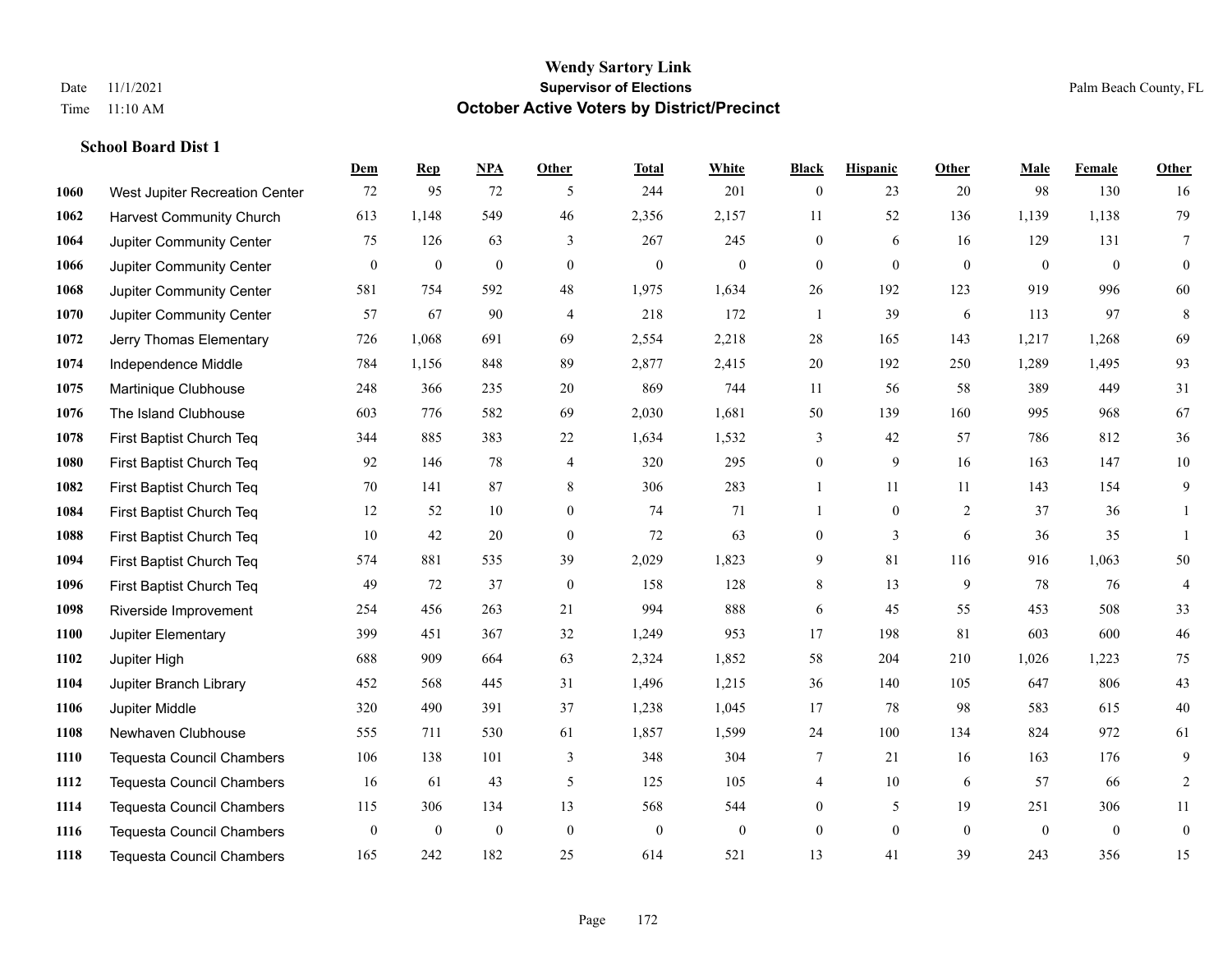|      |                                  | Dem            | <b>Rep</b>       | NPA              | <b>Other</b>   | <b>Total</b>     | <b>White</b>   | <b>Black</b>     | <b>Hispanic</b> | <b>Other</b> | <b>Male</b>    | <b>Female</b>  | <b>Other</b>   |
|------|----------------------------------|----------------|------------------|------------------|----------------|------------------|----------------|------------------|-----------------|--------------|----------------|----------------|----------------|
| 1120 | <b>Tequesta Council Chambers</b> | 73             | 245              | 105              | 16             | 439              | 411            | $\overline{0}$   | 9               | 19           | 206            | 225            | 8              |
| 1122 | <b>Tequesta Council Chambers</b> | 37             | 87               | 38               | 2              | 164              | 155            | $\mathbf{0}$     | 1               | 8            | 81             | 80             | 3              |
| 1124 | Riverside Improvement            | $\theta$       | $\overline{2}$   | $\theta$         | $\theta$       | $\overline{2}$   | $\overline{2}$ | $\Omega$         | $\Omega$        | $\Omega$     | $\overline{1}$ | $\mathbf{1}$   | $\Omega$       |
| 1126 | PBC Fire Rescue #18              | 407            | 907              | 468              | 47             | 1,829            | 1,713          | 8                | 37              | 71           | 830            | 971            | $28\,$         |
| 1128 | Jupiter Inlet Colony Admin Bldg  | 68             | 222              | 87               | 15             | 392              | 361            | $\overline{0}$   | 5               | 26           | 177            | 207            | 8              |
| 1130 | PBC Fire Rescue #18              |                | $\overline{2}$   | $\mathbf{1}$     | $\overline{0}$ | 4                | 4              | 0                | $\overline{0}$  | $\theta$     | 2              |                |                |
| 1132 | PBC Fire Rescue #18              | $\Omega$       | 3                | $\overline{1}$   | $\theta$       | 4                | 4              | $\theta$         | $\Omega$        | $\Omega$     | 2              | $\overline{2}$ | $\theta$       |
| 1134 | PBC Fire Rescue #18              | $\theta$       | $\boldsymbol{0}$ | $\mathbf{0}$     | $\theta$       | $\theta$         | $\theta$       | $\overline{0}$   | $\overline{0}$  | $\theta$     | $\Omega$       | $\theta$       | $\theta$       |
| 1136 | 1st UM Church of Jup-Teq         | 575            | 981              | 632              | 64             | 2,252            | 2,090          | 11               | 51              | 100          | 979            | 1,212          | 61             |
| 1138 | Grace Immanuel Bible Church      | 221            | 817              | 363              | 35             | 1,436            | 1,366          | $\overline{0}$   | 13              | 57           | 613            | 791            | 32             |
| 1140 | Club at Admirals Cove            | 289            | 539              | 303              | 23             | 1,154            | 1,062          | 6                | 21              | 65           | 549            | 586            | 19             |
| 1142 | 1st UM Church of Jup-Teq         | 278            | 595              | 360              | 38             | 1,271            | 1,179          | 5                | 22              | 65           | 604            | 634            | 33             |
| 1144 | 1st UM Church of Jup-Teq         | 524            | 806              | 502              | 35             | 1,867            | 1,724          | 5                | 30              | 108          | 854            | 959            | 54             |
| 1146 | Newhaven Clubhouse               | 15             | 34               | $\,$ 8 $\,$      | $\overline{1}$ | 58               | 52             | $\boldsymbol{0}$ | $\mathbf{1}$    | 5            | 29             | 28             |                |
| 1148 | Oceanview Methodist              | 385            | 541              | 392              | 45             | 1,363            | 1,242          | 6                | 32              | 83           | 590            | 731            | 42             |
| 1150 | Oceanview Methodist              | $\mathbf{0}$   | $\boldsymbol{0}$ | $\boldsymbol{0}$ | $\overline{0}$ | $\boldsymbol{0}$ | $\mathbf{0}$   | $\overline{0}$   | $\overline{0}$  | $\theta$     | $\mathbf{0}$   | $\overline{0}$ | $\mathbf{0}$   |
| 1152 | <b>Oceanview Methodist</b>       | 42             | 68               | 53               | 8              | 171              | 162            | $\overline{0}$   | $\overline{2}$  | $\tau$       | 80             | 87             | $\overline{4}$ |
| 1154 | Holy Spirit Lutheran             | 136            | 297              | 129              | 18             | 580              | 519            | 3                | 27              | 31           | 274            | 286            | 20             |
| 1156 | Holy Spirit Lutheran             | $\mathbf{0}$   | $\overline{2}$   | $\mathbf{0}$     | $\theta$       | 2                | 2              | $\Omega$         | $\overline{0}$  | $\theta$     | $\overline{1}$ |                | $\theta$       |
| 1158 | Holy Spirit Lutheran             | $\Omega$       | $\overline{1}$   |                  | $\theta$       | $\overline{c}$   |                | $\Omega$         | 1               | $\Omega$     |                |                | $\Omega$       |
| 1160 | Holy Spirit Lutheran             |                | $\mathbf{0}$     |                  | $\theta$       | 2                | 2              | $\overline{0}$   | $\overline{0}$  | $\theta$     |                |                | 0              |
| 1162 | Holy Spirit Lutheran             | 2              | $\overline{4}$   | 5                | $\overline{c}$ | 13               | 13             | 0                | $\overline{0}$  | $\theta$     | 6              | 7              | 0              |
| 1164 | <b>Club at Admirals Cove</b>     | 26             | 155              | 68               | 5              | 254              | 228            | 3                | 4               | 19           | 128            | 118            | 8              |
| 1166 | Holy Spirit Lutheran             | 7              | 23               | 12               | $\theta$       | 42               | 35             | $\Omega$         | $\overline{2}$  | 5            | 18             | 24             | $\Omega$       |
| 1168 | Holy Spirit Lutheran             | $\overline{0}$ | $\boldsymbol{0}$ | $\mathbf{0}$     | $\overline{0}$ | $\mathbf{0}$     | $\overline{0}$ | 0                | $\overline{0}$  | $\theta$     | $\mathbf{0}$   | $\overline{0}$ | $\theta$       |
| 1170 | Caloosa POA Meeting Room         | $\theta$       | $\mathbf{0}$     | $\mathbf{0}$     | $\theta$       | $\mathbf{0}$     | $\overline{0}$ | $\theta$         | $\theta$        | $\theta$     | $\theta$       | $\theta$       | $\overline{0}$ |
| 1172 | Caloosa POA Meeting Room         | 127            | 278              | 121              | 9              | 535              | 456            | 13               | 23              | 43           | 245            | 271            | 19             |
| 1173 | Caloosa POA Meeting Room         | 69             | 118              | 60               | $\overline{c}$ | 249              | 211            | 5                | 14              | 19           | 117            | 121            | 11             |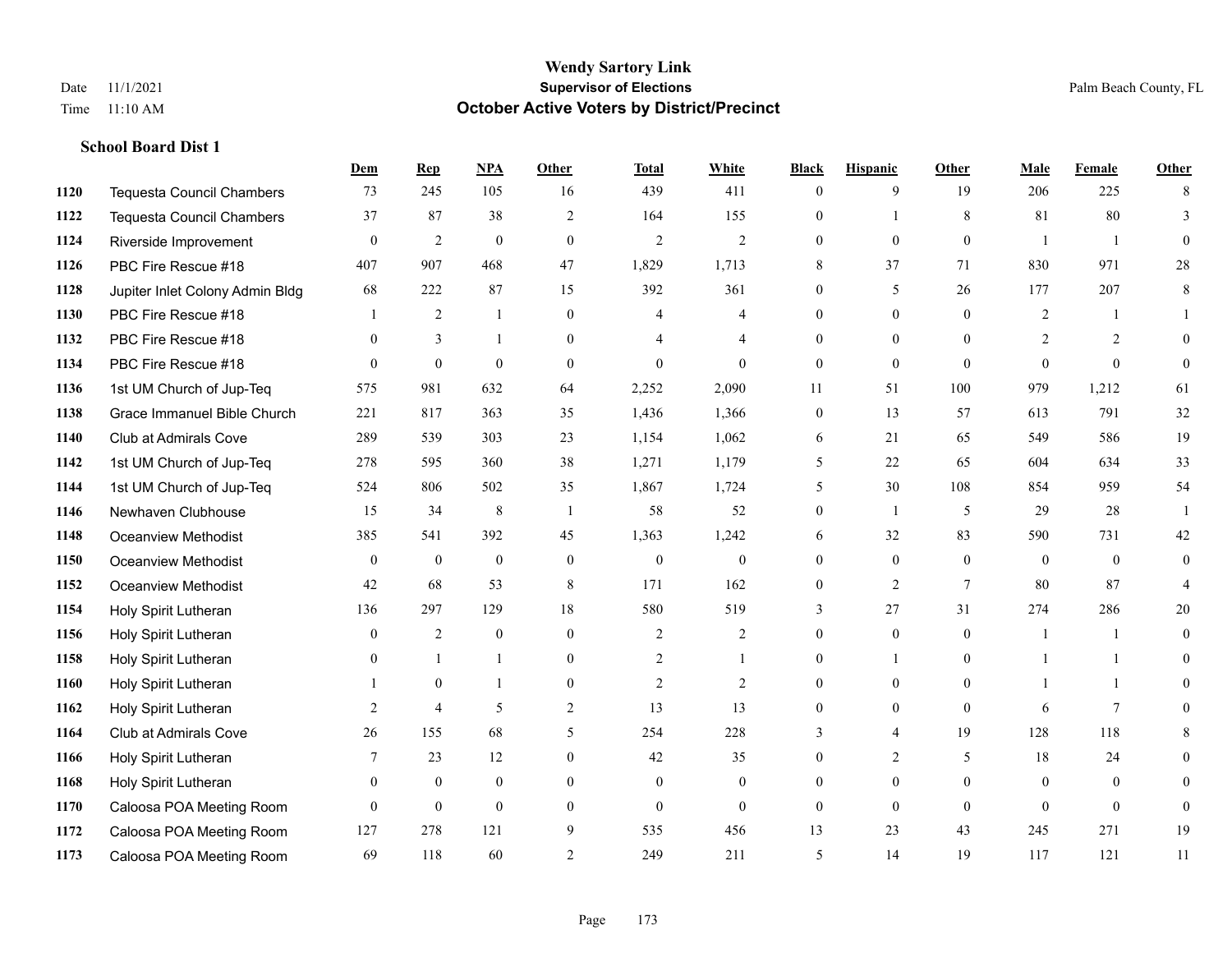|      |                                | Dem          | <b>Rep</b>       | NPA          | <b>Other</b>   | <b>Total</b> | <b>White</b>   | <b>Black</b>   | <b>Hispanic</b> | <b>Other</b>    | <b>Male</b>  | <b>Female</b> | <b>Other</b>   |
|------|--------------------------------|--------------|------------------|--------------|----------------|--------------|----------------|----------------|-----------------|-----------------|--------------|---------------|----------------|
| 1174 | Mirasol Sales and Info Center  | $\Omega$     | $\mathbf{0}$     | $\mathbf{0}$ | $\Omega$       | $\Omega$     | $\overline{0}$ | $\mathbf{0}$   | $\overline{0}$  | $\theta$        | $\theta$     | $\theta$      | $\Omega$       |
| 1176 | Mirasol Sales and Info Center  | $\Omega$     | $\theta$         | $\theta$     | $\Omega$       | $\Omega$     | $\overline{0}$ | $\theta$       | $\theta$        | $\Omega$        | $\theta$     | $\Omega$      | $\theta$       |
| 1178 | Mirasol Sales and Info Center  | $\Omega$     | $\theta$         | $\theta$     | $\Omega$       | $\Omega$     | $\Omega$       | $\Omega$       | $\Omega$        | $\Omega$        | $\Omega$     | $\Omega$      | $\Omega$       |
| 1180 | Mirasol Sales and Info Center  | $\theta$     | $\mathbf{0}$     | $\mathbf{0}$ | $\overline{0}$ | $\theta$     | $\mathbf{0}$   | $\mathbf{0}$   | $\mathbf{0}$    | $\theta$        | $\theta$     | $\theta$      | $\Omega$       |
| 1182 | William T Dwyer High           | 155          | 264              | 135          | 6              | 560          | 477            | 15             | 30              | 38              | 265          | 281           | 14             |
| 1184 | Eastpointe Country Club        | 524          | 670              | 397          | 38             | 1,629        | 1,519          | 12             | 27              | 71              | 725          | 871           | 33             |
| 1186 | Mirasol Sales and Info Center  | 547          | 500              | 449          | 43             | 1,539        | 1,194          | 49             | 145             | 151             | 725          | 764           | 50             |
| 1188 | <b>Westwood Gardens HOA</b>    | 333          | 370              | 324          | 33             | 1,060        | 819            | 31             | 118             | 92              | 429          | 611           | $20\,$         |
| 1189 | <b>Westwood Gardens HOA</b>    | 26           | 62               | 26           | 2              | 116          | 102            | 7              | $\overline{2}$  | 5               | 55           | 58            | 3              |
| 1190 | Gardens Presbyterian           | 1,355        | 2,117            | 1,409        | 152            | 5,033        | 4,110          | 138            | 344             | 441             | 2,239        | 2,653         | 141            |
| 1192 | Evergrene Clubhouse            | 385          | 675              | 463          | 41             | 1,564        | 1,316          | 28             | 82              | 138             | 748          | 759           | 57             |
| 1194 | Frenchmans Creek Real Estate   | 639          | 942              | 617          | 47             | 2,245        | 2,050          | 14             | 45              | 136             | 1,025        | 1,161         | 59             |
| 1196 | Gardens Presbyterian           | $\mathbf{0}$ | $\mathbf{0}$     | $\mathbf{0}$ | $\theta$       | $\mathbf{0}$ | $\mathbf{0}$   | $\mathbf{0}$   | $\mathbf{0}$    | $\theta$        | $\theta$     | $\theta$      | $\mathbf{0}$   |
| 1198 | 1st Baptist Church PBG         | 561          | 480              | 410          | 33             | 1,484        | 1,034          | 131            | 164             | 155             | 710          | 723           | 51             |
| 1200 | Dwight D Eisenhower Elementar  | $\mathbf{0}$ | $\boldsymbol{0}$ | $\mathbf{0}$ | $\mathbf{0}$   | $\mathbf{0}$ | $\mathbf{0}$   | $\mathbf{0}$   | $\mathbf{0}$    | $\mathbf{0}$    | $\mathbf{0}$ | $\theta$      | $\mathbf{0}$   |
| 1202 | <b>Cross Community Church</b>  | 507          | 1,058            | 556          | 41             | 2,162        | 1,933          | 14             | 90              | 125             | 1,032        | 1,060         | 70             |
| 1204 | Holy Spirit Lutheran           | 9            | 23               | 14           | 3              | 49           | 43             | $\mathbf{0}$   | $\overline{2}$  | $\overline{4}$  | 24           | 21            | 4              |
| 1206 | Holy Spirit Lutheran           | 13           | 80               | 24           | 3              | 120          | 115            | $\mathbf{0}$   | $\overline{4}$  | $\overline{1}$  | 57           | 62            |                |
| 1208 | Juno Beach Town Center         | 445          | 862              | 465          | 49             | 1,821        | 1,659          | 6              | 57              | 99              | 834          | 939           | 48             |
| 1210 | Holy Spirit Lutheran           | 207          | 272              | 148          | 8              | 635          | 567            | $\overline{2}$ | 24              | 42              | 308          | 305           | $22\,$         |
| 1212 | Juno Beach Town Center         | 45           | 69               | 56           | 8              | 178          | 149            | 6              | 8               | 15              | 92           | 82            | $\overline{4}$ |
| 1214 | Juno Beach Town Center         | 262          | 443              | 197          | 25             | 927          | 862            | 7              | 13              | 45              | 368          | 536           | 23             |
| 1216 | <b>Oceanview Methodist</b>     | 134          | 299              | 153          | 15             | 601          | 515            | 10             | 33              | 43              | 289          | 299           | 13             |
| 1220 | Pierce Hammock Elementary      | $\mathbf{0}$ | $\mathbf{0}$     | $\mathbf{0}$ | $\theta$       | $\mathbf{0}$ | $\mathbf{0}$   | $\mathbf{0}$   | $\theta$        | $\theta$        | $\theta$     | $\theta$      | $\mathbf{0}$   |
| 1222 | Sandhill Crane Golf Club       | 16           | 38               | 20           | 3              | 77           | 55             | 8              | $\overline{7}$  | $7\phantom{.0}$ | 39           | 37            |                |
| 1224 | Pierce Hammock Elementary      | $\theta$     | $\mathbf{0}$     | $\mathbf{0}$ | $\theta$       | $\theta$     | $\mathbf{0}$   | $\mathbf{0}$   | $\theta$        | $\theta$        | $\theta$     | $\theta$      | $\mathbf{0}$   |
| 1228 | <b>Carleton Oaks Clubhouse</b> | 145          | 197              | 127          | 5              | 474          | 342            | 24             | 50              | 58              | 228          | 233           | 13             |
| 1230 | Christ Fellowship Church PBG   | $\theta$     | $\theta$         | $\theta$     | $\Omega$       | $\theta$     | $\theta$       | $\theta$       | $\Omega$        | $\Omega$        | $\Omega$     | $\theta$      | $\mathbf{0}$   |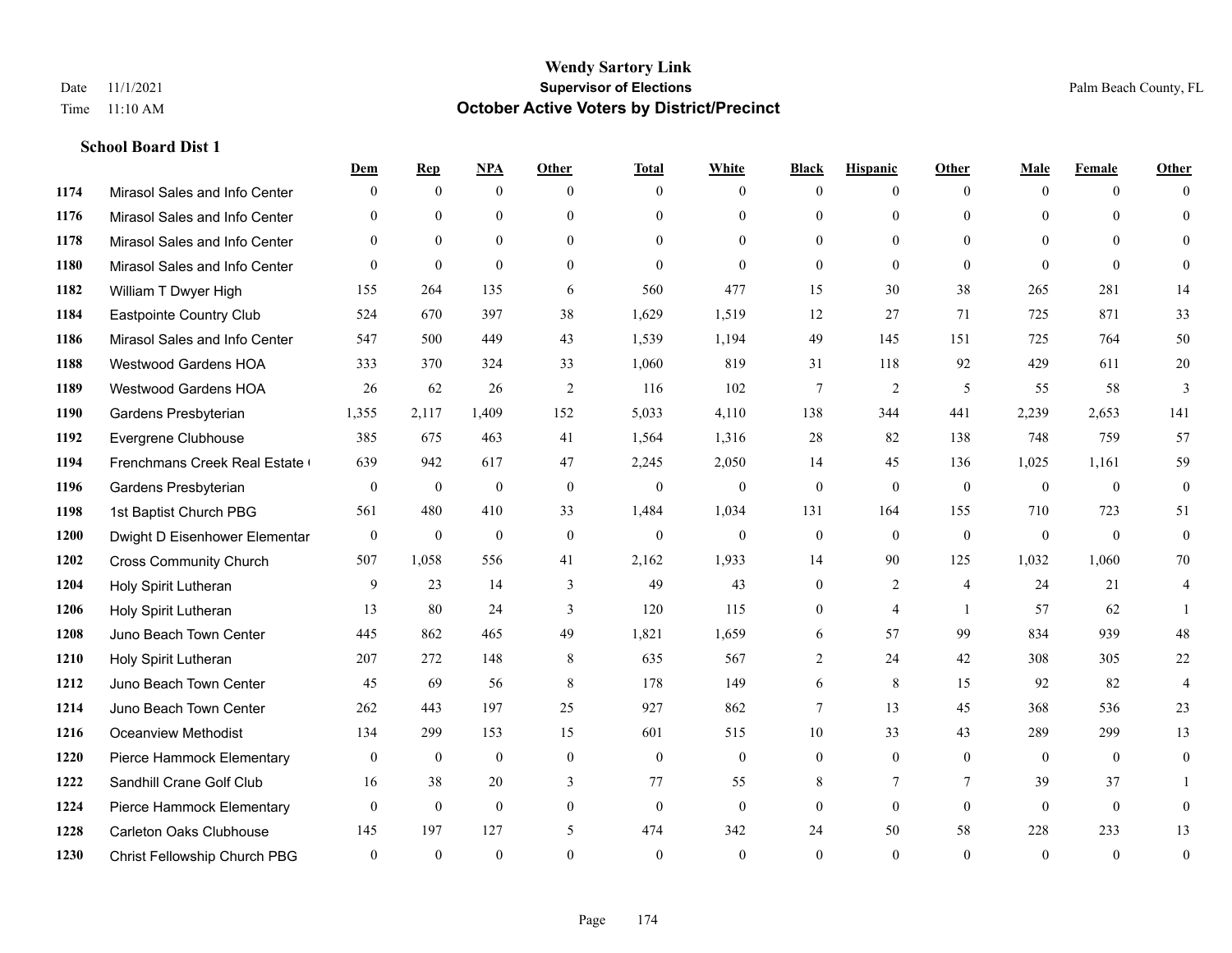|      |                                  | Dem          | <b>Rep</b>       | $NPA$          | <b>Other</b>   | <b>Total</b>   | <b>White</b>   | <b>Black</b>     | <b>Hispanic</b>  | <b>Other</b>   | <b>Male</b>    | <b>Female</b>  | <b>Other</b>   |
|------|----------------------------------|--------------|------------------|----------------|----------------|----------------|----------------|------------------|------------------|----------------|----------------|----------------|----------------|
| 1232 | Mirasol Sales and Info Center    | $\mathbf{0}$ | $\mathbf{0}$     | $\mathbf{0}$   | $\theta$       | $\theta$       | $\overline{0}$ | $\Omega$         | $\overline{0}$   | $\theta$       | $\theta$       | $\theta$       | $\Omega$       |
| 1234 | Christ Fellowship Church PBG     | $\Omega$     | $\mathbf{0}$     | $\mathbf{0}$   | $\theta$       | $\Omega$       | $\overline{0}$ | $\theta$         | $\overline{0}$   | $\Omega$       | $\Omega$       | $\Omega$       | $\overline{0}$ |
| 1236 | Mirasol Sales and Info Center    | $\Omega$     | $\theta$         | $\theta$       | $\Omega$       | $\Omega$       | $\Omega$       | $\Omega$         | $\Omega$         | $\Omega$       | $\Omega$       | $\Omega$       | $\Omega$       |
| 1238 | Mirasol Sales and Info Center    | 596          | 766              | 507            | 60             | 1,929          | 1,749          | 17               | 22               | 141            | 913            | 959            | 57             |
| 1240 | <b>Timber Trace Elementary</b>   | 778          | 1,083            | 624            | 56             | 2,541          | 2,196          | 53               | 150              | 142            | 1,146          | 1,320          | 75             |
| 1242 | Christ Fellowship Church PBG     | 851          | 1,059            | 616            | 63             | 2,589          | 2,349          | 36               | 60               | 144            | 1,073          | 1,457          | 59             |
| 1244 | Christ Fellowship Church PBG     | 462          | 649              | 439            | 54             | 1,604          | 1,392          | 30               | 77               | 105            | 683            | 867            | 54             |
| 1246 | Watson B Duncan Middle           | 830          | 891              | 704            | 65             | 2,490          | 1,971          | 72               | 196              | 251            | 1,085          | 1,328          | 77             |
| 1247 | Watson B Duncan Middle           | 34           | 187              | 61             | 9              | 291            | 267            | $\overline{2}$   | $\mathbf{0}$     | 22             | 139            | 138            | 14             |
| 1248 | <b>PBG Community Center</b>      | 501          | 584              | 392            | 34             | 1,511          | 1,271          | 25               | 121              | 94             | 643            | 837            | 31             |
| 1250 | Palm Beach Gardens High          | 13           | 36               | 16             | $\overline{1}$ | 66             | 58             | $\mathbf{0}$     | 4                | $\overline{4}$ | 34             | 28             | 4              |
| 1252 | <b>Ballen Isles Country Club</b> | 864          | 784              | 647            | 49             | 2,344          | 2,157          | 18               | 21               | 148            | 1,048          | 1,236          | 60             |
| 1254 | Northlake Nazarene Church        | 150          | 176              | 125            | $\tau$         | 458            | 386            | 6                | 27               | 39             | 228            | 213            | 17             |
| 1256 | North County Senior Center       |              | $\sqrt{2}$       | 3              | $\mathfrak{Z}$ | $\mathbf{9}$   | 8              | 1                | $\boldsymbol{0}$ | $\mathbf{0}$   | 5              | $\overline{4}$ | $\overline{0}$ |
| 1258 | North County Senior Center       | 310          | 217              | 254            | 29             | 810            | 442            | 97               | 123              | 148            | 358            | 425            | $27\,$         |
| 1260 | PBG City Hall Council Room       | 442          | 544              | 303            | 25             | 1,314          | 1,090          | 27               | 111              | 86             | 586            | 687            | 41             |
| 1262 | PBG Moose Lodge 2010             |              | $\mathbf{0}$     | 3              | $\mathbf{0}$   | 4              | 4              | $\mathbf{0}$     | $\overline{0}$   | $\mathbf{0}$   | $\overline{2}$ | 2              | $\overline{0}$ |
| 1264 | PBG City Hall Council Room       | $\Omega$     | $\boldsymbol{0}$ | $\mathbf{0}$   | $\overline{0}$ | $\overline{0}$ | $\overline{0}$ | $\boldsymbol{0}$ | $\overline{0}$   | $\overline{0}$ | $\theta$       | $\theta$       | $\overline{0}$ |
| 1266 | PBG City Hall Council Room       | 162          | 107              | 138            | 13             | 420            | 252            | 72               | 63               | 33             | 169            | 241            | $10\,$         |
| 1268 | <b>PBG Community Center</b>      | 99           | 73               | 101            | 9              | 282            | 172            | 44               | 34               | 32             | 109            | 160            | 13             |
| 1270 | <b>PBG Community Center</b>      | 4            | $\mathbf{0}$     | $\overline{2}$ | $\theta$       | 6              | 2              | 3                | $\mathbf{1}$     | $\theta$       | 2              | 3              |                |
| 1272 | Palm Beach Gardens Elementar     | 719          | 670              | 535            | 51             | 1,975          | 1,581          | 99               | 122              | 173            | 926            | 986            | 63             |
| 1274 | Palm Beach Gardens High          | 587          | 552              | 426            | 38             | 1,603          | 1,213          | 94               | 142              | 154            | 751            | 789            | 63             |
| 1276 | Palm Beach Gardens High          | 119          | 92               | 79             | 5              | 295            | 191            | 46               | 39               | 19             | 138            | 148            | 9              |
| 1278 | Garden Lodge 366 F&AM            | 362          | 186              | 271            | 19             | 838            | 411            | 191              | 135              | 101            | 368            | 438            | 32             |
| 1280 | Pew Leadership Center            | 141          | 151              | 113            | 11             | 416            | 350            | 12               | 24               | 30             | 169            | 244            | 3              |
| 1282 | Pew Leadership Center            | 75           | 48               | 56             | 6              | 185            | 134            | 12               | 17               | 22             | 92             | 80             | 13             |
| 1284 | <b>Eissey Campus Theater</b>     | 761          | 776              | 743            | 65             | 2,345          | 1,843          | 89               | 204              | 209            | 1,012          | 1,258          | 75             |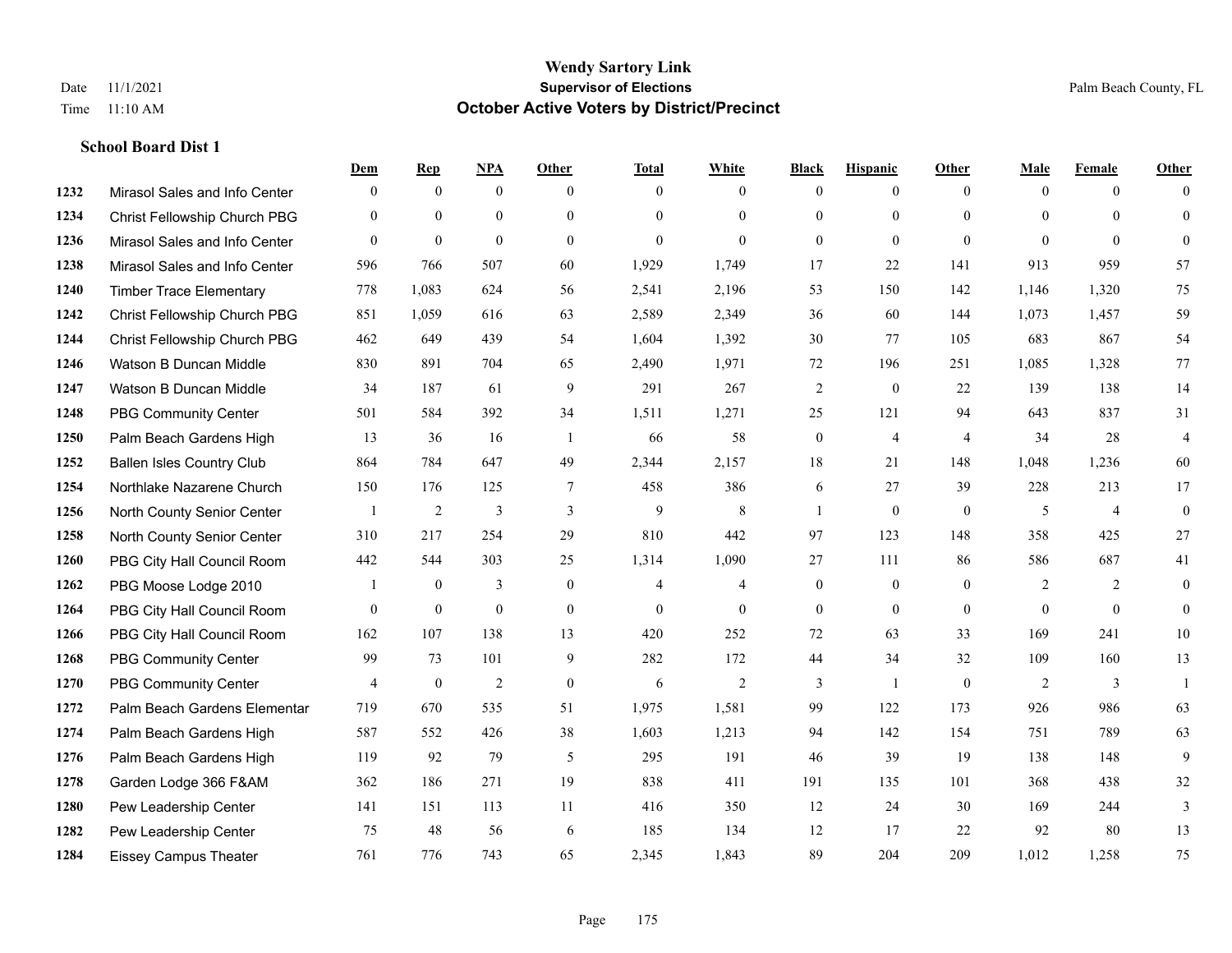**School Board Dist 1**

# **Wendy Sartory Link** Date 11/1/2021 Palm Beach County, FL Time 11:10 AM **October Active Voters by District/Precinct**

|      |                                    | Dem          | <b>Rep</b>       | <b>NPA</b>       | Other          | <b>Total</b>   | White          | <b>Black</b>     | <b>Hispanic</b> | Other        | Male                     | Female         | Other          |
|------|------------------------------------|--------------|------------------|------------------|----------------|----------------|----------------|------------------|-----------------|--------------|--------------------------|----------------|----------------|
| 1286 | PBG Moose Lodge 2010               | 43           | 49               | 42               | 3              | 137            | 109            | 5                | 13              | 10           | 68                       | 61             | 8              |
| 1288 | PBG Moose Lodge 2010               | 12           | 24               | 6                | $\overline{1}$ | 43             | 39             | $\mathbf{1}$     | $\mathbf{0}$    | 3            | 22                       | 19             | $\overline{2}$ |
| 1290 | PBG Moose Lodge 2010               | 691          | 826              | 545              | 68             | 2,130          | 1,766          | 52               | 146             | 166          | 854                      | 1,215          | 61             |
| 1291 | PBG Moose Lodge 2010               | 13           | 10               | $\overline{7}$   | $\overline{1}$ | 31             | 28             | 2                | -1              | $\theta$     | 9                        | 22             | $\mathbf{0}$   |
| 1292 | PBG Moose Lodge 2010               | 15           | 47               | 18               | $\mathbf{1}$   | 81             | 74             | $\mathbf{1}$     | $\mathbf{1}$    | 5            | 38                       | 40             | 3              |
| 1294 | Dwight D Eisenhower Elementar      | 27           | 78               | 22               | $\tau$         | 134            | 114            | 5                | $\overline{4}$  | 11           | 67                       | 66             | $\mathbf{1}$   |
| 1296 | Dwight D Eisenhower Elementar      | 223          | 261              | 197              | 20             | 701            | 549            | 15               | 90              | 47           | 278                      | 397            | 26             |
| 1298 | PBG Moose Lodge 2010               | 36           | 34               | 22               | 2              | 94             | 85             | $\mathbf{0}$     | $\overline{4}$  | 5            | 39                       | 54             |                |
| 1300 | <b>Cross Community Church</b>      |              | 3                | $\mathbf{1}$     | $\overline{0}$ | 5              | 4              | $\theta$         | $\mathbf{0}$    | $\mathbf{1}$ | $\overline{2}$           | 3              | $\theta$       |
| 1302 | Dwight D Eisenhower Elementar      | 38           | 54               | 38               | 3              | 133            | 113            | $\mathbf{1}$     | $\overline{7}$  | 12           | 62                       | 66             | 5              |
| 1304 | <b>NPB Community Center</b>        | 206          | 258              | 183              | 24             | 671            | 578            | 13               | 39              | 41           | 341                      | 302            | $28\,$         |
| 1305 | <b>NPB Community Center</b>        | $\mathbf{0}$ | $\boldsymbol{0}$ | $\boldsymbol{0}$ | $\overline{1}$ | -1             | -1             | $\mathbf{0}$     | $\mathbf{0}$    | $\theta$     | -1                       | $\overline{0}$ | $\mathbf{0}$   |
| 1306 | <b>Eissey Campus Theater</b>       | 9            | 21               | 19               | 3              | 52             | 44             |                  | $\mathbf{0}$    | $\tau$       | 27                       | 25             | $\mathbf{0}$   |
| 1308 | <b>Gardens Mall Community Room</b> | 38           | 69               | 37               | $\overline{4}$ | 148            | 132            | 3                | 3               | 10           | 75                       | 69             |                |
| 1310 | <b>Eissey Campus Theater</b>       | $\mathbf{1}$ | 2                | 1                | $\overline{0}$ | $\overline{4}$ | 4              | $\mathbf{0}$     | $\mathbf{0}$    | $\theta$     | 3                        | $\overline{1}$ | $\theta$       |
| 1312 | <b>Gardens Mall Community Room</b> | 6            | 19               | 11               | $\overline{0}$ | 36             | 33             | $\overline{0}$   | $\overline{2}$  | $\mathbf{1}$ | 18                       | 18             | $\mathbf{0}$   |
| 1314 | <b>NPB Community Center</b>        | 51           | 126              | 60               | 6              | 243            | 216            | 3                | 8               | 16           | 100                      | 131            | 12             |
| 1316 | <b>NPB Community Center</b>        | 190          | 188              | 146              | 28             | 552            | 397            | 44               | 74              | 37           | 237                      | 297            | 18             |
| 1318 | PBG Moose Lodge 2010               | $\mathbf{0}$ | $\mathbf{0}$     | $\mathbf{0}$     | $\mathbf{0}$   | $\mathbf{0}$   | $\overline{0}$ | $\mathbf{0}$     | $\mathbf{0}$    | $\theta$     | $\mathbf{0}$             | $\theta$       | $\mathbf{0}$   |
| 1320 | <b>NPB Community Center</b>        | 34           | 118              | 38               | 2              | 192            | 170            | 3                | 8               | 11           | 101                      | 87             | $\overline{4}$ |
| 1322 | <b>NPB Community Center</b>        | 2            | 6                | 10               | $\theta$       | 18             | 18             | $\boldsymbol{0}$ | $\theta$        | $\Omega$     | 8                        | 9              |                |
| 1324 | Allamanda Elementary               | 443          | 444              | 382              | 41             | 1,310          | 1,039          | 39               | 135             | 97           | 549                      | 717            | 44             |
| 1326 | Allamanda Elementary               | 190          | 224              | 160              | 16             | 590            | 502            | 7                | 31              | 50           | 256                      | 320            | 14             |
| 1328 | Osborne Park Activities Bldg       | 607          | 835              | 552              | 49             | 2,043          | 1,749          | 28               | 124             | 142          | 992                      | 992            | 59             |
| 1330 | 1st Unitarian Church NPB           | 36           | 40               | 39               | 3              | 118            | 96             | 9                | 6               | 7            | 64                       | 51             | 3              |
| 1332 | 1st Unitarian Church NPB           | 345          | 399              | 258              | 31             | 1,033          | 849            | 58               | 62              | 64           | 503                      | 507            | 23             |
| 1334 | 1st Unitarian Church NPB           | 2            | 3                | 5                | $\mathbf{1}$   | 11             | 11             | $\theta$         | $\theta$        | $\Omega$     | $\overline{\mathcal{A}}$ | 7              | $\theta$       |
| 1336 | <b>Gardens Mall Community Room</b> | 35           | 91               | 44               |                | 174            | 155            | $\Omega$         | $\overline{4}$  | 15           | 88                       | 79             | 7              |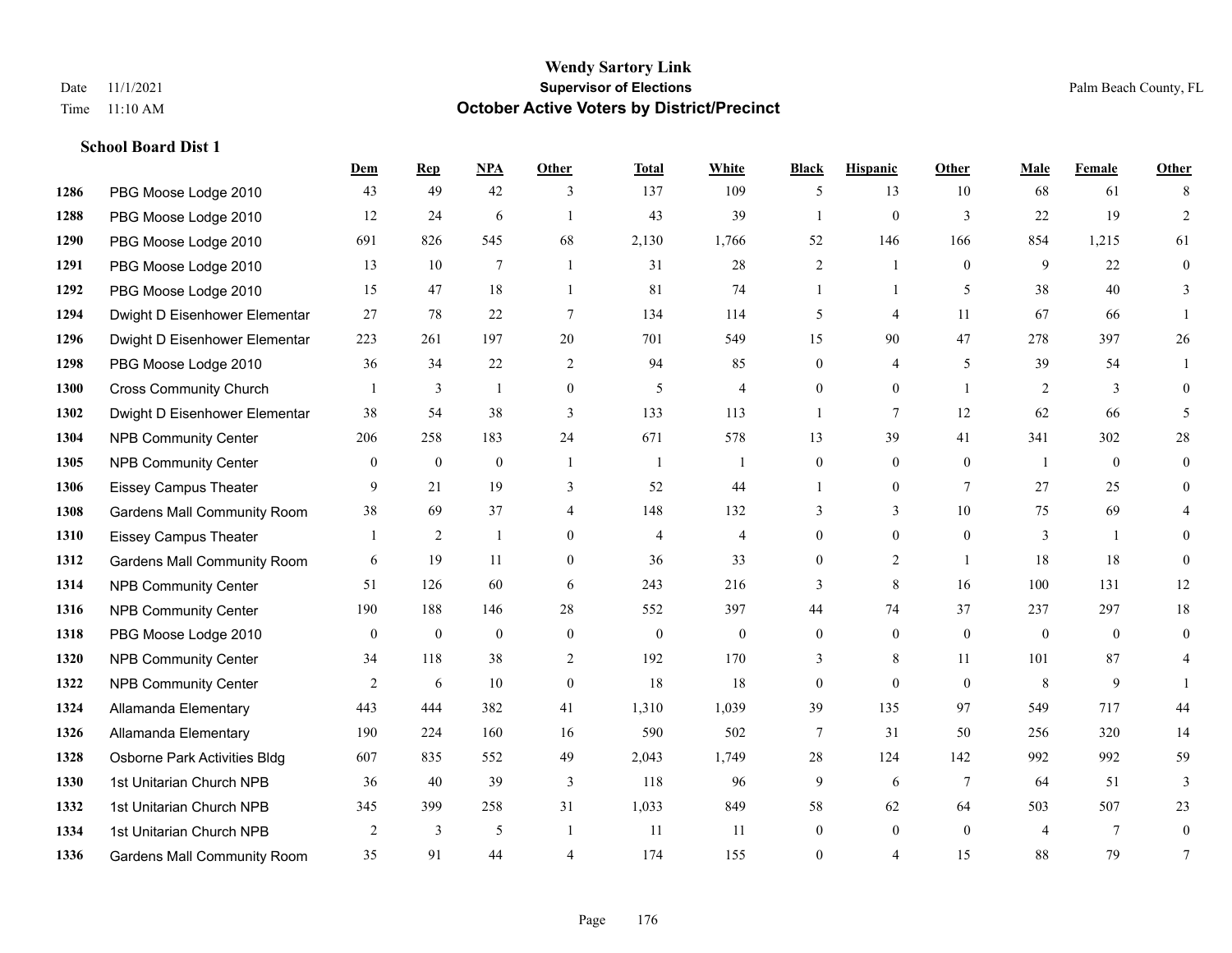|      |                                  | Dem              | <b>Rep</b>       | NPA              | <b>Other</b>   | <b>Total</b> | <b>White</b>     | <b>Black</b>     | <b>Hispanic</b> | <b>Other</b>   | <b>Male</b>  | Female       | <b>Other</b>     |
|------|----------------------------------|------------------|------------------|------------------|----------------|--------------|------------------|------------------|-----------------|----------------|--------------|--------------|------------------|
| 1338 | <b>Eissey Campus Theater</b>     | 92               | 392              | 102              | 19             | 605          | 582              | 1                | 1               | 21             | 268          | 326          | 11               |
| 1340 | <b>Eissey Campus Theater</b>     | 6                | 6                | 3                | $\mathbf{0}$   | 15           | 13               | $\boldsymbol{0}$ | 1               | $\mathbf{1}$   | $\tau$       | 8            | $\boldsymbol{0}$ |
| 1342 | <b>NPB Country Club</b>          | 309              | 451              | 270              | 28             | 1,058        | 955              | 18               | 32              | 53             | 454          | 579          | 25               |
| 1344 | Old Port Cove                    | 298              | 521              | 326              | 32             | 1,177        | 1,078            | 5                | 30              | 64             | 530          | 628          | 19               |
| 1346 | Anchorage Activities Bldg        | 553              | 928              | 424              | 37             | 1,942        | 1,783            | 13               | 59              | 87             | 899          | 995          | $48\,$           |
| 1348 | <b>NPB Council Chambers</b>      | 32               | 125              | 33               | 8              | 198          | 187              | $\boldsymbol{0}$ | 6               | 5              | 100          | 92           | 6                |
| 1350 | Faith Lutheran Church            | 382              | 617              | 371              | 26             | 1,396        | 1,230            | 10               | 81              | 75             | 667          | 686          | 43               |
| 1352 | Northlake Nazarene Church        | 674              | 865              | 596              | 51             | 2,186        | 1,558            | 157              | 187             | 284            | 983          | 1,126        | 77               |
| 1354 | <b>Grove Park Elementary</b>     | 94               | 165              | 78               | $\overline{4}$ | 341          | 287              | 11               | 20              | 23             | 156          | 175          | $10\,$           |
| 1356 | Casa Rio Clubhouse               | 796              | 420              | 507              | 35             | 1,758        | 880              | 390              | 241             | 247            | 763          | 933          | 62               |
| 1358 | RB Prep Achievement Academy      | 15               | $\overline{4}$   | 3                | $\theta$       | 22           | 9                | 8                | $\mathbf{1}$    | $\overline{4}$ | 13           | 6            | 3                |
| 1360 | Garden Lodge 366 F&AM            | 352              | 329              | 237              | 23             | 941          | 739              | 60               | 72              | 70             | 411          | 503          | $27\,$           |
| 1362 | <b>Grove Park Elementary</b>     | 213              | 121              | 186              | $\tau$         | 527          | 265              | 47               | 161             | 54             | 235          | 274          | 18               |
| 1364 | RB Prep Achievement Academy      | 394              | 110              | 233              | 19             | 756          | 215              | 302              | 141             | 98             | 324          | 408          | $24\,$           |
| 1366 | Palm Lake Estates - The Pines    | 65               | 77               | 48               | 4              | 194          | 156              | 14               | 9               | 15             | 89           | 97           | 8                |
| 1368 | RB Prep Achievement Academy      | $\mathbf{0}$     | $\boldsymbol{0}$ | $\mathbf{0}$     | $\overline{0}$ | $\theta$     | $\mathbf{0}$     | $\boldsymbol{0}$ | $\mathbf{0}$    | $\theta$       | $\mathbf{0}$ | $\mathbf{0}$ | $\mathbf{0}$     |
| 1370 | Palm Lake Estates - The Pines    | 122              | 121              | 78               | 5              | 326          | 273              | 14               | 25              | 14             | 137          | 179          | $10\,$           |
| 1384 | Phil Foster Park Marine Center   | 299              | 552              | 278              | 30             | 1,159        | 1,027            | 20               | 41              | 71             | 574          | 559          | $26\,$           |
| 1386 | Phil Foster Park Marine Center   | 591              | 1,124            | 707              | 86             | 2,508        | 2,162            | 58               | 88              | 200            | 1,152        | 1,288        | 68               |
| 1388 | Palm Beach Shores Town Hall      | 273              | 444              | 308              | 27             | 1,052        | 961              | 11               | 18              | 62             | 484          | 541          | 27               |
| 1389 | Palm Beach Shores Town Hall      | $\mathbf{0}$     | $\mathbf{0}$     | $\mathbf{0}$     | $\theta$       | $\Omega$     | $\mathbf{0}$     | $\mathbf{0}$     | $\theta$        | $\theta$       | $\theta$     | $\theta$     | $\mathbf{0}$     |
| 2002 | Jeaga Middle                     | 181              | 92               | 110              | 6              | 389          | 150              | 129              | 39              | 71             | 172          | 205          | 12               |
| 6062 | Sandhill Crane Golf Club         | 225              | 417              | 260              | 22             | 924          | 658              | 74               | 69              | 123            | 452          | 441          | 31               |
| 6064 | Sandhill Crane Golf Club         | 31               | 55               | 34               | $\overline{4}$ | 124          | 100              | 6                | 12              | 6              | 62           | 58           | $\overline{4}$   |
| 6066 | Ibis POA Admin Building          | 1,022            | 1,100            | 732              | 86             | 2,940        | 2,580            | 92               | 67              | 201            | 1,385        | 1,489        | 66               |
| 6068 | Ibis POA Admin Building          | $\boldsymbol{0}$ | $\boldsymbol{0}$ | $\boldsymbol{0}$ | $\overline{0}$ | $\theta$     | $\boldsymbol{0}$ | $\boldsymbol{0}$ | $\mathbf{0}$    | $\mathbf{0}$   | $\mathbf{0}$ | $\mathbf{0}$ | $\boldsymbol{0}$ |
| 6070 | Ironhorse Country Club           | 160              | 258              | 119              | 10             | 547          | 441              | 35               | 20              | 51             | 245          | 292          | 10               |
| 7032 | <b>Crossroads Baptist Church</b> | $\mathbf{0}$     | $\mathbf{0}$     | $\mathbf{0}$     | $\theta$       | $\theta$     | $\mathbf{0}$     | $\overline{0}$   | $\theta$        | $\theta$       | $\theta$     | $\theta$     | $\boldsymbol{0}$ |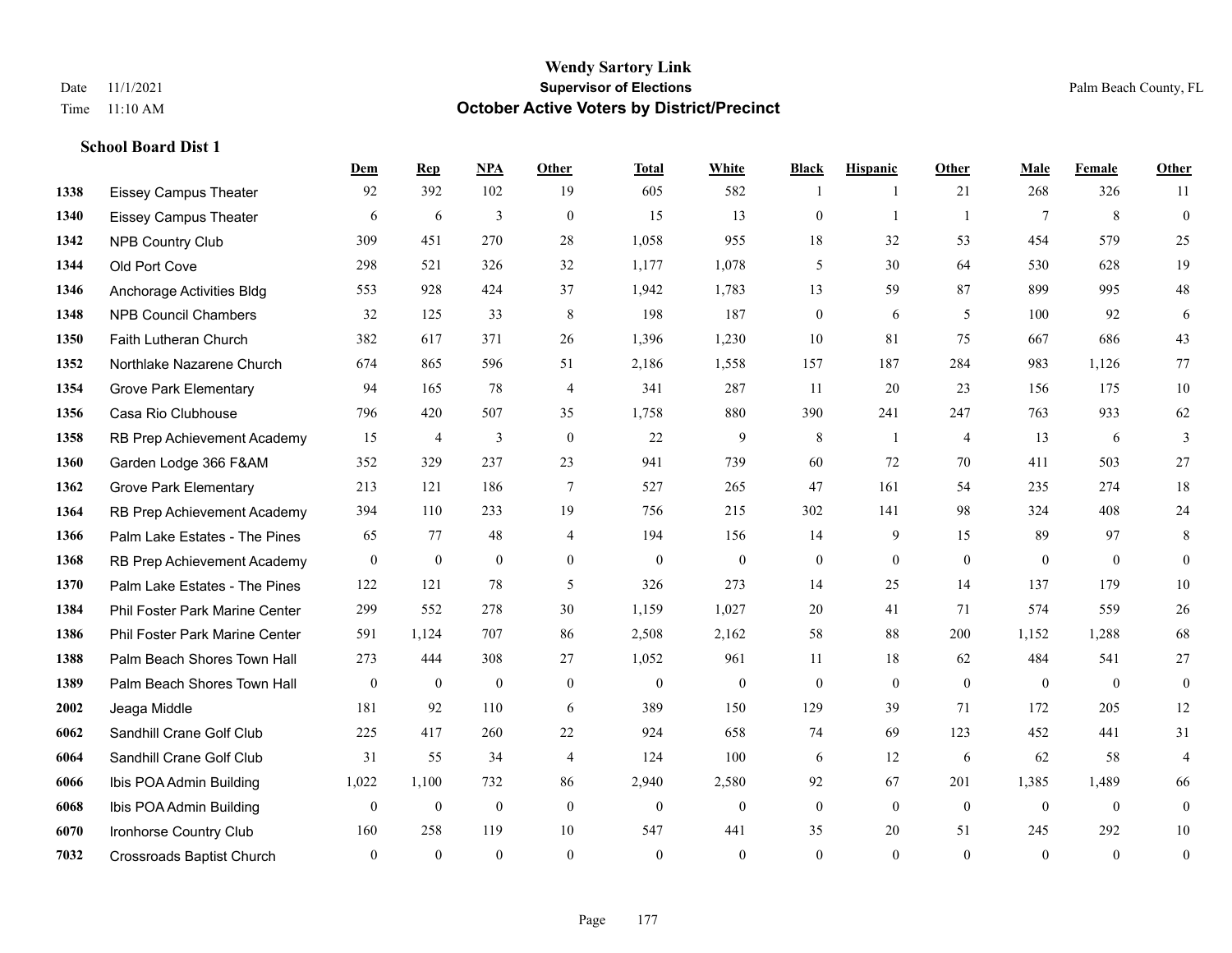|      |                              | <u>Dem</u> | <u>Rep</u> | <u>NPA</u> | Other    | Total   | White    | Black | <b>Hispanic</b> | Other    | Male   | Female | <b>Other</b>   |
|------|------------------------------|------------|------------|------------|----------|---------|----------|-------|-----------------|----------|--------|--------|----------------|
| 7050 | Crossroads Baptist Church    |            |            |            | $\Omega$ |         |          |       |                 |          |        |        | $\overline{0}$ |
| 7052 | Crossroads Baptist Church    |            | $\theta$   |            | $\Omega$ |         | $\theta$ |       | $\theta$        | $\left($ |        |        | $\overline{0}$ |
| 7072 | <b>Egret Lake Elementary</b> | 480        | 112        | 231        | Ō        | 831     | 213      | 374   | 136             | 108      | 359    | 441    | 31             |
| 7074 | <b>Egret Lake Elementary</b> | 200        | 40         | 87         |          | 338     | 55       | 199   | 37              | 47       | 146    | 184    | 8              |
| 7076 | <b>Egret Lake Elementary</b> |            |            |            | $\Omega$ |         |          |       |                 |          |        |        | $\Omega$       |
|      | <b>School Board Dist 1</b>   | 46,039     | 63.820     | 42,141     | 3,922    | 155,922 | 129,887  | 5,244 | 9,354           | 1,437    | 71.199 | 80,171 | 4,552          |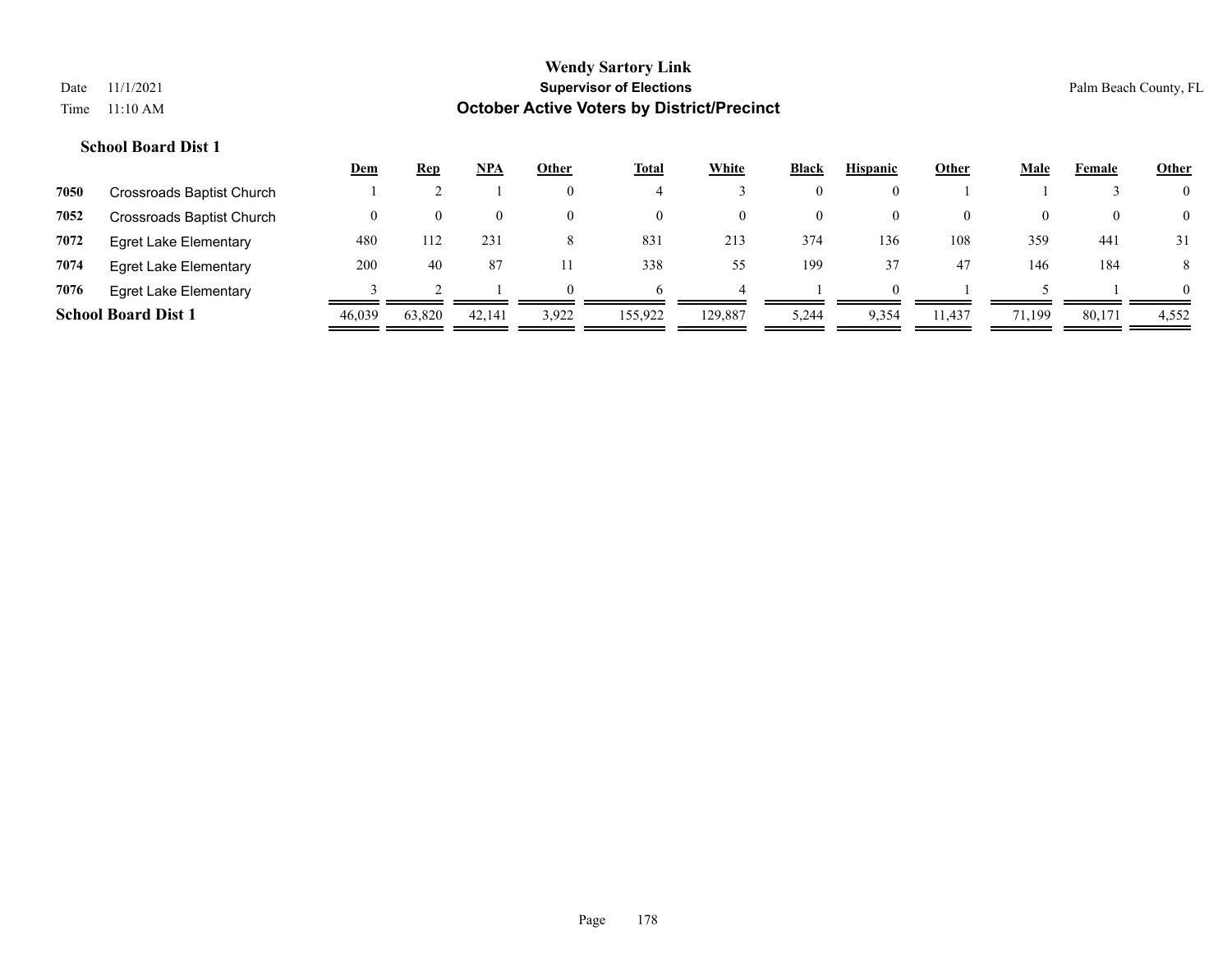|      |                                 | Dem              | <b>Rep</b>       | NPA              | <b>Other</b>   | <b>Total</b>     | <b>White</b>     | <b>Black</b>     | <b>Hispanic</b>  | <b>Other</b>             | <b>Male</b>      | Female         | Other            |
|------|---------------------------------|------------------|------------------|------------------|----------------|------------------|------------------|------------------|------------------|--------------------------|------------------|----------------|------------------|
| 2004 | <b>Grassy Waters Elementary</b> | 1,043            | 324              | 592              | 44             | 2,003            | 591              | 730              | 398              | 284                      | 848              | 1,084          | 71               |
| 2006 | Jeaga Middle                    | 170              | 78               | 101              | 9              | 358              | 148              | 109              | 77               | 24                       | 147              | 200            | $11\,$           |
| 2008 | Jeaga Middle                    | $\boldsymbol{0}$ | $\boldsymbol{0}$ | $\boldsymbol{0}$ | $\mathbf{0}$   | $\theta$         | $\mathbf{0}$     | $\boldsymbol{0}$ | $\boldsymbol{0}$ | $\overline{0}$           | $\overline{0}$   | $\overline{0}$ | $\boldsymbol{0}$ |
| 2010 | <b>Cypress Lakes HOA</b>        | 599              | 330              | 279              | 32             | 1,240            | 841              | 203              | 99               | 97                       | 473              | 732            | 35               |
| 2012 | Century Village Clubhouse       | 61               | 31               | 24               | $\overline{2}$ | 118              | 72               | 14               | 18               | 14                       | 54               | 60             | $\overline{4}$   |
| 2014 | Club Baywinds                   | 826              | 546              | 369              | 36             | 1,777            | 1,349            | 152              | 168              | 108                      | 723              | 1,011          | 43               |
| 2016 | Andros Isle POA Clubhouse       | 851              | 559              | 545              | 35             | 1,990            | 1,074            | 393              | 298              | 225                      | 845              | 1,074          | 71               |
| 2018 | <b>Riverwalk Clubhouse</b>      | 751              | 710              | 561              | 49             | 2,071            | 1,628            | 92               | 171              | 180                      | 888              | 1,121          | 62               |
| 2020 | Jeaga Middle                    | 207              | 88               | 133              | 11             | 439              | 204              | 127              | 80               | 28                       | 192              | 239            | $8\,$            |
| 2021 | Jeaga Middle                    | 166              | 56               | 122              | 15             | 359              | 111              | 124              | 74               | 50                       | 142              | 206            | 11               |
| 2022 | Century Village Clubhouse       | 786              | 402              | 333              | 35             | 1,556            | 1,006            | 217              | 203              | 130                      | 617              | 889            | 50               |
| 2024 | Century Village Clubhouse       | 795              | 428              | 325              | 38             | 1,586            | 1,113            | 167              | 166              | 140                      | 621              | 914            | 51               |
| 2026 | Century Village Clubhouse       | 628              | 332              | 284              | 29             | 1,273            | 786              | 194              | 195              | 98                       | 496              | 723            | 54               |
| 2028 | Century Village Clubhouse       | 342              | 190              | 150              | $\tau$         | 689              | 475              | 67               | 88               | 59                       | 250              | 416            | $23\,$           |
| 2030 | <b>Benoist Farms Elementary</b> | 577              | 156              | 301              | 21             | 1,055            | 259              | 455              | 232              | 109                      | 409              | 595            | 51               |
| 2032 | <b>Riverwalk Clubhouse</b>      | 54               | 26               | 31               | 5              | 116              | 56               | 34               | 17               | 9                        | 44               | 69             | 3                |
| 2034 | <b>Riverwalk Clubhouse</b>      | 99               | 47               | 69               | 10             | 225              | 88               | 59               | 53               | 25                       | 100              | 123            | $\overline{c}$   |
| 2036 | <b>Turning Points Academy</b>   | 760              | 419              | 374              | 38             | 1,591            | 934              | 286              | 264              | 107                      | 595              | 949            | $47\,$           |
| 2038 | <b>Turning Points Academy</b>   | 827              | 181              | 354              | 21             | 1,383            | 490              | 627              | 156              | 110                      | 470              | 873            | $40\,$           |
| 2040 | Wynnebrook Elementary           | 814              | 269              | 425              | 21             | 1,529            | 421              | 596              | 352              | 160                      | 664              | 793            | $72\,$           |
| 2041 | Wynnebrook Elementary           | 540              | 250              | 386              | 17             | 1,193            | 479              | 136              | 484              | 94                       | 502              | 641            | 50               |
| 2042 | <b>Turning Points Academy</b>   | $\boldsymbol{0}$ | $\boldsymbol{0}$ | $\boldsymbol{0}$ | $\mathbf{0}$   | $\boldsymbol{0}$ | $\boldsymbol{0}$ | $\boldsymbol{0}$ | $\boldsymbol{0}$ | $\overline{0}$           | $\boldsymbol{0}$ | $\mathbf{0}$   | $\boldsymbol{0}$ |
| 2044 | St Christophers Episcopal Chr   | 1,101            | 283              | 565              | 32             | 1,981            | 574              | 806              | 396              | 205                      | 880              | 1,009          | 92               |
| 2046 | <b>Haverhill Town Hall</b>      | 397              | 218              | 238              | $10\,$         | 863              | 331              | 237              | 204              | 91                       | 388              | 437            | $38\,$           |
| 2048 | Elks Lodge #1352                | 2                | 3                | $\mathbf{0}$     | $\mathbf{0}$   | 5                | 3                | 1                | $\boldsymbol{0}$ | $\overline{\phantom{a}}$ | 3                | -1             | 1                |
| 2050 | Elks Lodge #1352                | 21               | 20               | 27               | 3              | 71               | 41               | $\,8\,$          | 14               | $8\phantom{.0}$          | 37               | 31             | 3                |
| 2052 | Elks Lodge #1352                | 554              | 151              | 270              | 20             | 995              | 176              | 474              | 152              | 193                      | 459              | 496            | 40               |
| 2054 | Elks Lodge #1352                | 1,288            | 323              | 713              | 25             | 2,349            | 456              | 1,000            | 600              | 293                      | 1,032            | 1,209          | 108              |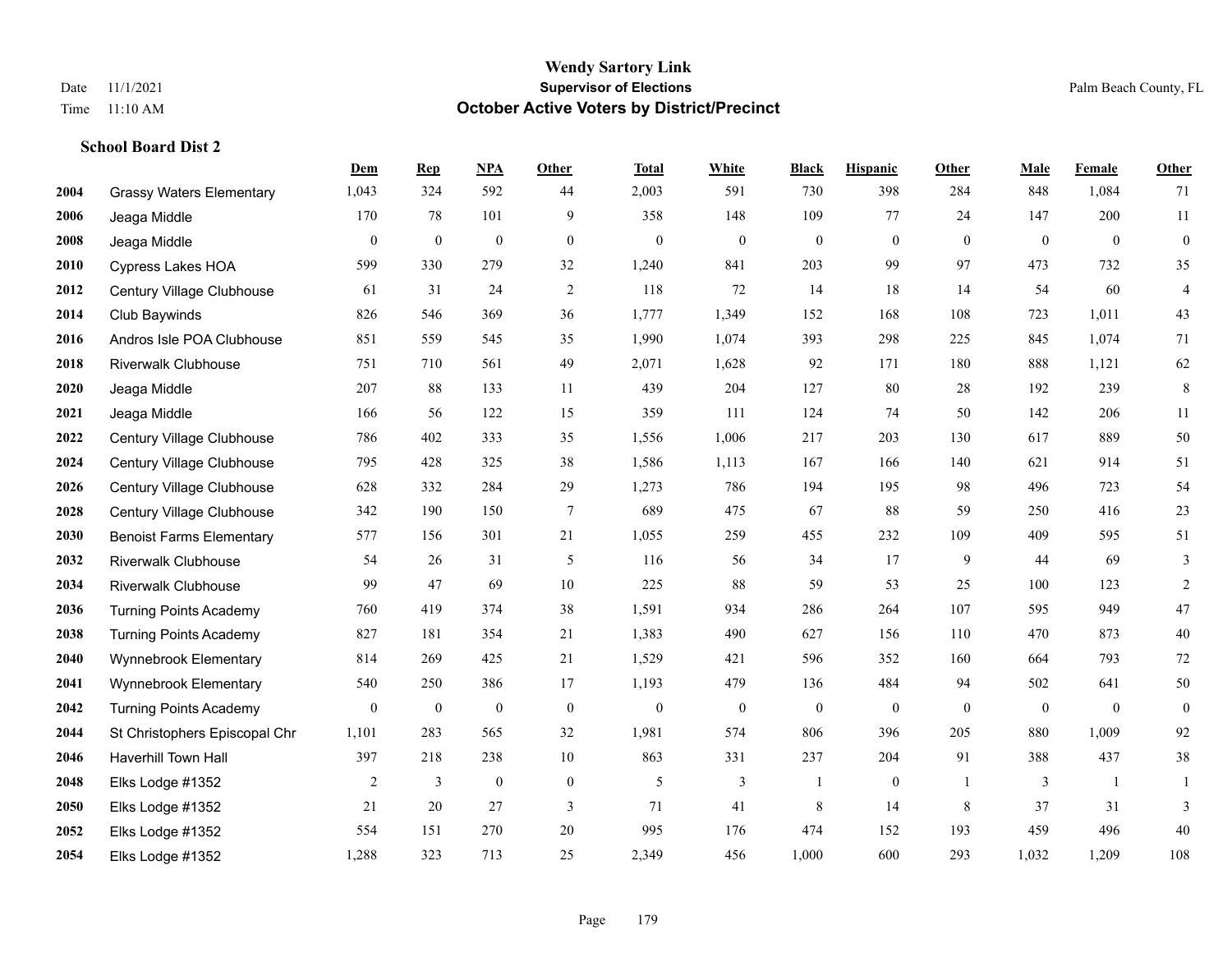|      |                                   | Dem             | <b>Rep</b>       | NPA              | <b>Other</b>     | <b>Total</b>   | <b>White</b>     | <b>Black</b>     | <b>Hispanic</b>  | Other          | <b>Male</b>    | Female       | <b>Other</b>     |
|------|-----------------------------------|-----------------|------------------|------------------|------------------|----------------|------------------|------------------|------------------|----------------|----------------|--------------|------------------|
| 2056 | Clayton Hutcheson Hall B          | 728             | 323              | 562              | 17               | 1,630          | 510              | 291              | 661              | 168            | 717            | 820          | 93               |
| 2058 | Clayton Hutcheson Hall B          | 3               | $\mathbf{1}$     | $\boldsymbol{0}$ | $\overline{0}$   | $\overline{4}$ | $\mathfrak{Z}$   | $\boldsymbol{0}$ | $\mathbf{1}$     | $\theta$       | $\overline{2}$ | 2            | $\boldsymbol{0}$ |
| 2064 | West Gate Elementary              | 1               | $\boldsymbol{0}$ | $\boldsymbol{0}$ | $\overline{0}$   | $\mathbf{1}$   | $\mathbf{1}$     | $\mathbf{0}$     | $\mathbf{0}$     | $\theta$       | -1             | $\theta$     | $\mathbf{0}$     |
| 2068 | <b>Conniston Middle</b>           | 431             | 251              | 321              | 15               | 1,018          | 401              | 100              | 444              | 73             | 459            | 519          | 40               |
| 2072 | <b>Belvedere Elementary</b>       | 605             | 346              | 481              | 28               | 1,460          | 536              | 150              | 622              | 152            | 626            | 745          | 89               |
| 2074 | <b>Belvedere Elementary</b>       | $\mathbf{0}$    | $\boldsymbol{0}$ | $\boldsymbol{0}$ | $\overline{0}$   | $\mathbf{0}$   | $\boldsymbol{0}$ | $\boldsymbol{0}$ | $\mathbf{0}$     | $\mathbf{0}$   | $\mathbf{0}$   | $\mathbf{0}$ | $\mathbf{0}$     |
| 2080 | <b>Everglades Elementary</b>      | 160             | 169              | 124              | 9                | 462            | 262              | 67               | 78               | 55             | 214            | 227          | 21               |
| 2081 | <b>Everglades Elementary</b>      | 69              | 91               | 45               | $\Omega$         | 205            | 147              | $\tau$           | 28               | 23             | 102            | 97           | 6                |
| 2082 | Pine Jog Environmental Center     | 166             | 289              | 165              | 10               | 630            | 433              | 25               | 117              | 55             | 300            | 315          | 15               |
| 2083 | Pine Jog Environmental Center     | 7               | 21               | 17               | $\mathbf{0}$     | 45             | 30               | $\boldsymbol{0}$ | 13               | 2              | 21             | 23           | 1                |
| 2084 | <b>Community Christian Church</b> | 283             | 119              | 161              | 16               | 579            | 170              | 209              | 133              | 67             | 258            | 306          | 15               |
| 2085 | <b>Community Christian Church</b> | 2               | -1               | $\mathbf{0}$     | $\mathbf{0}$     | 3              | 3                | $\boldsymbol{0}$ | $\mathbf{0}$     | $\overline{0}$ | $\overline{1}$ | 2            | $\boldsymbol{0}$ |
| 2086 | <b>Community Christian Church</b> | 1,214           | 549              | 931              | 53               | 2,747          | 853              | 594              | 920              | 380            | 1,195          | 1,442        | 110              |
| 2087 | <b>Community Christian Church</b> |                 | $\mathbf{1}$     | $\boldsymbol{0}$ | $\boldsymbol{0}$ | $\mathfrak{2}$ | $\overline{2}$   | $\boldsymbol{0}$ | $\boldsymbol{0}$ | $\mathbf{0}$   | $\overline{2}$ | $\mathbf{0}$ | $\boldsymbol{0}$ |
| 2088 | Melaleuca Elementary              | 860             | 529              | 660              | 37               | 2,086          | 1,060            | 348              | 484              | 194            | 956            | 1,052        | 78               |
| 2090 | Pine Jog Environmental Center     | $\overline{0}$  | 2                | $\mathbf{0}$     | $\mathbf{0}$     | $\overline{2}$ | $\mathbf{1}$     | $\mathbf{0}$     | $\mathbf{0}$     | $\overline{1}$ | $\overline{0}$ | $\mathbf{1}$ | $\mathbf{1}$     |
| 2092 | Pine Jog Environmental Center     | $\mathbf{1}$    | $\overline{2}$   | $\overline{1}$   | $\overline{1}$   | 5              | 5                | $\mathbf{0}$     | $\mathbf{0}$     | $\theta$       | 3              | 2            | $\mathbf{0}$     |
| 2094 | Pine Jog Environmental Center     | 369             | 77               | 204              | 11               | 661            | 111              | 262              | 169              | 119            | 272            | 360          | 29               |
| 2096 | 1st Church of the Nazarene        | 251             | 68               | 189              | 5                | 513            | 114              | 23               | 331              | 45             | 238            | 246          | $29\,$           |
| 2097 | 1st Church of the Nazarene        | 232             | 141              | 168              | 10               | 551            | 214              | 42               | 220              | 75             | 244            | 276          | 31               |
| 2098 | Iglesia Cristo Mi Redentor        | 433             | 221              | 341              | 26               | 1,021          | 325              | 160              | 443              | 93             | 431            | 527          | 63               |
| 2100 | Iglesia Cristo Mi Redentor        | 777             | 358              | 569              | 35               | 1,739          | 436              | 367              | 761              | 175            | 721            | 930          | 88               |
| 2102 | Union Congregational Church       | 1,178           | 346              | 643              | 34               | 2,201          | 492              | 637              | 843              | 229            | 883            | 1,209        | 109              |
| 2104 | Lake Lytal Park                   | 509             | 237              | 339              | 25               | 1,110          | 308              | 231              | 462              | 109            | 460            | 595          | 55               |
| 2106 | Main Library                      | 612             | 269              | 411              | 36               | 1,328          | 506              | 240              | 451              | 131            | 573            | 700          | 55               |
| 2108 | <b>Berkshire Elementary</b>       | 738             | 338              | 658              | 33               | 1,767          | 473              | 202              | 906              | 186            | 768            | 906          | 93               |
| 2110 | <b>Berkshire Elementary</b>       | 171             | 85               | 134              | 4                | 394            | 132              | 43               | 173              | 46             | 161            | 210          | 23               |
| 2112 | Palm Springs Middle               | $7\phantom{.0}$ | 6                | $7\phantom{.0}$  | $\theta$         | 20             | 15               | 3                | $\mathbf{0}$     | 2              | 9              | 11           | $\boldsymbol{0}$ |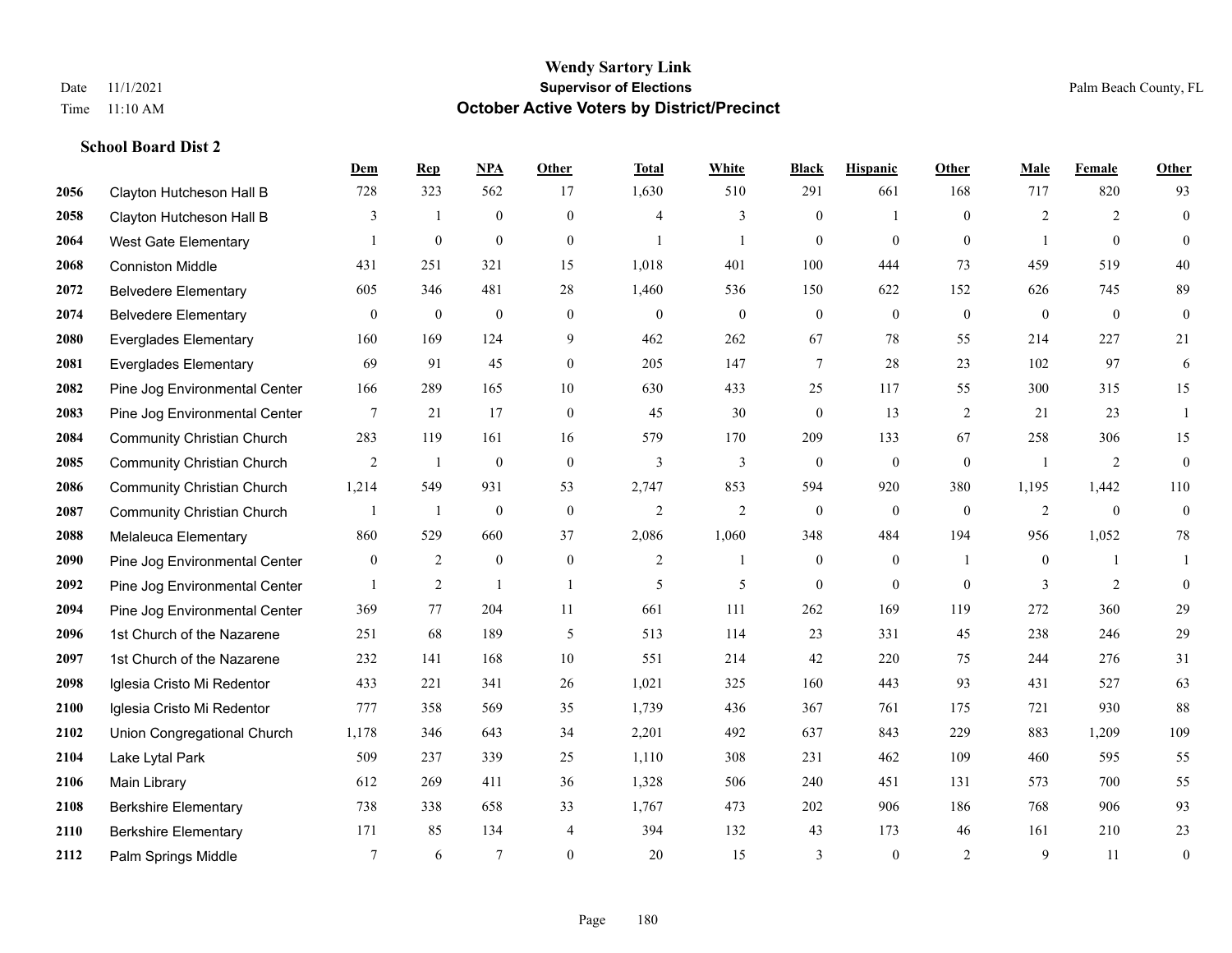|      |                                 | <b>Dem</b>     | <b>Rep</b>       | NPA              | <b>Other</b>     | <b>Total</b>     | <b>White</b>     | <b>Black</b>     | <b>Hispanic</b>  | <b>Other</b>   | <b>Male</b>      | <b>Female</b>  | <b>Other</b>     |
|------|---------------------------------|----------------|------------------|------------------|------------------|------------------|------------------|------------------|------------------|----------------|------------------|----------------|------------------|
| 2114 | Main Library                    | 372            | 284              | 318              | 11               | 985              | 358              | 56               | 482              | 89             | 443              | 493            | 49               |
| 2115 | The Ark Church                  | 74             | 48               | 60               | 5                | 187              | 86               | 12               | 68               | 21             | 84               | 93             | $10\,$           |
| 2116 | The Ark Church                  | 800            | 553              | 711              | 33               | 2,097            | 907              | 150              | 870              | 170            | 891              | 1,126          | 80               |
| 2117 | The Ark Church                  |                | $\boldsymbol{0}$ | $\overline{1}$   | $\overline{0}$   | $\overline{c}$   | 1                |                  | $\boldsymbol{0}$ | $\mathbf{0}$   | -1               | $\mathbf{1}$   | $\overline{0}$   |
| 2118 | Palm Springs Middle             | $\theta$       | $\overline{0}$   | $\overline{0}$   | $\overline{0}$   | $\theta$         | $\overline{0}$   | $\mathbf{0}$     | $\theta$         | $\theta$       | $\theta$         | $\theta$       | $\overline{0}$   |
| 2120 | Palm Springs Middle             | 57             | 20               | 52               | $\overline{1}$   | 130              | 31               | 13               | 57               | 29             | 51               | 68             | 11               |
| 2122 | Palm Springs Middle             | 1              | $\mathbf{0}$     | $\mathbf{0}$     | $\overline{0}$   | $\overline{1}$   | $\overline{0}$   | 1                | $\mathbf{0}$     | $\mathbf{0}$   | -1               | $\theta$       | $\overline{0}$   |
| 2124 | Palm Springs Middle             | 5              | 3                | 8                | $\Omega$         | 16               | $\tau$           | 3                | 5                | $\overline{1}$ | 7                | 9              | $\Omega$         |
| 2125 | St Marys Orthodox Church        | 343            | 353              | 247              | 9                | 952              | 509              | 41               | 339              | 63             | 425              | 490            | 37               |
| 2126 | St Marys Orthodox Church        | 274            | 255              | 230              | 9                | 768              | 436              | 31               | 237              | 64             | 359              | 388            | 21               |
| 2127 | Lake Clarke Shores Town Hall    | 1              | $\mathbf{0}$     | $\mathbf{1}$     | $\Omega$         | $\overline{2}$   | $\overline{0}$   | $\mathbf{0}$     | 2                | $\theta$       | 2                | $\theta$       | $\overline{0}$   |
| 2128 | Palm Springs Middle             | $\overline{0}$ | $\mathbf{0}$     | $\mathbf{0}$     | $\overline{0}$   | $\mathbf{0}$     | $\overline{0}$   | $\boldsymbol{0}$ | $\mathbf{0}$     | $\mathbf{0}$   | $\mathbf{0}$     | $\theta$       | $\overline{0}$   |
| 2130 | Cloud Lake Town Hall            | 43             | 63               | 59               | 8                | 173              | 126              | $\mathbf{1}$     | 33               | 13             | 85               | 82             | 6                |
| 2132 | Cloud Lake Town Hall            | 27             | 26               | 33               | $\sqrt{2}$       | 88               | 58               | $\overline{c}$   | 23               | 5              | 38               | 46             | $\overline{4}$   |
| 2134 | STEM Bldg at S FL Science Ctr   | 524            | 324              | 431              | 32               | 1,311            | 496              | 62               | 639              | 114            | 598              | 658            | 55               |
| 2136 | Palmwood Lodge #303             | 661            | 449              | 571              | 45               | 1,726            | 748              | 82               | 731              | 165            | 779              | 864            | 83               |
| 2148 | <b>Liberty Park Elementary</b>  | $\overline{0}$ | $\boldsymbol{0}$ | $\boldsymbol{0}$ | $\boldsymbol{0}$ | $\boldsymbol{0}$ | $\boldsymbol{0}$ | $\boldsymbol{0}$ | $\mathbf{0}$     | $\mathbf{0}$   | $\boldsymbol{0}$ | $\overline{0}$ | $\boldsymbol{0}$ |
| 2150 | River Bridge Activities Center  | 1,085          | 541              | 689              | 53               | 2,368            | 1,148            | 485              | 492              | 243            | 984              | 1,301          | 83               |
| 2152 | Pine Ridge North II             | 1,114          | 502              | 809              | 55               | 2,480            | 1,015            | 386              | 817              | 262            | 991              | 1,387          | 102              |
| 2154 | <b>Forest Hill Elementary</b>   | 1,142          | 439              | 799              | 34               | 2,414            | 731              | 394              | 1,043            | 246            | 1,040            | 1,247          | 127              |
| 2156 | Cresthaven Emory Aud            | 633            | 409              | 304              | 15               | 1,361            | 749              | 100              | 418              | 94             | 502              | 809            | 50               |
| 2158 | Community Of Hope               | 1,087          | 417              | 837              | 29               | 2,370            | 590              | 428              | 1,041            | 311            | 1,041            | 1,214          | 115              |
| 2160 | Cresthaven Barkley Aud          | 513            | 354              | 282              | 19               | 1,168            | 584              | 86               | 394              | 104            | 493              | 623            | 52               |
| 2162 | Cresthaven Ashley Aud           | 334            | 221              | 227              | 14               | 796              | 398              | 39               | 294              | 65             | 315              | 447            | 34               |
| 2164 | <b>Covered Bridge Clubhouse</b> | 1,115          | 731              | 660              | 39               | 2,545            | 1,756            | 138              | 479              | 172            | 983              | 1,482          | 80               |
| 2166 | Poinciana Clubhouse             | 904            | 522              | 501              | 37               | 1,964            | 1,293            | 96               | 416              | 159            | 775              | 1,123          | 66               |
| 2168 | First Baptist Church GA         | $\overline{0}$ | $\boldsymbol{0}$ | $\boldsymbol{0}$ | $\mathbf{0}$     | $\mathbf{0}$     | $\boldsymbol{0}$ | $\boldsymbol{0}$ | $\mathbf{0}$     | $\mathbf{0}$   | $\mathbf{0}$     | $\mathbf{0}$   | $\mathbf{0}$     |
| 2170 | <b>Liberty Park Elementary</b>  | 1,137          | 552              | 668              | 56               | 2,413            | 1,052            | 457              | 643              | 261            | 959              | 1,340          | 114              |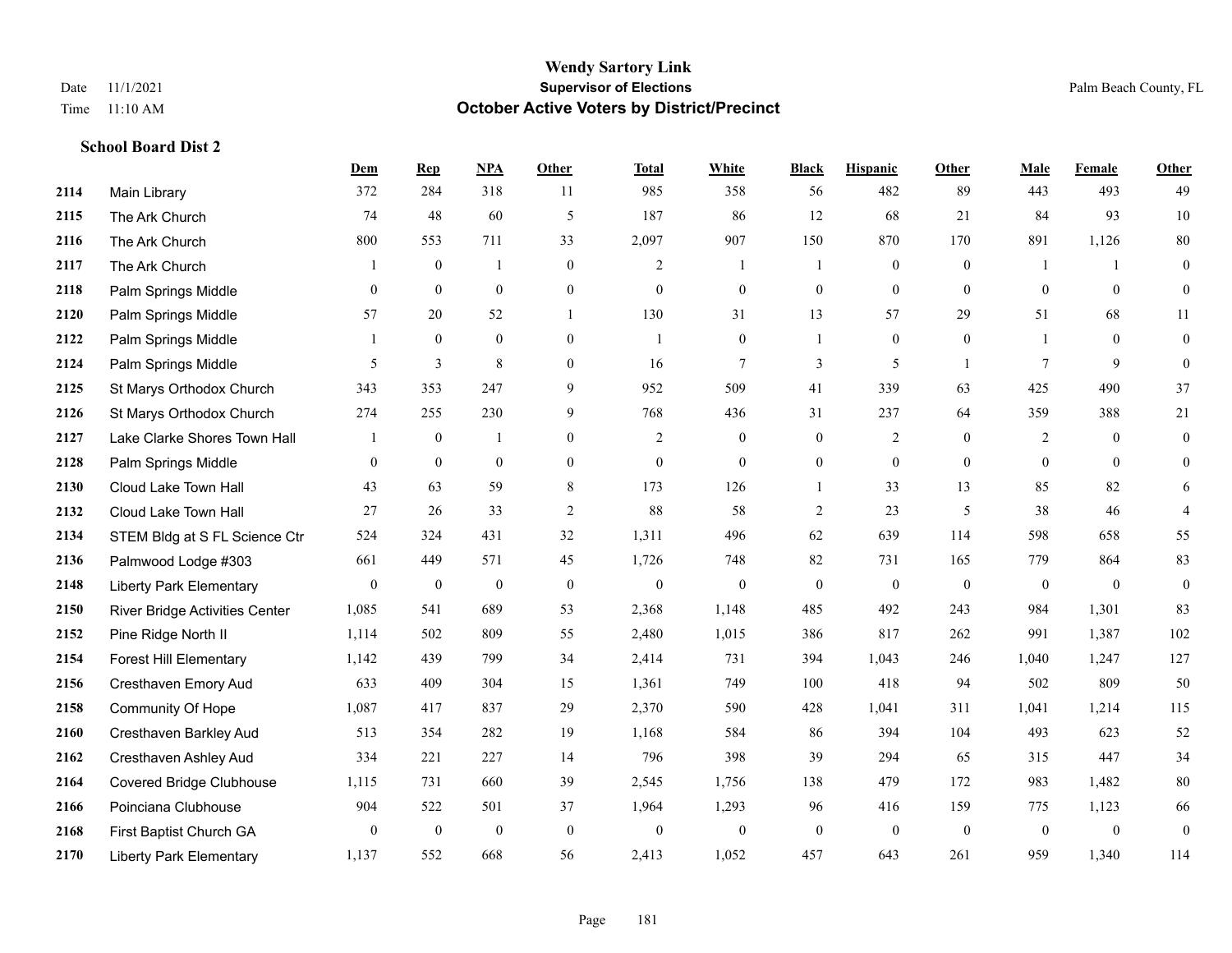**School Board Dist 2**

#### **Wendy Sartory Link** Date 11/1/2021 **Supervisor of Elections** Palm Beach County, FL Time 11:10 AM **October Active Voters by District/Precinct**

**Dem Rep NPA Other Total White Black Hispanic Other Male Female Other**

# First Baptist Church GA 17 3 10 0 30 14 3 9 4 11 18 1 First Baptist Church GA 457 190 272 12 931 405 191 209 126 414 476 41 Greenacres Community Center 636 289 532 29 1,486 523 144 675 144 599 800 87 American Polish Club 1,093 387 804 39 2,323 692 346 1,025 260 967 1,219 137 American Polish Club 321 135 242 6 704 212 109 314 69 312 361 31 Palm Springs Middle 822 338 558 46 1,764 522 324 752 166 721 967 76 Community Of Hope 65 38 63 2 168 62 10 70 26 82 75 11 Faith Presbyterian 979 616 683 33 2,311 948 270 892 201 958 1,253 100 Palm Springs Middle 0 0 0 0 0 0 0 0 0 0 0 0 Faith Presbyterian 373 208 293 24 898 358 116 347 77 412 452 34 Emmanuel Baptist Church 632 577 414 20 1,643 991 44 518 90 694 886 63 Lake Clarke Shores Town Hall 1,006 1,076 643 46 2,771 2,031 83 487 170 1,262 1,422 87 Community Of Hope 45 37 53 2 137 36 9 76 16 51 76 10 Palm Springs Middle 1 11 12 9 3 35 14 0 17 4 15 19 1 Palm Springs Village Hall 971 619 798 37 2,425 974 173 1,078 200 1,062 1,251 112 Oasis De Amor Baptist Church 508 224 398 17 1,147 372 139 493 143 540 541 66 Palm Springs Library 712 405 582 24 1,723 643 198 695 187 761 859 103 Holy Redeemer Church 220 69 191 7 487 137 102 207 41 210 262 15 Holy Redeemer Church 588 218 458 24 1,288 387 254 519 128 568 659 61 Royal Palm Beach High 334 501 309 33 1,177 852 108 115 102 567 586 24 Christ Fellowship Church RPB 0 0 0 0 0 0 0 0 0 0 0 0 Christ Fellowship Church RPB 1 2 1 0 4 3 0 0 1 3 1 0 Christ Fellowship Church RPB 0 0 1 0 1 1 0 0 0 0 1 0 Christ Fellowship Church RPB 27 50 36 2 115 89 7 8 11 54 58 3 Everglades Elementary 563 381 442 29 1,415 652 295 247 221 653 694 68

 Everglades Elementary 18 48 17 2 85 64 4 14 3 40 43 2 Emerald Cove Middle 30 21 38 0 89 46 25 10 8 23 62 4 Palm Beach Central High 266 241 182 9 698 375 143 61 119 311 360 27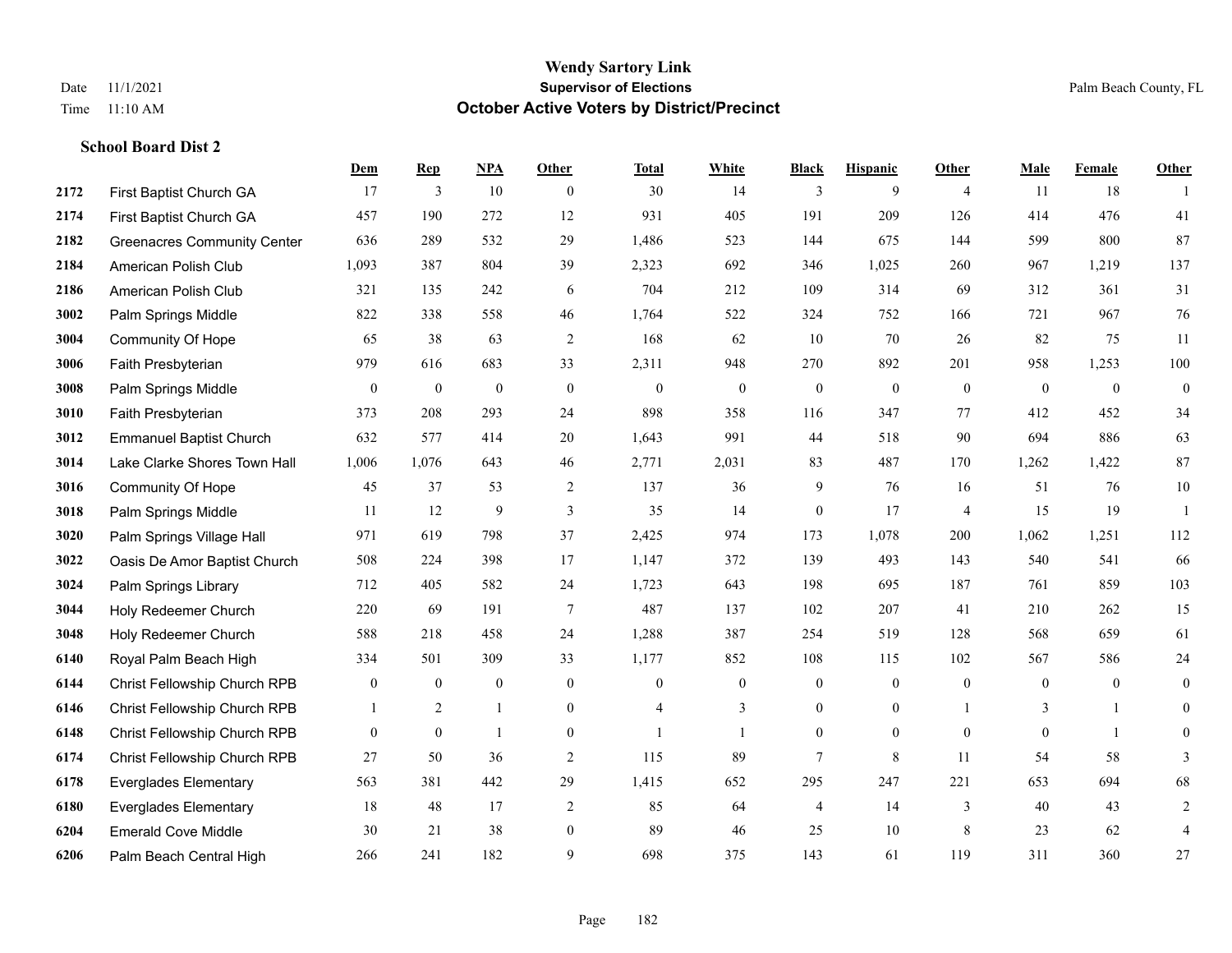|      |                            | <u>Dem</u> | <b>Rep</b> | <u>NPA</u> | Other    | <u>Total</u> | White    | <b>Black</b> | <b>Hispanic</b> | Other    | <b>Male</b> | Female         | <b>Other</b>   |
|------|----------------------------|------------|------------|------------|----------|--------------|----------|--------------|-----------------|----------|-------------|----------------|----------------|
| 6207 | Palm Beach Central High    | 277        | 368        | 251        | 18       | 914          | 598      | 93           | 102             | 121      | 419         | 471            | 24             |
| 7140 | <b>Haverhill Town Hall</b> | 169        | 74         | 98         | 4        | 345          | 105      | 123          | 77              | 40       | 160         | 163            | 22             |
| 7142 | Clayton Hutcheson Hall B   | 34         |            | 14         | $\Omega$ | 55           | 16       | 26           | 8               |          | 25          | 30             | $\mathbf{0}$   |
| 7144 | Clayton Hutcheson Hall B   | 45         |            | 20         |          | 69           |          | 44           |                 | 9        | 28          | 35             | 6              |
| 7146 | Clayton Hutcheson Hall B   | 237        | 14         | 96         |          | 350          | 26       | 222          | 78              | 24       | 127         | 208            | 15             |
| 8001 | Federal Only               | $\theta$   | $\theta$   | $\theta$   | $\Omega$ | $\theta$     | $\theta$ | $\mathbf{0}$ | $\theta$        | $\theta$ | $\Omega$    | $\overline{0}$ | $\overline{0}$ |
| 8002 | State Only                 | 129        | -99        | 113        |          | 343          | 264      | 13           |                 | 53       | 151         | 179            | 13             |
|      | <b>School Board Dist 2</b> | 47,900     | 25,576     | 31,821     | 1,950    | 107,247      | 46,744   | 17,991       | 31,870          | 10,642   | 45,543      | 57,196         | 4,508          |
|      |                            |            |            |            |          |              |          |              |                 |          |             |                |                |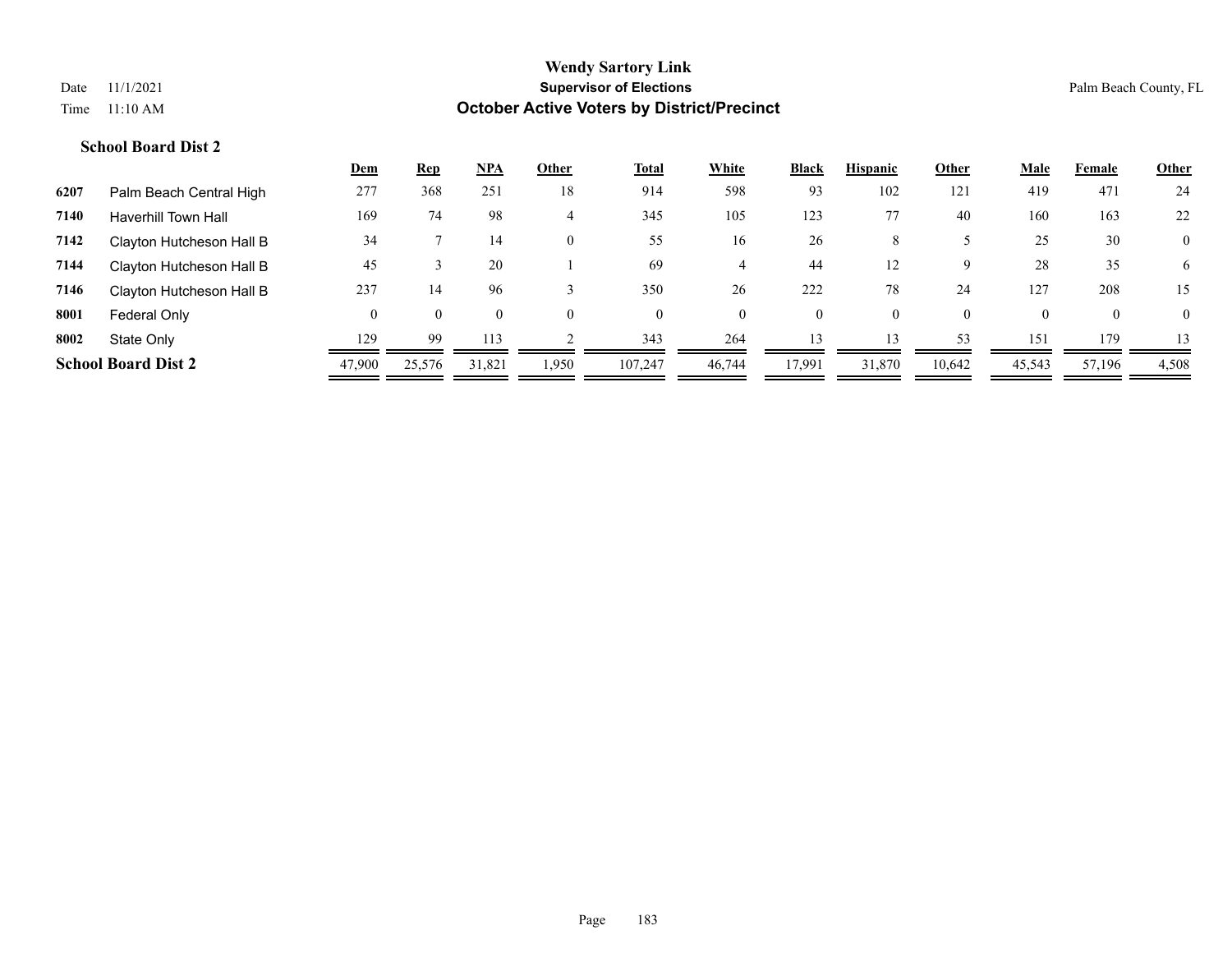|      |                                | Dem            | <b>Rep</b>     | <b>NPA</b>       | <b>Other</b>   | <b>Total</b> | White            | <b>Black</b>     | <b>Hispanic</b>  | Other          | Male           | Female       | Other          |
|------|--------------------------------|----------------|----------------|------------------|----------------|--------------|------------------|------------------|------------------|----------------|----------------|--------------|----------------|
| 2188 | St Lukes United Methodist Chr  | 464            | 512            | 428              | 35             | 1,439        | 1,140            | 35               | 187              | 77             | 682            | 718          | 39             |
| 2190 | Lucerne Pointe Clubhouse       | 1,028          | 526            | 638              | 47             | 2,239        | 1,416            | 222              | 424              | 177            | 917            | 1,246        | 76             |
| 2192 | Fountains Of Palm Beach        | 924            | 452            | 591              | 53             | 2,020        | 1,363            | 148              | 343              | 166            | 859            | 1,096        | 65             |
| 2194 | <b>LC Swain Middle</b>         | 1,090          | 361            | 721              | 40             | 2,212        | 757              | 458              | 769              | 228            | 927            | 1,177        | 108            |
| 2196 | Pine Ridge South IV Clubhouse  | 884            | 488            | 505              | 43             | 1,920        | 1,149            | 261              | 397              | 113            | 749            | 1,098        | 73             |
| 2198 | American Finnish Club          | 14             | 9              | $\,8\,$          | $\mathbf{0}$   | 31           | 17               | 3                | 1                | 10             | 12             | 16           | 3              |
| 2202 | LC Swain Middle                | $\mathbf{0}$   | $\,8\,$        | $\overline{1}$   | $\mathbf{0}$   | 9            | 6                | $\boldsymbol{0}$ | 3                | $\mathbf{0}$   | $\overline{4}$ | 5            | $\overline{0}$ |
| 2204 | <b>Heritage Elementary</b>     | 543            | 218            | 481              | 30             | 1,272        | 413              | 135              | 610              | 114            | 549            | 651          | $72\,$         |
| 2206 | <b>Heritage Elementary</b>     | 457            | 193            | 331              | 16             | 997          | 320              | 214              | 336              | 127            | 433            | 514          | 50             |
| 2208 | American Finnish Club          | 6              | $\overline{7}$ | $\mathbf{1}$     | $\mathbf{1}$   | 15           | 14               | $\boldsymbol{0}$ | $\boldsymbol{0}$ | $\overline{1}$ | 6              | 8            | $\mathbf{1}$   |
| 2210 | American Polish Club           | 230            | 94             | 137              | 5              | 466          | 166              | 115              | 137              | 48             | 188            | 259          | 19             |
| 2212 | American Polish Club           | $\overline{0}$ | $\bf{0}$       | $\boldsymbol{0}$ | $\overline{0}$ | $\mathbf{0}$ | $\boldsymbol{0}$ | $\boldsymbol{0}$ | $\boldsymbol{0}$ | $\mathbf{0}$   | $\mathbf{0}$   | $\mathbf{0}$ | $\mathbf{0}$   |
| 2214 | Indian Pines Elementary        | 1,187          | 254            | 582              | 38             | 2,061        | 464              | 919              | 444              | 234            | 927            | 1,034        | 100            |
| 2216 | Indian Pines Elementary        | 1,788          | 294            | 844              | 42             | 2,968        | 521              | 1,489            | 587              | 371            | 1,333          | 1,489        | 146            |
| 2218 | <b>Tradewinds Middle</b>       | 1,262          | 315            | 656              | 36             | 2,269        | 566              | 891              | 364              | 448            | 999            | 1,144        | 126            |
| 3086 | <b>Woodlands Middle</b>        | 792            | 609            | 688              | 48             | 2,137        | 1,461            | 138              | 355              | 183            | 993            | 1,070        | 74             |
| 3088 | <b>Tradewinds Middle</b>       | 181            | 53             | 123              | 8              | 365          | 98               | 128              | 79               | 60             | 165            | 190          | 10             |
| 3090 | <b>Woodlands Middle</b>        | 1,446          | 818            | 645              | 54             | 2,963        | 2,388            | 180              | 117              | 278            | 1,350          | 1,527        | 86             |
| 3092 | Lacuna HOA Clubhouse           | 1,209          | 756            | 757              | 65             | 2,787        | 1,938            | 275              | 310              | 264            | 1,276          | 1,423        | $88\,$         |
| 3094 | <b>Coral Reef Elementary</b>   | 323            | 243            | 270              | 27             | 863          | 511              | 73               | 194              | 85             | 403            | 433          | $27\,$         |
| 3096 | <b>Coral Reef Elementary</b>   | 823            | 586            | 642              | 57             | 2,108        | 1,352            | 257              | 269              | 230            | 972            | 1,056        | $80\,$         |
| 3098 | <b>Manatee Elementary</b>      | 685            | 585            | 534              | 45             | 1,849        | 1,255            | 178              | 224              | 192            | 845            | 943          | 61             |
| 3100 | Journeys End                   | 431            | 339            | 365              | 21             | 1,156        | 773              | 95               | 137              | 151            | 547            | 579          | 30             |
| 3102 | <b>Diamond View Elementary</b> | 1,206          | 444            | 798              | 51             | 2,499        | 1,034            | 637              | 528              | 300            | 1,099          | 1,291        | 109            |
| 3104 | American German Club           | 412            | 351            | 373              | 32             | 1,168        | 811              | 90               | 138              | 129            | 540            | 584          | 44             |
| 3106 | American German Club           | 302            | 108            | 205              | 17             | 632          | 224              | 177              | 98               | 133            | 278            | 325          | 29             |
| 3108 | Santaluces High                | 1,249          | 538            | 888              | 62             | 2,737        | 1,107            | 700              | 540              | 390            | 1,218          | 1,430        | 89             |
| 3120 | Valencia Shores Social Club    | 1,223          | 588            | 577              | 47             | 2,435        | 2,150            | 68               | 81               | 136            | 1,116          | 1,264        | 55             |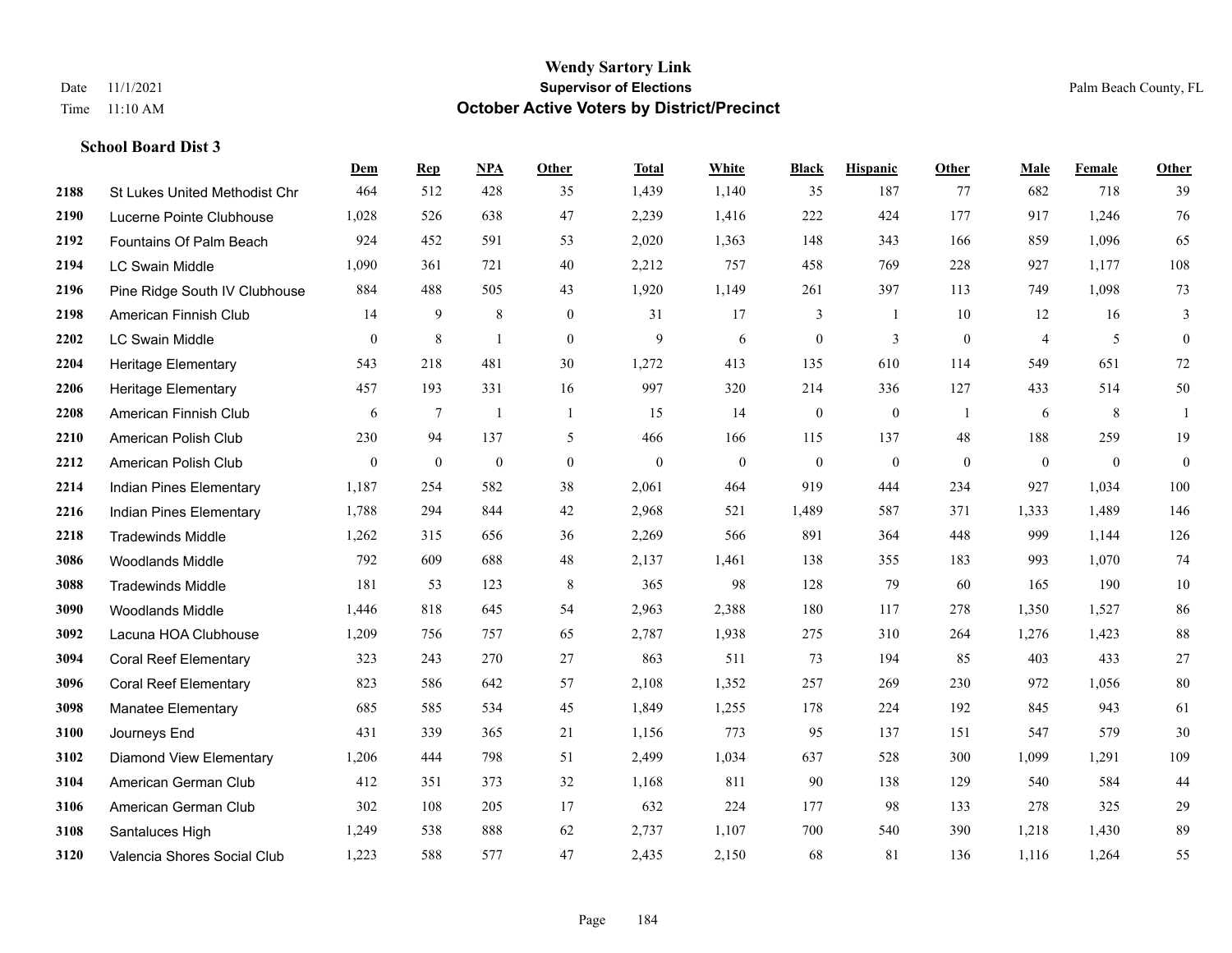|      |                                   | Dem   | <b>Rep</b>       | NPA            | <b>Other</b>     | <b>Total</b>   | White          | <b>Black</b>     | <b>Hispanic</b>  | <b>Other</b>     | <b>Male</b> | <b>Female</b> | Other            |
|------|-----------------------------------|-------|------------------|----------------|------------------|----------------|----------------|------------------|------------------|------------------|-------------|---------------|------------------|
| 3122 | Boynton Beach Community Chur      | 908   | 407              | 342            | 33               | 1,690          | 1,514          | 35               | 52               | 89               | 695         | 957           | 38               |
| 3124 | West Boynton Park and Rec         | 786   | 584              | 650            | 43               | 2,063          | 1,306          | 222              | 287              | 248              | 932         | 1,057         | 74               |
| 3126 | Temple Shaarei Shalom             | 634   | 501              | 464            | 27               | 1,626          | 1,117          | 153              | 197              | 159              | 753         | 825           | $48\,$           |
| 3128 | West Boynton Park and Rec         | 946   | 607              | 727            | 45               | 2,325          | 1,448          | 284              | 335              | 258              | 1,063       | 1,180         | 82               |
| 3130 | <b>Winston Trails Swim Center</b> | 1,107 | 915              | 861            | 63               | 2,946          | 2,087          | 205              | 374              | 280              | 1.376       | 1,457         | 113              |
| 3132 | Park Vista High                   | 847   | 645              | 695            | 49               | 2,236          | 1,415          | 226              | 357              | 238              | 1,009       | 1,147         | $80\,$           |
| 3133 | Christa McAuliffe Middle          | 174   | 122              | 136            | 9                | 441            | 268            | 46               | 62               | 65               | 213         | 216           | 12               |
| 3150 | Christa McAuliffe Middle          | 555   | 259              | 239            | 22               | 1,075          | 976            | 20               | 31               | 48               | 442         | 601           | 32               |
| 3152 | Park Vista High                   | 658   | 406              | 390            | 33               | 1,487          | 1,277          | 54               | 63               | 93               | 651         | 787           | 49               |
| 3154 | Ponte Vecchio Clubhouse           | 804   | 315              | 278            | 23               | 1,420          | 1,267          | 20               | 41               | 92               | 642         | 739           | 39               |
| 3156 | Aberdeen East Clubhouse           | 1,006 | 488              | 545            | 41               | 2,080          | 1,573          | 139              | 186              | 182              | 862         | 1,157         | 61               |
| 3158 | <b>Crystal Lakes Elementary</b>   | 992   | 763              | 796            | 59               | 2,610          | 1,827          | 194              | 294              | 295              | 1,178       | 1,320         | 112              |
| 3160 | Christa McAuliffe Middle          | 435   | 326              | 327            | 20               | 1,108          | 752            | 135              | 118              | 103              | 497         | 568           | 43               |
| 4140 | <b>Broken Sound Club</b>          | 260   | 210              | 190            | 14               | 674            | 501            | 25               | 84               | 64               | 276         | 380           | $18\,$           |
| 5002 | Faith Farm Tabernacle             | 565   | 649              | 508            | 42               | 1,764          | 1,162          | 173              | 193              | 236              | 819         | 894           | 51               |
| 5003 | Faith Farm Tabernacle             | 500   | 346              | 437            | 27               | 1,310          | 789            | 139              | 205              | 177              | 587         | 678           | 45               |
| 5004 | Faith Farm Tabernacle             | 3     | $\sqrt{2}$       | $\overline{2}$ | $\boldsymbol{0}$ | $\tau$         | $\overline{4}$ | $\boldsymbol{0}$ | 3                | $\boldsymbol{0}$ | 6           | 1             | $\boldsymbol{0}$ |
| 5005 | <b>Sunset Palms Elementary</b>    | 1,245 | 564              | 482            | 79               | 2,370          | 2,220          | 15               | 33               | 102              | 1,092       | 1,220         | 58               |
| 5006 | Faith Farm Tabernacle             | 1,106 | 492              | 547            | 36               | 2,181          | 2,063          | 13               | 22               | 83               | 1,017       | 1,128         | 36               |
| 5007 | Faith Farm Tabernacle             | 5     | $\boldsymbol{0}$ | $\overline{2}$ | $\mathbf{0}$     | $\overline{7}$ | 6              | $\boldsymbol{0}$ | $\boldsymbol{0}$ | -1               | 5           | 2             | $\mathbf{0}$     |
| 5008 | <b>Sunset Palms Elementary</b>    | 435   | 333              | 372            | 26               | 1,166          | 766            | 98               | 138              | 164              | 538         | 591           | 37               |
| 5009 | Boynton Beach Community Chur      | 1,217 | 981              | 1,005          | 72               | 3,275          | 2,176          | 291              | 362              | 446              | 1,562       | 1,594         | 119              |
| 5010 | Temple Shaarei Shalom             | 958   | 238              | 312            | 34               | 1,542          | 1,434          | 17               | 27               | 64               | 593         | 917           | 32               |
| 5012 | The Grove Clubhouse               | 409   | 146              | 157            | 12               | 724            | 652            | 19               | 18               | 35               | 305         | 409           | $10\,$           |
| 5014 | West Boynton Branch Library       | 691   | 447              | 492            | 43               | 1,673          | 955            | 247              | 246              | 225              | 738         | 873           | 62               |
| 5016 | Faith United Methodist Church     | 942   | 626              | 618            | 31               | 2,217          | 1,604          | 156              | 238              | 219              | 976         | 1,149         | 92               |
| 5018 | <b>Platina Clubhouse</b>          | 685   | 261              | 291            | 21               | 1,258          | 1,068          | 36               | 73               | 81               | 479         | 747           | 32               |
| 5020 | <b>Hagen Road Elementary</b>      | 612   | 323              | 406            | 36               | 1,377          | 714            | 295              | 187              | 181              | 590         | 737           | 50               |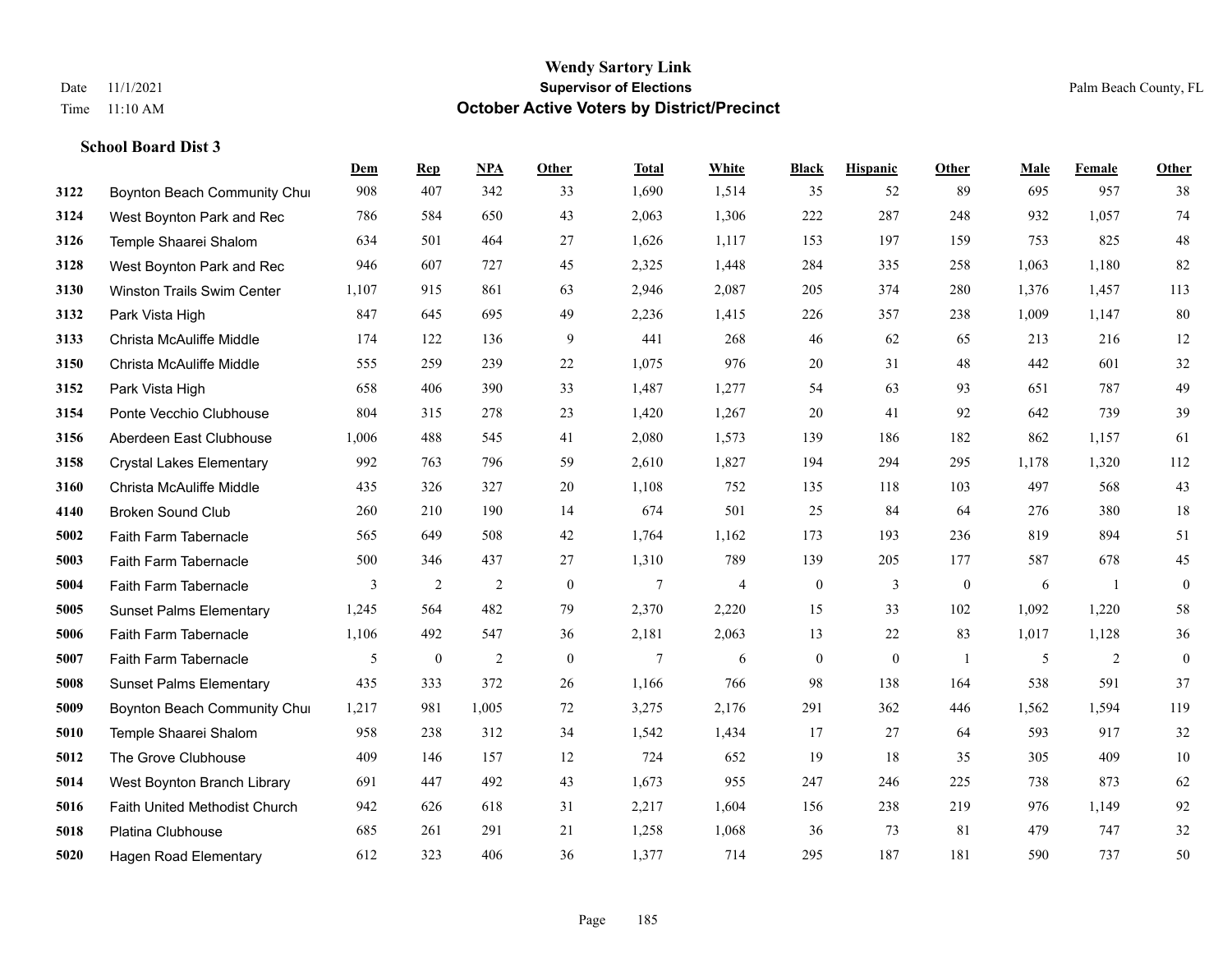|      |                               | Dem   | <b>Rep</b> | NPA   | <b>Other</b> | <b>Total</b> | White | <b>Black</b>             | <b>Hispanic</b> | Other | <b>Male</b> | Female | <b>Other</b> |
|------|-------------------------------|-------|------------|-------|--------------|--------------|-------|--------------------------|-----------------|-------|-------------|--------|--------------|
| 5022 | <b>Hagen Road Elementary</b>  | 851   | 441        | 454   | 28           | 1,774        | 1,391 | 154                      | 113             | 116   | 781         | 950    | 43           |
| 5024 | Valencia Lakes HOA            | 620   | 206        | 241   | 16           | 1,083        | 1,000 | 10                       | 18              | 55    | 476         | 579    | $28\,$       |
| 5026 | Faith United Methodist Church | 936   | 416        | 508   | 47           | 1,907        | 1,117 | 438                      | 199             | 153   | 816         | 1,025  | 66           |
| 5028 | South Tech Academy            | 676   | 517        | 439   | 28           | 1,660        | 1,294 | 99                       | 114             | 153   | 727         | 866    | 67           |
| 5030 | West Boynton Branch Library   | 669   | 199        | 319   | 33           | 1,220        | 771   | 246                      | 120             | 83    | 477         | 691    | 52           |
| 5032 | New Church                    | 293   | 126        | 135   | 13           | 567          | 489   | 17                       | 28              | 33    | 241         | 310    | 16           |
| 5034 | Valencia Lakes HOA            | 791   | 299        | 305   | 16           | 1,411        | 1,301 | 18                       | 22              | 70    | 597         | 785    | 29           |
| 5036 | Valencia Isles Social Hall    | 809   | 234        | 270   | 16           | 1,329        | 1,255 | $\mathbf{1}$             | 6               | 67    | 542         | 757    | 30           |
| 5038 | The Cascades Clubhouse        | 752   | 268        | 273   | 18           | 1,311        | 1,228 | 15                       | 18              | 50    | 551         | 735    | $25\,$       |
| 5040 | New Church                    | 388   | 205        | 248   | 14           | 855          | 771   | 19                       | 33              | 32    | 390         | 446    | 19           |
| 5042 | South Tech Academy            | 912   | 386        | 475   | 44           | 1,817        | 1,396 | 163                      | 144             | 114   | 732         | 1.030  | 55           |
| 5044 | Cascade Lakes Clubhouse       | 558   | 201        | 189   | 14           | 962          | 872   | 6                        | 12              | 72    | 427         | 507    | $28\,$       |
| 5046 | Green Cay Nature Center       | 1,346 | 577        | 652   | 41           | 2,616        | 1,979 | 273                      | 177             | 187   | 1,110       | 1,438  | 68           |
| 5048 | <b>Coral Lakes Clubhouse</b>  | 585   | 368        | 308   | 21           | 1,282        | 891   | 138                      | 141             | 112   | 557         | 682    | $43\,$       |
| 5050 | <b>Coral Lakes Clubhouse</b>  | 1,100 | 313        | 362   | 25           | 1,800        | 1,683 | 13                       | 10              | 94    | 699         | 1,055  | $46\,$       |
| 5052 | Lake Worth Drainage District  | 646   | 438        | 460   | 32           | 1,576        | 1,207 | 88                       | 127             | 154   | 681         | 835    | 60           |
| 5054 | Our Lady Queen of Peace       | 1,170 | 1,213      | 1,015 | 91           | 3,489        | 2,800 | 100                      | 208             | 381   | 1,615       | 1,732  | 142          |
| 5055 | Our Lady Queen of Peace       | 302   | 140        | 149   | 12           | 603          | 531   | 6                        | 38              | 28    | 265         | 320    | 18           |
| 5056 | Hagen Ranch Road Library      | 1,883 | 1,121      | 1,167 | 97           | 4,268        | 3,452 | 165                      | 325             | 326   | 1,810       | 2,330  | 128          |
| 5058 | Valencia Falls Clubhouse      | 680   | 186        | 227   | 9            | 1,102        | 1,036 | $\overline{\mathcal{A}}$ | 5               | 57    | 486         | 580    | 36           |
| 5060 | Hagen Ranch Road Library      | 509   | 207        | 231   | 15           | 962          | 891   | 4                        | 14              | 53    | 436         | 514    | 12           |
| 5062 | Villa Borghese Clubhouse      | 444   | 240        | 163   | 14           | 861          | 783   | 11                       | 27              | 40    | 376         | 463    | $22\,$       |
| 5064 | Huntington Lakes Clubhouse    | 963   | 334        | 353   | 36           | 1,686        | 1,551 | 16                       | 42              | 77    | 626         | 1,028  | $32\,$       |
| 5066 | Abbey Village Clubhouse       | 745   | 403        | 361   | 37           | 1,546        | 1,253 | 69                       | 127             | 97    | 611         | 875    | 60           |
| 5068 | Camelot Village Clubhouse     | 229   | 119        | 101   | 14           | 463          | 283   | 51                       | 88              | 41    | 182         | 266    | 15           |
| 5070 | Delray Villas                 | 465   | 240        | 212   | 19           | 936          | 764   | 39                       | 65              | 68    | 394         | 509    | 33           |
| 5072 | Huntington Pointe Clubhouse   | 752   | 176        | 243   | 18           | 1,189        | 1,124 | 6                        | 10              | 49    | 451         | 707    | 31           |
| 5074 | Coco Wood Clubhouse           | 388   | 167        | 176   | 11           | 742          | 518   | 96                       | 78              | 50    | 327         | 385    | 30           |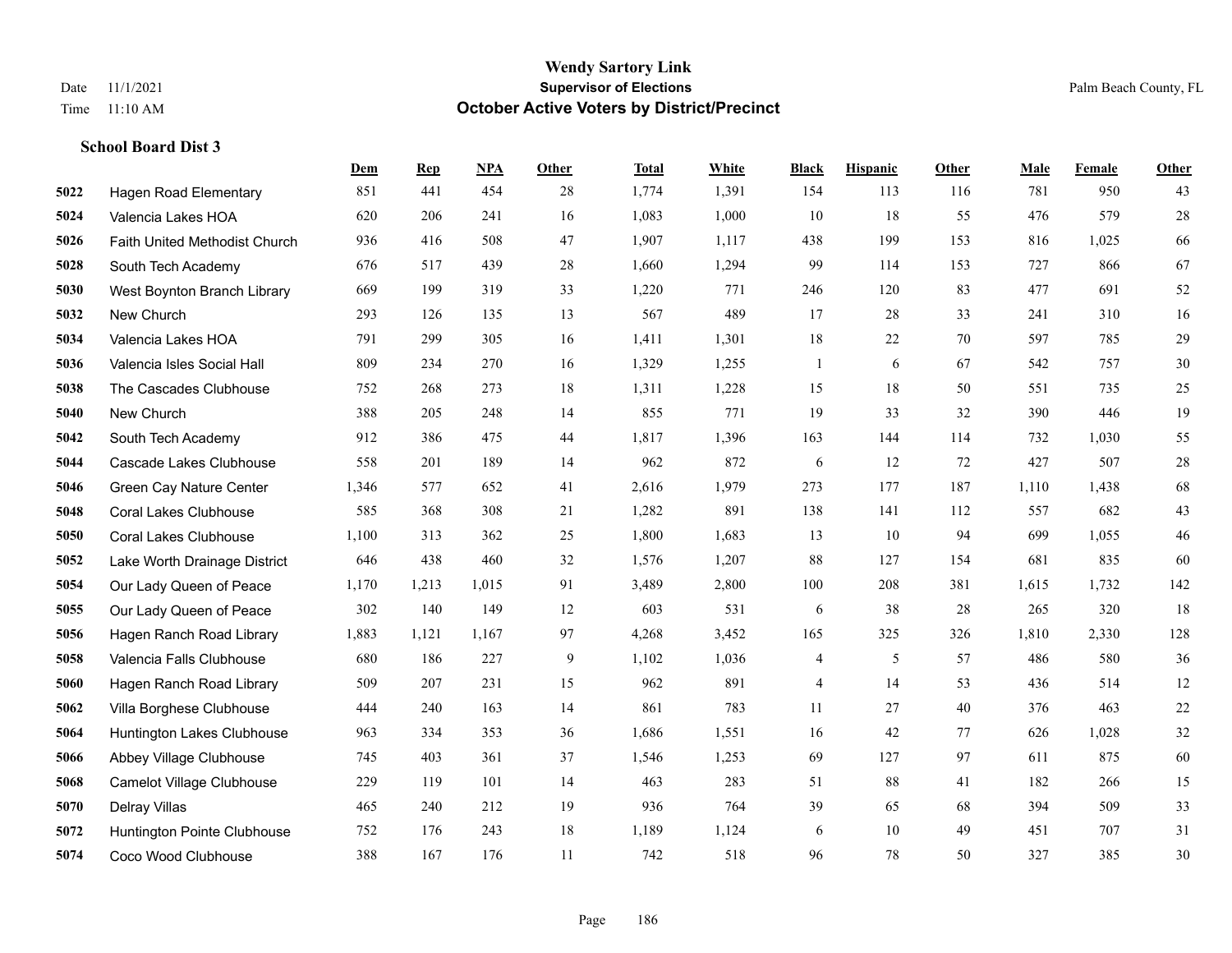|      |                                   | Dem    | <b>Rep</b>   | NPA          | <b>Other</b> | <b>Total</b> | White       | <b>Black</b>     | <b>Hispanic</b> | <b>Other</b>   | <b>Male</b> | Female | <b>Other</b>     |
|------|-----------------------------------|--------|--------------|--------------|--------------|--------------|-------------|------------------|-----------------|----------------|-------------|--------|------------------|
| 5076 | Palm Greens Clubhouse             | 659    | 295          | 318          | 30           | 1,302        | 1,081       | 36               | 95              | 90             | 510         | 748    | 44               |
| 5078 | <b>Bethel Evangelical Baptist</b> | 701    | 381          | 409          | 41           | 1,532        | 1,138       | 115              | 169             | 110            | 613         | 880    | 39               |
| 5080 | <b>Bethel Evangelical Baptist</b> | 84     | 50           | 41           | 3            | 178          | 126         | 10               | 22              | 20             | 58          | 118    | $\overline{c}$   |
| 5082 | <b>Bethel Evangelical Baptist</b> | 633    | 372          | 412          | 23           | 1,440        | 987         | 172              | 156             | 125            | 657         | 743    | $40\,$           |
| 5084 | <b>High Point Section II</b>      | 442    | 301          | 256          | 24           | 1,023        | 812         | 37               | 104             | 70             | 406         | 587    | 30               |
| 5086 | <b>Carver Middle</b>              | 45     | 20           | 14           | 4            | 83           | 66          | 6                | $\overline{4}$  | 7              | 32          | 49     | $\overline{c}$   |
| 5088 | Carver Middle                     | 170    | 123          | 137          | 15           | 445          | 282         | 50               | 58              | 55             | 197         | 233    | 15               |
| 5090 | Gleneagles CC-Strathearn Sat      | 967    | 471          | 478          | 35           | 1,951        | 1,673       | 36               | 114             | 128            | 820         | 1.083  | $48\,$           |
| 5092 | Gleneagles CC-Clunie Satellite    | 789    | 329          | 359          | 25           | 1,502        | 1,291       | 71               | 66              | 74             | 647         | 822    | 33               |
| 5094 | Kings Point Clubhouse             | 379    | 194          | 176          | 15           | 764          | 615         | 28               | 71              | 50             | 295         | 440    | 29               |
| 5096 | Monaco Clubhouse                  | 906    | 509          | 482          | 42           | 1,939        | 1,503       | 95               | 195             | 146            | 788         | 1.074  | 77               |
| 5098 | Lakes of Delray Clubhouse         | 382    | 234          | 159          | 14           | 789          | 697         | 10               | 41              | 41             | 303         | 471    | 15               |
| 5100 | <b>Kings Point Flanders</b>       | 907    | 421          | 396          | 31           | 1,755        | 1,404       | 77               | 157             | 117            | 704         | 993    | $58\,$           |
| 5102 | Lakes of Delray Clubhouse         | 899    | 311          | 372          | 39           | 1,621        | 1,327       | 68               | 119             | 107            | 629         | 942    | $50\,$           |
| 5104 | <b>Kings Point Flanders</b>       | 891    | 387          | 357          | 39           | 1,674        | 1,327       | 71               | 157             | 119            | 648         | 959    | 67               |
| 5106 | Las Verdes Clubhouse              | 977    | 621          | 714          | 56           | 2,368        | 1,655       | 216              | 298             | 199            | 1,069       | 1,221  | $78\,$           |
| 5108 | West Boca Branch Library          | 1,428  | 1,518        | 1,420        | 106          | 4,472        | 3,695       | 107              | 264             | 406            | 2,099       | 2,238  | 135              |
| 5110 | South County Civic Center         | 524    | 517          | 416          | 28           | 1,485        | 1,348       | 6                | 27              | 104            | 700         | 743    | $42\,$           |
| 5111 | Morikami Park Elementary          | 44     | 59           | 51           | 3            | 157          | 149         | $\boldsymbol{0}$ | 3               | 5              | 72          | 85     | $\mathbf{0}$     |
| 5112 | Morikami Park Elementary          | 547    | 618          | 498          | $40\,$       | 1,703        | 1,479       | 20               | 53              | 151            | 788         | 875    | $40\,$           |
| 5113 | Morikami Park Elementary          | 18     | 39           | 24           | 2            | 83           | 67          | $\boldsymbol{0}$ | 6               | 10             | 35          | 41     | $\tau$           |
| 5114 | South County Civic Center         | 255    | 200          | 193          | $10\,$       | 658          | 543         | 8                | 28              | 79             | 299         | 332    | 27               |
| 5115 | Spanish River High                | 85     | 109          | 91           | 12           | 297          | 239         | 4                | 25              | 29             | 150         | 144    | 3                |
| 5116 | The Polo Club of Boca Raton       | 655    | 507          | 430          | 25           | 1,617        | 1,472       | 18               | 27              | 100            | 705         | 863    | 49               |
| 5117 | The Polo Club of Boca Raton       | 307    | 187          | 192          | 18           | 704          | 642         | $\mathbf{1}$     | 9               | 52             | 284         | 395    | 25               |
| 5118 | South County Civic Center         | 172    | 115          | 104          | 5            | 396          | 332         | 8                | 32              | 24             | 167         | 218    | 11               |
| 5119 | The Polo Club of Boca Raton       | 37     | 32           | 29           | $\sqrt{2}$   | 100          | 92          | $\overline{c}$   | $\overline{c}$  | $\overline{4}$ | 45          | 54     | 1                |
| 5120 | Delray Beach First Baptist        | $\tau$ | $\mathbf{1}$ | $\mathbf{0}$ |              | 9            | $\,$ 8 $\,$ | $\mathbf{1}$     | $\theta$        | $\mathbf{0}$   | 3           | 6      | $\boldsymbol{0}$ |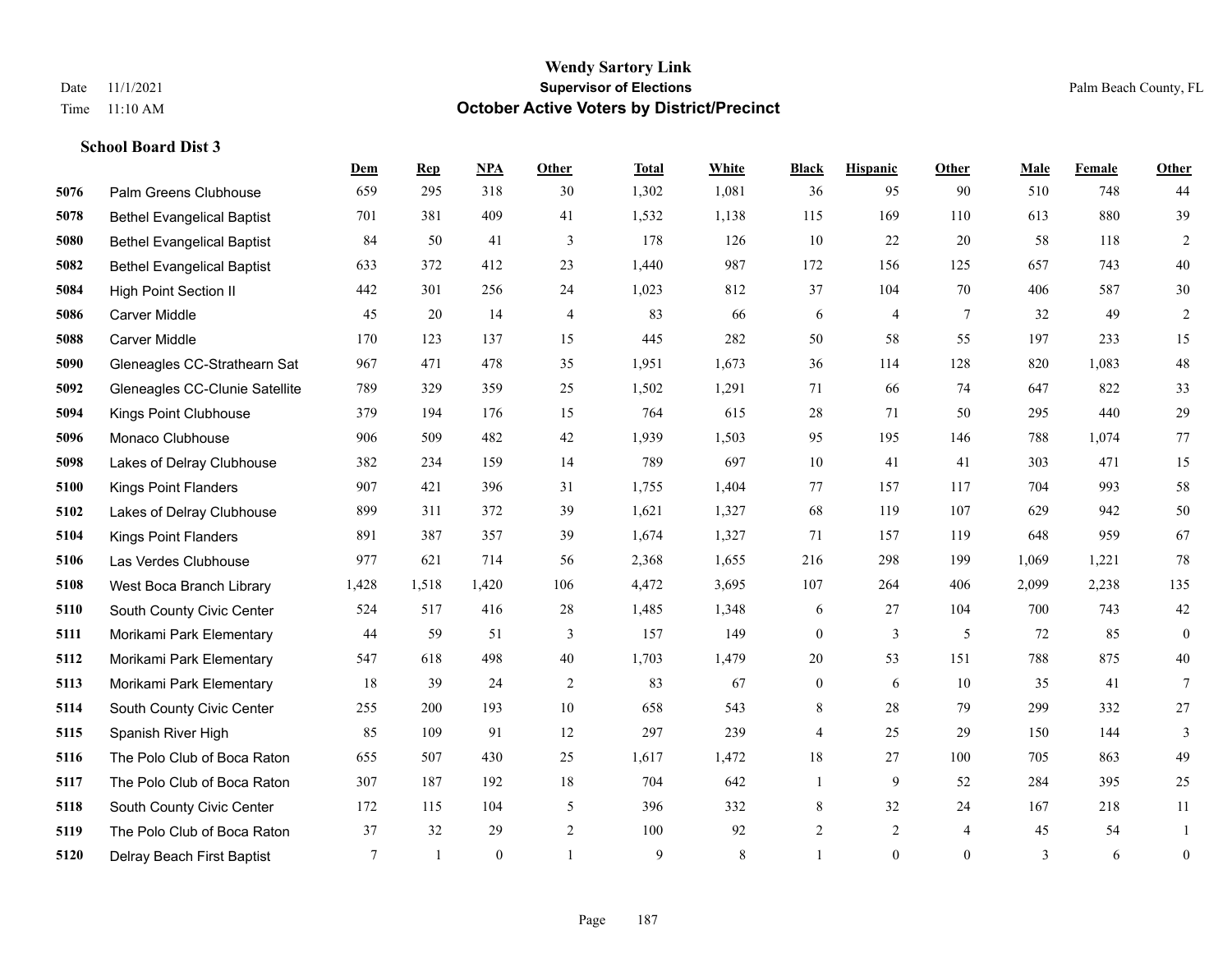|      |                            | <u>Dem</u> | Rep    | NPA    | Other | <b>Total</b> | White   | <b>Black</b> | <b>Hispanic</b> | <u>Other</u> | Male   | Female | <b>Other</b> |
|------|----------------------------|------------|--------|--------|-------|--------------|---------|--------------|-----------------|--------------|--------|--------|--------------|
| 5122 | Delray Beach First Baptist | 280        | 178    | 201    | 10    | 669          | 433     | 35           | 122             | 79           | 286    | 351    | 32           |
| 5124 | Delray Beach First Baptist | 160        | 114    |        |       | 389          | 329     | a            |                 | 24           | 153    | 222    | 14           |
| 5126 | Boca Delray Clubhouse      | 251        | 115    | 119    |       | 496          | 446     |              |                 | 25           | 205    | 280    |              |
|      | <b>School Board Dist 3</b> | 74.707     | 40,773 | 44.058 | 3.349 | 162,887      | 117.244 | 14.733       | 16.675          | 14.235       | 71,033 | 86,511 | 5,343        |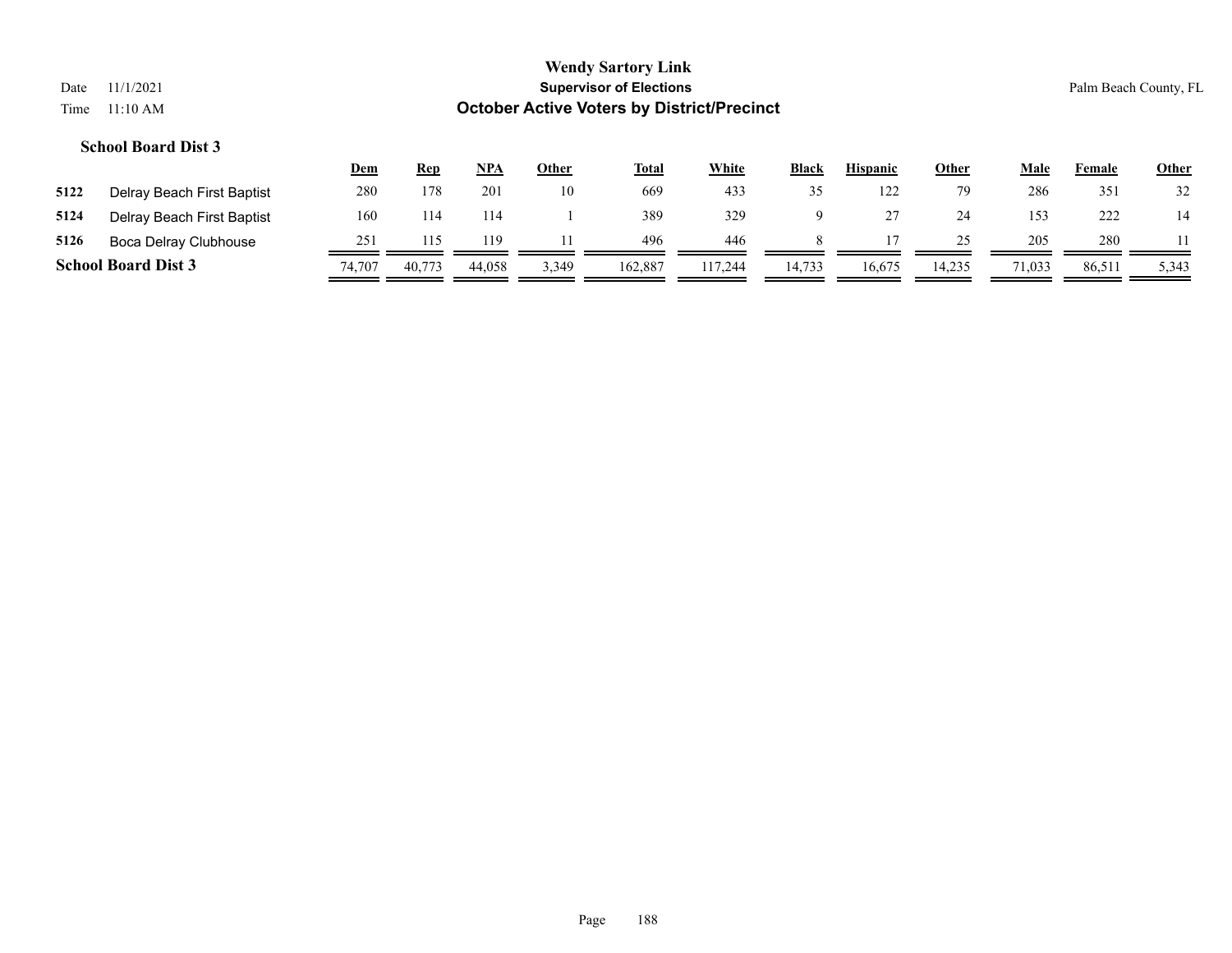|      |                                  | Dem          | <b>Rep</b>       | NPA            | <b>Other</b>   | <b>Total</b> | <b>White</b>     | <b>Black</b>     | <b>Hispanic</b>  | Other          | <b>Male</b>  | <b>Female</b>  | <b>Other</b>   |
|------|----------------------------------|--------------|------------------|----------------|----------------|--------------|------------------|------------------|------------------|----------------|--------------|----------------|----------------|
| 1390 | St Edwards Church                | 450          | 1,186            | 527            | 55             | 2,218        | 2,039            | 3                | 52               | 124            | 1,029        | 1,119          | 70             |
| 1392 | St Edwards Church                | 351          | 616              | 411            | 47             | 1,425        | 1,286            | 6                | 29               | 104            | 625          | 765            | 35             |
| 1394 | Morton & Barbara Mandel Cente    | 242          | 614              | 291            | 36             | 1,183        | 1,077            | 6                | 24               | 76             | 534          | 617            | 32             |
| 2070 | <b>Belvedere Elementary</b>      | 563          | 376              | 384            | 23             | 1,346        | 1,059            | 28               | 151              | 108            | 632          | 665            | 49             |
| 2076 | St Catherine Church              | 145          | 121              | 122            | 7              | 395          | 326              | 16               | 27               | 26             | 192          | 193            | $10\,$         |
| 2078 | St Catherine Church              | 443          | 551              | 367            | 31             | 1,392        | 1,159            | 38               | 89               | 106            | 624          | 716            | 52             |
| 2138 | Palmwood Lodge #303              | 340          | 159              | 270            | 19             | 788          | 320              | 78               | 300              | 90             | 363          | 390            | 35             |
| 2140 | South Olive Community Center     | 569          | 433              | 384            | 33             | 1,419        | 1,081            | 31               | 197              | 110            | 670          | 701            | $48\,$         |
| 2142 | Lakeside Presbyterian Church     | 292          | 361              | 189            | 23             | 865          | 750              | 3                | 56               | 56             | 401          | 437            | 27             |
| 2144 | Lakeside Presbyterian Church     | 355          | 411              | 266            | 32             | 1,064        | 879              | 20               | 81               | 84             | 485          | 545            | 34             |
| 3026 | Palm Springs Village Hall        | $\mathbf{0}$ | $\mathbf{0}$     | $\mathbf{0}$   | $\mathbf{0}$   | $\mathbf{0}$ | $\boldsymbol{0}$ | $\overline{0}$   | $\overline{0}$   | $\mathbf{0}$   | $\mathbf{0}$ | $\overline{0}$ | $\mathbf{0}$   |
| 3028 | Palm Springs Village Hall        | 2            | $\mathbf{1}$     | $\mathbf{0}$   | $\overline{0}$ | 3            | $\overline{0}$   | $\overline{0}$   | 3                | $\overline{0}$ | 1            | 2              | $\overline{0}$ |
| 3030 | Palm Springs Village Hall        | $\theta$     | $\boldsymbol{0}$ | $\mathbf{0}$   | $\theta$       | $\theta$     | $\overline{0}$   | $\overline{0}$   | $\overline{0}$   | $\theta$       | $\Omega$     | $\theta$       | $\theta$       |
| 3032 | Special Olympics of PBC          | 689          | 311              | 526            | 35             | 1,561        | 560              | 267              | 599              | 135            | 729          | 752            | $80\,$         |
| 3034 | <b>Sunlight Community Church</b> | 157          | 104              | 79             | 6              | 346          | 182              | 42               | 101              | 21             | 156          | 180            | $10\,$         |
| 3040 | 1st Congregational Church        | 693          | 307              | 408            | 42             | 1,450        | 1,073            | 70               | 187              | 120            | 716          | 680            | 54             |
| 3042 | 1st Congregational Church        | 720          | 448              | 394            | 48             | 1,610        | 1,352            | 24               | 134              | 100            | 731          | 825            | 54             |
| 3050 | Holy Redeemer Church             | $\tau$       | $\tau$           | $\overline{2}$ | $\theta$       | 16           | 9                | 6                | $\overline{1}$   | $\mathbf{0}$   | 9            | $\tau$         | $\mathbf{0}$   |
| 3052 | Our Savior Lutheran Church       | 401          | 113              | 241            | 13             | 768          | 213              | 214              | 269              | 72             | 364          | 366            | 38             |
| 3064 | 1st Congregational Church        | 471          | 224              | 360            | 31             | 1,086        | 763              | 94               | 151              | 78             | 513          | 530            | $43\,$         |
| 3068 | St Andrews Episcopal             | 547          | 289              | 393            | 44             | 1,273        | 1,025            | 52               | 111              | 85             | 616          | 615            | 42             |
| 3070 | Mid County Senior Center         | 718          | 266              | 566            | 36             | 1,586        | 515              | 371              | 499              | 201            | 726          | 784            | 76             |
| 3071 | Holy Redeemer Church             | $\mathbf{0}$ | $\boldsymbol{0}$ | $\mathbf{0}$   | $\mathbf{0}$   | $\theta$     | $\mathbf{0}$     | $\boldsymbol{0}$ | $\mathbf{0}$     | $\mathbf{0}$   | $\mathbf{0}$ | $\overline{0}$ | $\mathbf{0}$   |
| 3072 | Holy Redeemer Church             | 138          | 24               | 88             | 8              | 258          | $70\,$           | 101              | 51               | 36             | 100          | 146            | 12             |
| 3074 | <b>Coastal Chapel</b>            | 470          | 351              | 334            | 27             | 1,182        | 736              | 101              | 254              | 91             | 554          | 586            | $42\,$         |
| 3075 | Lantana Recreation Center        | 14           | $\,$ 8 $\,$      | 7              | $\sqrt{2}$     | 31           | 31               | $\boldsymbol{0}$ | $\boldsymbol{0}$ | $\mathbf{0}$   | 10           | 21             | $\bf{0}$       |
| 3076 | Our Savior Lutheran Church       | 48           | 39               | 48             | $\overline{1}$ | 136          | 94               | 15               | 19               | 8              | 74           | 57             | 5              |
| 3078 | Lakeside UM Church               | 645          | 387              | 434            | 37             | 1,503        | 936              | 166              | 270              | 131            | 665          | 796            | 42             |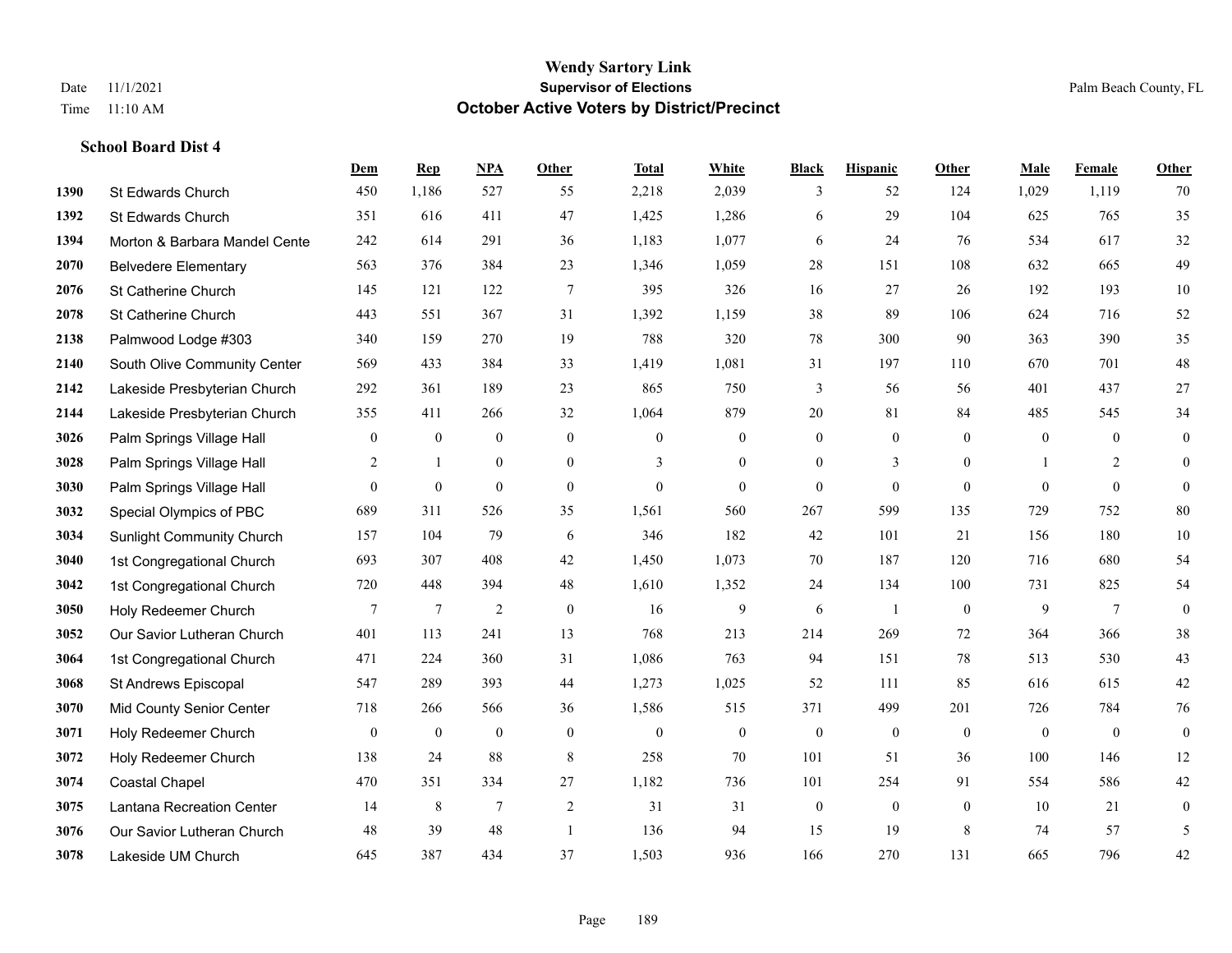|      |                                  | Dem          | <b>Rep</b>   | NPA            | <b>Other</b>     | <b>Total</b> | <b>White</b> | <b>Black</b>     | <b>Hispanic</b> | <b>Other</b> | <b>Male</b>  | Female       | <b>Other</b>     |
|------|----------------------------------|--------------|--------------|----------------|------------------|--------------|--------------|------------------|-----------------|--------------|--------------|--------------|------------------|
| 3080 | American Finnish Club            | 839          | 221          | 571            | 40               | 1,671        | 398          | 517              | 566             | 190          | 726          | 845          | 100              |
| 3082 | <b>Atlantis City Hall</b>        | 489          | 885          | 444            | 44               | 1,862        | 1,608        | 39               | 91              | 124          | 856          | 962          | 44               |
| 3110 | Lantana Road Branch Library      | 824          | 336          | 484            | 44               | 1,688        | 795          | 452              | 285             | 156          | 732          | 879          | $77\,$           |
| 3112 | <b>Starlight Cove Elementary</b> | 841          | 299          | 615            | 38               | 1,793        | 703          | 310              | 635             | 145          | 775          | 928          | 90               |
| 3114 | Santaluces High                  | 379          | 250          | 296            | 11               | 936          | 547          | 122              | 184             | 83           | 455          | 451          | $30\,$           |
| 3116 | Advent Lantana                   | 1,063        | 518          | 735            | 53               | 2,369        | 1,461        | 364              | 360             | 184          | 981          | 1,306        | $82\,$           |
| 3118 | Advent Lantana                   | 204          | 226          | 175            | 16               | 621          | 507          | 22               | 48              | 44           | 304          | 304          | 13               |
| 3134 | <b>Hidden Oaks Elementary</b>    | 1,073        | 317          | 591            | 33               | 2,014        | 577          | 792              | 368             | 277          | 858          | 1,070        | 86               |
| 3136 | <b>Freedom Shores Elementary</b> | 877          | 408          | 591            | 31               | 1,907        | 833          | 542              | 276             | 256          | 841          | 990          | 76               |
| 3138 | <b>Citrus Cove Elementary</b>    | 859          | 500          | 566            | 34               | 1,959        | 1,138        | 318              | 289             | 214          | 861          | 1,016        | 82               |
| 3140 | Boynton Lakes North Clubhouse    | 419          | 191          | 280            | 14               | 904          | 426          | 222              | 127             | 129          | 404          | 468          | $32\,$           |
| 3142 | Boynton Lakes North Clubhouse    | 378          | 162          | 224            | 18               | 782          | 438          | 137              | 137             | 70           | 312          | 440          | 30               |
| 3144 | Freedom Shores Elementary        | 10           | 8            | 10             | $\boldsymbol{0}$ | 28           | 22           | $\boldsymbol{0}$ | 3               | 3            | 11           | 14           | 3                |
| 3146 | <b>Freedom Shores Elementary</b> | 340          | 130          | 172            | 18               | 660          | 445          | 79               | 73              | 63           | 263          | 376          | 21               |
| 3148 | Imagine Schools - Chancellor     | 61           | 55           | 54             | 5                | 175          | 118          | 12               | 27              | 18           | 88           | 82           | 5                |
| 3162 | Hidden Oaks Elementary           | 544          | 257          | 299            | 17               | 1,117        | 667          | 207              | 126             | 117          | 501          | 582          | 34               |
| 3164 | <b>Citrus Cove Elementary</b>    | 874          | 543          | 639            | 50               | 2,106        | 1,316        | 313              | 244             | 233          | 941          | 1,093        | $72\,$           |
| 3166 | Jamaica Bay Clubhouse            | 351          | 363          | 261            | 25               | 1,000        | 886          | 20               | 37              | 57           | 438          | 528          | 34               |
| 3168 | Boynton Beach Fire Station #3    | 908          | 459          | 668            | 32               | 2,067        | 1,173        | 371              | 298             | 225          | 875          | 1,122        | $70\,$           |
| 3170 | Boynton Beach High               | 1,117        | 611          | 880            | 72               | 2,680        | 1,576        | 312              | 538             | 254          | 1,174        | 1,402        | 104              |
| 3172 | Boynton Beach High               | 476          | 144          | 301            | 32               | 953          | 441          | 263              | 144             | 105          | 389          | 516          | 48               |
| 3174 | Boynton Beach Fire Station #3    | 251          | 174          | 174            | 15               | 614          | 420          | 54               | 83              | 57           | 279          | 318          | 17               |
| 3176 | Boynton Beach High               | 215          | 121          | 148            | 8                | 492          | 260          | 90               | 81              | 61           | 213          | 257          | $22\,$           |
| 3180 | Imagine Schools - Chancellor     | $\mathbf{0}$ | $\mathbf{0}$ | $\overline{0}$ | $\overline{0}$   | $\mathbf{0}$ | $\mathbf{0}$ | $\boldsymbol{0}$ | $\mathbf{0}$    | $\theta$     | $\mathbf{0}$ | $\mathbf{0}$ | $\boldsymbol{0}$ |
| 3182 | Imagine Schools - Chancellor     | 99           | 51           | 79             | $\overline{4}$   | 233          | 117          | 46               | 38              | 32           | 111          | 111          | 11               |
| 3185 | Christ Fellowship Church BB      | 298          | 206          | 205            | 27               | 736          | 472          | 84               | 104             | 76           | 346          | 369          | 21               |
| 3186 | Christ Fellowship Church BB      | 190          | 120          | 138            | 12               | 460          | 329          | 41               | 59              | 31           | 205          | 234          | 21               |
| 3187 | Christ Fellowship Church BB      | 684          | 400          | 587            | 58               | 1,729        | 984          | 267              | 291             | 187          | 806          | 869          | 54               |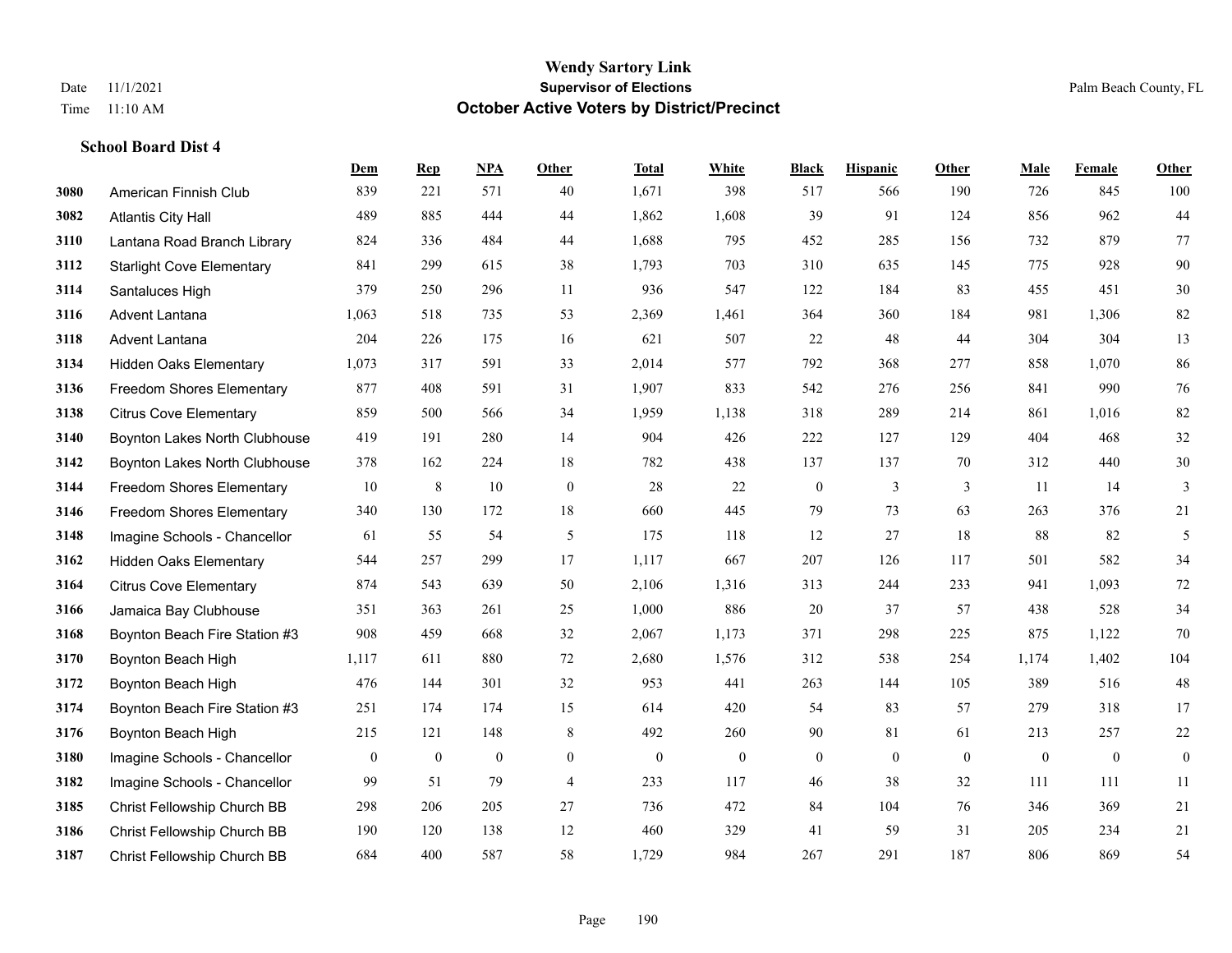**School Board Dist 4**

#### **Wendy Sartory Link** Date 11/1/2021 **Supervisor of Elections** Palm Beach County, FL Time 11:10 AM **October Active Voters by District/Precinct**

# **Dem Rep NPA Other Total White Black Hispanic Other Male Female Other** Christ Fellowship Church BB 411 303 352 21 1,087 673 222 120 72 532 521 34 Imagine Schools - Chancellor 300 159 220 22 701 397 140 99 65 361 325 15 Leisureville #1 Clubhouse 553 401 376 44 1,374 1,036 116 129 93 551 775 48 Boynton Beach Fire Station #2 748 171 378 19 1,316 468 540 168 140 582 682 52 Leisureville #3 Clubhouse 622 552 422 50 1,646 1,368 85 103 90 705 888 53 BB Leisureville Clubhouse 496 524 306 37 1,363 1,122 65 115 61 552 773 38 Golfview Harbour Clubhouse 612 399 397 26 1,434 968 205 115 146 644 742 48 Golfview Harbour Clubhouse 66 67 51 7 191 139 30 11 11 95 90 6 Lantana Recreation Center 460 509 369 47 1,385 1,158 30 102 95 664 682 39 South Palm Beach Town Hall 404 505 376 35 1,320 1,126 21 79 94 574 699 47 Manalapan Town Hall 76 201 90 11 378 345 6 5 22 191 177 10 Hypoluxo Town Hall 515 601 501 64 1,681 1,405 38 109 129 773 859 49 Bent Tree Villas East 805 730 598 51 2,184 1,585 215 216 168 961 1,174 49 Greentree Villas 641 565 458 32 1,696 1,387 73 121 115 677 972 47 New Church 401 494 323 24 1,242 1,011 61 87 83 534 679 29 Christ Fellowship Church BB 532 292 299 24 1,147 693 187 162 105 531 585 31 Quail Ridge Business Center 123 362 124 11 620 597 1 2 20 283 327 10 Christ Fellowship Church BB 33 28 36 4 101 79 4 10 8 37 62 2 Congress Middle 815 234 400 44 1,493 542 646 157 148 624 813 56 Harvey E Oyer Jr Park 489 611 484 55 1,639 1,291 90 131 127 774 819 46 Sterling Village Aud 494 548 464 46 1,552 1,354 35 64 99 718 782 52 Ocean Ridge Town Hall  $401$   $743$   $420$   $44$   $1,608$   $1,470$   $4$   $50$   $84$   $769$   $797$   $42$  Village of Golf Admin Bldg 36 186 48 4 274 268 0 1 5 129 143 2 Crosspointe Elementary 369 254 290 23 936 671 112 66 87 400 516 20 Forest Park Elementary 284 444 272 25 1,025 922 9 50 44 434 559 32 Briny Breezes Community Cente 89 142 90 3 324 299 0 9 16 134 181 9 Briny Breezes Community Center 0 0 0 0 0 0 0 0 0 0 0 0 Briny Breezes Community Center 0 0 0 0 0 0 0 0 0 0 0 0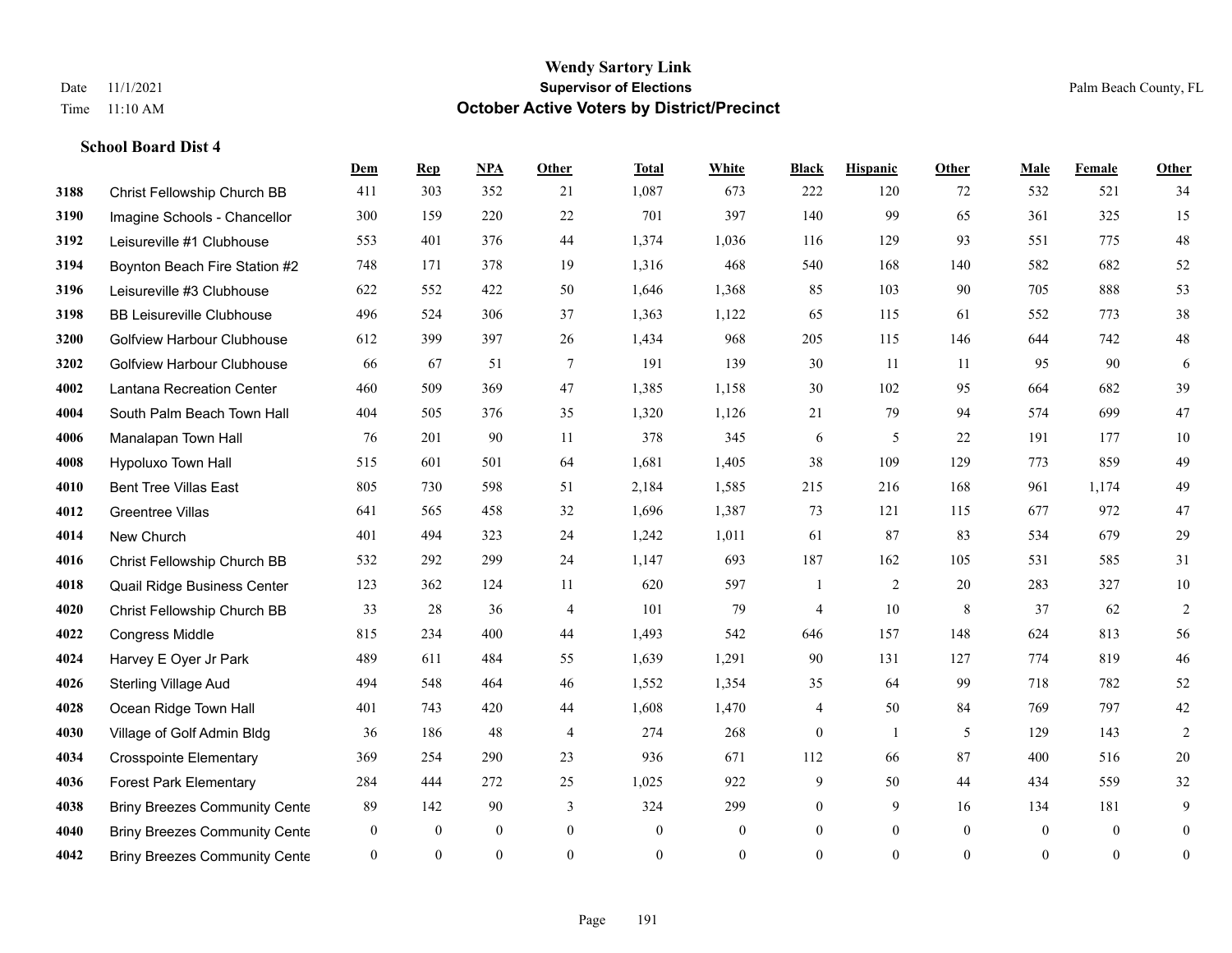|      |                                      | Dem          | <b>Rep</b>       | NPA              | <b>Other</b>   | <b>Total</b> | <b>White</b>     | <b>Black</b>     | <b>Hispanic</b>  | <b>Other</b>   | <b>Male</b>    | <b>Female</b>  | <b>Other</b>     |
|------|--------------------------------------|--------------|------------------|------------------|----------------|--------------|------------------|------------------|------------------|----------------|----------------|----------------|------------------|
| 4044 | <b>Briny Breezes Community Cente</b> | 49           | 31               | 37               | $\overline{1}$ | 118          | 104              | -1               | 8                | 5              | 61             | 54             | 3                |
| 4046 | <b>Delray Dunes</b>                  | 91           | 340              | 100              | 5              | 536          | 497              | -1               | 5                | 33             | 243            | 281            | 12               |
| 4048 | <b>Banyan Creek Elementary</b>       | 122          | 154              | 86               | $\tau$         | 369          | 294              | 16               | 30               | 29             | 189            | 171            | 9                |
| 4050 | Hunter's Run Courtside Cafe          | 1,076        | 365              | 529              | 37             | 2,007        | 1,842            | 40               | 48               | 77             | 836            | 1,130          | 41               |
| 4052 | <b>Crosspointe Elementary</b>        | 116          | 78               | 84               | 3              | 281          | 169              | 57               | 22               | 33             | 137            | 138            | 6                |
| 4053 | <b>Crosspointe Elementary</b>        | 210          | 84               | 149              | 17             | 460          | 175              | 109              | 101              | 75             | 202            | 238            | $20\,$           |
| 4054 | Lakeview Baptist Church              | 532          | 645              | 438              | 38             | 1,653        | 1,366            | 78               | 102              | 107            | 764            | 836            | 53               |
| 4056 | Lakeview Baptist Church              | $\Omega$     | $\mathbf{0}$     | $\overline{0}$   | $\Omega$       | $\theta$     | $\mathbf{0}$     | $\mathbf{0}$     | $\theta$         | $\theta$       | $\theta$       | $\theta$       | $\mathbf{0}$     |
| 4058 | Plumosa SOA Elementary               | 53           | 58               | 40               | $\tau$         | 158          | 140              | 4                | 8                | 6              | 77             | 78             | 3                |
| 4060 | Lakeview Baptist Church              | 2            | 6                | 3                | $\overline{0}$ | 11           | $\overline{4}$   | $\mathbf{0}$     | $\mathbf{1}$     | 6              | 5              | 6              | $\Omega$         |
| 4062 | Lakeview Baptist Church              | 41           | 73               | 36               | 5              | 155          | 129              | 7                | 8                | 11             | 75             | 78             | $\overline{2}$   |
| 4064 | Seacrest Presbyterian                | 47           | 43               | 43               | $\overline{2}$ | 135          | 119              | 1                | 9                | 6              | 72             | 62             |                  |
| 4066 | Seacrest Presbyterian                | $\mathbf{0}$ | $\mathbf{0}$     | $\overline{0}$   | $\Omega$       | $\theta$     | $\mathbf{0}$     | $\mathbf{0}$     | $\mathbf{0}$     | $\Omega$       | $\Omega$       | $\theta$       | $\Omega$         |
| 4068 | Seacrest Presbyterian                | $\mathbf{0}$ | $\mathbf{0}$     | $\boldsymbol{0}$ | $\overline{0}$ | $\mathbf{0}$ | $\mathbf{0}$     | $\boldsymbol{0}$ | $\boldsymbol{0}$ | $\mathbf{0}$   | $\overline{0}$ | $\mathbf{0}$   | $\Omega$         |
| 4070 | Seacrest Presbyterian                | $\theta$     | $\mathbf{0}$     | $\mathbf{0}$     | $\theta$       | $\theta$     | $\overline{0}$   | $\mathbf{0}$     | $\mathbf{0}$     | $\theta$       | $\theta$       | $\theta$       | $\mathbf{0}$     |
| 4072 | <b>Gulf Stream Town Hall</b>         | 184          | 451              | 210              | 22             | 867          | 804              | 4                | 22               | 37             | 422            | 427            | 18               |
| 4074 | Plumosa SOA Elementary               | 435          | 424              | 352              | 25             | 1,236        | 1,064            | 17               | 73               | 82             | 585            | 616            | 35               |
| 4076 | <b>Country Manors Clubhouse</b>      | 447          | 381              | 394              | 23             | 1,245        | 883              | 96               | 135              | 131            | 550            | 661            | 34               |
| 4078 | <b>Banyan Creek Elementary</b>       | 3            | 6                | $\mathbf{1}$     | $\overline{0}$ | 10           | 9                | $\mathbf{0}$     | $\mathbf{0}$     | $\overline{1}$ | 6              | 3              |                  |
| 4080 | <b>Banyan Creek Elementary</b>       | $\mathbf{0}$ | $\mathbf{0}$     | $\boldsymbol{0}$ | $\overline{0}$ | $\mathbf{0}$ | $\mathbf{0}$     | $\boldsymbol{0}$ | $\boldsymbol{0}$ | $\theta$       | $\mathbf{0}$   | $\mathbf{0}$   | $\overline{0}$   |
| 4082 | <b>Banyan Creek Elementary</b>       | $\theta$     | 3                | $\theta$         | $\Omega$       | 3            | 3                | $\mathbf{0}$     | $\theta$         | $\theta$       | 2              | $\mathbf{1}$   | $\Omega$         |
| 4084 | <b>Banyan Creek Elementary</b>       | 42           | 24               | 24               | $\overline{2}$ | 92           | 68               | 6                | 9                | 9              | 42             | 46             |                  |
| 4086 | <b>Banyan Creek Elementary</b>       | 547          | 388              | 387              | 29             | 1,351        | 925              | 187              | 104              | 135            | 631            | 671            | 49               |
| 4088 | West Park Baptist Church             | 845          | 455              | 485              | 48             | 1,833        | 1,557            | 61               | 95               | 120            | 743            | 1,042          | $48\,$           |
| 4090 | Pines of Delray North                | 271          | 169              | 160              | 14             | 614          | 495              | 38               | 43               | 38             | 242            | 345            | 27               |
| 4092 | West Park Baptist Church             | $\mathbf{0}$ | $\boldsymbol{0}$ | $\boldsymbol{0}$ | $\overline{0}$ | $\mathbf{0}$ | $\boldsymbol{0}$ | $\mathbf{0}$     | $\mathbf{0}$     | $\theta$       | $\theta$       | $\overline{0}$ | $\boldsymbol{0}$ |
| 4096 | Carver Middle                        | 567          | 46               | 162              | 11             | 786          | 103              | 582              | 33               | 68             | 366            | 370            | 50               |
| 4098 | <b>Bethel Evangelical Baptist</b>    | 997          | 740              | 661              | 69             | 2,467        | 1,895            | 184              | 213              | 175            | 1,043          | 1,351          | 73               |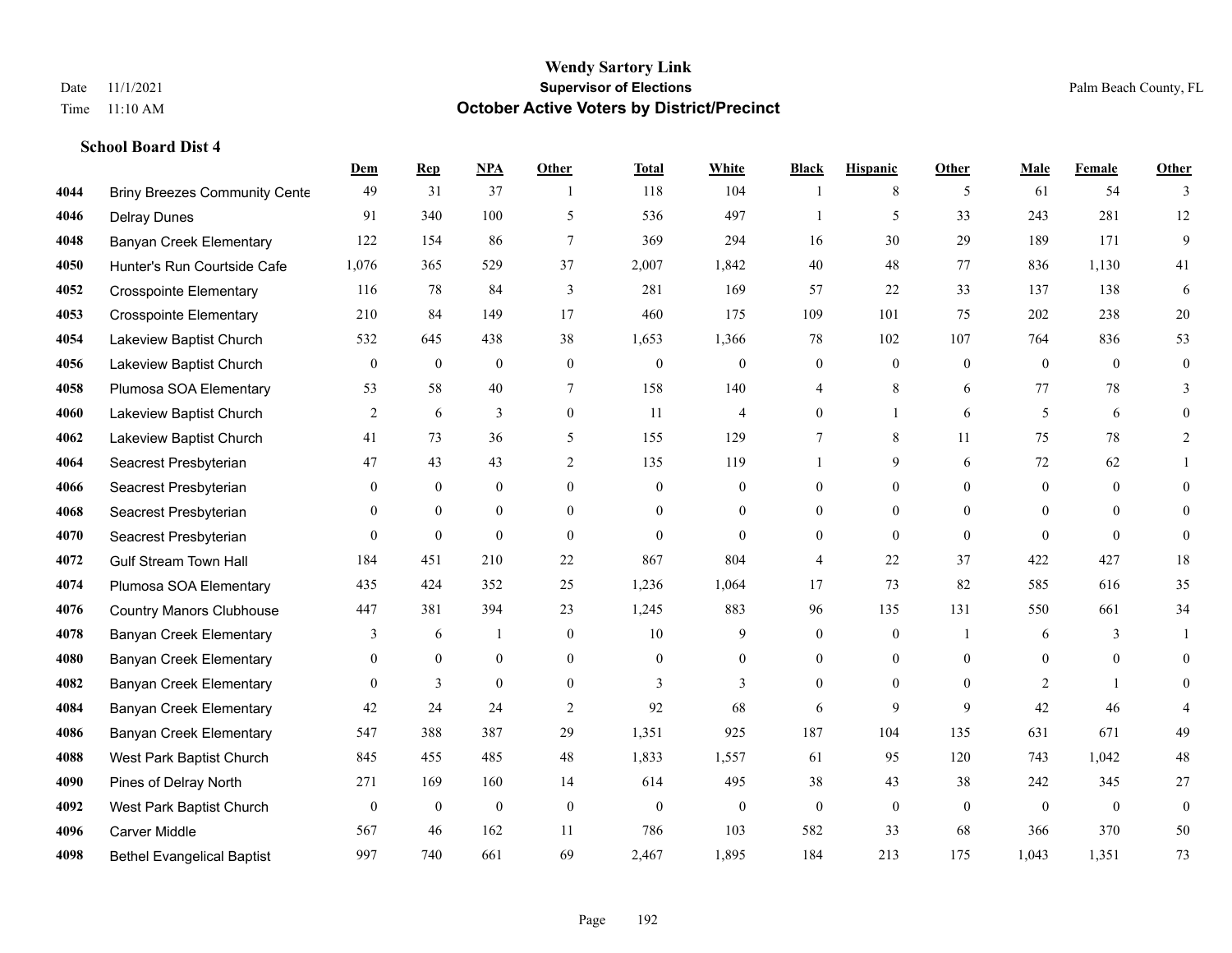**School Board Dist 4**

# **Wendy Sartory Link** Date 11/1/2021 **Supervisor of Elections** Palm Beach County, FL Time 11:10 AM **October Active Voters by District/Precinct**

|      |                                      | Dem | <b>Rep</b> | <b>NPA</b> | Other          | <b>Total</b> | White | <b>Black</b>     | <b>Hispanic</b> | Other | Male  | Female | Other          |
|------|--------------------------------------|-----|------------|------------|----------------|--------------|-------|------------------|-----------------|-------|-------|--------|----------------|
| 4100 | Carver Middle                        | 116 | 148        | 99         | 8              | 371          | 294   | 31               | 20              | 26    | 183   | 174    | 14             |
| 4102 | Veterans Park Recreation Ctr         | 423 | 499        | 404        | 34             | 1,360        | 1,238 | 13               | 25              | 84    | 631   | 692    | 37             |
| 4104 | <b>Emmanuel Catholic Church</b>      | 740 | 661        | 625        | 64             | 2,090        | 1,690 | 83               | 152             | 165   | 907   | 1,116  | 67             |
| 4106 | Delray Beach Golf Club               | 405 | 413        | 349        | 33             | 1,200        | 921   | 54               | 112             | 113   | 554   | 607    | 39             |
| 4108 | Pines of Delray East                 | 572 | 349        | 375        | 27             | 1,323        | 976   | 88               | 139             | 120   | 525   | 742    | 56             |
| 4110 | 505 Club                             | 374 | 426        | 302        | 30             | 1,132        | 1,029 | $\,8\,$          | 31              | 64    | 494   | 609    | 29             |
| 4112 | Veterans Park Recreation Ctr         | 572 | 790        | 545        | 46             | 1,953        | 1,798 | 10               | 41              | 104   | 918   | 970    | 65             |
| 4114 | Delray Beach First Baptist           | 826 | 762        | 607        | 58             | 2,253        | 1,902 | 78               | 126             | 147   | 1,047 | 1,156  | 50             |
| 4116 | <b>Orchard View Elementary</b>       | 27  | 35         | 28         | $\overline{0}$ | 90           | 73    | $\overline{2}$   | 6               | 9     | 47    | 40     | 3              |
| 4118 | <b>Orchard View Elementary</b>       | 682 | 413        | 473        | 31             | 1,599        | 1,110 | 151              | 196             | 142   | 649   | 893    | 57             |
| 4120 | <b>Orchard View Elementary</b>       | 444 | 293        | 332        | 40             | 1,109        | 790   | 65               | 154             | 100   | 465   | 605    | 39             |
| 4122 | Delray Beach Swim and Tennis         | 713 | 424        | 479        | 35             | 1,651        | 1,158 | 192              | 145             | 156   | 713   | 875    | 63             |
| 4124 | Delray Beach Swim and Tennis         | 774 | 563        | 653        | 57             | 2,047        | 1,541 | 131              | 190             | 185   | 928   | 1,043  | 76             |
| 4126 | <b>Pine Grove Elementary</b>         | 512 | 835        | 540        | 61             | 1,948        | 1,687 | 25               | 91              | 145   | 896   | 985    | 67             |
| 4128 | St Lucy Catholic Church              | 614 | 911        | 617        | 43             | 2,185        | 1,955 | 13               | 75              | 142   | 990   | 1,126  | 69             |
| 4129 | St Lucy Catholic Church              | 31  | 61         | 30         | 2              | 124          | 109   | $\boldsymbol{0}$ | 4               | 11    | 55    | 67     | $\overline{c}$ |
| 4130 | Omni Middle                          | 635 | 621        | 544        | 35             | 1,835        | 1,509 | 33               | 137             | 156   | 855   | 928    | 52             |
| 4132 | Calusa Elementary                    | 380 | 399        | 320        | 25             | 1,124        | 929   | 15               | 96              | 84    | 458   | 626    | 40             |
| 4156 | St Lucy Catholic Church              | 531 | 555        | 411        | 35             | 1,532        | 1,348 | 6                | 66              | 112   | 711   | 779    | 42             |
| 7130 | Alexander W Dreyfoos SOA High        | 813 | 813        | 771        | 74             | 2,471        | 1,895 | 114              | 202             | 260   | 1,243 | 1,157  | 71             |
| 7132 | <b>WPB City Hall Flagler Gallery</b> | 673 | 671        | 603        | 75             | 2,022        | 1,599 | 86               | 140             | 197   | 1,021 | 933    | 68             |
| 7150 | <b>Howard Park Community Center</b>  | 354 | 281        | 303        | 37             | 975          | 781   | 41               | 86              | 67    | 492   | 458    | 25             |
| 7152 | WPB City Hall Flagler Gallery        | 478 | 444        | 276        | 42             | 1,240        | 984   | 43               | 117             | 96    | 474   | 722    | 44             |
| 7154 | Morton & Barbara Mandel Cente        | 148 | 368        | 155        | 18             | 689          | 616   | 8                | 13              | 52    | 316   | 353    | 20             |
| 7156 | PB Fire Station #3                   | 42  | 102        | 59         | $\sqrt{2}$     | 205          | 177   | $\boldsymbol{0}$ | $\tau$          | 21    | 92    | 101    | 12             |
| 7158 | PB Fire Station #3                   | 533 | 472        | 408        | 51             | 1,464        | 1,310 | 18               | 34              | 102   | 642   | 786    | 36             |
| 7164 | <b>Osborne Community Center</b>      | 320 | 181        | 197        | 25             | 723          | 566   | 51               | 55              | 51    | 336   | 366    | 21             |
| 7166 | PB Fire Station #3                   | 317 | 386        | 294        | 30             | 1,027        | 909   | $\overline{2}$   | 30              | 86    | 453   | 548    | 26             |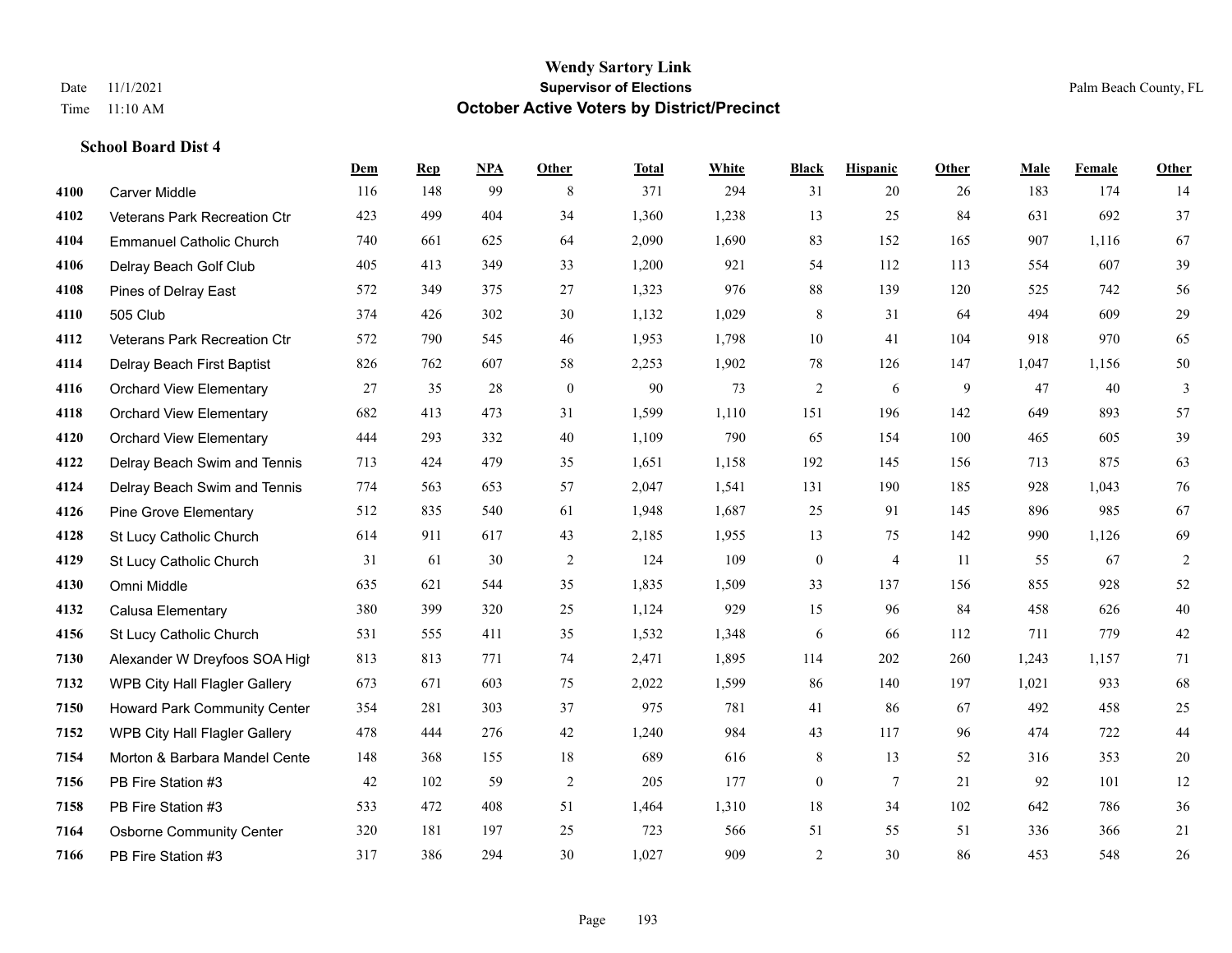|      |                            | <u>Dem</u> | <b>Rep</b> | NPA    | Other | <b>Total</b> | White   | <b>Black</b> | <b>Hispanic</b> | Other  | Male   | Female | <b>Other</b> |
|------|----------------------------|------------|------------|--------|-------|--------------|---------|--------------|-----------------|--------|--------|--------|--------------|
| 7172 | Lantana Recreation Center  | 298        | 267        | 245    |       | 827          | 650     | 50           | 66              | 61     | 390    | 411    | 26           |
| 7198 | Atlantic High Auditorium   | 44         |            |        |       | 101          | 81      | $\sigma$     |                 |        | 41     | 57     |              |
| 7204 | 505 Club                   | 35         |            |        | 4     | 107          | 83      |              |                 |        | 54     | 48     |              |
| 7206 | 505 Club                   | 56         | 58         | 54     |       | 173          | 146     |              |                 |        | 92     | 76     |              |
|      | <b>School Board Dist 4</b> | 55,067     | 43.910     | 40.965 | 3,572 | 143,514      | 103,065 | 13,593       | 15,097          | 11,759 | 64,458 | 74,303 | 4,753        |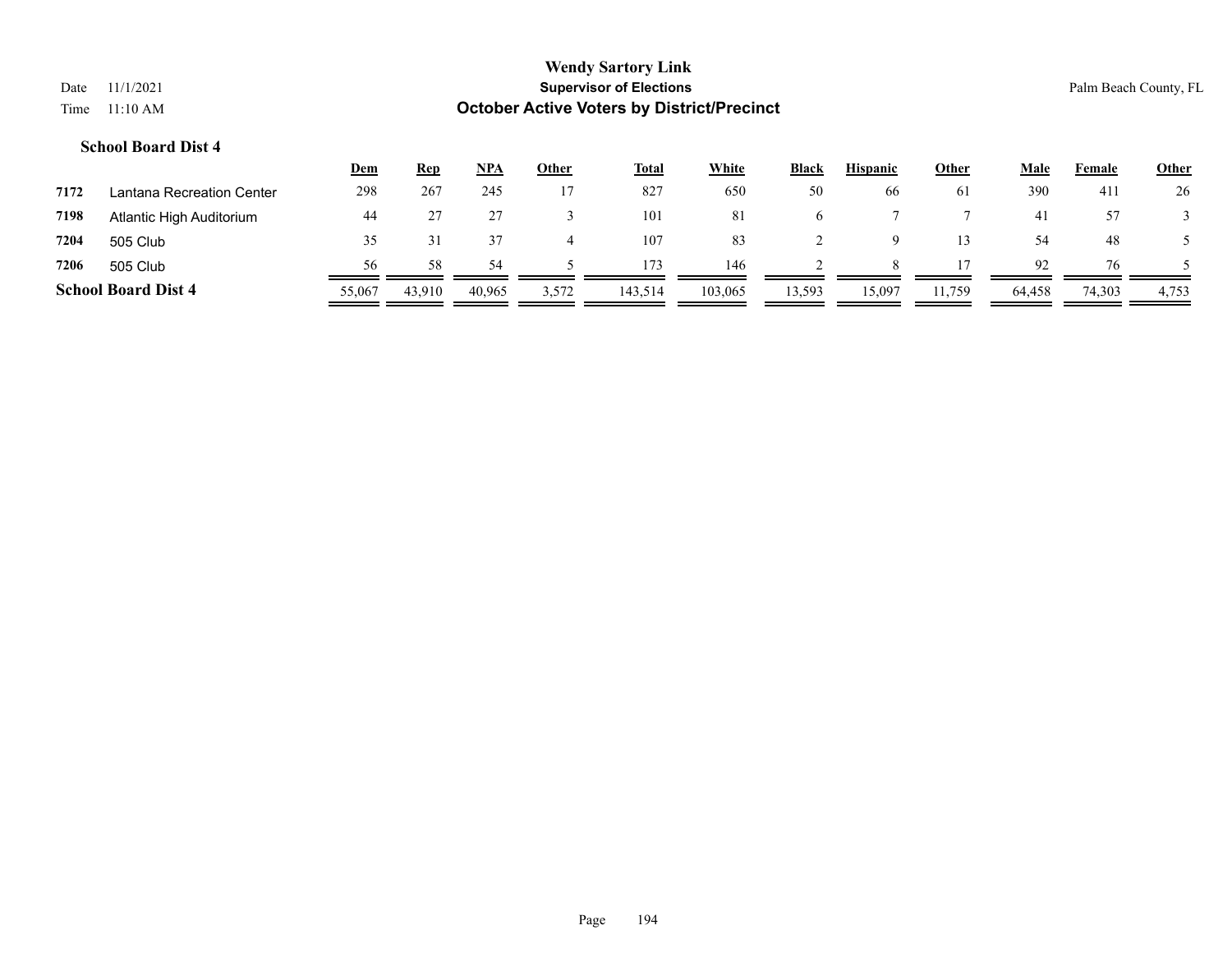**School Board Dist 5**

#### **Wendy Sartory Link** Date 11/1/2021 **Supervisor of Elections** Palm Beach County, FL Time 11:10 AM **October Active Voters by District/Precinct**

Above and Beyond Community Church 408 562 427 37 1,434 1,160 40 130 104 675 713 46

**Dem Rep NPA Other Total White Black Hispanic Other Male Female Other**

# Above and Beyond Community Church 640 613 582 45 1,880 1,402 48 221 209 807 1,003 70 Ascension Catholic Church 803 1,182 904 68 2,957 2,309 162 235 251 1,396 1,463 98 Woodfield Country Club HOA 842 749 733 54 2,378 2,131 12 66 169 1,090 1,196 92 Seasons HOA Clubhouse 223 207 171 11 612 504 9 36 63 293 290 29 Broken Sound Club 533 377 341 17 1,268 1,161 12 31 64 574 661 33 Broken Sound Club 560 417 432 39 1,448 1,138 66 139 105 662 749 37 4150 Patch Reef Park Community Center 583 550 607 66 1,806 1,389 68 161 188 853 906 47 Boca Delray Lodge #171 631 639 648 51 1,969 1,445 76 224 224 892 995 82 Ascension Catholic Church 422 417 332 33 1,204 877 86 104 137 587 571 46 Spanish River High 947 739 755 44 2,485 1,966 50 218 251 1,186 1,194 105 Greater BR Swim & Racquet Ctr 422 406 354 21 1,203 975 18 89 121 559 601 43 4162 Patch Reef Park Community Center 542 486 442 21 1,491 1,141 30 114 206 680 738 73 Safe Schools Institute 597 644 568 35 1,844 1,480 29 173 162 859 894 91 FAU Arena Lobby 788 448 600 29 1,865 1,053 304 267 241 834 933 98 JC Mitchell Elementary 698 563 610 51 1,922 1,327 83 243 269 834 973 115 Spanish River Library 903 1,042 872 50 2,867 2,226 99 267 275 1,352 1,416 99 Marine Safety Headquarters 671 684 589 61 2,005 1,756 16 98 135 895 1,056 54 Sugar Sand Park Comm Center 306 275 270 15 866 748 5 52 61 409 421 36 Sugar Sand Park Comm Center 930 698 731 66 2,425 1,781 73 320 251 1,052 1,271 102 Sugar Sand Park Comm Center 755 646 517 45 1,963 1,565 43 197 158 798 1,100 65 Del Prado Elementary 567 577 559 35 1,738 1,240 51 242 205 790 852 96 Greater BR Swim & Racquet Ctr 868 588 731 54 2,241 1,517 79 401 244 936 1,212 93 Boca Raton Middle 559 608 558 39 1,764 1,331 57 207 169 826 888 50

 The Volen Center 549 504 456 30 1,539 1,063 125 165 186 703 773 63 Elks Lodge of Boca Raton 905 525 601 57 2,088 1,221 323 311 233 938 1,055 95 St Gregory Episcopal Church 739 1,074 799 74 2,686 2,256 26 179 225 1,312 1,288 86 Verde K-8 School 563 965 722 45 2,295 1,835 47 134 279 1,061 1,110 124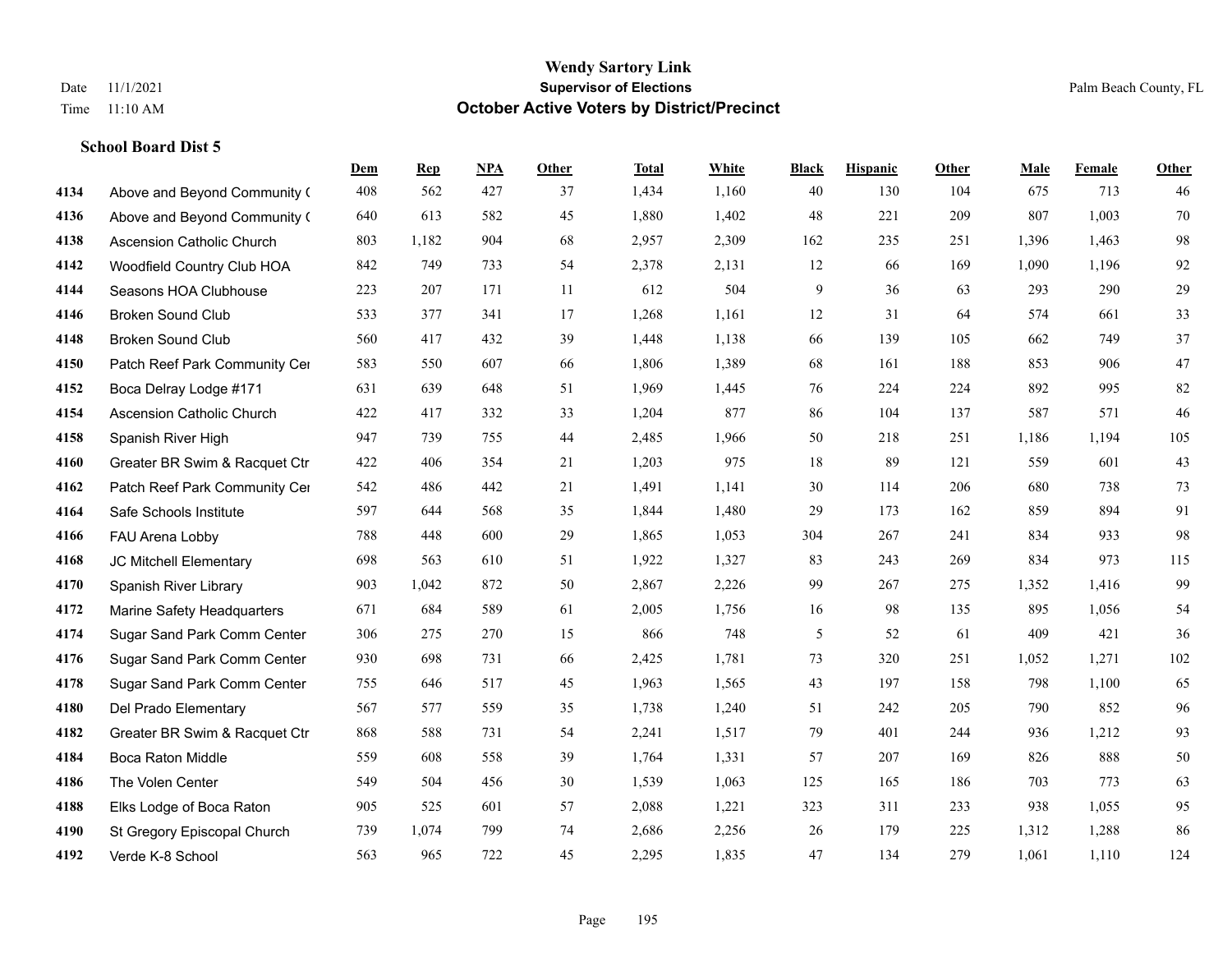|      |                                    | Dem   | <b>Rep</b> | NPA | <b>Other</b> | <b>Total</b> | <b>White</b> | <b>Black</b>   | <b>Hispanic</b> | <b>Other</b> | <b>Male</b> | Female | <b>Other</b> |
|------|------------------------------------|-------|------------|-----|--------------|--------------|--------------|----------------|-----------------|--------------|-------------|--------|--------------|
| 4194 | Del Prado Elementary               | 545   | 327        | 309 | 29           | 1,210        | 1,030        | 23             | 60              | 97           | 512         | 666    | 32           |
| 4196 | Good Shepherd Lutheran             | 702   | 431        | 446 | 25           | 1,604        | 1,378        | 30             | 82              | 114          | 671         | 893    | 40           |
| 4198 | Verde K-8 School                   | 640   | 474        | 521 | 35           | 1,670        | 1,048        | 117            | 318             | 187          | 687         | 909    | 74           |
| 4200 | Verde K-8 School                   | 400   | 344        | 297 | 21           | 1,062        | 790          | $\,8\,$        | 171             | 93           | 423         | 611    | $28\,$       |
| 4202 | Greater BR Swim & Racquet Ctr      | 788   | 590        | 633 | 31           | 2,042        | 1,585        | 32             | 242             | 183          | 831         | 1.135  | 76           |
| 4204 | Sugar Sand Park Comm Center        | 747   | 443        | 595 | 38           | 1,823        | 1,146        | 142            | 318             | 217          | 817         | 937    | 69           |
| 4206 | Good Shepherd Lutheran             | 678   | 483        | 513 | 34           | 1,708        | 1,352        | 35             | 179             | 142          | 689         | 962    | 57           |
| 4208 | Hammock Pointe Elementary          | 853   | 582        | 478 | 34           | 1,947        | 1,673        | 10             | 117             | 147          | 769         | 1,123  | 55           |
| 4210 | Sugar Sand Park Comm Center        | 648   | 833        | 681 | 42           | 2,204        | 1,732        | 29             | 268             | 175          | 1,015       | 1,117  | $72\,$       |
| 4212 | Center for Spiritual Living        | 629   | 807        | 592 | 38           | 2,066        | 1,729        | 33             | 163             | 141          | 980         | 1,025  | 61           |
| 4214 | Calvary Chapel Boca Raton - 4th    | 628   | 859        | 640 | 65           | 2,192        | 1,753        | 44             | 229             | 166          | 1,012       | 1,103  | 77           |
| 4216 | Calvary Chapel Boca Raton - Kir    | 674   | 1,064      | 692 | 60           | 2,490        | 2,094        | $20\,$         | 179             | 197          | 1,178       | 1,222  | $90\,$       |
| 4218 | <b>Grace Community Church</b>      | 448   | 850        | 541 | 59           | 1,898        | 1,573        | 32             | 138             | 155          | 879         | 936    | 83           |
| 4220 | Boca Raton Community Center        | 461   | 397        | 464 | 44           | 1,366        | 878          | 104            | 236             | 148          | 606         | 717    | 43           |
| 4222 | Boca Raton Downtown Library        | 947   | 1,120      | 921 | 89           | 3,077        | 2,586        | 67             | 183             | 241          | 1,385       | 1,577  | 115          |
| 4224 | <b>Grace Community Church</b>      | 514   | 1,111      | 752 | 60           | 2,437        | 2,004        | 55             | 181             | 197          | 1,146       | 1,211  | 80           |
| 4226 | St Gregory Episcopal Church        | 215   | 385        | 281 | 23           | 904          | 812          | $\overline{7}$ | 31              | 54           | 427         | 453    | 24           |
| 4228 | Boca Raton Community Center        | 524   | 660        | 511 | 51           | 1,746        | 1,496        | 16             | 98              | 136          | 784         | 913    | 49           |
| 4230 | Boca Raton Downtown Library        | 308   | 446        | 331 | 22           | 1,107        | 969          | 9              | 55              | 74           | 520         | 565    | $22\,$       |
| 5128 | <b>Sunrise Park Elementary</b>     | 757   | 508        | 573 | 37           | 1,875        | 1,245        | 101            | 280             | 249          | 849         | 965    | 61           |
| 5130 | Coconut Cove Waterpark - Meet      | 654   | 548        | 541 | 27           | 1,770        | 1,298        | 31             | 168             | 273          | 805         | 881    | 84           |
| 5132 | <b>Eagles Landing Middle</b>       | 945   | 593        | 645 | 43           | 2,226        | 1,519        | 147            | 328             | 232          | 992         | 1,166  | 68           |
| 5134 | Coconut Cove Waterpark - Meet      | 541   | 477        | 453 | 31           | 1,502        | 1,073        | 69             | 231             | 129          | 712         | 736    | 54           |
| 5136 | West Boca Branch Library           | 865   | 515        | 688 | 43           | 2,111        | 1,368        | 126            | 402             | 215          | 886         | 1,159  | 66           |
| 5138 | <b>Whispering Pines Elementary</b> | 892   | 558        | 620 | 45           | 2,115        | 1,409        | 127            | 302             | 277          | 919         | 1,120  | 76           |
| 5140 | Olympic Heights High               | 1,041 | 778        | 918 | 51           | 2,788        | 1,803        | 147            | 532             | 306          | 1,264       | 1,410  | 114          |
| 5142 | <b>Whispering Pines Elementary</b> | 304   | 243        | 255 | 22           | 824          | 597          | 28             | 105             | 94           | 330         | 456    | $38\,$       |
| 5144 | Whisper Walk Section B             | 921   | 454        | 425 | 31           | 1,831        | 1,449        | 52             | 215             | 115          | 696         | 1,087  | $48\,$       |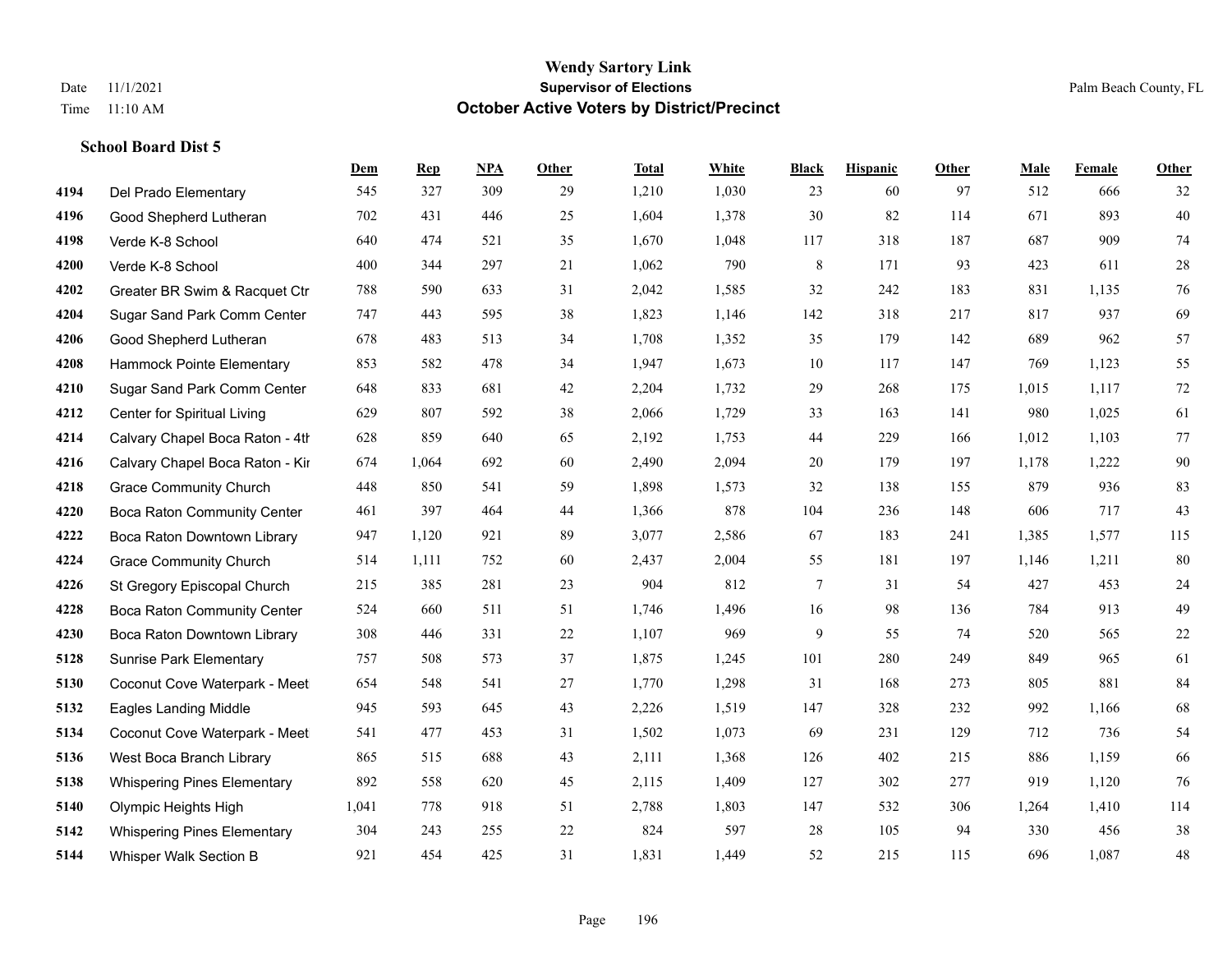|      |                                   | Dem    | <b>Rep</b> | NPA    | <b>Other</b> | <b>Total</b> | White   | <b>Black</b> | <b>Hispanic</b> | Other  | Male   | Female | Other  |
|------|-----------------------------------|--------|------------|--------|--------------|--------------|---------|--------------|-----------------|--------|--------|--------|--------|
| 5146 | <b>Century Village West</b>       | 909    | 502        | 392    | 40           | 1,843        | 1,423   | 79           | 184             | 157    | 673    | 1,099  | 71     |
| 5148 | Century Village West              | 745    | 369        | 359    | 26           | 1,499        | 1,193   | 50           | 135             | 121    | 567    | 856    | 76     |
| 5150 | Century Village West              | 680    | 281        | 286    | 20           | 1,267        | 988     | 47           | 144             | 88     | 448    | 777    | 42     |
| 5152 | West Boca Raton High              | 949    | 799        | 854    | 46           | 2,648        | 1,979   | 82           | 247             | 340    | 1,244  | 1,294  | 110    |
| 5154 | Daggerwing Nature Center          | 894    | 785        | 747    | 51           | 2,477        | 1,702   | 79           | 343             | 353    | 1,116  | 1,245  | 116    |
| 5156 | Southwinds Golf Course            | 722    | 506        | 594    | 32           | 1,854        | 1,257   | 83           | 266             | 248    | 801    | 968    | 85     |
| 5158 | <b>Boca West Country Club</b>     | 769    | 457        | 511    | 48           | 1,785        | 1,603   | $\,$ 8 $\,$  | 73              | 101    | 739    | 1,000  | $46\,$ |
| 5160 | <b>Boca West Country Club</b>     | 822    | 466        | 424    | 34           | 1,746        | 1,645   | 3            | 28              | 70     | 681    | 1,024  | 41     |
| 5162 | Glades Presbyterian Church        | 766    | 743        | 647    | 40           | 2,196        | 1,613   | 69           | 309             | 205    | 1,041  | 1,073  | 82     |
| 5164 | Sandpiper Shores Elementary       | 1,006  | 656        | 679    | 45           | 2,386        | 1,824   | 75           | 254             | 233    | 1,080  | 1,228  | $78\,$ |
| 5166 | <b>Glades Road Branch Library</b> | 835    | 747        | 790    | 50           | 2,422        | 1,681   | 127          | 363             | 251    | 1,052  | 1,272  | 98     |
| 5168 | <b>Glades Road Branch Library</b> | 960    | 611        | 617    | 41           | 2,229        | 1,677   | 65           | 272             | 215    | 865    | 1,305  | 59     |
| 5170 | Olympic Heights High              | 1,150  | 634        | 758    | 45           | 2,587        | 1,904   | 83           | 355             | 245    | 1,010  | 1,481  | 96     |
| 5172 | Del Prado Elementary              | 237    | 309        | 203    | 20           | 769          | 690     | 10           | 12              | 57     | 364    | 384    | 21     |
| 5174 | <b>Waters Edge Elementary</b>     | 864    | 756        | 814    | 47           | 2,481        | 1,679   | 126          | 357             | 319    | 1,142  | 1,218  | 121    |
| 5176 | Loggers Run Middle                | 467    | 350        | 370    | 15           | 1,202        | 833     | 47           | 200             | 122    | 511    | 630    | 61     |
| 5178 | Loggers Run Middle                | 707    | 539        | 635    | 45           | 1,926        | 1,067   | 188          | 403             | 268    | 855    | 973    | $98\,$ |
| 5180 | Boca Glades Baptist Church        | 686    | 373        | 634    | 40           | 1,733        | 972     | 130          | 398             | 233    | 796    | 858    | 79     |
| 5182 | Boca Glades Baptist Church        | 580    | 293        | 537    | 37           | 1,447        | 743     | 130          | 368             | 206    | 647    | 731    | 69     |
| 5184 | <b>Coral Sunset Elementary</b>    | 909    | 559        | 732    | 40           | 2,240        | 1,233   | 241          | 443             | 323    | 1,031  | 1,103  | 106    |
| 5186 | <b>Coral Sunset Elementary</b>    | 1,013  | 420        | 865    | 38           | 2,336        | 983     | 353          | 668             | 332    | 991    | 1,219  | 126    |
| 5188 | Pines Of Boca Barwood             | 965    | 619        | 789    | 49           | 2,422        | 1,428   | 138          | 537             | 319    | 1,019  | 1,302  | 101    |
| 5190 | Lakes at Boca Rio Clubhouse       | 408    | 284        | 335    | 20           | 1,047        | 688     | 63           | 178             | 118    | 477    | 524    | 46     |
| 5192 | Hammock Pointe Elementary         | 1,064  | 686        | 922    | 44           | 2,716        | 1,552   | 202          | 581             | 381    | 1,175  | 1,419  | 122    |
| 5194 | Lakes Of Boca Barwood             | 395    | 255        | 374    | 21           | 1,045        | 623     | 48           | 237             | 137    | 445    | 545    | 55     |
|      | <b>School Board Dist 5</b>        | 55,725 | 47,064     | 46,095 | 3,257        | 152,141      | 112,366 | 6,204        | 18,190          | 15,381 | 67,407 | 78,905 | 5,829  |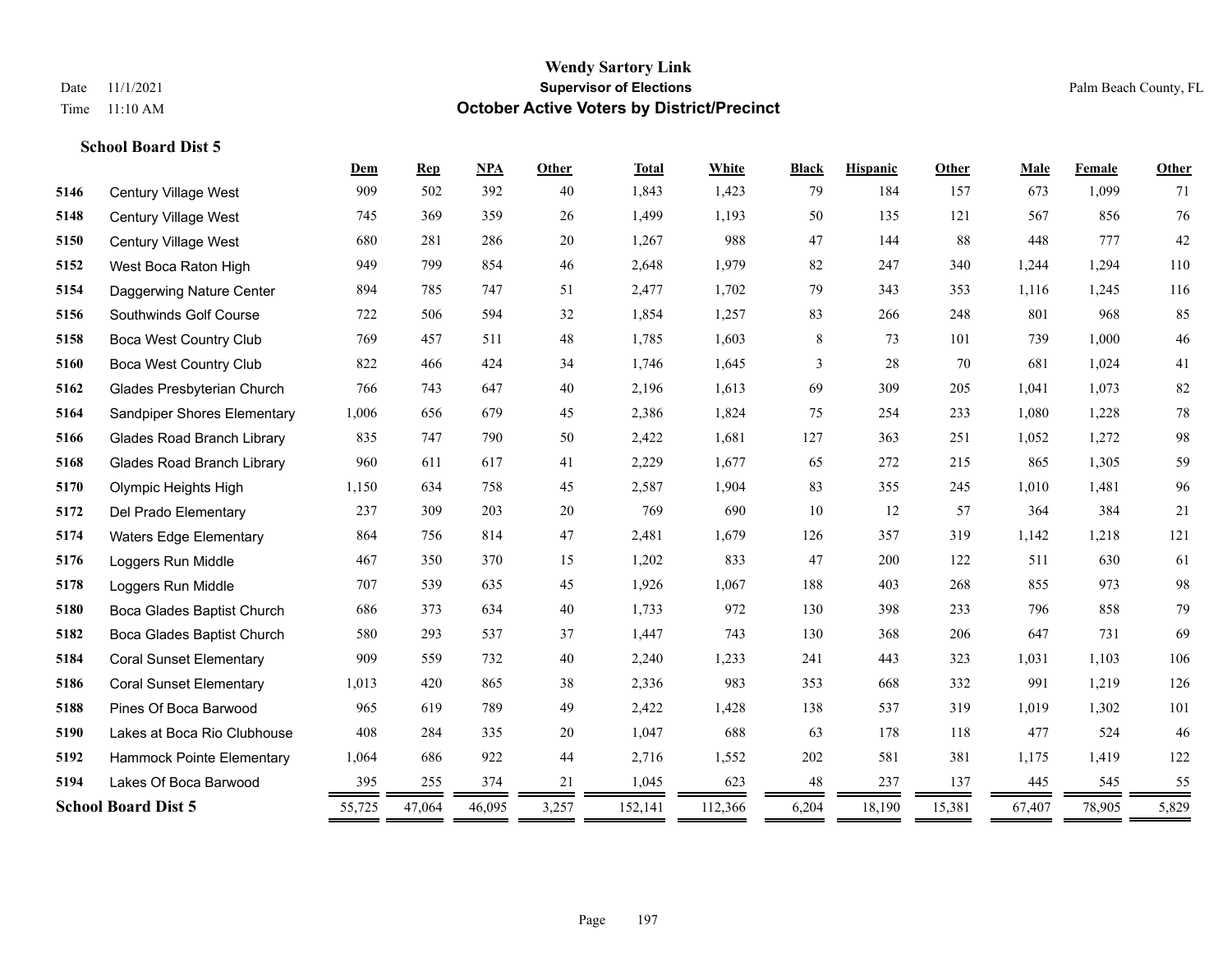|      |                                     | Dem              | <b>Rep</b>       | NPA              | <b>Other</b>   | <b>Total</b>   | <b>White</b>     | <b>Black</b>     | <b>Hispanic</b> | <b>Other</b>   | <b>Male</b>  | <b>Female</b>    | <b>Other</b>     |
|------|-------------------------------------|------------------|------------------|------------------|----------------|----------------|------------------|------------------|-----------------|----------------|--------------|------------------|------------------|
| 1002 | <b>Canal Point Community Center</b> | $\mathbf{0}$     | $\mathbf{0}$     | $\mathbf{0}$     | $\theta$       | $\theta$       | $\overline{0}$   | $\mathbf{0}$     | $\overline{0}$  | $\theta$       | $\theta$     | $\overline{0}$   | $\Omega$         |
| 1004 | Pierce Hammock Elementary           | 2                | 3                | 3                | $\Omega$       | 8              | 8                | $\mathbf{0}$     | $\mathbf{0}$    | $\theta$       | 3            | 5                | $\mathbf{0}$     |
| 1218 | Osceola Creek Middle                | $\mathbf{1}$     | $\mathbf{0}$     | $\theta$         | $\Omega$       |                | $\mathbf{1}$     | $\theta$         | $\theta$        | $\Omega$       | $\mathbf{1}$ | $\theta$         | $\theta$         |
| 2146 | Village Walk HOA Clubhouse          | 547              | 534              | 429              | 44             | 1,554          | 1,209            | 58               | 137             | 150            | 645          | 857              | 52               |
| 3084 | Lakes of Sherbrooke                 | 700              | 641              | 582              | 54             | 1,977          | 1,338            | 191              | 284             | 164            | 859          | 1.042            | 76               |
| 6002 | <b>Canal Point Community Center</b> | 81               | 103              | 58               | $\overline{2}$ | 244            | 103              | 37               | 89              | 15             | 108          | 126              | 10               |
| 6004 | Pahokee Recreation Center           | 959              | 173              | 229              | 5              | 1,366          | 177              | 885              | 222             | 82             | 563          | 754              | 49               |
| 6006 | Pahokee Recreation Center           | 995              | 170              | 271              | 13             | 1,449          | 122              | 846              | 383             | 98             | 646          | 722              | 81               |
| 6008 | Pahokee High                        | 522              | 22               | 104              | 3              | 651            | $\,$ 8 $\,$      | 595              | 3               | 45             | 194          | 424              | 33               |
| 6010 | <b>Canal Point Community Center</b> | 25               | 6                | 7                | $\overline{0}$ | 38             | 12               | 20               | 3               | 3              | 21           | 17               | $\boldsymbol{0}$ |
| 6012 | Belle Glade Library/Civic Ctr       | 180              | 29               | 60               | $\overline{0}$ | 269            | 30               | 147              | 79              | 13             | 105          | 153              | 11               |
| 6014 | Belle Glade Library/Civic Ctr       |                  | $\overline{2}$   | 1                | $\overline{0}$ | $\overline{4}$ | $\overline{0}$   | $\boldsymbol{0}$ | $\overline{4}$  | $\mathbf{0}$   |              | 3                | $\mathbf{0}$     |
| 6016 | South Bay Commission Chambe         | 35               | 52               | 29               | $\overline{2}$ | 118            | 78               | $\overline{7}$   | 22              | 11             | 62           | 51               | 5                |
| 6018 | South Bay Commission Chambe         | 1,190            | 83               | 226              | 10             | 1,509          | 59               | 1,166            | 207             | 77             | 633          | 837              | 39               |
| 6020 | Glades Central High                 | 441              | 77               | 133              | 8              | 659            | 82               | 383              | 158             | 36             | 306          | 320              | 33               |
| 6022 | Belle Glade Library/Civic Ctr       | 1,363            | 106              | 255              | 17             | 1,741          | 89               | 1,396            | 142             | 114            | 714          | 959              | 68               |
| 6024 | Lewis Evans Resource Center         | 1,692            | 66               | 261              | 13             | 2,032          | 30               | 1,765            | 125             | 112            | 812          | 1,150            | 70               |
| 6026 | Lewis Evans Resource Center         | 2                | $\boldsymbol{0}$ | $\overline{2}$   | $\mathbf{0}$   | $\overline{4}$ | $\overline{0}$   | $\mathbf{0}$     | 4               | $\overline{0}$ | -1           | 3                | $\boldsymbol{0}$ |
| 6028 | Belle Glade Library/Civic Ctr       | 755              | 452              | 327              | 15             | 1,549          | 410              | 398              | 655             | 86             | 727          | 778              | 44               |
| 6029 | Belle Glade Library/Civic Ctr       |                  | $\mathbf{0}$     | $\mathbf{0}$     | $\mathbf{0}$   | $\mathbf{1}$   | $\overline{0}$   | $\mathbf{1}$     | $\mathbf{0}$    | $\theta$       | -1           | $\theta$         | $\mathbf{0}$     |
| 6030 | Belle Glade Library/Civic Ctr       | 8                | 2                | 12               | 2              | 24             | 8                | $\theta$         | 16              | $\Omega$       | $\tau$       | 15               | $\overline{2}$   |
| 6032 | Gove Elementary                     | 669              | 297              | 274              | 6              | 1,246          | 312              | 429              | 406             | 99             | 533          | 671              | 42               |
| 6034 | Gove Elementary                     | $\mathbf{0}$     | $\overline{4}$   | $\mathbf{0}$     | $\mathbf{0}$   | $\overline{4}$ | $\overline{4}$   | $\mathbf{0}$     | $\mathbf{0}$    | $\theta$       | 3            | -1               | $\mathbf{0}$     |
| 6036 | Gove Elementary                     | 391              | 156              | 204              | 11             | 762            | 133              | 151              | 433             | 45             | 333          | 399              | 30               |
| 6038 | South Bay Commission Chambe         | $\boldsymbol{0}$ | $\boldsymbol{0}$ | $\boldsymbol{0}$ | $\mathbf{0}$   | $\mathbf{0}$   | $\boldsymbol{0}$ | $\boldsymbol{0}$ | $\mathbf{0}$    | $\mathbf{0}$   | $\mathbf{0}$ | $\boldsymbol{0}$ | $\mathbf{0}$     |
| 6040 | Osceola Creek Middle                | 100              | 128              | 103              | $\overline{1}$ | 332            | 251              | 13               | 33              | 35             | 154          | 162              | 16               |
| 6042 | Osceola Creek Middle                | 991              | 1,216            | 1,034            | 63             | 3,304          | 2,119            | 432              | 488             | 265            | 1,572        | 1,623            | 109              |
| 6044 | <b>Frontier Elementary</b>          | 913              | 987              | 784              | 58             | 2,742          | 1,744            | 419              | 342             | 237            | 1,290        | 1,367            | 85               |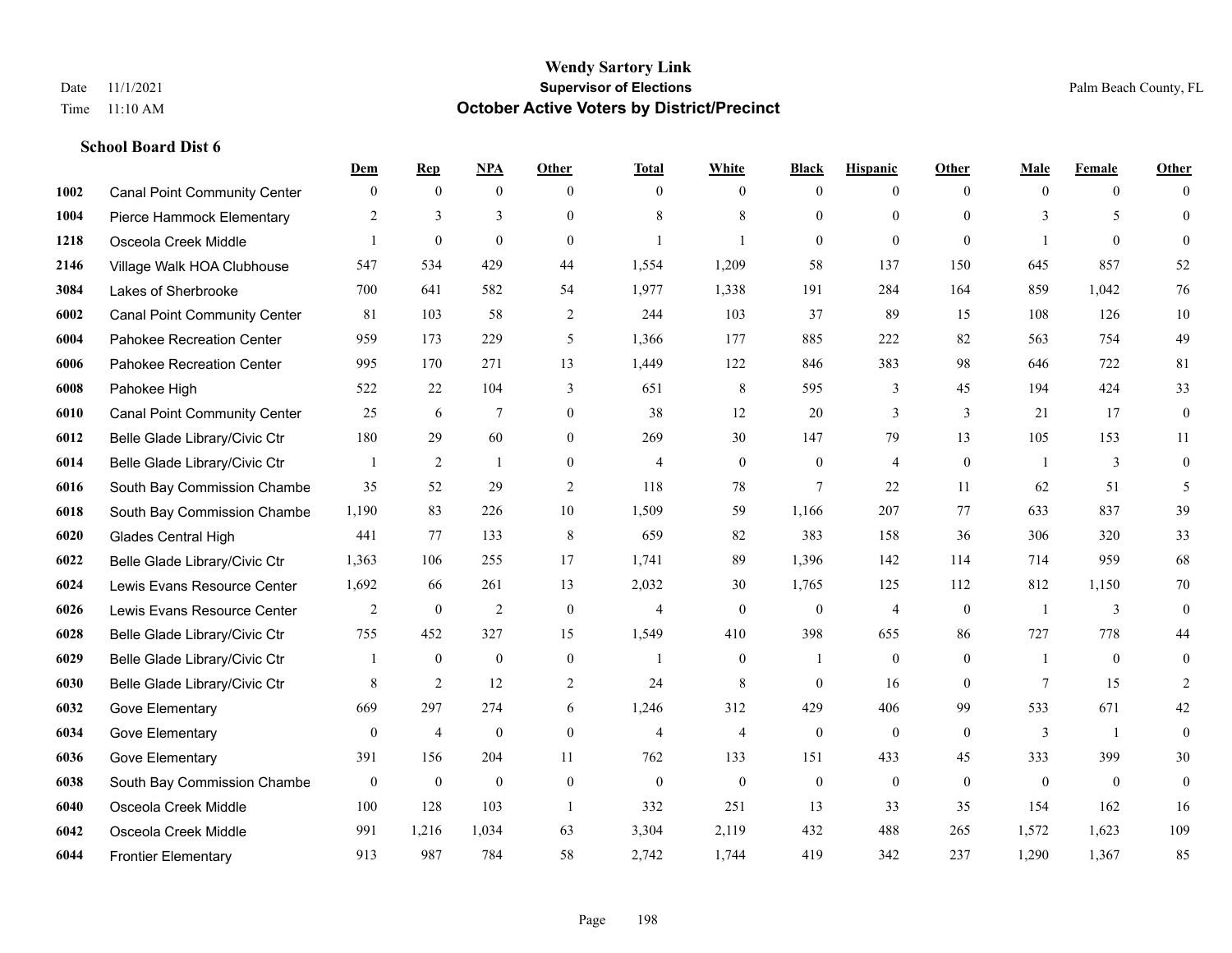|      |                                 | Dem            | <b>Rep</b>       | NPA              | <b>Other</b>     | <b>Total</b> | <b>White</b>   | <b>Black</b>     | <b>Hispanic</b>  | <b>Other</b>   | <b>Male</b>  | Female         | <b>Other</b>     |
|------|---------------------------------|----------------|------------------|------------------|------------------|--------------|----------------|------------------|------------------|----------------|--------------|----------------|------------------|
| 6045 | Acreage Branch Library          | 202            | 267              | 179              | 10               | 658          | 417            | 81               | 90               | 70             | 314          | 313            | 31               |
| 6046 | Pierce Hammock Elementary       | 797            | 961              | 760              | 49               | 2,567        | 1,646          | 361              | 321              | 239            | 1,241        | 1,228          | 98               |
| 6048 | Pierce Hammock Elementary       | $\mathbf{0}$   | $\mathbf{0}$     | $\mathbf{0}$     | $\mathbf{0}$     | $\mathbf{0}$ | $\mathbf{0}$   | $\mathbf{0}$     | $\mathbf{0}$     | $\theta$       | $\mathbf{0}$ | $\mathbf{0}$   | $\mathbf{0}$     |
| 6050 | Acreage Branch Library          | 875            | 880              | 731              | 61               | 2,547        | 1,553          | 376              | 354              | 264            | 1,191        | 1,265          | 91               |
| 6051 | <b>Cornerstone Fellowship</b>   | 604            | 746              | 555              | 51               | 1,956        | 1,247          | 209              | 290              | 210            | 909          | 976            | 71               |
| 6052 | Seminole Ridge High             | 615            | 644              | 566              | 37               | 1,862        | 1,146          | 224              | 315              | 177            | 880          | 909            | 73               |
| 6054 | <b>Acreage Pines Elementary</b> | $\mathbf{0}$   | $\boldsymbol{0}$ | $\boldsymbol{0}$ | $\boldsymbol{0}$ | $\mathbf{0}$ | $\mathbf{0}$   | $\boldsymbol{0}$ | $\boldsymbol{0}$ | $\mathbf{0}$   | $\mathbf{0}$ | $\theta$       | $\boldsymbol{0}$ |
| 6056 | Pierce Hammock Elementary       | $\theta$       | $\mathbf{0}$     | $\mathbf{0}$     | $\mathbf{0}$     | $\theta$     | $\overline{0}$ | $\mathbf{0}$     | $\mathbf{0}$     | $\theta$       | $\theta$     | $\theta$       | $\mathbf{0}$     |
| 6058 | <b>Acreage Pines Elementary</b> | 739            | 611              | 569              | 40               | 1,959        | 1,056          | 354              | 253              | 296            | 952          | 944            | 63               |
| 6060 | Indian Trail Improvement Dist   | 891            | 965              | 801              | 59               | 2,716        | 1,686          | 344              | 401              | 285            | 1,254        | 1.363          | 99               |
| 6072 | Seminole Ridge High             | 514            | 492              | 486              | 46               | 1,538        | 705            | 296              | 409              | 128            | 718          | 796            | 24               |
| 6073 | Seminole Ridge High             | $\overline{0}$ | $\boldsymbol{0}$ | $\boldsymbol{0}$ | $\mathbf{0}$     | $\mathbf{0}$ | $\mathbf{0}$   | $\boldsymbol{0}$ | $\mathbf{0}$     | $\mathbf{0}$   | $\theta$     | $\mathbf{0}$   | $\mathbf{0}$     |
| 6076 | <b>Western Pines Middle</b>     | 645            | 702              | 568              | 35               | 1,950        | 1,418          | 156              | 205              | 171            | 928          | 940            | 82               |
| 6078 | <b>Western Pines Middle</b>     | 656            | 724              | 650              | 40               | 2,070        | 1,377          | 159              | 361              | 173            | 981          | 1,030          | 59               |
| 6080 | <b>Golden Grove Elementary</b>  | 607            | 783              | 618              | 49               | 2,057        | 1,376          | 133              | 349              | 199            | 958          | 1,016          | 83               |
| 6082 | PBSC Loxahatchee Groves Can     | 11             | 6                | 14               | 2                | 33           | 28             | $\boldsymbol{0}$ | 3                | 2              | 13           | 20             | $\boldsymbol{0}$ |
| 6084 | PBSC Loxahatchee Groves Can     | 288            | 423              | 351              | 40               | 1,102        | 691            | 67               | 235              | 109            | 539          | 546            | 17               |
| 6086 | PBSC Loxahatchee Groves Can     | 266            | 412              | 241              | 19               | 938          | 684            | 92               | 86               | 76             | 426          | 483            | $29\,$           |
| 6088 | Seminole Ridge High             | 528            | 687              | 549              | 42               | 1,806        | 1,160          | 216              | 289              | 141            | 855          | 897            | 54               |
| 6090 | Loxahatchee Groves Elementary   | 766            | 882              | 752              | 59               | 2,459        | 1,521          | 280              | 448              | 210            | 1,188        | 1,178          | 93               |
| 6092 | PBSC Loxahatchee Groves Can     | 171            | 224              | 143              | 16               | 554          | 359            | 42               | 109              | 44             | 268          | 266            | $20\,$           |
| 6094 | Palms West Presbyterian         | 667            | 925              | 661              | 44               | 2,297        | 1,833          | 77               | 206              | 181            | 1,097        | 1,126          | 74               |
| 6096 | Palms West Presbyterian         | $\overline{0}$ | $\boldsymbol{0}$ | $\boldsymbol{0}$ | $\theta$         | $\mathbf{0}$ | $\mathbf{0}$   | $\boldsymbol{0}$ | $\mathbf{0}$     | $\overline{0}$ | $\mathbf{0}$ | $\overline{0}$ | $\boldsymbol{0}$ |
| 6098 | <b>HL Johnson Elementary</b>    | 656            | 520              | 472              | 39               | 1,687        | 936            | 305              | 261              | 185            | 769          | 878            | 40               |
| 6100 | Madison Green Clubhouse         | 1,233          | 718              | 768              | 56               | 2,775        | 1,199          | 785              | 410              | 381            | 1,283        | 1,388          | 104              |
| 6102 | <b>RPB Recreation Center</b>    | 660            | 472              | 457              | 26               | 1,615        | 942            | 265              | 262              | 146            | 668          | 893            | 54               |
| 6104 | <b>Crestwood Middle</b>         | 181            | 148              | 121              | 8                | 458          | 214            | 75               | 84               | 85             | 213          | 225            | $20\,$           |
| 6106 | <b>RPB Recreation Center</b>    | 214            | 126              | 199              | 11               | 550          | 228            | 97               | 156              | 69             | 217          | 313            | 20               |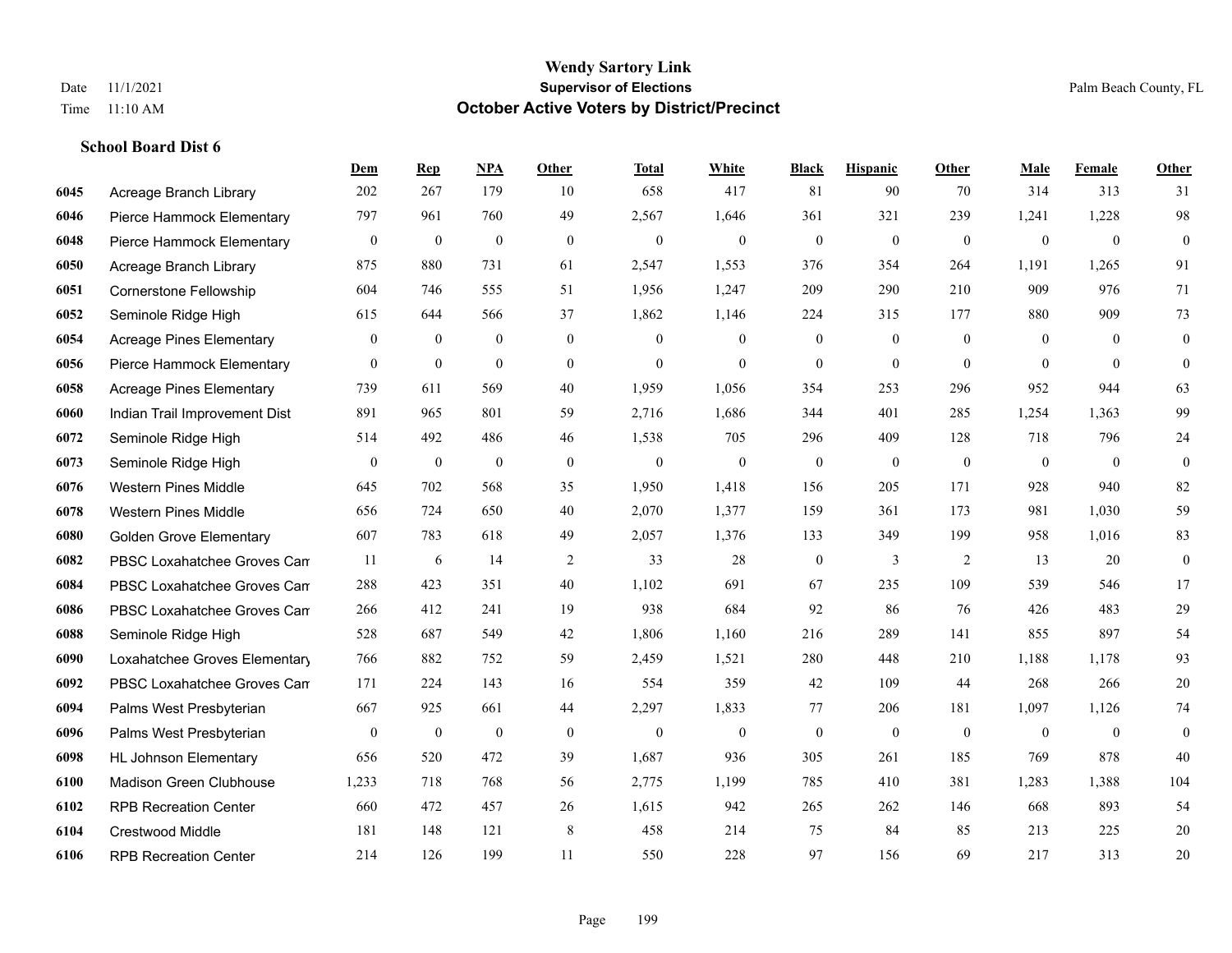|      |                                    | Dem              | <b>Rep</b>       | NPA              | <b>Other</b>   | <b>Total</b> | <b>White</b>     | <b>Black</b>     | <b>Hispanic</b>  | <b>Other</b>   | <b>Male</b>    | <b>Female</b>  | <b>Other</b>     |
|------|------------------------------------|------------------|------------------|------------------|----------------|--------------|------------------|------------------|------------------|----------------|----------------|----------------|------------------|
| 6108 | Calypso Bay Waterpark              | $\mathbf{0}$     | $\boldsymbol{0}$ | $\boldsymbol{0}$ | $\overline{0}$ | $\mathbf{0}$ | $\overline{0}$   | $\mathbf{0}$     | $\mathbf{0}$     | $\overline{0}$ | $\mathbf{0}$   | $\overline{0}$ | $\theta$         |
| 6112 | <b>Crestwood Middle</b>            | 472              | 421              | 357              | 33             | 1,283        | 690              | 231              | 215              | 147            | 597            | 644            | $42\,$           |
| 6114 | RPB Village Hall                   | 1,050            | 707              | 702              | 42             | 2,501        | 1,373            | 468              | 435              | 225            | 1,169          | 1,242          | $90\,$           |
| 6116 | <b>HL Johnson Elementary</b>       | 721              | 413              | 489              | 52             | 1,675        | 862              | 323              | 281              | 209            | 738            | 892            | 45               |
| 6118 | <b>RPB Branch Library</b>          | 1,073            | 566              | 700              | 54             | 2,393        | 1,129            | 578              | 432              | 254            | 1,040          | 1,265          | $\bf 88$         |
| 6120 | Royal Palm Beach High              | 407              | 316              | 266              | 18             | 1,007        | 479              | 200              | 157              | 171            | 478            | 505            | $24\,$           |
| 6122 | <b>RPB Cultural Center</b>         | 1,172            | 651              | 764              | 50             | 2,637        | 1,385            | 504              | 500              | 248            | 1,135          | 1,414          | $88\,$           |
| 6124 | <b>RPB Cultural Center</b>         | 584              | 322              | 390              | 20             | 1,316        | 635              | 278              | 286              | 117            | 553            | 722            | 41               |
| 6126 | Calypso Bay Waterpark              | 683              | 298              | 499              | 32             | 1,512        | 543              | 411              | 365              | 193            | 659            | 794            | 59               |
| 6128 | Royal Palm Beach High              | 36               | 28               | 28               | 3              | 95           | 51               | 26               | 11               | 7              | 44             | 51             | $\boldsymbol{0}$ |
| 6130 | Royal Palm Beach High              | 79               | 43               | 89               | 5              | 216          | 104              | 32               | 60               | 20             | 95             | 115            | 6                |
| 6132 | Royal Palm Beach High              | 391              | 190              | 263              | 19             | 863          | 416              | 166              | 192              | 89             | 393            | 440            | $30\,$           |
| 6134 | Christ Fellowship Church RPB       | 957              | 463              | 691              | 30             | 2,141        | 844              | 501              | 498              | 298            | 956            | 1,096          | 89               |
| 6136 | Calypso Bay Waterpark              |                  | 1                | $\boldsymbol{0}$ | $\mathbf{0}$   | 2            | $\boldsymbol{0}$ |                  | $\boldsymbol{0}$ | -1             | $\mathbf{0}$   | -1             | 1                |
| 6138 | Royal Palm Beach High              | $\overline{0}$   | $\mathbf{0}$     | $\overline{0}$   | $\overline{0}$ | $\theta$     | $\overline{0}$   | $\boldsymbol{0}$ | $\overline{0}$   | $\theta$       | $\overline{0}$ | $\mathbf{0}$   | $\mathbf{0}$     |
| 6142 | Christ Fellowship Church RPB       | $\mathbf{0}$     | $\mathbf{0}$     | $\overline{0}$   | $\overline{0}$ | $\theta$     | $\overline{0}$   | $\mathbf{0}$     | $\mathbf{0}$     | $\theta$       | $\mathbf{0}$   | $\theta$       | $\mathbf{0}$     |
| 6150 | <b>Binks Forest Elementary</b>     | 26               | 40               | 37               | 5              | 108          | 80               | 5                | 9                | 14             | 46             | 59             | 3                |
| 6152 | <b>Binks Forest Elementary</b>     | 404              | 555              | 378              | 34             | 1,371        | 1,041            | 45               | 135              | 150            | 643            | 684            | 44               |
| 6154 | Wellington Landings Middle         | 462              | 521              | 393              | 28             | 1,404        | 1,012            | 87               | 188              | 117            | 634            | 730            | 40               |
| 6156 | <b>Binks Forest Elementary</b>     | 629              | 718              | 575              | 41             | 1,963        | 1,372            | 129              | 293              | 169            | 895            | 1,009          | 59               |
| 6158 | <b>Wellington Elementary</b>       | 785              | 939              | 549              | 40             | 2,313        | 1,702            | 132              | 312              | 167            | 1,052          | 1,188          | 73               |
| 6160 | <b>Wellington Landings Middle</b>  | 670              | 587              | 566              | 41             | 1,864        | 1,207            | 167              | 339              | 151            | 869            | 942            | 53               |
| 6162 | First Baptist Church Wel           | 763              | 657              | 562              | 47             | 2,029        | 1,283            | 211              | 351              | 184            | 906            | 1,059          | 64               |
| 6164 | First Baptist Church Wel           | 834              | 797              | 597              | 57             | 2,285        | 1,536            | 186              | 370              | 193            | 1,019          | 1,193          | 73               |
| 6166 | <b>Wellington Community Center</b> | 864              | 856              | 742              | 47             | 2,509        | 1,744            | 150              | 406              | 209            | 1,152          | 1,277          | $80\,$           |
| 6168 | First Baptist Church Wel           | 127              | 176              | 143              | 9              | 455          | 348              | 27               | 43               | 37             | 213            | 230            | 12               |
| 6170 | Christ Fellowship Church RPB       | $\boldsymbol{0}$ | 6                | $\overline{2}$   | $\overline{0}$ | 8            | $\,$ 8 $\,$      | $\boldsymbol{0}$ | $\mathbf{0}$     | $\mathbf{0}$   | 3              | 5              | $\boldsymbol{0}$ |
| 6172 | Christ Fellowship Church RPB       | 1,297            | 575              | 843              | 69             | 2,784        | 964              | 853              | 640              | 327            | 1,192          | 1,477          | 115              |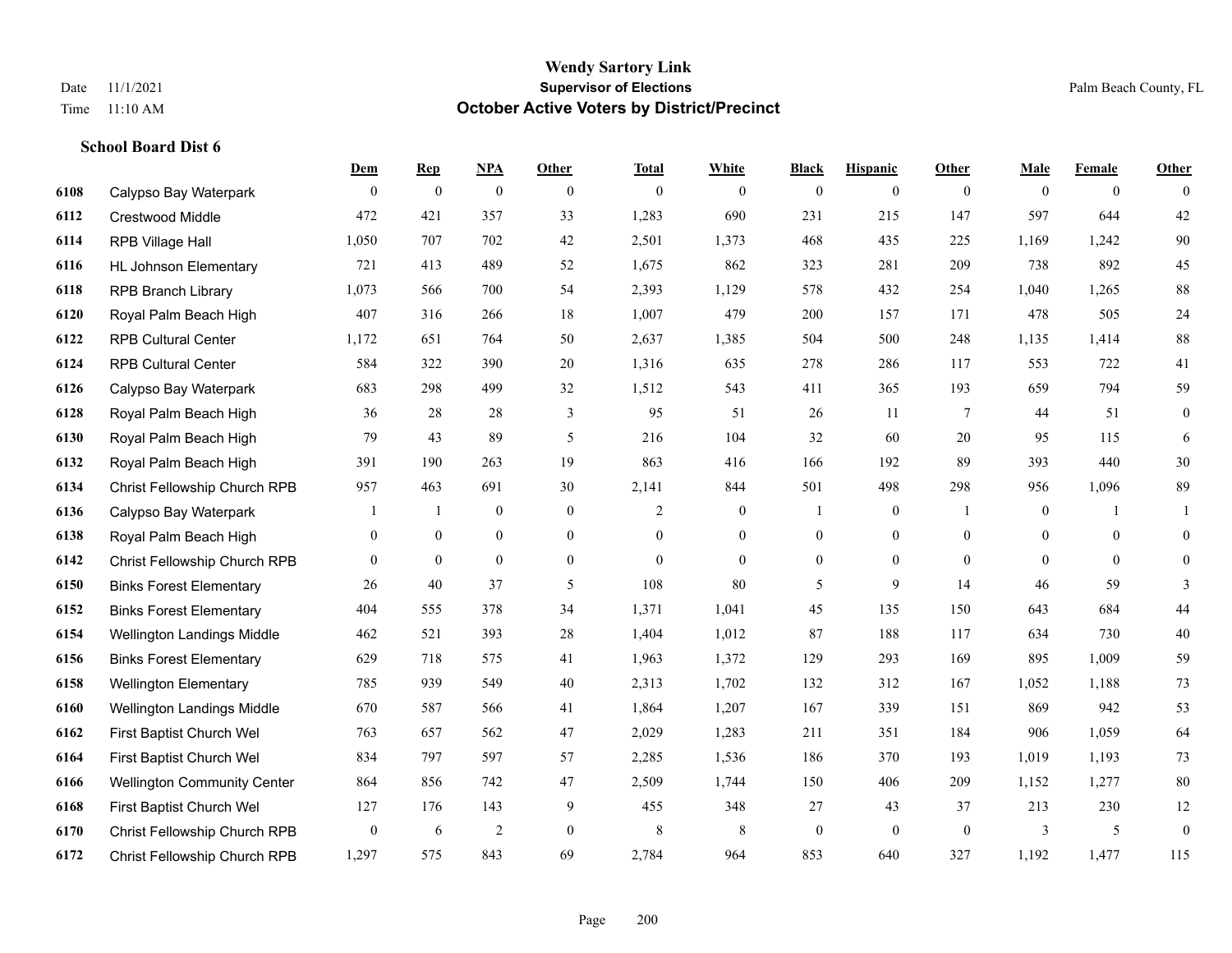**School Board Dist 6**

#### **Wendy Sartory Link** Date 11/1/2021 **Supervisor of Elections** Palm Beach County, FL Time 11:10 AM **October Active Voters by District/Precinct**

# **Dem Rep NPA Other Total White Black Hispanic Other Male Female Other** Christ Fellowship Church RPB 22 15 21 2 60 25 10 19 6 25 33 2 New Horizons Elementary 291 451 318 13 1,073 787 48 114 124 463 581 29 Wellington High 665 578 533 37 1,813 1,120 243 292 158 800 955 58 Elbridge Gale Elementary 812 562 638 44 2,056 1,119 291 431 215 903 1,075 78 Wellington Village Park 224 419 310 25 978 829 18 48 83 396 533 49 Wellington Village Hall 814 456 633 46 1,949 876 359 505 209 811 1,063 75 St Peters Methodist Church 966 785 800 62 2,613 1,546 283 550 234 1,193 1,333 87 Equestrian Trails Elementary 504 290 341 18 1,153 520 294 152 187 512 584 57 Palm Beach Central High 0 0 0 0 0 0 0 0 0 0 0 0 Wellington Branch Library 522 354 356 38 1,270 696 195 268 111 544 694 32 Emerald Cove Middle 543 566 516 51 1,676 1,039 179 278 180 743 882 51 Emerald Cove Middle 105 82 98 7 292 167 58 52 15 132 154 6 Buena Vida Clubhouse 318 205 177 14 714 624 22 22 46 318 378 18 Villa Olympia Clubhouse 1,562 1,065 1,287 95 4,009 1,802 704 683 820 1,886 1,937 186 Wellington Village Park 144 223 175 18 560 381 15 93 71 255 279 26 Wellington Village Park 825 756 702 46 2,329 1,467 256 283 323 1,068 1,178 83 Panther Run Elementary 232 193 176 10 611 342 96 101 72 280 308 23 Wellington Village Park 0 0 0 0 0 0 0 0 0 0 0 0 Wellington Village Park 57 29 42 6 134 67 16 32 19 55 75 4 Panther Run Elementary 0 1 0 0 1 1 0 0 0 1 0 0 Discovery Key Elementary 963 1,118 689 58 2,828 2,103 181 332 212 1,322 1,423 83 The Isles at Wellington 746 758 628 38 2,170 1,399 222 242 307 1,019 1,056 95 Wycliffe Comm Association Bldg 776 326 398 21 1,521 1,426 18 18 59 655 838 28 Epiphany Lutheran Church 1,166 1,225 1,149 82 3,622 2,241 409 590 382 1,659 1,857 106 Panther Run Elementary 676 750 644 46 2,116 1,346 244 249 277 1,007 1,044 65 **School Board Dist 6** 52,770 40,680 37,855 2,719 134,024 74,480 24,205 22,004 13,335 60,684 68,726 4,614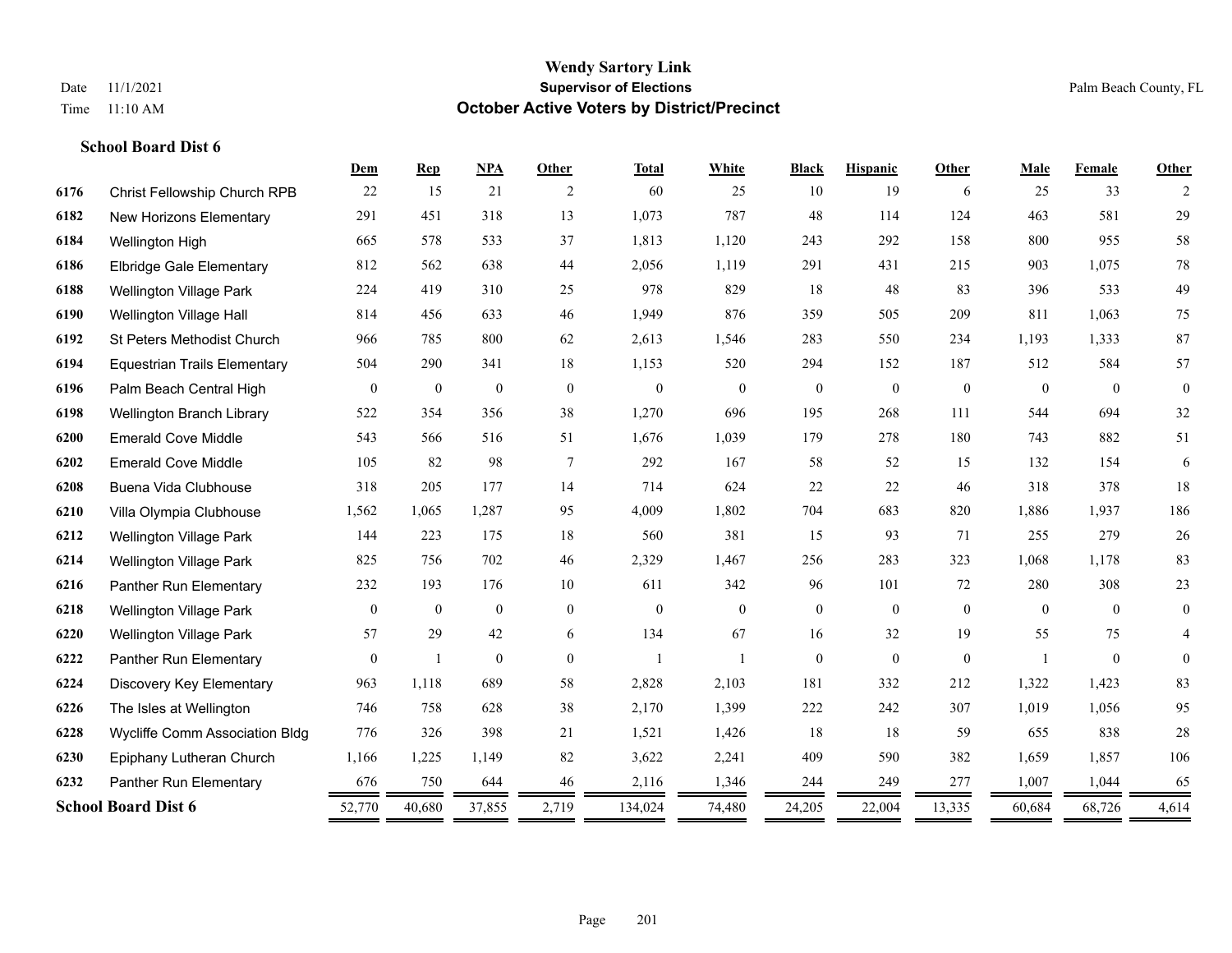|      |                                     | Dem              | <b>Rep</b>       | NPA              | <b>Other</b> | <b>Total</b>   | <b>White</b>     | <b>Black</b>     | <b>Hispanic</b>  | <b>Other</b> | <b>Male</b>    | <b>Female</b>  | <b>Other</b>   |
|------|-------------------------------------|------------------|------------------|------------------|--------------|----------------|------------------|------------------|------------------|--------------|----------------|----------------|----------------|
| 1372 | Garden Lodge 366 F&AM               | 95               | 37               | 44               | 7            | 183            | 84               | 58               | 20               | 21           | 81             | 96             | 6              |
| 1374 | Pew Leadership Center               | 191              | 83               | 136              | 10           | 420            | 216              | 116              | 46               | 42           | 174            | 232            | 14             |
| 1376 | Lake Park Town Hall                 | $\theta$         | $\mathbf{0}$     | $\mathbf{0}$     | $\mathbf{0}$ | $\mathbf{0}$   | $\mathbf{0}$     | $\mathbf{0}$     | $\overline{0}$   | $\theta$     | $\overline{0}$ | $\theta$       | $\theta$       |
| 1378 | PBC Fire Rescue #68                 | 1,036            | 414              | 522              | 37           | 2,009          | 822              | 842              | 115              | 230          | 932            | 991            | 86             |
| 1380 | <b>NPB Council Chambers</b>         | 175              | 271              | 155              | 15           | 616            | 545              | 10               | 24               | 37           | 272            | 327            | 17             |
| 1382 | Lake Park Town Hall                 | 279              | 357              | 262              | 26           | 924            | 761              | 37               | 57               | 69           | 423            | 478            | 23             |
| 2060 | <b>West Gate Elementary</b>         | 389              | 219              | 337              | 12           | 957            | 311              | $72\,$           | 493              | 81           | 461            | 447            | 49             |
| 2062 | West Gate Elementary                | 12               | 13               | 14               | $\mathbf{0}$ | 39             | 28               | 3                | 6                | 2            | 22             | 17             | $\mathbf{0}$   |
| 2066 | <b>Howard Park Community Center</b> | 142              | 81               | 98               | 6            | 327            | 168              | 54               | 69               | 36           | 151            | 168            | 8              |
| 3036 | <b>Sunlight Community Church</b>    | 387              | 211              | 288              | 15           | 901            | 376              | 173              | 262              | 90           | 399            | 471            | 31             |
| 3038 | <b>Sunlight Community Church</b>    | 723              | 299              | 541              | 30           | 1,593          | 666              | 245              | 513              | 169          | 742            | 772            | 79             |
| 3058 | Our Savior Lutheran Church          | $\mathbf{0}$     | $\boldsymbol{0}$ | $\overline{2}$   | $\mathbf{0}$ | $\overline{2}$ | 1                | $\overline{1}$   | $\boldsymbol{0}$ | $\mathbf{0}$ | -1             | $\overline{1}$ | $\mathbf{0}$   |
| 3060 | Our Savior Lutheran Church          | 253              | 52               | 157              | 6            | 468            | 105              | 168              | 159              | 36           | 180            | 268            | $20\,$         |
| 3062 | Our Savior Lutheran Church          | 1,032            | 323              | 582              | 51           | 1,988          | 799              | 427              | 578              | 184          | 922            | 971            | 95             |
| 3066 | Our Savior Lutheran Church          | 367              | 134              | 272              | 20           | 793            | 548              | 73               | 93               | 79           | 388            | 373            | $32\,$         |
| 4094 | S D Spady Elementary                | 664              | 700              | 546              | 56           | 1,966          | 1,707            | 31               | 97               | 131          | 935            | 960            | 71             |
| 7002 | J F Kennedy Middle                  | $\mathbf{0}$     | $\boldsymbol{0}$ | $\boldsymbol{0}$ | $\mathbf{0}$ | $\theta$       | $\boldsymbol{0}$ | $\boldsymbol{0}$ | $\overline{0}$   | $\mathbf{0}$ | $\mathbf{0}$   | $\mathbf{0}$   | $\overline{0}$ |
| 7004 | J F Kennedy Middle                  | $\theta$         | $\overline{0}$   | $\mathbf{0}$     | $\mathbf{0}$ | $\Omega$       | 0                | 0                | $\overline{0}$   | $\theta$     | $\theta$       | $\theta$       | $\mathbf{0}$   |
| 7006 | J F Kennedy Middle                  | $\mathbf{0}$     | $\mathbf{0}$     | $\mathbf{0}$     | $\theta$     | $\theta$       | $\overline{0}$   | $\overline{0}$   | $\overline{0}$   | $\theta$     | $\theta$       | $\theta$       | 0              |
| 7008 | J F Kennedy Middle                  | $\Omega$         | $\theta$         | $\theta$         | $\theta$     | $\theta$       | $\Omega$         | $\theta$         | $\Omega$         | $\theta$     | $\theta$       | $\theta$       | $\theta$       |
| 7010 | St John Lutheran Church             | 281              | 11               | 89               | 6            | 387            | 24               | 315              | 23               | 25           | 126            | 244            | 17             |
| 7012 | St John Lutheran Church             | 1,071            | 197              | 421              | 17           | 1,706          | 485              | 988              | 71               | 162          | 782            | 865            | 59             |
| 7014 | RB Prep Achievement Academy         | $\mathbf{0}$     | $\boldsymbol{0}$ | $\mathbf{0}$     | $\mathbf{0}$ | $\theta$       | $\boldsymbol{0}$ | $\boldsymbol{0}$ | $\mathbf{0}$     | $\theta$     | $\overline{0}$ | $\theta$       | $\mathbf{0}$   |
| 7016 | RB Prep Achievement Academy         |                  | $\overline{1}$   | $\mathbf{0}$     | $\Omega$     | $\overline{c}$ | 1                |                  | $\overline{0}$   | $\theta$     |                |                | $\Omega$       |
| 7018 | RB Prep Achievement Academy         | $\boldsymbol{0}$ | $\boldsymbol{0}$ | $\mathbf{0}$     | $\mathbf{0}$ | $\Omega$       | $\overline{0}$   | $\mathbf{0}$     | $\boldsymbol{0}$ | $\theta$     | $\mathbf{0}$   | $\theta$       | $\theta$       |
| 7020 | RB Prep Achievement Academy         | $\mathbf{0}$     | $\mathbf{0}$     | $\mathbf{0}$     | $\theta$     | $\theta$       | $\overline{0}$   | $\Omega$         | $\overline{0}$   | $\theta$     | $\theta$       | $\theta$       | $\overline{0}$ |
| 7022 | J F Kennedy Middle                  | 889              | 180              | 363              | 27           | 1,459          | 294              | 800              | 152              | 213          | 649            | 763            | 47             |
| 7024 | Hurst Chapel AME Church             | 1,543            | 91               | 337              | 23           | 1,994          | 151              | 1,622            | 93               | 128          | 811            | 1,127          | 56             |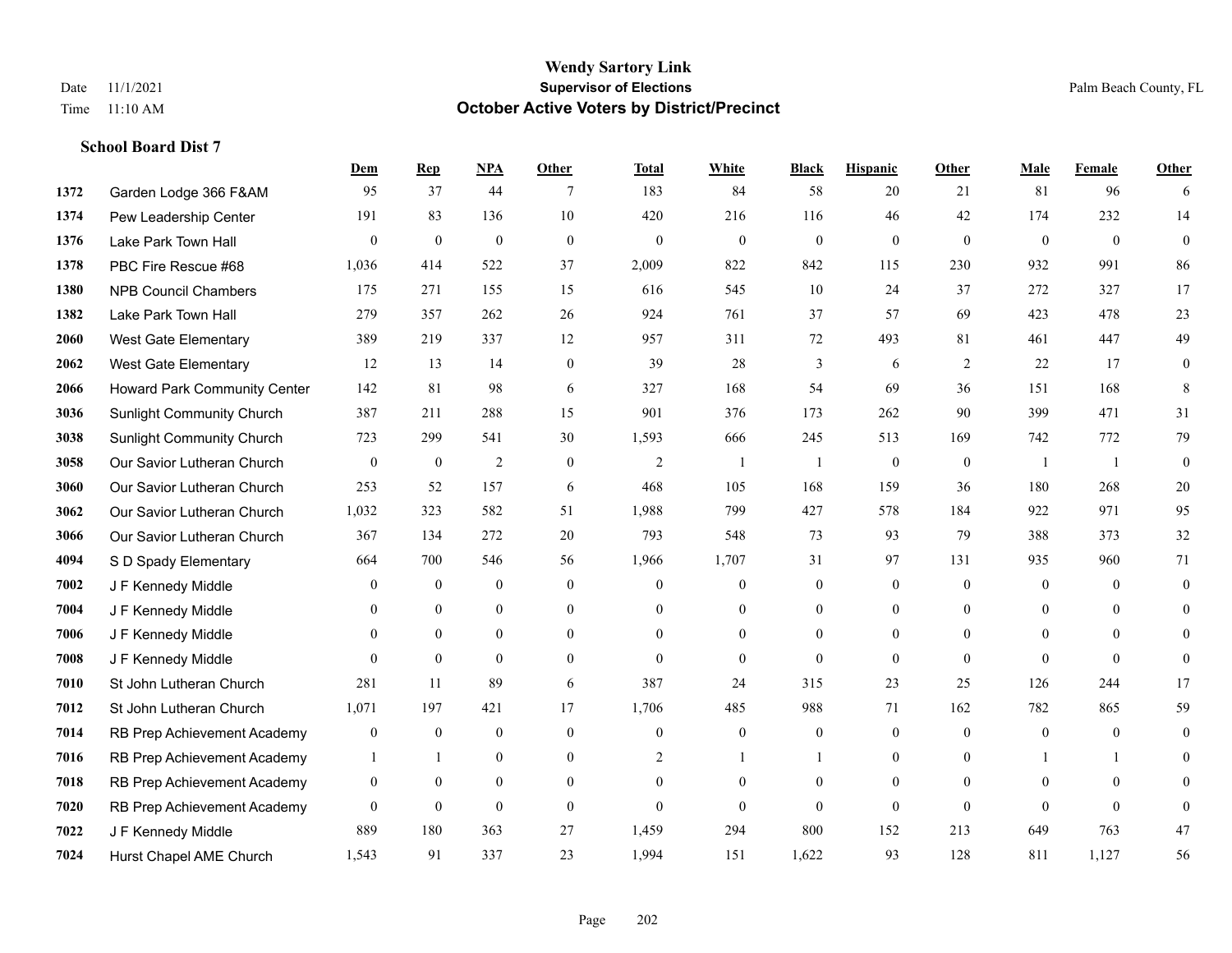|      |                                  | Dem          | <b>Rep</b>       | NPA              | <b>Other</b>   | Total        | <b>White</b>     | <b>Black</b>     | <b>Hispanic</b>  | <b>Other</b>   | <b>Male</b>    | <b>Female</b>  | <b>Other</b>     |
|------|----------------------------------|--------------|------------------|------------------|----------------|--------------|------------------|------------------|------------------|----------------|----------------|----------------|------------------|
| 7025 | Hurst Chapel AME Church          | 264          | 34               | 107              | $\overline{4}$ | 409          | 63               | 252              | 38               | 56             | 150            | 243            | 16               |
| 7026 | Lindsey Davis Senior Comm Ctr    | 2,257        | 80               | 431              | 19             | 2,787        | 66               | 2,499            | 40               | 182            | 1,121          | 1,575          | 91               |
| 7028 | <b>Wells Recreation Center</b>   | 1,825        | 148              | 467              | 18             | 2,458        | 238              | 1,915            | 105              | 200            | 1,061          | 1,308          | 89               |
| 7030 | Riviera Beach Marina Event Ctr   | 197          | 311              | 173              | $22\,$         | 703          | 562              | 49               | 44               | 48             | 355            | 327            | 21               |
| 7034 | Suncoast High                    | 1,292        | 205              | 498              | 23             | 2,018        | 355              | 1,219            | 153              | 291            | 827            | 1,115          | 76               |
| 7036 | RB Prep Achievement Academy      | $\mathbf{0}$ | $\boldsymbol{0}$ | 6                | $\mathbf{0}$   | 6            | $\overline{0}$   | $\mathbf{0}$     | $\mathbf{0}$     | 6              | 4              | $\overline{1}$ | 1                |
| 7038 | RB Prep Achievement Academy      | $\mathbf{0}$ | $\boldsymbol{0}$ | $\mathbf{0}$     | $\mathbf{0}$   | $\mathbf{0}$ | $\boldsymbol{0}$ | $\boldsymbol{0}$ | $\boldsymbol{0}$ | $\overline{0}$ | $\overline{0}$ | $\mathbf{0}$   | $\boldsymbol{0}$ |
| 7040 | Mary McLeod Bethune Elementa     | 1,226        | 54               | 248              | 15             | 1,543        | 37               | 1,365            | 45               | 96             | 612            | 886            | 45               |
| 7041 | Mary McLeod Bethune Elementa     | 385          | 27               | 129              | $\tau$         | 548          | 45               | 421              | 27               | 55             | 209            | 315            | 24               |
| 7042 | Dan Calloway Complex             | 1,717        | 73               | 375              | 20             | 2,185        | 45               | 1,938            | 42               | 160            | 885            | 1,238          | 62               |
| 7044 | <b>Wells Recreation Center</b>   | 1,381        | 91               | 363              | 17             | 1,852        | 192              | 1,460            | 65               | 135            | 762            | 1,020          | 70               |
| 7046 | Riviera Beach Marina Event Ctr   | 36           | 31               | 16               | 5              | 88           | 73               | 7                | $\overline{2}$   | 6              | 49             | 38             | -1               |
| 7048 | <b>Crossroads Baptist Church</b> | 280          | 8                | 88               | 10             | 386          | 6                | 324              | 28               | 28             | 130            | 239            | 17               |
| 7054 | <b>Crossroads Baptist Church</b> | 985          | 68               | 291              | 13             | 1,357        | 111              | 1,036            | 73               | 137            | 580            | 719            | 58               |
| 7056 | <b>Crossroads Baptist Church</b> | $\mathbf{0}$ | $\boldsymbol{0}$ | $\boldsymbol{0}$ | $\mathbf{0}$   | $\mathbf{0}$ | $\boldsymbol{0}$ | $\boldsymbol{0}$ | $\mathbf{0}$     | $\overline{0}$ | $\mathbf{0}$   | $\mathbf{0}$   | $\boldsymbol{0}$ |
| 7058 | Palm Beach Lakes High            | 1,426        | 364              | 604              | 44             | 2,438        | 809              | 1,100            | 305              | 224            | 984            | 1,356          | 98               |
| 7060 | Ephesus Junior Academy           | 1,168        | 63               | 231              | 16             | 1,478        | 105              | 1,214            | 51               | 108            | 598            | 833            | 47               |
| 7062 | Mangonia Park Town Hall          | 710          | 40               | 181              | 10             | 941          | 81               | 754              | 40               | 66             | 375            | 538            | 28               |
| 7064 | Grace Episcopal Church           | 1,300        | 158              | 434              | 34             | 1,926        | 336              | 1,260            | 129              | 201            | 825            | 1,015          | 86               |
| 7066 | Northboro Elementary             | 1,052        | 192              | 428              | 29             | 1,701        | 460              | 903              | 167              | 171            | 768            | 862            | 71               |
| 7068 | Pleasant City Community Center   | 937          | 241              | 481              | 33             | 1,692        | 783              | 589              | 174              | 146            | 817            | 798            | 77               |
| 7070 | Northboro Elementary             | 450          | 397              | 367              | 39             | 1,253        | 999              | 64               | 87               | 103            | 582            | 637            | 34               |
| 7078 | <b>Egret Lake Elementary</b>     | 346          | 101              | 150              | 18             | 615          | 417              | 101              | 52               | 45             | 241            | 352            | $22\,$           |
| 7080 | <b>Egret Lake Elementary</b>     | 22           | $\overline{2}$   | $\mathbf{1}$     | $\theta$       | 25           | 24               | $\mathbf{0}$     | $\mathbf{0}$     | $\overline{1}$ | 6              | 18             | $\mathbf{1}$     |
| 7082 | Seminole Trails Elementary       | 1,038        | 323              | 492              | 30             | 1,883        | 685              | 719              | 265              | 214            | 821            | 981            | 81               |
| 7084 | Sharon Christian Church          | 735          | 267              | 441              | 45             | 1,488        | 605              | 445              | 277              | 161            | 617            | 817            | 54               |
| 7086 | <b>Bear Lakes Middle</b>         | 37           | 17               | 14               | $\overline{1}$ | 69           | 27               | 16               | 10               | 16             | 25             | 39             | 5                |
| 7088 | Whitehall Clubhouse #3           | 680          | 482              | 455              | 52             | 1,669        | 1,058            | 251              | 196              | 164            | 770            | 851            | 48               |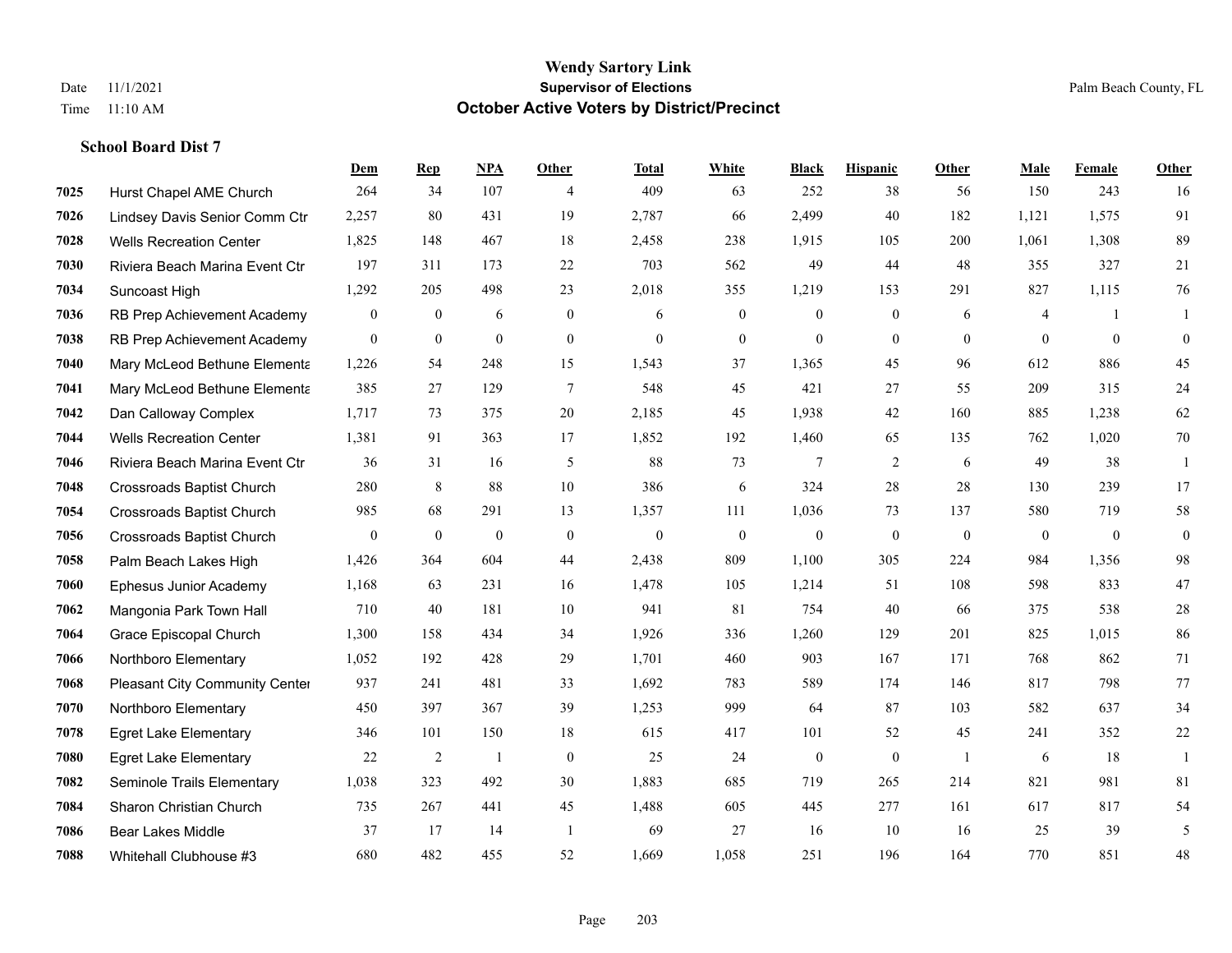|      |                                     | Dem            | <b>Rep</b>     | NPA            | <b>Other</b>     | <b>Total</b>     | White            | <b>Black</b>     | <b>Hispanic</b>  | <b>Other</b> | <b>Male</b>  | Female       | <b>Other</b>     |
|------|-------------------------------------|----------------|----------------|----------------|------------------|------------------|------------------|------------------|------------------|--------------|--------------|--------------|------------------|
| 7090 | Bear Lakes Middle                   | 1,313          | 476            | 815            | 57               | 2,661            | 1,048            | 921              | 379              | 313          | 1,152        | 1,390        | 119              |
| 7092 | Palm Beach Lakes High               | 117            | 36             | 76             | 3                | 232              | 85               | 68               | 22               | 57           | 107          | 111          | 14               |
| 7094 | <b>Salvation Army Activity Hall</b> | 605            | 77             | 283            | 10               | 975              | 158              | 511              | 130              | 176          | 415          | 514          | 46               |
| 7096 | Salvation Army Activity Hall        | 833            | 301            | 487            | 34               | 1,655            | 673              | 540              | 254              | 188          | 661          | 913          | 81               |
| 7098 | U M Church of Palm Beaches          | 21             | 17             | 18             | $\overline{1}$   | 57               | 44               | $\overline{c}$   | 9                | 2            | 29           | 24           | $\overline{4}$   |
| 7100 | U M Church of Palm Beaches          | 942            | 427            | 677            | 65               | 2,111            | 1,015            | 661              | 234              | 201          | 943          | 1,102        | 66               |
| 7102 | First Christian Church              | 756            | 182            | 322            | 24               | 1,284            | 415              | 639              | 105              | 125          | 490          | 749          | 45               |
| 7104 | WPB City Fire Station #5            | 740            | 395            | 424            | 28               | 1,587            | 980              | 270              | 190              | 147          | 688          | 848          | 51               |
| 7106 | Roosevelt Elementary                | 2,038          | 164            | 547            | 30               | 2,779            | 266              | 2,060            | 240              | 213          | 1,109        | 1,555        | 115              |
| 7108 | <b>Chamber of Commerce</b>          | 403            | 406            | 347            | 54               | 1,210            | 911              | 59               | 106              | 134          | 567          | 606          | 37               |
| 7110 | <b>Adult Education Center</b>       | 678            | 218            | 405            | 29               | 1,330            | 422              | 420              | 362              | 126          | 541          | 729          | 60               |
| 7112 | <b>Adult Education Center</b>       | 129            | 26             | 60             | 7                | 222              | 54               | 122              | 23               | 23           | 69           | 143          | $10\,$           |
| 7114 | <b>Adult Education Center</b>       | $\mathbf{0}$   | $\overline{0}$ | $\overline{0}$ | $\mathbf{0}$     | $\mathbf{0}$     | $\overline{0}$   | $\boldsymbol{0}$ | $\mathbf{0}$     | $\theta$     | $\theta$     | $\theta$     | $\boldsymbol{0}$ |
| 7116 | <b>Adult Education Center</b>       | $\overline{0}$ | $\mathbf{0}$   | $\overline{0}$ | $\boldsymbol{0}$ | $\boldsymbol{0}$ | $\boldsymbol{0}$ | $\boldsymbol{0}$ | $\boldsymbol{0}$ | $\bf{0}$     | $\mathbf{0}$ | $\mathbf{0}$ | $\boldsymbol{0}$ |
| 7118 | <b>Adult Education Center</b>       | 31             | 30             | 37             | 5                | 103              | 77               | 3                | 18               | 5            | 50           | 47           | 6                |
| 7120 | U M Church of Palm Beaches          | 280            | 109            | 182            | 10               | 581              | 209              | 211              | 106              | 55           | 248          | 301          | 32               |
| 7122 | U M Church of Palm Beaches          | $\mathbf{0}$   | $\mathbf{0}$   | $\overline{0}$ | $\mathbf{0}$     | $\mathbf{0}$     | $\mathbf{0}$     | $\mathbf{0}$     | $\mathbf{0}$     | $\theta$     | $\theta$     | $\theta$     | $\mathbf{0}$     |
| 7124 | <b>First Christian Church</b>       | 1,211          | 139            | 341            | 15               | 1,706            | 197              | 1,239            | 112              | 158          | 748          | 900          | 58               |
| 7126 | First Christian Church              | 1,506          | 495            | 758            | 85               | 2,844            | 1,099            | 1,050            | 404              | 291          | 1,171        | 1,562        | 111              |
| 7128 | <b>Westward Elementary</b>          | 1,931          | 125            | 469            | 25               | 2,550            | 159              | 2,085            | 118              | 188          | 1,018        | 1,446        | 86               |
| 7134 | <b>Adult Education Center</b>       | 804            | 174            | 388            | 22               | 1,388            | 296              | 663              | 286              | 143          | 607          | 714          | 67               |
| 7136 | Haverhill Town Hall                 | 41             | 38             | 33             | $\overline{2}$   | 114              | 48               | 30               | 27               | 9            | 46           | 63           | 5                |
| 7138 | <b>Westgate Community Center</b>    | 1,552          | 441            | 900            | 29               | 2,922            | 676              | 953              | 991              | 302          | 1,300        | 1,481        | 141              |
| 7148 | Howard Park Community Center        | 85             | 30             | 49             | $\overline{7}$   | 171              | 84               | 37               | 29               | 21           | 85           | 79           | $7\phantom{.0}$  |
| 7149 | Roosevelt Elementary                | 57             | 11             | 46             | $\sqrt{2}$       | 116              | 17               | 47               | 33               | 19           | 53           | 53           | $10\,$           |
| 7160 | South Grade Elementary              | 933            | 215            | 458            | 26               | 1,632            | 512              | 621              | 321              | 178          | 795          | 766          | 71               |
| 7162 | <b>Osborne Community Center</b>     | 855            | 122            | 373            | 24               | 1,374            | 248              | 702              | 286              | 138          | 623          | 691          | 60               |
| 7168 | <b>Maddock Park</b>                 | 1,506          | 642            | 915            | 58               | 3,121            | 1,522            | 807              | 524              | 268          | 1,431        | 1,576        | 114              |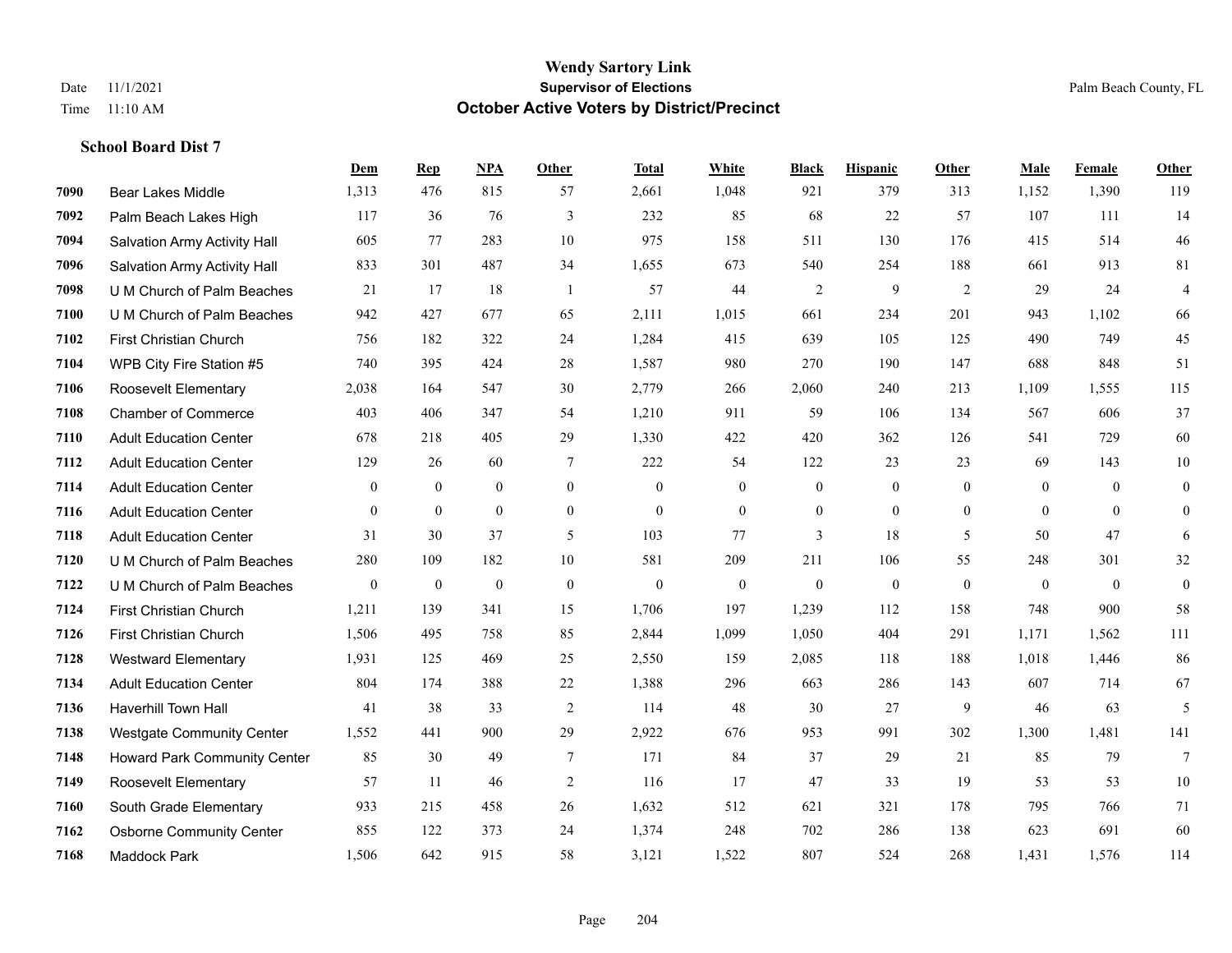|      |                                    | Dem            | <b>Rep</b>       | <b>NPA</b>       | Other          | <b>Total</b> | White          | <b>Black</b> | <b>Hispanic</b> | Other          | Male           | Female         | Other          |
|------|------------------------------------|----------------|------------------|------------------|----------------|--------------|----------------|--------------|-----------------|----------------|----------------|----------------|----------------|
| 7170 | Lantana Town Hall                  | 707            | 339              | 513              | 37             | 1,596        | 853            | 345          | 241             | 157            | 747            | 773            | 76             |
| 7174 | <b>Rolling Green Elementary</b>    | 1,031          | 238              | 503              | 29             | 1,801        | 568            | 674          | 404             | 155            | 788            | 933            | 80             |
| 7175 | <b>Rolling Green Elementary</b>    | $\overline{0}$ | $\boldsymbol{0}$ |                  | $\overline{0}$ |              | $\overline{0}$ | $\mathbf{0}$ |                 | $\overline{0}$ |                | $\overline{0}$ | $\overline{0}$ |
| 7176 | Hypoluxo Town Hall                 | 186            | 88               | 112              | 9              | 395          | 222            | 82           | 64              | 27             | 169            | 216            | $10\,$         |
| 7178 | Temple Beth Kodesh                 | 1,522          | 191              | 549              | 30             | 2,292        | 435            | 1,310        | 350             | 197            | 1,021          | 1,166          | 105            |
| 7179 | Village Royale on the Green        | 805            | 228              | 347              | 25             | 1,405        | 585            | 561          | 144             | 115            | 596            | 745            | 64             |
| 7180 | St John Missionary Baptist Chr     | 1,753          | 133              | 459              | 18             | 2,363        | 235            | 1,759        | 170             | 199            | 991            | 1,271          | 101            |
| 7182 | Carolyn Sims Center                | 1,468          | 66               | 345              | 12             | 1,891        | 79             | 1,594        | 81              | 137            | 768            | 1,051          | 72             |
| 7184 | St John Missionary Baptist Chr     | $\overline{2}$ | $\overline{4}$   | $\boldsymbol{0}$ | $\overline{0}$ | 6            | 4              |              | $\mathbf{0}$    |                | $\overline{4}$ | 2              | $\overline{0}$ |
| 7186 | <b>Boynton Beach Senior Center</b> | 1,473          | 415              | 721              | 55             | 2,664        | 1,063          | 1,073        | 277             | 251            | 1,233          | 1,314          | 117            |
| 7188 | <b>Forest Park Elementary</b>      | 843            | 534              | 576              | 58             | 2,011        | 1,396          | 266          | 180             | 169            | 844            | 1,096          | 71             |
| 7190 | Seacrest Presbyterian              | 1,054          | 618              | 786              | 59             | 2,517        | 1,585          | 449          | 245             | 238            | 1,201          | 1,217          | 99             |
| 7192 | Lakeview Baptist Church            | 17             | 11               | 10               | 3              | 41           | 30             | 2            | 3               | 6              | 19             | 19             | 3              |
| 7194 | Delray Beach Community Cente       | 571            | 353              | 423              | 41             | 1,388        | 998            | 191          | 104             | 95             | 698            | 645            | 45             |
| 7196 | Atlantic High Auditorium           | 1,512          | 236              | 508              | 20             | 2,276        | 591            | 1,352        | 121             | 212            | 1,042          | 1,141          | 93             |
| 7200 | Pompey Park Recreation Center      | 1,322          | 236              | 428              | 26             | 2,012        | 488            | 1,292        | 105             | 127            | 906            | 1,049          | 57             |
| 7202 | 505 Club                           | 648            | 389              | 435              | 37             | 1,509        | 1,076          | 232          | 74              | 127            | 790            | 670            | 49             |
| 7208 | Atlantic High Media Center         | 747            | 182              | 313              | 22             | 1,264        | 546            | 525          | 82              | 111            | 543            | 678            | 43             |
| 7210 | Village Academy                    | 1,738          | 100              | 408              | 17             | 2,263        | 126            | 1,833        | 140             | 164            | 919            | 1,251          | 93             |
| 7212 | Delray Beach Library               | 1,304          | 229              | 476              | 28             | 2,037        | 555            | 1,194        | 117             | 171            | 989            | 982            | 66             |
| 7214 | Delray Beach Community Cente       | 866            | 311              | 479              | 36             | 1,692        | 786            | 547          | 210             | 149            | 820            | 804            | 68             |
|      | <b>School Board Dist 7</b>         | 70,212         | 17,648           | 30,439           | 2,102          | 120,401      | 39,710         | 55,940       | 13,708          | 11,043         | 52,661         | 63,079         | 4,661          |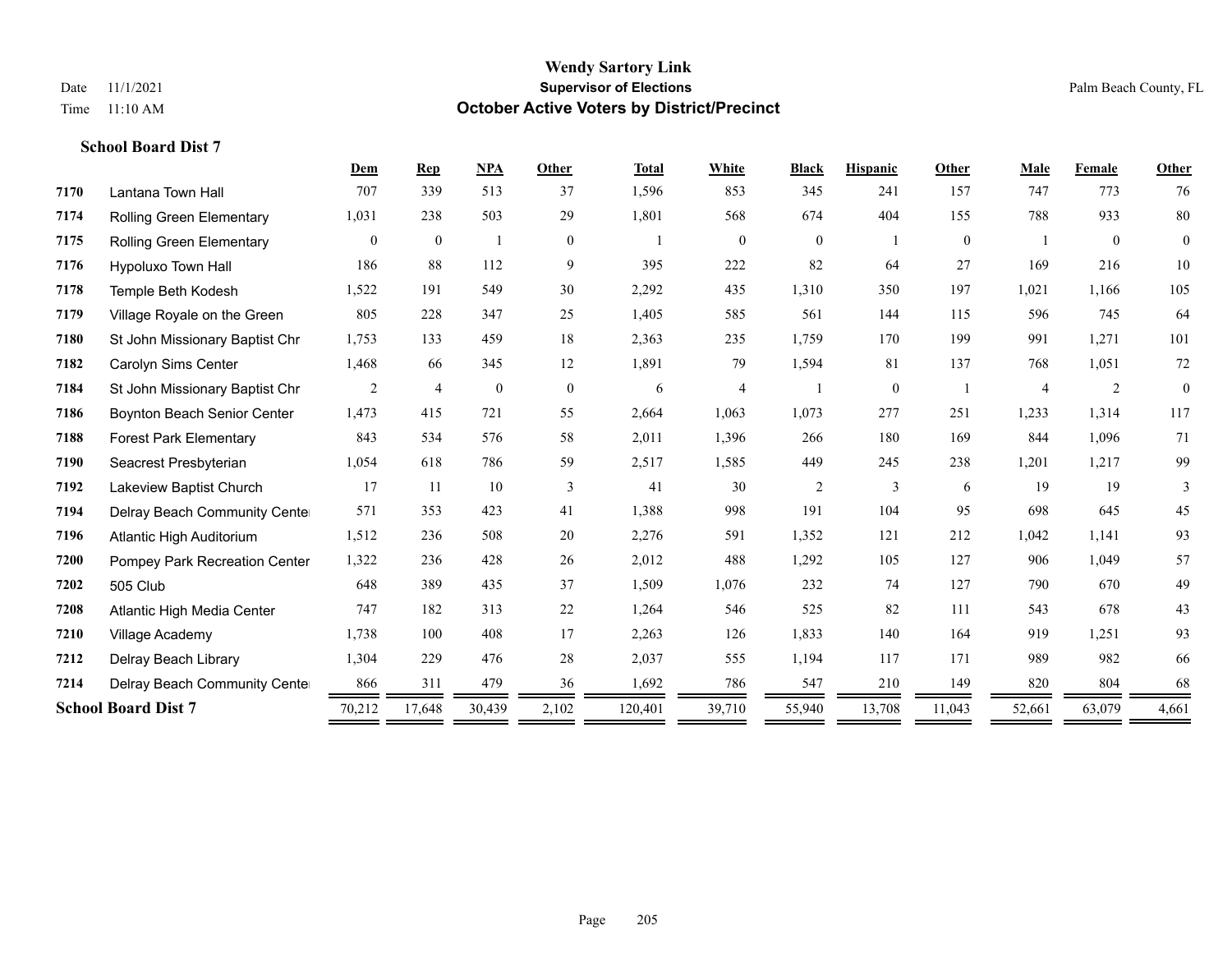|      |                                     | Dem          | <b>Rep</b>       | NPA              | <b>Other</b>   | <b>Total</b> | <b>White</b>     | <b>Black</b>     | <b>Hispanic</b> | <b>Other</b> | <b>Male</b>    | <b>Female</b> | <b>Other</b>     |
|------|-------------------------------------|--------------|------------------|------------------|----------------|--------------|------------------|------------------|-----------------|--------------|----------------|---------------|------------------|
| 1002 | <b>Canal Point Community Center</b> | $\mathbf{0}$ | $\mathbf{0}$     | $\boldsymbol{0}$ | $\Omega$       | $\Omega$     | $\overline{0}$   | $\theta$         | $\mathbf{0}$    | $\Omega$     | $\theta$       | $\theta$      | $\Omega$         |
| 1004 | Pierce Hammock Elementary           | 2            | 3                | 3                | $\Omega$       | 8            | 8                | $\theta$         | $\mathbf{0}$    | $\Omega$     | 3              | 5             | $\Omega$         |
| 1006 | Journey Church of Jupiter           | $\Omega$     | $\theta$         | $\theta$         | $\Omega$       | $\Omega$     | $\Omega$         | $\Omega$         | $\theta$        | $\Omega$     | $\Omega$       | $\Omega$      |                  |
| 1008 | Journey Church of Jupiter           | $\Omega$     | $\mathbf{0}$     | $\mathbf{0}$     | $\mathbf{0}$   | $\theta$     | $\mathbf{0}$     | $\overline{0}$   | $\mathbf{0}$    | $\Omega$     | $\mathbf{0}$   | $\theta$      |                  |
| 1010 | Journey Church of Jupiter           | 0            | $\theta$         | $\mathbf{0}$     | $\Omega$       | $\Omega$     | $\overline{0}$   | $\theta$         | $\mathbf{0}$    | $\Omega$     | $\theta$       | $\theta$      | $\Omega$         |
| 1012 | Caloosa POA Meeting Room            | $\theta$     | $\mathbf{0}$     | $\mathbf{0}$     | $\Omega$       | $\theta$     | $\overline{0}$   | $\theta$         | $\mathbf{0}$    | $\Omega$     | $\overline{0}$ | $\Omega$      |                  |
| 1014 | Caloosa POA Meeting Room            | $\Omega$     | $\mathbf{1}$     | $\theta$         | $\Omega$       |              |                  | $\theta$         | $\theta$        | $\Omega$     | $\theta$       | $\Omega$      |                  |
| 1016 | Journey Church of Jupiter           | $\Omega$     | $\mathbf{0}$     | $\mathbf{0}$     | $\theta$       | $\Omega$     | $\theta$         | $\theta$         | $\theta$        | $\Omega$     | $\Omega$       | $\Omega$      | $\theta$         |
| 1018 | Calvary Church of Jupiter           | 446          | 834              | 469              | 48             | 1,797        | 1,588            | 20               | 95              | 94           | 851            | 890           | 56               |
| 1019 | Calvary Church of Jupiter           | 196          | 379              | 220              | 10             | 805          | 723              | 1                | 45              | 36           | 389            | 400           | 16               |
| 1020 | Caloosa POA Meeting Room            | $\theta$     | $\boldsymbol{0}$ | $\mathbf{0}$     | $\theta$       | $\mathbf{0}$ | $\mathbf{0}$     | $\mathbf{0}$     | $\mathbf{0}$    | $\theta$     | $\theta$       | $\theta$      | $\mathbf{0}$     |
| 1022 | Journey Church of Jupiter           | 688          | 1,238            | 770              | 61             | 2,757        | 2,357            | 34               | 182             | 184          | 1,323          | 1,352         | 82               |
| 1024 | Calvary Church of Jupiter           | 7            | 9                | $\overline{7}$   | $\mathbf{0}$   | 23           | 23               | $\mathbf{0}$     | $\mathbf{0}$    | $\theta$     | 12             | 11            | $\boldsymbol{0}$ |
| 1026 | Calvary Church of Jupiter           | 332          | 623              | 339              | 25             | 1,319        | 1,167            | 11               | 77              | 64           | 631            | 655           | 33               |
| 1028 | Jupiter Farms Elementary            | 540          | 1,004            | 588              | 65             | 2,197        | 1,914            | 15               | 138             | 130          | 1,061          | 1,070         | 66               |
| 1030 | Calvary Church of Jupiter           | 16           | 36               | 24               | $\overline{4}$ | $80\,$       | 73               | $\boldsymbol{0}$ | $\overline{4}$  | 3            | 39             | 38            | 3                |
| 1032 | Jupiter Farms Park Community I      | 302          | 570              | 352              | 29             | 1,253        | 1,052            | 13               | 108             | 80           | 611            | 601           | 41               |
| 1170 | Caloosa POA Meeting Room            | $\mathbf{0}$ | $\mathbf{0}$     | $\mathbf{0}$     | $\theta$       | $\mathbf{0}$ | $\boldsymbol{0}$ | $\mathbf{0}$     | $\mathbf{0}$    | $\theta$     | $\theta$       | $\theta$      | $\mathbf{0}$     |
| 1172 | Caloosa POA Meeting Room            | 127          | 278              | 121              | 9              | 535          | 456              | 13               | 23              | 43           | 245            | 271           | 19               |
| 1218 | Osceola Creek Middle                |              | $\theta$         | $\theta$         | $\theta$       | $\mathbf{1}$ | 1                | $\theta$         | $\theta$        | $\theta$     | $\mathbf{1}$   | $\Omega$      | $\Omega$         |
| 1220 | Pierce Hammock Elementary           | $\theta$     | $\mathbf{0}$     | $\mathbf{0}$     | $\Omega$       | $\mathbf{0}$ | $\mathbf{0}$     | $\mathbf{0}$     | $\mathbf{0}$    | $\theta$     | $\Omega$       | $\theta$      | $\mathbf{0}$     |
| 6002 | <b>Canal Point Community Center</b> | 81           | 103              | 58               | $\overline{c}$ | 244          | 103              | 37               | 89              | 15           | 108            | 126           | 10               |
| 6004 | Pahokee Recreation Center           | 959          | 173              | 229              | 5              | 1,366        | 177              | 885              | 222             | 82           | 563            | 754           | 49               |
| 6006 | Pahokee Recreation Center           | 995          | 170              | 271              | 13             | 1,449        | 122              | 846              | 383             | 98           | 646            | 722           | 81               |
| 6008 | Pahokee High                        | 522          | 22               | 104              | 3              | 651          | 8                | 595              | 3               | 45           | 194            | 424           | 33               |
| 6010 | <b>Canal Point Community Center</b> | 25           | 6                | 7                | $\mathbf{0}$   | 38           | 12               | 20               | 3               | 3            | 21             | 17            | $\boldsymbol{0}$ |
| 6012 | Belle Glade Library/Civic Ctr       | 180          | 29               | 60               | $\theta$       | 269          | 30               | 147              | 79              | 13           | 105            | 153           | 11               |
| 6029 | Belle Glade Library/Civic Ctr       |              | $\Omega$         | $\theta$         | $\Omega$       | $\mathbf{1}$ | $\theta$         |                  | $\Omega$        | $\Omega$     | $\mathbf{1}$   | $\Omega$      | $\theta$         |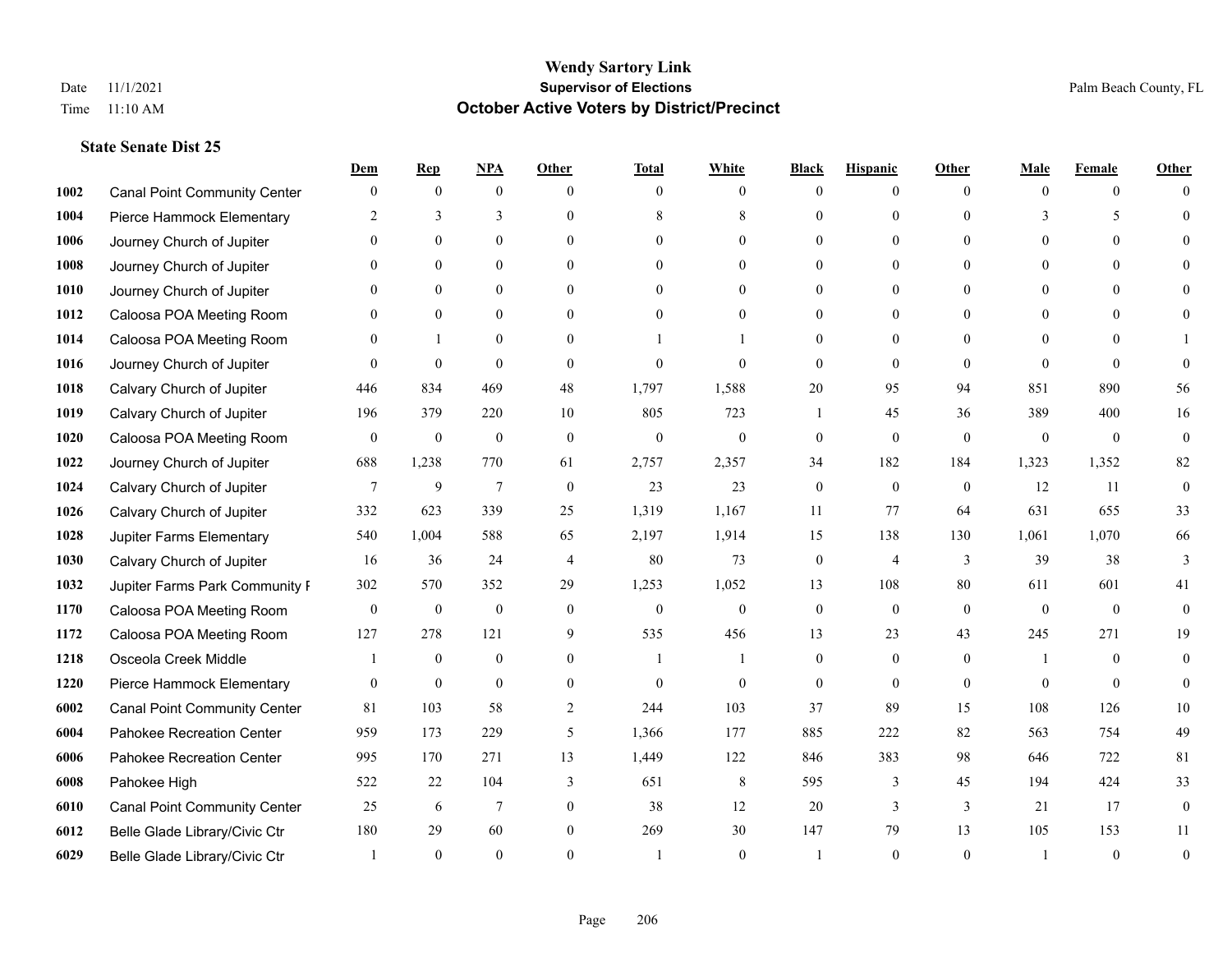|      |                               | Dem      | Rep          | $NPA$        | Other          | <b>Total</b> | White    | <b>Black</b> | <b>Hispanic</b> | Other          | Male     | Female         | Other          |
|------|-------------------------------|----------|--------------|--------------|----------------|--------------|----------|--------------|-----------------|----------------|----------|----------------|----------------|
| 6040 | Osceola Creek Middle          | 100      | 128          | 103          |                | 332          | 251      | 13           | 33              | 35             | 154      | 162            | 16             |
| 6042 | Osceola Creek Middle          | 991      | 1,216        | 1,034        | 63             | 3,304        | 2,119    | 432          | 488             | 265            | 1,572    | 1,623          | 109            |
| 6044 | <b>Frontier Elementary</b>    | 913      | 987          | 784          | 58             | 2,742        | 1,744    | 419          | 342             | 237            | 1,290    | 1,367          | 85             |
| 6045 | Acreage Branch Library        | 202      | 267          | 179          | 10             | 658          | 417      | 81           | 90              | 70             | 314      | 313            | 31             |
| 6046 | Pierce Hammock Elementary     | 797      | 961          | 760          | 49             | 2,567        | 1,646    | 361          | 321             | 239            | 1,241    | 1,228          | 98             |
| 6073 | Seminole Ridge High           | $\theta$ | $\mathbf{0}$ | $\mathbf{0}$ | $\overline{0}$ | $\mathbf{0}$ | $\theta$ | 0            | 0               | $\overline{0}$ | $\theta$ | $\overline{0}$ | $\overline{0}$ |
| 6082 | PBSC Loxahatchee Groves Can   | 11       | 6            | 14           | 2              | 33           | 28       | $\Omega$     | 3               | $\overline{2}$ | 13       | 20             | $\overline{0}$ |
| 6084 | PBSC Loxahatchee Groves Can   | 288      | 423          | 351          | 40             | 1,102        | 691      | 67           | 235             | 109            | 539      | 546            | 17             |
| 6086 | PBSC Loxahatchee Groves Can   | 266      | 412          | 241          | 19             | 938          | 684      | 92           | 86              | 76             | 426      | 483            | 29             |
| 6088 | Seminole Ridge High           | 528      | 687          | 549          | 42             | 1,806        | 1,160    | 216          | 289             | 141            | 855      | 897            | 54             |
| 6090 | Loxahatchee Groves Elementary | 766      | 882          | 752          | 59             | 2,459        | 1,521    | 280          | 448             | 210            | 1,188    | 1,178          | 93             |
| 6092 | PBSC Loxahatchee Groves Can   | 171      | 224          | 143          | 16             | 554          | 359      | 42           | 109             | 44             | 268      | 266            | 20             |
|      | <b>State Senate Dist 25</b>   | 10,453   | 11,671       | 8,532        | 633            | 31,289       | 20,435   | 4,641        | 3,895           | 2,318          | 14,664   | 15,572         | 1,053          |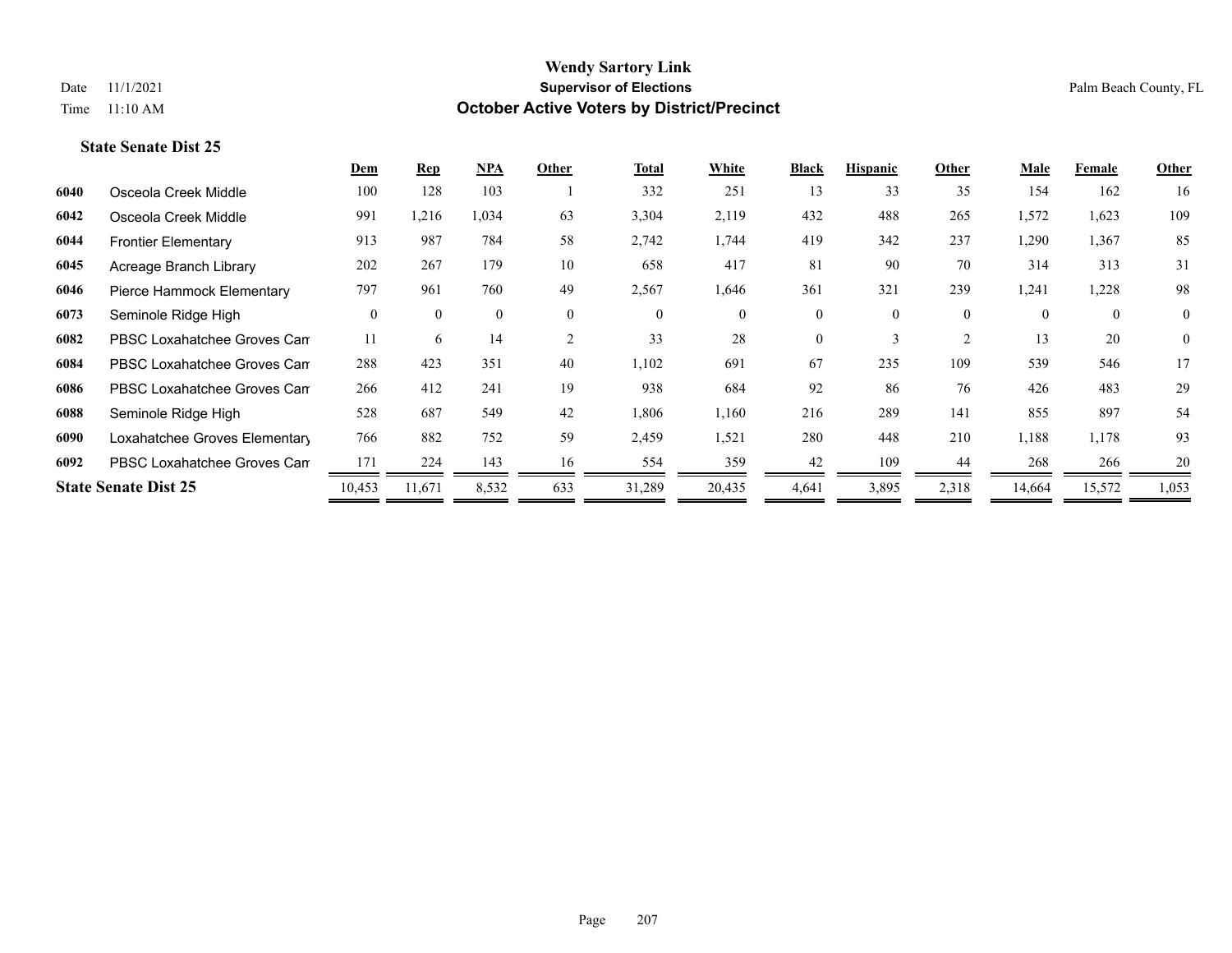|      |                                  | Dem   | <b>Rep</b> | NPA | <b>Other</b> | <b>Total</b> | <b>White</b> | <b>Black</b>     | <b>Hispanic</b> | <b>Other</b> | <b>Male</b> | <b>Female</b> | <b>Other</b>   |
|------|----------------------------------|-------|------------|-----|--------------|--------------|--------------|------------------|-----------------|--------------|-------------|---------------|----------------|
| 2146 | Village Walk HOA Clubhouse       | 547   | 534        | 429 | 44           | 1,554        | 1,209        | 58               | 137             | 150          | 645         | 857           | 52             |
| 3084 | Lakes of Sherbrooke              | 700   | 641        | 582 | 54           | 1,977        | 1,338        | 191              | 284             | 164          | 859         | 1,042         | 76             |
| 3090 | <b>Woodlands Middle</b>          | 1,446 | 818        | 645 | 54           | 2,963        | 2,388        | 180              | 117             | 278          | 1,350       | 1,527         | 86             |
| 3092 | Lacuna HOA Clubhouse             | 1,209 | 756        | 757 | 65           | 2,787        | 1,938        | 275              | 310             | 264          | 1,276       | 1,423         | $88\,$         |
| 3120 | Valencia Shores Social Club      | 1,223 | 588        | 577 | 47           | 2,435        | 2,150        | 68               | 81              | 136          | 1,116       | 1,264         | 55             |
| 3122 | Boynton Beach Community Chur     | 908   | 407        | 342 | 33           | 1,690        | 1,514        | 35               | 52              | 89           | 695         | 957           | 38             |
| 4128 | St Lucy Catholic Church          | 614   | 911        | 617 | 43           | 2,185        | 1,955        | 13               | 75              | 142          | 990         | 1,126         | 69             |
| 4129 | St Lucy Catholic Church          | 31    | 61         | 30  | 2            | 124          | 109          | $\boldsymbol{0}$ | $\overline{4}$  | 11           | 55          | 67            | $\overline{c}$ |
| 4130 | Omni Middle                      | 635   | 621        | 544 | 35           | 1,835        | 1,509        | 33               | 137             | 156          | 855         | 928           | 52             |
| 4132 | Calusa Elementary                | 380   | 399        | 320 | 25           | 1,124        | 929          | 15               | 96              | 84           | 458         | 626           | $40\,$         |
| 4134 | Above and Beyond Community (     | 408   | 562        | 427 | 37           | 1,434        | 1,160        | 40               | 130             | 104          | 675         | 713           | $46\,$         |
| 4136 | Above and Beyond Community (     | 640   | 613        | 582 | 45           | 1,880        | 1,402        | 48               | 221             | 209          | 807         | 1,003         | $70\,$         |
| 4138 | Ascension Catholic Church        | 803   | 1,182      | 904 | 68           | 2,957        | 2,309        | 162              | 235             | 251          | 1,396       | 1,463         | 98             |
| 4140 | <b>Broken Sound Club</b>         | 260   | 210        | 190 | 14           | 674          | 501          | 25               | 84              | 64           | 276         | 380           | $18\,$         |
| 4142 | Woodfield Country Club HOA       | 842   | 749        | 733 | 54           | 2,378        | 2,131        | 12               | 66              | 169          | 1,090       | 1,196         | 92             |
| 4144 | Seasons HOA Clubhouse            | 223   | 207        | 171 | 11           | 612          | 504          | 9                | 36              | 63           | 293         | 290           | 29             |
| 4146 | <b>Broken Sound Club</b>         | 533   | 377        | 341 | 17           | 1,268        | 1,161        | 12               | 31              | 64           | 574         | 661           | 33             |
| 4148 | <b>Broken Sound Club</b>         | 560   | 417        | 432 | 39           | 1,448        | 1,138        | 66               | 139             | 105          | 662         | 749           | 37             |
| 4150 | Patch Reef Park Community Cer    | 583   | 550        | 607 | 66           | 1,806        | 1,389        | 68               | 161             | 188          | 853         | 906           | $47\,$         |
| 4152 | Boca Delray Lodge #171           | 631   | 639        | 648 | 51           | 1,969        | 1,445        | 76               | 224             | 224          | 892         | 995           | 82             |
| 4154 | <b>Ascension Catholic Church</b> | 422   | 417        | 332 | 33           | 1,204        | 877          | 86               | 104             | 137          | 587         | 571           | $46\,$         |
| 4156 | St Lucy Catholic Church          | 531   | 555        | 411 | 35           | 1,532        | 1,348        | 6                | 66              | 112          | 711         | 779           | 42             |
| 4158 | Spanish River High               | 947   | 739        | 755 | 44           | 2,485        | 1,966        | 50               | 218             | 251          | 1,186       | 1,194         | 105            |
| 4160 | Greater BR Swim & Racquet Ctr    | 422   | 406        | 354 | 21           | 1,203        | 975          | 18               | 89              | 121          | 559         | 601           | 43             |
| 4162 | Patch Reef Park Community Cer    | 542   | 486        | 442 | 21           | 1,491        | 1,141        | 30               | 114             | 206          | 680         | 738           | 73             |
| 4164 | Safe Schools Institute           | 597   | 644        | 568 | 35           | 1,844        | 1,480        | 29               | 173             | 162          | 859         | 894           | 91             |
| 4166 | FAU Arena Lobby                  | 788   | 448        | 600 | 29           | 1,865        | 1,053        | 304              | 267             | 241          | 834         | 933           | 98             |
| 4168 | JC Mitchell Elementary           | 698   | 563        | 610 | 51           | 1,922        | 1,327        | 83               | 243             | 269          | 834         | 973           | 115            |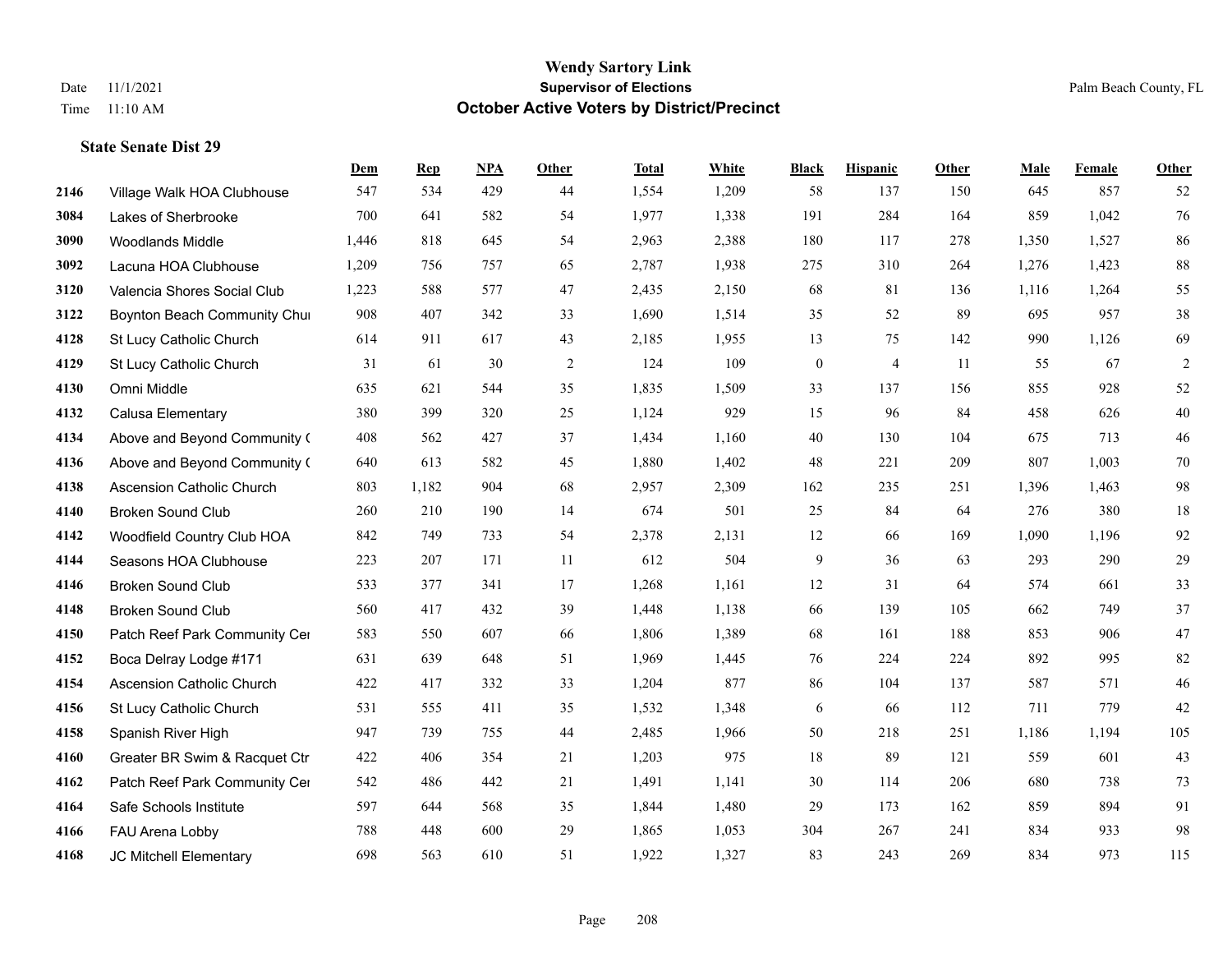**State Senate Dist 29**

#### **Wendy Sartory Link** Date 11/1/2021 **Supervisor of Elections** Palm Beach County, FL Time 11:10 AM **October Active Voters by District/Precinct**

# **Dem Rep NPA Other Total White Black Hispanic Other Male Female Other** Spanish River Library 903 1,042 872 50 2,867 2,226 99 267 275 1,352 1,416 99 Marine Safety Headquarters 671 684 589 61 2,005 1,756 16 98 135 895 1,056 54 Sugar Sand Park Comm Center 306 275 270 15 866 748 5 52 61 409 421 36 Sugar Sand Park Comm Center 930 698 731 66 2,425 1,781 73 320 251 1,052 1,271 102 Sugar Sand Park Comm Center 755 646 517 45 1,963 1,565 43 197 158 798 1,100 65 Del Prado Elementary 567 577 559 35 1,738 1,240 51 242 205 790 852 96 Greater BR Swim & Racquet Ctr 868 588 731 54 2,241 1,517 79 401 244 936 1,212 93 Boca Raton Middle 559 608 558 39 1,764 1,331 57 207 169 826 888 50 The Volen Center 549 504 456 30 1,539 1,063 125 165 186 703 773 63 Elks Lodge of Boca Raton 905 525 601 57 2,088 1,221 323 311 233 938 1,055 95 St Gregory Episcopal Church 739 1,074 799 74 2,686 2,256 26 179 225 1,312 1,288 86 Verde K-8 School 563 965 722 45 2,295 1,835 47 134 279 1,061 1,110 124 Del Prado Elementary 545 327 309 29 1,210 1,030 23 60 97 512 666 32 Good Shepherd Lutheran 702 431 446 25 1,604 1,378 30 82 114 671 893 40 Verde K-8 School 640 474 521 35 1,670 1,048 117 318 187 687 909 74 Verde K-8 School 400 344 297 21 1,062 790 8 171 93 423 611 28 Greater BR Swim & Racquet Ctr 788 590 633 31 2,042 1,585 32 242 183 831 1,135 76 Sugar Sand Park Comm Center 747 443 595 38 1,823 1,146 142 318 217 817 937 69 Good Shepherd Lutheran 678 483 513 34 1,708 1,352 35 179 142 689 962 57 Hammock Pointe Elementary 853 582 478 34 1,947 1,673 10 117 147 769 1,123 55 Sugar Sand Park Comm Center 648 833 681 42 2,204 1,732 29 268 175 1,015 1,117 72 Center for Spiritual Living 629 807 592 38 2,066 1,729 33 163 141 980 1,025 61 4214 Calvary Chapel Boca Raton - 4th $628$  859 640 65 2,192 1,753 44 229 166 1,012 1,103 77 4216 Calvary Chapel Boca Raton - Kir 674 1,064 692 60 2,490 2,094 20 179 197 1,178 1,222 90 Grace Community Church 448 850 541 59 1,898 1,573 32 138 155 879 936 83 Boca Raton Community Center 461 397 464 44 1,366 878 104 236 148 606 717 43 Boca Raton Downtown Library 947 1,120 921 89 3,077 2,586 67 183 241 1,385 1,577 115 Grace Community Church 514 1,111 752 60 2,437 2,004 55 181 197 1,146 1,211 80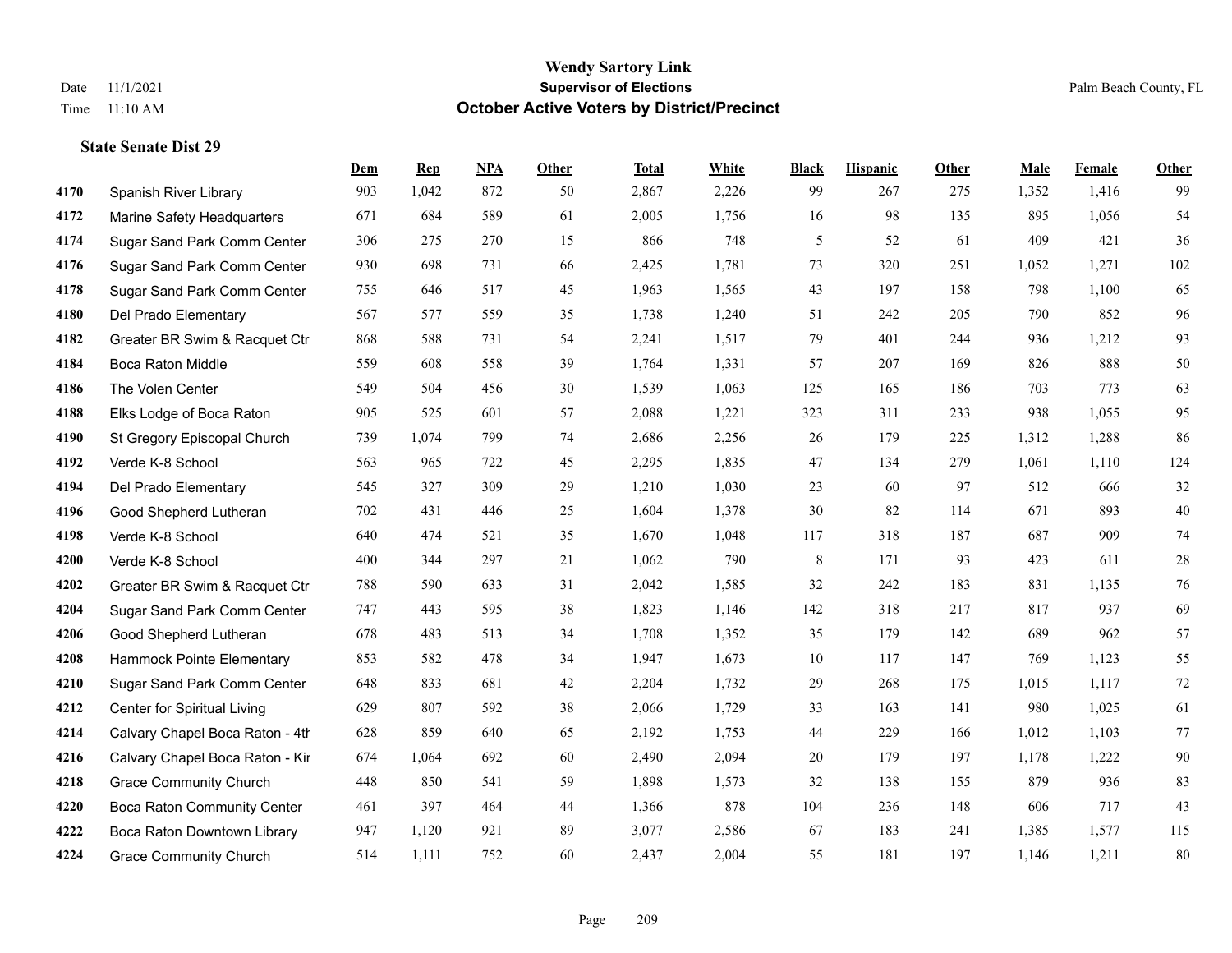**State Senate Dist 29**

#### **Wendy Sartory Link** Date 11/1/2021 **Supervisor of Elections** Palm Beach County, FL Time 11:10 AM **October Active Voters by District/Precinct**

# **Dem Rep NPA Other Total White Black Hispanic Other Male Female Other** St Gregory Episcopal Church 215 385 281 23 904 812 7 31 54 427 453 24 Boca Raton Community Center 524 660 511 51 1,746 1,496 16 98 136 784 913 49 Boca Raton Downtown Library 308 446 331 22 1,107 969 9 55 74 520 565 22 Faith Farm Tabernacle 500 346 437 27 1,310 789 139 205 177 587 678 45 Faith Farm Tabernacle 3 2 2 0 7 4 0 3 0 6 1 0 Faith Farm Tabernacle 5 0 2 0 7 6 0 0 1 5 2 0 Our Lady Queen of Peace 1,170 1,213 1,015 91 3,489 2,800 100 208 381 1,615 1,732 142 Gleneagles CC-Strathearn Sat 967 471 478 35 1,951 1,673 36 114 128 820 1,083 48 Gleneagles CC-Clunie Satellite 789 329 359 25 1,502 1,291 71 66 74 647 822 33 Kings Point Clubhouse 379 194 176 15 764 615 28 71 50 295 440 29 Monaco Clubhouse 906 509 482 42 1,939 1,503 95 195 146 788 1,074 77 Lakes of Delray Clubhouse 382 234 159 14 789 697 10 41 41 303 471 15 Kings Point Flanders 907 421 396 31 1,755 1,404 77 157 117 704 993 58 Lakes of Delray Clubhouse 899 311 372 39 1,621 1,327 68 119 107 629 942 50 Kings Point Flanders 891 387 357 39 1,674 1,327 71 157 119 648 959 67 Las Verdes Clubhouse 977 621 714 56 2,368 1,655 216 298 199 1,069 1,221 78 West Boca Branch Library 1,428 1,518 1,420 106 4,472 3,695 107 264 406 2,099 2,238 135 South County Civic Center 524 517 416 28 1,485 1,348 6 27 104 700 743 42 Morikami Park Elementary 44 59 51 3 157 149 0 3 5 72 85 0 Morikami Park Elementary 547 618 498 40 1,703 1,479 20 53 151 788 875 40 Morikami Park Elementary 18 39 24 2 83 67 0 6 10 35 41 7 South County Civic Center 255 200 193 10 658 543 8 28 79 299 332 27 Spanish River High 85 109 91 12 297 239 4 25 29 150 144 3 The Polo Club of Boca Raton 655 507 430 25 1,617 1,472 18 27 100 705 863 49 The Polo Club of Boca Raton 307 187 192 18 704 642 1 9 52 284 395 25 South County Civic Center 172 115 104 5 396 332 8 32 24 167 218 11 The Polo Club of Boca Raton 37 32 29 2 100 92 2 2 4 45 54 1 Delray Beach First Baptist 7 1 0 1 9 8 1 0 0 3 6 0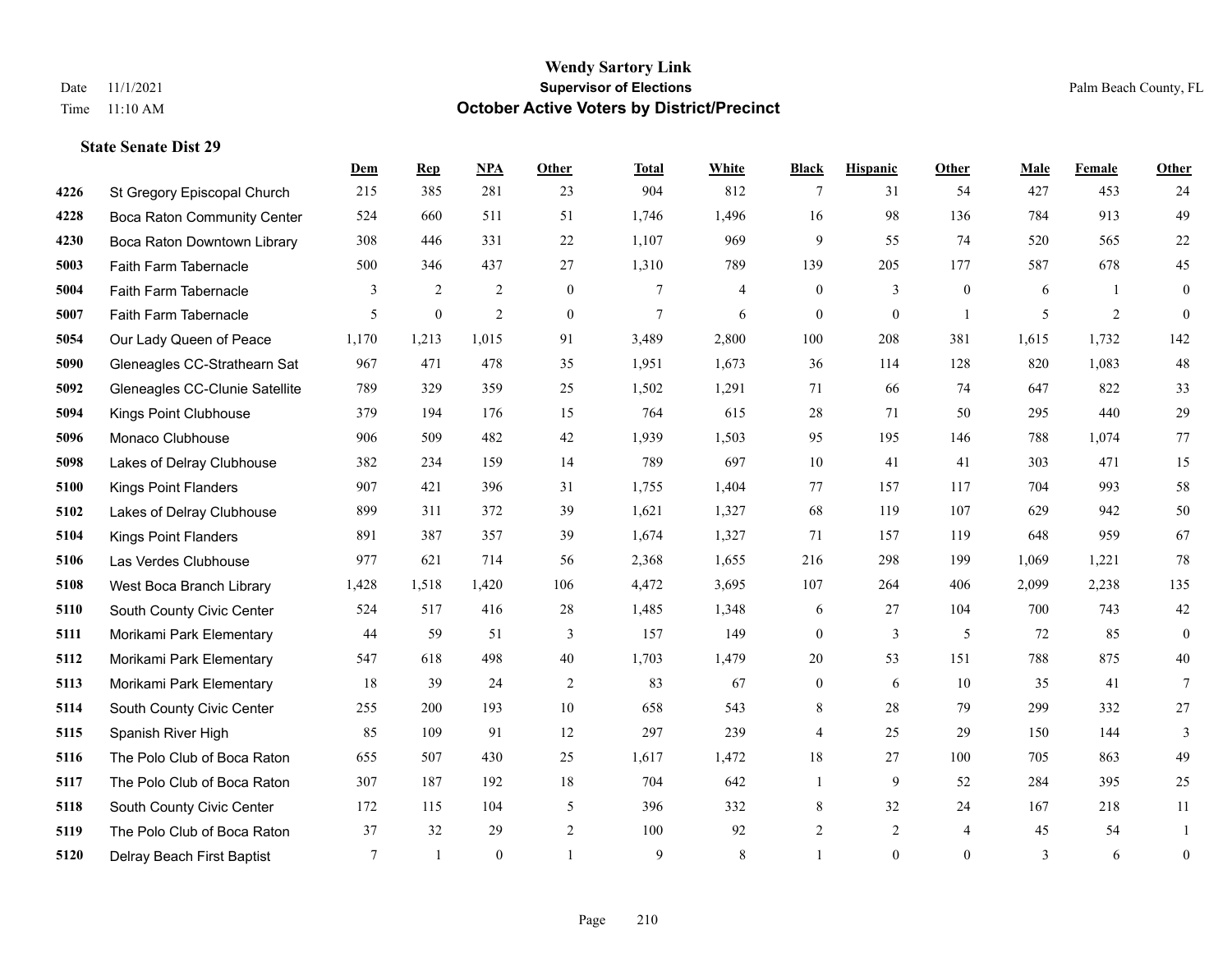|      |                                    | Dem   | <b>Rep</b> | NPA | <b>Other</b>   | <b>Total</b> | <b>White</b> | <b>Black</b> | <b>Hispanic</b> | <b>Other</b> | <b>Male</b> | <b>Female</b> | <b>Other</b> |
|------|------------------------------------|-------|------------|-----|----------------|--------------|--------------|--------------|-----------------|--------------|-------------|---------------|--------------|
| 5122 | Delray Beach First Baptist         | 280   | 178        | 201 | 10             | 669          | 433          | 35           | 122             | 79           | 286         | 351           | 32           |
| 5124 | Delray Beach First Baptist         | 160   | 114        | 114 | $\overline{1}$ | 389          | 329          | 9            | 27              | 24           | 153         | 222           | 14           |
| 5126 | Boca Delray Clubhouse              | 251   | 115        | 119 | 11             | 496          | 446          | 8            | 17              | 25           | 205         | 280           | 11           |
| 5128 | <b>Sunrise Park Elementary</b>     | 757   | 508        | 573 | 37             | 1,875        | 1,245        | 101          | 280             | 249          | 849         | 965           | 61           |
| 5130 | Coconut Cove Waterpark - Meet      | 654   | 548        | 541 | 27             | 1,770        | 1,298        | 31           | 168             | 273          | 805         | 881           | 84           |
| 5132 | <b>Eagles Landing Middle</b>       | 945   | 593        | 645 | 43             | 2,226        | 1,519        | 147          | 328             | 232          | 992         | 1,166         | 68           |
| 5134 | Coconut Cove Waterpark - Meet      | 541   | 477        | 453 | 31             | 1,502        | 1,073        | 69           | 231             | 129          | 712         | 736           | 54           |
| 5136 | West Boca Branch Library           | 865   | 515        | 688 | 43             | 2,111        | 1,368        | 126          | 402             | 215          | 886         | 1,159         | 66           |
| 5138 | <b>Whispering Pines Elementary</b> | 892   | 558        | 620 | 45             | 2,115        | 1,409        | 127          | 302             | 277          | 919         | 1,120         | 76           |
| 5140 | Olympic Heights High               | 1,041 | 778        | 918 | 51             | 2,788        | 1,803        | 147          | 532             | 306          | 1,264       | 1,410         | 114          |
| 5142 | <b>Whispering Pines Elementary</b> | 304   | 243        | 255 | $22\,$         | 824          | 597          | 28           | 105             | 94           | 330         | 456           | $38\,$       |
| 5144 | Whisper Walk Section B             | 921   | 454        | 425 | 31             | 1,831        | 1,449        | 52           | 215             | 115          | 696         | 1,087         | $48\,$       |
| 5146 | Century Village West               | 909   | 502        | 392 | $40\,$         | 1,843        | 1,423        | 79           | 184             | 157          | 673         | 1,099         | 71           |
| 5148 | Century Village West               | 745   | 369        | 359 | 26             | 1,499        | 1,193        | 50           | 135             | 121          | 567         | 856           | $76\,$       |
| 5150 | Century Village West               | 680   | 281        | 286 | 20             | 1,267        | 988          | 47           | 144             | 88           | 448         | 777           | $42\,$       |
| 5152 | West Boca Raton High               | 949   | 799        | 854 | 46             | 2,648        | 1,979        | 82           | 247             | 340          | 1,244       | 1,294         | 110          |
| 5154 | Daggerwing Nature Center           | 894   | 785        | 747 | 51             | 2,477        | 1,702        | 79           | 343             | 353          | 1,116       | 1,245         | 116          |
| 5156 | Southwinds Golf Course             | 722   | 506        | 594 | 32             | 1,854        | 1,257        | 83           | 266             | 248          | 801         | 968           | 85           |
| 5158 | <b>Boca West Country Club</b>      | 769   | 457        | 511 | 48             | 1,785        | 1,603        | 8            | 73              | 101          | 739         | 1,000         | 46           |
| 5160 | <b>Boca West Country Club</b>      | 822   | 466        | 424 | 34             | 1,746        | 1,645        | 3            | 28              | 70           | 681         | 1,024         | 41           |
| 5162 | Glades Presbyterian Church         | 766   | 743        | 647 | 40             | 2,196        | 1,613        | 69           | 309             | 205          | 1,041       | 1,073         | 82           |
| 5164 | Sandpiper Shores Elementary        | 1,006 | 656        | 679 | 45             | 2,386        | 1,824        | 75           | 254             | 233          | 1,080       | 1,228         | $78\,$       |
| 5166 | <b>Glades Road Branch Library</b>  | 835   | 747        | 790 | 50             | 2,422        | 1,681        | 127          | 363             | 251          | 1,052       | 1,272         | 98           |
| 5168 | <b>Glades Road Branch Library</b>  | 960   | 611        | 617 | 41             | 2,229        | 1,677        | 65           | 272             | 215          | 865         | 1,305         | 59           |
| 5170 | Olympic Heights High               | 1,150 | 634        | 758 | 45             | 2,587        | 1,904        | 83           | 355             | 245          | 1,010       | 1,481         | 96           |
| 5172 | Del Prado Elementary               | 237   | 309        | 203 | 20             | 769          | 690          | 10           | 12              | 57           | 364         | 384           | $21\,$       |
| 5174 | <b>Waters Edge Elementary</b>      | 864   | 756        | 814 | 47             | 2,481        | 1,679        | 126          | 357             | 319          | 1,142       | 1,218         | 121          |
| 5176 | Loggers Run Middle                 | 467   | 350        | 370 | 15             | 1,202        | 833          | 47           | 200             | 122          | 511         | 630           | 61           |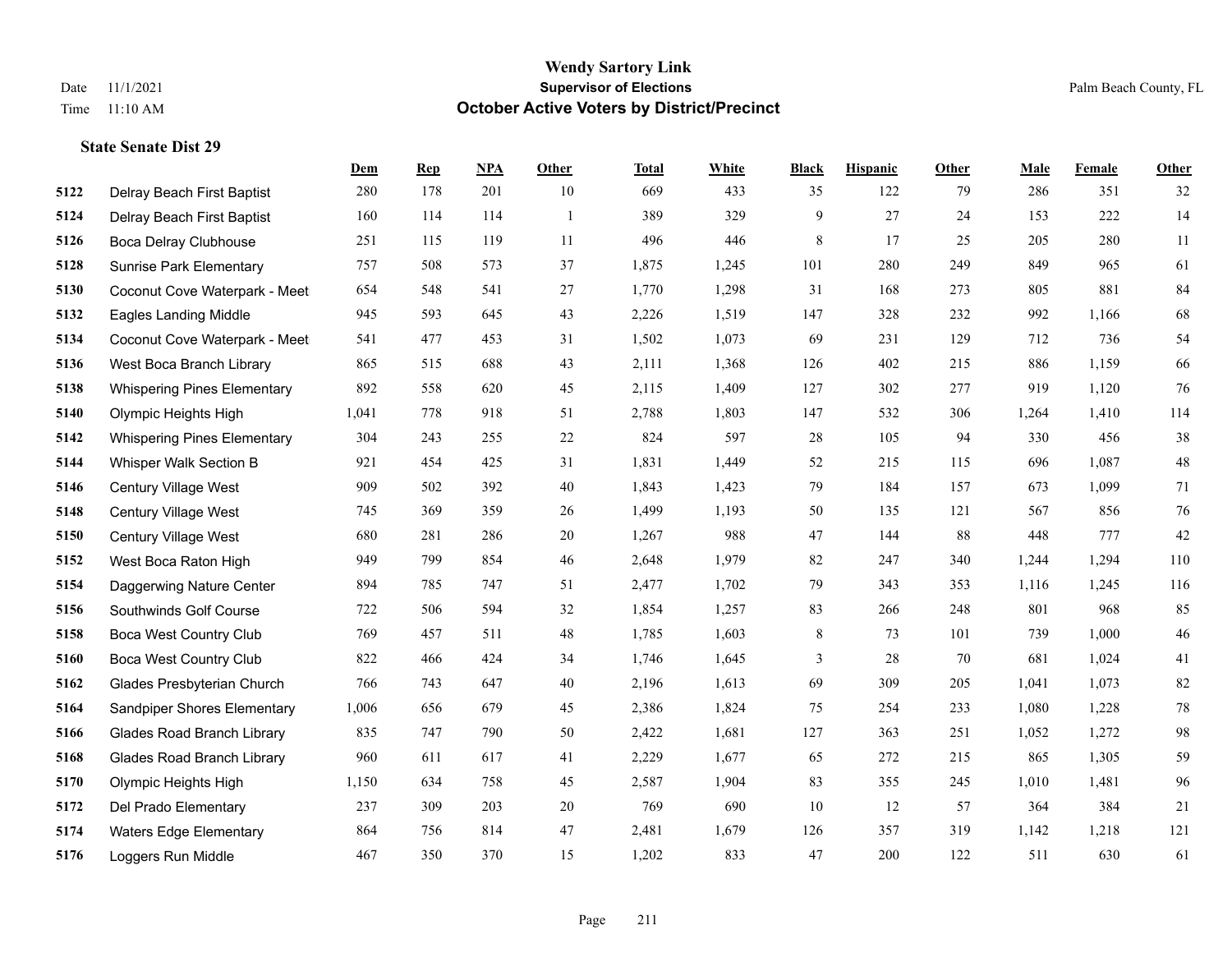**State Senate Dist 29**

# **Wendy Sartory Link** Date 11/1/2021 Palm Beach County, FL Time 11:10 AM **October Active Voters by District/Precinct**

|      |                                   | Dem            | <b>Rep</b>     | <b>NPA</b>       | <b>Other</b>     | <b>Total</b>   | White          | <b>Black</b>     | <b>Hispanic</b>  | Other          | Male         | Female         | Other            |
|------|-----------------------------------|----------------|----------------|------------------|------------------|----------------|----------------|------------------|------------------|----------------|--------------|----------------|------------------|
| 5178 | Loggers Run Middle                | 707            | 539            | 635              | 45               | 1,926          | 1,067          | 188              | 403              | 268            | 855          | 973            | 98               |
| 5180 | Boca Glades Baptist Church        | 686            | 373            | 634              | 40               | 1,733          | 972            | 130              | 398              | 233            | 796          | 858            | 79               |
| 5182 | Boca Glades Baptist Church        | 580            | 293            | 537              | 37               | 1,447          | 743            | 130              | 368              | 206            | 647          | 731            | 69               |
| 5184 | <b>Coral Sunset Elementary</b>    | 909            | 559            | 732              | 40               | 2,240          | 1,233          | 241              | 443              | 323            | 1,031        | 1.103          | 106              |
| 5186 | <b>Coral Sunset Elementary</b>    | 1,013          | 420            | 865              | 38               | 2,336          | 983            | 353              | 668              | 332            | 991          | 1,219          | 126              |
| 5188 | Pines Of Boca Barwood             | 965            | 619            | 789              | 49               | 2,422          | 1,428          | 138              | 537              | 319            | 1,019        | 1,302          | 101              |
| 5190 | Lakes at Boca Rio Clubhouse       | 408            | 284            | 335              | 20               | 1,047          | 688            | 63               | 178              | 118            | 477          | 524            | 46               |
| 5192 | Hammock Pointe Elementary         | 1,064          | 686            | 922              | 44               | 2,716          | 1,552          | 202              | 581              | 381            | 1.175        | 1.419          | 122              |
| 5194 | Lakes Of Boca Barwood             | 395            | 255            | 374              | 21               | 1,045          | 623            | 48               | 237              | 137            | 445          | 545            | 55               |
| 6014 | Belle Glade Library/Civic Ctr     | $\overline{1}$ | $\overline{2}$ | $\mathbf{1}$     | $\boldsymbol{0}$ | $\overline{4}$ | $\overline{0}$ | $\boldsymbol{0}$ | $\overline{4}$   | $\mathbf{0}$   | $\mathbf{1}$ | 3              | $\overline{0}$   |
| 6016 | South Bay Commission Chambe       | 35             | 52             | 29               | $\overline{2}$   | 118            | 78             | 7                | 22               | 11             | 62           | 51             | 5                |
| 6018 | South Bay Commission Chambe       | 1,190          | 83             | 226              | 10               | 1,509          | 59             | 1,166            | 207              | 77             | 633          | 837            | 39               |
| 6020 | <b>Glades Central High</b>        | 441            | 77             | 133              | 8                | 659            | 82             | 383              | 158              | 36             | 306          | 320            | 33               |
| 6022 | Belle Glade Library/Civic Ctr     | 1,363          | 106            | 255              | 17               | 1,741          | 89             | 1,396            | 142              | 114            | 714          | 959            | 68               |
| 6024 | Lewis Evans Resource Center       | 1,692          | 66             | 261              | 13               | 2,032          | 30             | 1,765            | 125              | 112            | 812          | 1,150          | 70               |
| 6026 | Lewis Evans Resource Center       | 2              | $\mathbf{0}$   | $\mathfrak{2}$   | $\mathbf{0}$     | $\overline{4}$ | $\overline{0}$ | $\mathbf{0}$     | $\overline{4}$   | $\theta$       | $\mathbf{1}$ | 3              | $\boldsymbol{0}$ |
| 6028 | Belle Glade Library/Civic Ctr     | 755            | 452            | 327              | 15               | 1,549          | 410            | 398              | 655              | 86             | 727          | 778            | 44               |
| 6030 | Belle Glade Library/Civic Ctr     | 8              | $\overline{2}$ | 12               | $\overline{2}$   | 24             | 8              | $\mathbf{0}$     | 16               | $\mathbf{0}$   | $\tau$       | 15             | $\overline{2}$   |
| 6032 | Gove Elementary                   | 669            | 297            | 274              | 6                | 1,246          | 312            | 429              | 406              | 99             | 533          | 671            | 42               |
| 6034 | Gove Elementary                   | $\overline{0}$ | $\overline{4}$ | $\boldsymbol{0}$ | $\mathbf{0}$     | $\overline{4}$ | 4              | $\boldsymbol{0}$ | $\boldsymbol{0}$ | $\overline{0}$ | 3            | $\overline{1}$ | $\overline{0}$   |
| 6036 | Gove Elementary                   | 391            | 156            | 204              | 11               | 762            | 133            | 151              | 433              | 45             | 333          | 399            | 30               |
| 6038 | South Bay Commission Chambe       | $\mathbf{0}$   | $\mathbf{0}$   | $\mathbf{0}$     | $\mathbf{0}$     | $\mathbf{0}$   | $\mathbf{0}$   | $\boldsymbol{0}$ | $\mathbf{0}$     | $\theta$       | $\mathbf{0}$ | $\theta$       | $\overline{0}$   |
| 6150 | <b>Binks Forest Elementary</b>    | 26             | 40             | 37               | 5                | 108            | 80             | 5                | 9                | 14             | 46           | 59             | 3                |
| 6152 | <b>Binks Forest Elementary</b>    | 404            | 555            | 378              | 34               | 1,371          | 1,041          | 45               | 135              | 150            | 643          | 684            | 44               |
| 6154 | Wellington Landings Middle        | 462            | 521            | 393              | 28               | 1,404          | 1,012          | 87               | 188              | 117            | 634          | 730            | $40\,$           |
| 6156 | <b>Binks Forest Elementary</b>    | 629            | 718            | 575              | 41               | 1,963          | 1,372          | 129              | 293              | 169            | 895          | 1,009          | 59               |
| 6158 | <b>Wellington Elementary</b>      | 785            | 939            | 549              | 40               | 2,313          | 1,702          | 132              | 312              | 167            | 1,052        | 1,188          | 73               |
| 6160 | <b>Wellington Landings Middle</b> | 670            | 587            | 566              | 41               | 1,864          | 1,207          | 167              | 339              | 151            | 869          | 942            | 53               |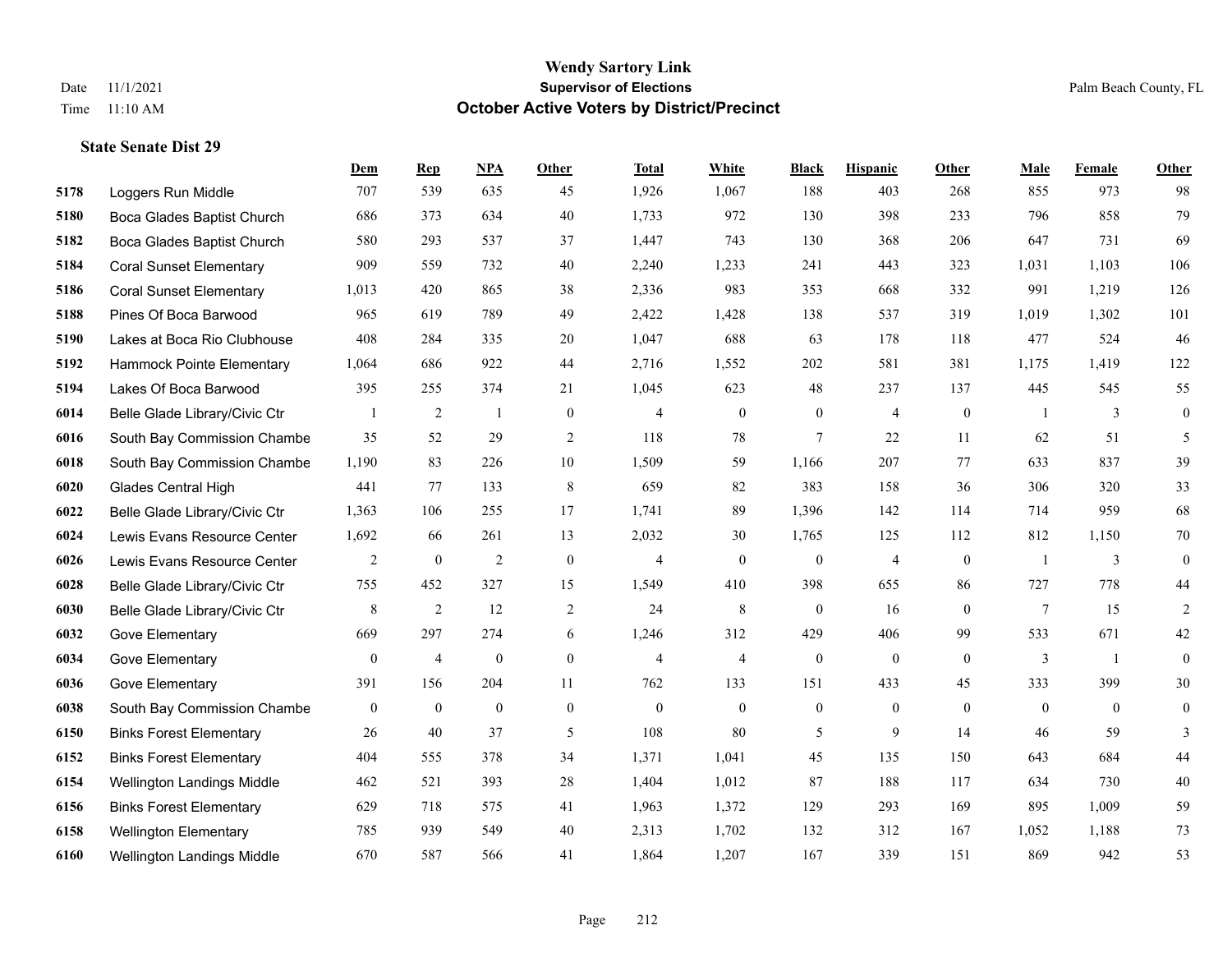|      |                                     | Dem            | <b>Rep</b>       | NPA              | <b>Other</b>   | <b>Total</b> | <b>White</b>     | <b>Black</b>     | <b>Hispanic</b> | <b>Other</b> | <b>Male</b>    | <b>Female</b>  | <b>Other</b>     |
|------|-------------------------------------|----------------|------------------|------------------|----------------|--------------|------------------|------------------|-----------------|--------------|----------------|----------------|------------------|
| 6162 | First Baptist Church Wel            | 763            | 657              | 562              | 47             | 2,029        | 1,283            | 211              | 351             | 184          | 906            | 1,059          | 64               |
| 6164 | First Baptist Church Wel            | 834            | 797              | 597              | 57             | 2,285        | 1,536            | 186              | 370             | 193          | 1,019          | 1,193          | 73               |
| 6166 | <b>Wellington Community Center</b>  | 864            | 856              | 742              | 47             | 2,509        | 1,744            | 150              | 406             | 209          | 1,152          | 1,277          | $80\,$           |
| 6168 | First Baptist Church Wel            | 127            | 176              | 143              | 9              | 455          | 348              | 27               | 43              | 37           | 213            | 230            | 12               |
| 6182 | New Horizons Elementary             | 291            | 451              | 318              | 13             | 1,073        | 787              | 48               | 114             | 124          | 463            | 581            | $29\,$           |
| 6184 | Wellington High                     | 665            | 578              | 533              | 37             | 1,813        | 1,120            | 243              | 292             | 158          | 800            | 955            | 58               |
| 6186 | <b>Elbridge Gale Elementary</b>     | 812            | 562              | 638              | 44             | 2,056        | 1,119            | 291              | 431             | 215          | 903            | 1,075          | $78\,$           |
| 6188 | <b>Wellington Village Park</b>      | 224            | 419              | 310              | 25             | 978          | 829              | 18               | 48              | 83           | 396            | 533            | 49               |
| 6190 | Wellington Village Hall             | 814            | 456              | 633              | 46             | 1,949        | 876              | 359              | 505             | 209          | 811            | 1,063          | 75               |
| 6192 | St Peters Methodist Church          | 966            | 785              | 800              | 62             | 2,613        | 1,546            | 283              | 550             | 234          | 1,193          | 1,333          | 87               |
| 6194 | <b>Equestrian Trails Elementary</b> | 504            | 290              | 341              | 18             | 1,153        | 520              | 294              | 152             | 187          | 512            | 584            | 57               |
| 6196 | Palm Beach Central High             | $\bf{0}$       | $\boldsymbol{0}$ | $\mathbf{0}$     | $\mathbf{0}$   | $\mathbf{0}$ | $\boldsymbol{0}$ | $\overline{0}$   | $\mathbf{0}$    | $\mathbf{0}$ | $\overline{0}$ | $\theta$       | $\boldsymbol{0}$ |
| 6198 | Wellington Branch Library           | 522            | 354              | 356              | 38             | 1,270        | 696              | 195              | 268             | 111          | 544            | 694            | $32\,$           |
| 6200 | <b>Emerald Cove Middle</b>          | 543            | 566              | 516              | 51             | 1,676        | 1,039            | 179              | 278             | 180          | 743            | 882            | 51               |
| 6202 | <b>Emerald Cove Middle</b>          | 105            | 82               | 98               | $\overline{7}$ | 292          | 167              | 58               | 52              | 15           | 132            | 154            | 6                |
| 6208 | Buena Vida Clubhouse                | 318            | 205              | 177              | 14             | 714          | 624              | 22               | 22              | 46           | 318            | 378            | $18\,$           |
| 6210 | Villa Olympia Clubhouse             | 1,562          | 1,065            | 1,287            | 95             | 4,009        | 1,802            | 704              | 683             | 820          | 1,886          | 1,937          | 186              |
| 6212 | <b>Wellington Village Park</b>      | 144            | 223              | 175              | 18             | 560          | 381              | 15               | 93              | 71           | 255            | 279            | 26               |
| 6214 | Wellington Village Park             | 825            | 756              | 702              | $46\,$         | 2,329        | 1,467            | 256              | 283             | 323          | 1,068          | 1,178          | 83               |
| 6216 | Panther Run Elementary              | 232            | 193              | 176              | 10             | 611          | 342              | 96               | 101             | 72           | 280            | 308            | 23               |
| 6218 | <b>Wellington Village Park</b>      | $\mathbf{0}$   | $\mathbf{0}$     | $\mathbf{0}$     | $\overline{0}$ | $\mathbf{0}$ | $\overline{0}$   | $\overline{0}$   | $\mathbf{0}$    | $\theta$     | $\theta$       | $\theta$       | $\boldsymbol{0}$ |
| 6220 | Wellington Village Park             | 57             | 29               | 42               | 6              | 134          | 67               | 16               | 32              | 19           | 55             | 75             | 4                |
| 6222 | Panther Run Elementary              | $\overline{0}$ | 1                | $\boldsymbol{0}$ | $\overline{0}$ | $\mathbf{1}$ | 1                | $\boldsymbol{0}$ | $\overline{0}$  | $\mathbf{0}$ | $\mathbf{1}$   | $\overline{0}$ | $\overline{0}$   |
| 6224 | Discovery Key Elementary            | 963            | 1,118            | 689              | 58             | 2,828        | 2,103            | 181              | 332             | 212          | 1,322          | 1,423          | 83               |
| 6226 | The Isles at Wellington             | 746            | 758              | 628              | 38             | 2,170        | 1,399            | 222              | 242             | 307          | 1,019          | 1,056          | 95               |
| 6228 | Wycliffe Comm Association Bldg      | 776            | 326              | 398              | 21             | 1,521        | 1,426            | 18               | 18              | 59           | 655            | 838            | $28\,$           |
| 6230 | Epiphany Lutheran Church            | 1,166          | 1,225            | 1,149            | 82             | 3,622        | 2,241            | 409              | 590             | 382          | 1,659          | 1,857          | 106              |
| 6232 | Panther Run Elementary              | 676            | 750              | 644              | 46             | 2,116        | 1,346            | 244              | 249             | 277          | 1,007          | 1,044          | 65               |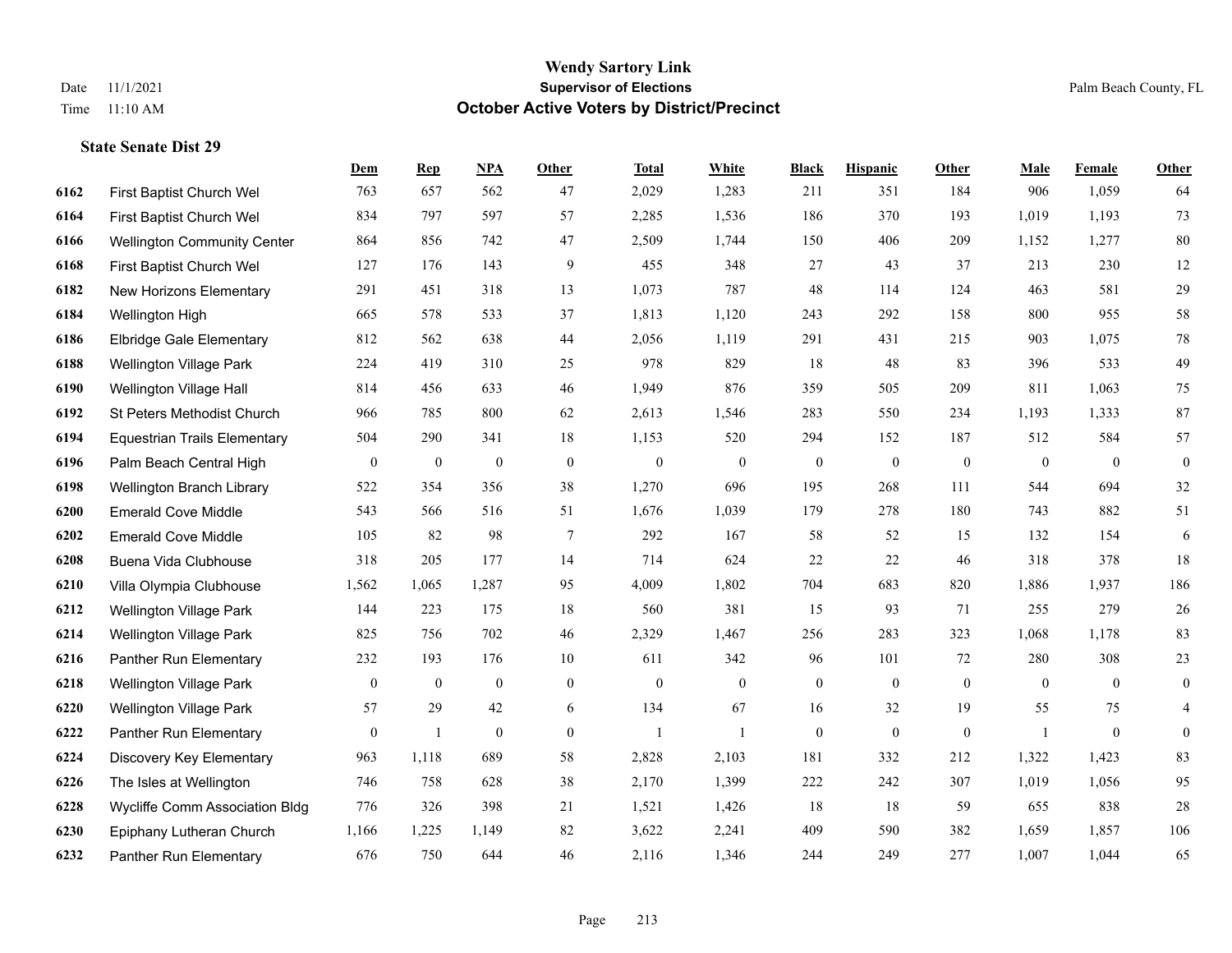| <b>Wendy Sartory Link</b><br><b>Supervisor of Elections</b><br>11/1/2021<br>Date<br><b>October Active Voters by District/Precinct</b><br>11:10 AM<br>Time |            |            |        |       |              |         |              |                 |              |         | Palm Beach County, FL |              |  |
|-----------------------------------------------------------------------------------------------------------------------------------------------------------|------------|------------|--------|-------|--------------|---------|--------------|-----------------|--------------|---------|-----------------------|--------------|--|
| <b>State Senate Dist 29</b>                                                                                                                               | <u>Dem</u> | <u>Rep</u> | NPA    | Other | <u>Total</u> | White   | <b>Black</b> | <b>Hispanic</b> | <b>Other</b> | Male    | Female                | <b>Other</b> |  |
| <b>State Senate Dist 29</b>                                                                                                                               | 102,776    | 81,247     | 77.246 | 5,604 | 266,873      | 190.047 | 19.226       | 31.862          | 25,738       | 118.383 | 138,931               | 9,559        |  |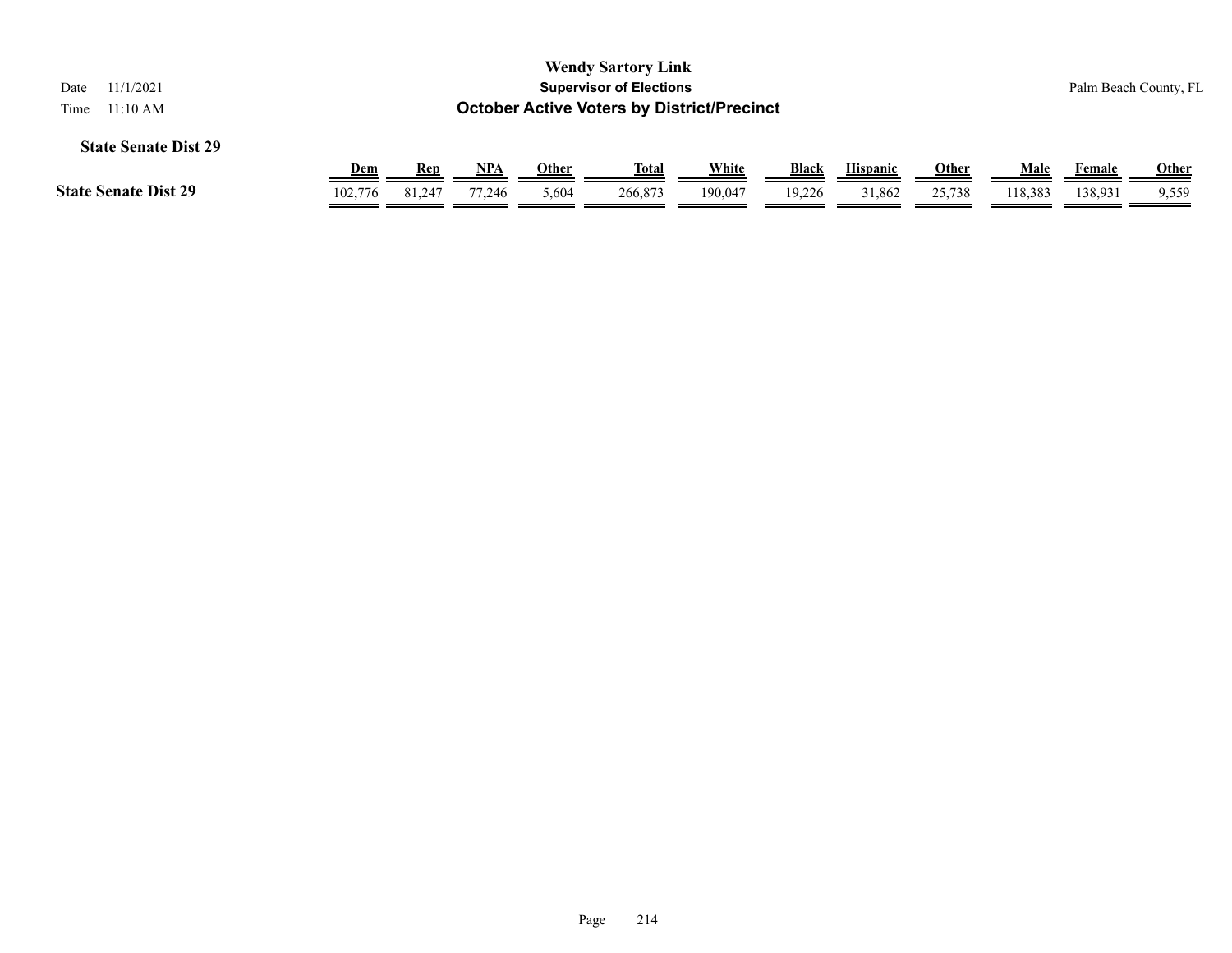|      |                                 | Dem              | <b>Rep</b>       | NPA              | <b>Other</b>   | <b>Total</b>     | <b>White</b>     | <b>Black</b>     | <b>Hispanic</b> | <b>Other</b> | <b>Male</b>  | Female       | <b>Other</b>     |
|------|---------------------------------|------------------|------------------|------------------|----------------|------------------|------------------|------------------|-----------------|--------------|--------------|--------------|------------------|
| 1034 | West Jupiter Recreation Center  | 273              | 738              | 339              | 47             | 1,397            | 1,213            | 19               | 36              | 129          | 677          | 694          | 26               |
| 1036 | Calvary Church of Jupiter       | $\boldsymbol{0}$ | $\mathbf{0}$     | $\mathbf{0}$     | $\mathbf{0}$   | $\mathbf{0}$     | $\overline{0}$   | $\mathbf{0}$     | $\mathbf{0}$    | $\mathbf{0}$ | $\mathbf{0}$ | $\mathbf{0}$ | $\mathbf{0}$     |
| 1038 | William T Dwyer High            | 807              | 1,307            | 764              | 55             | 2,933            | 2,463            | 64               | 173             | 233          | 1,397        | 1,431        | 105              |
| 1040 | West Jupiter Recreation Center  | 260              | 457              | 342              | 32             | 1,091            | 879              | 19               | 54              | 139          | 542          | 509          | $40\,$           |
| 1042 | West Jupiter Recreation Center  | $\overline{0}$   | $\boldsymbol{0}$ | $\mathbf{0}$     | $\theta$       | $\Omega$         | $\overline{0}$   | $\mathbf{0}$     | $\theta$        | $\theta$     | $\theta$     | $\theta$     | $\mathbf{0}$     |
| 1044 | Limestone Creek Elementary      | 427              | 119              | 180              | 19             | 745              | 220              | 349              | 93              | 83           | 354          | 364          | $27\,$           |
| 1046 | West Jupiter Recreation Center  | 264              | 139              | 151              | 11             | 565              | 260              | 163              | 111             | 31           | 241          | 304          | $20\,$           |
| 1048 | St Peter Catholic Church        | 385              | 458              | 283              | 29             | 1,155            | 1,033            | 3                | 41              | 78           | 439          | 688          | $28\,$           |
| 1050 | <b>Lighthouse Elementary</b>    | 480              | 664              | 411              | 45             | 1,600            | 1,364            | 16               | 67              | 153          | 745          | 799          | 56               |
| 1052 | Beacon Cove Intermediate Scho   | 1,028            | 1,141            | 922              | 65             | 3,156            | 2,497            | 77               | 258             | 324          | 1,475        | 1,579        | 102              |
| 1054 | Limestone Creek Elementary      | 694              | 1,077            | 635              | 55             | 2,461            | 2,179            | 25               | 97              | 160          | 1,150        | 1,239        | $72\,$           |
| 1056 | West Jupiter Recreation Center  | 545              | 574              | 540              | 40             | 1,699            | 1,364            | 75               | 129             | 131          | 749          | 894          | 56               |
| 1058 | St Peter Catholic Church        | 759              | 885              | 749              | 66             | 2,459            | 2,046            | 37               | 192             | 184          | 1,078        | 1,310        | 71               |
| 1060 | West Jupiter Recreation Center  | 72               | 95               | 72               | 5              | 244              | 201              | $\boldsymbol{0}$ | 23              | 20           | 98           | 130          | 16               |
| 1062 | <b>Harvest Community Church</b> | 613              | 1,148            | 549              | 46             | 2,356            | 2,157            | 11               | 52              | 136          | 1,139        | 1,138        | 79               |
| 1064 | Jupiter Community Center        | 75               | 126              | 63               | 3              | 267              | 245              | $\boldsymbol{0}$ | 6               | 16           | 129          | 131          | 7                |
| 1066 | Jupiter Community Center        | $\mathbf{0}$     | $\boldsymbol{0}$ | $\boldsymbol{0}$ | $\mathbf{0}$   | $\boldsymbol{0}$ | $\boldsymbol{0}$ | $\boldsymbol{0}$ | $\mathbf{0}$    | $\mathbf{0}$ | $\mathbf{0}$ | $\mathbf{0}$ | $\boldsymbol{0}$ |
| 1068 | Jupiter Community Center        | 581              | 754              | 592              | 48             | 1,975            | 1,634            | 26               | 192             | 123          | 919          | 996          | 60               |
| 1070 | Jupiter Community Center        | 57               | 67               | 90               | $\overline{4}$ | 218              | 172              | 1                | 39              | 6            | 113          | 97           | 8                |
| 1072 | Jerry Thomas Elementary         | 726              | 1,068            | 691              | 69             | 2,554            | 2,218            | $28\,$           | 165             | 143          | 1,217        | 1,268        | 69               |
| 1074 | Independence Middle             | 784              | 1,156            | 848              | 89             | 2,877            | 2,415            | $20\,$           | 192             | 250          | 1,289        | 1,495        | 93               |
| 1075 | Martinique Clubhouse            | 248              | 366              | 235              | 20             | 869              | 744              | 11               | 56              | 58           | 389          | 449          | 31               |
| 1076 | The Island Clubhouse            | 603              | 776              | 582              | 69             | 2,030            | 1,681            | 50               | 139             | 160          | 995          | 968          | 67               |
| 1078 | First Baptist Church Teq        | 344              | 885              | 383              | 22             | 1,634            | 1,532            | 3                | 42              | 57           | 786          | 812          | 36               |
| 1080 | First Baptist Church Teq        | 92               | 146              | 78               | $\overline{4}$ | 320              | 295              | $\boldsymbol{0}$ | 9               | 16           | 163          | 147          | 10               |
| 1082 | First Baptist Church Teq        | 70               | 141              | 87               | 8              | 306              | 283              | $\mathbf{1}$     | 11              | 11           | 143          | 154          | 9                |
| 1084 | First Baptist Church Teq        | 12               | 52               | 10               | $\mathbf{0}$   | 74               | 71               |                  | $\mathbf{0}$    | 2            | 37           | 36           | 1                |
| 1088 | First Baptist Church Teq        | 10               | 42               | 20               | $\Omega$       | 72               | 63               | $\overline{0}$   | 3               | 6            | 36           | 35           | 1                |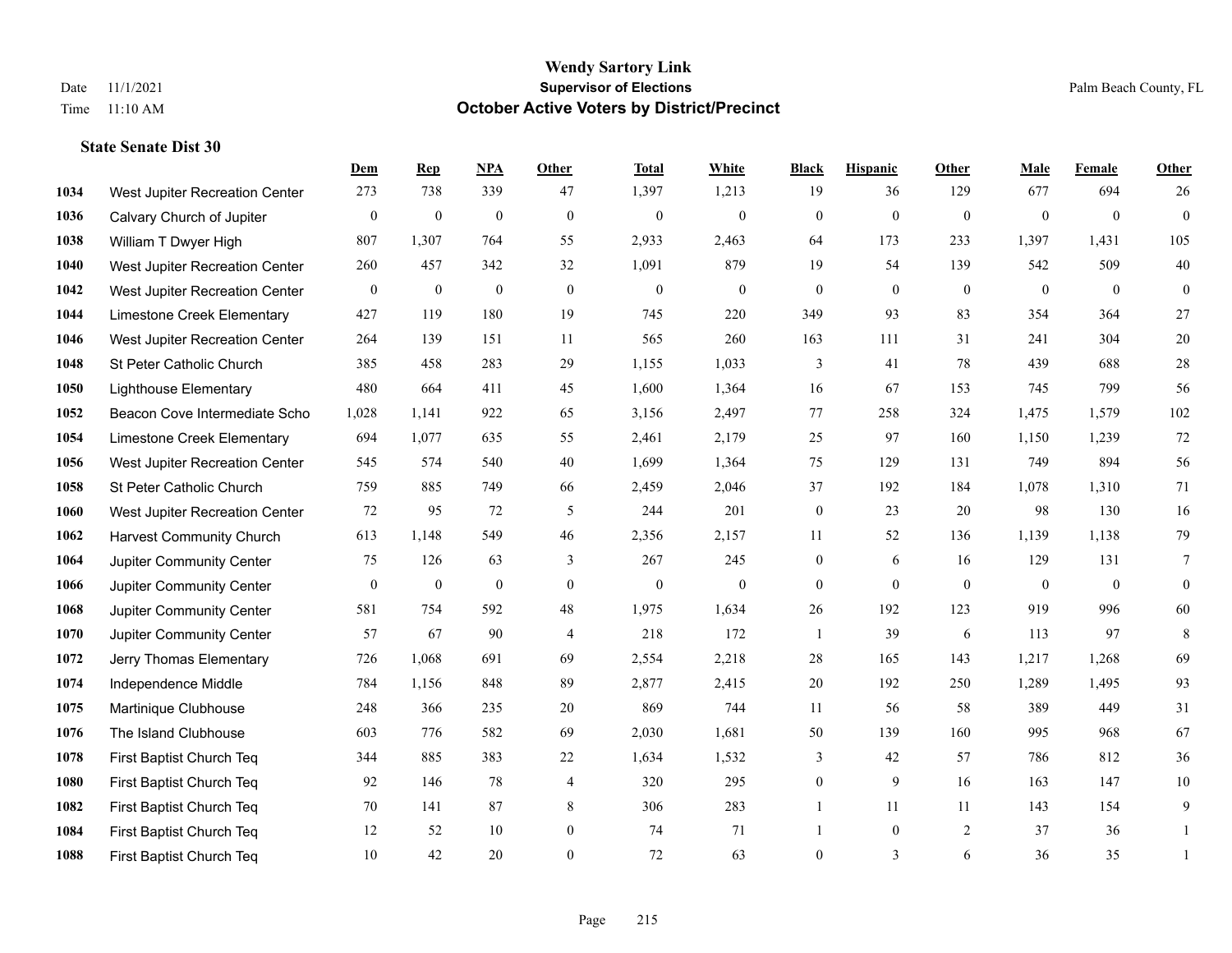|      |                                  | Dem            | <b>Rep</b>       | NPA          | <b>Other</b>   | <b>Total</b>   | <b>White</b>     | <b>Black</b>     | <b>Hispanic</b> | Other          | <b>Male</b>    | Female         | Other            |
|------|----------------------------------|----------------|------------------|--------------|----------------|----------------|------------------|------------------|-----------------|----------------|----------------|----------------|------------------|
| 1094 | First Baptist Church Teq         | 574            | 881              | 535          | 39             | 2,029          | 1,823            | 9                | 81              | 116            | 916            | 1,063          | 50               |
| 1096 | First Baptist Church Teq         | 49             | 72               | 37           | $\mathbf{0}$   | 158            | 128              | $\,$ 8 $\,$      | 13              | 9              | 78             | 76             | $\overline{4}$   |
| 1098 | Riverside Improvement            | 254            | 456              | 263          | 21             | 994            | 888              | 6                | 45              | 55             | 453            | 508            | 33               |
| 1100 | Jupiter Elementary               | 399            | 451              | 367          | 32             | 1,249          | 953              | 17               | 198             | 81             | 603            | 600            | $46\,$           |
| 1102 | Jupiter High                     | 688            | 909              | 664          | 63             | 2,324          | 1,852            | 58               | 204             | 210            | 1,026          | 1.223          | 75               |
| 1104 | Jupiter Branch Library           | 452            | 568              | 445          | 31             | 1,496          | 1,215            | 36               | 140             | 105            | 647            | 806            | $43\,$           |
| 1106 | Jupiter Middle                   | 320            | 490              | 391          | 37             | 1,238          | 1,045            | 17               | 78              | 98             | 583            | 615            | 40               |
| 1108 | Newhaven Clubhouse               | 555            | 711              | 530          | 61             | 1,857          | 1,599            | 24               | 100             | 134            | 824            | 972            | 61               |
| 1110 | <b>Tequesta Council Chambers</b> | 106            | 138              | 101          | 3              | 348            | 304              | 7                | 21              | 16             | 163            | 176            | 9                |
| 1112 | Tequesta Council Chambers        | 16             | 61               | 43           | 5              | 125            | 105              | 4                | 10              | 6              | 57             | 66             | 2                |
| 1114 | <b>Tequesta Council Chambers</b> | 115            | 306              | 134          | 13             | 568            | 544              | $\mathbf{0}$     | 5               | 19             | 251            | 306            | 11               |
| 1116 | <b>Tequesta Council Chambers</b> | $\mathbf{0}$   | $\boldsymbol{0}$ | $\mathbf{0}$ | $\mathbf{0}$   | $\mathbf{0}$   | $\boldsymbol{0}$ | $\boldsymbol{0}$ | $\mathbf{0}$    | $\theta$       | $\mathbf{0}$   | $\mathbf{0}$   | $\boldsymbol{0}$ |
| 1118 | <b>Tequesta Council Chambers</b> | 165            | 242              | 182          | 25             | 614            | 521              | 13               | 41              | 39             | 243            | 356            | 15               |
| 1120 | <b>Tequesta Council Chambers</b> | 73             | 245              | 105          | 16             | 439            | 411              | $\boldsymbol{0}$ | 9               | 19             | 206            | 225            | $\,8\,$          |
| 1122 | <b>Tequesta Council Chambers</b> | 37             | 87               | 38           | 2              | 164            | 155              | $\boldsymbol{0}$ | 1               | 8              | 81             | 80             | 3                |
| 1124 | Riverside Improvement            | $\overline{0}$ | $\overline{2}$   | $\mathbf{0}$ | $\overline{0}$ | $\overline{2}$ | $\mathfrak{2}$   | $\mathbf{0}$     | $\mathbf{0}$    | $\theta$       | $\overline{1}$ | -1             | $\mathbf{0}$     |
| 1126 | PBC Fire Rescue #18              | 407            | 907              | 468          | 47             | 1,829          | 1,713            | $\,$ 8 $\,$      | 37              | 71             | 830            | 971            | $28\,$           |
| 1128 | Jupiter Inlet Colony Admin Bldg  | 68             | 222              | 87           | 15             | 392            | 361              | $\overline{0}$   | 5               | 26             | 177            | 207            | 8                |
| 1130 | PBC Fire Rescue #18              | 1              | 2                | $\mathbf{1}$ | $\overline{0}$ | $\overline{4}$ | $\overline{4}$   | $\mathbf{0}$     | $\mathbf{0}$    | $\theta$       | $\overline{2}$ | 1              | $\mathbf{1}$     |
| 1132 | PBC Fire Rescue #18              | $\overline{0}$ | 3                | $\mathbf{1}$ | $\overline{0}$ | $\overline{4}$ | $\overline{4}$   | $\boldsymbol{0}$ | $\mathbf{0}$    | $\overline{0}$ | $\overline{2}$ | $\overline{2}$ | $\boldsymbol{0}$ |
| 1134 | PBC Fire Rescue #18              | $\Omega$       | $\mathbf{0}$     | $\mathbf{0}$ | $\Omega$       | $\theta$       | $\Omega$         | $\mathbf{0}$     | $\theta$        | $\theta$       | $\theta$       | $\theta$       | $\mathbf{0}$     |
| 1136 | 1st UM Church of Jup-Teq         | 575            | 981              | 632          | 64             | 2,252          | 2,090            | 11               | 51              | 100            | 979            | 1,212          | 61               |
| 1138 | Grace Immanuel Bible Church      | 221            | 817              | 363          | 35             | 1,436          | 1,366            | $\boldsymbol{0}$ | 13              | 57             | 613            | 791            | 32               |
| 1140 | <b>Club at Admirals Cove</b>     | 289            | 539              | 303          | 23             | 1,154          | 1,062            | 6                | 21              | 65             | 549            | 586            | 19               |
| 1142 | 1st UM Church of Jup-Teq         | 278            | 595              | 360          | 38             | 1,271          | 1,179            | 5                | 22              | 65             | 604            | 634            | 33               |
| 1144 | 1st UM Church of Jup-Teq         | 524            | 806              | 502          | 35             | 1,867          | 1,724            | 5                | 30              | 108            | 854            | 959            | 54               |
| 1146 | Newhaven Clubhouse               | 15             | 34               | 8            | $\overline{1}$ | 58             | 52               | $\boldsymbol{0}$ | 1               | 5              | 29             | 28             | -1               |
| 1148 | Oceanview Methodist              | 385            | 541              | 392          | 45             | 1,363          | 1,242            | 6                | 32              | 83             | 590            | 731            | 42               |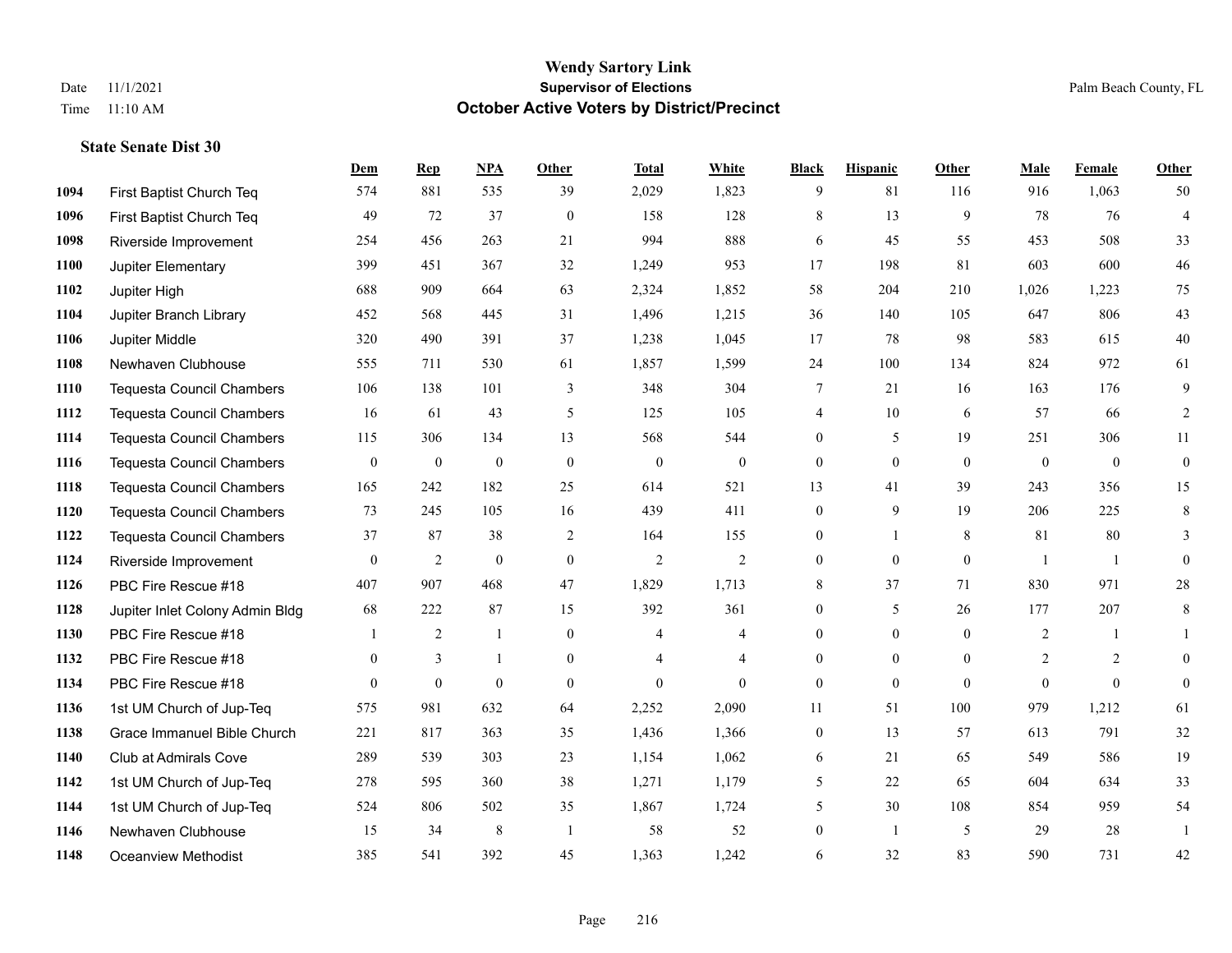|      |                               | Dem              | <b>Rep</b>       | NPA              | <b>Other</b>   | <b>Total</b>   | <b>White</b>     | <b>Black</b>     | <b>Hispanic</b> | <b>Other</b>   | <b>Male</b>  | <b>Female</b>   | <b>Other</b>     |
|------|-------------------------------|------------------|------------------|------------------|----------------|----------------|------------------|------------------|-----------------|----------------|--------------|-----------------|------------------|
| 1150 | Oceanview Methodist           | $\mathbf{0}$     | $\mathbf{0}$     | $\mathbf{0}$     | $\theta$       | $\theta$       | $\overline{0}$   | $\mathbf{0}$     | $\overline{0}$  | $\theta$       | $\theta$     | $\theta$        | $\Omega$         |
| 1152 | Oceanview Methodist           | 42               | 68               | 53               | $\,$ 8 $\,$    | 171            | 162              | $\boldsymbol{0}$ | $\mathfrak{2}$  | $\tau$         | 80           | 87              | $\overline{4}$   |
| 1154 | Holy Spirit Lutheran          | 136              | 297              | 129              | 18             | 580            | 519              | 3                | 27              | 31             | 274          | 286             | 20               |
| 1156 | Holy Spirit Lutheran          | $\mathbf{0}$     | $\overline{2}$   | $\overline{0}$   | $\mathbf{0}$   | $\overline{2}$ | $\overline{2}$   | $\mathbf{0}$     | $\mathbf{0}$    | $\mathbf{0}$   |              | 1               | $\theta$         |
| 1158 | Holy Spirit Lutheran          | $\Omega$         | 1                | $\mathbf{1}$     | $\overline{0}$ | 2              | -1               | $\mathbf{0}$     | 1               | $\theta$       |              | 1               | $\Omega$         |
| 1160 | Holy Spirit Lutheran          |                  | $\mathbf{0}$     | $\mathbf{1}$     | $\overline{0}$ | $\overline{2}$ | $\overline{2}$   | $\mathbf{0}$     | $\mathbf{0}$    | $\theta$       |              | -1              | $\Omega$         |
| 1162 | Holy Spirit Lutheran          | 2                | $\overline{4}$   | 5                | $\overline{2}$ | 13             | 13               | $\boldsymbol{0}$ | $\mathbf{0}$    | $\mathbf{0}$   | 6            | $7\phantom{.0}$ | $\Omega$         |
| 1164 | Club at Admirals Cove         | 26               | 155              | 68               | 5              | 254            | 228              | 3                | 4               | 19             | 128          | 118             | 8                |
| 1166 | Holy Spirit Lutheran          | $\tau$           | 23               | 12               | $\overline{0}$ | 42             | 35               | $\mathbf{0}$     | $\overline{2}$  | 5              | 18           | 24              | $\Omega$         |
| 1168 | Holy Spirit Lutheran          | $\theta$         | $\mathbf{0}$     | $\overline{0}$   | $\overline{0}$ | $\mathbf{0}$   | $\boldsymbol{0}$ | $\overline{0}$   | $\mathbf{0}$    | $\theta$       | $\mathbf{0}$ | $\overline{0}$  | $\overline{0}$   |
| 1173 | Caloosa POA Meeting Room      | 69               | 118              | 60               | 2              | 249            | 211              | 5                | 14              | 19             | 117          | 121             | 11               |
| 1174 | Mirasol Sales and Info Center | $\overline{0}$   | $\mathbf{0}$     | $\overline{0}$   | $\overline{0}$ | $\theta$       | $\overline{0}$   | $\mathbf{0}$     | $\mathbf{0}$    | $\theta$       | $\mathbf{0}$ | $\theta$        | $\mathbf{0}$     |
| 1176 | Mirasol Sales and Info Center | $\Omega$         | $\mathbf{0}$     | $\overline{0}$   | $\Omega$       | $\Omega$       | $\overline{0}$   | $\Omega$         | $\theta$        | $\Omega$       | $\theta$     | $\Omega$        | $\Omega$         |
| 1178 | Mirasol Sales and Info Center | $\mathbf{0}$     | $\mathbf{0}$     | $\boldsymbol{0}$ | $\overline{0}$ | $\theta$       | $\boldsymbol{0}$ | $\boldsymbol{0}$ | $\mathbf{0}$    | $\mathbf{0}$   | $\mathbf{0}$ | $\mathbf{0}$    |                  |
| 1180 | Mirasol Sales and Info Center | $\theta$         | $\mathbf{0}$     | $\mathbf{0}$     | $\theta$       | $\Omega$       | $\Omega$         | $\mathbf{0}$     | $\theta$        | $\theta$       | $\theta$     | $\Omega$        | $\theta$         |
| 1182 | William T Dwyer High          | 155              | 264              | 135              | 6              | 560            | 477              | 15               | 30              | 38             | 265          | 281             | 14               |
| 1184 | Eastpointe Country Club       | 524              | 670              | 397              | 38             | 1,629          | 1,519            | 12               | 27              | 71             | 725          | 871             | 33               |
| 1186 | Mirasol Sales and Info Center | 547              | 500              | 449              | 43             | 1,539          | 1,194            | 49               | 145             | 151            | 725          | 764             | 50               |
| 1188 | Westwood Gardens HOA          | 333              | 370              | 324              | 33             | 1,060          | 819              | 31               | 118             | 92             | 429          | 611             | $20\,$           |
| 1189 | Westwood Gardens HOA          | 26               | 62               | 26               | $\overline{2}$ | 116            | 102              | $\overline{7}$   | $\overline{2}$  | 5              | 55           | 58              | 3                |
| 1190 | Gardens Presbyterian          | 1,355            | 2,117            | 1,409            | 152            | 5,033          | 4,110            | 138              | 344             | 441            | 2,239        | 2,653           | 141              |
| 1192 | Evergrene Clubhouse           | 385              | 675              | 463              | 41             | 1,564          | 1,316            | 28               | 82              | 138            | 748          | 759             | 57               |
| 1194 | Frenchmans Creek Real Estate  | 639              | 942              | 617              | 47             | 2,245          | 2,050            | 14               | 45              | 136            | 1,025        | 1,161           | 59               |
| 1196 | Gardens Presbyterian          | $\overline{0}$   | $\boldsymbol{0}$ | $\boldsymbol{0}$ | $\mathbf{0}$   | $\mathbf{0}$   | $\boldsymbol{0}$ | $\boldsymbol{0}$ | $\mathbf{0}$    | $\mathbf{0}$   | $\mathbf{0}$ | $\mathbf{0}$    | $\mathbf{0}$     |
| 1198 | 1st Baptist Church PBG        | 561              | 480              | 410              | 33             | 1,484          | 1,034            | 131              | 164             | 155            | 710          | 723             | 51               |
| 1200 | Dwight D Eisenhower Elementar | $\boldsymbol{0}$ | $\boldsymbol{0}$ | $\boldsymbol{0}$ | $\mathbf{0}$   | $\mathbf{0}$   | $\boldsymbol{0}$ | $\boldsymbol{0}$ | $\mathbf{0}$    | $\mathbf{0}$   | $\mathbf{0}$ | $\mathbf{0}$    | $\boldsymbol{0}$ |
| 1202 | <b>Cross Community Church</b> | 507              | 1,058            | 556              | 41             | 2,162          | 1,933            | 14               | 90              | 125            | 1,032        | 1,060           | 70               |
| 1204 | Holy Spirit Lutheran          | 9                | 23               | 14               | 3              | 49             | 43               | $\theta$         | $\overline{c}$  | $\overline{4}$ | 24           | 21              | 4                |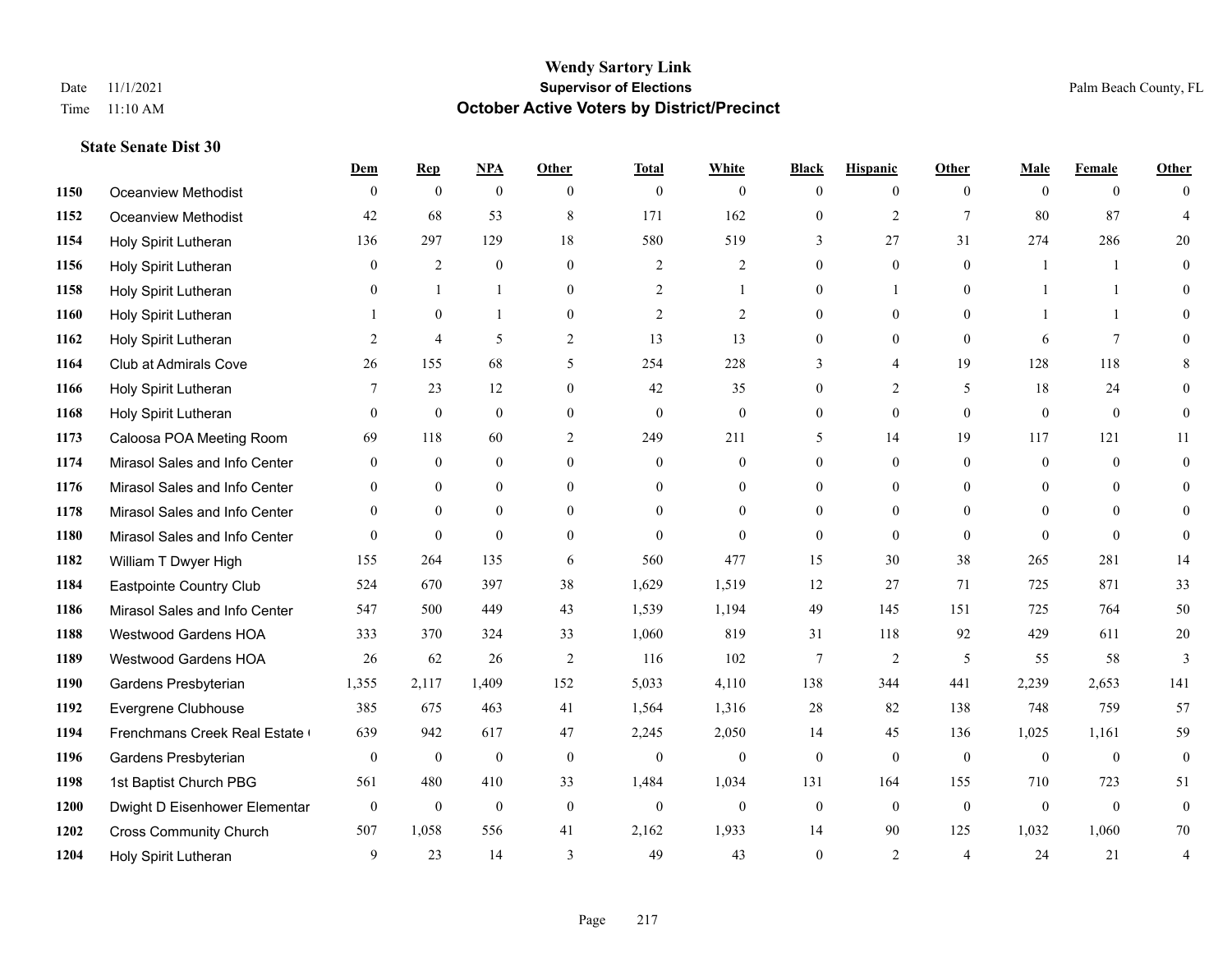|      |                                  | Dem          | <b>Rep</b>     | NPA              | <b>Other</b>   | <b>Total</b> | <b>White</b>   | <b>Black</b>     | <b>Hispanic</b>  | <b>Other</b>   | <b>Male</b> | Female         | <b>Other</b>   |
|------|----------------------------------|--------------|----------------|------------------|----------------|--------------|----------------|------------------|------------------|----------------|-------------|----------------|----------------|
| 1206 | Holy Spirit Lutheran             | 13           | 80             | 24               | 3              | 120          | 115            | $\theta$         | $\overline{4}$   | $\overline{1}$ | 57          | 62             |                |
| 1208 | Juno Beach Town Center           | 445          | 862            | 465              | 49             | 1,821        | 1,659          | 6                | 57               | 99             | 834         | 939            | $48\,$         |
| 1210 | Holy Spirit Lutheran             | 207          | 272            | 148              | 8              | 635          | 567            | 2                | 24               | 42             | 308         | 305            | 22             |
| 1212 | Juno Beach Town Center           | 45           | 69             | 56               | 8              | 178          | 149            | 6                | 8                | 15             | 92          | 82             | $\overline{4}$ |
| 1214 | Juno Beach Town Center           | 262          | 443            | 197              | 25             | 927          | 862            | $\tau$           | 13               | 45             | 368         | 536            | 23             |
| 1216 | <b>Oceanview Methodist</b>       | 134          | 299            | 153              | 15             | 601          | 515            | 10               | 33               | 43             | 289         | 299            | 13             |
| 1222 | Sandhill Crane Golf Club         | 16           | 38             | 20               | 3              | 77           | 55             | 8                | $7\overline{ }$  | $\tau$         | 39          | 37             | 1              |
| 1224 | Pierce Hammock Elementary        | $\mathbf{0}$ | $\overline{0}$ | $\mathbf{0}$     | $\theta$       | $\mathbf{0}$ | $\overline{0}$ | $\overline{0}$   | $\overline{0}$   | $\theta$       | $\theta$    | $\theta$       | $\theta$       |
| 1228 | <b>Carleton Oaks Clubhouse</b>   | 145          | 197            | 127              | 5              | 474          | 342            | 24               | 50               | 58             | 228         | 233            | 13             |
| 1230 | Christ Fellowship Church PBG     | $\mathbf{0}$ | $\overline{0}$ | $\mathbf{0}$     | $\overline{0}$ | $\mathbf{0}$ | $\overline{0}$ | $\theta$         | $\overline{0}$   | $\theta$       | $\theta$    | $\theta$       | $\overline{0}$ |
| 1232 | Mirasol Sales and Info Center    | $\mathbf{0}$ | $\theta$       | $\mathbf{0}$     | $\theta$       | $\Omega$     | $\overline{0}$ | $\overline{0}$   | $\overline{0}$   | $\theta$       | $\theta$    | $\theta$       | $\Omega$       |
| 1234 | Christ Fellowship Church PBG     | $\mathbf{0}$ | $\overline{0}$ | $\boldsymbol{0}$ | $\theta$       | $\theta$     | $\overline{0}$ | $\overline{0}$   | $\overline{0}$   | $\theta$       | $\theta$    | $\Omega$       | $\theta$       |
| 1236 | Mirasol Sales and Info Center    | $\Omega$     | $\mathbf{0}$   | $\theta$         | $\Omega$       | $\theta$     | $\theta$       | $\theta$         | $\Omega$         | $\Omega$       | $\Omega$    | $\Omega$       | $\Omega$       |
| 1238 | Mirasol Sales and Info Center    | 596          | 766            | 507              | 60             | 1,929        | 1,749          | 17               | 22               | 141            | 913         | 959            | 57             |
| 1240 | <b>Timber Trace Elementary</b>   | 778          | 1,083          | 624              | 56             | 2,541        | 2,196          | 53               | 150              | 142            | 1,146       | 1,320          | 75             |
| 1242 | Christ Fellowship Church PBG     | 851          | 1,059          | 616              | 63             | 2,589        | 2,349          | 36               | 60               | 144            | 1,073       | 1,457          | 59             |
| 1244 | Christ Fellowship Church PBG     | 462          | 649            | 439              | 54             | 1,604        | 1,392          | 30               | 77               | 105            | 683         | 867            | 54             |
| 1246 | Watson B Duncan Middle           | 830          | 891            | 704              | 65             | 2,490        | 1,971          | 72               | 196              | 251            | 1,085       | 1,328          | 77             |
| 1247 | Watson B Duncan Middle           | 34           | 187            | 61               | 9              | 291          | 267            | $\overline{c}$   | $\boldsymbol{0}$ | 22             | 139         | 138            | 14             |
| 1248 | <b>PBG Community Center</b>      | 501          | 584            | 392              | 34             | 1,511        | 1,271          | 25               | 121              | 94             | 643         | 837            | 31             |
| 1250 | Palm Beach Gardens High          | 13           | 36             | 16               | $\overline{1}$ | 66           | 58             | $\overline{0}$   | $\overline{4}$   | $\overline{4}$ | 34          | 28             | $\overline{4}$ |
| 1252 | <b>Ballen Isles Country Club</b> | 864          | 784            | 647              | 49             | 2,344        | 2,157          | 18               | 21               | 148            | 1,048       | 1,236          | 60             |
| 1254 | Northlake Nazarene Church        | 150          | 176            | 125              | $\tau$         | 458          | 386            | 6                | 27               | 39             | 228         | 213            | 17             |
| 1256 | North County Senior Center       |              | 2              | 3                | 3              | 9            | $8\,$          | -1               | $\overline{0}$   | $\mathbf{0}$   | 5           | $\overline{4}$ | $\mathbf{0}$   |
| 1258 | North County Senior Center       | 310          | 217            | 254              | 29             | 810          | 442            | 97               | 123              | 148            | 358         | 425            | 27             |
| 1260 | PBG City Hall Council Room       | 442          | 544            | 303              | 25             | 1,314        | 1,090          | 27               | 111              | 86             | 586         | 687            | 41             |
| 1262 | PBG Moose Lodge 2010             |              | $\mathbf{0}$   | 3                | $\mathbf{0}$   | 4            | 4              | $\boldsymbol{0}$ | $\mathbf{0}$     | $\mathbf{0}$   | 2           | 2              | $\overline{0}$ |
| 1264 | PBG City Hall Council Room       | $\theta$     | $\theta$       | $\theta$         | $\Omega$       | $\theta$     | $\theta$       | $\overline{0}$   | $\Omega$         | $\theta$       | $\Omega$    | $\theta$       | $\mathbf{0}$   |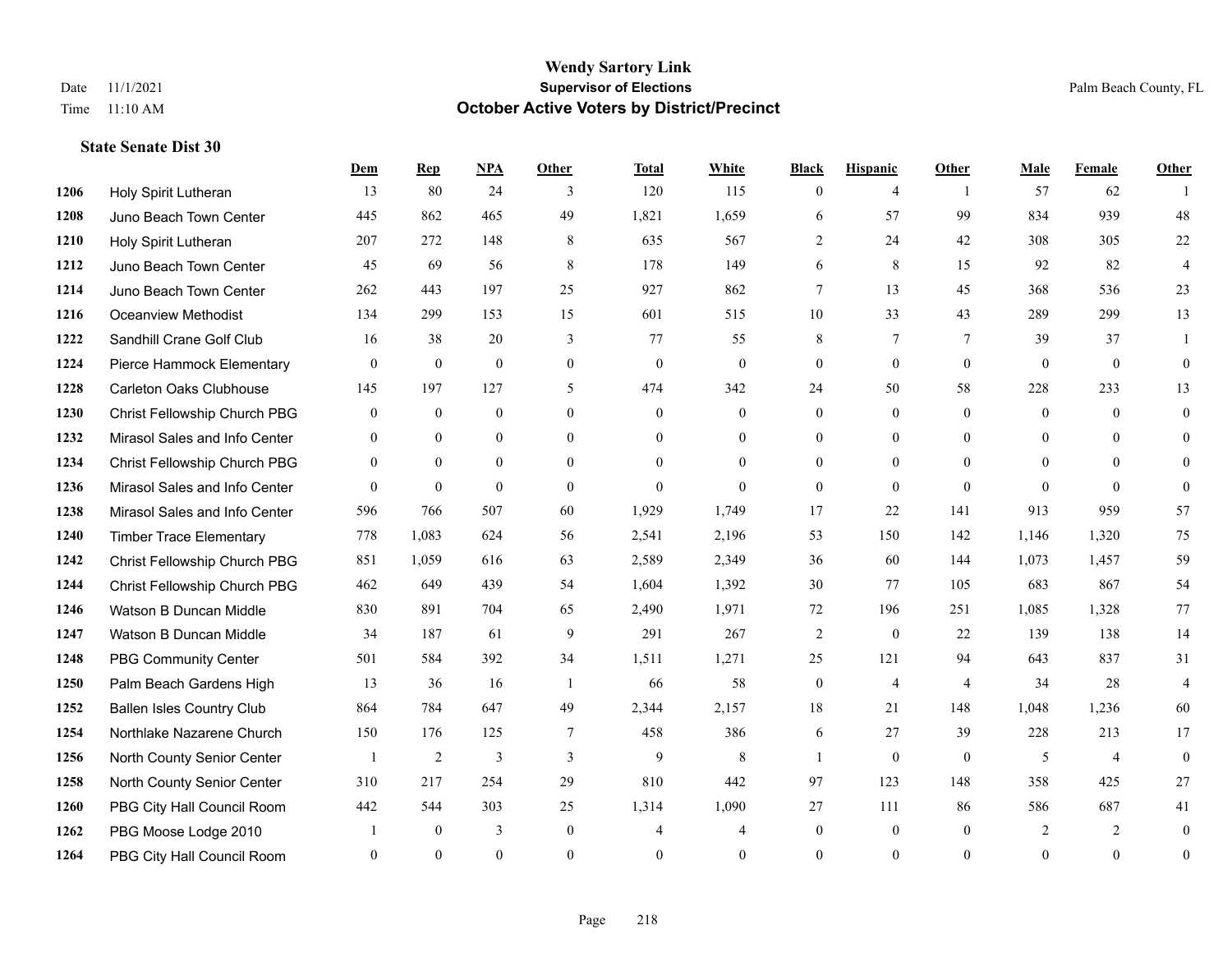**State Senate Dist 30**

#### **Wendy Sartory Link** Date 11/1/2021 **Supervisor of Elections** Palm Beach County, FL Time 11:10 AM **October Active Voters by District/Precinct**

# **Dem Rep NPA Other Total White Black Hispanic Other Male Female Other** PBG City Hall Council Room 162 107 138 13 420 252 72 63 33 169 241 10 PBG Community Center 99 73 101 9 282 172 44 34 32 109 160 13 PBG Community Center  $\begin{array}{ccccccccccccc}\n4 & 0 & 2 & 0 & 6 & 2 & 3 & 1 & 0 & 2 & 3 & 1\n\end{array}$  Palm Beach Gardens Elementary 719 670 535 51 1,975 1,581 99 122 173 926 986 63 Palm Beach Gardens High 587 552 426 38 1,603 1,213 94 142 154 751 789 63 Palm Beach Gardens High 119 92 79 5 295 191 46 39 19 138 148 9 Garden Lodge 366 F&AM 362 186 271 19 838 411 191 135 101 368 438 32 Pew Leadership Center 141 151 113 11 416 350 12 24 30 169 244 3 Pew Leadership Center 75 48 56 6 185 134 12 17 22 92 80 13 Eissey Campus Theater 761 776 743 65 2,345 1,843 89 204 209 1,012 1,258 75 PBG Moose Lodge 2010 43 49 42 3 137 109 5 13 10 68 61 8 PBG Moose Lodge 2010 12 24 6 1 43 39 1 0 3 22 19 2 PBG Moose Lodge 2010 691 826 545 68 2,130 1,766 52 146 166 854 1,215 61 PBG Moose Lodge 2010 13 10 7 1 31 28 2 1 0 9 22 0 PBG Moose Lodge 2010 15 47 18 1 81 74 1 1 5 38 40 3 Dwight D Eisenhower Elementar 27 78 22 7 134 114 5 4 11 67 66 1 Dwight D Eisenhower Elementar 223 261 197 20 701 549 15 90 47 278 397 26 PBG Moose Lodge 2010 36 34 22 2 94 85 0 4 5 39 54 1 Cross Community Church 1 3 1 0 5 4 0 0 1 2 3 0 Dwight D Eisenhower Elementar 38 54 38 3 133 113 1 7 12 62 66 5 NPB Community Center 206 258 183 24 671 578 13 39 41 341 302 28 NPB Community Center 0 0 0 1 1 1 0 0 0 1 0 0 Eissey Campus Theater **9** 21 19 3 52 44 1 0 7 27 25 0 Gardens Mall Community Room 38 69 37 4 148 132 3 3 10 75 69 4 Eissey Campus Theater 1 2 1 0 4 4 0 0 0 3 1 0 Gardens Mall Community Room 6 19 11 0 36 33 0 2 1 18 18 0 NPB Community Center 51 126 60 6 243 216 3 8 16 100 131 12 NPB Community Center 190 188 146 28 552 397 44 74 37 237 297 18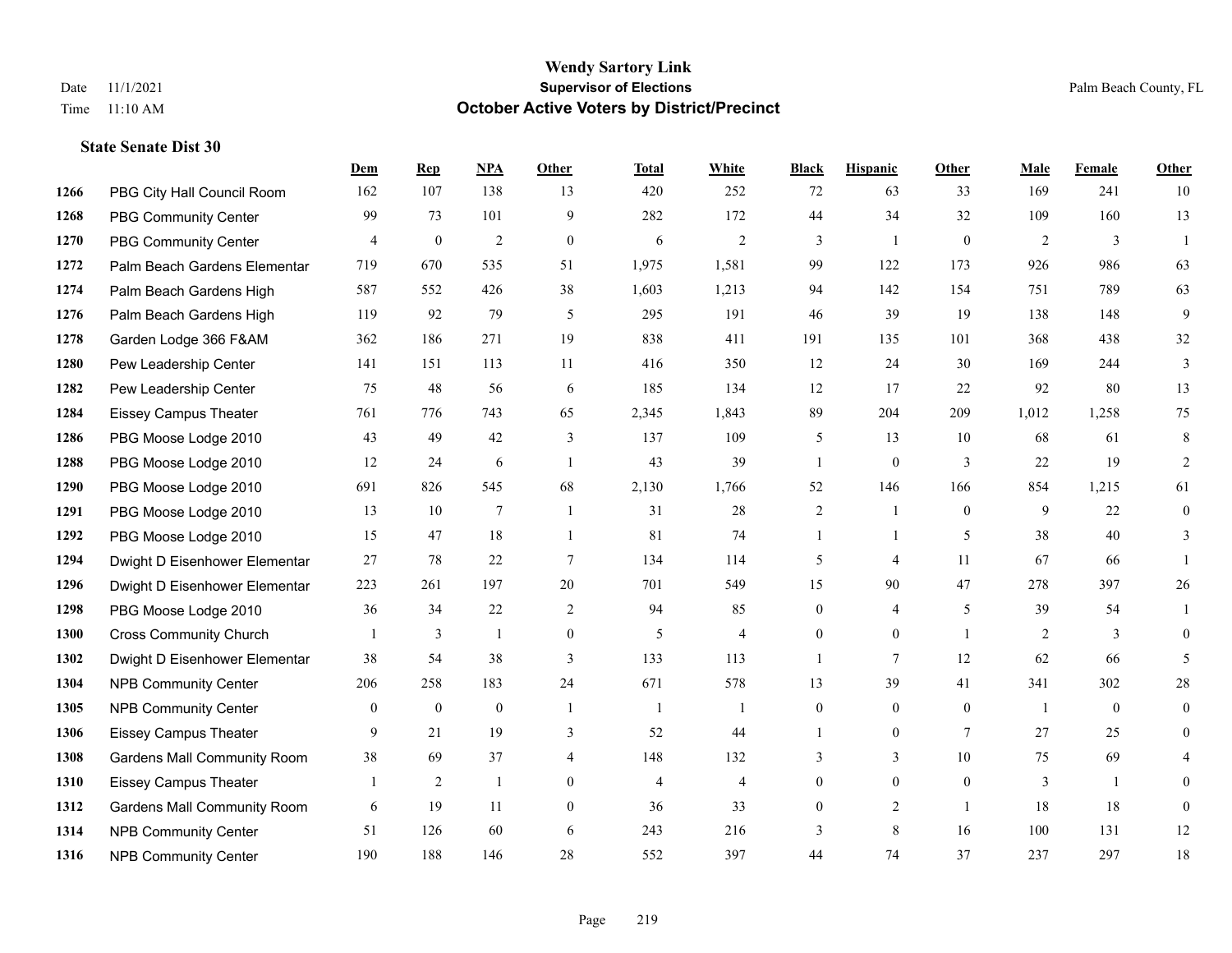|      |                                    | Dem            | <b>Rep</b>       | NPA          | <b>Other</b>   | <b>Total</b> | <b>White</b>     | <b>Black</b>     | <b>Hispanic</b>  | <b>Other</b>    | <b>Male</b>    | <b>Female</b>  | <b>Other</b>     |
|------|------------------------------------|----------------|------------------|--------------|----------------|--------------|------------------|------------------|------------------|-----------------|----------------|----------------|------------------|
| 1318 | PBG Moose Lodge 2010               | $\mathbf{0}$   | $\mathbf{0}$     | $\mathbf{0}$ | $\theta$       | $\theta$     | $\overline{0}$   | $\mathbf{0}$     | $\mathbf{0}$     | $\overline{0}$  | $\mathbf{0}$   | $\overline{0}$ | $\Omega$         |
| 1320 | <b>NPB Community Center</b>        | 34             | 118              | 38           | $\overline{2}$ | 192          | 170              | 3                | 8                | 11              | 101            | 87             | $\overline{4}$   |
| 1322 | <b>NPB Community Center</b>        | 2              | 6                | 10           | $\overline{0}$ | 18           | 18               | $\mathbf{0}$     | $\mathbf{0}$     | $\theta$        | 8              | 9              | $\mathbf{1}$     |
| 1324 | Allamanda Elementary               | 443            | 444              | 382          | 41             | 1,310        | 1,039            | 39               | 135              | 97              | 549            | 717            | 44               |
| 1326 | Allamanda Elementary               | 190            | 224              | 160          | 16             | 590          | 502              | $\overline{7}$   | 31               | 50              | 256            | 320            | 14               |
| 1328 | Osborne Park Activities Bldg       | 607            | 835              | 552          | 49             | 2,043        | 1,749            | 28               | 124              | 142             | 992            | 992            | 59               |
| 1330 | 1st Unitarian Church NPB           | 36             | 40               | 39           | 3              | 118          | 96               | 9                | 6                | $7\phantom{.0}$ | 64             | 51             | 3                |
| 1332 | 1st Unitarian Church NPB           | 345            | 399              | 258          | 31             | 1,033        | 849              | 58               | 62               | 64              | 503            | 507            | 23               |
| 1334 | 1st Unitarian Church NPB           | $\overline{2}$ | 3                | 5            | -1             | 11           | 11               | $\boldsymbol{0}$ | $\boldsymbol{0}$ | $\mathbf{0}$    | $\overline{4}$ | 7              | $\boldsymbol{0}$ |
| 1336 | <b>Gardens Mall Community Room</b> | 35             | 91               | 44           | $\overline{4}$ | 174          | 155              | $\overline{0}$   | 4                | 15              | 88             | 79             | $7\phantom{.0}$  |
| 1338 | <b>Eissey Campus Theater</b>       | 92             | 392              | 102          | 19             | 605          | 582              | $\mathbf{1}$     | $\mathbf{1}$     | 21              | 268            | 326            | 11               |
| 1340 | <b>Eissey Campus Theater</b>       | 6              | 6                | 3            | $\overline{0}$ | 15           | 13               | $\mathbf{0}$     | 1                | -1              | $\tau$         | 8              | $\mathbf{0}$     |
| 1342 | <b>NPB Country Club</b>            | 309            | 451              | 270          | 28             | 1,058        | 955              | 18               | 32               | 53              | 454            | 579            | 25               |
| 1344 | Old Port Cove                      | 298            | 521              | 326          | 32             | 1,177        | 1,078            | 5                | 30               | 64              | 530            | 628            | 19               |
| 1346 | Anchorage Activities Bldg          | 553            | 928              | 424          | 37             | 1,942        | 1,783            | 13               | 59               | 87              | 899            | 995            | $48\,$           |
| 1348 | <b>NPB Council Chambers</b>        | 32             | 125              | 33           | 8              | 198          | 187              | $\boldsymbol{0}$ | 6                | 5               | 100            | 92             | 6                |
| 1350 | Faith Lutheran Church              | 382            | 617              | 371          | 26             | 1,396        | 1,230            | 10               | 81               | 75              | 667            | 686            | 43               |
| 1352 | Northlake Nazarene Church          | 674            | 865              | 596          | 51             | 2,186        | 1,558            | 157              | 187              | 284             | 983            | 1,126          | 77               |
| 1354 | <b>Grove Park Elementary</b>       | 94             | 165              | 78           | $\overline{4}$ | 341          | 287              | 11               | 20               | 23              | 156            | 175            | 10               |
| 1356 | Casa Rio Clubhouse                 | 796            | 420              | 507          | 35             | 1,758        | 880              | 390              | 241              | 247             | 763            | 933            | 62               |
| 1358 | RB Prep Achievement Academy        | 15             | $\overline{4}$   | 3            | $\overline{0}$ | 22           | 9                | 8                | $\mathbf{1}$     | $\overline{4}$  | 13             | 6              | $\overline{3}$   |
| 1360 | Garden Lodge 366 F&AM              | 352            | 329              | 237          | 23             | 941          | 739              | 60               | 72               | 70              | 411            | 503            | 27               |
| 1362 | <b>Grove Park Elementary</b>       | 213            | 121              | 186          | $\tau$         | 527          | 265              | 47               | 161              | 54              | 235            | 274            | 18               |
| 1364 | RB Prep Achievement Academy        | 394            | 110              | 233          | 19             | 756          | 215              | 302              | 141              | 98              | 324            | 408            | $24\,$           |
| 1366 | Palm Lake Estates - The Pines      | 65             | 77               | 48           | $\overline{4}$ | 194          | 156              | 14               | 9                | 15              | 89             | 97             | 8                |
| 1368 | RB Prep Achievement Academy        | $\bf{0}$       | $\boldsymbol{0}$ | $\mathbf{0}$ | $\overline{0}$ | $\theta$     | $\boldsymbol{0}$ | $\mathbf{0}$     | $\mathbf{0}$     | $\theta$        | $\overline{0}$ | $\overline{0}$ | $\mathbf{0}$     |
| 1370 | Palm Lake Estates - The Pines      | 122            | 121              | 78           | 5              | 326          | 273              | 14               | 25               | 14              | 137            | 179            | $10\,$           |
| 1372 | Garden Lodge 366 F&AM              | 95             | 37               | 44           | $\tau$         | 183          | 84               | 58               | 20               | 21              | 81             | 96             | 6                |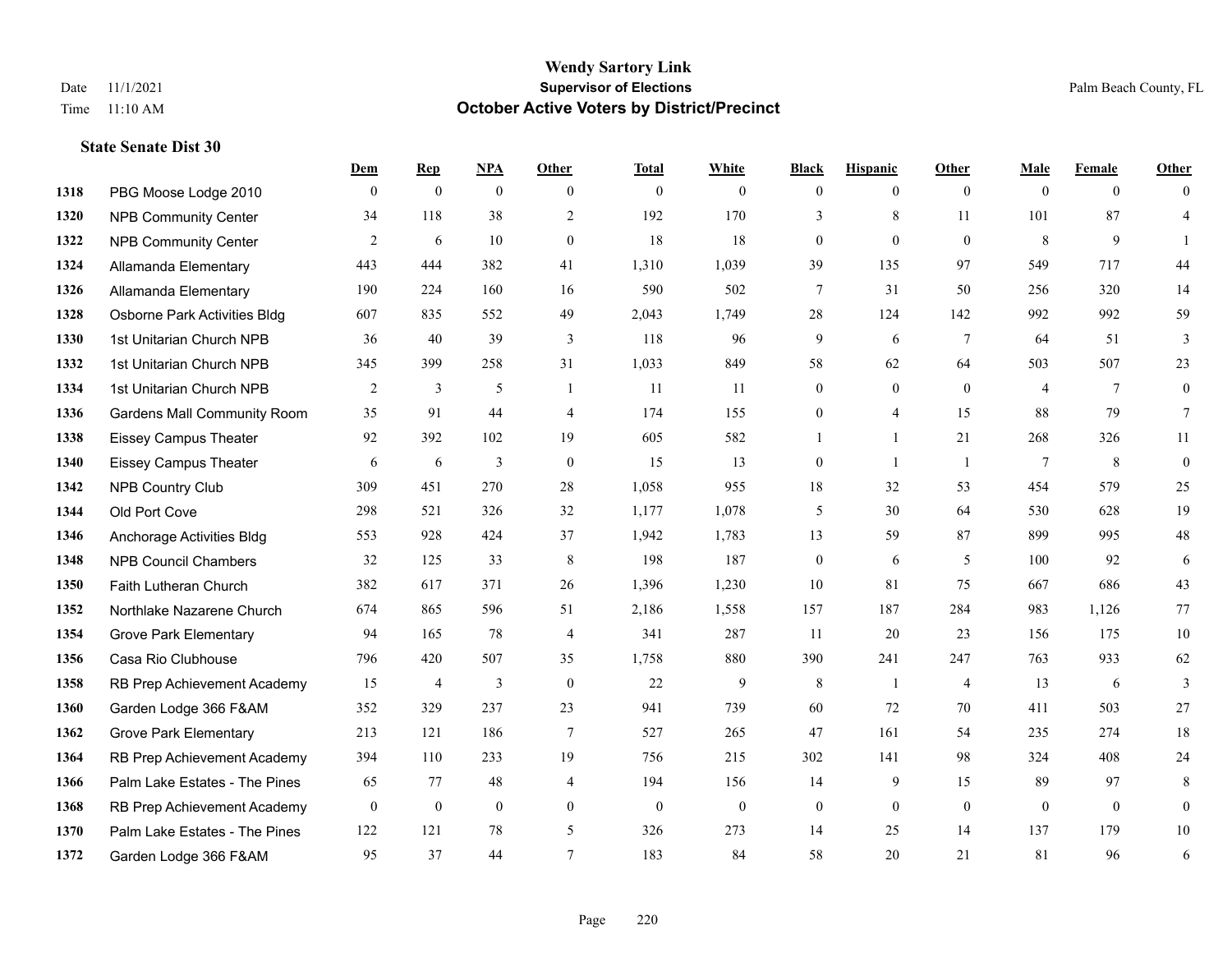|      |                                 | Dem          | <b>Rep</b>       | NPA              | <b>Other</b>   | <b>Total</b>     | <b>White</b>     | <b>Black</b>     | <b>Hispanic</b>  | <b>Other</b>     | <b>Male</b>      | <b>Female</b>  | <b>Other</b>     |
|------|---------------------------------|--------------|------------------|------------------|----------------|------------------|------------------|------------------|------------------|------------------|------------------|----------------|------------------|
| 1374 | Pew Leadership Center           | 191          | 83               | 136              | 10             | 420              | 216              | 116              | 46               | 42               | 174              | 232            | 14               |
| 1376 | Lake Park Town Hall             | $\mathbf{0}$ | $\mathbf{0}$     | $\mathbf{0}$     | $\mathbf{0}$   | $\mathbf{0}$     | $\mathbf{0}$     | $\mathbf{0}$     | $\mathbf{0}$     | $\theta$         | $\mathbf{0}$     | $\overline{0}$ | $\boldsymbol{0}$ |
| 1378 | PBC Fire Rescue #68             | 1,036        | 414              | 522              | 37             | 2,009            | 822              | 842              | 115              | 230              | 932              | 991            | 86               |
| 1380 | <b>NPB Council Chambers</b>     | 175          | 271              | 155              | 15             | 616              | 545              | 10               | 24               | 37               | 272              | 327            | 17               |
| 1382 | Lake Park Town Hall             | 279          | 357              | 262              | 26             | 924              | 761              | 37               | 57               | 69               | 423              | 478            | 23               |
| 1384 | Phil Foster Park Marine Center  | 299          | 552              | 278              | 30             | 1,159            | 1,027            | $20\,$           | 41               | 71               | 574              | 559            | $26\,$           |
| 1386 | Phil Foster Park Marine Center  | 591          | 1,124            | 707              | 86             | 2,508            | 2,162            | 58               | 88               | 200              | 1,152            | 1,288          | 68               |
| 1388 | Palm Beach Shores Town Hall     | 273          | 444              | 308              | 27             | 1,052            | 961              | 11               | 18               | 62               | 484              | 541            | 27               |
| 1389 | Palm Beach Shores Town Hall     | $\bf{0}$     | $\boldsymbol{0}$ | $\boldsymbol{0}$ | $\mathbf{0}$   | $\boldsymbol{0}$ | $\boldsymbol{0}$ | $\boldsymbol{0}$ | $\boldsymbol{0}$ | $\boldsymbol{0}$ | $\boldsymbol{0}$ | $\mathbf{0}$   | $\mathbf{0}$     |
| 1390 | St Edwards Church               | 450          | 1,186            | 527              | 55             | 2,218            | 2,039            | 3                | 52               | 124              | 1,029            | 1,119          | 70               |
| 1392 | St Edwards Church               | 351          | 616              | 411              | 47             | 1,425            | 1,286            | 6                | 29               | 104              | 625              | 765            | 35               |
| 1394 | Morton & Barbara Mandel Cente   | 242          | 614              | 291              | 36             | 1,183            | 1,077            | 6                | 24               | 76               | 534              | 617            | 32               |
| 2002 | Jeaga Middle                    | 181          | 92               | 110              | 6              | 389              | 150              | 129              | 39               | 71               | 172              | 205            | 12               |
| 2004 | <b>Grassy Waters Elementary</b> | 1,043        | 324              | 592              | 44             | 2,003            | 591              | 730              | 398              | 284              | 848              | 1,084          | 71               |
| 2006 | Jeaga Middle                    | 170          | 78               | 101              | 9              | 358              | 148              | 109              | 77               | 24               | 147              | 200            | $11\,$           |
| 2008 | Jeaga Middle                    | $\mathbf{0}$ | $\boldsymbol{0}$ | $\mathbf{0}$     | $\mathbf{0}$   | $\overline{0}$   | $\boldsymbol{0}$ | $\mathbf{0}$     | $\overline{0}$   | $\overline{0}$   | $\mathbf{0}$     | $\overline{0}$ | $\boldsymbol{0}$ |
| 2010 | Cypress Lakes HOA               | 599          | 330              | 279              | 32             | 1,240            | 841              | 203              | 99               | 97               | 473              | 732            | 35               |
| 2012 | Century Village Clubhouse       | 61           | 31               | 24               | 2              | 118              | 72               | 14               | 18               | 14               | 54               | 60             | 4                |
| 2014 | Club Baywinds                   | 826          | 546              | 369              | 36             | 1,777            | 1,349            | 152              | 168              | 108              | 723              | 1,011          | 43               |
| 2016 | Andros Isle POA Clubhouse       | 851          | 559              | 545              | 35             | 1,990            | 1,074            | 393              | 298              | 225              | 845              | 1,074          | 71               |
| 2018 | <b>Riverwalk Clubhouse</b>      | 751          | 710              | 561              | 49             | 2,071            | 1,628            | 92               | 171              | 180              | 888              | 1,121          | 62               |
| 2020 | Jeaga Middle                    | 207          | 88               | 133              | 11             | 439              | 204              | 127              | 80               | 28               | 192              | 239            | $\,8\,$          |
| 2021 | Jeaga Middle                    | 166          | 56               | 122              | 15             | 359              | 111              | 124              | 74               | 50               | 142              | 206            | $11\,$           |
| 2022 | Century Village Clubhouse       | 786          | 402              | 333              | 35             | 1,556            | 1,006            | 217              | 203              | 130              | 617              | 889            | 50               |
| 2024 | Century Village Clubhouse       | 795          | 428              | 325              | 38             | 1,586            | 1,113            | 167              | 166              | 140              | 621              | 914            | 51               |
| 2026 | Century Village Clubhouse       | 628          | 332              | 284              | 29             | 1,273            | 786              | 194              | 195              | 98               | 496              | 723            | 54               |
| 2028 | Century Village Clubhouse       | 342          | 190              | 150              | $\overline{7}$ | 689              | 475              | 67               | 88               | 59               | 250              | 416            | 23               |
| 2030 | <b>Benoist Farms Elementary</b> | 577          | 156              | 301              | 21             | 1,055            | 259              | 455              | 232              | 109              | 409              | 595            | 51               |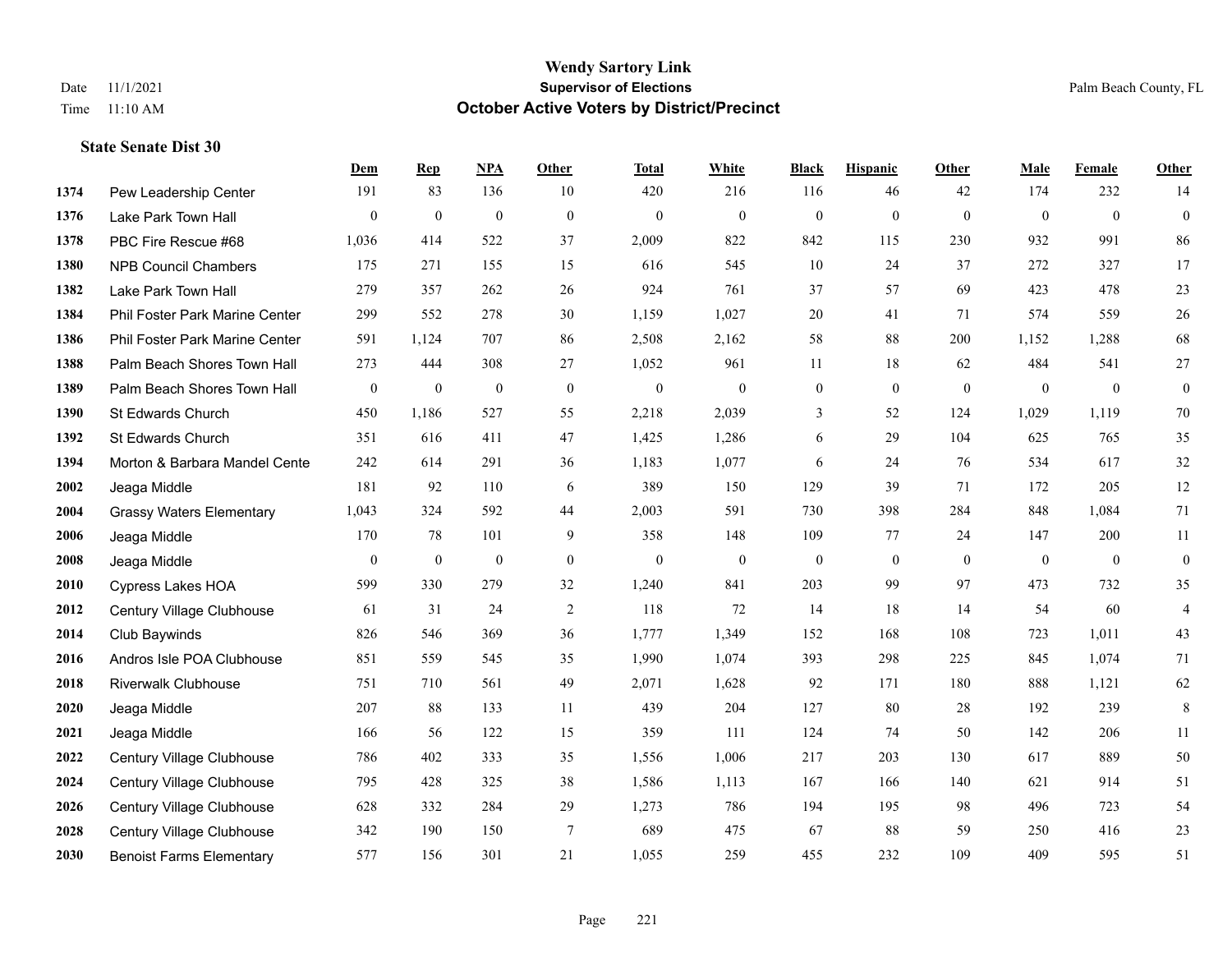|      |                               | Dem            | <b>Rep</b>       | NPA              | <b>Other</b>   | <b>Total</b> | <b>White</b>     | <b>Black</b>     | <b>Hispanic</b> | <b>Other</b>   | <b>Male</b>    | <b>Female</b>  | <b>Other</b>   |
|------|-------------------------------|----------------|------------------|------------------|----------------|--------------|------------------|------------------|-----------------|----------------|----------------|----------------|----------------|
| 2032 | <b>Riverwalk Clubhouse</b>    | 54             | 26               | 31               | 5              | 116          | 56               | 34               | 17              | 9              | 44             | 69             | 3              |
| 2034 | <b>Riverwalk Clubhouse</b>    | 99             | 47               | 69               | 10             | 225          | 88               | 59               | 53              | 25             | 100            | 123            | 2              |
| 2036 | <b>Turning Points Academy</b> | 760            | 419              | 374              | 38             | 1,591        | 934              | 286              | 264             | 107            | 595            | 949            | $47\,$         |
| 2038 | <b>Turning Points Academy</b> | 827            | 181              | 354              | 21             | 1,383        | 490              | 627              | 156             | 110            | 470            | 873            | 40             |
| 2040 | Wynnebrook Elementary         | 814            | 269              | 425              | 21             | 1,529        | 421              | 596              | 352             | 160            | 664            | 793            | $72\,$         |
| 2041 | Wynnebrook Elementary         | 540            | 250              | 386              | 17             | 1,193        | 479              | 136              | 484             | 94             | 502            | 641            | $50\,$         |
| 2042 | <b>Turning Points Academy</b> | $\bf{0}$       | $\boldsymbol{0}$ | $\boldsymbol{0}$ | $\mathbf{0}$   | $\theta$     | $\boldsymbol{0}$ | $\mathbf{0}$     | $\mathbf{0}$    | $\mathbf{0}$   | $\mathbf{0}$   | $\mathbf{0}$   | $\mathbf{0}$   |
| 2044 | St Christophers Episcopal Chr | 1,101          | 283              | 565              | 32             | 1,981        | 574              | 806              | 396             | 205            | 880            | 1,009          | 92             |
| 2046 | <b>Haverhill Town Hall</b>    | 397            | 218              | 238              | 10             | 863          | 331              | 237              | 204             | 91             | 388            | 437            | $38\,$         |
| 2048 | Elks Lodge #1352              | $\overline{2}$ | 3                | $\mathbf{0}$     | $\mathbf{0}$   | 5            | 3                |                  | $\overline{0}$  |                | 3              | $\overline{1}$ |                |
| 2050 | Elks Lodge #1352              | 21             | 20               | 27               | 3              | 71           | 41               | 8                | 14              | 8              | 37             | 31             | 3              |
| 2052 | Elks Lodge #1352              | 554            | 151              | 270              | 20             | 995          | 176              | 474              | 152             | 193            | 459            | 496            | 40             |
| 2054 | Elks Lodge #1352              | 1,288          | 323              | 713              | 25             | 2,349        | 456              | 1,000            | 600             | 293            | 1,032          | 1,209          | 108            |
| 2056 | Clayton Hutcheson Hall B      | 728            | 323              | 562              | 17             | 1,630        | 510              | 291              | 661             | 168            | 717            | 820            | 93             |
| 2058 | Clayton Hutcheson Hall B      | 3              | -1               | $\boldsymbol{0}$ | $\mathbf{0}$   | 4            | 3                | $\boldsymbol{0}$ | $\overline{1}$  | $\overline{0}$ | 2              | 2              | $\overline{0}$ |
| 2060 | <b>West Gate Elementary</b>   | 389            | 219              | 337              | 12             | 957          | 311              | 72               | 493             | 81             | 461            | 447            | 49             |
| 2062 | <b>West Gate Elementary</b>   | 12             | 13               | 14               | $\mathbf{0}$   | 39           | 28               | $\mathfrak{Z}$   | 6               | 2              | 22             | 17             | $\overline{0}$ |
| 2064 | <b>West Gate Elementary</b>   |                | $\mathbf{0}$     | $\mathbf{0}$     | $\overline{0}$ | $\mathbf{1}$ | 1                | $\overline{0}$   | $\overline{0}$  | $\mathbf{0}$   | $\overline{1}$ | $\overline{0}$ | $\overline{0}$ |
| 2066 | Howard Park Community Center  | 142            | 81               | 98               | 6              | 327          | 168              | 54               | 69              | 36             | 151            | 168            | 8              |
| 2068 | <b>Conniston Middle</b>       | 431            | 251              | 321              | 15             | 1,018        | 401              | 100              | 444             | 73             | 459            | 519            | 40             |
| 2070 | <b>Belvedere Elementary</b>   | 563            | 376              | 384              | 23             | 1,346        | 1,059            | 28               | 151             | 108            | 632            | 665            | 49             |
| 2072 | <b>Belvedere Elementary</b>   | 605            | 346              | 481              | 28             | 1,460        | 536              | 150              | 622             | 152            | 626            | 745            | 89             |
| 2074 | <b>Belvedere Elementary</b>   | $\mathbf{0}$   | $\boldsymbol{0}$ | $\boldsymbol{0}$ | $\mathbf{0}$   | $\mathbf{0}$ | $\boldsymbol{0}$ | $\mathbf{0}$     | $\mathbf{0}$    | $\overline{0}$ | $\overline{0}$ | $\overline{0}$ | $\mathbf{0}$   |
| 2076 | St Catherine Church           | 145            | 121              | 122              | $\overline{7}$ | 395          | 326              | 16               | 27              | 26             | 192            | 193            | $10\,$         |
| 2078 | St Catherine Church           | 443            | 551              | 367              | 31             | 1,392        | 1,159            | 38               | 89              | 106            | 624            | 716            | 52             |
| 2080 | <b>Everglades Elementary</b>  | 160            | 169              | 124              | 9              | 462          | 262              | 67               | 78              | 55             | 214            | 227            | 21             |
| 2081 | <b>Everglades Elementary</b>  | 69             | 91               | 45               | $\mathbf{0}$   | 205          | 147              | $\tau$           | 28              | 23             | 102            | 97             | 6              |
| 2082 | Pine Jog Environmental Center | 166            | 289              | 165              | 10             | 630          | 433              | 25               | 117             | 55             | 300            | 315            | 15             |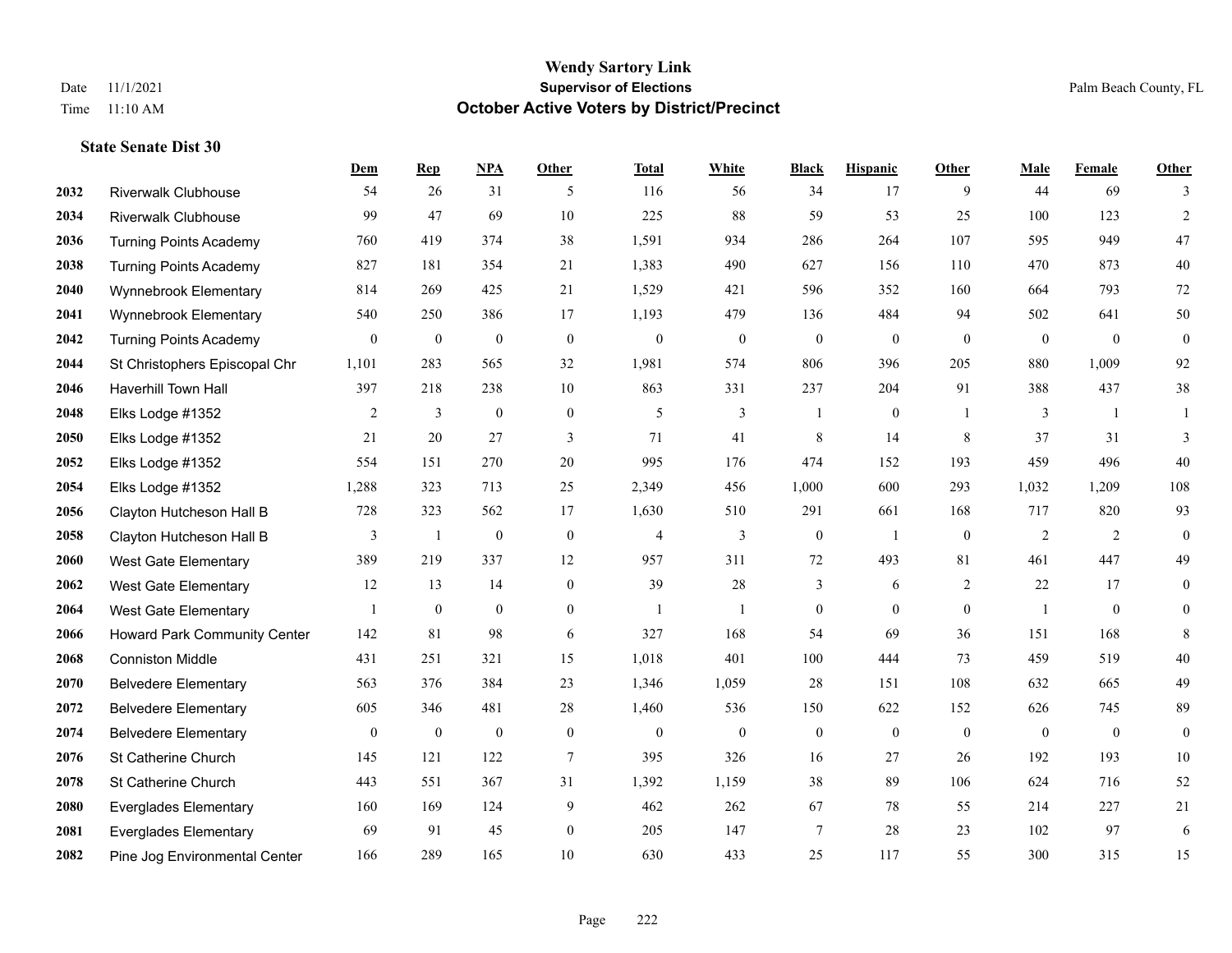|      |                               | Dem              | <b>Rep</b>       | NPA              | <b>Other</b>     | <b>Total</b>   | <b>White</b>     | <b>Black</b>     | <b>Hispanic</b>  | <b>Other</b>   | <b>Male</b>    | <b>Female</b>  | <b>Other</b>     |
|------|-------------------------------|------------------|------------------|------------------|------------------|----------------|------------------|------------------|------------------|----------------|----------------|----------------|------------------|
| 2083 | Pine Jog Environmental Center | 7                | 21               | 17               | $\overline{0}$   | 45             | 30               | $\boldsymbol{0}$ | 13               | 2              | 21             | 23             | $\mathbf{1}$     |
| 2088 | Melaleuca Elementary          | 860              | 529              | 660              | 37               | 2,086          | 1,060            | 348              | 484              | 194            | 956            | 1,052          | 78               |
| 2090 | Pine Jog Environmental Center | $\overline{0}$   | $\overline{c}$   | $\boldsymbol{0}$ | $\boldsymbol{0}$ | 2              | $\mathbf{1}$     | $\boldsymbol{0}$ | $\boldsymbol{0}$ | $\overline{1}$ | $\mathbf{0}$   | -1             | $\mathbf{1}$     |
| 2092 | Pine Jog Environmental Center | $\mathbf{1}$     | $\overline{2}$   | $\overline{1}$   | $\mathbf{1}$     | 5              | 5                | $\boldsymbol{0}$ | $\mathbf{0}$     | $\mathbf{0}$   | 3              | $\overline{2}$ | $\boldsymbol{0}$ |
| 2094 | Pine Jog Environmental Center | 369              | 77               | 204              | 11               | 661            | 111              | 262              | 169              | 119            | 272            | 360            | 29               |
| 2097 | 1st Church of the Nazarene    | 232              | 141              | 168              | 10               | 551            | 214              | 42               | 220              | 75             | 244            | 276            | 31               |
| 2098 | Iglesia Cristo Mi Redentor    | 433              | 221              | 341              | 26               | 1,021          | 325              | 160              | 443              | 93             | 431            | 527            | 63               |
| 2100 | Iglesia Cristo Mi Redentor    | 777              | 358              | 569              | 35               | 1,739          | 436              | 367              | 761              | 175            | 721            | 930            | 88               |
| 2102 | Union Congregational Church   | 1,178            | 346              | 643              | 34               | 2,201          | 492              | 637              | 843              | 229            | 883            | 1,209          | 109              |
| 2104 | Lake Lytal Park               | 509              | 237              | 339              | 25               | 1,110          | 308              | 231              | 462              | 109            | 460            | 595            | 55               |
| 2106 | Main Library                  | 612              | 269              | 411              | 36               | 1,328          | 506              | 240              | 451              | 131            | 573            | 700            | 55               |
| 2108 | <b>Berkshire Elementary</b>   | 738              | 338              | 658              | 33               | 1,767          | 473              | 202              | 906              | 186            | 768            | 906            | 93               |
| 2110 | <b>Berkshire Elementary</b>   | 171              | 85               | 134              | $\overline{4}$   | 394            | 132              | 43               | 173              | 46             | 161            | 210            | $23\,$           |
| 2114 | Main Library                  | 372              | 284              | 318              | 11               | 985            | 358              | 56               | 482              | 89             | 443            | 493            | 49               |
| 2115 | The Ark Church                | 74               | 48               | 60               | 5                | 187            | 86               | 12               | 68               | 21             | 84             | 93             | $10\,$           |
| 2117 | The Ark Church                | $\mathbf{1}$     | $\boldsymbol{0}$ | $\mathbf{1}$     | $\overline{0}$   | $\overline{2}$ | $\mathbf{1}$     | $\mathbf{1}$     | $\mathbf{0}$     | $\mathbf{0}$   | $\overline{1}$ | -1             | $\boldsymbol{0}$ |
| 2125 | St Marys Orthodox Church      | 343              | 353              | 247              | 9                | 952            | 509              | 41               | 339              | 63             | 425            | 490            | 37               |
| 2130 | Cloud Lake Town Hall          | 43               | 63               | 59               | 8                | 173            | 126              | 1                | 33               | 13             | 85             | 82             | $\sqrt{6}$       |
| 2132 | Cloud Lake Town Hall          | 27               | 26               | 33               | $\overline{2}$   | 88             | 58               | $\overline{c}$   | 23               | 5              | 38             | 46             | $\overline{4}$   |
| 2134 | STEM Bldg at S FL Science Ctr | 524              | 324              | 431              | 32               | 1,311          | 496              | 62               | 639              | 114            | 598            | 658            | 55               |
| 2136 | Palmwood Lodge #303           | 661              | 449              | 571              | 45               | 1,726          | 748              | 82               | 731              | 165            | 779            | 864            | 83               |
| 2138 | Palmwood Lodge #303           | 340              | 159              | 270              | 19               | 788            | 320              | 78               | 300              | 90             | 363            | 390            | 35               |
| 2140 | South Olive Community Center  | 569              | 433              | 384              | 33               | 1,419          | 1,081            | 31               | 197              | 110            | 670            | 701            | $48\,$           |
| 2142 | Lakeside Presbyterian Church  | 292              | 361              | 189              | 23               | 865            | 750              | 3                | 56               | 56             | 401            | 437            | 27               |
| 2144 | Lakeside Presbyterian Church  | 355              | 411              | 266              | 32               | 1,064          | 879              | 20               | 81               | 84             | 485            | 545            | 34               |
| 6048 | Pierce Hammock Elementary     | $\boldsymbol{0}$ | $\bf{0}$         | $\boldsymbol{0}$ | $\mathbf{0}$     | $\mathbf{0}$   | $\boldsymbol{0}$ | $\boldsymbol{0}$ | $\boldsymbol{0}$ | $\theta$       | $\mathbf{0}$   | $\mathbf{0}$   | $\boldsymbol{0}$ |
| 6050 | Acreage Branch Library        | 875              | 880              | 731              | 61               | 2,547          | 1,553            | 376              | 354              | 264            | 1,191          | 1,265          | 91               |
| 6051 | <b>Cornerstone Fellowship</b> | 604              | 746              | 555              | 51               | 1,956          | 1,247            | 209              | 290              | 210            | 909            | 976            | 71               |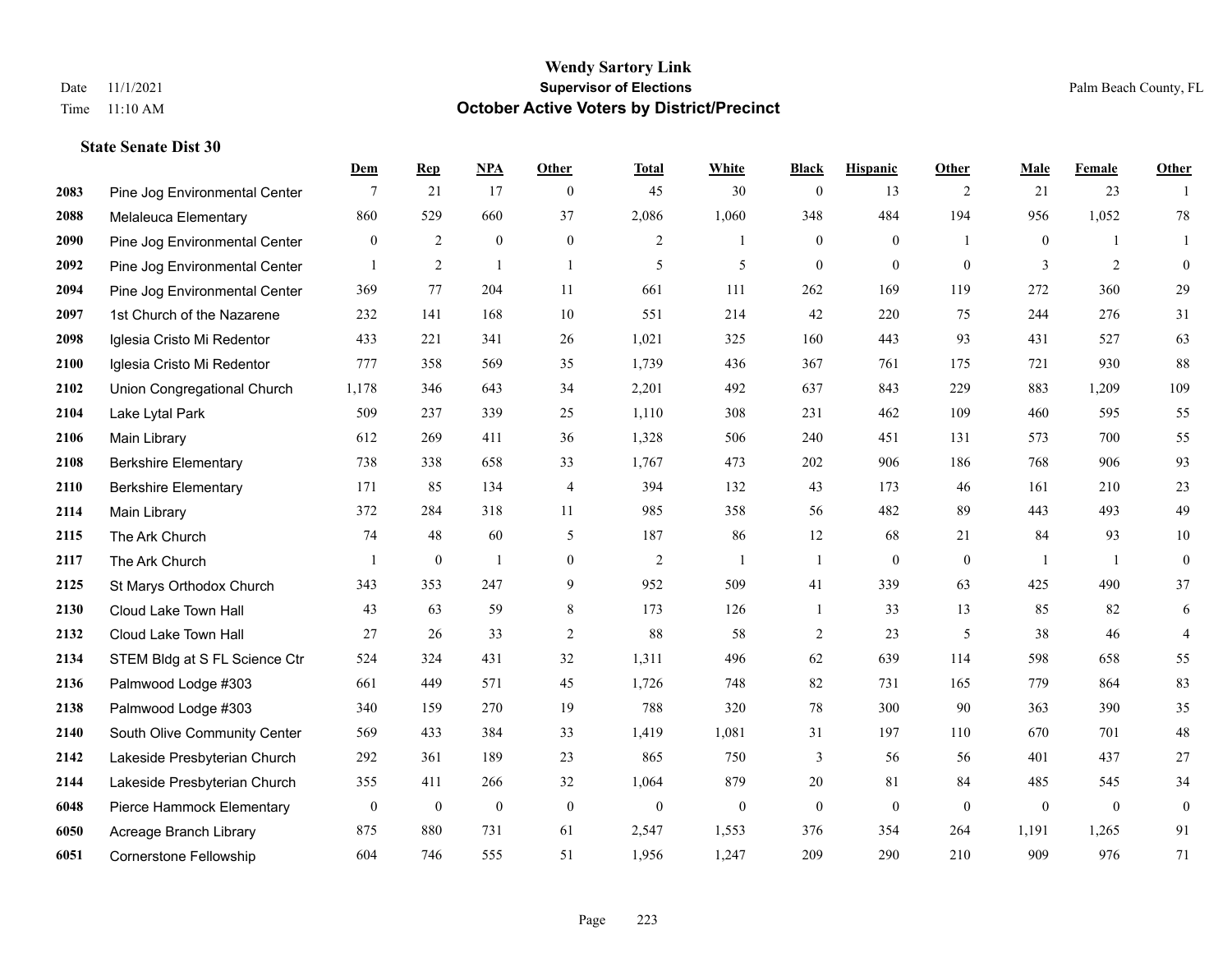**State Senate Dist 30**

#### **Wendy Sartory Link** Date 11/1/2021 **Supervisor of Elections** Palm Beach County, FL Time 11:10 AM **October Active Voters by District/Precinct**

# **Dem Rep NPA Other Total White Black Hispanic Other Male Female Other** Seminole Ridge High 615 644 566 37 1,862 1,146 224 315 177 880 909 73 Acreage Pines Elementary 0 0 0 0 0 0 0 0 0 0 0 0 Pierce Hammock Elementary 0 0 0 0 0 0 0 0 0 0 0 0 Acreage Pines Elementary 739 611 569 40 1,959 1,056 354 253 296 952 944 63 Indian Trail Improvement Dist 891 965 801 59 2,716 1,686 344 401 285 1,254 1,363 99 Sandhill Crane Golf Club 225 417 260 22 924 658 74 69 123 452 441 31 Sandhill Crane Golf Club 31 55 34 4 124 100 6 12 6 62 58 4 Ibis POA Admin Building 1,022 1,100 732 86 2,940 2,580 92 67 201 1,385 1,489 66 Ibis POA Admin Building 0 0 0 0 0 0 0 0 0 0 0 0 Ironhorse Country Club 160 258 119 10 547 441 35 20 51 245 292 10 Seminole Ridge High 514 492 486 46 1,538 705 296 409 128 718 796 24 Western Pines Middle 645 702 568 35 1,950 1,418 156 205 171 928 940 82 Western Pines Middle 656 724 650 40 2,070 1,377 159 361 173 981 1,030 59 Golden Grove Elementary 607 783 618 49 2,057 1,376 133 349 199 958 1,016 83 Palms West Presbyterian 667 925 661 44 2,297 1,833 77 206 181 1,097 1,126 74 Palms West Presbyterian 0 0 0 0 0 0 0 0 0 0 0 0 HL Johnson Elementary 656 520 472 39 1,687 936 305 261 185 769 878 40 Madison Green Clubhouse 1,233 718 768 56 2,775 1,199 785 410 381 1,283 1,388 104 RPB Recreation Center 660 472 457 26 1,615 942 265 262 146 668 893 54 Crestwood Middle 181 148 121 8 458 214 75 84 85 213 225 20 RPB Recreation Center 214 126 199 11 550 228 97 156 69 217 313 20 Calypso Bay Waterpark 0 0 0 0 0 0 0 0 0 0 0 0 Crestwood Middle 472 421 357 33 1,283 690 231 215 147 597 644 42 RPB Village Hall 1,050 707 702 42 2,501 1,373 468 435 225 1,169 1,242 90 HL Johnson Elementary 721 413 489 52 1,675 862 323 281 209 738 892 45 RPB Branch Library 1,073 566 700 54 2,393 1,129 578 432 254 1,040 1,265 88 Royal Palm Beach High 407 316 266 18 1,007 479 200 157 171 478 505 24 RPB Cultural Center 1,172 651 764 50 2,637 1,385 504 500 248 1,135 1,414 88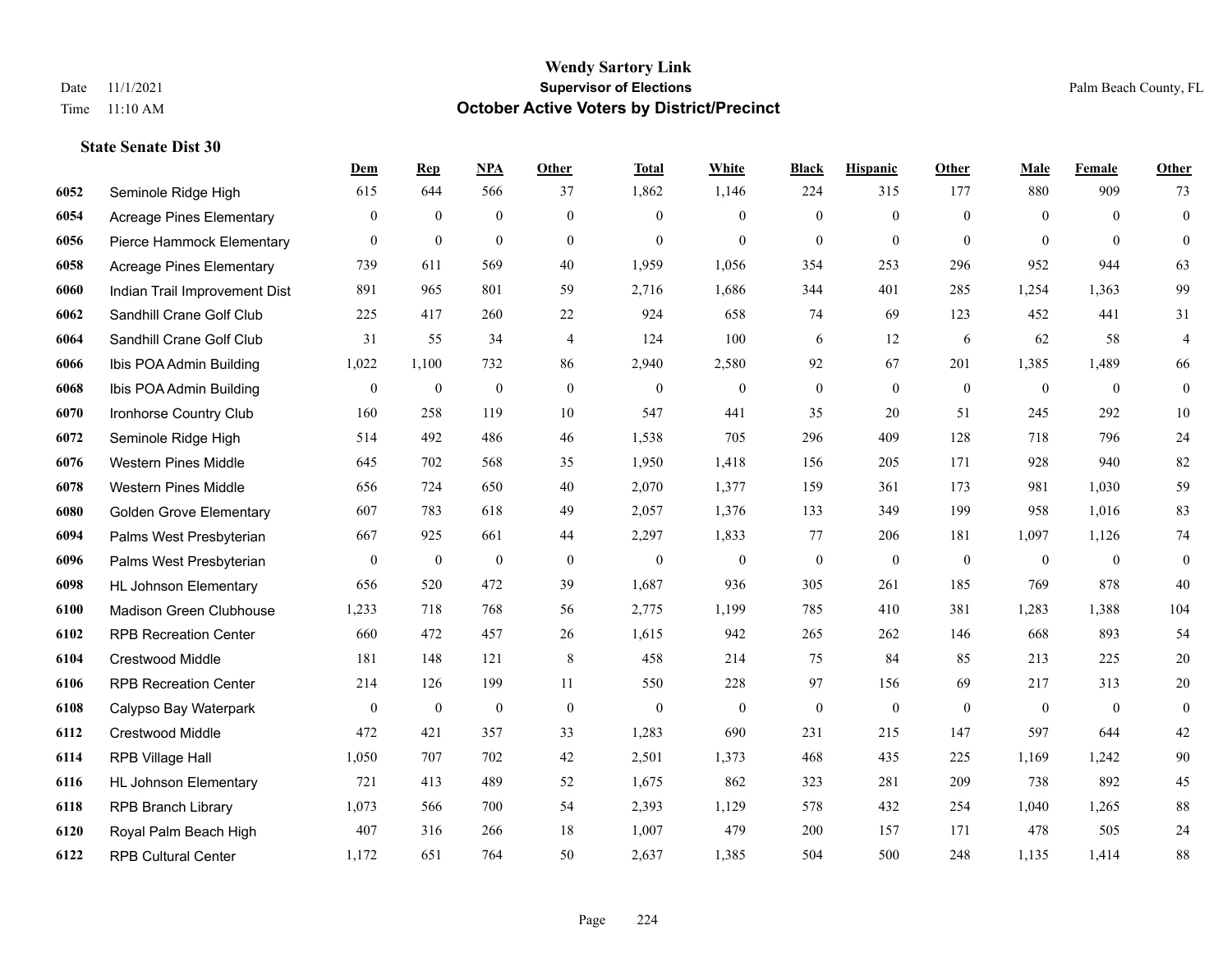|      |                              | <b>Dem</b>     | <b>Rep</b>       | NPA              | <b>Other</b>     | <b>Total</b>   | <b>White</b>     | <b>Black</b>   | <b>Hispanic</b> | <b>Other</b> | <b>Male</b>  | Female         | <b>Other</b>     |
|------|------------------------------|----------------|------------------|------------------|------------------|----------------|------------------|----------------|-----------------|--------------|--------------|----------------|------------------|
| 6124 | <b>RPB Cultural Center</b>   | 584            | 322              | 390              | 20               | 1,316          | 635              | 278            | 286             | 117          | 553          | 722            | 41               |
| 6126 | Calypso Bay Waterpark        | 683            | 298              | 499              | 32               | 1,512          | 543              | 411            | 365             | 193          | 659          | 794            | 59               |
| 6128 | Royal Palm Beach High        | 36             | 28               | 28               | 3                | 95             | 51               | 26             | 11              | 7            | 44           | 51             | $\boldsymbol{0}$ |
| 6130 | Royal Palm Beach High        | 79             | 43               | 89               | 5                | 216            | 104              | 32             | 60              | 20           | 95           | 115            | 6                |
| 6132 | Royal Palm Beach High        | 391            | 190              | 263              | 19               | 863            | 416              | 166            | 192             | 89           | 393          | 440            | 30               |
| 6134 | Christ Fellowship Church RPB | 957            | 463              | 691              | 30               | 2,141          | 844              | 501            | 498             | 298          | 956          | 1,096          | 89               |
| 6136 | Calypso Bay Waterpark        | 1              | $\mathbf{1}$     | $\mathbf{0}$     | $\overline{0}$   | $\overline{2}$ | $\overline{0}$   |                | $\mathbf{0}$    | -1           | $\mathbf{0}$ | $\mathbf{1}$   | 1                |
| 6138 | Royal Palm Beach High        | 0              | $\mathbf{0}$     | $\theta$         | $\Omega$         | $\theta$       | $\overline{0}$   | $\theta$       | $\theta$        | $\Omega$     | $\Omega$     | $\Omega$       | $\Omega$         |
| 6140 | Royal Palm Beach High        | 334            | 501              | 309              | 33               | 1,177          | 852              | 108            | 115             | 102          | 567          | 586            | 24               |
| 6142 | Christ Fellowship Church RPB | 0              | $\mathbf{0}$     | $\mathbf{0}$     | $\overline{0}$   | $\theta$       | $\overline{0}$   | $\overline{0}$ | $\mathbf{0}$    | $\theta$     | $\mathbf{0}$ | $\theta$       | $\overline{0}$   |
| 6144 | Christ Fellowship Church RPB | 0              | $\theta$         | $\theta$         | $\Omega$         | $\Omega$       | $\overline{0}$   | $\overline{0}$ | $\theta$        | $\Omega$     | $\Omega$     | $\Omega$       | $\theta$         |
| 6146 | Christ Fellowship Church RPB |                | 2                | $\mathbf{1}$     | $\Omega$         |                | 3                | $\overline{0}$ | $\mathbf{0}$    |              | 3            |                | 0                |
| 6148 | Christ Fellowship Church RPB | 0              | $\mathbf{0}$     | $\overline{1}$   | $\Omega$         |                |                  | $\Omega$       | $\theta$        | $\Omega$     | $\Omega$     |                | 0                |
| 6170 | Christ Fellowship Church RPB | $\overline{0}$ | 6                | $\overline{2}$   | $\overline{0}$   | 8              | 8                | $\mathbf{0}$   | $\mathbf{0}$    | $\mathbf{0}$ | 3            | 5              | $\overline{0}$   |
| 6172 | Christ Fellowship Church RPB | 1,297          | 575              | 843              | 69               | 2,784          | 964              | 853            | 640             | 327          | 1,192        | 1,477          | 115              |
| 6174 | Christ Fellowship Church RPB | 27             | 50               | 36               | 2                | 115            | 89               | $\tau$         | 8               | 11           | 54           | 58             | 3                |
| 6176 | Christ Fellowship Church RPB | 22             | 15               | 21               | $\overline{2}$   | 60             | 25               | 10             | 19              | 6            | 25           | 33             | 2                |
| 6178 | <b>Everglades Elementary</b> | 563            | 381              | 442              | 29               | 1,415          | 652              | 295            | 247             | 221          | 653          | 694            | 68               |
| 6180 | <b>Everglades Elementary</b> | 18             | 48               | 17               | $\overline{2}$   | 85             | 64               | 4              | 14              | 3            | 40           | 43             | 2                |
| 6204 | <b>Emerald Cove Middle</b>   | 30             | 21               | 38               | $\boldsymbol{0}$ | 89             | 46               | 25             | 10              | 8            | 23           | 62             | 4                |
| 6206 | Palm Beach Central High      | 266            | 241              | 182              | 9                | 698            | 375              | 143            | 61              | 119          | 311          | 360            | 27               |
| 6207 | Palm Beach Central High      | 277            | 368              | 251              | 18               | 914            | 598              | 93             | 102             | 121          | 419          | 471            | 24               |
| 7002 | J F Kennedy Middle           | 0              | $\boldsymbol{0}$ | $\boldsymbol{0}$ | $\overline{0}$   | $\mathbf{0}$   | $\boldsymbol{0}$ | $\mathbf{0}$   | $\mathbf{0}$    | $\mathbf{0}$ | $\mathbf{0}$ | $\theta$       | $\mathbf{0}$     |
| 7004 | J F Kennedy Middle           | 0              | $\mathbf{0}$     | $\overline{0}$   | $\overline{0}$   | $\theta$       | $\boldsymbol{0}$ | $\mathbf{0}$   | $\mathbf{0}$    | $\theta$     | $\mathbf{0}$ | $\overline{0}$ | $\theta$         |
| 7006 | J F Kennedy Middle           | 0              | $\theta$         | $\theta$         | $\Omega$         | $\Omega$       | $\overline{0}$   | $\mathbf{0}$   | $\mathbf{0}$    | $\Omega$     | $\Omega$     | $\Omega$       | $\Omega$         |
| 7008 | J F Kennedy Middle           | 0              | $\mathbf{0}$     | $\mathbf{0}$     | $\theta$         | $\Omega$       | $\overline{0}$   | $\Omega$       | $\theta$        | $\Omega$     | $\theta$     | $\Omega$       | $\Omega$         |
| 7010 | St John Lutheran Church      | 281            | 11               | 89               | 6                | 387            | 24               | 315            | 23              | 25           | 126          | 244            | 17               |
| 7012 | St John Lutheran Church      | 1,071          | 197              | 421              | 17               | 1,706          | 485              | 988            | 71              | 162          | 782          | 865            | 59               |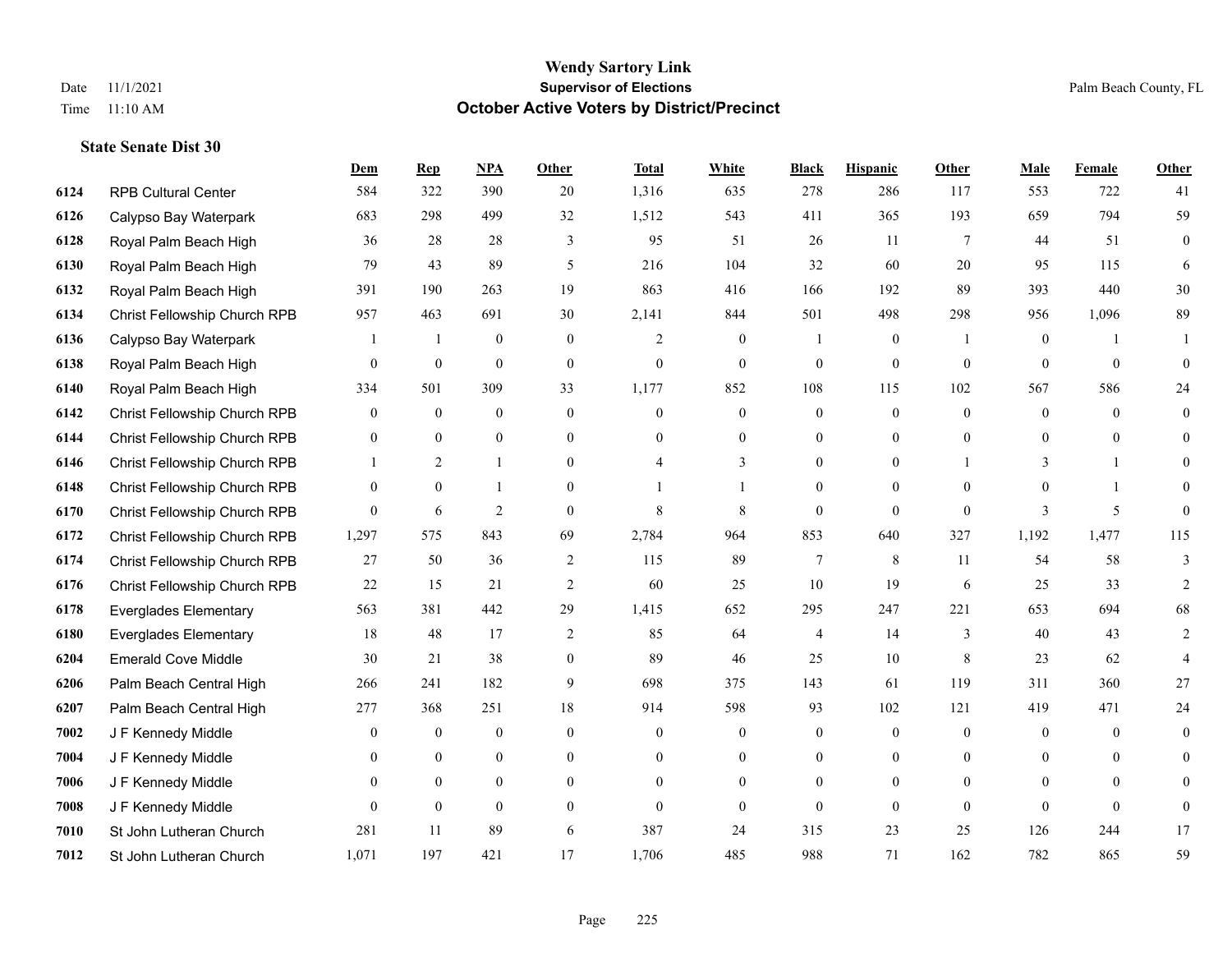|      |                                  | Dem            | <b>Rep</b>       | NPA              | <b>Other</b>   | <b>Total</b>   | <b>White</b>     | <b>Black</b> | <b>Hispanic</b> | Other          | <b>Male</b>    | <b>Female</b> | <b>Other</b> |
|------|----------------------------------|----------------|------------------|------------------|----------------|----------------|------------------|--------------|-----------------|----------------|----------------|---------------|--------------|
| 7014 | RB Prep Achievement Academy      | $\mathbf{0}$   | $\mathbf{0}$     | $\mathbf{0}$     | $\theta$       | $\theta$       | $\overline{0}$   | $\mathbf{0}$ | $\mathbf{0}$    | $\theta$       | $\theta$       | $\theta$      | $\Omega$     |
| 7016 | RB Prep Achievement Academy      |                |                  | $\mathbf{0}$     | $\theta$       | $\overline{2}$ |                  |              | $\mathbf{0}$    | $\theta$       |                |               | $\Omega$     |
| 7018 | RB Prep Achievement Academy      | $\theta$       | $\theta$         | $\theta$         | $\Omega$       | $\Omega$       | $\Omega$         | $\Omega$     | $\theta$        | $\Omega$       | $\Omega$       | $\Omega$      |              |
| 7020 | RB Prep Achievement Academy      | $\mathbf{0}$   | $\mathbf{0}$     | $\mathbf{0}$     | $\overline{0}$ | $\mathbf{0}$   | $\overline{0}$   | $\mathbf{0}$ | $\theta$        | $\theta$       | $\theta$       | $\mathbf{0}$  | $\Omega$     |
| 7022 | J F Kennedy Middle               | 889            | 180              | 363              | 27             | 1,459          | 294              | 800          | 152             | 213            | 649            | 763           | 47           |
| 7024 | Hurst Chapel AME Church          | 1,543          | 91               | 337              | 23             | 1,994          | 151              | 1,622        | 93              | 128            | 811            | 1,127         | 56           |
| 7025 | Hurst Chapel AME Church          | 264            | 34               | 107              | 4              | 409            | 63               | 252          | 38              | 56             | 150            | 243           | 16           |
| 7026 | Lindsey Davis Senior Comm Ctr    | 2,257          | 80               | 431              | 19             | 2,787          | 66               | 2,499        | 40              | 182            | 1,121          | 1,575         | 91           |
| 7028 | <b>Wells Recreation Center</b>   | 1,825          | 148              | 467              | 18             | 2,458          | 238              | 1,915        | 105             | 200            | 1,061          | 1,308         | 89           |
| 7030 | Riviera Beach Marina Event Ctr   | 197            | 311              | 173              | 22             | 703            | 562              | 49           | 44              | 48             | 355            | 327           | 21           |
| 7032 | <b>Crossroads Baptist Church</b> | $\mathbf{0}$   | $\bf{0}$         | $\boldsymbol{0}$ | $\mathbf{0}$   | $\mathbf{0}$   | $\boldsymbol{0}$ | $\mathbf{0}$ | $\mathbf{0}$    | $\theta$       | $\overline{0}$ | $\mathbf{0}$  | $\mathbf{0}$ |
| 7034 | Suncoast High                    | 1,292          | 205              | 498              | 23             | 2,018          | 355              | 1,219        | 153             | 291            | 827            | 1,115         | 76           |
| 7036 | RB Prep Achievement Academy      | $\mathbf{0}$   | $\mathbf{0}$     | 6                | $\overline{0}$ | 6              | $\overline{0}$   | $\mathbf{0}$ | $\mathbf{0}$    | 6              | $\overline{4}$ | $\mathbf{1}$  |              |
| 7038 | RB Prep Achievement Academy      | $\mathbf{0}$   | $\bf{0}$         | $\mathbf{0}$     | $\overline{0}$ | $\mathbf{0}$   | $\boldsymbol{0}$ | $\mathbf{0}$ | $\mathbf{0}$    | $\theta$       | $\theta$       | $\mathbf{0}$  | $\theta$     |
| 7040 | Mary McLeod Bethune Elementa     | 1,226          | 54               | 248              | 15             | 1,543          | 37               | 1,365        | 45              | 96             | 612            | 886           | 45           |
| 7041 | Mary McLeod Bethune Elementa     | 385            | 27               | 129              | $\tau$         | 548            | 45               | 421          | 27              | 55             | 209            | 315           | 24           |
| 7042 | Dan Calloway Complex             | 1,717          | 73               | 375              | 20             | 2,185          | 45               | 1,938        | 42              | 160            | 885            | 1,238         | 62           |
| 7044 | <b>Wells Recreation Center</b>   | 1,381          | 91               | 363              | 17             | 1,852          | 192              | 1,460        | 65              | 135            | 762            | 1,020         | 70           |
| 7046 | Riviera Beach Marina Event Ctr   | 36             | 31               | 16               | 5              | 88             | 73               | 7            | 2               | 6              | 49             | 38            | $\mathbf{1}$ |
| 7048 | <b>Crossroads Baptist Church</b> | 280            | 8                | 88               | 10             | 386            | 6                | 324          | 28              | 28             | 130            | 239           | 17           |
| 7050 | <b>Crossroads Baptist Church</b> |                | 2                | $\mathbf{1}$     | $\Omega$       | 4              | 3                | $\theta$     | $\Omega$        | $\overline{1}$ | 1              | 3             | $\Omega$     |
| 7052 | <b>Crossroads Baptist Church</b> | $\overline{0}$ | $\boldsymbol{0}$ | $\mathbf{0}$     | $\overline{0}$ | $\mathbf{0}$   | $\overline{0}$   | $\mathbf{0}$ | $\mathbf{0}$    | $\mathbf{0}$   | $\mathbf{0}$   | $\mathbf{0}$  | $\mathbf{0}$ |
| 7054 | <b>Crossroads Baptist Church</b> | 985            | 68               | 291              | 13             | 1,357          | 111              | 1,036        | 73              | 137            | 580            | 719           | 58           |
| 7056 | <b>Crossroads Baptist Church</b> | $\mathbf{0}$   | $\mathbf{0}$     | $\mathbf{0}$     | $\theta$       | $\theta$       | $\overline{0}$   | $\theta$     | $\theta$        | $\theta$       | $\theta$       | $\theta$      | $\theta$     |
| 7058 | Palm Beach Lakes High            | 1,426          | 364              | 604              | 44             | 2,438          | 809              | 1,100        | 305             | 224            | 984            | 1,356         | 98           |
| 7060 | Ephesus Junior Academy           | 1,168          | 63               | 231              | 16             | 1,478          | 105              | 1,214        | 51              | 108            | 598            | 833           | 47           |
| 7062 | Mangonia Park Town Hall          | 710            | 40               | 181              | 10             | 941            | 81               | 754          | 40              | 66             | 375            | 538           | 28           |
| 7064 | Grace Episcopal Church           | 1,300          | 158              | 434              | 34             | 1,926          | 336              | 1,260        | 129             | 201            | 825            | 1,015         | 86           |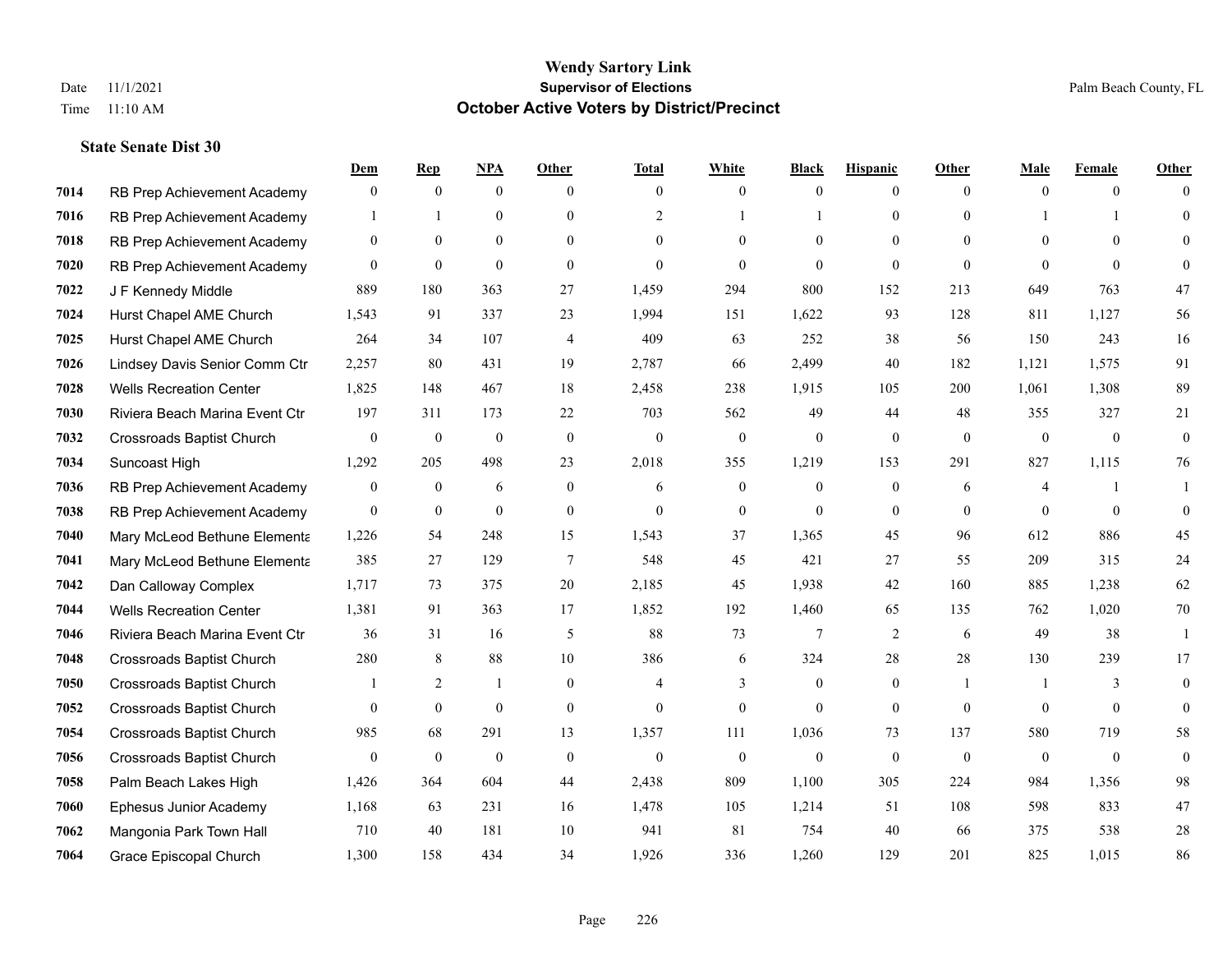**State Senate Dist 30**

#### **Wendy Sartory Link** Date 11/1/2021 **Supervisor of Elections** Palm Beach County, FL Time 11:10 AM **October Active Voters by District/Precinct**

# **Dem Rep NPA Other Total White Black Hispanic Other Male Female Other** Northboro Elementary 1,052 192 428 29 1,701 460 903 167 171 768 862 71 Pleasant City Community Center 937 241 481 33 1,692 783 589 174 146 817 798 77 Northboro Elementary 450 397 367 39 1,253 999 64 87 103 582 637 34 Egret Lake Elementary 480 112 231 8 831 213 374 136 108 359 441 31 Egret Lake Elementary 200 40 87 11 338 55 199 37 47 146 184 8 Egret Lake Elementary 3 2 1 0 6 4 1 0 1 5 1 0 Egret Lake Elementary 346 101 150 18 615 417 101 52 45 241 352 22 Egret Lake Elementary 22 2 1 0 25 24 0 0 1 6 18 1 Seminole Trails Elementary 1,038 323 492 30 1,883 685 719 265 214 821 981 81 Sharon Christian Church 735 267 441 45 1,488 605 445 277 161 617 817 54 Bear Lakes Middle 37 17 14 1 69 27 16 10 16 25 39 5 Whitehall Clubhouse #3 680 482 455 52 1,669 1,058 251 196 164 770 851 48 Bear Lakes Middle 1,313 476 815 57 2,661 1,048 921 379 313 1,152 1,390 119 Palm Beach Lakes High 117 36 76 3 232 85 68 22 57 107 111 14 Salvation Army Activity Hall 605 77 283 10 975 158 511 130 176 415 514 46 Salvation Army Activity Hall 833 301 487 34 1,655 673 540 254 188 661 913 81 U M Church of Palm Beaches 21 17 18 1 57 44 2 9 2 29 24 4 U M Church of Palm Beaches 942 427 677 65 2,111 1,015 661 234 201 943 1,102 66 First Christian Church 756 182 322 24 1,284 415 639 105 125 490 749 45 WPB City Fire Station #5 740 395 424 28 1,587 980 270 190 147 688 848 51 Roosevelt Elementary 2,038 164 547 30 2,779 266 2,060 240 213 1,109 1,555 115 Chamber of Commerce 403 406 347 54 1,210 911 59 106 134 567 606 37 Adult Education Center 678 218 405 29 1,330 422 420 362 126 541 729 60 Adult Education Center 129 26 60 7 222 54 122 23 23 69 143 10 Adult Education Center 0 0 0 0 0 0 0 0 0 0 0 0 Adult Education Center 0 0 0 0 0 0 0 0 0 0 0 0 Adult Education Center 31 30 37 5 103 77 3 18 5 50 47 6

U M Church of Palm Beaches 280 109 182 10 581 209 211 106 55 248 301 32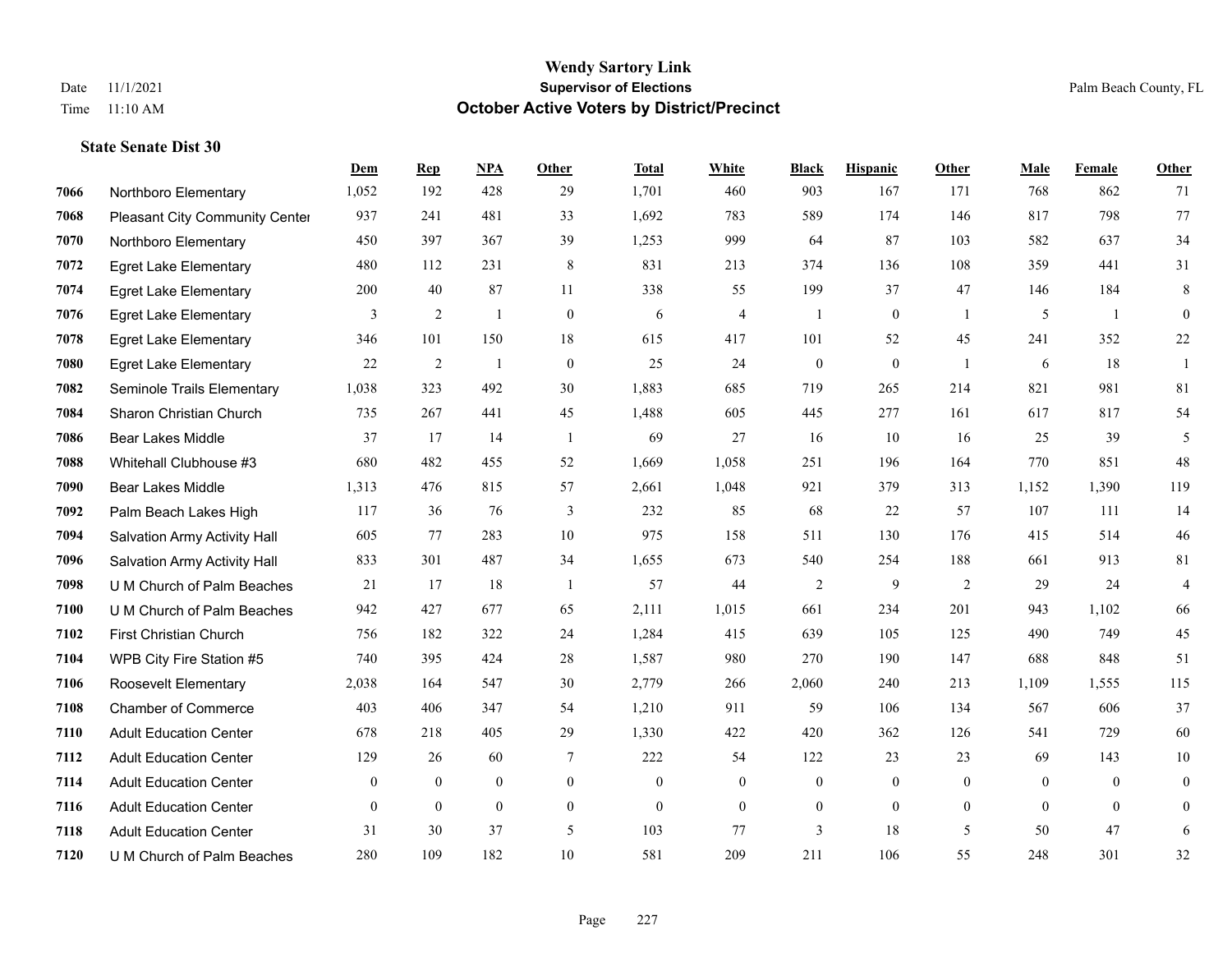|      |                                      | Dem          | <b>Rep</b>      | <b>NPA</b>   | <b>Other</b>   | <b>Total</b> | White          | <b>Black</b>   | <b>Hispanic</b> | Other        | Male         | Female       | Other        |
|------|--------------------------------------|--------------|-----------------|--------------|----------------|--------------|----------------|----------------|-----------------|--------------|--------------|--------------|--------------|
| 7122 | U M Church of Palm Beaches           | $\theta$     | $\theta$        | $\mathbf{0}$ | $\theta$       | $\mathbf{0}$ | $\overline{0}$ | $\mathbf{0}$   | $\mathbf{0}$    | $\theta$     | $\Omega$     | $\theta$     | $\theta$     |
| 7124 | <b>First Christian Church</b>        | 1,211        | 139             | 341          | 15             | 1,706        | 197            | 1,239          | 112             | 158          | 748          | 900          | 58           |
| 7126 | <b>First Christian Church</b>        | 1,506        | 495             | 758          | 85             | 2,844        | 1,099          | 1,050          | 404             | 291          | 1,171        | 1,562        | 111          |
| 7128 | <b>Westward Elementary</b>           | 1,931        | 125             | 469          | 25             | 2,550        | 159            | 2,085          | 118             | 188          | 1,018        | 1,446        | 86           |
| 7130 | Alexander W Dreyfoos SOA High        | 813          | 813             | 771          | 74             | 2,471        | 1,895          | 114            | 202             | 260          | 1,243        | 1,157        | 71           |
| 7132 | <b>WPB City Hall Flagler Gallery</b> | 673          | 671             | 603          | 75             | 2,022        | 1,599          | 86             | 140             | 197          | 1,021        | 933          | 68           |
| 7134 | <b>Adult Education Center</b>        | 804          | 174             | 388          | 22             | 1,388        | 296            | 663            | 286             | 143          | 607          | 714          | 67           |
| 7136 | <b>Haverhill Town Hall</b>           | 41           | 38              | 33           | 2              | 114          | 48             | 30             | 27              | 9            | 46           | 63           | 5            |
| 7138 | <b>Westgate Community Center</b>     | 1,552        | 441             | 900          | 29             | 2,922        | 676            | 953            | 991             | 302          | 1,300        | 1,481        | 141          |
| 7140 | <b>Haverhill Town Hall</b>           | 169          | 74              | 98           | $\overline{4}$ | 345          | 105            | 123            | 77              | 40           | 160          | 163          | 22           |
| 7142 | Clayton Hutcheson Hall B             | 34           | $7\phantom{.0}$ | 14           | $\overline{0}$ | 55           | 16             | 26             | 8               | 5            | 25           | 30           | $\mathbf{0}$ |
| 7144 | Clayton Hutcheson Hall B             | 45           | $\mathbf{3}$    | 20           |                | 69           | 4              | 44             | 12              | 9            | 28           | 35           | 6            |
| 7146 | Clayton Hutcheson Hall B             | 237          | 14              | 96           | 3              | 350          | 26             | 222            | 78              | 24           | 127          | 208          | 15           |
| 7148 | <b>Howard Park Community Center</b>  | 85           | 30              | 49           | $\tau$         | 171          | 84             | 37             | 29              | 21           | 85           | 79           | 7            |
| 7149 | <b>Roosevelt Elementary</b>          | 57           | 11              | 46           | $\overline{2}$ | 116          | 17             | 47             | 33              | 19           | 53           | 53           | 10           |
| 7150 | Howard Park Community Center         | 354          | 281             | 303          | 37             | 975          | 781            | 41             | 86              | 67           | 492          | 458          | 25           |
| 7152 | WPB City Hall Flagler Gallery        | 478          | 444             | 276          | 42             | 1,240        | 984            | 43             | 117             | 96           | 474          | 722          | 44           |
| 7154 | Morton & Barbara Mandel Cente        | 148          | 368             | 155          | 18             | 689          | 616            | 8              | 13              | 52           | 316          | 353          | 20           |
| 7156 | PB Fire Station #3                   | 42           | 102             | 59           | 2              | 205          | 177            | $\overline{0}$ | $\overline{7}$  | 21           | 92           | 101          | 12           |
| 7158 | PB Fire Station #3                   | 533          | 472             | 408          | 51             | 1,464        | 1,310          | 18             | 34              | 102          | 642          | 786          | 36           |
| 7166 | PB Fire Station #3                   | 317          | 386             | 294          | 30             | 1,027        | 909            | $\overline{c}$ | 30              | 86           | 453          | 548          | 26           |
| 8001 | <b>Federal Only</b>                  | $\mathbf{0}$ | $\mathbf{0}$    | $\mathbf{0}$ | $\theta$       | $\theta$     | $\overline{0}$ | $\mathbf{0}$   | $\Omega$        | $\mathbf{0}$ | $\mathbf{0}$ | $\mathbf{0}$ | $\theta$     |
| 8002 | State Only                           | 129          | 99              | 113          | 2              | 343          | 264            | 13             | 13              | 53           | 151          | 179          | 13           |
|      | <b>State Senate Dist 30</b>          | 139,602      | 105,605         | 94,322       | 7,702          | 347,231      | 211,778        | 63,365         | 41,381          | 30,707       | 154,383      | 181,083      | 11,765       |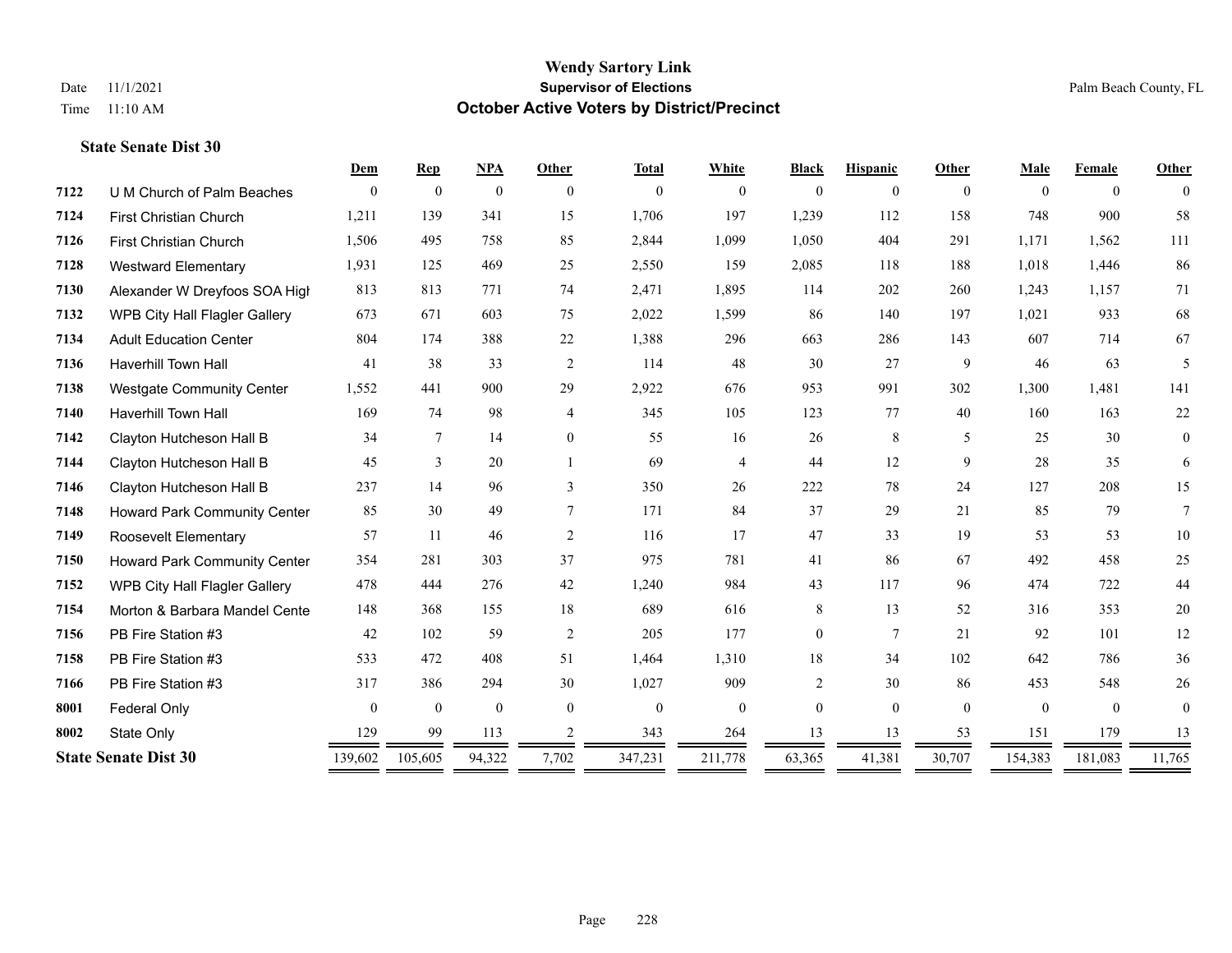|      |                                   | Dem              | <b>Rep</b>       | NPA              | <b>Other</b>     | <b>Total</b>     | <b>White</b>     | <b>Black</b>     | <b>Hispanic</b>  | <b>Other</b>     | <b>Male</b>    | <b>Female</b>    | <b>Other</b>     |
|------|-----------------------------------|------------------|------------------|------------------|------------------|------------------|------------------|------------------|------------------|------------------|----------------|------------------|------------------|
| 2084 | <b>Community Christian Church</b> | 283              | 119              | 161              | 16               | 579              | 170              | 209              | 133              | 67               | 258            | 306              | 15               |
| 2085 | <b>Community Christian Church</b> | $\overline{2}$   | 1                | $\mathbf{0}$     | $\mathbf{0}$     | $\mathfrak{Z}$   | 3                | $\mathbf{0}$     | $\mathbf{0}$     | $\mathbf{0}$     | $\overline{1}$ | $\overline{2}$   | $\mathbf{0}$     |
| 2086 | <b>Community Christian Church</b> | 1,214            | 549              | 931              | 53               | 2,747            | 853              | 594              | 920              | 380              | 1,195          | 1,442            | 110              |
| 2087 | <b>Community Christian Church</b> |                  | $\mathbf{1}$     | $\boldsymbol{0}$ | $\boldsymbol{0}$ | $\overline{2}$   | $\mathbf{2}$     | $\boldsymbol{0}$ | $\mathbf{0}$     | $\mathbf{0}$     | $\overline{2}$ | $\mathbf{0}$     | $\boldsymbol{0}$ |
| 2096 | 1st Church of the Nazarene        | 251              | 68               | 189              | 5                | 513              | 114              | 23               | 331              | 45               | 238            | 246              | 29               |
| 2112 | Palm Springs Middle               | 7                | 6                | 7                | $\mathbf{0}$     | 20               | 15               | 3                | $\mathbf{0}$     | 2                | 9              | 11               | $\mathbf{0}$     |
| 2116 | The Ark Church                    | 800              | 553              | 711              | 33               | 2,097            | 907              | 150              | 870              | 170              | 891            | 1,126            | $80\,$           |
| 2118 | Palm Springs Middle               | $\overline{0}$   | $\mathbf{0}$     | $\mathbf{0}$     | $\overline{0}$   | $\theta$         | $\boldsymbol{0}$ | $\boldsymbol{0}$ | $\mathbf{0}$     | $\theta$         | $\theta$       | $\theta$         | $\mathbf{0}$     |
| 2120 | Palm Springs Middle               | 57               | 20               | 52               | $\mathbf{1}$     | 130              | 31               | 13               | 57               | 29               | 51             | 68               | 11               |
| 2122 | Palm Springs Middle               |                  | $\mathbf{0}$     | $\mathbf{0}$     | $\theta$         | $\overline{1}$   | $\overline{0}$   | 1                | $\mathbf{0}$     | $\theta$         | 1              | $\theta$         | $\mathbf{0}$     |
| 2124 | Palm Springs Middle               | 5                | 3                | 8                | $\overline{0}$   | 16               | 7                | 3                | 5                | $\overline{1}$   | 7              | 9                | $\mathbf{0}$     |
| 2126 | St Marys Orthodox Church          | 274              | 255              | 230              | 9                | 768              | 436              | 31               | 237              | 64               | 359            | 388              | 21               |
| 2127 | Lake Clarke Shores Town Hall      |                  | $\mathbf{0}$     | 1                | $\theta$         | $\overline{2}$   | $\overline{0}$   | $\mathbf{0}$     | $\overline{2}$   | $\theta$         | 2              | $\theta$         | $\mathbf{0}$     |
| 2128 | Palm Springs Middle               | $\mathbf{0}$     | $\boldsymbol{0}$ | $\boldsymbol{0}$ | $\overline{0}$   | $\mathbf{0}$     | $\boldsymbol{0}$ | $\boldsymbol{0}$ | $\boldsymbol{0}$ | $\overline{0}$   | $\mathbf{0}$   | $\mathbf{0}$     | $\mathbf{0}$     |
| 2148 | <b>Liberty Park Elementary</b>    | $\overline{0}$   | $\mathbf{0}$     | $\mathbf{0}$     | $\theta$         | $\mathbf{0}$     | $\overline{0}$   | $\mathbf{0}$     | $\mathbf{0}$     | $\theta$         | $\theta$       | $\theta$         | $\mathbf{0}$     |
| 2150 | River Bridge Activities Center    | 1,085            | 541              | 689              | 53               | 2,368            | 1,148            | 485              | 492              | 243              | 984            | 1,301            | 83               |
| 2152 | Pine Ridge North II               | 1,114            | 502              | 809              | 55               | 2,480            | 1,015            | 386              | 817              | 262              | 991            | 1,387            | 102              |
| 2154 | <b>Forest Hill Elementary</b>     | 1,142            | 439              | 799              | 34               | 2,414            | 731              | 394              | 1,043            | 246              | 1,040          | 1,247            | 127              |
| 2156 | Cresthaven Emory Aud              | 633              | 409              | 304              | 15               | 1,361            | 749              | 100              | 418              | 94               | 502            | 809              | 50               |
| 2158 | Community Of Hope                 | 1,087            | 417              | 837              | 29               | 2,370            | 590              | 428              | 1,041            | 311              | 1,041          | 1,214            | 115              |
| 2160 | Cresthaven Barkley Aud            | 513              | 354              | 282              | 19               | 1,168            | 584              | 86               | 394              | 104              | 493            | 623              | 52               |
| 2162 | Cresthaven Ashley Aud             | 334              | 221              | 227              | 14               | 796              | 398              | 39               | 294              | 65               | 315            | 447              | 34               |
| 2164 | <b>Covered Bridge Clubhouse</b>   | 1,115            | 731              | 660              | 39               | 2,545            | 1,756            | 138              | 479              | 172              | 983            | 1,482            | 80               |
| 2166 | Poinciana Clubhouse               | 904              | 522              | 501              | 37               | 1,964            | 1,293            | 96               | 416              | 159              | 775            | 1,123            | 66               |
| 2168 | First Baptist Church GA           | $\boldsymbol{0}$ | $\boldsymbol{0}$ | $\boldsymbol{0}$ | $\mathbf{0}$     | $\boldsymbol{0}$ | $\boldsymbol{0}$ | $\boldsymbol{0}$ | $\boldsymbol{0}$ | $\boldsymbol{0}$ | $\mathbf{0}$   | $\boldsymbol{0}$ | $\boldsymbol{0}$ |
| 2170 | <b>Liberty Park Elementary</b>    | 1,137            | 552              | 668              | 56               | 2,413            | 1,052            | 457              | 643              | 261              | 959            | 1,340            | 114              |
| 2172 | First Baptist Church GA           | 17               | 3                | 10               | $\mathbf{0}$     | 30               | 14               | 3                | 9                | $\overline{4}$   | 11             | 18               | $\overline{1}$   |
| 2174 | First Baptist Church GA           | 457              | 190              | 272              | 12               | 931              | 405              | 191              | 209              | 126              | 414            | 476              | 41               |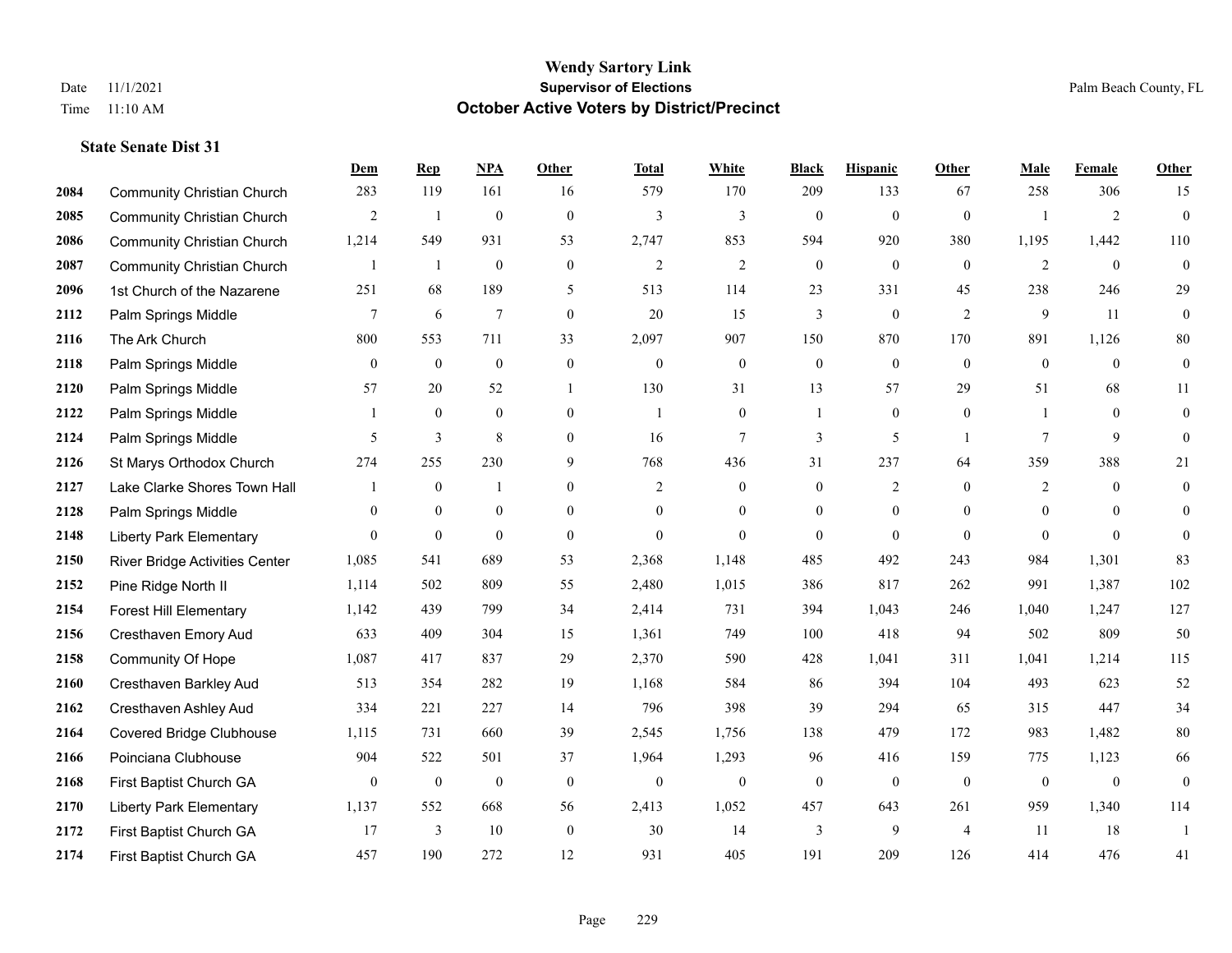|      |                                    | Dem            | <b>Rep</b>       | <b>NPA</b>       | <b>Other</b>   | <b>Total</b>     | White        | <b>Black</b>     | <b>Hispanic</b>  | Other          | Male           | Female       | <b>Other</b>   |
|------|------------------------------------|----------------|------------------|------------------|----------------|------------------|--------------|------------------|------------------|----------------|----------------|--------------|----------------|
| 2182 | <b>Greenacres Community Center</b> | 636            | 289              | 532              | 29             | 1,486            | 523          | 144              | 675              | 144            | 599            | 800          | 87             |
| 2184 | American Polish Club               | 1,093          | 387              | 804              | 39             | 2,323            | 692          | 346              | 1,025            | 260            | 967            | 1,219        | 137            |
| 2186 | American Polish Club               | 321            | 135              | 242              | 6              | 704              | 212          | 109              | 314              | 69             | 312            | 361          | 31             |
| 2188 | St Lukes United Methodist Chr      | 464            | 512              | 428              | 35             | 1,439            | 1,140        | 35               | 187              | 77             | 682            | 718          | 39             |
| 2190 | Lucerne Pointe Clubhouse           | 1,028          | 526              | 638              | 47             | 2,239            | 1,416        | 222              | 424              | 177            | 917            | 1,246        | $76\,$         |
| 2192 | Fountains Of Palm Beach            | 924            | 452              | 591              | 53             | 2,020            | 1,363        | 148              | 343              | 166            | 859            | 1,096        | 65             |
| 2194 | <b>LC Swain Middle</b>             | 1,090          | 361              | 721              | 40             | 2,212            | 757          | 458              | 769              | 228            | 927            | 1,177        | 108            |
| 2196 | Pine Ridge South IV Clubhouse      | 884            | 488              | 505              | 43             | 1,920            | 1,149        | 261              | 397              | 113            | 749            | 1,098        | 73             |
| 2198 | American Finnish Club              | 14             | 9                | $\,$ 8 $\,$      | $\overline{0}$ | 31               | 17           | 3                | 1                | 10             | 12             | 16           | 3              |
| 2202 | <b>LC Swain Middle</b>             | $\mathbf{0}$   | 8                | $\mathbf{1}$     | $\mathbf{0}$   | 9                | 6            | $\boldsymbol{0}$ | 3                | $\mathbf{0}$   | $\overline{4}$ | 5            | $\overline{0}$ |
| 2204 | <b>Heritage Elementary</b>         | 543            | 218              | 481              | 30             | 1,272            | 413          | 135              | 610              | 114            | 549            | 651          | $72\,$         |
| 2206 | Heritage Elementary                | 457            | 193              | 331              | 16             | 997              | 320          | 214              | 336              | 127            | 433            | 514          | $50\,$         |
| 2208 | American Finnish Club              | 6              | $\tau$           | -1               | -1             | 15               | 14           | $\boldsymbol{0}$ | $\boldsymbol{0}$ | $\overline{1}$ | 6              | 8            | -1             |
| 2210 | American Polish Club               | 230            | 94               | 137              | 5              | 466              | 166          | 115              | 137              | 48             | 188            | 259          | 19             |
| 2212 | American Polish Club               | $\overline{0}$ | $\boldsymbol{0}$ | $\theta$         | $\mathbf{0}$   | $\mathbf{0}$     | $\mathbf{0}$ | $\mathbf{0}$     | $\mathbf{0}$     | $\mathbf{0}$   | $\mathbf{0}$   | $\theta$     | $\theta$       |
| 2214 | Indian Pines Elementary            | 1,187          | 254              | 582              | 38             | 2,061            | 464          | 919              | 444              | 234            | 927            | 1,034        | $100\,$        |
| 2216 | Indian Pines Elementary            | 1,788          | 294              | 844              | 42             | 2,968            | 521          | 1,489            | 587              | 371            | 1,333          | 1,489        | 146            |
| 2218 | <b>Tradewinds Middle</b>           | 1,262          | 315              | 656              | 36             | 2,269            | 566          | 891              | 364              | 448            | 999            | 1,144        | 126            |
| 3002 | Palm Springs Middle                | 822            | 338              | 558              | 46             | 1,764            | 522          | 324              | 752              | 166            | 721            | 967          | 76             |
| 3004 | <b>Community Of Hope</b>           | 65             | 38               | 63               | 2              | 168              | 62           | 10               | 70               | 26             | 82             | 75           | 11             |
| 3006 | Faith Presbyterian                 | 979            | 616              | 683              | 33             | 2,311            | 948          | 270              | 892              | 201            | 958            | 1,253        | 100            |
| 3008 | Palm Springs Middle                | $\bf{0}$       | $\boldsymbol{0}$ | $\boldsymbol{0}$ | $\mathbf{0}$   | $\boldsymbol{0}$ | $\mathbf{0}$ | $\boldsymbol{0}$ | $\mathbf{0}$     | $\bf{0}$       | $\overline{0}$ | $\mathbf{0}$ | $\mathbf{0}$   |
| 3010 | Faith Presbyterian                 | 373            | 208              | 293              | 24             | 898              | 358          | 116              | 347              | 77             | 412            | 452          | 34             |
| 3012 | <b>Emmanuel Baptist Church</b>     | 632            | 577              | 414              | 20             | 1,643            | 991          | 44               | 518              | 90             | 694            | 886          | 63             |
| 3014 | Lake Clarke Shores Town Hall       | 1,006          | 1,076            | 643              | 46             | 2,771            | 2,031        | 83               | 487              | 170            | 1,262          | 1,422        | 87             |
| 3016 | <b>Community Of Hope</b>           | 45             | 37               | 53               | $\overline{2}$ | 137              | 36           | 9                | 76               | 16             | 51             | 76           | $10\,$         |
| 3018 | Palm Springs Middle                | 11             | 12               | 9                | 3              | 35               | 14           | $\boldsymbol{0}$ | 17               | $\overline{4}$ | 15             | 19           | -1             |
| 3020 | Palm Springs Village Hall          | 971            | 619              | 798              | 37             | 2,425            | 974          | 173              | 1,078            | 200            | 1,062          | 1,251        | 112            |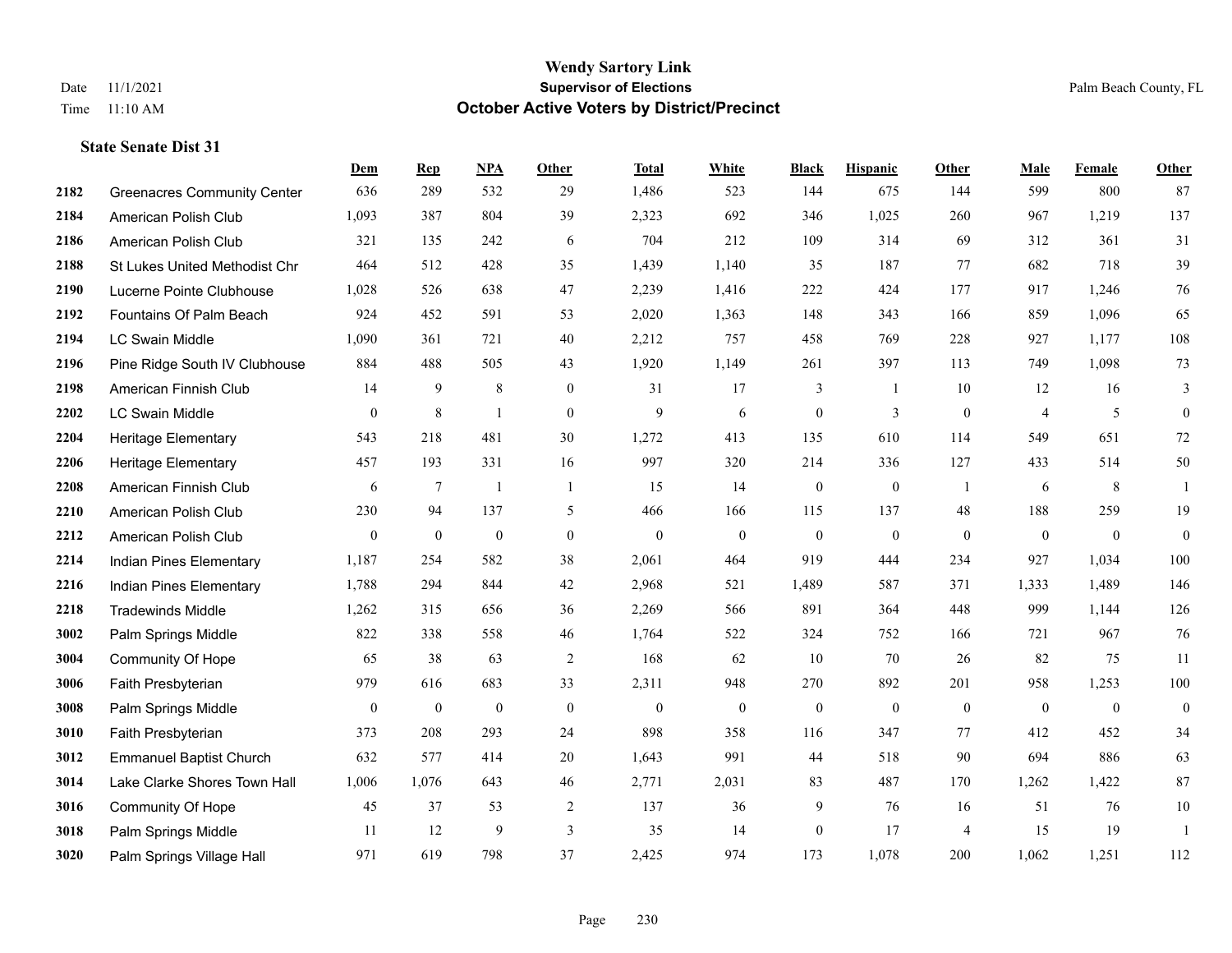|      |                                  | Dem              | <b>Rep</b>   | NPA              | <b>Other</b>     | <b>Total</b> | <b>White</b>     | <b>Black</b>     | <b>Hispanic</b>  | <b>Other</b>   | <b>Male</b>  | <b>Female</b>  | <b>Other</b>     |
|------|----------------------------------|------------------|--------------|------------------|------------------|--------------|------------------|------------------|------------------|----------------|--------------|----------------|------------------|
| 3022 | Oasis De Amor Baptist Church     | 508              | 224          | 398              | 17               | 1,147        | 372              | 139              | 493              | 143            | 540          | 541            | 66               |
| 3024 | Palm Springs Library             | 712              | 405          | 582              | 24               | 1,723        | 643              | 198              | 695              | 187            | 761          | 859            | 103              |
| 3026 | Palm Springs Village Hall        | $\boldsymbol{0}$ | $\bf{0}$     | $\boldsymbol{0}$ | $\mathbf{0}$     | $\mathbf{0}$ | $\mathbf{0}$     | $\boldsymbol{0}$ | $\boldsymbol{0}$ | $\theta$       | $\mathbf{0}$ | $\theta$       | $\boldsymbol{0}$ |
| 3028 | Palm Springs Village Hall        | $\overline{c}$   | 1            | $\boldsymbol{0}$ | $\mathbf{0}$     | 3            | $\mathbf{0}$     | $\boldsymbol{0}$ | 3                | $\overline{0}$ |              | 2              | $\mathbf{0}$     |
| 3030 | Palm Springs Village Hall        | $\Omega$         | $\mathbf{0}$ | $\mathbf{0}$     | $\overline{0}$   | $\mathbf{0}$ | $\mathbf{0}$     | $\mathbf{0}$     | $\mathbf{0}$     | $\theta$       | $\theta$     | $\theta$       | $\mathbf{0}$     |
| 3032 | Special Olympics of PBC          | 689              | 311          | 526              | 35               | 1,561        | 560              | 267              | 599              | 135            | 729          | 752            | $80\,$           |
| 3034 | <b>Sunlight Community Church</b> | 157              | 104          | 79               | 6                | 346          | 182              | 42               | 101              | 21             | 156          | 180            | $10\,$           |
| 3036 | <b>Sunlight Community Church</b> | 387              | 211          | 288              | 15               | 901          | 376              | 173              | 262              | 90             | 399          | 471            | 31               |
| 3038 | <b>Sunlight Community Church</b> | 723              | 299          | 541              | 30               | 1,593        | 666              | 245              | 513              | 169            | 742          | 772            | 79               |
| 3040 | 1st Congregational Church        | 693              | 307          | 408              | 42               | 1,450        | 1,073            | 70               | 187              | 120            | 716          | 680            | 54               |
| 3042 | 1st Congregational Church        | 720              | 448          | 394              | 48               | 1,610        | 1,352            | 24               | 134              | 100            | 731          | 825            | 54               |
| 3044 | Holy Redeemer Church             | 220              | 69           | 191              | $\overline{7}$   | 487          | 137              | 102              | 207              | 41             | 210          | 262            | 15               |
| 3048 | Holy Redeemer Church             | 588              | 218          | 458              | 24               | 1,288        | 387              | 254              | 519              | 128            | 568          | 659            | 61               |
| 3050 | Holy Redeemer Church             | 7                | $\tau$       | $\overline{2}$   | $\boldsymbol{0}$ | 16           | 9                | 6                | 1                | $\mathbf{0}$   | 9            | $\overline{7}$ | $\boldsymbol{0}$ |
| 3052 | Our Savior Lutheran Church       | 401              | 113          | 241              | 13               | 768          | 213              | 214              | 269              | 72             | 364          | 366            | 38               |
| 3058 | Our Savior Lutheran Church       | $\boldsymbol{0}$ | $\bf{0}$     | 2                | $\boldsymbol{0}$ | 2            | -1               | 1                | $\boldsymbol{0}$ | $\overline{0}$ | -1           | -1             | $\boldsymbol{0}$ |
| 3060 | Our Savior Lutheran Church       | 253              | 52           | 157              | 6                | 468          | 105              | 168              | 159              | 36             | 180          | 268            | $20\,$           |
| 3062 | Our Savior Lutheran Church       | 1,032            | 323          | 582              | 51               | 1,988        | 799              | 427              | 578              | 184            | 922          | 971            | 95               |
| 3064 | 1st Congregational Church        | 471              | 224          | 360              | 31               | 1,086        | 763              | 94               | 151              | 78             | 513          | 530            | 43               |
| 3066 | Our Savior Lutheran Church       | 367              | 134          | 272              | 20               | 793          | 548              | 73               | 93               | 79             | 388          | 373            | 32               |
| 3068 | St Andrews Episcopal             | 547              | 289          | 393              | 44               | 1,273        | 1,025            | 52               | 111              | 85             | 616          | 615            | $42\,$           |
| 3070 | Mid County Senior Center         | 718              | 266          | 566              | 36               | 1,586        | 515              | 371              | 499              | 201            | 726          | 784            | $76\,$           |
| 3071 | Holy Redeemer Church             | $\boldsymbol{0}$ | $\bf{0}$     | $\boldsymbol{0}$ | $\mathbf{0}$     | $\mathbf{0}$ | $\boldsymbol{0}$ | $\boldsymbol{0}$ | $\boldsymbol{0}$ | $\overline{0}$ | $\mathbf{0}$ | $\overline{0}$ | $\boldsymbol{0}$ |
| 3072 | Holy Redeemer Church             | 138              | 24           | 88               | $\,8\,$          | 258          | 70               | 101              | 51               | 36             | 100          | 146            | $12\,$           |
| 3074 | <b>Coastal Chapel</b>            | 470              | 351          | 334              | 27               | 1,182        | 736              | 101              | 254              | 91             | 554          | 586            | 42               |
| 3075 | Lantana Recreation Center        | 14               | 8            | $\overline{7}$   | $\overline{2}$   | 31           | 31               | $\boldsymbol{0}$ | $\mathbf{0}$     | $\overline{0}$ | 10           | 21             | $\boldsymbol{0}$ |
| 3076 | Our Savior Lutheran Church       | 48               | 39           | 48               | $\overline{1}$   | 136          | 94               | 15               | 19               | 8              | 74           | 57             | 5                |
| 3078 | Lakeside UM Church               | 645              | 387          | 434              | 37               | 1,503        | 936              | 166              | 270              | 131            | 665          | 796            | 42               |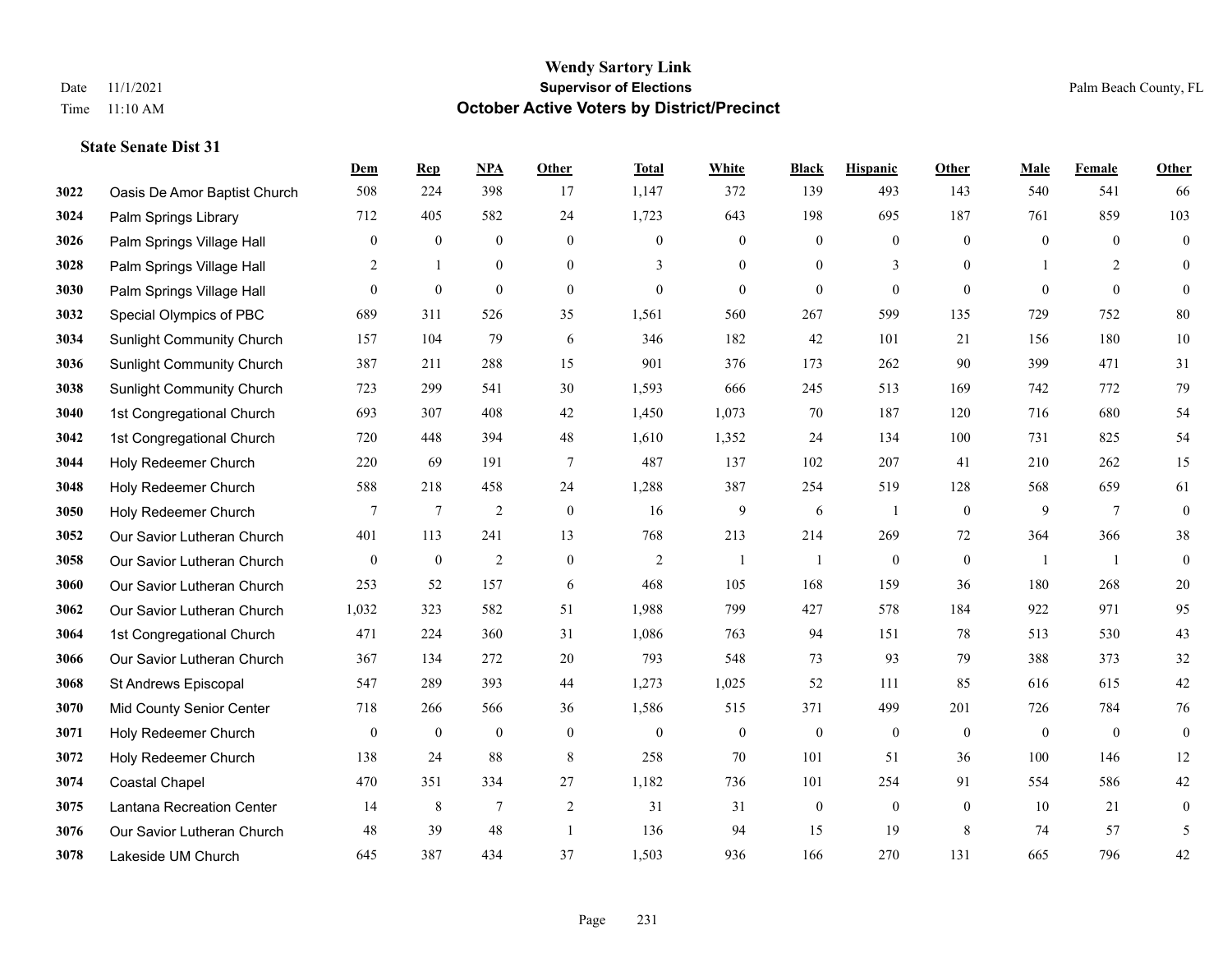|      |                                      | <b>Dem</b> | <b>Rep</b> | NPA | <b>Other</b> | <b>Total</b> | <b>White</b> | <b>Black</b> | <b>Hispanic</b> | <b>Other</b> | <b>Male</b> | Female | <b>Other</b> |
|------|--------------------------------------|------------|------------|-----|--------------|--------------|--------------|--------------|-----------------|--------------|-------------|--------|--------------|
| 3080 | American Finnish Club                | 839        | 221        | 571 | 40           | 1,671        | 398          | 517          | 566             | 190          | 726         | 845    | 100          |
| 3082 | <b>Atlantis City Hall</b>            | 489        | 885        | 444 | 44           | 1,862        | 1,608        | 39           | 91              | 124          | 856         | 962    | 44           |
| 3086 | <b>Woodlands Middle</b>              | 792        | 609        | 688 | 48           | 2,137        | 1,461        | 138          | 355             | 183          | 993         | 1,070  | $74\,$       |
| 3088 | <b>Tradewinds Middle</b>             | 181        | 53         | 123 | 8            | 365          | 98           | 128          | 79              | 60           | 165         | 190    | $10\,$       |
| 3094 | <b>Coral Reef Elementary</b>         | 323        | 243        | 270 | 27           | 863          | 511          | 73           | 194             | 85           | 403         | 433    | 27           |
| 3096 | <b>Coral Reef Elementary</b>         | 823        | 586        | 642 | 57           | 2,108        | 1,352        | 257          | 269             | 230          | 972         | 1,056  | $80\,$       |
| 3098 | Manatee Elementary                   | 685        | 585        | 534 | 45           | 1,849        | 1,255        | 178          | 224             | 192          | 845         | 943    | 61           |
| 3100 | Journeys End                         | 431        | 339        | 365 | 21           | 1,156        | 773          | 95           | 137             | 151          | 547         | 579    | 30           |
| 3102 | <b>Diamond View Elementary</b>       | 1,206      | 444        | 798 | 51           | 2,499        | 1,034        | 637          | 528             | 300          | 1,099       | 1,291  | 109          |
| 3104 | American German Club                 | 412        | 351        | 373 | 32           | 1,168        | 811          | 90           | 138             | 129          | 540         | 584    | 44           |
| 3106 | American German Club                 | 302        | 108        | 205 | 17           | 632          | 224          | 177          | 98              | 133          | 278         | 325    | 29           |
| 3108 | Santaluces High                      | 1,249      | 538        | 888 | 62           | 2,737        | 1,107        | 700          | 540             | 390          | 1,218       | 1,430  | 89           |
| 3110 | Lantana Road Branch Library          | 824        | 336        | 484 | 44           | 1,688        | 795          | 452          | 285             | 156          | 732         | 879    | $77\,$       |
| 3112 | <b>Starlight Cove Elementary</b>     | 841        | 299        | 615 | 38           | 1,793        | 703          | 310          | 635             | 145          | 775         | 928    | $90\,$       |
| 3114 | Santaluces High                      | 379        | 250        | 296 | 11           | 936          | 547          | 122          | 184             | 83           | 455         | 451    | $30\,$       |
| 3116 | Advent Lantana                       | 1,063      | 518        | 735 | 53           | 2,369        | 1,461        | 364          | 360             | 184          | 981         | 1,306  | 82           |
| 3118 | <b>Advent Lantana</b>                | 204        | 226        | 175 | 16           | 621          | 507          | 22           | 48              | 44           | 304         | 304    | 13           |
| 3124 | West Boynton Park and Rec            | 786        | 584        | 650 | 43           | 2,063        | 1,306        | 222          | 287             | 248          | 932         | 1,057  | $74\,$       |
| 3126 | Temple Shaarei Shalom                | 634        | 501        | 464 | 27           | 1,626        | 1,117        | 153          | 197             | 159          | 753         | 825    | $48\,$       |
| 3128 | West Boynton Park and Rec            | 946        | 607        | 727 | 45           | 2,325        | 1,448        | 284          | 335             | 258          | 1,063       | 1,180  | 82           |
| 3130 | Winston Trails Swim Center           | 1,107      | 915        | 861 | 63           | 2,946        | 2,087        | 205          | 374             | 280          | 1,376       | 1,457  | 113          |
| 3132 | Park Vista High                      | 847        | 645        | 695 | 49           | 2,236        | 1,415        | 226          | 357             | 238          | 1,009       | 1,147  | 80           |
| 3133 | Christa McAuliffe Middle             | 174        | 122        | 136 | 9            | 441          | 268          | 46           | 62              | 65           | 213         | 216    | 12           |
| 3134 | <b>Hidden Oaks Elementary</b>        | 1,073      | 317        | 591 | 33           | 2,014        | 577          | 792          | 368             | 277          | 858         | 1,070  | 86           |
| 3136 | <b>Freedom Shores Elementary</b>     | 877        | 408        | 591 | 31           | 1,907        | 833          | 542          | 276             | 256          | 841         | 990    | 76           |
| 3138 | <b>Citrus Cove Elementary</b>        | 859        | 500        | 566 | 34           | 1,959        | 1,138        | 318          | 289             | 214          | 861         | 1,016  | $82\,$       |
| 3140 | Boynton Lakes North Clubhouse        | 419        | 191        | 280 | 14           | 904          | 426          | 222          | 127             | 129          | 404         | 468    | $32\,$       |
| 3142 | <b>Boynton Lakes North Clubhouse</b> | 378        | 162        | 224 | 18           | 782          | 438          | 137          | 137             | 70           | 312         | 440    | 30           |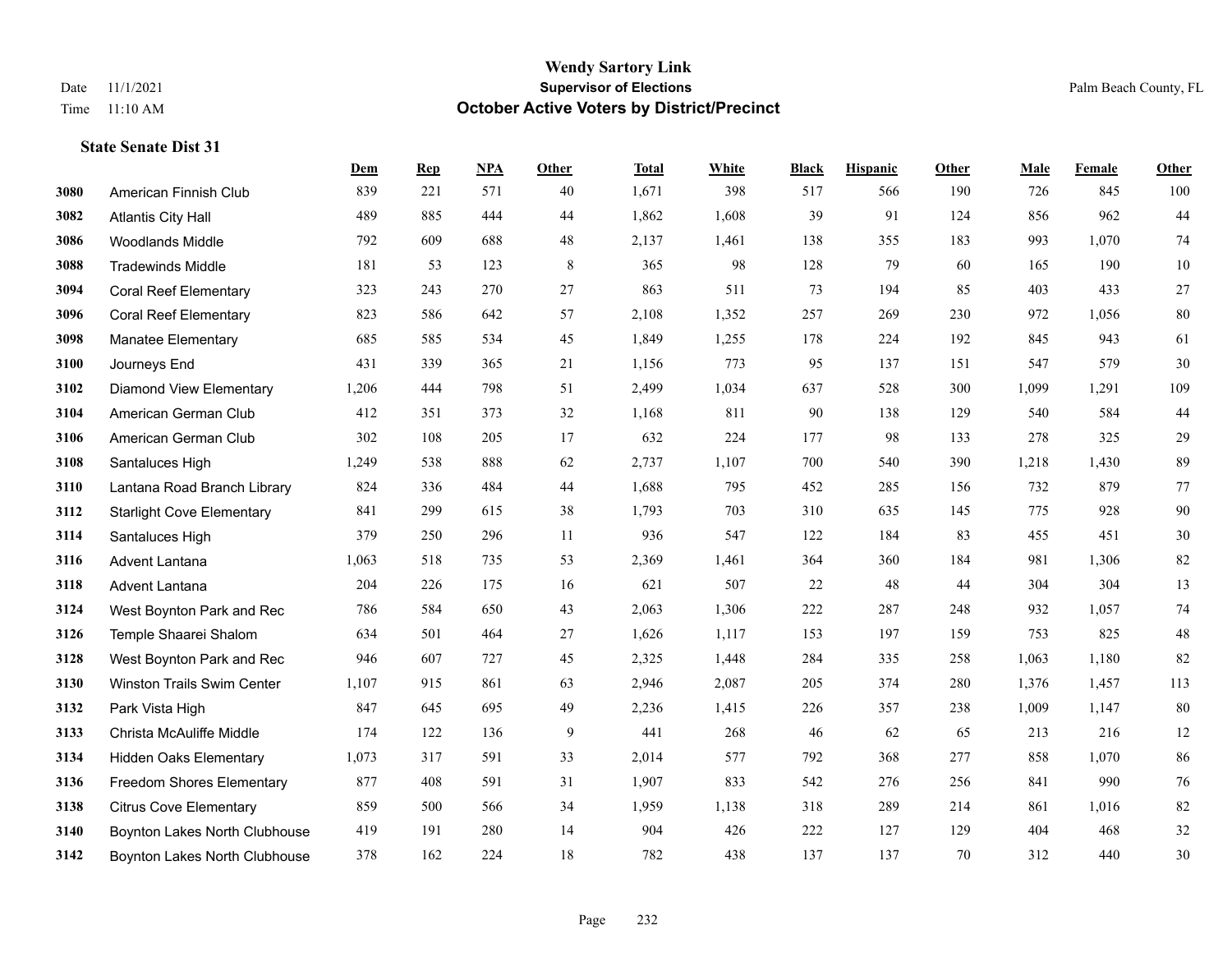|      |                                  | Dem            | <b>Rep</b>       | NPA          | <b>Other</b>   | <b>Total</b> | <b>White</b>   | <b>Black</b>     | <b>Hispanic</b> | <b>Other</b> | <b>Male</b>  | Female       | <b>Other</b>     |
|------|----------------------------------|----------------|------------------|--------------|----------------|--------------|----------------|------------------|-----------------|--------------|--------------|--------------|------------------|
| 3144 | Freedom Shores Elementary        | 10             | $\,8\,$          | 10           | $\overline{0}$ | 28           | 22             | $\mathbf{0}$     | 3               | 3            | 11           | 14           | 3                |
| 3146 | <b>Freedom Shores Elementary</b> | 340            | 130              | 172          | 18             | 660          | 445            | 79               | 73              | 63           | 263          | 376          | 21               |
| 3148 | Imagine Schools - Chancellor     | 61             | 55               | 54           | 5              | 175          | 118            | 12               | 27              | 18           | 88           | 82           | 5                |
| 3150 | Christa McAuliffe Middle         | 555            | 259              | 239          | $22\,$         | 1,075        | 976            | 20               | 31              | 48           | 442          | 601          | 32               |
| 3152 | Park Vista High                  | 658            | 406              | 390          | 33             | 1,487        | 1,277          | 54               | 63              | 93           | 651          | 787          | 49               |
| 3154 | Ponte Vecchio Clubhouse          | 804            | 315              | 278          | 23             | 1,420        | 1,267          | 20               | 41              | 92           | 642          | 739          | 39               |
| 3156 | Aberdeen East Clubhouse          | 1,006          | 488              | 545          | 41             | 2,080        | 1,573          | 139              | 186             | 182          | 862          | 1,157        | 61               |
| 3158 | <b>Crystal Lakes Elementary</b>  | 992            | 763              | 796          | 59             | 2,610        | 1,827          | 194              | 294             | 295          | 1,178        | 1,320        | 112              |
| 3160 | Christa McAuliffe Middle         | 435            | 326              | 327          | 20             | 1,108        | 752            | 135              | 118             | 103          | 497          | 568          | 43               |
| 3162 | <b>Hidden Oaks Elementary</b>    | 544            | 257              | 299          | 17             | 1,117        | 667            | 207              | 126             | 117          | 501          | 582          | 34               |
| 3164 | <b>Citrus Cove Elementary</b>    | 874            | 543              | 639          | 50             | 2,106        | 1,316          | 313              | 244             | 233          | 941          | 1.093        | $72\,$           |
| 3166 | Jamaica Bay Clubhouse            | 351            | 363              | 261          | 25             | 1,000        | 886            | 20               | 37              | 57           | 438          | 528          | 34               |
| 3168 | Boynton Beach Fire Station #3    | 908            | 459              | 668          | 32             | 2,067        | 1,173          | 371              | 298             | 225          | 875          | 1,122        | $70\,$           |
| 3170 | Boynton Beach High               | 1,117          | 611              | 880          | 72             | 2,680        | 1,576          | 312              | 538             | 254          | 1,174        | 1,402        | 104              |
| 3172 | Boynton Beach High               | 476            | 144              | 301          | 32             | 953          | 441            | 263              | 144             | 105          | 389          | 516          | 48               |
| 3174 | Boynton Beach Fire Station #3    | 251            | 174              | 174          | 15             | 614          | 420            | 54               | 83              | 57           | 279          | 318          | 17               |
| 3176 | Boynton Beach High               | 215            | 121              | 148          | $\,8\,$        | 492          | 260            | 90               | 81              | 61           | 213          | 257          | $22\,$           |
| 3180 | Imagine Schools - Chancellor     | $\overline{0}$ | $\boldsymbol{0}$ | $\mathbf{0}$ | $\overline{0}$ | $\mathbf{0}$ | $\overline{0}$ | $\boldsymbol{0}$ | $\mathbf{0}$    | $\theta$     | $\mathbf{0}$ | $\mathbf{0}$ | $\boldsymbol{0}$ |
| 3182 | Imagine Schools - Chancellor     | 99             | 51               | 79           | $\overline{4}$ | 233          | 117            | 46               | 38              | 32           | 111          | 111          | 11               |
| 3185 | Christ Fellowship Church BB      | 298            | 206              | 205          | 27             | 736          | 472            | 84               | 104             | 76           | 346          | 369          | 21               |
| 3186 | Christ Fellowship Church BB      | 190            | 120              | 138          | 12             | 460          | 329            | 41               | 59              | 31           | 205          | 234          | 21               |
| 3187 | Christ Fellowship Church BB      | 684            | 400              | 587          | 58             | 1,729        | 984            | 267              | 291             | 187          | 806          | 869          | 54               |
| 3188 | Christ Fellowship Church BB      | 411            | 303              | 352          | 21             | 1,087        | 673            | 222              | 120             | 72           | 532          | 521          | 34               |
| 3190 | Imagine Schools - Chancellor     | 300            | 159              | 220          | 22             | 701          | 397            | 140              | 99              | 65           | 361          | 325          | 15               |
| 3192 | Leisureville #1 Clubhouse        | 553            | 401              | 376          | 44             | 1,374        | 1,036          | 116              | 129             | 93           | 551          | 775          | $48\,$           |
| 3194 | Boynton Beach Fire Station #2    | 748            | 171              | 378          | 19             | 1,316        | 468            | 540              | 168             | 140          | 582          | 682          | 52               |
| 3196 | Leisureville #3 Clubhouse        | 622            | 552              | 422          | 50             | 1,646        | 1,368          | 85               | 103             | 90           | 705          | 888          | 53               |
| 3198 | <b>BB Leisureville Clubhouse</b> | 496            | 524              | 306          | 37             | 1,363        | 1,122          | 65               | 115             | 61           | 552          | 773          | 38               |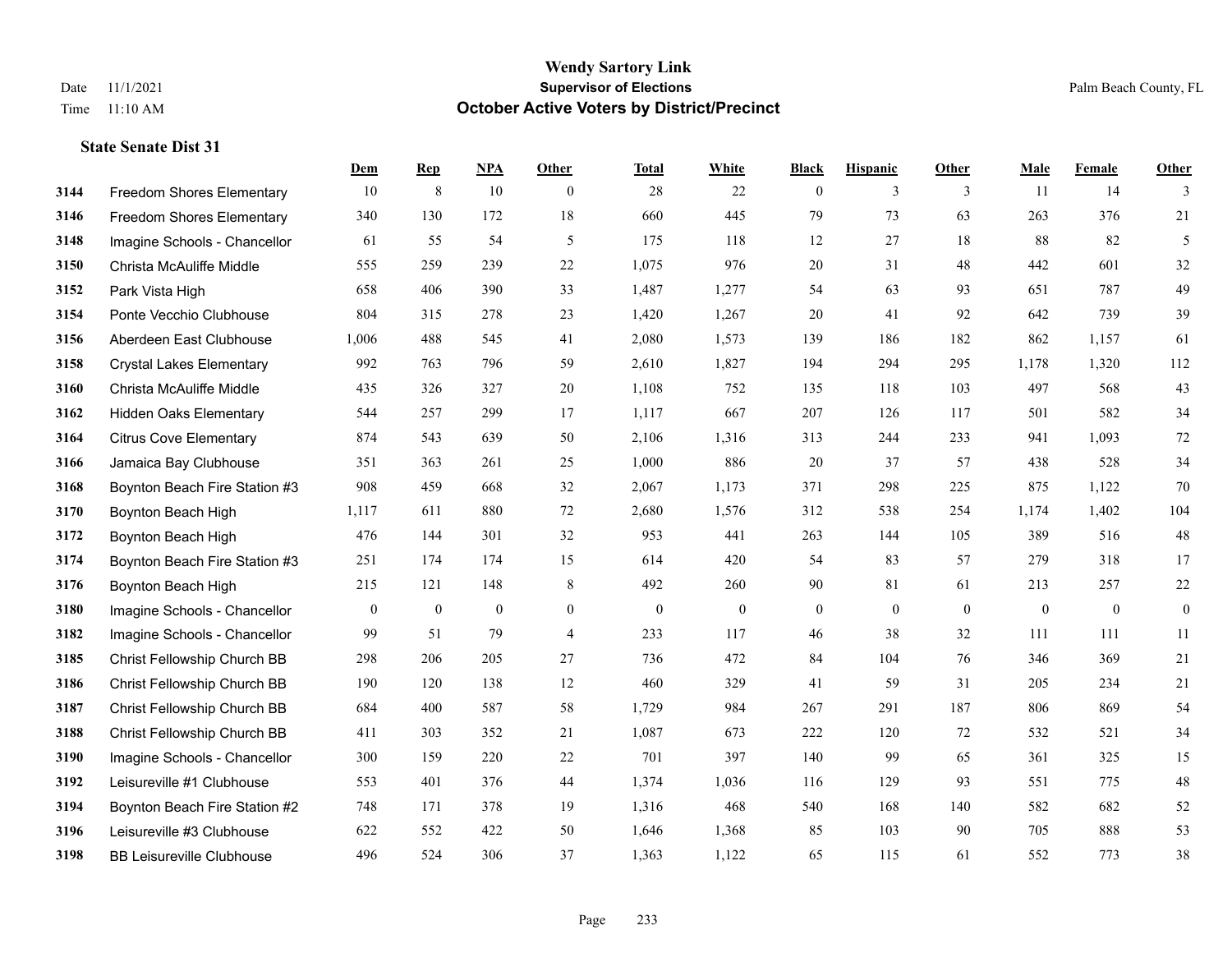|      |                                      | Dem            | <b>Rep</b>   | NPA          | <b>Other</b>   | <b>Total</b> | <b>White</b>   | <b>Black</b>   | <b>Hispanic</b> | Other        | <b>Male</b> | <b>Female</b>  | <b>Other</b>   |
|------|--------------------------------------|----------------|--------------|--------------|----------------|--------------|----------------|----------------|-----------------|--------------|-------------|----------------|----------------|
| 3200 | Golfview Harbour Clubhouse           | 612            | 399          | 397          | 26             | 1,434        | 968            | 205            | 115             | 146          | 644         | 742            | 48             |
| 3202 | <b>Golfview Harbour Clubhouse</b>    | 66             | 67           | 51           | $\tau$         | 191          | 139            | 30             | 11              | 11           | 95          | 90             | 6              |
| 4002 | Lantana Recreation Center            | 460            | 509          | 369          | 47             | 1,385        | 1,158          | 30             | 102             | 95           | 664         | 682            | 39             |
| 4004 | South Palm Beach Town Hall           | 404            | 505          | 376          | 35             | 1,320        | 1,126          | 21             | 79              | 94           | 574         | 699            | $47\,$         |
| 4006 | Manalapan Town Hall                  | 76             | 201          | 90           | 11             | 378          | 345            | 6              | 5               | 22           | 191         | 177            | $10\,$         |
| 4008 | Hypoluxo Town Hall                   | 515            | 601          | 501          | 64             | 1,681        | 1,405          | 38             | 109             | 129          | 773         | 859            | 49             |
| 4010 | <b>Bent Tree Villas East</b>         | 805            | 730          | 598          | 51             | 2,184        | 1,585          | 215            | 216             | 168          | 961         | 1,174          | 49             |
| 4012 | <b>Greentree Villas</b>              | 641            | 565          | 458          | 32             | 1,696        | 1,387          | 73             | 121             | 115          | 677         | 972            | 47             |
| 4014 | New Church                           | 401            | 494          | 323          | 24             | 1,242        | 1,011          | 61             | 87              | 83           | 534         | 679            | $29\,$         |
| 4016 | Christ Fellowship Church BB          | 532            | 292          | 299          | 24             | 1,147        | 693            | 187            | 162             | 105          | 531         | 585            | 31             |
| 4018 | Quail Ridge Business Center          | 123            | 362          | 124          | 11             | 620          | 597            | $\overline{1}$ | 2               | 20           | 283         | 327            | 10             |
| 4020 | Christ Fellowship Church BB          | 33             | 28           | 36           | 4              | 101          | 79             | 4              | 10              | 8            | 37          | 62             | $\sqrt{2}$     |
| 4022 | Congress Middle                      | 815            | 234          | 400          | 44             | 1,493        | 542            | 646            | 157             | 148          | 624         | 813            | 56             |
| 4024 | Harvey E Oyer Jr Park                | 489            | 611          | 484          | 55             | 1,639        | 1,291          | 90             | 131             | 127          | 774         | 819            | $46\,$         |
| 4026 | <b>Sterling Village Aud</b>          | 494            | 548          | 464          | 46             | 1,552        | 1,354          | 35             | 64              | 99           | 718         | 782            | $52\,$         |
| 4028 | Ocean Ridge Town Hall                | 401            | 743          | 420          | 44             | 1,608        | 1,470          | 4              | 50              | 84           | 769         | 797            | $42\,$         |
| 4030 | Village of Golf Admin Bldg           | 36             | 186          | 48           | $\overline{4}$ | 274          | 268            | $\overline{0}$ | 1               | 5            | 129         | 143            | $\overline{2}$ |
| 4034 | <b>Crosspointe Elementary</b>        | 369            | 254          | 290          | 23             | 936          | 671            | 112            | 66              | 87           | 400         | 516            | $20\,$         |
| 4036 | <b>Forest Park Elementary</b>        | 284            | 444          | 272          | 25             | 1,025        | 922            | 9              | 50              | 44           | 434         | 559            | 32             |
| 4038 | <b>Briny Breezes Community Cente</b> | 89             | 142          | 90           | 3              | 324          | 299            | $\overline{0}$ | 9               | 16           | 134         | 181            | 9              |
| 4040 | <b>Briny Breezes Community Cente</b> | $\overline{0}$ | $\mathbf{0}$ | $\mathbf{0}$ | $\overline{0}$ | $\mathbf{0}$ | $\overline{0}$ | $\overline{0}$ | $\overline{0}$  | $\theta$     | $\theta$    | $\theta$       | $\mathbf{0}$   |
| 4042 | <b>Briny Breezes Community Cente</b> | $\overline{0}$ | $\mathbf{0}$ | $\mathbf{0}$ | $\overline{0}$ | $\mathbf{0}$ | $\overline{0}$ | $\overline{0}$ | $\overline{0}$  | $\mathbf{0}$ | $\Omega$    | $\overline{0}$ | $\theta$       |
| 4044 | <b>Briny Breezes Community Cente</b> | 49             | 31           | 37           | 1              | 118          | 104            | 1              | 8               | 5            | 61          | 54             | 3              |
| 4046 | <b>Delray Dunes</b>                  | 91             | 340          | 100          | 5              | 536          | 497            | $\mathbf{1}$   | 5               | 33           | 243         | 281            | 12             |
| 4048 | <b>Banyan Creek Elementary</b>       | 122            | 154          | 86           | $\overline{7}$ | 369          | 294            | 16             | 30              | 29           | 189         | 171            | 9              |
| 4050 | Hunter's Run Courtside Cafe          | 1,076          | 365          | 529          | 37             | 2,007        | 1,842          | 40             | 48              | 77           | 836         | 1,130          | 41             |
| 4052 | <b>Crosspointe Elementary</b>        | 116            | 78           | 84           | 3              | 281          | 169            | 57             | 22              | 33           | 137         | 138            | 6              |
| 4053 | <b>Crosspointe Elementary</b>        | 210            | 84           | 149          | 17             | 460          | 175            | 109            | 101             | 75           | 202         | 238            | $20\,$         |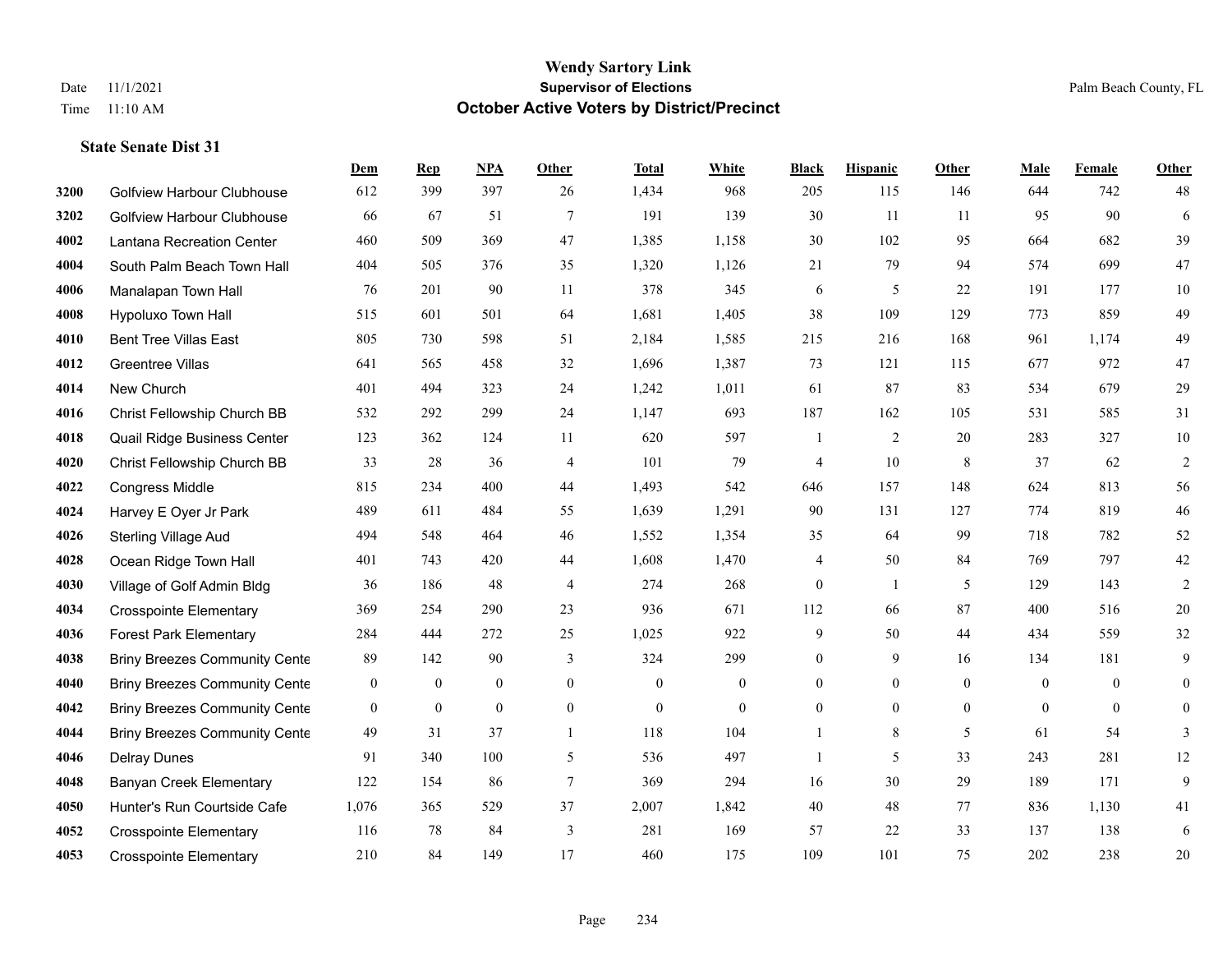|      |                                   | Dem              | <b>Rep</b>       | NPA              | <b>Other</b>     | <b>Total</b>     | <b>White</b>     | <b>Black</b>     | <b>Hispanic</b>  | <b>Other</b> | <b>Male</b>  | <b>Female</b>  | <b>Other</b>     |
|------|-----------------------------------|------------------|------------------|------------------|------------------|------------------|------------------|------------------|------------------|--------------|--------------|----------------|------------------|
| 4054 | Lakeview Baptist Church           | 532              | 645              | 438              | 38               | 1,653            | 1,366            | 78               | 102              | 107          | 764          | 836            | 53               |
| 4056 | Lakeview Baptist Church           | $\overline{0}$   | $\mathbf{0}$     | $\mathbf{0}$     | $\theta$         | $\mathbf{0}$     | $\mathbf{0}$     | $\overline{0}$   | $\mathbf{0}$     | $\theta$     | $\theta$     | $\theta$       | $\overline{0}$   |
| 4058 | Plumosa SOA Elementary            | 53               | 58               | 40               | 7                | 158              | 140              | 4                | 8                | 6            | 77           | 78             | 3                |
| 4060 | Lakeview Baptist Church           | $\overline{2}$   | 6                | 3                | $\mathbf{0}$     | 11               | $\overline{4}$   | $\boldsymbol{0}$ | $\mathbf{1}$     | 6            | 5            | 6              | $\theta$         |
| 4062 | Lakeview Baptist Church           | 41               | 73               | 36               | 5                | 155              | 129              | $\tau$           | 8                | 11           | 75           | 78             | $\overline{2}$   |
| 4064 | Seacrest Presbyterian             | 47               | 43               | 43               | 2                | 135              | 119              | 1                | 9                | 6            | 72           | 62             |                  |
| 4066 | Seacrest Presbyterian             | $\mathbf{0}$     | $\mathbf{0}$     | $\mathbf{0}$     | $\overline{0}$   | $\theta$         | $\boldsymbol{0}$ | $\overline{0}$   | $\overline{0}$   | $\theta$     | $\mathbf{0}$ | $\theta$       | $\overline{0}$   |
| 4068 | Seacrest Presbyterian             | $\Omega$         | $\theta$         | $\theta$         | $\Omega$         | $\Omega$         | $\theta$         | $\Omega$         | $\Omega$         | $\Omega$     | $\Omega$     | $\Omega$       | $\Omega$         |
| 4070 | Seacrest Presbyterian             | $\overline{0}$   | $\boldsymbol{0}$ | $\mathbf{0}$     | $\mathbf{0}$     | $\theta$         | $\mathbf{0}$     | $\overline{0}$   | $\overline{0}$   | $\mathbf{0}$ | $\mathbf{0}$ | $\theta$       | $\mathbf{0}$     |
| 4072 | <b>Gulf Stream Town Hall</b>      | 184              | 451              | 210              | 22               | 867              | 804              | 4                | 22               | 37           | 422          | 427            | $18\,$           |
| 4074 | Plumosa SOA Elementary            | 435              | 424              | 352              | 25               | 1,236            | 1,064            | 17               | 73               | 82           | 585          | 616            | 35               |
| 4076 | <b>Country Manors Clubhouse</b>   | 447              | 381              | 394              | 23               | 1,245            | 883              | 96               | 135              | 131          | 550          | 661            | 34               |
| 4078 | <b>Banyan Creek Elementary</b>    | 3                | 6                |                  | $\mathbf{0}$     | 10               | 9                | $\overline{0}$   | $\overline{0}$   | $\mathbf{1}$ | 6            | 3              |                  |
| 4080 | <b>Banyan Creek Elementary</b>    | $\mathbf{0}$     | $\boldsymbol{0}$ | $\boldsymbol{0}$ | $\boldsymbol{0}$ | $\boldsymbol{0}$ | $\boldsymbol{0}$ | $\boldsymbol{0}$ | $\boldsymbol{0}$ | $\mathbf{0}$ | $\mathbf{0}$ | $\mathbf{0}$   | $\overline{0}$   |
| 4082 | <b>Banyan Creek Elementary</b>    | $\theta$         | 3                | $\mathbf{0}$     | $\theta$         | 3                | 3                | $\overline{0}$   | $\overline{0}$   | $\Omega$     | 2            | $\mathbf{1}$   | $\overline{0}$   |
| 4084 | <b>Banyan Creek Elementary</b>    | 42               | 24               | 24               | 2                | 92               | 68               | 6                | 9                | $\mathbf{Q}$ | 42           | 46             | 4                |
| 4086 | Banyan Creek Elementary           | 547              | 388              | 387              | 29               | 1,351            | 925              | 187              | 104              | 135          | 631          | 671            | 49               |
| 4088 | West Park Baptist Church          | 845              | 455              | 485              | 48               | 1,833            | 1,557            | 61               | 95               | 120          | 743          | 1,042          | 48               |
| 4090 | Pines of Delray North             | 271              | 169              | 160              | 14               | 614              | 495              | 38               | 43               | 38           | 242          | 345            | 27               |
| 4092 | West Park Baptist Church          | $\boldsymbol{0}$ | $\boldsymbol{0}$ | $\boldsymbol{0}$ | $\mathbf{0}$     | $\mathbf{0}$     | $\boldsymbol{0}$ | $\boldsymbol{0}$ | $\boldsymbol{0}$ | $\mathbf{0}$ | $\mathbf{0}$ | $\overline{0}$ | $\boldsymbol{0}$ |
| 4094 | S D Spady Elementary              | 664              | 700              | 546              | 56               | 1,966            | 1,707            | 31               | 97               | 131          | 935          | 960            | 71               |
| 4096 | <b>Carver Middle</b>              | 567              | 46               | 162              | 11               | 786              | 103              | 582              | 33               | 68           | 366          | 370            | 50               |
| 4098 | <b>Bethel Evangelical Baptist</b> | 997              | 740              | 661              | 69               | 2,467            | 1,895            | 184              | 213              | 175          | 1,043        | 1,351          | 73               |
| 4100 | <b>Carver Middle</b>              | 116              | 148              | 99               | 8                | 371              | 294              | 31               | 20               | 26           | 183          | 174            | 14               |
| 4102 | Veterans Park Recreation Ctr      | 423              | 499              | 404              | 34               | 1,360            | 1,238            | 13               | 25               | 84           | 631          | 692            | 37               |
| 4104 | <b>Emmanuel Catholic Church</b>   | 740              | 661              | 625              | 64               | 2,090            | 1,690            | 83               | 152              | 165          | 907          | 1,116          | 67               |
| 4106 | Delray Beach Golf Club            | 405              | 413              | 349              | 33               | 1,200            | 921              | 54               | 112              | 113          | 554          | 607            | 39               |
| 4108 | Pines of Delray East              | 572              | 349              | 375              | 27               | 1,323            | 976              | 88               | 139              | 120          | 525          | 742            | 56               |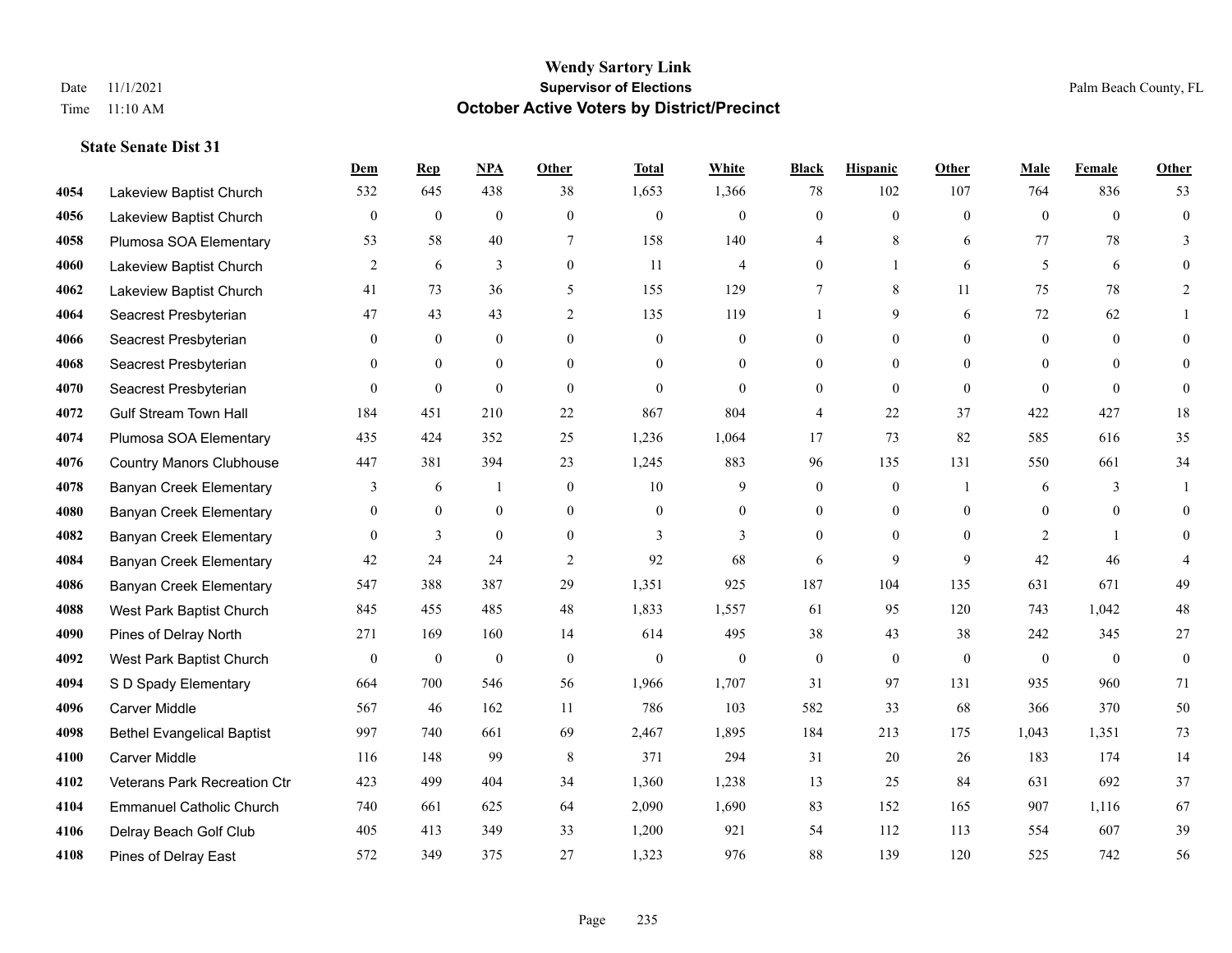|      |                                | <b>Dem</b> | <b>Rep</b> | NPA   | <b>Other</b> | <b>Total</b> | White | <b>Black</b>   | <b>Hispanic</b> | Other | <b>Male</b> | Female | <b>Other</b> |
|------|--------------------------------|------------|------------|-------|--------------|--------------|-------|----------------|-----------------|-------|-------------|--------|--------------|
| 4110 | 505 Club                       | 374        | 426        | 302   | 30           | 1,132        | 1,029 | $\,8\,$        | 31              | 64    | 494         | 609    | 29           |
| 4112 | Veterans Park Recreation Ctr   | 572        | 790        | 545   | 46           | 1,953        | 1,798 | 10             | 41              | 104   | 918         | 970    | 65           |
| 4114 | Delray Beach First Baptist     | 826        | 762        | 607   | 58           | 2,253        | 1,902 | 78             | 126             | 147   | 1,047       | 1,156  | 50           |
| 4116 | <b>Orchard View Elementary</b> | 27         | 35         | 28    | $\mathbf{0}$ | 90           | 73    | $\overline{2}$ | 6               | 9     | 47          | 40     | 3            |
| 4118 | <b>Orchard View Elementary</b> | 682        | 413        | 473   | 31           | 1,599        | 1,110 | 151            | 196             | 142   | 649         | 893    | 57           |
| 4120 | <b>Orchard View Elementary</b> | 444        | 293        | 332   | 40           | 1,109        | 790   | 65             | 154             | 100   | 465         | 605    | 39           |
| 4122 | Delray Beach Swim and Tennis   | 713        | 424        | 479   | 35           | 1,651        | 1,158 | 192            | 145             | 156   | 713         | 875    | 63           |
| 4124 | Delray Beach Swim and Tennis   | 774        | 563        | 653   | 57           | 2,047        | 1,541 | 131            | 190             | 185   | 928         | 1,043  | 76           |
| 4126 | <b>Pine Grove Elementary</b>   | 512        | 835        | 540   | 61           | 1,948        | 1,687 | 25             | 91              | 145   | 896         | 985    | 67           |
| 5002 | Faith Farm Tabernacle          | 565        | 649        | 508   | 42           | 1,764        | 1,162 | 173            | 193             | 236   | 819         | 894    | 51           |
| 5005 | <b>Sunset Palms Elementary</b> | 1,245      | 564        | 482   | 79           | 2,370        | 2,220 | 15             | 33              | 102   | 1,092       | 1,220  | 58           |
| 5006 | Faith Farm Tabernacle          | 1,106      | 492        | 547   | 36           | 2,181        | 2,063 | 13             | 22              | 83    | 1,017       | 1,128  | 36           |
| 5008 | <b>Sunset Palms Elementary</b> | 435        | 333        | 372   | 26           | 1,166        | 766   | 98             | 138             | 164   | 538         | 591    | 37           |
| 5009 | Boynton Beach Community Chur   | 1,217      | 981        | 1,005 | 72           | 3,275        | 2,176 | 291            | 362             | 446   | 1,562       | 1,594  | 119          |
| 5010 | Temple Shaarei Shalom          | 958        | 238        | 312   | 34           | 1,542        | 1,434 | 17             | 27              | 64    | 593         | 917    | $32\,$       |
| 5012 | The Grove Clubhouse            | 409        | 146        | 157   | 12           | 724          | 652   | 19             | 18              | 35    | 305         | 409    | $10\,$       |
| 5014 | West Boynton Branch Library    | 691        | 447        | 492   | 43           | 1,673        | 955   | 247            | 246             | 225   | 738         | 873    | 62           |
| 5016 | Faith United Methodist Church  | 942        | 626        | 618   | 31           | 2,217        | 1,604 | 156            | 238             | 219   | 976         | 1,149  | 92           |
| 5018 | Platina Clubhouse              | 685        | 261        | 291   | 21           | 1,258        | 1,068 | 36             | 73              | 81    | 479         | 747    | 32           |
| 5020 | <b>Hagen Road Elementary</b>   | 612        | 323        | 406   | 36           | 1,377        | 714   | 295            | 187             | 181   | 590         | 737    | 50           |
| 5022 | <b>Hagen Road Elementary</b>   | 851        | 441        | 454   | 28           | 1,774        | 1,391 | 154            | 113             | 116   | 781         | 950    | 43           |
| 5024 | Valencia Lakes HOA             | 620        | 206        | 241   | 16           | 1,083        | 1,000 | 10             | 18              | 55    | 476         | 579    | $28\,$       |
| 5026 | Faith United Methodist Church  | 936        | 416        | 508   | 47           | 1,907        | 1,117 | 438            | 199             | 153   | 816         | 1,025  | 66           |
| 5028 | South Tech Academy             | 676        | 517        | 439   | 28           | 1,660        | 1,294 | 99             | 114             | 153   | 727         | 866    | 67           |
| 5030 | West Boynton Branch Library    | 669        | 199        | 319   | 33           | 1,220        | 771   | 246            | 120             | 83    | 477         | 691    | 52           |
| 5032 | New Church                     | 293        | 126        | 135   | 13           | 567          | 489   | 17             | 28              | 33    | 241         | 310    | 16           |
| 5034 | Valencia Lakes HOA             | 791        | 299        | 305   | 16           | 1,411        | 1,301 | 18             | 22              | 70    | 597         | 785    | 29           |
| 5036 | Valencia Isles Social Hall     | 809        | 234        | 270   | 16           | 1,329        | 1,255 |                | 6               | 67    | 542         | 757    | 30           |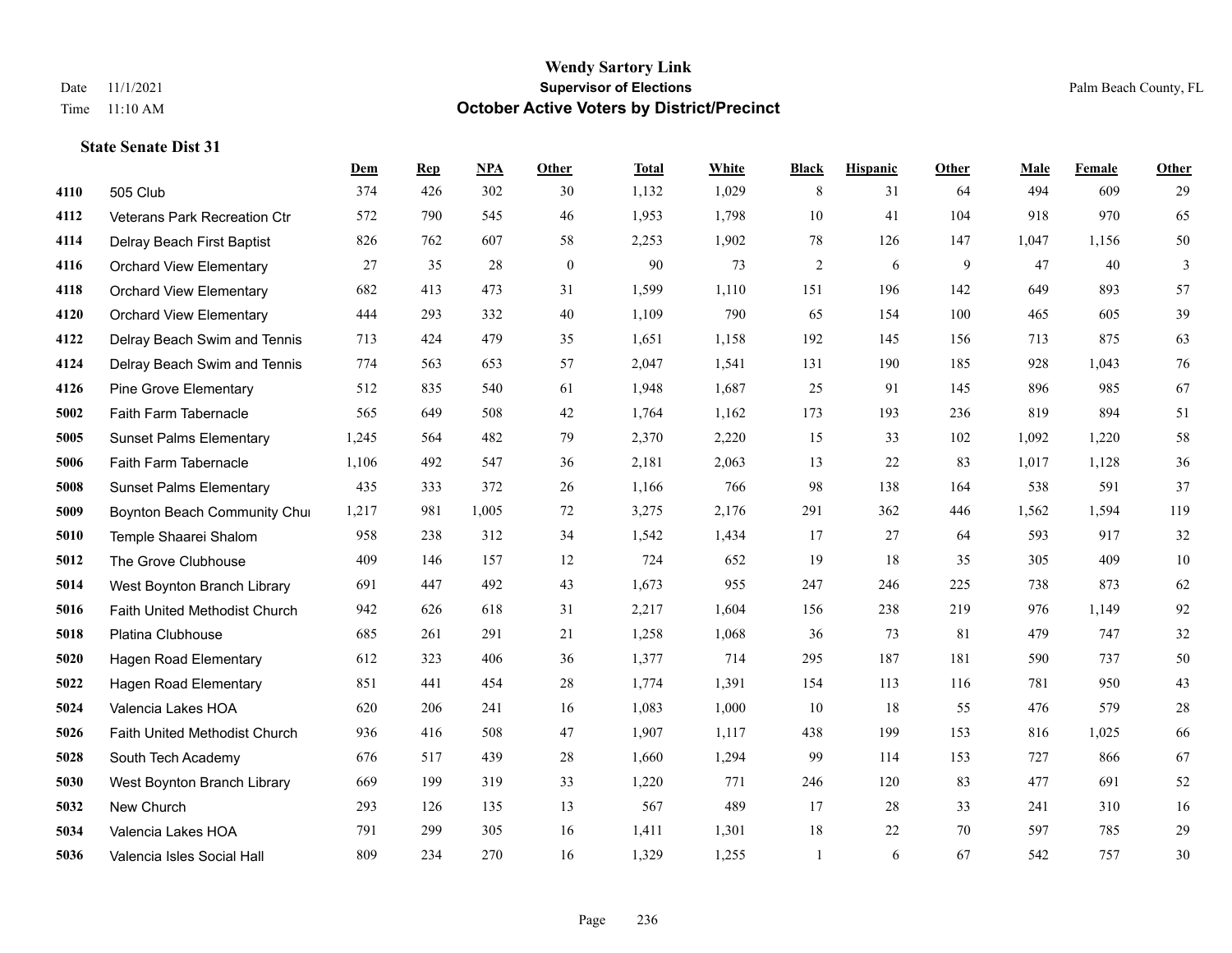|      |                                   | Dem   | <b>Rep</b> | NPA   | <b>Other</b>   | <b>Total</b> | White | <b>Black</b> | <b>Hispanic</b> | <b>Other</b>    | <b>Male</b> | Female | <b>Other</b>   |
|------|-----------------------------------|-------|------------|-------|----------------|--------------|-------|--------------|-----------------|-----------------|-------------|--------|----------------|
| 5038 | The Cascades Clubhouse            | 752   | 268        | 273   | 18             | 1,311        | 1,228 | 15           | 18              | 50              | 551         | 735    | 25             |
| 5040 | New Church                        | 388   | 205        | 248   | 14             | 855          | 771   | 19           | 33              | 32              | 390         | 446    | 19             |
| 5042 | South Tech Academy                | 912   | 386        | 475   | 44             | 1,817        | 1,396 | 163          | 144             | 114             | 732         | 1,030  | 55             |
| 5044 | Cascade Lakes Clubhouse           | 558   | 201        | 189   | 14             | 962          | 872   | 6            | 12              | 72              | 427         | 507    | $28\,$         |
| 5046 | Green Cay Nature Center           | 1,346 | 577        | 652   | 41             | 2,616        | 1,979 | 273          | 177             | 187             | 1.110       | 1.438  | 68             |
| 5048 | <b>Coral Lakes Clubhouse</b>      | 585   | 368        | 308   | 21             | 1,282        | 891   | 138          | 141             | 112             | 557         | 682    | $43\,$         |
| 5050 | <b>Coral Lakes Clubhouse</b>      | 1,100 | 313        | 362   | 25             | 1,800        | 1,683 | 13           | 10              | 94              | 699         | 1,055  | $46\,$         |
| 5052 | Lake Worth Drainage District      | 646   | 438        | 460   | 32             | 1,576        | 1,207 | 88           | 127             | 154             | 681         | 835    | 60             |
| 5055 | Our Lady Queen of Peace           | 302   | 140        | 149   | 12             | 603          | 531   | 6            | 38              | 28              | 265         | 320    | $18\,$         |
| 5056 | Hagen Ranch Road Library          | 1,883 | 1,121      | 1,167 | 97             | 4,268        | 3,452 | 165          | 325             | 326             | 1,810       | 2,330  | 128            |
| 5058 | Valencia Falls Clubhouse          | 680   | 186        | 227   | 9              | 1,102        | 1,036 | 4            | 5               | 57              | 486         | 580    | 36             |
| 5060 | Hagen Ranch Road Library          | 509   | 207        | 231   | 15             | 962          | 891   | 4            | 14              | 53              | 436         | 514    | 12             |
| 5062 | Villa Borghese Clubhouse          | 444   | 240        | 163   | 14             | 861          | 783   | 11           | 27              | 40              | 376         | 463    | $22\,$         |
| 5064 | Huntington Lakes Clubhouse        | 963   | 334        | 353   | 36             | 1,686        | 1,551 | 16           | 42              | 77              | 626         | 1,028  | $32\,$         |
| 5066 | Abbey Village Clubhouse           | 745   | 403        | 361   | 37             | 1,546        | 1,253 | 69           | 127             | 97              | 611         | 875    | 60             |
| 5068 | Camelot Village Clubhouse         | 229   | 119        | 101   | 14             | 463          | 283   | 51           | 88              | 41              | 182         | 266    | 15             |
| 5070 | Delray Villas                     | 465   | 240        | 212   | 19             | 936          | 764   | 39           | 65              | 68              | 394         | 509    | 33             |
| 5072 | Huntington Pointe Clubhouse       | 752   | 176        | 243   | 18             | 1,189        | 1,124 | 6            | 10              | 49              | 451         | 707    | 31             |
| 5074 | Coco Wood Clubhouse               | 388   | 167        | 176   | 11             | 742          | 518   | 96           | 78              | 50              | 327         | 385    | $30\,$         |
| 5076 | Palm Greens Clubhouse             | 659   | 295        | 318   | 30             | 1,302        | 1,081 | 36           | 95              | 90              | 510         | 748    | $44\,$         |
| 5078 | <b>Bethel Evangelical Baptist</b> | 701   | 381        | 409   | 41             | 1,532        | 1,138 | 115          | 169             | 110             | 613         | 880    | 39             |
| 5080 | <b>Bethel Evangelical Baptist</b> | 84    | 50         | 41    | 3              | 178          | 126   | 10           | 22              | 20              | 58          | 118    | 2              |
| 5082 | <b>Bethel Evangelical Baptist</b> | 633   | 372        | 412   | 23             | 1,440        | 987   | 172          | 156             | 125             | 657         | 743    | $40\,$         |
| 5084 | <b>High Point Section II</b>      | 442   | 301        | 256   | 24             | 1,023        | 812   | 37           | 104             | 70              | 406         | 587    | $30\,$         |
| 5086 | Carver Middle                     | 45    | 20         | 14    | $\overline{4}$ | 83           | 66    | 6            | $\overline{4}$  | $7\phantom{.0}$ | 32          | 49     | $\overline{2}$ |
| 5088 | <b>Carver Middle</b>              | 170   | 123        | 137   | 15             | 445          | 282   | 50           | 58              | 55              | 197         | 233    | 15             |
| 7160 | South Grade Elementary            | 933   | 215        | 458   | 26             | 1,632        | 512   | 621          | 321             | 178             | 795         | 766    | 71             |
| 7162 | <b>Osborne Community Center</b>   | 855   | 122        | 373   | 24             | 1,374        | 248   | 702          | 286             | 138             | 623         | 691    | 60             |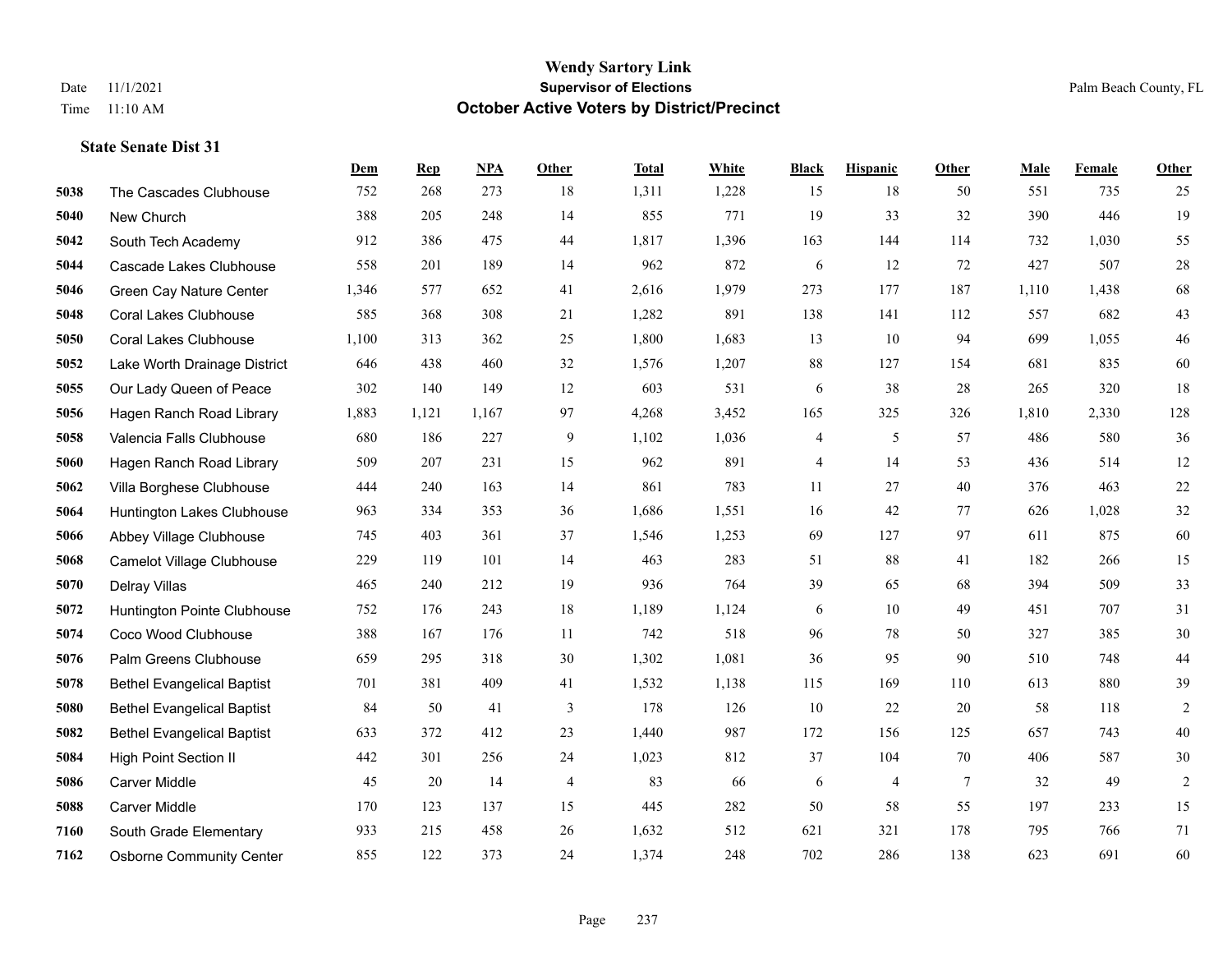|      |                                  | <b>Dem</b>     | <b>Rep</b>     | <b>NPA</b>       | <b>Other</b>     | <b>Total</b>   | White          | <b>Black</b>     | <b>Hispanic</b>  | Other           | Male           | <b>Female</b>  | Other            |
|------|----------------------------------|----------------|----------------|------------------|------------------|----------------|----------------|------------------|------------------|-----------------|----------------|----------------|------------------|
| 7164 | <b>Osborne Community Center</b>  | 320            | 181            | 197              | 25               | 723            | 566            | 51               | 55               | 51              | 336            | 366            | 21               |
| 7168 | Maddock Park                     | 1,506          | 642            | 915              | 58               | 3,121          | 1,522          | 807              | 524              | 268             | 1,431          | 1,576          | 114              |
| 7170 | Lantana Town Hall                | 707            | 339            | 513              | 37               | 1,596          | 853            | 345              | 241              | 157             | 747            | 773            | 76               |
| 7172 | <b>Lantana Recreation Center</b> | 298            | 267            | 245              | 17               | 827            | 650            | 50               | 66               | 61              | 390            | 411            | $26\,$           |
| 7174 | Rolling Green Elementary         | 1,031          | 238            | 503              | 29               | 1,801          | 568            | 674              | 404              | 155             | 788            | 933            | $80\,$           |
| 7175 | Rolling Green Elementary         | $\overline{0}$ | $\overline{0}$ | $\mathbf{1}$     | $\mathbf{0}$     | $\overline{1}$ | $\overline{0}$ | $\boldsymbol{0}$ | $\mathbf{1}$     | $\overline{0}$  | -1             | $\overline{0}$ | $\boldsymbol{0}$ |
| 7176 | Hypoluxo Town Hall               | 186            | 88             | 112              | 9                | 395            | 222            | 82               | 64               | 27              | 169            | 216            | 10               |
| 7178 | Temple Beth Kodesh               | 1,522          | 191            | 549              | 30               | 2,292          | 435            | 1,310            | 350              | 197             | 1,021          | 1,166          | 105              |
| 7179 | Village Royale on the Green      | 805            | 228            | 347              | 25               | 1,405          | 585            | 561              | 144              | 115             | 596            | 745            | 64               |
| 7180 | St John Missionary Baptist Chr   | 1,753          | 133            | 459              | 18               | 2,363          | 235            | 1,759            | 170              | 199             | 991            | 1,271          | 101              |
| 7182 | Carolyn Sims Center              | 1,468          | 66             | 345              | 12               | 1,891          | 79             | 1,594            | 81               | 137             | 768            | 1,051          | $72\,$           |
| 7184 | St John Missionary Baptist Chr   | $\overline{c}$ | $\overline{4}$ | $\boldsymbol{0}$ | $\boldsymbol{0}$ | 6              | $\overline{4}$ | $\overline{1}$   | $\boldsymbol{0}$ | -1              | $\overline{4}$ | 2              | $\boldsymbol{0}$ |
| 7186 | Boynton Beach Senior Center      | 1,473          | 415            | 721              | 55               | 2,664          | 1,063          | 1,073            | 277              | 251             | 1,233          | 1,314          | 117              |
| 7188 | <b>Forest Park Elementary</b>    | 843            | 534            | 576              | 58               | 2,011          | 1,396          | 266              | 180              | 169             | 844            | 1,096          | 71               |
| 7190 | Seacrest Presbyterian            | 1,054          | 618            | 786              | 59               | 2,517          | 1,585          | 449              | 245              | 238             | 1,201          | 1,217          | 99               |
| 7192 | Lakeview Baptist Church          | 17             | 11             | 10               | 3                | 41             | 30             | $\overline{c}$   | 3                | 6               | 19             | 19             | 3                |
| 7194 | Delray Beach Community Cente     | 571            | 353            | 423              | 41               | 1,388          | 998            | 191              | 104              | 95              | 698            | 645            | 45               |
| 7196 | Atlantic High Auditorium         | 1,512          | 236            | 508              | 20               | 2,276          | 591            | 1,352            | 121              | 212             | 1,042          | 1,141          | 93               |
| 7198 | Atlantic High Auditorium         | 44             | 27             | 27               | 3                | 101            | 81             | 6                | 7                | $7\phantom{.0}$ | 41             | 57             | 3                |
| 7200 | Pompey Park Recreation Center    | 1,322          | 236            | 428              | 26               | 2,012          | 488            | 1,292            | 105              | 127             | 906            | 1,049          | 57               |
| 7202 | 505 Club                         | 648            | 389            | 435              | 37               | 1,509          | 1,076          | 232              | 74               | 127             | 790            | 670            | 49               |
| 7204 | 505 Club                         | 35             | 31             | 37               | $\overline{4}$   | 107            | 83             | $\overline{c}$   | 9                | 13              | 54             | 48             | 5                |
| 7206 | 505 Club                         | 56             | 58             | 54               | 5                | 173            | 146            | $\overline{c}$   | 8                | 17              | 92             | 76             | 5                |
| 7208 | Atlantic High Media Center       | 747            | 182            | 313              | 22               | 1,264          | 546            | 525              | 82               | 111             | 543            | 678            | 43               |
| 7210 | Village Academy                  | 1,738          | 100            | 408              | 17               | 2,263          | 126            | 1,833            | 140              | 164             | 919            | 1,251          | 93               |
| 7212 | Delray Beach Library             | 1,304          | 229            | 476              | 28               | 2,037          | 555            | 1,194            | 117              | 171             | 989            | 982            | 66               |
| 7214 | Delray Beach Community Cente     | 866            | 311            | 479              | 36               | 1,692          | 786            | 547              | 210              | 149             | 820            | 804            | 68               |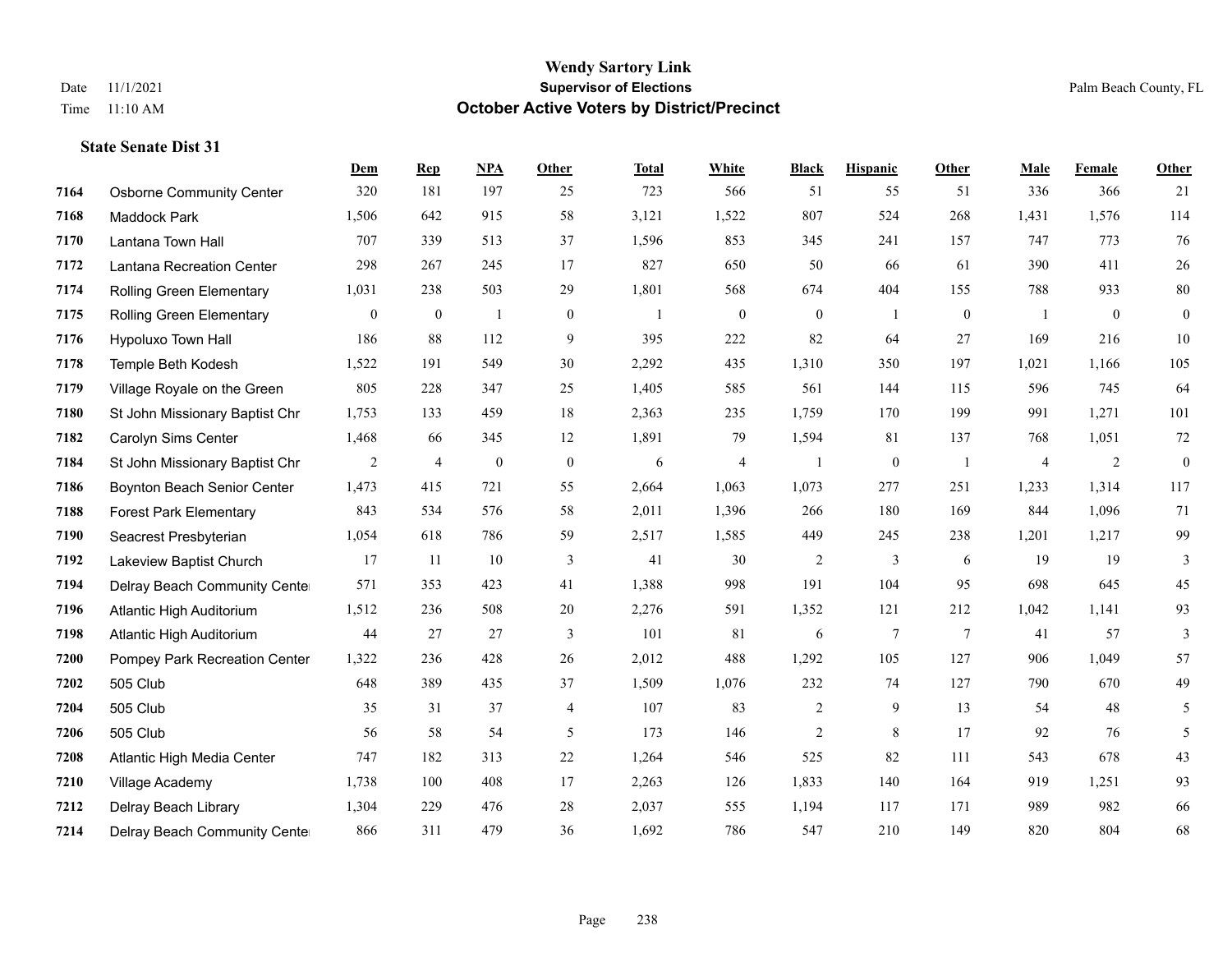| 11/1/2021<br>Date<br>11:10 AM<br>Time |            |        |            |              | <b>Wendy Sartory Link</b><br><b>Supervisor of Elections</b><br><b>October Active Voters by District/Precinct</b> |              |        |                 |              |             |               | Palm Beach County, FL |
|---------------------------------------|------------|--------|------------|--------------|------------------------------------------------------------------------------------------------------------------|--------------|--------|-----------------|--------------|-------------|---------------|-----------------------|
| <b>State Senate Dist 31</b>           |            |        |            |              |                                                                                                                  |              |        |                 |              |             |               |                       |
|                                       | <u>Dem</u> | Rep    | <u>NPA</u> | <b>Other</b> | <u>Total</u>                                                                                                     | <u>White</u> | Black  | <b>Hispanic</b> | <b>Other</b> | <u>Male</u> | <b>Female</b> | <u>Other</u>          |
| <b>State Senate Dist 31</b>           | 149,589    | 80,948 | 93.274     | 6,932        | 330.743                                                                                                          | 201,236      | 50,678 | 49,760          | 29,069       | 145,555     | 173,305       | 11,883                |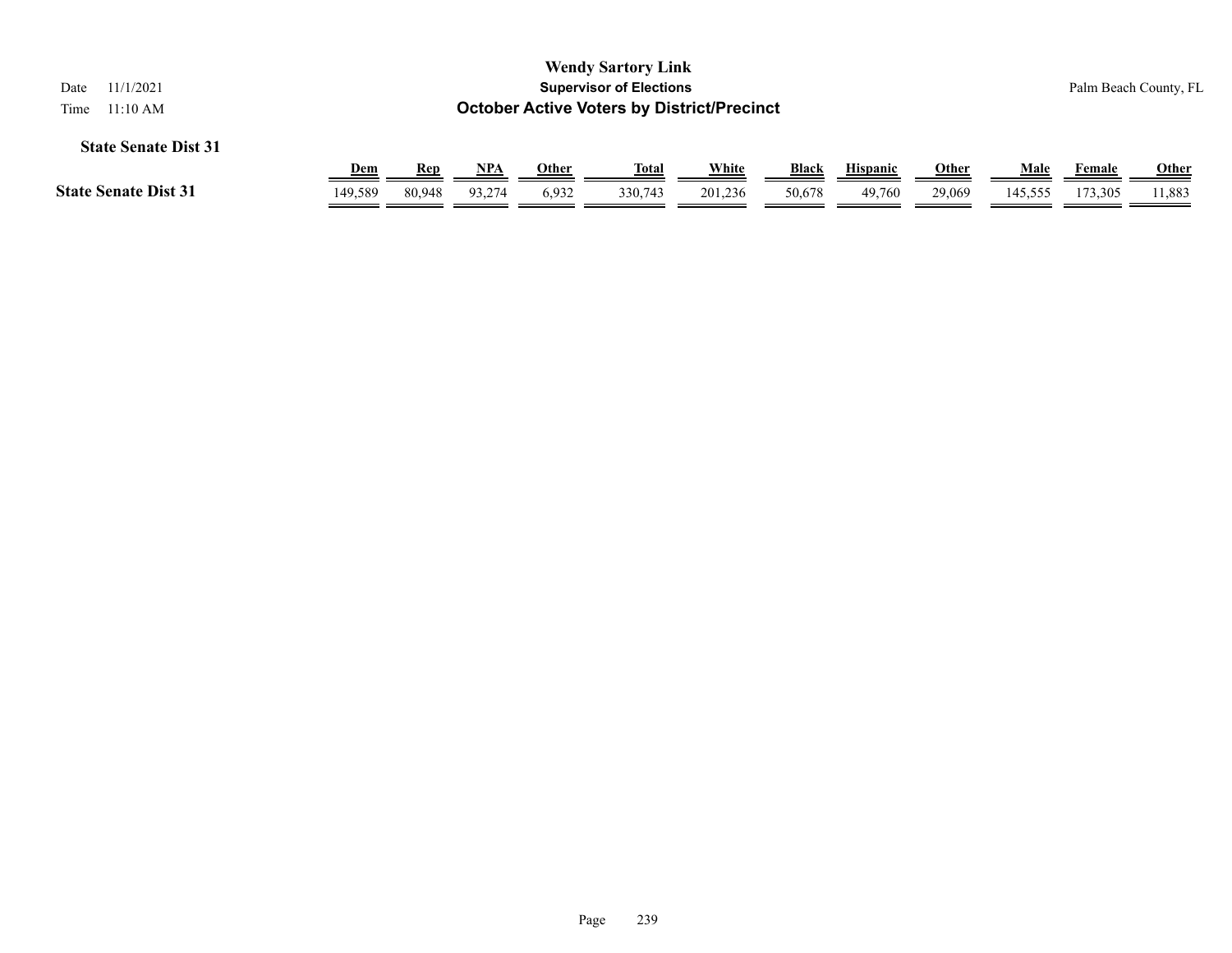# **Acme Improvement District**

| 378<br>1,371<br>45<br>643<br>404<br>555<br>34<br>1,041<br>135<br>150<br>684<br>6152<br><b>Binks Forest Elementary</b><br>393<br>28<br>1,404<br>1,012<br>87<br>188<br>117<br>730<br>6154<br>462<br>521<br>634<br><b>Wellington Landings Middle</b><br>41<br>1,963<br>1,372<br>129<br>293<br>169<br>895<br>1,009<br><b>Binks Forest Elementary</b><br>629<br>718<br>575<br>6156 | 44<br>40<br>59<br>73<br>53<br>64 |
|-------------------------------------------------------------------------------------------------------------------------------------------------------------------------------------------------------------------------------------------------------------------------------------------------------------------------------------------------------------------------------|----------------------------------|
|                                                                                                                                                                                                                                                                                                                                                                               |                                  |
|                                                                                                                                                                                                                                                                                                                                                                               |                                  |
|                                                                                                                                                                                                                                                                                                                                                                               |                                  |
| 785<br>939<br>549<br>40<br>2,313<br>1,702<br>132<br>312<br>167<br>1,052<br>1,188<br>6158<br><b>Wellington Elementary</b>                                                                                                                                                                                                                                                      |                                  |
| 41<br>167<br>942<br>670<br>587<br>566<br>1,864<br>1,207<br>339<br>151<br>869<br>6160<br>Wellington Landings Middle                                                                                                                                                                                                                                                            |                                  |
| 47<br>211<br>184<br>First Baptist Church Wel<br>763<br>657<br>562<br>2,029<br>1,283<br>351<br>906<br>1,059<br>6162                                                                                                                                                                                                                                                            |                                  |
| 57<br>1,019<br>6164<br>834<br>797<br>597<br>2,285<br>1,536<br>186<br>370<br>193<br>1,193<br>First Baptist Church Wel                                                                                                                                                                                                                                                          | 73                               |
| 742<br>47<br>864<br>856<br>2,509<br>1,744<br>150<br>406<br>209<br>1,152<br>1,277<br>6166<br><b>Wellington Community Center</b>                                                                                                                                                                                                                                                | 80                               |
| 143<br>9<br>27<br>37<br>127<br>455<br>348<br>43<br>213<br>230<br>First Baptist Church Wel<br>176<br>6168                                                                                                                                                                                                                                                                      | 12                               |
| 318<br>48<br>6182<br>291<br>451<br>13<br>1,073<br>787<br>114<br>124<br>463<br>581<br><b>New Horizons Elementary</b>                                                                                                                                                                                                                                                           | 29                               |
| 292<br>6184<br>665<br>578<br>533<br>37<br>1,813<br>1,120<br>243<br>158<br>800<br>955<br>Wellington High                                                                                                                                                                                                                                                                       | 58                               |
| 812<br>562<br>638<br>44<br>2,056<br>1,119<br>291<br>431<br>215<br>903<br>1,075<br>6186<br><b>Elbridge Gale Elementary</b>                                                                                                                                                                                                                                                     | 78                               |
| 48<br>224<br>419<br>310<br>25<br>978<br>829<br>18<br>83<br>396<br>533<br>6188<br><b>Wellington Village Park</b>                                                                                                                                                                                                                                                               | 49                               |
| 814<br>633<br>46<br>1,949<br>876<br>359<br>505<br>209<br>811<br>1,063<br>6190<br>Wellington Village Hall<br>456                                                                                                                                                                                                                                                               | 75                               |
| 6192<br>800<br>62<br>2,613<br>283<br>234<br>1,193<br>1,333<br>966<br>785<br>1,546<br>550<br><b>St Peters Methodist Church</b>                                                                                                                                                                                                                                                 | 87                               |
| 354<br>356<br>38<br>1,270<br>696<br>195<br>268<br>111<br>544<br>694<br>522<br>6198<br>Wellington Branch Library                                                                                                                                                                                                                                                               | 32                               |
| 51<br>1,676<br>1,039<br>179<br>278<br>180<br>882<br>543<br>516<br>743<br>6200<br><b>Emerald Cove Middle</b><br>566                                                                                                                                                                                                                                                            | 51                               |
| 18<br>560<br>6212<br>144<br>223<br>175<br>381<br>15<br>93<br>71<br>255<br>279<br><b>Wellington Village Park</b>                                                                                                                                                                                                                                                               | 26                               |
| 702<br>2,329<br>283<br>323<br>1,068<br>825<br>46<br>1,467<br>256<br>1,178<br>6214<br><b>Wellington Village Park</b><br>756                                                                                                                                                                                                                                                    | 83                               |
| 628<br>38<br>1,399<br>222<br>242<br>1,019<br>746<br>758<br>2,170<br>307<br>6226<br>1,056<br>The Isles at Wellington                                                                                                                                                                                                                                                           | 95                               |
| 326<br>398<br>18<br>18<br>838<br>6228<br>776<br>21<br>1,521<br>1,426<br>59<br>655<br>Wycliffe Comm Association Bldg                                                                                                                                                                                                                                                           | $28\,$                           |
| <b>Acme Improvement District</b><br>783<br>16,233<br>18,779<br>12,866<br>12,040<br>10,512<br>36,201<br>23,930<br>3,261<br>5,559<br>3,451                                                                                                                                                                                                                                      | 1,189                            |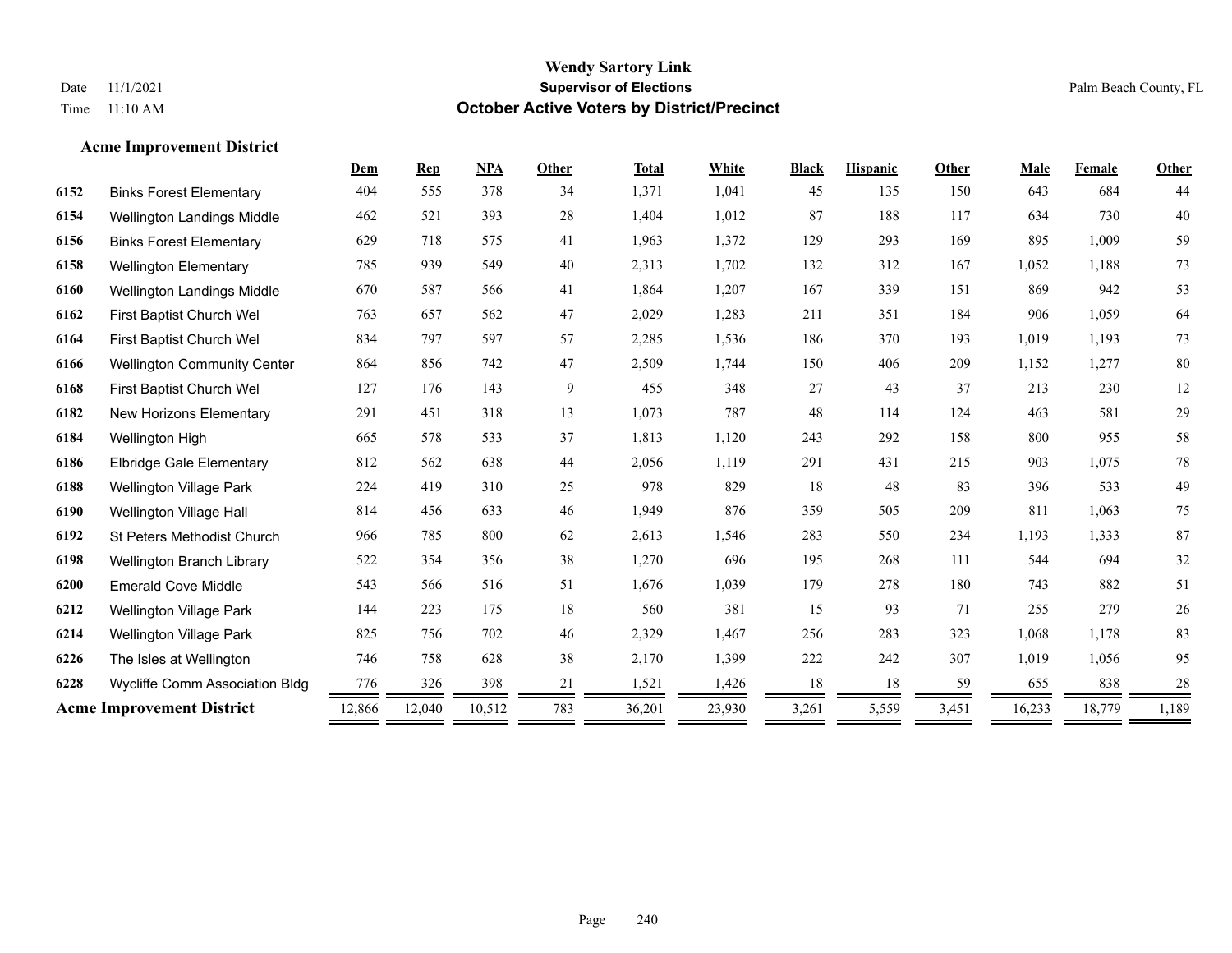# **Briger Comm Dev Dist**

|      |                              | <b>Dem</b> | <u>Rep</u> | <u>NPA</u> | Other | <b>Total</b> | White | <b>Black</b> | <b>Hispanic</b> | Other | Male | Female | <b>Other</b> |
|------|------------------------------|------------|------------|------------|-------|--------------|-------|--------------|-----------------|-------|------|--------|--------------|
| 7092 | Palm Beach Lakes High        | 117        | 36         |            |       | 232          |       | 68           |                 |       | 107  | l 11   |              |
| 7094 | Salvation Army Activity Hall | 605        |            | 283        | 10    | 975          | 158   | 511          | 130             | 176   | 415  | 514    | 46           |
|      | <b>Briger Comm Dev Dist</b>  | 722        |            | 359        |       | .207         | 243   | 579          | 152             | 233   | 522  | 625    | 60           |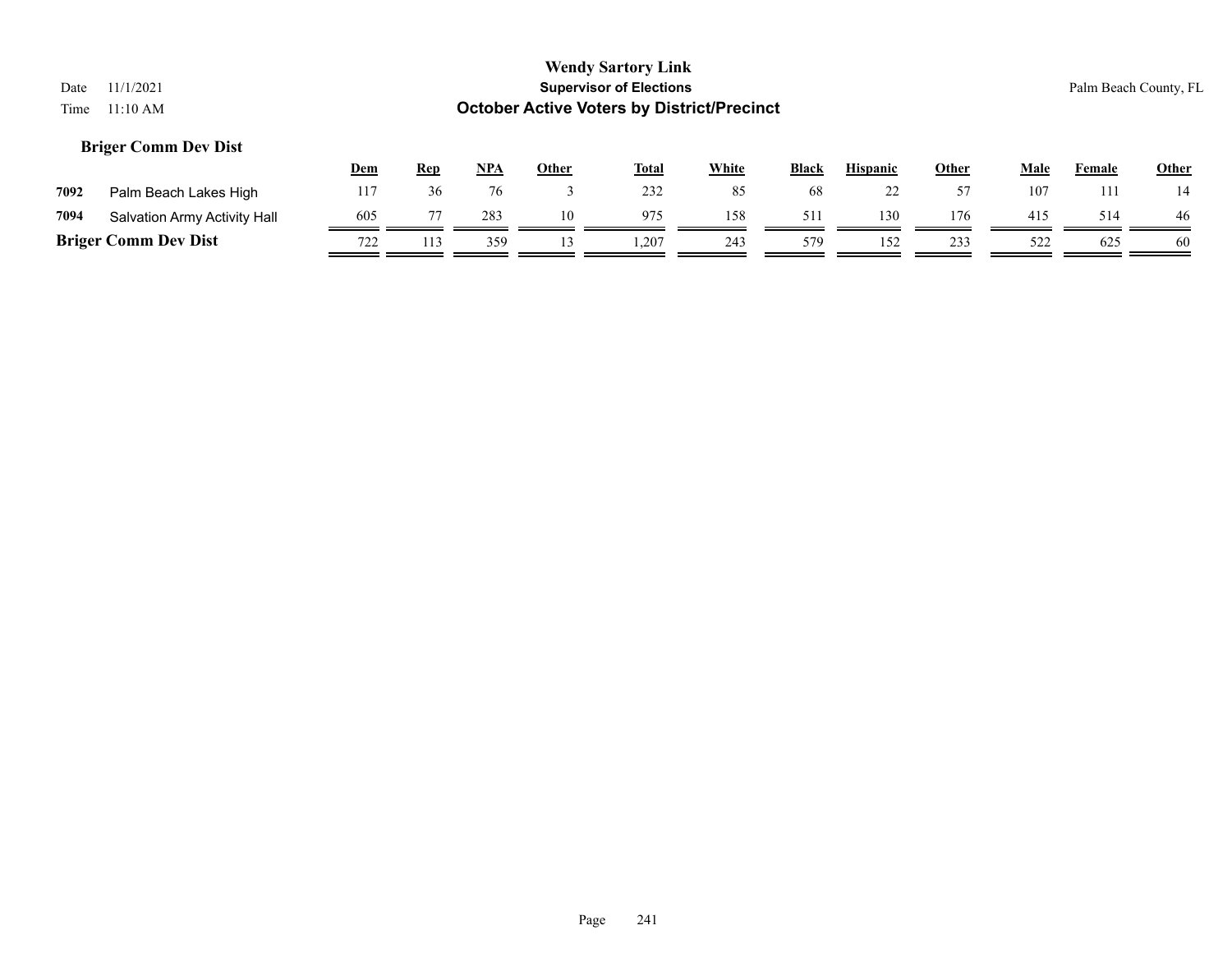**Boca Raton Taxing Dist**

#### **Wendy Sartory Link** Date 11/1/2021 **Supervisor of Elections** Palm Beach County, FL Time 11:10 AM **October Active Voters by District/Precinct**

**Dem Rep NPA Other Total White Black Hispanic Other Male Female Other**

# Above and Beyond Community Church 408 562 427 37 1,434 1,160 40 130 104 675 713 46 Above and Beyond Community Church 640 613 582 45 1,880 1,402 48 221 209 807 1,003 70 Ascension Catholic Church 803 1,182 904 68 2,957 2,309 162 235 251 1,396 1,463 98 Broken Sound Club 260 210 190 14 674 501 25 84 64 276 380 18 Woodfield Country Club HOA 842 749 733 54 2,378 2,131 12 66 169 1,090 1,196 92 Seasons HOA Clubhouse 223 207 171 11 612 504 9 36 63 293 290 29 Broken Sound Club 533 377 341 17 1,268 1,161 12 31 64 574 661 33 Broken Sound Club 560 417 432 39 1,448 1,138 66 139 105 662 749 37 4150 Patch Reef Park Community Center 583 550 607 66 1,806 1,389 68 161 188 853 906 47 Boca Delray Lodge #171 631 639 648 51 1,969 1,445 76 224 224 892 995 82 Ascension Catholic Church 422 417 332 33 1,204 877 86 104 137 587 571 46 Spanish River High 947 739 755 44 2,485 1,966 50 218 251 1,186 1,194 105 Greater BR Swim & Racquet Ctr 422 406 354 21 1,203 975 18 89 121 559 601 43 4162 Patch Reef Park Community Center 542 486 442 21 1,491 1,141 30 114 206 680 738 73 Safe Schools Institute 597 644 568 35 1,844 1,480 29 173 162 859 894 91 FAU Arena Lobby 788 448 600 29 1,865 1,053 304 267 241 834 933 98 JC Mitchell Elementary 698 563 610 51 1,922 1,327 83 243 269 834 973 115 Spanish River Library 903 1,042 872 50 2,867 2,226 99 267 275 1,352 1,416 99 Marine Safety Headquarters 671 684 589 61 2,005 1,756 16 98 135 895 1,056 54 Sugar Sand Park Comm Center 306 275 270 15 866 748 5 52 61 409 421 36 Sugar Sand Park Comm Center 930 698 731 66 2,425 1,781 73 320 251 1,052 1,271 102 Sugar Sand Park Comm Center 755 646 517 45 1,963 1,565 43 197 158 798 1,100 65 Del Prado Elementary 567 577 559 35 1,738 1,240 51 242 205 790 852 96 Greater BR Swim & Racquet Ctr 868 588 731 54 2,241 1,517 79 401 244 936 1,212 93 Boca Raton Middle 559 608 558 39 1,764 1,331 57 207 169 826 888 50 The Volen Center 549 504 456 30 1,539 1,063 125 165 186 703 773 63

 Elks Lodge of Boca Raton 905 525 601 57 2,088 1,221 323 311 233 938 1,055 95 St Gregory Episcopal Church 739 1,074 799 74 2,686 2,256 26 179 225 1,312 1,288 86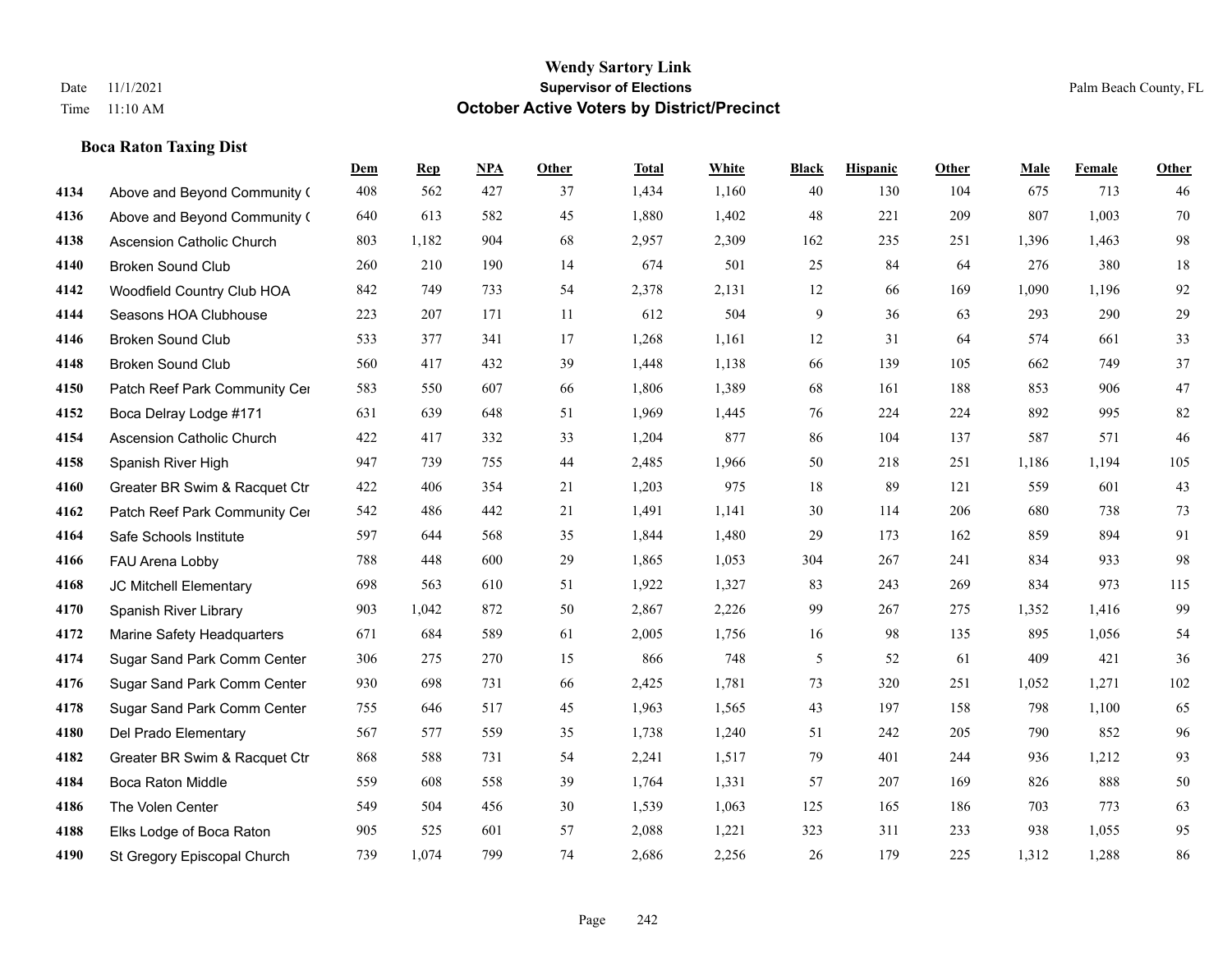# **Boca Raton Taxing Dist**

|      |                                 | Dem    | <b>Rep</b> | <b>NPA</b> | Other | <b>Total</b> | White  | <b>Black</b> | <b>Hispanic</b> | Other | Male   | Female | Other  |
|------|---------------------------------|--------|------------|------------|-------|--------------|--------|--------------|-----------------|-------|--------|--------|--------|
| 4192 | Verde K-8 School                | 563    | 965        | 722        | 45    | 2,295        | 1,835  | 47           | 134             | 279   | 1,061  | 1,110  | 124    |
| 4194 | Del Prado Elementary            | 545    | 327        | 309        | 29    | 1,210        | 1,030  | 23           | 60              | 97    | 512    | 666    | 32     |
| 4196 | Good Shepherd Lutheran          | 702    | 431        | 446        | 25    | 1,604        | 1,378  | 30           | 82              | 114   | 671    | 893    | 40     |
| 4198 | Verde K-8 School                | 640    | 474        | 521        | 35    | 1,670        | 1,048  | 117          | 318             | 187   | 687    | 909    | $74\,$ |
| 4200 | Verde K-8 School                | 400    | 344        | 297        | 21    | 1,062        | 790    | 8            | 171             | 93    | 423    | 611    | $28\,$ |
| 4202 | Greater BR Swim & Racquet Ctr   | 788    | 590        | 633        | 31    | 2,042        | 1,585  | 32           | 242             | 183   | 831    | 1,135  | 76     |
| 4204 | Sugar Sand Park Comm Center     | 747    | 443        | 595        | 38    | 1,823        | 1,146  | 142          | 318             | 217   | 817    | 937    | 69     |
| 4206 | Good Shepherd Lutheran          | 678    | 483        | 513        | 34    | 1,708        | 1,352  | 35           | 179             | 142   | 689    | 962    | 57     |
| 4208 | Hammock Pointe Elementary       | 853    | 582        | 478        | 34    | 1,947        | 1,673  | 10           | 117             | 147   | 769    | 1,123  | 55     |
| 4210 | Sugar Sand Park Comm Center     | 648    | 833        | 681        | 42    | 2,204        | 1,732  | 29           | 268             | 175   | 1,015  | 1,117  | 72     |
| 4212 | Center for Spiritual Living     | 629    | 807        | 592        | 38    | 2,066        | 1,729  | 33           | 163             | 141   | 980    | 1,025  | 61     |
| 4214 | Calvary Chapel Boca Raton - 4th | 628    | 859        | 640        | 65    | 2,192        | 1,753  | 44           | 229             | 166   | 1,012  | 1,103  | 77     |
| 4216 | Calvary Chapel Boca Raton - Kir | 674    | 1,064      | 692        | 60    | 2,490        | 2,094  | 20           | 179             | 197   | 1,178  | 1,222  | $90\,$ |
| 4218 | <b>Grace Community Church</b>   | 448    | 850        | 541        | 59    | 1,898        | 1,573  | 32           | 138             | 155   | 879    | 936    | 83     |
| 4220 | Boca Raton Community Center     | 461    | 397        | 464        | 44    | 1,366        | 878    | 104          | 236             | 148   | 606    | 717    | 43     |
| 4222 | Boca Raton Downtown Library     | 947    | 1,120      | 921        | 89    | 3,077        | 2,586  | 67           | 183             | 241   | 1,385  | 1,577  | 115    |
| 4224 | <b>Grace Community Church</b>   | 514    | 1,111      | 752        | 60    | 2,437        | 2,004  | 55           | 181             | 197   | 1,146  | 1,211  | 80     |
| 4226 | St Gregory Episcopal Church     | 215    | 385        | 281        | 23    | 904          | 812    | 7            | 31              | 54    | 427    | 453    | 24     |
| 4228 | Boca Raton Community Center     | 524    | 660        | 511        | 51    | 1,746        | 1,496  | 16           | 98              | 136   | 784    | 913    | 49     |
| 4230 | Boca Raton Downtown Library     | 308    | 446        | 331        | 22    | 1,107        | 969    | 9            | 55              | 74    | 520    | 565    | 22     |
| 5158 | Boca West Country Club          | 769    | 457        | 511        | 48    | 1,785        | 1,603  | 8            | 73              | 101   | 739    | 1,000  | 46     |
| 5160 | Boca West Country Club          | 822    | 466        | 424        | 34    | 1,746        | 1,645  | 3            | 28              | 70    | 681    | 1,024  | 41     |
| 5172 | Del Prado Elementary            | 237    | 309        | 203        | 20    | 769          | 690    | 10           | 12              | 57    | 364    | 384    | 21     |
|      | <b>Boca Raton Taxing Dist</b>   | 31,391 | 30,833     | 27,437     | 2,109 | 91,770       | 72,064 | 2,896        | 8,469           | 8,341 | 41,244 | 47,185 | 3,341  |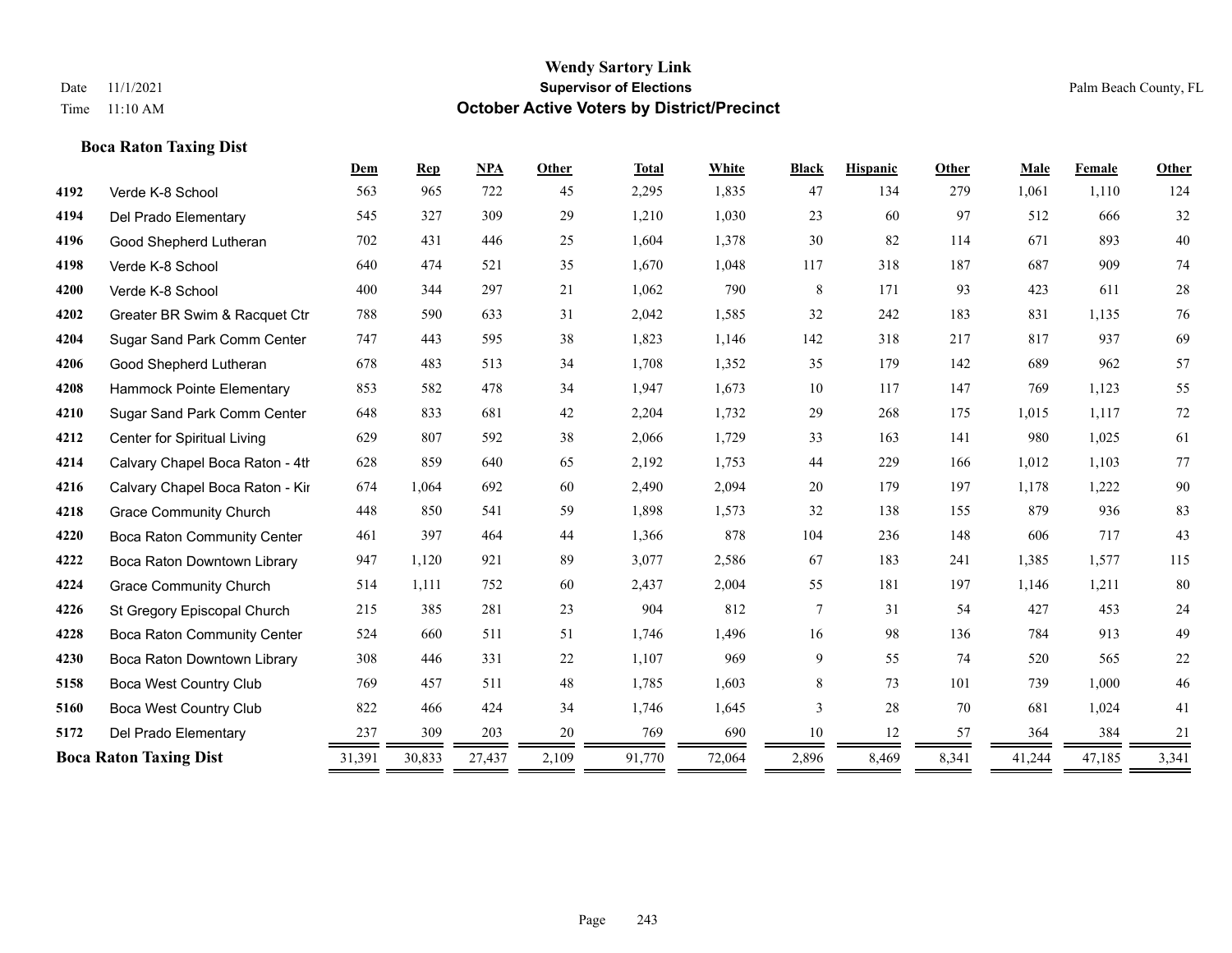# **Boynton Village Comm Dist**

|      |                                  | <u>Dem</u> | Rep | NPA | Other | <b>Total</b> | White | <b>Black</b> | <b>Hispanic</b> | Other | Male | Female | <u>Other</u>      |
|------|----------------------------------|------------|-----|-----|-------|--------------|-------|--------------|-----------------|-------|------|--------|-------------------|
| 3185 | Christ Fellowship Church BB      | 298        | 206 | 205 |       | 736          | 472   | 84           | 104             | 76    | 346  | 369    | $\mathbf{\Omega}$ |
|      | <b>Boynton Village Comm Dist</b> | 298        | 206 | 205 |       | 736          | 472   |              | 10 <sup>′</sup> | 76    | 346  | 369    |                   |

Page 244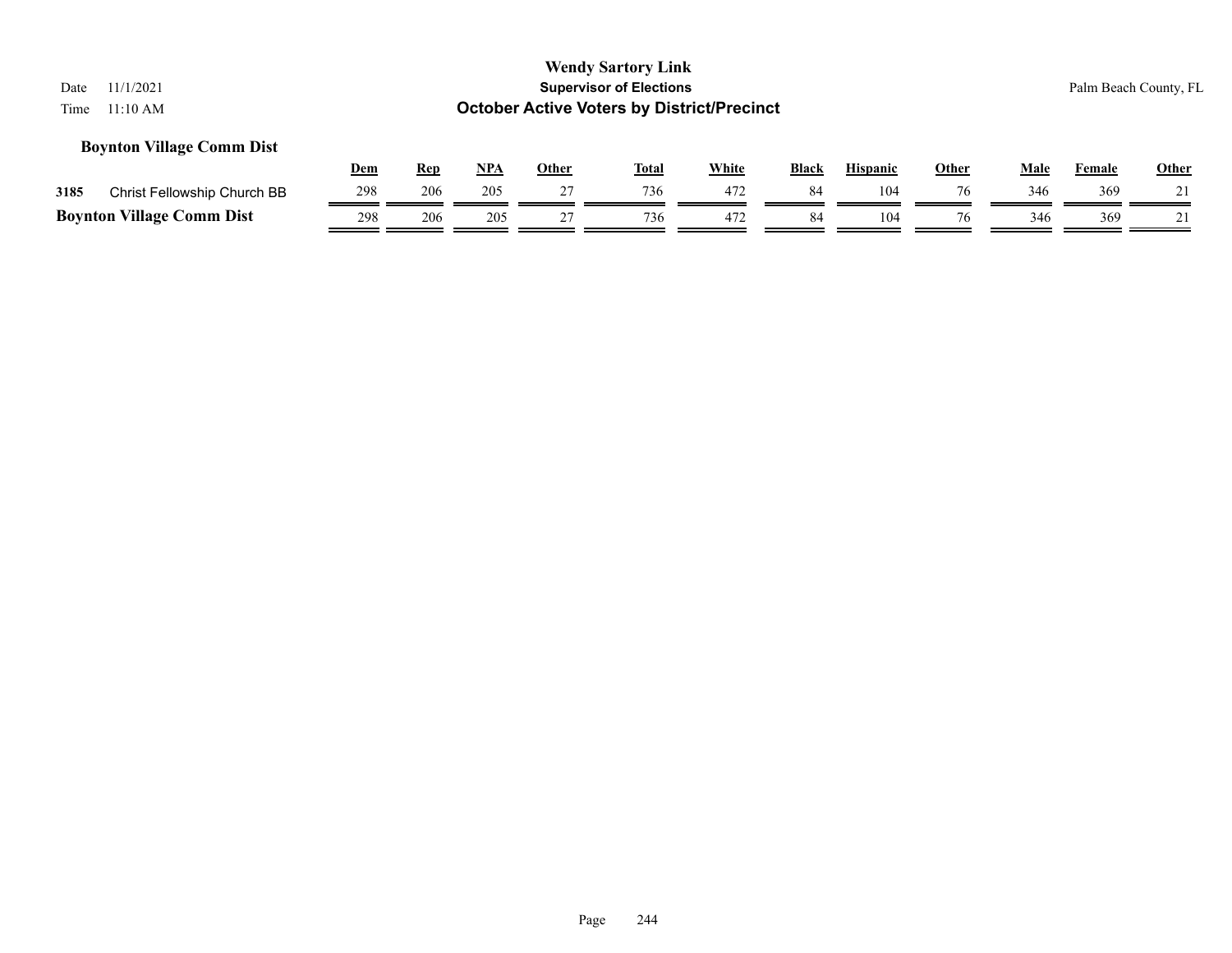**Lox Environ Imprv Dist**

#### **Wendy Sartory Link** Date 11/1/2021 **Supervisor of Elections** Palm Beach County, FL Time 11:10 AM **October Active Voters by District/Precinct**

# **Dem Rep NPA Other Total White Black Hispanic Other Male Female Other** Calvary Church of Jupiter 16 36 24 4 80 73 0 4 3 39 38 3 Jupiter Farms Park Community F 302 570 352 29 1,253 1,052 13 108 80 611 601 41 West Jupiter Recreation Center 273 738 339 47 1,397 1,213 19 36 129 677 694 26 Calvary Church of Jupiter 0 0 0 0 0 0 0 0 0 0 0 0 William T Dwyer High 807 1,307 764 55 2,933 2,463 64 173 233 1,397 1,431 105 West Jupiter Recreation Center 260 457 342 32 1,091 879 19 54 139 542 509 40 West Jupiter Recreation Center 0 0 0 0 0 0 0 0 0 0 0 0 Limestone Creek Elementary 427 119 180 19 745 220 349 93 83 354 364 27 West Jupiter Recreation Center 264 139 151 11 565 260 163 111 31 241 304 20 St Peter Catholic Church 385 458 283 29 1,155 1,033 3 41 78 439 688 28 Lighthouse Elementary 480 664 411 45 1,600 1,364 16 67 153 745 799 56 Beacon Cove Intermediate School 1,028 1,141 922 65 3,156 2,497 77 258 324 1,475 1,579 102 Limestone Creek Elementary 694 1,077 635 55 2,461 2,179 25 97 160 1,150 1,239 72 West Jupiter Recreation Center 545 574 540 40 1,699 1,364 75 129 131 749 894 56 St Peter Catholic Church 759 885 749 66 2,459 2,046 37 192 184 1,078 1,310 71 West Jupiter Recreation Center 72 95 72 5 244 201 0 23 20 98 130 16 Harvest Community Church 613 1,148 549 46 2,356 2,157 11 52 136 1,139 1,138 79 Jupiter Community Center  $\begin{array}{cccc} 75 & 126 & 63 & 3 & 267 & 245 & 0 & 6 & 16 & 129 & 131 & 7 \end{array}$  Jupiter Community Center 0 0 0 0 0 0 0 0 0 0 0 0 Jupiter Community Center 581 754 592 48 1,975 1,634 26 192 123 919 996 60 Jupiter Community Center 57 67 90 4 218 172 1 39 6 113 97 8 Jerry Thomas Elementary 726 1,068 691 69 2,554 2,218 28 165 143 1,217 1,268 69 Independence Middle 784 1,156 848 89 2,877 2,415 20 192 250 1,289 1,495 93 Martinique Clubhouse 248 366 235 20 869 744 11 56 58 389 449 31 The Island Clubhouse 603 776 582 69 2,030 1,681 50 139 160 995 968 67 First Baptist Church Teq 344 885 383 22 1,634 1,532 3 42 57 786 812 36 First Baptist Church Teq 92 146 78 4 320 295 0 9 16 163 147 10 First Baptist Church Teq **70** 141 87 8 306 283 1 1 11 11 143 154 9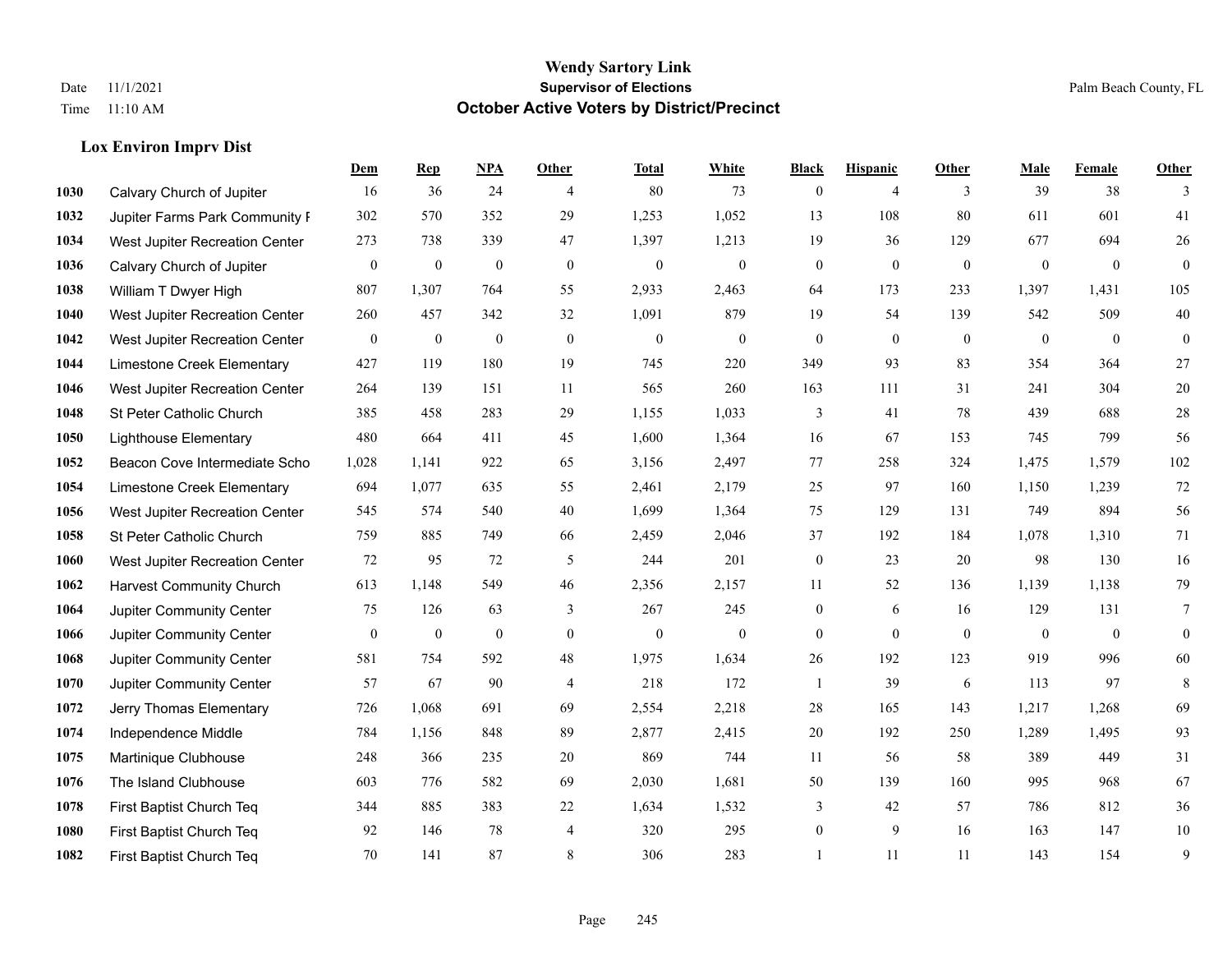# **Lox Environ Imprv Dist**

|      |                                  | Dem          | <b>Rep</b>       | NPA              | <b>Other</b>   | <b>Total</b>   | <b>White</b>     | <b>Black</b>     | <b>Hispanic</b> | <b>Other</b> | <b>Male</b>  | Female       | <b>Other</b>     |
|------|----------------------------------|--------------|------------------|------------------|----------------|----------------|------------------|------------------|-----------------|--------------|--------------|--------------|------------------|
| 1084 | First Baptist Church Teq         | 12           | 52               | 10               | $\theta$       | 74             | 71               | 1                | $\mathbf{0}$    | 2            | 37           | 36           | $\mathbf{1}$     |
| 1088 | First Baptist Church Teq         | 10           | 42               | 20               | $\theta$       | 72             | 63               | $\mathbf{0}$     | 3               | 6            | 36           | 35           | $\mathbf{1}$     |
| 1094 | First Baptist Church Teq         | 574          | 881              | 535              | 39             | 2,029          | 1,823            | 9                | 81              | 116          | 916          | 1,063        | 50               |
| 1096 | First Baptist Church Teq         | 49           | 72               | 37               | $\mathbf{0}$   | 158            | 128              | 8                | 13              | 9            | 78           | 76           | $\overline{4}$   |
| 1098 | Riverside Improvement            | 254          | 456              | 263              | 21             | 994            | 888              | 6                | 45              | 55           | 453          | 508          | 33               |
| 1100 | Jupiter Elementary               | 399          | 451              | 367              | 32             | 1,249          | 953              | 17               | 198             | 81           | 603          | 600          | $46\,$           |
| 1102 | Jupiter High                     | 688          | 909              | 664              | 63             | 2,324          | 1,852            | 58               | 204             | 210          | 1,026        | 1,223        | 75               |
| 1104 | Jupiter Branch Library           | 452          | 568              | 445              | 31             | 1,496          | 1,215            | 36               | 140             | 105          | 647          | 806          | 43               |
| 1106 | Jupiter Middle                   | 320          | 490              | 391              | 37             | 1,238          | 1,045            | 17               | 78              | 98           | 583          | 615          | $40\,$           |
| 1108 | Newhaven Clubhouse               | 555          | 711              | 530              | 61             | 1,857          | 1,599            | 24               | 100             | 134          | 824          | 972          | 61               |
| 1110 | <b>Tequesta Council Chambers</b> | 106          | 138              | 101              | 3              | 348            | 304              | 7                | 21              | 16           | 163          | 176          | 9                |
| 1112 | <b>Tequesta Council Chambers</b> | 16           | 61               | 43               | 5              | 125            | 105              | 4                | 10              | 6            | 57           | 66           | $\overline{2}$   |
| 1114 | <b>Tequesta Council Chambers</b> | 115          | 306              | 134              | 13             | 568            | 544              | $\overline{0}$   | 5               | 19           | 251          | 306          | $11\,$           |
| 1116 | <b>Tequesta Council Chambers</b> | $\mathbf{0}$ | $\boldsymbol{0}$ | $\boldsymbol{0}$ | $\mathbf{0}$   | $\theta$       | $\boldsymbol{0}$ | $\boldsymbol{0}$ | $\mathbf{0}$    | $\mathbf{0}$ | $\mathbf{0}$ | $\mathbf{0}$ | $\boldsymbol{0}$ |
| 1118 | <b>Tequesta Council Chambers</b> | 165          | 242              | 182              | 25             | 614            | 521              | 13               | 41              | 39           | 243          | 356          | 15               |
| 1120 | <b>Tequesta Council Chambers</b> | 73           | 245              | 105              | 16             | 439            | 411              | $\boldsymbol{0}$ | 9               | 19           | 206          | 225          | 8                |
| 1122 | Tequesta Council Chambers        | 37           | 87               | 38               | 2              | 164            | 155              | $\mathbf{0}$     | $\mathbf{1}$    | 8            | 81           | 80           | 3                |
| 1124 | Riverside Improvement            | $\mathbf{0}$ | $\sqrt{2}$       | $\boldsymbol{0}$ | $\overline{0}$ | $\sqrt{2}$     | $\overline{c}$   | $\boldsymbol{0}$ | $\mathbf{0}$    | $\mathbf{0}$ |              | -1           | $\mathbf{0}$     |
| 1126 | PBC Fire Rescue #18              | 407          | 907              | 468              | 47             | 1,829          | 1,713            | 8                | 37              | 71           | 830          | 971          | $28\,$           |
| 1128 | Jupiter Inlet Colony Admin Bldg  | 68           | 222              | 87               | 15             | 392            | 361              | $\mathbf{0}$     | 5               | 26           | 177          | 207          | 8                |
| 1130 | PBC Fire Rescue #18              |              | $\overline{2}$   | -1               | $\overline{0}$ | 4              | 4                | $\boldsymbol{0}$ | $\mathbf{0}$    | $\theta$     | 2            | 1            | $\mathbf{1}$     |
| 1132 | PBC Fire Rescue #18              | $\theta$     | 3                | $\mathbf{1}$     | $\overline{0}$ | $\overline{4}$ | $\overline{4}$   | $\overline{0}$   | $\theta$        | $\theta$     | 2            | 2            | $\theta$         |
| 1134 | PBC Fire Rescue #18              | $\theta$     | $\mathbf{0}$     | $\mathbf{0}$     | $\theta$       | $\theta$       | $\theta$         | $\mathbf{0}$     | $\theta$        | $\Omega$     | $\Omega$     | $\theta$     | $\mathbf{0}$     |
| 1136 | 1st UM Church of Jup-Teq         | 575          | 981              | 632              | 64             | 2,252          | 2,090            | 11               | 51              | 100          | 979          | 1,212        | 61               |
| 1138 | Grace Immanuel Bible Church      | 221          | 817              | 363              | 35             | 1,436          | 1,366            | $\boldsymbol{0}$ | 13              | 57           | 613          | 791          | 32               |
| 1140 | Club at Admirals Cove            | 289          | 539              | 303              | 23             | 1,154          | 1,062            | 6                | 21              | 65           | 549          | 586          | 19               |
| 1142 | 1st UM Church of Jup-Teq         | 278          | 595              | 360              | 38             | 1,271          | 1,179            | 5                | 22              | 65           | 604          | 634          | 33               |
| 1144 | 1st UM Church of Jup-Teq         | 524          | 806              | 502              | 35             | 1,867          | 1,724            | 5                | 30              | 108          | 854          | 959          | 54               |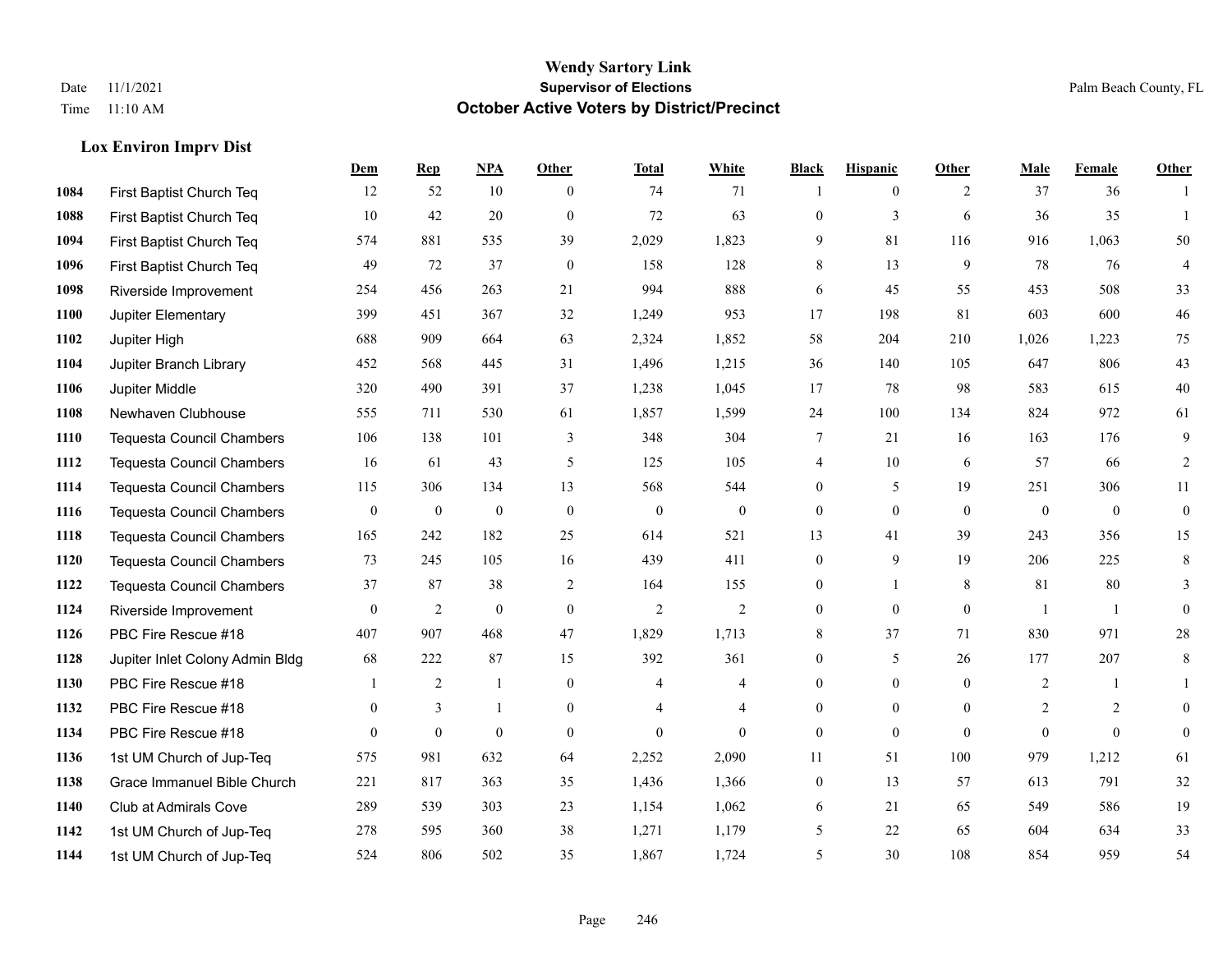**Lox Environ Imprv Dist**

## **Wendy Sartory Link** Date 11/1/2021 **Supervisor of Elections** Palm Beach County, FL Time 11:10 AM **October Active Voters by District/Precinct**

|                               |                               | Dem          | <b>Rep</b>   | NPA      | Other        | <b>Total</b> | White          | <b>Black</b> | <b>Hispanic</b> | Other    | Male     | Female | Other    |
|-------------------------------|-------------------------------|--------------|--------------|----------|--------------|--------------|----------------|--------------|-----------------|----------|----------|--------|----------|
| 1146                          | Newhaven Clubhouse            | 15           | 34           | 8        |              | 58           | 52             | $\theta$     |                 | C        | 29       | 28     |          |
| 1148                          | Oceanview Methodist           | 385          | 541          | 392      | 45           | 1,363        | 1,242          | 6            | 32              | 83       | 590      | 731    | 42       |
| 1150                          | Oceanview Methodist           | $\mathbf{0}$ | $\mathbf{0}$ | $\Omega$ |              | $\theta$     | $\theta$       |              |                 |          | $\Omega$ |        | $\Omega$ |
| 1152                          | <b>Oceanview Methodist</b>    | 42           | 68           | 53       | 8            | 171          | 162            | $\Omega$     |                 |          | 80       | 87     |          |
| 1156                          | Holy Spirit Lutheran          | $\Omega$     | 2            | $\Omega$ |              |              | $\mathfrak{D}$ |              |                 | $\Omega$ |          |        | $\Omega$ |
| 1158                          | Holy Spirit Lutheran          | $\mathbf{0}$ |              |          |              |              |                |              |                 |          |          |        | $\Omega$ |
| 1160                          | Holy Spirit Lutheran          |              | $\theta$     |          | $\Omega$     |              |                | $\Omega$     |                 | $\Omega$ |          |        | $\Omega$ |
| 1164                          | Club at Admirals Cove         | 26           | 155          | 68       |              | 254          | 228            |              |                 | 19       | 128      | 118    |          |
| 1178                          | Mirasol Sales and Info Center | $\theta$     | $\theta$     | $\theta$ |              | $\theta$     | $\theta$       |              |                 | $\theta$ | $\Omega$ | 0      | $\Omega$ |
| 1180                          | Mirasol Sales and Info Center | $\theta$     | $\theta$     | $\Omega$ | $\theta$     | $\theta$     | $\Omega$       | $\Omega$     |                 | $\Omega$ |          |        | $\Omega$ |
| 1182                          | William T Dwyer High          | 155          | 264          | 135      | 6            | 560          | 477            | 15           | 30              | 38       | 265      | 281    | 14       |
| 1204                          | Holy Spirit Lutheran          | 9            | 23           | 14       | $\mathbf{3}$ | 49           | 43             | $\Omega$     | $\mathcal{D}$   | 4        | 24       | 21     |          |
| 1206                          | Holy Spirit Lutheran          | 13           | 80           | 24       |              | 120          | 115            |              |                 |          | 57       | 62     |          |
| 1208                          | Juno Beach Town Center        | 445          | 862          | 465      | 49           | 1,821        | 1,659          |              | 57              | 99       | 834      | 939    | 48       |
| <b>Lox Environ Imprv Dist</b> |                               | 17,784       | 27,508       | 17,705   | 1,609        | 64,606       | 55,385         | 1,276        | 3,550           | 4,395    | 29,702   | 33,012 | 1,892    |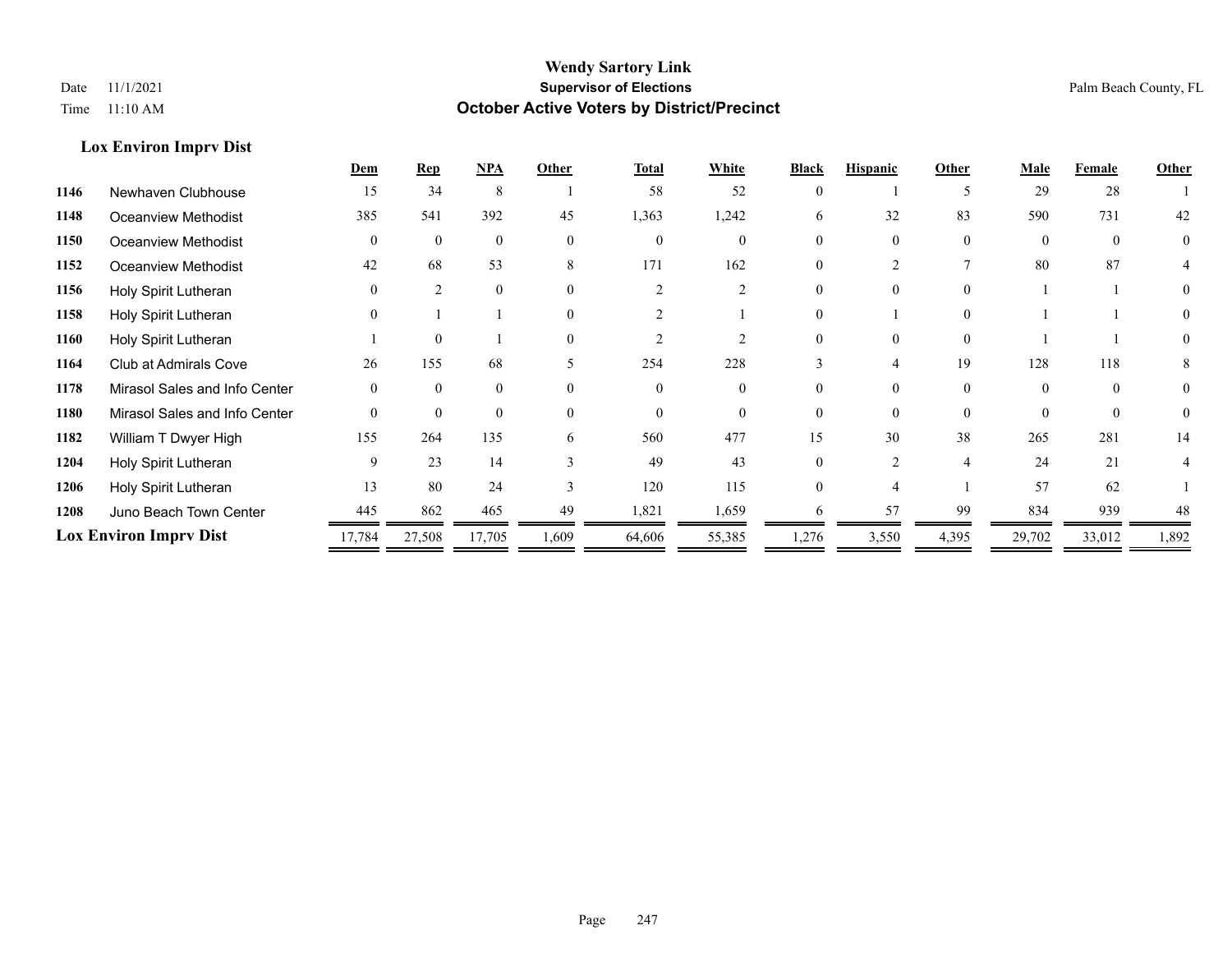#### **Hamal Comm Dev Dist**

|      |                                 | <u>Dem</u> | Rep            | NPA | Other | <b>Total</b> | <u>White</u> | <b>Black</b> | <b>Hispanic</b> | <u>Other</u> | Male  | Female | <b>Other</b> |
|------|---------------------------------|------------|----------------|-----|-------|--------------|--------------|--------------|-----------------|--------------|-------|--------|--------------|
| 2002 | Jeaga Middle                    | 181        | Q <sub>2</sub> | 110 |       | 389          | 150          | 129          | 39              | 71           | 172   | 205    |              |
| 2004 | <b>Grassy Waters Elementary</b> | 1,043      | 324            | 592 | 44    | 2.003        | 591          | 730          | 398             | 284          | 848   | 1,084  | 71           |
|      | <b>Hamal Comm Dev Dist</b>      | .224       | 416            | 702 | 50    | 2,392        | 741          | 859          | 437             | 355          | 1,020 | .289   | 83           |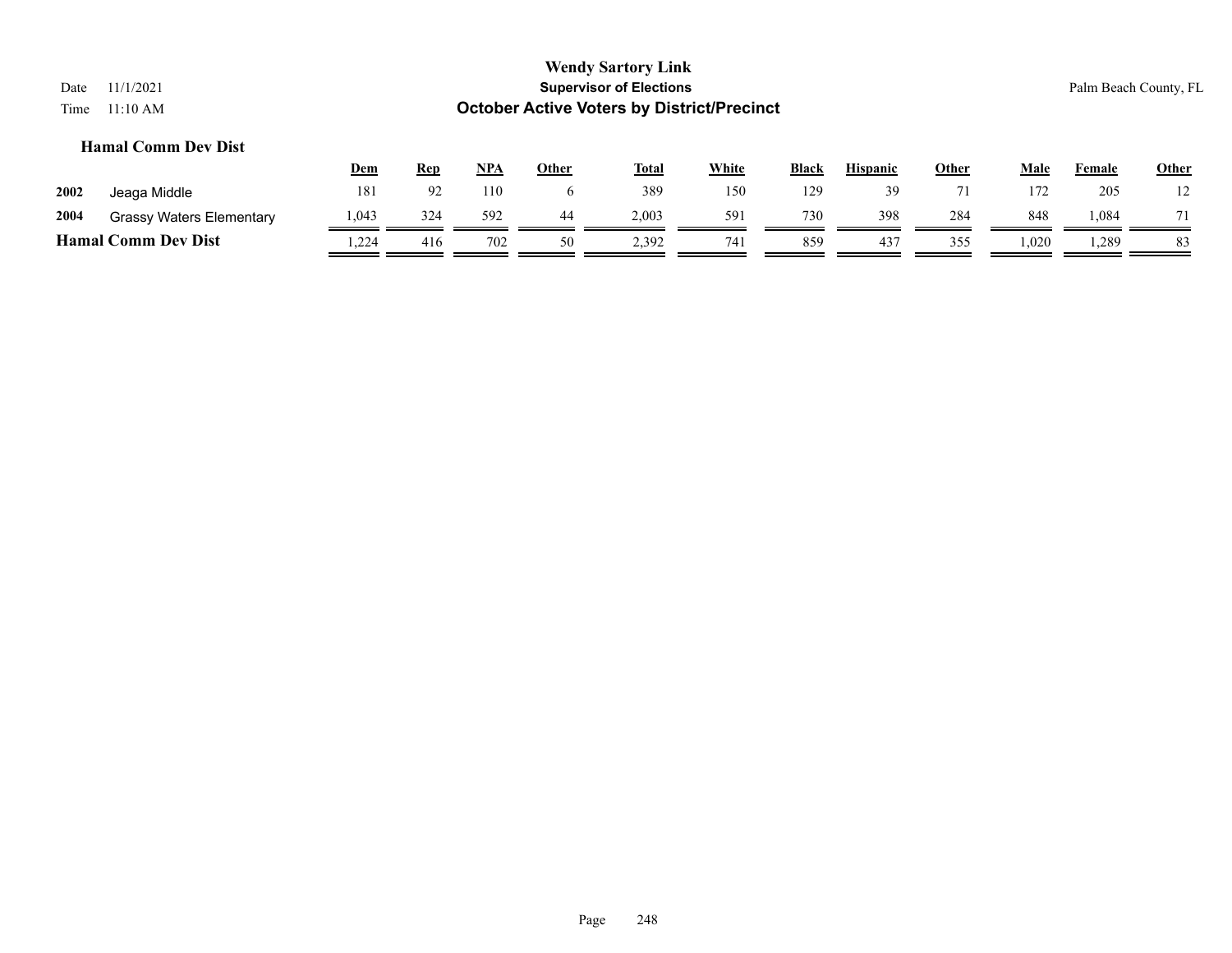# **Hypo Haverhill Comm Dist**

|      |                                 | Dem | Rep | NPA | Other | <b>Total</b> | White | <b>Black</b> | <b>Hispanic</b> | Other | Male | <b>Female</b> | <b>Other</b> |
|------|---------------------------------|-----|-----|-----|-------|--------------|-------|--------------|-----------------|-------|------|---------------|--------------|
| 3106 | American German Club            | 302 | 108 | 205 |       |              | 224   |              | 98              | 33    | 278  | 325           | 29           |
|      | <b>Hypo Haverhill Comm Dist</b> | 302 | 108 | 205 |       | 632          |       |              | 98              |       | 278  | 325<br>ن نے ب | 20           |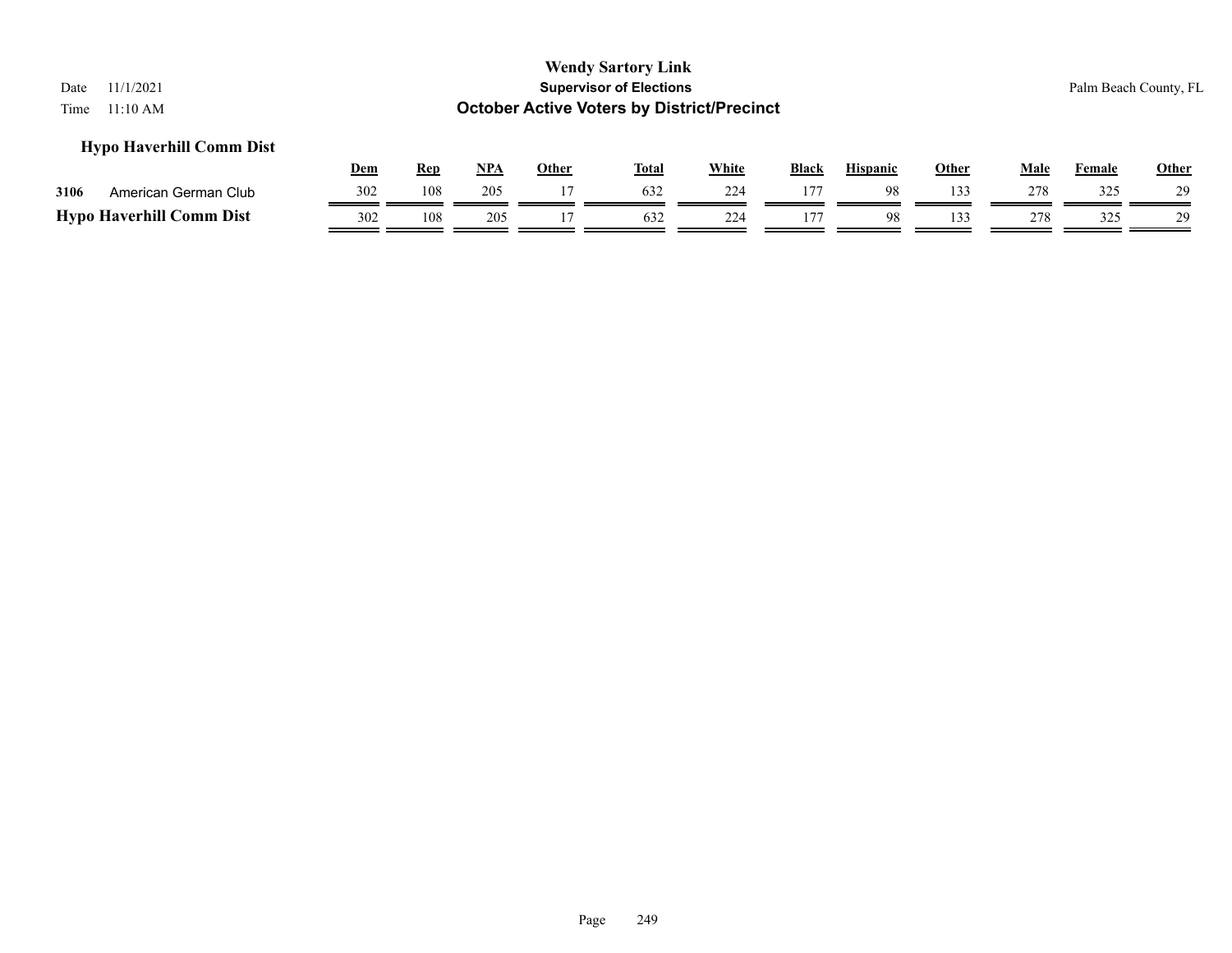**Indian Trail Imprv Dist**

## **Wendy Sartory Link** Date 11/1/2021 **Supervisor of Elections** Palm Beach County, FL Time 11:10 AM **October Active Voters by District/Precinct**

|      |                                    | Dem          | <b>Rep</b>   | <b>NPA</b>   | Other          | <b>Total</b> | White          | <b>Black</b>   | <b>Hispanic</b> | Other          | Male     | Female         | Other        |
|------|------------------------------------|--------------|--------------|--------------|----------------|--------------|----------------|----------------|-----------------|----------------|----------|----------------|--------------|
| 1170 | Caloosa POA Meeting Room           | $\mathbf{0}$ | $\mathbf{0}$ | $\mathbf{0}$ | $\overline{0}$ | $\mathbf{0}$ | $\overline{0}$ | $\overline{0}$ | $\mathbf{0}$    | $\overline{0}$ | $\theta$ | $\overline{0}$ | $\mathbf{0}$ |
| 6042 | Osceola Creek Middle               | 991          | 1,216        | 1,034        | 63             | 3,304        | 2,119          | 432            | 488             | 265            | 1,572    | 1,623          | 109          |
| 6044 | <b>Frontier Elementary</b>         | 913          | 987          | 784          | 58             | 2,742        | 1,744          | 419            | 342             | 237            | 1,290    | 1,367          | 85           |
| 6045 | Acreage Branch Library             | 202          | 267          | 179          | 10             | 658          | 417            | 81             | 90              | 70             | 314      | 313            | 31           |
| 6046 | Pierce Hammock Elementary          | 797          | 961          | 760          | 49             | 2,567        | 1,646          | 361            | 321             | 239            | 1,241    | 1,228          | 98           |
| 6050 | Acreage Branch Library             | 875          | 880          | 731          | 61             | 2,547        | 1,553          | 376            | 354             | 264            | 1,191    | 1,265          | 91           |
| 6051 | Cornerstone Fellowship             | 604          | 746          | 555          | 51             | 1,956        | 1,247          | 209            | 290             | 210            | 909      | 976            | 71           |
| 6052 | Seminole Ridge High                | 615          | 644          | 566          | 37             | 1,862        | 1,146          | 224            | 315             | 177            | 880      | 909            | 73           |
| 6058 | Acreage Pines Elementary           | 739          | 611          | 569          | 40             | 1,959        | 1,056          | 354            | 253             | 296            | 952      | 944            | 63           |
| 6060 | Indian Trail Improvement Dist      | 891          | 965          | 801          | 59             | 2,716        | 1,686          | 344            | 401             | 285            | 1,254    | 1,363          | 99           |
| 6062 | Sandhill Crane Golf Club           | 225          | 417          | 260          | 22             | 924          | 658            | 74             | 69              | 123            | 452      | 441            | 31           |
| 6076 | <b>Western Pines Middle</b>        | 645          | 702          | 568          | 35             | 1,950        | 1,418          | 156            | 205             | 171            | 928      | 940            | 82           |
| 6078 | <b>Western Pines Middle</b>        | 656          | 724          | 650          | 40             | 2,070        | 1,377          | 159            | 361             | 173            | 981      | 1,030          | 59           |
| 6080 | <b>Golden Grove Elementary</b>     | 607          | 783          | 618          | 49             | 2,057        | 1,376          | 133            | 349             | 199            | 958      | 1,016          | 83           |
| 6088 | Seminole Ridge High                | 528          | 687          | 549          | 42             | 1,806        | 1,160          | 216            | 289             | 141            | 855      | 897            | 54           |
| 6090 | Loxahatchee Groves Elementary      | 766          | 882          | 752          | 59             | 2,459        | 1,521          | 280            | 448             | 210            | 1,188    | 1.178          | 93           |
| 6092 | <b>PBSC Loxahatchee Groves Can</b> | 171          | 224          | 143          | 16             | 554          | 359            | 42             | 109             | 44             | 268      | 266            | 20           |
| 6100 | <b>Madison Green Clubhouse</b>     | 1,233        | 718          | 768          | 56             | 2,775        | 1,199          | 785            | 410             | 381            | 1,283    | 1,388          | 104          |
| 6104 | Crestwood Middle                   | 181          | 148          | 121          | 8              | 458          | 214            | 75             | 84              | 85             | 213      | 225            | 20           |
|      | <b>Indian Trail Imprv Dist</b>     | 11,639       | 12,562       | 10,408       | 755            | 35,364       | 21,896         | 4,720          | 5,178           | 3,570          | 16,729   | 17,369         | 1,266        |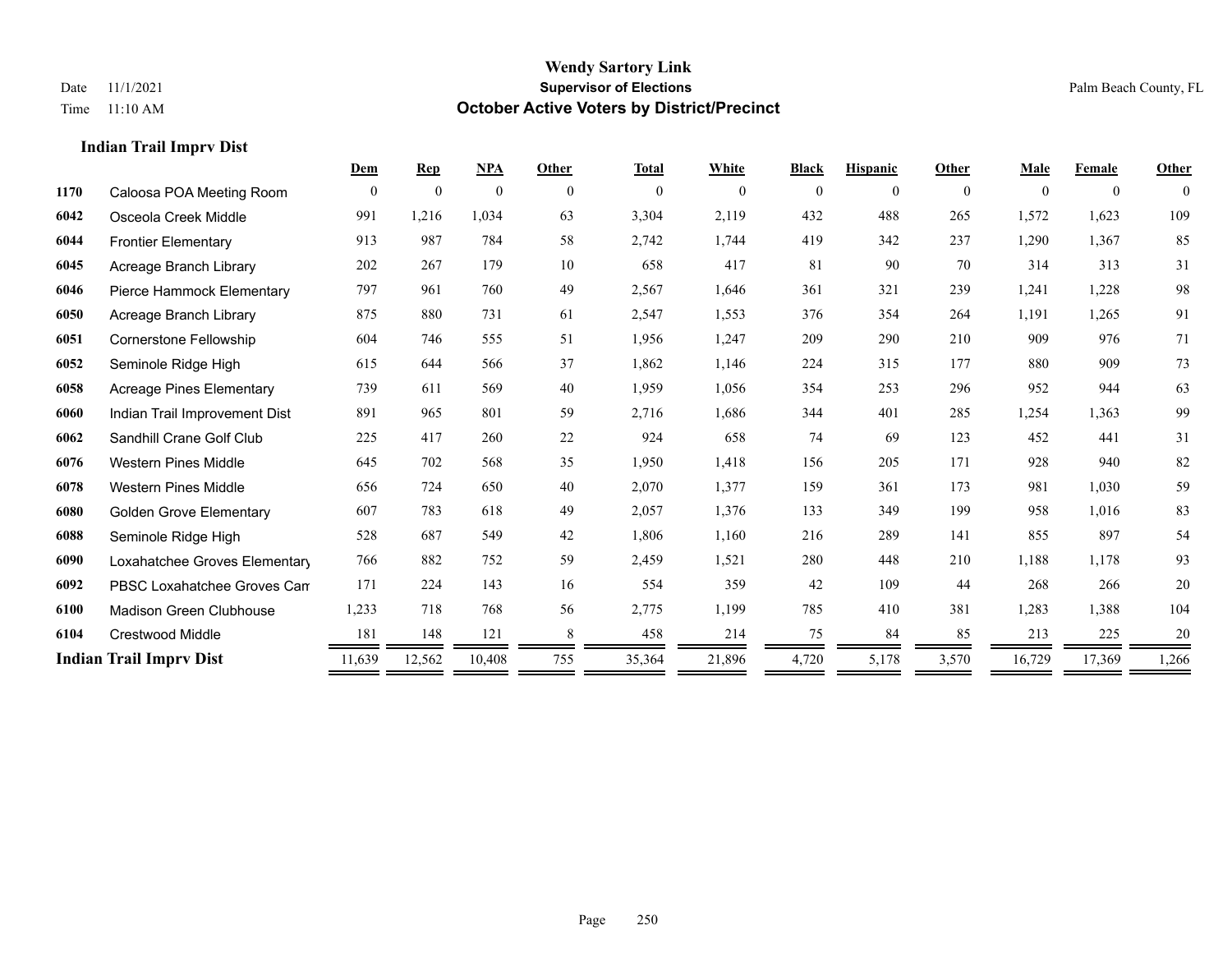# **Journeys Comm Dev Dist**

|                               | <b>Dem</b>      | <u>Rep</u> | NPA | Other | <b>Total</b> | White | <b>Black</b> | <b>Hispanic</b> | Other | Male            | Female | <b>Other</b> |
|-------------------------------|-----------------|------------|-----|-------|--------------|-------|--------------|-----------------|-------|-----------------|--------|--------------|
| 3100<br>Journeys End          | 43 <sup>1</sup> | 339        | 365 | - 1   | 1,156        | 773   | 05           |                 | 151   | $54^{\circ}$    | 579    | 30           |
| <b>Journeys Comm Dev Dist</b> | 431             | 339        | 365 | - -   | .156         | 773   | 05           |                 | 151   | 54 <sup>7</sup> | 579    | 30           |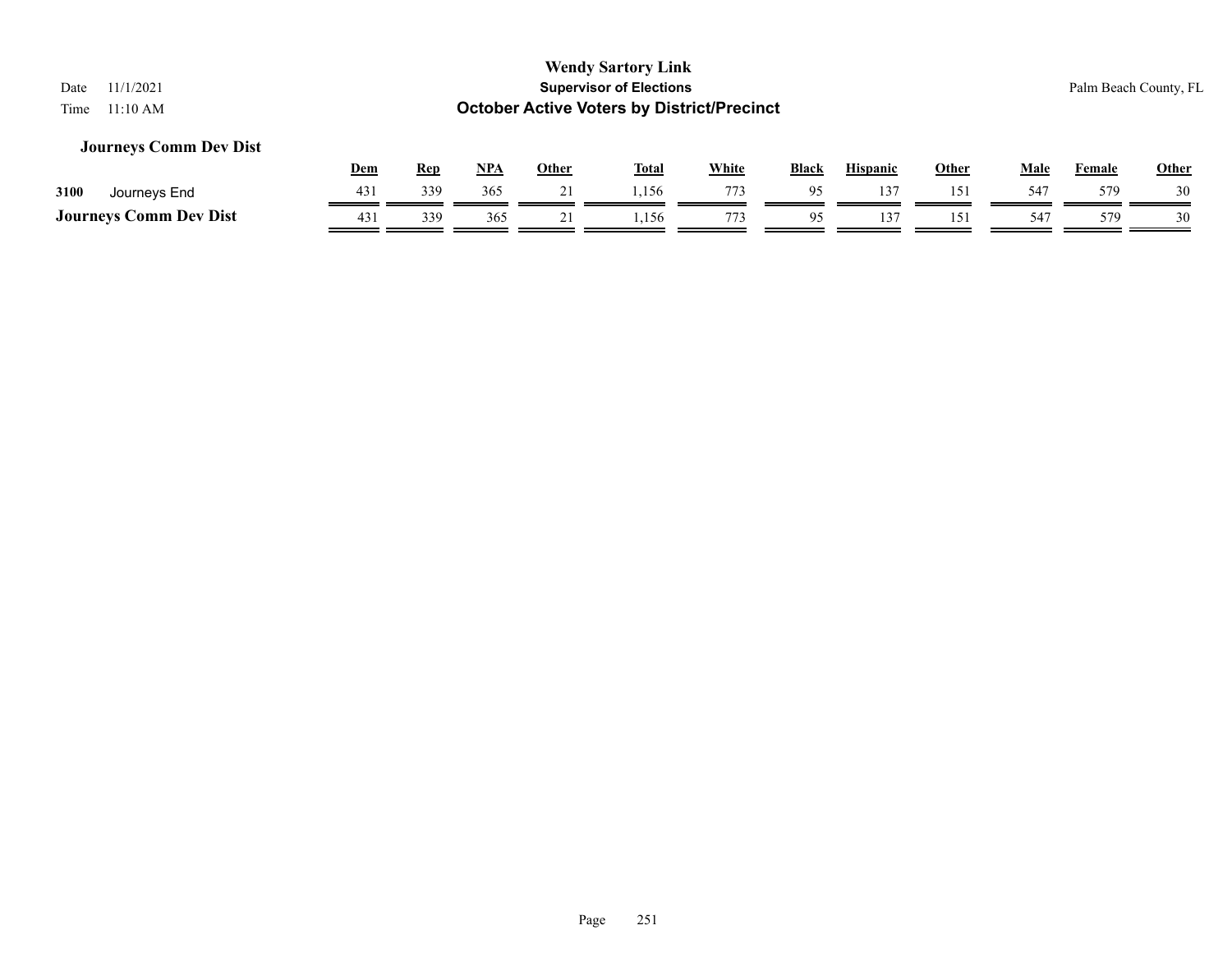**Jupiter Inlet Dist**

## **Wendy Sartory Link** Date 11/1/2021 **Supervisor of Elections** Palm Beach County, FL Time 11:10 AM **October Active Voters by District/Precinct**

# **Dem Rep NPA Other Total White Black Hispanic Other Male Female Other** Journey Church of Jupiter 0 0 0 0 0 0 0 0 0 0 0 0 Calvary Church of Jupiter 446 834 469 48 1,797 1,588 20 95 94 851 890 56 Calvary Church of Jupiter 196 379 220 10 805 723 1 45 36 389 400 16 Caloosa POA Meeting Room 0 0 0 0 0 0 0 0 0 0 0 0 Journey Church of Jupiter 688 1,238 770 61 2,757 2,357 34 182 184 1,323 1,352 82 Calvary Church of Jupiter  $\begin{array}{cccccccc} 7 & 9 & 7 & 0 & 23 & 23 & 0 & 0 & 0 & 12 & 11 & 0 \end{array}$  Calvary Church of Jupiter 332 623 339 25 1,319 1,167 11 77 64 631 655 33 Jupiter Farms Elementary 540 1,004 588 65 2,197 1,914 15 138 130 1,061 1,070 66 **1030 Calvary Church of Jupiter** 16 36 24 4 80 73 0 4 3 39 38 3 Jupiter Farms Park Community F 302 570 352 29 1,253 1,052 13 108 80 611 601 41 West Jupiter Recreation Center 273 738 339 47 1,397 1,213 19 36 129 677 694 26 Calvary Church of Jupiter 0 0 0 0 0 0 0 0 0 0 0 0 William T Dwyer High 807 1,307 764 55 2,933 2,463 64 173 233 1,397 1,431 105 West Jupiter Recreation Center 260 457 342 32 1,091 879 19 54 139 542 509 40 West Jupiter Recreation Center 0 0 0 0 0 0 0 0 0 0 0 0 Limestone Creek Elementary 427 119 180 19 745 220 349 93 83 354 364 27 West Jupiter Recreation Center 264 139 151 11 565 260 163 111 31 241 304 20 St Peter Catholic Church 385 458 283 29 1,155 1,033 3 41 78 439 688 28 Lighthouse Elementary 480 664 411 45 1,600 1,364 16 67 153 745 799 56 Beacon Cove Intermediate School 1,028 1,141 922 65 3,156 2,497 77 258 324 1,475 1,579 102 Limestone Creek Elementary 694 1,077 635 55 2,461 2,179 25 97 160 1,150 1,239 72 West Jupiter Recreation Center 545 574 540 40 1,699 1,364 75 129 131 749 894 56 St Peter Catholic Church 759 885 749 66 2,459 2,046 37 192 184 1,078 1,310 71 West Jupiter Recreation Center 72 95 72 5 244 201 0 23 20 98 130 16 Harvest Community Church 613 1,148 549 46 2,356 2,157 11 52 136 1,139 1,138 79 Jupiter Community Center  $\begin{array}{cccc} 75 & 126 & 63 & 3 & 267 & 245 & 0 & 6 & 16 & 129 & 131 & 7 \end{array}$  Jupiter Community Center 0 0 0 0 0 0 0 0 0 0 0 0 Jupiter Community Center 581 754 592 48 1,975 1,634 26 192 123 919 996 60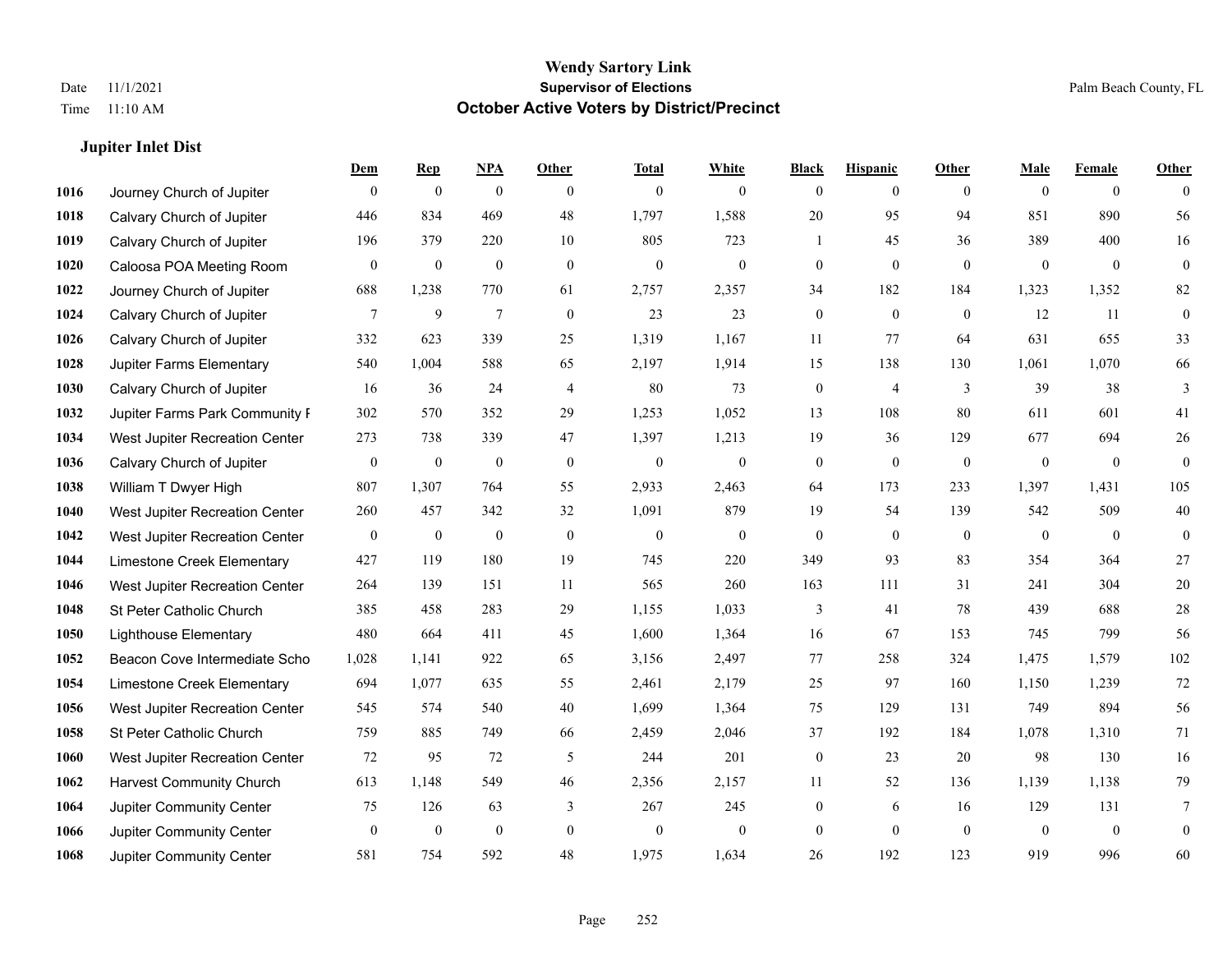# **Jupiter Inlet Dist**

|      |                                  | <b>Dem</b>       | <b>Rep</b>       | NPA              | <b>Other</b>     | <b>Total</b>     | <b>White</b>     | <b>Black</b>     | <b>Hispanic</b>  | <b>Other</b>     | <b>Male</b>      | <b>Female</b>    | Other            |
|------|----------------------------------|------------------|------------------|------------------|------------------|------------------|------------------|------------------|------------------|------------------|------------------|------------------|------------------|
| 1070 | Jupiter Community Center         | 57               | 67               | 90               | $\overline{4}$   | 218              | 172              | -1               | 39               | 6                | 113              | 97               | 8                |
| 1072 | Jerry Thomas Elementary          | 726              | 1,068            | 691              | 69               | 2,554            | 2,218            | 28               | 165              | 143              | 1,217            | 1,268            | 69               |
| 1074 | Independence Middle              | 784              | 1,156            | 848              | 89               | 2,877            | 2,415            | $20\,$           | 192              | 250              | 1,289            | 1,495            | 93               |
| 1075 | Martinique Clubhouse             | 248              | 366              | 235              | 20               | 869              | 744              | 11               | 56               | 58               | 389              | 449              | 31               |
| 1076 | The Island Clubhouse             | 603              | 776              | 582              | 69               | 2,030            | 1,681            | 50               | 139              | 160              | 995              | 968              | 67               |
| 1078 | First Baptist Church Teq         | 344              | 885              | 383              | $22\,$           | 1,634            | 1,532            | 3                | 42               | 57               | 786              | 812              | $36\,$           |
| 1080 | First Baptist Church Teq         | 92               | 146              | 78               | $\overline{4}$   | 320              | 295              | $\overline{0}$   | 9                | 16               | 163              | 147              | 10               |
| 1082 | First Baptist Church Teq         | 70               | 141              | 87               | 8                | 306              | 283              | $\mathbf{1}$     | 11               | 11               | 143              | 154              | 9                |
| 1084 | First Baptist Church Teq         | 12               | 52               | 10               | $\boldsymbol{0}$ | 74               | 71               | 1                | $\overline{0}$   | 2                | 37               | 36               | 1                |
| 1088 | First Baptist Church Teq         | 10               | 42               | 20               | $\mathbf{0}$     | 72               | 63               | $\mathbf{0}$     | 3                | 6                | 36               | 35               | -1               |
| 1094 | First Baptist Church Teq         | 574              | 881              | 535              | 39               | 2,029            | 1,823            | 9                | 81               | 116              | 916              | 1,063            | 50               |
| 1096 | First Baptist Church Teq         | 49               | 72               | 37               | $\mathbf{0}$     | 158              | 128              | 8                | 13               | 9                | 78               | 76               | $\overline{4}$   |
| 1098 | Riverside Improvement            | 254              | 456              | 263              | 21               | 994              | 888              | 6                | 45               | 55               | 453              | 508              | 33               |
| 1100 | Jupiter Elementary               | 399              | 451              | 367              | 32               | 1,249            | 953              | 17               | 198              | 81               | 603              | 600              | 46               |
| 1102 | Jupiter High                     | 688              | 909              | 664              | 63               | 2,324            | 1,852            | 58               | 204              | 210              | 1,026            | 1,223            | 75               |
| 1104 | Jupiter Branch Library           | 452              | 568              | 445              | 31               | 1,496            | 1,215            | 36               | 140              | 105              | 647              | 806              | 43               |
| 1106 | Jupiter Middle                   | 320              | 490              | 391              | 37               | 1,238            | 1,045            | 17               | 78               | 98               | 583              | 615              | $40\,$           |
| 1108 | Newhaven Clubhouse               | 555              | 711              | 530              | 61               | 1,857            | 1,599            | 24               | 100              | 134              | 824              | 972              | 61               |
| 1110 | <b>Tequesta Council Chambers</b> | 106              | 138              | 101              | $\mathfrak{Z}$   | 348              | 304              | 7                | 21               | 16               | 163              | 176              | 9                |
| 1112 | <b>Tequesta Council Chambers</b> | 16               | 61               | 43               | 5                | 125              | 105              | 4                | 10               | 6                | 57               | 66               | 2                |
| 1114 | <b>Tequesta Council Chambers</b> | 115              | 306              | 134              | 13               | 568              | 544              | $\overline{0}$   | 5                | 19               | 251              | 306              | 11               |
| 1116 | Tequesta Council Chambers        | $\boldsymbol{0}$ | $\boldsymbol{0}$ | $\boldsymbol{0}$ | $\boldsymbol{0}$ | $\boldsymbol{0}$ | $\boldsymbol{0}$ | $\boldsymbol{0}$ | $\boldsymbol{0}$ | $\boldsymbol{0}$ | $\boldsymbol{0}$ | $\boldsymbol{0}$ | $\boldsymbol{0}$ |
| 1118 | <b>Tequesta Council Chambers</b> | 165              | 242              | 182              | 25               | 614              | 521              | 13               | 41               | 39               | 243              | 356              | 15               |
| 1120 | <b>Tequesta Council Chambers</b> | 73               | 245              | 105              | 16               | 439              | 411              | $\overline{0}$   | 9                | 19               | 206              | 225              | 8                |
| 1122 | <b>Tequesta Council Chambers</b> | 37               | 87               | 38               | 2                | 164              | 155              | $\overline{0}$   | $\mathbf{1}$     | 8                | 81               | 80               | 3                |
| 1124 | Riverside Improvement            | $\mathbf{0}$     | $\overline{c}$   | $\mathbf{0}$     | $\mathbf{0}$     | $\overline{c}$   | $\overline{2}$   | $\mathbf{0}$     | $\overline{0}$   | $\mathbf{0}$     | $\overline{1}$   | $\mathbf{1}$     | $\boldsymbol{0}$ |
| 1126 | PBC Fire Rescue #18              | 407              | 907              | 468              | 47               | 1,829            | 1,713            | 8                | 37               | 71               | 830              | 971              | $28\,$           |
| 1128 | Jupiter Inlet Colony Admin Bldg  | 68               | 222              | 87               | 15               | 392              | 361              | $\mathbf{0}$     | 5                | 26               | 177              | 207              | $\,$ 8 $\,$      |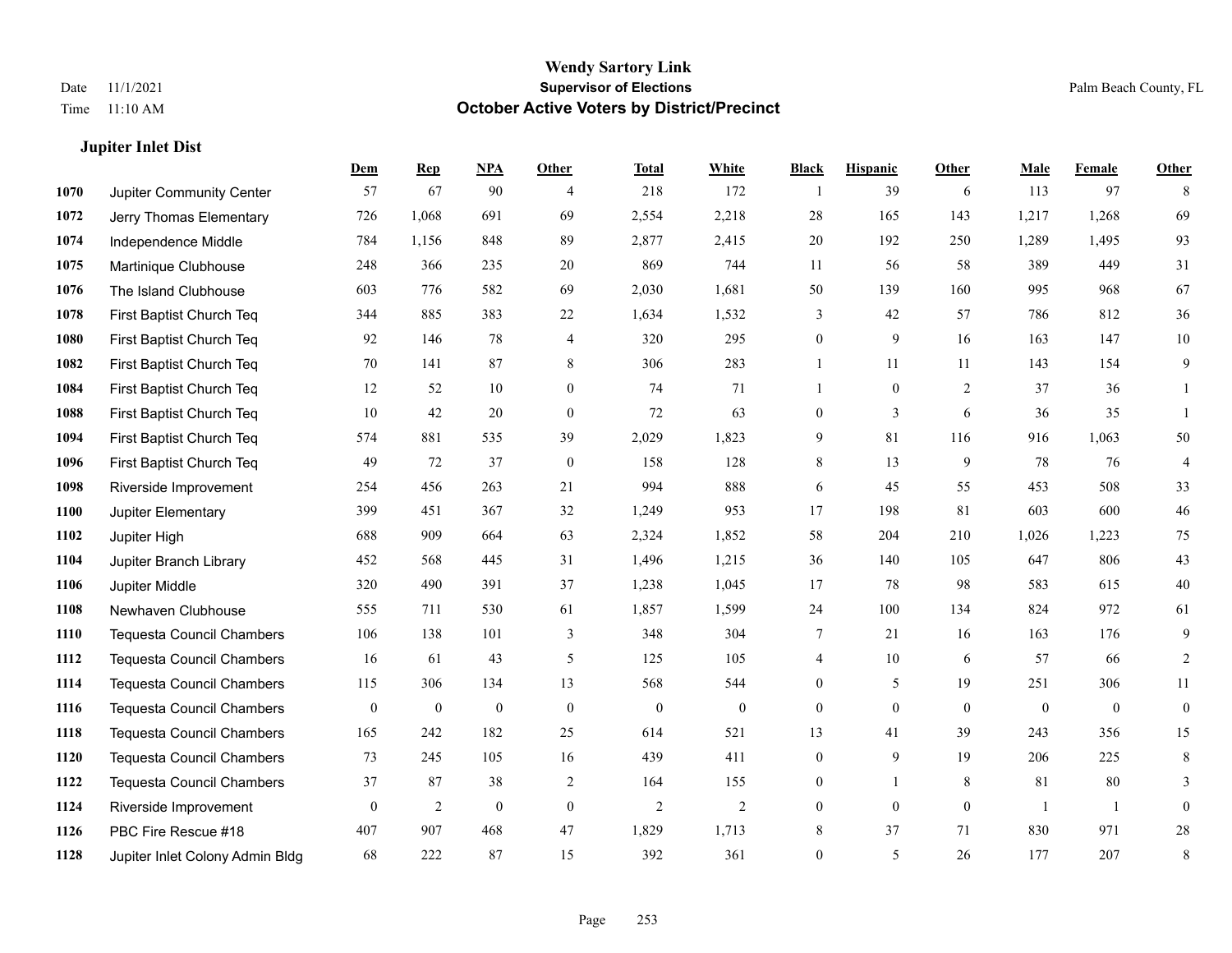# **Jupiter Inlet Dist**

|      |                               | Dem            | <b>Rep</b>     | NPA          | <b>Other</b>   | <b>Total</b>   | <b>White</b>   | <b>Black</b>     | <b>Hispanic</b> | <b>Other</b>    | <b>Male</b>    | <b>Female</b>  | <b>Other</b>   |
|------|-------------------------------|----------------|----------------|--------------|----------------|----------------|----------------|------------------|-----------------|-----------------|----------------|----------------|----------------|
| 1130 | PBC Fire Rescue #18           |                | 2              | 1            | $\theta$       | 4              | $\overline{4}$ | $\mathbf{0}$     | $\overline{0}$  | $\theta$        | 2              | $\mathbf{1}$   |                |
| 1132 | PBC Fire Rescue #18           | $\theta$       | 3              | 1            | $\Omega$       |                | $\overline{4}$ | $\theta$         | $\mathbf{0}$    | $\Omega$        | 2              | $\overline{2}$ | $\mathbf{0}$   |
| 1134 | PBC Fire Rescue #18           | $\Omega$       | $\mathbf{0}$   | $\theta$     | $\Omega$       | $\theta$       | $\Omega$       | $\Omega$         | $\theta$        | $\Omega$        | $\theta$       | $\Omega$       | $\theta$       |
| 1136 | 1st UM Church of Jup-Teq      | 575            | 981            | 632          | 64             | 2,252          | 2,090          | 11               | 51              | 100             | 979            | 1,212          | 61             |
| 1138 | Grace Immanuel Bible Church   | 221            | 817            | 363          | 35             | 1,436          | 1,366          | $\mathbf{0}$     | 13              | 57              | 613            | 791            | $32\,$         |
| 1140 | Club at Admirals Cove         | 289            | 539            | 303          | 23             | 1,154          | 1,062          | 6                | 21              | 65              | 549            | 586            | 19             |
| 1142 | 1st UM Church of Jup-Teq      | 278            | 595            | 360          | 38             | 1,271          | 1,179          | 5                | 22              | 65              | 604            | 634            | 33             |
| 1144 | 1st UM Church of Jup-Teq      | 524            | 806            | 502          | 35             | 1,867          | 1,724          | 5                | 30              | 108             | 854            | 959            | 54             |
| 1146 | Newhaven Clubhouse            | 15             | 34             | $\,8\,$      | -1             | 58             | 52             | $\boldsymbol{0}$ | 1               | 5               | 29             | 28             |                |
| 1148 | Oceanview Methodist           | 385            | 541            | 392          | 45             | 1,363          | 1,242          | 6                | 32              | 83              | 590            | 731            | 42             |
| 1150 | Oceanview Methodist           | $\theta$       | $\mathbf{0}$   | $\mathbf{0}$ | $\theta$       | $\mathbf{0}$   | $\mathbf{0}$   | $\theta$         | $\theta$        | $\Omega$        | $\theta$       | $\theta$       | $\theta$       |
| 1152 | <b>Oceanview Methodist</b>    | 42             | 68             | 53           | $\,8\,$        | 171            | 162            | $\boldsymbol{0}$ | $\overline{2}$  | $7\phantom{.0}$ | 80             | 87             | $\overline{4}$ |
| 1154 | Holy Spirit Lutheran          | 136            | 297            | 129          | 18             | 580            | 519            | 3                | 27              | 31              | 274            | 286            | 20             |
| 1156 | Holy Spirit Lutheran          | $\overline{0}$ | 2              | $\mathbf{0}$ | $\mathbf{0}$   | 2              | $\overline{c}$ | $\mathbf{0}$     | $\mathbf{0}$    | $\mathbf{0}$    | -1             | -1             | $\theta$       |
| 1158 | Holy Spirit Lutheran          | $\Omega$       | $\mathbf{1}$   | $\mathbf{1}$ | $\theta$       | $\overline{2}$ | $\mathbf{1}$   | $\theta$         |                 | $\Omega$        |                | $\mathbf{1}$   | $\theta$       |
| 1160 | Holy Spirit Lutheran          |                | $\mathbf{0}$   | $\mathbf{1}$ | $\overline{0}$ | $\overline{2}$ | $\overline{c}$ | $\mathbf{0}$     | $\theta$        | $\theta$        | $\mathbf{1}$   | $\mathbf{1}$   | $\theta$       |
| 1162 | Holy Spirit Lutheran          | 2              | $\overline{4}$ | 5            | $\overline{2}$ | 13             | 13             | $\mathbf{0}$     | $\mathbf{0}$    | $\overline{0}$  | 6              | $\tau$         | 0              |
| 1164 | Club at Admirals Cove         | 26             | 155            | 68           | 5              | 254            | 228            | 3                | 4               | 19              | 128            | 118            | 8              |
| 1166 | Holy Spirit Lutheran          | 7              | 23             | 12           | $\theta$       | 42             | 35             | $\mathbf{0}$     | $\overline{2}$  | 5               | 18             | 24             | $\theta$       |
| 1168 | Holy Spirit Lutheran          | $\Omega$       | $\theta$       | $\theta$     | $\theta$       | $\mathbf{0}$   | $\mathbf{0}$   | $\theta$         | $\theta$        | $\theta$        | $\theta$       | $\theta$       | $\theta$       |
| 1172 | Caloosa POA Meeting Room      | 127            | 278            | 121          | 9              | 535            | 456            | 13               | 23              | 43              | 245            | 271            | 19             |
| 1173 | Caloosa POA Meeting Room      | 69             | 118            | 60           | $\overline{c}$ | 249            | 211            | 5                | 14              | 19              | 117            | 121            | 11             |
| 1174 | Mirasol Sales and Info Center | $\theta$       | $\mathbf{0}$   | $\mathbf{0}$ | $\theta$       | $\theta$       | $\overline{0}$ | $\mathbf{0}$     | $\mathbf{0}$    | $\theta$        | $\theta$       | $\theta$       | $\mathbf{0}$   |
| 1176 | Mirasol Sales and Info Center | $\theta$       | $\theta$       | $\theta$     | $\Omega$       | $\theta$       | $\Omega$       | $\theta$         | $\theta$        | $\Omega$        | $\theta$       | $\Omega$       | $\Omega$       |
| 1178 | Mirasol Sales and Info Center | $\overline{0}$ | $\mathbf{0}$   | $\mathbf{0}$ | $\theta$       | $\theta$       | $\overline{0}$ | $\overline{0}$   | $\mathbf{0}$    | $\theta$        | $\overline{0}$ | $\theta$       | $\Omega$       |
| 1180 | Mirasol Sales and Info Center | $\Omega$       | $\mathbf{0}$   | $\mathbf{0}$ | $\theta$       | $\theta$       | $\Omega$       | $\overline{0}$   | $\theta$        | $\theta$        | $\theta$       | $\theta$       | $\overline{0}$ |
| 1182 | William T Dwyer High          | 155            | 264            | 135          | 6              | 560            | 477            | 15               | 30              | 38              | 265            | 281            | 14             |
| 1184 | Eastpointe Country Club       | 524            | 670            | 397          | 38             | 1,629          | 1,519          | 12               | 27              | 71              | 725            | 871            | 33             |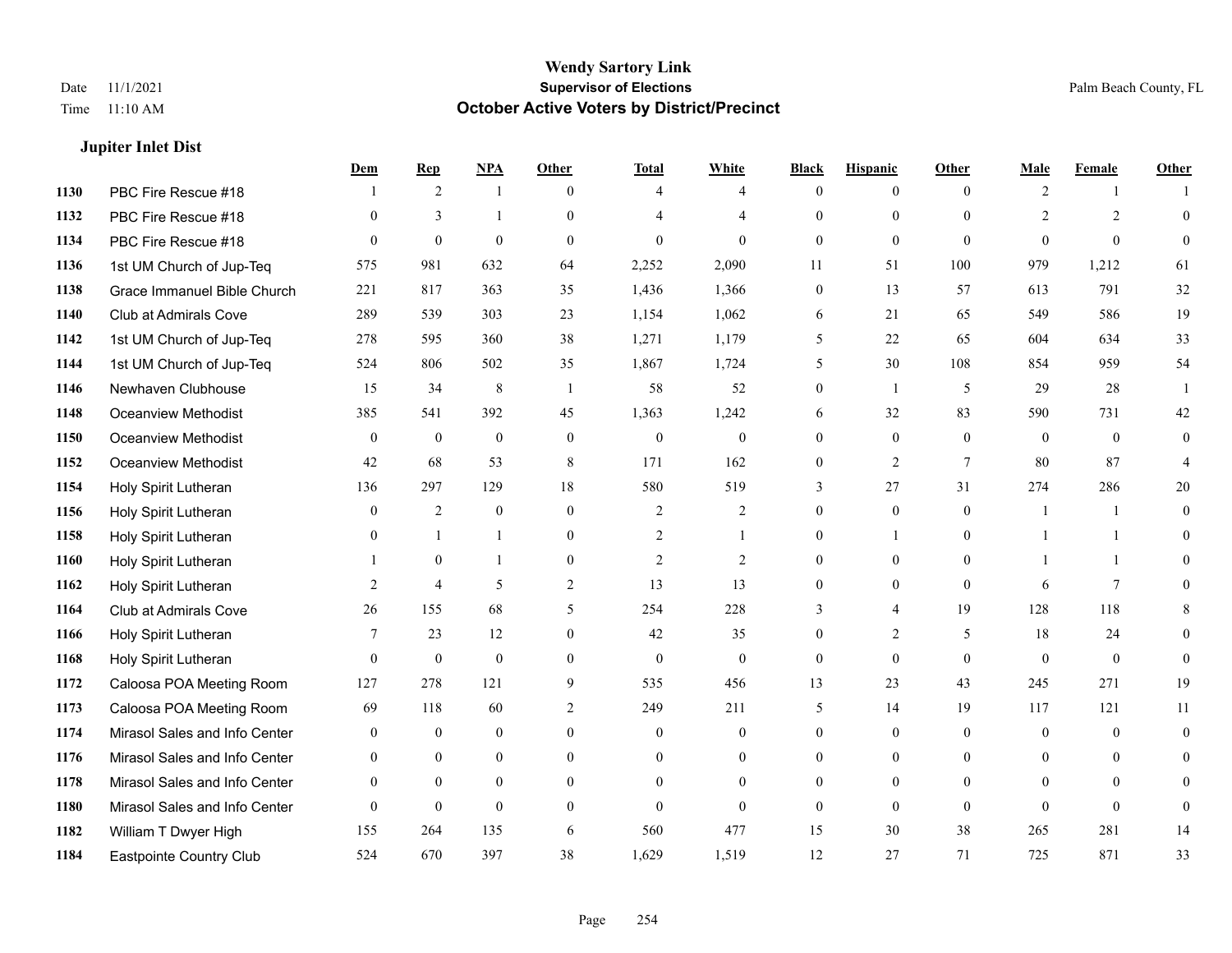# **Jupiter Inlet Dist**

|      |                               | Dem            | <b>Rep</b>   | NPA          | Other        | <b>Total</b> | White          | <b>Black</b> | <b>Hispanic</b> | Other          | Male     | <b>Female</b> | <b>Other</b>   |
|------|-------------------------------|----------------|--------------|--------------|--------------|--------------|----------------|--------------|-----------------|----------------|----------|---------------|----------------|
| 1186 | Mirasol Sales and Info Center | 547            | 500          | 449          | 43           | 1,539        | 1,194          | 49           | 145             | 151            | 725      | 764           | 50             |
| 1188 | Westwood Gardens HOA          | 333            | 370          | 324          | 33           | 1,060        | 819            | 31           | 118             | 92             | 429      | 611           | 20             |
| 1189 | <b>Westwood Gardens HOA</b>   | 26             | 62           | 26           | 2            | 116          | 102            | $\tau$       | 2               | 5              | 55       | 58            | 3              |
| 1190 | Gardens Presbyterian          | 1,355          | 2,117        | 1,409        | 152          | 5,033        | 4,110          | 138          | 344             | 441            | 2,239    | 2,653         | 141            |
| 1192 | Evergrene Clubhouse           | 385            | 675          | 463          | 41           | 1,564        | 1,316          | 28           | 82              | 138            | 748      | 759           | 57             |
| 1194 | Frenchmans Creek Real Estate  | 639            | 942          | 617          | 47           | 2,245        | 2,050          | 14           | 45              | 136            | 1,025    | 1,161         | 59             |
| 1196 | Gardens Presbyterian          | $\theta$       | $\theta$     | $\mathbf{0}$ | $\theta$     | $\theta$     | $\theta$       | $\theta$     | $\theta$        | $\theta$       | $\theta$ | $\theta$      | $\theta$       |
| 1198 | 1st Baptist Church PBG        | 561            | 480          | 410          | 33           | 1,484        | 1,034          | 131          | 164             | 155            | 710      | 723           | 51             |
| 1200 | Dwight D Eisenhower Elementar | $\overline{0}$ | $\mathbf{0}$ | $\mathbf{0}$ | $\mathbf{0}$ | $\mathbf{0}$ | $\overline{0}$ | $\theta$     | $\theta$        | $\theta$       | $\Omega$ | $\theta$      | $\overline{0}$ |
| 1202 | <b>Cross Community Church</b> | 507            | 1,058        | 556          | 41           | 2,162        | 1,933          | 14           | 90              | 125            | 1,032    | 1,060         | 70             |
| 1204 | Holy Spirit Lutheran          | 9              | 23           | 14           | $\mathbf{3}$ | 49           | 43             | 0            | $\overline{2}$  | $\overline{4}$ | 24       | 21            | 4              |
| 1206 | Holy Spirit Lutheran          | 13             | 80           | 24           | $\mathbf{3}$ | 120          | 115            | 0            | 4               |                | 57       | 62            |                |
| 1208 | Juno Beach Town Center        | 445            | 862          | 465          | 49           | 1,821        | 1,659          | 6            | 57              | 99             | 834      | 939           | 48             |
| 1210 | Holy Spirit Lutheran          | 207            | 272          | 148          | 8            | 635          | 567            | 2            | 24              | 42             | 308      | 305           | 22             |
| 1212 | Juno Beach Town Center        | 45             | 69           | 56           | 8            | 178          | 149            | 6            | 8               | 15             | 92       | 82            |                |
| 1214 | Juno Beach Town Center        | 262            | 443          | 197          | 25           | 927          | 862            | $\tau$       | 13              | 45             | 368      | 536           | 23             |
| 1216 | Oceanview Methodist           | 134            | 299          | 153          | 15           | 601          | 515            | 10           | 33              | 43             | 289      | 299           | 13             |
|      | <b>Jupiter Inlet Dist</b>     | 25,859         | 40,272       | 25,630       | 2,335        | 94,096       | 80,561         | 1,827        | 5,248           | 6,460          | 43,374   | 47,981        | 2,741          |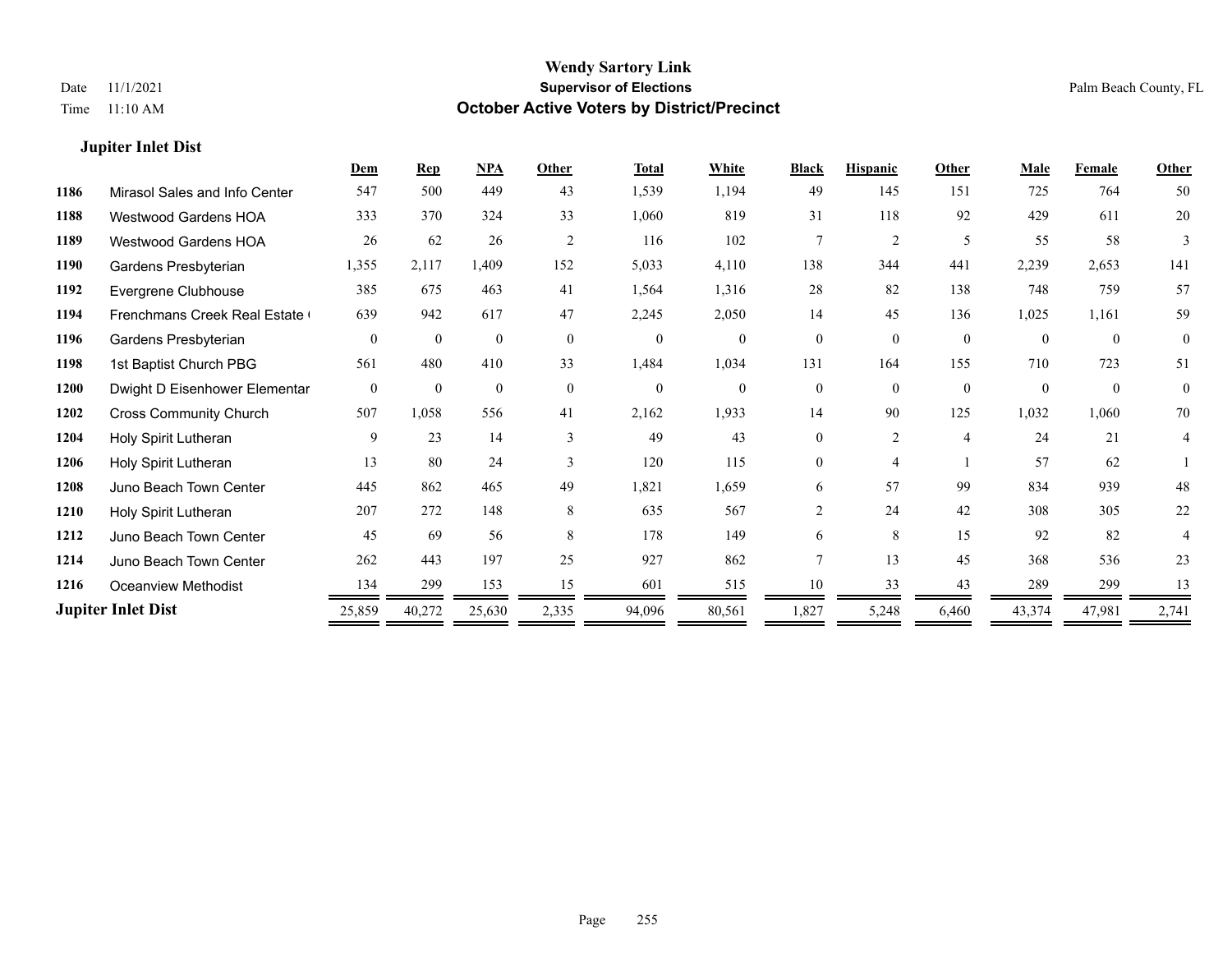|      |                                     | Dem              | <b>Rep</b>       | NPA              | <b>Other</b>   | <b>Total</b>     | <b>White</b>     | <b>Black</b>     | <b>Hispanic</b>  | <b>Other</b>   | <b>Male</b>  | <b>Female</b>  | <b>Other</b>     |
|------|-------------------------------------|------------------|------------------|------------------|----------------|------------------|------------------|------------------|------------------|----------------|--------------|----------------|------------------|
| 1002 | <b>Canal Point Community Center</b> | $\mathbf{0}$     | $\mathbf{0}$     | $\boldsymbol{0}$ | $\Omega$       | $\Omega$         | $\overline{0}$   | $\mathbf{0}$     | $\mathbf{0}$     | $\theta$       | $\theta$     | $\overline{0}$ | $\Omega$         |
| 1004 | Pierce Hammock Elementary           | 2                | 3                | 3                | $\theta$       | 8                | 8                | $\theta$         | $\mathbf{0}$     | $\theta$       | 3            | 5              | $\theta$         |
| 1006 | Journey Church of Jupiter           | $\Omega$         | $\theta$         | $\theta$         | $\Omega$       | $\Omega$         | $\Omega$         | $\Omega$         | $\theta$         | $\Omega$       | $\Omega$     | $\Omega$       | $\Omega$         |
| 1008 | Journey Church of Jupiter           | $\overline{0}$   | $\mathbf{0}$     | $\mathbf{0}$     | $\overline{0}$ | $\theta$         | $\boldsymbol{0}$ | $\overline{0}$   | $\boldsymbol{0}$ | $\theta$       | $\mathbf{0}$ | $\mathbf{0}$   |                  |
| 1010 | Journey Church of Jupiter           | 0                | $\mathbf{0}$     | $\mathbf{0}$     | $\theta$       | $\Omega$         | $\overline{0}$   | $\overline{0}$   | $\mathbf{0}$     | $\theta$       | $\theta$     | $\theta$       | $\Omega$         |
| 1012 | Caloosa POA Meeting Room            | 0                | $\mathbf{0}$     | $\mathbf{0}$     | $\theta$       | $\Omega$         | $\mathbf{0}$     | $\overline{0}$   | $\mathbf{0}$     | $\Omega$       | $\theta$     | $\Omega$       | $\mathbf{0}$     |
| 1014 | Caloosa POA Meeting Room            | $\theta$         | $\mathbf{1}$     | $\theta$         | $\theta$       |                  | 1                | $\overline{0}$   | $\mathbf{0}$     | $\theta$       | $\theta$     | $\Omega$       |                  |
| 1016 | Journey Church of Jupiter           | $\Omega$         | $\mathbf{0}$     | $\mathbf{0}$     | $\theta$       | $\theta$         | $\overline{0}$   | $\mathbf{0}$     | $\mathbf{0}$     | $\theta$       | $\Omega$     | $\theta$       | $\theta$         |
| 1018 | Calvary Church of Jupiter           | 446              | 834              | 469              | 48             | 1,797            | 1,588            | 20               | 95               | 94             | 851          | 890            | 56               |
| 1019 | Calvary Church of Jupiter           | 196              | 379              | 220              | 10             | 805              | 723              | 1                | 45               | 36             | 389          | 400            | 16               |
| 1020 | Caloosa POA Meeting Room            | $\mathbf{0}$     | $\boldsymbol{0}$ | $\mathbf{0}$     | $\theta$       | $\mathbf{0}$     | $\mathbf{0}$     | $\mathbf{0}$     | $\mathbf{0}$     | $\theta$       | $\theta$     | $\theta$       | $\mathbf{0}$     |
| 1022 | Journey Church of Jupiter           | 688              | 1,238            | 770              | 61             | 2,757            | 2,357            | 34               | 182              | 184            | 1,323        | 1,352          | 82               |
| 1024 | Calvary Church of Jupiter           | 7                | 9                | $\overline{7}$   | $\mathbf{0}$   | 23               | 23               | $\boldsymbol{0}$ | $\mathbf{0}$     | $\overline{0}$ | 12           | 11             | $\boldsymbol{0}$ |
| 1026 | Calvary Church of Jupiter           | 332              | 623              | 339              | 25             | 1,319            | 1,167            | 11               | 77               | 64             | 631          | 655            | 33               |
| 1028 | Jupiter Farms Elementary            | 540              | 1,004            | 588              | 65             | 2,197            | 1,914            | 15               | 138              | 130            | 1,061        | 1,070          | 66               |
| 1030 | Calvary Church of Jupiter           | 16               | 36               | 24               | $\overline{4}$ | $80\,$           | 73               | $\boldsymbol{0}$ | 4                | 3              | 39           | 38             | 3                |
| 1032 | Jupiter Farms Park Community I      | 302              | 570              | 352              | 29             | 1,253            | 1,052            | 13               | 108              | 80             | 611          | 601            | 41               |
| 1034 | West Jupiter Recreation Center      | 273              | 738              | 339              | 47             | 1,397            | 1,213            | 19               | 36               | 129            | 677          | 694            | 26               |
| 1036 | Calvary Church of Jupiter           | $\boldsymbol{0}$ | $\boldsymbol{0}$ | $\mathbf{0}$     | $\theta$       | $\boldsymbol{0}$ | $\mathbf{0}$     | $\mathbf{0}$     | $\mathbf{0}$     | $\theta$       | $\mathbf{0}$ | $\mathbf{0}$   | $\mathbf{0}$     |
| 1038 | William T Dwyer High                | 807              | 1,307            | 764              | 55             | 2,933            | 2,463            | 64               | 173              | 233            | 1,397        | 1,431          | 105              |
| 1040 | West Jupiter Recreation Center      | 260              | 457              | 342              | 32             | 1,091            | 879              | 19               | 54               | 139            | 542          | 509            | 40               |
| 1042 | West Jupiter Recreation Center      | $\boldsymbol{0}$ | $\boldsymbol{0}$ | $\boldsymbol{0}$ | $\mathbf{0}$   | $\boldsymbol{0}$ | $\mathbf{0}$     | $\boldsymbol{0}$ | $\mathbf{0}$     | $\overline{0}$ | $\mathbf{0}$ | $\mathbf{0}$   | $\mathbf{0}$     |
| 1044 | Limestone Creek Elementary          | 427              | 119              | 180              | 19             | 745              | 220              | 349              | 93               | 83             | 354          | 364            | 27               |
| 1046 | West Jupiter Recreation Center      | 264              | 139              | 151              | 11             | 565              | 260              | 163              | 111              | 31             | 241          | 304            | 20               |
| 1048 | St Peter Catholic Church            | 385              | 458              | 283              | 29             | 1,155            | 1,033            | 3                | 41               | 78             | 439          | 688            | $28\,$           |
| 1050 | <b>Lighthouse Elementary</b>        | 480              | 664              | 411              | 45             | 1,600            | 1,364            | 16               | 67               | 153            | 745          | 799            | 56               |
| 1052 | Beacon Cove Intermediate Scho       | 1,028            | 1,141            | 922              | 65             | 3,156            | 2,497            | 77               | 258              | 324            | 1,475        | 1,579          | 102              |
| 1054 | Limestone Creek Elementary          | 694              | 1,077            | 635              | 55             | 2,461            | 2,179            | 25               | 97               | 160            | 1,150        | 1,239          | 72               |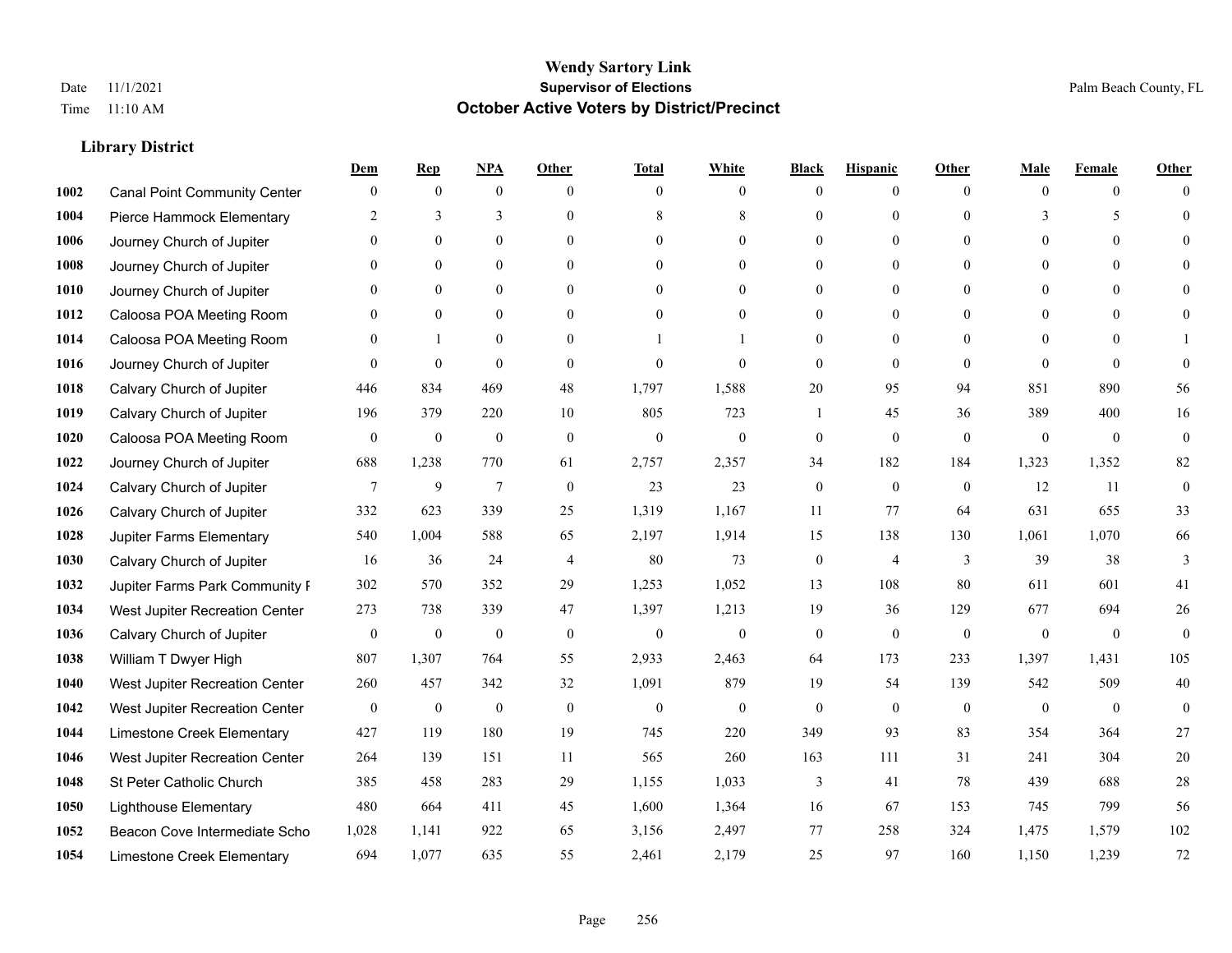|      |                                  | Dem          | <b>Rep</b>       | NPA              | <b>Other</b>     | <b>Total</b>     | <b>White</b> | <b>Black</b>     | <b>Hispanic</b> | <b>Other</b> | <b>Male</b>  | <b>Female</b> | Other            |
|------|----------------------------------|--------------|------------------|------------------|------------------|------------------|--------------|------------------|-----------------|--------------|--------------|---------------|------------------|
| 1056 | West Jupiter Recreation Center   | 545          | 574              | 540              | 40               | 1,699            | 1,364        | 75               | 129             | 131          | 749          | 894           | 56               |
| 1058 | St Peter Catholic Church         | 759          | 885              | 749              | 66               | 2,459            | 2,046        | 37               | 192             | 184          | 1,078        | 1,310         | 71               |
| 1060 | West Jupiter Recreation Center   | 72           | 95               | 72               | 5                | 244              | 201          | $\boldsymbol{0}$ | 23              | 20           | 98           | 130           | 16               |
| 1062 | <b>Harvest Community Church</b>  | 613          | 1,148            | 549              | 46               | 2,356            | 2,157        | 11               | 52              | 136          | 1,139        | 1,138         | 79               |
| 1064 | Jupiter Community Center         | 75           | 126              | 63               | 3                | 267              | 245          | $\boldsymbol{0}$ | 6               | 16           | 129          | 131           | $\overline{7}$   |
| 1066 | Jupiter Community Center         | $\mathbf{0}$ | $\boldsymbol{0}$ | $\boldsymbol{0}$ | $\mathbf{0}$     | $\boldsymbol{0}$ | $\mathbf{0}$ | $\mathbf{0}$     | $\mathbf{0}$    | $\mathbf{0}$ | $\mathbf{0}$ | $\mathbf{0}$  | $\boldsymbol{0}$ |
| 1068 | Jupiter Community Center         | 581          | 754              | 592              | 48               | 1,975            | 1,634        | 26               | 192             | 123          | 919          | 996           | 60               |
| 1070 | Jupiter Community Center         | 57           | 67               | 90               | $\overline{4}$   | 218              | 172          | $\mathbf{1}$     | 39              | 6            | 113          | 97            | $\,8\,$          |
| 1072 | Jerry Thomas Elementary          | 726          | 1,068            | 691              | 69               | 2,554            | 2,218        | 28               | 165             | 143          | 1,217        | 1,268         | 69               |
| 1074 | Independence Middle              | 784          | 1,156            | 848              | 89               | 2,877            | 2,415        | 20               | 192             | 250          | 1,289        | 1,495         | 93               |
| 1075 | Martinique Clubhouse             | 248          | 366              | 235              | 20               | 869              | 744          | 11               | 56              | 58           | 389          | 449           | 31               |
| 1076 | The Island Clubhouse             | 603          | 776              | 582              | 69               | 2,030            | 1,681        | 50               | 139             | 160          | 995          | 968           | 67               |
| 1078 | First Baptist Church Teq         | 344          | 885              | 383              | $22\,$           | 1,634            | 1,532        | 3                | 42              | 57           | 786          | 812           | 36               |
| 1080 | First Baptist Church Teq         | 92           | 146              | 78               | $\overline{4}$   | 320              | 295          | $\boldsymbol{0}$ | 9               | 16           | 163          | 147           | $10\,$           |
| 1082 | First Baptist Church Teq         | 70           | 141              | 87               | 8                | 306              | 283          | 1                | 11              | 11           | 143          | 154           | 9                |
| 1084 | First Baptist Church Teq         | 12           | 52               | 10               | $\overline{0}$   | 74               | 71           | $\mathbf{1}$     | $\mathbf{0}$    | 2            | 37           | 36            | 1                |
| 1088 | First Baptist Church Teq         | 10           | 42               | 20               | $\boldsymbol{0}$ | 72               | 63           | $\boldsymbol{0}$ | 3               | 6            | 36           | 35            | $\mathbf{1}$     |
| 1094 | First Baptist Church Teq         | 574          | 881              | 535              | 39               | 2,029            | 1,823        | 9                | 81              | 116          | 916          | 1,063         | 50               |
| 1096 | First Baptist Church Teq         | 49           | 72               | 37               | $\mathbf{0}$     | 158              | 128          | 8                | 13              | 9            | 78           | 76            | $\overline{4}$   |
| 1098 | Riverside Improvement            | 254          | 456              | 263              | 21               | 994              | 888          | 6                | 45              | 55           | 453          | 508           | 33               |
| 1100 | Jupiter Elementary               | 399          | 451              | 367              | 32               | 1,249            | 953          | 17               | 198             | 81           | 603          | 600           | $46\,$           |
| 1102 | Jupiter High                     | 688          | 909              | 664              | 63               | 2,324            | 1,852        | 58               | 204             | 210          | 1,026        | 1,223         | 75               |
| 1104 | Jupiter Branch Library           | 452          | 568              | 445              | 31               | 1,496            | 1,215        | 36               | 140             | 105          | 647          | 806           | 43               |
| 1106 | Jupiter Middle                   | 320          | 490              | 391              | 37               | 1,238            | 1,045        | 17               | 78              | 98           | 583          | 615           | $40\,$           |
| 1108 | Newhaven Clubhouse               | 555          | 711              | 530              | 61               | 1,857            | 1,599        | 24               | 100             | 134          | 824          | 972           | 61               |
| 1110 | Tequesta Council Chambers        | 106          | 138              | 101              | 3                | 348              | 304          | 7                | 21              | 16           | 163          | 176           | 9                |
| 1112 | <b>Tequesta Council Chambers</b> | 16           | 61               | 43               | 5                | 125              | 105          | 4                | 10              | 6            | 57           | 66            | $\sqrt{2}$       |
| 1114 | <b>Tequesta Council Chambers</b> | 115          | 306              | 134              | 13               | 568              | 544          | $\mathbf{0}$     | 5               | 19           | 251          | 306           | 11               |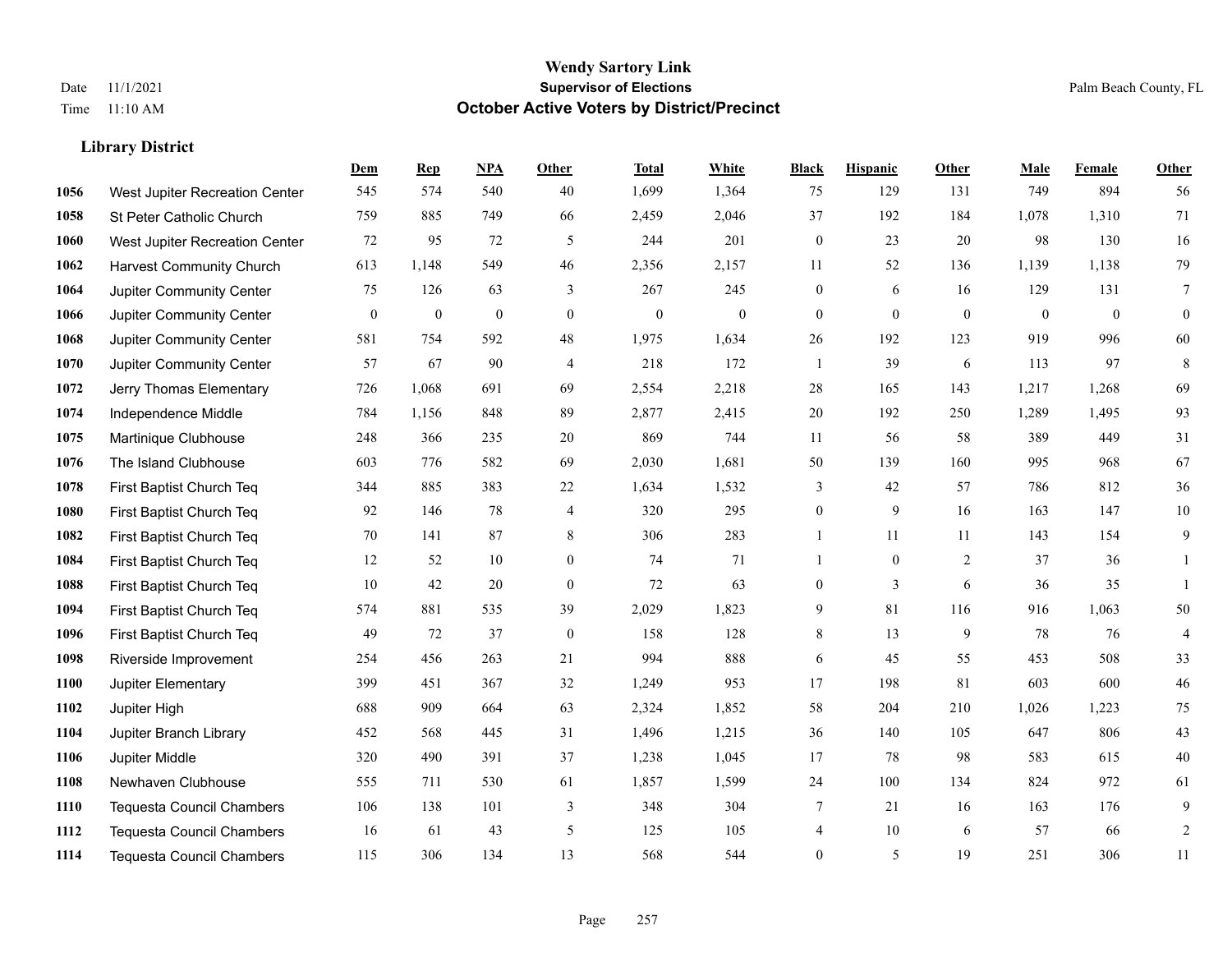|      |                                  | Dem            | <b>Rep</b>       | NPA              | <b>Other</b>   | <b>Total</b>   | <b>White</b>   | <b>Black</b>     | <b>Hispanic</b> | <b>Other</b> | <b>Male</b>    | <b>Female</b>  | <b>Other</b>   |
|------|----------------------------------|----------------|------------------|------------------|----------------|----------------|----------------|------------------|-----------------|--------------|----------------|----------------|----------------|
| 1116 | <b>Tequesta Council Chambers</b> | $\overline{0}$ | $\boldsymbol{0}$ | $\boldsymbol{0}$ | $\theta$       | $\mathbf{0}$   | $\overline{0}$ | $\overline{0}$   | $\overline{0}$  | $\theta$     | $\theta$       | $\overline{0}$ | $\theta$       |
| 1118 | <b>Tequesta Council Chambers</b> | 165            | 242              | 182              | 25             | 614            | 521            | 13               | 41              | 39           | 243            | 356            | 15             |
| 1120 | <b>Tequesta Council Chambers</b> | 73             | 245              | 105              | 16             | 439            | 411            | $\Omega$         | 9               | 19           | 206            | 225            | 8              |
| 1122 | Tequesta Council Chambers        | 37             | 87               | 38               | 2              | 164            | 155            | $\overline{0}$   | 1               | 8            | 81             | 80             | 3              |
| 1124 | Riverside Improvement            | $\theta$       | 2                | $\mathbf{0}$     | $\theta$       | $\overline{2}$ | $\overline{2}$ | $\theta$         | $\theta$        | $\theta$     | $\overline{1}$ | $\overline{1}$ | $\theta$       |
| 1126 | PBC Fire Rescue #18              | 407            | 907              | 468              | 47             | 1,829          | 1,713          | 8                | 37              | 71           | 830            | 971            | 28             |
| 1128 | Jupiter Inlet Colony Admin Bldg  | 68             | 222              | 87               | 15             | 392            | 361            | $\overline{0}$   | 5               | 26           | 177            | 207            | $\,8\,$        |
| 1130 | PBC Fire Rescue #18              |                | 2                | $\mathbf{1}$     | $\theta$       | 4              | 4              | $\theta$         | $\Omega$        | $\Omega$     | 2              |                |                |
| 1132 | PBC Fire Rescue #18              | $\Omega$       | 3                | 1                | $\Omega$       |                | 4              | $\overline{0}$   | $\overline{0}$  | $\Omega$     | $\overline{2}$ | 2              | $\Omega$       |
| 1134 | PBC Fire Rescue #18              | $\Omega$       | $\theta$         | $\theta$         | $\theta$       | $\theta$       | $\theta$       | $\overline{0}$   | $\mathbf{0}$    | $\theta$     | $\Omega$       | $\theta$       | $\theta$       |
| 1136 | 1st UM Church of Jup-Teq         | 575            | 981              | 632              | 64             | 2,252          | 2,090          | 11               | 51              | 100          | 979            | 1,212          | 61             |
| 1138 | Grace Immanuel Bible Church      | 221            | 817              | 363              | 35             | 1,436          | 1,366          | $\boldsymbol{0}$ | 13              | 57           | 613            | 791            | 32             |
| 1140 | Club at Admirals Cove            | 289            | 539              | 303              | 23             | 1,154          | 1,062          | 6                | 21              | 65           | 549            | 586            | 19             |
| 1142 | 1st UM Church of Jup-Teq         | 278            | 595              | 360              | 38             | 1,271          | 1,179          | 5                | 22              | 65           | 604            | 634            | 33             |
| 1144 | 1st UM Church of Jup-Teq         | 524            | 806              | 502              | 35             | 1,867          | 1,724          | 5                | 30              | 108          | 854            | 959            | 54             |
| 1146 | Newhaven Clubhouse               | 15             | 34               | $\,8\,$          | -1             | 58             | 52             | $\overline{0}$   | $\mathbf{1}$    | 5            | 29             | 28             | $\mathbf{1}$   |
| 1148 | Oceanview Methodist              | 385            | 541              | 392              | 45             | 1,363          | 1,242          | 6                | 32              | 83           | 590            | 731            | 42             |
| 1150 | Oceanview Methodist              | $\theta$       | $\mathbf{0}$     | $\mathbf{0}$     | $\overline{0}$ | $\mathbf{0}$   | $\overline{0}$ | $\overline{0}$   | $\overline{0}$  | $\theta$     | $\theta$       | $\theta$       | 0              |
| 1152 | Oceanview Methodist              | 42             | 68               | 53               | 8              | 171            | 162            | $\overline{0}$   | 2               | $\tau$       | 80             | 87             | $\overline{4}$ |
| 1154 | Holy Spirit Lutheran             | 136            | 297              | 129              | 18             | 580            | 519            | 3                | 27              | 31           | 274            | 286            | 20             |
| 1156 | Holy Spirit Lutheran             | $\theta$       | 2                | $\theta$         | $\Omega$       | $\overline{2}$ | $\overline{2}$ | $\Omega$         | $\Omega$        | $\Omega$     | $\overline{1}$ |                | $\Omega$       |
| 1158 | Holy Spirit Lutheran             | $\Omega$       | 1                | 1                | $\overline{0}$ | $\overline{c}$ | 1              | $\overline{0}$   | 1               | $\theta$     |                |                | 0              |
| 1160 | Holy Spirit Lutheran             |                | $\mathbf{0}$     | 1                | $\overline{0}$ | $\overline{2}$ | 2              | $\overline{0}$   | $\overline{0}$  | $\Omega$     |                |                | 0              |
| 1162 | Holy Spirit Lutheran             | 2              | $\overline{4}$   | 5                | 2              | 13             | 13             | $\theta$         | $\overline{0}$  | $\theta$     | 6              | $\tau$         | 0              |
| 1164 | <b>Club at Admirals Cove</b>     | 26             | 155              | 68               | 5              | 254            | 228            | 3                | $\overline{4}$  | 19           | 128            | 118            | 8              |
| 1166 | Holy Spirit Lutheran             | 7              | 23               | 12               | $\theta$       | 42             | 35             | $\Omega$         | 2               | 5            | 18             | 24             | 0              |
| 1168 | Holy Spirit Lutheran             | $\Omega$       | $\mathbf{0}$     | $\mathbf{0}$     | $\theta$       | $\mathbf{0}$   | $\overline{0}$ | 0                | $\overline{0}$  | $\theta$     | $\theta$       | $\overline{0}$ | 0              |
| 1170 | Caloosa POA Meeting Room         |                | $\Omega$         | $\theta$         | $\Omega$       | $\Omega$       | $\theta$       | $\Omega$         | $\Omega$        | $\Omega$     | $\Omega$       | $\Omega$       | $\overline{0}$ |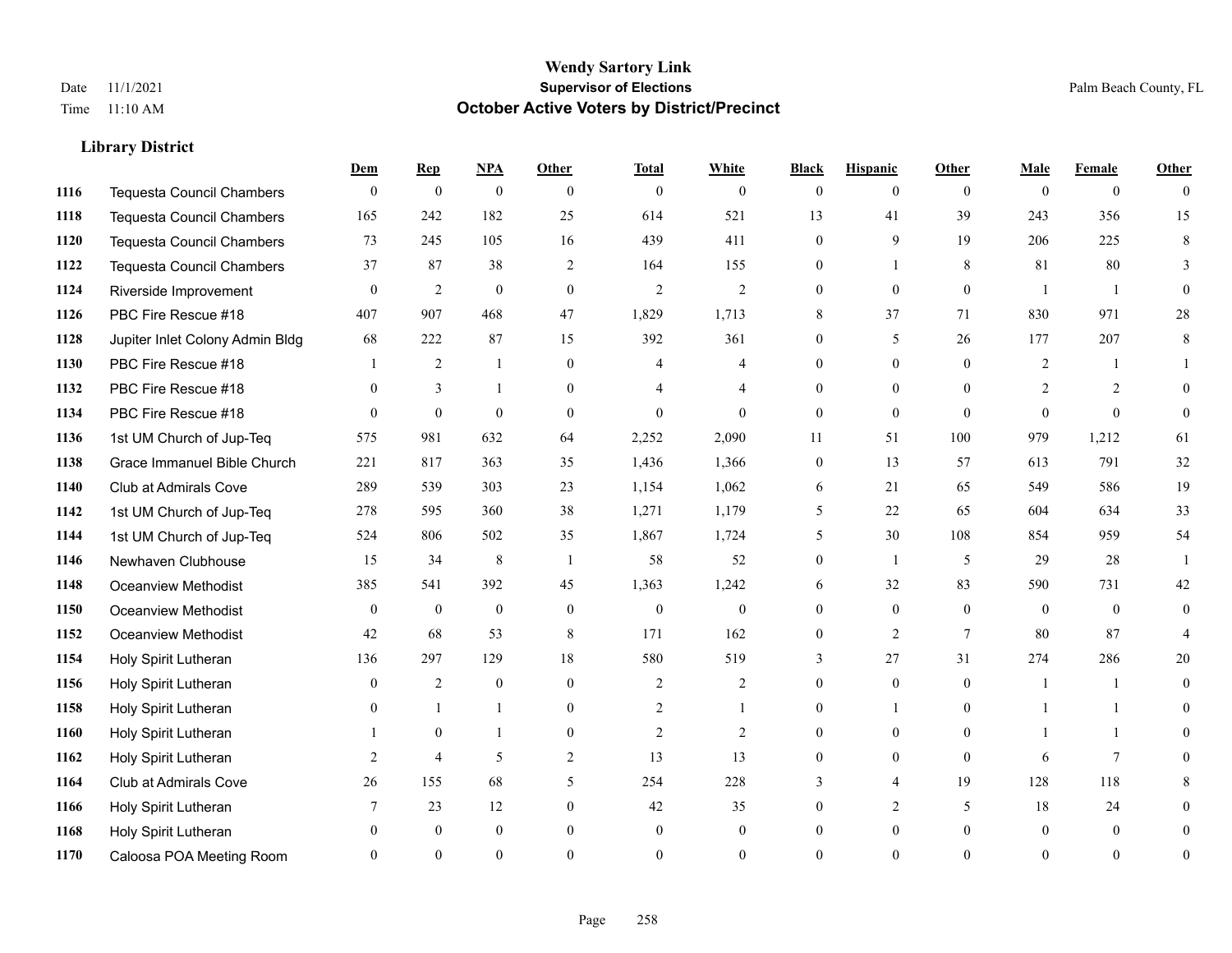|      |                               | Dem          | <b>Rep</b>       | NPA              | <b>Other</b>   | <b>Total</b>   | <b>White</b>     | <b>Black</b>     | <b>Hispanic</b> | <b>Other</b>   | <b>Male</b>  | Female       | <b>Other</b>     |
|------|-------------------------------|--------------|------------------|------------------|----------------|----------------|------------------|------------------|-----------------|----------------|--------------|--------------|------------------|
| 1172 | Caloosa POA Meeting Room      | 127          | 278              | 121              | 9              | 535            | 456              | 13               | 23              | 43             | 245          | 271          | 19               |
| 1173 | Caloosa POA Meeting Room      | 69           | 118              | 60               | $\overline{2}$ | 249            | 211              | 5                | 14              | 19             | 117          | 121          | 11               |
| 1174 | Mirasol Sales and Info Center | $\theta$     | $\theta$         | $\theta$         | $\Omega$       | $\Omega$       | $\overline{0}$   | $\theta$         | $\theta$        | $\Omega$       | $\theta$     | $\theta$     | $\theta$         |
| 1176 | Mirasol Sales and Info Center | $\mathbf{0}$ | $\mathbf{0}$     | $\boldsymbol{0}$ | $\overline{0}$ | $\mathbf{0}$   | $\boldsymbol{0}$ | $\overline{0}$   | $\mathbf{0}$    | $\overline{0}$ | $\mathbf{0}$ | $\mathbf{0}$ | $\mathbf{0}$     |
| 1178 | Mirasol Sales and Info Center | $\theta$     | $\theta$         | $\mathbf{0}$     | $\theta$       | $\theta$       | $\Omega$         | $\mathbf{0}$     | $\theta$        | $\theta$       | $\theta$     | $\Omega$     | $\theta$         |
| 1180 | Mirasol Sales and Info Center | $\mathbf{0}$ | $\mathbf{0}$     | $\mathbf{0}$     | $\theta$       | $\Omega$       | $\theta$         | $\mathbf{0}$     | $\theta$        | $\theta$       | $\theta$     | $\theta$     | $\mathbf{0}$     |
| 1182 | William T Dwyer High          | 155          | 264              | 135              | 6              | 560            | 477              | 15               | 30              | 38             | 265          | 281          | 14               |
| 1184 | Eastpointe Country Club       | 524          | 670              | 397              | 38             | 1,629          | 1,519            | 12               | 27              | 71             | 725          | 871          | 33               |
| 1186 | Mirasol Sales and Info Center | 547          | 500              | 449              | 43             | 1,539          | 1,194            | 49               | 145             | 151            | 725          | 764          | 50               |
| 1188 | <b>Westwood Gardens HOA</b>   | 333          | 370              | 324              | 33             | 1,060          | 819              | 31               | 118             | 92             | 429          | 611          | 20               |
| 1189 | Westwood Gardens HOA          | 26           | 62               | 26               | 2              | 116            | 102              | 7                | 2               | 5              | 55           | 58           | 3                |
| 1190 | Gardens Presbyterian          | 1,355        | 2,117            | 1,409            | 152            | 5,033          | 4,110            | 138              | 344             | 441            | 2,239        | 2,653        | 141              |
| 1192 | Evergrene Clubhouse           | 385          | 675              | 463              | 41             | 1,564          | 1,316            | 28               | 82              | 138            | 748          | 759          | 57               |
| 1194 | Frenchmans Creek Real Estate  | 639          | 942              | 617              | 47             | 2,245          | 2,050            | 14               | 45              | 136            | 1,025        | 1,161        | 59               |
| 1196 | Gardens Presbyterian          | $\bf{0}$     | $\boldsymbol{0}$ | $\mathbf{0}$     | $\mathbf{0}$   | $\theta$       | $\boldsymbol{0}$ | $\boldsymbol{0}$ | $\mathbf{0}$    | $\mathbf{0}$   | $\mathbf{0}$ | $\theta$     | $\boldsymbol{0}$ |
| 1198 | 1st Baptist Church PBG        | 561          | 480              | 410              | 33             | 1,484          | 1,034            | 131              | 164             | 155            | 710          | 723          | 51               |
| 1200 | Dwight D Eisenhower Elementar | $\mathbf{0}$ | $\mathbf{0}$     | $\mathbf{0}$     | $\theta$       | $\mathbf{0}$   | $\overline{0}$   | $\mathbf{0}$     | $\theta$        | $\theta$       | $\theta$     | $\theta$     | $\mathbf{0}$     |
| 1202 | <b>Cross Community Church</b> | 507          | 1,058            | 556              | 41             | 2,162          | 1,933            | 14               | 90              | 125            | 1,032        | 1,060        | 70               |
| 1204 | Holy Spirit Lutheran          | 9            | 23               | 14               | 3              | 49             | 43               | $\mathbf{0}$     | 2               | $\overline{4}$ | 24           | 21           | 4                |
| 1206 | Holy Spirit Lutheran          | 13           | 80               | 24               | 3              | 120            | 115              | $\mathbf{0}$     | $\overline{4}$  | $\overline{1}$ | 57           | 62           | $\mathbf{1}$     |
| 1208 | Juno Beach Town Center        | 445          | 862              | 465              | 49             | 1,821          | 1,659            | 6                | 57              | 99             | 834          | 939          | 48               |
| 1210 | Holy Spirit Lutheran          | 207          | 272              | 148              | 8              | 635            | 567              | $\overline{2}$   | 24              | 42             | 308          | 305          | 22               |
| 1212 | Juno Beach Town Center        | 45           | 69               | 56               | 8              | 178            | 149              | 6                | 8               | 15             | 92           | 82           | $\overline{4}$   |
| 1214 | Juno Beach Town Center        | 262          | 443              | 197              | 25             | 927            | 862              | $\tau$           | 13              | 45             | 368          | 536          | 23               |
| 1216 | Oceanview Methodist           | 134          | 299              | 153              | 15             | 601            | 515              | 10               | 33              | 43             | 289          | 299          | 13               |
| 1218 | Osceola Creek Middle          |              | $\mathbf{0}$     | $\mathbf{0}$     | $\mathbf{0}$   | $\overline{1}$ | 1                | $\mathbf{0}$     | $\mathbf{0}$    | $\theta$       |              | $\theta$     | $\mathbf{0}$     |
| 1220 | Pierce Hammock Elementary     | $\theta$     | $\theta$         | $\theta$         | $\overline{0}$ | $\theta$       | $\mathbf{0}$     | $\mathbf{0}$     | $\mathbf{0}$    | $\theta$       | $\theta$     | $\theta$     | $\mathbf{0}$     |
| 1222 | Sandhill Crane Golf Club      | 16           | 38               | 20               | 3              | 77             | 55               | 8                | $\tau$          | $\overline{7}$ | 39           | 37           |                  |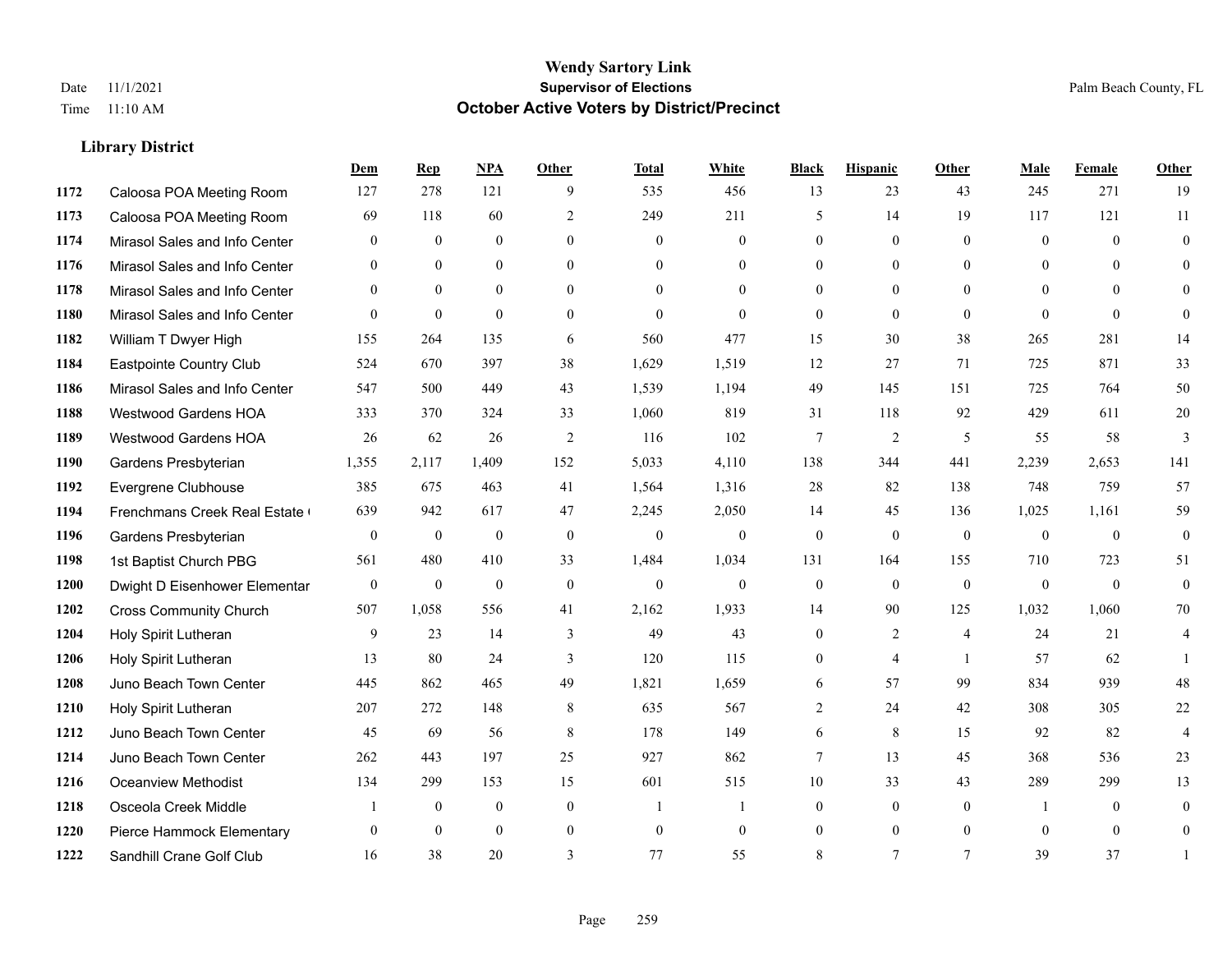|      |                                  | Dem            | <b>Rep</b>     | $NPA$          | <b>Other</b>   | <b>Total</b>   | <b>White</b>   | <b>Black</b>   | <b>Hispanic</b> | <b>Other</b>   | <b>Male</b>    | <b>Female</b>  | <b>Other</b>   |
|------|----------------------------------|----------------|----------------|----------------|----------------|----------------|----------------|----------------|-----------------|----------------|----------------|----------------|----------------|
| 1224 | Pierce Hammock Elementary        | $\mathbf{0}$   | $\mathbf{0}$   | $\mathbf{0}$   | $\theta$       | $\mathbf{0}$   | $\overline{0}$ | $\theta$       | $\overline{0}$  | $\theta$       | $\theta$       | $\overline{0}$ | $\Omega$       |
| 1228 | <b>Carleton Oaks Clubhouse</b>   | 145            | 197            | 127            | 5              | 474            | 342            | 24             | 50              | 58             | 228            | 233            | 13             |
| 1230 | Christ Fellowship Church PBG     | $\theta$       | $\mathbf{0}$   | $\theta$       | $\Omega$       | $\Omega$       | $\Omega$       | $\Omega$       | $\Omega$        | $\Omega$       | $\Omega$       | $\Omega$       | $\Omega$       |
| 1232 | Mirasol Sales and Info Center    | $\mathbf{0}$   | $\mathbf{0}$   | $\mathbf{0}$   | $\mathbf{0}$   | $\overline{0}$ | $\overline{0}$ | $\overline{0}$ | $\overline{0}$  | $\overline{0}$ | $\overline{0}$ | $\theta$       | $\theta$       |
| 1234 | Christ Fellowship Church PBG     | $\theta$       | $\theta$       | $\theta$       | $\theta$       | $\Omega$       | $\overline{0}$ | $\overline{0}$ | $\overline{0}$  | $\theta$       | $\theta$       | $\theta$       | $\overline{0}$ |
| 1236 | Mirasol Sales and Info Center    | $\Omega$       | $\mathbf{0}$   | $\mathbf{0}$   | $\theta$       | $\mathbf{0}$   | $\theta$       | $\Omega$       | $\overline{0}$  | $\Omega$       | $\Omega$       | $\Omega$       | $\theta$       |
| 1238 | Mirasol Sales and Info Center    | 596            | 766            | 507            | 60             | 1,929          | 1,749          | 17             | 22              | 141            | 913            | 959            | 57             |
| 1240 | <b>Timber Trace Elementary</b>   | 778            | 1,083          | 624            | 56             | 2,541          | 2,196          | 53             | 150             | 142            | 1,146          | 1,320          | 75             |
| 1242 | Christ Fellowship Church PBG     | 851            | 1,059          | 616            | 63             | 2,589          | 2,349          | 36             | 60              | 144            | 1,073          | 1,457          | 59             |
| 1244 | Christ Fellowship Church PBG     | 462            | 649            | 439            | 54             | 1,604          | 1,392          | 30             | 77              | 105            | 683            | 867            | 54             |
| 1246 | Watson B Duncan Middle           | 830            | 891            | 704            | 65             | 2,490          | 1,971          | 72             | 196             | 251            | 1,085          | 1,328          | 77             |
| 1247 | Watson B Duncan Middle           | 34             | 187            | 61             | 9              | 291            | 267            | $\overline{c}$ | $\mathbf{0}$    | 22             | 139            | 138            | 14             |
| 1248 | <b>PBG Community Center</b>      | 501            | 584            | 392            | 34             | 1,511          | 1,271          | 25             | 121             | 94             | 643            | 837            | 31             |
| 1250 | Palm Beach Gardens High          | 13             | 36             | 16             | -1             | 66             | 58             | $\overline{0}$ | 4               | $\overline{4}$ | 34             | 28             | 4              |
| 1252 | <b>Ballen Isles Country Club</b> | 864            | 784            | 647            | 49             | 2,344          | 2,157          | 18             | 21              | 148            | 1,048          | 1,236          | 60             |
| 1254 | Northlake Nazarene Church        | 150            | 176            | 125            | $\tau$         | 458            | 386            | 6              | 27              | 39             | 228            | 213            | 17             |
| 1256 | North County Senior Center       |                | $\overline{2}$ | 3              | $\overline{3}$ | 9              | 8              | $\mathbf{1}$   | $\overline{0}$  | $\theta$       | 5              | $\overline{4}$ | $\overline{0}$ |
| 1258 | North County Senior Center       | 310            | 217            | 254            | 29             | 810            | 442            | 97             | 123             | 148            | 358            | 425            | 27             |
| 1260 | PBG City Hall Council Room       | 442            | 544            | 303            | 25             | 1,314          | 1,090          | 27             | 111             | 86             | 586            | 687            | 41             |
| 1262 | PBG Moose Lodge 2010             |                | $\mathbf{0}$   | 3              | $\mathbf{0}$   | $\overline{4}$ | 4              | $\mathbf{0}$   | $\overline{0}$  | $\theta$       | $\overline{2}$ | 2              | $\overline{0}$ |
| 1264 | PBG City Hall Council Room       | $\Omega$       | $\mathbf{0}$   | $\theta$       | $\Omega$       | $\theta$       | $\theta$       | $\overline{0}$ | $\theta$        | $\theta$       | $\Omega$       | $\Omega$       | $\overline{0}$ |
| 1266 | PBG City Hall Council Room       | 162            | 107            | 138            | 13             | 420            | 252            | 72             | 63              | 33             | 169            | 241            | $10\,$         |
| 1268 | <b>PBG Community Center</b>      | 99             | 73             | 101            | 9              | 282            | 172            | 44             | 34              | 32             | 109            | 160            | 13             |
| 1270 | <b>PBG Community Center</b>      | $\overline{4}$ | $\mathbf{0}$   | $\overline{2}$ | $\mathbf{0}$   | 6              | 2              | 3              | $\mathbf{1}$    | $\theta$       | 2              | 3              |                |
| 1272 | Palm Beach Gardens Elementar     | 719            | 670            | 535            | 51             | 1,975          | 1,581          | 99             | 122             | 173            | 926            | 986            | 63             |
| 1274 | Palm Beach Gardens High          | 587            | 552            | 426            | 38             | 1,603          | 1,213          | 94             | 142             | 154            | 751            | 789            | 63             |
| 1276 | Palm Beach Gardens High          | 119            | 92             | 79             | 5              | 295            | 191            | 46             | 39              | 19             | 138            | 148            | 9              |
| 1278 | Garden Lodge 366 F&AM            | 362            | 186            | 271            | 19             | 838            | 411            | 191            | 135             | 101            | 368            | 438            | 32             |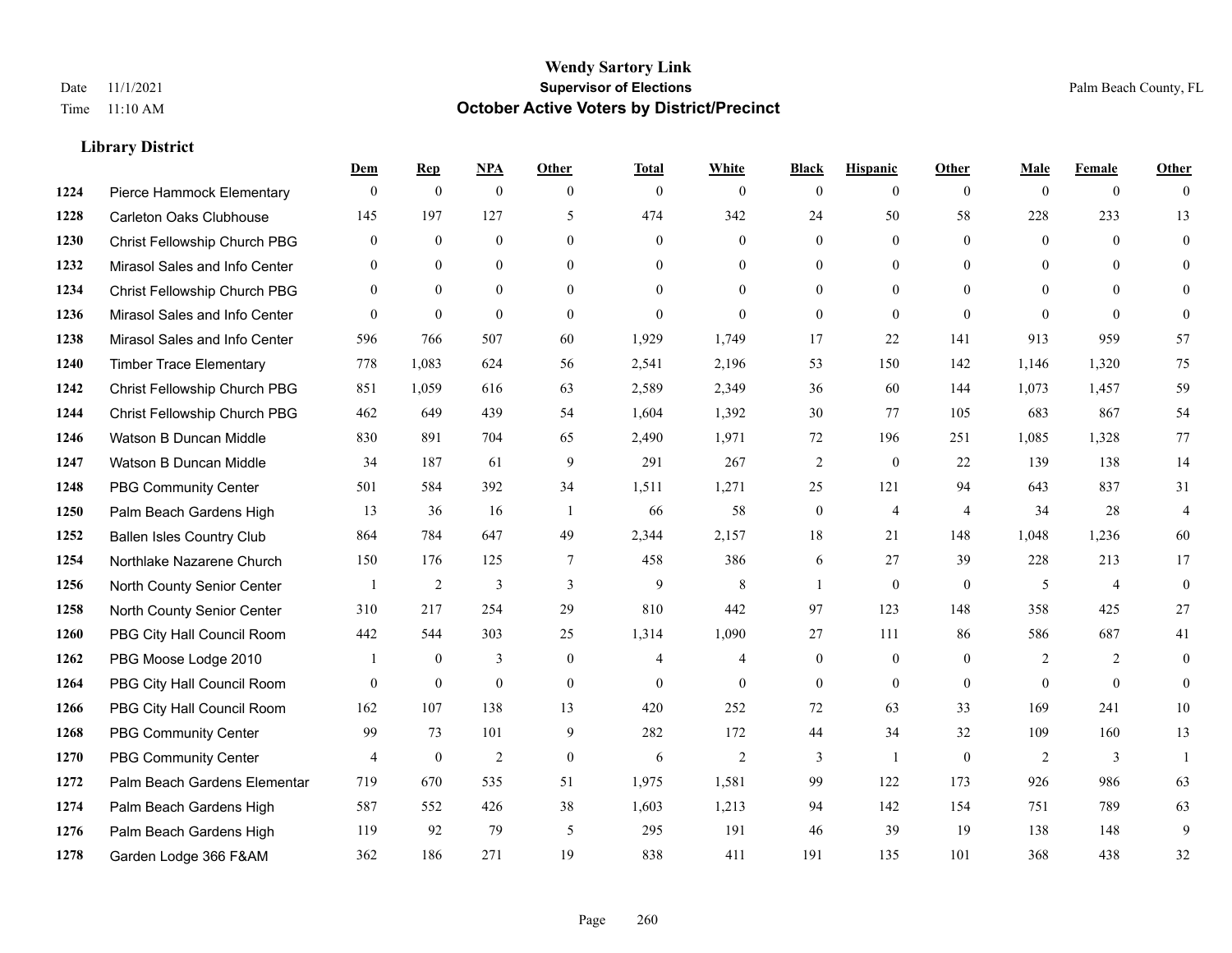|      |                                    | Dem          | <b>Rep</b>     | NPA              | <b>Other</b>   | <b>Total</b>   | <b>White</b>   | <b>Black</b>   | <b>Hispanic</b> | Other          | <b>Male</b> | <b>Female</b> | <b>Other</b> |
|------|------------------------------------|--------------|----------------|------------------|----------------|----------------|----------------|----------------|-----------------|----------------|-------------|---------------|--------------|
| 1280 | Pew Leadership Center              | 141          | 151            | 113              | 11             | 416            | 350            | 12             | 24              | 30             | 169         | 244           | 3            |
| 1282 | Pew Leadership Center              | 75           | 48             | 56               | 6              | 185            | 134            | 12             | 17              | 22             | 92          | 80            | 13           |
| 1284 | <b>Eissey Campus Theater</b>       | 761          | 776            | 743              | 65             | 2,345          | 1,843          | 89             | 204             | 209            | 1,012       | 1,258         | 75           |
| 1286 | PBG Moose Lodge 2010               | 43           | 49             | 42               | 3              | 137            | 109            | 5              | 13              | 10             | 68          | 61            | 8            |
| 1288 | PBG Moose Lodge 2010               | 12           | 24             | 6                | $\overline{1}$ | 43             | 39             | 1              | $\overline{0}$  | 3              | 22          | 19            | 2            |
| 1290 | PBG Moose Lodge 2010               | 691          | 826            | 545              | 68             | 2,130          | 1,766          | 52             | 146             | 166            | 854         | 1,215         | 61           |
| 1291 | PBG Moose Lodge 2010               | 13           | 10             | $\boldsymbol{7}$ | $\mathbf{1}$   | 31             | 28             | $\overline{c}$ | $\mathbf{1}$    | $\theta$       | 9           | 22            | $\bf{0}$     |
| 1292 | PBG Moose Lodge 2010               | 15           | 47             | 18               | $\overline{1}$ | 81             | 74             | 1              | $\mathbf{1}$    | 5              | 38          | 40            | 3            |
| 1294 | Dwight D Eisenhower Elementar      | 27           | 78             | 22               | $\overline{7}$ | 134            | 114            | 5              | 4               | 11             | 67          | 66            |              |
| 1296 | Dwight D Eisenhower Elementar      | 223          | 261            | 197              | 20             | 701            | 549            | 15             | 90              | 47             | 278         | 397           | 26           |
| 1298 | PBG Moose Lodge 2010               | 36           | 34             | 22               | 2              | 94             | 85             | $\overline{0}$ | 4               | 5              | 39          | 54            | 1            |
| 1300 | <b>Cross Community Church</b>      |              | 3              | $\mathbf{1}$     | $\mathbf{0}$   | 5              | $\overline{4}$ | $\overline{0}$ | $\overline{0}$  | $\overline{1}$ | 2           | 3             | $\theta$     |
| 1302 | Dwight D Eisenhower Elementar      | 38           | 54             | 38               | 3              | 133            | 113            | $\mathbf{1}$   | 7               | 12             | 62          | 66            | 5            |
| 1304 | <b>NPB Community Center</b>        | 206          | 258            | 183              | 24             | 671            | 578            | 13             | 39              | 41             | 341         | 302           | $28\,$       |
| 1305 | <b>NPB Community Center</b>        | $\mathbf{0}$ | $\mathbf{0}$   | $\mathbf{0}$     | $\mathbf{1}$   | -1             | $\mathbf{1}$   | $\overline{0}$ | $\overline{0}$  | $\theta$       | -1          | $\theta$      | $\mathbf{0}$ |
| 1306 | <b>Eissey Campus Theater</b>       | 9            | 21             | 19               | 3              | 52             | 44             | 1              | $\overline{0}$  | $\tau$         | 27          | 25            | $\theta$     |
| 1308 | <b>Gardens Mall Community Room</b> | 38           | 69             | 37               | $\overline{4}$ | 148            | 132            | 3              | $\overline{3}$  | 10             | 75          | 69            |              |
| 1310 | <b>Eissey Campus Theater</b>       |              | $\overline{c}$ | 1                | $\theta$       | $\overline{4}$ | $\overline{4}$ | $\overline{0}$ | $\overline{0}$  | $\theta$       | 3           |               | 0            |
| 1312 | <b>Gardens Mall Community Room</b> | 6            | 19             | 11               | $\overline{0}$ | 36             | 33             | $\overline{0}$ | $\overline{2}$  | $\overline{1}$ | 18          | 18            | 0            |
| 1318 | PBG Moose Lodge 2010               | $\theta$     | $\theta$       | $\theta$         | $\theta$       | $\Omega$       | $\theta$       | $\Omega$       | $\Omega$        | $\theta$       | $\theta$    | $\theta$      | $\theta$     |
| 1324 | Allamanda Elementary               | 443          | 444            | 382              | 41             | 1,310          | 1,039          | 39             | 135             | 97             | 549         | 717           | 44           |
| 1326 | Allamanda Elementary               | 190          | 224            | 160              | 16             | 590            | 502            | 7              | 31              | 50             | 256         | 320           | 14           |
| 1330 | 1st Unitarian Church NPB           | 36           | 40             | 39               | 3              | 118            | 96             | 9              | 6               | 7              | 64          | 51            | 3            |
| 1336 | <b>Gardens Mall Community Room</b> | 35           | 91             | 44               | $\overline{4}$ | 174            | 155            | $\overline{0}$ | 4               | 15             | 88          | 79            | $\tau$       |
| 1338 | <b>Eissey Campus Theater</b>       | 92           | 392            | 102              | 19             | 605            | 582            |                | 1               | 21             | 268         | 326           | 11           |
| 1340 | <b>Eissey Campus Theater</b>       | 6            | 6              | 3                | $\mathbf{0}$   | 15             | 13             | $\theta$       | 1               | $\overline{1}$ | $\tau$      | 8             | $\mathbf{0}$ |
| 1352 | Northlake Nazarene Church          | 674          | 865            | 596              | 51             | 2,186          | 1,558          | 157            | 187             | 284            | 983         | 1,126         | 77           |
| 1354 | <b>Grove Park Elementary</b>       | 94           | 165            | 78               | $\overline{4}$ | 341            | 287            | 11             | 20              | 23             | 156         | 175           | 10           |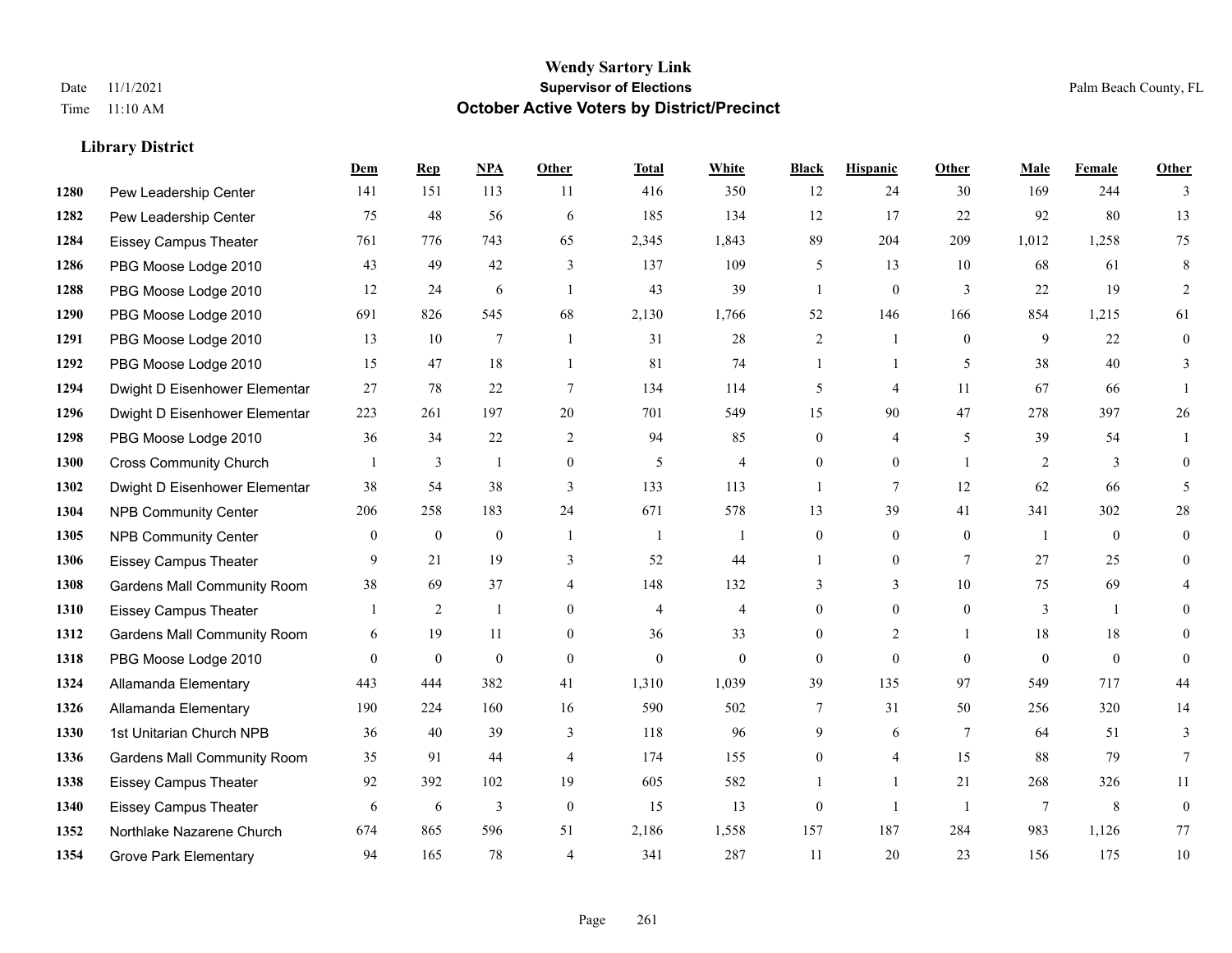**Library District**

#### **Wendy Sartory Link** Date 11/1/2021 **Supervisor of Elections** Palm Beach County, FL Time 11:10 AM **October Active Voters by District/Precinct**

**Dem Rep NPA Other Total White Black Hispanic Other Male Female Other**

# Garden Lodge 366 F&AM 352 329 237 23 941 739 60 72 70 411 503 27 Grove Park Elementary 213 121 186 7 527 265 47 161 54 235 274 18 Palm Lake Estates - The Pines 65 77 48 4 194 156 14 9 15 89 97 8 Palm Lake Estates - The Pines 122 121 78 5 326 273 14 25 14 137 179 10 Garden Lodge 366 F&AM 95 37 44 7 183 84 58 20 21 81 96 6 Pew Leadership Center 191 83 136 10 420 216 116 46 42 174 232 14 Palm Beach Shores Town Hall 273 444 308 27 1,052 961 11 18 62 484 541 27 Palm Beach Shores Town Hall 0 0 0 0 0 0 0 0 0 0 0 0 Cypress Lakes HOA 599 330 279 32 1,240 841 203 99 97 473 732 35 Century Village Clubhouse 61 31 24 2 118 72 14 18 14 54 60 4 Jeaga Middle 207 88 133 11 439 204 127 80 28 192 239 8 Jeaga Middle 166 56 122 15 359 111 124 74 50 142 206 11 Century Village Clubhouse 786 402 333 35 1,556 1,006 217 203 130 617 889 50 Century Village Clubhouse 795 428 325 38 1,586 1,113 167 166 140 621 914 51 Century Village Clubhouse 628 332 284 29 1,273 786 194 195 98 496 723 54 Century Village Clubhouse 342 190 150 7 689 475 67 88 59 250 416 23 Benoist Farms Elementary 577 156 301 21 1,055 259 455 232 109 409 595 51 Turning Points Academy 760 419 374 38 1,591 934 286 264 107 595 949 47 Turning Points Academy 827 181 354 21 1,383 490 627 156 110 470 873 40 Wynnebrook Elementary 814 269 425 21 1,529 421 596 352 160 664 793 72 Wynnebrook Elementary 540 250 386 17 1,193 479 136 484 94 502 641 50 St Christophers Episcopal Chr 1,101 283 565 32 1,981 574 806 396 205 880 1,009 92 Haverhill Town Hall 397 218 238 10 863 331 237 204 91 388 437 38 Elks Lodge #1352 2 3 0 0 5 3 1 0 1 3 1 1 Elks Lodge #1352 21 20 27 3 71 41 8 14 8 37 31 3 Elks Lodge #1352 554 151 270 20 995 176 474 152 193 459 496 40

 Elks Lodge #1352 1,288 323 713 25 2,349 456 1,000 600 293 1,032 1,209 108 Clayton Hutcheson Hall B 728 323 562 17 1,630 510 291 661 168 717 820 93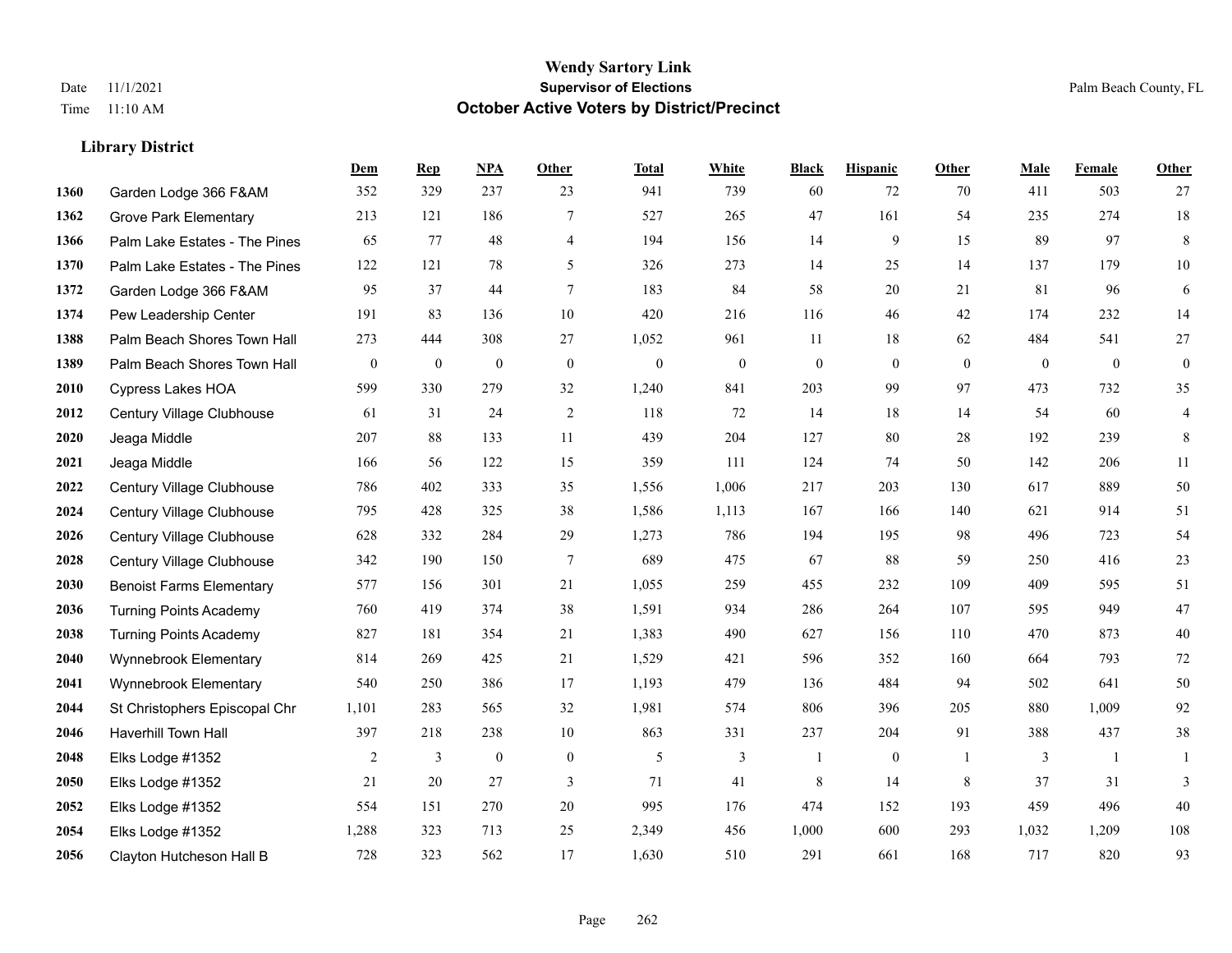**Library District**

#### **Wendy Sartory Link** Date 11/1/2021 **Supervisor of Elections** Palm Beach County, FL Time 11:10 AM **October Active Voters by District/Precinct**

**Dem Rep NPA Other Total White Black Hispanic Other Male Female Other**

# Clayton Hutcheson Hall B 3 1 0 0 4 3 0 1 0 2 2 0 West Gate Elementary 389 219 337 12 957 311 72 493 81 461 447 49 Everglades Elementary 160 169 124 9 462 262 67 78 55 214 227 21 Everglades Elementary 69 91 45 0 205 147 7 28 23 102 97 6 Pine Jog Environmental Center 166 289 165 10 630 433 25 117 55 300 315 15 Pine Jog Environmental Center 7 21 17 0 45 30 0 13 2 21 23 1 Community Christian Church 283 119 161 16 579 170 209 133 67 258 306 15 Community Christian Church 2 1 0 0 3 3 0 0 0 1 2 0 Community Christian Church 1,214 549 931 53 2,747 853 594 920 380 1,195 1,442 110 Community Christian Church 1 1 0 0 2 2 0 0 0 2 0 0 Melaleuca Elementary 860 529 660 37 2,086 1,060 348 484 194 956 1,052 78 Pine Jog Environmental Center  $\begin{array}{cccccccc} 0 & 2 & 0 & 0 & 2 & 1 & 0 & 1 & 0 & 1 \end{array}$ **2092** Pine Jog Environmental Center  $\begin{array}{ccccccccccccc} & 1 & 2 & 1 & 1 & 5 & 5 & 0 & 0 & 0 & 3 & 2 & 0 \end{array}$  Pine Jog Environmental Center 369 77 204 11 661 111 262 169 119 272 360 29 1st Church of the Nazarene 251 68 189 5 513 114 23 331 45 238 246 29 1st Church of the Nazarene 232 141 168 10 551 214 42 220 75 244 276 31 Iglesia Cristo Mi Redentor 433 221 341 26 1,021 325 160 443 93 431 527 63 Iglesia Cristo Mi Redentor 777 358 569 35 1,739 436 367 761 175 721 930 88 Union Congregational Church 1,178 346 643 34 2,201 492 637 843 229 883 1,209 109 Lake Lytal Park 509 237 339 25 1,110 308 231 462 109 460 595 55 Main Library 612 269 411 36 1,328 506 240 451 131 573 700 55 Berkshire Elementary 738 338 658 33 1,767 473 202 906 186 768 906 93 Berkshire Elementary 171 85 134 4 394 132 43 173 46 161 210 23 Main Library 372 284 318 11 985 358 56 482 89 443 493 49 The Ark Church 74 48 60 5 187 86 12 68 21 84 93 10 The Ark Church 800 553 711 33 2,097 907 150 870 170 891 1,126 80 The Ark Church 1 0 1 0 2 1 1 0 0 1 1 0

St Marys Orthodox Church 343 353 247 9 952 509 41 339 63 425 490 37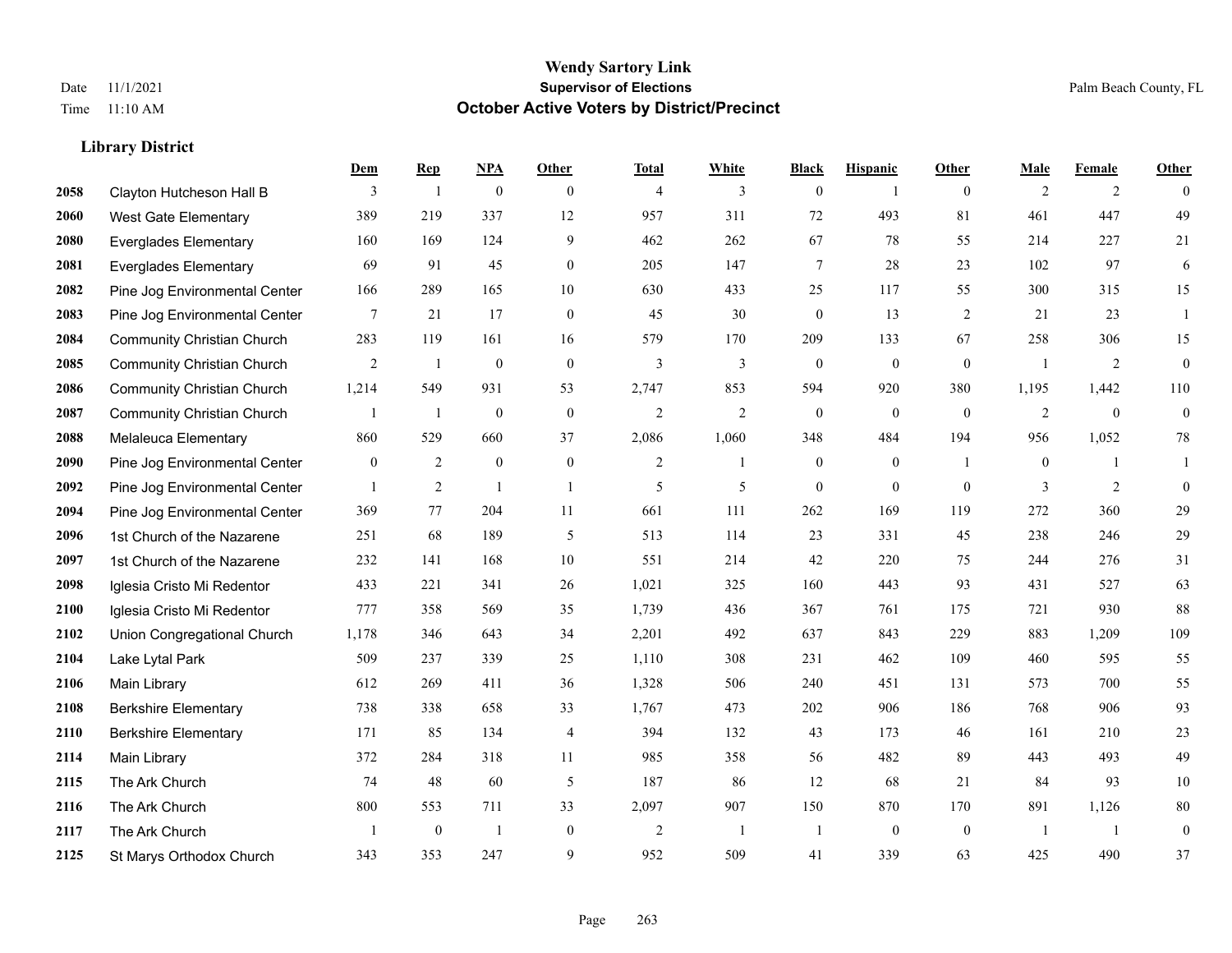|      |                                       | Dem              | <b>Rep</b>       | NPA              | <b>Other</b>     | <b>Total</b>     | <b>White</b>     | <b>Black</b>     | <b>Hispanic</b>  | <b>Other</b>   | <b>Male</b>  | Female       | <b>Other</b>     |
|------|---------------------------------------|------------------|------------------|------------------|------------------|------------------|------------------|------------------|------------------|----------------|--------------|--------------|------------------|
| 2126 | St Marys Orthodox Church              | 274              | 255              | 230              | 9                | 768              | 436              | 31               | 237              | 64             | 359          | 388          | 21               |
| 2127 | Lake Clarke Shores Town Hall          |                  | $\mathbf{0}$     | $\mathbf{1}$     | $\overline{0}$   | $\overline{2}$   | $\mathbf{0}$     | $\mathbf{0}$     | $\mathfrak{2}$   | $\theta$       | 2            | $\theta$     | $\mathbf{0}$     |
| 2130 | Cloud Lake Town Hall                  | 43               | 63               | 59               | 8                | 173              | 126              | $\mathbf{1}$     | 33               | 13             | 85           | 82           | 6                |
| 2132 | Cloud Lake Town Hall                  | 27               | 26               | 33               | $\overline{c}$   | 88               | 58               | $\overline{c}$   | 23               | 5              | 38           | 46           | $\overline{4}$   |
| 2146 | Village Walk HOA Clubhouse            | 547              | 534              | 429              | 44               | 1,554            | 1,209            | 58               | 137              | 150            | 645          | 857          | 52               |
| 2148 | <b>Liberty Park Elementary</b>        | $\overline{0}$   | $\boldsymbol{0}$ | $\boldsymbol{0}$ | $\boldsymbol{0}$ | $\boldsymbol{0}$ | $\boldsymbol{0}$ | $\boldsymbol{0}$ | $\boldsymbol{0}$ | $\mathbf{0}$   | $\mathbf{0}$ | $\mathbf{0}$ | $\boldsymbol{0}$ |
| 2150 | <b>River Bridge Activities Center</b> | 1,085            | 541              | 689              | 53               | 2,368            | 1,148            | 485              | 492              | 243            | 984          | 1,301        | 83               |
| 2152 | Pine Ridge North II                   | 1,114            | 502              | 809              | 55               | 2,480            | 1,015            | 386              | 817              | 262            | 991          | 1,387        | 102              |
| 2154 | <b>Forest Hill Elementary</b>         | 1,142            | 439              | 799              | 34               | 2,414            | 731              | 394              | 1,043            | 246            | 1,040        | 1,247        | 127              |
| 2156 | Cresthaven Emory Aud                  | 633              | 409              | 304              | 15               | 1,361            | 749              | 100              | 418              | 94             | 502          | 809          | 50               |
| 2158 | <b>Community Of Hope</b>              | 1,087            | 417              | 837              | 29               | 2,370            | 590              | 428              | 1,041            | 311            | 1,041        | 1,214        | 115              |
| 2160 | Cresthaven Barkley Aud                | 513              | 354              | 282              | 19               | 1,168            | 584              | 86               | 394              | 104            | 493          | 623          | 52               |
| 2162 | Cresthaven Ashley Aud                 | 334              | 221              | 227              | 14               | 796              | 398              | 39               | 294              | 65             | 315          | 447          | 34               |
| 2164 | <b>Covered Bridge Clubhouse</b>       | 1,115            | 731              | 660              | 39               | 2,545            | 1,756            | 138              | 479              | 172            | 983          | 1,482        | $80\,$           |
| 2166 | Poinciana Clubhouse                   | 904              | 522              | 501              | 37               | 1,964            | 1,293            | 96               | 416              | 159            | 775          | 1,123        | 66               |
| 2168 | First Baptist Church GA               | $\boldsymbol{0}$ | $\boldsymbol{0}$ | $\boldsymbol{0}$ | $\mathbf{0}$     | $\mathbf{0}$     | $\mathbf{0}$     | $\boldsymbol{0}$ | $\boldsymbol{0}$ | $\overline{0}$ | $\mathbf{0}$ | $\mathbf{0}$ | $\boldsymbol{0}$ |
| 2170 | <b>Liberty Park Elementary</b>        | 1,137            | 552              | 668              | 56               | 2,413            | 1,052            | 457              | 643              | 261            | 959          | 1,340        | 114              |
| 2172 | First Baptist Church GA               | 17               | 3                | 10               | $\mathbf{0}$     | 30               | 14               | 3                | 9                | $\overline{4}$ | 11           | 18           | $\mathbf{1}$     |
| 2174 | First Baptist Church GA               | 457              | 190              | 272              | 12               | 931              | 405              | 191              | 209              | 126            | 414          | 476          | 41               |
| 2182 | <b>Greenacres Community Center</b>    | 636              | 289              | 532              | 29               | 1,486            | 523              | 144              | 675              | 144            | 599          | 800          | 87               |
| 2184 | American Polish Club                  | 1,093            | 387              | 804              | 39               | 2,323            | 692              | 346              | 1,025            | 260            | 967          | 1,219        | 137              |
| 2186 | American Polish Club                  | 321              | 135              | 242              | 6                | 704              | 212              | 109              | 314              | 69             | 312          | 361          | 31               |
| 2188 | St Lukes United Methodist Chr         | 464              | 512              | 428              | 35               | 1,439            | 1,140            | 35               | 187              | 77             | 682          | 718          | 39               |
| 2190 | Lucerne Pointe Clubhouse              | 1,028            | 526              | 638              | 47               | 2,239            | 1,416            | 222              | 424              | 177            | 917          | 1,246        | 76               |
| 2192 | Fountains Of Palm Beach               | 924              | 452              | 591              | 53               | 2,020            | 1,363            | 148              | 343              | 166            | 859          | 1,096        | 65               |
| 2194 | LC Swain Middle                       | 1,090            | 361              | 721              | 40               | 2,212            | 757              | 458              | 769              | 228            | 927          | 1,177        | 108              |
| 2196 | Pine Ridge South IV Clubhouse         | 884              | 488              | 505              | 43               | 1,920            | 1,149            | 261              | 397              | 113            | 749          | 1,098        | 73               |
| 2198 | American Finnish Club                 | 14               | 9                | 8                | $\theta$         | 31               | 17               | 3                | 1                | 10             | 12           | 16           | $\mathfrak{Z}$   |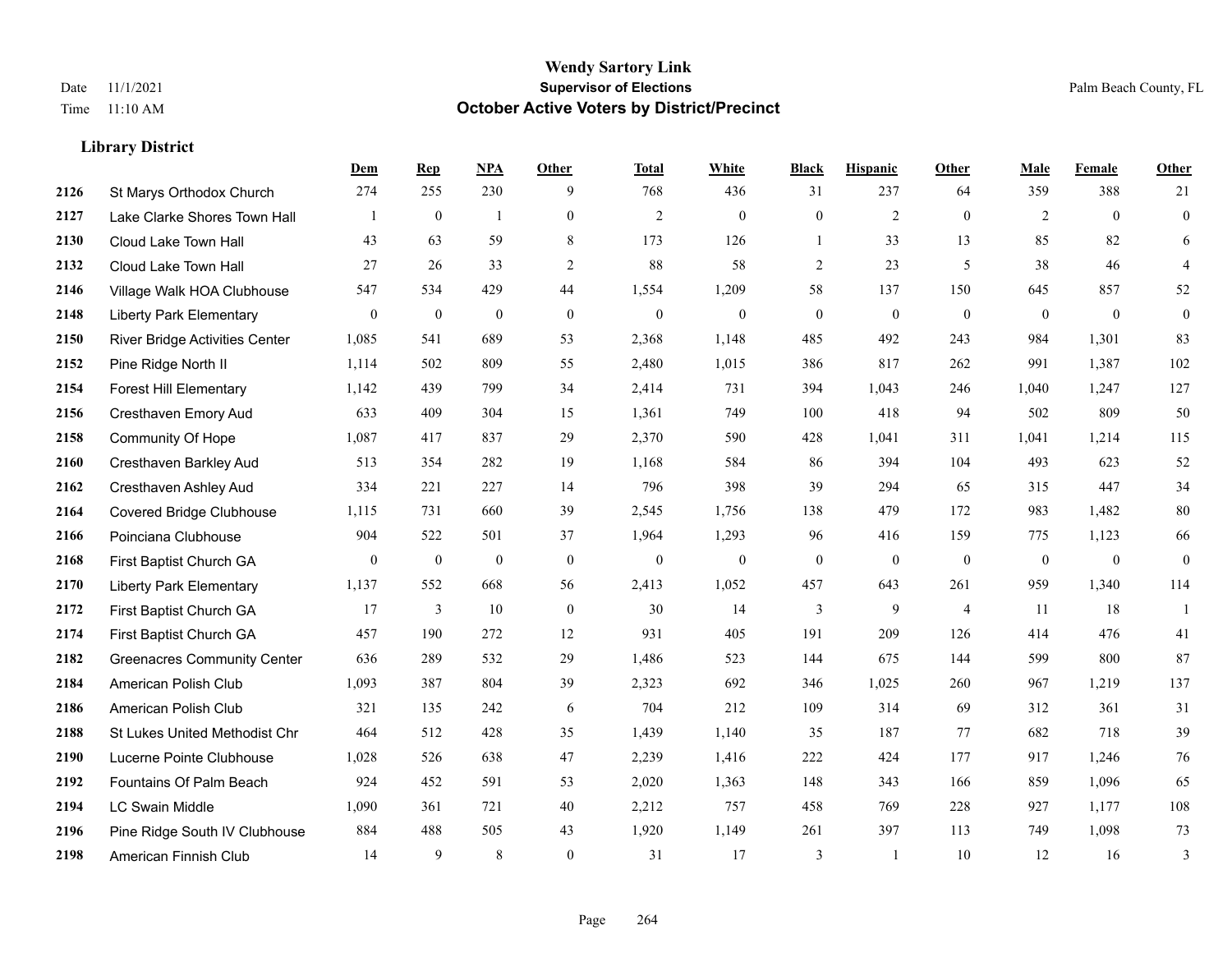|      |                                | Dem          | <b>Rep</b>       | NPA              | <b>Other</b> | <b>Total</b>     | <b>White</b> | <b>Black</b>     | <b>Hispanic</b>  | <b>Other</b>   | <b>Male</b>      | <b>Female</b> | <b>Other</b>     |
|------|--------------------------------|--------------|------------------|------------------|--------------|------------------|--------------|------------------|------------------|----------------|------------------|---------------|------------------|
| 2202 | <b>LC Swain Middle</b>         | $\mathbf{0}$ | $\,$ 8 $\,$      | $\overline{1}$   | $\mathbf{0}$ | 9                | 6            | $\boldsymbol{0}$ | 3                | $\overline{0}$ | $\overline{4}$   | 5             | $\theta$         |
| 2204 | <b>Heritage Elementary</b>     | 543          | 218              | 481              | 30           | 1,272            | 413          | 135              | 610              | 114            | 549              | 651           | 72               |
| 2206 | <b>Heritage Elementary</b>     | 457          | 193              | 331              | 16           | 997              | 320          | 214              | 336              | 127            | 433              | 514           | 50               |
| 2208 | American Finnish Club          | 6            | $7\phantom{.0}$  | $\overline{1}$   | -1           | 15               | 14           | $\boldsymbol{0}$ | $\boldsymbol{0}$ | $\overline{1}$ | 6                | 8             | $\mathbf{1}$     |
| 2210 | American Polish Club           | 230          | 94               | 137              | 5            | 466              | 166          | 115              | 137              | 48             | 188              | 259           | 19               |
| 2212 | American Polish Club           | $\mathbf{0}$ | $\boldsymbol{0}$ | $\boldsymbol{0}$ | $\mathbf{0}$ | $\boldsymbol{0}$ | $\mathbf{0}$ | $\boldsymbol{0}$ | $\boldsymbol{0}$ | $\mathbf{0}$   | $\boldsymbol{0}$ | $\mathbf{0}$  | $\boldsymbol{0}$ |
| 2214 | Indian Pines Elementary        | 1,187        | 254              | 582              | 38           | 2,061            | 464          | 919              | 444              | 234            | 927              | 1,034         | 100              |
| 2216 | Indian Pines Elementary        | 1,788        | 294              | 844              | 42           | 2,968            | 521          | 1,489            | 587              | 371            | 1,333            | 1,489         | 146              |
| 2218 | <b>Tradewinds Middle</b>       | 1,262        | 315              | 656              | 36           | 2,269            | 566          | 891              | 364              | 448            | 999              | 1,144         | 126              |
| 3004 | <b>Community Of Hope</b>       | 65           | 38               | 63               | 2            | 168              | 62           | 10               | 70               | 26             | 82               | 75            | 11               |
| 3008 | Palm Springs Middle            | $\theta$     | $\mathbf{0}$     | $\mathbf{0}$     | $\theta$     | $\mathbf{0}$     | $\mathbf{0}$ | $\mathbf{0}$     | $\mathbf{0}$     | $\theta$       | $\theta$         | $\theta$      | $\boldsymbol{0}$ |
| 3012 | <b>Emmanuel Baptist Church</b> | 632          | 577              | 414              | 20           | 1,643            | 991          | 44               | 518              | 90             | 694              | 886           | 63               |
| 3014 | Lake Clarke Shores Town Hall   | 1,006        | 1,076            | 643              | 46           | 2,771            | 2,031        | 83               | 487              | 170            | 1,262            | 1,422         | 87               |
| 3016 | Community Of Hope              | 45           | 37               | 53               | $\sqrt{2}$   | 137              | 36           | $\mathbf{9}$     | 76               | 16             | 51               | 76            | $10\,$           |
| 3022 | Oasis De Amor Baptist Church   | 508          | 224              | 398              | 17           | 1,147            | 372          | 139              | 493              | 143            | 540              | 541           | 66               |
| 3032 | Special Olympics of PBC        | 689          | 311              | 526              | 35           | 1,561            | 560          | 267              | 599              | 135            | 729              | 752           | $80\,$           |
| 3070 | Mid County Senior Center       | 718          | 266              | 566              | 36           | 1,586            | 515          | 371              | 499              | 201            | 726              | 784           | $76\,$           |
| 3074 | <b>Coastal Chapel</b>          | 470          | 351              | 334              | 27           | 1,182            | 736          | 101              | 254              | 91             | 554              | 586           | $42\,$           |
| 3080 | American Finnish Club          | 839          | 221              | 571              | 40           | 1,671            | 398          | 517              | 566              | 190            | 726              | 845           | 100              |
| 3082 | <b>Atlantis City Hall</b>      | 489          | 885              | 444              | 44           | 1,862            | 1,608        | 39               | 91               | 124            | 856              | 962           | $44\,$           |
| 3084 | Lakes of Sherbrooke            | 700          | 641              | 582              | 54           | 1,977            | 1,338        | 191              | 284              | 164            | 859              | 1,042         | 76               |
| 3086 | <b>Woodlands Middle</b>        | 792          | 609              | 688              | 48           | 2,137            | 1,461        | 138              | 355              | 183            | 993              | 1,070         | $74\,$           |
| 3088 | <b>Tradewinds Middle</b>       | 181          | 53               | 123              | 8            | 365              | 98           | 128              | 79               | 60             | 165              | 190           | $10\,$           |
| 3090 | <b>Woodlands Middle</b>        | 1,446        | 818              | 645              | 54           | 2,963            | 2,388        | 180              | 117              | 278            | 1,350            | 1,527         | 86               |
| 3092 | Lacuna HOA Clubhouse           | 1,209        | 756              | 757              | 65           | 2,787            | 1,938        | 275              | 310              | 264            | 1,276            | 1,423         | $88\,$           |
| 3094 | <b>Coral Reef Elementary</b>   | 323          | 243              | 270              | 27           | 863              | 511          | 73               | 194              | 85             | 403              | 433           | $27\,$           |
| 3096 | <b>Coral Reef Elementary</b>   | 823          | 586              | 642              | 57           | 2,108            | 1,352        | 257              | 269              | 230            | 972              | 1,056         | $80\,$           |
| 3098 | <b>Manatee Elementary</b>      | 685          | 585              | 534              | 45           | 1,849            | 1,255        | 178              | 224              | 192            | 845              | 943           | 61               |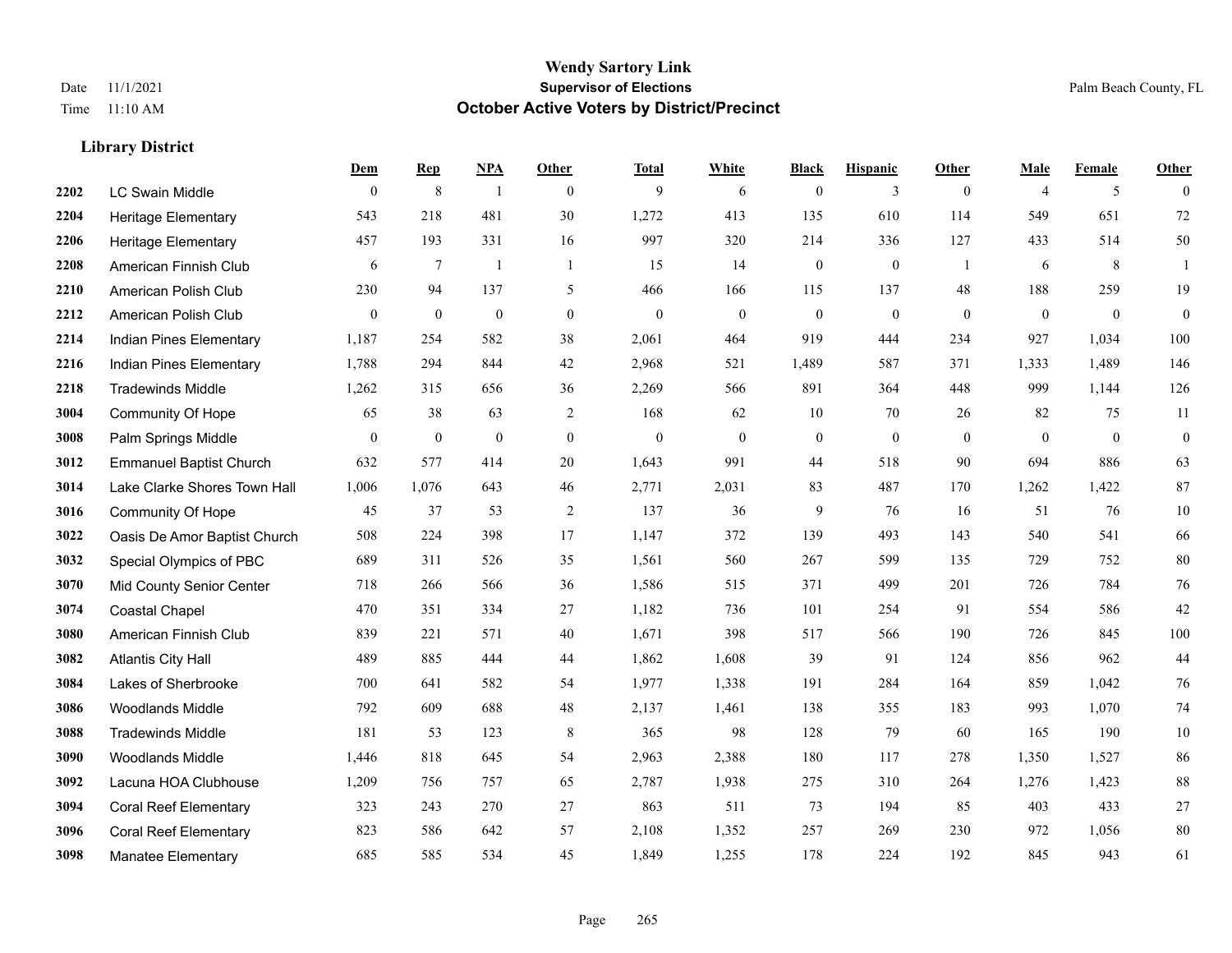|      |                                  | Dem   | <b>Rep</b> | NPA | <b>Other</b> | <b>Total</b> | <b>White</b> | <b>Black</b>     | <b>Hispanic</b> | Other | <b>Male</b> | <b>Female</b> | <b>Other</b>   |
|------|----------------------------------|-------|------------|-----|--------------|--------------|--------------|------------------|-----------------|-------|-------------|---------------|----------------|
| 3100 | Journeys End                     | 431   | 339        | 365 | 21           | 1,156        | 773          | 95               | 137             | 151   | 547         | 579           | 30             |
| 3102 | <b>Diamond View Elementary</b>   | 1,206 | 444        | 798 | 51           | 2,499        | 1,034        | 637              | 528             | 300   | 1,099       | 1,291         | 109            |
| 3104 | American German Club             | 412   | 351        | 373 | 32           | 1,168        | 811          | 90               | 138             | 129   | 540         | 584           | 44             |
| 3106 | American German Club             | 302   | 108        | 205 | 17           | 632          | 224          | 177              | 98              | 133   | 278         | 325           | 29             |
| 3108 | Santaluces High                  | 1,249 | 538        | 888 | 62           | 2,737        | 1,107        | 700              | 540             | 390   | 1,218       | 1,430         | 89             |
| 3110 | Lantana Road Branch Library      | 824   | 336        | 484 | 44           | 1,688        | 795          | 452              | 285             | 156   | 732         | 879           | 77             |
| 3112 | <b>Starlight Cove Elementary</b> | 841   | 299        | 615 | 38           | 1,793        | 703          | 310              | 635             | 145   | 775         | 928           | $90\,$         |
| 3114 | Santaluces High                  | 379   | 250        | 296 | 11           | 936          | 547          | 122              | 184             | 83    | 455         | 451           | $30\,$         |
| 3116 | Advent Lantana                   | 1,063 | 518        | 735 | 53           | 2,369        | 1,461        | 364              | 360             | 184   | 981         | 1,306         | $82\,$         |
| 3118 | Advent Lantana                   | 204   | 226        | 175 | 16           | 621          | 507          | 22               | 48              | 44    | 304         | 304           | 13             |
| 3120 | Valencia Shores Social Club      | 1,223 | 588        | 577 | 47           | 2,435        | 2,150        | 68               | 81              | 136   | 1,116       | 1,264         | 55             |
| 3122 | Boynton Beach Community Chur     | 908   | 407        | 342 | 33           | 1,690        | 1,514        | 35               | 52              | 89    | 695         | 957           | $38\,$         |
| 3124 | West Boynton Park and Rec        | 786   | 584        | 650 | 43           | 2,063        | 1,306        | 222              | 287             | 248   | 932         | 1,057         | $74\,$         |
| 3126 | Temple Shaarei Shalom            | 634   | 501        | 464 | 27           | 1,626        | 1,117        | 153              | 197             | 159   | 753         | 825           | $48\,$         |
| 3128 | West Boynton Park and Rec        | 946   | 607        | 727 | 45           | 2,325        | 1,448        | 284              | 335             | 258   | 1,063       | 1,180         | 82             |
| 3130 | Winston Trails Swim Center       | 1,107 | 915        | 861 | 63           | 2,946        | 2,087        | 205              | 374             | 280   | 1,376       | 1,457         | 113            |
| 3132 | Park Vista High                  | 847   | 645        | 695 | 49           | 2,236        | 1,415        | 226              | 357             | 238   | 1,009       | 1,147         | 80             |
| 3133 | Christa McAuliffe Middle         | 174   | 122        | 136 | 9            | 441          | 268          | 46               | 62              | 65    | 213         | 216           | 12             |
| 3134 | <b>Hidden Oaks Elementary</b>    | 1,073 | 317        | 591 | 33           | 2,014        | 577          | 792              | 368             | 277   | 858         | 1,070         | 86             |
| 3144 | <b>Freedom Shores Elementary</b> | 10    | $\,8\,$    | 10  | $\mathbf{0}$ | 28           | 22           | $\boldsymbol{0}$ | 3               | 3     | 11          | 14            | $\mathfrak{Z}$ |
| 3148 | Imagine Schools - Chancellor     | 61    | 55         | 54  | 5            | 175          | 118          | 12               | 27              | 18    | 88          | 82            | 5              |
| 3150 | Christa McAuliffe Middle         | 555   | 259        | 239 | 22           | 1,075        | 976          | $20\,$           | 31              | 48    | 442         | 601           | 32             |
| 3152 | Park Vista High                  | 658   | 406        | 390 | 33           | 1,487        | 1,277        | 54               | 63              | 93    | 651         | 787           | 49             |
| 3154 | Ponte Vecchio Clubhouse          | 804   | 315        | 278 | 23           | 1,420        | 1,267        | 20               | 41              | 92    | 642         | 739           | 39             |
| 3156 | Aberdeen East Clubhouse          | 1,006 | 488        | 545 | 41           | 2,080        | 1,573        | 139              | 186             | 182   | 862         | 1,157         | 61             |
| 3158 | <b>Crystal Lakes Elementary</b>  | 992   | 763        | 796 | 59           | 2,610        | 1,827        | 194              | 294             | 295   | 1,178       | 1,320         | 112            |
| 3160 | Christa McAuliffe Middle         | 435   | 326        | 327 | 20           | 1,108        | 752          | 135              | 118             | 103   | 497         | 568           | 43             |
| 3162 | <b>Hidden Oaks Elementary</b>    | 544   | 257        | 299 | 17           | 1,117        | 667          | 207              | 126             | 117   | 501         | 582           | 34             |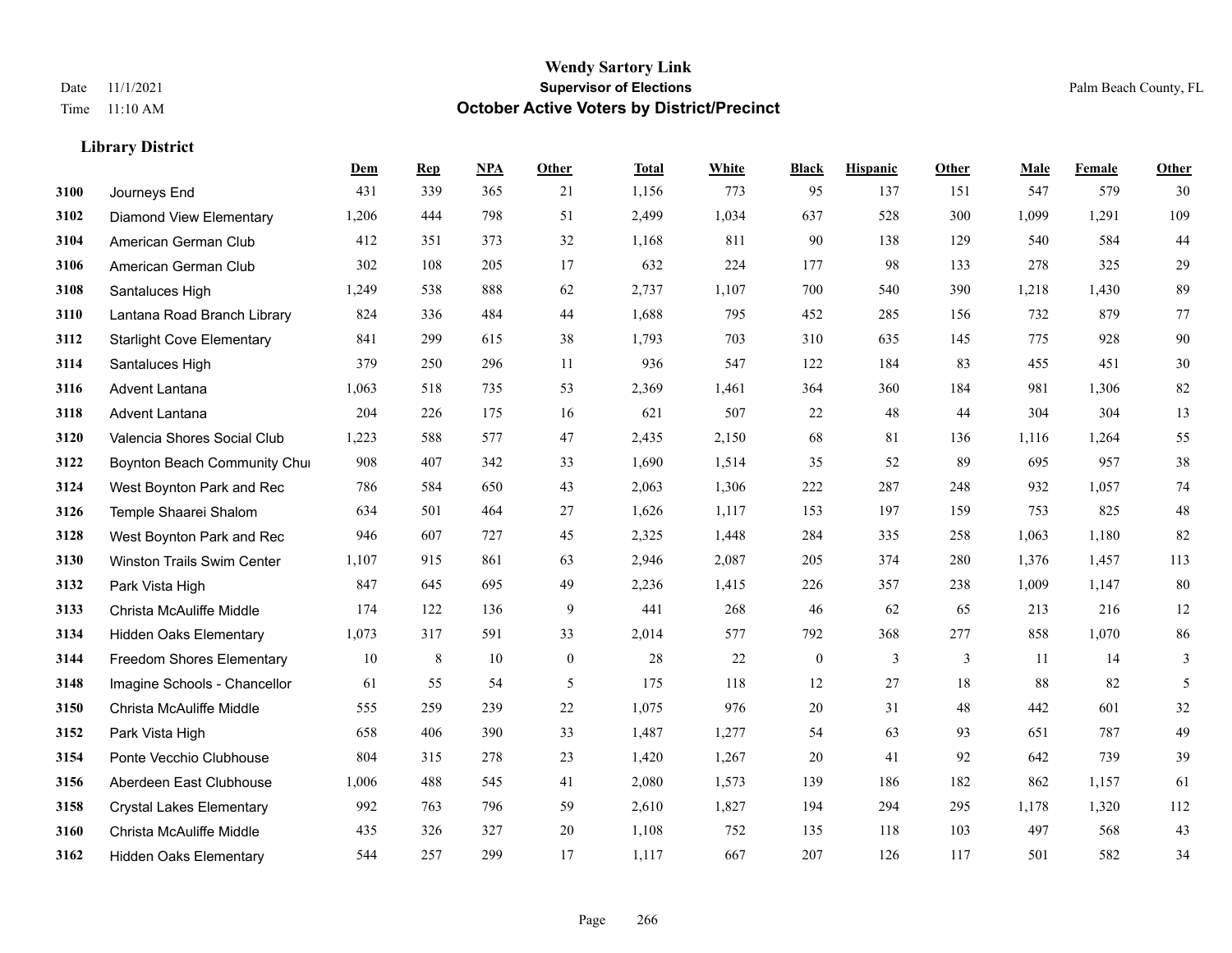|      |                                      | Dem            | <b>Rep</b>       | NPA          | <b>Other</b>   | <b>Total</b> | <b>White</b>     | <b>Black</b>     | <b>Hispanic</b> | <b>Other</b> | <b>Male</b>    | <b>Female</b>  | <b>Other</b>   |
|------|--------------------------------------|----------------|------------------|--------------|----------------|--------------|------------------|------------------|-----------------|--------------|----------------|----------------|----------------|
| 3166 | Jamaica Bay Clubhouse                | 351            | 363              | 261          | 25             | 1,000        | 886              | 20               | 37              | 57           | 438            | 528            | 34             |
| 3170 | Boynton Beach High                   | 1,117          | 611              | 880          | 72             | 2,680        | 1,576            | 312              | 538             | 254          | 1,174          | 1,402          | 104            |
| 3180 | Imagine Schools - Chancellor         | $\theta$       | $\boldsymbol{0}$ | $\mathbf{0}$ | $\mathbf{0}$   | $\mathbf{0}$ | $\mathbf{0}$     | $\overline{0}$   | $\overline{0}$  | $\theta$     | $\theta$       | $\theta$       | $\overline{0}$ |
| 4004 | South Palm Beach Town Hall           | 404            | 505              | 376          | 35             | 1,320        | 1,126            | 21               | 79              | 94           | 574            | 699            | 47             |
| 4006 | Manalapan Town Hall                  | 76             | 201              | 90           | 11             | 378          | 345              | 6                | 5               | 22           | 191            | 177            | $10\,$         |
| 4008 | Hypoluxo Town Hall                   | 515            | 601              | 501          | 64             | 1,681        | 1,405            | 38               | 109             | 129          | 773            | 859            | 49             |
| 4010 | <b>Bent Tree Villas East</b>         | 805            | 730              | 598          | 51             | 2,184        | 1,585            | 215              | 216             | 168          | 961            | 1,174          | 49             |
| 4012 | <b>Greentree Villas</b>              | 641            | 565              | 458          | 32             | 1,696        | 1,387            | 73               | 121             | 115          | 677            | 972            | 47             |
| 4014 | New Church                           | 401            | 494              | 323          | 24             | 1,242        | 1,011            | 61               | 87              | 83           | 534            | 679            | 29             |
| 4016 | Christ Fellowship Church BB          | 532            | 292              | 299          | 24             | 1,147        | 693              | 187              | 162             | 105          | 531            | 585            | 31             |
| 4018 | Quail Ridge Business Center          | 123            | 362              | 124          | 11             | 620          | 597              | 1                | $\overline{2}$  | 20           | 283            | 327            | $10\,$         |
| 4028 | Ocean Ridge Town Hall                | 401            | 743              | 420          | 44             | 1,608        | 1,470            | 4                | 50              | 84           | 769            | 797            | 42             |
| 4030 | Village of Golf Admin Bldg           | 36             | 186              | 48           | $\overline{4}$ | 274          | 268              | $\overline{0}$   | $\mathbf{1}$    | 5            | 129            | 143            | $\overline{2}$ |
| 4038 | <b>Briny Breezes Community Cente</b> | 89             | 142              | 90           | 3              | 324          | 299              | $\boldsymbol{0}$ | 9               | 16           | 134            | 181            | 9              |
| 4040 | <b>Briny Breezes Community Cente</b> | $\mathbf{0}$   | $\mathbf{0}$     | $\mathbf{0}$ | $\mathbf{0}$   | $\theta$     | $\overline{0}$   | $\overline{0}$   | $\overline{0}$  | $\theta$     | $\mathbf{0}$   | $\theta$       | $\overline{0}$ |
| 4042 | <b>Briny Breezes Community Cente</b> | $\mathbf{0}$   | $\mathbf{0}$     | $\mathbf{0}$ | $\theta$       | $\mathbf{0}$ | $\mathbf{0}$     | $\Omega$         | $\Omega$        | $\theta$     | $\theta$       | $\theta$       | $\Omega$       |
| 4044 | <b>Briny Breezes Community Cente</b> | 49             | 31               | 37           | $\mathbf{1}$   | 118          | 104              |                  | 8               | 5            | 61             | 54             | 3              |
| 4046 | <b>Delray Dunes</b>                  | 91             | 340              | 100          | 5              | 536          | 497              |                  | 5               | 33           | 243            | 281            | 12             |
| 4048 | <b>Banyan Creek Elementary</b>       | 122            | 154              | 86           | 7              | 369          | 294              | 16               | 30              | 29           | 189            | 171            | 9              |
| 4056 | Lakeview Baptist Church              | $\overline{0}$ | $\mathbf{0}$     | $\mathbf{0}$ | $\mathbf{0}$   | $\theta$     | $\boldsymbol{0}$ | $\overline{0}$   | $\overline{0}$  | $\theta$     | $\mathbf{0}$   | $\theta$       | $\overline{0}$ |
| 4060 | Lakeview Baptist Church              | 2              | 6                | 3            | $\theta$       | 11           | $\overline{4}$   | $\theta$         | $\mathbf{1}$    | 6            | 5              | 6              | $\overline{0}$ |
| 4064 | Seacrest Presbyterian                | 47             | 43               | 43           | 2              | 135          | 119              |                  | 9               | 6            | 72             | 62             |                |
| 4078 | <b>Banyan Creek Elementary</b>       | 3              | 6                |              | $\mathbf{0}$   | 10           | 9                | $\overline{0}$   | $\overline{0}$  |              | 6              | 3              |                |
| 4080 | <b>Banyan Creek Elementary</b>       | $\theta$       | $\theta$         | $\mathbf{0}$ | $\theta$       | $\mathbf{0}$ | $\mathbf{0}$     | $\overline{0}$   | $\overline{0}$  | $\theta$     | $\theta$       | $\overline{0}$ | $\Omega$       |
| 4082 | <b>Banyan Creek Elementary</b>       | $\overline{0}$ | 3                | $\mathbf{0}$ | $\mathbf{0}$   | 3            | 3                | $\overline{0}$   | $\mathbf{0}$    | $\theta$     | $\overline{2}$ | $\mathbf{1}$   | $\theta$       |
| 4084 | <b>Banyan Creek Elementary</b>       | 42             | 24               | 24           | 2              | 92           | 68               | 6                | 9               | 9            | 42             | 46             | 4              |
| 4100 | <b>Carver Middle</b>                 | 116            | 148              | 99           | 8              | 371          | 294              | 31               | 20              | 26           | 183            | 174            | 14             |
| 4116 | <b>Orchard View Elementary</b>       | 27             | 35               | 28           | $\Omega$       | 90           | 73               | $\overline{2}$   | 6               | $\mathbf Q$  | 47             | 40             | 3              |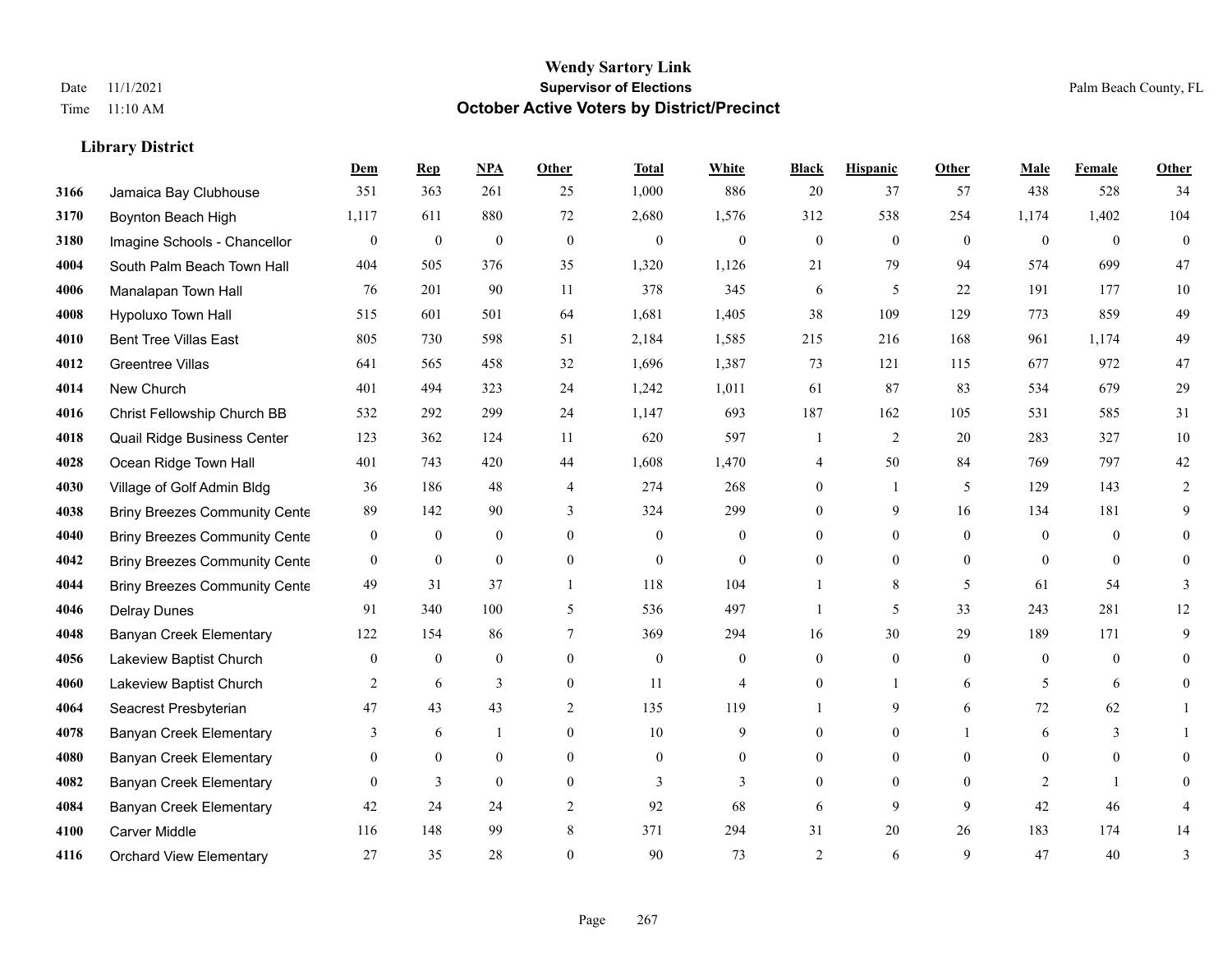|      |                                | Dem   | <b>Rep</b>       | NPA            | <b>Other</b>   | <b>Total</b>   | <b>White</b>   | <b>Black</b>     | <b>Hispanic</b>  | <b>Other</b>   | <b>Male</b> | <b>Female</b> | <b>Other</b>     |
|------|--------------------------------|-------|------------------|----------------|----------------|----------------|----------------|------------------|------------------|----------------|-------------|---------------|------------------|
| 4130 | Omni Middle                    | 635   | 621              | 544            | 35             | 1,835          | 1,509          | 33               | 137              | 156            | 855         | 928           | 52               |
| 4132 | Calusa Elementary              | 380   | 399              | 320            | 25             | 1,124          | 929            | 15               | 96               | 84             | 458         | 626           | 40               |
| 4180 | Del Prado Elementary           | 567   | 577              | 559            | 35             | 1,738          | 1,240          | 51               | 242              | 205            | 790         | 852           | 96               |
| 4182 | Greater BR Swim & Racquet Ctr  | 868   | 588              | 731            | 54             | 2,241          | 1,517          | 79               | 401              | 244            | 936         | 1,212         | 93               |
| 4192 | Verde K-8 School               | 563   | 965              | 722            | 45             | 2,295          | 1,835          | 47               | 134              | 279            | 1,061       | 1,110         | 124              |
| 4194 | Del Prado Elementary           | 545   | 327              | 309            | 29             | 1,210          | 1,030          | 23               | 60               | 97             | 512         | 666           | $32\,$           |
| 4196 | Good Shepherd Lutheran         | 702   | 431              | 446            | 25             | 1,604          | 1,378          | 30               | 82               | 114            | 671         | 893           | $40\,$           |
| 4198 | Verde K-8 School               | 640   | 474              | 521            | 35             | 1,670          | 1,048          | 117              | 318              | 187            | 687         | 909           | $74\,$           |
| 4200 | Verde K-8 School               | 400   | 344              | 297            | 21             | 1,062          | 790            | $\,8\,$          | 171              | 93             | 423         | 611           | $28\,$           |
| 4202 | Greater BR Swim & Racquet Ctr  | 788   | 590              | 633            | 31             | 2,042          | 1,585          | 32               | 242              | 183            | 831         | 1,135         | 76               |
| 4204 | Sugar Sand Park Comm Center    | 747   | 443              | 595            | 38             | 1,823          | 1,146          | 142              | 318              | 217            | 817         | 937           | 69               |
| 4206 | Good Shepherd Lutheran         | 678   | 483              | 513            | 34             | 1,708          | 1,352          | 35               | 179              | 142            | 689         | 962           | 57               |
| 4208 | Hammock Pointe Elementary      | 853   | 582              | 478            | 34             | 1,947          | 1,673          | 10               | 117              | 147            | 769         | 1,123         | 55               |
| 5002 | Faith Farm Tabernacle          | 565   | 649              | 508            | 42             | 1,764          | 1,162          | 173              | 193              | 236            | 819         | 894           | 51               |
| 5003 | Faith Farm Tabernacle          | 500   | 346              | 437            | 27             | 1,310          | 789            | 139              | 205              | 177            | 587         | 678           | 45               |
| 5004 | Faith Farm Tabernacle          | 3     | $\overline{2}$   | $\overline{2}$ | $\overline{0}$ | $\overline{7}$ | $\overline{4}$ | $\boldsymbol{0}$ | 3                | $\mathbf{0}$   | 6           | -1            | $\boldsymbol{0}$ |
| 5005 | <b>Sunset Palms Elementary</b> | 1,245 | 564              | 482            | 79             | 2,370          | 2,220          | 15               | 33               | 102            | 1,092       | 1,220         | 58               |
| 5006 | Faith Farm Tabernacle          | 1,106 | 492              | 547            | 36             | 2,181          | 2,063          | 13               | 22               | 83             | 1,017       | 1,128         | $36\,$           |
| 5007 | Faith Farm Tabernacle          | 5     | $\boldsymbol{0}$ | $\overline{2}$ | $\overline{0}$ | $\tau$         | 6              | $\boldsymbol{0}$ | $\boldsymbol{0}$ | $\overline{1}$ | 5           | 2             | $\boldsymbol{0}$ |
| 5008 | <b>Sunset Palms Elementary</b> | 435   | 333              | 372            | 26             | 1,166          | 766            | 98               | 138              | 164            | 538         | 591           | 37               |
| 5009 | Boynton Beach Community Chur   | 1,217 | 981              | 1,005          | 72             | 3,275          | 2,176          | 291              | 362              | 446            | 1,562       | 1,594         | 119              |
| 5010 | Temple Shaarei Shalom          | 958   | 238              | 312            | 34             | 1,542          | 1,434          | 17               | 27               | 64             | 593         | 917           | $32\,$           |
| 5012 | The Grove Clubhouse            | 409   | 146              | 157            | 12             | 724            | 652            | 19               | 18               | 35             | 305         | 409           | $10\,$           |
| 5014 | West Boynton Branch Library    | 691   | 447              | 492            | 43             | 1,673          | 955            | 247              | 246              | 225            | 738         | 873           | 62               |
| 5016 | Faith United Methodist Church  | 942   | 626              | 618            | 31             | 2,217          | 1,604          | 156              | 238              | 219            | 976         | 1,149         | 92               |
| 5018 | Platina Clubhouse              | 685   | 261              | 291            | 21             | 1,258          | 1,068          | 36               | 73               | 81             | 479         | 747           | $32\,$           |
| 5020 | Hagen Road Elementary          | 612   | 323              | 406            | 36             | 1,377          | 714            | 295              | 187              | 181            | 590         | 737           | 50               |
| 5022 | <b>Hagen Road Elementary</b>   | 851   | 441              | 454            | 28             | 1,774          | 1,391          | 154              | 113              | 116            | 781         | 950           | 43               |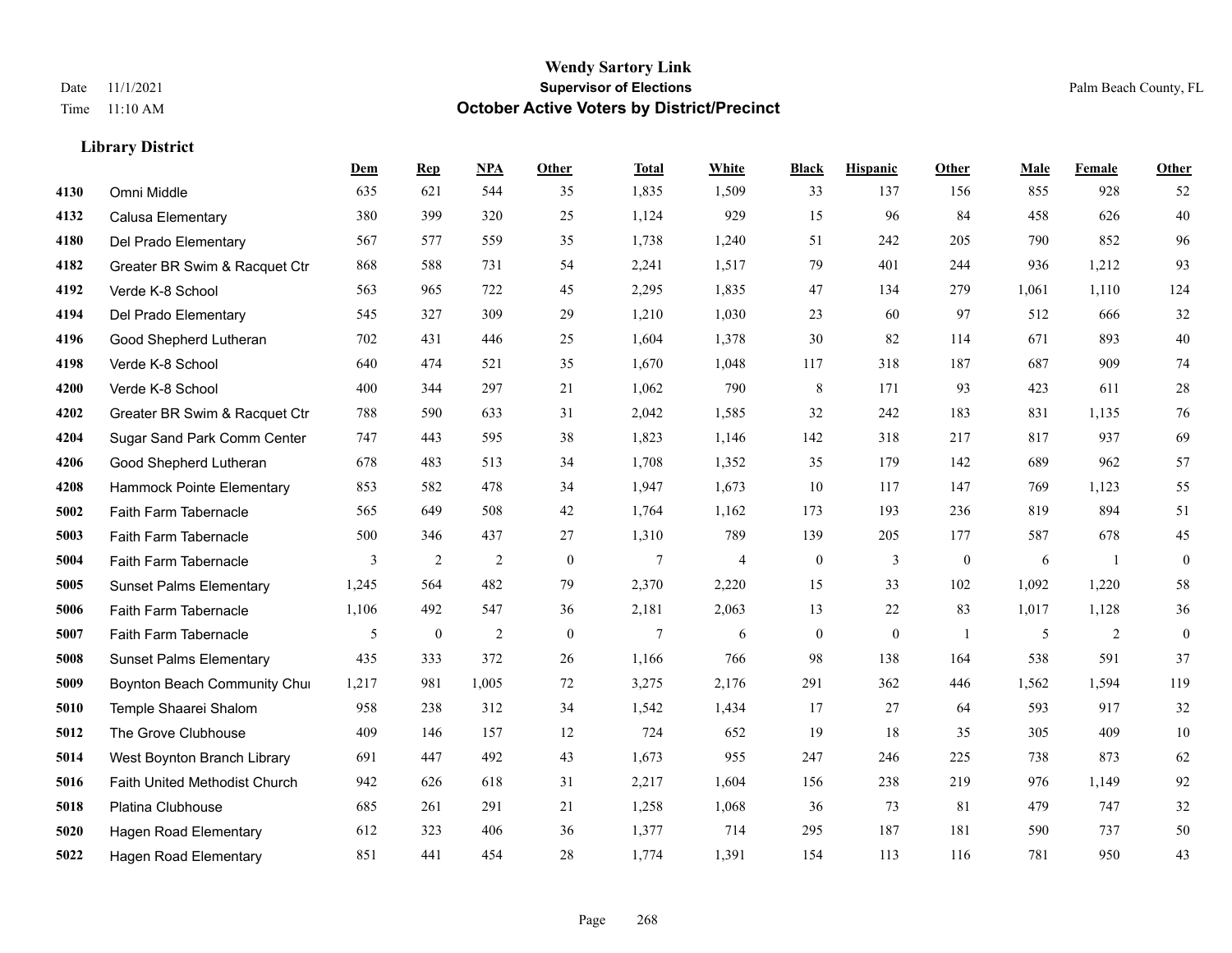|      |                               | Dem   | <b>Rep</b> | NPA   | <b>Other</b> | <b>Total</b> | White | <b>Black</b>   | <b>Hispanic</b> | <b>Other</b> | <b>Male</b> | Female | <b>Other</b> |
|------|-------------------------------|-------|------------|-------|--------------|--------------|-------|----------------|-----------------|--------------|-------------|--------|--------------|
| 5024 | Valencia Lakes HOA            | 620   | 206        | 241   | 16           | 1,083        | 1,000 | 10             | 18              | 55           | 476         | 579    | 28           |
| 5026 | Faith United Methodist Church | 936   | 416        | 508   | 47           | 1,907        | 1,117 | 438            | 199             | 153          | 816         | 1,025  | 66           |
| 5028 | South Tech Academy            | 676   | 517        | 439   | 28           | 1,660        | 1,294 | 99             | 114             | 153          | 727         | 866    | 67           |
| 5030 | West Boynton Branch Library   | 669   | 199        | 319   | 33           | 1,220        | 771   | 246            | 120             | 83           | 477         | 691    | 52           |
| 5032 | New Church                    | 293   | 126        | 135   | 13           | 567          | 489   | 17             | 28              | 33           | 241         | 310    | 16           |
| 5034 | Valencia Lakes HOA            | 791   | 299        | 305   | 16           | 1,411        | 1,301 | 18             | $22\,$          | 70           | 597         | 785    | 29           |
| 5036 | Valencia Isles Social Hall    | 809   | 234        | 270   | 16           | 1,329        | 1,255 | $\mathbf{1}$   | 6               | 67           | 542         | 757    | 30           |
| 5038 | The Cascades Clubhouse        | 752   | 268        | 273   | 18           | 1,311        | 1,228 | 15             | 18              | 50           | 551         | 735    | 25           |
| 5040 | New Church                    | 388   | 205        | 248   | 14           | 855          | 771   | 19             | 33              | 32           | 390         | 446    | 19           |
| 5042 | South Tech Academy            | 912   | 386        | 475   | 44           | 1,817        | 1,396 | 163            | 144             | 114          | 732         | 1,030  | 55           |
| 5044 | Cascade Lakes Clubhouse       | 558   | 201        | 189   | 14           | 962          | 872   | 6              | 12              | 72           | 427         | 507    | $28\,$       |
| 5046 | Green Cay Nature Center       | 1,346 | 577        | 652   | 41           | 2,616        | 1,979 | 273            | 177             | 187          | 1,110       | 1,438  | 68           |
| 5048 | <b>Coral Lakes Clubhouse</b>  | 585   | 368        | 308   | 21           | 1,282        | 891   | 138            | 141             | 112          | 557         | 682    | 43           |
| 5050 | <b>Coral Lakes Clubhouse</b>  | 1,100 | 313        | 362   | 25           | 1,800        | 1,683 | 13             | 10              | 94           | 699         | 1,055  | $46\,$       |
| 5052 | Lake Worth Drainage District  | 646   | 438        | 460   | 32           | 1,576        | 1,207 | 88             | 127             | 154          | 681         | 835    | 60           |
| 5054 | Our Lady Queen of Peace       | 1,170 | 1,213      | 1,015 | 91           | 3,489        | 2,800 | 100            | 208             | 381          | 1,615       | 1,732  | 142          |
| 5055 | Our Lady Queen of Peace       | 302   | 140        | 149   | 12           | 603          | 531   | 6              | 38              | 28           | 265         | 320    | $18\,$       |
| 5056 | Hagen Ranch Road Library      | 1,883 | 1,121      | 1,167 | 97           | 4,268        | 3,452 | 165            | 325             | 326          | 1,810       | 2,330  | 128          |
| 5058 | Valencia Falls Clubhouse      | 680   | 186        | 227   | 9            | 1,102        | 1,036 | 4              | 5               | 57           | 486         | 580    | 36           |
| 5060 | Hagen Ranch Road Library      | 509   | 207        | 231   | 15           | 962          | 891   | $\overline{4}$ | 14              | 53           | 436         | 514    | 12           |
| 5062 | Villa Borghese Clubhouse      | 444   | 240        | 163   | 14           | 861          | 783   | 11             | 27              | 40           | 376         | 463    | $22\,$       |
| 5064 | Huntington Lakes Clubhouse    | 963   | 334        | 353   | 36           | 1,686        | 1,551 | 16             | 42              | 77           | 626         | 1,028  | 32           |
| 5066 | Abbey Village Clubhouse       | 745   | 403        | 361   | 37           | 1,546        | 1,253 | 69             | 127             | 97           | 611         | 875    | 60           |
| 5068 | Camelot Village Clubhouse     | 229   | 119        | 101   | 14           | 463          | 283   | 51             | 88              | 41           | 182         | 266    | 15           |
| 5070 | Delray Villas                 | 465   | 240        | 212   | 19           | 936          | 764   | 39             | 65              | 68           | 394         | 509    | 33           |
| 5072 | Huntington Pointe Clubhouse   | 752   | 176        | 243   | 18           | 1,189        | 1,124 | 6              | 10              | 49           | 451         | 707    | 31           |
| 5074 | Coco Wood Clubhouse           | 388   | 167        | 176   | 11           | 742          | 518   | 96             | 78              | 50           | 327         | 385    | 30           |
| 5076 | Palm Greens Clubhouse         | 659   | 295        | 318   | 30           | 1,302        | 1,081 | 36             | 95              | 90           | 510         | 748    | 44           |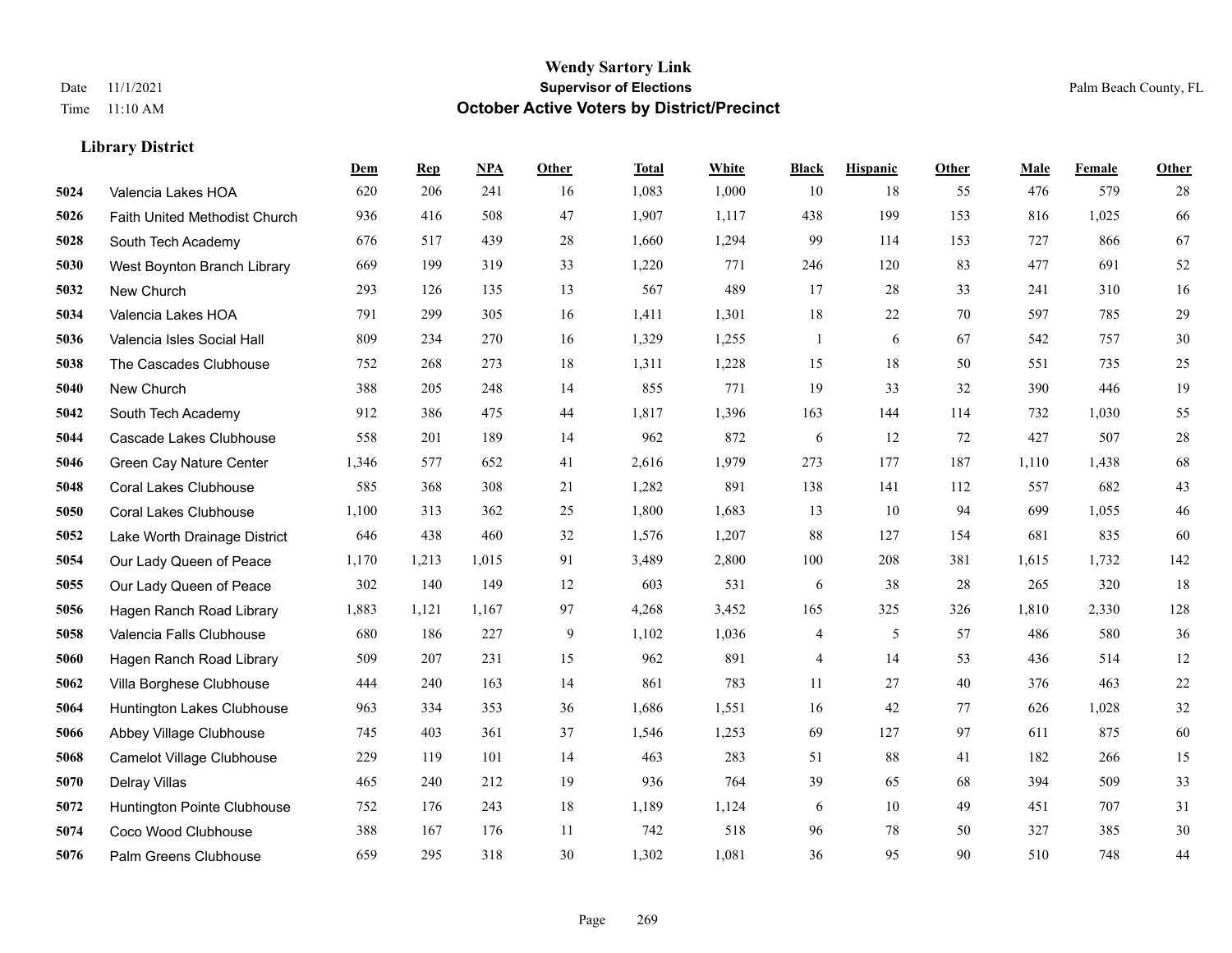**Library District**

#### **Wendy Sartory Link** Date 11/1/2021 **Supervisor of Elections** Palm Beach County, FL Time 11:10 AM **October Active Voters by District/Precinct**

# **Dem Rep NPA Other Total White Black Hispanic Other Male Female Other** Bethel Evangelical Baptist 701 381 409 41 1,532 1,138 115 169 110 613 880 39 Bethel Evangelical Baptist 84 50 41 3 178 126 10 22 20 58 118 2 Bethel Evangelical Baptist 633 372 412 23 1,440 987 172 156 125 657 743 40 High Point Section II 442 301 256 24 1,023 812 37 104 70 406 587 30 Gleneagles CC-Strathearn Sat 967 471 478 35 1,951 1,673 36 114 128 820 1,083 48 Gleneagles CC-Clunie Satellite 789 329 359 25 1,502 1,291 71 66 74 647 822 33 Kings Point Clubhouse 379 194 176 15 764 615 28 71 50 295 440 29 Monaco Clubhouse 906 509 482 42 1,939 1,503 95 195 146 788 1,074 77 Lakes of Delray Clubhouse 382 234 159 14 789 697 10 41 41 303 471 15 Kings Point Flanders 907 421 396 31 1,755 1,404 77 157 117 704 993 58 Lakes of Delray Clubhouse 899 311 372 39 1,621 1,327 68 119 107 629 942 50 Kings Point Flanders 891 387 357 39 1,674 1,327 71 157 119 648 959 67 Las Verdes Clubhouse 977 621 714 56 2,368 1,655 216 298 199 1,069 1,221 78 West Boca Branch Library 1,428 1,518 1,420 106 4,472 3,695 107 264 406 2,099 2,238 135 South County Civic Center 524 517 416 28 1,485 1,348 6 27 104 700 743 42 Morikami Park Elementary 44 59 51 3 157 149 0 3 5 72 85 0 Morikami Park Elementary 547 618 498 40 1,703 1,479 20 53 151 788 875 40 Morikami Park Elementary 18 39 24 2 83 67 0 6 10 35 41 7 South County Civic Center 255 200 193 10 658 543 8 28 79 299 332 27 The Polo Club of Boca Raton 655 507 430 25 1,617 1,472 18 27 100 705 863 49 The Polo Club of Boca Raton 307 187 192 18 704 642 1 9 52 284 395 25 South County Civic Center 172 115 104 5 396 332 8 32 24 167 218 11 The Polo Club of Boca Raton 37 32 29 2 100 92 2 2 4 45 54 1 Delray Beach First Baptist 280 178 201 10 669 433 35 122 79 286 351 32 Delray Beach First Baptist 160 114 114 1 389 329 9 27 24 153 222 14 Boca Delray Clubhouse 251 115 119 11 496 446 8 17 25 205 280 11 Sunrise Park Elementary 757 508 573 37 1,875 1,245 101 280 249 849 965 61 Coconut Cove Waterpark - Meet 654 548 541 27 1,770 1,298 31 168 273 805 881 84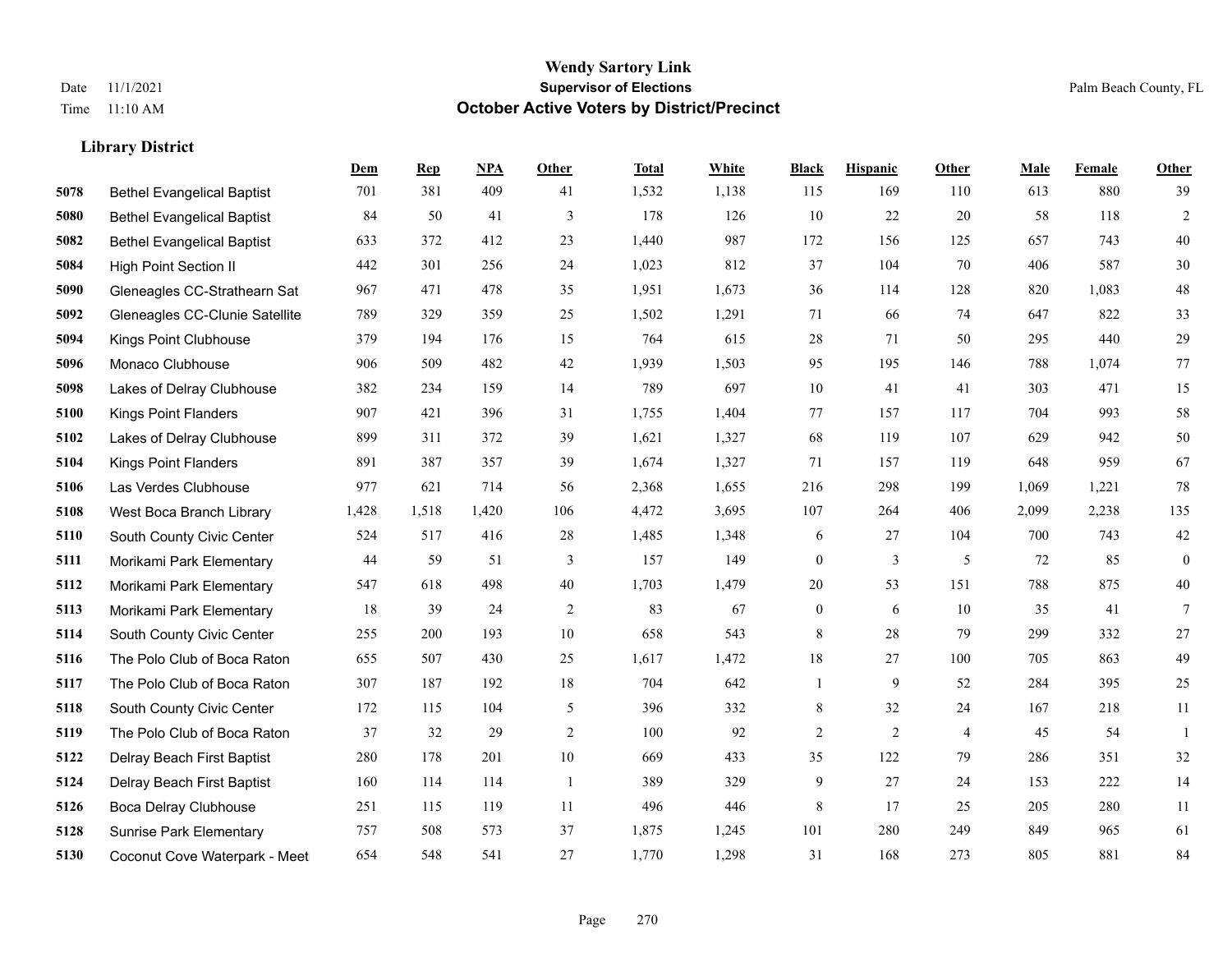|      |                                    | Dem   | <b>Rep</b> | NPA | <b>Other</b> | <b>Total</b> | <b>White</b> | <b>Black</b> | <b>Hispanic</b> | <b>Other</b> | <b>Male</b> | <b>Female</b> | <b>Other</b> |
|------|------------------------------------|-------|------------|-----|--------------|--------------|--------------|--------------|-----------------|--------------|-------------|---------------|--------------|
| 5132 | <b>Eagles Landing Middle</b>       | 945   | 593        | 645 | 43           | 2,226        | 1,519        | 147          | 328             | 232          | 992         | 1,166         | 68           |
| 5134 | Coconut Cove Waterpark - Meet      | 541   | 477        | 453 | 31           | 1,502        | 1,073        | 69           | 231             | 129          | 712         | 736           | 54           |
| 5136 | West Boca Branch Library           | 865   | 515        | 688 | 43           | 2,111        | 1,368        | 126          | 402             | 215          | 886         | 1,159         | 66           |
| 5138 | <b>Whispering Pines Elementary</b> | 892   | 558        | 620 | 45           | 2,115        | 1,409        | 127          | 302             | 277          | 919         | 1,120         | 76           |
| 5140 | Olympic Heights High               | 1,041 | 778        | 918 | 51           | 2,788        | 1,803        | 147          | 532             | 306          | 1,264       | 1,410         | 114          |
| 5142 | <b>Whispering Pines Elementary</b> | 304   | 243        | 255 | 22           | 824          | 597          | 28           | 105             | 94           | 330         | 456           | 38           |
| 5144 | Whisper Walk Section B             | 921   | 454        | 425 | 31           | 1,831        | 1,449        | 52           | 215             | 115          | 696         | 1,087         | $48\,$       |
| 5146 | Century Village West               | 909   | 502        | 392 | 40           | 1,843        | 1,423        | 79           | 184             | 157          | 673         | 1,099         | 71           |
| 5148 | Century Village West               | 745   | 369        | 359 | 26           | 1,499        | 1,193        | 50           | 135             | 121          | 567         | 856           | 76           |
| 5150 | Century Village West               | 680   | 281        | 286 | 20           | 1,267        | 988          | 47           | 144             | 88           | 448         | 777           | 42           |
| 5152 | West Boca Raton High               | 949   | 799        | 854 | 46           | 2,648        | 1,979        | 82           | 247             | 340          | 1,244       | 1,294         | 110          |
| 5154 | Daggerwing Nature Center           | 894   | 785        | 747 | 51           | 2,477        | 1,702        | 79           | 343             | 353          | 1,116       | 1,245         | 116          |
| 5156 | Southwinds Golf Course             | 722   | 506        | 594 | 32           | 1,854        | 1,257        | 83           | 266             | 248          | 801         | 968           | 85           |
| 5158 | <b>Boca West Country Club</b>      | 769   | 457        | 511 | 48           | 1,785        | 1,603        | 8            | 73              | 101          | 739         | 1,000         | $46\,$       |
| 5160 | <b>Boca West Country Club</b>      | 822   | 466        | 424 | 34           | 1,746        | 1,645        | 3            | 28              | 70           | 681         | 1,024         | 41           |
| 5162 | Glades Presbyterian Church         | 766   | 743        | 647 | 40           | 2,196        | 1,613        | 69           | 309             | 205          | 1,041       | 1,073         | $82\,$       |
| 5164 | Sandpiper Shores Elementary        | 1,006 | 656        | 679 | 45           | 2,386        | 1,824        | 75           | 254             | 233          | 1,080       | 1,228         | $78\,$       |
| 5166 | <b>Glades Road Branch Library</b>  | 835   | 747        | 790 | 50           | 2,422        | 1,681        | 127          | 363             | 251          | 1,052       | 1,272         | $98\,$       |
| 5168 | <b>Glades Road Branch Library</b>  | 960   | 611        | 617 | 41           | 2,229        | 1,677        | 65           | 272             | 215          | 865         | 1,305         | 59           |
| 5170 | Olympic Heights High               | 1,150 | 634        | 758 | 45           | 2,587        | 1,904        | 83           | 355             | 245          | 1,010       | 1,481         | 96           |
| 5172 | Del Prado Elementary               | 237   | 309        | 203 | 20           | 769          | 690          | 10           | 12              | 57           | 364         | 384           | 21           |
| 5174 | <b>Waters Edge Elementary</b>      | 864   | 756        | 814 | 47           | 2,481        | 1,679        | 126          | 357             | 319          | 1,142       | 1,218         | 121          |
| 5176 | Loggers Run Middle                 | 467   | 350        | 370 | 15           | 1,202        | 833          | 47           | 200             | 122          | 511         | 630           | 61           |
| 5178 | Loggers Run Middle                 | 707   | 539        | 635 | 45           | 1,926        | 1,067        | 188          | 403             | 268          | 855         | 973           | 98           |
| 5180 | Boca Glades Baptist Church         | 686   | 373        | 634 | $40\,$       | 1,733        | 972          | 130          | 398             | 233          | 796         | 858           | 79           |
| 5182 | Boca Glades Baptist Church         | 580   | 293        | 537 | 37           | 1,447        | 743          | 130          | 368             | 206          | 647         | 731           | 69           |
| 5184 | <b>Coral Sunset Elementary</b>     | 909   | 559        | 732 | 40           | 2,240        | 1,233        | 241          | 443             | 323          | 1,031       | 1,103         | 106          |
| 5186 | <b>Coral Sunset Elementary</b>     | 1,013 | 420        | 865 | 38           | 2,336        | 983          | 353          | 668             | 332          | 991         | 1,219         | 126          |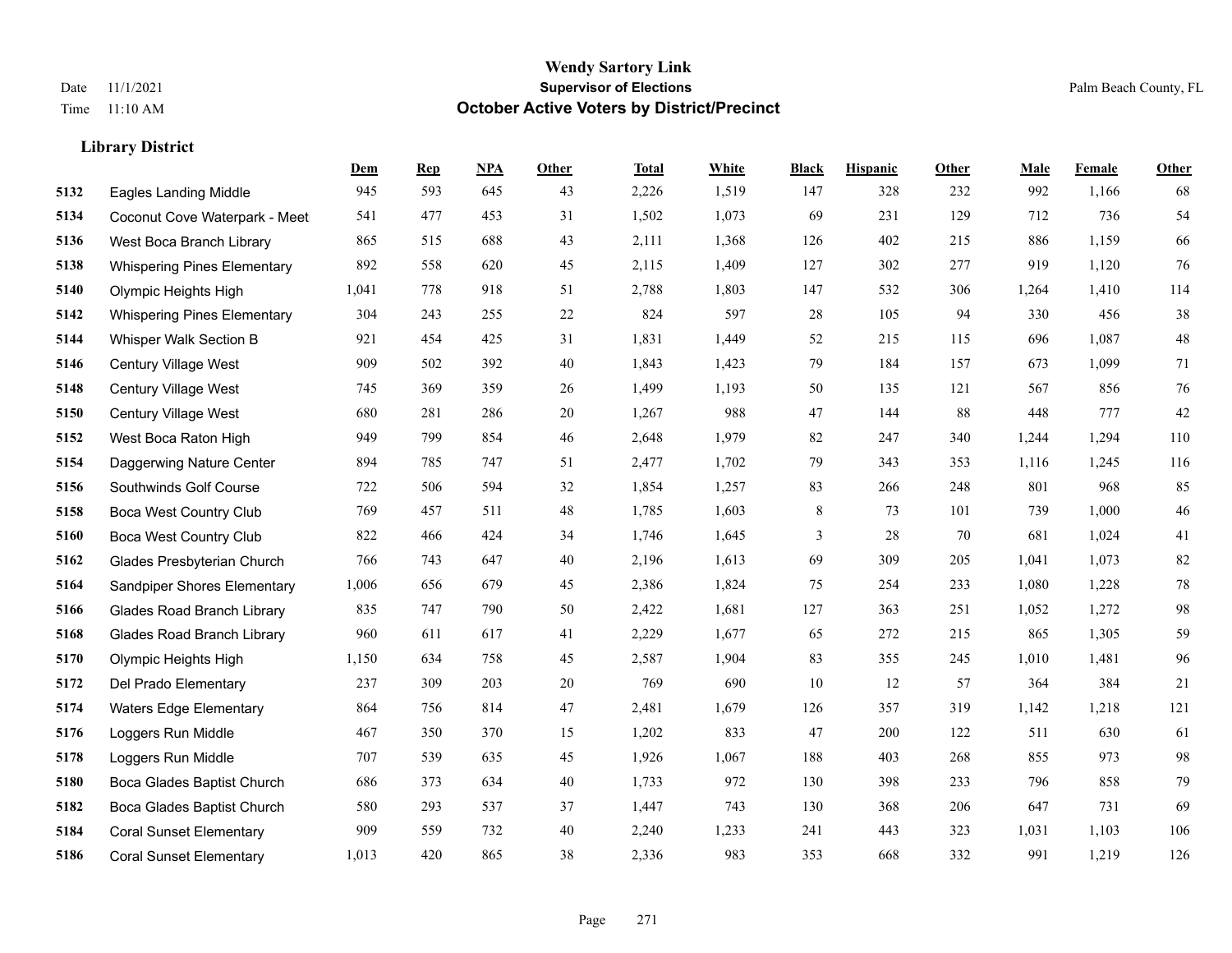|      |                                     | Dem            | <b>Rep</b>       | NPA            | <b>Other</b>     | <b>Total</b>   | White            | <b>Black</b>     | <b>Hispanic</b> | Other        | <b>Male</b>    | Female         | <b>Other</b>     |
|------|-------------------------------------|----------------|------------------|----------------|------------------|----------------|------------------|------------------|-----------------|--------------|----------------|----------------|------------------|
| 5188 | Pines Of Boca Barwood               | 965            | 619              | 789            | 49               | 2,422          | 1,428            | 138              | 537             | 319          | 1,019          | 1,302          | 101              |
| 5190 | Lakes at Boca Rio Clubhouse         | 408            | 284              | 335            | 20               | 1,047          | 688              | 63               | 178             | 118          | 477            | 524            | 46               |
| 5192 | Hammock Pointe Elementary           | 1,064          | 686              | 922            | 44               | 2,716          | 1,552            | 202              | 581             | 381          | 1,175          | 1,419          | 122              |
| 5194 | Lakes Of Boca Barwood               | 395            | 255              | 374            | 21               | 1,045          | 623              | 48               | 237             | 137          | 445            | 545            | 55               |
| 6002 | <b>Canal Point Community Center</b> | 81             | 103              | 58             | $\overline{2}$   | 244            | 103              | 37               | 89              | 15           | 108            | 126            | 10               |
| 6004 | Pahokee Recreation Center           | 959            | 173              | 229            | 5                | 1,366          | 177              | 885              | 222             | 82           | 563            | 754            | 49               |
| 6006 | Pahokee Recreation Center           | 995            | 170              | 271            | 13               | 1,449          | 122              | 846              | 383             | 98           | 646            | 722            | 81               |
| 6008 | Pahokee High                        | 522            | 22               | 104            | 3                | 651            | 8                | 595              | 3               | 45           | 194            | 424            | 33               |
| 6010 | <b>Canal Point Community Center</b> | 25             | 6                | $\tau$         | $\boldsymbol{0}$ | 38             | 12               | 20               | 3               | 3            | 21             | 17             | $\boldsymbol{0}$ |
| 6012 | Belle Glade Library/Civic Ctr       | 180            | 29               | 60             | $\overline{0}$   | 269            | 30               | 147              | 79              | 13           | 105            | 153            | 11               |
| 6014 | Belle Glade Library/Civic Ctr       |                | 2                | $\mathbf{1}$   | $\Omega$         | $\overline{4}$ | $\mathbf{0}$     | $\mathbf{0}$     | $\overline{4}$  | $\theta$     | $\overline{1}$ | 3              | $\mathbf{0}$     |
| 6016 | South Bay Commission Chambe         | 35             | 52               | 29             | 2                | 118            | 78               | $7\phantom{.0}$  | 22              | 11           | 62             | 51             | 5                |
| 6018 | South Bay Commission Chambe         | 1,190          | 83               | 226            | 10               | 1,509          | 59               | 1,166            | 207             | 77           | 633            | 837            | 39               |
| 6020 | <b>Glades Central High</b>          | 441            | 77               | 133            | $\,8\,$          | 659            | 82               | 383              | 158             | 36           | 306            | 320            | 33               |
| 6022 | Belle Glade Library/Civic Ctr       | 1,363          | 106              | 255            | 17               | 1,741          | 89               | 1,396            | 142             | 114          | 714            | 959            | 68               |
| 6024 | Lewis Evans Resource Center         | 1,692          | 66               | 261            | 13               | 2,032          | 30               | 1,765            | 125             | 112          | 812            | 1,150          | 70               |
| 6026 | Lewis Evans Resource Center         | $\overline{2}$ | $\boldsymbol{0}$ | $\overline{2}$ | $\boldsymbol{0}$ | $\overline{4}$ | $\boldsymbol{0}$ | $\boldsymbol{0}$ | $\overline{4}$  | $\mathbf{0}$ | -1             | 3              | $\boldsymbol{0}$ |
| 6028 | Belle Glade Library/Civic Ctr       | 755            | 452              | 327            | 15               | 1,549          | 410              | 398              | 655             | 86           | 727            | 778            | 44               |
| 6029 | Belle Glade Library/Civic Ctr       |                | $\boldsymbol{0}$ | $\mathbf{0}$   | $\overline{0}$   | $\mathbf{1}$   | $\overline{0}$   | 1                | $\mathbf{0}$    | $\theta$     | $\overline{1}$ | $\overline{0}$ | $\mathbf{0}$     |
| 6030 | Belle Glade Library/Civic Ctr       | 8              | $\overline{2}$   | 12             | 2                | 24             | $\,$ 8 $\,$      | $\boldsymbol{0}$ | 16              | $\mathbf{0}$ | $\tau$         | 15             | $\overline{2}$   |
| 6032 | Gove Elementary                     | 669            | 297              | 274            | 6                | 1,246          | 312              | 429              | 406             | 99           | 533            | 671            | $42\,$           |
| 6034 | Gove Elementary                     | $\overline{0}$ | $\overline{4}$   | $\overline{0}$ | $\overline{0}$   | $\overline{4}$ | $\overline{4}$   | $\mathbf{0}$     | $\mathbf{0}$    | $\theta$     | 3              | $\mathbf{1}$   | $\mathbf{0}$     |
| 6036 | Gove Elementary                     | 391            | 156              | 204            | 11               | 762            | 133              | 151              | 433             | 45           | 333            | 399            | $30\,$           |
| 6038 | South Bay Commission Chambe         | $\mathbf{0}$   | $\boldsymbol{0}$ | $\mathbf{0}$   | $\overline{0}$   | $\mathbf{0}$   | $\overline{0}$   | $\boldsymbol{0}$ | $\mathbf{0}$    | $\theta$     | $\theta$       | $\overline{0}$ | $\mathbf{0}$     |
| 6040 | Osceola Creek Middle                | 100            | 128              | 103            | $\overline{1}$   | 332            | 251              | 13               | 33              | 35           | 154            | 162            | 16               |
| 6042 | Osceola Creek Middle                | 991            | 1,216            | 1,034          | 63               | 3,304          | 2,119            | 432              | 488             | 265          | 1,572          | 1,623          | 109              |
| 6044 | <b>Frontier Elementary</b>          | 913            | 987              | 784            | 58               | 2,742          | 1,744            | 419              | 342             | 237          | 1,290          | 1,367          | 85               |
| 6045 | Acreage Branch Library              | 202            | 267              | 179            | 10               | 658            | 417              | 81               | 90              | 70           | 314            | 313            | 31               |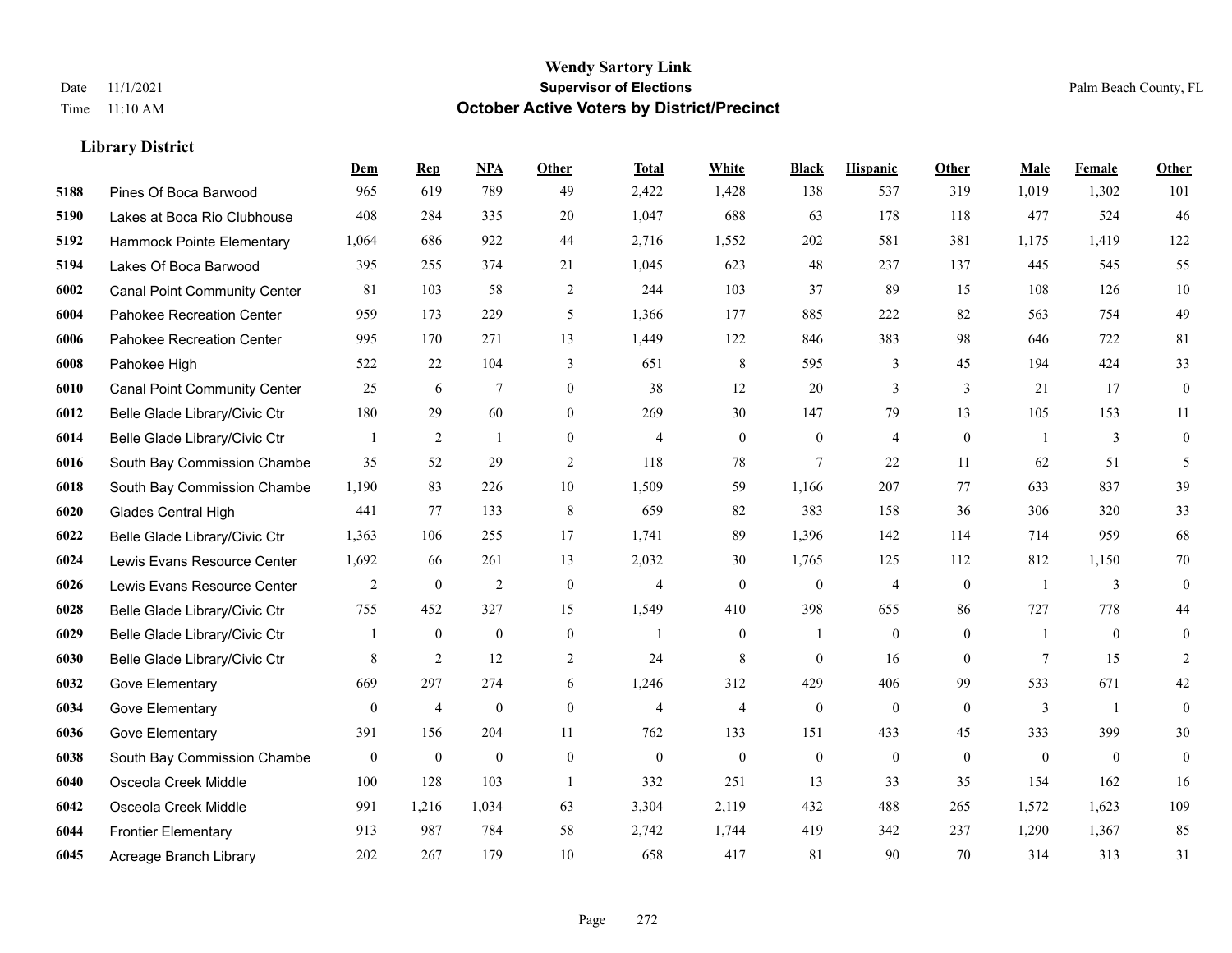|      |                                 | Dem              | <b>Rep</b>       | NPA              | <b>Other</b>   | <b>Total</b> | White            | <b>Black</b>     | <b>Hispanic</b>  | Other          | <b>Male</b>    | Female         | <b>Other</b>            |
|------|---------------------------------|------------------|------------------|------------------|----------------|--------------|------------------|------------------|------------------|----------------|----------------|----------------|-------------------------|
| 6046 | Pierce Hammock Elementary       | 797              | 961              | 760              | 49             | 2,567        | 1,646            | 361              | 321              | 239            | 1,241          | 1,228          | 98                      |
| 6048 | Pierce Hammock Elementary       | $\boldsymbol{0}$ | $\mathbf{0}$     | $\mathbf{0}$     | $\Omega$       | $\mathbf{0}$ | $\mathbf{0}$     | $\mathbf{0}$     | $\mathbf{0}$     | $\theta$       | $\overline{0}$ | $\mathbf{0}$   | $\mathbf{0}$            |
| 6050 | Acreage Branch Library          | 875              | 880              | 731              | 61             | 2,547        | 1,553            | 376              | 354              | 264            | 1,191          | 1,265          | 91                      |
| 6051 | Cornerstone Fellowship          | 604              | 746              | 555              | 51             | 1,956        | 1,247            | 209              | 290              | 210            | 909            | 976            | 71                      |
| 6052 | Seminole Ridge High             | 615              | 644              | 566              | 37             | 1,862        | 1,146            | 224              | 315              | 177            | 880            | 909            | 73                      |
| 6054 | <b>Acreage Pines Elementary</b> | $\mathbf{0}$     | $\boldsymbol{0}$ | $\mathbf{0}$     | $\overline{0}$ | $\mathbf{0}$ | $\mathbf{0}$     | $\boldsymbol{0}$ | $\boldsymbol{0}$ | $\overline{0}$ | $\overline{0}$ | $\overline{0}$ | $\boldsymbol{0}$        |
| 6056 | Pierce Hammock Elementary       | $\mathbf{0}$     | $\mathbf{0}$     | $\mathbf{0}$     | $\mathbf{0}$   | $\mathbf{0}$ | $\overline{0}$   | $\mathbf{0}$     | $\mathbf{0}$     | $\theta$       | $\theta$       | $\theta$       | $\mathbf{0}$            |
| 6058 | <b>Acreage Pines Elementary</b> | 739              | 611              | 569              | 40             | 1,959        | 1,056            | 354              | 253              | 296            | 952            | 944            | 63                      |
| 6060 | Indian Trail Improvement Dist   | 891              | 965              | 801              | 59             | 2,716        | 1,686            | 344              | 401              | 285            | 1,254          | 1,363          | 99                      |
| 6062 | Sandhill Crane Golf Club        | 225              | 417              | 260              | 22             | 924          | 658              | 74               | 69               | 123            | 452            | 441            | 31                      |
| 6064 | Sandhill Crane Golf Club        | 31               | 55               | 34               | $\overline{4}$ | 124          | 100              | 6                | 12               | 6              | 62             | 58             | $\overline{\mathbf{4}}$ |
| 6072 | Seminole Ridge High             | 514              | 492              | 486              | 46             | 1,538        | 705              | 296              | 409              | 128            | 718            | 796            | $24\,$                  |
| 6073 | Seminole Ridge High             | $\mathbf{0}$     | $\bf{0}$         | $\mathbf{0}$     | $\mathbf{0}$   | $\mathbf{0}$ | $\overline{0}$   | $\mathbf{0}$     | $\mathbf{0}$     | $\theta$       | $\mathbf{0}$   | $\mathbf{0}$   | $\mathbf{0}$            |
| 6076 | <b>Western Pines Middle</b>     | 645              | 702              | 568              | 35             | 1,950        | 1,418            | 156              | 205              | 171            | 928            | 940            | 82                      |
| 6078 | <b>Western Pines Middle</b>     | 656              | 724              | 650              | 40             | 2,070        | 1,377            | 159              | 361              | 173            | 981            | 1,030          | 59                      |
| 6080 | <b>Golden Grove Elementary</b>  | 607              | 783              | 618              | 49             | 2,057        | 1,376            | 133              | 349              | 199            | 958            | 1,016          | 83                      |
| 6082 | PBSC Loxahatchee Groves Can     | 11               | 6                | 14               | 2              | 33           | 28               | $\boldsymbol{0}$ | 3                | 2              | 13             | 20             | $\boldsymbol{0}$        |
| 6084 | PBSC Loxahatchee Groves Can     | 288              | 423              | 351              | 40             | 1,102        | 691              | 67               | 235              | 109            | 539            | 546            | 17                      |
| 6086 | PBSC Loxahatchee Groves Can     | 266              | 412              | 241              | 19             | 938          | 684              | 92               | 86               | 76             | 426            | 483            | 29                      |
| 6088 | Seminole Ridge High             | 528              | 687              | 549              | 42             | 1,806        | 1,160            | 216              | 289              | 141            | 855            | 897            | 54                      |
| 6090 | Loxahatchee Groves Elementary   | 766              | 882              | 752              | 59             | 2,459        | 1,521            | 280              | 448              | 210            | 1,188          | 1,178          | 93                      |
| 6092 | PBSC Loxahatchee Groves Can     | 171              | 224              | 143              | 16             | 554          | 359              | 42               | 109              | 44             | 268            | 266            | $20\,$                  |
| 6094 | Palms West Presbyterian         | 667              | 925              | 661              | 44             | 2,297        | 1,833            | 77               | 206              | 181            | 1,097          | 1,126          | 74                      |
| 6096 | Palms West Presbyterian         | $\mathbf{0}$     | $\bf{0}$         | $\boldsymbol{0}$ | $\theta$       | $\mathbf{0}$ | $\boldsymbol{0}$ | $\boldsymbol{0}$ | $\mathbf{0}$     | $\mathbf{0}$   | $\overline{0}$ | $\mathbf{0}$   | $\mathbf{0}$            |
| 6098 | <b>HL Johnson Elementary</b>    | 656              | 520              | 472              | 39             | 1,687        | 936              | 305              | 261              | 185            | 769            | 878            | 40                      |
| 6100 | Madison Green Clubhouse         | 1,233            | 718              | 768              | 56             | 2,775        | 1,199            | 785              | 410              | 381            | 1,283          | 1,388          | 104                     |
| 6102 | <b>RPB Recreation Center</b>    | 660              | 472              | 457              | 26             | 1,615        | 942              | 265              | 262              | 146            | 668            | 893            | 54                      |
| 6104 | <b>Crestwood Middle</b>         | 181              | 148              | 121              | 8              | 458          | 214              | 75               | 84               | 85             | 213            | 225            | 20                      |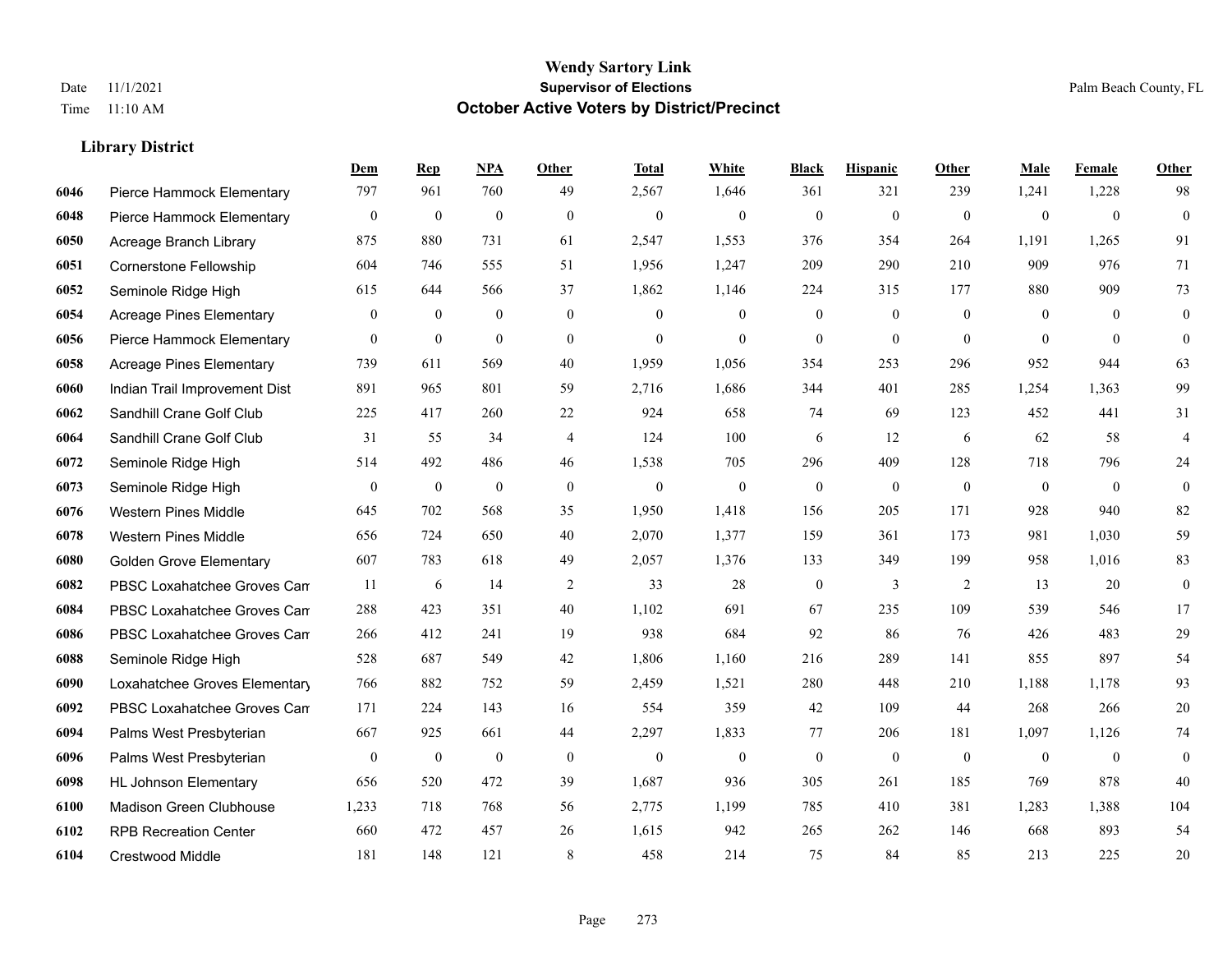|      |                                | Dem            | <b>Rep</b>       | NPA            | <b>Other</b>   | <b>Total</b>   | <b>White</b>     | <b>Black</b>     | <b>Hispanic</b>  | <b>Other</b>   | <b>Male</b>    | Female         | <b>Other</b>     |
|------|--------------------------------|----------------|------------------|----------------|----------------|----------------|------------------|------------------|------------------|----------------|----------------|----------------|------------------|
| 6106 | <b>RPB Recreation Center</b>   | 214            | 126              | 199            | 11             | 550            | 228              | 97               | 156              | 69             | 217            | 313            | 20               |
| 6108 | Calypso Bay Waterpark          | $\mathbf{0}$   | $\mathbf{0}$     | $\mathbf{0}$   | $\mathbf{0}$   | $\mathbf{0}$   | $\mathbf{0}$     | $\mathbf{0}$     | $\mathbf{0}$     | $\mathbf{0}$   | $\mathbf{0}$   | $\theta$       | $\overline{0}$   |
| 6112 | Crestwood Middle               | 472            | 421              | 357            | 33             | 1,283          | 690              | 231              | 215              | 147            | 597            | 644            | 42               |
| 6114 | <b>RPB Village Hall</b>        | 1,050          | 707              | 702            | 42             | 2,501          | 1,373            | 468              | 435              | 225            | 1,169          | 1,242          | 90               |
| 6116 | <b>HL Johnson Elementary</b>   | 721            | 413              | 489            | 52             | 1,675          | 862              | 323              | 281              | 209            | 738            | 892            | 45               |
| 6118 | <b>RPB Branch Library</b>      | 1,073          | 566              | 700            | 54             | 2,393          | 1,129            | 578              | 432              | 254            | 1,040          | 1,265          | 88               |
| 6120 | Royal Palm Beach High          | 407            | 316              | 266            | 18             | 1,007          | 479              | 200              | 157              | 171            | 478            | 505            | 24               |
| 6122 | <b>RPB Cultural Center</b>     | 1,172          | 651              | 764            | 50             | 2,637          | 1,385            | 504              | 500              | 248            | 1,135          | 1,414          | 88               |
| 6124 | <b>RPB Cultural Center</b>     | 584            | 322              | 390            | $20\,$         | 1,316          | 635              | 278              | 286              | 117            | 553            | 722            | 41               |
| 6126 | Calypso Bay Waterpark          | 683            | 298              | 499            | 32             | 1,512          | 543              | 411              | 365              | 193            | 659            | 794            | 59               |
| 6128 | Royal Palm Beach High          | 36             | 28               | 28             | 3              | 95             | 51               | 26               | 11               | $\overline{7}$ | 44             | 51             | $\overline{0}$   |
| 6130 | Royal Palm Beach High          | 79             | 43               | 89             | 5              | 216            | 104              | 32               | 60               | 20             | 95             | 115            | 6                |
| 6132 | Royal Palm Beach High          | 391            | 190              | 263            | 19             | 863            | 416              | 166              | 192              | 89             | 393            | 440            | 30               |
| 6134 | Christ Fellowship Church RPB   | 957            | 463              | 691            | $30\,$         | 2,141          | 844              | 501              | 498              | 298            | 956            | 1,096          | 89               |
| 6136 | Calypso Bay Waterpark          |                | $\mathbf{1}$     | $\mathbf{0}$   | $\mathbf{0}$   | $\overline{2}$ | $\boldsymbol{0}$ |                  | $\boldsymbol{0}$ |                | $\mathbf{0}$   |                |                  |
| 6138 | Royal Palm Beach High          | $\overline{0}$ | $\boldsymbol{0}$ | $\mathbf{0}$   | $\mathbf{0}$   | $\mathbf{0}$   | $\mathbf{0}$     | $\overline{0}$   | $\mathbf{0}$     | $\theta$       | $\mathbf{0}$   | $\theta$       | $\overline{0}$   |
| 6140 | Royal Palm Beach High          | 334            | 501              | 309            | 33             | 1,177          | 852              | 108              | 115              | 102            | 567            | 586            | 24               |
| 6142 | Christ Fellowship Church RPB   | $\overline{0}$ | $\overline{0}$   | $\mathbf{0}$   | $\theta$       | $\theta$       | $\mathbf{0}$     | $\overline{0}$   | $\overline{0}$   | $\theta$       | $\overline{0}$ | $\theta$       | $\boldsymbol{0}$ |
| 6144 | Christ Fellowship Church RPB   | $\overline{0}$ | $\mathbf{0}$     | $\mathbf{0}$   | $\mathbf{0}$   | $\overline{0}$ | $\boldsymbol{0}$ | $\overline{0}$   | $\overline{0}$   | $\theta$       | $\overline{0}$ | $\overline{0}$ | $\overline{0}$   |
| 6146 | Christ Fellowship Church RPB   |                | $\overline{2}$   | $\mathbf{1}$   | $\overline{0}$ | $\overline{4}$ | 3                | $\boldsymbol{0}$ | $\boldsymbol{0}$ |                | 3              | 1              | $\overline{0}$   |
| 6148 | Christ Fellowship Church RPB   | $\theta$       | $\mathbf{0}$     | $\overline{1}$ | $\mathbf{0}$   | $\mathbf{1}$   | $\mathbf{1}$     | $\overline{0}$   | $\Omega$         | $\theta$       | $\theta$       | $\mathbf{1}$   | $\overline{0}$   |
| 6150 | <b>Binks Forest Elementary</b> | 26             | 40               | 37             | 5              | 108            | 80               | 5                | 9                | 14             | 46             | 59             | 3                |
| 6152 | <b>Binks Forest Elementary</b> | 404            | 555              | 378            | 34             | 1,371          | 1,041            | 45               | 135              | 150            | 643            | 684            | 44               |
| 6154 | Wellington Landings Middle     | 462            | 521              | 393            | 28             | 1,404          | 1,012            | 87               | 188              | 117            | 634            | 730            | 40               |
| 6156 | <b>Binks Forest Elementary</b> | 629            | 718              | 575            | 41             | 1,963          | 1,372            | 129              | 293              | 169            | 895            | 1,009          | 59               |
| 6158 | <b>Wellington Elementary</b>   | 785            | 939              | 549            | 40             | 2,313          | 1,702            | 132              | 312              | 167            | 1,052          | 1,188          | $73\,$           |
| 6160 | Wellington Landings Middle     | 670            | 587              | 566            | 41             | 1,864          | 1,207            | 167              | 339              | 151            | 869            | 942            | 53               |
| 6162 | First Baptist Church Wel       | 763            | 657              | 562            | 47             | 2,029          | 1,283            | 211              | 351              | 184            | 906            | 1,059          | 64               |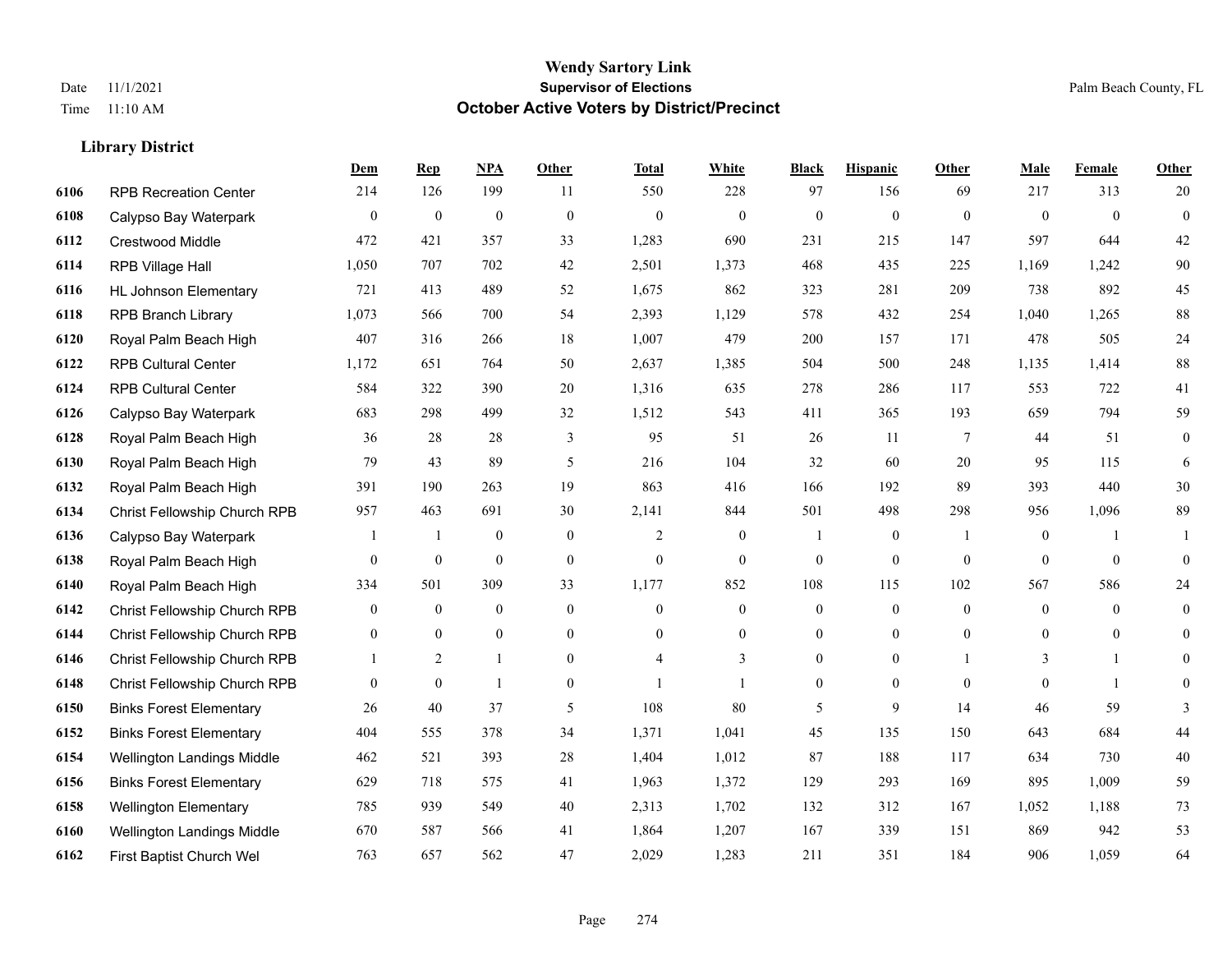**Library District**

#### **Wendy Sartory Link** Date 11/1/2021 **Supervisor of Elections** Palm Beach County, FL Time 11:10 AM **October Active Voters by District/Precinct**

# **Dem Rep NPA Other Total White Black Hispanic Other Male Female Other** First Baptist Church Wel 834 797 597 57 2,285 1,536 186 370 193 1,019 1,193 73 Wellington Community Center 864 856 742 47 2,509 1,744 150 406 209 1,152 1,277 80 First Baptist Church Wel 127 176 143 9 455 348 27 43 37 213 230 12 Christ Fellowship Church RPB 0 6 2 0 8 8 0 0 0 3 5 0 Christ Fellowship Church RPB 1,297 575 843 69 2,784 964 853 640 327 1,192 1,477 115 Christ Fellowship Church RPB 27 50 36 2 115 89 7 8 11 54 58 3 Christ Fellowship Church RPB 22 15 21 2 60 25 10 19 6 25 33 2 Everglades Elementary 563 381 442 29 1,415 652 295 247 221 653 694 68 Everglades Elementary 18 48 17 2 85 64 4 14 3 40 43 2 New Horizons Elementary 291 451 318 13 1,073 787 48 114 124 463 581 29 Wellington High 665 578 533 37 1,813 1,120 243 292 158 800 955 58 Elbridge Gale Elementary 812 562 638 44 2,056 1,119 291 431 215 903 1,075 78 Wellington Village Park 224 419 310 25 978 829 18 48 83 396 533 49 Wellington Village Hall 814 456 633 46 1,949 876 359 505 209 811 1,063 75 St Peters Methodist Church 966 785 800 62 2,613 1,546 283 550 234 1,193 1,333 87 Equestrian Trails Elementary 504 290 341 18 1,153 520 294 152 187 512 584 57 Palm Beach Central High 0 0 0 0 0 0 0 0 0 0 0 0 Wellington Branch Library 522 354 356 38 1,270 696 195 268 111 544 694 32 Emerald Cove Middle 543 566 516 51 1,676 1,039 179 278 180 743 882 51 Emerald Cove Middle 105 82 98 7 292 167 58 52 15 132 154 6 Emerald Cove Middle 30 21 38 0 89 46 25 10 8 23 62 4 Palm Beach Central High 266 241 182 9 698 375 143 61 119 311 360 27 Palm Beach Central High 277 368 251 18 914 598 93 102 121 419 471 24 Buena Vida Clubhouse 318 205 177 14 714 624 22 22 46 318 378 18 Villa Olympia Clubhouse 1,562 1,065 1,287 95 4,009 1,802 704 683 820 1,886 1,937 186 Wellington Village Park 144 223 175 18 560 381 15 93 71 255 279 26 Wellington Village Park 825 756 702 46 2,329 1,467 256 283 323 1,068 1,178 83 Panther Run Elementary 232 193 176 10 611 342 96 101 72 280 308 23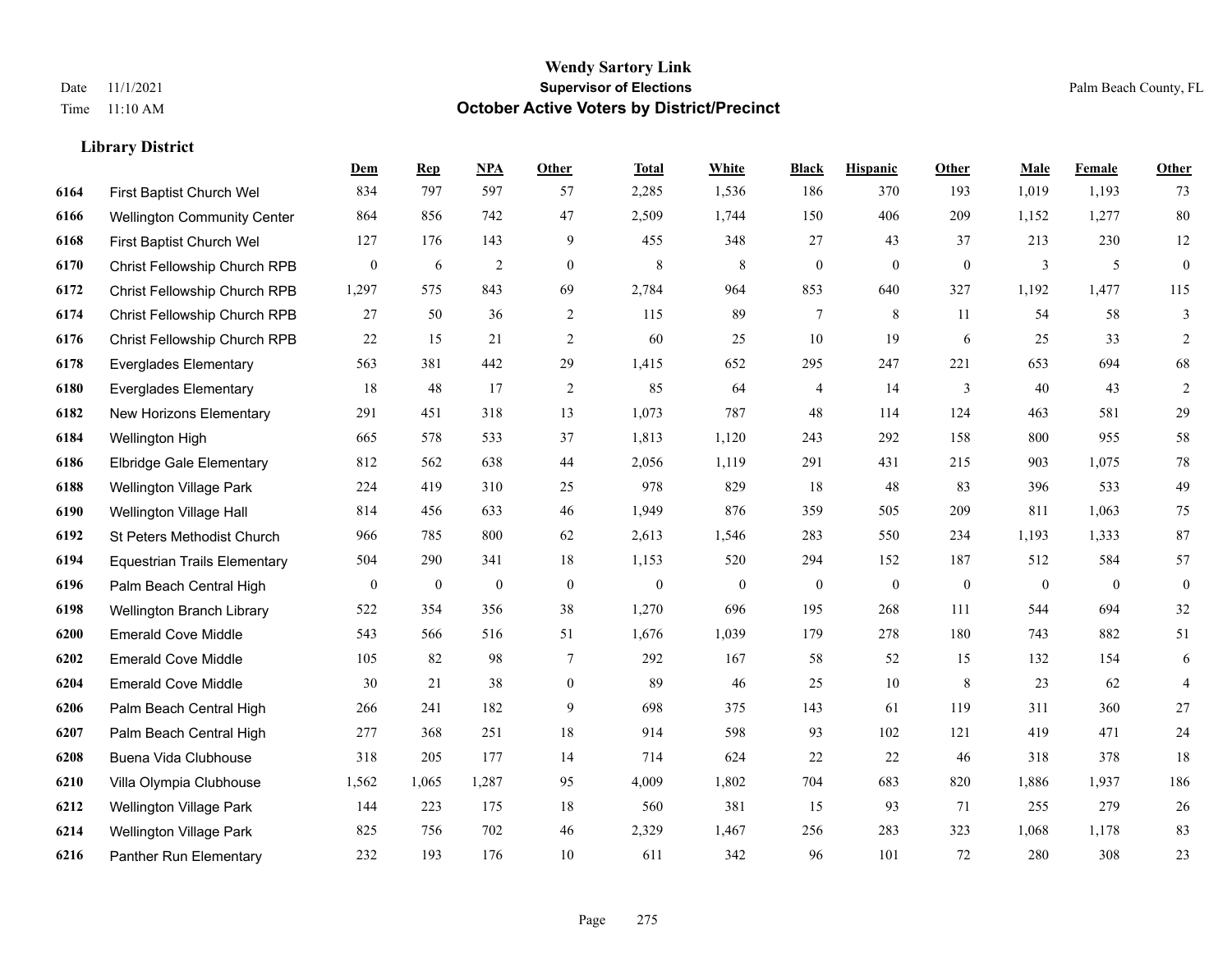|      |                                  | Dem            | <b>Rep</b>       | NPA              | <b>Other</b>   | <b>Total</b>   | <b>White</b>   | <b>Black</b>   | <b>Hispanic</b>  | <b>Other</b>   | <b>Male</b>    | <b>Female</b>  | <b>Other</b>     |
|------|----------------------------------|----------------|------------------|------------------|----------------|----------------|----------------|----------------|------------------|----------------|----------------|----------------|------------------|
| 6218 | Wellington Village Park          | $\mathbf{0}$   | $\mathbf{0}$     | $\boldsymbol{0}$ | $\theta$       | $\mathbf{0}$   | $\overline{0}$ | $\overline{0}$ | $\overline{0}$   | $\theta$       | $\theta$       | $\overline{0}$ | $\Omega$         |
| 6220 | <b>Wellington Village Park</b>   | 57             | 29               | 42               | 6              | 134            | 67             | 16             | 32               | 19             | 55             | 75             | 4                |
| 6222 | Panther Run Elementary           | $\mathbf{0}$   | $\mathbf{1}$     | $\mathbf{0}$     | $\theta$       | $\mathbf{1}$   |                | $\mathbf{0}$   | $\boldsymbol{0}$ | $\mathbf{0}$   | $\overline{1}$ | $\mathbf{0}$   | $\theta$         |
| 6224 | Discovery Key Elementary         | 963            | 1,118            | 689              | 58             | 2,828          | 2,103          | 181            | 332              | 212            | 1,322          | 1,423          | 83               |
| 6226 | The Isles at Wellington          | 746            | 758              | 628              | 38             | 2,170          | 1,399          | 222            | 242              | 307            | 1,019          | 1,056          | 95               |
| 6228 | Wycliffe Comm Association Bldg   | 776            | 326              | 398              | 21             | 1,521          | 1,426          | 18             | 18               | 59             | 655            | 838            | $28\,$           |
| 6230 | Epiphany Lutheran Church         | 1,166          | 1,225            | 1,149            | 82             | 3,622          | 2,241          | 409            | 590              | 382            | 1,659          | 1,857          | 106              |
| 6232 | Panther Run Elementary           | 676            | 750              | 644              | 46             | 2,116          | 1,346          | 244            | 249              | 277            | 1,007          | 1,044          | 65               |
| 7002 | J F Kennedy Middle               | $\theta$       | $\overline{0}$   | $\mathbf{0}$     | $\mathbf{0}$   | $\theta$       | $\overline{0}$ | $\mathbf{0}$   | $\overline{0}$   | $\theta$       | $\mathbf{0}$   | $\theta$       | $\theta$         |
| 7006 | J F Kennedy Middle               | $\overline{0}$ | $\overline{0}$   | $\mathbf{0}$     | $\mathbf{0}$   | $\Omega$       | 0              | $\mathbf{0}$   | $\boldsymbol{0}$ | $\theta$       | $\overline{0}$ | $\theta$       | 0                |
| 7008 | J F Kennedy Middle               | $\theta$       | $\theta$         | $\mathbf{0}$     | $\Omega$       | $\theta$       | $\overline{0}$ | $\overline{0}$ | $\overline{0}$   | $\theta$       | $\theta$       | $\theta$       | $\Omega$         |
| 7016 | RB Prep Achievement Academy      |                | $\mathbf{1}$     | $\theta$         | $\Omega$       | $\overline{c}$ |                |                | $\Omega$         | $\Omega$       |                |                | $\Omega$         |
| 7038 | RB Prep Achievement Academy      | $\mathbf{0}$   | $\mathbf{0}$     | $\mathbf{0}$     | $\theta$       | $\mathbf{0}$   | $\overline{0}$ | $\theta$       | $\overline{0}$   | $\theta$       | $\theta$       | $\theta$       | $\theta$         |
| 7054 | <b>Crossroads Baptist Church</b> | 985            | 68               | 291              | 13             | 1,357          | 111            | 1,036          | 73               | 137            | 580            | 719            | 58               |
| 7076 | <b>Egret Lake Elementary</b>     | 3              | 2                | -1               | $\theta$       | 6              | 4              |                | $\mathbf{0}$     | $\overline{1}$ | 5              | $\overline{1}$ | $\theta$         |
| 7082 | Seminole Trails Elementary       | 1,038          | 323              | 492              | 30             | 1,883          | 685            | 719            | 265              | 214            | 821            | 981            | 81               |
| 7084 | Sharon Christian Church          | 735            | 267              | 441              | 45             | 1,488          | 605            | 445            | 277              | 161            | 617            | 817            | 54               |
| 7098 | U M Church of Palm Beaches       | 21             | 17               | 18               | $\overline{1}$ | 57             | 44             | $\overline{c}$ | 9                | 2              | 29             | 24             | 4                |
| 7110 | <b>Adult Education Center</b>    | 678            | 218              | 405              | 29             | 1,330          | 422            | 420            | 362              | 126            | 541            | 729            | 60               |
| 7112 | <b>Adult Education Center</b>    | 129            | 26               | 60               | 7              | 222            | 54             | 122            | 23               | 23             | 69             | 143            | 10               |
| 7114 | <b>Adult Education Center</b>    | $\theta$       | $\overline{0}$   | $\theta$         | $\Omega$       | $\theta$       | $\Omega$       | $\mathbf{0}$   | $\overline{0}$   | $\Omega$       | $\Omega$       | $\Omega$       | $\theta$         |
| 7116 | <b>Adult Education Center</b>    | $\mathbf{0}$   | $\boldsymbol{0}$ | $\boldsymbol{0}$ | $\mathbf{0}$   | $\overline{0}$ | $\mathbf{0}$   | $\overline{0}$ | $\overline{0}$   | $\mathbf{0}$   | $\mathbf{0}$   | $\mathbf{0}$   | $\overline{0}$   |
| 7118 | <b>Adult Education Center</b>    | 31             | 30               | 37               | 5              | 103            | 77             | 3              | 18               | 5              | 50             | 47             | 6                |
| 7134 | <b>Adult Education Center</b>    | 804            | 174              | 388              | 22             | 1,388          | 296            | 663            | 286              | 143            | 607            | 714            | 67               |
| 7136 | <b>Haverhill Town Hall</b>       | 41             | 38               | 33               | 2              | 114            | 48             | 30             | 27               | 9              | 46             | 63             | 5                |
| 7138 | <b>Westgate Community Center</b> | 1,552          | 441              | 900              | 29             | 2,922          | 676            | 953            | 991              | 302            | 1,300          | 1,481          | 141              |
| 7140 | Haverhill Town Hall              | 169            | 74               | 98               | 4              | 345            | 105            | 123            | 77               | 40             | 160            | 163            | 22               |
| 7142 | Clayton Hutcheson Hall B         | 34             | $\tau$           | 14               | $\Omega$       | 55             | 16             | 26             | 8                | 5              | 25             | 30             | $\boldsymbol{0}$ |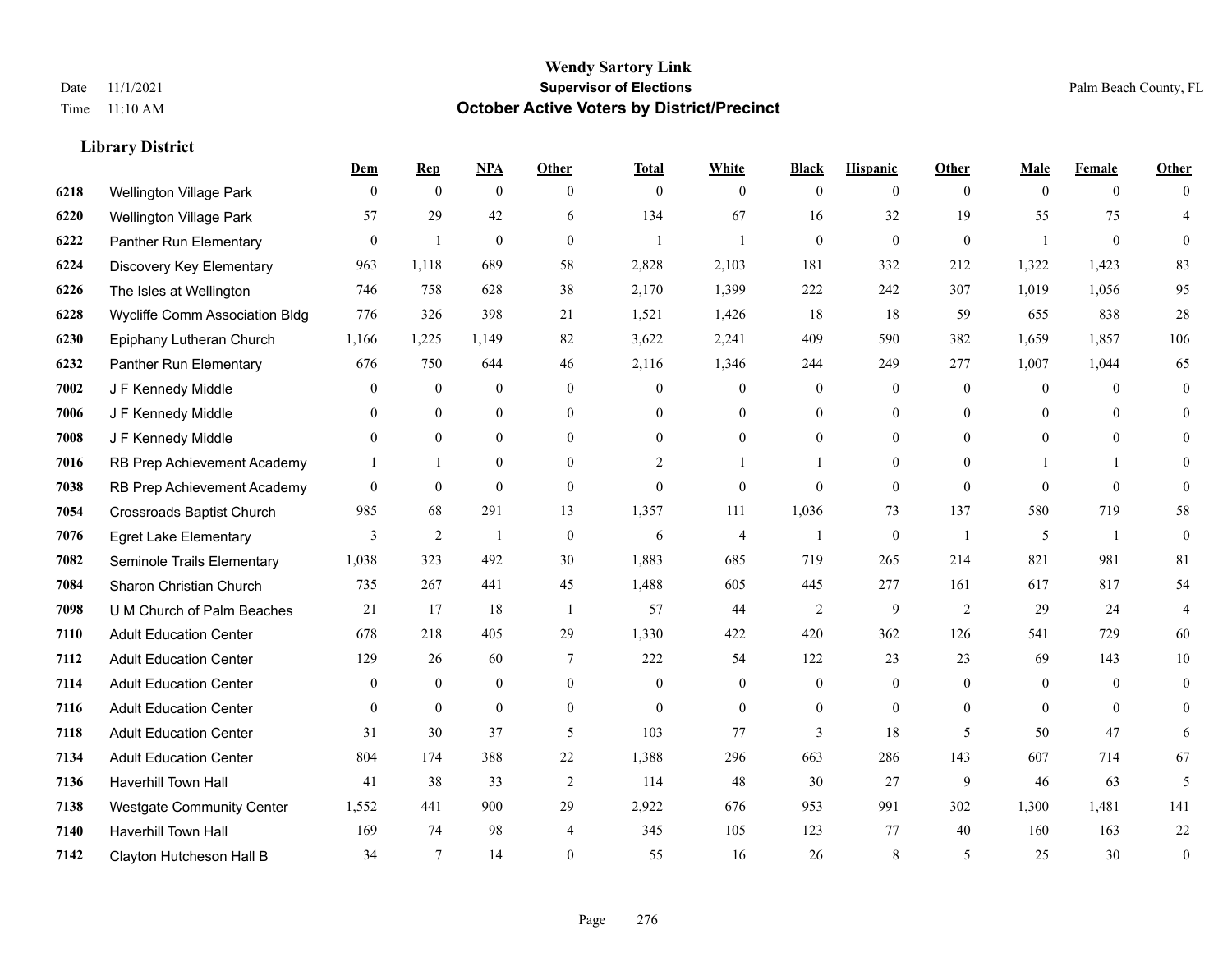|      |                                 | <u>Dem</u> | <b>Rep</b> | $NPA$   | Other    | <b>Total</b> | White    | <b>Black</b>   | <b>Hispanic</b> | Other    | <u>Male</u> | Female       | <b>Other</b>   |
|------|---------------------------------|------------|------------|---------|----------|--------------|----------|----------------|-----------------|----------|-------------|--------------|----------------|
| 7144 | Clayton Hutcheson Hall B        | 45         |            | 20      |          | 69           |          | 44             | 12              | 9        | 28          | 35           | 6              |
| 7146 | Clayton Hutcheson Hall B        | 237        | 14         | 96      |          | 350          | 26       | 222            | 78              | 24       | 127         | 208          | 15             |
| 7174 | <b>Rolling Green Elementary</b> | 1,031      | 238        | 503     | 29       | 1,801        | 568      | 674            | 404             | 155      | 788         | 933          | 80             |
| 7175 | <b>Rolling Green Elementary</b> | $^{(1)}$   | $\theta$   |         | $\Omega$ |              | $\theta$ | $\overline{0}$ |                 | $\Omega$ |             | $\mathbf{0}$ | $\overline{0}$ |
| 7176 | Hypoluxo Town Hall              | 186        | 88         | 112     | 9        | 395          | 222      | 82             | -64             | 27       | 169         | 216          | 10             |
| 7192 | Lakeview Baptist Church         |            |            | 10      |          | 41           | 30       |                |                 | 6        | 19          | 19           |                |
| 8002 | State Only                      | 129        | 99         | 113     |          | 343          | 264      | 13             | 13              | 53       | 151         | 179          | 13             |
|      | <b>Library District</b>         | 260,049    | 193,742    | 183,682 | 13,630   | 651,103      | 429,279  | 70,824         | 91,576          | 59,424   | 287,629     | 340,736      | 22,738         |
|      |                                 |            |            |         |          |              |          |                |                 |          |             |              |                |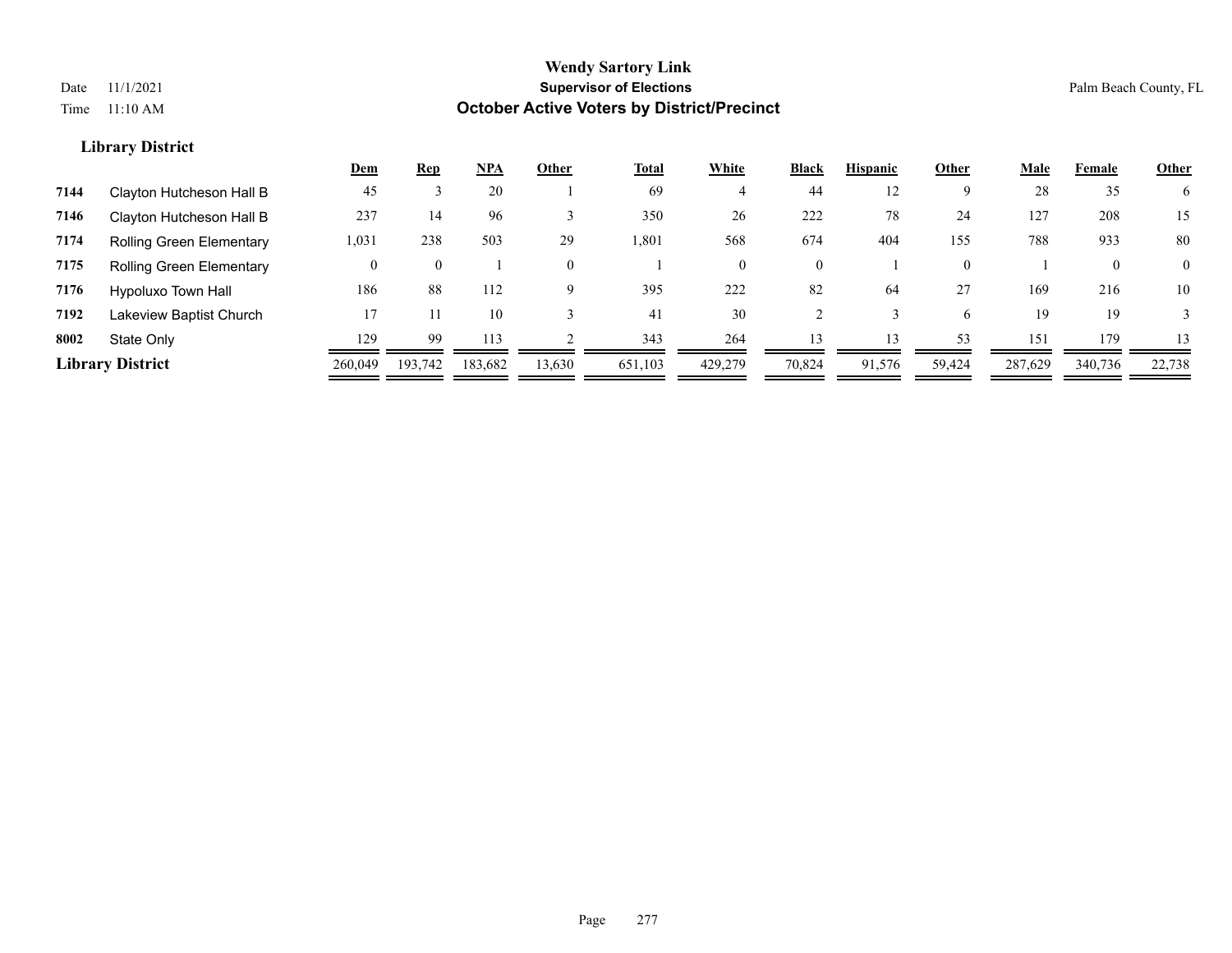# **Monterey Comm Dev Dist**

|      |                               | Dem | Rep | NP/ | Other | <b>Total</b> | White | <b>Black</b> | <b>Hispanic</b> | Other | Male | Female | <b>Other</b> |
|------|-------------------------------|-----|-----|-----|-------|--------------|-------|--------------|-----------------|-------|------|--------|--------------|
| 4053 | Crosspointe Elementary        | 210 |     | 149 |       | 460          | 175   | 109          | 101             |       | 202  | 238    | 20           |
|      | <b>Monterey Comm Dev Dist</b> | 210 |     | .49 |       | 460          | 175   | 109          | 101             |       | 202  | 238    |              |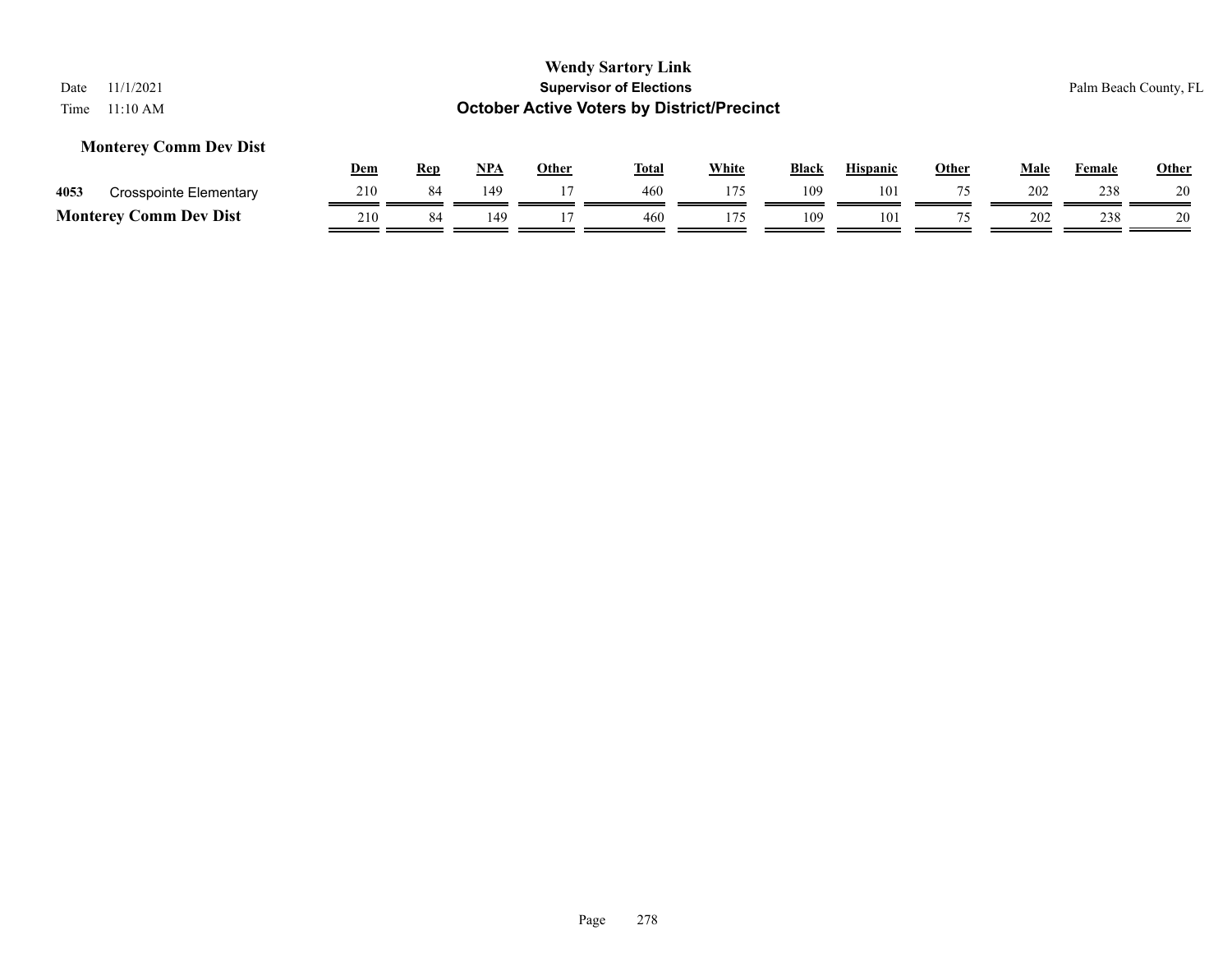| 11/1/2021<br>Date<br>11:10 AM<br>Time |            |            |            |              | <b>Wendy Sartory Link</b><br><b>Supervisor of Elections</b><br><b>October Active Voters by District/Precinct</b> |              |              |                 |              |             |        | Palm Beach County, FL |
|---------------------------------------|------------|------------|------------|--------------|------------------------------------------------------------------------------------------------------------------|--------------|--------------|-----------------|--------------|-------------|--------|-----------------------|
| <b>Marsh Harbour Comm Dev</b>         | <u>Dem</u> | <b>Rep</b> | <u>NPA</u> | <b>Other</b> | <u>Total</u>                                                                                                     | <b>White</b> | <b>Black</b> | <b>Hispanic</b> | <b>Other</b> | <b>Male</b> | Female | <b>Other</b>          |
| Mary McLeod Bethune Elementa<br>7041  | 385        | 27         | 129        |              | 548                                                                                                              | 45           | 421          | 27              | 55           | 209         | 315    |                       |
| <b>Marsh Harbour Comm Dev</b>         | 385        | 27         | 129        |              | 548                                                                                                              | 45           | 421          | 27              | 55           | 209         | 315    |                       |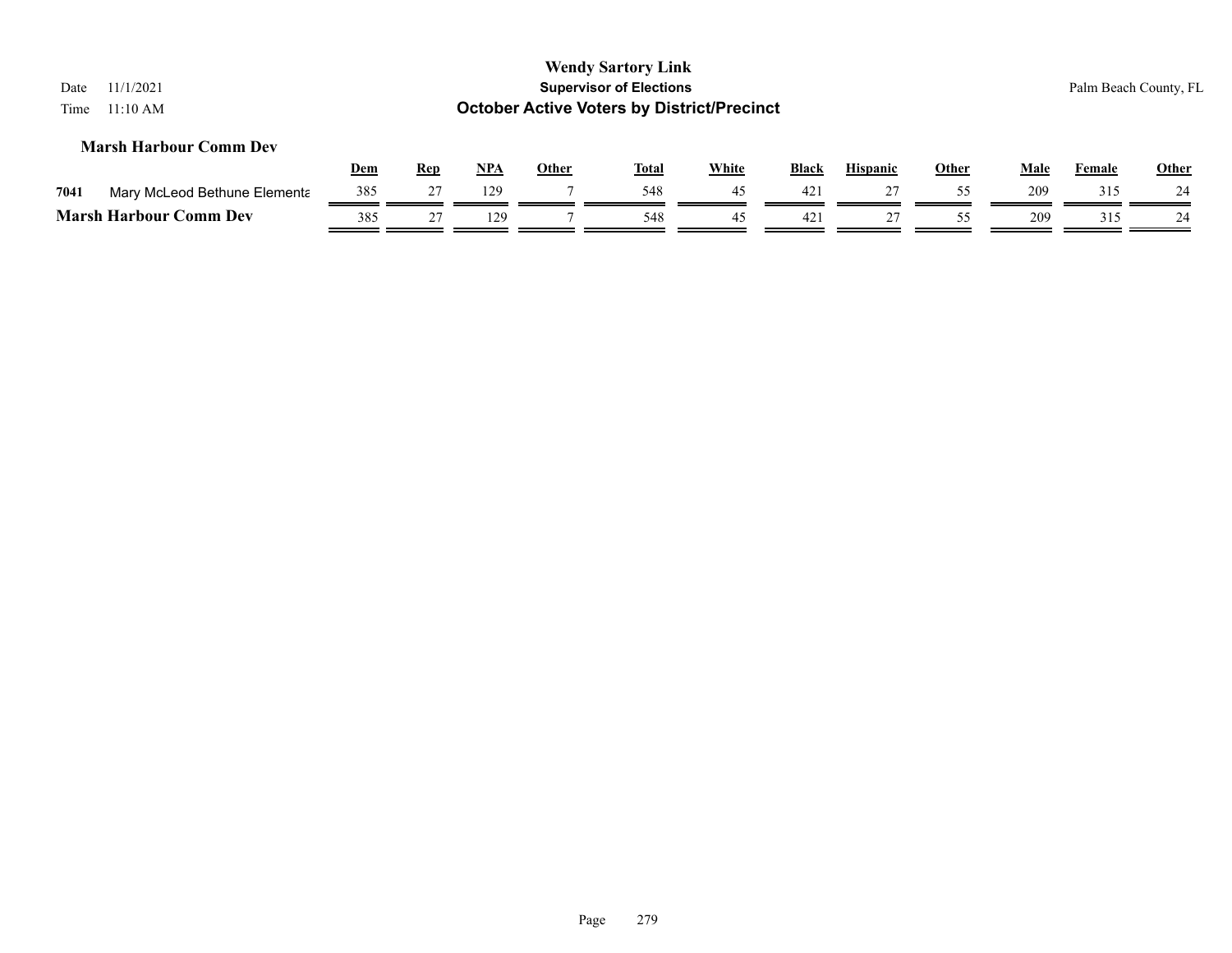|      |                                     | Dem              | <b>Rep</b>       | NPA              | <b>Other</b>   | <b>Total</b>     | <b>White</b>     | <b>Black</b>     | <b>Hispanic</b>  | <b>Other</b> | <b>Male</b>  | <b>Female</b>  | <b>Other</b> |
|------|-------------------------------------|------------------|------------------|------------------|----------------|------------------|------------------|------------------|------------------|--------------|--------------|----------------|--------------|
| 1002 | <b>Canal Point Community Center</b> | $\mathbf{0}$     | $\mathbf{0}$     | $\boldsymbol{0}$ | $\Omega$       | $\Omega$         | $\overline{0}$   | $\mathbf{0}$     | $\boldsymbol{0}$ | $\theta$     | $\theta$     | $\overline{0}$ | $\Omega$     |
| 1006 | Journey Church of Jupiter           | $\theta$         | $\theta$         | $\mathbf{0}$     | $\theta$       | $\Omega$         | $\overline{0}$   | $\overline{0}$   | $\mathbf{0}$     | $\theta$     | $\theta$     | $\theta$       | $\theta$     |
| 1010 | Journey Church of Jupiter           | 0                | $\theta$         | $\theta$         | $\Omega$       | $\Omega$         | $\Omega$         | $\Omega$         | $\theta$         | $\Omega$     | $\Omega$     | $\Omega$       | $\Omega$     |
| 1012 | Caloosa POA Meeting Room            | 0                | $\mathbf{0}$     | $\boldsymbol{0}$ | $\overline{0}$ | $\theta$         | $\boldsymbol{0}$ | $\overline{0}$   | $\boldsymbol{0}$ | $\mathbf{0}$ | $\mathbf{0}$ | $\mathbf{0}$   | $\theta$     |
| 1014 | Caloosa POA Meeting Room            | 0                |                  | $\mathbf{0}$     | $\theta$       |                  |                  | $\overline{0}$   | $\mathbf{0}$     | $\theta$     | $\mathbf{0}$ | $\Omega$       |              |
| 1016 | Journey Church of Jupiter           | 0                | $\mathbf{0}$     | $\mathbf{0}$     | $\theta$       | $\Omega$         | $\overline{0}$   | $\overline{0}$   | $\mathbf{0}$     | $\theta$     | $\mathbf{0}$ | $\Omega$       | $\Omega$     |
| 1020 | Caloosa POA Meeting Room            | 0                | $\theta$         | $\mathbf{0}$     | $\theta$       | $\theta$         | $\mathbf{0}$     | $\overline{0}$   | $\mathbf{0}$     | $\theta$     | $\theta$     | $\theta$       | $\Omega$     |
| 1024 | Calvary Church of Jupiter           |                  | 9                | $\overline{7}$   | $\Omega$       | 23               | 23               | $\overline{0}$   | $\mathbf{0}$     | $\theta$     | 12           | 11             | $\theta$     |
| 1030 | Calvary Church of Jupiter           | 16               | 36               | 24               | $\overline{4}$ | 80               | 73               | $\boldsymbol{0}$ | $\overline{4}$   | 3            | 39           | 38             | 3            |
| 1034 | West Jupiter Recreation Center      | 273              | 738              | 339              | 47             | 1,397            | 1,213            | 19               | 36               | 129          | 677          | 694            | 26           |
| 1036 | Calvary Church of Jupiter           | $\mathbf{0}$     | $\mathbf{0}$     | $\mathbf{0}$     | $\theta$       | $\theta$         | $\mathbf{0}$     | $\mathbf{0}$     | $\mathbf{0}$     | $\theta$     | $\theta$     | $\theta$       | $\mathbf{0}$ |
| 1040 | West Jupiter Recreation Center      | 260              | 457              | 342              | 32             | 1,091            | 879              | 19               | 54               | 139          | 542          | 509            | $40\,$       |
| 1044 | Limestone Creek Elementary          | 427              | 119              | 180              | 19             | 745              | 220              | 349              | 93               | 83           | 354          | 364            | $27\,$       |
| 1046 | West Jupiter Recreation Center      | 264              | 139              | 151              | 11             | 565              | 260              | 163              | 111              | 31           | 241          | 304            | $20\,$       |
| 1048 | St Peter Catholic Church            | 385              | 458              | 283              | 29             | 1,155            | 1,033            | 3                | 41               | 78           | 439          | 688            | 28           |
| 1054 | Limestone Creek Elementary          | 694              | 1,077            | 635              | 55             | 2,461            | 2,179            | 25               | 97               | 160          | 1,150        | 1,239          | 72           |
| 1056 | West Jupiter Recreation Center      | 545              | 574              | 540              | 40             | 1,699            | 1,364            | 75               | 129              | 131          | 749          | 894            | 56           |
| 1058 | St Peter Catholic Church            | 759              | 885              | 749              | 66             | 2,459            | 2,046            | 37               | 192              | 184          | 1,078        | 1,310          | 71           |
| 1060 | West Jupiter Recreation Center      | 72               | 95               | 72               | 5              | 244              | 201              | $\boldsymbol{0}$ | 23               | 20           | 98           | 130            | 16           |
| 1062 | <b>Harvest Community Church</b>     | 613              | 1.148            | 549              | 46             | 2,356            | 2,157            | 11               | 52               | 136          | 1,139        | 1,138          | 79           |
| 1064 | Jupiter Community Center            | 75               | 126              | 63               | 3              | 267              | 245              | $\boldsymbol{0}$ | 6                | 16           | 129          | 131            | 7            |
| 1066 | Jupiter Community Center            | $\boldsymbol{0}$ | $\boldsymbol{0}$ | $\boldsymbol{0}$ | $\mathbf{0}$   | $\boldsymbol{0}$ | $\boldsymbol{0}$ | $\boldsymbol{0}$ | $\mathbf{0}$     | $\mathbf{0}$ | $\mathbf{0}$ | $\mathbf{0}$   | $\mathbf{0}$ |
| 1068 | Jupiter Community Center            | 581              | 754              | 592              | 48             | 1,975            | 1,634            | 26               | 192              | 123          | 919          | 996            | 60           |
| 1070 | Jupiter Community Center            | 57               | 67               | 90               | $\overline{4}$ | 218              | 172              | 1                | 39               | 6            | 113          | 97             | 8            |
| 1072 | Jerry Thomas Elementary             | 726              | 1,068            | 691              | 69             | 2,554            | 2,218            | 28               | 165              | 143          | 1,217        | 1,268          | 69           |
| 1074 | Independence Middle                 | 784              | 1,156            | 848              | 89             | 2,877            | 2,415            | 20               | 192              | 250          | 1,289        | 1,495          | 93           |
| 1075 | Martinique Clubhouse                | 248              | 366              | 235              | 20             | 869              | 744              | 11               | 56               | 58           | 389          | 449            | 31           |
| 1076 | The Island Clubhouse                | 603              | 776              | 582              | 69             | 2,030            | 1,681            | 50               | 139              | 160          | 995          | 968            | 67           |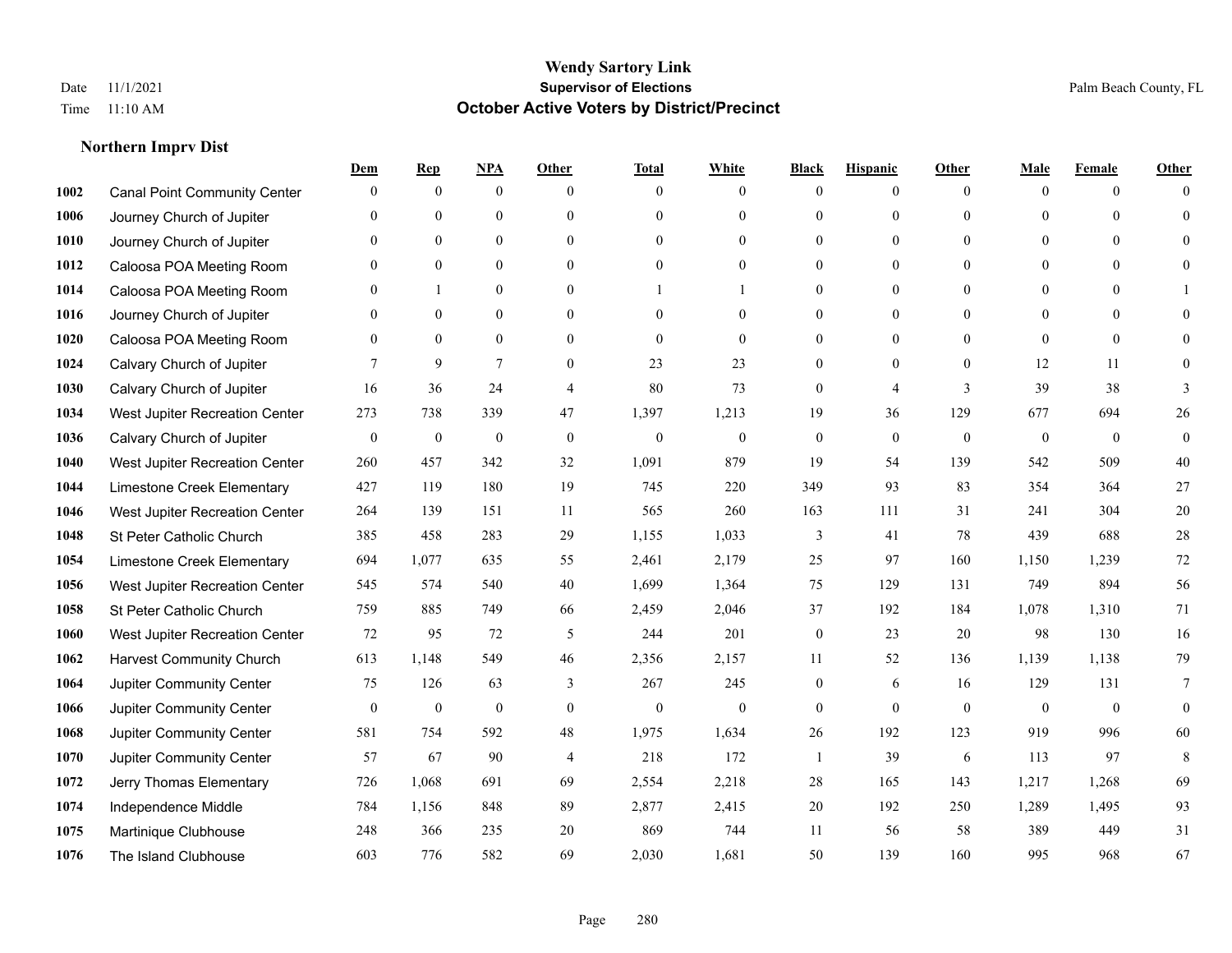|      |                                  | Dem              | <b>Rep</b>       | NPA              | <b>Other</b>   | <b>Total</b>   | White            | <b>Black</b>     | <b>Hispanic</b>  | <b>Other</b>   | <b>Male</b>      | Female         | Other            |
|------|----------------------------------|------------------|------------------|------------------|----------------|----------------|------------------|------------------|------------------|----------------|------------------|----------------|------------------|
| 1078 | First Baptist Church Teq         | 344              | 885              | 383              | 22             | 1,634          | 1,532            | 3                | 42               | 57             | 786              | 812            | 36               |
| 1080 | First Baptist Church Teq         | 92               | 146              | 78               | $\overline{4}$ | 320            | 295              | $\boldsymbol{0}$ | 9                | 16             | 163              | 147            | $10\,$           |
| 1082 | First Baptist Church Teq         | 70               | 141              | 87               | 8              | 306            | 283              | $\mathbf{1}$     | 11               | 11             | 143              | 154            | 9                |
| 1084 | First Baptist Church Teq         | 12               | 52               | 10               | $\overline{0}$ | 74             | 71               | $\mathbf{1}$     | $\mathbf{0}$     | 2              | 37               | 36             | 1                |
| 1088 | First Baptist Church Teq         | 10               | 42               | 20               | $\mathbf{0}$   | 72             | 63               | $\boldsymbol{0}$ | 3                | 6              | 36               | 35             | 1                |
| 1102 | Jupiter High                     | 688              | 909              | 664              | 63             | 2,324          | 1,852            | 58               | 204              | 210            | 1,026            | 1,223          | 75               |
| 1104 | Jupiter Branch Library           | 452              | 568              | 445              | 31             | 1,496          | 1,215            | 36               | 140              | 105            | 647              | 806            | 43               |
| 1106 | Jupiter Middle                   | 320              | 490              | 391              | 37             | 1,238          | 1,045            | 17               | 78               | 98             | 583              | 615            | 40               |
| 1108 | Newhaven Clubhouse               | 555              | 711              | 530              | 61             | 1,857          | 1,599            | 24               | 100              | 134            | 824              | 972            | 61               |
| 1118 | <b>Tequesta Council Chambers</b> | 165              | 242              | 182              | 25             | 614            | 521              | 13               | 41               | 39             | 243              | 356            | 15               |
| 1124 | Riverside Improvement            | $\mathbf{0}$     | 2                | $\mathbf{0}$     | $\mathbf{0}$   | $\overline{2}$ | $\mathfrak{2}$   | $\mathbf{0}$     | $\mathbf{0}$     | $\mathbf{0}$   | $\overline{1}$   | $\overline{1}$ | $\mathbf{0}$     |
| 1152 | <b>Oceanview Methodist</b>       | 42               | 68               | 53               | 8              | 171            | 162              | $\boldsymbol{0}$ | $\overline{2}$   | $\tau$         | 80               | 87             | 4                |
| 1162 | Holy Spirit Lutheran             | 2                | $\overline{4}$   | 5                | 2              | 13             | 13               | $\mathbf{0}$     | $\theta$         | $\theta$       | 6                | $\tau$         | $\mathbf{0}$     |
| 1164 | Club at Admirals Cove            | 26               | 155              | 68               | 5              | 254            | 228              | 3                | 4                | 19             | 128              | 118            | 8                |
| 1166 | Holy Spirit Lutheran             | 7                | 23               | 12               | $\mathbf{0}$   | 42             | 35               | $\mathbf{0}$     | 2                | 5              | 18               | 24             | $\mathbf{0}$     |
| 1168 | Holy Spirit Lutheran             | $\mathbf{0}$     | $\mathbf{0}$     | $\mathbf{0}$     | $\overline{0}$ | $\mathbf{0}$   | $\mathbf{0}$     | $\mathbf{0}$     | $\mathbf{0}$     | $\theta$       | $\mathbf{0}$     | $\mathbf{0}$   | $\mathbf{0}$     |
| 1172 | Caloosa POA Meeting Room         | 127              | 278              | 121              | 9              | 535            | 456              | 13               | 23               | 43             | 245              | 271            | 19               |
| 1173 | Caloosa POA Meeting Room         | 69               | 118              | 60               | 2              | 249            | 211              | 5                | 14               | 19             | 117              | 121            | 11               |
| 1174 | Mirasol Sales and Info Center    | $\boldsymbol{0}$ | $\boldsymbol{0}$ | $\boldsymbol{0}$ | $\mathbf{0}$   | $\mathbf{0}$   | $\boldsymbol{0}$ | $\boldsymbol{0}$ | $\boldsymbol{0}$ | $\overline{0}$ | $\boldsymbol{0}$ | $\mathbf{0}$   | $\boldsymbol{0}$ |
| 1178 | Mirasol Sales and Info Center    | $\theta$         | $\mathbf{0}$     | $\mathbf{0}$     | $\mathbf{0}$   | $\mathbf{0}$   | $\mathbf{0}$     | $\mathbf{0}$     | $\mathbf{0}$     | $\theta$       | $\theta$         | $\theta$       | $\mathbf{0}$     |
| 1184 | <b>Eastpointe Country Club</b>   | 524              | 670              | 397              | 38             | 1,629          | 1,519            | 12               | 27               | 71             | 725              | 871            | 33               |
| 1186 | Mirasol Sales and Info Center    | 547              | 500              | 449              | 43             | 1,539          | 1,194            | 49               | 145              | 151            | 725              | 764            | 50               |
| 1188 | <b>Westwood Gardens HOA</b>      | 333              | 370              | 324              | 33             | 1,060          | 819              | 31               | 118              | 92             | 429              | 611            | $20\,$           |
| 1189 | Westwood Gardens HOA             | 26               | 62               | 26               | 2              | 116            | 102              | $\tau$           | $\overline{2}$   | 5              | 55               | 58             | 3                |
| 1190 | Gardens Presbyterian             | 1,355            | 2,117            | 1,409            | 152            | 5,033          | 4,110            | 138              | 344              | 441            | 2,239            | 2,653          | 141              |
| 1192 | Evergrene Clubhouse              | 385              | 675              | 463              | 41             | 1,564          | 1,316            | $28\,$           | 82               | 138            | 748              | 759            | 57               |
| 1194 | Frenchmans Creek Real Estate     | 639              | 942              | 617              | 47             | 2,245          | 2,050            | 14               | 45               | 136            | 1,025            | 1,161          | 59               |
| 1200 | Dwight D Eisenhower Elementar    | $\boldsymbol{0}$ | $\mathbf{0}$     | $\mathbf{0}$     | $\Omega$       | $\theta$       | $\mathbf{0}$     | $\mathbf{0}$     | $\theta$         | $\mathbf{0}$   | $\theta$         | $\mathbf{0}$   | $\boldsymbol{0}$ |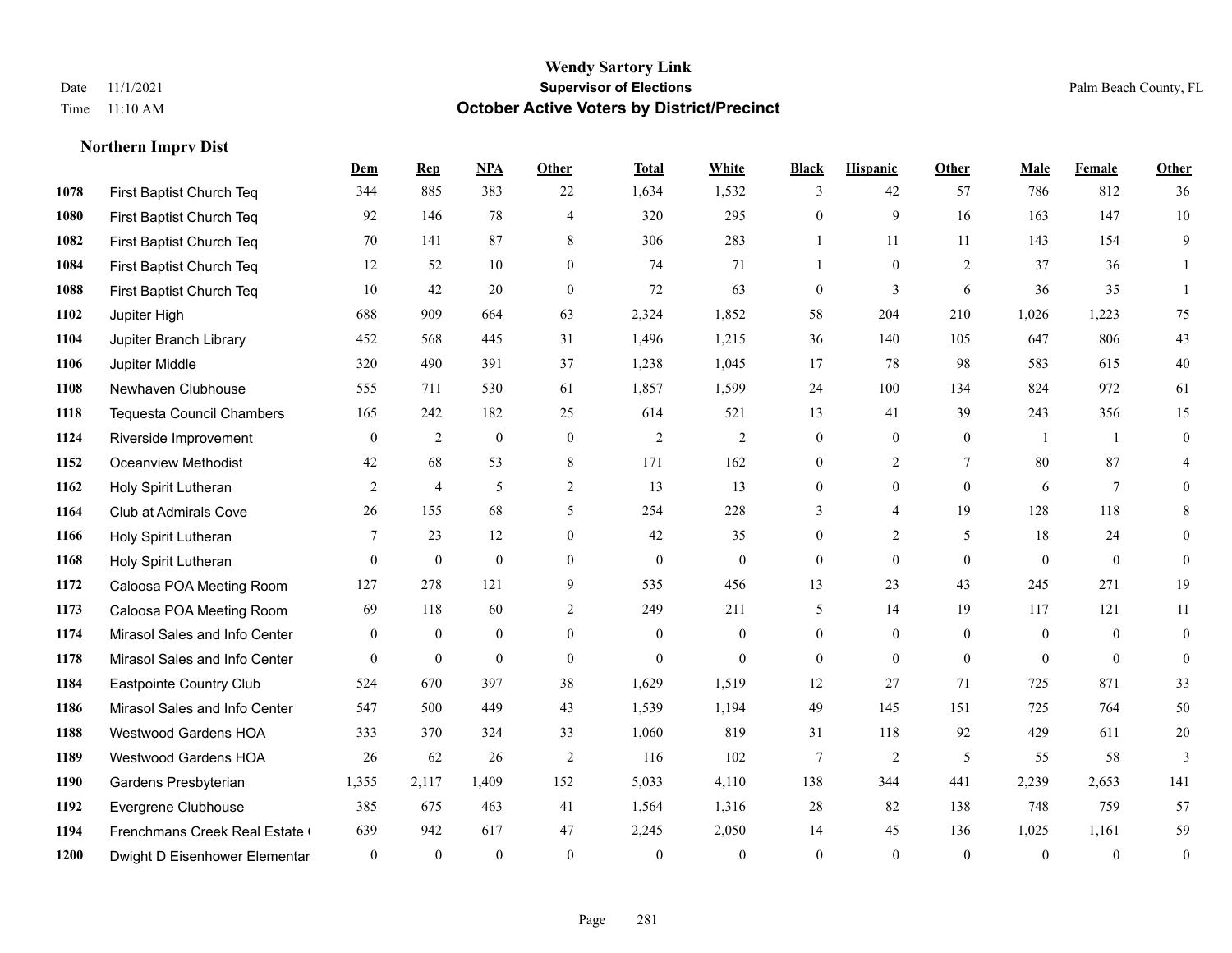|      |                                  | Dem            | <b>Rep</b>       | NPA            | <b>Other</b>   | <b>Total</b> | <b>White</b>   | <b>Black</b>     | <b>Hispanic</b> | <b>Other</b>   | <b>Male</b>    | Female         | <b>Other</b>   |
|------|----------------------------------|----------------|------------------|----------------|----------------|--------------|----------------|------------------|-----------------|----------------|----------------|----------------|----------------|
| 1206 | Holy Spirit Lutheran             | 13             | 80               | 24             | 3              | 120          | 115            | $\overline{0}$   | 4               | $\overline{1}$ | 57             | 62             |                |
| 1210 | Holy Spirit Lutheran             | 207            | 272              | 148            | 8              | 635          | 567            | $\overline{2}$   | 24              | 42             | 308            | 305            | 22             |
| 1212 | Juno Beach Town Center           | 45             | 69               | 56             | 8              | 178          | 149            | 6                | 8               | 15             | 92             | 82             | 4              |
| 1220 | Pierce Hammock Elementary        | $\theta$       | $\mathbf{0}$     | $\mathbf{0}$   | $\mathbf{0}$   | $\mathbf{0}$ | $\mathbf{0}$   | $\overline{0}$   | $\overline{0}$  | $\mathbf{0}$   | $\mathbf{0}$   | $\overline{0}$ | $\overline{0}$ |
| 1222 | Sandhill Crane Golf Club         | 16             | 38               | 20             | 3              | 77           | 55             | 8                | $\tau$          | $\tau$         | 39             | 37             |                |
| 1224 | Pierce Hammock Elementary        | $\overline{0}$ | $\boldsymbol{0}$ | $\mathbf{0}$   | $\mathbf{0}$   | $\mathbf{0}$ | $\overline{0}$ | $\overline{0}$   | $\overline{0}$  | $\mathbf{0}$   | $\theta$       | $\overline{0}$ | $\overline{0}$ |
| 1228 | Carleton Oaks Clubhouse          | 145            | 197              | 127            | 5              | 474          | 342            | 24               | 50              | 58             | 228            | 233            | 13             |
| 1232 | Mirasol Sales and Info Center    | $\theta$       | $\mathbf{0}$     | $\theta$       | $\Omega$       | $\theta$     | $\theta$       | $\overline{0}$   | $\theta$        | $\Omega$       | $\theta$       | $\Omega$       | $\mathbf{0}$   |
| 1238 | Mirasol Sales and Info Center    | 596            | 766              | 507            | 60             | 1,929        | 1,749          | 17               | 22              | 141            | 913            | 959            | 57             |
| 1240 | <b>Timber Trace Elementary</b>   | 778            | 1,083            | 624            | 56             | 2,541        | 2,196          | 53               | 150             | 142            | 1,146          | 1,320          | 75             |
| 1242 | Christ Fellowship Church PBG     | 851            | 1,059            | 616            | 63             | 2,589        | 2,349          | 36               | 60              | 144            | 1,073          | 1,457          | 59             |
| 1244 | Christ Fellowship Church PBG     | 462            | 649              | 439            | 54             | 1,604        | 1,392          | 30               | 77              | 105            | 683            | 867            | 54             |
| 1246 | Watson B Duncan Middle           | 830            | 891              | 704            | 65             | 2,490        | 1,971          | 72               | 196             | 251            | 1,085          | 1,328          | $77\,$         |
| 1247 | Watson B Duncan Middle           | 34             | 187              | 61             | 9              | 291          | 267            | $\overline{c}$   | $\overline{0}$  | 22             | 139            | 138            | 14             |
| 1250 | Palm Beach Gardens High          | 13             | 36               | 16             | $\overline{1}$ | 66           | 58             | $\boldsymbol{0}$ | $\overline{4}$  | $\overline{4}$ | 34             | 28             | 4              |
| 1252 | <b>Ballen Isles Country Club</b> | 864            | 784              | 647            | 49             | 2,344        | 2,157          | 18               | 21              | 148            | 1,048          | 1,236          | 60             |
| 1254 | Northlake Nazarene Church        | 150            | 176              | 125            | $\tau$         | 458          | 386            | 6                | 27              | 39             | 228            | 213            | $17\,$         |
| 1256 | North County Senior Center       |                | $\overline{2}$   | 3              | 3              | 9            | 8              | 1                | $\overline{0}$  | $\theta$       | 5              | $\overline{4}$ | $\overline{0}$ |
| 1258 | North County Senior Center       | 310            | 217              | 254            | 29             | 810          | 442            | 97               | 123             | 148            | 358            | 425            | 27             |
| 1260 | PBG City Hall Council Room       | 442            | 544              | 303            | 25             | 1,314        | 1,090          | 27               | 111             | 86             | 586            | 687            | 41             |
| 1264 | PBG City Hall Council Room       | $\Omega$       | $\mathbf{0}$     | $\mathbf{0}$   | $\theta$       | $\Omega$     | $\overline{0}$ | $\mathbf{0}$     | $\overline{0}$  | $\theta$       | $\theta$       | $\theta$       | $\overline{0}$ |
| 1270 | <b>PBG Community Center</b>      | 4              | $\mathbf{0}$     | $\overline{2}$ | $\mathbf{0}$   | 6            | 2              | 3                | $\mathbf{1}$    | $\mathbf{0}$   | $\overline{2}$ | 3              |                |
| 1274 | Palm Beach Gardens High          | 587            | 552              | 426            | 38             | 1,603        | 1,213          | 94               | 142             | 154            | 751            | 789            | 63             |
| 1276 | Palm Beach Gardens High          | 119            | 92               | 79             | 5              | 295          | 191            | 46               | 39              | 19             | 138            | 148            | 9              |
| 1280 | Pew Leadership Center            | 141            | 151              | 113            | 11             | 416          | 350            | 12               | 24              | 30             | 169            | 244            | 3              |
| 1284 | <b>Eissey Campus Theater</b>     | 761            | 776              | 743            | 65             | 2,345        | 1,843          | 89               | 204             | 209            | 1,012          | 1,258          | 75             |
| 1290 | PBG Moose Lodge 2010             | 691            | 826              | 545            | 68             | 2,130        | 1,766          | 52               | 146             | 166            | 854            | 1,215          | 61             |
| 1294 | Dwight D Eisenhower Elementar    | 27             | 78               | 22             | $\tau$         | 134          | 114            | 5                | $\overline{4}$  | 11             | 67             | 66             | 1              |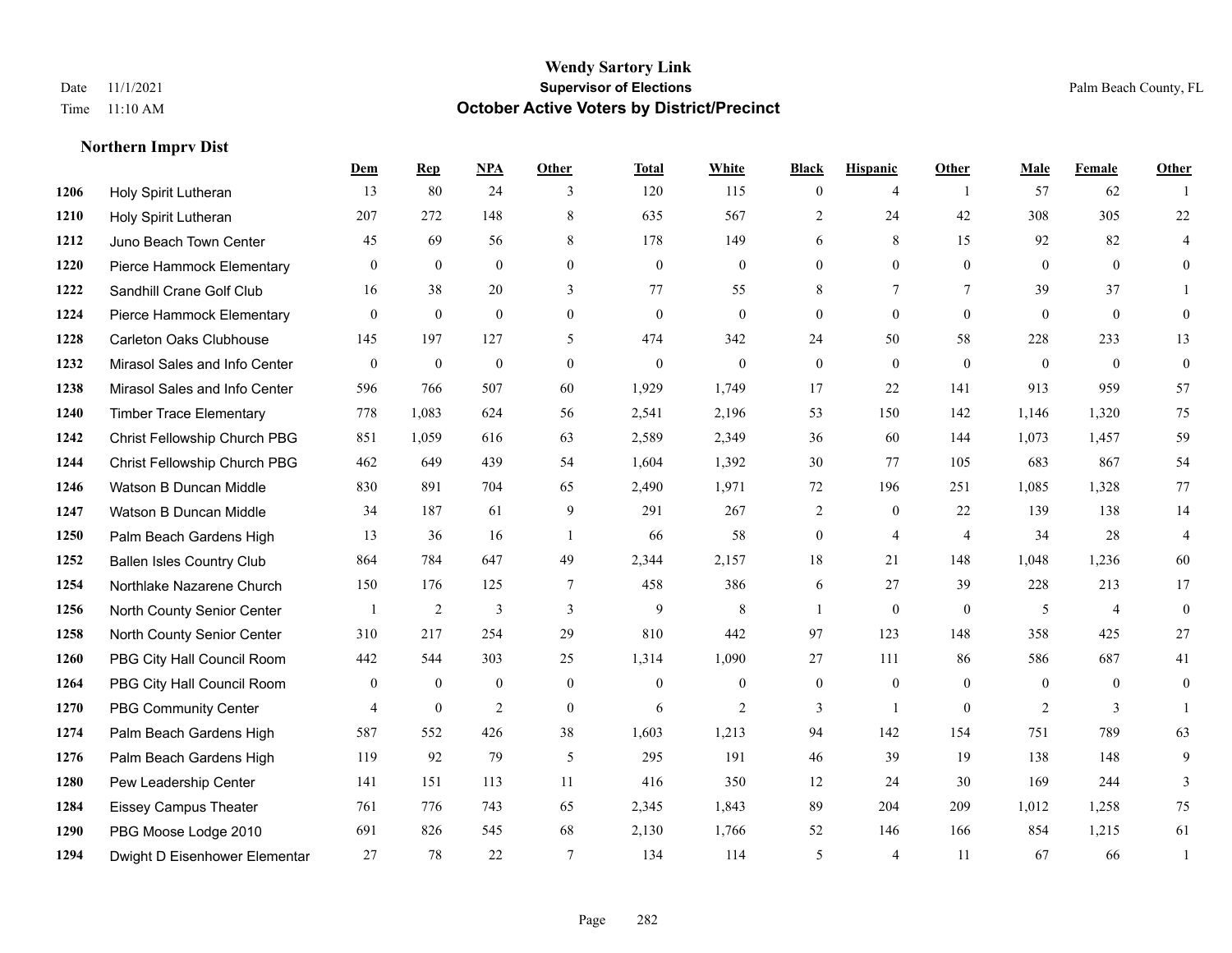**Northern Imprv Dist**

#### **Wendy Sartory Link** Date 11/1/2021 **Supervisor of Elections** Palm Beach County, FL Time 11:10 AM **October Active Voters by District/Precinct**

|      |                                    | Dem          | $\mathbf{Rep}$ | <b>NPA</b>       | Other          | <b>Total</b>     | White            | <b>Black</b>     | <b>Hispanic</b> | Other          | Male           | Female         | Other            |
|------|------------------------------------|--------------|----------------|------------------|----------------|------------------|------------------|------------------|-----------------|----------------|----------------|----------------|------------------|
| 1314 | <b>NPB Community Center</b>        | 51           | 126            | 60               | 6              | 243              | 216              | 3                | 8               | 16             | 100            | 131            | 12               |
| 1320 | <b>NPB Community Center</b>        | 34           | 118            | 38               | $\overline{2}$ | 192              | 170              | 3                | $\,$ 8 $\,$     | 11             | 101            | 87             | $\overline{4}$   |
| 1326 | Allamanda Elementary               | 190          | 224            | 160              | 16             | 590              | 502              | 7                | 31              | 50             | 256            | 320            | 14               |
| 1334 | 1st Unitarian Church NPB           | 2            | 3              | 5                | $\overline{1}$ | 11               | 11               | $\mathbf{0}$     | $\mathbf{0}$    | $\theta$       | $\overline{4}$ | 7              | $\overline{0}$   |
| 1336 | <b>Gardens Mall Community Room</b> | 35           | 91             | 44               | $\overline{4}$ | 174              | 155              | $\mathbf{0}$     | $\overline{4}$  | 15             | 88             | 79             | $\tau$           |
| 1340 | <b>Eissey Campus Theater</b>       | 6            | 6              | 3                | $\overline{0}$ | 15               | 13               | $\boldsymbol{0}$ | $\mathbf{1}$    | 1              | 7              | 8              | $\boldsymbol{0}$ |
| 1348 | <b>NPB Council Chambers</b>        | 32           | 125            | 33               | 8              | 198              | 187              | $\mathbf{0}$     | 6               | 5              | 100            | 92             | 6                |
| 1352 | Northlake Nazarene Church          | 674          | 865            | 596              | 51             | 2,186            | 1,558            | 157              | 187             | 284            | 983            | 1,126          | 77               |
| 1354 | <b>Grove Park Elementary</b>       | 94           | 165            | 78               | $\overline{4}$ | 341              | 287              | 11               | 20              | 23             | 156            | 175            | $10\,$           |
| 1356 | Casa Rio Clubhouse                 | 796          | 420            | 507              | 35             | 1,758            | 880              | 390              | 241             | 247            | 763            | 933            | 62               |
| 1358 | RB Prep Achievement Academy        | 15           | 4              | 3                | $\mathbf{0}$   | 22               | 9                | 8                | $\mathbf{1}$    | $\overline{4}$ | 13             | 6              | 3                |
| 1360 | Garden Lodge 366 F&AM              | 352          | 329            | 237              | 23             | 941              | 739              | 60               | 72              | 70             | 411            | 503            | 27               |
| 1362 | <b>Grove Park Elementary</b>       | 213          | 121            | 186              | $\tau$         | 527              | 265              | 47               | 161             | 54             | 235            | 274            | 18               |
| 1364 | RB Prep Achievement Academy        | 394          | 110            | 233              | 19             | 756              | 215              | 302              | 141             | 98             | 324            | 408            | 24               |
| 1366 | Palm Lake Estates - The Pines      | 65           | 77             | 48               | $\overline{4}$ | 194              | 156              | 14               | 9               | 15             | 89             | 97             | $\,$ 8 $\,$      |
| 1368 | RB Prep Achievement Academy        | $\mathbf{0}$ | $\mathbf{0}$   | $\boldsymbol{0}$ | $\overline{0}$ | $\boldsymbol{0}$ | $\mathbf{0}$     | $\boldsymbol{0}$ | $\mathbf{0}$    | $\overline{0}$ | $\overline{0}$ | $\overline{0}$ | $\mathbf{0}$     |
| 1370 | Palm Lake Estates - The Pines      | 122          | 121            | 78               | 5              | 326              | 273              | 14               | 25              | 14             | 137            | 179            | $10\,$           |
| 1372 | Garden Lodge 366 F&AM              | 95           | 37             | 44               | $\tau$         | 183              | 84               | 58               | 20              | 21             | 81             | 96             | 6                |
| 1374 | Pew Leadership Center              | 191          | 83             | 136              | 10             | 420              | 216              | 116              | 46              | 42             | 174            | 232            | 14               |
| 1376 | Lake Park Town Hall                | $\mathbf{0}$ | $\mathbf{0}$   | $\boldsymbol{0}$ | $\mathbf{0}$   | $\mathbf{0}$     | $\boldsymbol{0}$ | $\boldsymbol{0}$ | $\mathbf{0}$    | $\mathbf{0}$   | $\mathbf{0}$   | $\mathbf{0}$   | $\mathbf{0}$     |
| 2002 | Jeaga Middle                       | 181          | 92             | 110              | 6              | 389              | 150              | 129              | 39              | 71             | 172            | 205            | 12               |
| 2004 | <b>Grassy Waters Elementary</b>    | 1,043        | 324            | 592              | 44             | 2,003            | 591              | 730              | 398             | 284            | 848            | 1,084          | 71               |
| 2006 | Jeaga Middle                       | 170          | 78             | 101              | 9              | 358              | 148              | 109              | 77              | 24             | 147            | 200            | 11               |
| 2008 | Jeaga Middle                       | $\theta$     | $\mathbf{0}$   | $\mathbf{0}$     | $\mathbf{0}$   | $\mathbf{0}$     | $\overline{0}$   | $\mathbf{0}$     | $\mathbf{0}$    | $\Omega$       | $\theta$       | $\theta$       | $\boldsymbol{0}$ |
| 2010 | Cypress Lakes HOA                  | 599          | 330            | 279              | 32             | 1,240            | 841              | 203              | 99              | 97             | 473            | 732            | 35               |
| 2014 | Club Baywinds                      | 826          | 546            | 369              | 36             | 1,777            | 1,349            | 152              | 168             | 108            | 723            | 1,011          | 43               |
| 2016 | Andros Isle POA Clubhouse          | 851          | 559            | 545              | 35             | 1,990            | 1,074            | 393              | 298             | 225            | 845            | 1,074          | 71               |
| 2018 | <b>Riverwalk Clubhouse</b>         | 751          | 710            | 561              | 49             | 2.071            | 1.628            | 92               | 171             | 180            | 888            | 1.121          | 62               |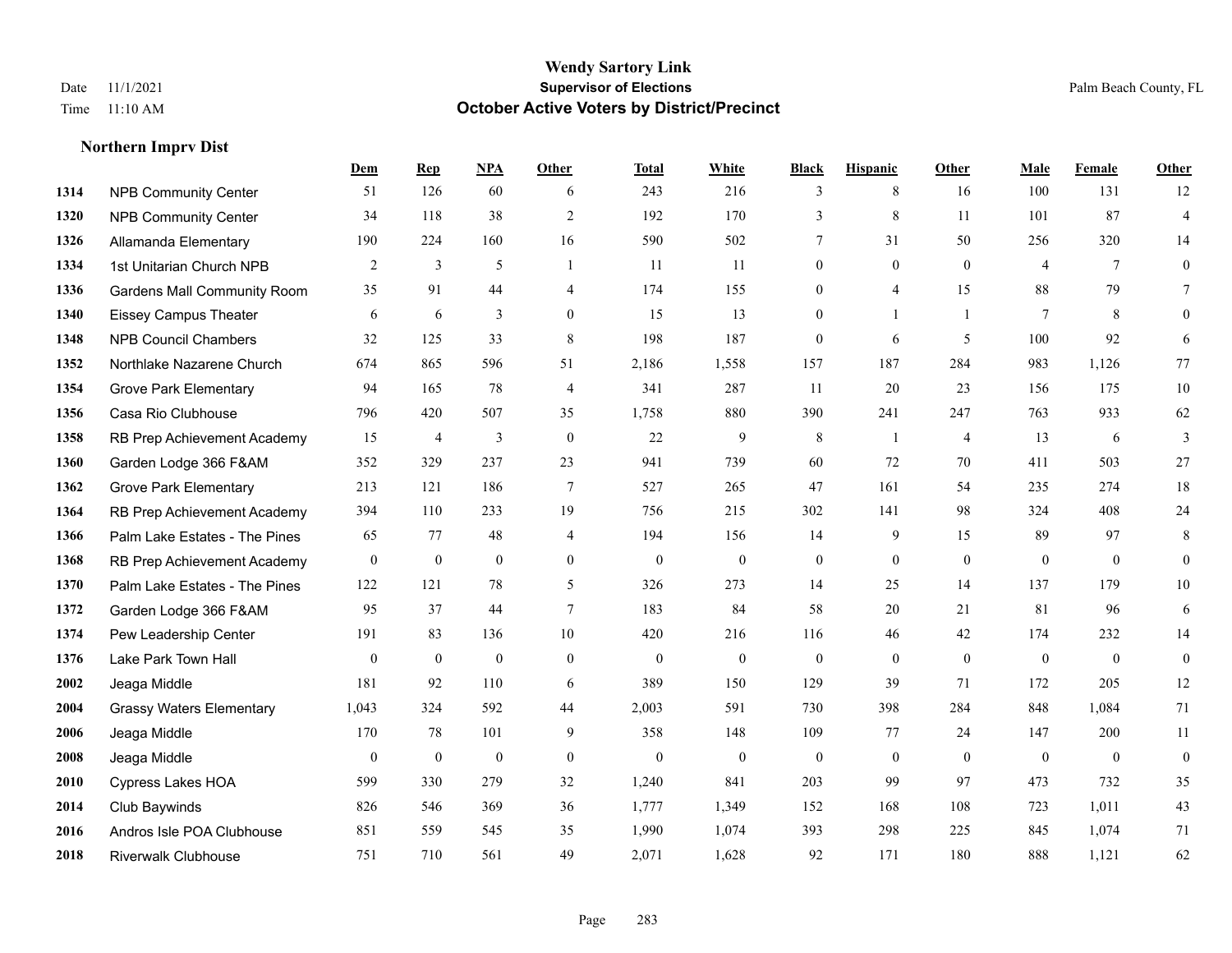**Northern Imprv Dist**

#### **Wendy Sartory Link** Date 11/1/2021 **Supervisor of Elections** Palm Beach County, FL Time 11:10 AM **October Active Voters by District/Precinct**

# **Dem Rep NPA Other Total White Black Hispanic Other Male Female Other** Jeaga Middle 207 88 133 11 439 204 127 80 28 192 239 8 Jeaga Middle 166 56 122 15 359 111 124 74 50 142 206 11 Ibis POA Admin Building 1,022 1,100 732 86 2,940 2,580 92 67 201 1,385 1,489 66 Ironhorse Country Club 160 258 119 10 547 441 35 20 51 245 292 10 **6082** PBSC Loxahatchee Groves Can 6  $14$  2  $33$  28 0  $3$  2  $13$  20 0 PBSC Loxahatchee Groves Campus 288 423 351 40 1,102 691 67 235 109 539 546 17 Crestwood Middle 472 421 357 33 1,283 690 231 215 147 597 644 42 Royal Palm Beach High 407 316 266 18 1,007 479 200 157 171 478 505 24 Calypso Bay Waterpark 683 298 499 32 1,512 543 411 365 193 659 794 59 Royal Palm Beach High 36 28 28 3 95 51 26 11 7 44 51 0 Royal Palm Beach High 79 43 89 5 216 104 32 60 20 95 115 6 Royal Palm Beach High 391 190 263 19 863 416 166 192 89 393 440 30 Christ Fellowship Church RPB 957 463 691 30 2,141 844 501 498 298 956 1,096 89 J F Kennedy Middle 0 0 0 0 0 0 0 0 0 0 0 0 J F Kennedy Middle 0 0 0 0 0 0 0 0 0 0 0 0 J F Kennedy Middle 0 0 0 0 0 0 0 0 0 0 0 0 J F Kennedy Middle 0 0 0 0 0 0 0 0 0 0 St John Lutheran Church 281 11 89 6 387 24 315 23 25 126 244 17 RB Prep Achievement Academy 0 0 0 0 0 0 0 0 0 0 0 0 RB Prep Achievement Academy 1 1 0 0 0 2 1 1 0 1 0 0 1 1 0 RB Prep Achievement Academy 0 0 0 0 0 0 0 0 0 0 0 0 RB Prep Achievement Academy 0 0 0 0 0 0 0 0 0 0 0 0 Crossroads Baptist Church 0 0 0 0 0 0 0 0 0 0 0 0 Suncoast High 1,292 205 498 23 2,018 355 1,219 153 291 827 1,115 76 RB Prep Achievement Academy 0 0 0 6 0 0 6 0 0 0 0 6 4 1 1 RB Prep Achievement Academy 0 0 0 0 0 0 0 0 0 0 0 0 Crossroads Baptist Church 280 8 88 10 386 6 324 28 28 130 239 17 Crossroads Baptist Church 1 2 1 0 4 3 0 1 1 3 0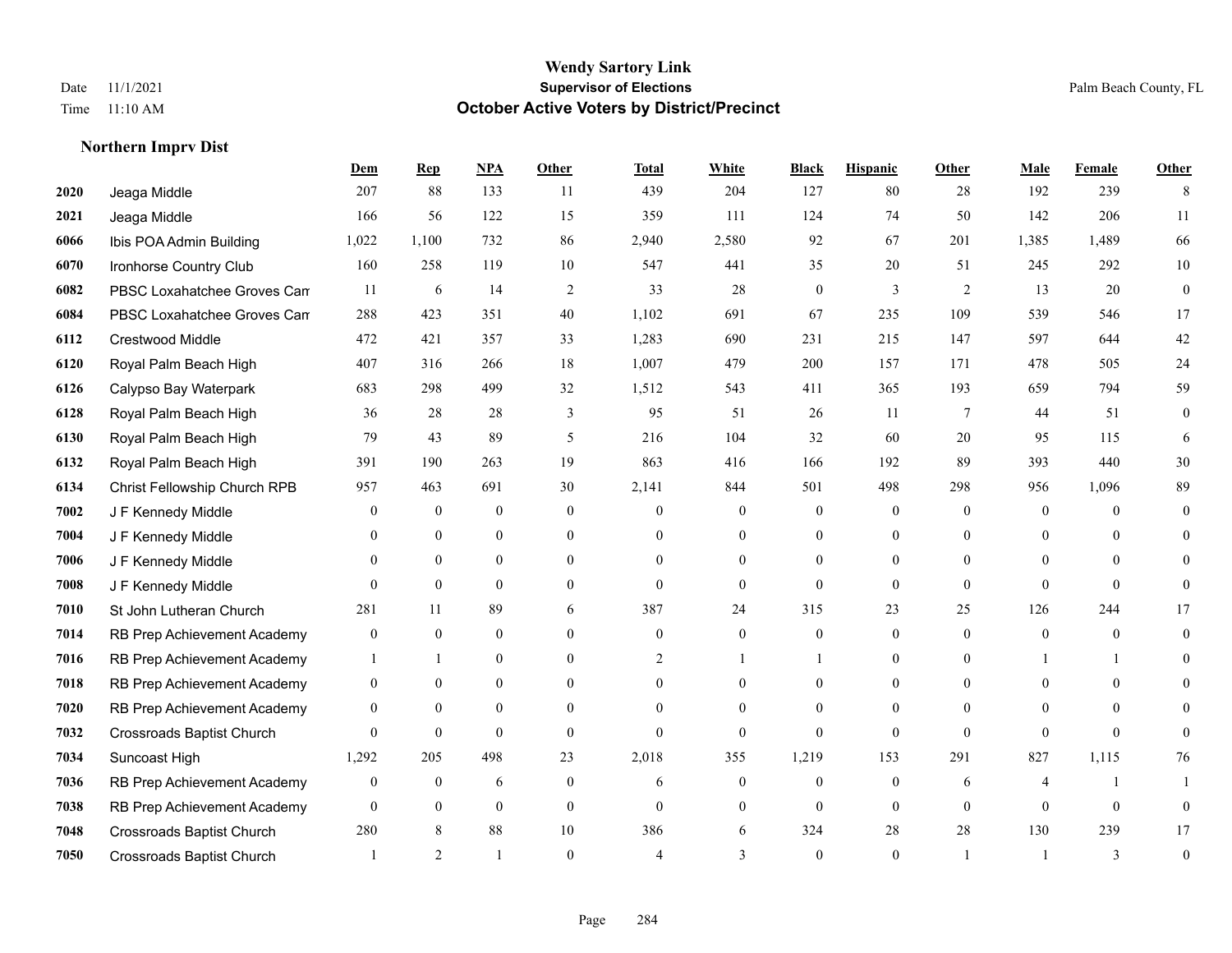|      |                                  | Dem            | Rep            | <b>NPA</b>     | Other        | <b>Total</b> | White          | <b>Black</b>   | <b>Hispanic</b> | Other                    | Male     | Female   | Other          |
|------|----------------------------------|----------------|----------------|----------------|--------------|--------------|----------------|----------------|-----------------|--------------------------|----------|----------|----------------|
| 7054 | <b>Crossroads Baptist Church</b> | 985            | 68             | 291            | 13           | 1,357        | 111            | 1,036          | 73              | 137                      | 580      | 719      | 58             |
| 7058 | Palm Beach Lakes High            | 1,426          | 364            | 604            | 44           | 2,438        | 809            | 1,100          | 305             | 224                      | 984      | 1,356    | 98             |
| 7072 | <b>Egret Lake Elementary</b>     | 480            | 112            | 231            | 8            | 831          | 213            | 374            | 136             | 108                      | 359      | 441      | 31             |
| 7074 | <b>Egret Lake Elementary</b>     | 200            | 40             | 87             | 11           | 338          | 55             | 199            | 37              | 47                       | 146      | 184      | 8              |
| 7076 | <b>Egret Lake Elementary</b>     | 3              | 2              |                | $\mathbf{0}$ | 6            | $\overline{4}$ |                | $\overline{0}$  |                          | 5        |          | $\Omega$       |
| 7080 | <b>Egret Lake Elementary</b>     | 22             | $\overline{2}$ |                | $\theta$     | 25           | 24             | $\Omega$       | $\theta$        |                          | 6        | 18       |                |
| 7082 | Seminole Trails Elementary       | 1,038          | 323            | 492            | 30           | 1,883        | 685            | 719            | 265             | 214                      | 821      | 981      | 81             |
| 7084 | Sharon Christian Church          | 735            | 267            | 441            | 45           | 1,488        | 605            | 445            | 277             | 161                      | 617      | 817      | 54             |
| 7086 | <b>Bear Lakes Middle</b>         | 37             | 17             | 14             |              | 69           | 27             | 16             | 10              | 16                       | 25       | 39       | 5              |
| 7088 | Whitehall Clubhouse #3           | 680            | 482            | 455            | 52           | 1,669        | 1,058          | 251            | 196             | 164                      | 770      | 851      | 48             |
| 7090 | <b>Bear Lakes Middle</b>         | 1,313          | 476            | 815            | 57           | 2,661        | 1,048          | 921            | 379             | 313                      | 1,152    | 1,390    | 119            |
| 7092 | Palm Beach Lakes High            | 117            | 36             | 76             | 3            | 232          | 85             | 68             | 22              | 57                       | 107      | 111      | 14             |
| 7094 | Salvation Army Activity Hall     | 605            | 77             | 283            | 10           | 975          | 158            | 511            | 130             | 176                      | 415      | 514      | 46             |
| 7096 | Salvation Army Activity Hall     | 833            | 301            | 487            | 34           | 1,655        | 673            | 540            | 254             | 188                      | 661      | 913      | 81             |
| 7098 | U M Church of Palm Beaches       | 21             | 17             | 18             |              | 57           | 44             | 2              | 9               | $\overline{2}$           | 29       | 24       | $\overline{4}$ |
| 7100 | U M Church of Palm Beaches       | 942            | 427            | 677            | 65           | 2,111        | 1,015          | 661            | 234             | 201                      | 943      | 1,102    | 66             |
| 7112 | <b>Adult Education Center</b>    | 129            | 26             | 60             | 7            | 222          | 54             | 122            | 23              | 23                       | 69       | 143      | $10\,$         |
| 7114 | <b>Adult Education Center</b>    | $\overline{0}$ | $\mathbf{0}$   | $\overline{0}$ | $\theta$     | $\theta$     | $\overline{0}$ | $\overline{0}$ | $\overline{0}$  | $\Omega$                 | $\theta$ | $\Omega$ | $\overline{0}$ |
| 7116 | <b>Adult Education Center</b>    | $\theta$       | $\theta$       | $\theta$       | $\theta$     | $\theta$     | $\theta$       | $\theta$       | $\Omega$        | $\theta$                 | $\theta$ | $\theta$ | $\Omega$       |
| 7118 | <b>Adult Education Center</b>    | 31             | 30             | 37             | 5            | 103          | 77             | 3              | 18              | $\overline{\phantom{0}}$ | 50       | 47       | 6              |
| 7120 | U M Church of Palm Beaches       | 280            | 109            | 182            | 10           | 581          | 209            | 211            | 106             | 55                       | 248      | 301      | 32             |
|      | <b>Northern Imprv Dist</b>       | 46,659         | 42,501         | 35,014         | 3,083        | 127,257      | 88,465         | 16,039         | 11,387          | 11,366                   | 56,545   | 66,661   | 4,051          |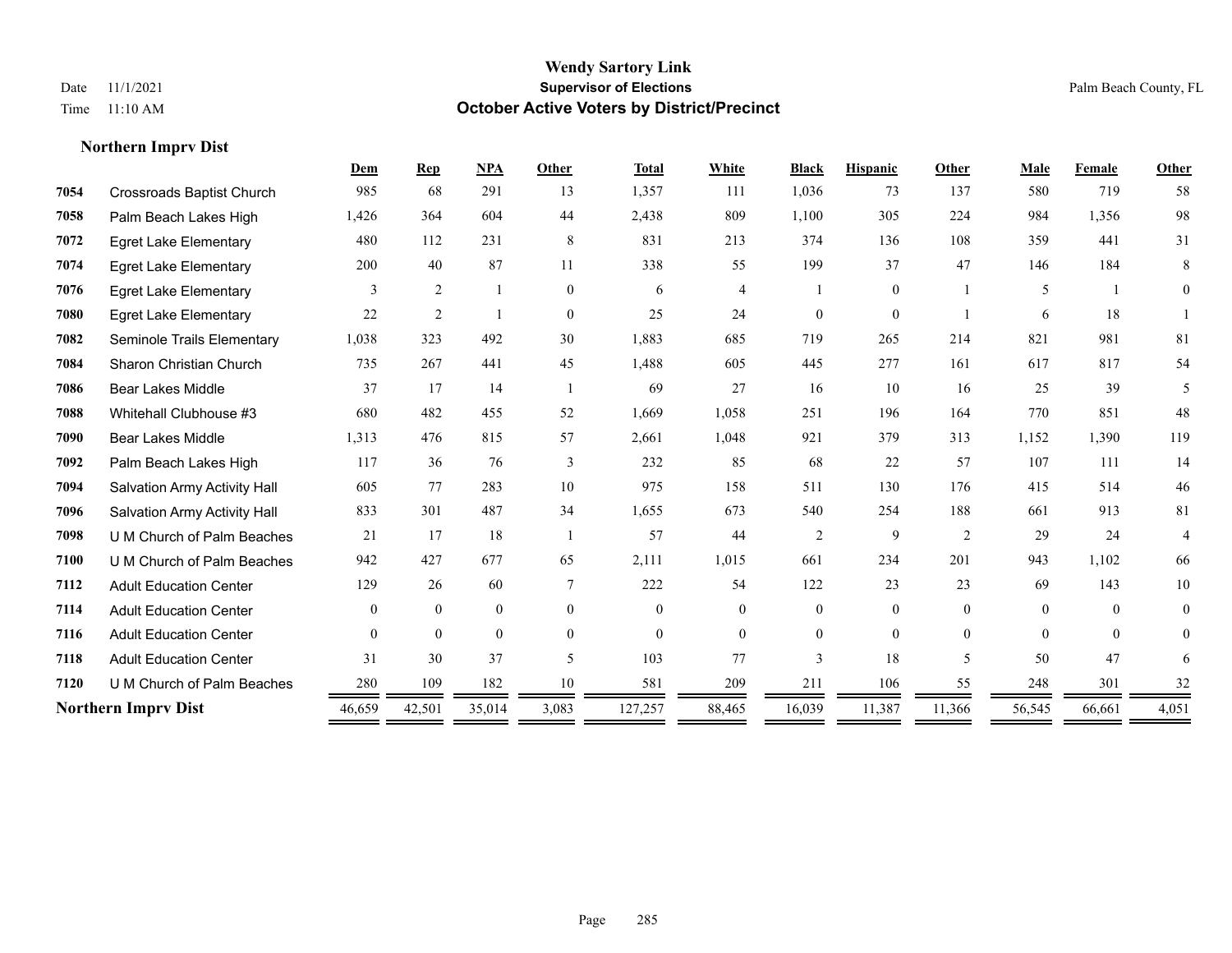# **Osprey Oaks Comm Dev**

|      |                             | Dem | Rep | <b>NPA</b> | Other | <b>Total</b> | <u>White</u> | <b>Black</b> | <b>Hispanic</b> | Other | Male | Female | <b>Other</b> |
|------|-----------------------------|-----|-----|------------|-------|--------------|--------------|--------------|-----------------|-------|------|--------|--------------|
| 3133 | Christa McAuliffe Middle    |     | 122 | 136        |       | $44^{\circ}$ | 268          |              | 02              | 65    | 213  | 216    |              |
|      | <b>Osprey Oaks Comm Dev</b> | 174 |     | .36        |       | 441          | 268          | 46           |                 |       | 213  | 216    |              |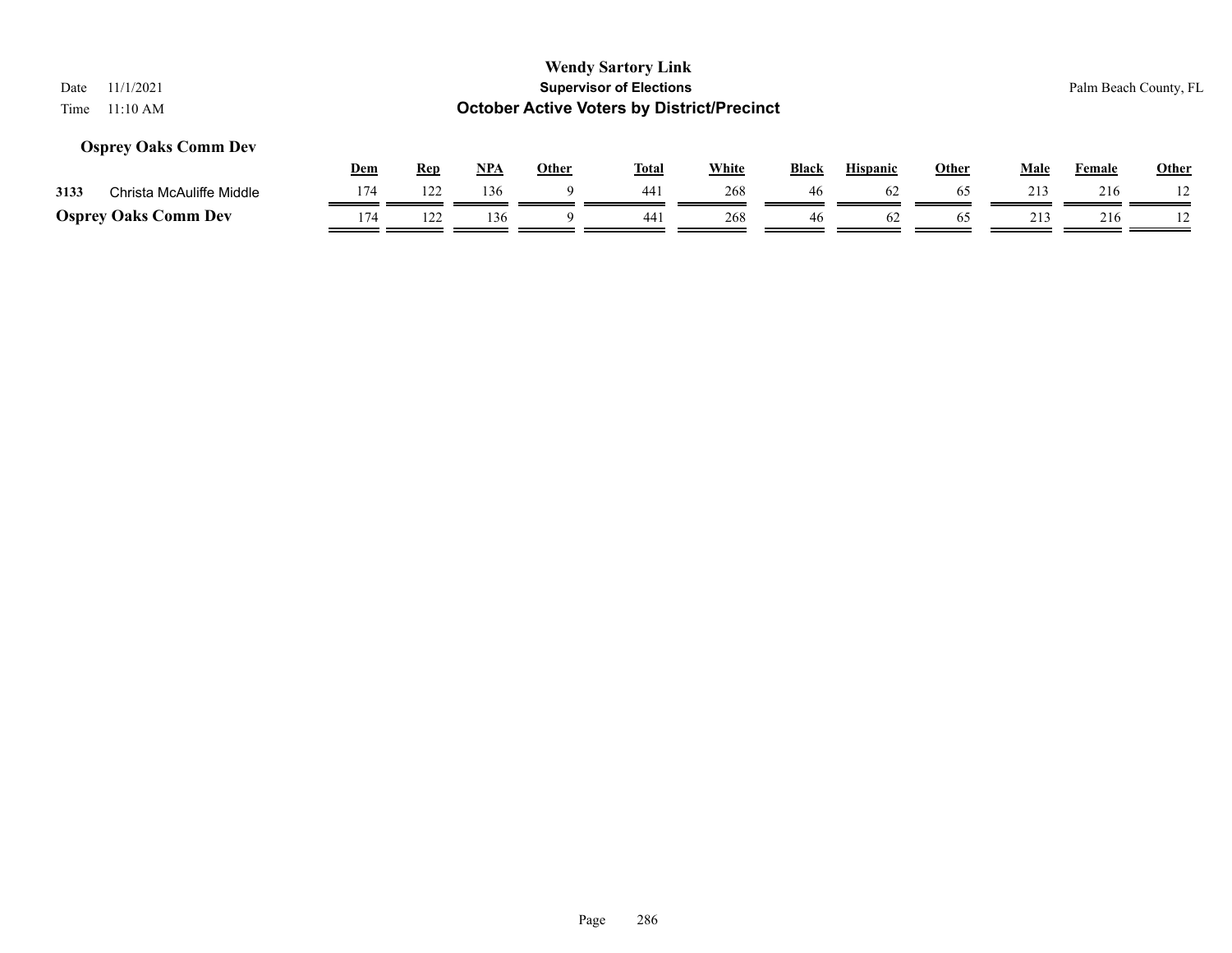# **Wendy Sartory Link** Date 11/1/2021 **Supervisor of Elections** Palm Beach County, FL Time 11:10 AM **October Active Voters by District/Precinct Dem Rep NPA Other Total White Black Hispanic Other Male Female Other Old Palm Comm Dev 1189** Westwood Gardens HOA 26 62 26 2 116 102 7 2 5 55 58 3

|      |                          | $\sim$ $\sim$ $\sim$ | <b>TTC</b> | 11111 | $\ddotsc$ | 10.11 | ,, ,,,, | <br><b>THE PRINC</b> | $rac{1}{2}$ |     | $\sim$ $\sim$ $\sim$ | $rac{1}{2}$ |
|------|--------------------------|----------------------|------------|-------|-----------|-------|---------|----------------------|-------------|-----|----------------------|-------------|
| 1189 | Westwood Gardens HOA     | 26                   | 62         | 26    |           | 116   | 102     |                      |             |     | 58                   |             |
| 1247 | Watson B Duncan Middle   |                      | 187        | 0 L   |           | 291   | 267     |                      | 22          | 139 | 138                  | 14          |
|      | <b>Old Palm Comm Dev</b> | 60                   | 249        | 87    |           | 407   | 369     |                      |             | 194 | 196                  | 17          |
|      |                          |                      |            |       |           |       |         |                      |             |     |                      |             |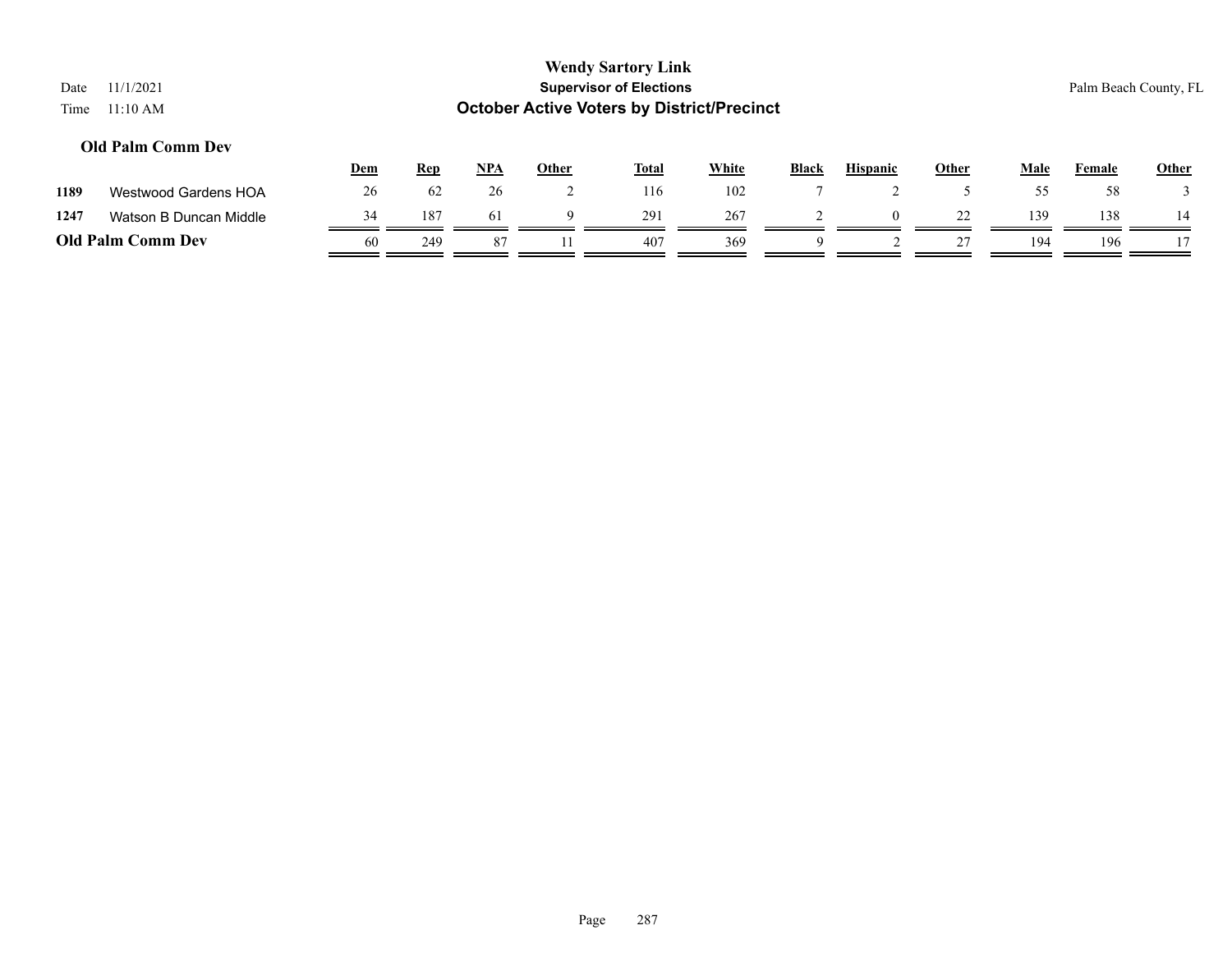#### **Plantation Comm Dev Dist**

|      |                                    | Dem | Ren | <b>NPA</b> | Other | <b>Total</b> | White | <b>Black</b> | <b>Hispanic</b> | Other    | Male | Female | Other |
|------|------------------------------------|-----|-----|------------|-------|--------------|-------|--------------|-----------------|----------|------|--------|-------|
| 6178 | Everglades Elementary              | 563 | 381 | 442        |       | .415         | 652   | 295          | 247             | າາ<br>-- | 653  | 694    |       |
|      | <b>Comm Dev Dist</b><br>Plantation | 563 | 381 | 442        | າດ    | 1.41:        | 652   | 295          | 247             | າາ<br>-- | 653  | 694    |       |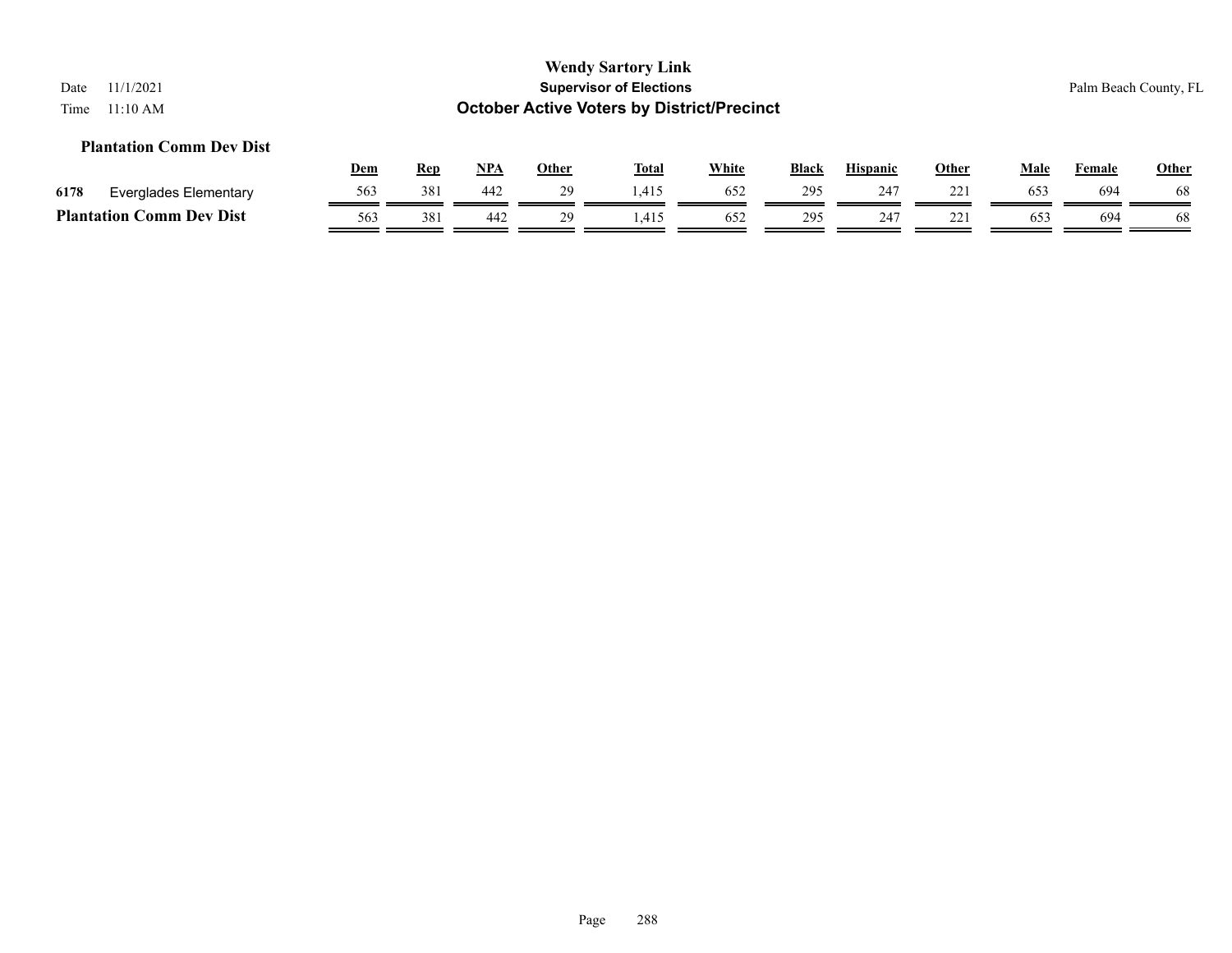|      |                                  | Dem            | <b>Rep</b>       | $NPA$          | <b>Other</b>     | <b>Total</b>     | <b>White</b>   | <b>Black</b>     | <b>Hispanic</b> | Other          | <b>Male</b>    | <b>Female</b>  | <b>Other</b>   |
|------|----------------------------------|----------------|------------------|----------------|------------------|------------------|----------------|------------------|-----------------|----------------|----------------|----------------|----------------|
| 1218 | Osceola Creek Middle             |                | $\mathbf{0}$     | $\mathbf{0}$   | $\theta$         | $\overline{1}$   |                | $\theta$         | $\overline{0}$  | $\theta$       |                | $\theta$       | $\Omega$       |
| 1220 | Pierce Hammock Elementary        | $\theta$       | $\mathbf{0}$     | $\mathbf{0}$   | $\theta$         | $\mathbf{0}$     | $\overline{0}$ | $\theta$         | $\overline{0}$  | $\theta$       | $\theta$       | $\Omega$       | $\theta$       |
| 1222 | Sandhill Crane Golf Club         | 16             | 38               | 20             | 3                | 77               | 55             | 8                | 7               | $\tau$         | 39             | 37             |                |
| 1224 | Pierce Hammock Elementary        | $\mathbf{0}$   | $\mathbf{0}$     | $\mathbf{0}$   | $\boldsymbol{0}$ | $\boldsymbol{0}$ | $\overline{0}$ | $\boldsymbol{0}$ | $\overline{0}$  | $\mathbf{0}$   | $\mathbf{0}$   | $\mathbf{0}$   | $\theta$       |
| 1228 | <b>Carleton Oaks Clubhouse</b>   | 145            | 197              | 127            | 5                | 474              | 342            | 24               | 50              | 58             | 228            | 233            | 13             |
| 1230 | Christ Fellowship Church PBG     | $\overline{0}$ | $\mathbf{0}$     | $\mathbf{0}$   | $\mathbf{0}$     | $\overline{0}$   | $\overline{0}$ | $\overline{0}$   | $\mathbf{0}$    | $\theta$       | $\overline{0}$ | $\theta$       | $\theta$       |
| 1232 | Mirasol Sales and Info Center    | $\theta$       | $\theta$         | $\theta$       | $\theta$         | $\Omega$         | $\overline{0}$ | $\theta$         | $\mathbf{0}$    | $\Omega$       | $\theta$       | $\theta$       | $\Omega$       |
| 1234 | Christ Fellowship Church PBG     | $\theta$       | $\theta$         | $\theta$       | $\Omega$         | $\Omega$         | $\theta$       | $\overline{0}$   | $\mathbf{0}$    | $\Omega$       | $\Omega$       | $\Omega$       | $\Omega$       |
| 1236 | Mirasol Sales and Info Center    | $\theta$       | $\boldsymbol{0}$ | $\mathbf{0}$   | $\mathbf{0}$     | $\mathbf{0}$     | $\overline{0}$ | $\overline{0}$   | $\overline{0}$  | $\theta$       | $\Omega$       | $\theta$       | $\Omega$       |
| 1238 | Mirasol Sales and Info Center    | 596            | 766              | 507            | 60               | 1,929            | 1,749          | 17               | 22              | 141            | 913            | 959            | 57             |
| 1240 | <b>Timber Trace Elementary</b>   | 778            | 1,083            | 624            | 56               | 2,541            | 2,196          | 53               | 150             | 142            | 1,146          | 1,320          | 75             |
| 1242 | Christ Fellowship Church PBG     | 851            | 1,059            | 616            | 63               | 2,589            | 2,349          | 36               | 60              | 144            | 1,073          | 1,457          | 59             |
| 1244 | Christ Fellowship Church PBG     | 462            | 649              | 439            | 54               | 1,604            | 1,392          | 30               | 77              | 105            | 683            | 867            | 54             |
| 1246 | Watson B Duncan Middle           | 830            | 891              | 704            | 65               | 2,490            | 1,971          | 72               | 196             | 251            | 1,085          | 1,328          | 77             |
| 1247 | Watson B Duncan Middle           | 34             | 187              | 61             | 9                | 291              | 267            | 2                | $\mathbf{0}$    | 22             | 139            | 138            | 14             |
| 1248 | <b>PBG Community Center</b>      | 501            | 584              | 392            | 34               | 1,511            | 1,271          | 25               | 121             | 94             | 643            | 837            | 31             |
| 1250 | Palm Beach Gardens High          | 13             | 36               | 16             | -1               | 66               | 58             | $\mathbf{0}$     | $\overline{4}$  | $\overline{4}$ | 34             | 28             | $\overline{4}$ |
| 1252 | <b>Ballen Isles Country Club</b> | 864            | 784              | 647            | 49               | 2,344            | 2,157          | 18               | 21              | 148            | 1,048          | 1,236          | 60             |
| 1254 | Northlake Nazarene Church        | 150            | 176              | 125            | $\tau$           | 458              | 386            | 6                | 27              | 39             | 228            | 213            | 17             |
| 1256 | North County Senior Center       |                | $\overline{2}$   | 3              | 3                | 9                | 8              | 1                | $\theta$        | $\theta$       | 5              | $\overline{4}$ | $\theta$       |
| 1258 | North County Senior Center       | 310            | 217              | 254            | 29               | 810              | 442            | 97               | 123             | 148            | 358            | 425            | 27             |
| 1260 | PBG City Hall Council Room       | 442            | 544              | 303            | 25               | 1,314            | 1,090          | 27               | 111             | 86             | 586            | 687            | 41             |
| 1262 | PBG Moose Lodge 2010             |                | $\mathbf{0}$     | 3              | $\mathbf{0}$     | 4                | $\overline{4}$ | $\overline{0}$   | $\mathbf{0}$    | $\theta$       | 2              | 2              | $\mathbf{0}$   |
| 1264 | PBG City Hall Council Room       | $\Omega$       | $\mathbf{0}$     | $\theta$       | $\theta$         | $\theta$         | $\theta$       | $\theta$         | $\theta$        | $\theta$       | $\theta$       | $\theta$       | $\Omega$       |
| 1266 | PBG City Hall Council Room       | 162            | 107              | 138            | 13               | 420              | 252            | 72               | 63              | 33             | 169            | 241            | 10             |
| 1268 | <b>PBG Community Center</b>      | 99             | 73               | 101            | 9                | 282              | 172            | 44               | 34              | 32             | 109            | 160            | 13             |
| 1270 | <b>PBG Community Center</b>      | $\overline{4}$ | $\mathbf{0}$     | $\overline{2}$ | $\mathbf{0}$     | 6                | 2              | 3                |                 | $\theta$       | 2              | 3              |                |
| 1272 | Palm Beach Gardens Elementar     | 719            | 670              | 535            | 51               | 1,975            | 1,581          | 99               | 122             | 173            | 926            | 986            | 63             |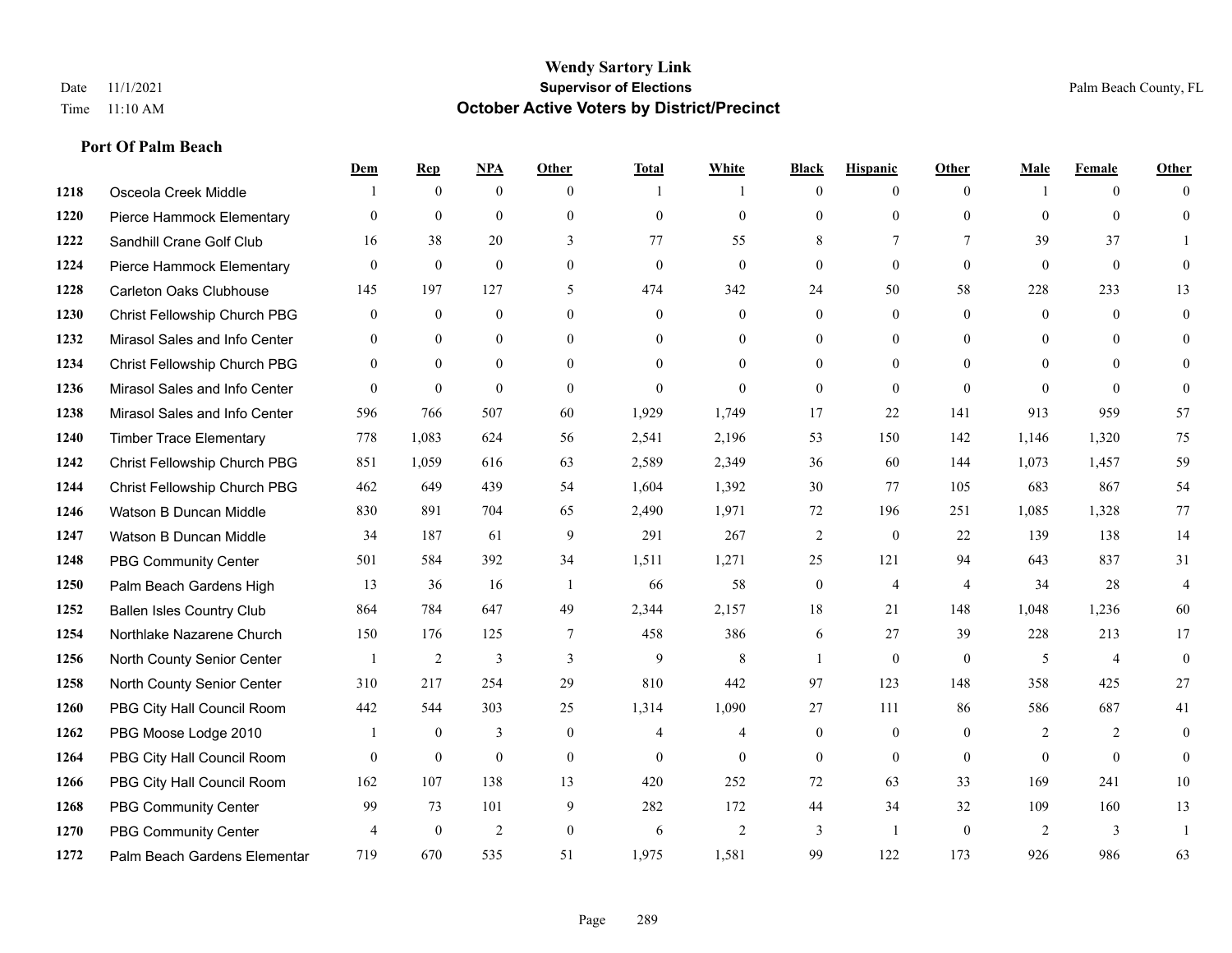|      |                                    | Dem          | <b>Rep</b>       | NPA              | <b>Other</b>     | <b>Total</b>     | <b>White</b>   | <b>Black</b>   | <b>Hispanic</b>  | Other          | <b>Male</b>    | <b>Female</b>  | <b>Other</b>   |
|------|------------------------------------|--------------|------------------|------------------|------------------|------------------|----------------|----------------|------------------|----------------|----------------|----------------|----------------|
| 1274 | Palm Beach Gardens High            | 587          | 552              | 426              | 38               | 1,603            | 1,213          | 94             | 142              | 154            | 751            | 789            | 63             |
| 1276 | Palm Beach Gardens High            | 119          | 92               | 79               | 5                | 295              | 191            | 46             | 39               | 19             | 138            | 148            | 9              |
| 1278 | Garden Lodge 366 F&AM              | 362          | 186              | 271              | 19               | 838              | 411            | 191            | 135              | 101            | 368            | 438            | 32             |
| 1280 | Pew Leadership Center              | 141          | 151              | 113              | 11               | 416              | 350            | 12             | 24               | 30             | 169            | 244            | $\mathfrak{Z}$ |
| 1282 | Pew Leadership Center              | 75           | 48               | 56               | 6                | 185              | 134            | 12             | 17               | 22             | 92             | 80             | 13             |
| 1284 | <b>Eissey Campus Theater</b>       | 761          | 776              | 743              | 65               | 2,345            | 1,843          | 89             | 204              | 209            | 1,012          | 1,258          | 75             |
| 1286 | PBG Moose Lodge 2010               | 43           | 49               | 42               | 3                | 137              | 109            | 5              | 13               | 10             | 68             | 61             | $\,8\,$        |
| 1288 | PBG Moose Lodge 2010               | 12           | 24               | 6                | $\overline{1}$   | 43               | 39             | $\mathbf{1}$   | $\boldsymbol{0}$ | 3              | 22             | 19             | 2              |
| 1290 | PBG Moose Lodge 2010               | 691          | 826              | 545              | 68               | 2,130            | 1,766          | 52             | 146              | 166            | 854            | 1,215          | 61             |
| 1291 | PBG Moose Lodge 2010               | 13           | 10               | 7                | $\mathbf{1}$     | 31               | 28             | 2              | $\mathbf{1}$     | $\theta$       | 9              | 22             | $\mathbf{0}$   |
| 1292 | PBG Moose Lodge 2010               | 15           | 47               | 18               | $\overline{1}$   | 81               | 74             | 1              | $\mathbf{1}$     | 5              | 38             | 40             | 3              |
| 1294 | Dwight D Eisenhower Elementar      | 27           | 78               | 22               | $7\phantom{.0}$  | 134              | 114            | 5              | 4                | 11             | 67             | 66             |                |
| 1296 | Dwight D Eisenhower Elementar      | 223          | 261              | 197              | 20               | 701              | 549            | 15             | 90               | 47             | 278            | 397            | 26             |
| 1298 | PBG Moose Lodge 2010               | 36           | 34               | 22               | 2                | 94               | 85             | 0              | 4                | 5              | 39             | 54             | $\mathbf{1}$   |
| 1300 | <b>Cross Community Church</b>      |              | 3                | $\mathbf{1}$     | $\mathbf{0}$     | 5                | $\overline{4}$ | $\overline{0}$ | $\overline{0}$   | $\overline{1}$ | 2              | 3              | $\theta$       |
| 1302 | Dwight D Eisenhower Elementar      | 38           | 54               | 38               | 3                | 133              | 113            | $\mathbf{1}$   | $\overline{7}$   | 12             | 62             | 66             | 5              |
| 1304 | <b>NPB Community Center</b>        | 206          | 258              | 183              | 24               | 671              | 578            | 13             | 39               | 41             | 341            | 302            | $28\,$         |
| 1305 | <b>NPB Community Center</b>        | $\theta$     | $\mathbf{0}$     | $\mathbf{0}$     | $\overline{1}$   | -1               | $\mathbf{1}$   | $\overline{0}$ | $\overline{0}$   | $\theta$       | $\overline{1}$ | $\theta$       | $\mathbf{0}$   |
| 1306 | <b>Eissey Campus Theater</b>       | 9            | 21               | 19               | 3                | 52               | 44             | $\mathbf{1}$   | $\overline{0}$   | $\tau$         | 27             | 25             | $\theta$       |
| 1308 | Gardens Mall Community Room        | 38           | 69               | 37               | $\overline{4}$   | 148              | 132            | 3              | $\overline{3}$   | 10             | 75             | 69             |                |
| 1310 | <b>Eissey Campus Theater</b>       |              | $\overline{c}$   | 1                | $\theta$         | $\overline{4}$   | $\overline{4}$ | $\overline{0}$ | $\overline{0}$   | $\theta$       | 3              | $\overline{1}$ | $\Omega$       |
| 1312 | <b>Gardens Mall Community Room</b> | 6            | 19               | 11               | $\boldsymbol{0}$ | 36               | 33             | $\overline{0}$ | $\overline{c}$   | $\mathbf{1}$   | 18             | 18             | $\theta$       |
| 1314 | <b>NPB Community Center</b>        | 51           | 126              | 60               | 6                | 243              | 216            | 3              | 8                | 16             | 100            | 131            | 12             |
| 1316 | <b>NPB Community Center</b>        | 190          | 188              | 146              | 28               | 552              | 397            | 44             | 74               | 37             | 237            | 297            | 18             |
| 1318 | PBG Moose Lodge 2010               | $\mathbf{0}$ | $\boldsymbol{0}$ | $\boldsymbol{0}$ | $\boldsymbol{0}$ | $\boldsymbol{0}$ | $\mathbf{0}$   | 0              | $\mathbf{0}$     | $\mathbf{0}$   | $\bf{0}$       | $\mathbf{0}$   | $\overline{0}$ |
| 1320 | <b>NPB Community Center</b>        | 34           | 118              | 38               | 2                | 192              | 170            | 3              | 8                | 11             | 101            | 87             | 4              |
| 1322 | <b>NPB Community Center</b>        | 2            | 6                | 10               | $\theta$         | 18               | 18             | $\overline{0}$ | $\overline{0}$   | $\mathbf{0}$   | 8              | 9              |                |
| 1324 | Allamanda Elementary               | 443          | 444              | 382              | 41               | 1,310            | 1,039          | 39             | 135              | 97             | 549            | 717            | 44             |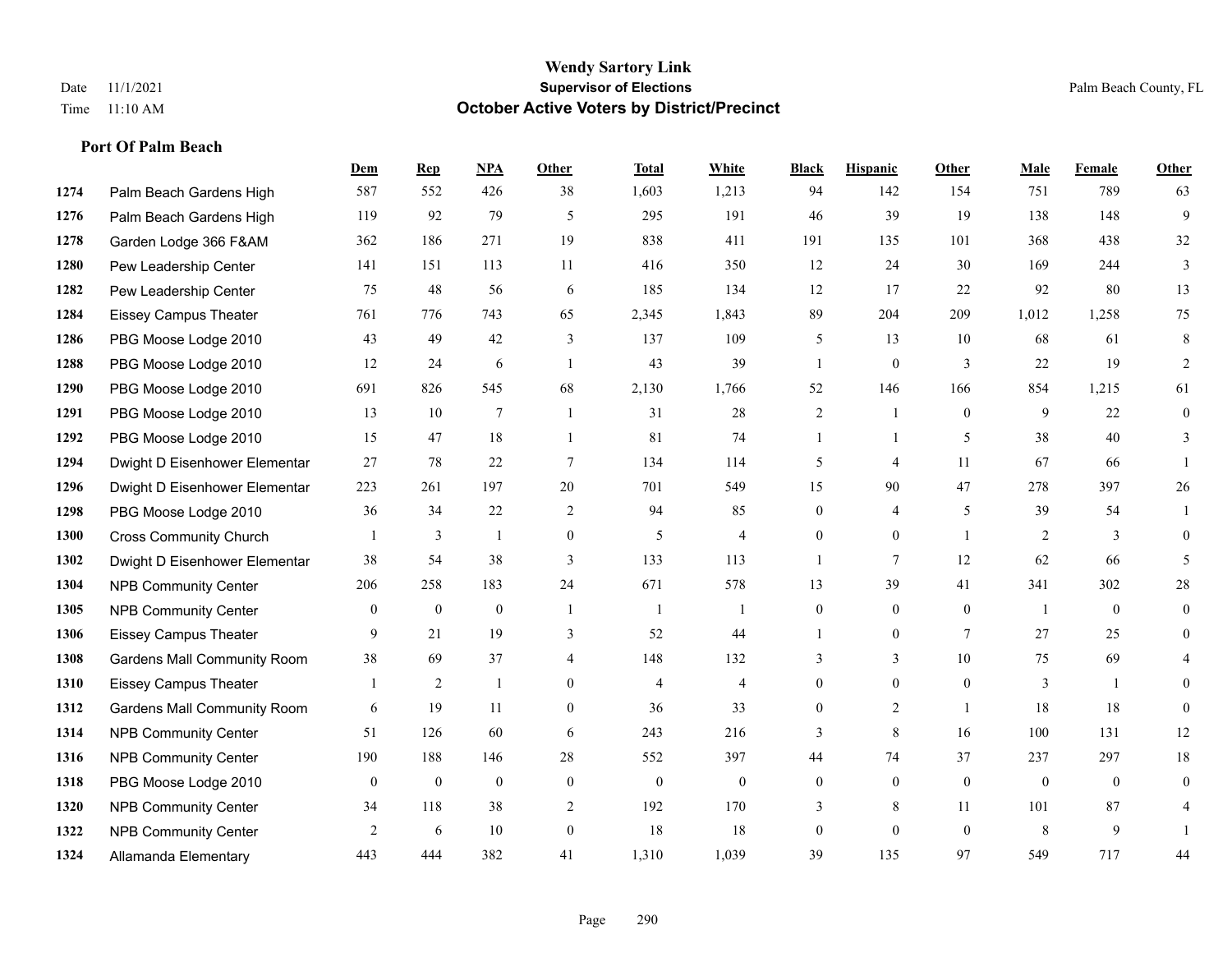**Port Of Palm Beach**

#### **Wendy Sartory Link** Date 11/1/2021 **Supervisor of Elections** Palm Beach County, FL Time 11:10 AM **October Active Voters by District/Precinct**

# **Dem Rep NPA Other Total White Black Hispanic Other Male Female Other** Allamanda Elementary 190 224 160 16 590 502 7 31 50 256 320 14 Osborne Park Activities Bldg 607 835 552 49 2,043 1,749 28 124 142 992 992 59 1st Unitarian Church NPB 36 40 39 3 118 96 9 6 7 64 51 3 1st Unitarian Church NPB 345 399 258 31 1,033 849 58 62 64 503 507 23 1st Unitarian Church NPB 2 3 5 1 11 11 0 0 0 4 7 0 Gardens Mall Community Room 35 91 44 4 174 155 0 4 15 88 79 7 Eissey Campus Theater 92 392 102 19 605 582 1 1 21 268 326 11 Eissey Campus Theater 6 6 6 3 0 15 13 0 1 1 7 8 0 NPB Country Club 309 451 270 28 1,058 955 18 32 53 454 579 25 Old Port Cove 298 521 326 32 1,177 1,078 5 30 64 530 628 19 Anchorage Activities Bldg 553 928 424 37 1,942 1,783 13 59 87 899 995 48 NPB Council Chambers 32 125 33 8 198 187 0 6 5 100 92 6 Faith Lutheran Church 382 617 371 26 1,396 1,230 10 81 75 667 686 43 Northlake Nazarene Church 674 865 596 51 2,186 1,558 157 187 284 983 1,126 77 Grove Park Elementary 94 165 78 4 341 287 11 20 23 156 175 10 Casa Rio Clubhouse 796 420 507 35 1,758 880 390 241 247 763 933 62 RB Prep Achievement Academy 15 4 3 0 22 9 8 1 4 13 6 3 Garden Lodge 366 F&AM 352 329 237 23 941 739 60 72 70 411 503 27 Grove Park Elementary 213 121 186 7 527 265 47 161 54 235 274 18 RB Prep Achievement Academy 394 110 233 19 756 215 302 141 98 324 408 24 Palm Lake Estates - The Pines 65 77 48 4 194 156 14 9 15 89 97 8 RB Prep Achievement Academy 0 0 0 0 0 0 0 0 0 0 0 0 Palm Lake Estates - The Pines 122 121 78 5 326 273 14 25 14 137 179 10 Garden Lodge 366 F&AM 95 37 44 7 183 84 58 20 21 81 96 6 Pew Leadership Center 191 83 136 10 420 216 116 46 42 174 232 14 Lake Park Town Hall 0 0 0 0 0 0 0 0 0 0 0 0 PBC Fire Rescue #68 1,036 414 522 37 2,009 822 842 115 230 932 991 86 NPB Council Chambers 175 271 155 15 616 545 10 24 37 272 327 17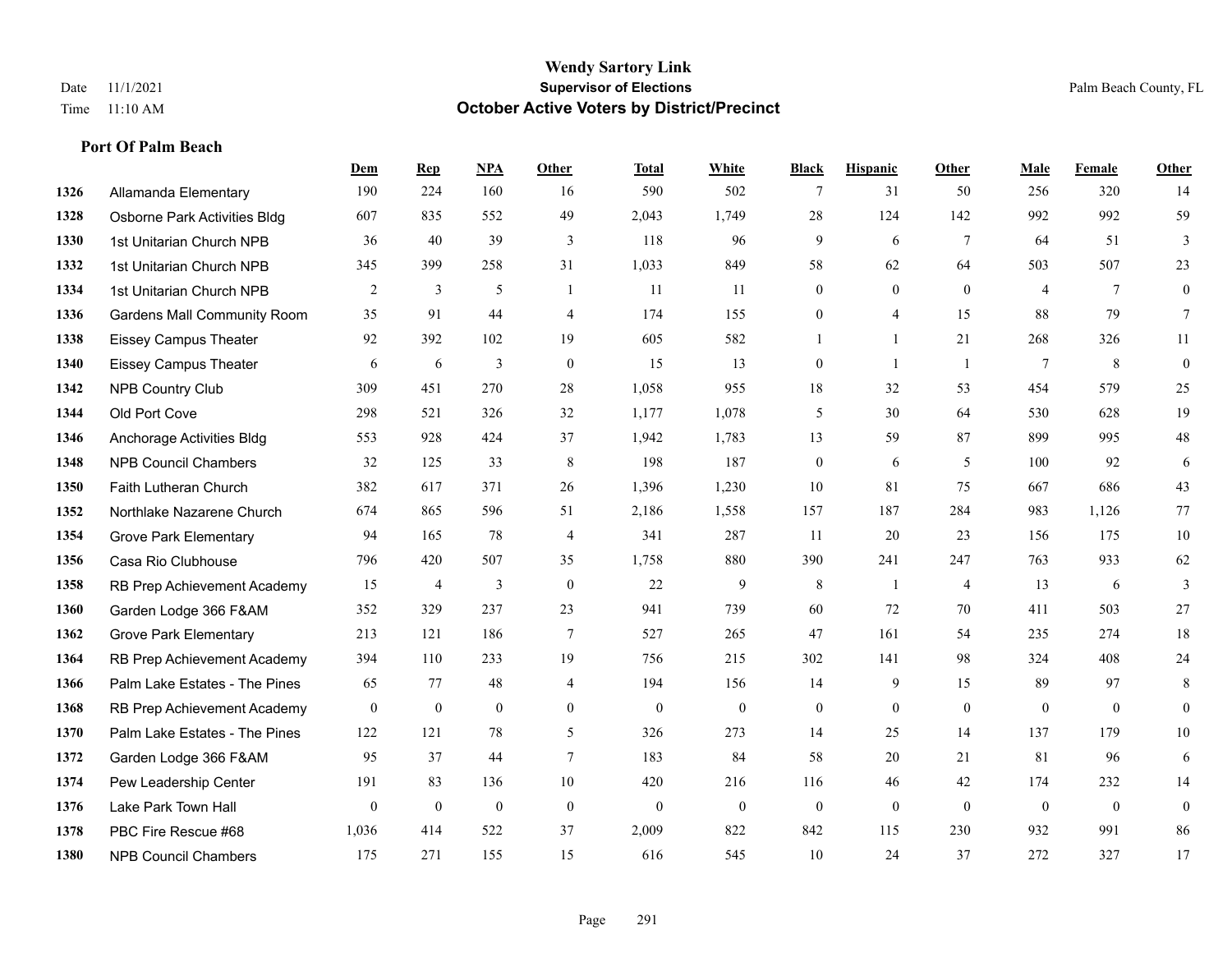**Port Of Palm Beach**

## **Wendy Sartory Link** Date 11/1/2021 **Supervisor of Elections** Palm Beach County, FL Time 11:10 AM **October Active Voters by District/Precinct**

|      |                                       | Dem              | <b>Rep</b>       | NPA              | Other            | <b>Total</b>     | White            | <b>Black</b>     | <b>Hispanic</b> | Other          | Male         | Female       | Other            |
|------|---------------------------------------|------------------|------------------|------------------|------------------|------------------|------------------|------------------|-----------------|----------------|--------------|--------------|------------------|
| 1382 | Lake Park Town Hall                   | 279              | 357              | 262              | 26               | 924              | 761              | 37               | 57              | 69             | 423          | 478          | 23               |
| 1384 | <b>Phil Foster Park Marine Center</b> | 299              | 552              | 278              | 30               | 1,159            | 1,027            | 20               | 41              | 71             | 574          | 559          | 26               |
| 1386 | Phil Foster Park Marine Center        | 591              | 1,124            | 707              | 86               | 2,508            | 2,162            | 58               | 88              | 200            | 1,152        | 1,288        | 68               |
| 1388 | Palm Beach Shores Town Hall           | 273              | 444              | 308              | 27               | 1,052            | 961              | 11               | 18              | 62             | 484          | 541          | $27\,$           |
| 1389 | Palm Beach Shores Town Hall           | $\boldsymbol{0}$ | $\boldsymbol{0}$ | $\boldsymbol{0}$ | $\boldsymbol{0}$ | $\boldsymbol{0}$ | $\boldsymbol{0}$ | $\boldsymbol{0}$ | $\mathbf{0}$    | $\overline{0}$ | $\mathbf{0}$ | $\mathbf{0}$ | $\boldsymbol{0}$ |
| 1390 | St Edwards Church                     | 450              | 1,186            | 527              | 55               | 2,218            | 2,039            | 3                | 52              | 124            | 1,029        | 1,119        | 70               |
| 1392 | St Edwards Church                     | 351              | 616              | 411              | 47               | 1,425            | 1,286            | 6                | 29              | 104            | 625          | 765          | 35               |
| 1394 | Morton & Barbara Mandel Cente         | 242              | 614              | 291              | 36               | 1,183            | 1,077            | 6                | 24              | 76             | 534          | 617          | 32               |
| 2002 | Jeaga Middle                          | 181              | 92               | 110              | 6                | 389              | 150              | 129              | 39              | 71             | 172          | 205          | 12               |
| 2004 | <b>Grassy Waters Elementary</b>       | 1,043            | 324              | 592              | 44               | 2,003            | 591              | 730              | 398             | 284            | 848          | 1,084        | 71               |
| 2006 | Jeaga Middle                          | 170              | 78               | 101              | 9                | 358              | 148              | 109              | 77              | 24             | 147          | 200          | 11               |
| 2008 | Jeaga Middle                          | $\boldsymbol{0}$ | $\boldsymbol{0}$ | $\overline{0}$   | $\boldsymbol{0}$ | $\mathbf{0}$     | $\mathbf{0}$     | $\boldsymbol{0}$ | $\mathbf{0}$    | $\overline{0}$ | $\mathbf{0}$ | $\mathbf{0}$ | $\boldsymbol{0}$ |
| 2010 | <b>Cypress Lakes HOA</b>              | 599              | 330              | 279              | 32               | 1,240            | 841              | 203              | 99              | 97             | 473          | 732          | 35               |
| 2012 | Century Village Clubhouse             | 61               | 31               | 24               | $\overline{2}$   | 118              | 72               | 14               | 18              | 14             | 54           | 60           | $\overline{4}$   |
| 2014 | Club Baywinds                         | 826              | 546              | 369              | 36               | 1,777            | 1,349            | 152              | 168             | 108            | 723          | 1,011        | $43\,$           |
| 2016 | Andros Isle POA Clubhouse             | 851              | 559              | 545              | 35               | 1,990            | 1,074            | 393              | 298             | 225            | 845          | 1,074        | 71               |
| 2018 | <b>Riverwalk Clubhouse</b>            | 751              | 710              | 561              | 49               | 2,071            | 1,628            | 92               | 171             | 180            | 888          | 1,121        | 62               |
| 2020 | Jeaga Middle                          | 207              | 88               | 133              | 11               | 439              | 204              | 127              | 80              | 28             | 192          | 239          | $\,$ 8 $\,$      |
| 2021 | Jeaga Middle                          | 166              | 56               | 122              | 15               | 359              | 111              | 124              | 74              | 50             | 142          | 206          | 11               |
| 2022 | Century Village Clubhouse             | 786              | 402              | 333              | 35               | 1,556            | 1,006            | 217              | 203             | 130            | 617          | 889          | 50               |
| 2024 | Century Village Clubhouse             | 795              | 428              | 325              | 38               | 1,586            | 1,113            | 167              | 166             | 140            | 621          | 914          | 51               |
| 2026 | Century Village Clubhouse             | 628              | 332              | 284              | 29               | 1,273            | 786              | 194              | 195             | 98             | 496          | 723          | 54               |
| 2028 | Century Village Clubhouse             | 342              | 190              | 150              | $\tau$           | 689              | 475              | 67               | 88              | 59             | 250          | 416          | 23               |
| 2030 | <b>Benoist Farms Elementary</b>       | 577              | 156              | 301              | 21               | 1,055            | 259              | 455              | 232             | 109            | 409          | 595          | 51               |
| 2032 | <b>Riverwalk Clubhouse</b>            | 54               | 26               | 31               | 5                | 116              | 56               | 34               | 17              | 9              | 44           | 69           | 3                |
| 2034 | <b>Riverwalk Clubhouse</b>            | 99               | 47               | 69               | 10               | 225              | 88               | 59               | 53              | 25             | 100          | 123          | $\overline{2}$   |
| 2036 | <b>Turning Points Academy</b>         | 760              | 419              | 374              | 38               | 1,591            | 934              | 286              | 264             | 107            | 595          | 949          | 47               |
| 2038 | <b>Turning Points Academy</b>         | 827              | 181              | 354              | 21               | 1,383            | 490              | 627              | 156             | 110            | 470          | 873          | 40               |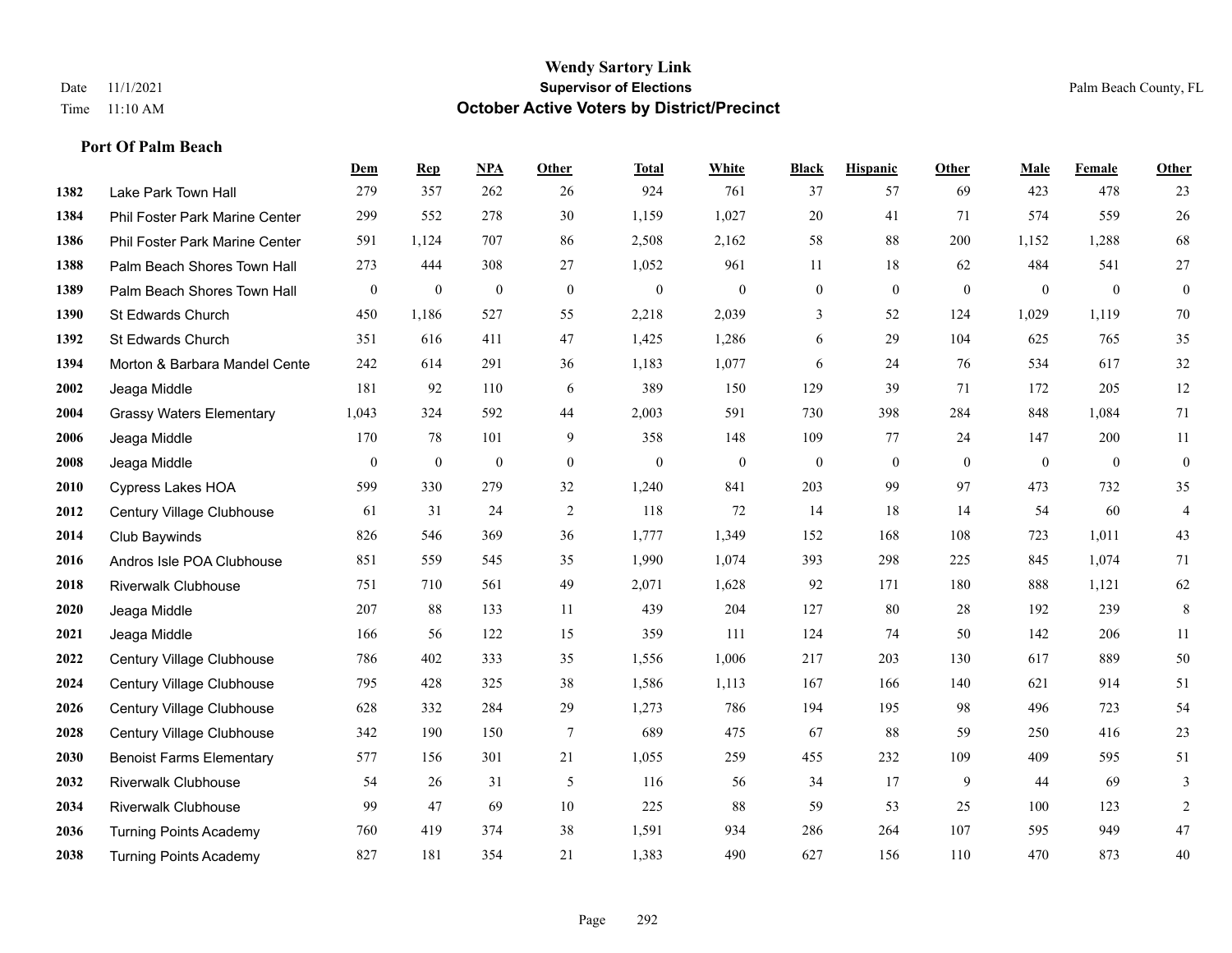**Port Of Palm Beach**

#### **Wendy Sartory Link** Date 11/1/2021 **Supervisor of Elections** Palm Beach County, FL Time 11:10 AM **October Active Voters by District/Precinct**

# **Dem Rep NPA Other Total White Black Hispanic Other Male Female Other** Wynnebrook Elementary 814 269 425 21 1,529 421 596 352 160 664 793 72 Wynnebrook Elementary 540 250 386 17 1,193 479 136 484 94 502 641 50 Turning Points Academy 0 0 0 0 0 0 0 0 0 0 0 0 St Christophers Episcopal Chr 1,101 283 565 32 1,981 574 806 396 205 880 1,009 92 Haverhill Town Hall 397 218 238 10 863 331 237 204 91 388 437 38 Elks Lodge #1352 2 3 0 0 5 3 1 0 1 3 1 1 Elks Lodge #1352 21 20 27 3 71 41 8 14 8 37 31 3 Elks Lodge #1352 554 151 270 20 995 176 474 152 193 459 496 40 Elks Lodge #1352 1,288 323 713 25 2,349 456 1,000 600 293 1,032 1,209 108 Clayton Hutcheson Hall B 728 323 562 17 1,630 510 291 661 168 717 820 93 Clayton Hutcheson Hall B 3 1 0 0 4 3 0 1 0 2 2 0 West Gate Elementary 389 219 337 12 957 311 72 493 81 461 447 49 West Gate Elementary 12 13 14 0 39 28 3 6 2 22 17 0 West Gate Elementary 1 0 0 0 1 1 0 0 0 1 0 0 Howard Park Community Center 142 81 98 6 327 168 54 69 36 151 168 8 Conniston Middle 431 251 321 15 1,018 401 100 444 73 459 519 40 Belvedere Elementary 563 376 384 23 1,346 1,059 28 151 108 632 665 49 Belvedere Elementary 605 346 481 28 1,460 536 150 622 152 626 745 89 Belvedere Elementary 0 0 0 0 0 0 0 0 0 0 0 0 St Catherine Church 145 121 122 7 395 326 16 27 26 192 193 10 St Catherine Church 443 551 367 31 1,392 1,159 38 89 106 624 716 52 Faith Farm Tabernacle 3 2 2 0 7 4 0 3 0 6 1 0 Pahokee Recreation Center 959 173 229 5 1,366 177 885 222 82 563 754 49 Pahokee Recreation Center 995 170 271 13 1,449 122 846 383 98 646 722 81 Pahokee High 522 22 104 3 651 8 595 3 45 194 424 33 Canal Point Community Center 25 6 7 0 38 12 20 3 3 21 17 0 Belle Glade Library/Civic Ctr 180 29 60 0 269 30 147 79 13 105 153 11 Belle Glade Library/Civic Ctr 1 2 1 0 4 0 0 4 0 1 3 0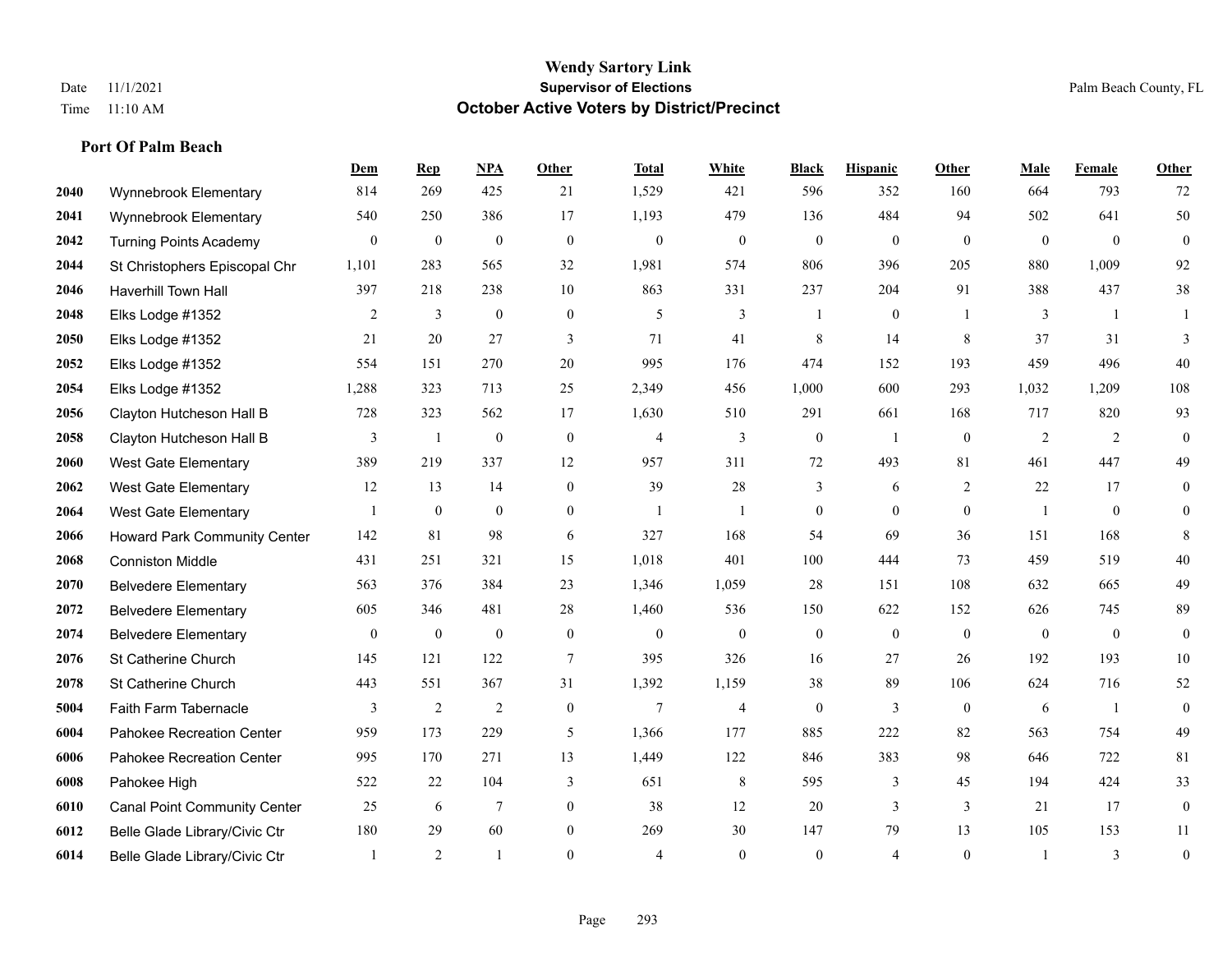|      |                                 | Dem              | <b>Rep</b>       | NPA              | <b>Other</b>     | <b>Total</b>     | <b>White</b>   | <b>Black</b>     | <b>Hispanic</b>  | <b>Other</b>   | <b>Male</b>    | <b>Female</b>    | <b>Other</b>     |
|------|---------------------------------|------------------|------------------|------------------|------------------|------------------|----------------|------------------|------------------|----------------|----------------|------------------|------------------|
| 6016 | South Bay Commission Chambe     | 35               | 52               | 29               | 2                | 118              | 78             | $\overline{7}$   | 22               | 11             | 62             | 51               | 5                |
| 6018 | South Bay Commission Chambe     | 1,190            | 83               | 226              | $10\,$           | 1,509            | 59             | 1.166            | 207              | 77             | 633            | 837              | 39               |
| 6020 | <b>Glades Central High</b>      | 441              | 77               | 133              | 8                | 659              | 82             | 383              | 158              | 36             | 306            | 320              | 33               |
| 6022 | Belle Glade Library/Civic Ctr   | 1,363            | 106              | 255              | 17               | 1,741            | 89             | 1,396            | 142              | 114            | 714            | 959              | 68               |
| 6024 | Lewis Evans Resource Center     | 1,692            | 66               | 261              | 13               | 2,032            | 30             | 1,765            | 125              | 112            | 812            | 1,150            | $70\,$           |
| 6026 | Lewis Evans Resource Center     | $\overline{2}$   | $\mathbf{0}$     | 2                | $\mathbf{0}$     | $\overline{4}$   | $\overline{0}$ | $\boldsymbol{0}$ | $\overline{4}$   | $\mathbf{0}$   | $\overline{1}$ | 3                | $\mathbf{0}$     |
| 6028 | Belle Glade Library/Civic Ctr   | 755              | 452              | 327              | 15               | 1,549            | 410            | 398              | 655              | 86             | 727            | 778              | $44\,$           |
| 6029 | Belle Glade Library/Civic Ctr   | 1                | $\overline{0}$   | $\mathbf{0}$     | $\mathbf{0}$     | $\overline{1}$   | $\overline{0}$ | -1               | $\mathbf{0}$     | $\Omega$       | 1              | $\theta$         | $\mathbf{0}$     |
| 6030 | Belle Glade Library/Civic Ctr   | 8                | $\overline{2}$   | 12               | $\overline{c}$   | 24               | $\,$ 8 $\,$    | $\boldsymbol{0}$ | 16               | $\mathbf{0}$   | 7              | 15               | 2                |
| 6032 | Gove Elementary                 | 669              | 297              | 274              | 6                | 1,246            | 312            | 429              | 406              | 99             | 533            | 671              | $42\,$           |
| 6034 | Gove Elementary                 | $\overline{0}$   | $\overline{4}$   | $\boldsymbol{0}$ | $\overline{0}$   | $\overline{4}$   | 4              | $\boldsymbol{0}$ | $\mathbf{0}$     | $\theta$       | 3              | -1               | $\mathbf{0}$     |
| 6036 | Gove Elementary                 | 391              | 156              | 204              | 11               | 762              | 133            | 151              | 433              | 45             | 333            | 399              | $30\,$           |
| 6040 | Osceola Creek Middle            | 100              | 128              | 103              | $\overline{1}$   | 332              | 251            | 13               | 33               | 35             | 154            | 162              | 16               |
| 6042 | Osceola Creek Middle            | 991              | 1,216            | 1,034            | 63               | 3,304            | 2,119          | 432              | 488              | 265            | 1,572          | 1,623            | 109              |
| 6044 | <b>Frontier Elementary</b>      | 913              | 987              | 784              | 58               | 2,742            | 1,744          | 419              | 342              | 237            | 1,290          | 1,367            | 85               |
| 6045 | Acreage Branch Library          | 202              | 267              | 179              | 10               | 658              | 417            | 81               | 90               | 70             | 314            | 313              | 31               |
| 6046 | Pierce Hammock Elementary       | 797              | 961              | 760              | 49               | 2,567            | 1,646          | 361              | 321              | 239            | 1,241          | 1,228            | 98               |
| 6048 | Pierce Hammock Elementary       | $\boldsymbol{0}$ | $\mathbf{0}$     | $\boldsymbol{0}$ | $\overline{0}$   | $\boldsymbol{0}$ | $\mathbf{0}$   | $\mathbf{0}$     | $\boldsymbol{0}$ | $\overline{0}$ | $\overline{0}$ | $\boldsymbol{0}$ | $\boldsymbol{0}$ |
| 6050 | Acreage Branch Library          | 875              | 880              | 731              | 61               | 2,547            | 1,553          | 376              | 354              | 264            | 1,191          | 1,265            | 91               |
| 6051 | Cornerstone Fellowship          | 604              | 746              | 555              | 51               | 1,956            | 1,247          | 209              | 290              | 210            | 909            | 976              | 71               |
| 6052 | Seminole Ridge High             | 615              | 644              | 566              | 37               | 1,862            | 1,146          | 224              | 315              | 177            | 880            | 909              | 73               |
| 6054 | <b>Acreage Pines Elementary</b> | 0                | $\boldsymbol{0}$ | $\boldsymbol{0}$ | $\boldsymbol{0}$ | $\mathbf{0}$     | $\mathbf{0}$   | $\boldsymbol{0}$ | $\boldsymbol{0}$ | $\overline{0}$ | $\overline{0}$ | $\overline{0}$   | $\mathbf{0}$     |
| 6056 | Pierce Hammock Elementary       | $\overline{0}$   | $\mathbf{0}$     | $\mathbf{0}$     | $\overline{0}$   | $\theta$         | $\overline{0}$ | $\mathbf{0}$     | $\mathbf{0}$     | $\theta$       | $\theta$       | $\theta$         | $\mathbf{0}$     |
| 6058 | <b>Acreage Pines Elementary</b> | 739              | 611              | 569              | 40               | 1,959            | 1,056          | 354              | 253              | 296            | 952            | 944              | 63               |
| 6060 | Indian Trail Improvement Dist   | 891              | 965              | 801              | 59               | 2,716            | 1,686          | 344              | 401              | 285            | 1,254          | 1,363            | 99               |
| 6062 | Sandhill Crane Golf Club        | 225              | 417              | 260              | 22               | 924              | 658            | 74               | 69               | 123            | 452            | 441              | 31               |
| 6064 | Sandhill Crane Golf Club        | 31               | 55               | 34               | $\overline{4}$   | 124              | 100            | 6                | 12               | 6              | 62             | 58               | $\overline{4}$   |
| 6066 | Ibis POA Admin Building         | 1,022            | 1.100            | 732              | 86               | 2,940            | 2,580          | 92               | 67               | 201            | 1,385          | 1,489            | 66               |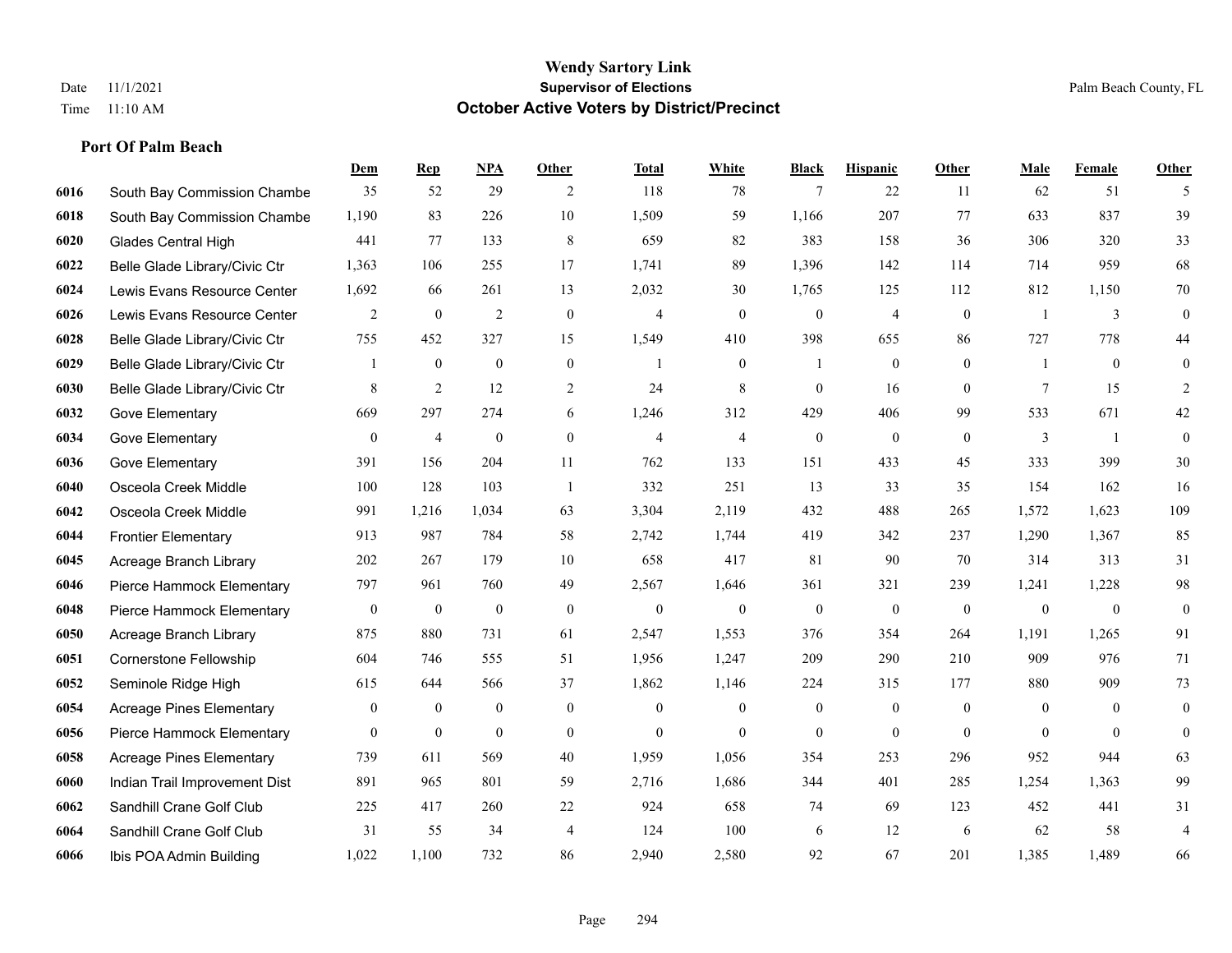|      |                                | Dem              | <b>Rep</b>       | NPA              | <b>Other</b> | <b>Total</b> | <b>White</b>     | <b>Black</b>     | <b>Hispanic</b>  | <b>Other</b>   | <b>Male</b>  | <b>Female</b>  | <b>Other</b>     |
|------|--------------------------------|------------------|------------------|------------------|--------------|--------------|------------------|------------------|------------------|----------------|--------------|----------------|------------------|
| 6068 | Ibis POA Admin Building        | $\mathbf{0}$     | $\mathbf{0}$     | $\boldsymbol{0}$ | $\theta$     | $\mathbf{0}$ | $\overline{0}$   | $\overline{0}$   | $\overline{0}$   | $\overline{0}$ | $\theta$     | $\overline{0}$ | $\Omega$         |
| 6070 | Ironhorse Country Club         | 160              | 258              | 119              | 10           | 547          | 441              | 35               | 20               | 51             | 245          | 292            | $10\,$           |
| 6072 | Seminole Ridge High            | 514              | 492              | 486              | 46           | 1,538        | 705              | 296              | 409              | 128            | 718          | 796            | 24               |
| 6073 | Seminole Ridge High            | $\boldsymbol{0}$ | $\boldsymbol{0}$ | $\theta$         | $\mathbf{0}$ | $\mathbf{0}$ | $\mathbf{0}$     | $\boldsymbol{0}$ | $\overline{0}$   | $\mathbf{0}$   | $\mathbf{0}$ | $\overline{0}$ | $\mathbf{0}$     |
| 6076 | <b>Western Pines Middle</b>    | 645              | 702              | 568              | 35           | 1,950        | 1,418            | 156              | 205              | 171            | 928          | 940            | 82               |
| 6078 | <b>Western Pines Middle</b>    | 656              | 724              | 650              | 40           | 2,070        | 1,377            | 159              | 361              | 173            | 981          | 1,030          | 59               |
| 6080 | <b>Golden Grove Elementary</b> | 607              | 783              | 618              | 49           | 2,057        | 1,376            | 133              | 349              | 199            | 958          | 1,016          | 83               |
| 6082 | PBSC Loxahatchee Groves Can    | 11               | 6                | 14               | 2            | 33           | 28               | $\overline{0}$   | 3                | 2              | 13           | 20             | $\overline{0}$   |
| 6084 | PBSC Loxahatchee Groves Can    | 288              | 423              | 351              | 40           | 1,102        | 691              | 67               | 235              | 109            | 539          | 546            | 17               |
| 6086 | PBSC Loxahatchee Groves Can    | 266              | 412              | 241              | 19           | 938          | 684              | 92               | 86               | 76             | 426          | 483            | 29               |
| 6088 | Seminole Ridge High            | 528              | 687              | 549              | 42           | 1,806        | 1,160            | 216              | 289              | 141            | 855          | 897            | 54               |
| 6090 | Loxahatchee Groves Elementary  | 766              | 882              | 752              | 59           | 2,459        | 1,521            | 280              | 448              | 210            | 1,188        | 1,178          | 93               |
| 6092 | PBSC Loxahatchee Groves Can    | 171              | 224              | 143              | 16           | 554          | 359              | 42               | 109              | 44             | 268          | 266            | $20\,$           |
| 6094 | Palms West Presbyterian        | 667              | 925              | 661              | 44           | 2,297        | 1,833            | 77               | 206              | 181            | 1,097        | 1,126          | 74               |
| 6096 | Palms West Presbyterian        | $\boldsymbol{0}$ | $\boldsymbol{0}$ | $\theta$         | $\mathbf{0}$ | $\mathbf{0}$ | $\boldsymbol{0}$ | $\overline{0}$   | $\boldsymbol{0}$ | $\mathbf{0}$   | $\mathbf{0}$ | $\overline{0}$ | $\boldsymbol{0}$ |
| 6098 | <b>HL Johnson Elementary</b>   | 656              | 520              | 472              | 39           | 1,687        | 936              | 305              | 261              | 185            | 769          | 878            | 40               |
| 6100 | Madison Green Clubhouse        | 1,233            | 718              | 768              | 56           | 2,775        | 1,199            | 785              | 410              | 381            | 1,283        | 1,388          | 104              |
| 6102 | <b>RPB Recreation Center</b>   | 660              | 472              | 457              | 26           | 1,615        | 942              | 265              | 262              | 146            | 668          | 893            | 54               |
| 6104 | <b>Crestwood Middle</b>        | 181              | 148              | 121              | 8            | 458          | 214              | 75               | 84               | 85             | 213          | 225            | $20\,$           |
| 6106 | <b>RPB Recreation Center</b>   | 214              | 126              | 199              | 11           | 550          | 228              | 97               | 156              | 69             | 217          | 313            | $20\,$           |
| 6108 | Calypso Bay Waterpark          | $\overline{0}$   | $\boldsymbol{0}$ | $\theta$         | $\mathbf{0}$ | $\mathbf{0}$ | $\mathbf{0}$     | $\overline{0}$   | $\overline{0}$   | $\theta$       | $\theta$     | $\overline{0}$ | $\overline{0}$   |
| 6112 | <b>Crestwood Middle</b>        | 472              | 421              | 357              | 33           | 1,283        | 690              | 231              | 215              | 147            | 597          | 644            | 42               |
| 6114 | RPB Village Hall               | 1,050            | 707              | 702              | $42\,$       | 2,501        | 1,373            | 468              | 435              | 225            | 1,169        | 1,242          | 90               |
| 6116 | <b>HL Johnson Elementary</b>   | 721              | 413              | 489              | 52           | 1,675        | 862              | 323              | 281              | 209            | 738          | 892            | 45               |
| 6118 | <b>RPB Branch Library</b>      | 1,073            | 566              | 700              | 54           | 2,393        | 1,129            | 578              | 432              | 254            | 1,040        | 1,265          | 88               |
| 6120 | Royal Palm Beach High          | 407              | 316              | 266              | 18           | 1,007        | 479              | 200              | 157              | 171            | 478          | 505            | 24               |
| 6122 | <b>RPB Cultural Center</b>     | 1,172            | 651              | 764              | 50           | 2,637        | 1,385            | 504              | 500              | 248            | 1,135        | 1,414          | 88               |
| 6124 | <b>RPB Cultural Center</b>     | 584              | 322              | 390              | 20           | 1,316        | 635              | 278              | 286              | 117            | 553          | 722            | 41               |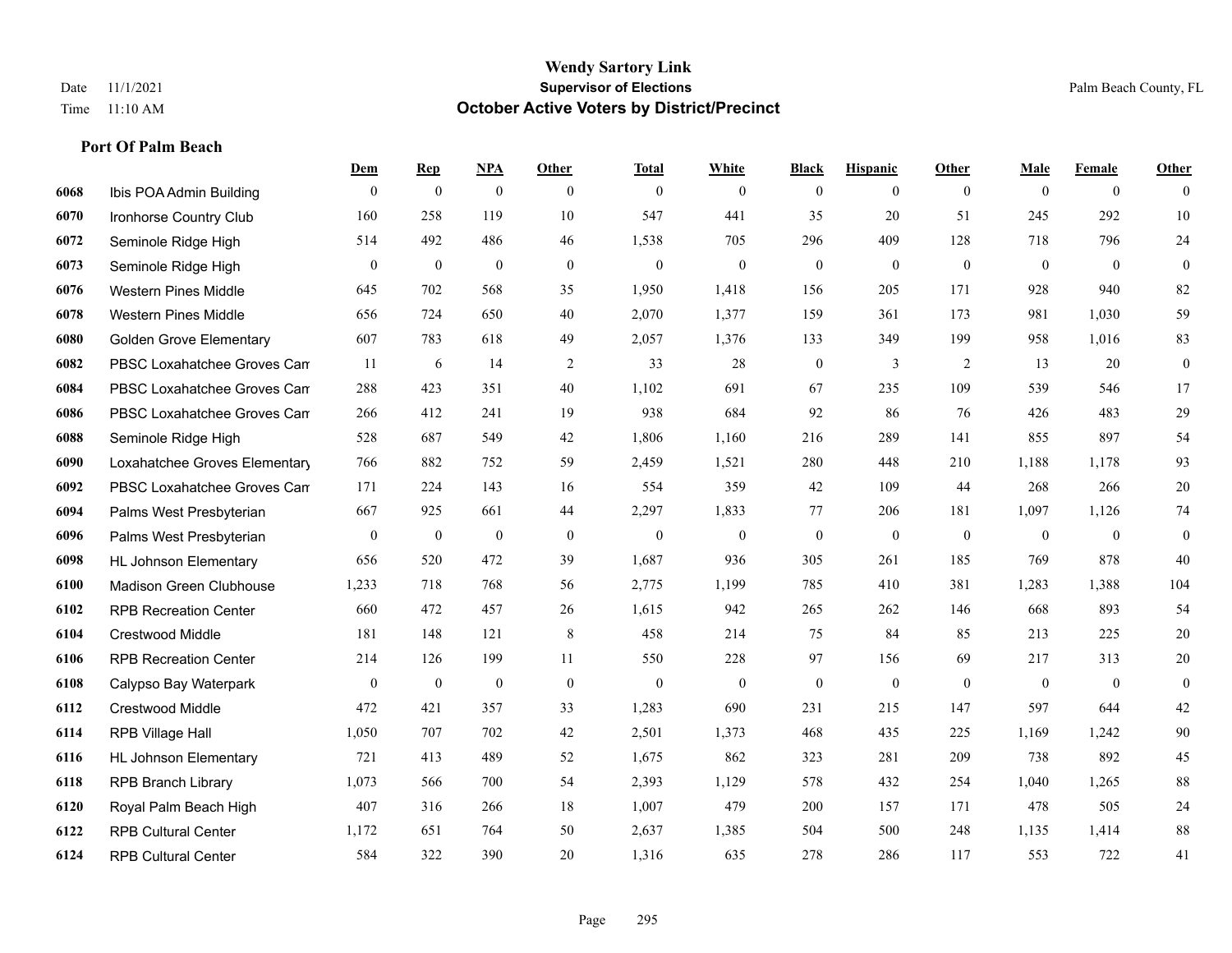|      |                                     | Dem              | <b>Rep</b>       | NPA              | <b>Other</b>     | <b>Total</b>   | <b>White</b>     | <b>Black</b>     | <b>Hispanic</b>  | <b>Other</b>    | <b>Male</b>      | <b>Female</b>  | <b>Other</b>     |
|------|-------------------------------------|------------------|------------------|------------------|------------------|----------------|------------------|------------------|------------------|-----------------|------------------|----------------|------------------|
| 6126 | Calypso Bay Waterpark               | 683              | 298              | 499              | 32               | 1,512          | 543              | 411              | 365              | 193             | 659              | 794            | 59               |
| 6128 | Royal Palm Beach High               | 36               | 28               | 28               | 3                | 95             | 51               | 26               | 11               | $7\phantom{.0}$ | 44               | 51             | $\mathbf{0}$     |
| 6130 | Royal Palm Beach High               | 79               | 43               | 89               | 5                | 216            | 104              | 32               | 60               | 20              | 95               | 115            | 6                |
| 6132 | Royal Palm Beach High               | 391              | 190              | 263              | 19               | 863            | 416              | 166              | 192              | 89              | 393              | 440            | $30\,$           |
| 6134 | <b>Christ Fellowship Church RPB</b> | 957              | 463              | 691              | 30               | 2,141          | 844              | 501              | 498              | 298             | 956              | 1,096          | 89               |
| 6136 | Calypso Bay Waterpark               |                  | -1               | $\boldsymbol{0}$ | $\mathbf{0}$     | 2              | $\boldsymbol{0}$ | 1                | $\boldsymbol{0}$ | -1              | $\boldsymbol{0}$ |                |                  |
| 6138 | Royal Palm Beach High               | $\mathbf{0}$     | $\mathbf{0}$     | $\mathbf{0}$     | $\mathbf{0}$     | $\mathbf{0}$   | $\overline{0}$   | $\boldsymbol{0}$ | $\mathbf{0}$     | $\mathbf{0}$    | $\mathbf{0}$     | $\mathbf{0}$   | $\mathbf{0}$     |
| 6140 | Royal Palm Beach High               | 334              | 501              | 309              | 33               | 1,177          | 852              | 108              | 115              | 102             | 567              | 586            | 24               |
| 6142 | Christ Fellowship Church RPB        | $\boldsymbol{0}$ | $\boldsymbol{0}$ | $\boldsymbol{0}$ | $\boldsymbol{0}$ | $\mathbf{0}$   | $\boldsymbol{0}$ | $\boldsymbol{0}$ | $\boldsymbol{0}$ | $\mathbf{0}$    | $\mathbf{0}$     | $\overline{0}$ | $\boldsymbol{0}$ |
| 6144 | Christ Fellowship Church RPB        | $\overline{0}$   | $\mathbf{0}$     | $\mathbf{0}$     | $\overline{0}$   | $\theta$       | $\overline{0}$   | $\boldsymbol{0}$ | $\mathbf{0}$     | $\theta$        | $\overline{0}$   | $\mathbf{0}$   | $\mathbf{0}$     |
| 6146 | Christ Fellowship Church RPB        |                  | 2                | $\mathbf{1}$     | $\overline{0}$   | $\overline{4}$ | $\overline{3}$   | $\mathbf{0}$     | $\mathbf{0}$     |                 | 3                | $\mathbf{1}$   | $\theta$         |
| 6148 | Christ Fellowship Church RPB        | $\overline{0}$   | $\theta$         | $\mathbf{1}$     | $\overline{0}$   |                | $\mathbf{1}$     | $\overline{0}$   | $\mathbf{0}$     | $\theta$        | $\theta$         | $\mathbf{1}$   | $\mathbf{0}$     |
| 6150 | <b>Binks Forest Elementary</b>      | 26               | 40               | 37               | 5                | 108            | 80               | 5                | 9                | 14              | 46               | 59             | 3                |
| 6152 | <b>Binks Forest Elementary</b>      | 404              | 555              | 378              | 34               | 1,371          | 1,041            | 45               | 135              | 150             | 643              | 684            | $44\,$           |
| 6154 | Wellington Landings Middle          | 462              | 521              | 393              | 28               | 1,404          | 1,012            | 87               | 188              | 117             | 634              | 730            | $40\,$           |
| 6156 | <b>Binks Forest Elementary</b>      | 629              | 718              | 575              | 41               | 1,963          | 1,372            | 129              | 293              | 169             | 895              | 1,009          | 59               |
| 6158 | <b>Wellington Elementary</b>        | 785              | 939              | 549              | 40               | 2,313          | 1,702            | 132              | 312              | 167             | 1,052            | 1,188          | $73\,$           |
| 6160 | <b>Wellington Landings Middle</b>   | 670              | 587              | 566              | 41               | 1,864          | 1,207            | 167              | 339              | 151             | 869              | 942            | 53               |
| 6162 | First Baptist Church Wel            | 763              | 657              | 562              | 47               | 2,029          | 1,283            | 211              | 351              | 184             | 906              | 1,059          | 64               |
| 6164 | First Baptist Church Wel            | 834              | 797              | 597              | 57               | 2,285          | 1,536            | 186              | 370              | 193             | 1,019            | 1,193          | 73               |
| 6166 | <b>Wellington Community Center</b>  | 864              | 856              | 742              | 47               | 2,509          | 1,744            | 150              | 406              | 209             | 1,152            | 1,277          | $80\,$           |
| 6168 | First Baptist Church Wel            | 127              | 176              | 143              | 9                | 455            | 348              | 27               | 43               | 37              | 213              | 230            | 12               |
| 6170 | Christ Fellowship Church RPB        | $\boldsymbol{0}$ | 6                | $\overline{2}$   | $\mathbf{0}$     | 8              | 8                | $\boldsymbol{0}$ | $\boldsymbol{0}$ | $\mathbf{0}$    | 3                | 5              | $\boldsymbol{0}$ |
| 6172 | Christ Fellowship Church RPB        | 1,297            | 575              | 843              | 69               | 2,784          | 964              | 853              | 640              | 327             | 1,192            | 1,477          | 115              |
| 6182 | New Horizons Elementary             | 291              | 451              | 318              | 13               | 1,073          | 787              | 48               | 114              | 124             | 463              | 581            | 29               |
| 6184 | Wellington High                     | 665              | 578              | 533              | 37               | 1,813          | 1,120            | 243              | 292              | 158             | 800              | 955            | 58               |
| 6186 | <b>Elbridge Gale Elementary</b>     | 812              | 562              | 638              | 44               | 2,056          | 1,119            | 291              | 431              | 215             | 903              | 1,075          | $78\,$           |
| 6188 | Wellington Village Park             | 224              | 419              | 310              | 25               | 978            | 829              | 18               | 48               | 83              | 396              | 533            | 49               |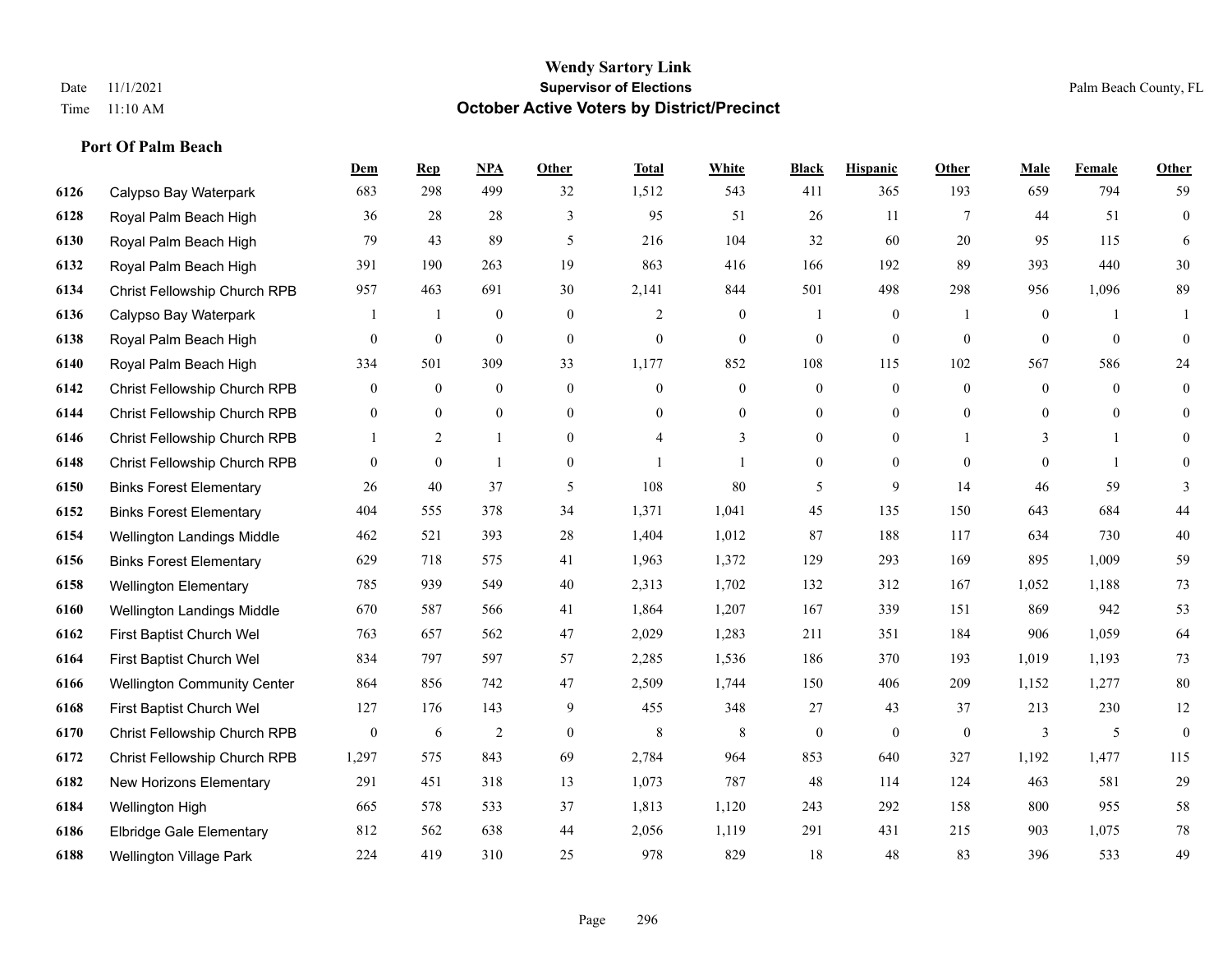|      |                                     | Dem              | <b>Rep</b>       | NPA              | <b>Other</b>   | <b>Total</b>     | <b>White</b>   | <b>Black</b>     | <b>Hispanic</b>  | Other            | <b>Male</b>    | <b>Female</b>  | <b>Other</b> |
|------|-------------------------------------|------------------|------------------|------------------|----------------|------------------|----------------|------------------|------------------|------------------|----------------|----------------|--------------|
| 6190 | Wellington Village Hall             | 814              | 456              | 633              | 46             | 1,949            | 876            | 359              | 505              | 209              | 811            | 1,063          | 75           |
| 6192 | St Peters Methodist Church          | 966              | 785              | 800              | 62             | 2,613            | 1,546          | 283              | 550              | 234              | 1,193          | 1,333          | 87           |
| 6194 | <b>Equestrian Trails Elementary</b> | 504              | 290              | 341              | 18             | 1,153            | 520            | 294              | 152              | 187              | 512            | 584            | 57           |
| 6196 | Palm Beach Central High             | $\boldsymbol{0}$ | $\boldsymbol{0}$ | $\boldsymbol{0}$ | $\mathbf{0}$   | $\boldsymbol{0}$ | $\mathbf{0}$   | $\boldsymbol{0}$ | $\overline{0}$   | $\boldsymbol{0}$ | $\mathbf{0}$   | $\mathbf{0}$   | $\mathbf{0}$ |
| 6198 | Wellington Branch Library           | 522              | 354              | 356              | 38             | 1,270            | 696            | 195              | 268              | 111              | 544            | 694            | 32           |
| 6200 | <b>Emerald Cove Middle</b>          | 543              | 566              | 516              | 51             | 1,676            | 1,039          | 179              | 278              | 180              | 743            | 882            | 51           |
| 6212 | Wellington Village Park             | 144              | 223              | 175              | 18             | 560              | 381            | 15               | 93               | 71               | 255            | 279            | $26\,$       |
| 6214 | Wellington Village Park             | 825              | 756              | 702              | 46             | 2,329            | 1,467          | 256              | 283              | 323              | 1,068          | 1,178          | 83           |
| 6216 | Panther Run Elementary              | 232              | 193              | 176              | 10             | 611              | 342            | 96               | 101              | 72               | 280            | 308            | 23           |
| 6218 | <b>Wellington Village Park</b>      | $\mathbf{0}$     | $\mathbf{0}$     | $\mathbf{0}$     | $\mathbf{0}$   | $\theta$         | $\mathbf{0}$   | $\overline{0}$   | $\overline{0}$   | $\mathbf{0}$     | $\mathbf{0}$   | $\mathbf{0}$   | $\mathbf{0}$ |
| 6220 | Wellington Village Park             | 57               | 29               | 42               | 6              | 134              | 67             | 16               | 32               | 19               | 55             | 75             | 4            |
| 6222 | Panther Run Elementary              | $\mathbf{0}$     | 1                | $\mathbf{0}$     | $\mathbf{0}$   | $\mathbf{1}$     |                | $\mathbf{0}$     | $\overline{0}$   | $\mathbf{0}$     | -1             | $\theta$       | $\Omega$     |
| 6226 | The Isles at Wellington             | 746              | 758              | 628              | 38             | 2,170            | 1,399          | 222              | 242              | 307              | 1,019          | 1,056          | 95           |
| 6228 | Wycliffe Comm Association Bldg      | 776              | 326              | 398              | 21             | 1,521            | 1,426          | 18               | 18               | 59               | 655            | 838            | $28\,$       |
| 6232 | Panther Run Elementary              | 676              | 750              | 644              | 46             | 2,116            | 1,346          | 244              | 249              | 277              | 1,007          | 1,044          | 65           |
| 7002 | J F Kennedy Middle                  | $\theta$         | $\boldsymbol{0}$ | $\mathbf{0}$     | $\theta$       | $\overline{0}$   | $\overline{0}$ | $\mathbf{0}$     | $\overline{0}$   | $\theta$         | $\overline{0}$ | $\theta$       | $\theta$     |
| 7004 | J F Kennedy Middle                  | $\theta$         | $\overline{0}$   | $\mathbf{0}$     | $\overline{0}$ | $\theta$         | $\overline{0}$ | $\theta$         | $\overline{0}$   | $\theta$         | $\Omega$       | $\theta$       | $\Omega$     |
| 7006 | J F Kennedy Middle                  | $\theta$         | $\overline{0}$   | $\mathbf{0}$     | $\overline{0}$ | $\Omega$         | $\overline{0}$ | $\overline{0}$   | $\overline{0}$   | $\theta$         | $\theta$       | $\theta$       | 0            |
| 7008 | J F Kennedy Middle                  | $\theta$         | $\mathbf{0}$     | $\mathbf{0}$     | $\theta$       | $\theta$         | $\overline{0}$ | $\mathbf{0}$     | $\mathbf{0}$     | $\theta$         | $\Omega$       | $\theta$       | $\theta$     |
| 7010 | St John Lutheran Church             | 281              | 11               | 89               | 6              | 387              | 24             | 315              | 23               | 25               | 126            | 244            | 17           |
| 7012 | St John Lutheran Church             | 1,071            | 197              | 421              | 17             | 1,706            | 485            | 988              | 71               | 162              | 782            | 865            | 59           |
| 7014 | RB Prep Achievement Academy         | $\boldsymbol{0}$ | $\boldsymbol{0}$ | $\boldsymbol{0}$ | $\mathbf{0}$   | $\boldsymbol{0}$ | $\mathbf{0}$   | $\boldsymbol{0}$ | $\boldsymbol{0}$ | $\overline{0}$   | $\mathbf{0}$   | $\overline{0}$ | $\mathbf{0}$ |
| 7016 | RB Prep Achievement Academy         |                  | $\mathbf{1}$     | $\mathbf{0}$     | $\mathbf{0}$   | 2                | 1              |                  | $\overline{0}$   | $\theta$         |                |                | 0            |
| 7018 | RB Prep Achievement Academy         | $\mathbf{0}$     | $\mathbf{0}$     | $\theta$         | $\theta$       | $\mathbf{0}$     | $\overline{0}$ | $\mathbf{0}$     | $\overline{0}$   | $\theta$         | $\Omega$       | $\theta$       | 0            |
| 7020 | RB Prep Achievement Academy         | $\mathbf{0}$     | $\boldsymbol{0}$ | $\mathbf{0}$     | $\mathbf{0}$   | $\theta$         | $\overline{0}$ | $\mathbf{0}$     | $\mathbf{0}$     | $\mathbf{0}$     | $\Omega$       | $\theta$       | $\Omega$     |
| 7022 | J F Kennedy Middle                  | 889              | 180              | 363              | 27             | 1,459            | 294            | 800              | 152              | 213              | 649            | 763            | 47           |
| 7024 | Hurst Chapel AME Church             | 1,543            | 91               | 337              | 23             | 1,994            | 151            | 1,622            | 93               | 128              | 811            | 1,127          | 56           |
| 7025 | Hurst Chapel AME Church             | 264              | 34               | 107              | $\overline{4}$ | 409              | 63             | 252              | 38               | 56               | 150            | 243            | 16           |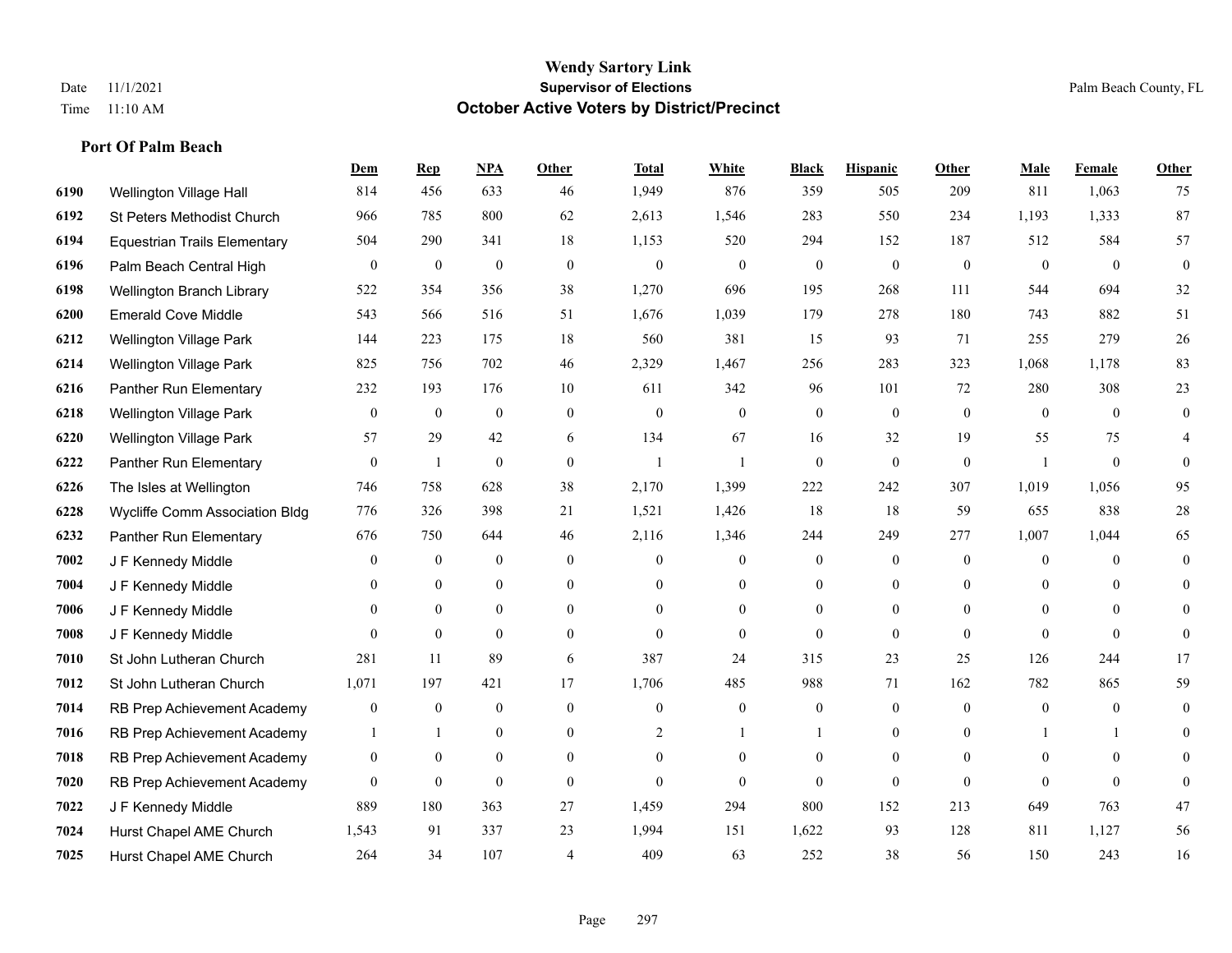|      |                                       | Dem              | <b>Rep</b>     | NPA              | Other            | <b>Total</b>     | <b>White</b>     | <b>Black</b>     | <b>Hispanic</b>  | Other          | <b>Male</b>  | Female       | <b>Other</b>     |
|------|---------------------------------------|------------------|----------------|------------------|------------------|------------------|------------------|------------------|------------------|----------------|--------------|--------------|------------------|
| 7026 | Lindsey Davis Senior Comm Ctr         | 2,257            | 80             | 431              | 19               | 2,787            | 66               | 2,499            | 40               | 182            | 1,121        | 1,575        | 91               |
| 7028 | <b>Wells Recreation Center</b>        | 1,825            | 148            | 467              | 18               | 2,458            | 238              | 1,915            | 105              | 200            | 1,061        | 1,308        | 89               |
| 7030 | Riviera Beach Marina Event Ctr        | 197              | 311            | 173              | 22               | 703              | 562              | 49               | 44               | 48             | 355          | 327          | 21               |
| 7032 | <b>Crossroads Baptist Church</b>      | $\boldsymbol{0}$ | $\mathbf{0}$   | $\boldsymbol{0}$ | $\boldsymbol{0}$ | $\boldsymbol{0}$ | $\boldsymbol{0}$ | $\boldsymbol{0}$ | $\mathbf{0}$     | $\mathbf{0}$   | $\mathbf{0}$ | $\mathbf{0}$ | $\boldsymbol{0}$ |
| 7034 | Suncoast High                         | 1,292            | 205            | 498              | 23               | 2,018            | 355              | 1,219            | 153              | 291            | 827          | 1,115        | 76               |
| 7036 | RB Prep Achievement Academy           | $\boldsymbol{0}$ | $\bf{0}$       | 6                | $\mathbf{0}$     | 6                | $\boldsymbol{0}$ | $\boldsymbol{0}$ | $\boldsymbol{0}$ | 6              | 4            |              | 1                |
| 7038 | RB Prep Achievement Academy           | $\overline{0}$   | $\overline{0}$ | $\mathbf{0}$     | $\mathbf{0}$     | $\mathbf{0}$     | $\boldsymbol{0}$ | $\mathbf{0}$     | $\mathbf{0}$     | $\theta$       | $\theta$     | $\mathbf{0}$ | $\mathbf{0}$     |
| 7040 | Mary McLeod Bethune Elementa          | 1,226            | 54             | 248              | 15               | 1,543            | 37               | 1,365            | 45               | 96             | 612          | 886          | 45               |
| 7041 | Mary McLeod Bethune Elementa          | 385              | 27             | 129              | $\overline{7}$   | 548              | 45               | 421              | 27               | 55             | 209          | 315          | $24\,$           |
| 7042 | Dan Calloway Complex                  | 1,717            | 73             | 375              | 20               | 2,185            | 45               | 1,938            | 42               | 160            | 885          | 1,238        | 62               |
| 7044 | <b>Wells Recreation Center</b>        | 1,381            | 91             | 363              | 17               | 1,852            | 192              | 1,460            | 65               | 135            | 762          | 1,020        | 70               |
| 7046 | Riviera Beach Marina Event Ctr        | 36               | 31             | 16               | 5                | 88               | 73               | 7                | 2                | 6              | 49           | 38           | $\mathbf{1}$     |
| 7048 | Crossroads Baptist Church             | 280              | 8              | 88               | 10               | 386              | 6                | 324              | 28               | 28             | 130          | 239          | 17               |
| 7050 | <b>Crossroads Baptist Church</b>      | 1                | 2              | $\mathbf{1}$     | $\mathbf{0}$     | $\overline{4}$   | 3                | $\boldsymbol{0}$ | $\overline{0}$   | $\overline{1}$ |              | 3            | $\mathbf{0}$     |
| 7052 | <b>Crossroads Baptist Church</b>      | $\overline{0}$   | $\mathbf{0}$   | $\mathbf{0}$     | $\mathbf{0}$     | $\theta$         | $\mathbf{0}$     | $\theta$         | $\Omega$         | $\theta$       | $\theta$     | $\theta$     | $\mathbf{0}$     |
| 7054 | Crossroads Baptist Church             | 985              | 68             | 291              | 13               | 1,357            | 111              | 1,036            | 73               | 137            | 580          | 719          | 58               |
| 7056 | Crossroads Baptist Church             | $\overline{0}$   | $\mathbf{0}$   | $\mathbf{0}$     | $\boldsymbol{0}$ | $\theta$         | $\mathbf{0}$     | $\mathbf{0}$     | $\mathbf{0}$     | $\theta$       | $\mathbf{0}$ | $\mathbf{0}$ | $\mathbf{0}$     |
| 7058 | Palm Beach Lakes High                 | 1,426            | 364            | 604              | 44               | 2,438            | 809              | 1.100            | 305              | 224            | 984          | 1.356        | 98               |
| 7060 | Ephesus Junior Academy                | 1,168            | 63             | 231              | 16               | 1,478            | 105              | 1,214            | 51               | 108            | 598          | 833          | $47\,$           |
| 7062 | Mangonia Park Town Hall               | 710              | 40             | 181              | 10               | 941              | 81               | 754              | 40               | 66             | 375          | 538          | $28\,$           |
| 7064 | Grace Episcopal Church                | 1,300            | 158            | 434              | 34               | 1,926            | 336              | 1,260            | 129              | 201            | 825          | 1,015        | 86               |
| 7066 | Northboro Elementary                  | 1,052            | 192            | 428              | 29               | 1,701            | 460              | 903              | 167              | 171            | 768          | 862          | 71               |
| 7068 | <b>Pleasant City Community Center</b> | 937              | 241            | 481              | 33               | 1,692            | 783              | 589              | 174              | 146            | 817          | 798          | 77               |
| 7070 | Northboro Elementary                  | 450              | 397            | 367              | 39               | 1,253            | 999              | 64               | 87               | 103            | 582          | 637          | 34               |
| 7072 | <b>Egret Lake Elementary</b>          | 480              | 112            | 231              | 8                | 831              | 213              | 374              | 136              | 108            | 359          | 441          | 31               |
| 7074 | <b>Egret Lake Elementary</b>          | 200              | 40             | 87               | 11               | 338              | 55               | 199              | 37               | 47             | 146          | 184          | 8                |
| 7076 | <b>Egret Lake Elementary</b>          | 3                | 2              | $\mathbf{1}$     | $\mathbf{0}$     | 6                | $\overline{4}$   |                  | $\mathbf{0}$     | -1             | 5            | -1           | $\mathbf{0}$     |
| 7078 | <b>Egret Lake Elementary</b>          | 346              | 101            | 150              | 18               | 615              | 417              | 101              | 52               | 45             | 241          | 352          | 22               |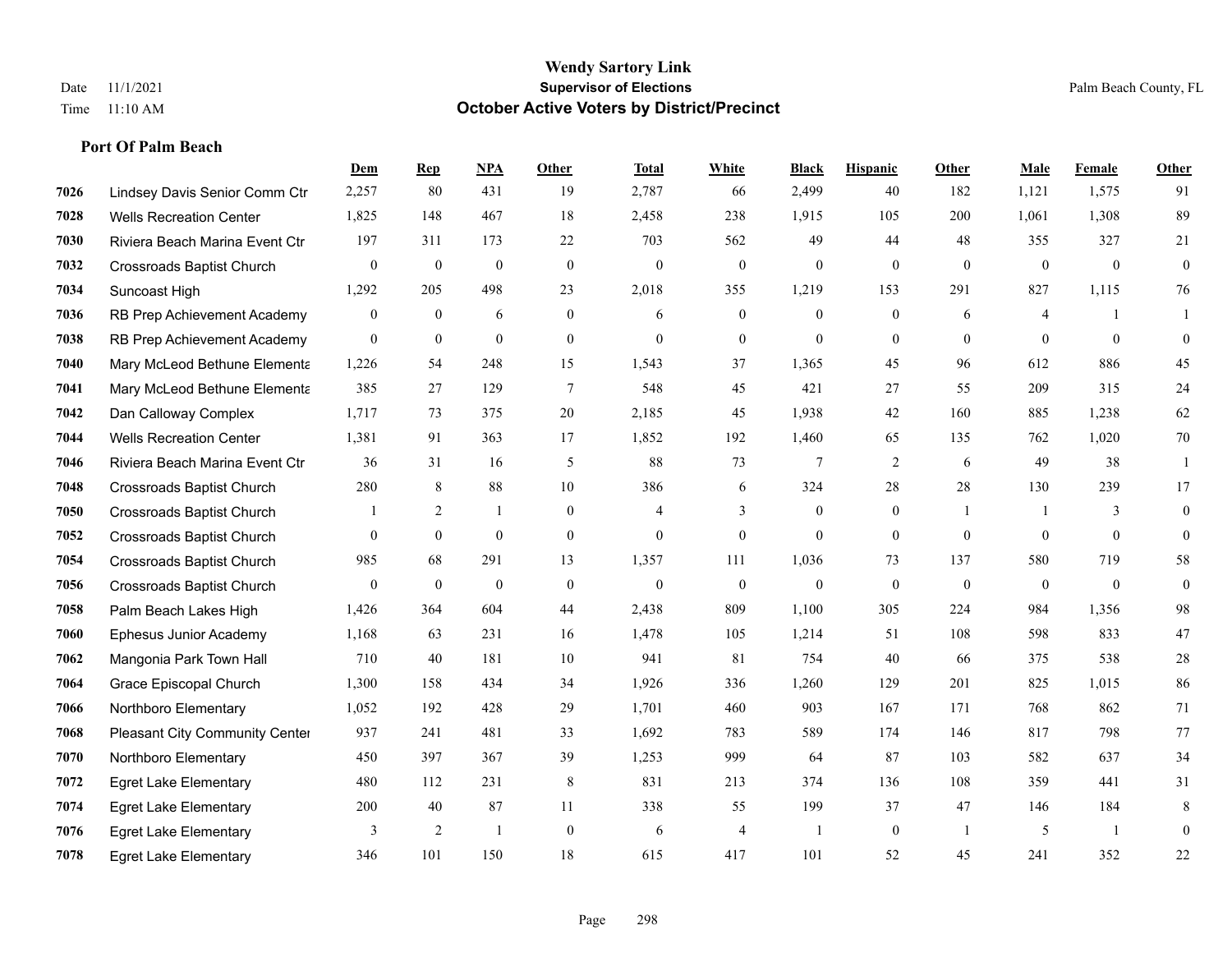|      |                               | Dem          | <b>Rep</b>       | <b>NPA</b>   | <b>Other</b>   | <b>Total</b> | White          | <b>Black</b>     | <b>Hispanic</b> | Other          | Male           | Female         | <b>Other</b>   |
|------|-------------------------------|--------------|------------------|--------------|----------------|--------------|----------------|------------------|-----------------|----------------|----------------|----------------|----------------|
| 7080 | <b>Egret Lake Elementary</b>  | 22           | $\mathfrak{2}$   |              | $\theta$       | 25           | 24             | $\boldsymbol{0}$ | $\mathbf{0}$    | $\overline{1}$ | 6              | 18             |                |
| 7082 | Seminole Trails Elementary    | 1,038        | 323              | 492          | 30             | 1,883        | 685            | 719              | 265             | 214            | 821            | 981            | 81             |
| 7084 | Sharon Christian Church       | 735          | 267              | 441          | 45             | 1,488        | 605            | 445              | 277             | 161            | 617            | 817            | 54             |
| 7086 | <b>Bear Lakes Middle</b>      | 37           | 17               | 14           | -1             | 69           | 27             | 16               | 10              | 16             | 25             | 39             | 5              |
| 7088 | Whitehall Clubhouse #3        | 680          | 482              | 455          | 52             | 1,669        | 1,058          | 251              | 196             | 164            | 770            | 851            | 48             |
| 7090 | <b>Bear Lakes Middle</b>      | 1,313        | 476              | 815          | 57             | 2,661        | 1,048          | 921              | 379             | 313            | 1,152          | 1,390          | 119            |
| 7092 | Palm Beach Lakes High         | 117          | 36               | 76           | 3              | 232          | 85             | 68               | 22              | 57             | 107            | 111            | 14             |
| 7094 | Salvation Army Activity Hall  | 605          | 77               | 283          | 10             | 975          | 158            | 511              | 130             | 176            | 415            | 514            | 46             |
| 7096 | Salvation Army Activity Hall  | 833          | 301              | 487          | 34             | 1,655        | 673            | 540              | 254             | 188            | 661            | 913            | $81\,$         |
| 7098 | U M Church of Palm Beaches    | 21           | 17               | 18           | $\overline{1}$ | 57           | 44             | $\overline{c}$   | 9               | 2              | 29             | 24             | $\overline{4}$ |
| 7100 | U M Church of Palm Beaches    | 942          | 427              | 677          | 65             | 2,111        | 1,015          | 661              | 234             | 201            | 943            | 1,102          | 66             |
| 7102 | First Christian Church        | 756          | 182              | 322          | 24             | 1,284        | 415            | 639              | 105             | 125            | 490            | 749            | 45             |
| 7104 | WPB City Fire Station #5      | 740          | 395              | 424          | 28             | 1,587        | 980            | 270              | 190             | 147            | 688            | 848            | 51             |
| 7106 | Roosevelt Elementary          | 2,038        | 164              | 547          | 30             | 2,779        | 266            | 2,060            | 240             | 213            | 1,109          | 1,555          | 115            |
| 7108 | <b>Chamber of Commerce</b>    | 403          | 406              | 347          | 54             | 1,210        | 911            | 59               | 106             | 134            | 567            | 606            | 37             |
| 7110 | <b>Adult Education Center</b> | 678          | 218              | 405          | 29             | 1,330        | 422            | 420              | 362             | 126            | 541            | 729            | 60             |
| 7112 | <b>Adult Education Center</b> | 129          | 26               | 60           | $\tau$         | 222          | 54             | 122              | 23              | 23             | 69             | 143            | 10             |
| 7114 | <b>Adult Education Center</b> | $\mathbf{0}$ | $\mathbf{0}$     | $\mathbf{0}$ | $\overline{0}$ | $\mathbf{0}$ | $\overline{0}$ | $\overline{0}$   | $\overline{0}$  | $\theta$       | $\overline{0}$ | $\theta$       | $\overline{0}$ |
| 7116 | <b>Adult Education Center</b> | $\mathbf{0}$ | $\mathbf{0}$     | $\mathbf{0}$ | $\overline{0}$ | $\mathbf{0}$ | $\overline{0}$ | $\overline{0}$   | $\overline{0}$  | $\mathbf{0}$   | $\mathbf{0}$   | $\mathbf{0}$   | $\overline{0}$ |
| 7118 | <b>Adult Education Center</b> | 31           | 30               | 37           | 5              | 103          | 77             | 3                | 18              | 5              | 50             | 47             | 6              |
| 7120 | U M Church of Palm Beaches    | 280          | 109              | 182          | 10             | 581          | 209            | 211              | 106             | 55             | 248            | 301            | 32             |
| 7122 | U M Church of Palm Beaches    | $\bf{0}$     | $\boldsymbol{0}$ | $\mathbf{0}$ | $\mathbf{0}$   | $\theta$     | $\mathbf{0}$   | $\mathbf{0}$     | $\mathbf{0}$    | $\overline{0}$ | $\mathbf{0}$   | $\overline{0}$ | $\overline{0}$ |
| 7124 | First Christian Church        | 1,211        | 139              | 341          | 15             | 1,706        | 197            | 1,239            | 112             | 158            | 748            | 900            | 58             |
| 7126 | First Christian Church        | 1,506        | 495              | 758          | 85             | 2,844        | 1,099          | 1,050            | 404             | 291            | 1,171          | 1,562          | 111            |
| 7128 | <b>Westward Elementary</b>    | 1,931        | 125              | 469          | 25             | 2,550        | 159            | 2,085            | 118             | 188            | 1,018          | 1,446          | 86             |
| 7130 | Alexander W Dreyfoos SOA High | 813          | 813              | 771          | 74             | 2,471        | 1,895          | 114              | 202             | 260            | 1,243          | 1,157          | 71             |
| 7132 | WPB City Hall Flagler Gallery | 673          | 671              | 603          | 75             | 2,022        | 1,599          | 86               | 140             | 197            | 1,021          | 933            | 68             |
| 7134 | <b>Adult Education Center</b> | 804          | 174              | 388          | 22             | 1,388        | 296            | 663              | 286             | 143            | 607            | 714            | 67             |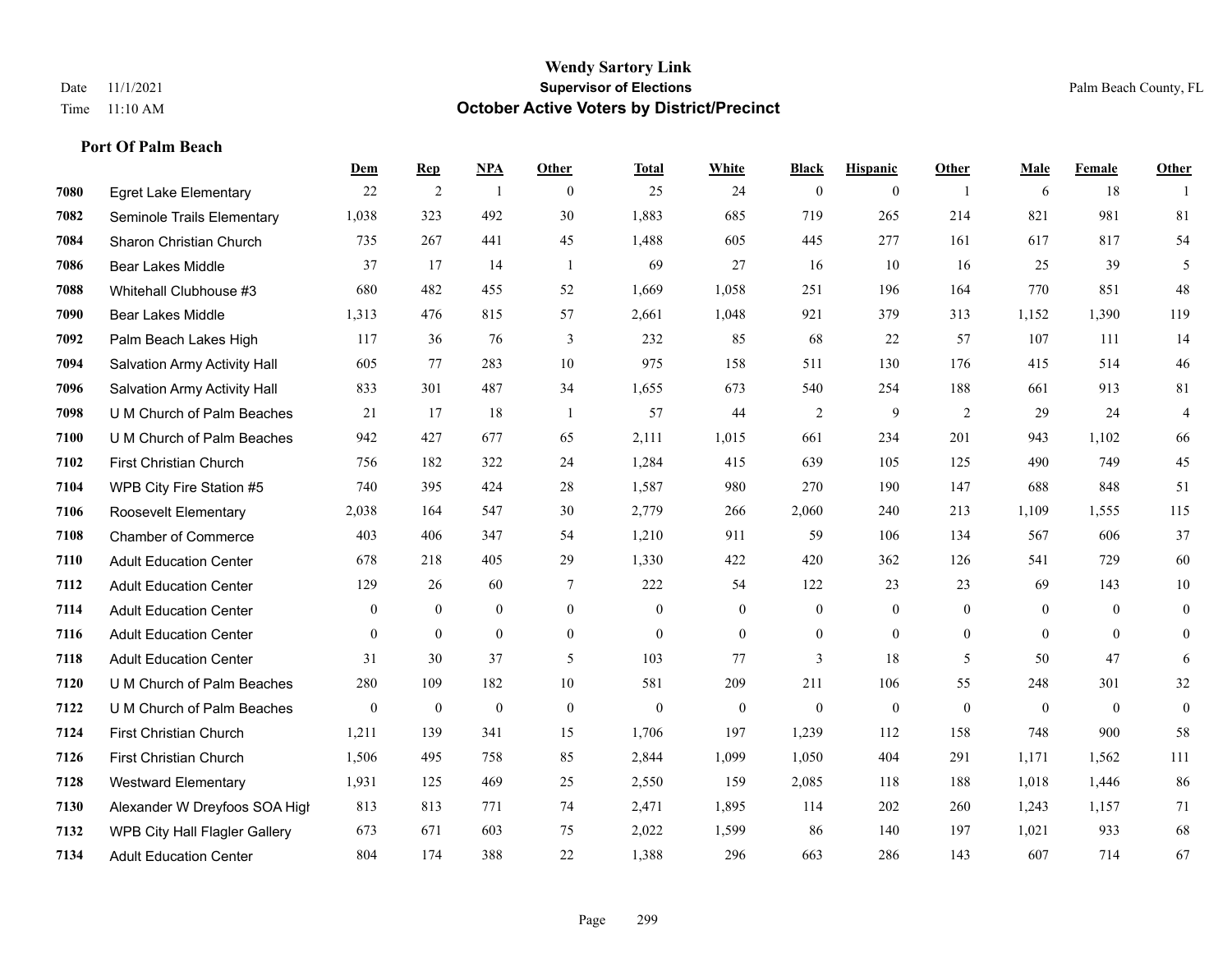|      |                                     | Dem     | Rep           | <b>NPA</b> | Other          | Total   | White   | <b>Black</b> | <b>Hispanic</b> | Other  | Male    | Female  | Other          |
|------|-------------------------------------|---------|---------------|------------|----------------|---------|---------|--------------|-----------------|--------|---------|---------|----------------|
| 7136 | <b>Haverhill Town Hall</b>          | 41      | 38            | 33         | $\overline{2}$ | 114     | 48      | 30           | 27              | 9      | 46      | 63      |                |
| 7138 | <b>Westgate Community Center</b>    | 1,552   | 441           | 900        | 29             | 2,922   | 676     | 953          | 991             | 302    | 1,300   | 1,481   | 141            |
| 7140 | <b>Haverhill Town Hall</b>          | 169     | 74            | 98         | $\overline{4}$ | 345     | 105     | 123          | 77              | 40     | 160     | 163     | 22             |
| 7142 | Clayton Hutcheson Hall B            | 34      |               | 14         | $\theta$       | 55      | 16      | 26           | 8               |        | 25      | 30      | $\overline{0}$ |
| 7144 | Clayton Hutcheson Hall B            | 45      | $\rightarrow$ | 20         |                | 69      | 4       | 44           | 12              | 9      | 28      | 35      | 6              |
| 7146 | Clayton Hutcheson Hall B            | 237     | 14            | 96         | $\mathcal{E}$  | 350     | 26      | 222          | 78              | 24     | 127     | 208     | 15             |
| 7148 | Howard Park Community Center        | 85      | 30            | 49         |                | 171     | 84      | 37           | 29              | 21     | 85      | 79      |                |
| 7149 | Roosevelt Elementary                | 57      |               | 46         |                | 116     | 17      | 47           | 33              | 19     | 53      | 53      | 10             |
| 7150 | <b>Howard Park Community Center</b> | 354     | 281           | 303        | 37             | 975     | 781     | 41           | 86              | 67     | 492     | 458     | 25             |
| 7152 | WPB City Hall Flagler Gallery       | 478     | 444           | 276        | 42             | 1,240   | 984     | 43           | 117             | 96     | 474     | 722     | 44             |
| 7154 | Morton & Barbara Mandel Cente       | 148     | 368           | 155        | 18             | 689     | 616     |              | 13              | 52     | 316     | 353     | 20             |
|      | <b>Port Of Palm Beach</b>           | 132,917 | 83,270        | 81,472     | 6,313          | 303,972 | 164,179 | 72,123       | 39,574          | 28,096 | 134,490 | 159,015 | 10,467         |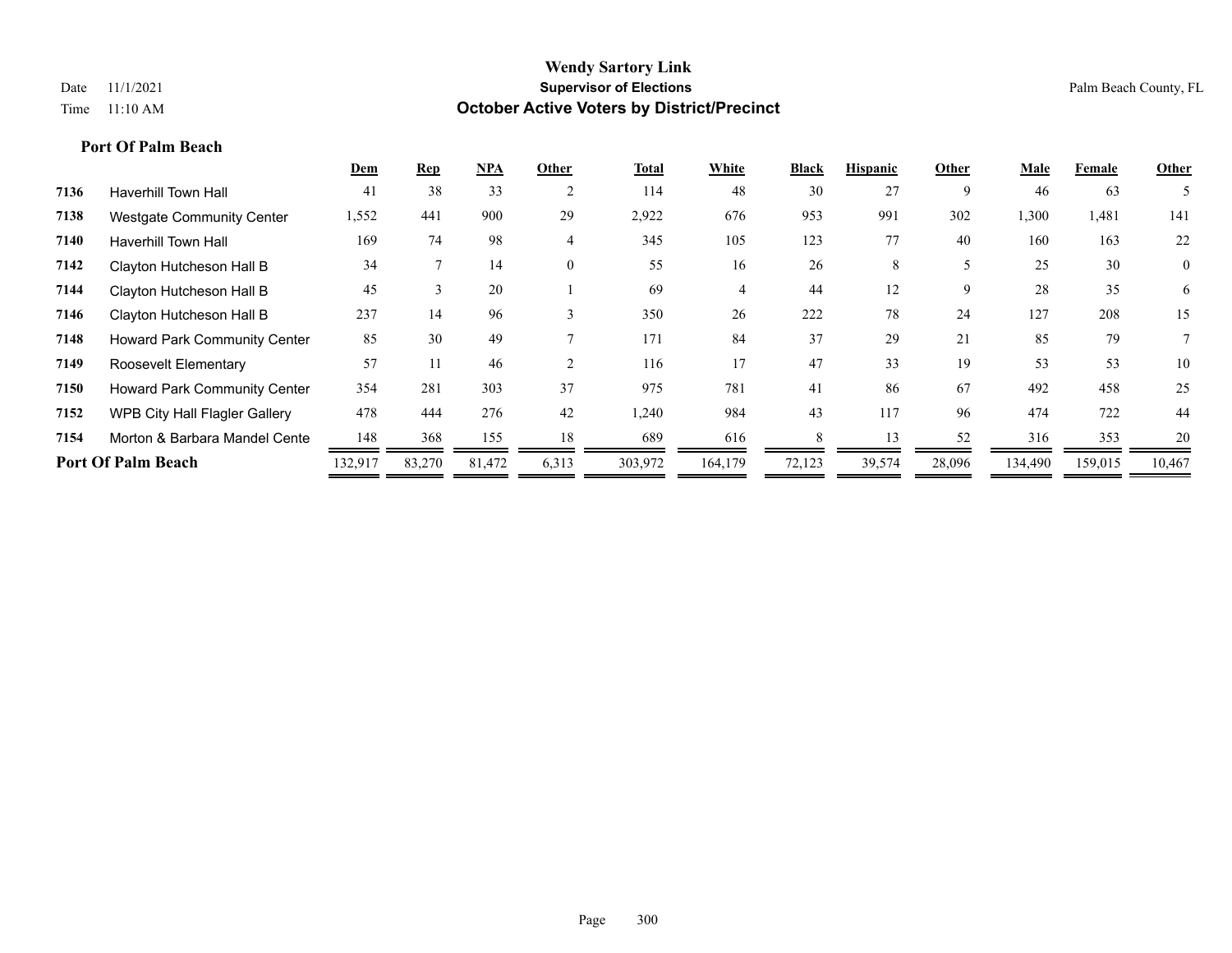|      |                             |            |            |     |              | <b>Wendy Sartory Link</b>                         |              |              |                 |              |      |                       |              |
|------|-----------------------------|------------|------------|-----|--------------|---------------------------------------------------|--------------|--------------|-----------------|--------------|------|-----------------------|--------------|
| Date | 11/1/2021                   |            |            |     |              | <b>Supervisor of Elections</b>                    |              |              |                 |              |      | Palm Beach County, FL |              |
| Time | 11:10 AM                    |            |            |     |              | <b>October Active Voters by District/Precinct</b> |              |              |                 |              |      |                       |              |
|      | <b>Renaissance Comm Dev</b> |            |            |     |              |                                                   |              |              |                 |              |      |                       |              |
|      |                             | <u>Dem</u> | <u>Rep</u> | NPA | <b>Other</b> | <b>Total</b>                                      | <u>White</u> | <b>Black</b> | <b>Hispanic</b> | <b>Other</b> | Male | Female                | <b>Other</b> |
| 3187 | Christ Fellowship Church BB | 684        | 400        | 587 | 58           | 1,729                                             | 984          | 267          | 291             | 187          | 806  | 869                   | 54           |
|      | <b>Renaissance Comm Dev</b> | 684        | 400        | 587 | 58           | 1.729                                             | 984          | 267          | 291             | 187          | 806  | 869                   | 54           |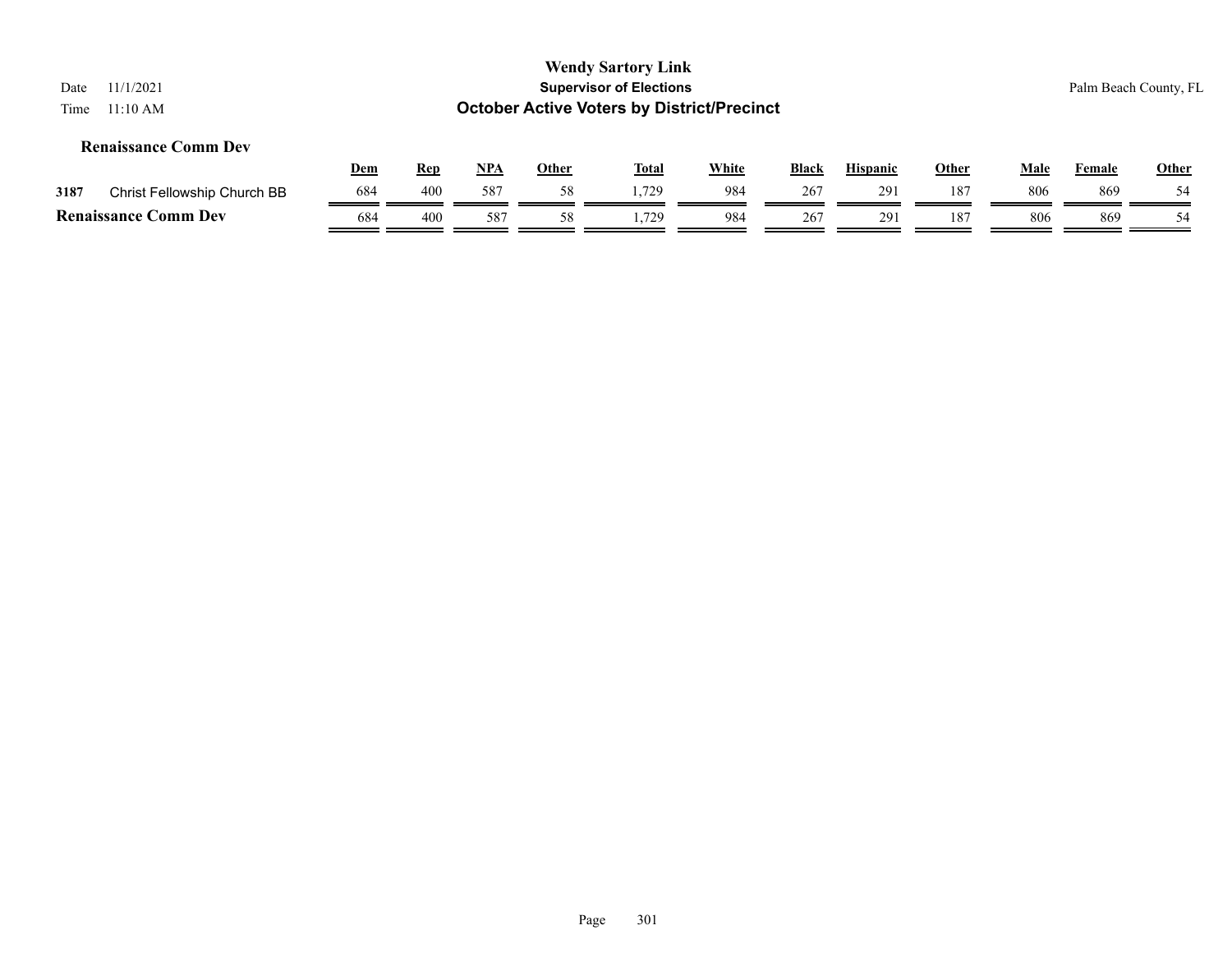## **Sonoma Bay Comm Dev**

|      |                            | Dem | Rep | NP/ | Other | <b>Total</b> | White | <b>Black</b> | <b>Hispanic</b>     | Other | Male | Female | <b>Other</b> |
|------|----------------------------|-----|-----|-----|-------|--------------|-------|--------------|---------------------|-------|------|--------|--------------|
| 7025 | Hurst Chapel AME Church    | 264 |     | 107 |       | 409          | 0.1   | 252          |                     | 56    | 150  | 243    | 16           |
|      | <b>Sonoma Bay Comm Dev</b> | 264 |     | 107 |       | 409          | h۰    | 252<br>ے بے  | $20^{\circ}$<br>٥ō. | 56    | 150  | 243    | 16           |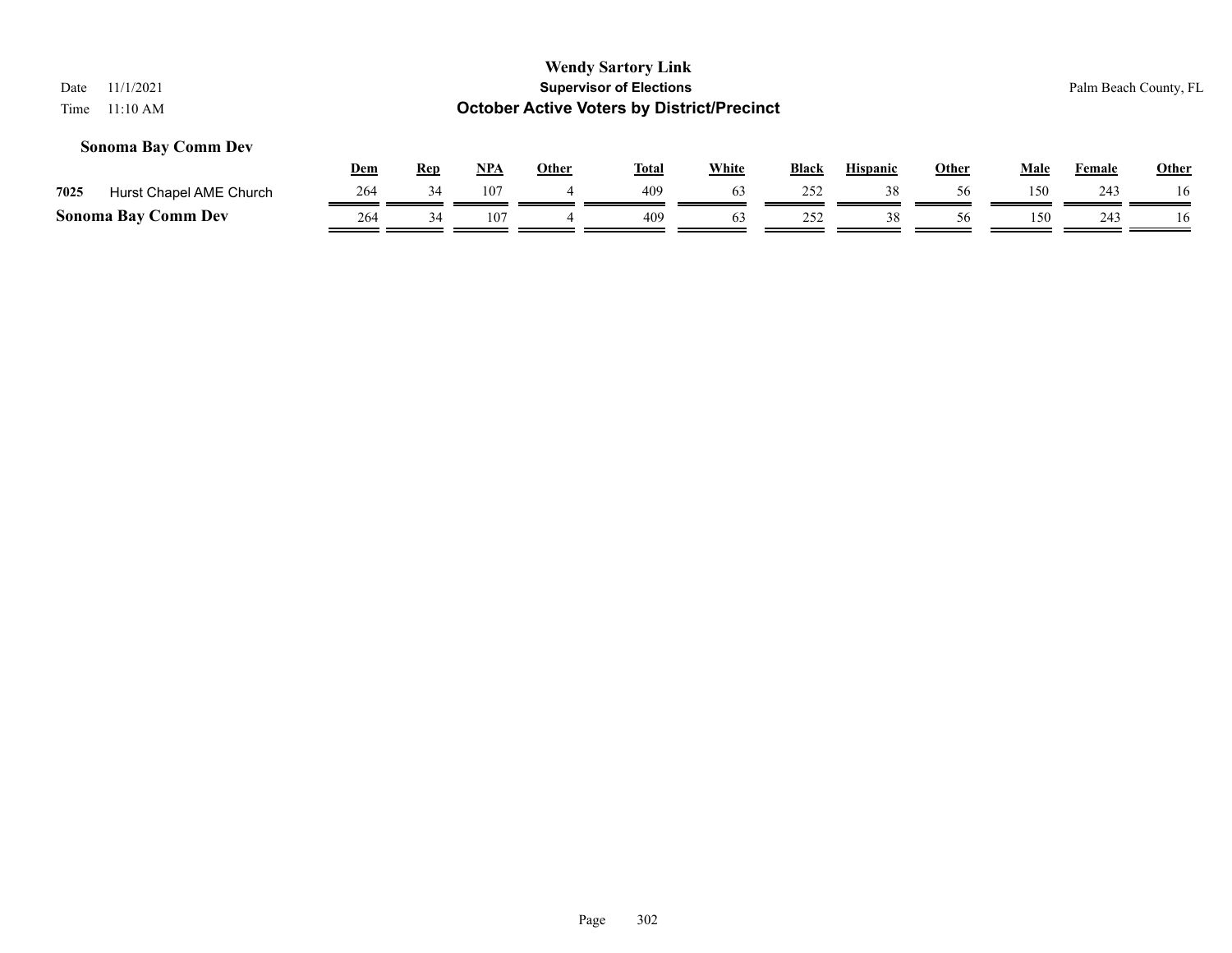# **Wendy Sartory Link** Date 11/1/2021 **Supervisor of Elections** Palm Beach County, FL Time 11:10 AM **October Active Voters by District/Precinct Dem Rep NPA Other Total White Black Hispanic Other Male Female Other Seminole Imprv Dist 6072** Seminole Ridge High 514 492 486 46 1,538 705 296 409 128 718 796 24

**6073** Seminole Ridge High  $\frac{0}{\sqrt{1-\frac{0}{2}}} = \frac{0}{\sqrt{1-\frac{0}{2}}} = \frac{0}{\sqrt{1-\frac{0}{2}}} = \frac{0}{\sqrt{1-\frac{0}{2}}} = \frac{0}{\sqrt{1-\frac{0}{2}}} = \frac{0}{\sqrt{1-\frac{0}{2}}} = \frac{0}{\sqrt{1-\frac{0}{2}}} = \frac{0}{\sqrt{1-\frac{0}{2}}} = \frac{0}{\sqrt{1-\frac{0}{2}}} = \frac{0}{\sqrt{1-\frac{0}{2}}} = \frac{0}{\sqrt{1-\frac{0}{2}}} = \frac{0}{\$ **Seminole Imprv Dist** 514 492 486 46 1,538 705 296 409 128 718 796 24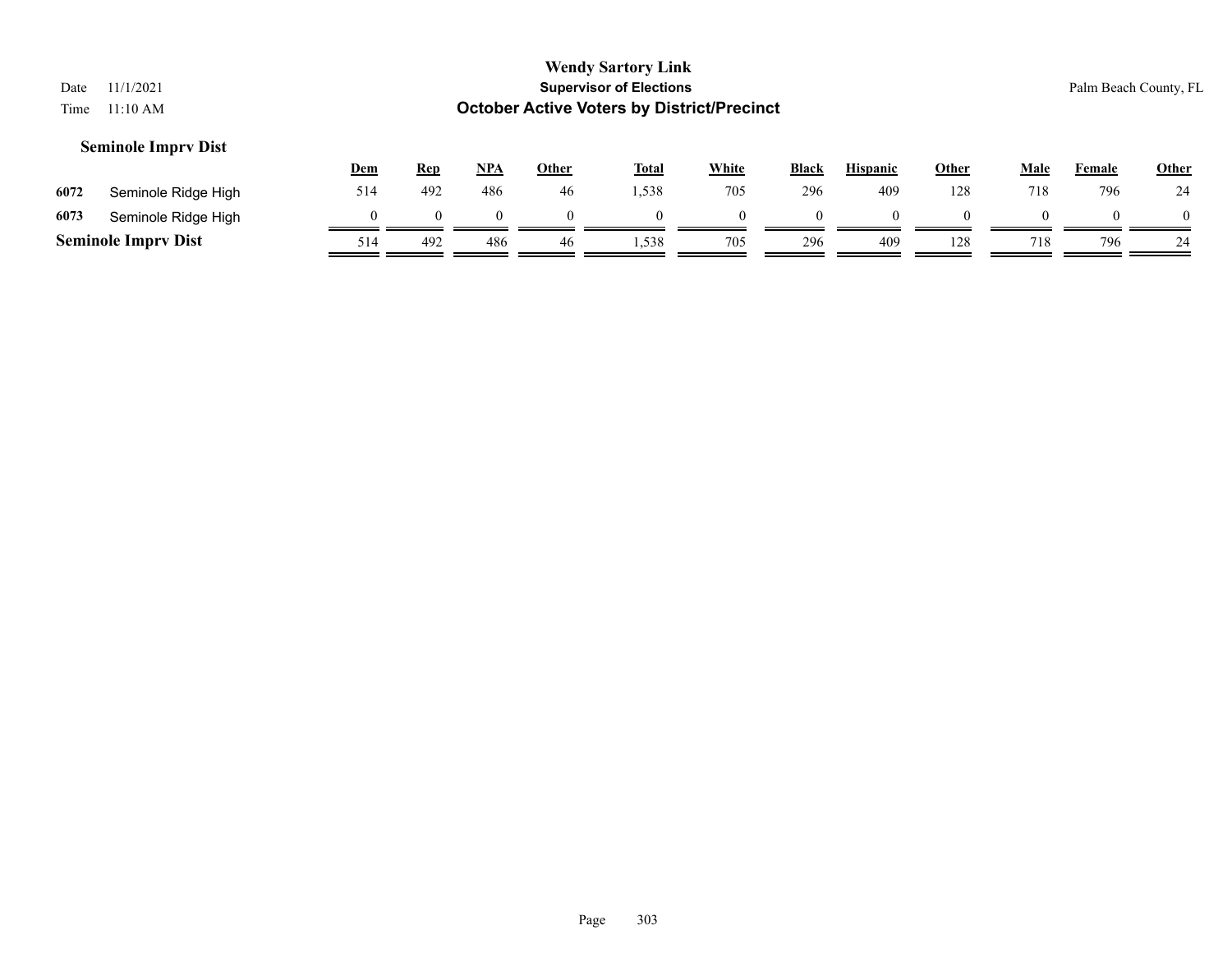## **Terracina Comm Dev Dist**

|      |                                     | Dem | Rep | <b>NPA</b> | Other | <b>Total</b> | <b>White</b> | <b>Black</b> | Hispanic | Other | Male | Female | <b>Other</b> |
|------|-------------------------------------|-----|-----|------------|-------|--------------|--------------|--------------|----------|-------|------|--------|--------------|
| 2052 | Elks Lodge #1352                    | 554 | 151 | 270        |       | 995          | 176          | 474          |          | 193   | 459  | 496    | 40           |
|      | <b>Comm Dev Dist</b><br>Terracina ( | 554 |     | 270        |       | 995          | 176          | 474          |          | 193   |      | 496    | 40           |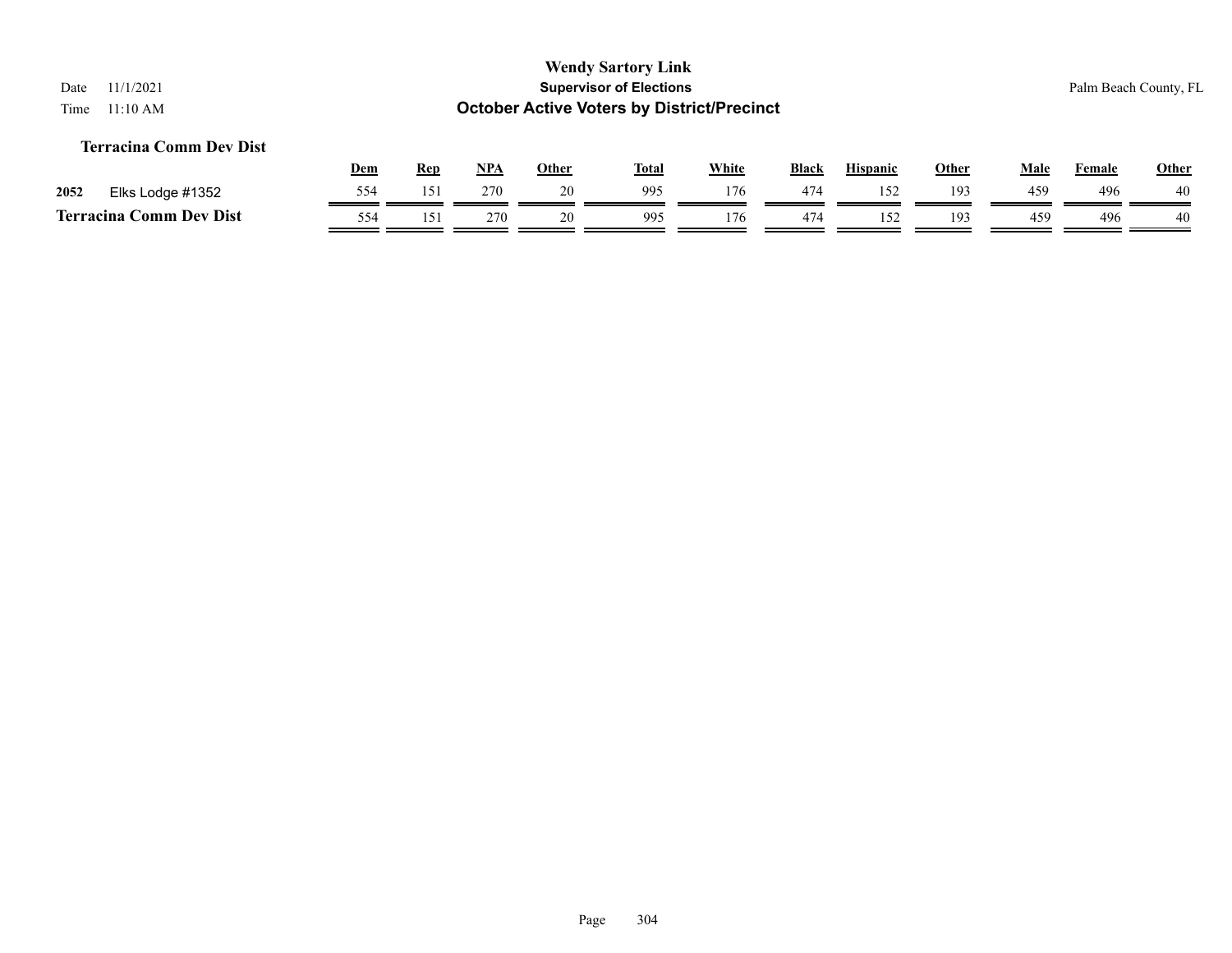## **Thousand Comm Dev Dist**

|                               | <u>Dem</u> | Rep | <b>NPA</b> | Other    | <b>Total</b> | <u>White</u> | <b>Black</b> | <b>Hispanic</b> | Other | Male | Female | <b>Other</b> |
|-------------------------------|------------|-----|------------|----------|--------------|--------------|--------------|-----------------|-------|------|--------|--------------|
| 7022<br>I F Kennedy Middle    | 889        | 180 | 363        | <u>_</u> | .459         | 294          | 800          |                 |       | 649  | 763    | 17           |
| <b>Thousand Comm Dev Dist</b> | 889        | 180 | 363        |          | .459         | 294          | 800          |                 |       | 649  | 763    |              |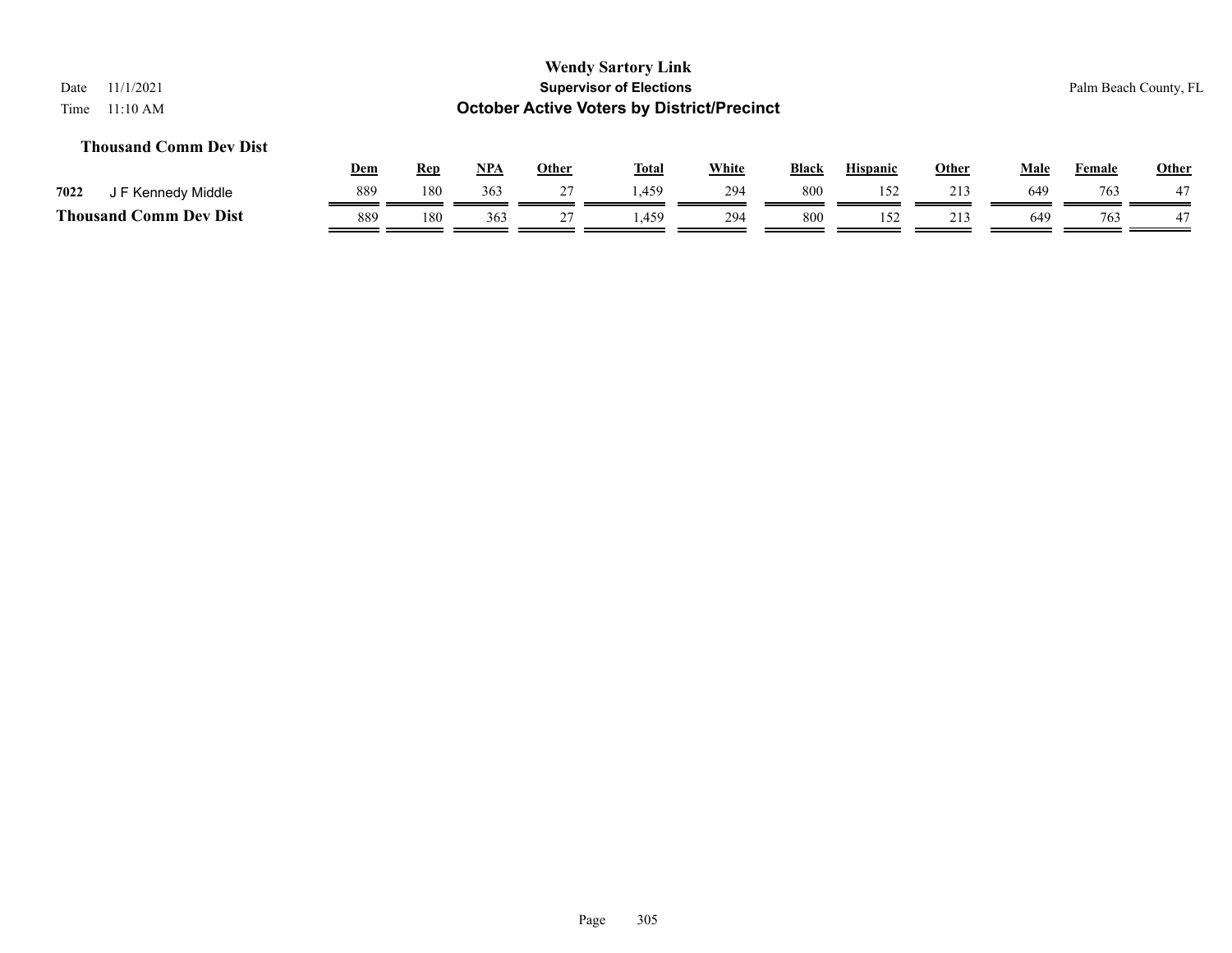## **Vista Comm Dev Dist**

|                          | Dem | Rep | <b>NPA</b>      | Other | <b>Total</b> | <b>White</b> | <b>Black</b> | <b>Hispanic</b> | Other | Male | Female | <b>Other</b> |
|--------------------------|-----|-----|-----------------|-------|--------------|--------------|--------------|-----------------|-------|------|--------|--------------|
| 2021<br>Middle<br>Jeaga  | 166 |     | 122             |       | 359          |              | 124          |                 | 50    | 142  | 206    |              |
| Vista (<br>Comm Dev Dist | 166 |     | 10 <sup>6</sup> |       | 359          |              | 124          | 7 <sub>A</sub>  | 50    | 142  | 206    |              |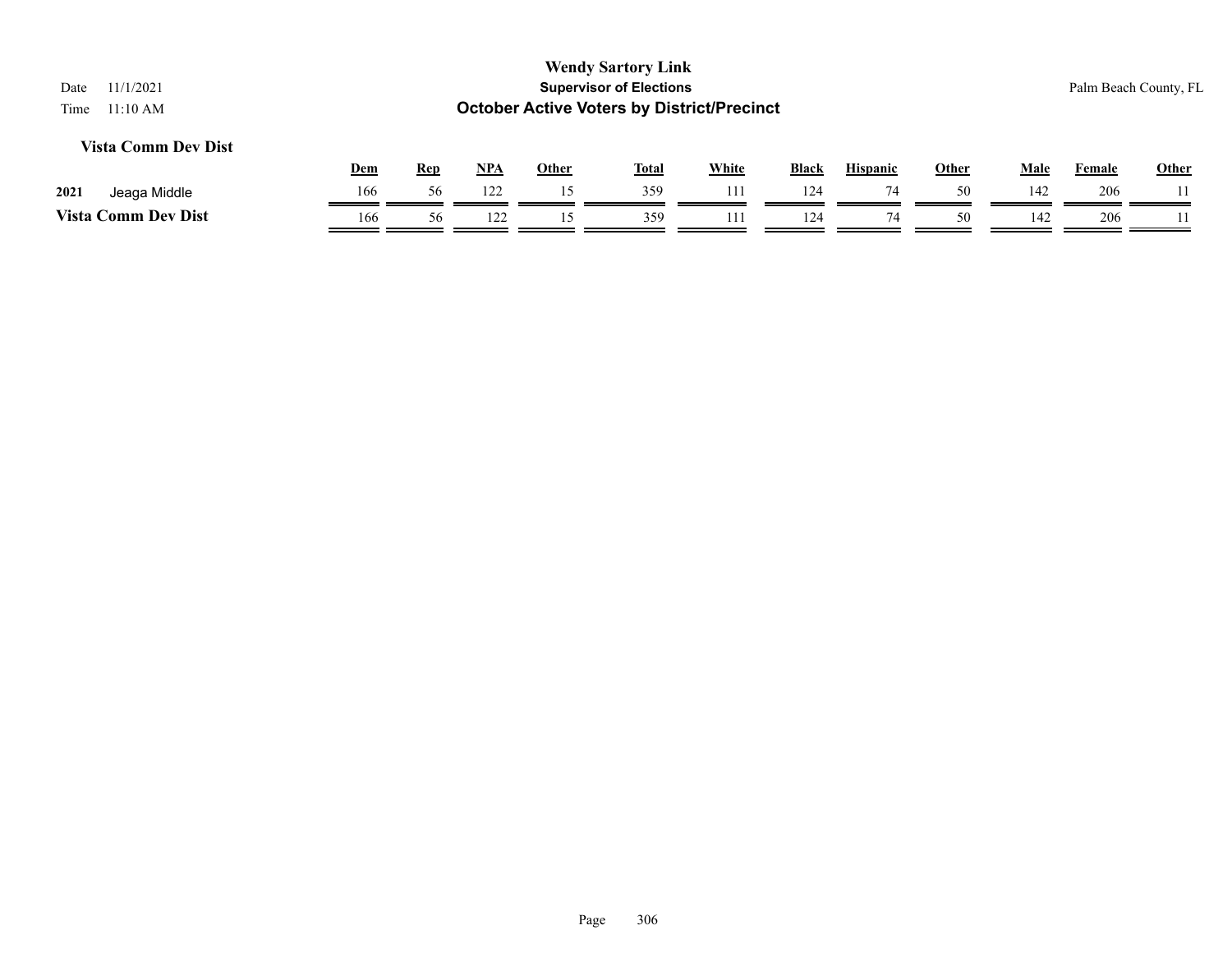#### **Winston Comm Dev Dist**

|      |                              | Dem | <b>Rep</b> | <b>NPA</b> | Other | Tota. | White | Black | <b>Hispanic</b> | Other | Male | Female | <b>Other</b> |
|------|------------------------------|-----|------------|------------|-------|-------|-------|-------|-----------------|-------|------|--------|--------------|
| 3104 | American German Club         | 412 | 351        | 373        |       | 1.168 | 81    |       | 138             | 129   | 540  | 584    | 44           |
|      | <b>Winston Comm Dev Dist</b> | 412 | 351        | 272        | ے ر   | ,168  | 811   | -90   | 138             | 129   | 540  | 584    | 44           |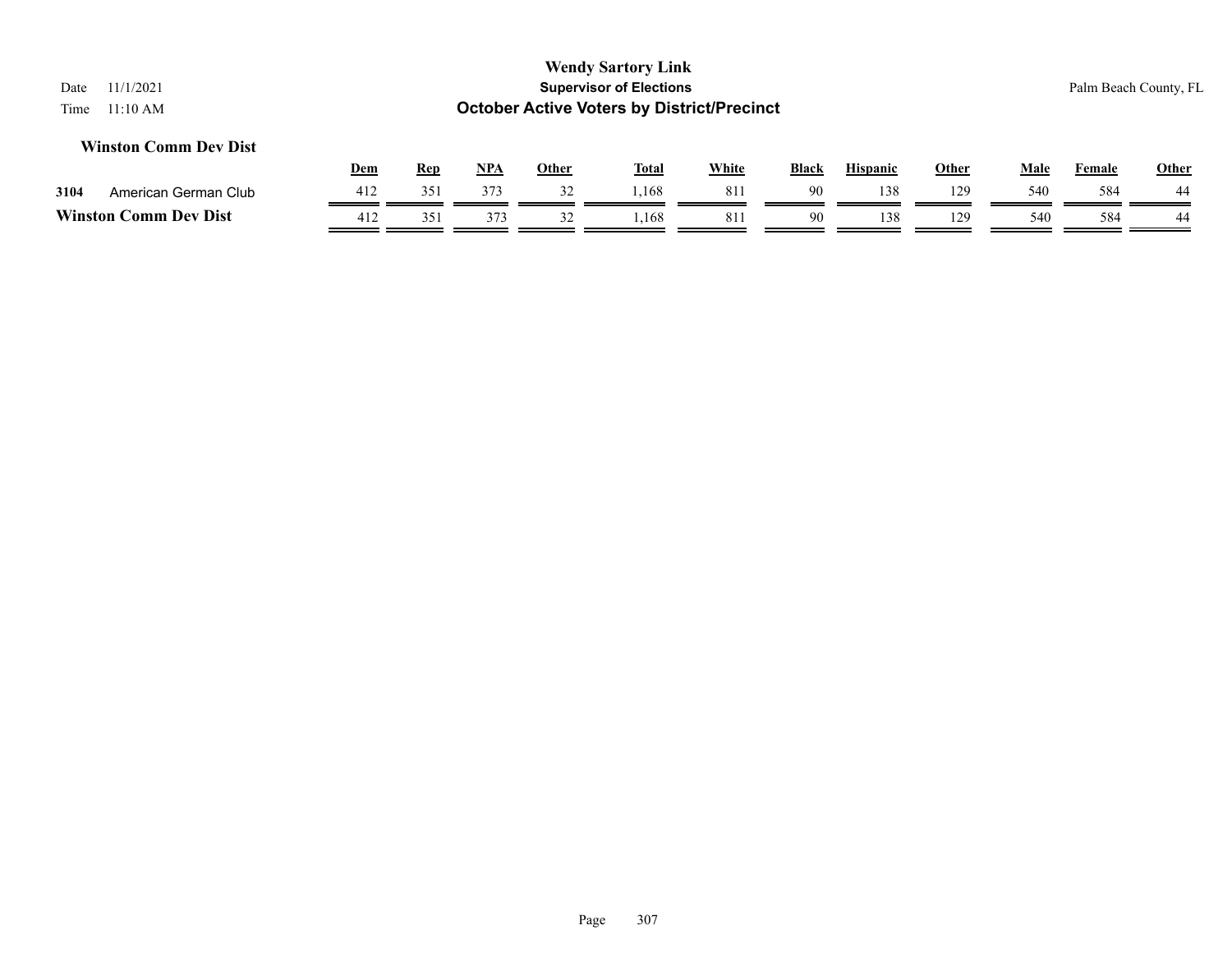| 11/1/2021<br>Date<br>11:10 AM<br>Time |            |            |            |              | <b>Wendy Sartory Link</b><br><b>Supervisor of Elections</b><br><b>October Active Voters by District/Precinct</b> |              |       |                 |              |             |               | Palm Beach County, FL |
|---------------------------------------|------------|------------|------------|--------------|------------------------------------------------------------------------------------------------------------------|--------------|-------|-----------------|--------------|-------------|---------------|-----------------------|
| <b>Wyndam Park Comm Dev</b>           | <u>Dem</u> | <b>Rep</b> | <u>NPA</u> | <u>Other</u> | <b>Total</b>                                                                                                     | <b>White</b> | Black | <b>Hispanic</b> | <u>Other</u> | <b>Male</b> | <b>Female</b> | Other                 |
| 2094<br>Pine Jog Environmental Center | 369        |            | 204        |              | 661                                                                                                              | 111          | 262   | 169             | 119          | 272         | 360           | 29                    |
| <b>Wyndam Park Comm Dev</b>           | 369        |            | 204        |              | 661                                                                                                              | 111          | 262   | 169             | 119          | 272         | 360           | 29                    |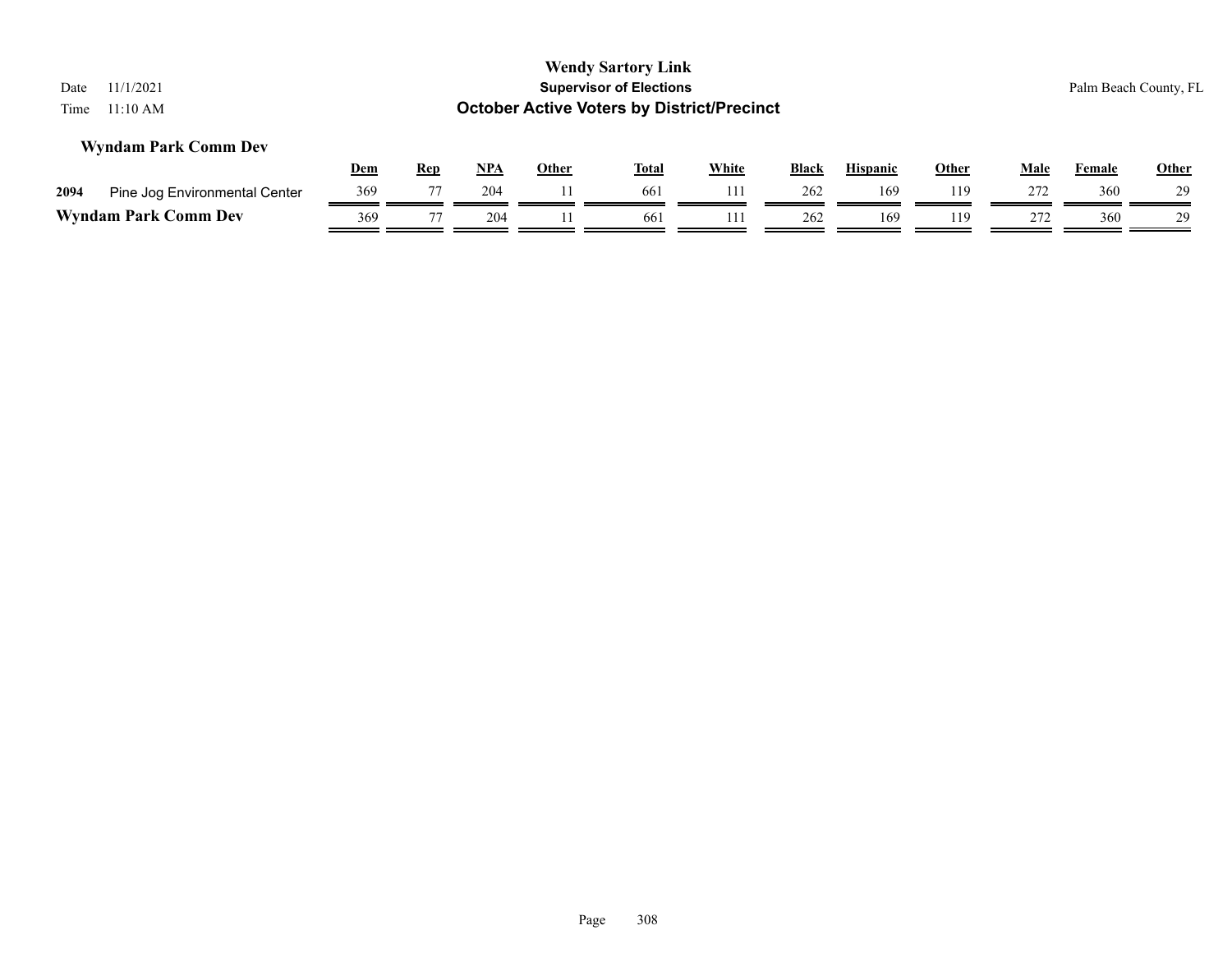| 11/1/2021<br>Date<br>$11:10$ AM<br>Time |     |            |            |              | <b>Wendy Sartory Link</b><br><b>Supervisor of Elections</b><br><b>October Active Voters by District/Precinct</b> |              |              |                 |              |             |               | Palm Beach County, FL |
|-----------------------------------------|-----|------------|------------|--------------|------------------------------------------------------------------------------------------------------------------|--------------|--------------|-----------------|--------------|-------------|---------------|-----------------------|
| Ward 1                                  | Dem | <b>Rep</b> | <u>NPA</u> | <u>Other</u> | <b>Total</b>                                                                                                     | <b>White</b> | <b>Black</b> | <b>Hispanic</b> | <b>Other</b> | <b>Male</b> | <b>Female</b> | <b>Other</b>          |
| 3082<br><b>Atlantis City Hall</b>       | 489 | 885        | 444        | 44           | 1,862                                                                                                            | 1,608        | 39           | 91              | 124          | 856         | 962           | 44                    |
| Ward 1                                  | 489 | 885        | 444        | -44          | 1,862                                                                                                            | 1,608        | 39           | 91              | 124          | 856         | 962           | 44                    |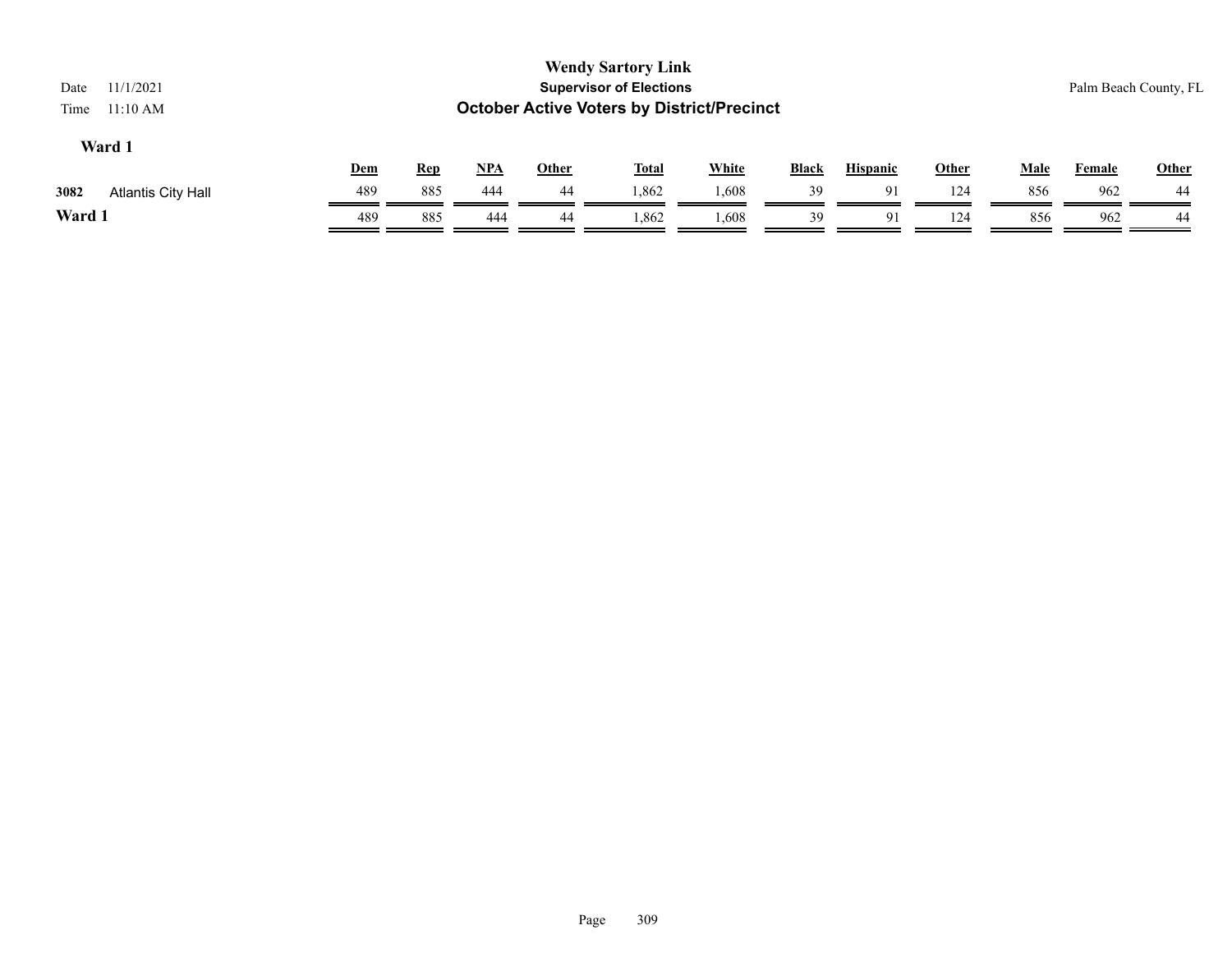|      |                                   | Dem   | <b>Rep</b> | $NPA$ | Other          | <b>Total</b> | White | <b>Black</b>   | <b>Hispanic</b> | Other | Male  | Female | Other |
|------|-----------------------------------|-------|------------|-------|----------------|--------------|-------|----------------|-----------------|-------|-------|--------|-------|
| 3185 | Christ Fellowship Church BB       | 298   | 206        | 205   | 27             | 736          | 472   | 84             | 104             | 76    | 346   | 369    | 21    |
| 3186 | Christ Fellowship Church BB       | 190   | 120        | 138   | 12             | 460          | 329   | 41             | 59              | 31    | 205   | 234    | 21    |
| 3187 | Christ Fellowship Church BB       | 684   | 400        | 587   | 58             | 1,729        | 984   | 267            | 291             | 187   | 806   | 869    | 54    |
| 3192 | Leisureville #1 Clubhouse         | 553   | 401        | 376   | 44             | 1,374        | 1,036 | 116            | 129             | 93    | 551   | 775    | 48    |
| 3196 | Leisureville #3 Clubhouse         | 622   | 552        | 422   | 50             | 1,646        | 1,368 | 85             | 103             | 90    | 705   | 888    | 53    |
| 3198 | <b>BB Leisureville Clubhouse</b>  | 496   | 524        | 306   | 37             | 1,363        | 1,122 | 65             | 115             | 61    | 552   | 773    | 38    |
| 3200 | Golfview Harbour Clubhouse        | 612   | 399        | 397   | 26             | 1,434        | 968   | 205            | 115             | 146   | 644   | 742    | 48    |
| 3202 | <b>Golfview Harbour Clubhouse</b> | 66    | 67         | 51    |                | 191          | 139   | 30             | 11              | 11    | 95    | 90     | 6     |
| 4020 | Christ Fellowship Church BB       | 33    | 28         | 36    | $\overline{4}$ | 101          | 79    | $\overline{4}$ | 10              | 8     | 37    | 62     | 2     |
| 4022 | Congress Middle                   | 815   | 234        | 400   | 44             | 1,493        | 542   | 646            | 157             | 148   | 624   | 813    | 56    |
| 4034 | <b>Crosspointe Elementary</b>     | 369   | 254        | 290   | 23             | 936          | 671   | 112            | 66              | 87    | 400   | 516    | 20    |
| 4050 | Hunter's Run Courtside Cafe       | 1,076 | 365        | 529   | 37             | 2,007        | 1,842 | 40             | 48              | 77    | 836   | 1,130  | 41    |
| 4052 | <b>Crosspointe Elementary</b>     | 116   | 78         | 84    | 3              | 281          | 169   | 57             | 22              | 33    | 137   | 138    | 6     |
| 4053 | <b>Crosspointe Elementary</b>     | 210   | 84         | 149   | 17             | 460          | 175   | 109            | 101             | 75    | 202   | 238    | 20    |
|      | <b>Boynton Beach Dist 1</b>       | 6,140 | 3,712      | 3,970 | 389            | 14,211       | 9,896 | 1,861          | 1,331           | 1,123 | 6,140 | 7,637  | 434   |
|      |                                   |       |            |       |                |              |       |                |                 |       |       |        |       |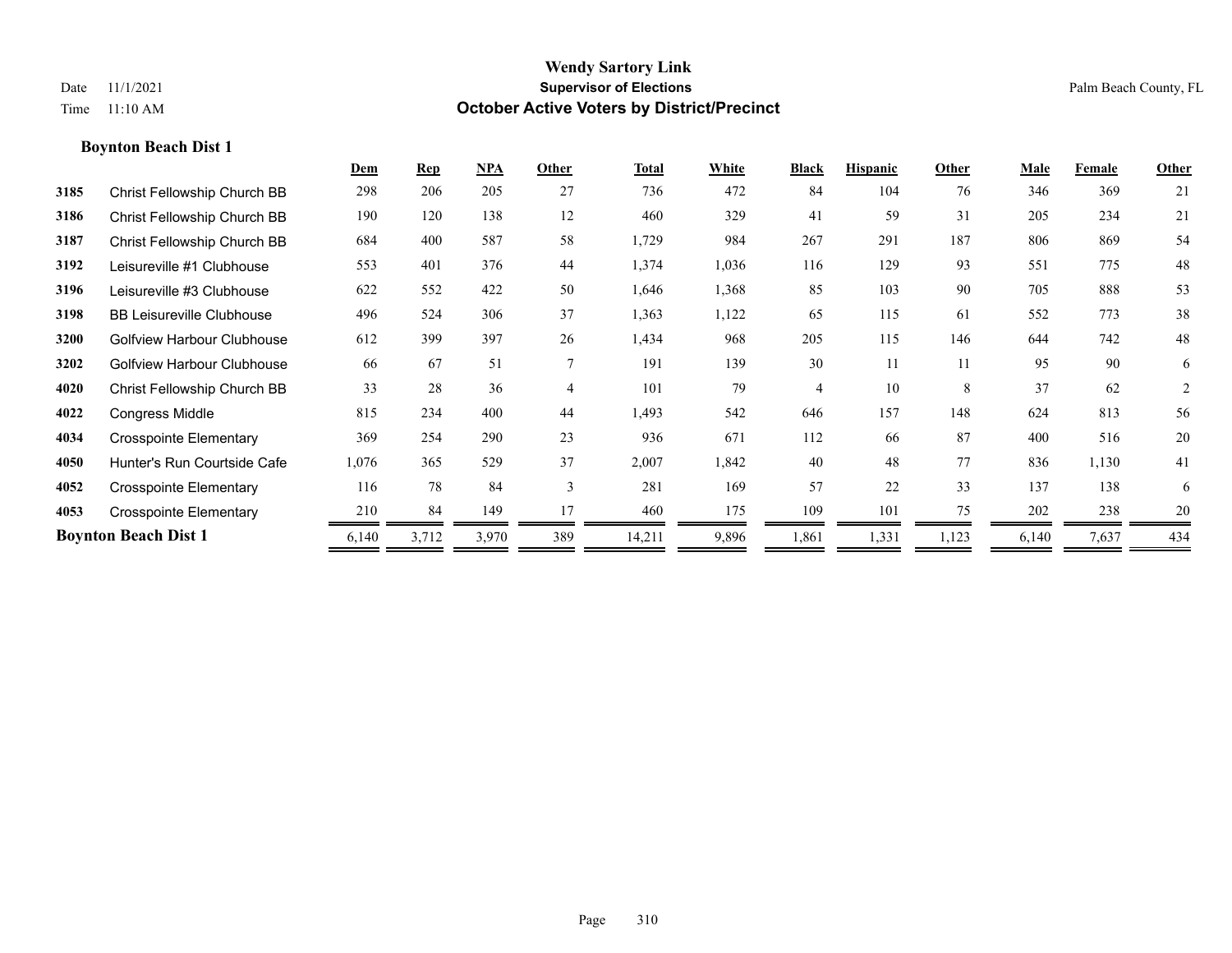|      |                                | Dem   | Rep   | <b>NPA</b> | Other    | Total  | White | <b>Black</b> | <b>Hispanic</b> | Other | Male  | Female | Other    |
|------|--------------------------------|-------|-------|------------|----------|--------|-------|--------------|-----------------|-------|-------|--------|----------|
| 3188 | Christ Fellowship Church BB    | 411   | 303   | 352        | 21       | 1,087  | 673   | 222          | 120             | 72    | 532   | 521    | 34       |
| 3190 | Imagine Schools - Chancellor   | 300   | 159   | 220        | 22       | 701    | 397   | 140          | 99              | 65    | 361   | 325    | 15       |
| 4024 | Harvey E Oyer Jr Park          | 489   | 611   | 484        | 55       | 1,639  | 1,291 | 90           | 131             | 127   | 774   | 819    | 46       |
| 7178 | Temple Beth Kodesh             | 1,522 | 191   | 549        | 30       | 2,292  | 435   | 1,310        | 350             | 197   | 1,021 | 1,166  | 105      |
| 7179 | Village Royale on the Green    | 805   | 228   | 347        | 25       | 1,405  | 585   | 561          | 144             | 115   | 596   | 745    | 64       |
| 7180 | St John Missionary Baptist Chr | 1,753 | 133   | 459        | 18       | 2,363  | 235   | 1,759        | 170             | 199   | 991   | 1,271  | 101      |
| 7182 | Carolyn Sims Center            | 1,468 | 66    | 345        | 12       | 1,891  | 79    | 1,594        | 81              | 137   | 768   | 1,051  | 72       |
| 7184 | St John Missionary Baptist Chr |       |       |            | $\Omega$ | h      |       |              | $\Omega$        |       |       |        | $\theta$ |
|      | <b>Boynton Beach Dist 2</b>    | 6,750 | 1,695 | 2,756      | 183      | 11,384 | 3,699 | 5,677        | 1,095           | 913   | 5,047 | 5,900  | 437      |
|      |                                |       |       |            |          |        |       |              |                 |       |       |        |          |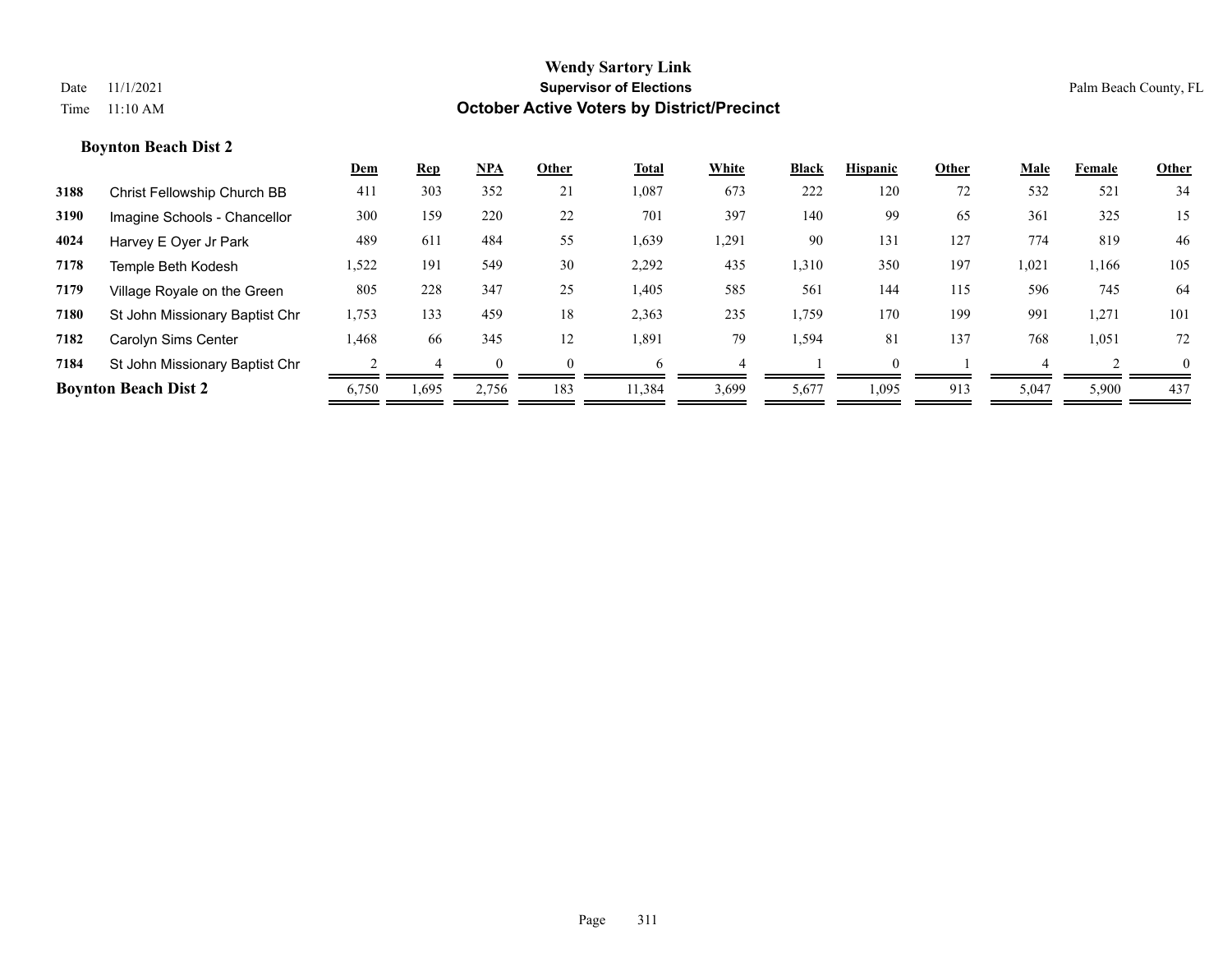|      |                               | Dem      | <b>Rep</b> | $NPA$    | Other                    | Total    | White    | <b>Black</b> | <b>Hispanic</b> | Other    | Male     | Female   | Other          |
|------|-------------------------------|----------|------------|----------|--------------------------|----------|----------|--------------|-----------------|----------|----------|----------|----------------|
| 3194 | Boynton Beach Fire Station #2 | 748      | 171        | 378      | 19                       | 1,316    | 468      | 540          | 168             | 140      | 582      | 682      | 52             |
| 4026 | <b>Sterling Village Aud</b>   | 494      | 548        | 464      | 46                       | 1,552    | 1,354    | 35           | 64              | 99       | 718      | 782      | 52             |
| 4036 | <b>Forest Park Elementary</b> | 284      | 444        | 272      | 25                       | 1,025    | 922      | 9            | 50              | 44       | 434      | 559      | 32             |
| 4054 | Lakeview Baptist Church       | 532      | 645        | 438      | 38                       | 1,653    | 1,366    | 78           | 102             | 107      | 764      | 836      | 53             |
| 4062 | Lakeview Baptist Church       | 41       | 73         | 36       | $\overline{\mathcal{L}}$ | 155      | 129      |              | 8               | 11       | 75       | 78       | 2              |
| 4066 | Seacrest Presbyterian         | $\theta$ | $\theta$   | 0        | $\theta$                 | $\theta$ | $\Omega$ | $\Omega$     | $\theta$        | $\theta$ | $\theta$ | $\theta$ | $\overline{0}$ |
| 4068 | Seacrest Presbyterian         | $\theta$ | $\theta$   | 0        | $\theta$                 | $\theta$ |          | $\Omega$     | $\theta$        | $\Omega$ | $\theta$ | $\Omega$ | $\theta$       |
| 4070 | Seacrest Presbyterian         | $\theta$ | $\theta$   | $\Omega$ | $\theta$                 | $\theta$ |          | $\Omega$     | $\Omega$        | $\theta$ | $\Omega$ | $\Omega$ | $\theta$       |
| 7186 | Boynton Beach Senior Center   | 1,473    | 415        | 721      | 55                       | 2,664    | 1,063    | 1,073        | 277             | 251      | 1,233    | 1,314    | 117            |
| 7188 | <b>Forest Park Elementary</b> | 843      | 534        | 576      | 58                       | 2,011    | 1,396    | 266          | 180             | 169      | 844      | 1,096    | 71             |
| 7190 | Seacrest Presbyterian         | 1,054    | 618        | 786      | 59                       | 2,517    | 1,585    | 449          | 245             | 238      | 1,201    | 1,217    | 99             |
|      | <b>Boynton Beach Dist 3</b>   | 5,469    | 3,448      | 3,671    | 305                      | 12,893   | 8,283    | 2,457        | 1,094           | 1,059    | 5,851    | 6,564    | 478            |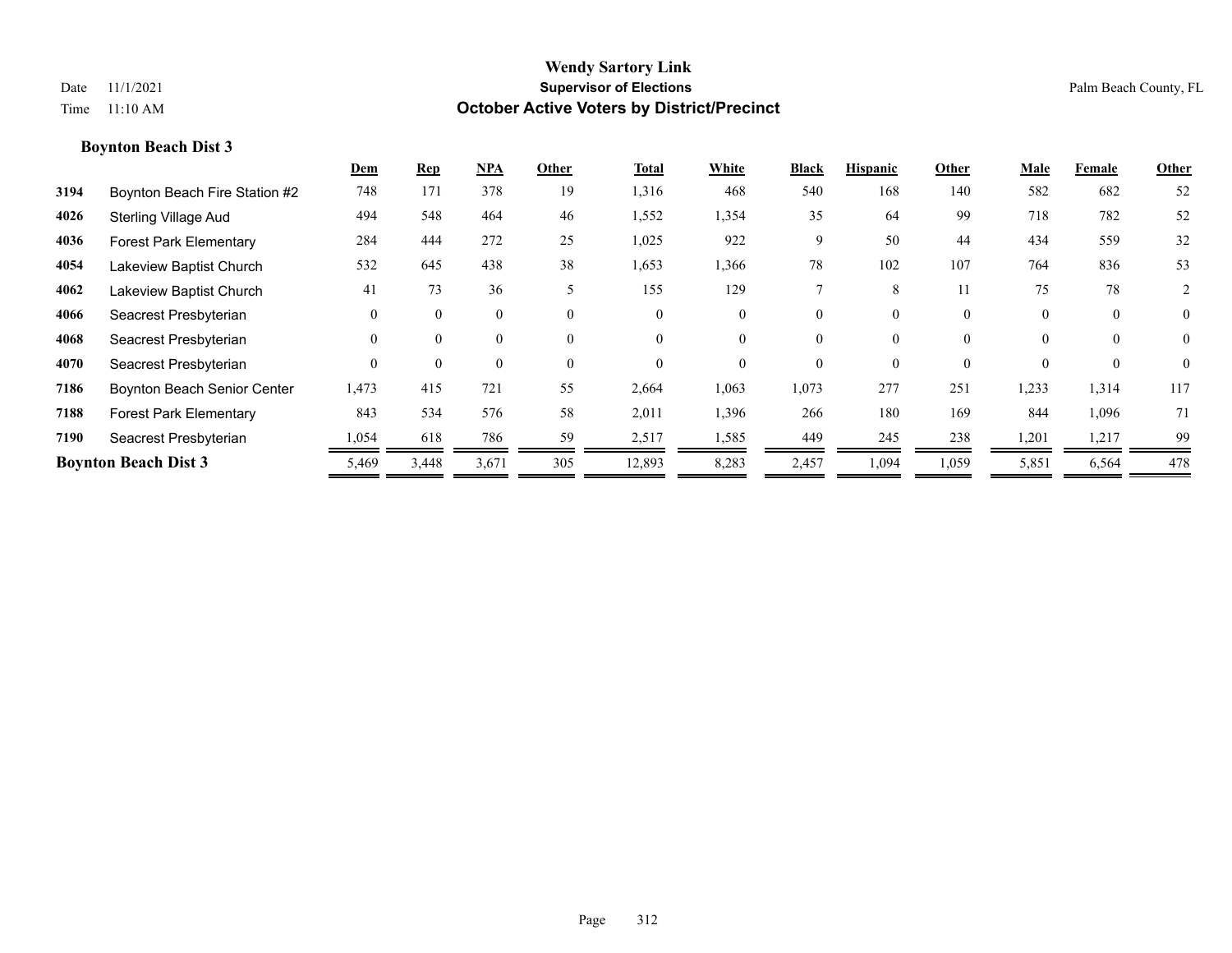|      |                                  | Dem   | <u>Rep</u> | NPA   | Other | Total  | White | <b>Black</b> | <b>Hispanic</b> | Other | Male  | Female | Other |
|------|----------------------------------|-------|------------|-------|-------|--------|-------|--------------|-----------------|-------|-------|--------|-------|
| 3136 | <b>Freedom Shores Elementary</b> | 877   | 408        | 591   | 31    | 1,907  | 833   | 542          | 276             | 256   | 841   | 990    | 76    |
| 3138 | <b>Citrus Cove Elementary</b>    | 859   | 500        | 566   | 34    | 1,959  | 1,138 | 318          | 289             | 214   | 861   | 1,016  | 82    |
| 3140 | Boynton Lakes North Clubhouse    | 419   | 191        | 280   | 14    | 904    | 426   | 222          | 127             | 129   | 404   | 468    | 32    |
| 3142 | Boynton Lakes North Clubhouse    | 378   | 162        | 224   | 18    | 782    | 438   | 137          | 137             | 70    | 312   | 440    | 30    |
| 3146 | <b>Freedom Shores Elementary</b> | 340   | 130        | 172   | 18    | 660    | 445   | 79           | 73              | 63    | 263   | 376    | 21    |
| 3164 | <b>Citrus Cove Elementary</b>    | 874   | 543        | 639   | 50    | 2,106  | 1,316 | 313          | 244             | 233   | 941   | 1,093  | 72    |
| 3168 | Boynton Beach Fire Station #3    | 908   | 459        | 668   | 32    | 2,067  | 1,173 | 371          | 298             | 225   | 875   | 1,122  | 70    |
| 3172 | Boynton Beach High               | 476   | 144        | 301   | 32    | 953    | 441   | 263          | 144             | 105   | 389   | 516    | 48    |
| 3174 | Boynton Beach Fire Station #3    | 251   | 174        | 174   | 15    | 614    | 420   | 54           | 83              | 57    | 279   | 318    | 17    |
| 3176 | Boynton Beach High               | 215   | 121        | 148   | 8     | 492    | 260   | 90           | 81              | 61    | 213   | 257    | 22    |
| 3182 | Imagine Schools - Chancellor     | 99    | 51         | 79    |       | 233    | 117   | 46           | 38              | 32    | 111   | 111    | 11    |
|      | <b>Boynton Beach Dist 4</b>      | 5,696 | 2,883      | 3,842 | 256   | 12,677 | 7,007 | 2,435        | 1,790           | 1,445 | 5,489 | 6,707  | 481   |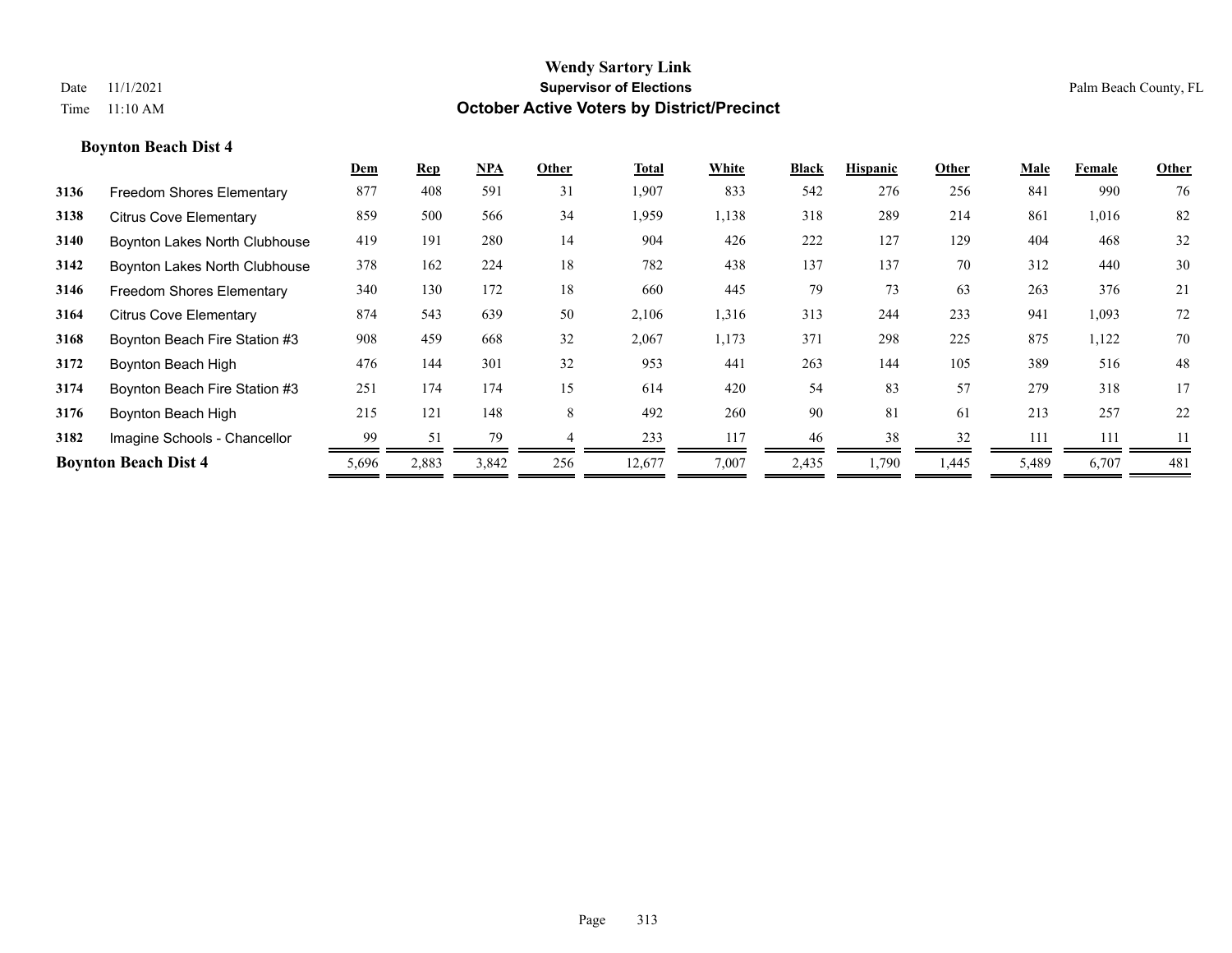|        |                               | Dem   | <u>Rep</u> | <b>NPA</b> | Other | <b>Total</b> | White | <b>Black</b> | <b>Hispanic</b> | Other        | <b>Male</b> | Female   | <b>Other</b>   |
|--------|-------------------------------|-------|------------|------------|-------|--------------|-------|--------------|-----------------|--------------|-------------|----------|----------------|
| 6022   | Belle Glade Library/Civic Ctr | 1,363 | 106        | 255        |       | 1,741        | 89    | 1,396        | 142             | 114          | 714         | 959      | 68             |
| 6024   | Lewis Evans Resource Center   | 1,692 | -66        | 261        | 13    | 2,032        | 30    | .,765        | 125             | 112          | 812         | 1,150    | 70             |
| 6028   | Belle Glade Library/Civic Ctr | 755   | 452        | 327        | 15    | 549ء         | 410   | 398          | 655             | 86           | 727         | 778      | 44             |
| 6029   | Belle Glade Library/Civic Ctr |       |            |            |       |              |       |              | $\theta$        | $\mathbf{0}$ |             | $\bf{0}$ | $\overline{0}$ |
| 6032   | Gove Elementary               | 669   | 297        | 274        | b.    | 1,246        | 312   | 429          | 406             | 99           | 533         | 671      | 42             |
| 6036   | Gove Elementary               | 391   | 156        | 204        |       | 762          | 133   | 151          | 433             | 45           | 333         | 399      | 30             |
| Ward 1 |                               | 4,871 | 1,077      | 1,321      | 62    | 7,331        | 974   | 4,140        | 1,761           | 456          | 3,120       | 3,957    | 254            |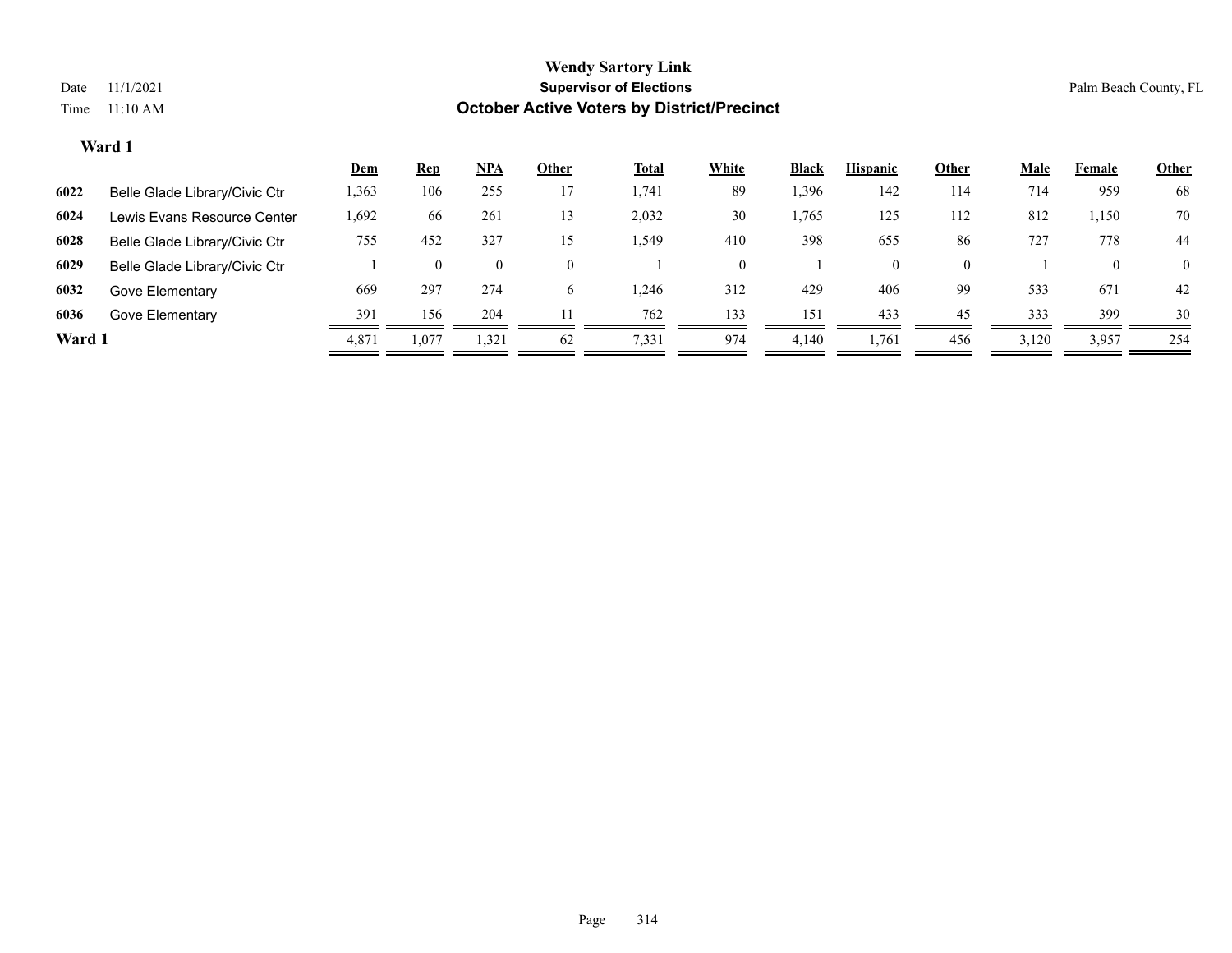|      |                                  | Dem | <b>Rep</b> | NPA | <b>Other</b> | <b>Total</b> | <b>White</b> | <b>Black</b> | <b>Hispanic</b> | Other | <b>Male</b> | <b>Female</b> | <b>Other</b> |
|------|----------------------------------|-----|------------|-----|--------------|--------------|--------------|--------------|-----------------|-------|-------------|---------------|--------------|
| 4134 | Above and Beyond Community (     | 408 | 562        | 427 | 37           | 1,434        | 1,160        | 40           | 130             | 104   | 675         | 713           | 46           |
| 4136 | Above and Beyond Community (     | 640 | 613        | 582 | 45           | 1,880        | 1,402        | 48           | 221             | 209   | 807         | 1,003         | 70           |
| 4138 | <b>Ascension Catholic Church</b> | 803 | 1,182      | 904 | 68           | 2,957        | 2,309        | 162          | 235             | 251   | 1,396       | 1,463         | $\bf{98}$    |
| 4140 | <b>Broken Sound Club</b>         | 260 | 210        | 190 | 14           | 674          | 501          | 25           | 84              | 64    | 276         | 380           | 18           |
| 4142 | Woodfield Country Club HOA       | 842 | 749        | 733 | 54           | 2,378        | 2,131        | 12           | 66              | 169   | 1,090       | 1,196         | 92           |
| 4144 | Seasons HOA Clubhouse            | 223 | 207        | 171 | $11\,$       | 612          | 504          | 9            | 36              | 63    | 293         | 290           | $29\,$       |
| 4146 | <b>Broken Sound Club</b>         | 533 | 377        | 341 | 17           | 1,268        | 1,161        | 12           | 31              | 64    | 574         | 661           | 33           |
| 4148 | <b>Broken Sound Club</b>         | 560 | 417        | 432 | 39           | 1,448        | 1,138        | 66           | 139             | 105   | 662         | 749           | 37           |
| 4150 | Patch Reef Park Community Cer    | 583 | 550        | 607 | 66           | 1,806        | 1,389        | 68           | 161             | 188   | 853         | 906           | $47\,$       |
| 4152 | Boca Delray Lodge #171           | 631 | 639        | 648 | 51           | 1,969        | 1,445        | 76           | 224             | 224   | 892         | 995           | $82\,$       |
| 4154 | Ascension Catholic Church        | 422 | 417        | 332 | 33           | 1,204        | 877          | 86           | 104             | 137   | 587         | 571           | 46           |
| 4158 | Spanish River High               | 947 | 739        | 755 | 44           | 2,485        | 1,966        | 50           | 218             | 251   | 1,186       | 1,194         | 105          |
| 4160 | Greater BR Swim & Racquet Ctr    | 422 | 406        | 354 | 21           | 1,203        | 975          | 18           | 89              | 121   | 559         | 601           | $43\,$       |
| 4162 | Patch Reef Park Community Cer    | 542 | 486        | 442 | 21           | 1,491        | 1,141        | 30           | 114             | 206   | 680         | 738           | 73           |
| 4164 | Safe Schools Institute           | 597 | 644        | 568 | 35           | 1,844        | 1,480        | 29           | 173             | 162   | 859         | 894           | 91           |
| 4166 | FAU Arena Lobby                  | 788 | 448        | 600 | 29           | 1,865        | 1,053        | 304          | 267             | 241   | 834         | 933           | 98           |
| 4168 | JC Mitchell Elementary           | 698 | 563        | 610 | 51           | 1,922        | 1,327        | 83           | 243             | 269   | 834         | 973           | 115          |
| 4170 | Spanish River Library            | 903 | 1,042      | 872 | 50           | 2,867        | 2,226        | 99           | 267             | 275   | 1,352       | 1,416         | 99           |
| 4172 | Marine Safety Headquarters       | 671 | 684        | 589 | 61           | 2,005        | 1,756        | 16           | 98              | 135   | 895         | 1,056         | 54           |
| 4174 | Sugar Sand Park Comm Center      | 306 | 275        | 270 | 15           | 866          | 748          | 5            | 52              | 61    | 409         | 421           | 36           |
| 4176 | Sugar Sand Park Comm Center      | 930 | 698        | 731 | 66           | 2,425        | 1,781        | 73           | 320             | 251   | 1,052       | 1,271         | 102          |
| 4178 | Sugar Sand Park Comm Center      | 755 | 646        | 517 | 45           | 1,963        | 1,565        | 43           | 197             | 158   | 798         | 1,100         | 65           |
| 4184 | Boca Raton Middle                | 559 | 608        | 558 | 39           | 1,764        | 1,331        | 57           | 207             | 169   | 826         | 888           | $50\,$       |
| 4186 | The Volen Center                 | 549 | 504        | 456 | 30           | 1,539        | 1,063        | 125          | 165             | 186   | 703         | 773           | 63           |
| 4188 | Elks Lodge of Boca Raton         | 905 | 525        | 601 | 57           | 2,088        | 1,221        | 323          | 311             | 233   | 938         | 1,055         | 95           |
| 4190 | St Gregory Episcopal Church      | 739 | 1,074      | 799 | 74           | 2,686        | 2,256        | 26           | 179             | 225   | 1,312       | 1,288         | 86           |
| 4210 | Sugar Sand Park Comm Center      | 648 | 833        | 681 | 42           | 2,204        | 1,732        | 29           | 268             | 175   | 1,015       | 1,117         | $72\,$       |
| 4212 | Center for Spiritual Living      | 629 | 807        | 592 | 38           | 2,066        | 1,729        | 33           | 163             | 141   | 980         | 1,025         | 61           |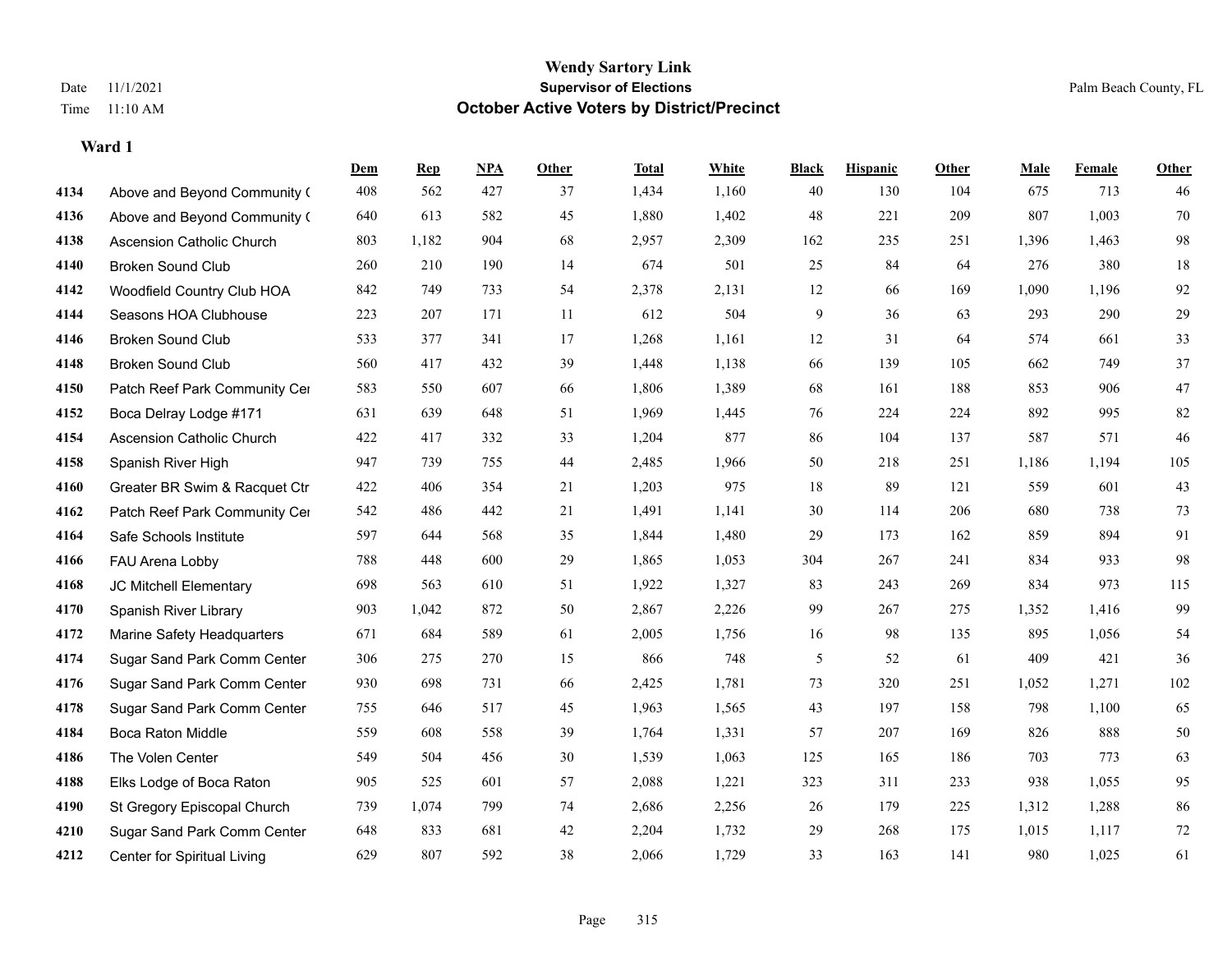|        |                                    | <b>Dem</b> | <b>Rep</b> | <u>NPA</u> | Other | Total  | White  | <b>Black</b> | <b>Hispanic</b> | Other | Male   | Female | Other |
|--------|------------------------------------|------------|------------|------------|-------|--------|--------|--------------|-----------------|-------|--------|--------|-------|
| 4214   | Calvary Chapel Boca Raton - 4th    | 628        | 859        | 640        | 65    | 2,192  | 1,753  | 44           | 229             | 166   | 1,012  | 1,103  | 77    |
| 4216   | Calvary Chapel Boca Raton - Kir    | 674        | 1,064      | 692        | 60    | 2,490  | 2,094  | 20           | 179             | 197   | 1,178  | 1,222  | 90    |
| 4218   | <b>Grace Community Church</b>      | 448        | 850        | 541        | 59    | 1,898  | 1,573  | 32           | 138             | 155   | 879    | 936    | 83    |
| 4220   | <b>Boca Raton Community Center</b> | 461        | 397        | 464        | 44    | 1,366  | 878    | 104          | 236             | 148   | 606    | 717    | 43    |
| 4222   | Boca Raton Downtown Library        | 947        | 1,120      | 921        | 89    | 3,077  | 2,586  | 67           | 183             | 241   | 1,385  | 1,577  | 115   |
| 4224   | <b>Grace Community Church</b>      | 514        | 1,111      | 752        | 60    | 2,437  | 2,004  | 55           | 181             | 197   | 1,146  | 1,211  | 80    |
| 4226   | St Gregory Episcopal Church        | 215        | 385        | 281        | 23    | 904    | 812    |              | 31              | 54    | 427    | 453    | 24    |
| 4228   | <b>Boca Raton Community Center</b> | 524        | 660        | 511        | 51    | 1,746  | 1,496  | 16           | 98              | 136   | 784    | 913    | 49    |
| 4230   | Boca Raton Downtown Library        | 308        | 446        | 331        | 22    | 1,107  | 969    | 9            | 55              | 74    | 520    | 565    | 22    |
| 5115   | Spanish River High                 | 85         | 109        | 91         | 12    | 297    | 239    |              | 25              | 29    | 150    | 144    |       |
| Ward 1 |                                    | 22,297     | 23,906     | 20,586     | 1,638 | 68,427 | 53,771 | 2,305        | 6,117           | 6,234 | 31,424 | 34,511 | 2,492 |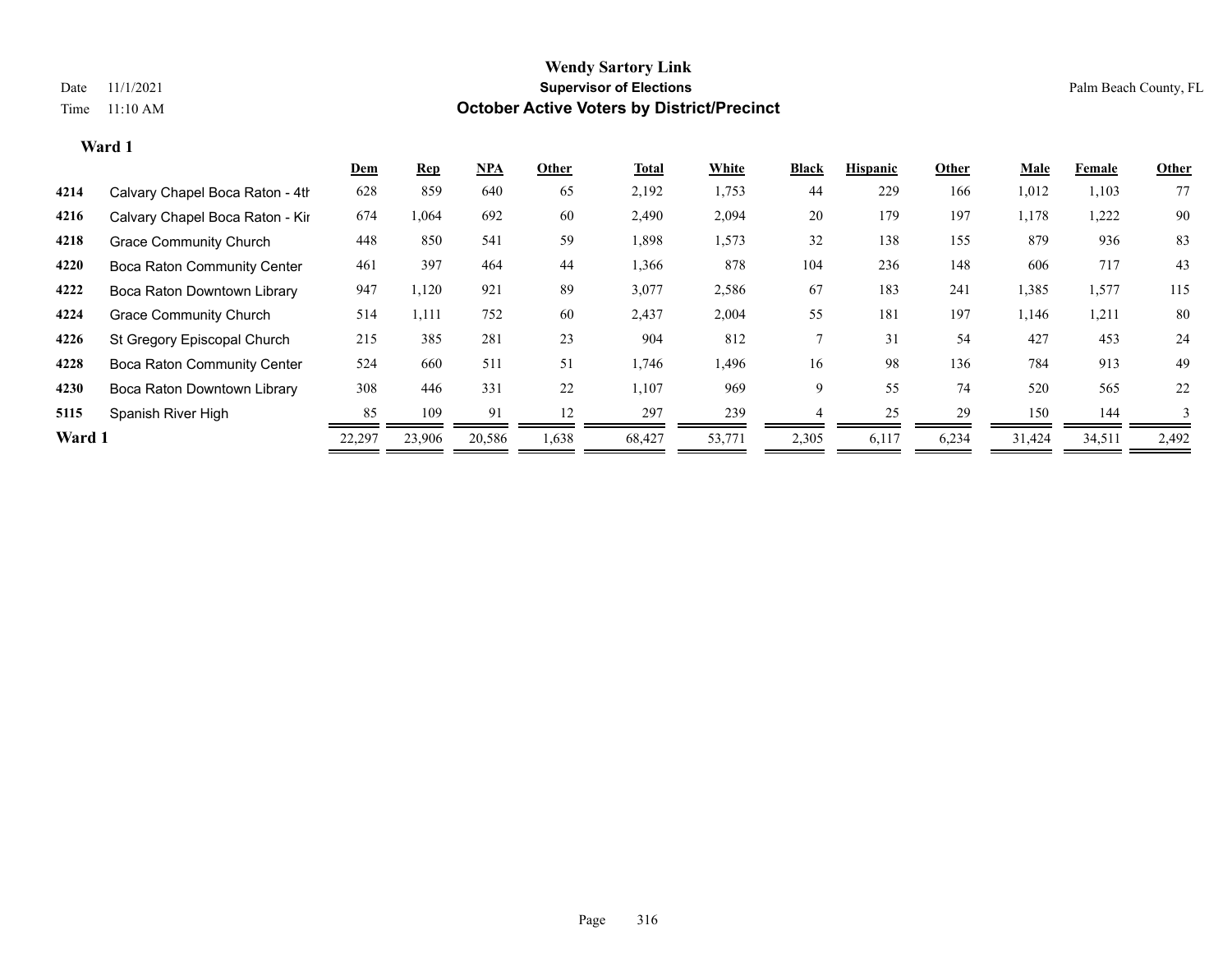| <b>Wendy Sartory Link</b><br><b>Supervisor of Elections</b><br>11/1/2021<br>Date<br><b>October Active Voters by District/Precinct</b><br>11:10 AM<br>Time |     |            |       |              |              |              |              |                 |              |             |               | Palm Beach County, FL |
|-----------------------------------------------------------------------------------------------------------------------------------------------------------|-----|------------|-------|--------------|--------------|--------------|--------------|-----------------|--------------|-------------|---------------|-----------------------|
| Ward 1                                                                                                                                                    | Dem | <b>Rep</b> | $NPA$ | <b>Other</b> | <b>Total</b> | <b>White</b> | <b>Black</b> | <b>Hispanic</b> | <b>Other</b> | <u>Male</u> | <b>Female</b> | <b>Other</b>          |
| 4038<br><b>Briny Breezes Community Cente</b>                                                                                                              | 89  | 142        | 90    |              | 324          | 299          | $\theta$     | - Q             | 16           | 134         | 181           |                       |
| Ward 1                                                                                                                                                    | 89  | 142        | 90    |              | 324          | 299          | $\Omega$     | $\Omega$        | 16           | 134         | 181           | Q                     |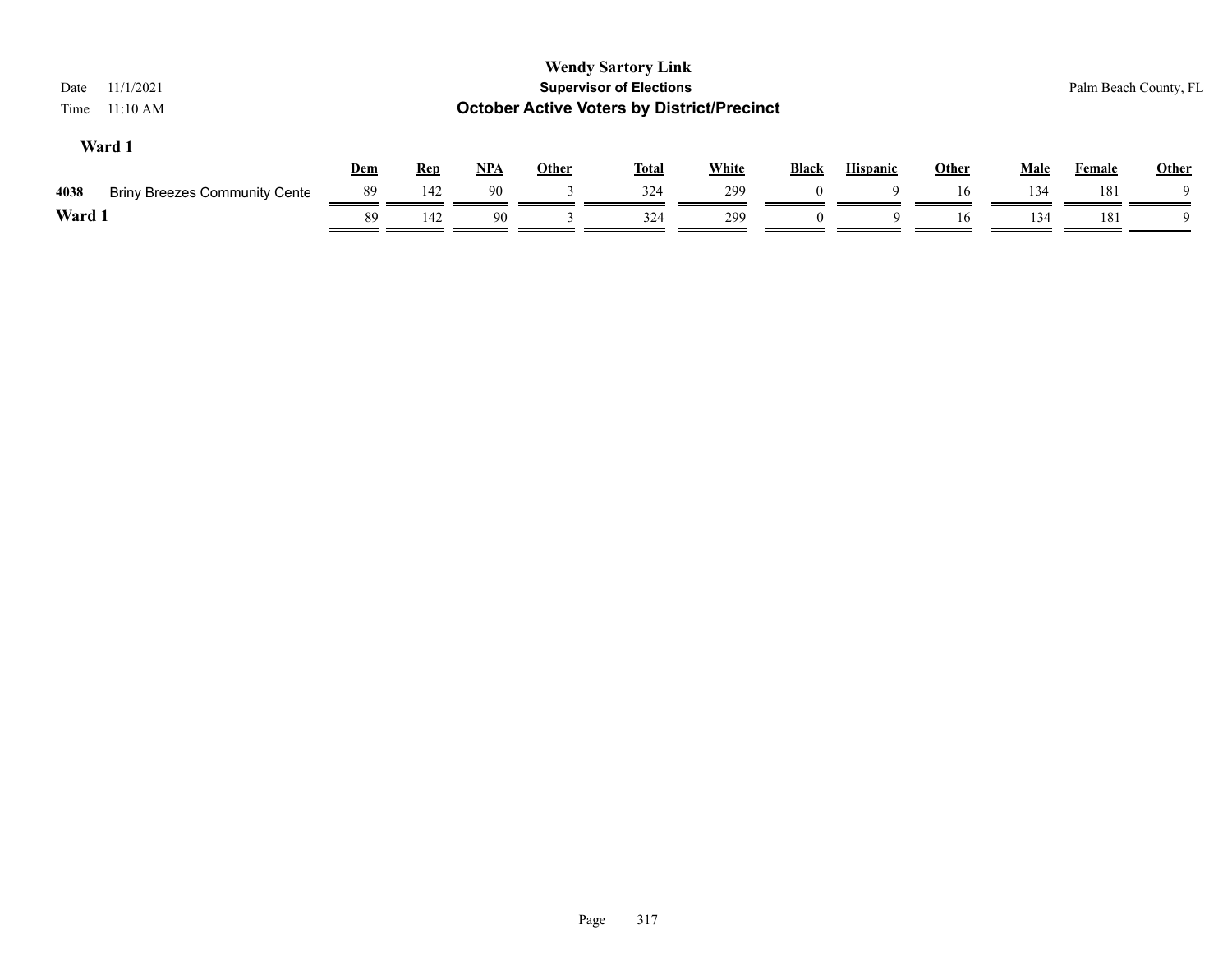| 11/1/2021<br>Date<br>11:10 AM<br>Time |     |            |            |              | <b>Wendy Sartory Link</b><br><b>Supervisor of Elections</b><br><b>October Active Voters by District/Precinct</b> |              |       |                 |              |             |               | Palm Beach County, FL |
|---------------------------------------|-----|------------|------------|--------------|------------------------------------------------------------------------------------------------------------------|--------------|-------|-----------------|--------------|-------------|---------------|-----------------------|
| Ward 1                                | Dem | <b>Rep</b> | <u>NPA</u> | <b>Other</b> | <b>Total</b>                                                                                                     | <b>White</b> | Black | <b>Hispanic</b> | <b>Other</b> | <b>Male</b> | <b>Female</b> | <b>Other</b>          |
| Cloud Lake Town Hall<br>2132          | 27  | 26         | 33         |              | 88                                                                                                               | 58           |       | 23              |              | 38          | 46            |                       |
| Ward 1                                | 27  | 26         | 33         |              | 88                                                                                                               | 58           |       | 23              |              | 38          | 46            |                       |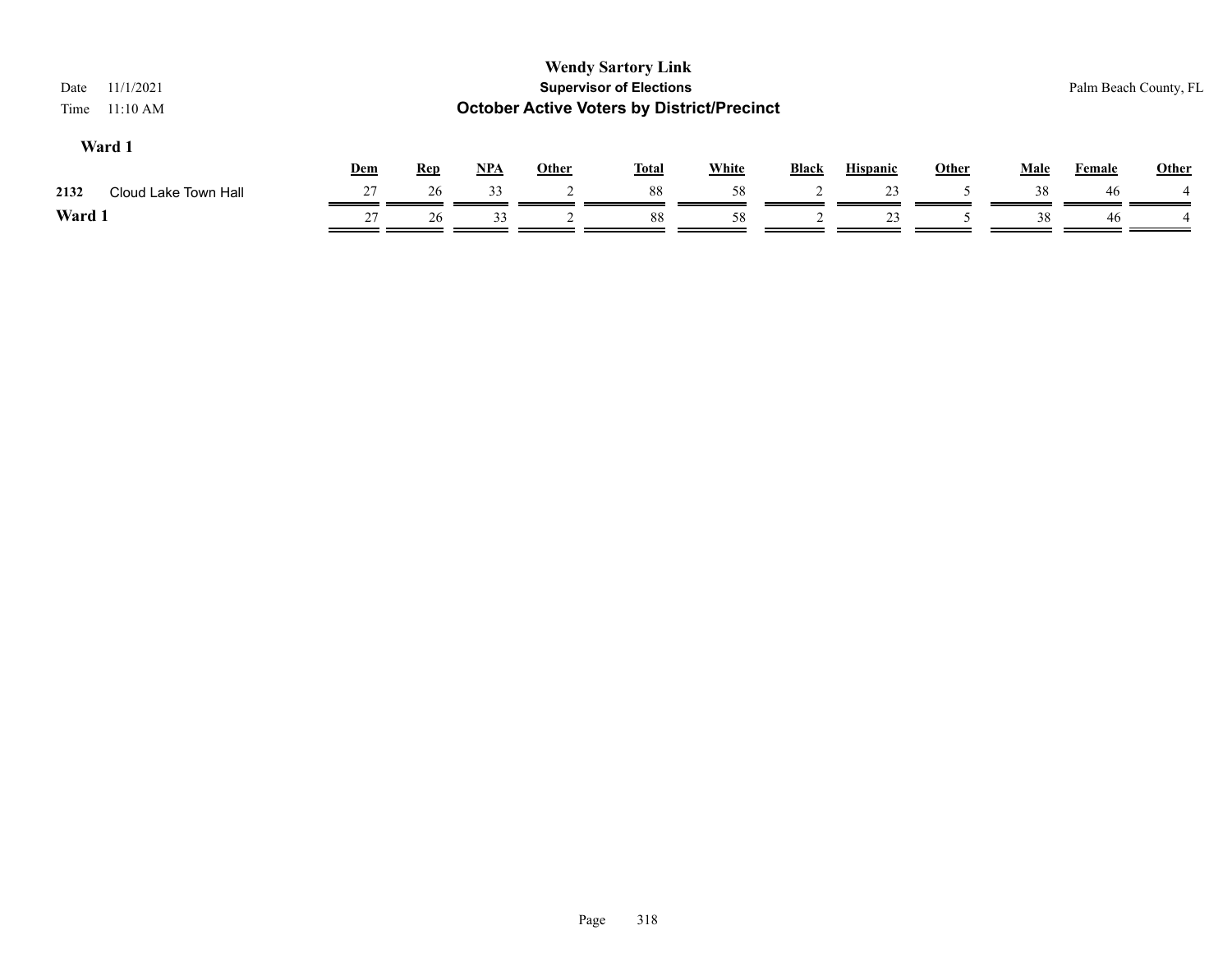**Ward 1**

#### **Wendy Sartory Link** Date 11/1/2021 **Supervisor of Elections** Palm Beach County, FL Time 11:10 AM **October Active Voters by District/Precinct**

# **Dem Rep NPA Other Total White Black Hispanic Other Male Female Other** Plumosa SOA Elementary 53 58 40 7 158 140 4 8 6 77 78 3 Plumosa SOA Elementary 435 424 352 25 1,236 1,064 17 73 82 585 616 35 Country Manors Clubhouse 447 381 394 23 1,245 883 96 135 131 550 661 34 Banyan Creek Elementary 547 388 387 29 1,351 925 187 104 135 631 671 49 West Park Baptist Church 845 455 485 48 1,833 1,557 61 95 120 743 1,042 48 Pines of Delray North 271 169 160 14 614 495 38 43 38 242 345 27 West Park Baptist Church 0 0 0 0 0 0 0 0 0 0 0 0 S D Spady Elementary 664 700 546 56 1,966 1,707 31 97 131 935 960 71 Carver Middle 567 46 162 11 786 103 582 33 68 366 370 50 Bethel Evangelical Baptist 997 740 661 69 2,467 1,895 184 213 175 1,043 1,351 73 Veterans Park Recreation Ctr 423 499 404 34 1,360 1,238 13 25 84 631 692 37 Emmanuel Catholic Church 740 661 625 64 2,090 1,690 83 152 165 907 1,116 67 Delray Beach Golf Club 405 413 349 33 1,200 921 54 112 113 554 607 39 Pines of Delray East 572 349 375 27 1,323 976 88 139 120 525 742 56 505 Club 374 426 302 30 1,132 1,029 8 31 64 494 609 29 Veterans Park Recreation Ctr 572 790 545 46 1,953 1,798 10 41 104 918 970 65 Delray Beach First Baptist 826 762 607 58 2,253 1,902 78 126 147 1,047 1,156 50 Orchard View Elementary 682 413 473 31 1,599 1,110 151 196 142 649 893 57 Orchard View Elementary 444 293 332 40 1,109 790 65 154 100 465 605 39 Delray Beach Swim and Tennis 713 424 479 35 1,651 1,158 192 145 156 713 875 63 Delray Beach Swim and Tennis 774 563 653 57 2,047 1,541 131 190 185 928 1,043 76 Pine Grove Elementary 512 835 540 61 1,948 1,687 25 91 145 896 985 67 Carver Middle 45 20 14 4 83 66 6 4 7 32 49 2 Carver Middle 170 123 137 15 445 282 50 58 55 197 233 15 Delray Beach First Baptist 7 1 0 1 9 8 1 0 0 3 6 0 Delray Beach Community Center 571 353 423 41 1,388 998 191 104 95 698 645 45 Atlantic High Auditorium 1,512 236 508 20 2,276 591 1,352 121 212 1,042 1,141 93 Atlantic High Auditorium 44 27 27 3 101 81 6 7 7 41 57 3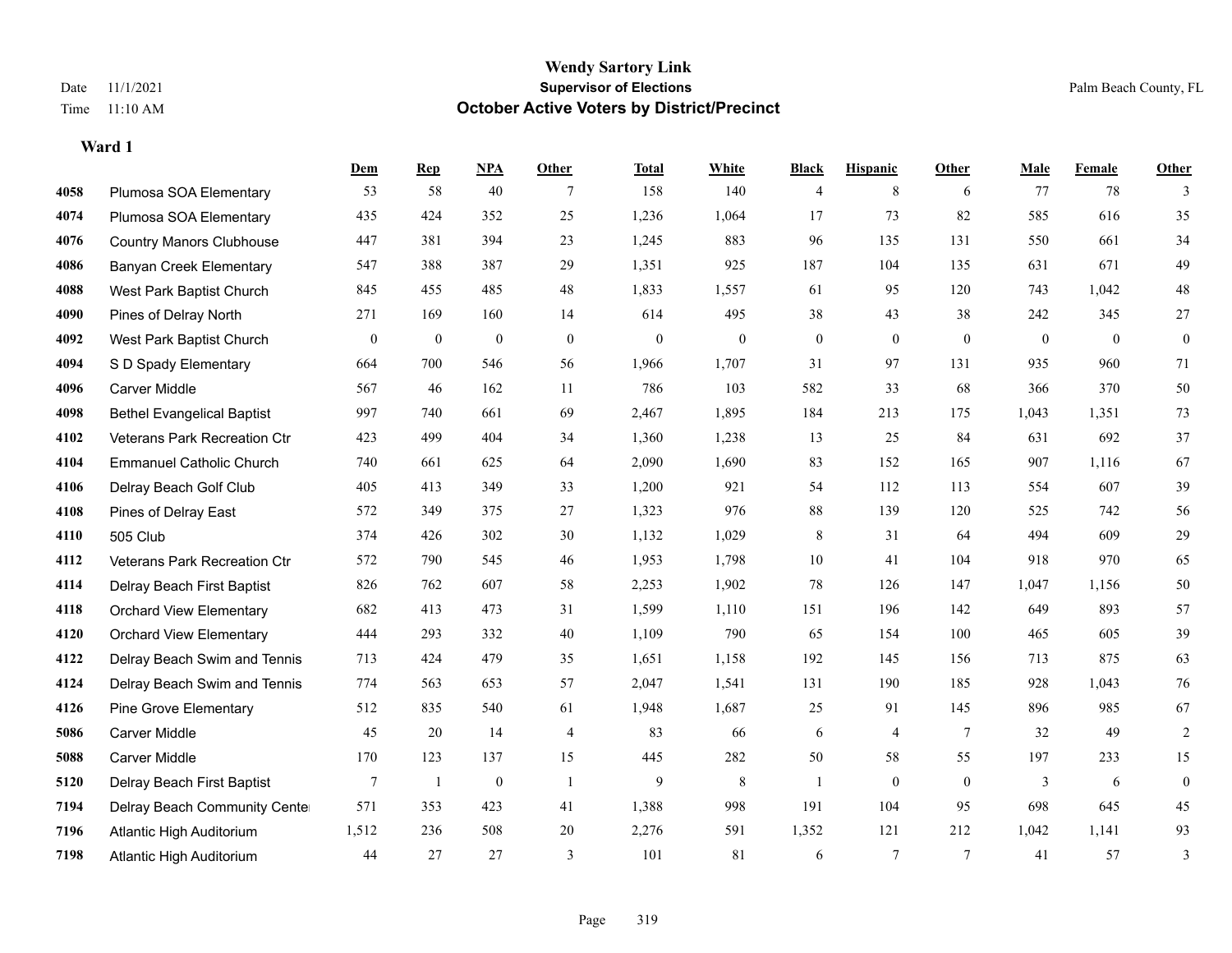|        |                               | <u>Dem</u> | <b>Rep</b> | <u>NPA</u> | Other | <b>Total</b> | White  | <b>Black</b> | <b>Hispanic</b> | Other | Male   | Female | <b>Other</b> |
|--------|-------------------------------|------------|------------|------------|-------|--------------|--------|--------------|-----------------|-------|--------|--------|--------------|
| 7200   | Pompey Park Recreation Center | 1,322      | 236        | 428        | 26    | 2,012        | 488    | 1,292        | 105             | 127   | 906    | 1,049  | 57           |
| 7202   | 505 Club                      | 648        | 389        | 435        | 37    | 1,509        | 1,076  | 232          | 74              | 127   | 790    | 670    | 49           |
| 7204   | 505 Club                      | 35         | 31         | 37         | 4     | 107          | 83     |              | 9               | 13    | 54     | 48     |              |
| 7206   | 505 Club                      | 56         | 58         | 54         |       | 173          | 146    |              | 8               | 17    | 92     | 76     |              |
| 7208   | Atlantic High Media Center    | 747        | 182        | 313        | 22    | 1,264        | 546    | 525          | 82              | 111   | 543    | 678    | 43           |
| 7210   | Village Academy               | 1,738      | 100        | 408        | 17    | 2,263        | 126    | 1,833        | 140             | 164   | 919    | 1,251  | 93           |
| 7212   | Delray Beach Library          | 1,304      | 229        | 476        | 28    | 2,037        | 555    | 1,194        | 117             | 171   | 989    | 982    | 66           |
| 7214   | Delray Beach Community Cente  | 866        | 311        | 479        | 36    | 1,692        | 786    | 547          | 210             | 149   | 820    | 804    | 68           |
| Ward 1 |                               | 20,928     | 12,085     | 12.610     | .057  | 46,680       | 30,441 | 9,331        | 3,242           | 3,666 | 21,025 | 24,076 | 1,579        |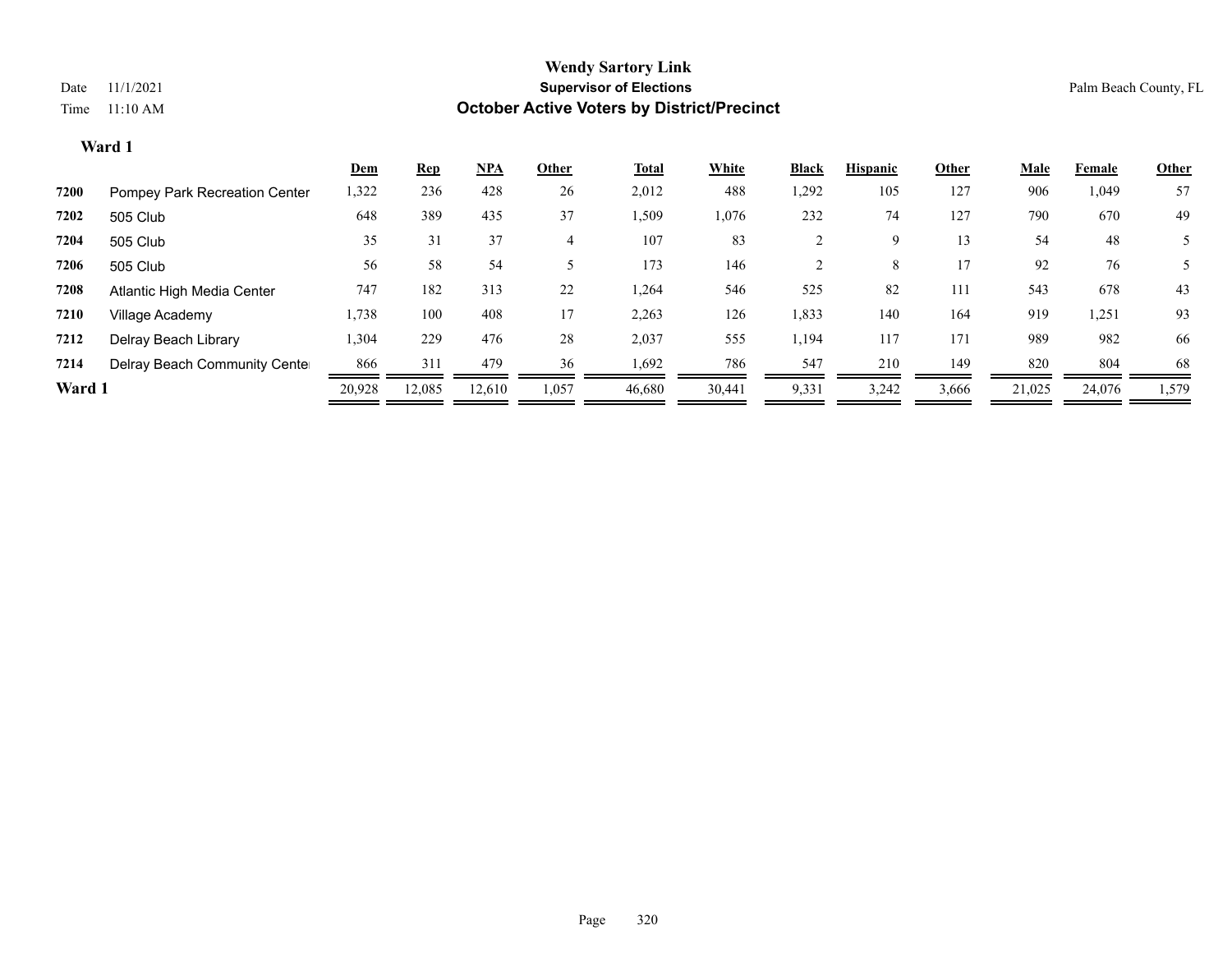|        |                                    | Dem            | <b>Rep</b>   | NPA              | Other          | <b>Total</b>     | White        | <b>Black</b>   | <b>Hispanic</b> | Other          | Male           | Female           | Other          |
|--------|------------------------------------|----------------|--------------|------------------|----------------|------------------|--------------|----------------|-----------------|----------------|----------------|------------------|----------------|
| 2084   | <b>Community Christian Church</b>  | 283            | 119          | 161              | 16             | 579              | 170          | 209            | 133             | 67             | 258            | 306              | 15             |
| 2086   | <b>Community Christian Church</b>  | 1,214          | 549          | 931              | 53             | 2,747            | 853          | 594            | 920             | 380            | 1,195          | 1,442            | 110            |
| 2150   | River Bridge Activities Center     | 1,085          | 541          | 689              | 53             | 2,368            | 1,148        | 485            | 492             | 243            | 984            | 1,301            | 83             |
| 2152   | Pine Ridge North II                | 1,114          | 502          | 809              | 55             | 2,480            | 1,015        | 386            | 817             | 262            | 991            | 1,387            | 102            |
| 2168   | First Baptist Church GA            | $\overline{0}$ | $\mathbf{0}$ | $\boldsymbol{0}$ | $\mathbf{0}$   | $\boldsymbol{0}$ | $\mathbf{0}$ | $\overline{0}$ | $\overline{0}$  | $\overline{0}$ | $\theta$       | $\boldsymbol{0}$ | $\overline{0}$ |
| 2170   | <b>Liberty Park Elementary</b>     | 1,137          | 552          | 668              | 56             | 2,413            | 1,052        | 457            | 643             | 261            | 959            | 1,340            | 114            |
| 2174   | First Baptist Church GA            | 457            | 190          | 272              | 12             | 931              | 405          | 191            | 209             | 126            | 414            | 476              | 41             |
| 2182   | <b>Greenacres Community Center</b> | 636            | 289          | 532              | 29             | 1,486            | 523          | 144            | 675             | 144            | 599            | 800              | 87             |
| 2184   | American Polish Club               | 1,093          | 387          | 804              | 39             | 2,323            | 692          | 346            | 1,025           | 260            | 967            | 1,219            | 137            |
| 2194   | <b>LC Swain Middle</b>             | 1,090          | 361          | 721              | 40             | 2,212            | 757          | 458            | 769             | 228            | 927            | 1,177            | 108            |
| 2196   | Pine Ridge South IV Clubhouse      | 884            | 488          | 505              | 43             | 1,920            | 1,149        | 261            | 397             | 113            | 749            | 1,098            | 73             |
| 2202   | <b>LC Swain Middle</b>             | $\Omega$       | 8            |                  | $\theta$       | 9                | 6            | $\overline{0}$ | 3               | $\theta$       | $\overline{4}$ |                  | $\theta$       |
| 2206   | Heritage Elementary                | 457            | 193          | 331              | 16             | 997              | 320          | 214            | 336             | 127            | 433            | 514              | 50             |
| 2212   | American Polish Club               | $\theta$       | $\mathbf{0}$ | $\mathbf{0}$     | $\overline{0}$ | $\mathbf{0}$     | $\mathbf{0}$ | $\overline{0}$ | $\theta$        | $\overline{0}$ | $\theta$       | $\overline{0}$   | $\theta$       |
| 2218   | <b>Tradewinds Middle</b>           | 1,262          | 315          | 656              | 36             | 2,269            | 566          | 891            | 364             | 448            | 999            | 1,144            | 126            |
| 3088   | <b>Tradewinds Middle</b>           | 181            | 53           | 123              | 8              | 365              | 98           | 128            | 79              | 60             | 165            | 190              | 10             |
| Ward 1 |                                    | 10,893         | 4,547        | 7,203            | 456            | 23,099           | 8,754        | 4,764          | 6,862           | 2,719          | 9,644          | 12,399           | 1,056          |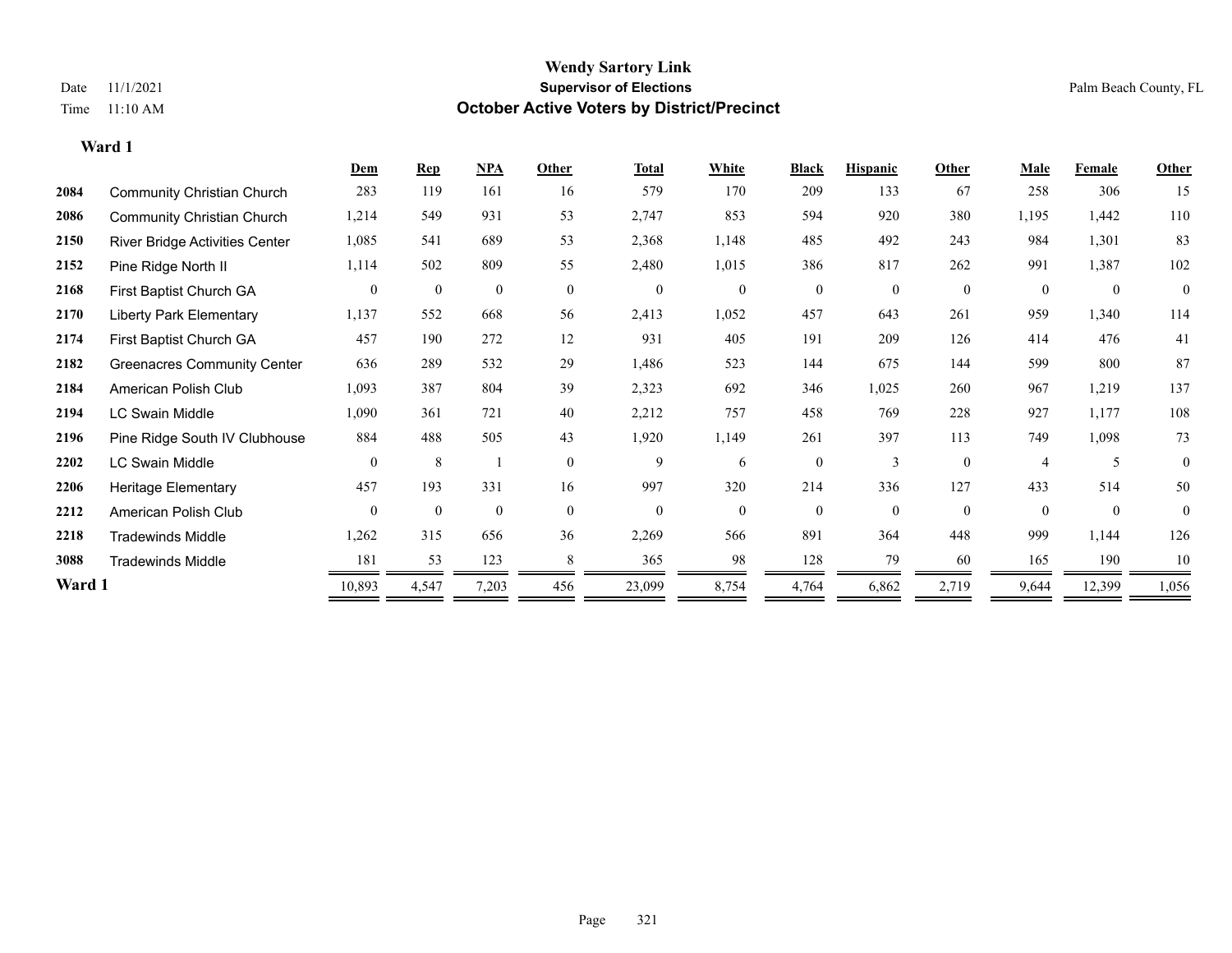| 11/1/2021<br>Date<br>11:10 AM<br>Time |     |            |       |              | <b>Wendy Sartory Link</b><br><b>Supervisor of Elections</b><br><b>October Active Voters by District/Precinct</b> |              |       |                 |              |      | Palm Beach County, FL |              |
|---------------------------------------|-----|------------|-------|--------------|------------------------------------------------------------------------------------------------------------------|--------------|-------|-----------------|--------------|------|-----------------------|--------------|
| Ward 1                                | Dem | <b>Rep</b> | $NPA$ | <b>Other</b> | <b>Total</b>                                                                                                     | <b>White</b> | Black | <b>Hispanic</b> | <b>Other</b> | Male | Female                | Other        |
| Cloud Lake Town Hall<br>2130          | 43  | 63         | 59    |              | 173                                                                                                              | 126          |       | 33              | 13.          | 85   | 82                    | <sub>0</sub> |
| Ward 1                                | 43  | 63         | 59    |              | 173                                                                                                              | 126          |       | 33              |              | 85   | 82                    | <sub>n</sub> |
|                                       |     |            |       |              |                                                                                                                  |              |       |                 |              |      |                       |              |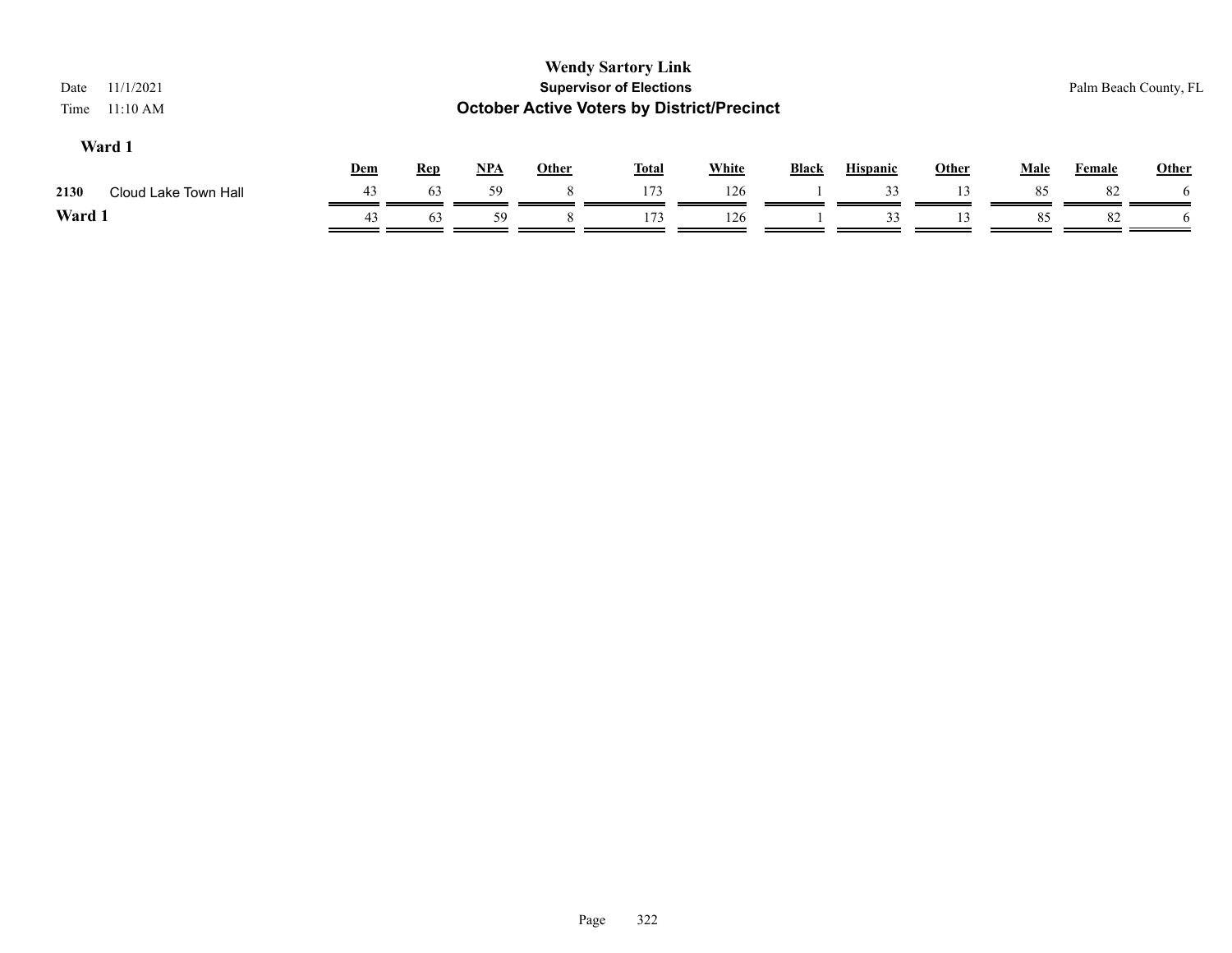| Date<br>Time | 11/1/2021<br>$11:10$ AM      |     |            |            |              | <b>Wendy Sartory Link</b><br><b>Supervisor of Elections</b><br><b>October Active Voters by District/Precinct</b> |              |              |                 |              |             | Palm Beach County, FL |              |
|--------------|------------------------------|-----|------------|------------|--------------|------------------------------------------------------------------------------------------------------------------|--------------|--------------|-----------------|--------------|-------------|-----------------------|--------------|
|              | Ward 1                       | Dem | <u>Rep</u> | <u>NPA</u> | <b>Other</b> | <b>Total</b>                                                                                                     | <b>White</b> | <b>Black</b> | <b>Hispanic</b> | <b>Other</b> | <b>Male</b> | Female                | <b>Other</b> |
| 4072         | <b>Gulf Stream Town Hall</b> | 184 | 451        | 210        | 22           | 867                                                                                                              | 804          |              | 22              | 37           | 422         | 427                   | 18           |
| Ward 1       |                              | 184 | 451        | 210        | 22           | 867                                                                                                              | 804          |              | 22              | 37           | 422         | 427                   | 18           |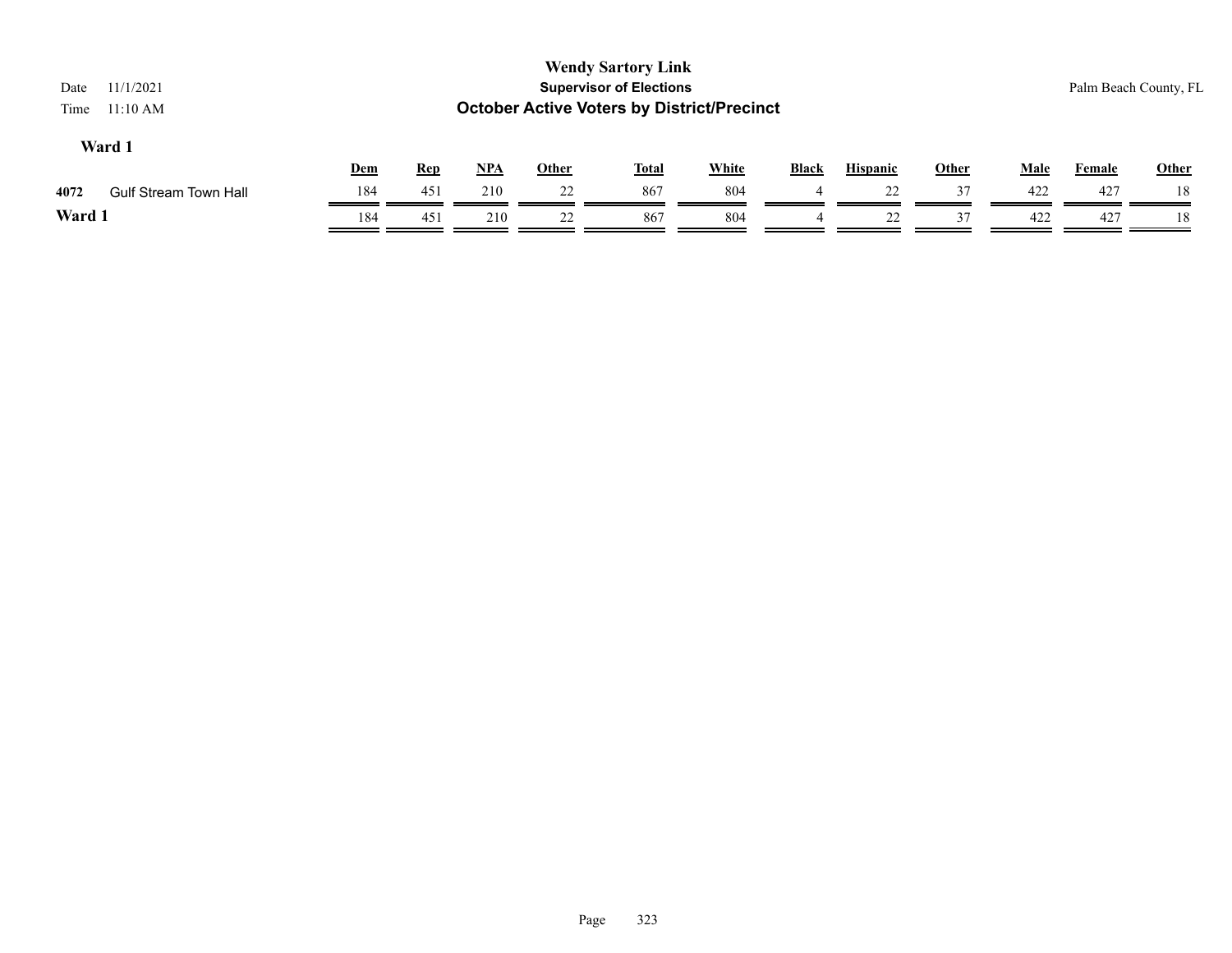| Date<br>Time | <b>Wendy Sartory Link</b><br><b>Supervisor of Elections</b><br>11/1/2021<br>Palm Beach County, FL<br><b>October Active Voters by District/Precinct</b><br>11:10 AM |       |            |            |       |              |              |                |                 |              |       |        |              |
|--------------|--------------------------------------------------------------------------------------------------------------------------------------------------------------------|-------|------------|------------|-------|--------------|--------------|----------------|-----------------|--------------|-------|--------|--------------|
|              | Ward 1                                                                                                                                                             | Dem   | <u>Rep</u> | <u>NPA</u> | Other | <b>Total</b> | <b>White</b> | <b>Black</b>   | <b>Hispanic</b> | <b>Other</b> | Male  | Female | <b>Other</b> |
| 4128         | St Lucy Catholic Church                                                                                                                                            | 614   | 911        | 617        | 43    | 2,185        | 1,955        | 13             | 75              | 142          | 990   | 1,126  | -69          |
| 4129         | St Lucy Catholic Church                                                                                                                                            | 31    | 61         | 30         |       | 124          | 109          | $\overline{0}$ | $\overline{4}$  | 11           | 55    | 67     |              |
| 4156         | St Lucy Catholic Church                                                                                                                                            | 531   | 555        | 411        | 35    | 1,532        | 1,348        | 6              | 66              | 112          | 711   | 779    | 42           |
| Ward 1       |                                                                                                                                                                    | 1,176 | 1,527      | 1,058      | 80    | 3,841        | 3,412        | 19             | 145             | 265          | 1,756 | 1,972  | 113          |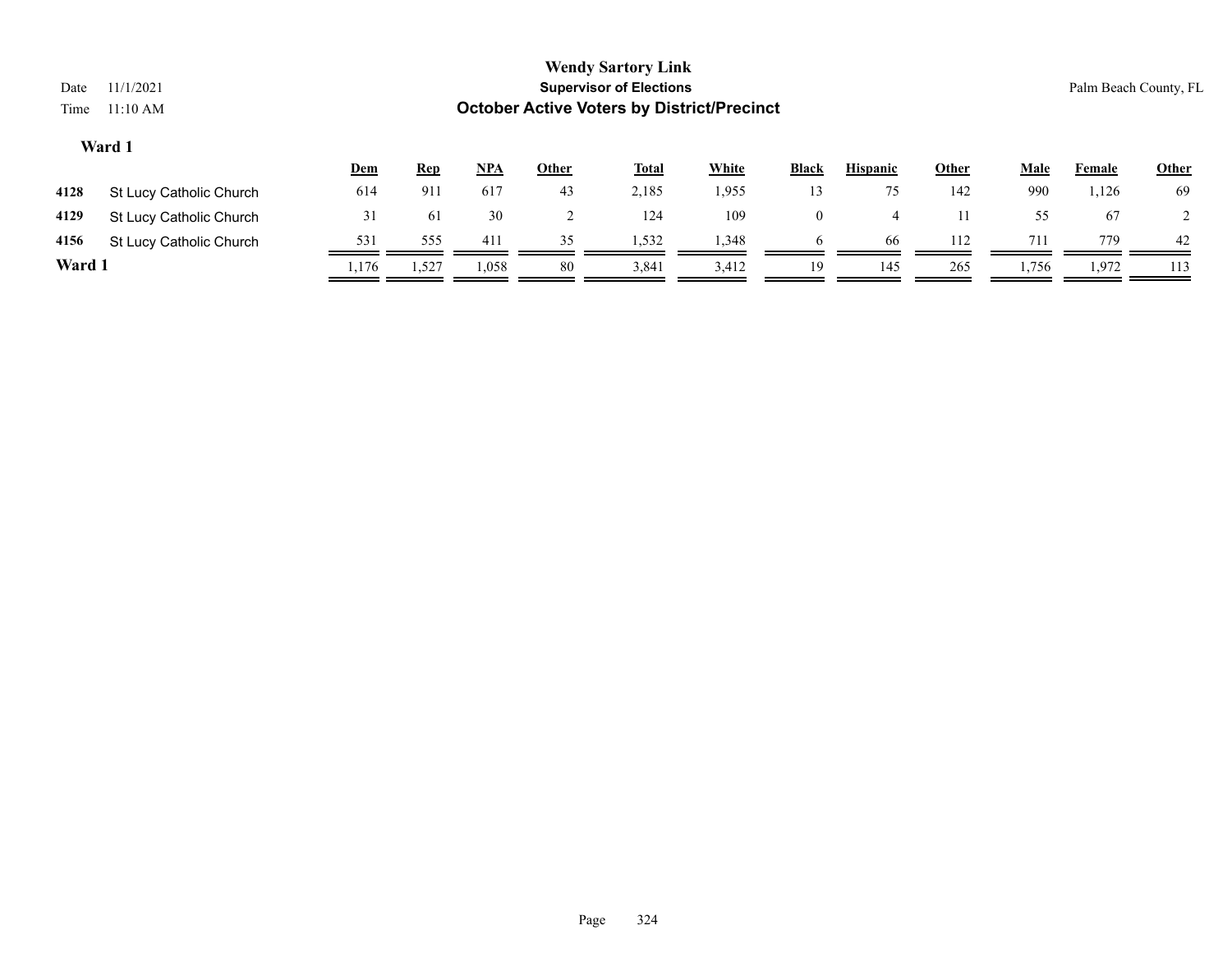| Date<br>Time | 11/1/2021<br>11:10 AM      |     |            |            |       | <b>Wendy Sartory Link</b><br><b>Supervisor of Elections</b><br><b>October Active Voters by District/Precinct</b> |              |              |                 |              |      |        | Palm Beach County, FL |
|--------------|----------------------------|-----|------------|------------|-------|------------------------------------------------------------------------------------------------------------------|--------------|--------------|-----------------|--------------|------|--------|-----------------------|
|              | Ward 1                     | Dem | <u>Rep</u> | <u>NPA</u> | Other | <b>Total</b>                                                                                                     | <b>White</b> | <b>Black</b> | <b>Hispanic</b> | <b>Other</b> | Male | Female | <b>Other</b>          |
| 2046         | Haverhill Town Hall        | 397 | 218        | 238        | 10    | 863                                                                                                              | 331          | 237          | 204             | 91           | 388  | 437    | 38                    |
| 7136         | <b>Haverhill Town Hall</b> | 41  | 38         | 33         |       | 114                                                                                                              | 48           | 30           | 27              | 9            | 46   | 63     |                       |
| 7140         | <b>Haverhill Town Hall</b> | 169 | 74         | 98         | 4     | 345                                                                                                              | 105          | 123          | 77              | 40           | 160  | 163    | 22                    |
| Ward 1       |                            | 607 | 330        | 369        | 16    | 1,322                                                                                                            | 484          | 390          | 308             | 140          | 594  | 663    | 65                    |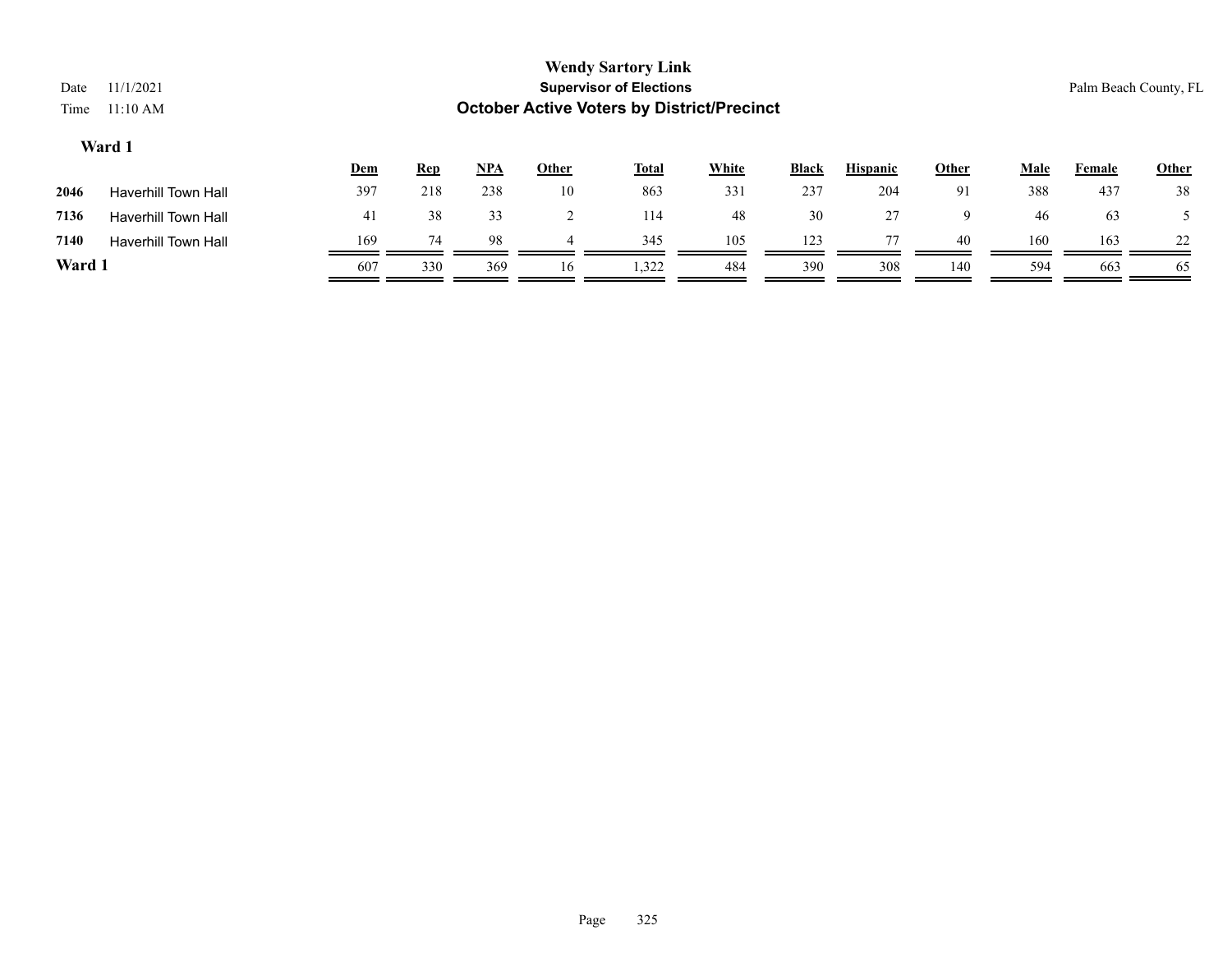|        |                    |     |            |            |              | <b>Wendy Sartory Link</b>                         |              |              |                 |       |             |                       |              |
|--------|--------------------|-----|------------|------------|--------------|---------------------------------------------------|--------------|--------------|-----------------|-------|-------------|-----------------------|--------------|
| Date   | 11/1/2021          |     |            |            |              | <b>Supervisor of Elections</b>                    |              |              |                 |       |             | Palm Beach County, FL |              |
| Time   | 11:10 AM           |     |            |            |              | <b>October Active Voters by District/Precinct</b> |              |              |                 |       |             |                       |              |
|        | Ward 1             | Dem | <u>Rep</u> | <u>NPA</u> | <b>Other</b> | <b>Total</b>                                      | <b>White</b> | <b>Black</b> | <b>Hispanic</b> | Other | <b>Male</b> | Female                | <b>Other</b> |
| 4008   | Hypoluxo Town Hall | 515 | 601        | 501        | 64           | 1,681                                             | 1,405        | 38           | 109             | 129   | 773         | 859                   | 49           |
| 7176   | Hypoluxo Town Hall | 186 | 88         | 112        | Q            | 395                                               | 222          | 82           | 64              | 27    | 169         | 216                   | 10           |
| Ward 1 |                    | 701 | 689        | 613        | 73           | 2,076                                             | 1,627        | 120          | 173             | 156   | 942         | 1,075                 | 59           |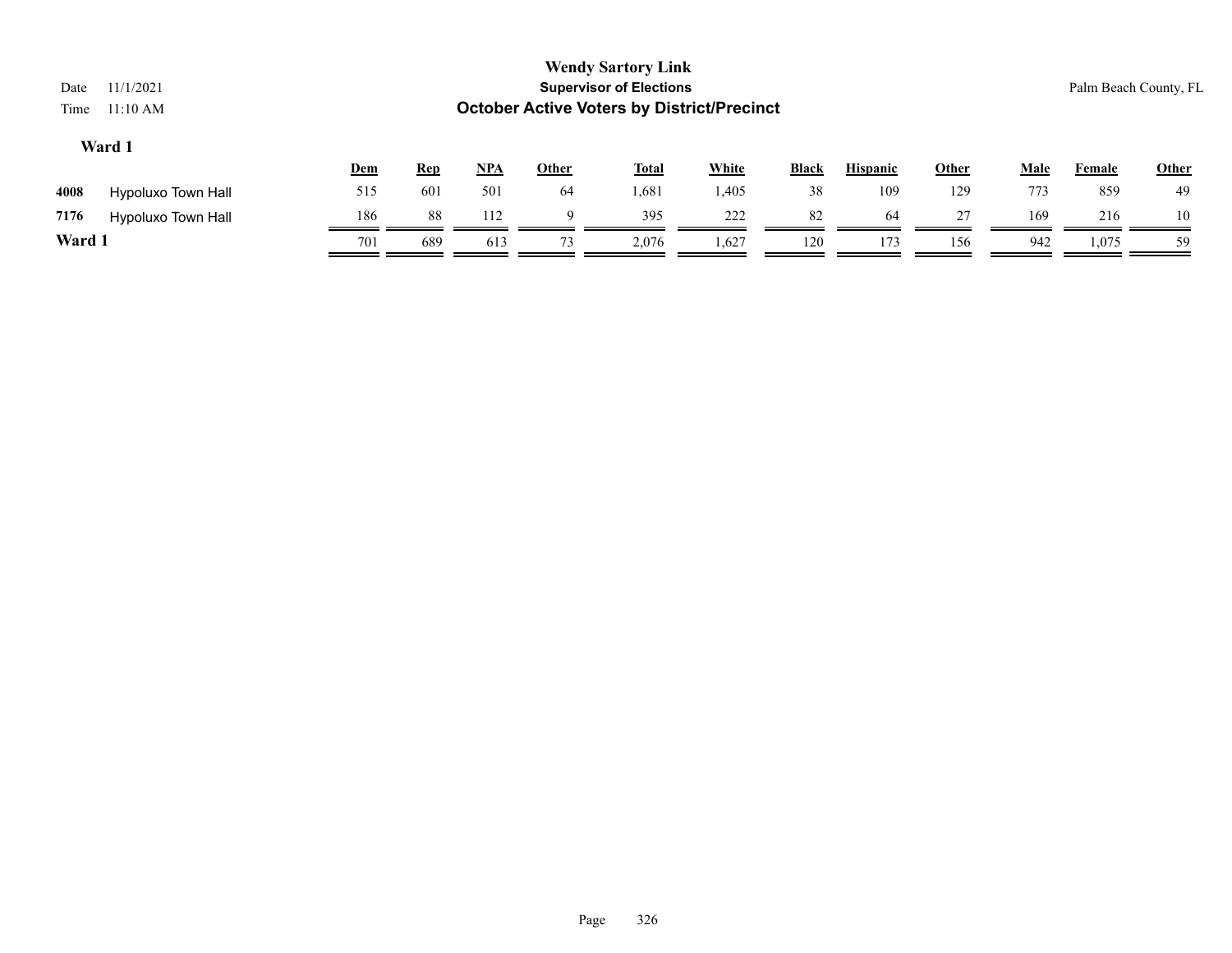## **Wendy Sartory Link** Date 11/1/2021 **Supervisor of Elections** Palm Beach County, FL Time 11:10 AM **October Active Voters by District/Precinct Dem Rep NPA Other Total White Black Hispanic Other Male Female Other Ward 1**

| 1152   | Oceanview Methodist    | 42  | 68    |     |    | 171    | 162   | $\theta$     |    |     | 80   | 87    | 4  |
|--------|------------------------|-----|-------|-----|----|--------|-------|--------------|----|-----|------|-------|----|
| 1208   | Juno Beach Town Center | 445 | 862   | 465 | 49 | 821. ا | .,659 | O            |    | 99  | 834  | 939   | 48 |
| 1212   | Juno Beach Town Center | 45  | 69    | 56  |    | 178    | 149   | <sub>n</sub> |    | 15  | 92   | 82    | 4  |
| 1214   | Juno Beach Town Center | 262 | 443   | 197 | 25 | 927    | 862   |              |    | 45  | 368  | 536   | 23 |
| Ward 1 |                        | 794 | 1,442 | 771 | 90 | 3,097  | 2,832 | 19           | 80 | 166 | .374 | 1,644 | 79 |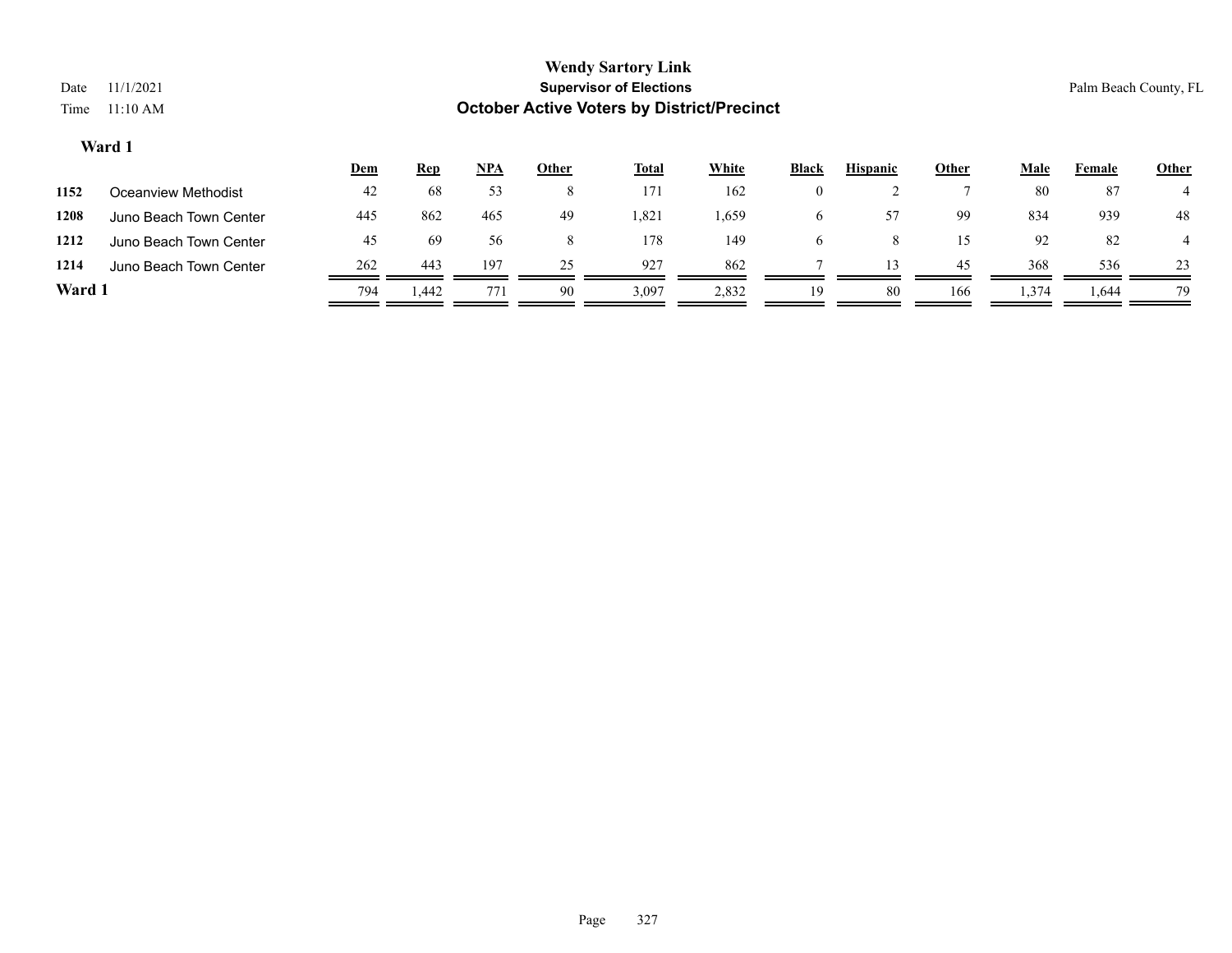| 11/1/2021<br>Date<br>11:10 AM<br>Time   |     |            |       |              | <b>Wendy Sartory Link</b><br><b>Supervisor of Elections</b><br><b>October Active Voters by District/Precinct</b> |              |              |                 |              |             |               | Palm Beach County, FL |
|-----------------------------------------|-----|------------|-------|--------------|------------------------------------------------------------------------------------------------------------------|--------------|--------------|-----------------|--------------|-------------|---------------|-----------------------|
| Ward 1                                  | Dem | <b>Rep</b> | $NPA$ | <b>Other</b> | <b>Total</b>                                                                                                     | <b>White</b> | <b>Black</b> | <b>Hispanic</b> | <b>Other</b> | <b>Male</b> | <b>Female</b> | <b>Other</b>          |
| 1128<br>Jupiter Inlet Colony Admin Bldg | 68  | 222        | 87    | 15           | 392                                                                                                              | 361          | 0            |                 | 26           | 177         | 207           |                       |
| Ward 1                                  | 68  | 222        | 87    |              | 392                                                                                                              | 361          |              |                 | 26           | 177         | 207           |                       |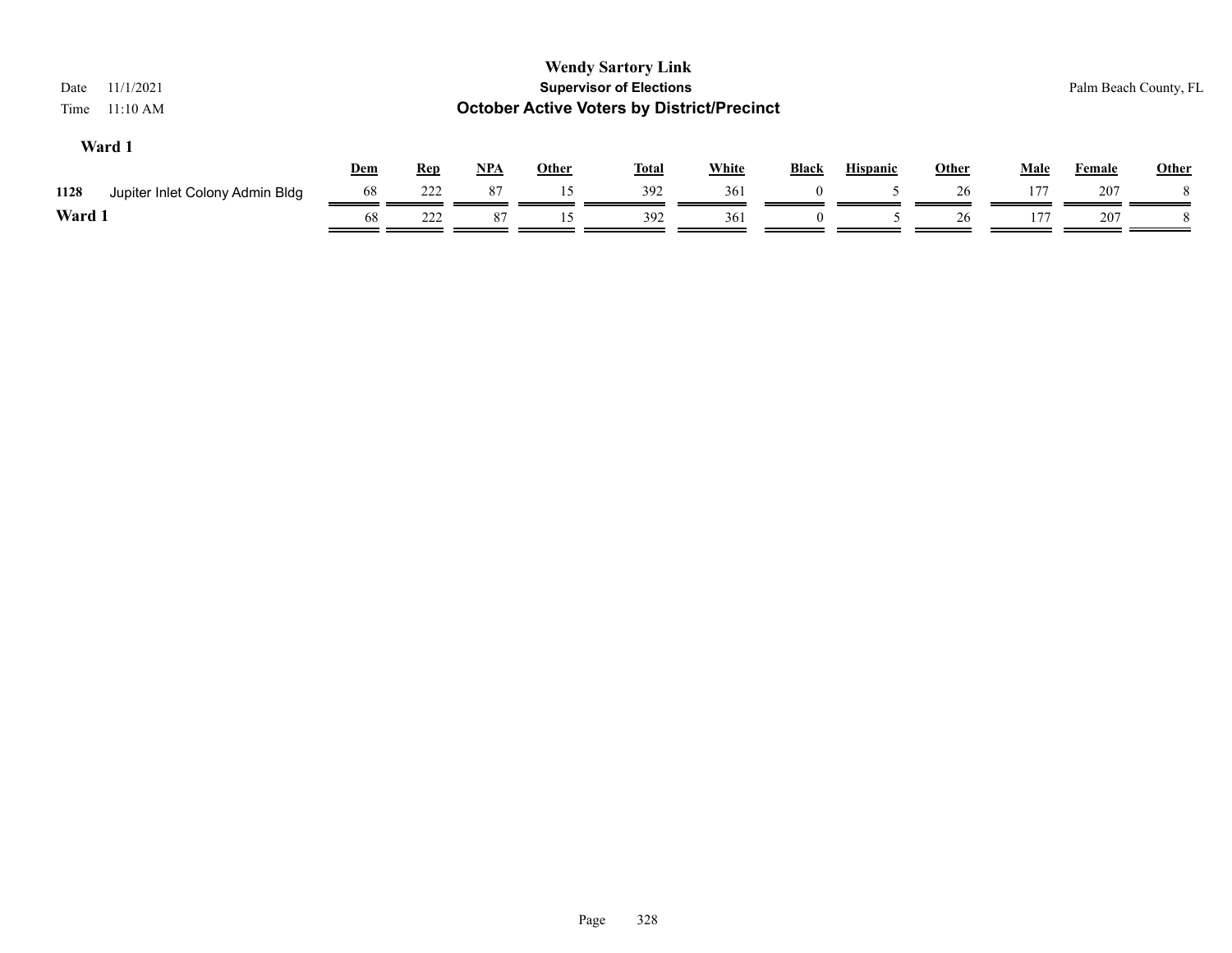### **Wendy Sartory Link** Date 11/1/2021 Palm Beach County, FL Time 11:10 AM **October Active Voters by District/Precinct**

|      |                                | Dem          | <b>Rep</b>       | NPA              | <b>Other</b> | <b>Total</b>     | <b>White</b>   | <b>Black</b>     | <b>Hispanic</b>  | <b>Other</b>     | <b>Male</b>    | <b>Female</b> | Other            |
|------|--------------------------------|--------------|------------------|------------------|--------------|------------------|----------------|------------------|------------------|------------------|----------------|---------------|------------------|
| 1034 | West Jupiter Recreation Center | 273          | 738              | 339              | 47           | 1,397            | 1,213          | 19               | 36               | 129              | 677            | 694           | 26               |
| 1040 | West Jupiter Recreation Center | 260          | 457              | 342              | 32           | 1,091            | 879            | 19               | 54               | 139              | 542            | 509           | 40               |
| 1042 | West Jupiter Recreation Center | $\mathbf{0}$ | $\mathbf{0}$     | $\boldsymbol{0}$ | $\mathbf{0}$ | $\boldsymbol{0}$ | $\mathbf{0}$   | $\boldsymbol{0}$ | $\mathbf{0}$     | $\mathbf{0}$     | $\overline{0}$ | $\mathbf{0}$  | $\boldsymbol{0}$ |
| 1048 | St Peter Catholic Church       | 385          | 458              | 283              | 29           | 1,155            | 1,033          | 3                | 41               | 78               | 439            | 688           | $28\,$           |
| 1050 | <b>Lighthouse Elementary</b>   | 480          | 664              | 411              | 45           | 1,600            | 1,364          | 16               | 67               | 153              | 745            | 799           | 56               |
| 1052 | Beacon Cove Intermediate Scho  | 1,028        | 1,141            | 922              | 65           | 3,156            | 2,497          | 77               | 258              | 324              | 1,475          | 1,579         | 102              |
| 1054 | Limestone Creek Elementary     | 694          | 1,077            | 635              | 55           | 2,461            | 2,179          | $25\,$           | 97               | 160              | 1,150          | 1,239         | 72               |
| 1056 | West Jupiter Recreation Center | 545          | 574              | 540              | 40           | 1,699            | 1,364          | 75               | 129              | 131              | 749            | 894           | 56               |
| 1058 | St Peter Catholic Church       | 759          | 885              | 749              | 66           | 2,459            | 2,046          | 37               | 192              | 184              | 1,078          | 1,310         | 71               |
| 1066 | Jupiter Community Center       | $\mathbf{0}$ | $\mathbf{0}$     | $\boldsymbol{0}$ | $\mathbf{0}$ | $\boldsymbol{0}$ | $\mathbf{0}$   | $\boldsymbol{0}$ | $\boldsymbol{0}$ | $\overline{0}$   | $\overline{0}$ | $\theta$      | $\boldsymbol{0}$ |
| 1068 | Jupiter Community Center       | 581          | 754              | 592              | 48           | 1,975            | 1,634          | 26               | 192              | 123              | 919            | 996           | 60               |
| 1072 | Jerry Thomas Elementary        | 726          | 1,068            | 691              | 69           | 2,554            | 2,218          | $28\,$           | 165              | 143              | 1,217          | 1,268         | 69               |
| 1074 | Independence Middle            | 784          | 1,156            | 848              | 89           | 2,877            | 2,415          | 20               | 192              | 250              | 1,289          | 1,495         | 93               |
| 1075 | Martinique Clubhouse           | 248          | 366              | 235              | 20           | 869              | 744            | 11               | 56               | 58               | 389            | 449           | 31               |
| 1076 | The Island Clubhouse           | 603          | 776              | 582              | 69           | 2,030            | 1,681          | 50               | 139              | 160              | 995            | 968           | 67               |
| 1098 | Riverside Improvement          | 254          | 456              | 263              | 21           | 994              | 888            | 6                | 45               | 55               | 453            | 508           | 33               |
| 1100 | Jupiter Elementary             | 399          | 451              | 367              | 32           | 1,249            | 953            | 17               | 198              | 81               | 603            | 600           | $46\,$           |
| 1102 | Jupiter High                   | 688          | 909              | 664              | 63           | 2,324            | 1,852          | 58               | 204              | 210              | 1,026          | 1,223         | 75               |
| 1104 | Jupiter Branch Library         | 452          | 568              | 445              | 31           | 1,496            | 1,215          | 36               | 140              | 105              | 647            | 806           | 43               |
| 1106 | Jupiter Middle                 | 320          | 490              | 391              | 37           | 1,238            | 1,045          | 17               | 78               | 98               | 583            | 615           | 40               |
| 1108 | Newhaven Clubhouse             | 555          | 711              | 530              | 61           | 1,857            | 1,599          | 24               | $100\,$          | 134              | 824            | 972           | 61               |
| 1124 | Riverside Improvement          | $\mathbf{0}$ | $\boldsymbol{2}$ | $\boldsymbol{0}$ | $\mathbf{0}$ | $\sqrt{2}$       | $\overline{c}$ | $\boldsymbol{0}$ | $\boldsymbol{0}$ | $\boldsymbol{0}$ | -1             | -1            | $\boldsymbol{0}$ |
| 1126 | PBC Fire Rescue #18            | 407          | 907              | 468              | 47           | 1,829            | 1,713          | 8                | 37               | 71               | 830            | 971           | 28               |
| 1136 | 1st UM Church of Jup-Teq       | 575          | 981              | 632              | 64           | 2,252            | 2,090          | 11               | 51               | 100              | 979            | 1,212         | 61               |
| 1140 | Club at Admirals Cove          | 289          | 539              | 303              | 23           | 1,154            | 1,062          | 6                | 21               | 65               | 549            | 586           | 19               |
| 1142 | 1st UM Church of Jup-Teq       | 278          | 595              | 360              | 38           | 1,271            | 1,179          | 5                | 22               | 65               | 604            | 634           | 33               |
| 1144 | 1st UM Church of Jup-Teq       | 524          | 806              | 502              | 35           | 1,867            | 1,724          | 5                | 30               | 108              | 854            | 959           | 54               |
| 1148 | <b>Oceanview Methodist</b>     | 385          | 541              | 392              | 45           | 1,363            | 1.242          | 6                | 32               | 83               | 590            | 731           | 42               |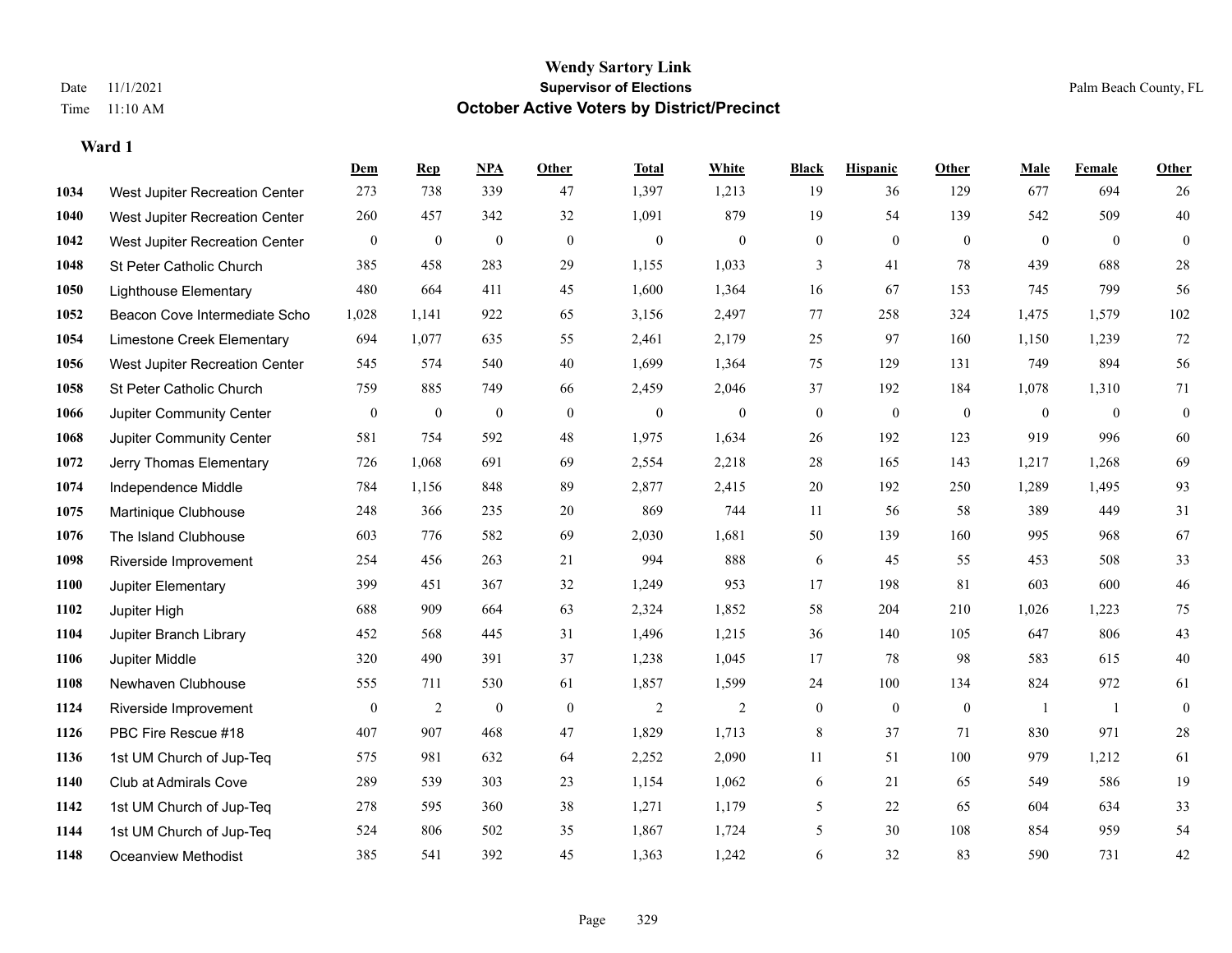| Date<br>Time | 11/1/2021<br>11:10 AM        |            |            |            |                | <b>Wendy Sartory Link</b><br><b>Supervisor of Elections</b><br><b>October Active Voters by District/Precinct</b> |                |              |                 |              |                | Palm Beach County, FL |              |
|--------------|------------------------------|------------|------------|------------|----------------|------------------------------------------------------------------------------------------------------------------|----------------|--------------|-----------------|--------------|----------------|-----------------------|--------------|
|              | Ward 1                       | <b>Dem</b> | <b>Rep</b> | <u>NPA</u> | <b>Other</b>   | <u>Total</u>                                                                                                     | White          | <b>Black</b> | <b>Hispanic</b> | <b>Other</b> | Male           | Female                | <b>Other</b> |
| 1150         | Oceanview Methodist          | $\bf{0}$   | $\theta$   | $\Omega$   | $\overline{0}$ | $\theta$                                                                                                         | $\overline{0}$ | $\theta$     | $\overline{0}$  | $\theta$     | $\overline{0}$ | $\left($              | $\left($     |
| 1164         | <b>Club at Admirals Cove</b> | 26         | 155        | 68         |                | 254                                                                                                              | 228            |              |                 | 19           | 128            | 118                   |              |
| Ward 1       |                              | 12,518     | 18,225     | 12,554     | 1,176          | 44,473                                                                                                           | 38,059         | 608          | 2,580           | 3,226        | 20,335         | 22,824                | .314         |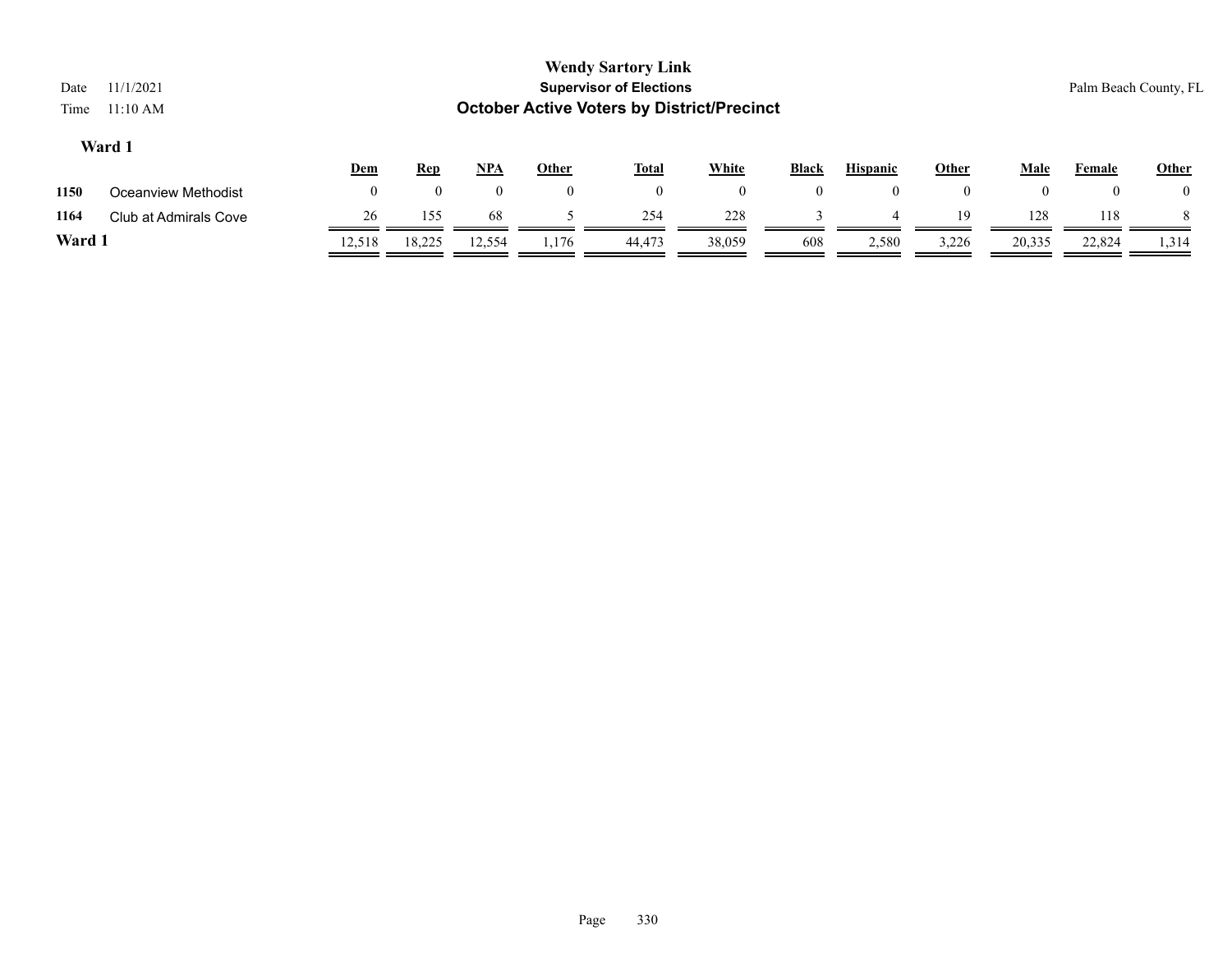|        |                           | <u>Dem</u> | <b>Rep</b> | <u>NPA</u> | <b>Other</b> | <b>Total</b> | White | <b>Black</b> | <b>Hispanic</b> | Other    | Male  | Female   | <b>Other</b>   |
|--------|---------------------------|------------|------------|------------|--------------|--------------|-------|--------------|-----------------|----------|-------|----------|----------------|
| 3075   | Lantana Recreation Center | 14         |            |            |              | 31           | 31    |              |                 | $\theta$ | 10    | $\sim$ 1 | $\overline{0}$ |
| 4002   | Lantana Recreation Center | 460        | 509        | 369        | 47           | 1,385        | 1,158 | 30           | 102             | 95       | 664   | 682      | 39             |
| 7168   | <b>Maddock Park</b>       | 1,506      | 642        | 915        | 58           | 3,121        | 1,522 | 807          | 524             | 268      | 1,431 | 1,576    | 114            |
| 7170   | Lantana Town Hall         | 707        | 339        | 513        | 37           | .596         | 853   | 345          | 241             | 157      | 747   | 773      | 76             |
| 7172   | Lantana Recreation Center | 298        | 267        | 245        |              | 827          | 650   | 50           | -66             | 61       | 390   | -41 ì    | 26             |
| Ward 1 |                           | 2,985      | 1,765      | 2,049      | 161          | 6,960        | 4,214 | 1,232        | 933             | 581      | 3,242 | 3,463    | 255            |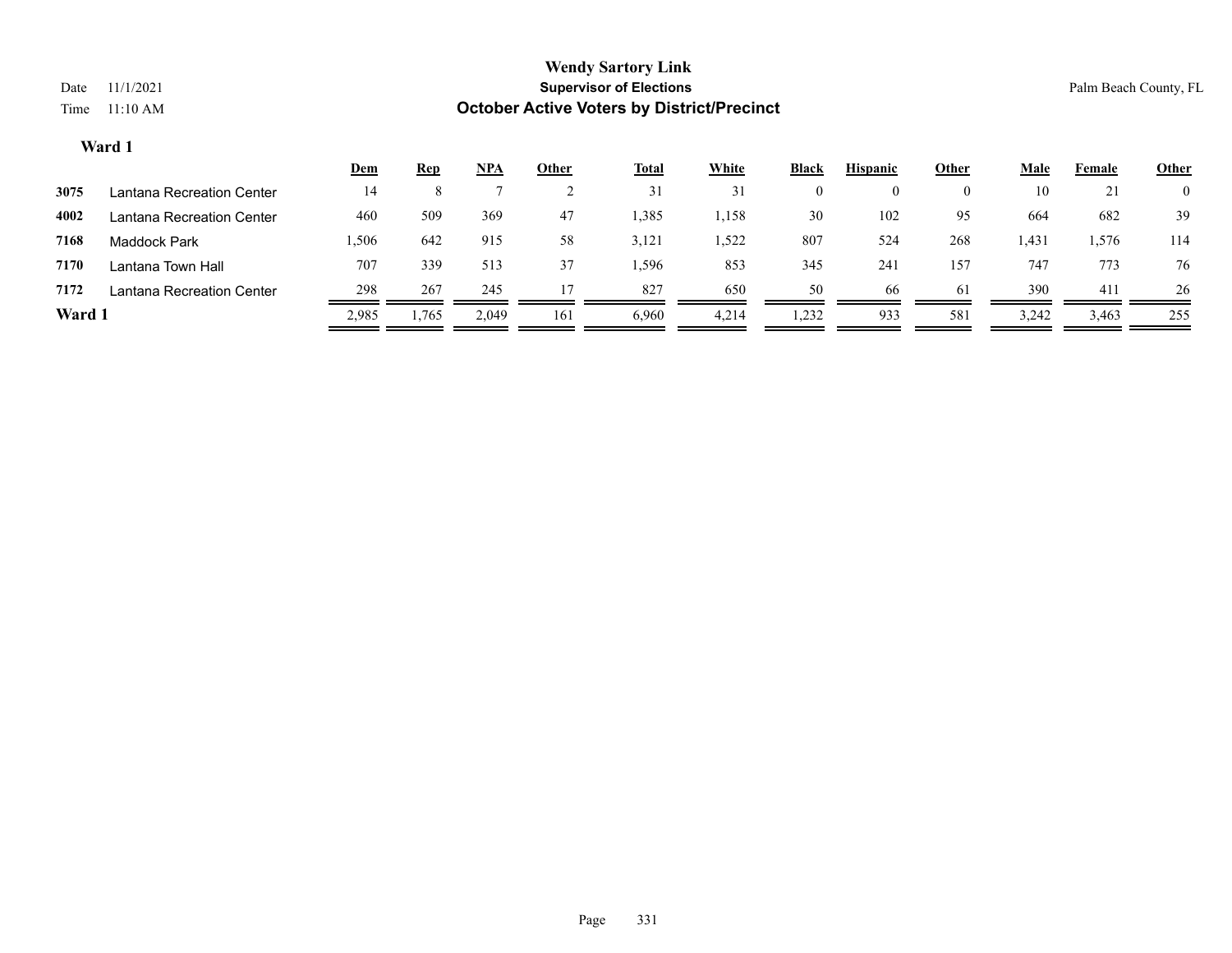| Date<br>Time | 11/1/2021<br>$11:10 \text{ AM}$ |       |            |            |                | <b>Wendy Sartory Link</b><br><b>Supervisor of Elections</b><br><b>October Active Voters by District/Precinct</b> |                |              |                 |              |             | Palm Beach County, FL |                |
|--------------|---------------------------------|-------|------------|------------|----------------|------------------------------------------------------------------------------------------------------------------|----------------|--------------|-----------------|--------------|-------------|-----------------------|----------------|
|              | Ward 1                          | Dem   | <b>Rep</b> | <u>NPA</u> | <b>Other</b>   | <b>Total</b>                                                                                                     | <b>White</b>   | <b>Black</b> | <b>Hispanic</b> | <b>Other</b> | <b>Male</b> | Female                | <b>Other</b>   |
| 2127         | Lake Clarke Shores Town Hall    |       |            |            | $\overline{0}$ |                                                                                                                  | $\overline{0}$ | $\theta$     |                 | $\theta$     | ∠           |                       | $\overline{0}$ |
| 3014         | Lake Clarke Shores Town Hall    | 1,006 | 1,076      | 643        | 46             | 2,771                                                                                                            | 2,031          | 83           | 487             | 170          | 1,262       | 1,422                 | -87            |
| Ward 1       |                                 | .007  | 1,076      | 644        | 46             | 2,773                                                                                                            | 2,031          | 83           | 489             | 170          | 1,264       | 1,422                 | 87             |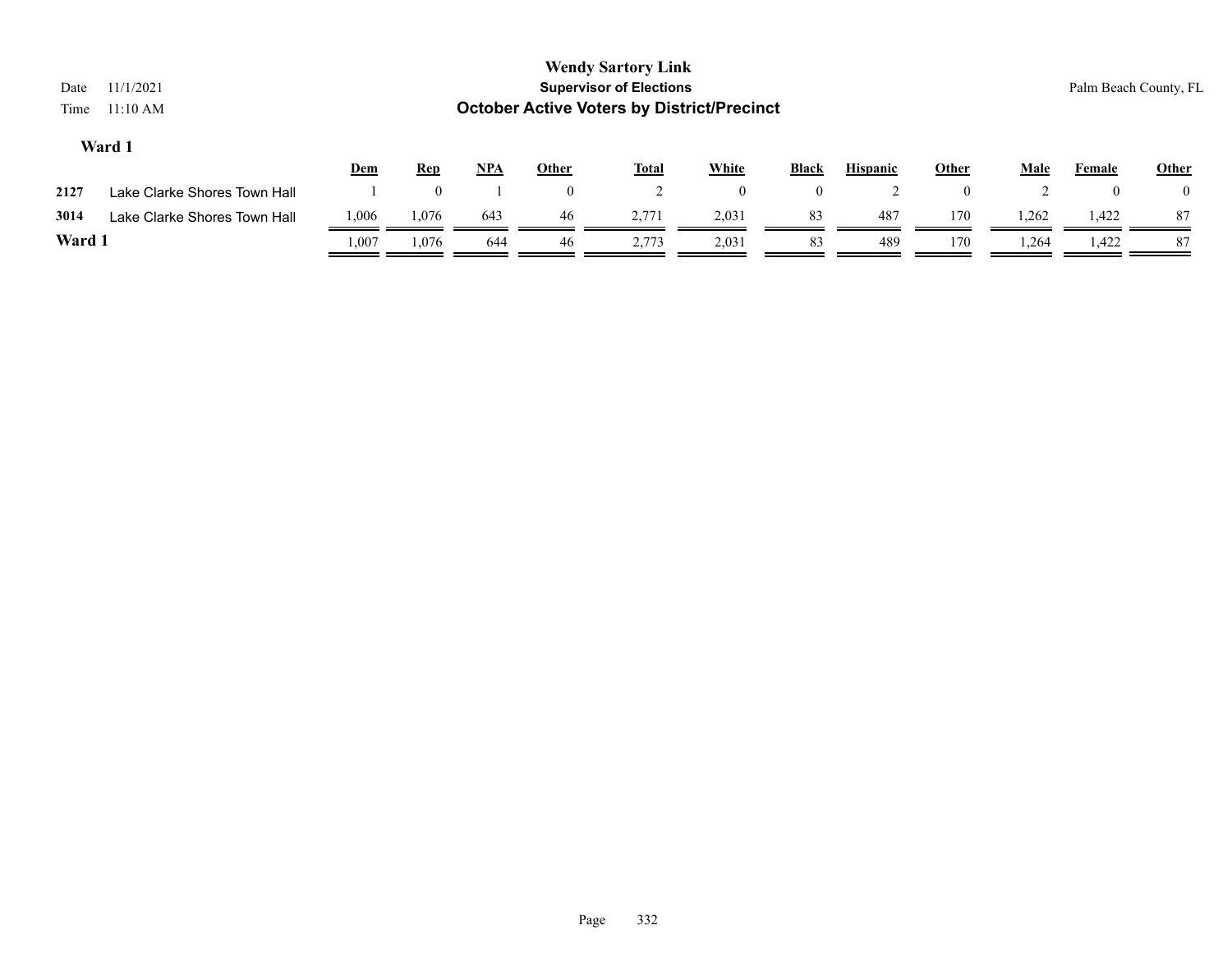| 11/1/2021<br>Date<br>$11:10$ AM<br>Time |     |            |            |              | <b>Wendy Sartory Link</b><br><b>Supervisor of Elections</b><br><b>October Active Voters by District/Precinct</b> |              |              |                 |              |             |               | Palm Beach County, FL |
|-----------------------------------------|-----|------------|------------|--------------|------------------------------------------------------------------------------------------------------------------|--------------|--------------|-----------------|--------------|-------------|---------------|-----------------------|
| Ward 1                                  | Dem | <u>Rep</u> | <u>NPA</u> | <b>Other</b> | <b>Total</b>                                                                                                     | <b>White</b> | <b>Black</b> | <b>Hispanic</b> | <b>Other</b> | <b>Male</b> | <b>Female</b> | <b>Other</b>          |
| 6094<br>Palms West Presbyterian         | 667 | 925        | 661        | 44           | 2,297                                                                                                            | 1,833        | 77           | 206             | 181          | 1,097       | 1,126         | 74                    |
| Ward 1                                  | 667 | 925        | 661        | 44           | 2.297                                                                                                            | 1,833        | 77           | 206             | 181          | 1,097       | 1,126         | 74                    |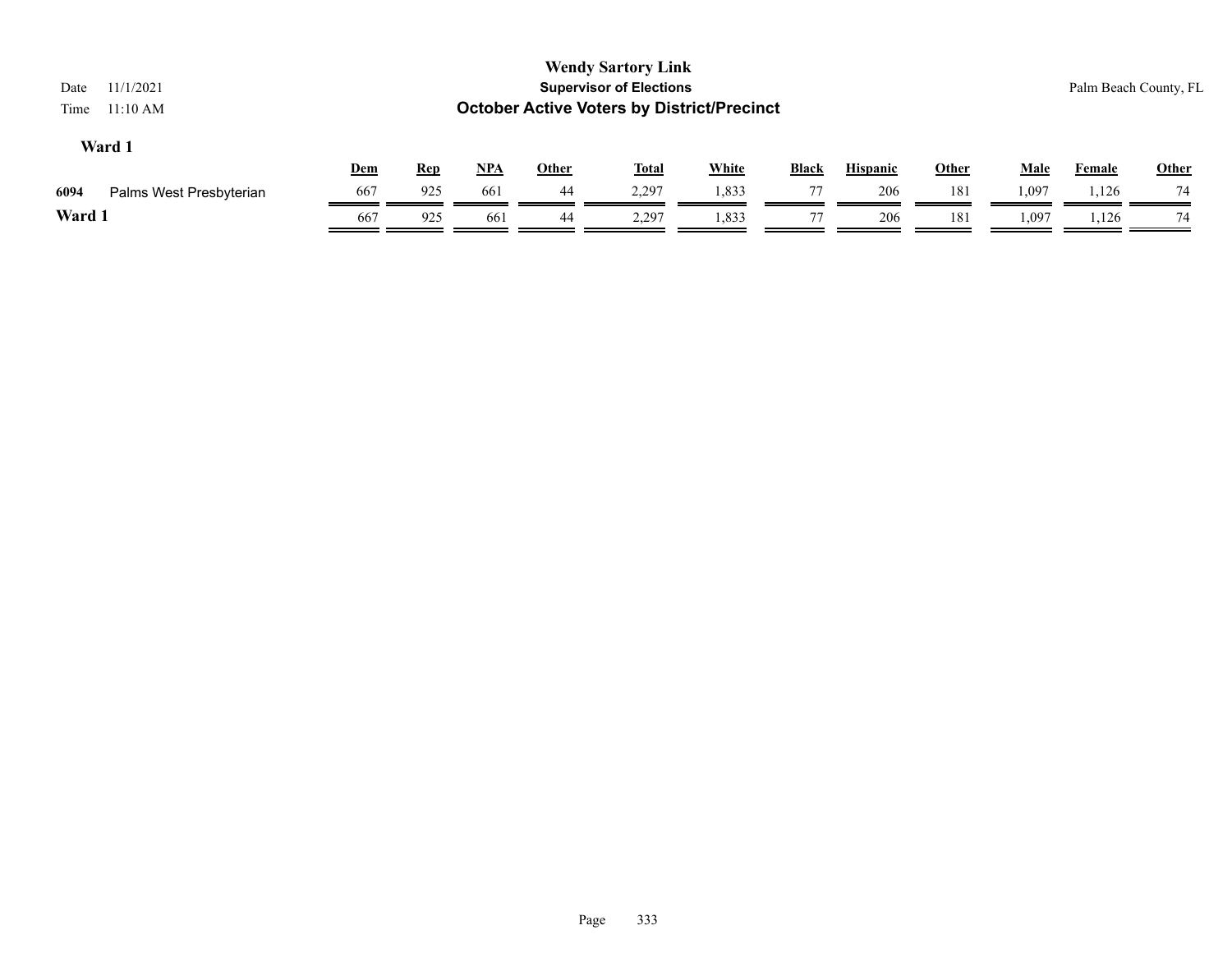|        |                         | <u>Dem</u> | <u>Rep</u> | <u>NPA</u> | Other        | <u>Total</u> | White    | <b>Black</b> | <b>Hispanic</b> | Other    | Male  | Female | <b>Other</b>   |
|--------|-------------------------|------------|------------|------------|--------------|--------------|----------|--------------|-----------------|----------|-------|--------|----------------|
| 1376   | Lake Park Town Hall     |            |            |            |              |              | $\theta$ |              |                 | $\theta$ |       |        | $\overline{0}$ |
| 1378   | PBC Fire Rescue #68     | 1,036      | 414        | 522        | 37           | 2,009        | 822      | 842          | 115             | 230      | 932   | 991    | 86             |
| 1382   | Lake Park Town Hall     | 279        | 357        | 262        | 26           | 924          | 761      | 37           | 57              | 69       | 423   | 478    | 23             |
| 7010   | St John Lutheran Church | 281        |            | 89         | <sub>0</sub> | 387          | 24       | 315          | 23              | 25       | 126   | 244    | 17             |
| 7012   | St John Lutheran Church | 1.071      | 197        | 421        | 17           | .706         | 485      | 988          |                 | 162      | 782   | 865    | 59             |
| Ward 1 |                         | 2,667      | 979        | 1,294      | 86           | 5,026        | 2,092    | 2,182        | 266             | 486      | 2,263 | 2,578  | 185            |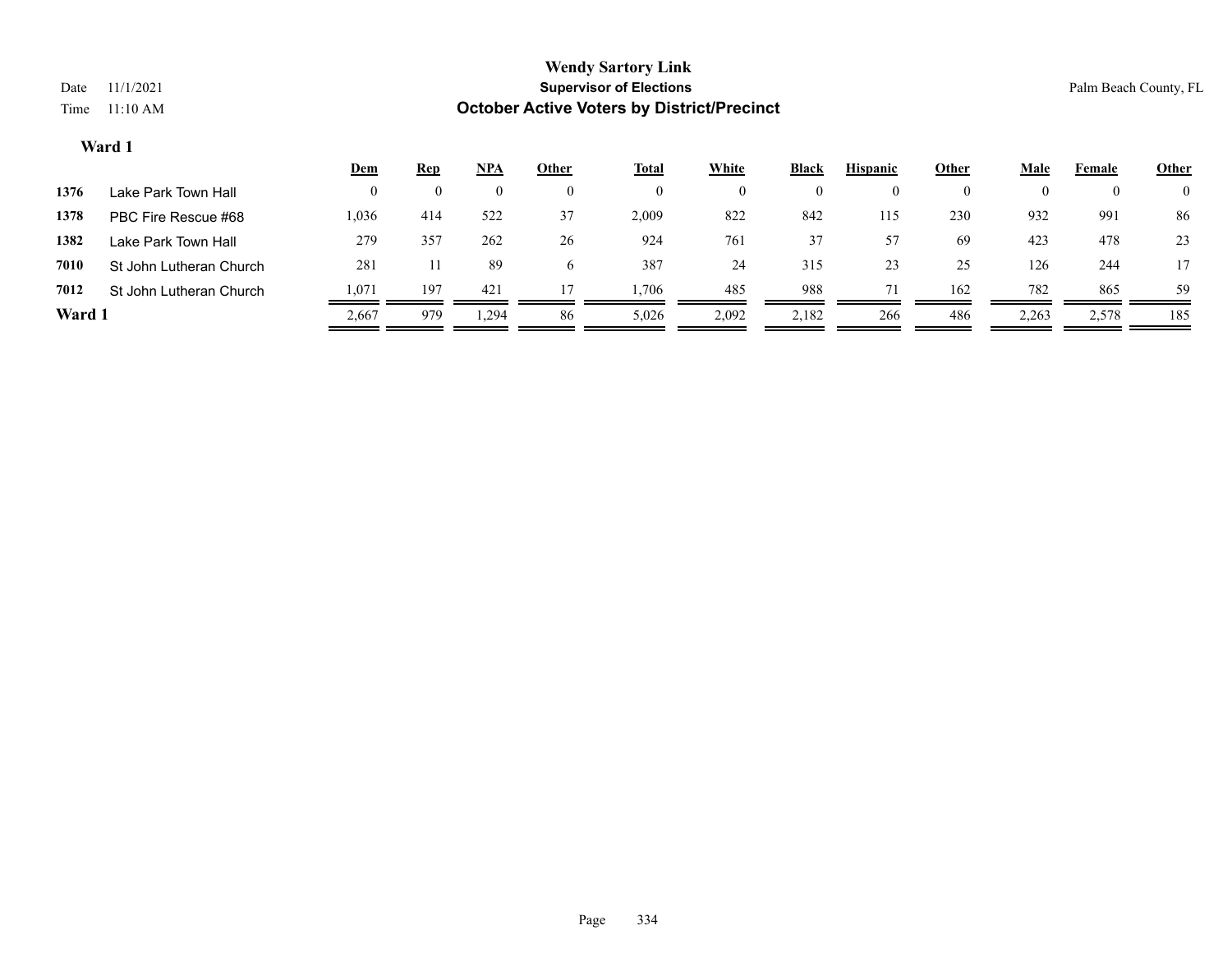|        |                                  | Dem      | <b>Rep</b>   | NPA            | Other    | <b>Total</b>   | White | <b>Black</b> | <b>Hispanic</b> | Other    | <b>Male</b> | <b>Female</b> | <b>Other</b> |
|--------|----------------------------------|----------|--------------|----------------|----------|----------------|-------|--------------|-----------------|----------|-------------|---------------|--------------|
| 3034   | <b>Sunlight Community Church</b> | 157      | 104          | 79             | 6        | 346            | 182   | 42           | 101             | 21       | 156         | 180           | 10           |
| 3036   | <b>Sunlight Community Church</b> | 387      | 211          | 288            | 15       | 901            | 376   | 173          | 262             | 90       | 399         | 471           | 31           |
| 3038   | <b>Sunlight Community Church</b> | 723      | 299          | 541            | 30       | 1,593          | 666   | 245          | 513             | 169      | 742         | 772           | 79           |
| 3040   | 1st Congregational Church        | 693      | 307          | 408            | 42       | 1,450          | 1,073 | 70           | 187             | 120      | 716         | 680           | 54           |
| 3042   | 1st Congregational Church        | 720      | 448          | 394            | 48       | 1,610          | 1,352 | 24           | 134             | 100      | 731         | 825           | 54           |
| 3052   | Our Savior Lutheran Church       | 401      | 113          | 241            | 13       | 768            | 213   | 214          | 269             | 72       | 364         | 366           | 38           |
| 3058   | Our Savior Lutheran Church       | $\theta$ | $\mathbf{0}$ | $\overline{2}$ | $\theta$ | $\overline{2}$ |       |              | $\Omega$        | $\theta$ |             |               | $\theta$     |
| 3060   | Our Savior Lutheran Church       | 253      | 52           | 157            | 6        | 468            | 105   | 168          | 159             | 36       | 180         | 268           | 20           |
| 3062   | Our Savior Lutheran Church       | 1,032    | 323          | 582            | 51       | 1,988          | 799   | 427          | 578             | 184      | 922         | 971           | 95           |
| 3064   | 1st Congregational Church        | 471      | 224          | 360            | 31       | 1,086          | 763   | 94           | 151             | 78       | 513         | 530           | 43           |
| 3066   | Our Savior Lutheran Church       | 367      | 134          | 272            | 20       | 793            | 548   | 73           | 93              | 79       | 388         | 373           | 32           |
| 3068   | St Andrews Episcopal             | 547      | 289          | 393            | 44       | 1,273          | 1,025 | 52           | 111             | 85       | 616         | 615           | 42           |
| 3076   | Our Savior Lutheran Church       | 48       | 39           | 48             |          | 136            | 94    | 15           | 19              | 8        | 74          | 57            | 5            |
| 3078   | Lakeside UM Church               | 645      | 387          | 434            | 37       | 1,503          | 936   | 166          | 270             | 131      | 665         | 796           | 42           |
| 7160   | South Grade Elementary           | 933      | 215          | 458            | 26       | 1,632          | 512   | 621          | 321             | 178      | 795         | 766           | 71           |
| 7162   | <b>Osborne Community Center</b>  | 855      | 122          | 373            | 24       | 1,374          | 248   | 702          | 286             | 138      | 623         | 691           | 60           |
| 7164   | <b>Osborne Community Center</b>  | 320      | 181          | 197            | 25       | 723            | 566   | 51           | 55              | 51       | 336         | 366           | 21           |
| Ward 1 |                                  | 8,552    | 3,448        | 5,227          | 419      | 17,646         | 9,459 | 3,138        | 3,509           | 1,540    | 8,221       | 8,728         | 697          |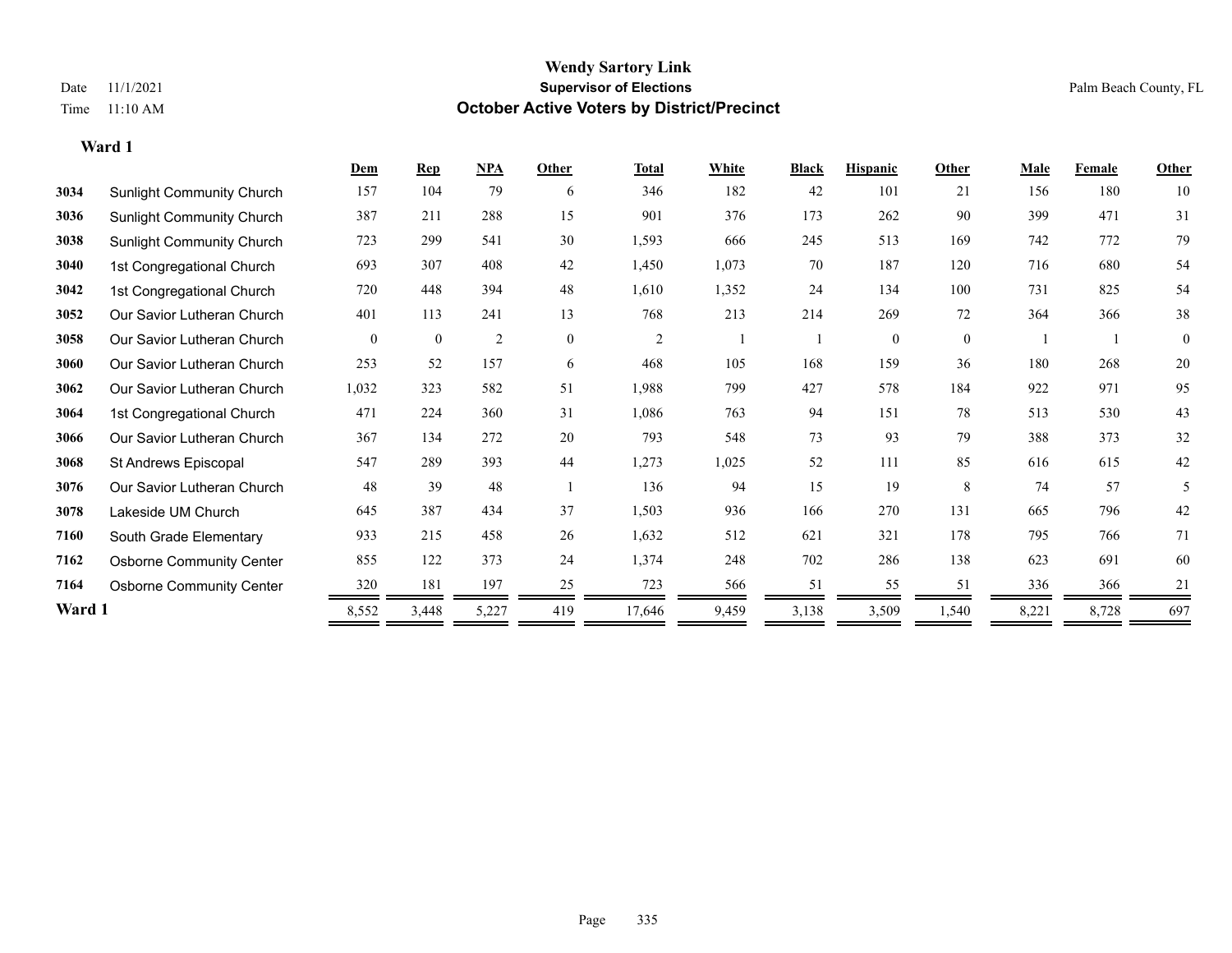| 11/1/2021<br>Date<br>11:10 AM<br>Time |     |            |            |              | <b>Wendy Sartory Link</b><br><b>Supervisor of Elections</b><br><b>October Active Voters by District/Precinct</b> |              |              |                 |       |             |               | Palm Beach County, FL |
|---------------------------------------|-----|------------|------------|--------------|------------------------------------------------------------------------------------------------------------------|--------------|--------------|-----------------|-------|-------------|---------------|-----------------------|
| Ward 1                                | Dem | <b>Rep</b> | <u>NPA</u> | <b>Other</b> | <b>Total</b>                                                                                                     | <b>White</b> | <b>Black</b> | <b>Hispanic</b> | Other | <b>Male</b> | <b>Female</b> | <b>Other</b>          |
| 4006<br>Manalapan Town Hall           | 76  | 201        | 90         |              | 378                                                                                                              | 345          |              |                 | 22    | 191         | 177           | 10                    |
| Ward 1                                | 76  | 201        | 90         |              | 378                                                                                                              | 345          | $\mathbf{p}$ |                 | 22    | 191         | 177           | 10                    |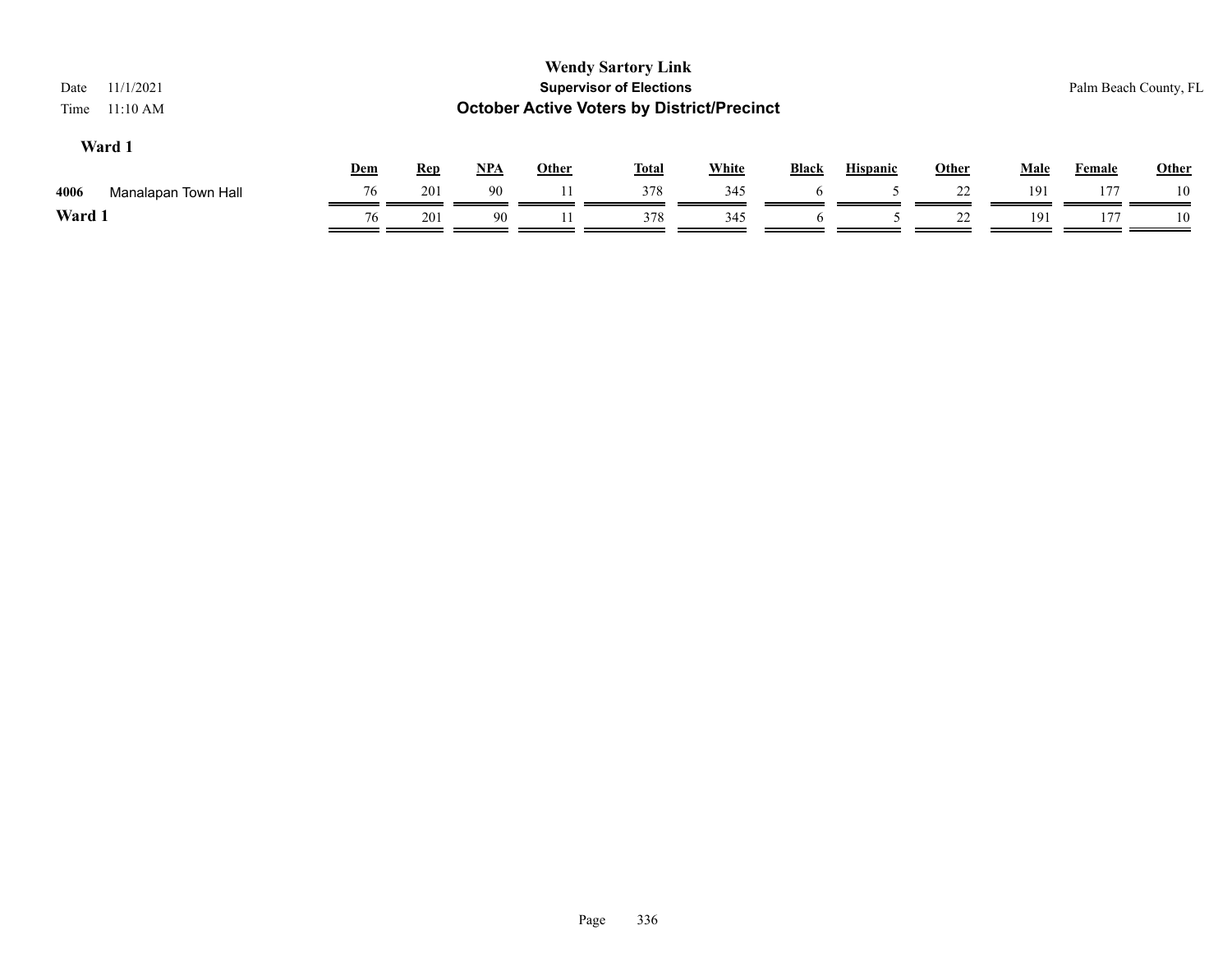| 11/1/2021<br>Date<br>11:10 AM<br>Time |     |            |       |              | <b>Wendy Sartory Link</b><br><b>Supervisor of Elections</b><br><b>October Active Voters by District/Precinct</b> |              |       |                 |              |      |        | Palm Beach County, FL |
|---------------------------------------|-----|------------|-------|--------------|------------------------------------------------------------------------------------------------------------------|--------------|-------|-----------------|--------------|------|--------|-----------------------|
| Ward 1                                | Dem | <u>Rep</u> | $NPA$ | <b>Other</b> | <b>Total</b>                                                                                                     | <b>White</b> | Black | <b>Hispanic</b> | <b>Other</b> | Male | Female | Other                 |
| 7062<br>Mangonia Park Town Hall       | 710 | 40         | 181   | 10           | 941                                                                                                              | 81           | 754   | 40              | -66          | 375  | 538    | 28                    |
| Ward 1                                | 710 | 40         | 181   | 10           | 941                                                                                                              | 81           | 754   | 40              | 66           | 375  | 538    | 28                    |
|                                       |     |            |       |              |                                                                                                                  |              |       |                 |              |      |        |                       |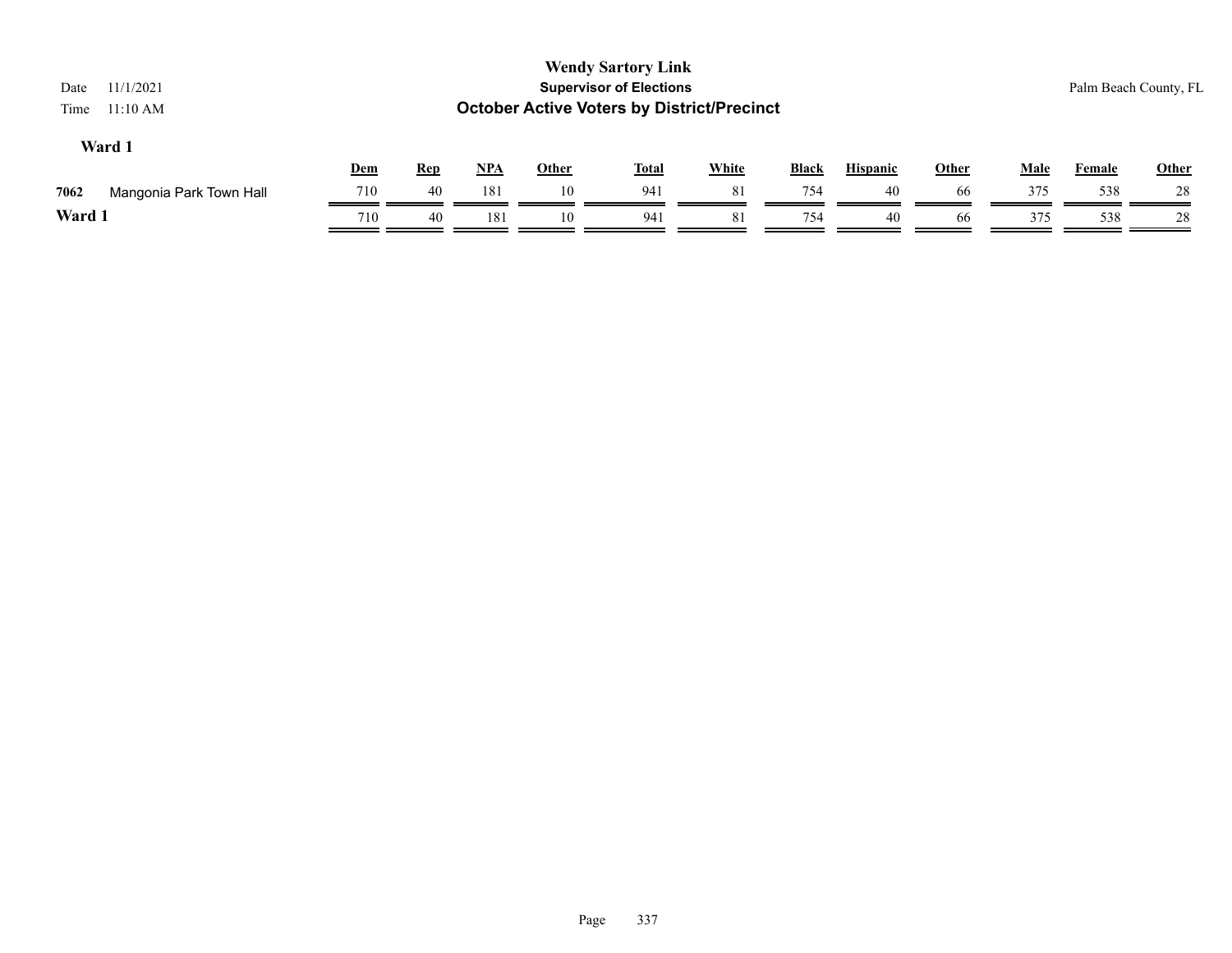### **Wendy Sartory Link** Date 11/1/2021 **Supervisor of Elections** Palm Beach County, FL Time 11:10 AM **October Active Voters by District/Precinct**

|        |                              | Dem            | <b>Rep</b> | $NPA$ | Other            | <b>Total</b> | White | <b>Black</b> | <b>Hispanic</b> | Other            | <b>Male</b>    | Female       | Other    |
|--------|------------------------------|----------------|------------|-------|------------------|--------------|-------|--------------|-----------------|------------------|----------------|--------------|----------|
| 1314   | <b>NPB Community Center</b>  | 51             | 126        | 60    | 6                | 243          | 216   | 3            | 8               | 16               | 100            | 131          | 12       |
| 1316   | <b>NPB Community Center</b>  | 190            | 188        | 146   | 28               | 552          | 397   | 44           | 74              | 37               | 237            | 297          | 18       |
| 1320   | <b>NPB Community Center</b>  | 34             | 118        | 38    | $\overline{2}$   | 192          | 170   | 3            | 8               | 11               | 101            | 87           | 4        |
| 1322   | <b>NPB Community Center</b>  | $\overline{c}$ | 6          | 10    | $\boldsymbol{0}$ | 18           | 18    | $\theta$     | $\overline{0}$  | $\boldsymbol{0}$ | 8              | 9            |          |
| 1328   | Osborne Park Activities Bldg | 607            | 835        | 552   | 49               | 2,043        | 1,749 | 28           | 124             | 142              | 992            | 992          | 59       |
| 1332   | 1st Unitarian Church NPB     | 345            | 399        | 258   | 31               | 1,033        | 849   | 58           | 62              | 64               | 503            | 507          | 23       |
| 1334   | 1st Unitarian Church NPB     | $\overline{2}$ | 3          | 5     |                  | 11           | 11    | $\theta$     | $\theta$        | $\overline{0}$   | $\overline{4}$ | $\mathbf{7}$ | $\theta$ |
| 1342   | <b>NPB Country Club</b>      | 309            | 451        | 270   | 28               | 1,058        | 955   | 18           | 32              | 53               | 454            | 579          | 25       |
| 1344   | Old Port Cove                | 298            | 521        | 326   | 32               | 1,177        | 1,078 | 5            | 30              | 64               | 530            | 628          | 19       |
| 1346   | Anchorage Activities Bldg    | 553            | 928        | 424   | 37               | 1,942        | 1,783 | 13           | 59              | 87               | 899            | 995          | 48       |
| 1348   | <b>NPB Council Chambers</b>  | 32             | 125        | 33    | 8                | 198          | 187   | $\theta$     | 6               | 5                | 100            | 92           | 6        |
| 1350   | <b>Faith Lutheran Church</b> | 382            | 617        | 371   | 26               | 1,396        | 1,230 | 10           | 81              | 75               | 667            | 686          | 43       |
| 1380   | <b>NPB Council Chambers</b>  | 175            | 271        | 155   | 15               | 616          | 545   | 10           | 24              | 37               | 272            | 327          | 17       |
| Ward 1 |                              | 2,980          | 4,588      | 2,648 | 263              | 10,479       | 9,188 | 192          | 508             | 591              | 4,867          | 5,337        | 275      |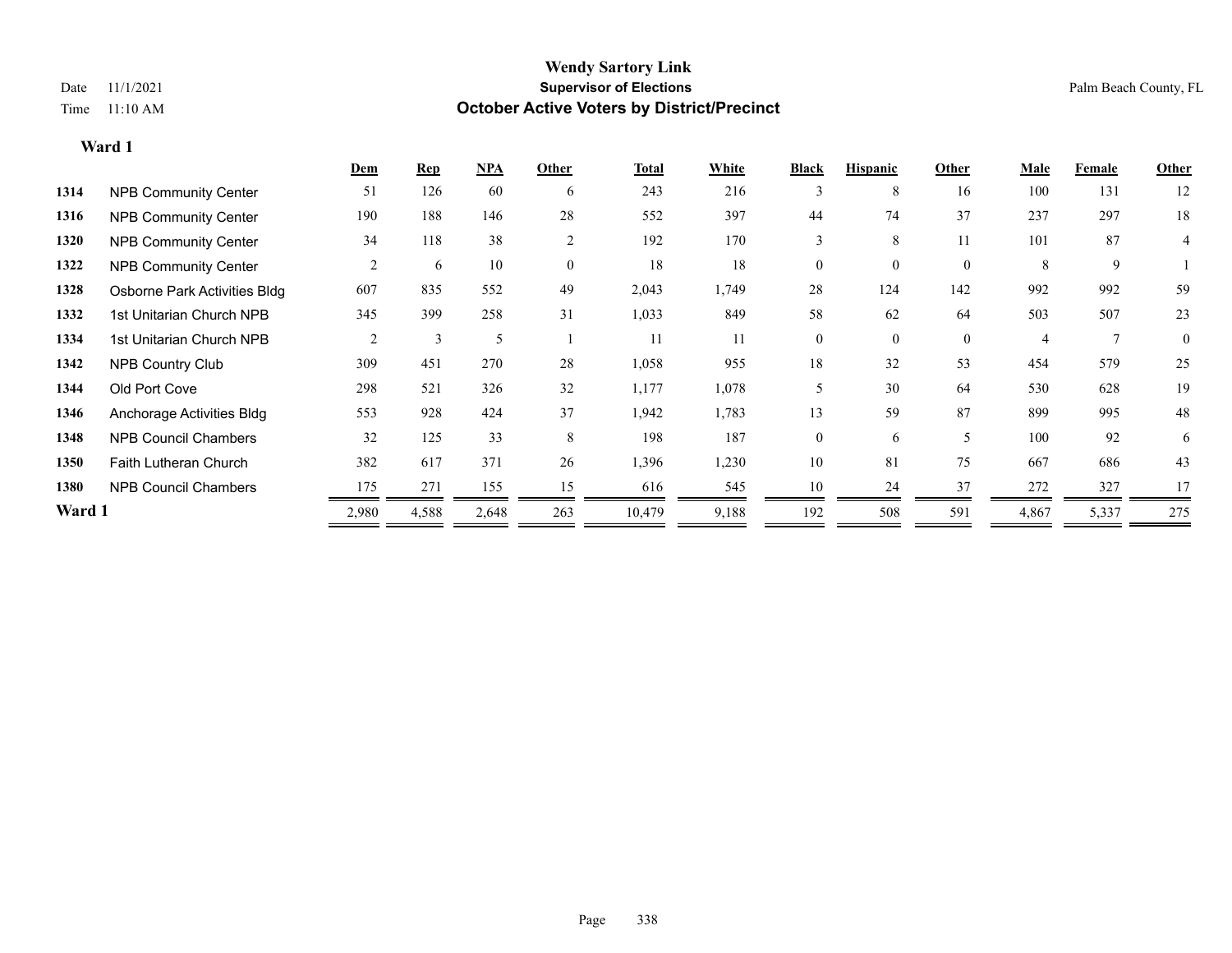| 11/1/2021<br>Date<br>11:10 AM<br>Time |     |            |       |              | <b>Wendy Sartory Link</b><br><b>Supervisor of Elections</b><br><b>October Active Voters by District/Precinct</b> |              |              |                 |       |             | Palm Beach County, FL |              |
|---------------------------------------|-----|------------|-------|--------------|------------------------------------------------------------------------------------------------------------------|--------------|--------------|-----------------|-------|-------------|-----------------------|--------------|
| Ward 1                                | Dem | <b>Rep</b> | $NPA$ | <u>Other</u> | <b>Total</b>                                                                                                     | <b>White</b> | <b>Black</b> | <b>Hispanic</b> | Other | <b>Male</b> | Female                | <b>Other</b> |
| 4028<br>Ocean Ridge Town Hall         | 401 | 743        | 420   | 44           | 1,608                                                                                                            | 1,470        | 4            | 50              | 84    | 769         | 797                   | 42           |
| Ward 1                                | 401 | 743        | 420   | 44           | 1,608                                                                                                            | 1.470        | 4            | 50              | 84    | 769         | 797                   | 42           |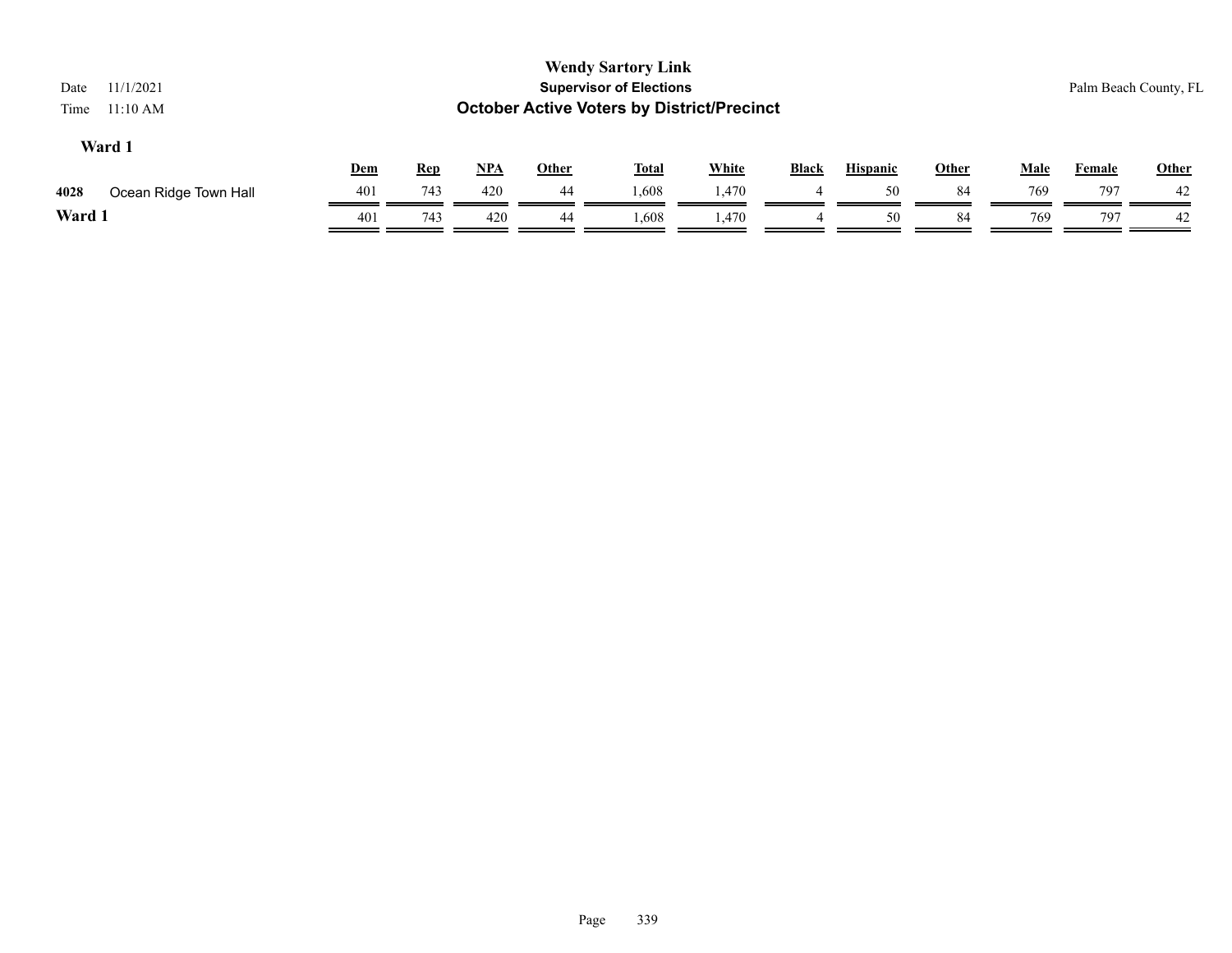| Date<br>Time | 11/1/2021<br>11:10 AM            |       |            |       |              | <b>Wendy Sartory Link</b><br><b>Supervisor of Elections</b><br><b>October Active Voters by District/Precinct</b> |              |       |                 |              |             | Palm Beach County, FL |       |
|--------------|----------------------------------|-------|------------|-------|--------------|------------------------------------------------------------------------------------------------------------------|--------------|-------|-----------------|--------------|-------------|-----------------------|-------|
|              | Ward 1                           | Dem   | <b>Rep</b> | $NPA$ | <b>Other</b> | <b>Total</b>                                                                                                     | <b>White</b> | Black | <b>Hispanic</b> | <b>Other</b> | <b>Male</b> | Female                | Other |
| 6004         | <b>Pahokee Recreation Center</b> | 959   | 173        | 229   |              | 1,366                                                                                                            | 177          | 885   | 222             | 82           | 563         | 754                   | 49    |
| 6006         | Pahokee Recreation Center        | 995   | 170        | 271   | 13           | 1.449                                                                                                            | 122          | 846   | 383             | 98           | 646         | 722                   | -81   |
| Ward 1       |                                  | 1,954 | 343        | 500   | 18           | 2,815                                                                                                            | 299          | 1,731 | 605             | 180          | 1,209       | 1,476                 | 130   |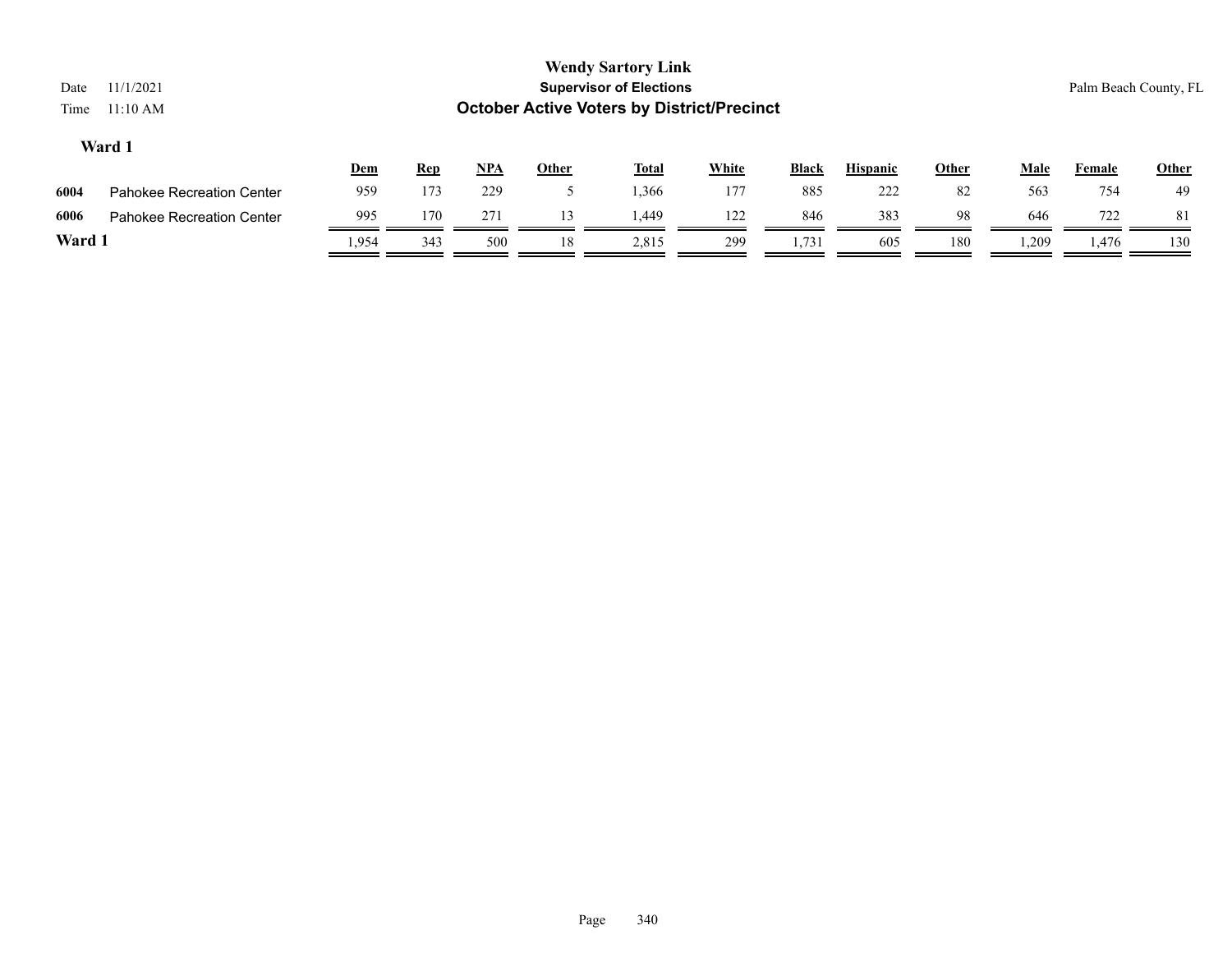|                               | <u>Dem</u> | <b>Rep</b> | $NPA$ | Other | <u>Total</u> | White | <b>Black</b> | <b>Hispanic</b> | Other | <b>Male</b> | Female | <b>Other</b> |
|-------------------------------|------------|------------|-------|-------|--------------|-------|--------------|-----------------|-------|-------------|--------|--------------|
| St Edwards Church             | 450        | 1,186      | 527   | 55    | 2,218        | 2,039 |              | 52              | 124   | 1,029       | 1,119  | 70           |
| St Edwards Church             | 351        | 616        | 411   | 47    | 1,425        | 1,286 | O            | 29              | 104   | 625         | 765    | 35           |
| Morton & Barbara Mandel Cente | 242        | 614        | 291   | 36    | 1,183        | 1,077 | 6            | 24              | 76    | 534         | 617    | 32           |
| Morton & Barbara Mandel Cente | 148        | 368        | 155   | 18    | 689          | 616   | 8            | 13              | 52    | 316         | 353    | 20           |
| PB Fire Station #3            | 42         | 102        | 59    |       | 205          | 177   | $\mathbf{0}$ |                 | 21    | 92          | 101    | 12           |
| PB Fire Station #3            | 533        | 472        | 408   | 51    | 1,464        | 1,310 | 18           | 34              | 102   | 642         | 786    | 36           |
| PB Fire Station #3            | 317        | 386        | 294   | 30    | 1,027        | 909   |              | 30              | 86    | 453         | 548    | 26           |
|                               | 2,083      | 3.744      | 2,145 | 239   | 8,211        | 7,414 | 43           | 189             | 565   | 3,691       | 4,289  | 231          |
|                               | Ward 1     |            |       |       |              |       |              |                 |       |             |        |              |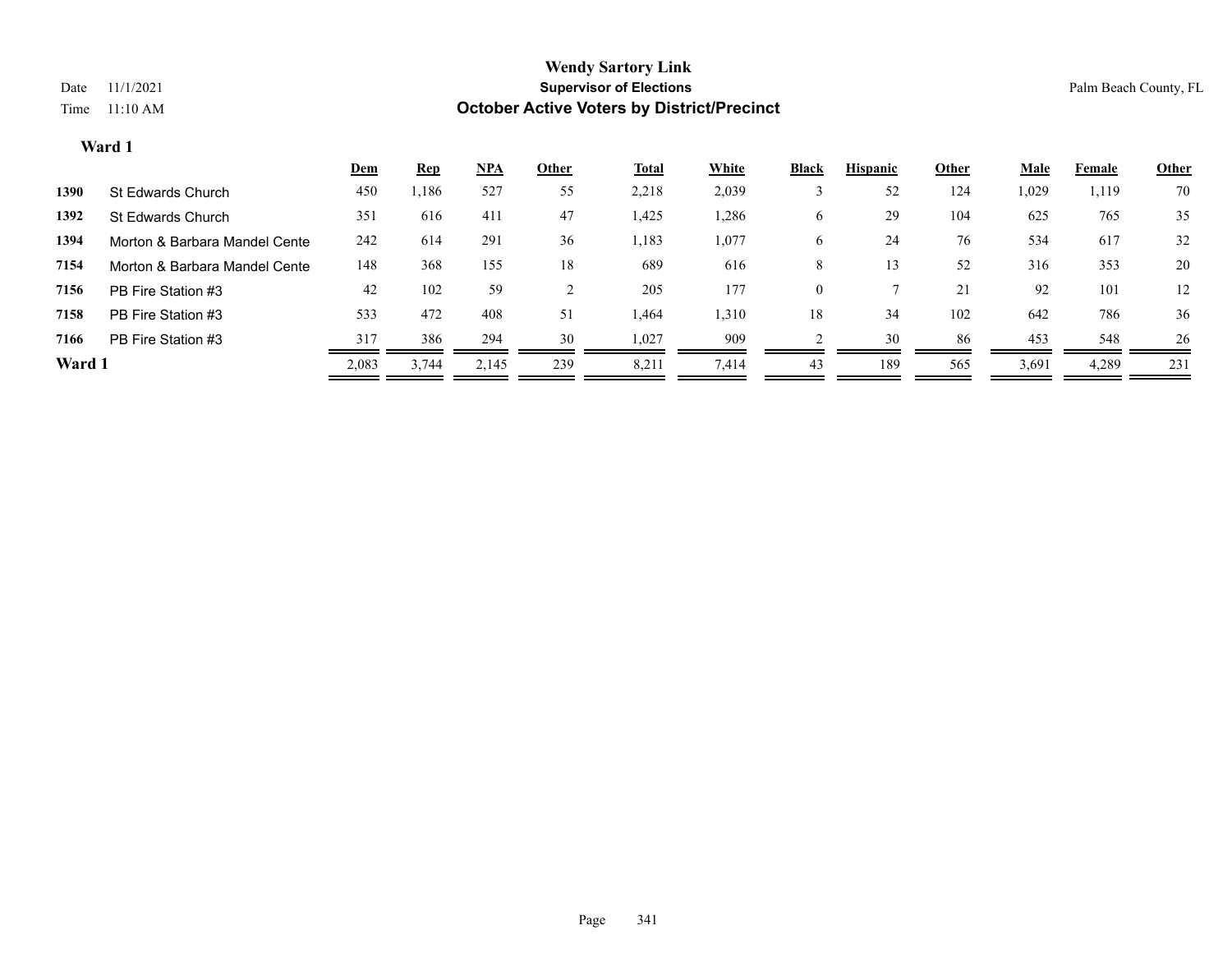|      |                                  | Dem            | <b>Rep</b>       | NPA              | <b>Other</b>   | <b>Total</b>     | <b>White</b>     | <b>Black</b>     | <b>Hispanic</b> | Other          | <b>Male</b>    | <b>Female</b> | <b>Other</b>   |
|------|----------------------------------|----------------|------------------|------------------|----------------|------------------|------------------|------------------|-----------------|----------------|----------------|---------------|----------------|
| 1174 | Mirasol Sales and Info Center    | $\Omega$       | $\mathbf{0}$     | $\mathbf{0}$     | $\theta$       | $\theta$         | $\overline{0}$   | $\Omega$         | $\overline{0}$  | $\theta$       | $\theta$       | $\theta$      | $\Omega$       |
| 1176 | Mirasol Sales and Info Center    | $\Omega$       | $\theta$         | $\theta$         | $\Omega$       | $\Omega$         | $\overline{0}$   | $\theta$         | $\overline{0}$  | $\Omega$       | $\Omega$       | $\Omega$      | $\theta$       |
| 1178 | Mirasol Sales and Info Center    | $\Omega$       | $\theta$         | $\theta$         | $\Omega$       | $\Omega$         | $\Omega$         | $\Omega$         | $\Omega$        | $\Omega$       | $\Omega$       | $\Omega$      | $\Omega$       |
| 1180 | Mirasol Sales and Info Center    | $\overline{0}$ | $\mathbf{0}$     | $\mathbf{0}$     | $\mathbf{0}$   | $\mathbf{0}$     | $\Omega$         | $\mathbf{0}$     | $\overline{0}$  | $\mathbf{0}$   | $\theta$       | $\mathbf{0}$  | $\theta$       |
| 1186 | Mirasol Sales and Info Center    | 547            | 500              | 449              | 43             | 1,539            | 1,194            | 49               | 145             | 151            | 725            | 764           | 50             |
| 1188 | <b>Westwood Gardens HOA</b>      | 333            | 370              | 324              | 33             | 1,060            | 819              | 31               | 118             | 92             | 429            | 611           | 20             |
| 1189 | Westwood Gardens HOA             | 26             | 62               | 26               | $\overline{2}$ | 116              | 102              | $\tau$           | $\mathfrak{2}$  | 5              | 55             | 58            | 3              |
| 1190 | Gardens Presbyterian             | 1,355          | 2,117            | 1,409            | 152            | 5,033            | 4,110            | 138              | 344             | 441            | 2,239          | 2,653         | 141            |
| 1192 | Evergrene Clubhouse              | 385            | 675              | 463              | 41             | 1,564            | 1,316            | 28               | 82              | 138            | 748            | 759           | 57             |
| 1194 | Frenchmans Creek Real Estate     | 639            | 942              | 617              | 47             | 2,245            | 2,050            | 14               | 45              | 136            | 1,025          | 1,161         | 59             |
| 1196 | Gardens Presbyterian             | $\overline{0}$ | $\mathbf{0}$     | $\mathbf{0}$     | $\overline{0}$ | $\mathbf{0}$     | $\boldsymbol{0}$ | $\overline{0}$   | $\overline{0}$  | $\theta$       | $\overline{0}$ | $\theta$      | $\overline{0}$ |
| 1222 | Sandhill Crane Golf Club         | 16             | 38               | 20               | 3              | 77               | 55               | 8                | $\tau$          | $\tau$         | 39             | 37            | $\mathbf{1}$   |
| 1228 | <b>Carleton Oaks Clubhouse</b>   | 145            | 197              | 127              | 5              | 474              | 342              | 24               | 50              | 58             | 228            | 233           | 13             |
| 1230 | Christ Fellowship Church PBG     | $\mathbf{0}$   | $\boldsymbol{0}$ | $\boldsymbol{0}$ | $\mathbf{0}$   | $\boldsymbol{0}$ | $\boldsymbol{0}$ | $\overline{0}$   | $\overline{0}$  | $\theta$       | $\mathbf{0}$   | $\mathbf{0}$  | $\overline{0}$ |
| 1232 | Mirasol Sales and Info Center    | $\overline{0}$ | $\mathbf{0}$     | $\mathbf{0}$     | $\theta$       | $\theta$         | $\overline{0}$   | $\mathbf{0}$     | $\overline{0}$  | $\theta$       | $\theta$       | $\theta$      | $\mathbf{0}$   |
| 1234 | Christ Fellowship Church PBG     | $\theta$       | $\theta$         | $\theta$         | $\theta$       | $\theta$         | $\Omega$         | $\theta$         | $\Omega$        | $\Omega$       | $\theta$       | $\Omega$      | $\theta$       |
| 1236 | Mirasol Sales and Info Center    | $\Omega$       | $\theta$         | $\theta$         | $\theta$       | $\theta$         | $\Omega$         | $\overline{0}$   | $\theta$        | $\theta$       | $\Omega$       | $\Omega$      | $\theta$       |
| 1238 | Mirasol Sales and Info Center    | 596            | 766              | 507              | 60             | 1,929            | 1,749            | 17               | 22              | 141            | 913            | 959           | 57             |
| 1240 | <b>Timber Trace Elementary</b>   | 778            | 1,083            | 624              | 56             | 2,541            | 2,196            | 53               | 150             | 142            | 1,146          | 1,320         | 75             |
| 1242 | Christ Fellowship Church PBG     | 851            | 1.059            | 616              | 63             | 2,589            | 2,349            | 36               | 60              | 144            | 1,073          | 1,457         | 59             |
| 1244 | Christ Fellowship Church PBG     | 462            | 649              | 439              | 54             | 1,604            | 1,392            | 30               | 77              | 105            | 683            | 867           | 54             |
| 1246 | Watson B Duncan Middle           | 830            | 891              | 704              | 65             | 2,490            | 1,971            | 72               | 196             | 251            | 1,085          | 1,328         | 77             |
| 1247 | Watson B Duncan Middle           | 34             | 187              | 61               | 9              | 291              | 267              | $\overline{c}$   | $\mathbf{0}$    | 22             | 139            | 138           | 14             |
| 1248 | <b>PBG Community Center</b>      | 501            | 584              | 392              | 34             | 1,511            | 1,271            | 25               | 121             | 94             | 643            | 837           | 31             |
| 1250 | Palm Beach Gardens High          | 13             | 36               | 16               | $\mathbf{1}$   | 66               | 58               | $\boldsymbol{0}$ | $\overline{4}$  | $\overline{4}$ | 34             | 28            | $\overline{4}$ |
| 1252 | <b>Ballen Isles Country Club</b> | 864            | 784              | 647              | 49             | 2,344            | 2,157            | 18               | 21              | 148            | 1,048          | 1,236         | 60             |
| 1254 | Northlake Nazarene Church        | 150            | 176              | 125              | 7              | 458              | 386              | 6                | 27              | 39             | 228            | 213           | 17             |
| 1260 | PBG City Hall Council Room       | 442            | 544              | 303              | 25             | 1,314            | 1,090            | 27               | 111             | 86             | 586            | 687           | 41             |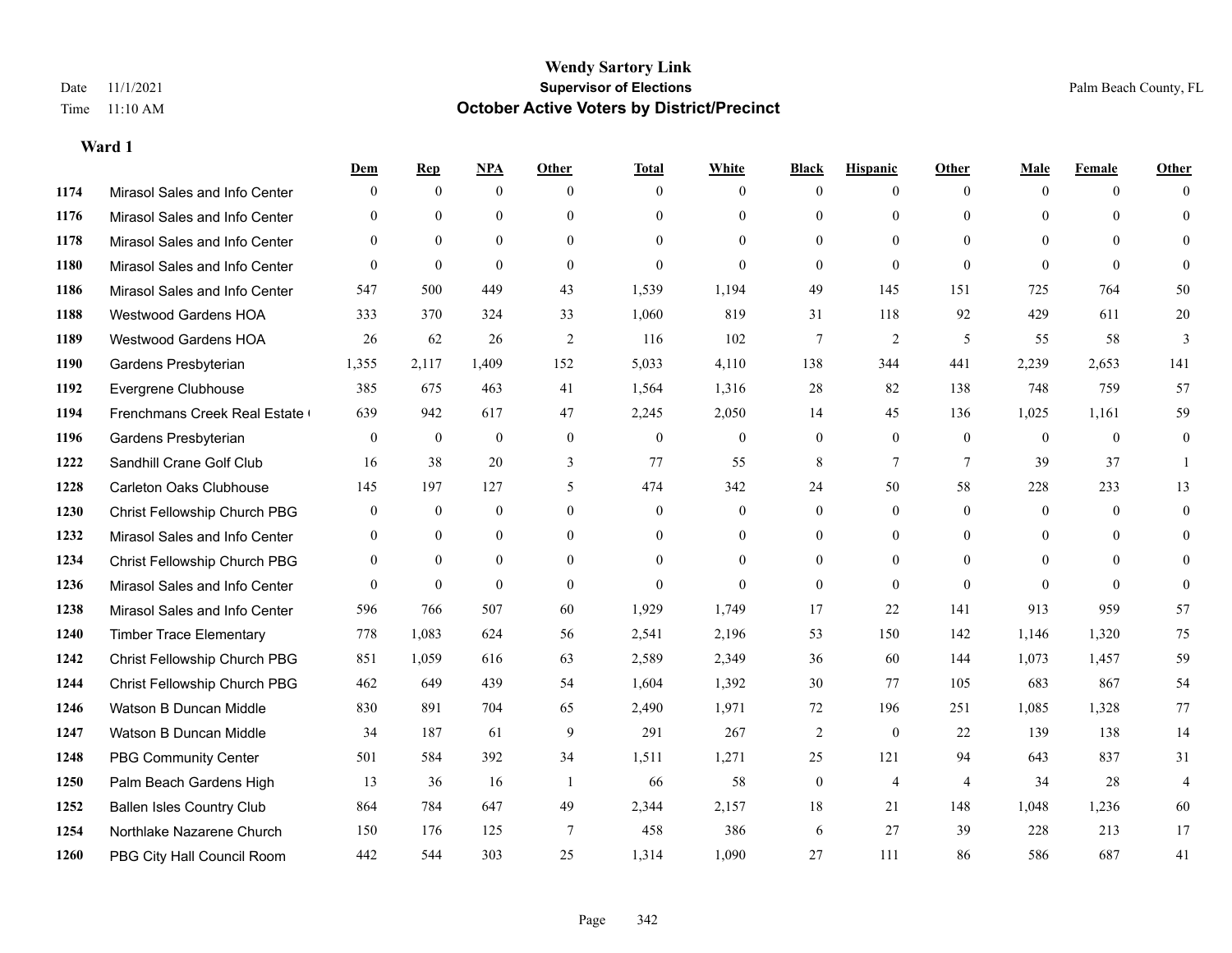|        |                               | Dem            | <b>Rep</b>     | NPA            | <b>Other</b>   | <b>Total</b> | White          | <b>Black</b>   | <b>Hispanic</b> | Other          | Male          | Female   | Other        |
|--------|-------------------------------|----------------|----------------|----------------|----------------|--------------|----------------|----------------|-----------------|----------------|---------------|----------|--------------|
| 1262   | PBG Moose Lodge 2010          |                | $\theta$       | 3              | $\Omega$       | 4            | 4              | $\Omega$       | $\Omega$        | $\Omega$       | $\mathcal{L}$ | 2        | $\Omega$     |
| 1264   | PBG City Hall Council Room    | $\Omega$       | $\mathbf{0}$   | $\mathbf{0}$   | $\theta$       | $\theta$     | $\theta$       | $\theta$       | $\mathbf{0}$    | $\theta$       | $\Omega$      | $\theta$ | $\Omega$     |
| 1266   | PBG City Hall Council Room    | 162            | 107            | 138            | 13             | 420          | 252            | 72             | 63              | 33             | 169           | 241      | 10           |
| 1268   | <b>PBG Community Center</b>   | 99             | 73             | 101            | 9              | 282          | 172            | 44             | 34              | 32             | 109           | 160      | 13           |
| 1270   | <b>PBG Community Center</b>   | $\overline{4}$ | $\mathbf{0}$   | $\overline{2}$ | $\theta$       | 6            | 2              | 3              | $\mathbf{1}$    | $\theta$       | 2             | 3        |              |
| 1272   | Palm Beach Gardens Elementar  | 719            | 670            | 535            | 51             | 1,975        | 1,581          | 99             | 122             | 173            | 926           | 986      | 63           |
| 1274   | Palm Beach Gardens High       | 587            | 552            | 426            | 38             | 1,603        | 1,213          | 94             | 142             | 154            | 751           | 789      | 63           |
| 1280   | Pew Leadership Center         | 141            | 151            | 113            | 11             | 416          | 350            | 12             | 24              | 30             | 169           | 244      | 3            |
| 1284   | <b>Eissey Campus Theater</b>  | 761            | 776            | 743            | 65             | 2,345        | 1,843          | 89             | 204             | 209            | 1,012         | 1,258    | 75           |
| 1288   | PBG Moose Lodge 2010          | 12             | 24             | 6              | $\overline{1}$ | 43           | 39             | 1              | $\mathbf{0}$    | 3              | 22            | 19       | 2            |
| 1290   | PBG Moose Lodge 2010          | 691            | 826            | 545            | 68             | 2,130        | 1,766          | 52             | 146             | 166            | 854           | 1,215    | 61           |
| 1291   | PBG Moose Lodge 2010          | 13             | 10             | 7              | $\overline{1}$ | 31           | 28             | $\overline{c}$ |                 | $\theta$       | 9             | 22       | $\mathbf{0}$ |
| 1292   | PBG Moose Lodge 2010          | 15             | 47             | 18             | $\overline{1}$ | 81           | 74             |                | 1               | 5              | 38            | 40       | 3            |
| 1296   | Dwight D Eisenhower Elementar | 223            | 261            | 197            | 20             | 701          | 549            | 15             | 90              | 47             | 278           | 397      | 26           |
| 1306   | <b>Eissey Campus Theater</b>  | 9              | 21             | 19             | 3              | 52           | 44             | $\mathbf{1}$   | $\theta$        | 7              | 27            | 25       | $\theta$     |
| 1310   | <b>Eissey Campus Theater</b>  |                | $\overline{c}$ | -1             | $\overline{0}$ | 4            | $\overline{4}$ | 0              | $\overline{0}$  | $\theta$       | 3             |          | 0            |
| 1318   | PBG Moose Lodge 2010          | $\Omega$       | $\mathbf{0}$   | $\theta$       | $\theta$       | $\mathbf{0}$ | $\Omega$       | $\Omega$       | $\theta$        | $\Omega$       | $\Omega$      | $\Omega$ | $\Omega$     |
| 1324   | Allamanda Elementary          | 443            | 444            | 382            | 41             | 1,310        | 1,039          | 39             | 135             | 97             | 549           | 717      | 44           |
| 1326   | Allamanda Elementary          | 190            | 224            | 160            | 16             | 590          | 502            | 7              | 31              | 50             | 256           | 320      | 14           |
| 1340   | <b>Eissey Campus Theater</b>  | 6              | 6              | 3              | $\mathbf{0}$   | 15           | 13             | $\overline{0}$ | 1               | $\overline{1}$ | 7             | 8        | $\theta$     |
| 1352   | Northlake Nazarene Church     | 674            | 865            | 596            | 51             | 2,186        | 1,558          | 157            | 187             | 284            | 983           | 1,126    | 77           |
| 1360   | Garden Lodge 366 F&AM         | 352            | 329            | 237            | 23             | 941          | 739            | 60             | 72              | 70             | 411           | 503      | 27           |
| 1372   | Garden Lodge 366 F&AM         | 95             | 37             | 44             | $\overline{7}$ | 183          | 84             | 58             | 20              | 21             | 81            | 96       | 6            |
| 6062   | Sandhill Crane Golf Club      | 225            | 417            | 260            | $22\,$         | 924          | 658            | 74             | 69              | 123            | 452           | 441      | 31           |
| 6064   | Sandhill Crane Golf Club      | 31             | 55             | 34             |                | 124          | 100            | 6              | 12              | 6              | 62            | 58       |              |
| Ward 1 |                               | 14,421         | 17,557         | 12,439         | 1,194          | 45,611       | 37,488         | 1,471          | 2,937           | 3,715          | 20,238        | 24,017   | 1,356        |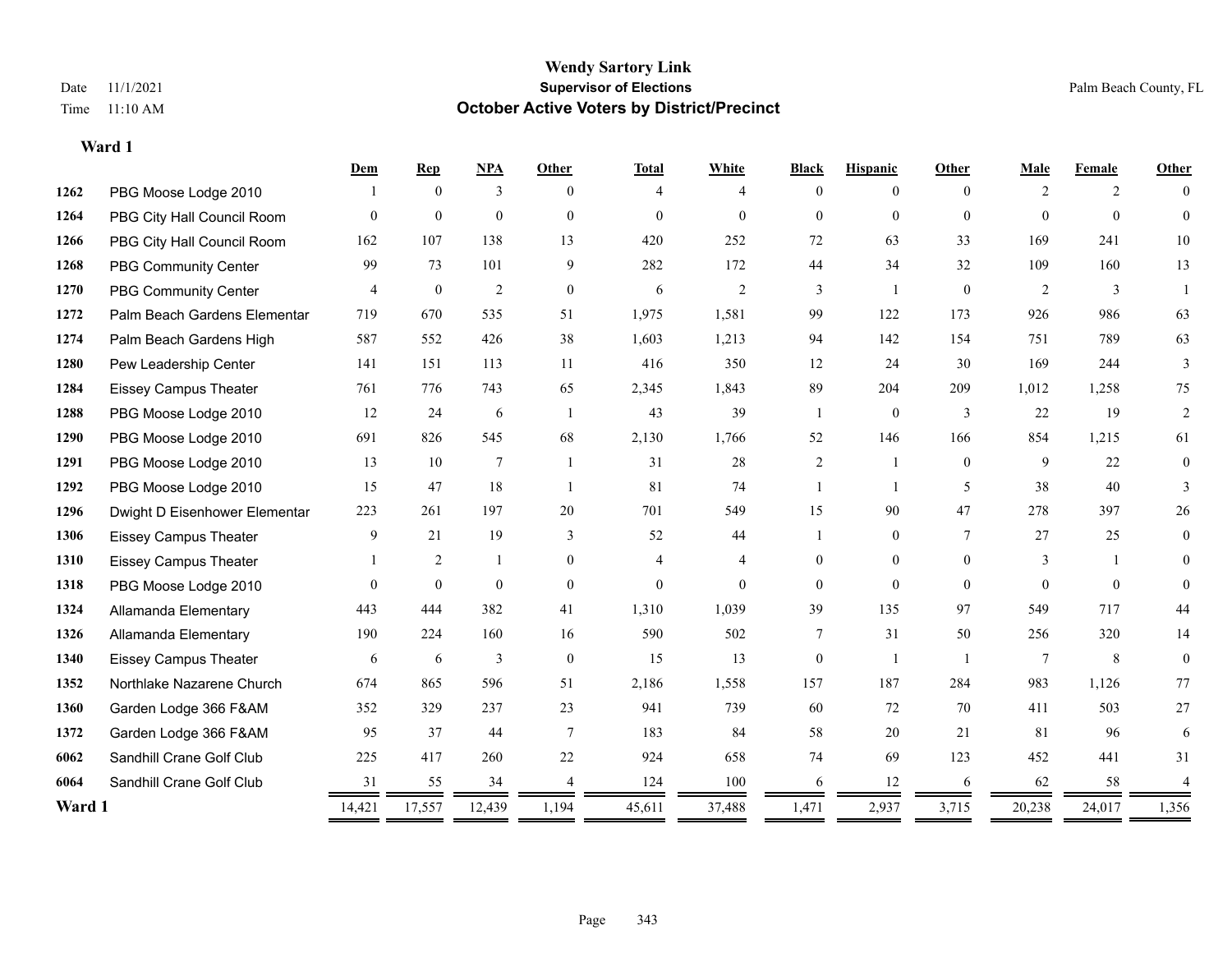| 11/1/2021<br>Date<br>11:10 AM<br>Time |            |            |            |       | <b>Wendy Sartory Link</b><br><b>Supervisor of Elections</b><br><b>October Active Voters by District/Precinct</b> |              |              |                 |       |      |        | Palm Beach County, FL |
|---------------------------------------|------------|------------|------------|-------|------------------------------------------------------------------------------------------------------------------|--------------|--------------|-----------------|-------|------|--------|-----------------------|
| Ward 1                                | <u>Dem</u> | <b>Rep</b> | <u>NPA</u> | Other | <u>Total</u>                                                                                                     | <b>White</b> | <b>Black</b> | <b>Hispanic</b> | Other | Male | Female | Other                 |
| 1388<br>Palm Beach Shores Town Hall   | 273        | 444        | 308        | 27    | 1.052                                                                                                            | 961          |              | 18              | 62    | 484  | 541    | 27                    |
| Ward 1                                | 273        | 444        | 308        | 27    | 1,052                                                                                                            | 961          |              | 18              | 62    | 484  | 541    | 27                    |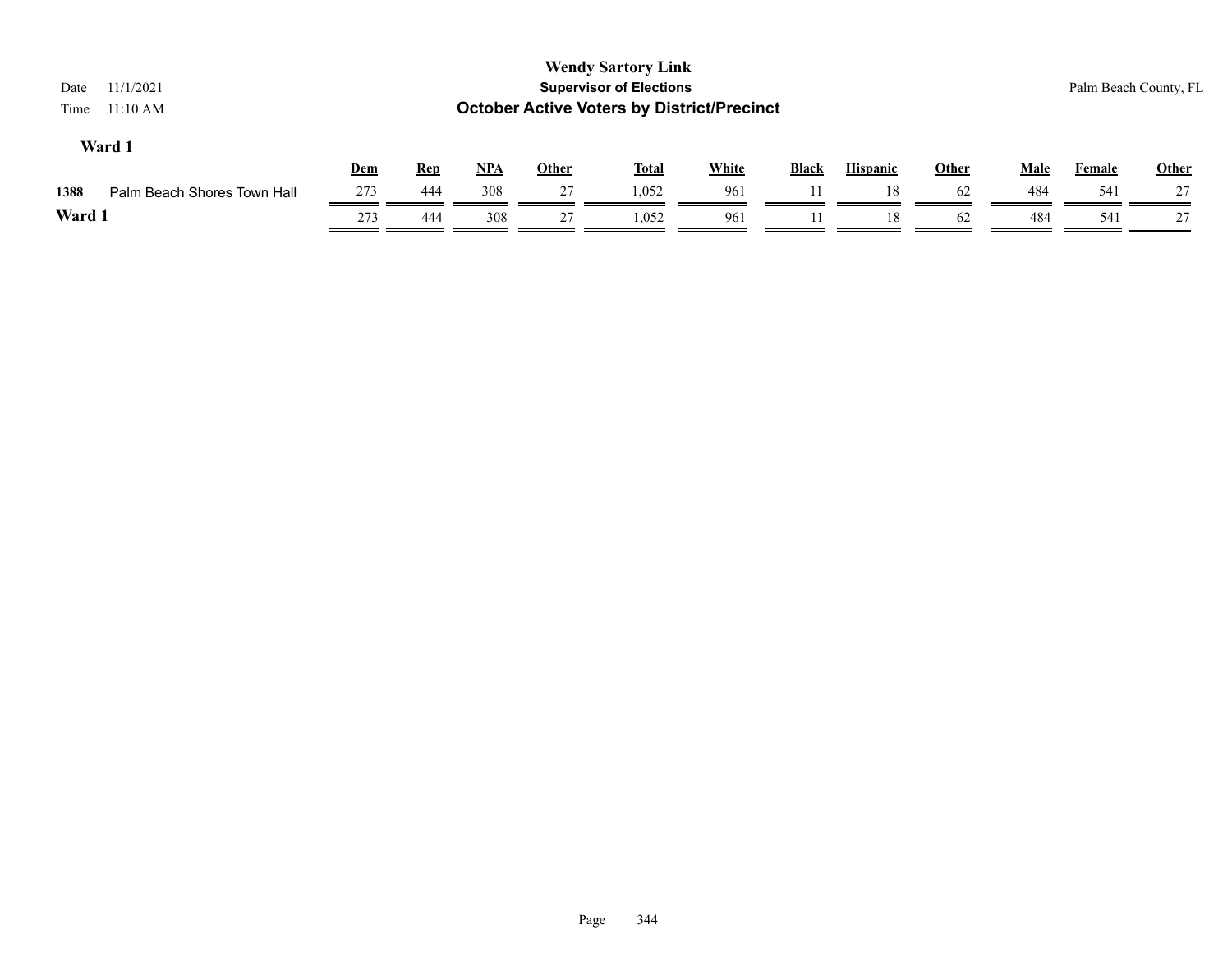|        |                           | Dem      | <b>Rep</b>       | <b>NPA</b>     | Other    | <b>Total</b> | <b>White</b>   | <b>Black</b>   | <b>Hispanic</b> | Other          | Male     | Female   | <b>Other</b> |
|--------|---------------------------|----------|------------------|----------------|----------|--------------|----------------|----------------|-----------------|----------------|----------|----------|--------------|
| 2112   | Palm Springs Middle       |          | 6                | 7              | $\Omega$ | 20           | 15             |                |                 | $\mathcal{P}$  | 9        | 11       | $\Omega$     |
| 2118   | Palm Springs Middle       | $\theta$ | $\theta$         | $\theta$       | $\theta$ | $\theta$     | $\Omega$       | 0              | $\Omega$        | $\Omega$       | 0        | $\theta$ | $\theta$     |
| 2120   | Palm Springs Middle       | 57       | 20               | 52             |          | 130          | 31             | 13             | 57              | 29             | 51       | 68       | 11           |
| 2122   | Palm Springs Middle       |          | $\mathbf{0}$     | $\mathbf{0}$   | $\Omega$ |              | $\Omega$       |                | $\Omega$        | $\theta$       |          | $\Omega$ | 0            |
| 2124   | Palm Springs Middle       | 5.       | 3                | 8              | 0        | 16           | 7              |                | 5               |                |          | 9        | 0            |
| 2128   | Palm Springs Middle       | $\Omega$ | $\mathbf{0}$     | $\mathbf{0}$   | $\Omega$ | $\theta$     | $\theta$       | 0              | $\Omega$        | $\Omega$       | $\Omega$ | $\theta$ | $\theta$     |
| 3002   | Palm Springs Middle       | 822      | 338              | 558            | 46       | 1,764        | 522            | 324            | 752             | 166            | 721      | 967      | 76           |
| 3006   | Faith Presbyterian        | 979      | 616              | 683            | 33       | 2,311        | 948            | 270            | 892             | 201            | 958      | 1,253    | 100          |
| 3010   | Faith Presbyterian        | 373      | 208              | 293            | 24       | 898          | 358            | 116            | 347             | 77             | 412      | 452      | 34           |
| 3018   | Palm Springs Middle       | 11       | 12               | 9              | 3        | 35           | 14             | $\overline{0}$ | 17              | $\overline{4}$ | 15       | 19       |              |
| 3020   | Palm Springs Village Hall | 971      | 619              | 798            | 37       | 2,425        | 974            | 173            | 1,078           | 200            | 1,062    | 1,251    | 112          |
| 3024   | Palm Springs Library      | 712      | 405              | 582            | 24       | 1,723        | 643            | 198            | 695             | 187            | 761      | 859      | 103          |
| 3026   | Palm Springs Village Hall | $\theta$ | $\mathbf{0}$     | $\mathbf{0}$   | $\theta$ | $\theta$     | $\overline{0}$ | $\Omega$       | $\Omega$        | $\theta$       | $\Omega$ | $\theta$ | $\Omega$     |
| 3028   | Palm Springs Village Hall | 2        |                  | $\mathbf{0}$   | $\Omega$ | $\mathbf{3}$ | 0              | 0              | 3               | $\Omega$       |          | 2        | 0            |
| 3030   | Palm Springs Village Hall | $\theta$ | $\boldsymbol{0}$ | $\mathbf{0}$   | $\theta$ | $\theta$     | $\theta$       | $\theta$       | $\Omega$        | $\Omega$       | $\Omega$ | $\Omega$ | 0            |
| 3044   | Holy Redeemer Church      | 220      | 69               | 191            |          | 487          | 137            | 102            | 207             | 41             | 210      | 262      | 15           |
| 3048   | Holy Redeemer Church      | 588      | 218              | 458            | 24       | 1,288        | 387            | 254            | 519             | 128            | 568      | 659      | 61           |
| 3050   | Holy Redeemer Church      |          | $\overline{7}$   | $\overline{2}$ | $\theta$ | 16           | 9              | 6              |                 | $\Omega$       | 9        |          | 0            |
| 3071   | Holy Redeemer Church      | $\theta$ | $\mathbf{0}$     | $\mathbf{0}$   | $\theta$ | $\theta$     | $\theta$       | 0              | $\Omega$        | $\theta$       | $\Omega$ | $\Omega$ | 0            |
| 3072   | Holy Redeemer Church      | 138      | 24               | 88             |          | 258          | 70             | 101            | 51              | 36             | 100      | 146      | 12           |
| Ward 1 |                           | 4,893    | 2,546            | 3,729          | 207      | 11,375       | 4,115          | 1,564          | 4,624           | 1,072          | 4,885    | 5,965    | 525          |
|        |                           |          |                  |                |          |              |                |                |                 |                |          |          |              |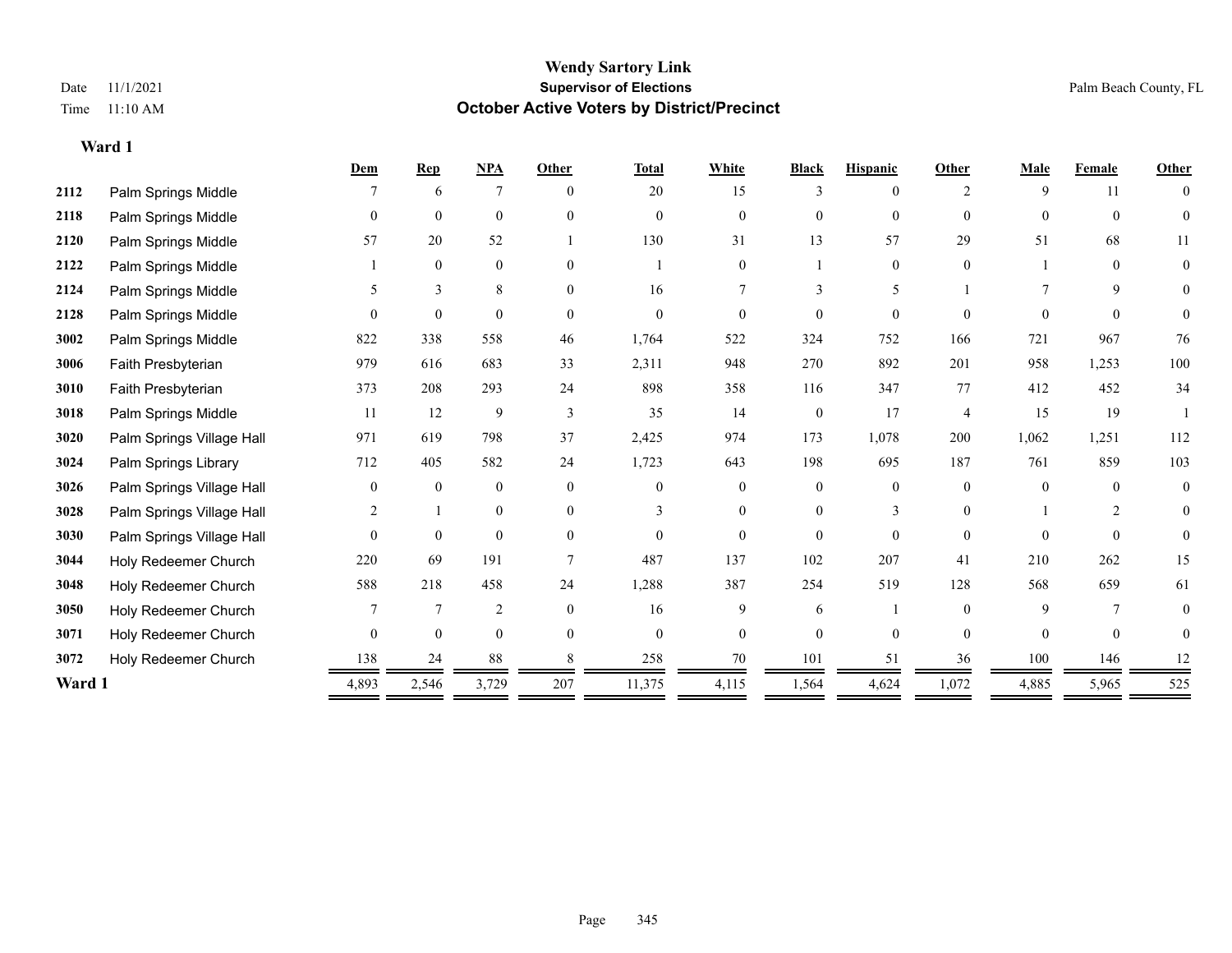|        |                                | Dem            | Rep              | NPA            | Other          | <b>Total</b> | White          | <b>Black</b> | <b>Hispanic</b> | Other        | Male           | Female         | Other          |
|--------|--------------------------------|----------------|------------------|----------------|----------------|--------------|----------------|--------------|-----------------|--------------|----------------|----------------|----------------|
| 1356   | Casa Rio Clubhouse             | 796            | 420              | 507            | 35             | 1,758        | 880            | 390          | 241             | 247          | 763            | 933            | 62             |
| 1358   | RB Prep Achievement Academy    | 15             | 4                | 3              | $\overline{0}$ | 22           | 9              | 8            |                 | 4            | 13             | 6              | 3              |
| 1364   | RB Prep Achievement Academy    | 394            | 110              | 233            | 19             | 756          | 215            | 302          | 141             | 98           | 324            | 408            | 24             |
| 1368   | RB Prep Achievement Academy    | $\overline{0}$ | $\theta$         | $\mathbf{0}$   | $\overline{0}$ | $\mathbf{0}$ | $\overline{0}$ | $\mathbf{0}$ | $\overline{0}$  | $\mathbf{0}$ | $\mathbf{0}$   | $\overline{0}$ | $\overline{0}$ |
| 1384   | Phil Foster Park Marine Center | 299            | 552              | 278            | 30             | 1,159        | 1,027          | 20           | 41              | 71           | 574            | 559            | 26             |
| 1386   | Phil Foster Park Marine Center | 591            | 1,124            | 707            | 86             | 2,508        | 2,162          | 58           | 88              | 200          | 1,152          | 1,288          | 68             |
| 7004   | J F Kennedy Middle             | $\mathbf{0}$   | $\mathbf{0}$     | $\mathbf{0}$   | $\overline{0}$ | $\Omega$     | $\overline{0}$ | $\theta$     | $\overline{0}$  | $\theta$     | $\overline{0}$ | $\Omega$       | $\theta$       |
| 7014   | RB Prep Achievement Academy    | $\overline{0}$ | $\theta$         | $\mathbf{0}$   | $\theta$       | $\Omega$     | $\overline{0}$ | 0            | $\overline{0}$  | $\theta$     | $\theta$       | $\theta$       | $\Omega$       |
| 7018   | RB Prep Achievement Academy    | $\overline{0}$ | $\mathbf{0}$     | $\overline{0}$ | $\theta$       | $\Omega$     | $\overline{0}$ | $\theta$     | $\Omega$        | $\Omega$     | $\theta$       | $\Omega$       | 0              |
| 7020   | RB Prep Achievement Academy    | $\theta$       | $\theta$         | $\theta$       | $\theta$       | $\Omega$     | $\theta$       | $\theta$     | $\theta$        | $\theta$     | $\theta$       | $\theta$       | $\theta$       |
| 7022   | J F Kennedy Middle             | 889            | 180              | 363            | 27             | 1,459        | 294            | 800          | 152             | 213          | 649            | 763            | 47             |
| 7024   | Hurst Chapel AME Church        | 1,543          | 91               | 337            | 23             | 1,994        | 151            | 1,622        | 93              | 128          | 811            | 1,127          | 56             |
| 7025   | Hurst Chapel AME Church        | 264            | 34               | 107            | $\overline{4}$ | 409          | 63             | 252          | 38              | 56           | 150            | 243            | 16             |
| 7026   | Lindsey Davis Senior Comm Ctr  | 2,257          | 80               | 431            | 19             | 2,787        | 66             | 2,499        | 40              | 182          | 1,121          | 1,575          | 91             |
| 7028   | <b>Wells Recreation Center</b> | 1,825          | 148              | 467            | 18             | 2,458        | 238            | 1,915        | 105             | 200          | 1,061          | 1,308          | 89             |
| 7030   | Riviera Beach Marina Event Ctr | 197            | 311              | 173            | 22             | 703          | 562            | 49           | 44              | 48           | 355            | 327            | 21             |
| 7034   | Suncoast High                  | 1,292          | 205              | 498            | 23             | 2,018        | 355            | 1,219        | 153             | 291          | 827            | 1,115          | 76             |
| 7036   | RB Prep Achievement Academy    | $\mathbf{0}$   | $\boldsymbol{0}$ | 6              | $\mathbf{0}$   | 6            | $\mathbf{0}$   | $\mathbf{0}$ | $\overline{0}$  | 6            | $\overline{4}$ |                |                |
| 7040   | Mary McLeod Bethune Elementa   | 1,226          | 54               | 248            | 15             | 1,543        | 37             | 1,365        | 45              | 96           | 612            | 886            | 45             |
| 7041   | Mary McLeod Bethune Elementa   | 385            | 27               | 129            | $\overline{7}$ | 548          | 45             | 421          | 27              | 55           | 209            | 315            | 24             |
| 7042   | Dan Calloway Complex           | 1,717          | 73               | 375            | 20             | 2,185        | 45             | 1,938        | 42              | 160          | 885            | 1,238          | 62             |
| 7044   | <b>Wells Recreation Center</b> | 1,381          | 91               | 363            | 17             | 1,852        | 192            | 1,460        | 65              | 135          | 762            | 1,020          | 70             |
| 7046   | Riviera Beach Marina Event Ctr | 36             | 31               | 16             | 5              | 88           | 73             | 7            | 2               | 6            | 49             | 38             |                |
| Ward 1 |                                | 15,107         | 3,535            | 5,241          | 370            | 24,253       | 6,414          | 14,325       | 1,318           | 2,196        | 10,321         | 13,150         | 782            |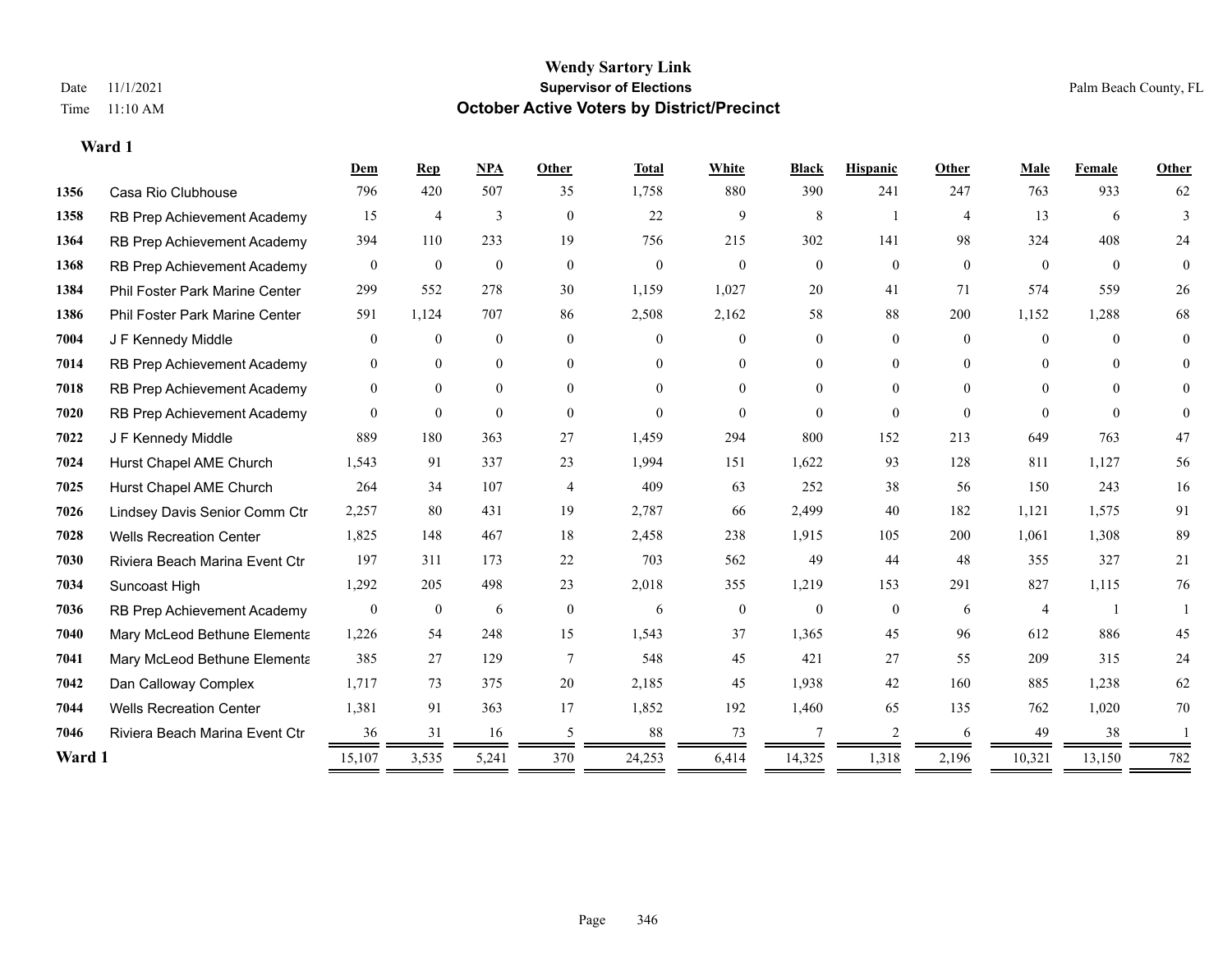|        |                                | Dem          | $\mathbf{Rep}$ | NPA            | <b>Other</b> | <b>Total</b>   | White          | <b>Black</b> | <b>Hispanic</b> | <b>Other</b>   | Male     | <b>Female</b> | Other        |
|--------|--------------------------------|--------------|----------------|----------------|--------------|----------------|----------------|--------------|-----------------|----------------|----------|---------------|--------------|
| 6098   | <b>HL Johnson Elementary</b>   | 656          | 520            | 472            | 39           | 1,687          | 936            | 305          | 261             | 185            | 769      | 878           | 40           |
| 6100   | <b>Madison Green Clubhouse</b> | 1,233        | 718            | 768            | 56           | 2,775          | 1,199          | 785          | 410             | 381            | 1,283    | 1,388         | 104          |
| 6102   | <b>RPB Recreation Center</b>   | 660          | 472            | 457            | 26           | 1,615          | 942            | 265          | 262             | 146            | 668      | 893           | 54           |
| 6104   | <b>Crestwood Middle</b>        | 181          | 148            | 121            | 8            | 458            | 214            | 75           | 84              | 85             | 213      | 225           | $20\,$       |
| 6106   | <b>RPB Recreation Center</b>   | 214          | 126            | 199            | 11           | 550            | 228            | 97           | 156             | 69             | 217      | 313           | $20\,$       |
| 6112   | <b>Crestwood Middle</b>        | 472          | 421            | 357            | 33           | 1,283          | 690            | 231          | 215             | 147            | 597      | 644           | 42           |
| 6114   | RPB Village Hall               | 1,050        | 707            | 702            | 42           | 2,501          | 1,373          | 468          | 435             | 225            | 1,169    | 1,242         | 90           |
| 6116   | <b>HL Johnson Elementary</b>   | 721          | 413            | 489            | 52           | 1,675          | 862            | 323          | 281             | 209            | 738      | 892           | 45           |
| 6118   | <b>RPB Branch Library</b>      | 1,073        | 566            | 700            | 54           | 2,393          | 1,129          | 578          | 432             | 254            | 1,040    | 1,265         | 88           |
| 6120   | Royal Palm Beach High          | 407          | 316            | 266            | 18           | 1,007          | 479            | 200          | 157             | 171            | 478      | 505           | 24           |
| 6122   | <b>RPB Cultural Center</b>     | 1,172        | 651            | 764            | 50           | 2,637          | 1,385          | 504          | 500             | 248            | 1,135    | 1,414         | $88\,$       |
| 6124   | <b>RPB Cultural Center</b>     | 584          | 322            | 390            | 20           | 1,316          | 635            | 278          | 286             | 117            | 553      | 722           | 41           |
| 6126   | Calypso Bay Waterpark          | 683          | 298            | 499            | 32           | 1,512          | 543            | 411          | 365             | 193            | 659      | 794           | 59           |
| 6128   | Royal Palm Beach High          | 36           | 28             | 28             | 3            | 95             | 51             | 26           | 11              | $\overline{7}$ | 44       | 51            | $\mathbf{0}$ |
| 6132   | Royal Palm Beach High          | 391          | 190            | 263            | 19           | 863            | 416            | 166          | 192             | 89             | 393      | 440           | 30           |
| 6134   | Christ Fellowship Church RPB   | 957          | 463            | 691            | 30           | 2,141          | 844            | 501          | 498             | 298            | 956      | 1,096         | 89           |
| 6136   | Calypso Bay Waterpark          |              |                | $\mathbf{0}$   | $\theta$     | $\mathfrak{D}$ | $\overline{0}$ |              | $\overline{0}$  |                | $\theta$ |               |              |
| 6138   | Royal Palm Beach High          | $\Omega$     | $\theta$       | $\mathbf{0}$   | $\theta$     | $\Omega$       | $\overline{0}$ | 0            | $\overline{0}$  | $\Omega$       | $\theta$ | $\Omega$      | $\theta$     |
| 6142   | Christ Fellowship Church RPB   | $\Omega$     | $\theta$       | $\theta$       | $\Omega$     | $\Omega$       | $\Omega$       | $\theta$     | $\theta$        | $\Omega$       | $\Omega$ | $\theta$      | $\theta$     |
| 6144   | Christ Fellowship Church RPB   | $\Omega$     | $\theta$       | $\theta$       | $\Omega$     | $\Omega$       | $\theta$       | 0            | $\theta$        | $\Omega$       | $\Omega$ | $\Omega$      | 0            |
| 6148   | Christ Fellowship Church RPB   | $\theta$     | $\theta$       | 1              | $\theta$     |                |                | 0            | $\theta$        | $\theta$       | $\Omega$ | 1             | $\Omega$     |
| 6170   | Christ Fellowship Church RPB   | $\Omega$     | 6              | $\overline{c}$ | $\theta$     | 8              | 8              | 0            | $\theta$        | $\theta$       | 3        | 5             | $\Omega$     |
| 6172   | Christ Fellowship Church RPB   | 1,297        | 575            | 843            | 69           | 2,784          | 964            | 853          | 640             | 327            | 1,192    | 1,477         | 115          |
| 6176   | Christ Fellowship Church RPB   | 22           | 15             | 21             | 2            | 60             | 25             | 10           | 19              | 6              | 25       | 33            | 2            |
| Ward 1 |                                | 11,810<br>== | 6,956          | 8,033<br>$=$   | 564          | 27,363         | 12,924         | 6,077        | 5,204           | 3,158          | 12,132   | 14,279        | 952          |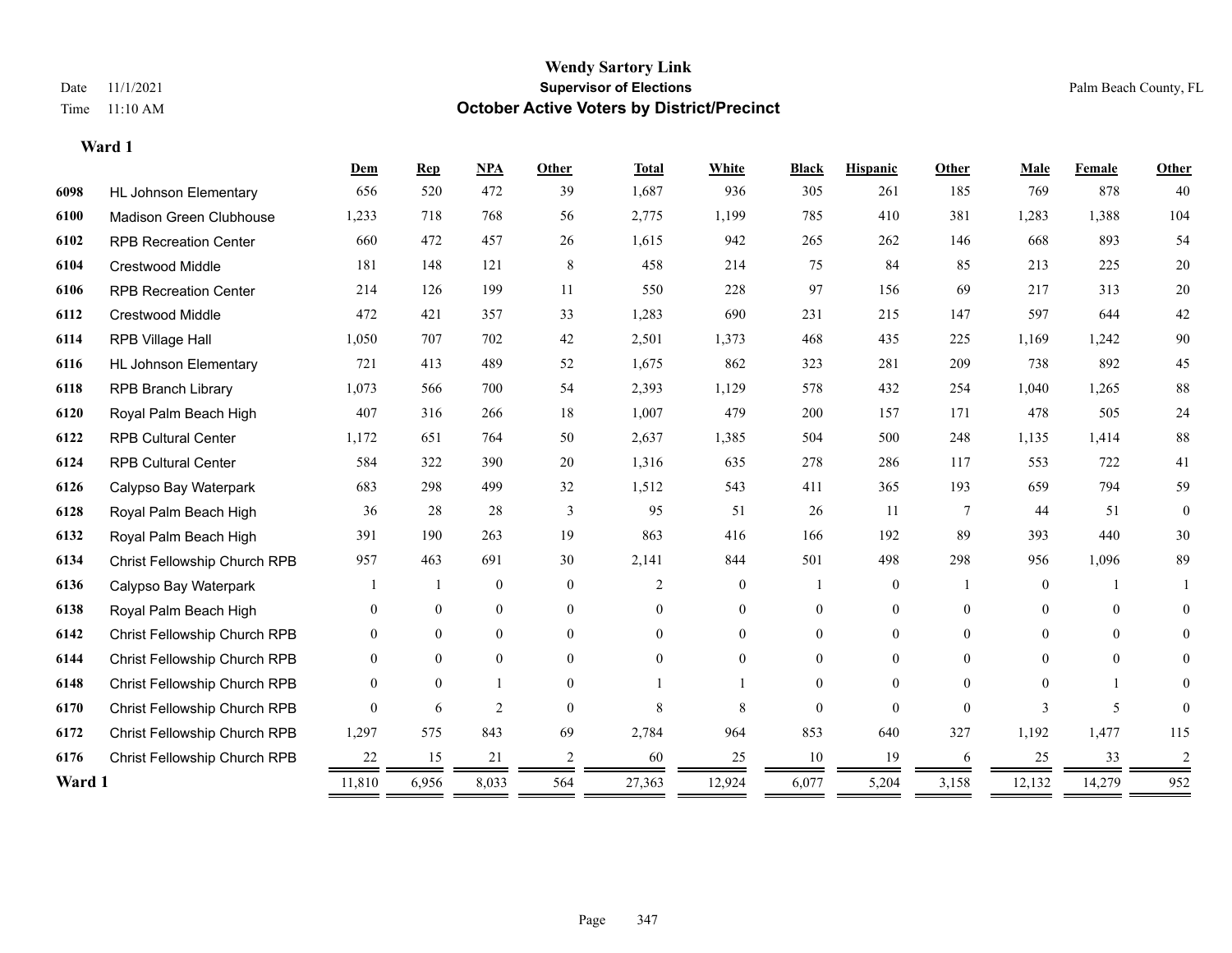| 11/1/2021<br>Date<br>11:10 AM<br>Time |       |            |       |              | <b>Wendy Sartory Link</b><br><b>Supervisor of Elections</b><br><b>October Active Voters by District/Precinct</b> |              |              |                 |              |             |               | Palm Beach County, FL |
|---------------------------------------|-------|------------|-------|--------------|------------------------------------------------------------------------------------------------------------------|--------------|--------------|-----------------|--------------|-------------|---------------|-----------------------|
| Ward 1                                | Dem   | <b>Rep</b> | $NPA$ | <b>Other</b> | <b>Total</b>                                                                                                     | <b>White</b> | <b>Black</b> | <b>Hispanic</b> | <b>Other</b> | <b>Male</b> | <b>Female</b> | <b>Other</b>          |
| 6018<br>South Bay Commission Chambe   | 1,190 | 83         | 226   | 10           | 1,509                                                                                                            | 59           | 1,166        | 207             |              | 633         | 837           | 39                    |
| Ward 1                                | .,190 | 83         | 226   | 10           | 1,509                                                                                                            | 59           | ,166         | 207             |              | 633         | 837           | 39                    |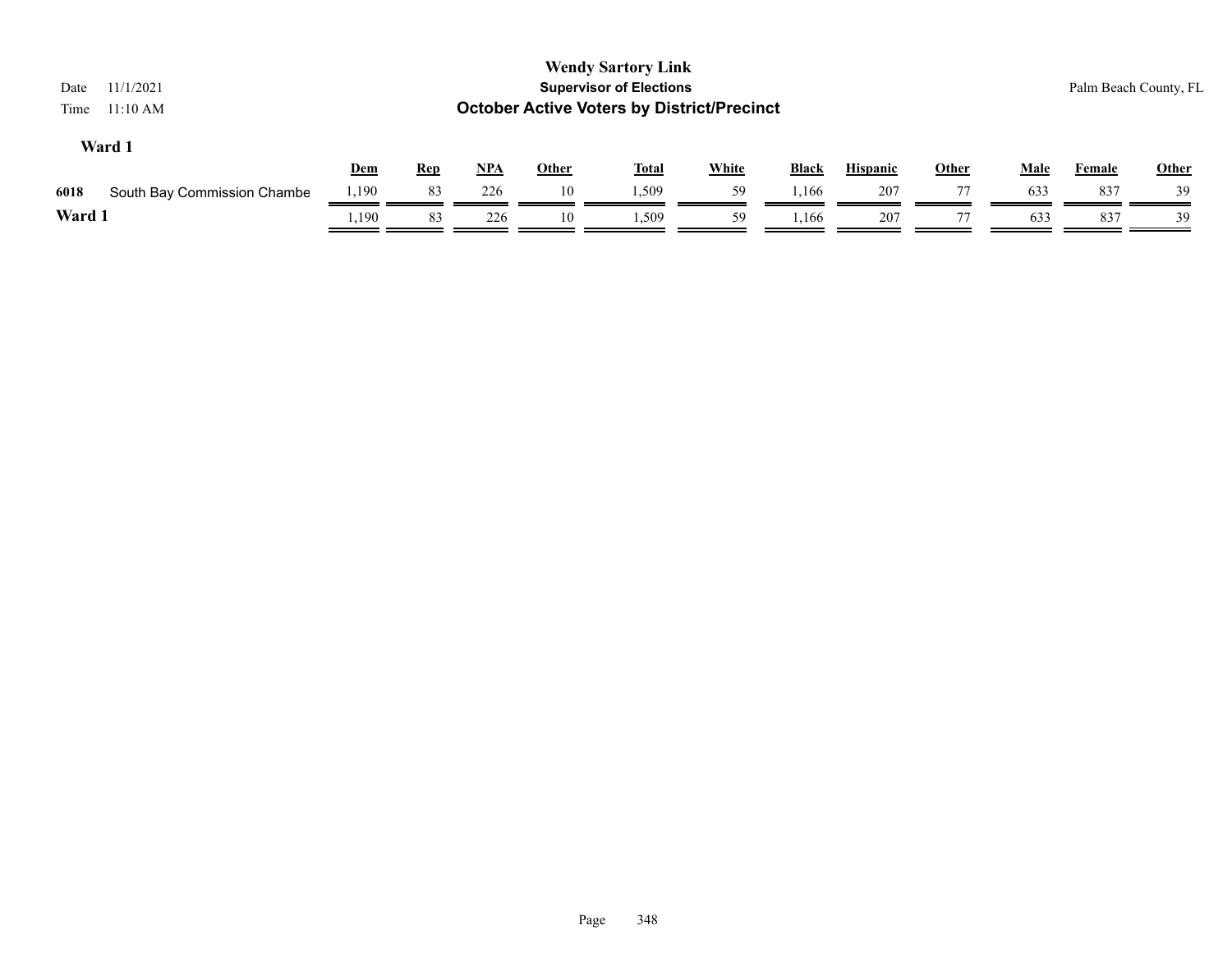| Date<br>Time | 11/1/2021<br>11:10 AM      |     |            |     |              | <b>Wendy Sartory Link</b><br><b>Supervisor of Elections</b><br><b>October Active Voters by District/Precinct</b> |              |              |                 |              |             | Palm Beach County, FL |              |
|--------------|----------------------------|-----|------------|-----|--------------|------------------------------------------------------------------------------------------------------------------|--------------|--------------|-----------------|--------------|-------------|-----------------------|--------------|
|              | Ward 1                     | Dem | <b>Rep</b> | NPA | <b>Other</b> | <b>Total</b>                                                                                                     | <b>White</b> | <b>Black</b> | <b>Hispanic</b> | <b>Other</b> | <b>Male</b> | <b>Female</b>         | <b>Other</b> |
| 4004         | South Palm Beach Town Hall | 404 | 505        | 376 | 35           | 1,320                                                                                                            | 1,126        | 21           | 79              | 94           | 574         | 699                   | 47           |
| Ward 1       |                            | 404 | 505        | 376 | 35           | 1,320                                                                                                            | 1,126        | 21           | 79              | 94           | 574         | 699                   | 47           |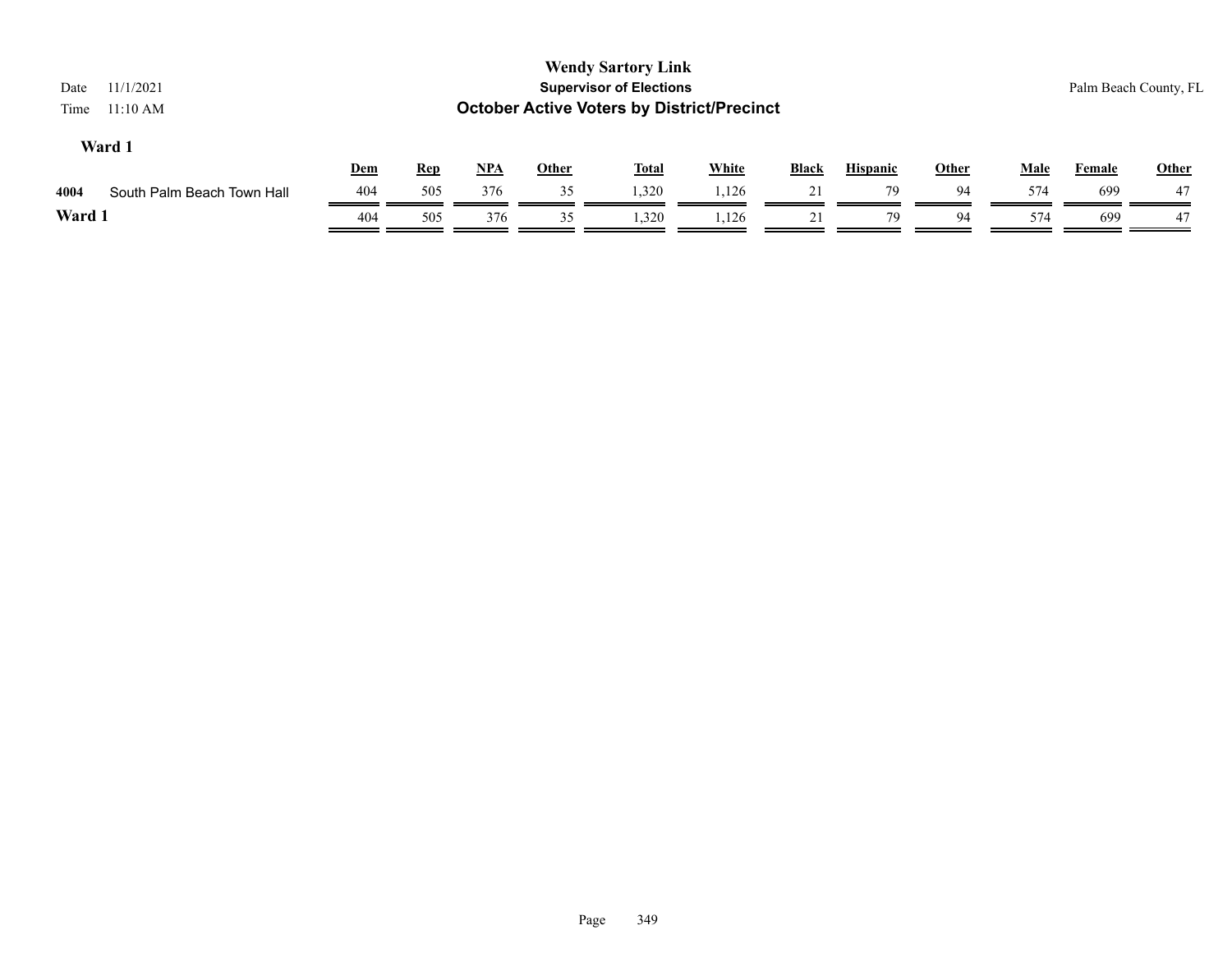|        |                                  | <b>Dem</b> | <b>Rep</b> | $NPA$    | Other    | <u>Total</u> | White | <b>Black</b>   | <b>Hispanic</b>    | Other    | <b>Male</b> | Female   | <b>Other</b> |
|--------|----------------------------------|------------|------------|----------|----------|--------------|-------|----------------|--------------------|----------|-------------|----------|--------------|
| 1078   | First Baptist Church Teq         | 344        | 885        | 383      | 22       | 1,634        | 1,532 |                | 42                 | 57       | 786         | 812      | 36           |
| 1088   | First Baptist Church Teq         | 10         | 42         | 20       | $\Omega$ | 72           | 63    | $\overline{0}$ |                    | 6        | 36          | 35       |              |
| 1094   | First Baptist Church Teq         | 574        | 881        | 535      | 39       | 2,029        | 1,823 | 9              | 81                 | 116      | 916         | 1,063    | 50           |
| 1112   | Tequesta Council Chambers        | 16         | -61        | 43       |          | 125          | 105   | 4              | 10                 | 6        | 57          | 66       |              |
| 1116   | <b>Tequesta Council Chambers</b> |            |            | $\Omega$ | $\Omega$ | $\theta$     | 0     | $\theta$       | $\left( 0 \right)$ | $\theta$ | $\theta$    | $\bf{0}$ | $\mathbf{0}$ |
| 1118   | <b>Tequesta Council Chambers</b> | 165        | 242        | 182      | 25       | 614          | 521   | 13             | 41                 | 39       | 243         | 356      | 15           |
| 1120   | Tequesta Council Chambers        | 73         | 245        | 105      | 16       | 439          | 411   | $\Omega$       | $\Omega$           | 19       | 206         | 225      | 8            |
| Ward 1 |                                  | 1,182      | 2,356      | 1,268    | 107      | 4,913        | 4,455 | 29             | 186                | 243      | 2,244       | 2,557    | 112          |
|        |                                  |            |            |          |          |              |       |                |                    |          |             |          |              |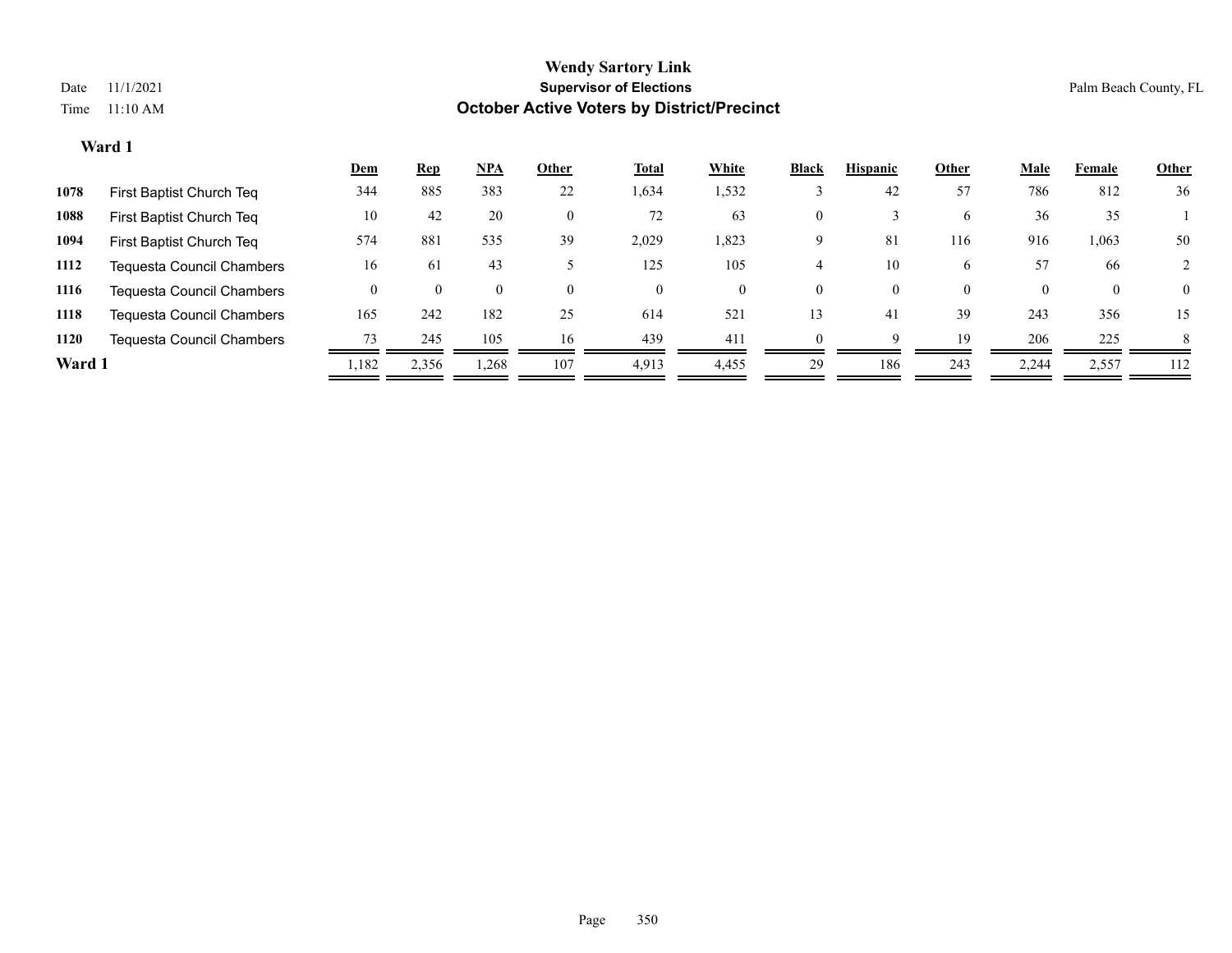| Date<br>Time | 11/1/2021<br>$11:10$ AM    |     |            |       |              | <b>Wendy Sartory Link</b><br><b>Supervisor of Elections</b><br><b>October Active Voters by District/Precinct</b> |              |          |                 |              |             |        | Palm Beach County, FL |
|--------------|----------------------------|-----|------------|-------|--------------|------------------------------------------------------------------------------------------------------------------|--------------|----------|-----------------|--------------|-------------|--------|-----------------------|
|              | Ward 1                     | Dem | <b>Rep</b> | $NPA$ | <b>Other</b> | <b>Total</b>                                                                                                     | <b>White</b> | Black    | <b>Hispanic</b> | <b>Other</b> | <b>Male</b> | Female | <b>Other</b>          |
| 4030         | Village of Golf Admin Bldg | 36  | 186        | 48    |              | 274                                                                                                              | 268          |          |                 |              | 129         | 143    |                       |
| Ward 1       |                            | 36  | 186        | 48    |              | 274                                                                                                              | 268          | $\Omega$ |                 |              | 129         | 143    |                       |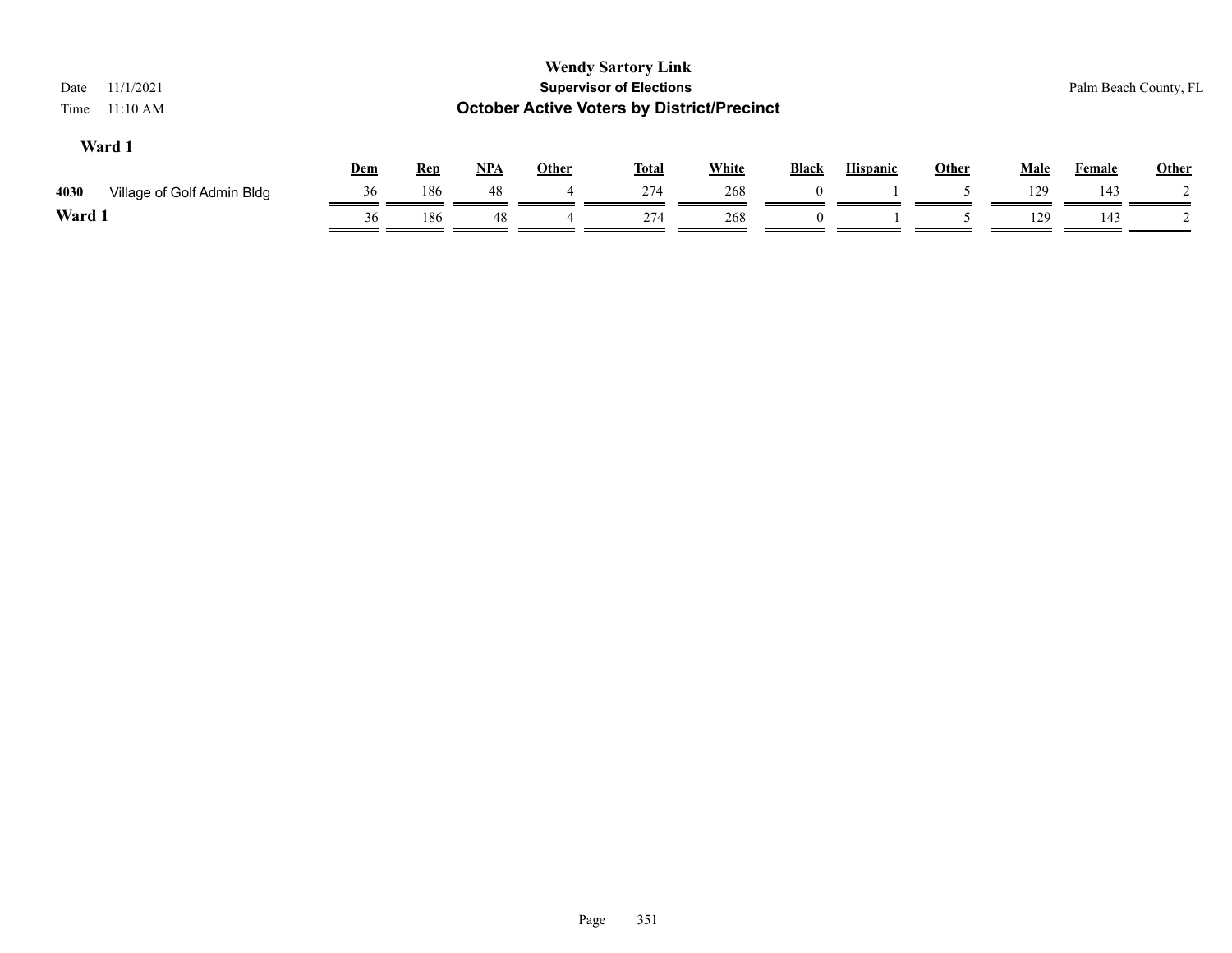### **Wendy Sartory Link** Date 11/1/2021 **Supervisor of Elections** Palm Beach County, FL Time 11:10 AM **October Active Voters by District/Precinct**

|      |                                     | Dem            | <b>Rep</b>   | NPA      | <b>Other</b>     | <b>Total</b> | <b>White</b> | <b>Black</b>     | <b>Hispanic</b> | <b>Other</b> | <b>Male</b>  | Female       | <b>Other</b>   |
|------|-------------------------------------|----------------|--------------|----------|------------------|--------------|--------------|------------------|-----------------|--------------|--------------|--------------|----------------|
| 2146 | Village Walk HOA Clubhouse          | 547            | 534          | 429      | 44               | 1,554        | 1,209        | 58               | 137             | 150          | 645          | 857          | 52             |
| 6150 | <b>Binks Forest Elementary</b>      | 26             | 40           | 37       | 5                | 108          | 80           | 5                | 9               | 14           | 46           | 59           | $\mathfrak{Z}$ |
| 6152 | <b>Binks Forest Elementary</b>      | 404            | 555          | 378      | 34               | 1,371        | 1,041        | 45               | 135             | 150          | 643          | 684          | 44             |
| 6154 | Wellington Landings Middle          | 462            | 521          | 393      | $28\,$           | 1,404        | 1,012        | 87               | 188             | 117          | 634          | 730          | 40             |
| 6156 | <b>Binks Forest Elementary</b>      | 629            | 718          | 575      | 41               | 1,963        | 1,372        | 129              | 293             | 169          | 895          | 1,009        | 59             |
| 6158 | <b>Wellington Elementary</b>        | 785            | 939          | 549      | 40               | 2,313        | 1,702        | 132              | 312             | 167          | 1,052        | 1,188        | 73             |
| 6160 | Wellington Landings Middle          | 670            | 587          | 566      | 41               | 1,864        | 1,207        | 167              | 339             | 151          | 869          | 942          | 53             |
| 6162 | First Baptist Church Wel            | 763            | 657          | 562      | 47               | 2,029        | 1,283        | 211              | 351             | 184          | 906          | 1,059        | 64             |
| 6164 | First Baptist Church Wel            | 834            | 797          | 597      | 57               | 2,285        | 1,536        | 186              | 370             | 193          | 1,019        | 1,193        | 73             |
| 6166 | <b>Wellington Community Center</b>  | 864            | 856          | 742      | 47               | 2,509        | 1,744        | 150              | 406             | 209          | 1,152        | 1,277        | 80             |
| 6168 | First Baptist Church Wel            | 127            | 176          | 143      | 9                | 455          | 348          | 27               | 43              | 37           | 213          | 230          | 12             |
| 6182 | New Horizons Elementary             | 291            | 451          | 318      | 13               | 1,073        | 787          | 48               | 114             | 124          | 463          | 581          | 29             |
| 6184 | Wellington High                     | 665            | 578          | 533      | 37               | 1,813        | 1,120        | 243              | 292             | 158          | 800          | 955          | 58             |
| 6186 | <b>Elbridge Gale Elementary</b>     | 812            | 562          | 638      | 44               | 2,056        | 1,119        | 291              | 431             | 215          | 903          | 1,075        | $78\,$         |
| 6188 | <b>Wellington Village Park</b>      | 224            | 419          | 310      | 25               | 978          | 829          | 18               | 48              | 83           | 396          | 533          | 49             |
| 6190 | Wellington Village Hall             | 814            | 456          | 633      | 46               | 1,949        | 876          | 359              | 505             | 209          | 811          | 1,063        | $75\,$         |
| 6192 | St Peters Methodist Church          | 966            | 785          | 800      | 62               | 2,613        | 1,546        | 283              | 550             | 234          | 1,193        | 1,333        | 87             |
| 6194 | <b>Equestrian Trails Elementary</b> | 504            | 290          | 341      | 18               | 1,153        | 520          | 294              | 152             | 187          | 512          | 584          | 57             |
| 6198 | Wellington Branch Library           | 522            | 354          | 356      | 38               | 1,270        | 696          | 195              | 268             | 111          | 544          | 694          | 32             |
| 6200 | <b>Emerald Cove Middle</b>          | 543            | 566          | 516      | 51               | 1,676        | 1,039        | 179              | 278             | 180          | 743          | 882          | 51             |
| 6202 | <b>Emerald Cove Middle</b>          | 105            | 82           | 98       | 7                | 292          | 167          | 58               | 52              | 15           | 132          | 154          | 6              |
| 6204 | <b>Emerald Cove Middle</b>          | 30             | 21           | 38       | $\boldsymbol{0}$ | 89           | 46           | 25               | 10              | 8            | 23           | 62           | $\overline{4}$ |
| 6208 | Buena Vida Clubhouse                | 318            | 205          | 177      | 14               | 714          | 624          | 22               | 22              | 46           | 318          | 378          | 18             |
| 6210 | Villa Olympia Clubhouse             | 1,562          | 1,065        | 1,287    | 95               | 4,009        | 1,802        | 704              | 683             | 820          | 1,886        | 1,937        | 186            |
| 6212 | <b>Wellington Village Park</b>      | 144            | 223          | 175      | 18               | 560          | 381          | 15               | 93              | 71           | 255          | 279          | 26             |
| 6214 | Wellington Village Park             | 825            | 756          | 702      | 46               | 2,329        | 1,467        | 256              | 283             | 323          | 1,068        | 1,178        | 83             |
| 6218 | <b>Wellington Village Park</b>      | $\overline{0}$ | $\mathbf{0}$ | $\bf{0}$ | $\boldsymbol{0}$ | $\mathbf{0}$ | $\mathbf{0}$ | $\boldsymbol{0}$ | $\overline{0}$  | $\mathbf{0}$ | $\mathbf{0}$ | $\mathbf{0}$ | $\mathbf{0}$   |
| 6220 | <b>Wellington Village Park</b>      | 57             | 29           | 42       | 6                | 134          | 67           | 16               | 32              | 19           | 55           | 75           | $\overline{4}$ |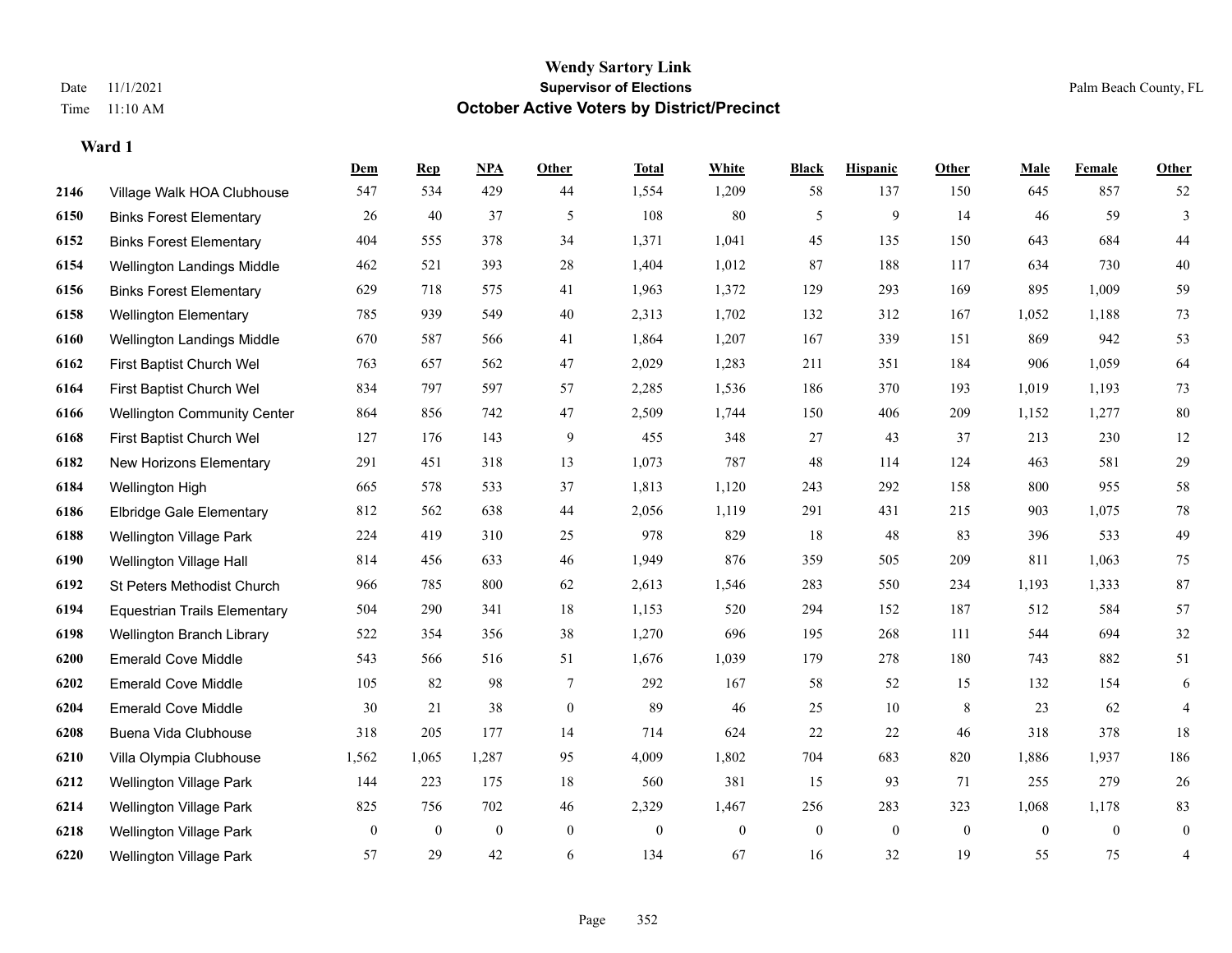| 11/1/2021<br>Date<br>$11:10$ AM<br>Time |            |            |            |              | <b>Wendy Sartory Link</b><br><b>Supervisor of Elections</b><br><b>October Active Voters by District/Precinct</b> |              |              |                 |              |             |               | Palm Beach County, FL |
|-----------------------------------------|------------|------------|------------|--------------|------------------------------------------------------------------------------------------------------------------|--------------|--------------|-----------------|--------------|-------------|---------------|-----------------------|
| Ward 1                                  | <u>Dem</u> | <u>Rep</u> | <u>NPA</u> | <b>Other</b> | <b>Total</b>                                                                                                     | <b>White</b> | <b>Black</b> | <b>Hispanic</b> | <u>Other</u> | <b>Male</b> | <b>Female</b> | <b>Other</b>          |
| 6226<br>The Isles at Wellington         | 746        | 758        | 628        | 38           | 2.170                                                                                                            | 1,399        | 222          | 242             | 307          | 1,019       | 1,056         | 95                    |
| Ward 1                                  | 15,239     | 13,980     | 12,563     | 951          | 42,733                                                                                                           | 27,019       | 4,425        | 6,638           | 4,651        | 19,195      | 22,047        | 1,491                 |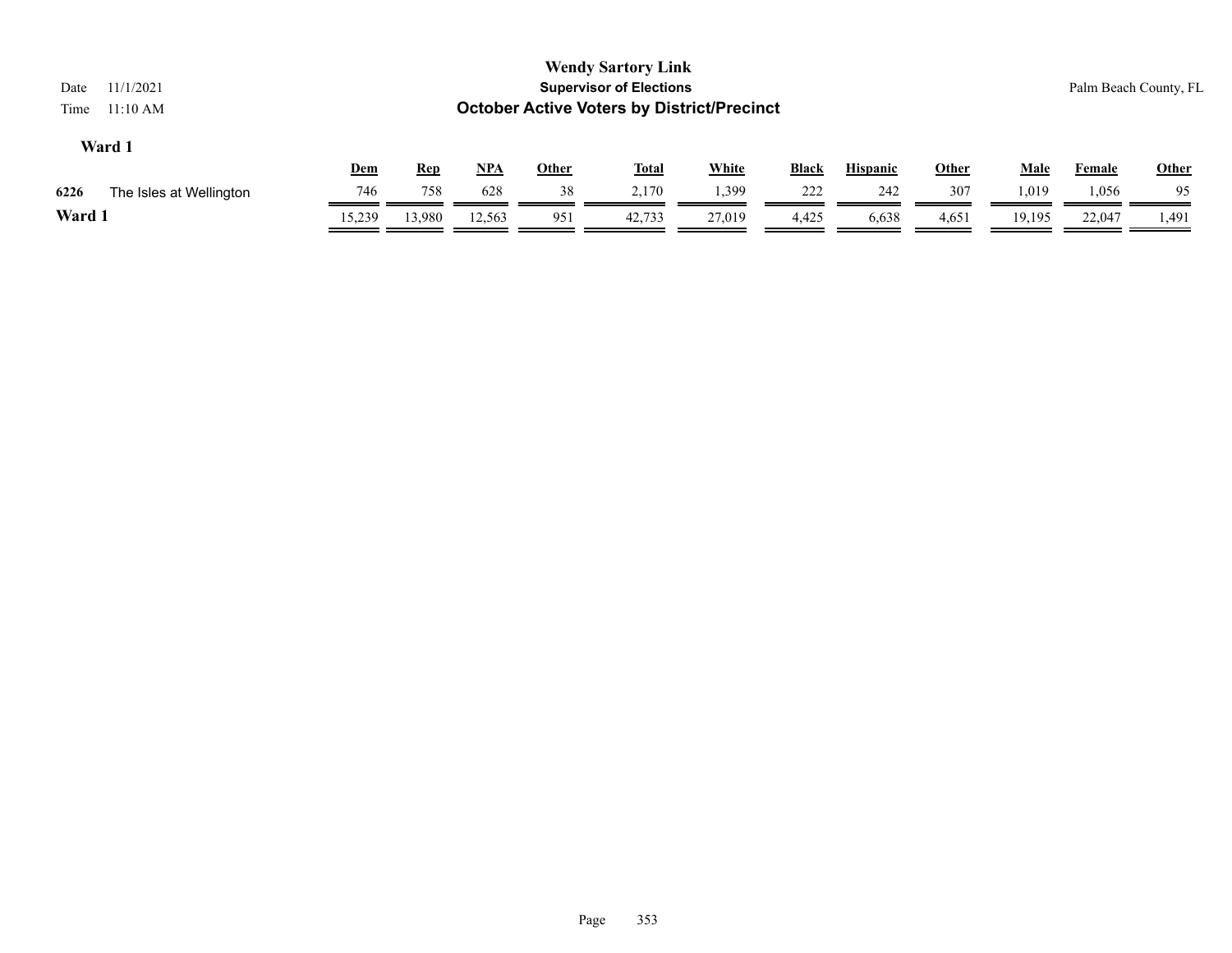| Date   | 11/1/2021           |            |            |       |              | <b>Wendy Sartory Link</b><br><b>Supervisor of Elections</b> |              |              |                 |       |             | Palm Beach County, FL |              |
|--------|---------------------|------------|------------|-------|--------------|-------------------------------------------------------------|--------------|--------------|-----------------|-------|-------------|-----------------------|--------------|
| Time   | $11:10$ AM          |            |            |       |              | <b>October Active Voters by District/Precinct</b>           |              |              |                 |       |             |                       |              |
|        | Ward 1              |            |            |       |              |                                                             |              |              |                 |       |             |                       |              |
|        |                     | <b>Dem</b> | <b>Rep</b> | $NPA$ | <b>Other</b> | <b>Total</b>                                                | <b>White</b> | <b>Black</b> | <b>Hispanic</b> | Other | <b>Male</b> | <b>Female</b>         | <b>Other</b> |
| 6072   | Seminole Ridge High | 514        | 492        | 486   | 46           | 1,538                                                       | 705          | 296          | 409             | 128   | 718         | 796                   | 24           |
| 6073   | Seminole Ridge High | $\Omega$   | $\Omega$   |       | $\theta$     | $\Omega$                                                    | $\Omega$     | $\Omega$     |                 |       | $\theta$    |                       | $\theta$     |
| Ward 1 |                     | 514        | 492        | 486   | 46           | 1,538                                                       | 705          | 296          | 409             | 128   | 718         | 796                   | 24           |
|        |                     |            |            |       |              |                                                             |              |              |                 |       |             |                       |              |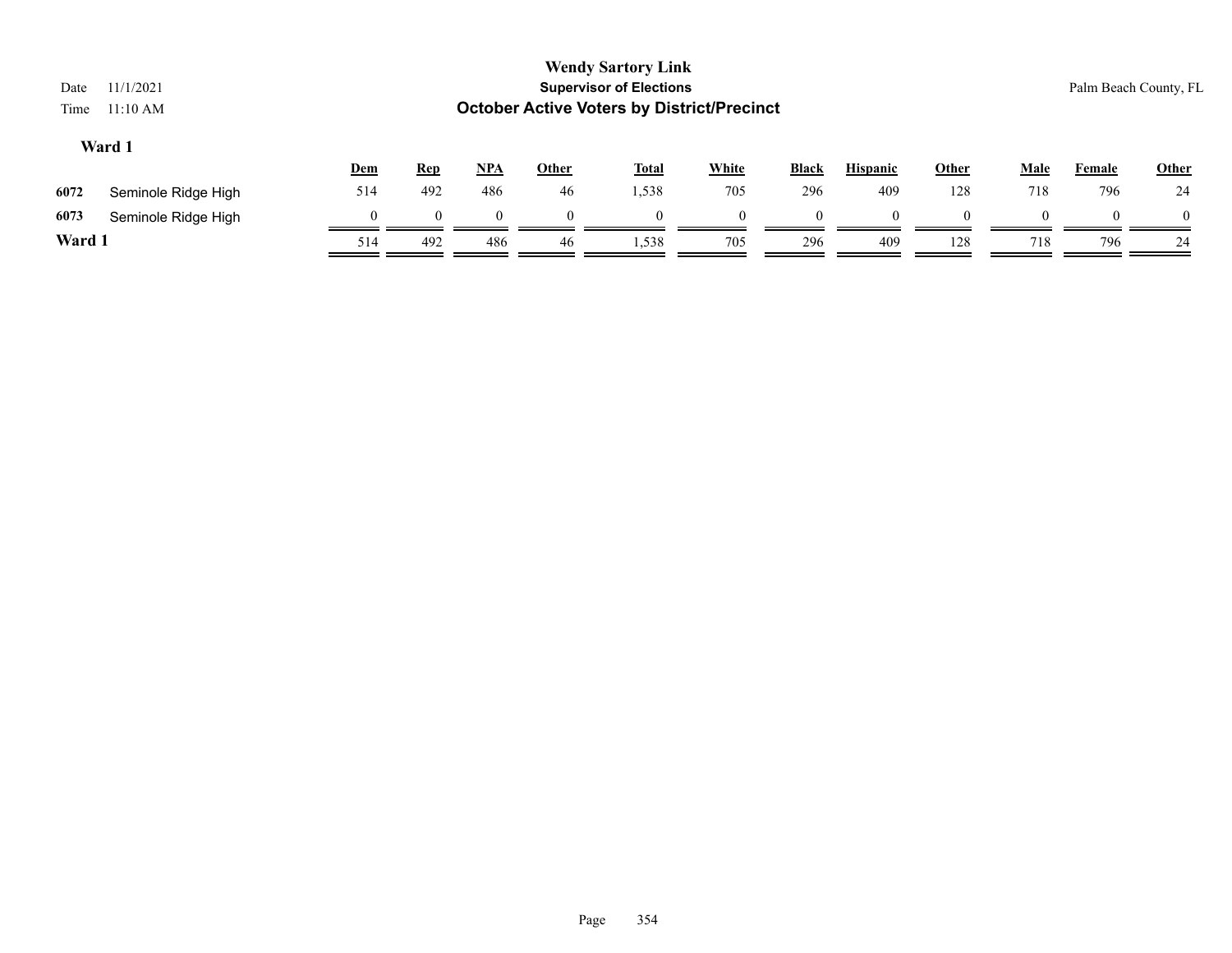#### **Wendy Sartory Link** Date 11/1/2021 **Supervisor of Elections** Palm Beach County, FL Time 11:10 AM **October Active Voters by District/Precinct**

**Dem Rep NPA Other Total White Black Hispanic Other Male Female Other**

# Jeaga Middle 181 92 110 6 389 150 129 39 71 172 205 12 Grassy Waters Elementary 1,043 324 592 44 2,003 591 730 398 284 848 1,084 71 Jeaga Middle 170 78 101 9 358 148 109 77 24 147 200 11 Jeaga Middle 0 0 0 0 0 0 0 0 0 0 0 0 Club Baywinds 826 546 369 36 1,777 1,349 152 168 108 723 1,011 43 Andros Isle POA Clubhouse 851 559 545 35 1,990 1,074 393 298 225 845 1,074 71 Riverwalk Clubhouse 751 710 561 49 2,071 1,628 92 171 180 888 1,121 62 Riverwalk Clubhouse 54 26 31 5 116 56 34 17 9 44 69 3 Riverwalk Clubhouse 99 47 69 10 225 88 59 53 25 100 123 2 Turning Points Academy 0 0 0 0 0 0 0 0 0 0 0 0 West Gate Elementary 12 13 14 0 39 28 3 6 2 22 17 0 West Gate Elementary 1 0 0 0 1 1 0 0 0 1 0 0 Howard Park Community Center 142 81 98 6 327 168 54 69 36 151 168 8 Conniston Middle 431 251 321 15 1,018 401 100 444 73 459 519 40 Belvedere Elementary 563 376 384 23 1,346 1,059 28 151 108 632 665 49 Belvedere Elementary 605 346 481 28 1,460 536 150 622 152 626 745 89 Belvedere Elementary 0 0 0 0 0 0 0 0 0 0 0 0 St Catherine Church 145 121 122 7 395 326 16 27 26 192 193 10 St Catherine Church 443 551 367 31 1,392 1,159 38 89 106 624 716 52 STEM Bldg at S FL Science Ctr 524 324 431 32 1,311 496 62 639 114 598 658 55 Palmwood Lodge #303 661 449 571 45 1,726 748 82 731 165 779 864 83 Palmwood Lodge #303 340 159 270 19 788 320 78 300 90 363 390 35 South Olive Community Center 569 433 384 33 1,419 1,081 31 197 110 670 701 48 Lakeside Presbyterian Church 292 361 189 23 865 750 3 56 56 401 437 27 Lakeside Presbyterian Church 355 411 266 32 1,064 879 20 81 84 485 545 34 Ibis POA Admin Building 1,022 1,100 732 86 2,940 2,580 92 67 201 1,385 1,489 66

 Ibis POA Admin Building 0 0 0 0 0 0 0 0 0 0 0 0 Ironhorse Country Club 160 258 119 10 547 441 35 20 51 245 292 10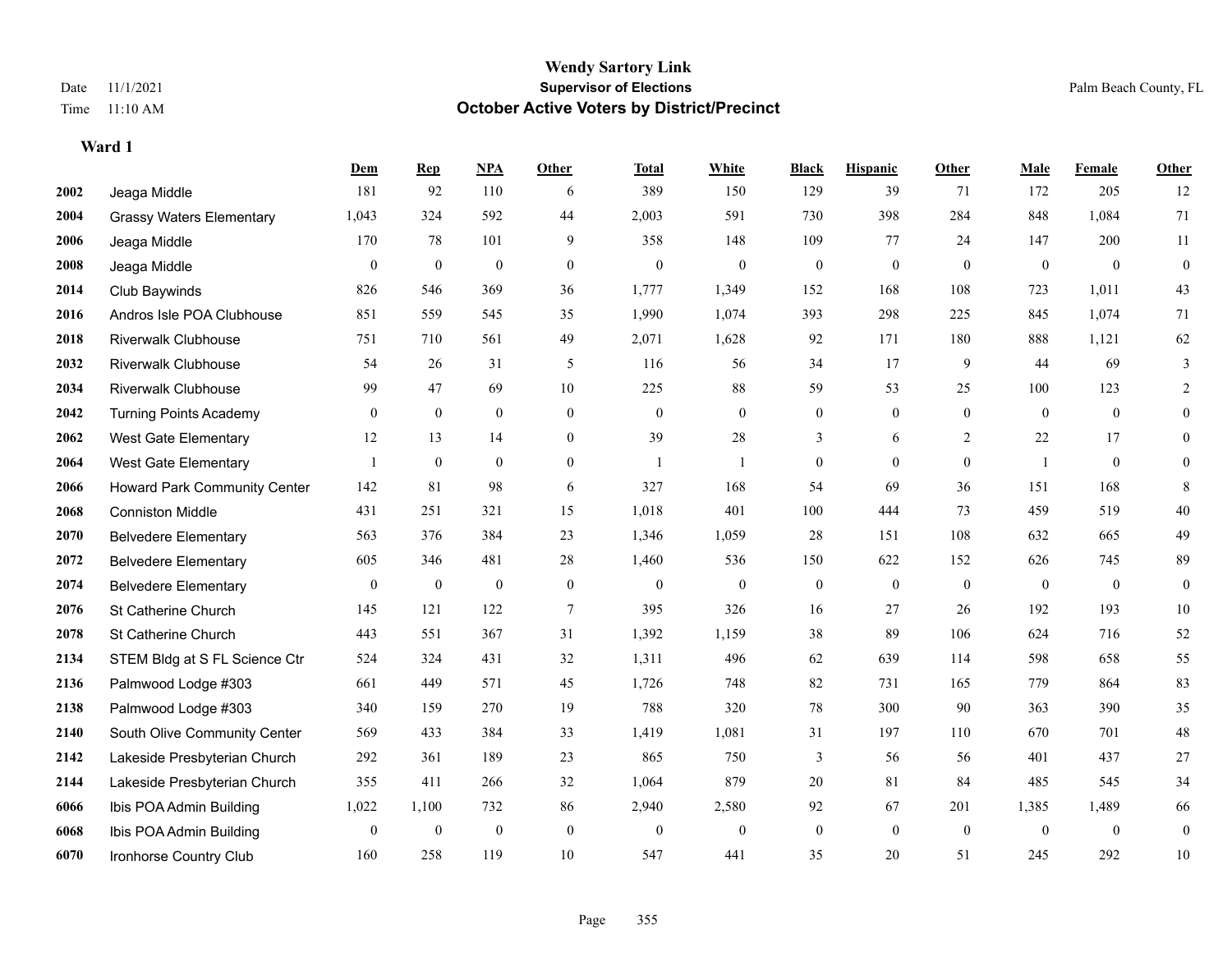#### **Wendy Sartory Link** Date 11/1/2021 Palm Beach County, FL Time 11:10 AM **October Active Voters by District/Precinct**

|      |                                       | Dem          | <b>Rep</b>     | NPA          | <b>Other</b> | <b>Total</b>   | White          | <b>Black</b>     | <b>Hispanic</b> | <b>Other</b>   | <b>Male</b>  | <b>Female</b>  | <b>Other</b> |
|------|---------------------------------------|--------------|----------------|--------------|--------------|----------------|----------------|------------------|-----------------|----------------|--------------|----------------|--------------|
| 7032 | <b>Crossroads Baptist Church</b>      | $\mathbf{0}$ | $\mathbf{0}$   | $\mathbf{0}$ | $\theta$     | $\overline{0}$ | $\overline{0}$ | $\mathbf{0}$     | $\overline{0}$  | $\overline{0}$ | $\mathbf{0}$ | $\overline{0}$ | $\theta$     |
| 7048 | <b>Crossroads Baptist Church</b>      | 280          | 8              | 88           | 10           | 386            | 6              | 324              | 28              | 28             | 130          | 239            | 17           |
| 7050 | <b>Crossroads Baptist Church</b>      |              | $\overline{2}$ | 1            | $\theta$     | 4              | 3              | $\overline{0}$   | $\overline{0}$  |                | 1            | 3              | $\mathbf{0}$ |
| 7052 | <b>Crossroads Baptist Church</b>      | $\Omega$     | $\overline{0}$ | $\mathbf{0}$ | $\mathbf{0}$ | $\Omega$       | $\overline{0}$ | $\overline{0}$   | $\overline{0}$  | $\theta$       | $\mathbf{0}$ | $\Omega$       | $\Omega$     |
| 7056 | <b>Crossroads Baptist Church</b>      | $\Omega$     | $\overline{0}$ | $\theta$     | $\theta$     | $\Omega$       | $\theta$       | $\overline{0}$   | $\theta$        | $\theta$       | $\theta$     | $\theta$       | $\mathbf{0}$ |
| 7058 | Palm Beach Lakes High                 | 1,426        | 364            | 604          | 44           | 2,438          | 809            | 1,100            | 305             | 224            | 984          | 1,356          | 98           |
| 7060 | Ephesus Junior Academy                | 1,168        | 63             | 231          | 16           | 1,478          | 105            | 1,214            | 51              | 108            | 598          | 833            | 47           |
| 7064 | Grace Episcopal Church                | 1,300        | 158            | 434          | 34           | 1,926          | 336            | 1,260            | 129             | 201            | 825          | 1,015          | 86           |
| 7066 | Northboro Elementary                  | 1,052        | 192            | 428          | 29           | 1,701          | 460            | 903              | 167             | 171            | 768          | 862            | 71           |
| 7068 | <b>Pleasant City Community Center</b> | 937          | 241            | 481          | 33           | 1,692          | 783            | 589              | 174             | 146            | 817          | 798            | 77           |
| 7070 | Northboro Elementary                  | 450          | 397            | 367          | 39           | 1,253          | 999            | 64               | 87              | 103            | 582          | 637            | 34           |
| 7072 | <b>Egret Lake Elementary</b>          | 480          | 112            | 231          | 8            | 831            | 213            | 374              | 136             | 108            | 359          | 441            | 31           |
| 7074 | <b>Egret Lake Elementary</b>          | 200          | 40             | 87           | 11           | 338            | 55             | 199              | 37              | 47             | 146          | 184            | $\,8\,$      |
| 7078 | <b>Egret Lake Elementary</b>          | 346          | 101            | 150          | 18           | 615            | 417            | 101              | 52              | 45             | 241          | 352            | $22\,$       |
| 7080 | <b>Egret Lake Elementary</b>          | 22           | $\overline{c}$ | $\mathbf{1}$ | $\bf{0}$     | 25             | 24             | $\boldsymbol{0}$ | $\mathbf{0}$    | -1             | 6            | 18             | -1           |
| 7086 | Bear Lakes Middle                     | 37           | 17             | 14           |              | 69             | 27             | 16               | 10              | 16             | 25           | 39             | 5            |
| 7088 | Whitehall Clubhouse #3                | 680          | 482            | 455          | 52           | 1,669          | 1,058          | 251              | 196             | 164            | 770          | 851            | 48           |
| 7090 | <b>Bear Lakes Middle</b>              | 1,313        | 476            | 815          | 57           | 2,661          | 1,048          | 921              | 379             | 313            | 1,152        | 1,390          | 119          |
| 7092 | Palm Beach Lakes High                 | 117          | 36             | 76           | 3            | 232            | 85             | 68               | 22              | 57             | 107          | 111            | 14           |
| 7094 | Salvation Army Activity Hall          | 605          | 77             | 283          | 10           | 975            | 158            | 511              | 130             | 176            | 415          | 514            | $46\,$       |
| 7096 | Salvation Army Activity Hall          | 833          | 301            | 487          | 34           | 1,655          | 673            | 540              | 254             | 188            | 661          | 913            | 81           |
| 7100 | U M Church of Palm Beaches            | 942          | 427            | 677          | 65           | 2,111          | 1,015          | 661              | 234             | 201            | 943          | 1,102          | 66           |
| 7102 | First Christian Church                | 756          | 182            | 322          | 24           | 1,284          | 415            | 639              | 105             | 125            | 490          | 749            | 45           |
| 7104 | WPB City Fire Station #5              | 740          | 395            | 424          | 28           | 1,587          | 980            | 270              | 190             | 147            | 688          | 848            | 51           |
| 7106 | Roosevelt Elementary                  | 2,038        | 164            | 547          | 30           | 2,779          | 266            | 2,060            | 240             | 213            | 1,109        | 1,555          | 115          |
| 7108 | <b>Chamber of Commerce</b>            | 403          | 406            | 347          | 54           | 1,210          | 911            | 59               | 106             | 134            | 567          | 606            | 37           |
| 7120 | U M Church of Palm Beaches            | 280          | 109            | 182          | 10           | 581            | 209            | 211              | 106             | 55             | 248          | 301            | 32           |
| 7122 | U M Church of Palm Beaches            | $\mathbf{0}$ | $\Omega$       | $\theta$     | $\theta$     | $\theta$       | $\theta$       | $\theta$         | $\theta$        | $\theta$       | $\theta$     | $\theta$       | $\mathbf{0}$ |